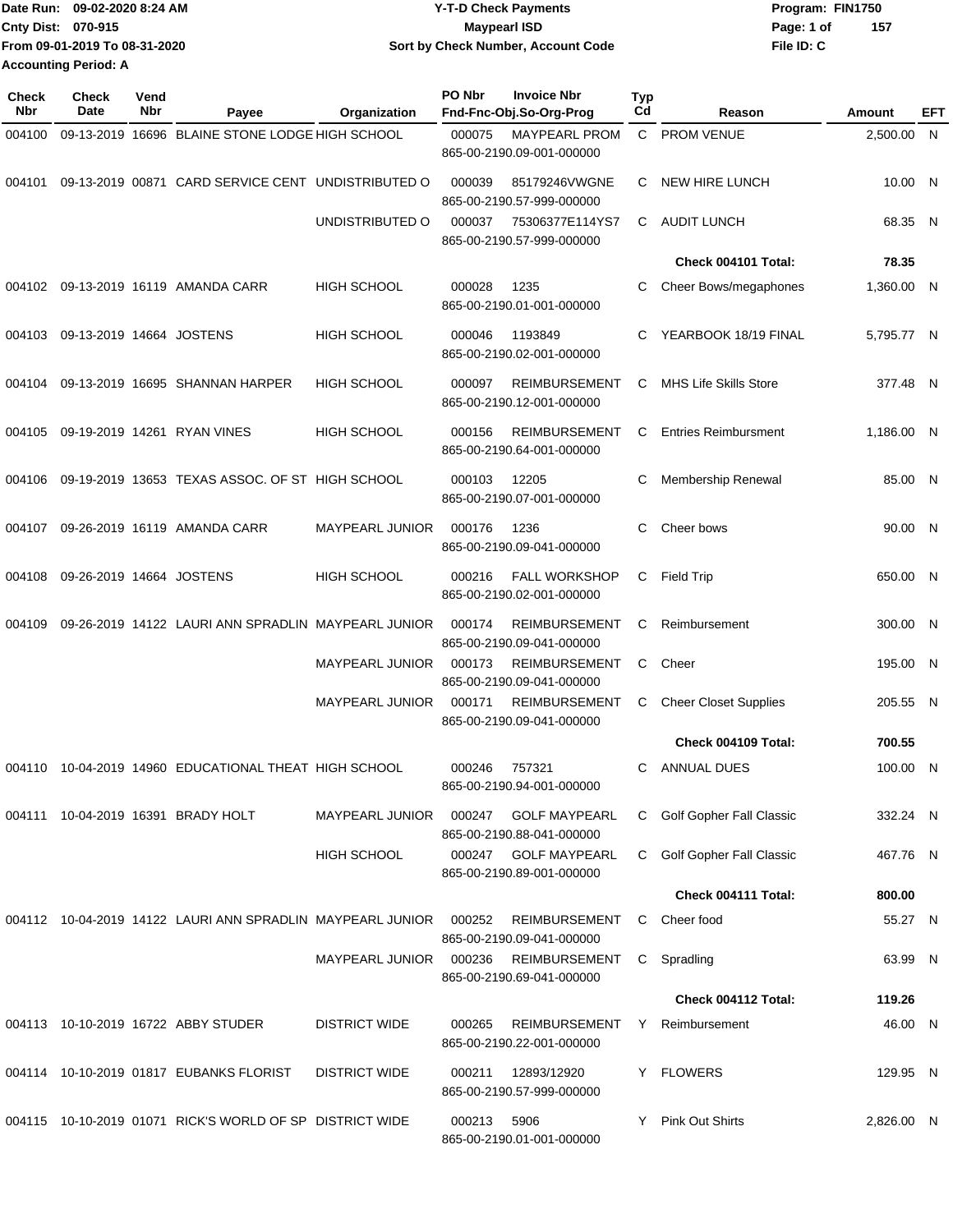|                             | lDate Run: 09-02-2020 8:24 AM | <b>Y-T-D Check Payments</b>        | Program: FIN1750  |  |
|-----------------------------|-------------------------------|------------------------------------|-------------------|--|
| <b>Cnty Dist: 070-915</b>   |                               | <b>Mavpearl ISD</b>                | 157<br>Page: 2 of |  |
|                             | From 09-01-2019 To 08-31-2020 | Sort by Check Number, Account Code | File ID: C        |  |
| <b>Accounting Period: A</b> |                               |                                    |                   |  |

| Check<br><b>Nbr</b> | Check<br>Date            | Vend<br>Nbr | Payee                                                                                        | Organization           | PO Nbr | <b>Invoice Nbr</b><br>Fnd-Fnc-Obj.So-Org-Prog     | Typ<br>Cd | Reason                        | Amount     | EFT |
|---------------------|--------------------------|-------------|----------------------------------------------------------------------------------------------|------------------------|--------|---------------------------------------------------|-----------|-------------------------------|------------|-----|
| 004116              |                          |             | 10-10-2019 13741 SCRIPPS NATIONAL S DISTRICT WIDE                                            |                        | 000301 | 5K32-338781<br>865-00-2190.00-101-000000          |           | Y SPELLING BEE ENROLLM        | 172.50 N   |     |
|                     |                          |             | 004117 10-10-2019 14122 LAURI ANN SPRADLIN DISTRICT WIDE                                     |                        | 000292 | <b>REIMBURSEMENT</b><br>865-00-2190.09-041-000000 | Y         | Gameday food                  | 68.90 N    |     |
| 004118              | 10-17-2019 16724 SPARK!  |             |                                                                                              | <b>ELEMENTARY</b>      | 000361 | LSKE-030620<br>865-00-2190.00-101-000000          | C         | DEPOSIT FOR FIELD TRIP        | 738.75 N   |     |
| 004119              |                          |             | 10-17-2019 16719 FRONTIERS OF FLIGH ELEMENTARY                                               |                        | 000351 | 147910<br>865-00-2190.00-101-000000               | C.        | <b>FRONTIERS FLIGHT FIELD</b> | 984.00 N   |     |
| 004120              |                          |             | 10-17-2019 00153 NATIONAL FFA ORGAN HIGH SCHOOL                                              |                        | 000371 | 434-802317-5028<br>865-00-2190.64-001-000000      | C         | <b>CONVENTION FEES</b>        | 830.00 N   |     |
| 004121              |                          |             | 10-17-2019 14122 LAURI ANN SPRADLIN MAYPEARL JUNIOR                                          |                        | 000355 | <b>REIMBURSEMENT</b><br>865-00-2190.09-041-000000 | C         | Cheer food                    | 60.98 N    |     |
|                     |                          |             | 004122 10-17-2019 15728 TEXAS FCCLA                                                          | <b>HIGH SCHOOL</b>     | 000374 | 84455/13477<br>865-00-2190.10-001-000000          | C         | <b>FCCLA MEMBERSHIPS</b>      | 1,296.00 N |     |
| 004123              |                          |             | 10-24-2019 15804 COMMUNITY COFFEE HIGH SCHOOL                                                |                        | 000386 | 11289927792<br>865-00-2190.10-001-000000          | C         | <b>MHS PANTHER CAFE</b>       | 868.72 N   |     |
| 004124              | 10-24-2019 14664 JOSTENS |             |                                                                                              | <b>HIGH SCHOOL</b>     | 000373 | 13151<br>865-00-2190.02-001-000000                | C         | YEARBOOK DEPOSIT 2020         | 3,621.20 N |     |
| 004125              |                          |             | 10-24-2019 12506 MAYPEARL CHAMBER UNDISTRIBUTED O                                            |                        | 000403 | <b>CHRISTMAS</b><br>865-00-2190.57-999-000000     | C.        | ADMIN CHRISTMAS LIGHT         | 79.65 N    |     |
| 004126              |                          |             | 10-24-2019 16747 OMNI SEVERIN HOTEL HIGH SCHOOL                                              |                        | 000381 | 40039801462<br>865-00-2190.64-001-000000          | C         | FFA CONVENTION                | 1,217.97 N |     |
| 004127              |                          |             | 10-24-2019 14122 LAURI ANN SPRADLIN MAYPEARL JUNIOR                                          |                        | 000398 | <b>REIMBURSEMENT</b><br>865-00-2190.09-041-000000 | С         | PINK OUT SOCKS                | 26.99 N    |     |
|                     |                          |             |                                                                                              | <b>MAYPEARL JUNIOR</b> | 000397 | <b>REIMBURSEMENT</b><br>865-00-2190.09-041-000000 | C         | SPEAKER/CANDY/PAINT           | 170.29 N   |     |
|                     |                          |             |                                                                                              | <b>MAYPEARL JUNIOR</b> | 000400 | <b>REIMBURSEMENT</b><br>865-00-2190.69-041-000000 | C         | <b>BOSSES DAY</b>             | 96.06 N    |     |
|                     |                          |             |                                                                                              |                        |        |                                                   |           | Check 004127 Total:           | 293.34     |     |
|                     |                          |             | 004128 10-31-2019 00149 AREA VIII FFA                                                        | <b>HIGH SCHOOL</b>     |        | 000444 193453<br>865-00-2190.64-001-000000        |           | C FALL FFA DUES               | 355.50 N   |     |
|                     |                          |             | 004129 10-31-2019 00150 CORSICANA DISTRICTHIGH SCHOOL                                        |                        | 000445 | 193454<br>865-00-2190.64-001-000000               |           | C FALL FFA DUES               | 79.00 N    |     |
|                     |                          |             | 004130 10-31-2019 01817 EUBANKS FLORIST                                                      | UNDISTRIBUTED O        | 000206 | 12614<br>865-00-2190.57-999-000000                |           | C FLOWERS FOR NAUMANN         | 79.95 N    |     |
|                     |                          |             | 004131 10-31-2019 13254 EWELL EDUCATIONAL HIGH SCHOOL                                        |                        |        | 000417 517 MAYPEARL<br>865-00-2190.64-001-000000  |           | C FFA COMPETITION ENTRI       | 154.00 N   |     |
|                     |                          |             | 004132 10-31-2019 16233 NATIONAL CHEERLEA HIGH SCHOOL                                        |                        | 000441 | REG-0010576182<br>865-00-2190.01-001-000000       |           | C CHOREOGRAPHY CAMP           | 1,500.00 N |     |
|                     |                          |             | 004133 10-31-2019 00264 SCHOLASTIC MAGAZI PRIMARY SCHOOL                                     |                        | 000421 | M6721583<br>865-00-2190.00-102-000000             |           | C Kinder-Lets Find Out Reader | 562.93 N   |     |
|                     |                          |             | 004134 10-31-2019 14122 LAURI ANN SPRADLIN MAYPEARL JUNIOR 000452 REIMBURSEMENT C CHEER FOOD |                        |        | 865-00-2190.09-041-000000                         |           |                               | 41.07 N    |     |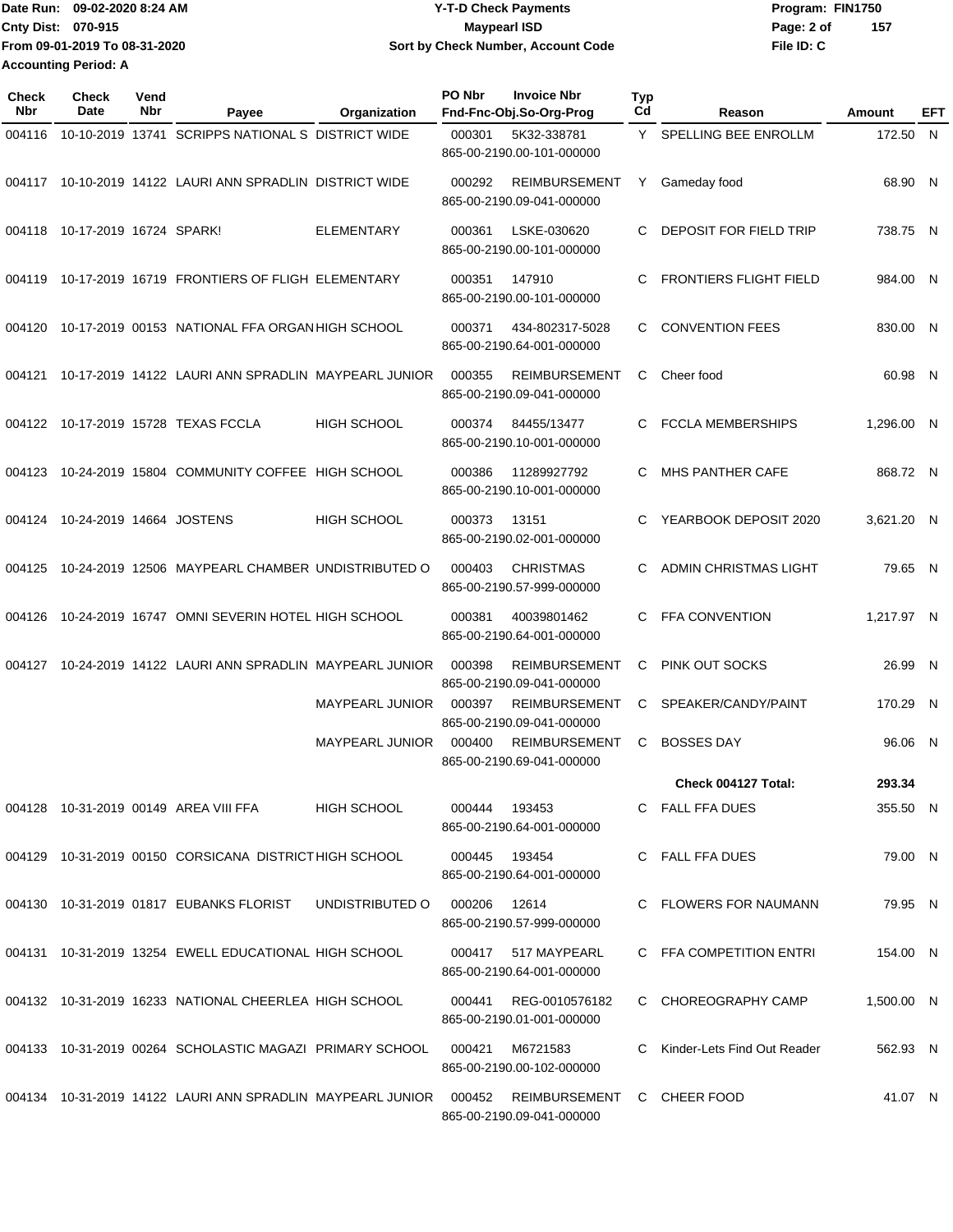Date Run: 09-02-2020 8:24 AM **Program:** FIN1750 **Cnty Dist: Page: 3 of File ID: C From 09-01-2019 To 08-31-2020 09-02-2020 8:24 AM Y-T-D Check Payments 070-915 Maypearl ISD Sort by Check Number, Account Code 157 Accounting Period: A**

| <b>Check</b><br>Nbr | Check<br>Date                    | Vend<br>Nbr | Payee                                                      | Organization       | PO Nbr | <b>Invoice Nbr</b><br>Fnd-Fnc-Obj.So-Org-Prog     | <b>Typ</b><br>Cd | Reason                        | <b>Amount</b> | EFT |
|---------------------|----------------------------------|-------------|------------------------------------------------------------|--------------------|--------|---------------------------------------------------|------------------|-------------------------------|---------------|-----|
| 004135              | 11-07-2019 14664 JOSTENS         |             |                                                            | <b>HIGH SCHOOL</b> | 000476 | 23618138<br>865-00-2190.22-001-000000             |                  | C REPLACEMENT DIPLOMA         | 33.75 N       |     |
| 004136              |                                  |             | 11-07-2019 15957 LEGENDS HOSPITALIT ELEMENTARY             |                    | 000481 | <b>FIELD TRIP</b><br>865-00-2190.00-101-000000    | C                | <b>VIP EDUCATIONAL TOURS</b>  | 2.040.00 N    |     |
|                     |                                  |             | 004137 11-07-2019 16752 THORNTREE COUNTR HIGH SCHOOL       |                    | 000465 | <b>GOLF</b><br>865-00-2190.89-001-000000          | C                | MISD STUDENT TOURNAM          | 810.00 N      |     |
| 004138              |                                  |             | 11-15-2019 00871 CARD SERVICE CENT UNDISTRIBUTED O         |                    | 000406 | 75428178ZDE2P6<br>865-00-2190.57-999-000000       | C.               | <b>BOARD</b>                  | 15.00 N       |     |
| 004139              |                                  |             | 11-15-2019 15804 COMMUNITY COFFEE HIGH SCHOOL              |                    | 000498 | 11289928954<br>865-00-2190.10-001-000000          | C                | MHS CAFE ITEMS                | 135.00 N      |     |
|                     |                                  |             |                                                            | <b>HIGH SCHOOL</b> | 000508 | 11289930340<br>865-00-2190.10-001-000000          | C                | MHS PANTHER CAFE COF          | 253.00 N      |     |
|                     |                                  |             |                                                            |                    |        |                                                   |                  | Check 004139 Total:           | 388.00        |     |
|                     | 004140 11-15-2019 16724 SPARK!   |             |                                                            | <b>ELEMENTARY</b>  | 000541 | LSK-031920-2.0<br>865-00-2190.00-101-000000       | C.               | <b>DEPOSIT FOR FIELD TRIP</b> | 599.24 N      |     |
| 004141              |                                  |             | 11-15-2019 14261 RYAN VINES                                | <b>HIGH SCHOOL</b> | 000544 | <b>REIMBURSEMENT</b><br>865-00-2190.64-001-000000 | C                | Reimbursement                 | 228.15 N      |     |
|                     |                                  |             | 004142 11-15-2019 12310 SOUTHWESTERN EXP HIGH SCHOOL       |                    | 000555 | <b>MAYPEARL FFA</b><br>865-00-2190.64-001-000000  | C.               | FT WORTH STOCK SHOW           | 2,325.00 N    |     |
|                     |                                  |             | 004143 11-15-2019 14122 LAURI ANN SPRADLIN MAYPEARL JUNIOR |                    | 000519 | <b>REIMBURSEMENT</b><br>865-00-2190.09-041-000000 | C.               | Cheer food                    | 92.00 N       |     |
|                     |                                  |             | 004144 11-15-2019 12774 TARLETON STATE UNI HIGH SCHOOL     |                    | 000526 | L. ROUTH<br>865-00-2190.73-001-000000             | C.               | ATHLETIC BOOSTER SCH          | 250.00 N      |     |
|                     |                                  |             | 004145 11-21-2019 16719 FRONTIERS OF FLIGH ELEMENTARY      |                    | 000283 | MAYPEARL<br>865-00-2190.00-101-000000             | C                | <b>FRONTIERS FLIGHT FIELD</b> | 331.00 N      |     |
|                     |                                  |             | 004146 11-21-2019 00279 HOUSTON LIVESTOCK HIGH SCHOOL      |                    | 000577 | 18553<br>865-00-2190.64-001-000000                | C                | <b>HLSR ENTRIES</b>           | 1.570.00 N    |     |
|                     |                                  |             | 004147 11-21-2019 00442 MOVIE LICENSING US ELEMENTARY      |                    | 000548 | <b>FOWLER</b><br>865-00-2190.00-101-000000        | C                | PUBLIC PERFORM LICENC         | 16.00 N       |     |
|                     |                                  |             | 004148 11-21-2019 00590 ORIENTAL TRADING C ELEMENTARY      |                    |        | 000466 699248946-01<br>865-00-2190.00-101-000000  |                  | C USA FLAGS                   | 56.97 N       |     |
|                     |                                  |             | 004149 11-21-2019 15756 RODEO AUSTIN                       | <b>HIGH SCHOOL</b> | 000579 | MAYPEARL<br>865-00-2190.64-001-000000             |                  | C AUSTIN FFA ENTRIES          | 165.00 N      |     |
|                     |                                  |             | 004150 11-21-2019 15757 SAN ANGELO STOCK HIGH SCHOOL       |                    | 000580 | MAYPEARL FFA<br>865-00-2190.64-001-000000         |                  | C SAN ANGELO ENTRIES          | 695.00 N      |     |
|                     |                                  |             | 004151 11-21-2019 12311 SAN ANTONIO LIVEST HIGH SCHOOL     |                    | 000578 | <b>ENTRIES</b><br>865-00-2190.64-001-000000       |                  | C SAN ANT STOCK SHOW E        | 860.00 N      |     |
|                     |                                  |             | 004152 11-21-2019 15728 TEXAS FCCLA                        | <b>HIGH SCHOOL</b> | 000573 | <b>CONFERENCE</b><br>865-00-2190.10-001-000000    |                  | C REGISTRATION FEES           | 295.00 N      |     |
|                     | 004153 11-21-2019 00141 WAL MART |             |                                                            | ELEMENTARY         | 000363 | 009930<br>865-00-2190.00-101-000000               |                  | C ELEM ACT                    | 25.00 N       |     |
|                     |                                  |             |                                                            | ELEMENTARY         |        | 000363 004815<br>865-00-2190.00-101-000000        |                  | C ELEM ACTIVITY               | 90.44 N       |     |
|                     |                                  |             |                                                            |                    |        |                                                   |                  | Check 004153 Total:           | 115.44        |     |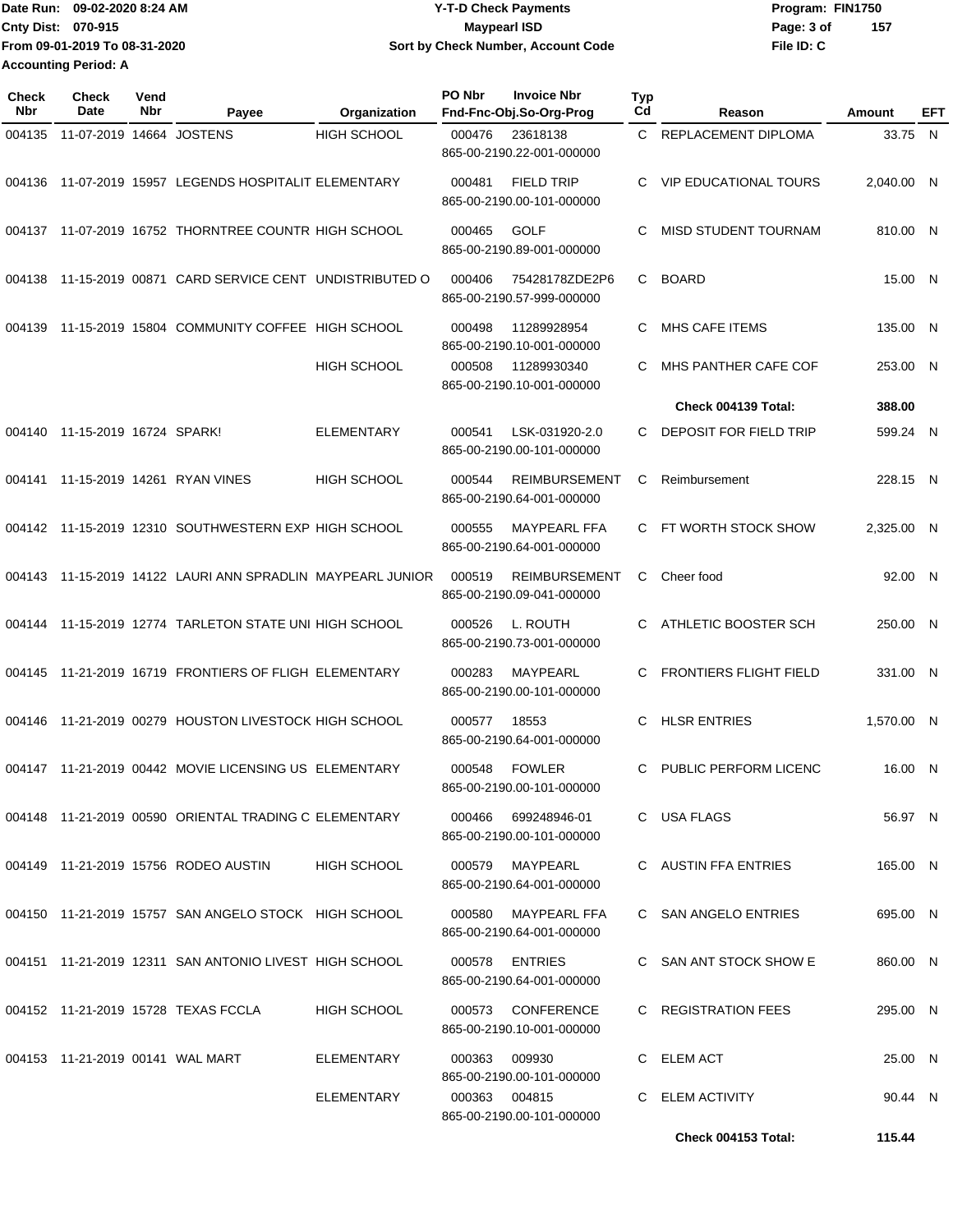|                             | Date Run: 09-02-2020 8:24 AM  | <b>Y-T-D Check Payments</b>        | Program: FIN1750 |     |
|-----------------------------|-------------------------------|------------------------------------|------------------|-----|
| <b>Cnty Dist: 070-915</b>   |                               | Maypearl ISD                       | Page: 4 of       | 157 |
|                             | From 09-01-2019 To 08-31-2020 | Sort by Check Number, Account Code | File ID: C       |     |
| <b>Accounting Period: A</b> |                               |                                    |                  |     |

| Check<br>Nbr | Check<br>Date                   | Vend<br>Nbr | Payee                                                         | Organization           | PO Nbr | <b>Invoice Nbr</b><br>Fnd-Fnc-Obj.So-Org-Prog     | <b>Typ</b><br>Cd | Reason                    | Amount     | EFT |
|--------------|---------------------------------|-------------|---------------------------------------------------------------|------------------------|--------|---------------------------------------------------|------------------|---------------------------|------------|-----|
| 004154       |                                 |             | 12-06-2019 01869 ALL SPORTS TROPHIE ELEMENTARY                |                        | 000558 | 14195<br>865-00-2190.00-101-000000                |                  | C PLAQUES                 | 25.19 N    |     |
|              |                                 |             |                                                               | PRIMARY SCHOOL         | 000558 | 14195<br>865-00-2190.00-102-000000                |                  | <b>PLAQUES</b>            | 25.19 N    |     |
|              |                                 |             |                                                               | <b>ELEMENTARY</b>      | 000558 | 14195<br>865-00-2190.04-101-099000                | C.               | PLAQUES                   | 168.91 N   |     |
|              |                                 |             |                                                               | <b>HIGH SCHOOL</b>     | 000558 | 14195<br>865-00-2190.05-001-000000                | C                | PLAQUES                   | 133.83 N   |     |
|              |                                 |             |                                                               | <b>MAYPEARL JUNIOR</b> | 000558 | 14195<br>865-00-2190.05-041-000000                | C                | <b>PLAQUES</b>            | 25.19 N    |     |
|              |                                 |             |                                                               | <b>HIGH SCHOOL</b>     | 000558 | 14195<br>865-00-2190.22-001-000000                | C.               | <b>PLAQUES</b>            | 25.19 N    |     |
|              |                                 |             |                                                               |                        |        |                                                   |                  | Check 004154 Total:       | 403.50     |     |
| 004155       |                                 |             | 12-06-2019 15804 COMMUNITY COFFEE HIGH SCHOOL                 |                        | 000640 | 11289933075<br>865-00-2190.10-001-000000          | C.               | MHS PANTHER CAFE COF      | 305.00 N   |     |
| 004156       | 12-06-2019 16724 SPARK!         |             |                                                               | <b>ELEMENTARY</b>      | 000607 | <b>MAYPEARL ISD</b><br>865-00-2190.00-101-000000  |                  | C BALANCE FOR FIELD TRIP  | 872.25 N   |     |
|              |                                 |             | 004157  12-06-2019  16512  KRISTI GUEST                       | <b>HIGH SCHOOL</b>     | 000609 | <b>REIMBURSEMENT</b><br>865-00-2190.68-001-000000 | C                | Reimbursement             | 20.00 N    |     |
| 004158       |                                 |             | 12-06-2019 13079 MAYPEARL BAND BOO HIGH SCHOOL                |                        | 000289 | 100<br>865-00-2190.70-001-000000                  | C                | <b>UIL ENTRY FEES</b>     | 480.00 N   |     |
| 004159       |                                 |             | 12-06-2019 16373 MIDLOTHIAN PRINT FA DISTRICT WIDE            |                        | 000601 | 1310<br>865-00-2190.93-000-000000                 | C                | <b>SHIRTS TURKEY TROT</b> | 1,102.00 N |     |
|              |                                 |             | 004160 12-06-2019 00479 TRACTOR SUPPLY CO HIGH SCHOOL         |                        | 000352 | 100645200<br>865-00-2190.64-001-000000            | C                | Supplies                  | 405.95 N   |     |
| 004161       |                                 |             | 12-13-2019 01869 ALL SPORTS TROPHIE ELEMENTARY                |                        | 000553 | 14149<br>865-00-2190.00-101-000000                | C.               | SPELLING BEE TROPHIES     | 33.00 N    |     |
|              |                                 |             | 004162 12-13-2019 15804 COMMUNITY COFFEE HIGH SCHOOL          |                        | 000672 | 11289931700<br>865-00-2190.10-001-000000          | C.               | MHS PANTHER CAFE COF      | 596.40 N   |     |
|              |                                 |             | 004163 12-13-2019 01817 EUBANKS FLORIST                       | UNDISTRIBUTED O        | 000327 | 14520<br>865-00-2190.57-999-000000                | C.               | <b>FLOWERS WINNINGHAM</b> | 60.00 N    |     |
|              |                                 |             | 004164 12-13-2019 00843 SCHOLASTIC BOOK FA PRIMARY SCHOOL     |                        | 000677 | w4300425bf<br>865-00-2190.00-102-000000           |                  | C Scholastic Book Fair    | 1,943.89 N |     |
|              |                                 |             | 004165 12-19-2019 00887 BSN SPORTS                            | PRIMARY SCHOOL         | 000658 | 907610257<br>865-00-2190.00-102-000000            |                  | C MPS PE Supplies         | 1,043.89 N |     |
|              | 004166 12-19-2019 14664 JOSTENS |             |                                                               | <b>HIGH SCHOOL</b>     | 000453 | 23482238<br>865-00-2190.22-001-000000             |                  | C DIPLOMA                 | 16.95 N    |     |
|              |                                 |             | 004167 12-19-2019 16599 RALLY SPORTSWEAR HIGH SCHOOL          |                        | 000641 | 191484<br>865-00-2190.64-001-000000               |                  | C FFA T SHIRT ORDERS      | 1.142.04 N |     |
|              |                                 |             | 004168  12-19-2019  14122  LAURI ANN SPRADLIN MAYPEARL JUNIOR |                        | 000691 | <b>REIMBURSEMENT</b><br>865-00-2190.09-041-000000 |                  | C ANGEL TREE CHEER SUP    | 254.71 N   |     |
|              |                                 |             | 004169   01-10-2020   00516   NAVARRO COLLEGE                 | HIGH SCHOOL            | 000727 | T. HILL<br>865-00-2190.73-001-000000              |                  | C ATHLETIC BOOSTER        | 250.00 N   |     |
|              |                                 |             |                                                               | HIGH SCHOOL            |        | 000727 ID #0466823<br>865-00-2190.95-001-000000   |                  | C KARLA FORD              | 500.00 N   |     |
|              |                                 |             |                                                               |                        |        |                                                   |                  | Check 004169 Total:       | 750.00     |     |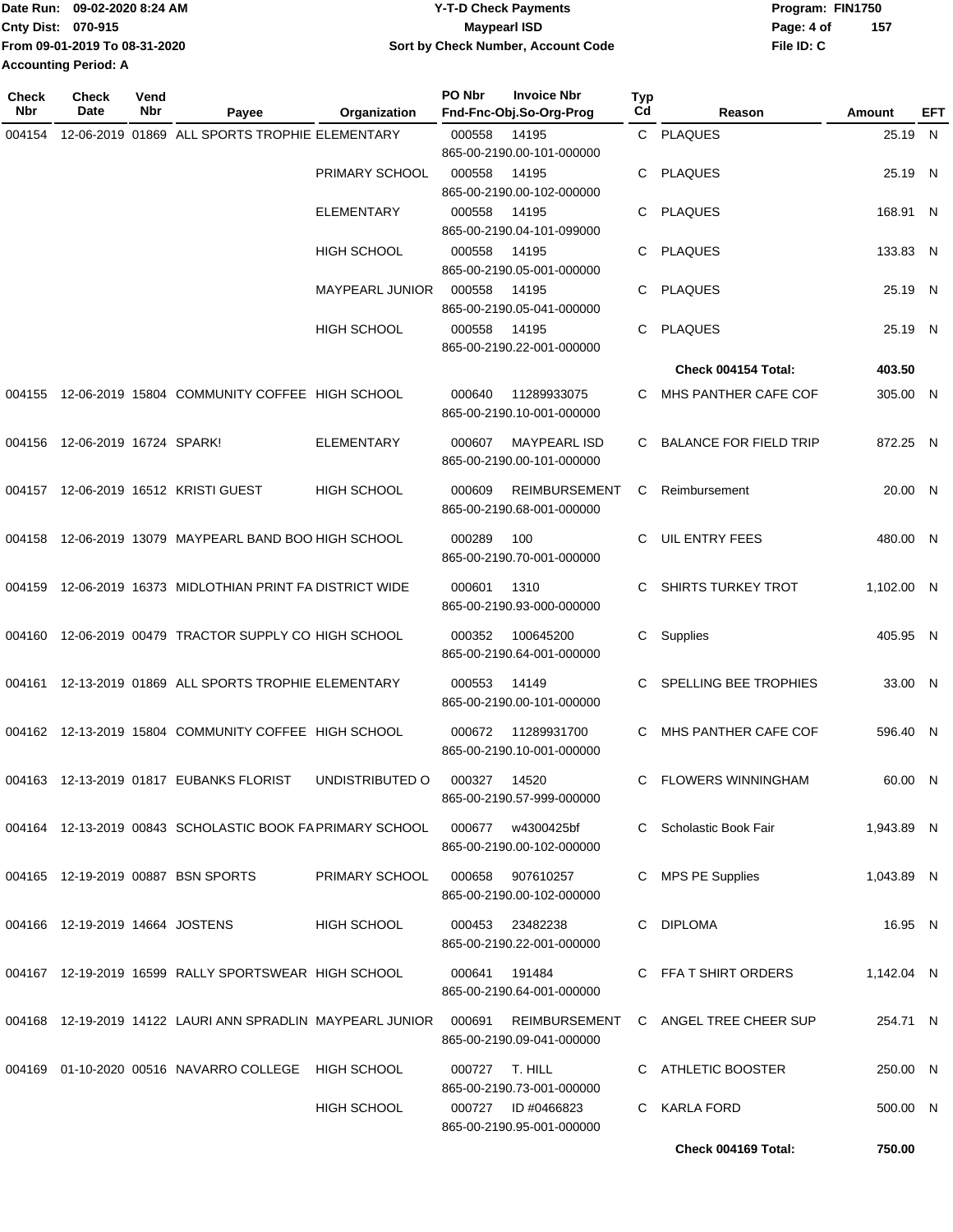| 157 |
|-----|
|     |
|     |
|     |

| <b>Check</b><br>Nbr | Check<br>Date             | Vend<br>Nbr | Payee                                                        | Organization           | PO Nbr | <b>Invoice Nbr</b><br>Fnd-Fnc-Obj.So-Org-Prog                     | Typ<br>Cd | Reason                                    | Amount   | EFT |
|---------------------|---------------------------|-------------|--------------------------------------------------------------|------------------------|--------|-------------------------------------------------------------------|-----------|-------------------------------------------|----------|-----|
| 004170              |                           |             | 01-10-2020 16090 TEXAS STATE TECHNI HIGH SCHOOL              |                        | 000738 | S. EASTWOOD<br>865-00-2190.73-001-000000                          |           | C ATHLETIC BOOSTER                        | 250.00   | - N |
|                     |                           |             |                                                              | <b>HIGH SCHOOL</b>     | 000737 | S. ROCHELLE                                                       | С         | <b>JOSTEN SCHOLARSHIP</b>                 | 250.00 N |     |
|                     |                           |             |                                                              | <b>DISTRICT WIDE</b>   | 000738 | 865-00-2190.73-001-000000<br>1732725<br>865-00-2190.93-000-000000 | С         | <b>VICKY WILLIAMS</b>                     | 500.00 N |     |
|                     |                           |             |                                                              |                        |        |                                                                   |           | Check 004170 Total:                       | 1,000.00 |     |
| 004171              |                           |             | 01-10-2020 00141 WAL MART                                    | <b>ELEMENTARY</b>      | 000614 | 006152<br>865-00-2190.00-101-000000                               | С         | UIL AWARDS CEREMONY                       | 65.62 N  |     |
|                     |                           |             |                                                              | <b>MAYPEARL JUNIOR</b> | 000582 | 001403<br>865-00-2190.69-041-000000                               | С         | 12 days of Christmas                      | 207.65 N |     |
|                     |                           |             |                                                              |                        |        |                                                                   |           | Check 004171 Total:                       | 273.27   |     |
|                     |                           |             | 004172 01-17-2020 00871 CARD SERVICE CENT UNDISTRIBUTED O    |                        | 000417 | 8510165AV019FD<br>865-00-2190.57-999-000000                       | C.        | ALS DONATION STEPHEN                      | 50.00 N  |     |
| 004173              |                           |             | 01-17-2020 15804 COMMUNITY COFFEE HIGH SCHOOL                |                        | 000746 | 11289000810<br>865-00-2190.10-001-000000                          | С         | <b>PANTHER CAFE ITEMS</b>                 | 234.00 N |     |
|                     |                           |             | 004174 01-17-2020 00316 SCHOOL SPECIALTY I ELEMENTARY        |                        | 000662 | 308103484349<br>865-00-2190.01-101-000000                         | C         | KINDER SUPPLIES                           | 32.41 N  |     |
| 004175              |                           |             | 01-17-2020 00959 TEXAS TECH UNIVERS HIGH SCHOOL              |                        | 000747 | <b>J. CHENAULT</b><br>865-00-2190.73-001-000000                   | С         | <b>BAND BOOSTER SCHOLA</b>                | 250.00 N |     |
| 004176              |                           |             | 01-24-2020 16308 AMBER HELLER                                | <b>HIGH SCHOOL</b>     | 000781 | <b>REIMBURSEMENT</b><br>865-00-2190.09-001-000000                 | С         | <b>Reimbursement PROM SAS</b>             | 55.75 N  |     |
| 004177              | 01-24-2020 00141 WAL MART |             |                                                              | <b>ELEMENTARY</b>      | 000684 | 003292<br>865-00-2190.00-101-000000                               | C         | <b>7UP DATA PARTY SUPPLI</b>              | 98.62 N  |     |
| 004178              |                           |             | 01-30-2020 13254 EWELL EDUCATIONAL HIGH SCHOOL               |                        | 000789 | <b>MAYPEARL FFA</b><br>865-00-2190.64-001-000000                  | C.        | FFA COMPETITION ENTRI                     | 220.00 N |     |
| 004179              |                           |             | 01-30-2020 16578 FRESH COUNTRY FUN HIGH SCHOOL               |                        | 000791 | <b>FUNDRAISER</b><br>865-00-2190.64-001-000000                    | C         | <b>FUNDRAISER BALANCE</b>                 | 214.89 N |     |
| 004180              |                           |             | 01-30-2020 16614 RED LION HOTELS                             | <b>HIGH SCHOOL</b>     | 000795 | MAYPEARL<br>865-00-2190.64-001-000000                             | C.        | FFA                                       | 372.20 N |     |
|                     |                           |             | 004181  01-30-2020  16613  SEAQUEST INTERACTI PRIMARY SCHOOL |                        | 000815 | FTRIP DEPOSIT<br>865-00-2190.00-102-000000                        |           | C 1st Grade Field Trip                    | 100.00 N |     |
|                     |                           |             | 004182 01-30-2020 16415 SPIRIT EVEN COORDI HIGH SCHOOL       |                        |        | 000847 410131<br>865-00-2190.01-001-000000                        |           | C CHEER JUDGES                            | 120.00 N |     |
|                     |                           |             | 004183 01-30-2020 12123 TEXAS FFA ASSOCIATI HIGH SCHOOL      |                        | 000790 | MAYPEARL FFA<br>865-00-2190.64-001-000000                         |           | C FALL FFA DUES                           | 125.00 N |     |
|                     |                           |             | 004184 01-30-2020 16007 TRAVEL LODGE                         | HIGH SCHOOL            |        | 000793 MAYPEARL<br>865-00-2190.64-001-000000                      |           | C FFA                                     | 196.00 N |     |
|                     |                           |             | 004185 02-07-2020 00385 WAXAHACHIE ISD                       | HIGH SCHOOL            |        | 000867 MAYPEARL ISD<br>865-00-2190.94-001-000000                  |           | C OAP CLINIC FEE                          | 300.00 N |     |
|                     |                           |             | 004186 02-14-2020 00871 CARD SERVICE CENT UNDISTRIBUTED O    |                        |        | 000497   0230537DE00GGY<br>865-00-2190.57-999-000000              |           | C SERAFIN RETIREMENT                      | 300.00 N |     |
|                     |                           |             |                                                              | UNDISTRIBUTED O        | 000773 | 5544436QZ60RY6<br>865-00-2190.57-999-000000                       |           | C DONATION MM RESEARC                     | 51.03 N  |     |
|                     |                           |             |                                                              | UNDISTRIBUTED O        |        | 000774   0514048D1LM7MG                                           |           | C DRINKS                                  | 11.96 N  |     |
|                     |                           |             |                                                              | UNDISTRIBUTED O        |        | 865-00-2190.57-999-000000<br>865-00-2190.57-999-000000            |           | 000740 5531020QRBM0BP C COFFEE TEA DRINKS | 16.96 N  |     |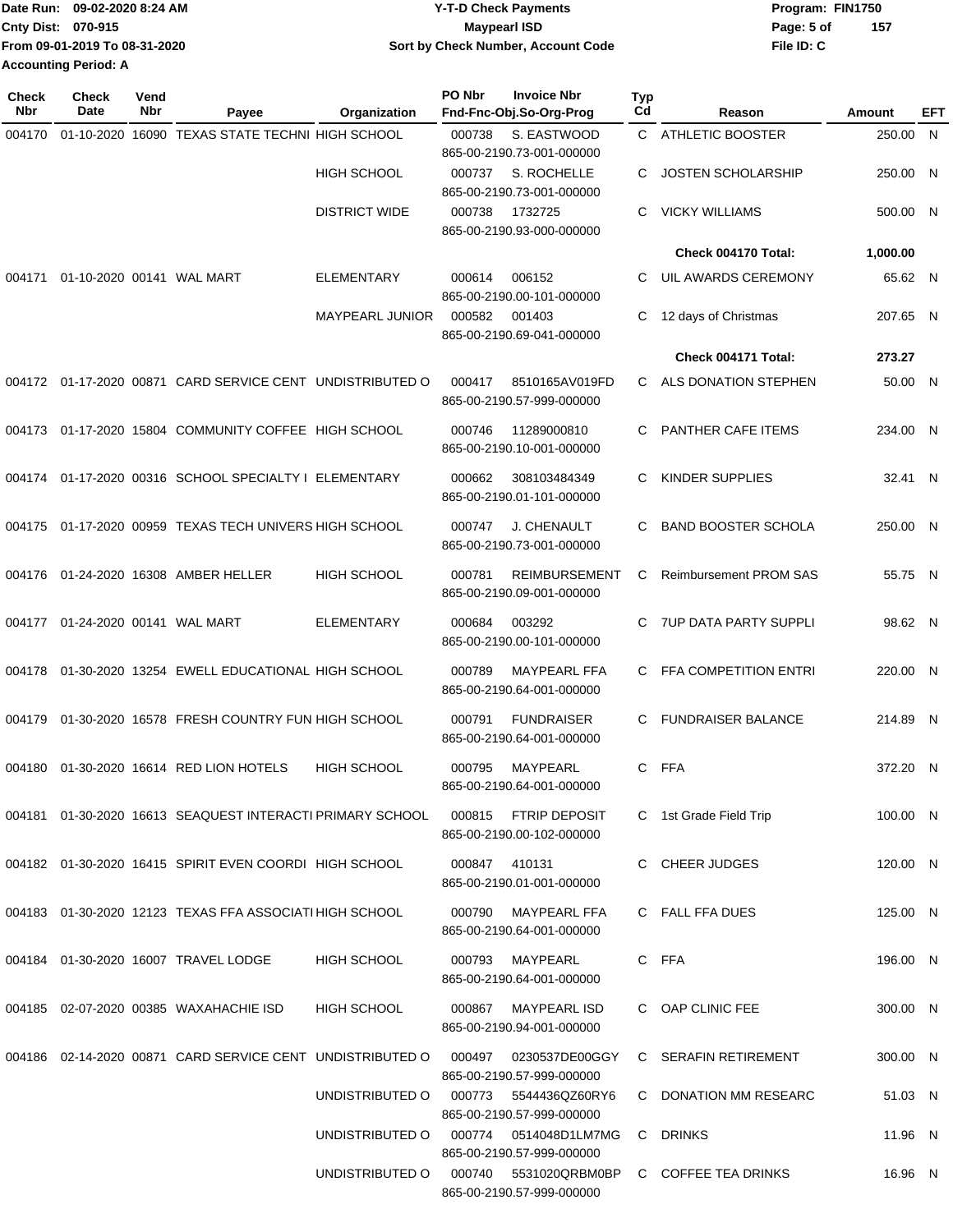|                             | Date Run: 09-02-2020 8:24 AM  | <b>Y-T-D Check Payments</b>        | Program: FIN1750 |     |
|-----------------------------|-------------------------------|------------------------------------|------------------|-----|
| <b>Cnty Dist: 070-915</b>   |                               | <b>Mavpearl ISD</b>                | Page: 6 of       | 157 |
|                             | From 09-01-2019 To 08-31-2020 | Sort by Check Number, Account Code | File ID: C       |     |
| <b>Accounting Period: A</b> |                               |                                    |                  |     |

| <b>Check</b><br><b>Nbr</b> | Check<br>Date                    | Vend<br>Nbr | Payee                                                 | Organization                       | PO Nbr       | <b>Invoice Nbr</b><br>Fnd-Fnc-Obj.So-Org-Prog                           | <b>Typ</b><br>Cd | Reason                                 | Amount     | EFT          |
|----------------------------|----------------------------------|-------------|-------------------------------------------------------|------------------------------------|--------------|-------------------------------------------------------------------------|------------------|----------------------------------------|------------|--------------|
|                            |                                  |             |                                                       | <b>HIGH SCHOOL</b>                 | 000499       | 5543687QWM7ZA<br>865-00-2190.85-001-000000                              | C                | <b>MARTIN CONFERENCE</b>               | 322.30     | N            |
|                            |                                  |             |                                                       |                                    |              |                                                                         |                  | Check 004186 Total:                    | 702.25     |              |
| 004187                     |                                  |             | 02-14-2020 15804 COMMUNITY COFFEE HIGH SCHOOL         |                                    | 000913       | 11289003147<br>865-00-2190.10-001-000000                                | C                | PANTHER COFFEE COFFE                   | 117.00 N   |              |
|                            |                                  |             |                                                       | <b>HIGH SCHOOL</b>                 | 000943       | 11289003604<br>865-00-2190.10-001-000000                                | C                | MHS PANTHER CAFE COF                   | 275.00 N   |              |
|                            |                                  |             |                                                       |                                    |              |                                                                         |                  | Check 004187 Total:                    | 392.00     |              |
| 004188                     | 02-14-2020 16724 SPARK!          |             |                                                       | <b>ELEMENTARY</b>                  | 000957       | LSKE-030620<br>865-00-2190.00-101-000000                                | C                | <b>BALANCE DUE FIELD TRIP</b>          | 32.00 N    |              |
| 004189                     |                                  |             | 02-14-2020 01817 EUBANKS FLORIST                      | UNDISTRIBUTED O                    | 000932       | 14076<br>865-00-2190.57-999-000000                                      | C                | <b>FUNERAL SIMPSON</b>                 | 69.99 N    |              |
| 004190                     |                                  |             | 02-20-2020 16696 BLAINE STONE LODGE HIGH SCHOOL       |                                    | 000991       | 20249<br>865-00-2190.09-001-000000                                      | C                | <b>VENUE FOR PROM</b>                  | 2,740.00 N |              |
| 004191                     | 02-20-2020 16724 SPARK!          |             |                                                       | <b>ELEMENTARY</b>                  | 000965       | LSK 031920<br>865-00-2190.00-101-000000                                 | C                | <b>FIELD TRIP</b>                      | 831.76 N   |              |
| 004192                     |                                  |             | 02-20-2020 00205 MEDIEVAL TIMES                       | <b>HIGH SCHOOL</b>                 | 000982       | <b>MAYPEARL ISD</b><br>865-00-2190.12-001-000000                        | C                | HS LIFE SKILLS FIELD TRI               | 348.34 N   |              |
|                            | 05-20-2020                       |             |                                                       | HIGH SCHOOL                        | 000982       | <b>MAYPEARL ISD</b><br>865-00-2190.12-001-000000                        | D.               | <b>CANCELLED FIELD TRIP</b>            | -348.34 N  |              |
|                            |                                  |             |                                                       |                                    |              |                                                                         |                  | Check 004192 Total:                    | .00        |              |
| 004193                     |                                  |             | 02-28-2020 15804 COMMUNITY COFFEE HIGH SCHOOL         |                                    | 001023       | 11289005190<br>865-00-2190.10-001-000000                                | C                | <b>MHS PANTHER CAFE</b>                | 127.00     | $\mathsf{N}$ |
| 004194                     |                                  |             | 02-28-2020 01817 EUBANKS FLORIST                      | UNDISTRIBUTED O                    | 000933       | <b>MPISD</b><br>865-00-2190.57-999-000000                               | C                | <b>FUNERAL FLOWERS</b>                 | 65.00 N    |              |
| 004195                     |                                  |             | 02-28-2020 16039 JYRO SIGNS                           | <b>HIGH SCHOOL</b>                 | 000888       | 7034<br>865-00-2190.08-001-000000                                       | C                | <b>MAYPEARL SIGNS</b>                  | 1,254.80 N |              |
| 004196                     |                                  |             | 02-28-2020 00590 ORIENTAL TRADING C MAYPEARL JUNIOR   |                                    | 000954       | 701480923-02<br>865-00-2190.05-041-000000                               | С                | 8th grade                              | 143.60 N   |              |
|                            |                                  |             | 004197 02-28-2020 00833 PALOS SPORTS                  | MAYPEARL JUNIOR  000962  342316-00 |              | 865-00-2190.05-041-000000                                               |                  | C MMS PE                               | 92.94 N    |              |
|                            |                                  |             | 004198 03-06-2020 16793 AARON'S DESIGNS               | ELEMENTARY                         | 001012 31303 | 865-00-2190.67-101-000000                                               |                  | C STARR T SHIRTS                       | 402.00 N   |              |
|                            |                                  |             | 004199 03-06-2020 16308 AMBER HELLER                  | HIGH SCHOOL                        |              | 865-00-2190.10-001-000000                                               |                  | 001062 REIMBURSEMENT C TEACHER LUNCHES | 164.20 N   |              |
|                            |                                  |             | 004200 03-06-2020 16219 BEST WESTERN PLUS HIGH SCHOOL |                                    | 001051       | 865-00-2190.64-001-000000                                               |                  | STUDENT ROOMS C STUDENT ROOM HEIFER    | 603.48 N   |              |
|                            |                                  |             | 004201 03-06-2020 16219 BEST WESTERN PLUS HIGH SCHOOL |                                    | 001052       | 865-00-2190.64-001-000000                                               |                  | STUDENT ROOMS C STUDENT ROOM STEER S   | 301.74 N   |              |
|                            |                                  |             | 004202 03-06-2020 16219 BEST WESTERN PLUS HIGH SCHOOL |                                    | 001053       | STUDENT ROOMS<br>865-00-2190.64-001-000000                              |                  | C STUDENT ROOMS AG RO                  | 402.32 N   |              |
|                            | 004203 03-06-2020 00141 WAL MART |             |                                                       | ELEMENTARY                         |              | 000684 001335                                                           |                  | C 7UP PARTY SUPPLIES                   | 103.53 N   |              |
|                            |                                  |             |                                                       | <b>HIGH SCHOOL</b>                 |              | 865-00-2190.00-101-000000<br>000800 003509<br>865-00-2190.08-001-000000 |                  | C FLAT SCREEN TV                       | 428.00 N   |              |
|                            |                                  |             |                                                       |                                    |              |                                                                         |                  | Check 004203 Total:                    | 531.53     |              |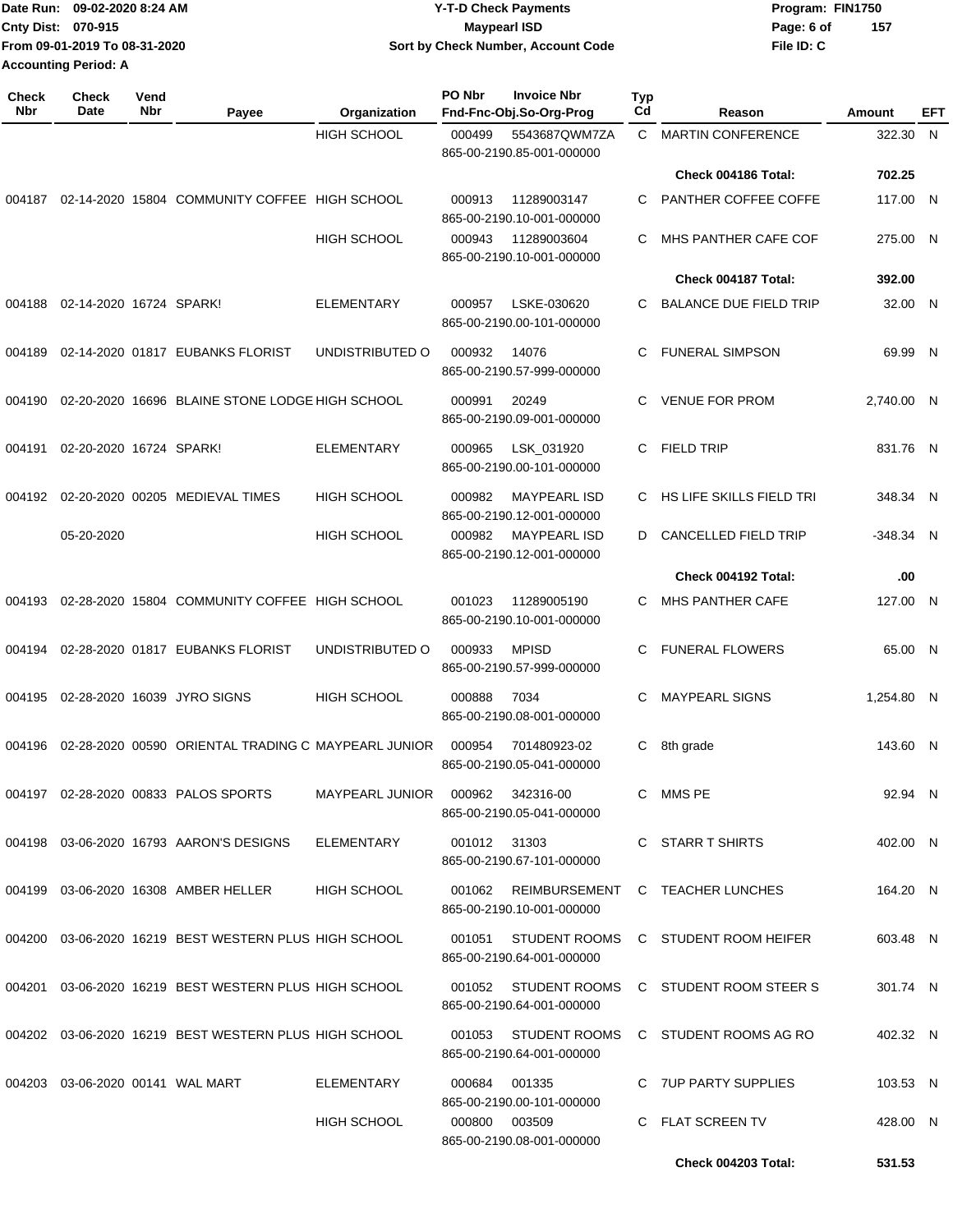| Date Run: 09-02-2020 8:24 AM  | <b>Y-T-D Check Payments</b>               | Program: FIN1750  |
|-------------------------------|-------------------------------------------|-------------------|
| <b>Cnty Dist: 070-915</b>     | <b>Mavpearl ISD</b>                       | 157<br>Page: 7 of |
| From 09-01-2019 To 08-31-2020 | <b>Sort by Check Number, Account Code</b> | File ID: C        |
| <b>Accounting Period: A</b>   |                                           |                   |

| Check<br>Nbr | <b>Check</b><br>Date     | Vend<br>Nbr | Payee                                               | Organization           | <b>PO Nbr</b> | <b>Invoice Nbr</b><br>Fnd-Fnc-Obj.So-Org-Prog                                            | <b>Typ</b><br>Cd | Reason                                      | Amount     | EFT |
|--------------|--------------------------|-------------|-----------------------------------------------------|------------------------|---------------|------------------------------------------------------------------------------------------|------------------|---------------------------------------------|------------|-----|
| 004204       |                          |             | 03-20-2020 16308 AMBER HELLER                       | <b>HIGH SCHOOL</b>     | 001102        | <b>REIMBURSEMNET</b><br>865-00-2190.01-001-000000                                        | C                | <b>Reimbursement CHEER</b>                  | 1.96 N     |     |
| 004205       |                          |             | 03-20-2020 12538 ECS LEARNING SYSTE ELEMENTARY      |                        | 000799        | 501266<br>865-00-2190.00-101-000000                                                      | C.               | <b>SPB READING</b>                          | 486.91 N   |     |
| 004206       |                          |             | 03-20-2020 01817 EUBANKS FLORIST                    | UNDISTRIBUTED O        | 000595        | 14335<br>865-00-2190.57-999-000000                                                       | C                | <b>FLOWERS SIMMONS</b>                      | 75.00 N    |     |
| 004207       |                          |             | 03-20-2020 00590 ORIENTAL TRADING C MAYPEARL JUNIOR |                        | 001007        | 701665914-02<br>865-00-2190.05-041-000000                                                | C                | Good Job                                    | 29.44 N    |     |
|              |                          |             |                                                     | <b>MAYPEARL JUNIOR</b> | 001007        | 701665914-01<br>865-00-2190.05-041-000000                                                | C                | Good Job                                    | 21.92 N    |     |
|              |                          |             |                                                     |                        |               |                                                                                          |                  | Check 004207 Total:                         | 51.36      |     |
| 004208       | 04-01-2020 14664 JOSTENS |             |                                                     | <b>HIGH SCHOOL</b>     | 000606        | 23298773<br>865-00-2190.08-001-000000                                                    | C                | GOWNS                                       | 155.35 N   |     |
| 004209       |                          |             | 04-16-2020 14126 GANDY INK SCREEN P ELEMENTARY      |                        | 001040        | 678132<br>865-00-2190.00-101-000000                                                      | C                | PANTHER COUNCIL SHIRT                       | 345.80 N   |     |
| 004210       |                          |             | 04-23-2020 15130 ELLIS COUNTY YOUTH HIGH SCHOOL     |                        | 001189        | <b>ENTRIE FEES</b><br>865-00-2190.64-001-000000                                          | C                | ECYE 2020 ENTRIES                           | 3.021.00 N |     |
| 004211       |                          |             | 04-23-2020 16039 JYRO SIGNS                         | <b>HIGH SCHOOL</b>     | 001175        | 7159<br>865-00-2190.22-001-000000                                                        | C.               | <b>SENIOR YARD SIGNS</b>                    | 578.40 N   |     |
|              |                          |             | 004212 04-23-2020 01056 RYDIN DECAL                 | <b>HIGH SCHOOL</b>     | 001017        | 368090<br>865-00-2190.22-001-000000                                                      | C.               | STUDENT PARKING PERM                        | 295.00 N   |     |
| 004213       |                          |             | 05-14-2020 00316 SCHOOL SPECIALTY I MAYPEARL JUNIOR |                        | 001084        | 208124691993<br>865-00-2190.05-041-000000                                                | C.               | Calculators                                 | 137.99 N   |     |
| 004214       |                          |             | 05-19-2020 17025 ABIGAIL GAYTON                     | <b>ELEMENTARY</b>      | 000686        | <b>REFUND</b><br>865-00-2190.00-101-000000                                               | C                | REFUND FOR FIELD TRIP                       | 21.70 N    |     |
| 004215       |                          |             | 05-19-2020 16917 ALMA PINA                          | PRIMARY SCHOOL         | 000864        | <b>REIMBURSEMENT</b><br>865-00-2190.00-102-000000                                        | С                | KINDER FIELD TRIP                           | 15.00 N    |     |
| 004216       |                          |             | 05-19-2020 16945 ALYSSA MITCHELL                    | <b>ELEMENTARY</b>      | 000690        | <b>REIMBURSEMENT</b><br>865-00-2190.00-101-000000                                        | C                | REFUND FOR FIELD TRIP                       | 21.70 N    |     |
|              |                          |             | 004217  05-19-2020  17024  AMANDA GIBBINS           | ELEMENTARY             | 000714        | 865-00-2190.00-101-000000                                                                |                  | REIMBURSEMENT C REFUND FOR FIELD TRIP       | 21.70 N    |     |
|              |                          |             | 004218  05-19-2020  16864  AMANDA HAMMEL            | PRIMARY SCHOOL         | 000847        | 865-00-2190.00-102-000000                                                                |                  | REIMBURSEMENT C KINDER FIELD TRIP           | 6.00 N     |     |
|              |                          |             |                                                     | PRIMARY SCHOOL         |               | 865-00-2190.00-102-000000                                                                |                  | 000782 REIMBURSEMENT C 1ST GRADE FIELD TRIP | 9.45 N     |     |
|              |                          |             |                                                     |                        |               |                                                                                          |                  | Check 004218 Total:                         | 15.45      |     |
|              |                          |             | 004219 05-19-2020 16905 AMBER BOLDING               | PRIMARY SCHOOL         | 000859        | 865-00-2190.00-102-000000                                                                |                  | REIMBURSEMENT C KINDER FIELD TRIP           | 6.00 N     |     |
|              |                          |             | 004220 05-19-2020 16909 AMBER RYDER                 | PRIMARY SCHOOL         | 000838        | REIMBURSEMENT C KINDER FIELD TRIP<br>865-00-2190.00-102-000000                           |                  |                                             | 6.00 N     |     |
|              |                          |             | 004221 05-19-2020 16830 AMBER SHELTON               | PRIMARY SCHOOL         | 000758        | 865-00-2190.00-102-000000                                                                |                  | REIMBURSEMENT C 1ST GRADE FIELD TRIP        | 20.40 N    |     |
|              |                          |             | 004222 05-19-2020 17015 AMBRA FEY                   | ELEMENTARY             | 000703        | 865-00-2190.00-101-000000                                                                |                  | REIMBURSEMENT C REFUND FOR FIELD TRIP       | 11.70 N    |     |
|              |                          |             |                                                     |                        |               | PRIMARY SCHOOL  000857  REIMBURSEMENT  C  KINDER FIELD TRIP<br>865-00-2190.00-102-000000 |                  |                                             | 6.00 N     |     |
|              |                          |             |                                                     |                        |               |                                                                                          |                  | Check 004222 Total:                         | 17.70      |     |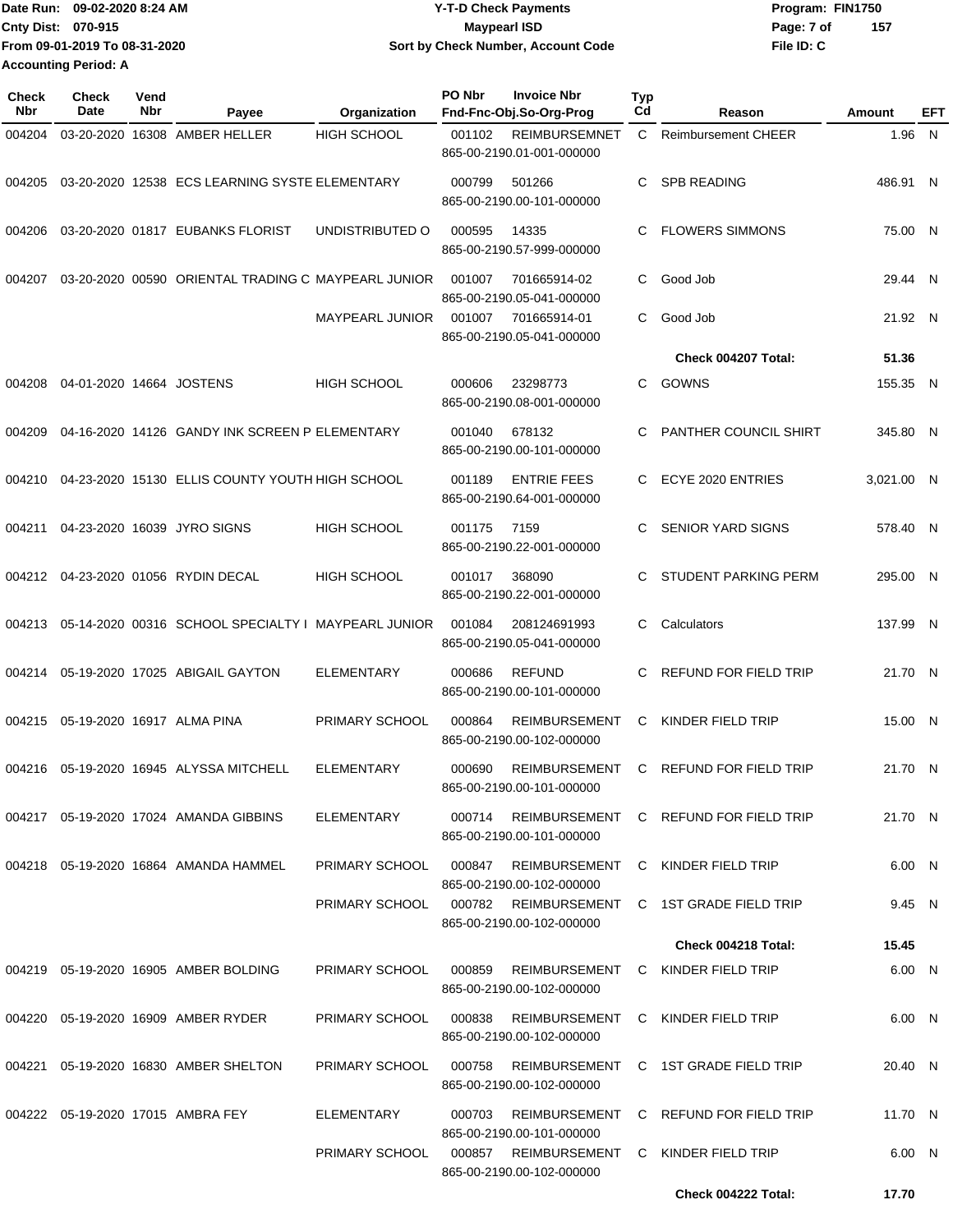|                             | Date Run: 09-02-2020 8:24 AM  | <b>Y-T-D Check Payments</b>        | Program: FIN1750 |     |
|-----------------------------|-------------------------------|------------------------------------|------------------|-----|
| Cnty Dist: 070-915          |                               | Mavpearl ISD                       | Page: 8 of       | 157 |
|                             | From 09-01-2019 To 08-31-2020 | Sort by Check Number, Account Code | File ID: C       |     |
| <b>Accounting Period: A</b> |                               |                                    |                  |     |

| <b>Check</b><br><b>Nbr</b> | Check<br>Date | Vend<br>Nbr | Payee                                                               | Organization      | PO Nbr<br><b>Invoice Nbr</b><br>Fnd-Fnc-Obj.So-Org-Prog                   | Typ<br>Cd | Reason                                | Amount  | EFT |
|----------------------------|---------------|-------------|---------------------------------------------------------------------|-------------------|---------------------------------------------------------------------------|-----------|---------------------------------------|---------|-----|
| 004223                     |               |             | 05-19-2020 16845 AMY TURNER                                         | PRIMARY SCHOOL    | 000765<br><b>REIMBURSEMENT</b><br>865-00-2190.00-102-000000               | C.        | <b>1ST GRADE FIELD TRIP</b>           | 31.25 N |     |
| 004224                     |               |             | 05-19-2020 16933 AMY YOUNG                                          | PRIMARY SCHOOL    | 000882<br><b>REIMBURSEMENT</b><br>865-00-2190.00-102-000000               | C         | KINDER FIELD TRIP                     | 24.00 N |     |
| 004225                     |               |             | 05-19-2020 16964 ANA SANCHEZ                                        | <b>ELEMENTARY</b> | 000726<br><b>REIMBURSEMENT</b><br>865-00-2190.00-101-000000               | C         | REFUND FOR FIELD TRIP                 | 11.70 N |     |
| 004226                     |               |             | 05-19-2020 17008 ANTHONY TUCKER                                     | <b>ELEMENTARY</b> | 000747<br><b>REIMBURSEMENT</b><br>865-00-2190.00-101-000000               | C         | REFUND FOR FIELD TRIP                 | 31.70 N |     |
| 004227                     |               |             | 05-19-2020 16974 APRYL GRIFFITH                                     | <b>ELEMENTARY</b> | <b>REIMBURSEMENT</b><br>000736<br>865-00-2190.00-101-000000               | C         | REFUND FOR FIELD TRIP                 | 11.70 N |     |
| 004228                     |               |             | 05-19-2020 16822 ASA STUMP                                          | PRIMARY SCHOOL    | 000807<br><b>REIMBURSEMENT</b><br>865-00-2190.00-102-000000               | C         | <b>1ST GRADE FIELD TRIP</b>           | 20.50 N |     |
| 004229                     |               |             | 05-19-2020 15861 ASHLEE LEAL                                        | PRIMARY SCHOOL    | 000786<br><b>REIMBURSEMENT</b><br>865-00-2190.00-102-000000               | C         | <b>1ST GRADE FIELD TRIP</b>           | 20.40 N |     |
| 004230                     |               |             | 05-19-2020 17021 ASHLEE RIPLEY                                      | <b>ELEMENTARY</b> | 000711<br><b>REIMBURSEMENT</b><br>865-00-2190.00-101-000000               | C         | REFUND FOR FIELD TRIP                 | 21.70 N |     |
| 004231                     |               |             | 05-19-2020 17011 ASHLEY BOSTON                                      | <b>ELEMENTARY</b> | 000698<br><b>REIMBURSEMENT</b><br>865-00-2190.00-101-000000               | C         | <b>REFUND FOR FIELD TRIP</b>          | 21.70 N |     |
| 004232                     |               |             | 05-19-2020 14085 ASHLEY DAVIS                                       | PRIMARY SCHOOL    | 000843<br><b>REIMBURSEMENT</b><br>865-00-2190.00-102-000000               | C         | KINDER FIELD TRIP                     | 15.00 N |     |
| 004233                     |               |             | 05-19-2020 16867 ASHLEY HINES                                       | PRIMARY SCHOOL    | 000809<br>REIMBURSEMENT<br>865-00-2190.00-102-000000                      | C         | KINDER FIELD TRIP                     | 15.00 N |     |
| 004234                     |               |             | 05-19-2020 17018 ASHLEY JOHNSON                                     | <b>ELEMENTARY</b> | 000707<br><b>REIMBURSEMENT</b><br>865-00-2190.00-101-000000               | C         | REFUND FOR FIELD TRIP                 | 21.70 N |     |
| 004235                     |               |             | 05-19-2020 16908 ASHLEY ROYER                                       | PRIMARY SCHOOL    | <b>REIMBURSEMENT</b><br>000837<br>865-00-2190.00-102-000000               | C         | KINDER FIELD TRIP                     | 15.00 N |     |
| 004236                     |               |             | 05-19-2020 16947 ASHLEY SHELITE                                     | <b>ELEMENTARY</b> | 000693<br><b>REIMBURSEMENT</b><br>865-00-2190.00-101-000000               | C         | <b>REFUND FOR FIELD TRIP</b>          | 21.70 N |     |
|                            |               |             | 004237 05-19-2020 16844 ATH CHEATH                                  | PRIMARY SCHOOL    | 000793<br>865-00-2190.00-102-000000                                       |           | REIMBURSEMENT C 1ST GRADE FIELD TRIP  | 9.45 N  |     |
|                            |               |             | 004238  05-19-2020  13640  LESLEY AUSTIN                            | ELEMENTARY        | 000730 REIMBURSEMENT C REFUND FOR FIELD TRIP<br>865-00-2190.00-101-000000 |           |                                       | 21.70 N |     |
|                            |               |             | 004239    05-19-2020    16827    BERTA ECHEVERRIA    PRIMARY SCHOOL |                   | 000804 REIMBURSEMENT C 1ST GRADE FIELD TRIP<br>865-00-2190.00-102-000000  |           |                                       | 10.00 N |     |
|                            |               |             | 004240  05-19-2020  16936  BETHANY BARNES                           | ELEMENTARY        | 000682 REFUND<br>865-00-2190.00-101-000000                                |           | C REFUND FOR FIELD TRIP               | 11.70 N |     |
|                            |               |             | 004241 05-19-2020 17027 BETHANY BEASON                              | PRIMARY SCHOOL    | 000779<br>865-00-2190.00-102-000000                                       |           | REIMBURSEMENT C 1ST GRADE FIELD TRIP  | 20.40 N |     |
|                            |               |             | 004242 05-19-2020 16928 BETHANY HARDIN                              | ELEMENTARY        | 000705                                                                    |           | REIMBURSEMENT C REFUND FOR FIELD TRIP | 21.70 N |     |
|                            |               |             |                                                                     | PRIMARY SCHOOL    | 865-00-2190.00-101-000000<br>000876<br>865-00-2190.00-102-000000          |           | REIMBURSEMENT C KINDER FIELD TRIP     | 15.00 N |     |
|                            |               |             |                                                                     |                   |                                                                           |           | Check 004242 Total:                   | 36.70   |     |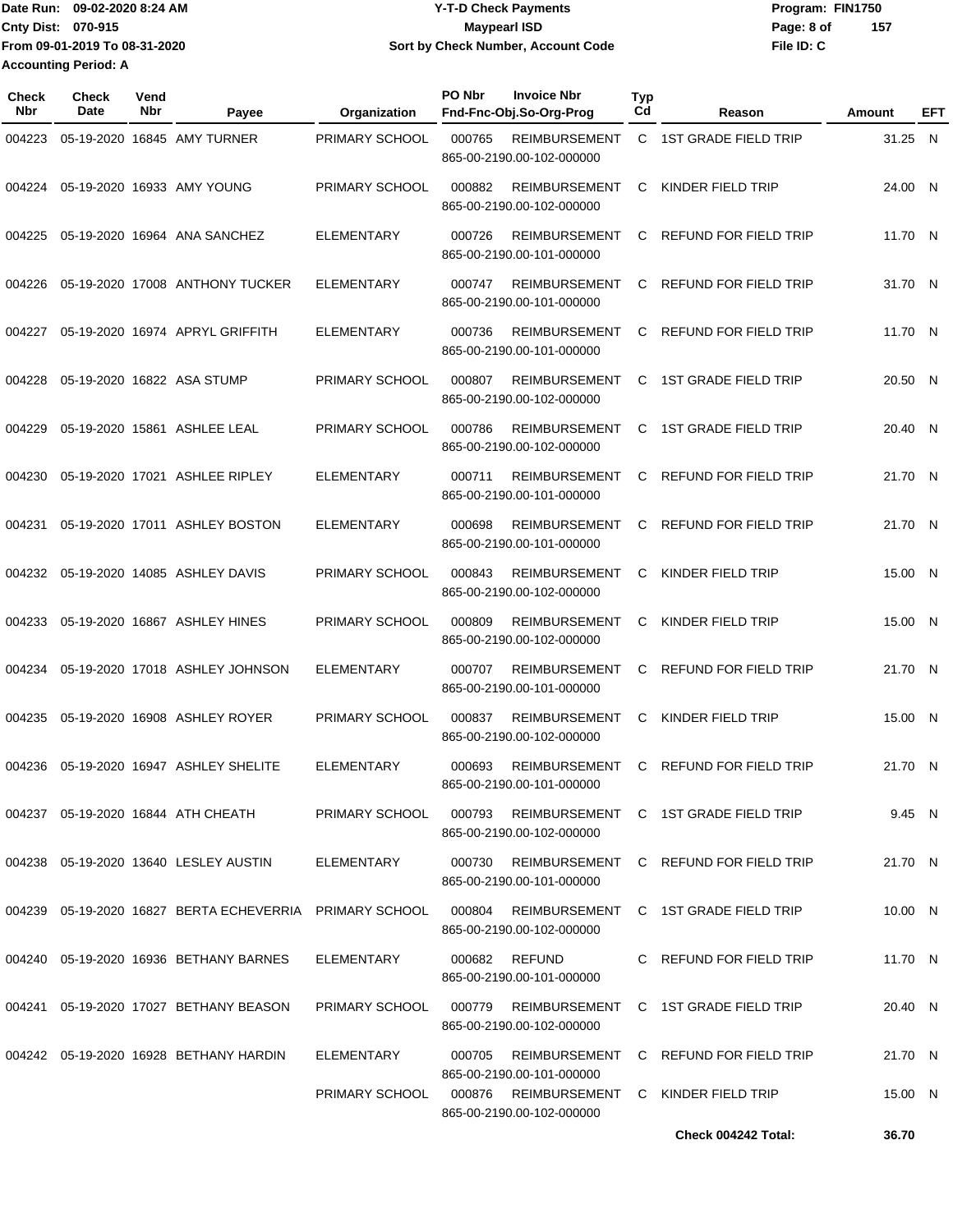|                             | Date Run: 09-02-2020 8:24 AM  | <b>Y-T-D Check Payments</b>               | Program: FIN1750  |
|-----------------------------|-------------------------------|-------------------------------------------|-------------------|
| <b>Cnty Dist: 070-915</b>   |                               | <b>Mavpearl ISD</b>                       | 157<br>Page: 9 of |
|                             | From 09-01-2019 To 08-31-2020 | <b>Sort by Check Number, Account Code</b> | File ID: C        |
| <b>Accounting Period: A</b> |                               |                                           |                   |

| <b>Check</b><br><b>Nbr</b> | Check<br>Date | Vend<br>Nbr | Payee                                                    | Organization          | PO Nbr | <b>Invoice Nbr</b><br>Fnd-Fnc-Obj.So-Org-Prog     | <b>Typ</b><br>Cd | Reason                                      | Amount  | EFT |
|----------------------------|---------------|-------------|----------------------------------------------------------|-----------------------|--------|---------------------------------------------------|------------------|---------------------------------------------|---------|-----|
| 004243                     |               |             | 05-19-2020 16876 BRENDA HUDGINS                          | PRIMARY SCHOOL        | 000844 | <b>REIMBURSEMENT</b><br>865-00-2190.00-102-000000 |                  | C KINDER FIELD TRIP                         | 15.00 N |     |
| 004244                     |               |             | 05-19-2020 16823 BRENDA WALLACE                          | PRIMARY SCHOOL        | 000754 | <b>REIMBURSEMENT</b><br>865-00-2190.00-102-000000 | C                | 1ST GRADE FIELD TRIP                        | 31.35 N |     |
| 004245                     |               |             | 05-19-2020 16885 BRIANA SMITH                            | PRIMARY SCHOOL        | 000822 | <b>REFUND</b><br>865-00-2190.00-102-000000        | C                | KINDER FIELD TRIP                           | 6.00 N  |     |
| 004246                     |               |             | 05-19-2020 15844 ZAJICEK, BRITT                          | PRIMARY SCHOOL        | 000854 | <b>REIMBURSEMENT</b><br>865-00-2190.00-102-000000 | C                | KINDER FIELD TRIP                           | 6.00 N  |     |
| 004247                     |               |             | 05-19-2020 16382 BRITTANY CHADWICK ELEMENTARY            |                       | 000701 | <b>REIMBURSEMENT</b><br>865-00-2190.00-101-000000 | C                | REFUND FOR FIELD TRIP                       | 21.70 N |     |
| 004248                     |               |             | 05-19-2020 16919 BRITTANY KASKA                          | PRIMARY SCHOOL        | 000866 | <b>REIMBURSEMENT</b><br>865-00-2190.00-102-000000 | C                | KINDER FIELD TRIP                           | 15.00 N |     |
| 004249                     |               |             | 05-19-2020 16910 BRITTANY MCCRARY                        | <b>PRIMARY SCHOOL</b> | 000861 | <b>REIMBURSEMENT</b><br>865-00-2190.00-102-000000 | C                | KINDER FIELD TRIP                           | 6.00 N  |     |
| 004250                     |               |             | 05-19-2020 16838 BRITTNEY DAVIS                          | PRIMARY SCHOOL        | 000797 | <b>REIMBURSEMENT</b><br>865-00-2190.00-102-000000 | C                | <b>1ST GRADE FIELD TRIP</b>                 | 9.45 N  |     |
| 004251                     |               |             | 05-19-2020 16833 CARMELO LOPEZ                           | PRIMARY SCHOOL        | 000760 | <b>REIMBURSEMENT</b><br>865-00-2190.00-102-000000 | C                | <b>1ST GRADE FIELD TRIP</b>                 | 10.00 N |     |
| 004252                     |               |             | 05-19-2020 16889 CASEY VALDEZ                            | PRIMARY SCHOOL        | 000824 | <b>REIMBURSEMENT</b><br>865-00-2190.00-102-000000 | C                | KINDER FIELD TRIP                           | 15.00 N |     |
| 004253                     |               |             | 05-19-2020 14342 CHARITIE MATHERS                        | PRIMARY SCHOOL        | 000818 | <b>REIMBURSEMENT</b><br>865-00-2190.00-102-000000 | C                | KINDER FIELD TRIP                           | 15.00 N |     |
| 004254                     |               |             | 05-19-2020 17005 CHARLOTTE MARBUR ELEMENTARY             |                       | 000745 | <b>REIMBURSEMENT</b><br>865-00-2190.00-101-000000 | C                | REFUND FOR FIELD TRIP                       | 21.70 N |     |
| 004255                     |               |             | 05-19-2020 16930 CHARRYL MARTINEZ PRIMARY SCHOOL         |                       | 000877 | <b>REIMBURSEMENT</b><br>865-00-2190.00-102-000000 | C                | KINDER FIELD TRIP                           | 15.00 N |     |
| 004256                     |               |             | 05-19-2020 16897 CHELSEA HODGES                          | PRIMARY SCHOOL        | 000829 | <b>REIMBURSEMENT</b><br>865-00-2190.00-102-000000 | C                | KINDER FIELD TRIP                           | 15.00 N |     |
|                            |               |             | 004257 05-19-2020 16980 CHELSEA MCASKILL ELEMENTARY      |                       | 000741 | 865-00-2190.00-101-000000                         |                  | REIMBURSEMENT C REFUND FOR FIELD TRIP       | 11.70 N |     |
|                            |               |             | 004258  05-19-2020  16966  CHRISTINA VALDERAS ELEMENTARY |                       | 000728 | 865-00-2190.00-101-000000                         |                  | REIMBURSEMENT C REFUND FOR FIELD TRIP       | 21.70 N |     |
|                            |               |             | 004259 05-19-2020 16957 CHRISTOPHER SAVAG ELEMENTARY     |                       | 000719 | 865-00-2190.00-101-000000                         |                  | REIMBURSEMENT C REFUND FOR FIELD TRIP       | 11.70 N |     |
|                            |               |             | 004260 05-19-2020 16852 CIERRA FOWLER                    | <b>PRIMARY SCHOOL</b> |        | 865-00-2190.00-102-000000                         |                  | 000770 REIMBURSEMENT C 1ST GRADE FIELD TRIP | 20.40 N |     |
|                            |               |             | 004261 05-19-2020 16949 CINDY VON HATTEN                 | ELEMENTARY            | 000696 | 865-00-2190.00-101-000000                         |                  | REIMBURSEMENT C REFUND FOR FIELD TRIP       | 21.70 N |     |
|                            |               |             | 004262 05-19-2020 12171 COLTON BARTLEY                   | <b>PRIMARY SCHOOL</b> | 000778 | 865-00-2190.00-102-000000                         |                  | REIMBURSEMENT C 1ST GRADE FIELD TRIP        | 31.35 N |     |
|                            |               |             | 004263 05-19-2020 16858 CONNIE AYALA                     | PRIMARY SCHOOL        |        | 865-00-2190.00-102-000000                         |                  | 000774 REIMBURSEMENT C 1ST GRADE FIELD TRIP | 10.00 N |     |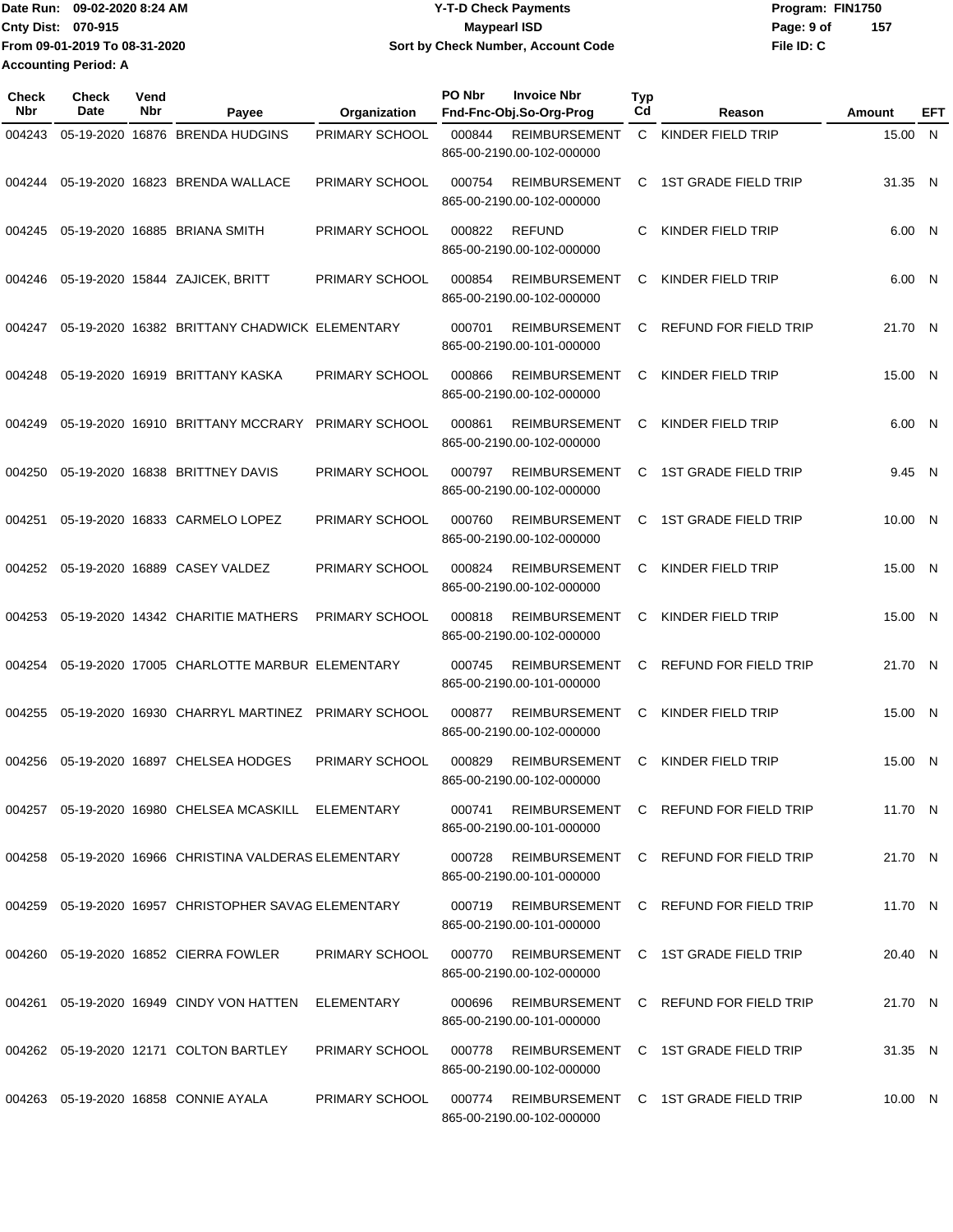| ∎Date Run: 09-02-2020 8:24 AM | Y-T-D Check Payments               | Program: FIN1750    |
|-------------------------------|------------------------------------|---------------------|
| <b>Cnty Dist: 070-915</b>     | <b>Mavpearl ISD</b>                | -157<br>Page: 10 of |
| From 09-01-2019 To 08-31-2020 | Sort by Check Number, Account Code | File ID: C          |
| <b>Accounting Period: A</b>   |                                    |                     |

| Check<br>Nbr | Check<br><b>Date</b> | Vend<br>Nbr | Payee                                            | Organization          | PO Nbr | <b>Invoice Nbr</b><br>Fnd-Fnc-Obj.So-Org-Prog     | <b>Typ</b><br>Cd | Reason                                       | Amount  | EFT |
|--------------|----------------------|-------------|--------------------------------------------------|-----------------------|--------|---------------------------------------------------|------------------|----------------------------------------------|---------|-----|
| 004264       |                      |             | 05-19-2020 16965 CORTNEY LACKEY                  | <b>ELEMENTARY</b>     | 000727 | <b>REIMBURSEMENT</b><br>865-00-2190.00-101-000000 | $\mathsf{C}$     | <b>REFUND FOR FIELD TRIP</b>                 | 21.70 N |     |
| 004265       |                      |             | 05-19-2020 16937 COURTNEY BARTON                 | ELEMENTARY            | 000683 | <b>REFUND</b><br>865-00-2190.00-101-000000        | C.               | REFUND FOR FIELD TRIP                        | 21.70 N |     |
| 004266       |                      |             | 05-19-2020 16868 COURTNEY CORNUAR PRIMARY SCHOOL |                       | 000810 | <b>REIMBURSEMENT</b><br>865-00-2190.00-102-000000 | C                | KINDER FIELD TRIP                            | 6.00 N  |     |
| 004267       |                      |             | 05-19-2020 16832 COURTNEY GROSS                  | PRIMARY SCHOOL        | 000759 | <b>REIMBURSEMENT</b><br>865-00-2190.00-102-000000 | C                | <b>1ST GRADE FIELD TRIP</b>                  | 40.00 N |     |
| 004268       |                      |             | 05-19-2020 16882 CRYSTAL MCNUTT                  | PRIMARY SCHOOL        | 000849 | <b>REIMBURSEMENT</b><br>865-00-2190.00-102-000000 | C                | KINDER FIELD TRIP                            | 6.00 N  |     |
| 004269       |                      |             | 05-19-2020 16471 CYNTHIA MARTINEZ                | <b>ELEMENTARY</b>     | 000709 | <b>REIMBURSEMENT</b><br>865-00-2190.00-101-000000 | C                | REFUND FOR FIELD TRIP                        | 21.70 N |     |
| 004270       |                      |             | 05-19-2020 16927 DANIEL FARRIS                   | PRIMARY SCHOOL        | 000875 | <b>REIMBURSEMENT</b><br>865-00-2190.00-102-000000 | C                | KINDER FIELD TRIP                            | 15.00 N |     |
| 004271       |                      |             | 05-19-2020 15118 DENISE LARUE                    | PRIMARY SCHOOL        | 000816 | <b>REIMBURSEMENT</b><br>865-00-2190.00-102-000000 | C                | KINDER FIELD TRIP                            | 15.00 N |     |
| 004272       |                      |             | 05-19-2020 17013 DESTINY CARRARA                 | ELEMENTARY            | 000700 | <b>REIMBURSEMENT</b><br>865-00-2190.00-101-000000 | C                | REFUND FOR FIELD TRIP                        | 21.70 N |     |
| 004273       |                      |             | 05-19-2020 16859 DIANA STANLEY                   | ELEMENTARY            | 000695 | REIMBURSEMENT<br>865-00-2190.00-101-000000        | C                | REFUND FOR FIELD TRIP                        | 31.70 N |     |
|              |                      |             |                                                  | PRIMARY SCHOOL        | 000775 | <b>REFUND</b><br>865-00-2190.00-102-000000        | C                | <b>1ST GRADE FIELD TRIP</b>                  | 31.50 N |     |
|              |                      |             |                                                  |                       |        |                                                   |                  | Check 004273 Total:                          | 63.20   |     |
| 004274       |                      |             | 05-19-2020 16935 DIXIE GARCIA                    | PRIMARY SCHOOL        | 000884 | <b>REIMBURSEMENT</b><br>865-00-2190.00-102-000000 | C                | KINDER FIELD TRIP                            | 6.00 N  |     |
| 004275       |                      |             | 05-19-2020 16923 DOUGLAS COLLINS                 | PRIMARY SCHOOL        | 000871 | <b>REIMBURSEMENT</b><br>865-00-2190.00-102-000000 | C                | KINDER FIELD TRIP                            | 15.00 N |     |
| 004276       |                      |             | 05-19-2020 16843 ERICA KELLEY                    | PRIMARY SCHOOL        | 000764 | <b>REIMBURSEMENT</b><br>865-00-2190.00-102-000000 | C                | <b>1ST GRADE FIELD TRIP</b>                  | 18.90 N |     |
|              |                      |             | 004277 05-19-2020 16953 ERIN BAGGETT             | ELEMENTARY            |        | 865-00-2190.00-101-000000                         |                  | 000715 REIMBURSEMENT C REFUND FOR FIELD TRIP | 21.70 N |     |
|              |                      |             | 004278 05-19-2020 16926 ERIN DIRICKSON           | <b>PRIMARY SCHOOL</b> |        | 865-00-2190.00-102-000000                         |                  | 000874 REIMBURSEMENT C KINDER FIELD TRIP     | 15.00 N |     |
|              |                      |             | 004279  05-19-2020  16841  ERIN FERRY            | PRIMARY SCHOOL        | 000795 | 865-00-2190.00-102-000000                         |                  | REIMBURSEMENT C 1ST GRADE FIELD TRIP         | 9.45 N  |     |
|              |                      |             | 004280 05-19-2020 16854 GERALD MONROE            | PRIMARY SCHOOL        |        | 000788 REFUND<br>865-00-2190.00-102-000000        |                  | C 1ST GRADE FIELD TRIP                       | 20.40 N |     |
|              |                      |             | 004281  05-19-2020  16636  GRANT DIXON           | PRIMARY SCHOOL        |        | 865-00-2190.00-102-000000                         |                  | 000812 REIMBURSEMENT C KINDER FIELD TRIP     | 15.00 N |     |
|              |                      |             | 004282  05-19-2020  16948  HALEY HERNANDEZ       | ELEMENTARY            | 000694 | 865-00-2190.00-101-000000                         |                  | REIMBURSEMENT C REFUND FOR FIELD TRIP        | 31.70 N |     |
|              |                      |             | 004283 05-19-2020 17020 HALEY MILLER             | ELEMENTARY            | 000710 | 865-00-2190.00-101-000000                         |                  | REIMBURSEMENT C REFUND FOR FIELD TRIP        | 21.70 N |     |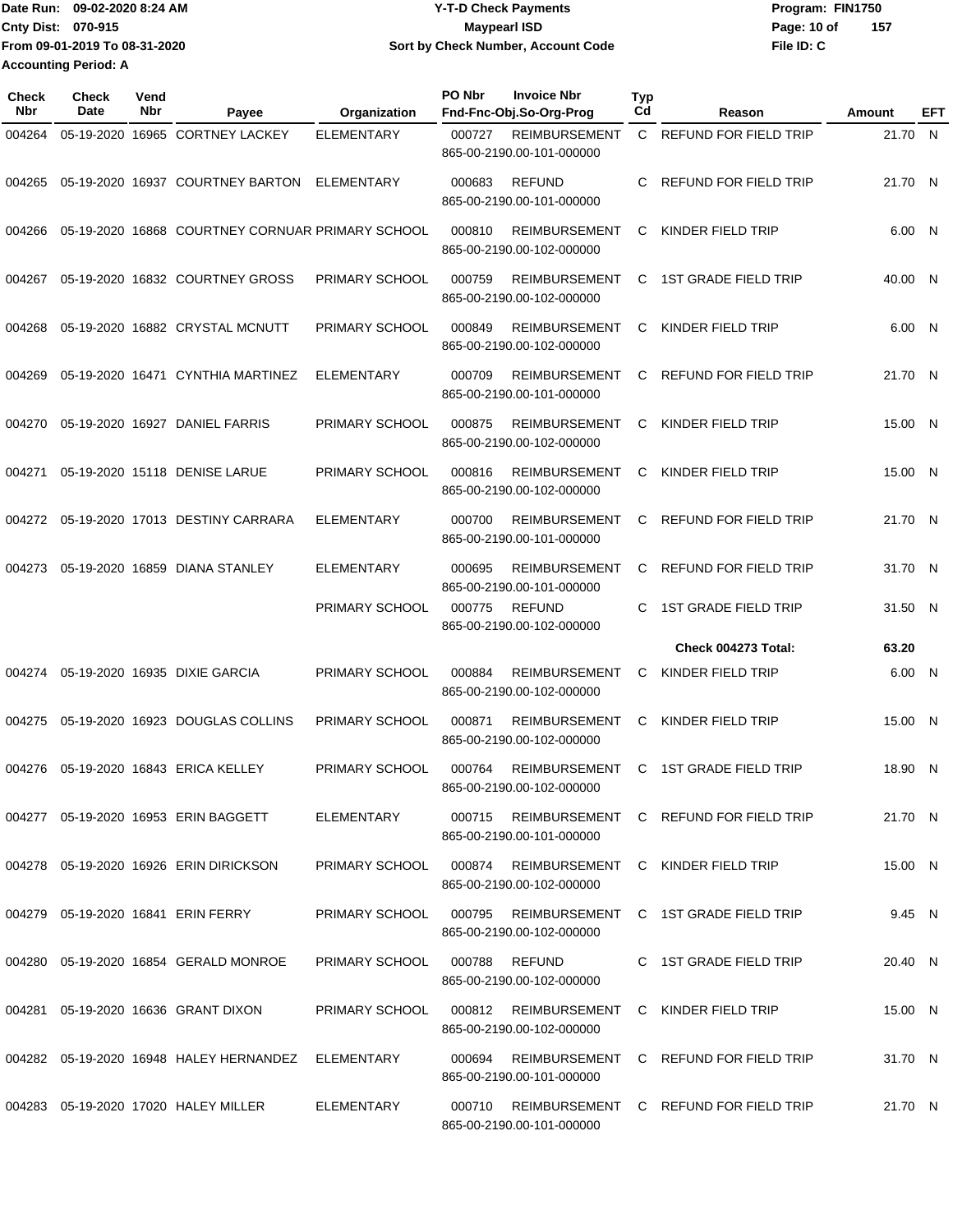|                             | Date Run: 09-02-2020 8:24 AM  | <b>Y-T-D Check Payments</b>        | Program: FIN1750   |
|-----------------------------|-------------------------------|------------------------------------|--------------------|
| <b>Cnty Dist: 070-915</b>   |                               | Maypearl ISD                       | 157<br>Page: 11 of |
|                             | From 09-01-2019 To 08-31-2020 | Sort by Check Number, Account Code | File ID: C         |
| <b>Accounting Period: A</b> |                               |                                    |                    |

| Check<br>Nbr | <b>Check</b><br>Date | Vend<br>Nbr | Payee                                                    | Organization          | PO Nbr | <b>Invoice Nbr</b><br>Fnd-Fnc-Obj.So-Org-Prog     | <b>Typ</b><br>Cd | Reason                                | Amount  | EFT |
|--------------|----------------------|-------------|----------------------------------------------------------|-----------------------|--------|---------------------------------------------------|------------------|---------------------------------------|---------|-----|
| 004284       |                      |             | 05-19-2020 16881 HALEY PUTMAN                            | PRIMARY SCHOOL        | 000820 | <b>REIMBURSEMENT</b><br>865-00-2190.00-102-000000 | C                | KINDER FIELD TRIP                     | 24.00 N |     |
| 004285       |                      |             | 05-19-2020 16888 HALEY SOLDEVILLA                        | PRIMARY SCHOOL        | 000852 | <b>REIMBURSEMENT</b><br>865-00-2190.00-102-000000 | C                | KINDER FIELD TRIP                     | 24.00 N |     |
| 004286       |                      |             | 05-19-2020 16914 HANNAH LYNCH                            | PRIMARY SCHOOL        | 000862 | <b>REIMBURSEMENT</b><br>865-00-2190.00-102-000000 | C                | KINDER FIELD TRIP                     | 6.00 N  |     |
| 004287       |                      |             | 05-19-2020 16911 HEATHER DOUGHERT PRIMARY SCHOOL         |                       | 000839 | <b>REIMBURSEMENT</b><br>865-00-2190.00-102-000000 | C                | KINDER FIELD TRIP                     | 6.00 N  |     |
| 004288       |                      |             | 05-19-2020 16895 HEATHER FAILS                           | PRIMARY SCHOOL        | 000828 | <b>REIMBURSEMENT</b><br>865-00-2190.00-102-000000 | C                | KINDER FIELD TRIP                     | 15.00 N |     |
| 004289       |                      |             | 05-19-2020 16883 HOLLIE FULTON                           | PRIMARY SCHOOL        | 000850 | <b>REIMBURSEMENT</b><br>865-00-2190.00-102-000000 | C                | KINDER FIELD TRIP                     | 15.00 N |     |
| 004290       |                      |             | 05-19-2020 16836 HOLLIE MCCASKILL                        | PRIMARY SCHOOL        | 000799 | <b>REIMBURSEMENT</b><br>865-00-2190.00-102-000000 | C                | <b>1ST GRADE FIELD TRIP</b>           | 20.40 N |     |
| 004291       |                      |             | 05-19-2020 16967 HOLLY WAFER                             | <b>ELEMENTARY</b>     | 000729 | <b>REIMBURSEMENT</b><br>865-00-2190.00-101-000000 | C                | <b>REFUND FOR FIELD TRIP</b>          | 11.70 N |     |
| 004292       |                      |             | 05-19-2020 16983 JACLYN NESS                             | <b>ELEMENTARY</b>     | 000743 | <b>REIMBURSEMENT</b><br>865-00-2190.00-101-000000 | C                | REFUND FOR FIELD TRIP                 | 21.70 N |     |
| 004293       |                      |             | 05-19-2020 16896 JAMES CAUDELL                           | PRIMARY SCHOOL        | 000856 | <b>REIMBURSEMENT</b><br>865-00-2190.00-102-000000 | C                | KINDER FIELD TRIP                     | 6.00 N  |     |
| 004294       |                      |             | 05-19-2020 16848 JAMIE MCDONALD                          | PRIMARY SCHOOL        | 000766 | <b>REIMBURSEMENT</b><br>865-00-2190.00-102-000000 | C                | <b>1ST GRADE FIELD TRIP</b>           | 21.00 N |     |
| 004295       |                      |             | 05-19-2020 17023 JAMIE WICKLINE                          | <b>ELEMENTARY</b>     | 000713 | <b>REIMBURSEMENT</b><br>865-00-2190.00-101-000000 | C                | REFUND FOR FIELD TRIP                 | 11.70 N |     |
| 004296       |                      |             | 05-19-2020 15204 JANELLE ARRENDOND PRIMARY SCHOOL        |                       | 000801 | <b>REIMBURSEMENT</b><br>865-00-2190.00-102-000000 | C                | <b>1ST GRADE FIELD TRIP</b>           | 20.40 N |     |
| 004297       |                      |             | 05-19-2020 16820 JAY TRULL                               | PRIMARY SCHOOL        | 000808 | <b>REIMBURSEMENT</b><br>865-00-2190.00-102-000000 | C                | <b>1ST GRADE FIELD TRIP</b>           | 20.40 N |     |
|              |                      |             | 004298  05-19-2020  16976  JENNIE KIRKPATRICK ELEMENTARY |                       | 000738 | 865-00-2190.00-101-000000                         |                  | REIMBURSEMENT C REFUND FOR FIELD TRIP | 21.70 N |     |
|              |                      |             | 004299 05-19-2020 16819 JENNIFER HARRIS                  | PRIMARY SCHOOL        | 000752 | 865-00-2190.00-102-000000                         |                  | REIMBURSEMENT C 1ST GRADE FIELD TRIP  | 20.40 N |     |
|              |                      |             | 004300 05-19-2020 16861 JENNIFER LAMBERT                 | PRIMARY SCHOOL        | 000784 | 865-00-2190.00-102-000000                         |                  | REIMBURSEMENT C 1ST GRADE FIELD TRIP  | 20.40 N |     |
|              |                      |             | 004301 05-19-2020 16932 JENNIFER WALKER                  | ELEMENTARY            | 000732 | 865-00-2190.00-101-000000                         |                  | REIMBURSEMENT C REFUND FOR FIELD TRIP | 43.40 N |     |
|              |                      |             |                                                          | PRIMARY SCHOOL        |        | 000880 REIMBURSEMENT<br>865-00-2190.00-102-000000 |                  | C KINDER FIELD TRIP                   | 24.00 N |     |
|              |                      |             |                                                          |                       |        |                                                   |                  | <b>Check 004301 Total:</b>            | 67.40   |     |
|              |                      |             | 004302  05-19-2020  16950  JENNIFER WALLER               | ELEMENTARY            | 000697 | REIMBURSEMENT<br>865-00-2190.00-101-000000        |                  | C REFUND FOR FIELD TRIP               | 21.70 N |     |
|              |                      |             | 004303 05-19-2020 16913 JESSICA ARNAUD                   | ELEMENTARY            | 000681 | <b>REFUND</b><br>865-00-2190.00-101-000000        |                  | C REFUND FOR FIELD TRIP               | 21.70 N |     |
|              |                      |             |                                                          | <b>PRIMARY SCHOOL</b> | 000840 | REIMBURSEMENT<br>865-00-2190.00-102-000000        |                  | C KINDER FIELD TRIP                   | 15.00 N |     |
|              |                      |             |                                                          |                       |        |                                                   |                  | <b>Check 004303 Total:</b>            | 36.70   |     |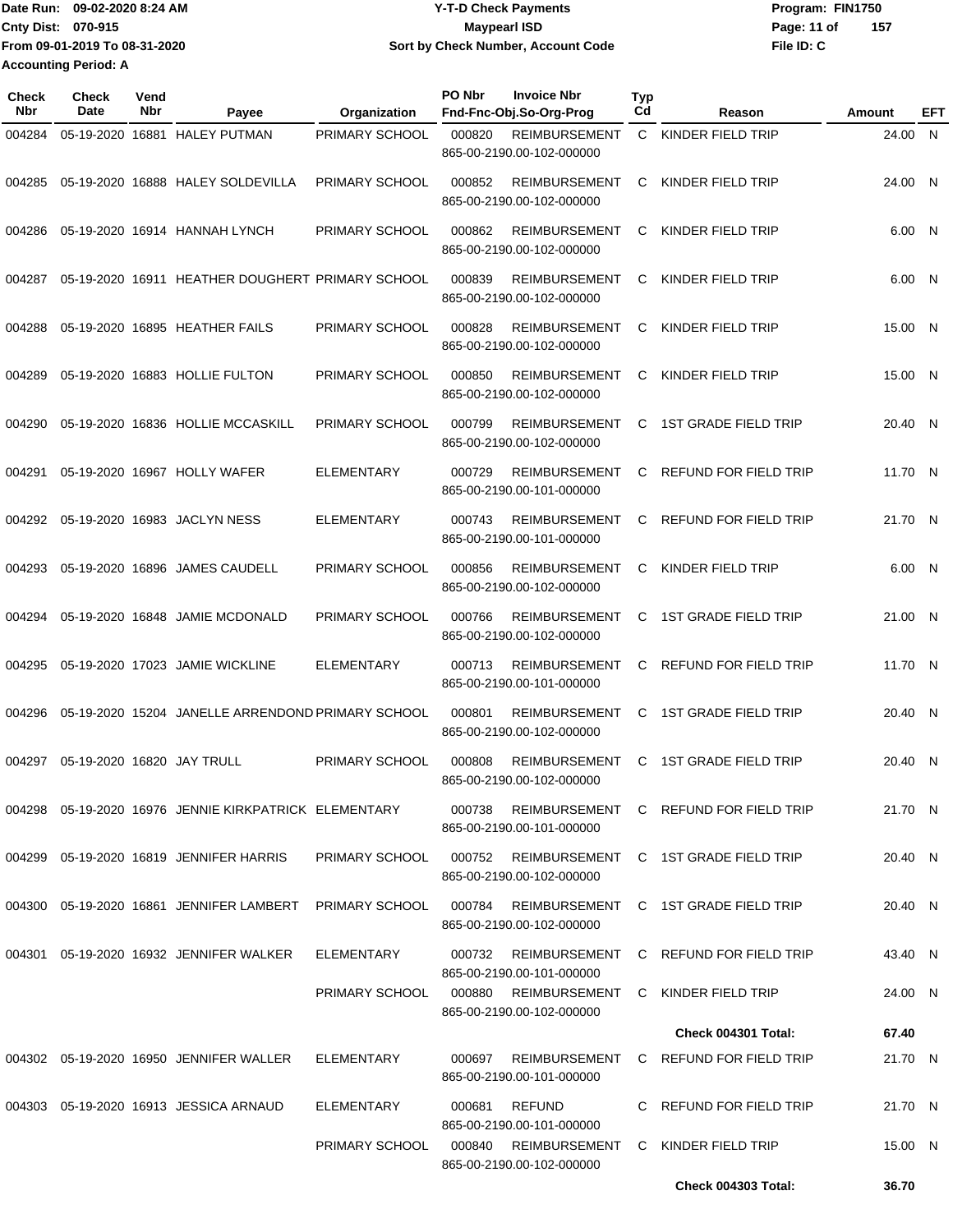|                             | Date Run: 09-02-2020 8:24 AM  | <b>Y-T-D Check Payments</b>        | Program: FIN1750 |     |
|-----------------------------|-------------------------------|------------------------------------|------------------|-----|
| Cnty Dist: 070-915          |                               | Maypearl ISD                       | Page: 12 of      | 157 |
|                             | From 09-01-2019 To 08-31-2020 | Sort by Check Number, Account Code | File ID: C       |     |
| <b>Accounting Period: A</b> |                               |                                    |                  |     |

| Check<br>Nbr | <b>Check</b><br>Date | Vend<br>Nbr | Payee                                             | Organization      | PO Nbr<br><b>Invoice Nbr</b><br>Fnd-Fnc-Obj.So-Org-Prog                   | <b>Typ</b><br>Cd | Reason                                | Amount  | EFT |
|--------------|----------------------|-------------|---------------------------------------------------|-------------------|---------------------------------------------------------------------------|------------------|---------------------------------------|---------|-----|
| 004304       |                      |             | 05-19-2020 16880 JESSICA BIRDWELL                 | PRIMARY SCHOOL    | 000819<br><b>REIMBURSEMENT</b><br>865-00-2190.00-102-000000               | C                | KINDER FIELD TRIP                     | 6.00 N  |     |
| 004305       |                      |             | 05-19-2020 16829 JESSICA SHMIDT                   | PRIMARY SCHOOL    | 000803<br>REIMBURSEMENT<br>865-00-2190.00-102-000000                      | C                | <b>1ST GRADE FIELD TRIP</b>           | 20.45 N |     |
| 004306       |                      |             | 05-19-2020 16821 JESUS CHAVEZ                     | PRIMARY SCHOOL    | 000753<br><b>REIMBURSEMENT</b><br>865-00-2190.00-102-000000               | C                | <b>1ST GRADE FIELD TRIP</b>           | 20.40 N |     |
| 004307       |                      |             | 05-19-2020 16969 JOHN BYRD                        | <b>ELEMENTARY</b> | 000731<br><b>REIMBURSEMENT</b><br>865-00-2190.00-101-000000               | C                | REFUND FOR FIELD TRIP                 | 21.70 N |     |
| 004308       |                      |             | 05-19-2020 16899 JORDAN HERRERA                   | ELEMENTARY        | 000737<br><b>REIMBURSEMENT</b><br>865-00-2190.00-101-000000               | C                | REFUND FOR FIELD TRIP                 | 31.70 N |     |
|              |                      |             |                                                   | PRIMARY SCHOOL    | <b>REIMBURSEMENT</b><br>000831<br>865-00-2190.00-102-000000               | C                | KINDER FIELD TRIP                     | 24.00 N |     |
|              |                      |             |                                                   |                   |                                                                           |                  | Check 004308 Total:                   | 55.70   |     |
| 004309       |                      |             | 05-19-2020 16851 JOYCE HOWARD                     | PRIMARY SCHOOL    | <b>REIMBURSEMENT</b><br>000769<br>865-00-2190.00-102-000000               | C                | <b>1ST GRADE FIELD TRIP</b>           | 9.45 N  |     |
| 004310       |                      |             | 05-19-2020 16884 JULIE SANCHEZ                    | <b>ELEMENTARY</b> | 000692<br><b>REIMBURSEMENT</b><br>865-00-2190.00-101-000000               | C                | REFUND FOR FIELD TRIP                 | 21.70 N |     |
|              |                      |             |                                                   | PRIMARY SCHOOL    | 000821<br><b>REIMBURSEMENT</b><br>865-00-2190.00-102-000000               | C                | KINDER FIELD TRIP                     | 15.00 N |     |
|              |                      |             |                                                   |                   |                                                                           |                  | Check 004310 Total:                   | 36.70   |     |
| 004311       |                      |             | 05-19-2020 16856 JUSTIN MALDONADO                 | PRIMARY SCHOOL    | <b>REIMBURSEMENT</b><br>000787<br>865-00-2190.00-102-000000               | C                | <b>1ST GRADE FIELD TRIP</b>           | 10.00 N |     |
|              |                      |             | 004312 05-19-2020 16862 KAMIE CERECERO            | PRIMARY SCHOOL    | 000776<br><b>REIMBURSEMENT</b><br>865-00-2190.00-102-000000               | C                | <b>1ST GRADE FIELD TRIP</b>           | 31.00 N |     |
| 004313       |                      |             | 05-19-2020 16849 KATHERINE LAGOMAR PRIMARY SCHOOL |                   | 000767<br><b>REIMBURSEMENT</b><br>865-00-2190.00-102-000000               | C                | <b>1ST GRADE FIELD TRIP</b>           | 20.40 N |     |
| 004314       |                      |             | 05-19-2020 16750 KATHY DEGEEST                    | PRIMARY SCHOOL    | 000867<br><b>REIMBURSEMENT</b><br>865-00-2190.00-102-000000               | C                | KINDER FIELD TRIP                     | 6.00 N  |     |
| 004315       |                      |             | 05-19-2020 16963 KATIE OSTRANDER                  | <b>ELEMENTARY</b> | 000725<br><b>REIMBURSEMENT</b><br>865-00-2190.00-101-000000               | C                | REFUND FOR FIELD TRIP                 | 21.70 N |     |
|              |                      |             | 004316 05-19-2020 17017 KAYLA WILLIAMS            | ELEMENTARY        | 000706 REIMBURSEMENT C REFUND FOR FIELD TRIP<br>865-00-2190.00-101-000000 |                  |                                       | 21.70 N |     |
|              |                      |             | 004317 05-19-2020 16824 KAYLIE SANFORD            | PRIMARY SCHOOL    | 000806<br>865-00-2190.00-102-000000                                       |                  | REIMBURSEMENT C 1ST GRADE FIELD TRIP  | 20.45 N |     |
|              |                      |             | 004318 05-19-2020 16942 KAYSE HUBER               | ELEMENTARY        | 000687<br>865-00-2190.00-101-000000                                       |                  | REIMBURSEMENT C REFUND FOR FIELD TRIP | 11.70 N |     |
|              |                      |             | 004319 05-19-2020 17014 KELLI EVANS               | ELEMENTARY        | 000702 REIMBURSEMENT C REFUND FOR FIELD TRIP<br>865-00-2190.00-101-000000 |                  |                                       | 21.70 N |     |
|              |                      |             | 004320 05-19-2020 17019 KELLI LERMA               | ELEMENTARY        | 000708<br>865-00-2190.00-101-000000                                       |                  | REIMBURSEMENT C REFUND FOR FIELD TRIP | 33.40 N |     |
|              |                      |             | 004321 05-19-2020 17007 KELSEY RATJEN             | ELEMENTARY        | 000746<br>865-00-2190.00-101-000000                                       |                  | REIMBURSEMENT C REFUND FOR FIELD TRIP | 21.70 N |     |
|              |                      |             | 004322 05-19-2020 16954 KENDA CLARK               | ELEMENTARY        | 000716 REIMBURSEMENT C REFUND FOR FIELD TRIP<br>865-00-2190.00-101-000000 |                  |                                       | 31.70 N |     |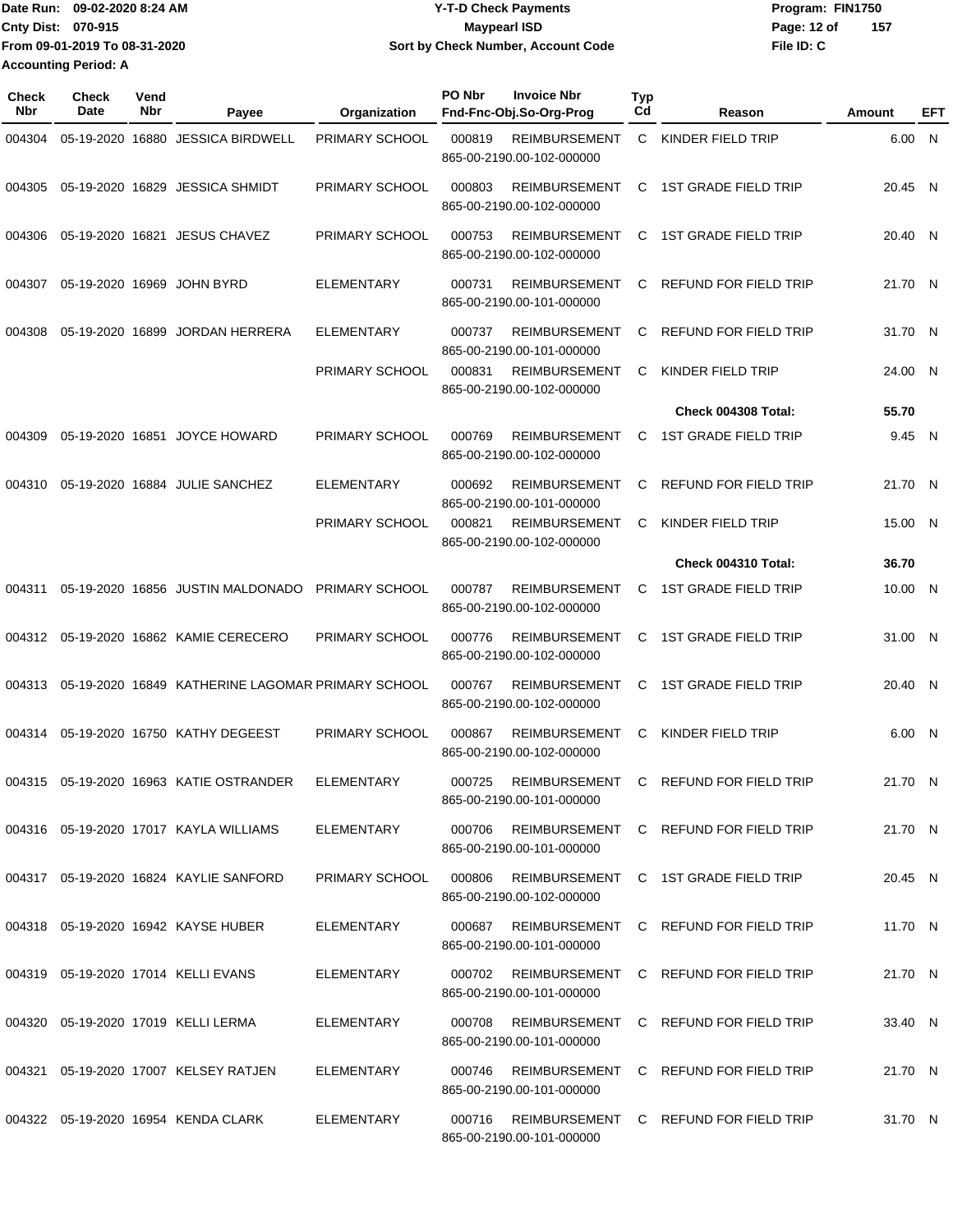| Date Run: 09-02-2020 8:24 AM  | <b>Y-T-D Check Payments</b>        | Program: FIN1750    |
|-------------------------------|------------------------------------|---------------------|
| <b>Cnty Dist: 070-915</b>     | <b>Mavpearl ISD</b>                | -157<br>Page: 13 of |
| From 09-01-2019 To 08-31-2020 | Sort by Check Number, Account Code | File ID: C          |
| <b>Accounting Period: A</b>   |                                    |                     |

| <b>Check</b><br><b>Nbr</b> | Check<br>Date | Vend<br>Nbr | Payee                                                   | Organization          | PO Nbr | <b>Invoice Nbr</b><br>Fnd-Fnc-Obj.So-Org-Prog     | <b>Typ</b><br>Cd | Reason                                | Amount  | EFT |
|----------------------------|---------------|-------------|---------------------------------------------------------|-----------------------|--------|---------------------------------------------------|------------------|---------------------------------------|---------|-----|
| 004323                     |               |             | 05-19-2020 16835 KENDALL TREVATHAN PRIMARY SCHOOL       |                       | 000761 | <b>REIMBURSEMENT</b><br>865-00-2190.00-102-000000 |                  | C 1ST GRADE FIELD TRIP                | 31.35 N |     |
| 004324                     |               |             | 05-19-2020 16924 KENNEDY PETTON                         | PRIMARY SCHOOL        | 000872 | <b>REIMBURSEMENT</b><br>865-00-2190.00-102-000000 | C                | KINDER FIELD TRIP                     | 6.00 N  |     |
| 004325                     |               |             | 05-19-2020 16853 KENNETH GRISHAM                        | PRIMARY SCHOOL        | 000771 | <b>REIMBURSEMENT</b><br>865-00-2190.00-102-000000 | C                | <b>1ST GRADE FIELD TRIP</b>           | 20.40 N |     |
| 004326                     |               |             | 05-19-2020 16920 KERENSA HYLTON                         | PRIMARY SCHOOL        | 000868 | <b>REIMBURSEMENT</b><br>865-00-2190.00-102-000000 | C                | KINDER FIELD TRIP                     | 6.00 N  |     |
| 004327                     |               |             | 05-19-2020 16893 KERI CHILES                            | PRIMARY SCHOOL        | 000827 | <b>REIMBURSEMENT</b><br>865-00-2190.00-102-000000 | C                | KINDER FIELD TRIP                     | 6.00 N  |     |
| 004328                     |               |             | 05-19-2020 16831 KEVIN O'CONNER                         | PRIMARY SCHOOL        | 000802 | <b>REIMBURSEMENT</b><br>865-00-2190.00-102-000000 | C                | <b>1ST GRADE FIELD TRIP</b>           | 10.00 N |     |
| 004329                     |               |             | 05-19-2020 17028 KIMBERLY RIEPE                         | PRIMARY SCHOOL        | 000879 | <b>REIMBURSEMENT</b><br>865-00-2190.00-102-000000 | C                | KINDER FIELD TRIP                     | 15.00 N |     |
| 004330                     |               |             | 05-19-2020 14483 KIRSTEN COOPER                         | PRIMARY SCHOOL        | 000749 | <b>REIMBURSEMENT</b><br>865-00-2190.00-102-000000 | C                | <b>1ST GRADE FIELD TRIP</b>           | 31.35 N |     |
| 004331                     |               |             | 05-19-2020 16878 KRISTTIE JOHNSON                       | PRIMARY SCHOOL        | 000845 | <b>REIMBURSEMENT</b><br>865-00-2190.00-102-000000 | C                | KINDER FIELD TRIP                     | 6.00 N  |     |
|                            |               |             | 004332 05-19-2020 16890 LAMBERTO VEGA                   | PRIMARY SCHOOL        | 000825 | <b>REIMBURSEMENT</b><br>865-00-2190.00-102-000000 | C                | KINDER FIELD TRIP                     | 20.00 N |     |
| 004333                     |               |             | 05-19-2020 16874 LAURA JOHNSON                          | PRIMARY SCHOOL        | 000814 | <b>REIMBURSEMENT</b><br>865-00-2190.00-102-000000 | C                | KINDER FIELD TRIP                     | 15.00 N |     |
| 004334                     |               |             | 05-19-2020 16886 LAURA RICE                             | PRIMARY SCHOOL        | 000851 | <b>REIMBURSEMENT</b><br>865-00-2190.00-102-000000 | C                | KINDER FIELD TRIP                     | 15.00 N |     |
| 004335                     |               |             | 05-19-2020 16828 LAUREN GRIGSBY                         | PRIMARY SCHOOL        | 000757 | <b>REIMBURSEMENT</b><br>865-00-2190.00-102-000000 | C                | <b>1ST GRADE FIELD TRIP</b>           | 21.00 N |     |
| 004336                     |               |             | 05-19-2020 16921 LAUREN WILSON                          | PRIMARY SCHOOL        | 000869 | <b>REIMBURSEMENT</b><br>865-00-2190.00-102-000000 | C                | KINDER FIELD TRIP                     | 24.00 N |     |
|                            |               |             | 004337 05-19-2020 16825 LEIGH STAUFFER                  | <b>PRIMARY SCHOOL</b> | 000756 | 865-00-2190.00-102-000000                         |                  | REIMBURSEMENT C 1ST GRADE FIELD TRIP  | 21.00 N |     |
|                            |               |             | 004338  05-19-2020  16907  LESLIE MARTINEZ              | PRIMARY SCHOOL        | 000860 | 865-00-2190.00-102-000000                         |                  | REIMBURSEMENT C KINDER FIELD TRIP     | 6.00 N  |     |
|                            |               |             | 004339 05-19-2020 17022 LINDSY SHEHAN                   | ELEMENTARY            | 000712 | 865-00-2190.00-101-000000                         |                  | REIMBURSEMENT C REFUND FOR FIELD TRIP | 21.70 N |     |
|                            |               |             |                                                         | PRIMARY SCHOOL        |        | 000865 REIMBURSEMENT<br>865-00-2190.00-102-000000 |                  | C KINDER FIELD TRIP                   | 6.00 N  |     |
|                            |               |             |                                                         |                       |        |                                                   |                  | <b>Check 004339 Total:</b>            | 27.70   |     |
|                            |               |             | 004340  05-19-2020  16847  LORI VILLARREAL              | <b>PRIMARY SCHOOL</b> | 000791 | 865-00-2190.00-102-000000                         |                  | REIMBURSEMENT C 1ST GRADE FIELD TRIP  | 20.40 N |     |
|                            |               |             | 004341 05-19-2020 16955 MADDIE COLLINS                  | ELEMENTARY            | 000717 | 865-00-2190.00-101-000000                         |                  | REIMBURSEMENT C REFUND FOR FIELD TRIP | 11.70 N |     |
|                            |               |             | 004342 05-19-2020 16900 MALLORY HOFFMANN PRIMARY SCHOOL |                       | 000832 | 865-00-2190.00-102-000000                         |                  | REIMBURSEMENT C KINDER FIELD TRIP     | 15.00 N |     |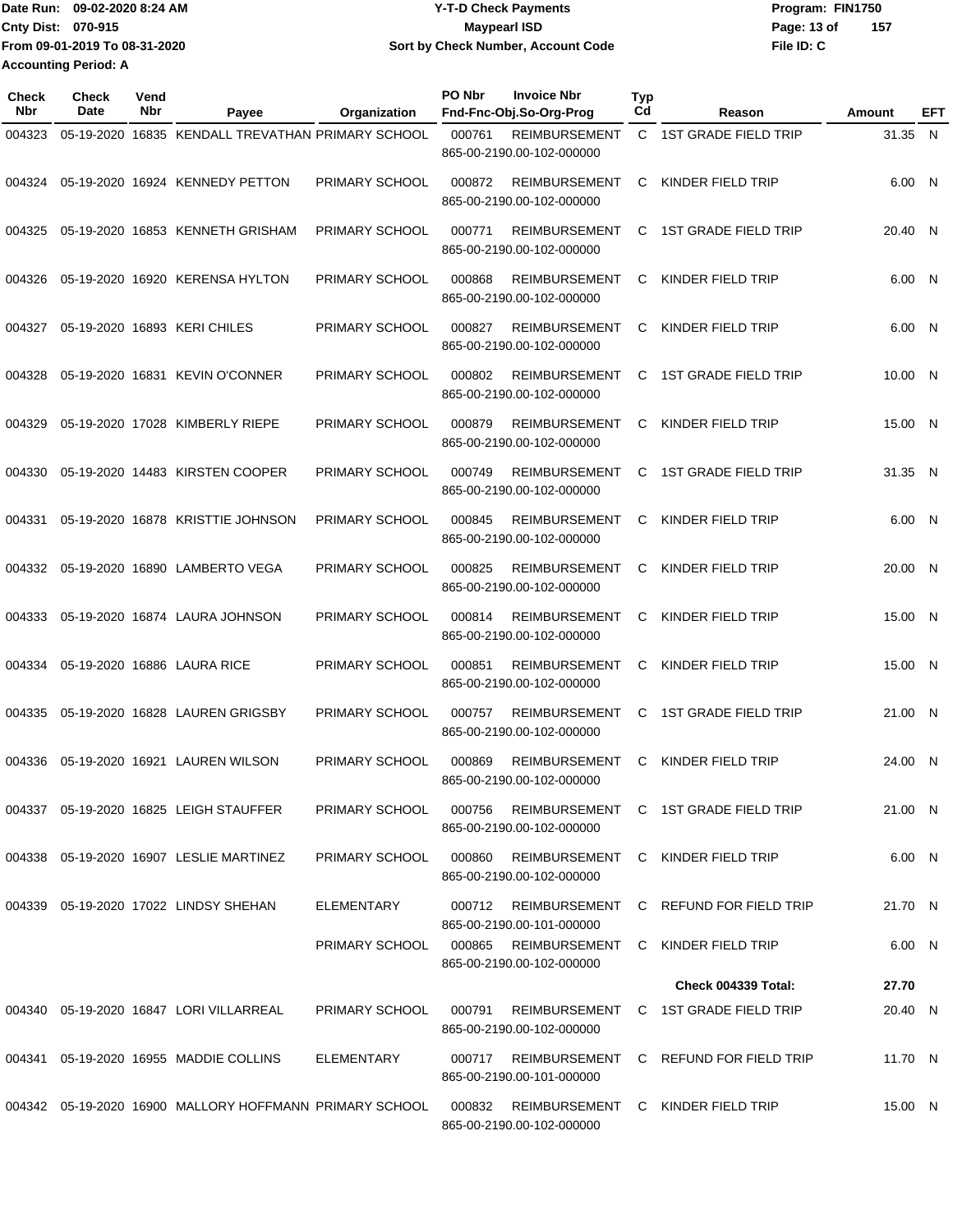| Date Run: 09-02-2020 8:24 AM  | <b>Y-T-D Check Payments</b>        | Program: FIN1750   |
|-------------------------------|------------------------------------|--------------------|
| Cnty Dist: 070-915            | <b>Mavpearl ISD</b>                | 157<br>Page: 14 of |
| From 09-01-2019 To 08-31-2020 | Sort by Check Number, Account Code | File ID: C         |
| Accounting Period: A          |                                    |                    |

| Check<br><b>Nbr</b> | <b>Check</b><br>Date | Vend<br>Nbr | Payee                                                    | Organization      | PO Nbr | <b>Invoice Nbr</b><br>Fnd-Fnc-Obj.So-Org-Prog     | <b>Typ</b><br>Cd | Reason                                | Amount  | EFT |
|---------------------|----------------------|-------------|----------------------------------------------------------|-------------------|--------|---------------------------------------------------|------------------|---------------------------------------|---------|-----|
| 004343              |                      |             | 05-19-2020 16962 MANDIE MORRISON                         | <b>ELEMENTARY</b> | 000724 | <b>REIMBURSEMENT</b><br>865-00-2190.00-101-000000 | C.               | <b>REFUND FOR FIELD TRIP</b>          | 11.70 N |     |
| 004344              |                      |             | 05-19-2020 16922 MARIANA RAMIREZ                         | PRIMARY SCHOOL    | 000870 | <b>REIMBURSEMENT</b><br>865-00-2190.00-102-000000 | C                | KINDER FIELD TRIP                     | 15.00 N |     |
| 004345              |                      |             | 05-19-2020 16946 MARIXA PECONA                           | <b>ELEMENTARY</b> | 000691 | <b>REIMBURSEMENT</b><br>865-00-2190.00-101-000000 | C                | REFUND FOR FIELD TRIP                 | 31.70 N |     |
| 004346              |                      |             | 05-19-2020 16837 MAEGAN LYNCH                            | PRIMARY SCHOOL    | 000835 | <b>REIMBURSEMENT</b><br>865-00-2190.00-102-000000 | C                | KINDER FIELD TRIP                     | 15.00 N |     |
|                     |                      |             |                                                          | PRIMARY SCHOOL    | 000798 | <b>REIMBURSEMENT</b><br>865-00-2190.00-102-000000 | C                | <b>1ST GRADE FIELD TRIP</b>           | 20.40 N |     |
|                     |                      |             |                                                          |                   |        |                                                   |                  | Check 004346 Total:                   | 35.40   |     |
| 004347              |                      |             | 05-19-2020 16925 MEGAN DELFRAISSE PRIMARY SCHOOL         |                   | 000873 | <b>REIMBURSEMENT</b><br>865-00-2190.00-102-000000 | C                | KINDER FIELD TRIP                     | 15.00 N |     |
| 004348              |                      |             | 05-19-2020 16940 MEGAN DIXON                             | <b>ELEMENTARY</b> | 000685 | <b>REFUND</b><br>865-00-2190.00-101-000000        | C                | <b>REFUND FOR FIELD TRIP</b>          | 11.70 N |     |
| 004349              |                      |             | 05-19-2020 16863 MEGAN HOLMES                            | PRIMARY SCHOOL    | 000783 | <b>REIMBURSEMENT</b><br>865-00-2190.00-102-000000 | C                | <b>1ST GRADE FIELD TRIP</b>           | 9.45 N  |     |
| 004350              |                      |             | 05-19-2020 17006 MEGAN PHELPS                            | <b>ELEMENTARY</b> | 000744 | <b>REIMBURSEMENT</b><br>865-00-2190.00-101-000000 | C                | <b>REFUND FOR FIELD TRIP</b>          | 11.70 N |     |
| 004351              |                      |             | 05-19-2020 16943 MEGHAN SIMPSON                          | <b>ELEMENTARY</b> | 000688 | <b>REIMBURSEMENT</b><br>865-00-2190.00-101-000000 | C                | REFUND FOR FIELD TRIP                 | 21.70 N |     |
| 004352              |                      |             | 05-19-2020 00696 MELISSA BUTLER                          | PRIMARY SCHOOL    | 000789 | <b>REIMBURSEMENT</b><br>865-00-2190.00-102-000000 | C                | <b>1ST GRADE FIELD TRIP</b>           | 20.40 N |     |
| 004353              |                      |             | 05-19-2020 16839 MELISSA GRIFFIN                         | PRIMARY SCHOOL    | 000796 | <b>REIMBURSEMENT</b><br>865-00-2190.00-102-000000 | C                | <b>1ST GRADE FIELD TRIP</b>           | 20.00 N |     |
| 004354              |                      |             | 05-19-2020 13525 MEMORY LAWSON                           | PRIMARY SCHOOL    | 000848 | <b>REIMBURSEMENT</b><br>865-00-2190.00-102-000000 | C                | KINDER FIELD TRIP                     | 15.00 N |     |
|                     |                      |             |                                                          | PRIMARY SCHOOL    | 000755 | <b>REIMBURSEMENT</b><br>865-00-2190.00-102-000000 | C                | <b>1ST GRADE FIELD TRIP</b>           | 20.40 N |     |
|                     |                      |             |                                                          |                   |        |                                                   |                  | <b>Check 004354 Total:</b>            | 35.40   |     |
|                     |                      |             | 004355 05-19-2020 16869 MICHAEL DENNARD                  | PRIMARY SCHOOL    | 000811 | 865-00-2190.00-102-000000                         |                  | REIMBURSEMENT C KINDER FIELD TRIP     | 24.00 N |     |
|                     |                      |             | 004356 05-19-2020 16840 MICHAEL SMITH                    | PRIMARY SCHOOL    | 000763 | 865-00-2190.00-102-000000                         |                  | REIMBURSEMENT C 1ST GRADE FIELD TRIP  | 21.40 N |     |
|                     |                      |             | 004357 05-19-2020 16958 MICHELE GRAF                     | ELEMENTARY        | 000720 | 865-00-2190.00-101-000000                         |                  | REIMBURSEMENT C REFUND FOR FIELD TRIP | 31.70 N |     |
|                     |                      |             | 004358 05-19-2020 17029 MICHELLE ARMENDIN PRIMARY SCHOOL |                   | 000881 | 865-00-2190.00-102-000000                         |                  | REIMBURSEMENT C KINDER FIELD TRIP     | 15.00 N |     |
| 004359              |                      |             | 05-19-2020 16892 MICHELLE BOTELER PRIMARY SCHOOL         |                   | 000826 | 865-00-2190.00-102-000000                         |                  | REIMBURSEMENT C KINDER FIELD TRIP     | 24.00 N |     |
|                     |                      |             | 004360 05-19-2020 01414 MICHELLE MITCHELL PRIMARY SCHOOL |                   | 000878 | 865-00-2190.00-102-000000                         |                  | REIMBURSEMENT C KINDER FIELD TRIP     | 6.00 N  |     |
|                     |                      |             | 004361 05-19-2020 16916 MICHELLE PAYNE                   | PRIMARY SCHOOL    | 000863 | 865-00-2190.00-102-000000                         |                  | REIMBURSEMENT C KINDER FIELD TRIP     | 6.00 N  |     |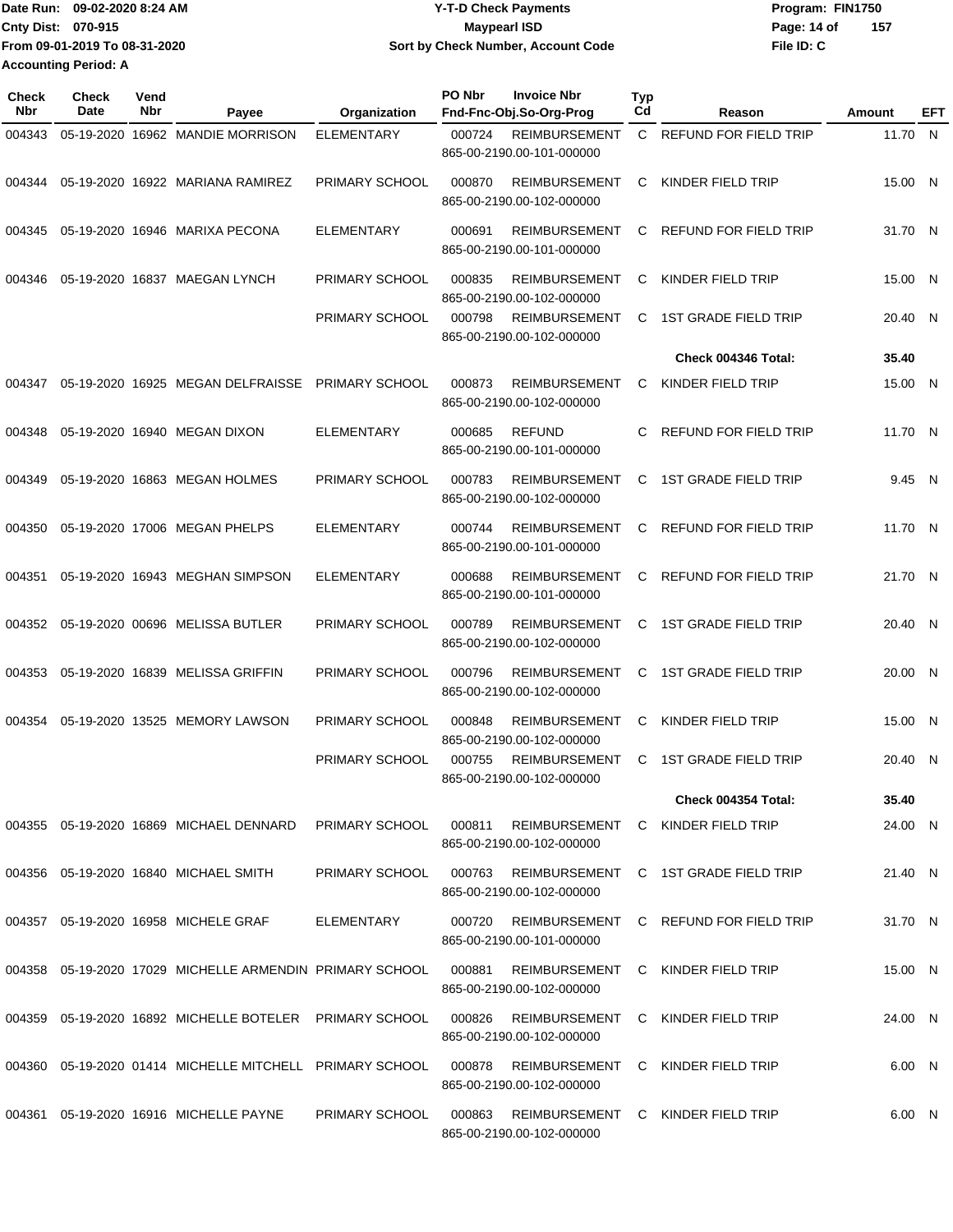|                             | Date Run: 09-02-2020 8:24 AM  | <b>Y-T-D Check Payments</b>        | Program: FIN1750   |
|-----------------------------|-------------------------------|------------------------------------|--------------------|
| <b>Cnty Dist: 070-915</b>   |                               | Maypearl ISD                       | 157<br>Page: 15 of |
|                             | From 09-01-2019 To 08-31-2020 | Sort by Check Number, Account Code | File ID: C         |
| <b>Accounting Period: A</b> |                               |                                    |                    |

| <b>Check</b><br>Nbr | <b>Check</b><br>Date       | Vend<br>Nbr | Payee                                                      | Organization          | PO Nbr | <b>Invoice Nbr</b><br>Fnd-Fnc-Obj.So-Org-Prog     | <b>Typ</b><br>Cd | Reason                                      | Amount  | EFT |
|---------------------|----------------------------|-------------|------------------------------------------------------------|-----------------------|--------|---------------------------------------------------|------------------|---------------------------------------------|---------|-----|
| 004362              |                            |             | 05-19-2020 17012 MINDY BOUDREAUX                           | <b>ELEMENTARY</b>     | 000699 | <b>REIMBURSEMENT</b><br>865-00-2190.00-101-000000 | C.               | REFUND FOR FIELD TRIP                       | 21.70 N |     |
| 004363              | 05-19-2020 16901 MISTI LEE |             |                                                            | PRIMARY SCHOOL        | 000833 | <b>REIMBURSEMENT</b><br>865-00-2190.00-102-000000 | С                | KINDER FIELD TRIP                           | 6.00 N  |     |
| 004364              |                            |             | 05-19-2020 16866 MONTY DERRICK                             | PRIMARY SCHOOL        | 000780 | <b>REIMBURSEMENT</b><br>865-00-2190.00-102-000000 | С                | <b>1ST GRADE FIELD TRIP</b>                 | 31.35 N |     |
| 004365              |                            |             | 05-19-2020 16981 NATASHA LATOSKI                           | <b>ELEMENTARY</b>     | 000742 | <b>REIMBURSEMENT</b><br>865-00-2190.00-101-000000 | С                | <b>REFUND FOR FIELD TRIP</b>                | 11.70 N |     |
| 004366              |                            |             | 05-19-2020 16944 NICKI JOHNSON                             | <b>ELEMENTARY</b>     | 000689 | <b>REIMBURSEMENT</b><br>865-00-2190.00-101-000000 | C                | REFUND FOR FIELD TRIP                       | 21.70 N |     |
| 004367              |                            |             | 05-19-2020 16934 NICOLE MIKESELL                           | PRIMARY SCHOOL        | 000883 | <b>REIMBURSEMENT</b><br>865-00-2190.00-102-000000 | С                | KINDER FIELD TRIP                           | 15.00 N |     |
| 004368              |                            |             | 05-19-2020 16977 NIKI LARSON                               | <b>ELEMENTARY</b>     | 000740 | <b>REIMBURSEMENT</b><br>865-00-2190.00-101-000000 | С                | REFUND FOR FIELD TRIP                       | 21.70 N |     |
| 004369              |                            |             | 05-19-2020 17009 NISHA WAKEFIELD                           | <b>ELEMENTARY</b>     | 000748 | <b>REIMBURSEMENT</b><br>865-00-2190.00-101-000000 | C                | REFUND FOR FIELD TRIP                       | 21.70 N |     |
| 004370              |                            |             | 05-19-2020 16870 NORMA GRIFALDO                            | PRIMARY SCHOOL        | 000841 | <b>REIMBURSEMENT</b><br>865-00-2190.00-102-000000 | С                | KINDER FIELD TRIP                           | 6.00 N  |     |
| 004371              |                            |             | 05-19-2020 17016 NORMA MARTIN                              | <b>ELEMENTARY</b>     | 000704 | <b>REIMBURSEMENT</b><br>865-00-2190.00-101-000000 | С                | REFUND FOR FIELD TRIP                       | 11.70 N |     |
| 004372              |                            |             | 05-19-2020 16956 PHILIP DYKEMA                             | <b>ELEMENTARY</b>     | 000718 | REIMBURSEMENT<br>865-00-2190.00-101-000000        | C                | REFUND FOR FIELD TRIP                       | 11.70 N |     |
| 004373              |                            |             | 05-19-2020 16903 RACHEL GIRARD                             | PRIMARY SCHOOL        | 000858 | <b>REIMBURSEMENT</b><br>865-00-2190.00-102-000000 | С                | KINDER FIELD TRIP                           | 6.00 N  |     |
| 004374              |                            |             | 05-19-2020 16860 REBECCA BANNISTER PRIMARY SCHOOL          |                       | 000777 | <b>REIMBURSEMENT</b><br>865-00-2190.00-102-000000 | С                | <b>1ST GRADE FIELD TRIP</b>                 | 20.40 N |     |
| 004375              |                            |             | 05-19-2020 16865 RENE GRIFFIN                              | PRIMARY SCHOOL        | 000781 | <b>REIMBURSEMENT</b><br>865-00-2190.00-102-000000 | C                | <b>1ST GRADE FIELD TRIP</b>                 | 21.00 N |     |
|                     |                            |             | 004376  05-19-2020  16898  RENEE HENDERSON  PRIMARY SCHOOL |                       | 000830 | 865-00-2190.00-102-000000                         |                  | REIMBURSEMENT C KINDER FIELD TRIP           | 6.00 N  |     |
|                     |                            |             | 004377 05-19-2020 16842 ROBIE CAGLE                        | PRIMARY SCHOOL        |        | 865-00-2190.00-102-000000                         |                  | 000794 REIMBURSEMENT C 1ST GRADE FIELD TRIP | 20.40 N |     |
|                     |                            |             | 004378 05-19-2020 16873 ROCHELLE ANTHONY PRIMARY SCHOOL    |                       |        | 865-00-2190.00-102-000000                         |                  | 000813 REIMBURSEMENT C KINDER FIELD TRIP    | 24.00 N |     |
|                     |                            |             | 004379 05-19-2020 16894 SARAH MYERS                        | <b>PRIMARY SCHOOL</b> | 000855 | 865-00-2190.00-102-000000                         |                  | REIMBURSEMENT C KINDER FIELD TRIP           | 6.00 N  |     |
| 004380              |                            |             | 05-19-2020_16877_SAVANNAH MCLEMOR_PRIMARY SCHOOL           |                       | 000817 | 865-00-2190.00-102-000000                         |                  | REIMBURSEMENT C KINDER FIELD TRIP           | 6.00 N  |     |
| 004381              |                            |             | 05-19-2020 16846 SCOTT WIEMERS                             | <b>PRIMARY SCHOOL</b> | 000792 | 865-00-2190.00-102-000000                         |                  | REIMBURSEMENT C 1ST GRADE FIELD TRIP        | 20.40 N |     |
|                     |                            |             | 004382  05-19-2020  13382  SHADOH LASSETER  PRIMARY SCHOOL |                       | 000762 | 865-00-2190.00-102-000000                         |                  | REIMBURSEMENT C 1ST GRADE FIELD TRIP        | 25.00 N |     |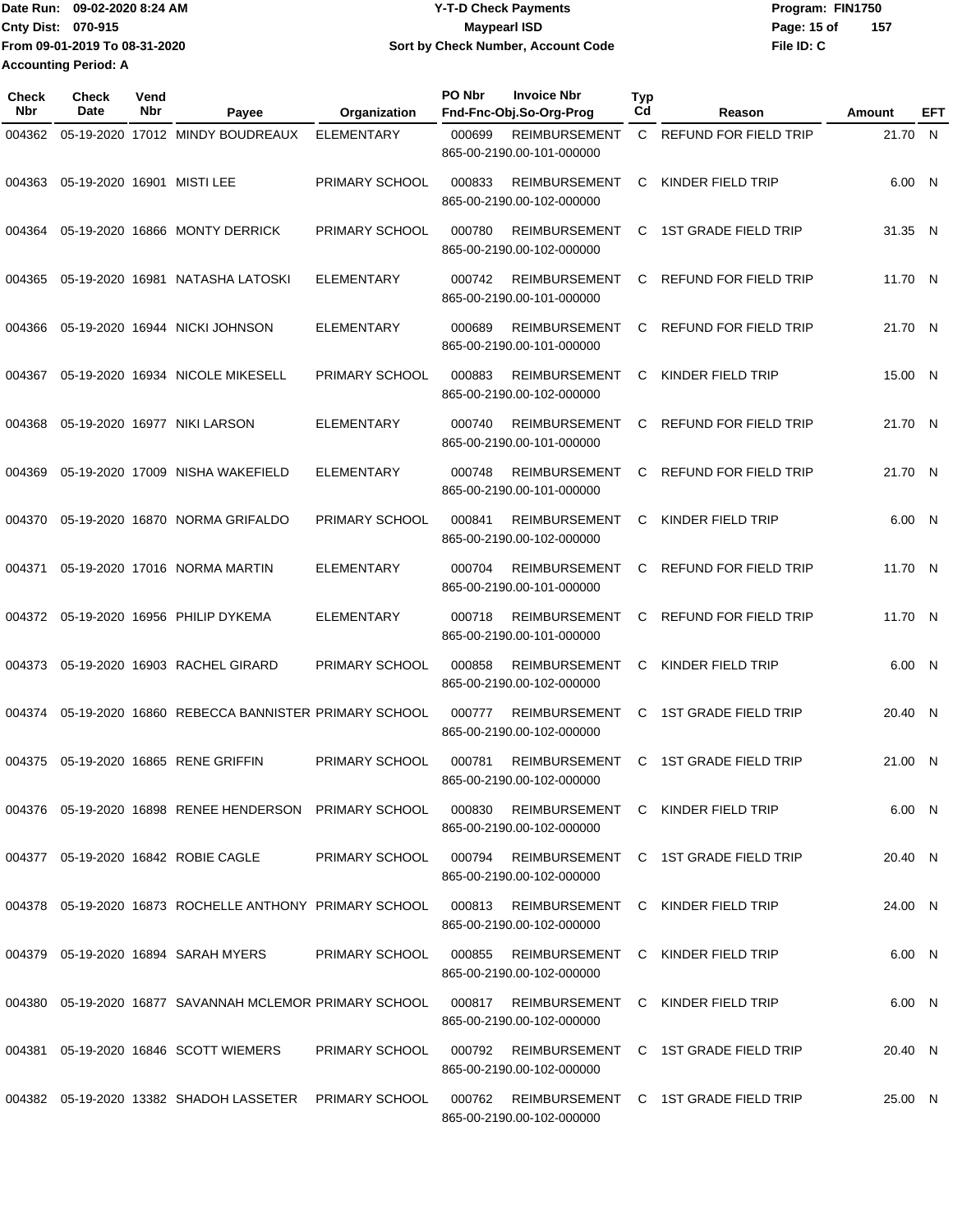|                             | Date Run: 09-02-2020 8:24 AM  | <b>Y-T-D Check Payments</b>               | Program: FIN1750   |  |  |  |
|-----------------------------|-------------------------------|-------------------------------------------|--------------------|--|--|--|
| Cnty Dist: 070-915          |                               | Mavpearl ISD                              | 157<br>Page: 16 of |  |  |  |
|                             | From 09-01-2019 To 08-31-2020 | <b>Sort by Check Number, Account Code</b> | File ID: C         |  |  |  |
| <b>Accounting Period: A</b> |                               |                                           |                    |  |  |  |

**Typ**

**Check**

**Check**

**Vend**

| Nbr    | Date | Nbr | Payee                                                      | Organization      | Fnd-Fnc-Obj.So-Org-Prog                                                   | Cd | Reason                               | <b>Amount</b> | EFT |
|--------|------|-----|------------------------------------------------------------|-------------------|---------------------------------------------------------------------------|----|--------------------------------------|---------------|-----|
| 004383 |      |     | 05-19-2020 16850 SHELBY THAYER                             | PRIMARY SCHOOL    | 000790<br><b>REIMBURSEMENT</b><br>865-00-2190.00-102-000000               |    | C 1ST GRADE FIELD TRIP               | 20.40 N       |     |
| 004384 |      |     | 05-19-2020 16857 SHRENDA WYANT                             | PRIMARY SCHOOL    | 000773<br><b>REIMBURSEMENT</b><br>865-00-2190.00-102-000000               |    | C 1ST GRADE FIELD TRIP               | 9.45 N        |     |
| 004385 |      |     | 05-19-2020 16818 STACI GRIGSBY                             | PRIMARY SCHOOL    | 000751<br><b>REIMBURSEMENT</b><br>865-00-2190.00-102-000000               | C. | 1ST GRADE FIELD TRIP                 | 31.35 N       |     |
| 004386 |      |     | 05-19-2020 16961 STACY MILLER                              | <b>ELEMENTARY</b> | 000723<br>REIMBURSEMENT<br>865-00-2190.00-101-000000                      | C. | REFUND FOR FIELD TRIP                | 21.70 N       |     |
| 004387 |      |     | 05-19-2020 16817 STEPHANIE NEWSOM PRIMARY SCHOOL           |                   | 000750<br><b>REIMBURSEMENT</b><br>865-00-2190.00-102-000000               | C  | <b>1ST GRADE FIELD TRIP</b>          | 20.40 N       |     |
| 004388 |      |     | 05-19-2020 16826 STEPHANIE SANCHEZ PRIMARY SCHOOL          |                   | 000805<br>REIMBURSEMENT<br>865-00-2190.00-102-000000                      | C  | <b>1ST GRADE FIELD TRIP</b>          | 20.50 N       |     |
| 004389 |      |     | 05-19-2020 16834 STEPHEN POLLARD                           | PRIMARY SCHOOL    | 000800<br>REIMBURSEMENT<br>865-00-2190.00-102-000000                      |    | C 1ST GRADE FIELD TRIP               | 20.00 N       |     |
| 004390 |      |     | 05-19-2020 14190 STORMI WALTERS                            | ELEMENTARY        | <b>REIMBURSEMENT</b><br>000735<br>865-00-2190.00-101-000000               | C. | <b>REFUND FOR FIELD TRIP</b>         | 21.70 N       |     |
| 004391 |      |     | 05-19-2020 16879 SYLVIA KRYWALSKI                          | <b>ELEMENTARY</b> | 000739<br><b>REIMBURSEMENT</b><br>865-00-2190.00-101-000000               | C  | REFUND FOR FIELD TRIP                | 21.70 N       |     |
|        |      |     |                                                            | PRIMARY SCHOOL    | <b>REIMBURSEMENT</b><br>000846<br>865-00-2190.00-102-000000               | C  | KINDER FIELD TRIP                    | 15.00 N       |     |
|        |      |     |                                                            |                   |                                                                           |    | Check 004391 Total:                  | 36.70         |     |
|        |      |     | 004392 05-19-2020 16875 TAMBOUR LANDRENE PRIMARY SCHOOL    |                   | <b>REIMBURSEMENT</b><br>000815<br>865-00-2190.00-102-000000               | C  | KINDER FIELD TRIP                    | 15.00 N       |     |
| 004393 |      |     | 05-19-2020 13854 TERI LAWSON                               | PRIMARY SCHOOL    | 000785<br><b>REIMBURSEMENT</b><br>865-00-2190.00-102-000000               | C  | <b>1ST GRADE FIELD TRIP</b>          | 20.40 N       |     |
| 004394 |      |     | 05-19-2020 16959 TERRIE HUSKINS                            | ELEMENTARY        | 000721<br><b>REIMBURSEMENT</b><br>865-00-2190.00-101-000000               | C  | REFUND FOR FIELD TRIP                | 21.70 N       |     |
| 004395 |      |     | 05-19-2020 16960 TIERNEY LILLEY                            | <b>ELEMENTARY</b> | 000722<br>REIMBURSEMENT<br>865-00-2190.00-101-000000                      | C. | REFUND FOR FIELD TRIP                | 21.70 N       |     |
|        |      |     | 004396  05-19-2020  16938  TIFFANY HORELKA                 | ELEMENTARY        | 000684<br>REFUND<br>865-00-2190.00-101-000000                             |    | C REFUND FOR FIELD TRIP              | 21.70 N       |     |
|        |      |     | 004397 05-19-2020 16970 TIFFANY SAULMON                    | ELEMENTARY        | 000733 REIMBURSEMENT C REFUND FOR FIELD TRIP<br>865-00-2190.00-101-000000 |    |                                      | 31.70 N       |     |
|        |      |     | 004398  05-19-2020  16972  TRACEY EILAND                   | ELEMENTARY        | 000734 REIMBURSEMENT C REFUND FOR FIELD TRIP<br>865-00-2190.00-101-000000 |    |                                      | 11.70 N       |     |
|        |      |     | 004399  05-19-2020  16891  VALERIE WALKER                  | PRIMARY SCHOOL    | 000853 REIMBURSEMENT C KINDER FIELD TRIP<br>865-00-2190.00-102-000000     |    |                                      | 15.00 N       |     |
|        |      |     | 004400 05-19-2020 16871 VICTORIA COONROD PRIMARY SCHOOL    |                   | 000842 REIMBURSEMENT C KINDER FIELD TRIP<br>865-00-2190.00-102-000000     |    |                                      | 24.00 N       |     |
|        |      |     | 004401  05-19-2020  16887  WENDELYN UPCHURC PRIMARY SCHOOL |                   | 000823<br>865-00-2190.00-102-000000                                       |    | REIMBURSEMENT C KINDER FIELD TRIP    | 6.00 N        |     |
|        |      |     | 004402 05-19-2020 15600 WENDY SHAW                         | PRIMARY SCHOOL    | 000768<br>865-00-2190.00-102-000000                                       |    | REIMBURSEMENT C 1ST GRADE FIELD TRIP | 19.40 N       |     |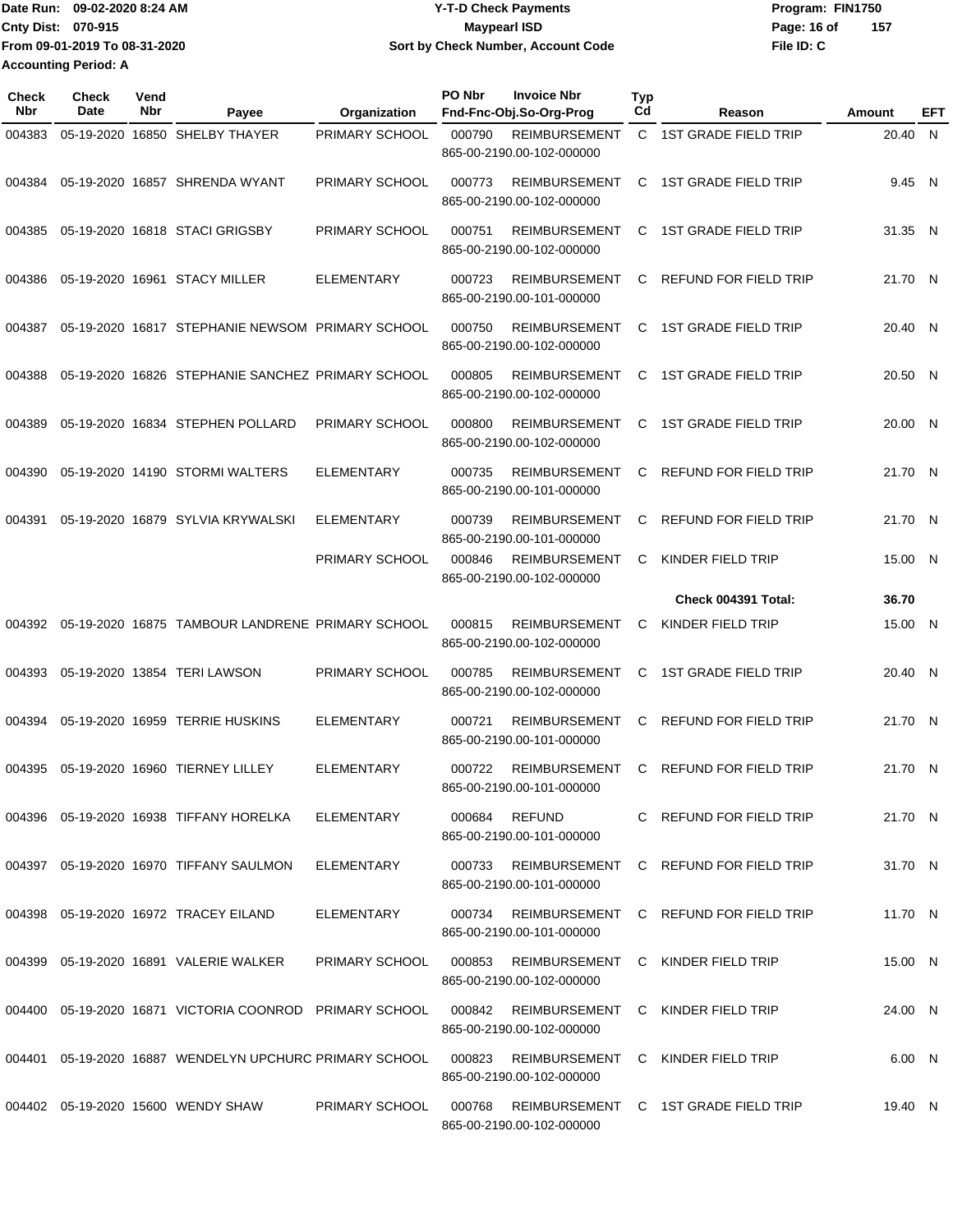|                             | Date Run: 09-02-2020 8:24 AM  | <b>Y-T-D Check Payments</b>        | Program: FIN1750   |  |  |  |
|-----------------------------|-------------------------------|------------------------------------|--------------------|--|--|--|
| Cnty Dist: 070-915          |                               | Maypearl ISD                       | 157<br>Page: 17 of |  |  |  |
|                             | From 09-01-2019 To 08-31-2020 | Sort by Check Number, Account Code | File ID: C         |  |  |  |
| <b>Accounting Period: A</b> |                               |                                    |                    |  |  |  |

| Check<br><b>Nbr</b> | <b>Check</b><br>Date | Vend<br>Nbr | Payee                                                   | Organization       | PO Nbr     | <b>Invoice Nbr</b><br>Fnd-Fnc-Obj.So-Org-Prog     | <b>Typ</b><br>Cd | Reason                 | Amount   | EFT |
|---------------------|----------------------|-------------|---------------------------------------------------------|--------------------|------------|---------------------------------------------------|------------------|------------------------|----------|-----|
| 004403              |                      |             | 05-19-2020 16902 WHITNEY LEWIS                          | PRIMARY SCHOOL     | 000834     | <b>REIMBURSEMENT</b><br>865-00-2190.00-102-000000 |                  | C KINDER FIELD TRIP    | 15.00 N  |     |
| 004404              |                      |             | 05-19-2020 16906 YESENIA PINA                           | PRIMARY SCHOOL     | 000836     | <b>REIMBURSEMENT</b><br>865-00-2190.00-102-000000 | C                | KINDER FIELD TRIP      | 6.00 N   |     |
| 004405              |                      |             | 05-21-2020 16975 AINSLEY BROWN                          | <b>HIGH SCHOOL</b> | 000898     | SR.<br>865-00-2190.73-001-000000                  | C.               | ATHLETIC BOOSTER SCH   | 100.00 N |     |
| 004406              |                      |             | 05-21-2020 17000 ANDREW ROLAND                          | <b>HIGH SCHOOL</b> | 000915     | SR.<br>865-00-2190.73-001-000000                  | C                | ATHLETIC BOOSTER SCH   | 100.00 N |     |
| 004407              |                      |             | 05-21-2020 16994 ANTWAN MCDUFFY                         | <b>HIGH SCHOOL</b> | 000919     | SR.<br>865-00-2190.73-001-000000                  | C                | ATHLETIC BOOSTER SCH   | 100.00 N |     |
| 004408              |                      |             | 05-21-2020 17030 BENJAMIN KITCHENS HIGH SCHOOL          |                    | 000908     | SR.<br>865-00-2190.73-001-000000                  | C                | ATHLETIC BOOSTER SCH   | 100.00 N |     |
| 004409              |                      |             | 05-21-2020 16968 BRADEN ABRAMS                          | <b>HIGH SCHOOL</b> | 000912     | SR.<br>865-00-2190.73-001-000000                  | C.               | ATHLETIC BOOSTER SCH   | 100.00 N |     |
| 004410              |                      |             | 05-21-2020 16382 BRITTANY CHADWICK HIGH SCHOOL          |                    | 001265     | <b>REIMBURSEMENT</b><br>865-00-2190.13-001-000000 | C                | NHS STOLES             | 208.10 N |     |
| 004411              |                      |             | 05-21-2020 16973 BRYAN BROOKS                           | <b>HIGH SCHOOL</b> | 000900     | SR.<br>865-00-2190.73-001-000000                  | C.               | ATHLETIC BOOSTER SCH   | 100.00 N |     |
| 004412              |                      |             | 05-21-2020 16982 BRYAN CORLEY                           | <b>HIGH SCHOOL</b> | 000909     | SR.<br>865-00-2190.73-001-000000                  | C                | ATHLETIC BOOSTER SCH   | 100.00 N |     |
| 004413              |                      |             | 05-21-2020 16978 CAITLYN CARROLL                        | <b>HIGH SCHOOL</b> | 000897     | SR.<br>865-00-2190.73-001-000000                  |                  | ATHLETIC BOOSTER SCH   | 100.00 N |     |
| 004414              |                      |             | 05-21-2020 16979 CAMERON CHAPMAN HIGH SCHOOL            |                    | 000903     | SR.<br>865-00-2190.73-001-000000                  | C                | ATHLETIC BOOSTER SCH   | 100.00 N |     |
| 004415              |                      |             | 05-21-2020 16987 CHRISTIAN EZELL                        | <b>HIGH SCHOOL</b> | 000917     | SR.<br>865-00-2190.73-001-000000                  | C.               | ATHLETIC BOOSTER SCH   | 100.00 N |     |
| 004416              |                      |             | 05-21-2020 16999 CHRISTOPHER ROCH HIGH SCHOOL           |                    | 000920     | SR.<br>865-00-2190.73-001-000000                  | C.               | ATHLETIC BOOSTER SCH   | 100.00 N |     |
|                     |                      |             | 004417 05-21-2020 17001 CLAYTON SPRADLING HIGH SCHOOL   |                    | 000906     | SR.<br>865-00-2190.73-001-000000                  |                  | C ATHLETIC BOOSTER SCH | 100.00 N |     |
|                     |                      |             | 004418 05-21-2020 16984 COLE CREECH                     | <b>HIGH SCHOOL</b> | 000921 SR. | 865-00-2190.73-001-000000                         |                  | C ATHLETIC BOOSTER SCH | 100.00 N |     |
|                     |                      |             | 004419  05-21-2020  16991  CONNOR MAHLSTEDT HIGH SCHOOL |                    | 000922 SR. | 865-00-2190.73-001-000000                         |                  | C ATHLETIC BOOSTER SCH | 100.00 N |     |
|                     |                      |             | 004420 05-21-2020 17004 CONNOR WARD                     | <b>HIGH SCHOOL</b> | 000911     | SR.<br>865-00-2190.73-001-000000                  |                  | C ATHLETIC BOOSTER SCH | 100.00 N |     |
|                     |                      |             | 004421 05-21-2020 16986 DAKOTA DODSON                   | <b>HIGH SCHOOL</b> | 000905 SR. | 865-00-2190.73-001-000000                         |                  | C ATHLETIC BOOSTER SCH | 100.00 N |     |
|                     |                      |             | 004422 05-21-2020 16993 GAVIN MAXWELL                   | <b>HIGH SCHOOL</b> | 000904     | SR.<br>865-00-2190.73-001-000000                  |                  | C ATHLETIC BOOSTER SCH | 100.00 N |     |
|                     |                      |             | 004423 05-21-2020 16985 GEORGE DAVEY                    | HIGH SCHOOL        | 000914 SR. | 865-00-2190.73-001-000000                         |                  | C ATHLETIC BOOSTER SCH | 100.00 N |     |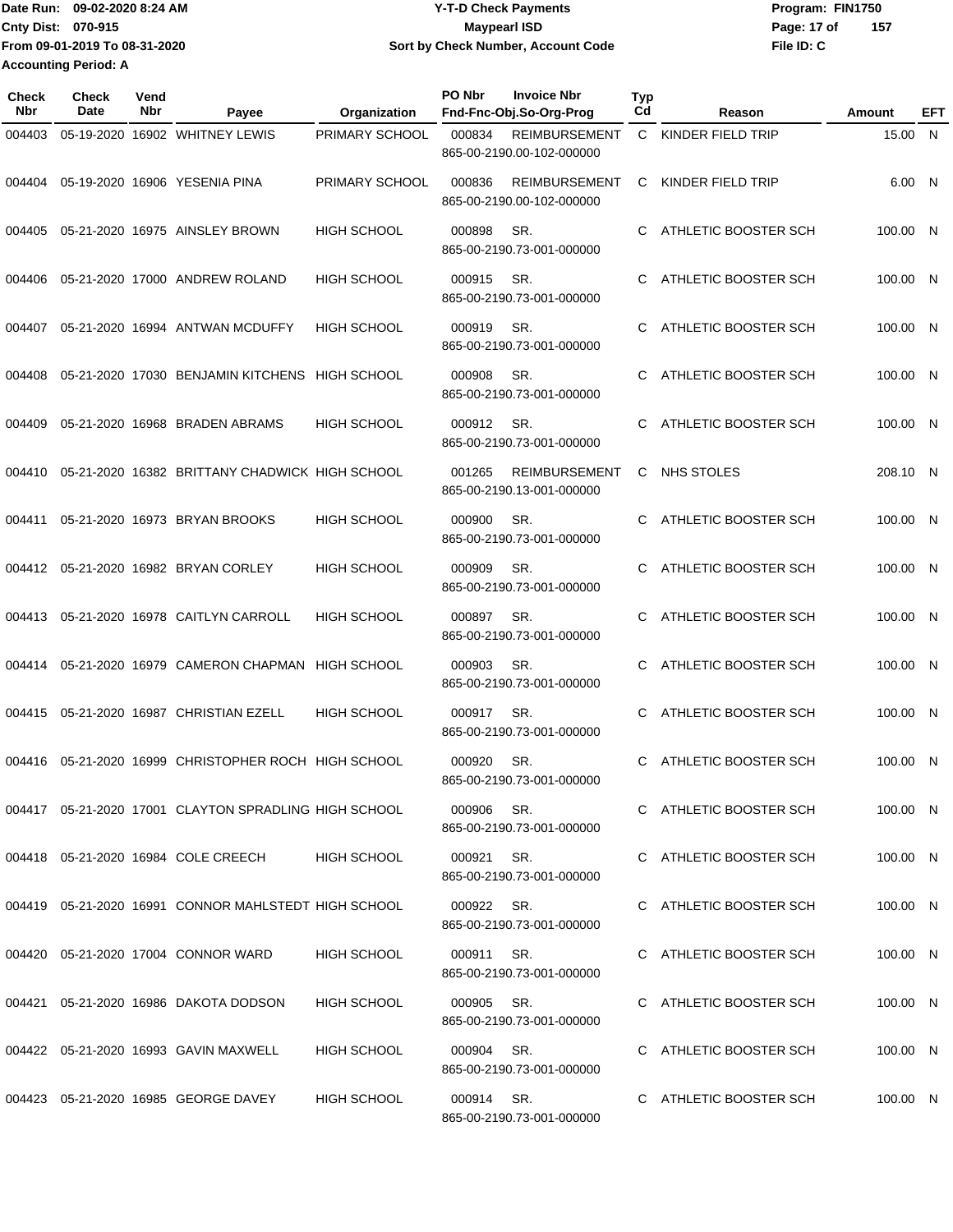**From 09-01-2019 To 08-31-2020 Accounting Period: A**

## Date Run: 09-02-2020 8:24 AM **Date Run:** 09-02-2020 8:24 AM **Program:** FIN1750 **Cnty Dist:** 070-915 **Page: 18 of** Maypearl ISD **CONTEX 18 of** Maypearl ISD **Page: 18 of 09-02-2020 8:24 AM Y-T-D Check Payments 070-915 Maypearl ISD Sort by Check Number, Account Code**

**File ID: C 157**

| Check<br>Nbr | Check<br><b>Date</b>              | Vend<br>Nbr | Payee                                                         | Organization           | PO Nbr | <b>Invoice Nbr</b><br>Fnd-Fnc-Obj.So-Org-Prog                      | <b>Typ</b><br>Cd | Reason                    | Amount   | EFT |
|--------------|-----------------------------------|-------------|---------------------------------------------------------------|------------------------|--------|--------------------------------------------------------------------|------------------|---------------------------|----------|-----|
| 004424       |                                   |             | 05-21-2020 16992 JOEL MARTINEZ                                | <b>HIGH SCHOOL</b>     | 000910 | SR.<br>865-00-2190.73-001-000000                                   | C                | ATHLETIC BOOSTER SCH      | 100.00 N |     |
| 004425       |                                   |             | 05-21-2020 16998 JOSE PINTER                                  | <b>HIGH SCHOOL</b>     | 000918 | SR.<br>865-00-2190.73-001-000000                                   | C                | ATHLETIC BOOSTER SCH      | 100.00 N |     |
| 004426       |                                   |             | 05-21-2020 16989 JOSHUA LAWRENCE                              | <b>HIGH SCHOOL</b>     | 000913 | SR.<br>865-00-2190.73-001-000000                                   | С                | ATHLETIC BOOSTER SCH      | 100.00 N |     |
| 004427       |                                   |             | 05-21-2020 17002 KATIBETH STANFORD HIGH SCHOOL                |                        | 000896 | SR.<br>865-00-2190.73-001-000000                                   | С                | ATHLETIC BOOSTER SCH      | 100.00 N |     |
| 004428       |                                   |             | 05-21-2020 16971 KENZIE BOLTON                                | <b>HIGH SCHOOL</b>     | 000895 | SR.<br>865-00-2190.73-001-000000                                   | C                | ATHLETIC BOOSTER SCH      | 100.00 N |     |
| 004429       |                                   |             | 05-21-2020 16988 KILEIGH GIBSON                               | <b>HIGH SCHOOL</b>     | 000894 | SR.<br>865-00-2190.73-001-000000                                   |                  | ATHLETIC BOOSTER SCH      | 100.00 N |     |
| 004430       |                                   |             | 05-21-2020 16990 LEX LEWIS                                    | <b>HIGH SCHOOL</b>     | 000899 | SR.<br>865-00-2190.73-001-000000                                   | C                | ATHLETIC BOOSTER SCH      | 100.00 N |     |
| 004431       |                                   |             | 05-21-2020 16814 MARIE'S ROSE                                 | <b>HIGH SCHOOL</b>     | 001252 | <b>GRADUATION</b><br>865-00-2190.13-001-000000                     | C                | <b>FLOWER ARRANGEMENT</b> | 265.00 N |     |
| 004432       |                                   |             | 05-21-2020 16996 MASON NEW                                    | <b>HIGH SCHOOL</b>     | 000916 | SR.<br>865-00-2190.73-001-000000                                   | С                | ATHLETIC BOOSTER SCH      | 100.00 N |     |
| 004433       |                                   |             | 05-21-2020 00287 OFFICE DEPOT                                 | <b>HIGH SCHOOL</b>     | 001203 | 489981075001<br>865-00-2190.13-001-000000                          | C.               | <b>CARD STOCK POSTERS</b> | 197.85 N |     |
| 004434       |                                   |             | 05-21-2020 16997 PATRICK NULISCH                              | <b>HIGH SCHOOL</b>     | 000901 | SR.<br>865-00-2190.73-001-000000                                   | C                | ATHLETIC BOOSTER SCH      | 100.00 N |     |
| 004435       |                                   |             | 05-21-2020 16995 PAYTON MCMULLIN                              | <b>HIGH SCHOOL</b>     | 000902 | SR.<br>865-00-2190.73-001-000000                                   | C                | ATHLETIC BOOSTER SCH      | 100.00 N |     |
| 004436       |                                   |             | 05-21-2020 17003 TYLER STROUD                                 | <b>HIGH SCHOOL</b>     | 000907 | SR.<br>865-00-2190.73-001-000000                                   | С                | ATHLETIC BOOSTER SCH      | 100.00 N |     |
| 004437       |                                   |             | 05-28-2020 12774 TARLETON STATE UNI HIGH SCHOOL               |                        | 001297 | K. BOLTON<br>865-00-2190.73-001-000000                             | C                | PANTHER PRIDE SCHOLA      | 100.00 N |     |
|              |                                   |             | 004438  06-04-2020  01071  RICK'S WORLD OF SP  HIGH SCHOOL    |                        | 001263 | 6130<br>865-00-2190.94-001-000000                                  |                  | C SHIRTS                  | 332.00 N |     |
|              | 004439   06-04-2020  12855   SAGU |             |                                                               | <b>HIGH SCHOOL</b>     | 001324 | 20000036715                                                        |                  | C PANTHER PRIDE SCHOLA    | 100.00 N |     |
|              |                                   |             |                                                               | <b>HIGH SCHOOL</b>     | 001324 | 865-00-2190.73-001-000000<br>K.GIBSON<br>865-00-2190.76-001-000000 |                  | C LISA MILLER SCHOLARSHI  | 375.00 N |     |
|              |                                   |             |                                                               |                        |        |                                                                    |                  | Check 004439 Total:       | 475.00   |     |
|              |                                   |             | 004440  06-04-2020  00316  SCHOOL SPECIALTY I  PRIMARY SCHOOL |                        | 001220 | 208125164670<br>865-00-2190.00-102-000000                          |                  | C OFFICE SUPPLIES         | 401.59 N |     |
|              |                                   |             | 004441 06-11-2020 17035 TISH CREECH                           | <b>HIGH SCHOOL</b>     | 001330 | REIMBURSEMENT<br>865-00-2190.13-001-000000                         |                  | C SENIOR SUPPLIES         | 201.11 N |     |
|              |                                   |             | 004442 06-17-2020 16382 BRITTANY CHADWICK HIGH SCHOOL         |                        | 001357 | <b>REIMBURSEMENT</b><br>865-00-2190.13-001-000000                  |                  | C SCHOLARSHP GRAD BAL     | 102.53 N |     |
|              |                                   |             | 004443 06-25-2020 16119 AMANDA CARR                           | MAYPEARL JUNIOR 001350 |        | 1237<br>865-00-2190.09-041-000000                                  |                  | C BOWS                    | 288.00 N |     |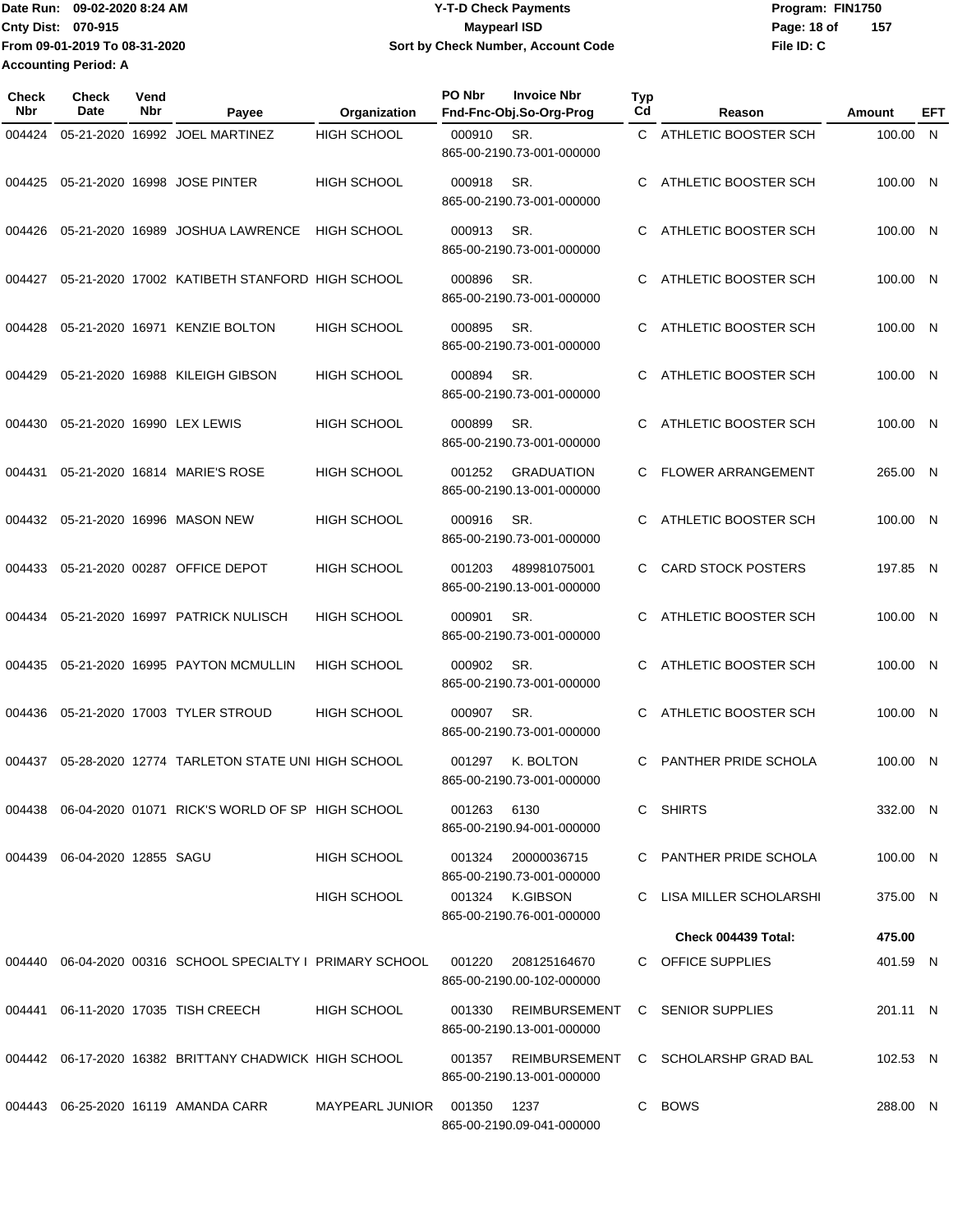|                             | Date Run: 09-02-2020 8:24 AM  | <b>Y-T-D Check Payments</b>        | Program: FIN1750    |  |  |  |
|-----------------------------|-------------------------------|------------------------------------|---------------------|--|--|--|
| <b>Cnty Dist: 070-915</b>   |                               | <b>Mavpearl ISD</b>                | -157<br>Page: 19 of |  |  |  |
|                             | From 09-01-2019 To 08-31-2020 | Sort by Check Number, Account Code | File ID: C          |  |  |  |
| <b>Accounting Period: A</b> |                               |                                    |                     |  |  |  |

| <b>Check</b><br>Nbr | Check<br>Date                | Vend<br>Nbr | Payee                                                   | Organization           | PO Nbr       | <b>Invoice Nbr</b><br>Fnd-Fnc-Obj.So-Org-Prog     | <b>Typ</b><br>Cd | Reason                       | Amount      | EFT |
|---------------------|------------------------------|-------------|---------------------------------------------------------|------------------------|--------------|---------------------------------------------------|------------------|------------------------------|-------------|-----|
| 004444              |                              |             | 06-25-2020 15831 LONE STAR PIZZERIA HIGH SCHOOL         |                        | 001386       | <b>SENIOR COUPON</b><br>865-00-2190.13-001-000000 |                  | C SENIOR NIGHT               | 300.00 N    |     |
| 004445              |                              |             | 06-25-2020 16233 NATIONAL CHEERLEA HIGH SCHOOL          |                        | 001371       | 0010652866<br>865-00-2190.01-001-000000           | C                | <b>CHEER CAMP</b>            | 5,271.00 N  |     |
|                     |                              |             |                                                         | <b>MAYPEARL JUNIOR</b> | 001361       | REG-0010653549<br>865-00-2190.09-041-000000       | C.               | <b>CHEER CAMP</b>            | 2,608.00 N  |     |
|                     |                              |             |                                                         |                        |              |                                                   |                  | Check 004445 Total:          | 7,879.00    |     |
| 004446              |                              |             | 06-25-2020 16770 POKEY O'S ELLIS COU HIGH SCHOOL        |                        | 001377       | 000031<br>865-00-2190.13-001-000000               | C.               | <b>SENIOR NIGHT</b>          | 194.00 N    |     |
| 004447              |                              |             | 07-09-2020 15526 NAVARRO COLLEGE B DISTRICT WIDE        |                        | 000977       | 1000568<br>865-00-2190.31-001-0000DC              | Y                | NAVARRO COLLEGE BOO          | 3,545.64 N  |     |
| 004448              |                              |             | 07-09-2020 14003 VICTORY TEAM APPA DISTRICT WIDE        |                        | 001260       | 2020000027988<br>865-00-2190.01-001-000000        | Y.               | <b>CHEER SUPPLIES</b>        | 323.05 N    |     |
| 004449              |                              |             | 07-09-2020 00274 SCHOOL MATE/STUDE DISTRICT WIDE        |                        | 001234       | IN000534399<br>865-00-2190.00-101-000000          | Y                | <b>STUDENT PLANNERS</b>      | 1.050.00 N  |     |
| 004450              |                              |             | 07-09-2020 13789 TEXAS A & M UNIVERS HIGH SCHOOL        |                        | 001401       | 230004268<br>865-00-2190.73-001-000000            | C.               | <b>PANTHER/ ATHLETIC SCH</b> | 600.00 N    |     |
| 004451              |                              |             | 07-09-2020 12123 TEXAS FFA ASSOCIATI HIGH SCHOOL        |                        | 001402       | 200666<br>865-00-2190.64-001-000000               | C                | FEE CHARGE JR MEMBER         | 25.00 N     |     |
|                     |                              |             | 004452 07-09-2020 15349 UNIVERSITY OF NORT HIGH SCHOOL  |                        | 001405       | E. MAYFIELD<br>865-00-2190.73-001-000000          | C                | PANTHER/LAKEVIEW SCH         | 350.00 N    |     |
| 004453              | 07-09-2020 00655 VARSITY     |             |                                                         | <b>DISTRICT WIDE</b>   | 001261       | 12705802<br>865-00-2190.01-001-000000             | Y.               | CHEERLEADING UNIFORM         | 5,668.90 N  |     |
|                     |                              |             |                                                         | <b>DISTRICT WIDE</b>   | 001262       | 12789251<br>865-00-2190.01-001-000000             | Y                | <b>UNIFORMS</b>              | 2,073.95 N  |     |
|                     |                              |             |                                                         | <b>DISTRICT WIDE</b>   | 001275       | 12705802<br>865-00-2190.01-001-000000             | Y                | CHEERLEADING UNIFORM         | 14,709.92 N |     |
|                     |                              |             |                                                         |                        |              |                                                   |                  | Check 004453 Total:          | 22,452.77   |     |
|                     |                              |             | 004454 07-16-2020 15328 ACCURATE LABEL DE ELEMENTARY    |                        | 001243       | 170247<br>865-00-2190.00-101-000000               | C.               | <b>CAR RIDER LABELES</b>     | 67.95 N     |     |
|                     |                              |             | 004455 07-16-2020 16119 AMANDA CARR                     | <b>HIGH SCHOOL</b>     | 001376 01236 | 865-00-2190.01-001-000000                         |                  | C CHEER BOWS AND MASK        | 688.00 N    |     |
|                     |                              |             | 004456 07-16-2020 01521 BUSY BEE CAFE                   | <b>HIGH SCHOOL</b>     |              | 001417 SENIOR COUPON<br>865-00-2190.08-001-000000 |                  | C SENIOR NIGHT               | 70.00 N     |     |
|                     |                              |             | 004457 07-16-2020 17041 CHICK FIL A WAXAHAC HIGH SCHOOL |                        | 001421       | <b>HS CHEER CAMP</b><br>865-00-2190.01-001-000000 |                  | C HS CHEER CAMP              | 102.50 N    |     |
|                     | 004458 07-16-2020 12855 SAGU |             |                                                         | <b>HIGH SCHOOL</b>     | 001420       | ANGEL PINTER<br>865-00-2190.73-001-000000         |                  | C PANTHER PRIDE SCHOLA       | 100.00 N    |     |
|                     |                              |             |                                                         | <b>HIGH SCHOOL</b>     |              | 001420 PINTER<br>865-00-2190.76-001-000000        |                  | C LISA MILLER SCHOLARSHI     | 500.00 N    |     |
|                     |                              |             |                                                         |                        |              |                                                   |                  | Check 004458 Total:          | 600.00      |     |
|                     |                              |             | 004459 07-23-2020 01521 BUSY BEE CAFE                   | HIGH SCHOOL            | 001425       | CHEER<br>865-00-2190.01-001-000000                |                  | C CHEER CAMP MEALS           | 100.00 N    |     |
|                     |                              |             | 004460 07-23-2020 17042 HOUSTON BAPTIST U HIGH SCHOOL   |                        | 001428       | A. BROWN<br>865-00-2190.73-001-000000             | C.               | <b>PANTHER PRIDE</b>         | 100.00 N    |     |
|                     |                              |             |                                                         | <b>HIGH SCHOOL</b>     |              | 001428 A. BROWN<br>865-00-2190.73-001-000000      |                  | C LAKEVIEW SCHOLARSHIP       | 250.00 N    |     |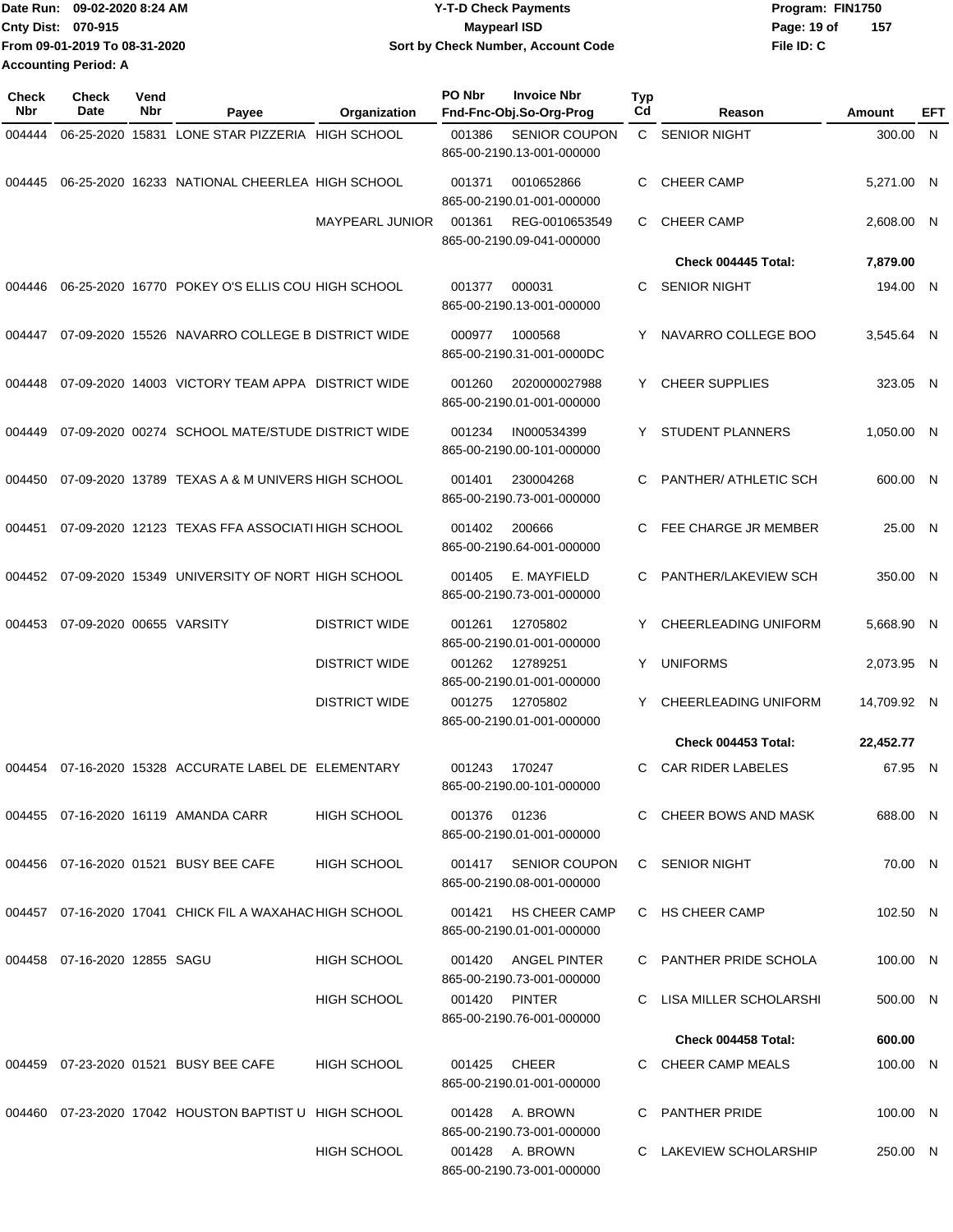|                             | TDate Run: 09-02-2020 8:24 AM | <b>Y-T-D Check Payments</b>        | Program: FIN1750   |
|-----------------------------|-------------------------------|------------------------------------|--------------------|
| Cnty Dist: 070-915          |                               | <b>Mavpearl ISD</b>                | 157<br>Page: 20 of |
|                             | From 09-01-2019 To 08-31-2020 | Sort by Check Number, Account Code | File ID: C         |
| <b>Accounting Period: A</b> |                               |                                    |                    |

| <b>Check</b><br><b>Nbr</b> | <b>Check</b><br>Date | Vend<br>Nbr | Payee                                                   | Organization         | PO Nbr | <b>Invoice Nbr</b><br>Fnd-Fnc-Obj.So-Org-Prog     | <b>Typ</b><br>Cd | Reason                       | Amount      | EFT          |
|----------------------------|----------------------|-------------|---------------------------------------------------------|----------------------|--------|---------------------------------------------------|------------------|------------------------------|-------------|--------------|
|                            |                      |             |                                                         | <b>HIGH SCHOOL</b>   | 001428 | A. BROWN<br>865-00-2190.73-001-000000             | C                | <b>BAND BOOSTER SCHOLA</b>   | 250.00      | $\mathsf{N}$ |
|                            |                      |             |                                                         |                      |        |                                                   |                  | Check 004460 Total:          | 600.00      |              |
| 004461                     |                      |             | 07-23-2020 17043 JIMMY JOHN'S                           | <b>HIGH SCHOOL</b>   | 001432 | <b>CHEER</b><br>865-00-2190.01-001-000000         | C                | CHEER CAMP LUNCH             | 124.75 N    |              |
| 004462                     |                      |             | 07-23-2020 14003 VICTORY TEAM APPA HIGH SCHOOL          |                      | 001007 | 2019000055783<br>865-00-2190.01-001-000000        | С                | <b>CHEER RIBBON</b>          | 129.80 N    |              |
|                            |                      |             |                                                         | <b>HIGH SCHOOL</b>   | 001260 | 2020000034523<br>865-00-2190.01-001-000000        | C                | <b>PLASTIC POM</b>           | 144.98 N    |              |
|                            |                      |             |                                                         |                      |        |                                                   |                  | Check 004462 Total:          | 274.78      |              |
| 004463                     |                      |             | 07-23-2020 16621 TEXAS A&M UNIVERSI HIGH SCHOOL         |                      | 001427 | J. CALHOUN<br>865-00-2190.73-001-000000           | C                | PANTHER/ ATHLETIC SCH        | 600.00 N    |              |
|                            |                      |             |                                                         | <b>HIGH SCHOOL</b>   | 001427 | <b>J. CALHOUN</b><br>865-00-2190.73-001-000000    | D                | MADE OUT TO WRONG SC         | $-600.00$ N |              |
|                            |                      |             |                                                         |                      |        |                                                   |                  | Check 004463 Total:          | .00         |              |
| 004464                     |                      |             | 07-30-2020 13789 TEXAS A&M UNIVERSI HIGH SCHOOL         |                      | 001436 | <b>J. CALHOUN</b><br>865-00-2190.73-001-000000    | С                | PANTHER/ATHLETIC SCH         | 600.00 N    |              |
| 004465                     |                      |             | 07-30-2020 13689 TEXAS STATE UNIVER HIGH SCHOOL         |                      | 001446 | S. CABUTO<br>865-00-2190.73-001-000000            | С                | PANTHER/ATHLETIC SCH         | 600.00 N    |              |
|                            |                      |             |                                                         | <b>DISTRICT WIDE</b> | 001446 | A05031306<br>865-00-2190.93-000-000000            | C                | <b>VICKY WILLIAMS SCHOLA</b> | 500.00 N    |              |
|                            |                      |             |                                                         |                      |        |                                                   |                  | Check 004465 Total:          | 1,100.00    |              |
| 004466                     |                      |             | 08-07-2020 01817 EUBANKS FLORIST                        | UNDISTRIBUTED O      | 001031 | 16244<br>865-00-2190.57-999-000000                | C                | PLANT/ PETTY                 | 70.95 N     |              |
| 004467                     |                      |             | 08-07-2020 17048 HARDIN-SIMMONS UNI HIGH SCHOOL         |                      | 001454 | 0575602<br>865-00-2190.73-001-000000              | С                | PANTHER/JOSTENS SCHO         | 350.00 N    |              |
| 004468                     |                      |             | 08-07-2020 12436 PAM WILSON                             | UNDISTRIBUTED O      | 001465 | <b>REIMBURSEMENT</b><br>865-00-2190.57-999-000000 | С                | <b>REIMBURSEMENT RETIRE</b>  | 50.00 N     |              |
| 004469                     |                      |             | 08-07-2020 12774 TARLETON STATE UNI HIGH SCHOOL         |                      | 001462 | A. SIMS<br>865-00-2190.73-001-000000              | C                | PANTHER PRIDE SCHOLA         | 100.00 N    |              |
|                            |                      |             | 004470 08-07-2020 13789 TEXAS A&M UNIVERSI HIGH SCHOOL  |                      | 001459 | B00776141<br>865-00-2190.73-001-000000            |                  | PANTHER PRIDE SCHOLA         | 100.00 N    |              |
|                            |                      |             | 004471 08-07-2020 13689 TEXAS STATE UNIVER HIGH SCHOOL  |                      | 001461 | M. TERRY<br>865-00-2190.73-001-000000             |                  | C PANTHER/ATHLETIC SCH       | 350.00 N    |              |
|                            |                      |             |                                                         | HIGH SCHOOL          |        | 001461 A05054174<br>865-00-2190.82-001-000000     |                  | C MIKA TERRY                 | 500.00 N    |              |
|                            |                      |             |                                                         |                      |        |                                                   |                  | Check 004471 Total:          | 850.00      |              |
|                            |                      |             | 004472 08-07-2020 00959 TEXAS TECH UNIVERS HIGH SCHOOL  |                      |        | 001466 R11706982<br>865-00-2190.73-001-000000     |                  | C PANTHER/ATHLETIC SCH       | 350.00 N    |              |
|                            |                      |             | 004473 08-07-2020 17051 UNIVERSITY OF DALLA HIGH SCHOOL |                      |        | 001464 900894406<br>865-00-2190.73-001-000000     |                  | C PANTHER/ BAND SCHOLA       | 350.00 N    |              |
|                            |                      |             | 004474 08-14-2020 00887 BSN SPORTS                      | <b>HIGH SCHOOL</b>   | 001331 | 909380067<br>865-00-2190.13-001-000000            |                  | C FACE MASK                  | 600.00 N    |              |
|                            |                      |             | 004475 08-14-2020 15526 NAVARRO COLLEGE HIGH SCHOOL     |                      |        | 001467 0478226<br>865-00-2190.73-001-000000       |                  | C PANTHER PRIDE SCHOLA       | 100.00 N    |              |
|                            |                      |             |                                                         | <b>HIGH SCHOOL</b>   |        | 001473 0480578<br>865-00-2190.73-001-000000       |                  | C PANTHER PRIDE SCHOLA       | 100.00 N    |              |
|                            |                      |             |                                                         | <b>DISTRICT WIDE</b> |        | 001473 A. SANCHEZ<br>865-00-2190.93-000-000000    |                  | C VICKY WILLIAMS SCHOLA      | 500.00 N    |              |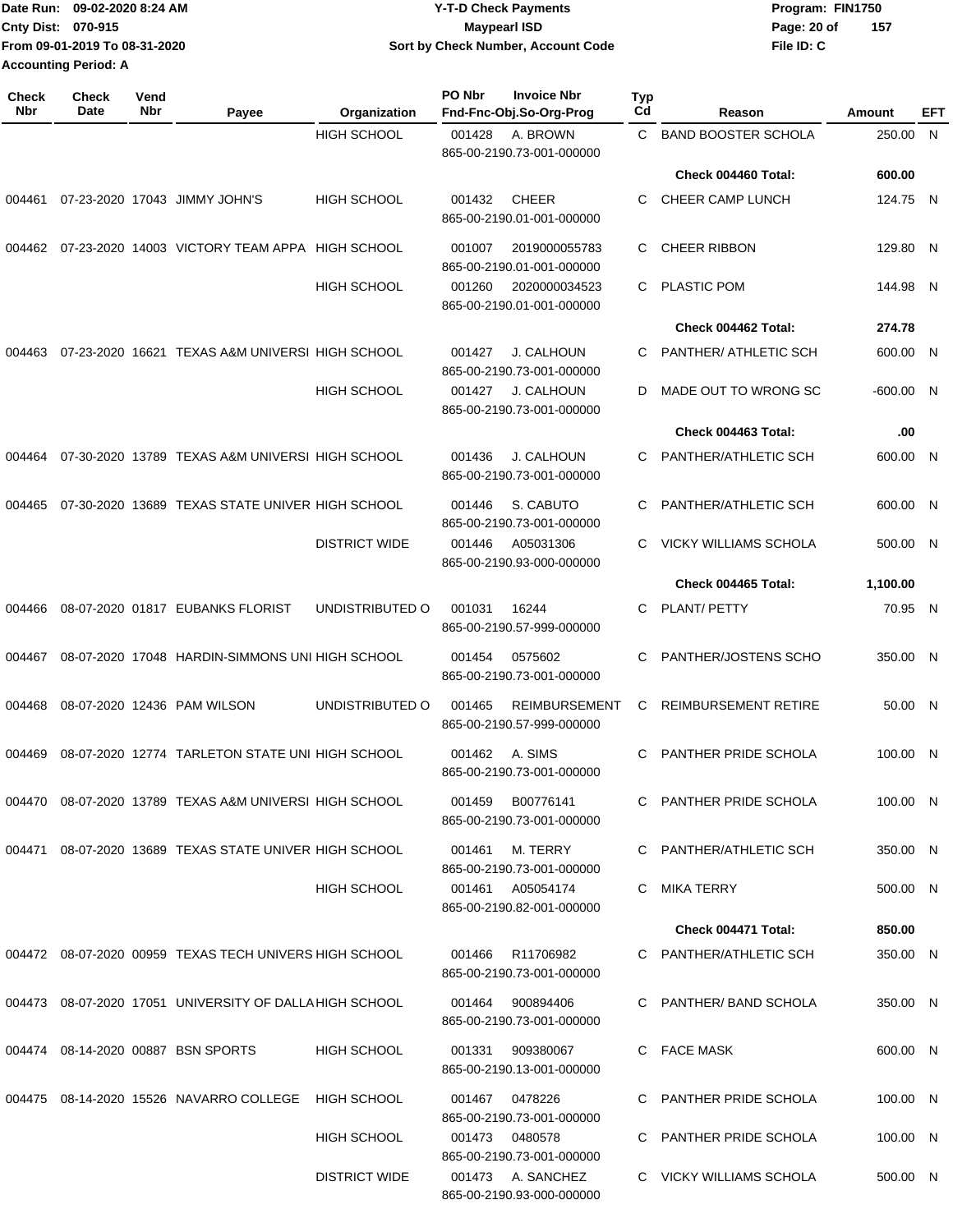| Date Run: 09-02-2020 8:24 AM  | <b>Y-T-D Check Payments</b>        | Program: FIN1750 |     |  |
|-------------------------------|------------------------------------|------------------|-----|--|
| <b>Cnty Dist: 070-915</b>     | Maypearl ISD                       | Page: 21 of      | 157 |  |
| From 09-01-2019 To 08-31-2020 | Sort by Check Number, Account Code | File ID: C       |     |  |
| <b>Accounting Period: A</b>   |                                    |                  |     |  |

| <b>Check</b><br><b>Nbr</b> | Check<br>Date                   | Vend<br><b>Nbr</b> | Payee                                                       | Organization           | PO Nbr | <b>Invoice Nbr</b><br>Fnd-Fnc-Obj.So-Org-Prog     | <b>Typ</b><br>Cd | Reason                      | Amount       | EFT |
|----------------------------|---------------------------------|--------------------|-------------------------------------------------------------|------------------------|--------|---------------------------------------------------|------------------|-----------------------------|--------------|-----|
|                            |                                 |                    |                                                             |                        |        |                                                   |                  | Check 004475 Total:         | 700.00       |     |
| 004476                     | 08-14-2020 12855 SAGU           |                    |                                                             | <b>HIGH SCHOOL</b>     | 001471 | J. DODD<br>865-00-2190.73-001-000000              | C                | PANTHER/ATHLETIC SCH        | 350.00 N     |     |
| 004477                     |                                 |                    | 08-14-2020 16456 SAM HOUSTON STATE HIGH SCHOOL              |                        | 001477 | F. LEHEW<br>865-00-2190.73-001-000000             | C                | PANTHER PRIDE SCHOLA        | 100.00 N     |     |
| 004478                     |                                 |                    | 08-14-2020 00316 SCHOOL SPECIALTY I PRIMARY SCHOOL          |                        | 001046 | 308103508672<br>865-00-2190.00-102-000000         | C.               | LABELS TAPE PAPER           | 17.06 N      |     |
| 004479                     |                                 |                    | 08-14-2020 12774 TARLETON STATE UNI HIGH SCHOOL             |                        | 001469 | D. DODSON<br>865-00-2190.73-001-000000            | C.               | PANTHER PRIDE SCHOLA        | 100.00 N     |     |
| 004480                     |                                 |                    | 08-14-2020 13789 TEXAS A&M UNIVERSI HIGH SCHOOL             |                        | 001472 | <b>K.STANFORD</b><br>865-00-2190.73-001-000000    | C.               | PANTHER PRIDE SCHOLA        | 100.00 N     |     |
| 004481                     |                                 |                    | 08-14-2020 17051 UNIVERSITY OF DALLA HIGH SCHOOL            |                        | 001470 | 900892990<br>865-00-2190.73-001-000000            | C                | PANTHER/ATHLETIC SCH        | 600.00 N     |     |
|                            |                                 |                    |                                                             | <b>HIGH SCHOOL</b>     | 001470 | L. BEASON<br>865-00-2190.95-001-000000            | C.               | <b>KARLA FORD</b>           | 250.00 N     |     |
|                            |                                 |                    |                                                             |                        |        |                                                   |                  | Check 004481 Total:         | 850.00       |     |
| 004482                     | 08-14-2020 00655 VARSITY        |                    |                                                             | <b>MAYPEARL JUNIOR</b> | 001219 | 67900922<br>865-00-2190.09-041-000000             | C.               | <b>JH CHEER</b>             | 23.45 N      |     |
|                            |                                 |                    |                                                             | MAYPEARL JUNIOR        | 001219 | 67900917<br>865-00-2190.09-041-000000             | C                | <b>JH CHEER</b>             | 820.75 N     |     |
|                            |                                 |                    |                                                             | <b>MAYPEARL JUNIOR</b> | 001217 | 12705900<br>865-00-2190.09-041-000000             | С                | <b>JH CHEER UNIFORMS</b>    | 10,440.89 N  |     |
|                            |                                 |                    |                                                             |                        |        |                                                   |                  | Check 004482 Total:         | 11,285.09    |     |
| 004483                     |                                 |                    | 08-21-2020 17055 BENNINGTON COLLEG HIGH SCHOOL              |                        | 001493 | 30801<br>865-00-2190.73-001-000000                | C                | PANTHER/ BAND SCHOLA        | 350.00 N     |     |
| 004484                     | 08-21-2020 14724 CASH           |                    |                                                             | <b>HIGH SCHOOL</b>     | 001487 | <b>PANTHER DEPOT</b><br>865-00-2190.12-001-000000 | C                | <b>CASH FOR PANTHER DEP</b> | 100.00 N     |     |
| 004485                     |                                 |                    | 08-28-2020 01360 MAYPEARL ATHLETIC HIGH SCHOOL              |                        | 001078 | 591<br>865-00-2190.09-001-000000                  | C.               | POWDERPUFF SHIRTS           | 896.00 N     |     |
|                            | 004486 08-31-2020 14664 JOSTENS |                    |                                                             | HIGH SCHOOL            | 001096 | 1224915<br>865-00-2190.02-001-000000              |                  | 2019/2020 YEARBOOKS         | 6,098.09 N   |     |
|                            |                                 |                    | 004487 08-31-2020 01549 STATE FAIR OF TEXAS HIGH SCHOOL     |                        | 001095 | MAYPEARL<br>865-00-2190.64-001-000000             |                  | C STATE FAIR MARKET SHO     | 250.00 N     |     |
|                            |                                 |                    | 010820 01-08-2020 00200 CLAIMS ADMINISTRATI UNDISTRIBUTED O |                        | 000383 | 199-51-6143.00-999-099000                         |                  | D WORKERS COMPENSATIO       | 432.00 N     |     |
|                            |                                 |                    | 012220 01-22-2020 00200 CLAIMS ADMINISTRATI UNDISTRIBUTED O |                        | 000419 | 199-51-6143.00-999-099000                         |                  | D WORKERS COMP              | 377.87 N     |     |
| 021220                     |                                 |                    | 02-12-2020 00200 CLAIMS ADMINISTRATI UNDISTRIBUTED O        |                        | 000506 | 199-51-6143.00-999-099000                         | D                | <b>WORKERS COMPENSATIO</b>  | 486.00 N     |     |
|                            | 021320 02-13-2020 13063 US BANK |                    |                                                             | UNDISTRIBUTED O        | 000513 | 599-71-6511.00-999-099000                         | D                | Debt Service Payment        | 50,000.00 N  |     |
|                            |                                 |                    |                                                             | UNDISTRIBUTED O        | 000513 | 599-71-6511.01-999-099000                         | D                | Debt Service Payment        | 85,000.00 N  |     |
|                            |                                 |                    |                                                             | UNDISTRIBUTED O        | 000513 | 599-71-6511.02-999-099000                         | D                | Debt Service Payment        | 130,000.00 N |     |
|                            |                                 |                    |                                                             | UNDISTRIBUTED O        | 000513 | 599-71-6511.03-999-099000                         | D                | Debt Service Payment        | 430,000.00 N |     |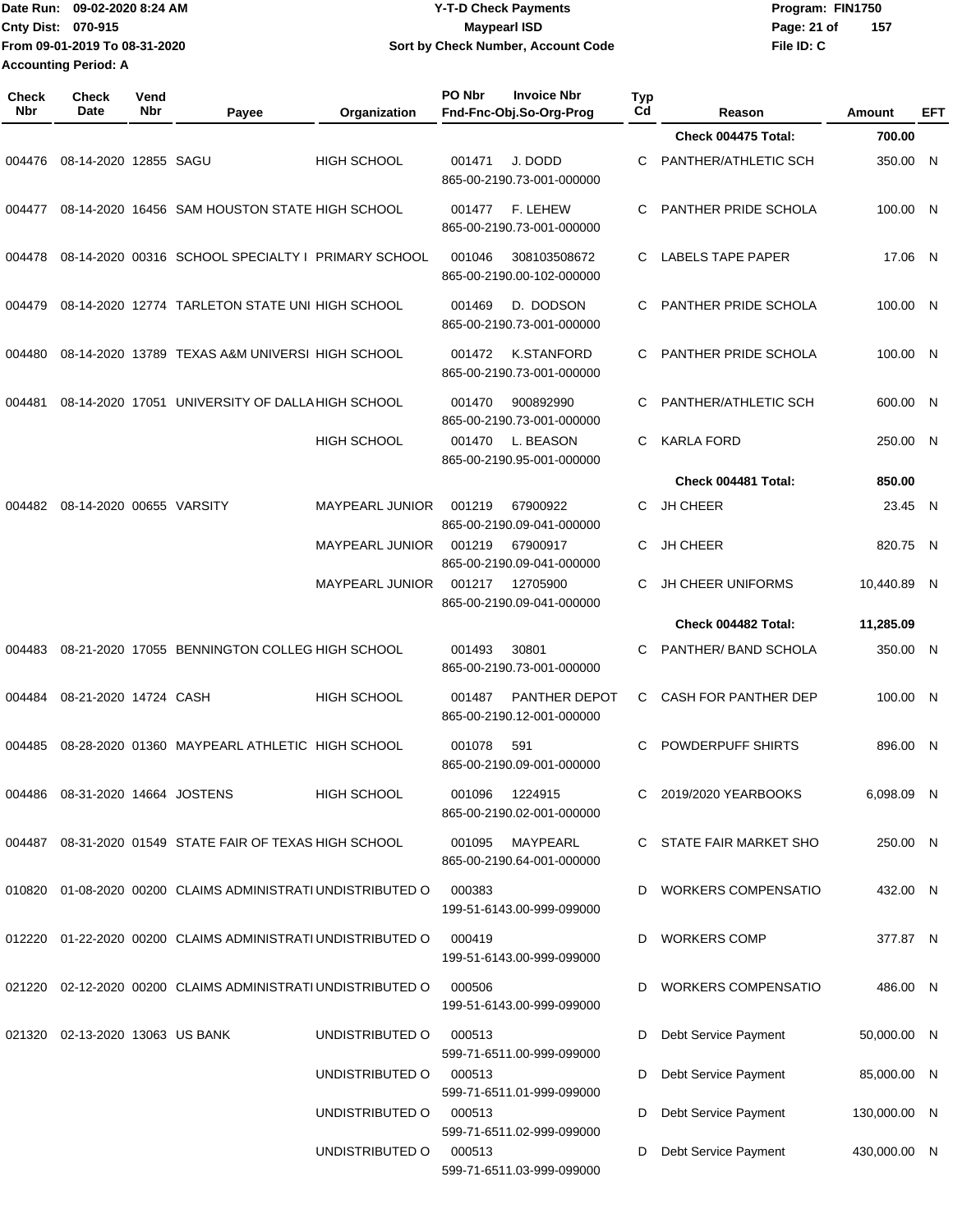|                             | 1Date Run: 09-02-2020 8:24 AM | <b>Y-T-D Check Payments</b>        | Program: FIN1750 |     |
|-----------------------------|-------------------------------|------------------------------------|------------------|-----|
| <b>Cnty Dist: 070-915</b>   |                               | Maypearl ISD                       | Page: 22 of      | 157 |
|                             | From 09-01-2019 To 08-31-2020 | Sort by Check Number, Account Code | File ID: C       |     |
| <b>Accounting Period: A</b> |                               |                                    |                  |     |

| <b>Check</b><br>Nbr | Check<br>Date               | Vend<br>Nbr | Payee                                                                          | Organization                             | PO Nbr        | <b>Invoice Nbr</b><br>Fnd-Fnc-Obj.So-Org-Prog | <b>Typ</b><br>Cd | Reason                      | Amount       | EFT |
|---------------------|-----------------------------|-------------|--------------------------------------------------------------------------------|------------------------------------------|---------------|-----------------------------------------------|------------------|-----------------------------|--------------|-----|
|                     |                             |             |                                                                                | <b>DISTRICT WIDE</b>                     | 000513        |                                               | D                | <b>Debt Service Payment</b> | 18,950.00 N  |     |
|                     |                             |             |                                                                                |                                          |               | 599-71-6521.00-000-099000                     |                  |                             |              |     |
|                     |                             |             |                                                                                | UNDISTRIBUTED O                          | 000513        | 599-71-6521.02-999-099000                     | D                | Debt Service Payment        | 104,615.63 N |     |
|                     |                             |             |                                                                                | UNDISTRIBUTED O                          | 000513        |                                               | D                | Debt Service Payment        | 4,575.00 N   |     |
|                     |                             |             |                                                                                |                                          |               | 599-71-6521.03-999-099000                     |                  |                             |              |     |
|                     |                             |             |                                                                                | UNDISTRIBUTED O                          | 000513        |                                               | D                | Debt Service Payment        | 8,800.00 N   |     |
|                     |                             |             |                                                                                | UNDISTRIBUTED O                          | 000513        | 599-71-6521.04-999-099000                     | D                | Debt Service Payment        | 33,910.00 N  |     |
|                     |                             |             |                                                                                |                                          |               | 599-71-6521.05-999-099000                     |                  |                             |              |     |
|                     |                             |             |                                                                                |                                          |               |                                               |                  | Check 021320 Total:         | 865,850.63   |     |
| 021520              | 02-14-2020 13063 US BANK    |             |                                                                                | UNDISTRIBUTED O                          | 000514        |                                               | D                | Debt Service Payment        | 95,000.00 N  |     |
|                     |                             |             |                                                                                |                                          |               | 199-71-6513.02-999-099000                     |                  |                             |              |     |
|                     |                             |             |                                                                                | UNDISTRIBUTED O                          | 000514        | 199-71-6523.02-999-099000                     | D                | Debt Service Payment        | 15,437.50 N  |     |
|                     |                             |             |                                                                                |                                          |               |                                               |                  | Check 021520 Total:         | 110,437.50   |     |
| 021720              |                             |             | 02-17-2020 00200 CLAIMS ADMINISTRATI UNDISTRIBUTED O                           |                                          | 000523        |                                               | D                | <b>WORKERS COMP CHECK</b>   | 143.17 N     |     |
|                     |                             |             |                                                                                |                                          |               | 199-51-6143.00-999-099000                     |                  |                             |              |     |
| 030483              |                             |             | 09-05-2019 16689 FIVE STAR FORD                                                | UNDISTRIBUTED O                          | 000009        | <b>TRANSIT VANS</b>                           | C                | 2018 TRANSIT VANS SCH       | 49,686.76 N  |     |
|                     |                             |             |                                                                                |                                          |               | 199-34-6631.02-999-099000                     |                  |                             |              |     |
| 030484              |                             |             | 09-06-2019 01869 ALL SPORTS TROPHIE SCHOOL BOARD                               |                                          | 000010        | 13917                                         | C                | <b>DESK NAME PLATE</b>      | 50.00 N      |     |
|                     |                             |             |                                                                                |                                          |               | 199-41-6499.02-702-099000                     |                  |                             |              |     |
| 030485              | 09-06-2019 13316 ASCD       |             |                                                                                | <b>ADMINISTRATIVE</b>                    | 000007        | 000002292451                                  | C                | <b>BASIC MEMBERSHIP</b>     | 59.00 N      |     |
|                     |                             |             |                                                                                |                                          |               | 199-41-6499.00-701-099000                     |                  |                             |              |     |
| 030486              |                             |             | 09-06-2019 00901 AVENUE FUEL DISTRI UNDISTRIBUTED O                            |                                          | 000016        | 69623                                         | C.               | FUEL FOR DISTRICT VEHI      | 2,654.09 N   |     |
|                     |                             |             |                                                                                |                                          |               | 199-34-6311.01-999-099000                     |                  |                             |              |     |
| 030487              |                             |             | 09-06-2019 16553 BRANDY B. KERBOW                                              | ELEMENTARY                               | 000017        | 1906                                          | C                | <b>FACE TIME SESSIONS</b>   | 100.00 N     |     |
|                     |                             |             |                                                                                |                                          |               | 211-11-6119.00-101-024SIG                     |                  |                             |              |     |
| 030488              |                             |             | 09-06-2019 14453 CIPA FILTER                                                   | UNDISTRIBUTED O                          | 000026        | INV252611-2                                   | C                | ANNUAL LICENSING CFS        | 4,222.00 N   |     |
|                     |                             |             |                                                                                |                                          |               | 199-11-6399.45-999-099000                     |                  |                             |              |     |
|                     |                             |             | 030489  09-06-2019  01547  EICHELBAUM WARDEL DIR COST- ADMINIS  000025         |                                          |               | 65569                                         |                  | C ANNUAL PHONE RETAINE      | 750.00 N     |     |
|                     |                             |             |                                                                                |                                          |               | 199-41-6211.00-720-099000                     |                  |                             |              |     |
|                     |                             |             | 030490 09-06-2019 00038 ELLIS APPRAISAL DISTTAX COLLECTION                     |                                          |               | 000011 2019-13-4                              |                  | C 4TH QTR PMENT EAD BUD     | 8,472.94 N   |     |
|                     |                             |             |                                                                                |                                          |               | 199-41-6213.00-703-099000                     |                  |                             |              |     |
|                     |                             |             | 030491 09-06-2019 01116 EQUITY CENTER                                          | ADMINISTRATIVE                           |               | 000019 070915-10-1920                         |                  | C 19/20 MEMBERSHIP FEES     | 1,248.00 N   |     |
|                     |                             |             |                                                                                |                                          |               | 199-41-6499.00-701-099000                     |                  |                             |              |     |
|                     | 030492 09-06-2019 16378 ETC |             |                                                                                | IND COST- ADM                            | 000008 L10796 |                                               |                  | C 1095 FORMS CODE DETE      | 2,595.60 N   |     |
|                     |                             |             |                                                                                |                                          |               | 199-41-6219.09-750-099000                     |                  |                             |              |     |
|                     |                             |             | 030493 09-06-2019 16059 FRONTIER SOUTHWE UNDISTRIBUTED O 000020 43517200318145 |                                          |               |                                               |                  | C SD 08/8-09/27/19 435-1720 | 62.98 N      |     |
|                     |                             |             |                                                                                |                                          |               | 199-51-6259.02-999-099000                     |                  |                             |              |     |
|                     |                             |             |                                                                                | UNDISTRIBUTED O 000020 43510000912065    |               |                                               |                  | C SD 08/28-09/27/19 435-    | 885.39 N     |     |
|                     |                             |             |                                                                                |                                          |               | 199-51-6259.02-999-099000                     |                  |                             |              |     |
|                     |                             |             |                                                                                | UNDISTRIBUTED O   000020  43520190930155 |               | 199-51-6259.02-999-099000                     |                  | C SD 08/25-09/24 435-2019   | 130.96 N     |     |
|                     |                             |             |                                                                                | UNDISTRIBUTED O 000020 43521600925155    |               |                                               |                  | C SD 08/28-09/27/19 435-    | 130.96 N     |     |
|                     |                             |             |                                                                                |                                          |               | 199-51-6259.02-999-099000                     |                  |                             |              |     |
|                     |                             |             |                                                                                | UNDISTRIBUTED O 000020 43525200928155    |               | 199-51-6259.02-999-099000                     |                  | C SD 08/28-09/27/19 435-    | 130.96 N     |     |
|                     |                             |             |                                                                                |                                          |               |                                               |                  | <b>Check 030493 Total:</b>  | 1,341.25     |     |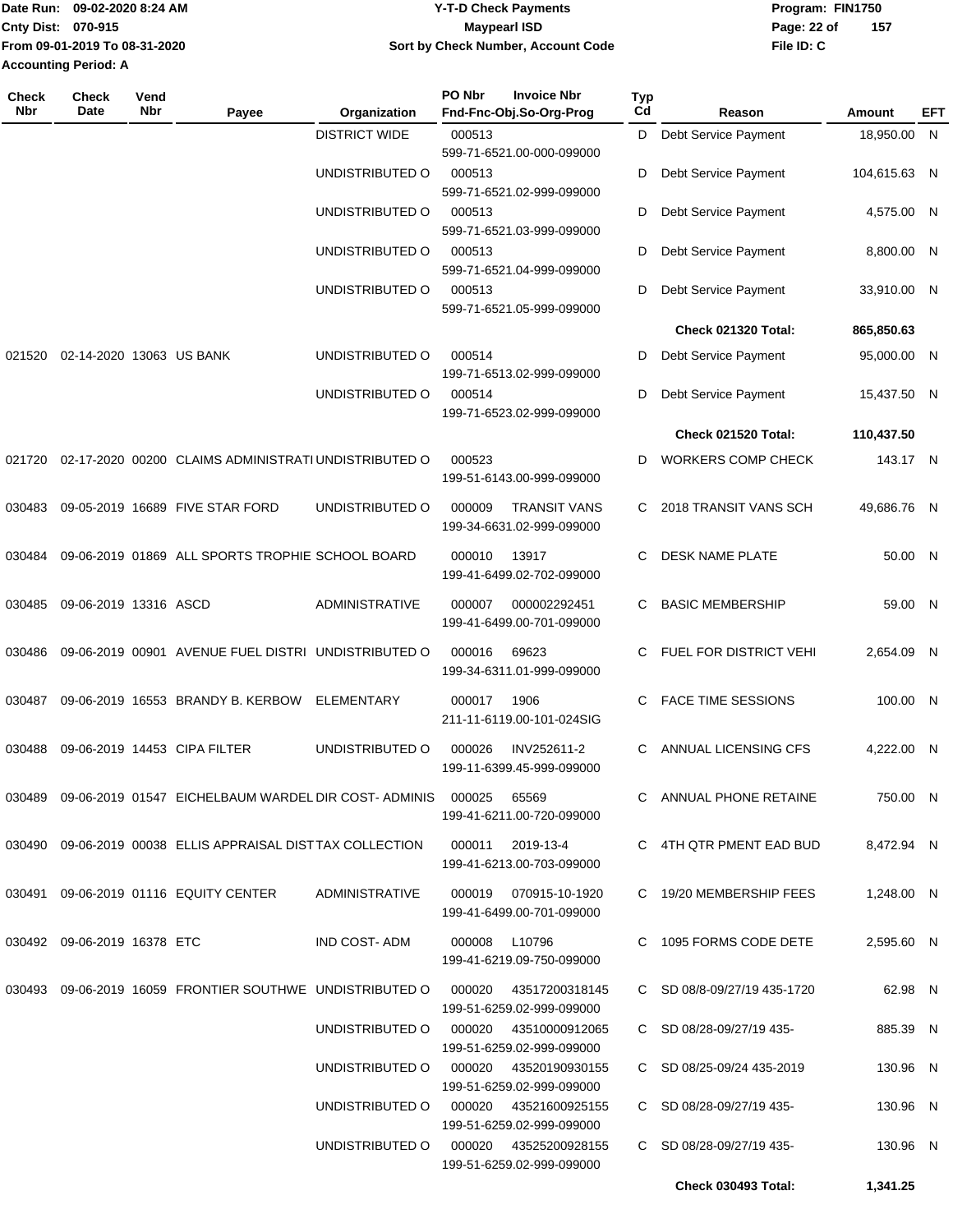|                               | IDate Run: 09-02-2020 8:24 AM | <b>Y-T-D Check Payments</b>        | Program: FIN1750 |     |  |  |
|-------------------------------|-------------------------------|------------------------------------|------------------|-----|--|--|
| <b>Cnty Dist: 070-915</b>     |                               | <b>Maypearl ISD</b>                | Page: 23 of      | 157 |  |  |
| From 09-01-2019 To 08-31-2020 |                               | Sort by Check Number, Account Code | File ID: C       |     |  |  |
| <b>Accounting Period: A</b>   |                               |                                    |                  |     |  |  |

| Check<br>Nbr | <b>Check</b><br>Date        | Vend<br>Nbr | Payee                                                      | Organization            | PO Nbr<br>Fnd-Fnc-Obj.So-Org-Prog | <b>Invoice Nbr</b>                             | <b>Typ</b><br>Cd | Reason                       | Amount     | EFT |
|--------------|-----------------------------|-------------|------------------------------------------------------------|-------------------------|-----------------------------------|------------------------------------------------|------------------|------------------------------|------------|-----|
| 030494       |                             |             | 09-06-2019 12551 INTERQUEST DETECTI HIGH SCHOOL            |                         | 000018                            | 113255<br>199-11-6219.02-001-024000            | C.               | <b>HALF DAY SERVICE</b>      | 280.00 N   |     |
| 030495       |                             |             | 09-06-2019 16039 JYRO SIGNS                                | UNDISTRIBUTED O         | 000007                            | 6835<br>199-51-6319.02-999-099000              | C                | FOOTBALL TENNIS BASKE        | 921.00 N   |     |
| 030496       |                             |             | 09-06-2019 15653 M.A.C. ALARMS                             | UNDISTRIBUTED O         | 000006                            | 33531A<br>199-51-6249.00-999-099000            | C                | <b>DOOR REPAIR</b>           | 7,200.00 N |     |
| 030497       |                             |             | 09-06-2019 15885 MAYPEARL LIONS CLU ADMINISTRATIVE         |                         | 000012                            | 1005<br>199-41-6499.00-701-099000              | C                | MEMBERSHIP LIONS CLU         | 100.00 N   |     |
| 030498       |                             |             | 09-06-2019 13306 MOUNTAIN PEAK SPE UNDISTRIBUTED O         |                         | 000013                            | 11078800<br>199-51-6259.79-999-022000          | C.               | SD 07/0-08/03 AG             | 66.92 N    |     |
| 030499       |                             |             | 09-06-2019 15814 NEC FINANCIAL SERVI UNDISTRIBUTED O       |                         | 000021                            | 0002242455<br>199-71-6512.00-999-099000        | C                | SV8100 PHONE SYSTEM          | 1,159.20 N |     |
|              |                             |             |                                                            | UNDISTRIBUTED O         | 000021                            | 0002242455<br>199-71-6522.00-999-099000        | C.               | SV8100 PHONE SYSTEM          | 181.07 N   |     |
|              |                             |             |                                                            |                         |                                   |                                                |                  | Check 030499 Total:          | 1,340.27   |     |
| 030500       |                             |             | 09-06-2019 16289 NEXTLINK BROADBAN UNDISTRIBUTED O         |                         | 000023                            | N125089750-28<br>199-11-6399.45-999-099000     | C.               | ENTERP LEVEL 1 SD 08/30      | 790.00 N   |     |
| 030501       | 09-06-2019 01055 NTAASB     |             |                                                            | <b>ADMINISTRATIVE</b>   | 000024                            | <b>BOWLING</b><br>199-41-6499.00-701-099000    | C                | <b>MEMBERSIP NTAASB 19/2</b> | 50.00 N    |     |
| 030502       |                             |             | 09-06-2019 12087 OAK CLIFF OFFICE SU UNDISTRIBUTED O       |                         | 000004                            | 430655-0<br>199-51-6399.04-999-099000          | C                | <b>BOSS WOOD CHAIRS</b>      | 2,204.00 N |     |
| 030503       |                             |             | 09-06-2019 16014 ORKIN PEST CONTRO UNDISTRIBUTED O         |                         | 000022                            | 187156545<br>199-51-6249.00-999-099000         | C                | PEST CONTROL                 | 450.00 N   |     |
| 030504       | 09-06-2019 00131 TASA       |             |                                                            | UNDISTRIBUTED O         | 000002                            | 122575<br>199-21-6411.02-999-099000            | C                | <b>TAC REGISTRATION</b>      | 175.00 N   |     |
| 030505       | 09-06-2019 00552 TASB, INC. |             |                                                            | <b>DIR COST-ADMINIS</b> | 000001                            | 564693<br>199-41-6219.02-720-099000            | C                | POLICY RENEWAL 19/20         | 850.00 N   |     |
|              |                             |             |                                                            | DIR COST-ADMINIS        | 000002                            | 565059<br>199-41-6219.02-720-099000            | C                | ANNUAL SUPPORT/MAINT         | 975.00 N   |     |
|              |                             |             |                                                            | DIR COST-ADMINIS        | 000003                            | 568747<br>199-41-6219.04-720-099000            |                  | HR SERVICES19/20             | 1,150.00 N |     |
|              |                             |             |                                                            | UNDISTRIBUTED O         | 000004 566800                     | 199-51-6239.01-999-099000                      | C.               | ENVIROMENTAL MEMBER          | 2,400.00 N |     |
|              |                             |             |                                                            |                         |                                   |                                                |                  | <b>Check 030505 Total:</b>   | 5,375.00   |     |
|              |                             |             | 030506 09-06-2019 13647 TEXAS COMPTROLLE ADMINISTRATIVE    |                         | 000009                            | S0704<br>199-41-6499.00-701-099000             |                  | C CO OP ANNUAL               | 100.00 N   |     |
|              |                             |             | 030507 09-06-2019 16102 TEXAS J5 ENVIROMEN UNDISTRIBUTED O |                         |                                   | 000006 AG AEROBIC<br>199-51-6319.02-999-099000 |                  | C SERVICE CONTRACR AER       | 1,000.00 N |     |
| 030508       |                             |             | 09-06-2019 01058 UNIVERSITY OF TEXA HIGH SCHOOL            |                         | 000015                            | 19/20<br>199-36-6499.01-001-099000             |                  | MEMBERSHIP                   | 1,600.00 N |     |
|              |                             |             | 030509 09-06-2019 16669 VISTATURF LLC                      | UNDISTRIBUTED O         | 000014 80532                      | 199-51-6249.17-999-099000                      |                  | C LAWN MOWING 08/14/2019     | 1,500.00 N |     |
|              |                             |             | 030510  09-13-2019  14674  AEROWAVE                        | UNDISTRIBUTED O         | 000042                            | 32060572<br>199-51-6249.00-999-099000          | C                | Annual service plan          | 1,320.00 N |     |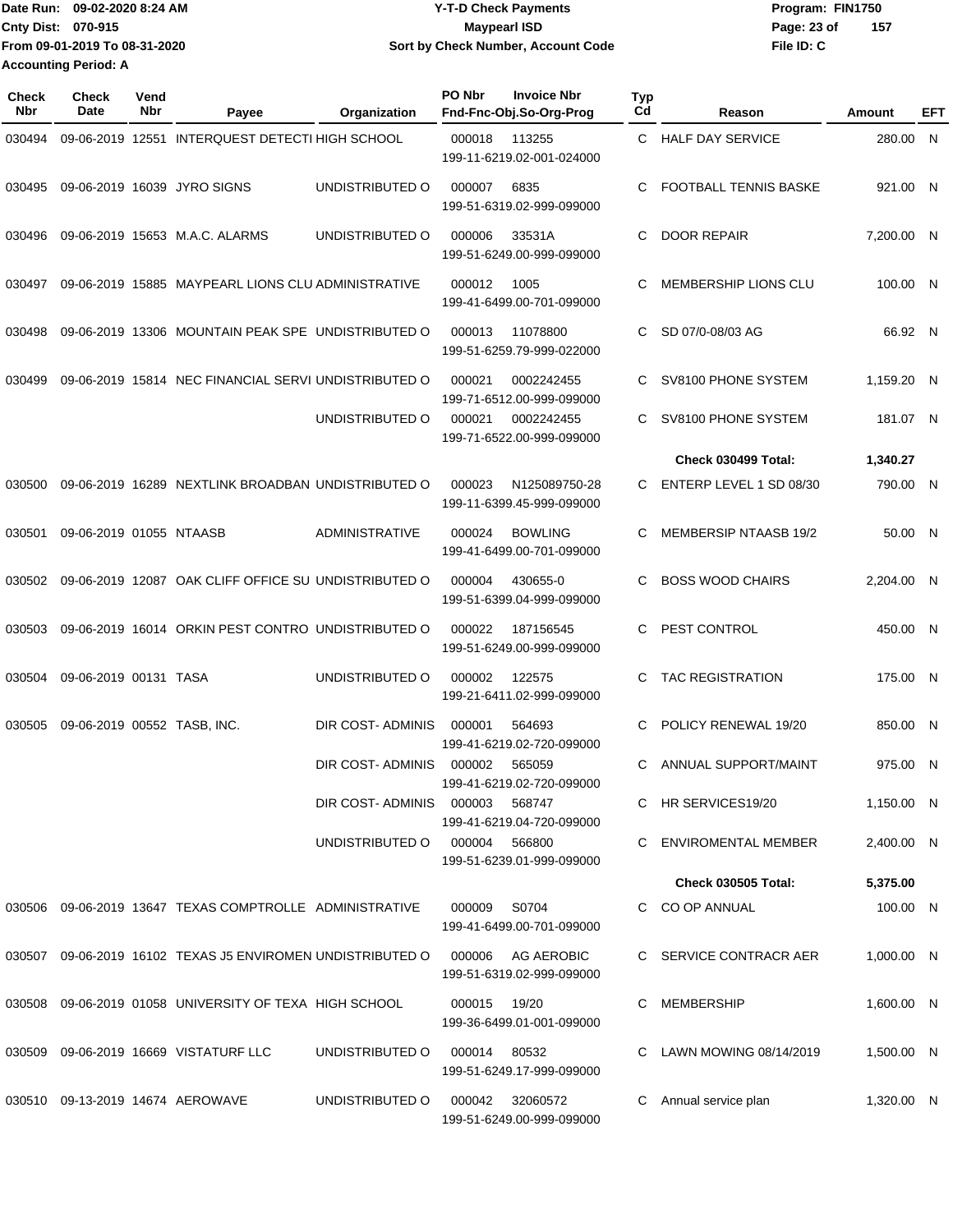| Date Run: 09-02-2020 8:24 AM |                               | <b>Y-T-D Check Payments</b>        | Program: FIN1750   |  |  |  |
|------------------------------|-------------------------------|------------------------------------|--------------------|--|--|--|
| Cnty Dist: 070-915           |                               | Maypearl ISD                       | 157<br>Page: 24 of |  |  |  |
|                              | From 09-01-2019 To 08-31-2020 | Sort by Check Number, Account Code | File ID: C         |  |  |  |
| <b>Accounting Period: A</b>  |                               |                                    |                    |  |  |  |

| Check<br>Nbr | <b>Check</b><br>Date      | Vend<br>Nbr | Payee                                                                   | Organization                          | PO Nbr                      | <b>Invoice Nbr</b><br>Fnd-Fnc-Obj.So-Org-Prog      | Typ<br>Cd                 | Reason                                   | Amount                     | EFT     |  |
|--------------|---------------------------|-------------|-------------------------------------------------------------------------|---------------------------------------|-----------------------------|----------------------------------------------------|---------------------------|------------------------------------------|----------------------------|---------|--|
| 030511       |                           |             | 09-13-2019 14693 AGILE SPORTS TECHN UNDISTRIBUTED O                     |                                       | 000067                      | 00605952                                           |                           | C Football Hudl                          | 1,799.00 N                 |         |  |
|              |                           |             |                                                                         |                                       |                             | 199-36-6399.02-999-099000                          |                           |                                          |                            |         |  |
|              |                           |             | 030512 09-13-2019 16127 ALLIED FLOW SPECIAL UNDISTRIBUTED O             |                                       | 000044                      | 0724191971<br>199-51-6249.00-999-099000            | C                         | Annual backflow inspections              | 455.00 N                   |         |  |
| 030513       |                           |             | 09-13-2019 16536 ASHLEY DANIELS                                         | UNDISTRIBUTED O                       | 000032                      | <b>VS GRANDVIEW</b><br>199-36-6219.00-999-099000   | C.                        | VOLLEYBALL                               | 155.00 N                   |         |  |
| 030514       |                           |             | 09-13-2019 00069 ATMOS ENERGY                                           | UNDISTRIBUTED O                       | 000030                      | 3030380238<br>199-51-6259.00-999-099000            | C                         | SD08/02-09/03/2019 ADMIN                 | 41.07 N                    |         |  |
|              |                           |             |                                                                         | UNDISTRIBUTED O                       | 000030                      | 3030318485<br>199-51-6259.00-999-099000            | C                         | SD08/02-09/03/2019 LSK                   | 41.21 N                    |         |  |
|              |                           |             |                                                                         | UNDISTRIBUTED O                       | 000030                      | 3030318181<br>199-51-6259.00-999-099000            | C                         | SD08/02-09/03/2019 MIDDL                 | 72.27 N                    |         |  |
|              |                           |             |                                                                         | UNDISTRIBUTED O                       | 000030                      | 3030380470<br>199-51-6259.00-999-099000            | C                         | SD08/02-09/03/2019 H/S                   | 157.91 N                   |         |  |
|              |                           |             |                                                                         |                                       |                             |                                                    |                           | Check 030514 Total:                      | 312.46                     |         |  |
| 030515       |                           |             | 09-13-2019 15716 ATSSB REGION 5-ROS HIGH SCHOOL                         |                                       | 000099                      | AREA RECORD<br>199-11-6499.29-001-011B00           | C                         | Area Jazz Fee                            | 40.00 N                    |         |  |
| 030516       |                           |             | 09-13-2019 15716 ATSSB REGION 5-ROS HIGH SCHOOL                         |                                       | 000100                      | <b>FEE DAVIS</b><br>199-11-6499.29-001-011B00      | C                         | Area Jazz Recording Fee                  | 40.00 N                    |         |  |
|              | 09-18-2019                |             |                                                                         | <b>HIGH SCHOOL</b>                    | 000100                      | <b>FEE DAVIS</b><br>199-11-6499.29-001-011B00      | D                         | DID NOT QUALIFY                          | $-40.00$ N                 |         |  |
|              |                           |             |                                                                         |                                       |                             |                                                    |                           | Check 030516 Total:                      | .00                        |         |  |
| 030517       |                           |             | 09-13-2019 15217 BAYLOR INSTITUTE O UNDISTRIBUTED O                     |                                       | 000061                      | 15999<br>199-36-6219.02-999-099000                 | C                         | Trainer                                  | 387.00 N                   |         |  |
| 030518       | 09-13-2019 15344 BLUM ISD |             |                                                                         | <b>HIGH SCHOOL</b>                    | 000062                      | <b>CC BLUM MEET</b><br>199-36-6499.05-001-099000   |                           | C CC Blum Meet                           | 300.00 N                   |         |  |
| 030519       |                           |             | 09-13-2019 00871 CARD SERVICE CENT UNDISTRIBUTED O                      |                                       | 000040                      | 05140486SLM7MN<br>199-13-6499.00-999-011000        | C                         | <b>NEW HIRE</b>                          | 41.17 N                    |         |  |
|              |                           |             |                                                                         | UNDISTRIBUTED O                       | 000039                      | 85179246VWGNE<br>199-13-6499.00-999-011000         | C.                        | <b>NEW HIRE LUNCH</b>                    | 131.96 N                   |         |  |
|              |                           |             |                                                                         | UNDISTRIBUTED O                       |                             | 000038 55488727ABLR0N<br>199-34-6319.00-999-099000 | C.                        | DEF FLUID                                | 41.94 N                    |         |  |
|              |                           |             |                                                                         | ADMINISTRATIVE                        |                             | 199-41-6411.01-701-099000                          |                           | 000041 554295077JHXTTR C TACS CONFERENCE | 386.51 N                   |         |  |
|              |                           |             |                                                                         | <b>SCHOOL BOARD</b>                   |                             | 000037 55480777A617W2<br>199-41-6499.02-702-099000 |                           | C BOARD MEAL                             | 11.67 N                    |         |  |
|              |                           |             |                                                                         | UNDISTRIBUTED O 000042 85353547DLQ30D |                             | 199-51-6319.02-999-099000                          |                           | C PLUMBING PARTS                         | 126.30 N                   |         |  |
|              |                           |             |                                                                         |                                       |                             |                                                    |                           | <b>Check 030519 Total:</b>               | 739.55                     |         |  |
|              |                           |             | 030520 09-13-2019 14875 CARLISLE CHEVROLE UNDISTRIBUTED O 000066 253731 |                                       |                             | 199-34-6219.00-999-099000                          |                           | C Repairs on Malibu                      | 209.76 N                   |         |  |
|              |                           |             | 030521 09-13-2019 00217 CITY OF MAYPEARL                                | UNDISTRIBUTED O                       | 000033 80                   | 199-51-6259.01-999-099000                          |                           | C SD 07/31-08/30/2019 BALLF              | 21.00 N                    |         |  |
|              |                           |             |                                                                         | UNDISTRIBUTED O 000033 1081           |                             | 199-51-6259.01-999-099000                          |                           | C SD 07/31-08/30/2019 ELEM               | 21.00 N                    |         |  |
|              |                           |             |                                                                         |                                       | UNDISTRIBUTED O 000033 1080 |                                                    | 199-51-6259.01-999-099000 |                                          | C SD 07/31-08/30/2019 ELEM | 46.00 N |  |
|              |                           |             |                                                                         | UNDISTRIBUTED O 000033 1618           |                             | 199-51-6259.01-999-099000                          |                           | C SD 07/31-08/30/2019 ADMI               | 46.00 N                    |         |  |
|              |                           |             |                                                                         | UNDISTRIBUTED O 000033 1394           |                             | 199-51-6259.01-999-099000                          |                           | C SD 07/31-08/30/2019 HS C               | 46.00 N                    |         |  |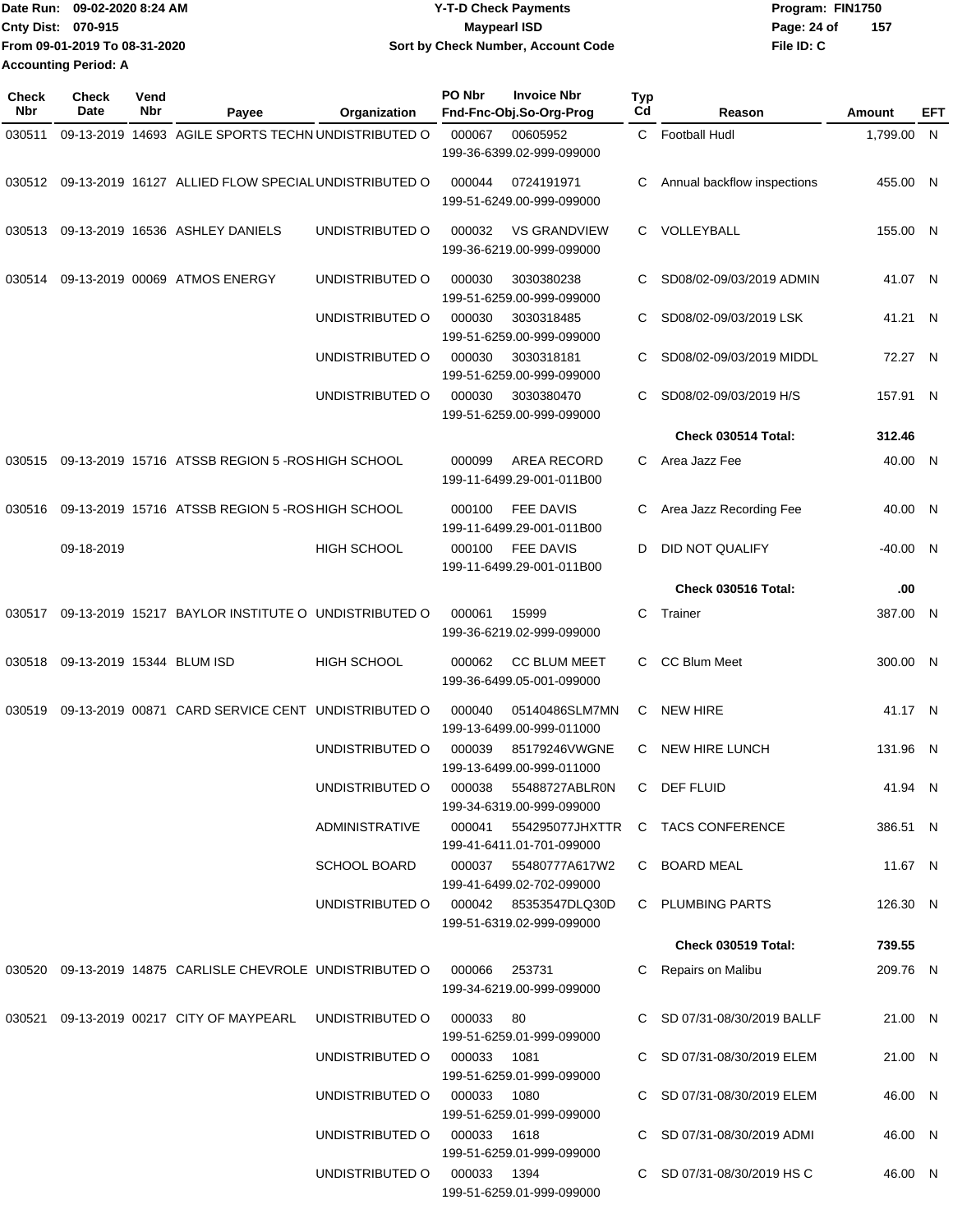|                             | lDate Run: 09-02-2020 8:24 AM | <b>Y-T-D Check Payments</b>        | Program: FIN1750 |     |  |
|-----------------------------|-------------------------------|------------------------------------|------------------|-----|--|
| <b>Cnty Dist: 070-915</b>   |                               | <b>Mavpearl ISD</b>                | Page: 25 of      | 157 |  |
|                             | From 09-01-2019 To 08-31-2020 | Sort by Check Number, Account Code | File ID: C       |     |  |
| <b>Accounting Period: A</b> |                               |                                    |                  |     |  |

**Typ**

**Check**

**Check**

**Vend**

| Nbr | Date | Nbr | Payee                                                                    | Organization      | Fnd-Fnc-Obj.So-Org-Prog                      | Cd | Reason                      | Amount      | EFT |
|-----|------|-----|--------------------------------------------------------------------------|-------------------|----------------------------------------------|----|-----------------------------|-------------|-----|
|     |      |     |                                                                          | UNDISTRIBUTED O   | 000033<br>574                                |    | C SD 07/31-08/30/2019 JH YA | 68.85 N     |     |
|     |      |     |                                                                          |                   | 199-51-6259.01-999-099000                    |    |                             |             |     |
|     |      |     |                                                                          | UNDISTRIBUTED O   | 000033<br>82                                 |    | C SD 07/31-08/30/2019       | 251.00 N    |     |
|     |      |     |                                                                          |                   | 199-51-6259.01-999-099000                    |    |                             |             |     |
|     |      |     |                                                                          | UNDISTRIBUTED O   | 000033<br>383                                |    | SD 07/31-08/30/2019 HS      | 107.20 N    |     |
|     |      |     |                                                                          |                   | 199-51-6259.01-999-099000                    |    |                             |             |     |
|     |      |     |                                                                          | UNDISTRIBUTED O   | 000033<br>595<br>199-51-6259.01-999-099000   |    | SD 07/31-08/30/2019 JH      | 125.80 N    |     |
|     |      |     |                                                                          |                   |                                              |    |                             |             |     |
|     |      |     |                                                                          |                   |                                              |    | Check 030521 Total:         | 732.85      |     |
|     |      |     | 030522 09-13-2019 00200 CLAIMS ADMINISTRATI ELEMENTARY                   |                   | 000029<br>3291<br>199-11-6143.00-101-011000  |    | C 1ST QUARTER INSTALLME     | 9,794.00 N  |     |
|     |      |     | 030523 09-13-2019 12536 DESOTO JANITORIAL UNDISTRIBUTED O                |                   | 193220<br>000035                             | С  | Janitorial Supplies         | 5,479.49 N  |     |
|     |      |     |                                                                          |                   | 199-51-6319.01-999-099000                    |    |                             |             |     |
|     |      |     | 030524 09-13-2019 16413 EAST TEXAS COPY                                  | UNDISTRIBUTED O   | 000052<br>1454416                            |    | C SD 08/04-09/03/19 SPED    | 35.01 N     |     |
|     |      |     |                                                                          |                   | 199-11-6219.00-999-023000                    |    |                             |             |     |
|     |      |     |                                                                          | UNDISTRIBUTED O   | 000046<br>00138024                           |    | C LEASING FOR SEPT          | 128.23 N    |     |
|     |      |     |                                                                          |                   | 199-11-6219.00-999-023000                    |    |                             |             |     |
|     |      |     |                                                                          | HIGH SCHOOL       | 000052<br>1454416                            |    | SD 08/04-09/03/19 HSP       | 59.80 N     |     |
|     |      |     |                                                                          |                   | 199-11-6269.00-001-011000                    |    |                             |             |     |
|     |      |     |                                                                          | MAYPEARL JUNIOR   | 000052<br>1454416                            |    | SD 08/04-09/03/19 JHP       | 134.89 N    |     |
|     |      |     |                                                                          |                   | 199-11-6269.00-041-011000                    |    |                             |             |     |
|     |      |     |                                                                          | <b>ELEMENTARY</b> | 000052<br>1454416                            |    | SD 08/04-09/03/19 ELEM T    | 313.66 N    |     |
|     |      |     |                                                                          |                   | 199-11-6269.00-101-011000                    |    |                             |             |     |
|     |      |     |                                                                          | <b>ELEMENTARY</b> | 000052<br>1454416                            |    | SD 08/04-09/03/19 ELEM P    | 88.26 N     |     |
|     |      |     |                                                                          |                   | 199-11-6269.00-101-099000                    |    |                             |             |     |
|     |      |     |                                                                          | PRIMARY SCHOOL    | 000052 1454416<br>199-11-6269.00-102-011000  |    | C SD 08/04-09/03/19 PRIMAR  | 51.19 N     |     |
|     |      |     |                                                                          | HIGH SCHOOL       | 000052 1454416                               |    | C SD 08/04-09/03/19 HST     | 542.03 N    |     |
|     |      |     |                                                                          |                   | 199-11-6269.01-001-011000                    |    |                             |             |     |
|     |      |     |                                                                          | HIGH SCHOOL       | 000046<br>00138024                           |    | C LEASING FOR SEPT          | 128.24 N    |     |
|     |      |     |                                                                          |                   | 199-11-6269.01-001-011000                    |    |                             |             |     |
|     |      |     |                                                                          | MAYPEARL JUNIOR   | 000052<br>1454416                            | C. | SD 08/04-09/03/19 JHT       | 510.94 N    |     |
|     |      |     |                                                                          |                   | 199-11-6269.01-041-011000                    |    |                             |             |     |
|     |      |     |                                                                          |                   | DIR COST-ADMINIS 000052 1454416              |    | C SD 08/04-09/03/19 ADMIN   | 593.41 N    |     |
|     |      |     |                                                                          |                   | 199-41-6249.00-720-099000                    |    |                             |             |     |
|     |      |     |                                                                          |                   |                                              |    | Check 030524 Total:         | 2,585.66    |     |
|     |      |     | 030525 09-13-2019 16504 EDGENUITY INC.                                   | UNDISTRIBUTED O   | 000070 52335                                 |    | C MYPATH NWEA LICENSE       | 36,235.00 N |     |
|     |      |     |                                                                          |                   | 199-11-6399.46-999-000000                    |    |                             |             |     |
|     |      |     | 030526 09-13-2019 13336 ELLIS COUNTY MUSIC HIGH SCHOOL                   |                   | 000023 115225                                |    | C MUSIC                     | 15.94 N     |     |
|     |      |     |                                                                          |                   | 199-11-6399.29-001-011BAN                    |    |                             |             |     |
|     |      |     |                                                                          | HIGH SCHOOL       | 000019 115374                                |    | C MUSIC SUPPLIES            | 233.97 N    |     |
|     |      |     |                                                                          |                   | 199-11-6399.29-001-011BAN                    |    |                             |             |     |
|     |      |     |                                                                          |                   |                                              |    | <b>Check 030526 Total:</b>  | 249.91      |     |
|     |      |     | 030527 09-13-2019 15584 FOLLETT SCHOOL SO MAYPEARL JUNIOR 000036 1371741 |                   |                                              |    | C LABELS                    | 8.38 N      |     |
|     |      |     |                                                                          |                   | 199-12-6399.00-041-099000                    |    |                             |             |     |
|     |      |     |                                                                          |                   |                                              |    |                             |             |     |
|     |      |     | 030528 09-13-2019 16065 FRIENDS OF TEXAS P ADMINISTRATIVE                |                   | 000035 07012019<br>199-41-6499.00-701-099000 |    | C MEMBERSHIP 19/20          | 350.00 N    |     |
|     |      |     |                                                                          |                   |                                              |    |                             |             |     |
|     |      |     | 030529 09-13-2019 16532 GLEN ROSE BAND BO HIGH SCHOOL                    |                   | 000021 BAND                                  |    | C PALUXY CONTEST ENTRY      | 400.00 N    |     |
|     |      |     |                                                                          |                   | 199-11-6499.29-001-011B00                    |    |                             |             |     |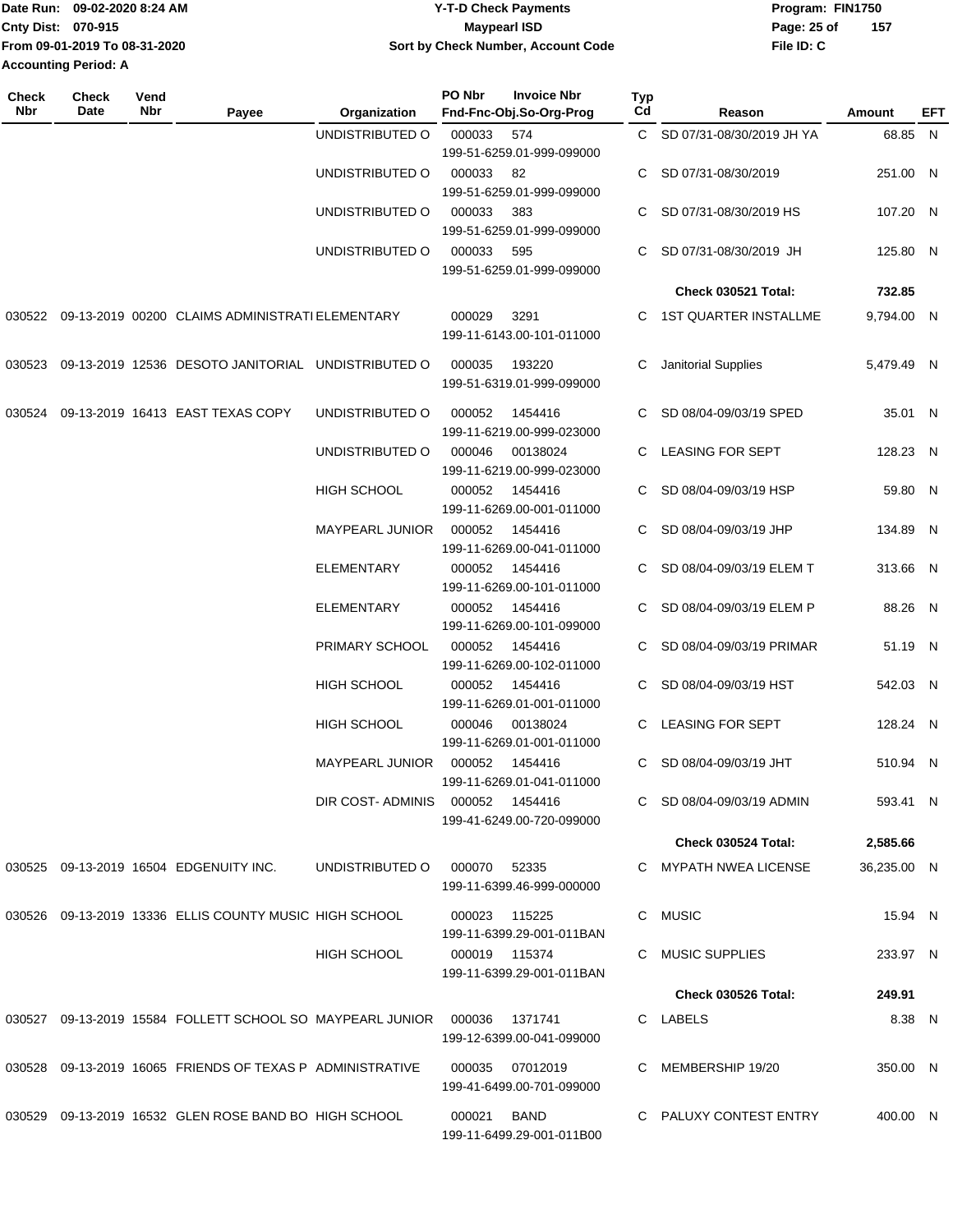| Date Run: 09-02-2020 8:24 AM  | <b>Y-T-D Check Payments</b>        | Program: FIN1750   |
|-------------------------------|------------------------------------|--------------------|
| <b>Cnty Dist: 070-915</b>     | Maypearl ISD                       | Page: 26 of<br>157 |
| From 09-01-2019 To 08-31-2020 | Sort by Check Number, Account Code | File ID: C         |
| <b>Accounting Period: A</b>   |                                    |                    |

| <b>Check</b><br><b>Nbr</b> | <b>Check</b><br>Date           | Vend<br>Nbr | Payee                                                                      | Organization                  | PO Nbr                                    | <b>Invoice Nbr</b><br>Fnd-Fnc-Obj.So-Org-Prog | Typ<br>Cd | Reason                         | Amount      | EFT |
|----------------------------|--------------------------------|-------------|----------------------------------------------------------------------------|-------------------------------|-------------------------------------------|-----------------------------------------------|-----------|--------------------------------|-------------|-----|
| 030530                     |                                |             | 09-13-2019 12005 GLEN ROSE ISD                                             | <b>HIGH SCHOOL</b>            | 000054 VBALL<br>199-36-6499.05-001-099000 |                                               |           | C Vball Glen Rose Tourn, JV/9  | 550.00 N    |     |
| 030531                     |                                |             | 09-13-2019 14886 HEALTH SPECIAL RISK HIGH SCHOOL                           |                               | 000045                                    | 331383<br>199-36-6499.01-001-099000           | C.        | RENEWAL 19/20                  | 1,681.98 N  |     |
|                            | 030532 09-13-2019 00243 HILCO  |             |                                                                            | UNDISTRIBUTED O               | 000051                                    | 487<br>199-51-6259.04-999-099000              |           | MARQUEE SD 08/05-              | 40.11 N     |     |
|                            |                                |             |                                                                            | UNDISTRIBUTED O               | 000051                                    | 487<br>199-51-6259.04-999-099000              | C.        | SEC. LIGHTS SD 08/05-09/       | 36.18 N     |     |
|                            |                                |             |                                                                            | UNDISTRIBUTED O               | 000051                                    | 487<br>199-51-6259.04-999-099000              | C.        | <b>FUEL TANKS SD 08/05-09/</b> | 34.25 N     |     |
|                            |                                |             |                                                                            | UNDISTRIBUTED O               | 000051                                    | 487<br>199-51-6259.04-999-099000              |           | ELEM SD 08/05-09/04/19         | 6,026.07 N  |     |
|                            |                                |             |                                                                            | UNDISTRIBUTED O               | 000051                                    | 487<br>199-51-6259.04-999-099000              |           | ATH. FAC SD 08/05-09/04/1      | 1,177.65 N  |     |
|                            |                                |             |                                                                            | UNDISTRIBUTED O               | 000051                                    | - 487<br>199-51-6259.04-999-099000            |           | C J.H SD 08/05-09/04/19        | 4,430.80 N  |     |
|                            |                                |             |                                                                            | UNDISTRIBUTED O               | 000051                                    | 487<br>199-51-6259.04-999-099000              |           | C HS. N. WING SD 08/05-09/     | 3,184.91 N  |     |
|                            |                                |             |                                                                            | UNDISTRIBUTED O               | 000051                                    | 487<br>199-51-6259.78-999-022000              |           | C AG FACILITY SD 08/05-09/     | 900.79 N    |     |
|                            |                                |             |                                                                            |                               |                                           |                                               |           | <b>Check 030532 Total:</b>     | 15,830.76   |     |
| 030533                     |                                |             | 09-13-2019 00795 ISI COMMERCIAL REF UNDISTRIBUTED O                        |                               | 000043                                    | 0432099<br>199-51-6249.35-999-099000          | C.        | LABOR FOR FREEZER RE           | 250.00 N    |     |
|                            |                                |             |                                                                            | UNDISTRIBUTED O               |                                           | 000044 0432091<br>199-51-6249.35-999-099000   | C.        | TRAVEL AND LABOR               | 215.50 N    |     |
|                            |                                |             |                                                                            |                               |                                           |                                               |           | <b>Check 030533 Total:</b>     | 465.50      |     |
|                            |                                |             | 030534 09-13-2019 01844 J.W. PEPPER & SON, I HIGH SCHOOL                   |                               | 000024                                    | 175604646<br>199-11-6399.29-001-011BAN        | C.        | MUSIC HAPPY BY MURTH           | 65.99 N     |     |
|                            |                                |             | 030535 09-13-2019 16697 KANDICE HANNA                                      | UNDISTRIBUTED O               | 000104                                    | TRAINING<br>199-31-6219.05-999-023000         | С         | 3 HOUR TRAINING                | 105.00 N    |     |
|                            |                                |             | 030536  09-13-2019  16556  KATHRYN SOUTHARD MAYPEARL JUNIOR                |                               | 000105                                    | REIMBURSEMENT<br>199-11-6399.43-041-011000    |           | C Panther Lab                  | 44.45 N     |     |
|                            |                                |             | 030537 09-13-2019 00184 KEENE ISD                                          | <b>HIGH SCHOOL</b>            |                                           | 000057 CC KEENE<br>199-36-6499.05-001-099000  |           | C CC Keene Meet                | 340.00 N    |     |
|                            | 030538 09-13-2019 15098 LOWE'S |             |                                                                            | UNDISTRIBUTED 0 000027 901010 |                                           | 199-51-6249.17-999-099000                     |           | C PRIMARY RAMPS                | 868.70 N    |     |
|                            |                                |             |                                                                            | UNDISTRIBUTED O 000028 901264 |                                           | 199-51-6319.02-999-099000                     |           | C WATER FOR ALL SCHOOL         | 205.20 N    |     |
|                            |                                |             |                                                                            |                               |                                           |                                               |           | <b>Check 030538 Total:</b>     | 1,073.90    |     |
|                            |                                |             | 030539 09-13-2019 16320 MENTORS CARE                                       | HIGH SCHOOL                   | 000034 5                                  | 199-31-6219.01-001-024000                     |           | C FALL SEMESTER 2019           | 17,500.00 N |     |
|                            |                                |             | 030540 09-13-2019 16694 N2 LEARNING LC                                     | UNDISTRIBUTED O 000050 001    |                                           | 199-13-6499.00-999-011000                     |           | C AP LEADERSHIP ACADEM         | 1,000.00 N  |     |
|                            |                                |             | 030541  09-13-2019  16503  NORTHWEST EVALUA  UNDISTRIBUTED   000069  25150 |                               |                                           | 199-11-6399.46-999-000000                     |           | C SOFTWARE LICENSE             | 10,000.00 N |     |
|                            |                                |             | 030542  09-13-2019  15729  PADILLA POLL                                    | UNDISTRIBUTED O               |                                           | 000055 2231093<br>199-36-6399.02-999-099000   |           | C Padilla Poll                 | 220.00 N    |     |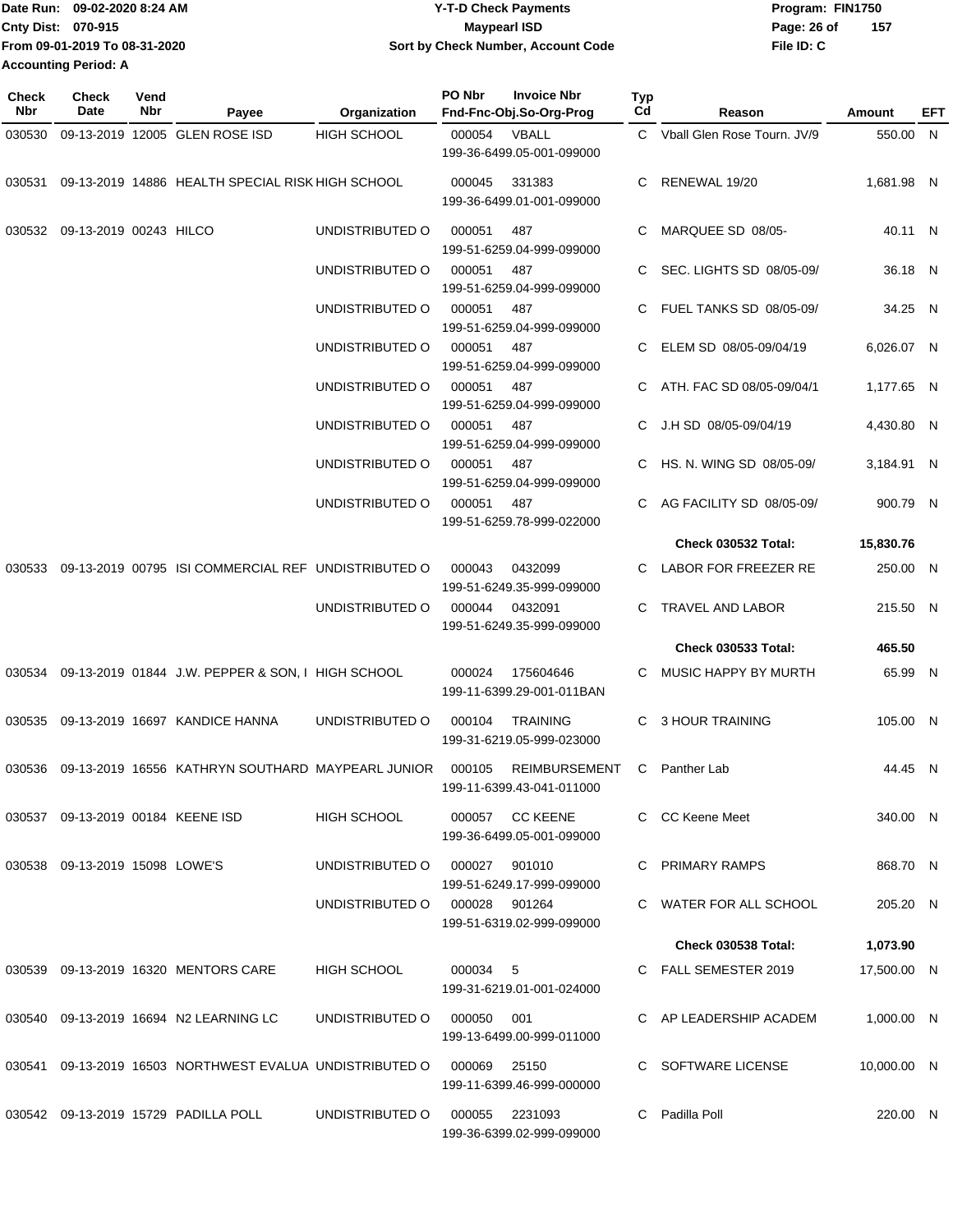|                             | Date Run: 09-02-2020 8:24 AM  | <b>Y-T-D Check Payments</b>        | Program: FIN1750   |
|-----------------------------|-------------------------------|------------------------------------|--------------------|
| <b>Cnty Dist: 070-915</b>   |                               | <b>Mavpearl ISD</b>                | 157<br>Page: 27 of |
|                             | From 09-01-2019 To 08-31-2020 | Sort by Check Number, Account Code | File ID: C         |
| <b>Accounting Period: A</b> |                               |                                    |                    |

| Check<br>Nbr | <b>Check</b><br>Date             | Vend<br>Nbr | Payee                                                     | Organization           | PO Nbr      | <b>Invoice Nbr</b><br>Fnd-Fnc-Obj.So-Org-Prog     | <b>Typ</b><br>Cd | Reason                           | Amount     | EFT |
|--------------|----------------------------------|-------------|-----------------------------------------------------------|------------------------|-------------|---------------------------------------------------|------------------|----------------------------------|------------|-----|
| 030543       | 09-13-2019 01301                 |             | PIONEER DRAMA SER MAYPEARL JUNIOR                         |                        | 000034      | 590019<br>199-11-6399.29-041-011B00               | $\mathbf{C}$     | <b>Musical Music</b>             | 498.00 N   |     |
| 030544       |                                  |             | 09-13-2019 16692 PRIDE OF TEXAS MUSI MAYPEARL JUNIOR      |                        | 000038      | S20-1124<br>199-11-6499.29-041-011000             | C                | <b>Beginner Band Competition</b> | 150.00 N   |     |
| 030545       |                                  |             | 09-13-2019 16092 REGION 30 UIL MUSIC HIGH SCHOOL          |                        | 000020      | MAYPEARL<br>199-11-6499.29-001-011B00             | C                | <b>MARCHING BAND CONTE</b>       | 365.00 N   |     |
| 030546       |                                  |             | 09-13-2019 14927 REPUBLIC SERVICES UNDISTRIBUTED O        |                        | 000047      | 0794-013654625<br>199-51-6259.03-999-099000       | C                | <b>TRASH SERVICE</b>             | 4,984.55 N |     |
| 030547       |                                  |             | 09-13-2019 00918 ROSANNA SIMPSON                          | <b>HIGH SCHOOL</b>     | 000080      | <b>REIMBURSEMENT</b><br>199-11-6411.04-001-022000 | С                | Reimbursement                    | 321.58 N   |     |
| 030548       |                                  |             | 09-13-2019 16296 SUPERIOR PEDIATRIC UNDISTRIBUTED O       |                        | 000071      | 138<br>199-31-6219.02-999-023000                  | C                | <b>PT SERVICES</b>               | 845.00 N   |     |
|              |                                  |             |                                                           | UNDISTRIBUTED O        | 000071      | 138<br>199-31-6219.04-999-023000                  | C.               | OT SERVICES                      | 406.25 N   |     |
|              |                                  |             |                                                           |                        |             |                                                   |                  | <b>Check 030548 Total:</b>       | 1,251.25   |     |
| 030549       |                                  |             | 09-13-2019 00043 TASB RISK MANAGEM UNDISTRIBUTED O        |                        | 000049      | 52211<br>199-41-6429.00-999-099000                | C                | UNEMPLOYMENT COMP C              | 3,812.00 N |     |
| 030550       | 09-13-2019 00810 TASSP           |             |                                                           | MAYPEARL JUNIOR        | 000014      | 43022<br>199-23-6499.00-041-099000                | C                | Garrison TASSP membershi         | 240.00 N   |     |
|              |                                  |             |                                                           | <b>MAYPEARL JUNIOR</b> | 000056      | 44465<br>199-23-6499.03-041-099000                | C                | TASSP membership Renew           | 240.00 N   |     |
|              |                                  |             |                                                           |                        |             |                                                   |                  | Check 030550 Total:              | 480.00     |     |
| 030551       | 09-13-2019 16123 TECHAIR         |             |                                                           | UNDISTRIBUTED O        | 000039      | 05055557<br>199-51-6319.02-999-099000             | C.               | <b>CYLINDER RENTALS FOR</b>      | 234.19 N   |     |
| 030552       |                                  |             | 09-13-2019 00136 TEXAS ASSOC. COMM ADMINISTRATIVE         |                        | 000048      | 19/20 BOWLING<br>199-41-6499.00-701-099000        | C                | MEMBERSHIP 19/20                 | 600.00 N   |     |
| 030553       |                                  |             | 09-13-2019 01049 THYSSENKRUPP ELEV UNDISTRIBUTED O        |                        | 000045      | 3004808038<br>199-51-6249.00-999-099000           | C                | <b>LSK elevator MONITORING</b>   | 590.50 N   |     |
| 030554       |                                  |             | 09-13-2019 16522 WAXAHACHIE CROSS HIGH SCHOOL             |                        | 000102      | <b>CC MEET</b><br>199-36-6499.05-001-099000       | C.               | CC Waxahachie Meet               | 450.00 N   |     |
|              | 030555 09-13-2019 16304 WEST ISD |             |                                                           | HIGH SCHOOL            | 000065      | JH WEST<br>199-36-6499.05-001-099000              |                  | C Vball West JH Tournament       | 250.00 N   |     |
| 030556       |                                  |             | 09-13-2019 15948 ANDREA WIMBERLY                          | UNDISTRIBUTED O        | 000031      | <b>VS GRANDVIEW</b><br>199-36-6219.00-999-099000  |                  | C VOLLEYBALL                     | 155.00 N   |     |
|              |                                  |             | 030557 09-19-2019 15614 ADVANTAGE MEDICAL UNDISTRIBUTED O |                        | 000054      | 4020852<br>199-34-6219.01-999-099000              | C.               | <b>DOT PHYSICALS</b>             | 1,148.00 N |     |
|              |                                  |             | 030558 09-19-2019 16150 ALVARADO FLEET SE UNDISTRIBUTED O |                        | 000134      | 2625<br>199-34-6219.00-999-099000                 |                  | Inv 2625 Bus 49 Inspection       | 40.00 N    |     |
|              |                                  |             |                                                           | UNDISTRIBUTED O        | 000043      | 00002612<br>199-34-6219.00-999-099000             | C                | Bus 51 a/c repair                | 703.12 N   |     |
|              |                                  |             |                                                           | UNDISTRIBUTED O        | 000133 2624 | 199-34-6219.00-999-099000                         | C                | Inv 2624 Bus 49 repairs          | 2,733.15 N |     |
|              |                                  |             |                                                           |                        |             |                                                   |                  | <b>Check 030558 Total:</b>       | 3,476.27   |     |
|              |                                  |             | 030559 09-19-2019 01256 AT&T MOBILITY                     | UNDISTRIBUTED O        | 000055      | 82471164X091020<br>199-51-6259.02-999-099000      |                  | C WIRELESS SD 08/03-09/02/       | 110.72 N   |     |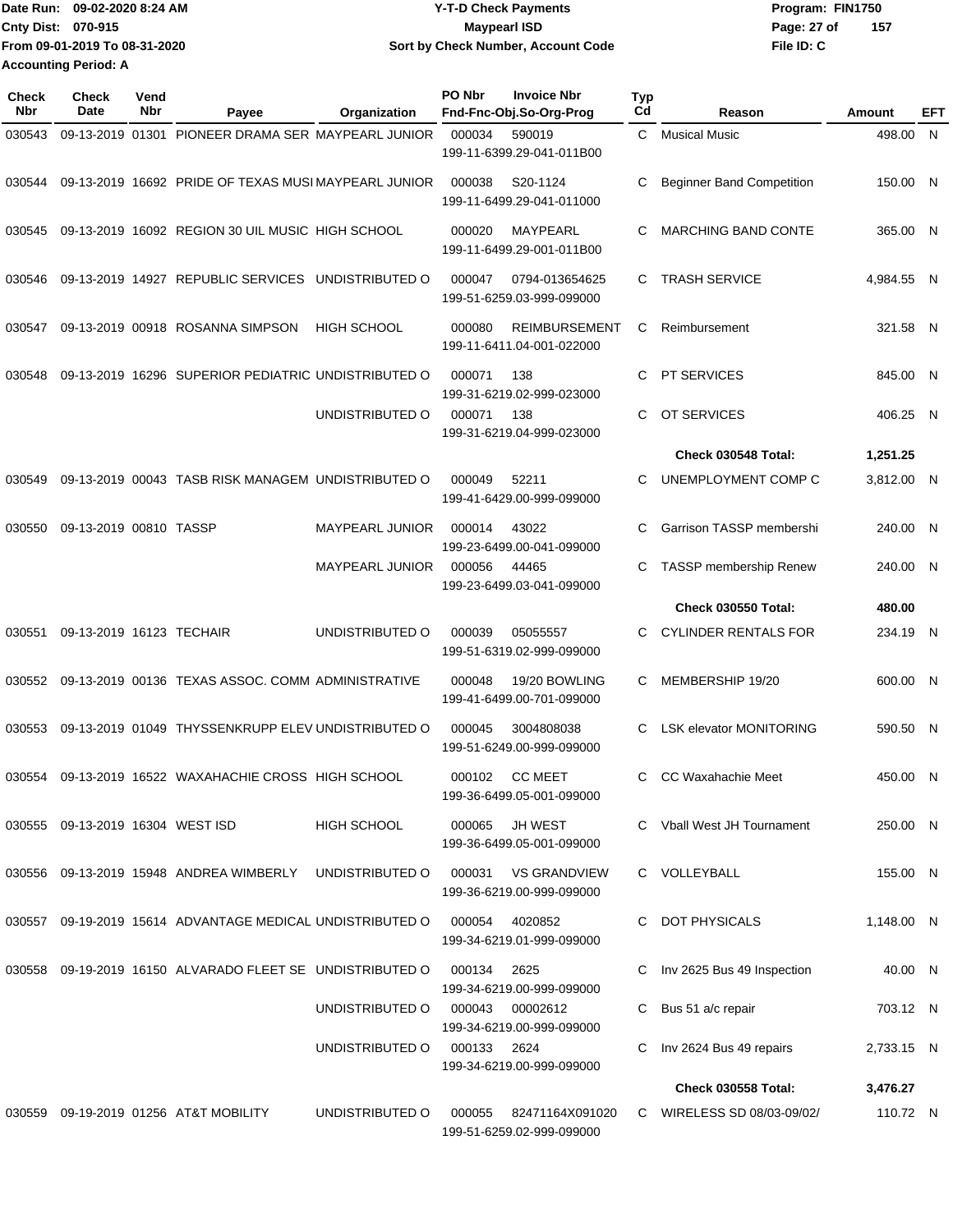|                             | IDate Run: 09-02-2020 8:24 AM | <b>Y-T-D Check Payments</b>        | Program: FIN1750 |     |  |  |
|-----------------------------|-------------------------------|------------------------------------|------------------|-----|--|--|
| <b>Cnty Dist: 070-915</b>   |                               | <b>Maypearl ISD</b>                | Page: 28 of      | 157 |  |  |
|                             | From 09-01-2019 To 08-31-2020 | Sort by Check Number, Account Code | File ID: C       |     |  |  |
| <b>Accounting Period: A</b> |                               |                                    |                  |     |  |  |

| 09-19-2019 00901 AVENUE FUEL DISTRI UNDISTRIBUTED O<br>C FUEL FOR DISTRICT VEHI<br>000069<br>69733<br>1.545.77 N<br>030560<br>199-34-6311.01-999-099000<br>09-19-2019 15964 SHANNON BARNES<br>UNDISTRIBUTED O<br><b>VS CLIFTON</b><br><b>FOOTBALL OFFICIAL</b><br>170.00 N<br>000068<br>030561<br>C.<br>199-36-6219.00-999-099000<br>09-19-2019 00956 BORDEN DAIRY<br>2806071<br>MILK MS<br><b>MAYPEARL JUNIOR</b><br>000112<br>C.<br>318.00 N<br>030562<br>240-35-6341.00-041-099000<br><b>ELEMENTARY</b><br>000111<br>2806071<br>C MILK ELEM<br>528.67 N<br>240-35-6341.00-101-099000<br>PRIMARY SCHOOL<br>000118<br>2806071<br>MILK PRIMARY SCHOOL<br>304.75 N<br>C.<br>240-35-6341.00-102-099000<br><b>HIGH SCHOOL</b><br>2806071<br>MILK HS<br>265.00 N<br>000113<br>C.<br>240-35-6341.01-001-099000<br><b>Check 030562 Total:</b><br>1,416.42<br>09-19-2019 15980 RITCHIE BOWLING<br>UNDISTRIBUTED O<br>000153<br><b>REIMBURSEMENT</b><br><b>CUSTOM SIGN MAYPEARL</b><br>140.00 N<br>030563<br>C<br>199-51-6399.04-999-099000<br>09-19-2019 13576 CANON FINANCIAL SE ELEMENTARY<br><b>MONTHLY LEASE</b><br>1,300.29 N<br>000072<br>20546455<br>030564<br>C<br>199-11-6269.00-101-099000<br>PRIMARY SCHOOL<br>000166<br>20546456<br>PRIMARY LEASE<br>111.92 N<br>С<br>199-11-6269.00-102-011000<br>Check 030564 Total:<br>1,412.21<br>09-19-2019 00871 CARD SERVICE CENT UNDISTRIBUTED O<br><b>COMPRESSOR FOR BUS</b><br>940.50 N<br>000064<br>85454917AS66KLD<br>C<br>030565<br>199-34-6219.00-999-099000<br><b>ADMINISTRATIVE</b><br>05140487FLM7MH<br>SUPPLIES AUDIT<br>25.39 N<br>000060<br>C<br>199-41-6219.10-701-099000<br><b>SCHOOL BOARD</b><br>05140487BLM7MK<br><b>BOARD MEAL</b><br>000063<br>C<br>5.00 N<br>199-41-6499.02-702-099000<br>05410197B7DN67F<br><b>BOARD MEAL</b><br>28.63 N<br><b>SCHOOL BOARD</b><br>000062<br>C<br>199-41-6499.02-702-099000<br>UNDISTRIBUTED O<br>55480777E5SLBM<br>MTR RUN CAP ELLIOTT EL<br>38.08 N<br>000061<br>C.<br>199-51-6319.02-999-099000<br>C SUPPLIES<br>UNDISTRIBUTED O<br>469.93 N<br>000065<br>55446416VN6BX5<br>199-52-6399.01-999-099000<br><b>Check 030565 Total:</b><br>1,507.53<br>030566 09-19-2019 16362 CHRISTOPHER GLOVE UNDISTRIBUTED O<br>VS CLIFTON<br>C FOOTBALL OFFICIAL<br>000059<br>170.00 N<br>199-36-6219.00-999-099000<br>030567 09-19-2019 16523 CLEBURNE CROSS CO HIGH SCHOOL<br>C CC Cleburne Meet<br>000058 CC MAYPEARL<br>150.00 N<br>199-36-6499.05-001-099000<br>030568 09-19-2019 15282 COLORADO BOXED BE MAYPEARL JUNIOR<br>000147 9072291<br>C USDA FOODS MS<br>132.26 N<br>240-35-6341.00-041-099000<br>C USDA FOODS ELEM<br>ELEMENTARY<br>000146 9072288<br>129.03 N<br>240-35-6341.00-101-099000<br><b>HIGH SCHOOL</b><br>USDA FOODS<br>000148 9072292<br>C.<br>177.19 N<br>240-35-6341.01-001-099000<br><b>Check 030568 Total:</b><br>438.48<br>030569 09-19-2019 13566 DRUG & ALCOHOL TE UNDISTRIBUTED O<br>DOT DRUG TEST<br>632.50 N<br>000067<br>18123740<br>C.<br>199-34-6219.01-999-099000<br>030570 09-19-2019 16348 HIRAM E. DODSON<br>UNDISTRIBUTED O<br>8,900.00 N<br>000008<br>19-127<br>C WHEEL CHAIR RAMPS<br>199-51-6249.00-999-099000 | <b>Check</b><br>Nbr | <b>Check</b><br>Date | Vend<br>Nbr | Payee | Organization | PO Nbr | <b>Invoice Nbr</b><br>Fnd-Fnc-Obj.So-Org-Prog | Typ<br>Cd | Reason | Amount | EFT |
|------------------------------------------------------------------------------------------------------------------------------------------------------------------------------------------------------------------------------------------------------------------------------------------------------------------------------------------------------------------------------------------------------------------------------------------------------------------------------------------------------------------------------------------------------------------------------------------------------------------------------------------------------------------------------------------------------------------------------------------------------------------------------------------------------------------------------------------------------------------------------------------------------------------------------------------------------------------------------------------------------------------------------------------------------------------------------------------------------------------------------------------------------------------------------------------------------------------------------------------------------------------------------------------------------------------------------------------------------------------------------------------------------------------------------------------------------------------------------------------------------------------------------------------------------------------------------------------------------------------------------------------------------------------------------------------------------------------------------------------------------------------------------------------------------------------------------------------------------------------------------------------------------------------------------------------------------------------------------------------------------------------------------------------------------------------------------------------------------------------------------------------------------------------------------------------------------------------------------------------------------------------------------------------------------------------------------------------------------------------------------------------------------------------------------------------------------------------------------------------------------------------------------------------------------------------------------------------------------------------------------------------------------------------------------------------------------------------------------------------------------------------------------------------------------------------------------------------------------------------------------------------------------------------------------------------------------------------------------------------------------------------------------------------------------------------------------------------------------------------------------------------------------|---------------------|----------------------|-------------|-------|--------------|--------|-----------------------------------------------|-----------|--------|--------|-----|
|                                                                                                                                                                                                                                                                                                                                                                                                                                                                                                                                                                                                                                                                                                                                                                                                                                                                                                                                                                                                                                                                                                                                                                                                                                                                                                                                                                                                                                                                                                                                                                                                                                                                                                                                                                                                                                                                                                                                                                                                                                                                                                                                                                                                                                                                                                                                                                                                                                                                                                                                                                                                                                                                                                                                                                                                                                                                                                                                                                                                                                                                                                                                                      |                     |                      |             |       |              |        |                                               |           |        |        |     |
|                                                                                                                                                                                                                                                                                                                                                                                                                                                                                                                                                                                                                                                                                                                                                                                                                                                                                                                                                                                                                                                                                                                                                                                                                                                                                                                                                                                                                                                                                                                                                                                                                                                                                                                                                                                                                                                                                                                                                                                                                                                                                                                                                                                                                                                                                                                                                                                                                                                                                                                                                                                                                                                                                                                                                                                                                                                                                                                                                                                                                                                                                                                                                      |                     |                      |             |       |              |        |                                               |           |        |        |     |
|                                                                                                                                                                                                                                                                                                                                                                                                                                                                                                                                                                                                                                                                                                                                                                                                                                                                                                                                                                                                                                                                                                                                                                                                                                                                                                                                                                                                                                                                                                                                                                                                                                                                                                                                                                                                                                                                                                                                                                                                                                                                                                                                                                                                                                                                                                                                                                                                                                                                                                                                                                                                                                                                                                                                                                                                                                                                                                                                                                                                                                                                                                                                                      |                     |                      |             |       |              |        |                                               |           |        |        |     |
|                                                                                                                                                                                                                                                                                                                                                                                                                                                                                                                                                                                                                                                                                                                                                                                                                                                                                                                                                                                                                                                                                                                                                                                                                                                                                                                                                                                                                                                                                                                                                                                                                                                                                                                                                                                                                                                                                                                                                                                                                                                                                                                                                                                                                                                                                                                                                                                                                                                                                                                                                                                                                                                                                                                                                                                                                                                                                                                                                                                                                                                                                                                                                      |                     |                      |             |       |              |        |                                               |           |        |        |     |
|                                                                                                                                                                                                                                                                                                                                                                                                                                                                                                                                                                                                                                                                                                                                                                                                                                                                                                                                                                                                                                                                                                                                                                                                                                                                                                                                                                                                                                                                                                                                                                                                                                                                                                                                                                                                                                                                                                                                                                                                                                                                                                                                                                                                                                                                                                                                                                                                                                                                                                                                                                                                                                                                                                                                                                                                                                                                                                                                                                                                                                                                                                                                                      |                     |                      |             |       |              |        |                                               |           |        |        |     |
|                                                                                                                                                                                                                                                                                                                                                                                                                                                                                                                                                                                                                                                                                                                                                                                                                                                                                                                                                                                                                                                                                                                                                                                                                                                                                                                                                                                                                                                                                                                                                                                                                                                                                                                                                                                                                                                                                                                                                                                                                                                                                                                                                                                                                                                                                                                                                                                                                                                                                                                                                                                                                                                                                                                                                                                                                                                                                                                                                                                                                                                                                                                                                      |                     |                      |             |       |              |        |                                               |           |        |        |     |
|                                                                                                                                                                                                                                                                                                                                                                                                                                                                                                                                                                                                                                                                                                                                                                                                                                                                                                                                                                                                                                                                                                                                                                                                                                                                                                                                                                                                                                                                                                                                                                                                                                                                                                                                                                                                                                                                                                                                                                                                                                                                                                                                                                                                                                                                                                                                                                                                                                                                                                                                                                                                                                                                                                                                                                                                                                                                                                                                                                                                                                                                                                                                                      |                     |                      |             |       |              |        |                                               |           |        |        |     |
|                                                                                                                                                                                                                                                                                                                                                                                                                                                                                                                                                                                                                                                                                                                                                                                                                                                                                                                                                                                                                                                                                                                                                                                                                                                                                                                                                                                                                                                                                                                                                                                                                                                                                                                                                                                                                                                                                                                                                                                                                                                                                                                                                                                                                                                                                                                                                                                                                                                                                                                                                                                                                                                                                                                                                                                                                                                                                                                                                                                                                                                                                                                                                      |                     |                      |             |       |              |        |                                               |           |        |        |     |
|                                                                                                                                                                                                                                                                                                                                                                                                                                                                                                                                                                                                                                                                                                                                                                                                                                                                                                                                                                                                                                                                                                                                                                                                                                                                                                                                                                                                                                                                                                                                                                                                                                                                                                                                                                                                                                                                                                                                                                                                                                                                                                                                                                                                                                                                                                                                                                                                                                                                                                                                                                                                                                                                                                                                                                                                                                                                                                                                                                                                                                                                                                                                                      |                     |                      |             |       |              |        |                                               |           |        |        |     |
|                                                                                                                                                                                                                                                                                                                                                                                                                                                                                                                                                                                                                                                                                                                                                                                                                                                                                                                                                                                                                                                                                                                                                                                                                                                                                                                                                                                                                                                                                                                                                                                                                                                                                                                                                                                                                                                                                                                                                                                                                                                                                                                                                                                                                                                                                                                                                                                                                                                                                                                                                                                                                                                                                                                                                                                                                                                                                                                                                                                                                                                                                                                                                      |                     |                      |             |       |              |        |                                               |           |        |        |     |
|                                                                                                                                                                                                                                                                                                                                                                                                                                                                                                                                                                                                                                                                                                                                                                                                                                                                                                                                                                                                                                                                                                                                                                                                                                                                                                                                                                                                                                                                                                                                                                                                                                                                                                                                                                                                                                                                                                                                                                                                                                                                                                                                                                                                                                                                                                                                                                                                                                                                                                                                                                                                                                                                                                                                                                                                                                                                                                                                                                                                                                                                                                                                                      |                     |                      |             |       |              |        |                                               |           |        |        |     |
|                                                                                                                                                                                                                                                                                                                                                                                                                                                                                                                                                                                                                                                                                                                                                                                                                                                                                                                                                                                                                                                                                                                                                                                                                                                                                                                                                                                                                                                                                                                                                                                                                                                                                                                                                                                                                                                                                                                                                                                                                                                                                                                                                                                                                                                                                                                                                                                                                                                                                                                                                                                                                                                                                                                                                                                                                                                                                                                                                                                                                                                                                                                                                      |                     |                      |             |       |              |        |                                               |           |        |        |     |
|                                                                                                                                                                                                                                                                                                                                                                                                                                                                                                                                                                                                                                                                                                                                                                                                                                                                                                                                                                                                                                                                                                                                                                                                                                                                                                                                                                                                                                                                                                                                                                                                                                                                                                                                                                                                                                                                                                                                                                                                                                                                                                                                                                                                                                                                                                                                                                                                                                                                                                                                                                                                                                                                                                                                                                                                                                                                                                                                                                                                                                                                                                                                                      |                     |                      |             |       |              |        |                                               |           |        |        |     |
|                                                                                                                                                                                                                                                                                                                                                                                                                                                                                                                                                                                                                                                                                                                                                                                                                                                                                                                                                                                                                                                                                                                                                                                                                                                                                                                                                                                                                                                                                                                                                                                                                                                                                                                                                                                                                                                                                                                                                                                                                                                                                                                                                                                                                                                                                                                                                                                                                                                                                                                                                                                                                                                                                                                                                                                                                                                                                                                                                                                                                                                                                                                                                      |                     |                      |             |       |              |        |                                               |           |        |        |     |
|                                                                                                                                                                                                                                                                                                                                                                                                                                                                                                                                                                                                                                                                                                                                                                                                                                                                                                                                                                                                                                                                                                                                                                                                                                                                                                                                                                                                                                                                                                                                                                                                                                                                                                                                                                                                                                                                                                                                                                                                                                                                                                                                                                                                                                                                                                                                                                                                                                                                                                                                                                                                                                                                                                                                                                                                                                                                                                                                                                                                                                                                                                                                                      |                     |                      |             |       |              |        |                                               |           |        |        |     |
|                                                                                                                                                                                                                                                                                                                                                                                                                                                                                                                                                                                                                                                                                                                                                                                                                                                                                                                                                                                                                                                                                                                                                                                                                                                                                                                                                                                                                                                                                                                                                                                                                                                                                                                                                                                                                                                                                                                                                                                                                                                                                                                                                                                                                                                                                                                                                                                                                                                                                                                                                                                                                                                                                                                                                                                                                                                                                                                                                                                                                                                                                                                                                      |                     |                      |             |       |              |        |                                               |           |        |        |     |
|                                                                                                                                                                                                                                                                                                                                                                                                                                                                                                                                                                                                                                                                                                                                                                                                                                                                                                                                                                                                                                                                                                                                                                                                                                                                                                                                                                                                                                                                                                                                                                                                                                                                                                                                                                                                                                                                                                                                                                                                                                                                                                                                                                                                                                                                                                                                                                                                                                                                                                                                                                                                                                                                                                                                                                                                                                                                                                                                                                                                                                                                                                                                                      |                     |                      |             |       |              |        |                                               |           |        |        |     |
|                                                                                                                                                                                                                                                                                                                                                                                                                                                                                                                                                                                                                                                                                                                                                                                                                                                                                                                                                                                                                                                                                                                                                                                                                                                                                                                                                                                                                                                                                                                                                                                                                                                                                                                                                                                                                                                                                                                                                                                                                                                                                                                                                                                                                                                                                                                                                                                                                                                                                                                                                                                                                                                                                                                                                                                                                                                                                                                                                                                                                                                                                                                                                      |                     |                      |             |       |              |        |                                               |           |        |        |     |
|                                                                                                                                                                                                                                                                                                                                                                                                                                                                                                                                                                                                                                                                                                                                                                                                                                                                                                                                                                                                                                                                                                                                                                                                                                                                                                                                                                                                                                                                                                                                                                                                                                                                                                                                                                                                                                                                                                                                                                                                                                                                                                                                                                                                                                                                                                                                                                                                                                                                                                                                                                                                                                                                                                                                                                                                                                                                                                                                                                                                                                                                                                                                                      |                     |                      |             |       |              |        |                                               |           |        |        |     |
|                                                                                                                                                                                                                                                                                                                                                                                                                                                                                                                                                                                                                                                                                                                                                                                                                                                                                                                                                                                                                                                                                                                                                                                                                                                                                                                                                                                                                                                                                                                                                                                                                                                                                                                                                                                                                                                                                                                                                                                                                                                                                                                                                                                                                                                                                                                                                                                                                                                                                                                                                                                                                                                                                                                                                                                                                                                                                                                                                                                                                                                                                                                                                      |                     |                      |             |       |              |        |                                               |           |        |        |     |
|                                                                                                                                                                                                                                                                                                                                                                                                                                                                                                                                                                                                                                                                                                                                                                                                                                                                                                                                                                                                                                                                                                                                                                                                                                                                                                                                                                                                                                                                                                                                                                                                                                                                                                                                                                                                                                                                                                                                                                                                                                                                                                                                                                                                                                                                                                                                                                                                                                                                                                                                                                                                                                                                                                                                                                                                                                                                                                                                                                                                                                                                                                                                                      |                     |                      |             |       |              |        |                                               |           |        |        |     |
|                                                                                                                                                                                                                                                                                                                                                                                                                                                                                                                                                                                                                                                                                                                                                                                                                                                                                                                                                                                                                                                                                                                                                                                                                                                                                                                                                                                                                                                                                                                                                                                                                                                                                                                                                                                                                                                                                                                                                                                                                                                                                                                                                                                                                                                                                                                                                                                                                                                                                                                                                                                                                                                                                                                                                                                                                                                                                                                                                                                                                                                                                                                                                      |                     |                      |             |       |              |        |                                               |           |        |        |     |
|                                                                                                                                                                                                                                                                                                                                                                                                                                                                                                                                                                                                                                                                                                                                                                                                                                                                                                                                                                                                                                                                                                                                                                                                                                                                                                                                                                                                                                                                                                                                                                                                                                                                                                                                                                                                                                                                                                                                                                                                                                                                                                                                                                                                                                                                                                                                                                                                                                                                                                                                                                                                                                                                                                                                                                                                                                                                                                                                                                                                                                                                                                                                                      |                     |                      |             |       |              |        |                                               |           |        |        |     |
|                                                                                                                                                                                                                                                                                                                                                                                                                                                                                                                                                                                                                                                                                                                                                                                                                                                                                                                                                                                                                                                                                                                                                                                                                                                                                                                                                                                                                                                                                                                                                                                                                                                                                                                                                                                                                                                                                                                                                                                                                                                                                                                                                                                                                                                                                                                                                                                                                                                                                                                                                                                                                                                                                                                                                                                                                                                                                                                                                                                                                                                                                                                                                      |                     |                      |             |       |              |        |                                               |           |        |        |     |
|                                                                                                                                                                                                                                                                                                                                                                                                                                                                                                                                                                                                                                                                                                                                                                                                                                                                                                                                                                                                                                                                                                                                                                                                                                                                                                                                                                                                                                                                                                                                                                                                                                                                                                                                                                                                                                                                                                                                                                                                                                                                                                                                                                                                                                                                                                                                                                                                                                                                                                                                                                                                                                                                                                                                                                                                                                                                                                                                                                                                                                                                                                                                                      |                     |                      |             |       |              |        |                                               |           |        |        |     |
|                                                                                                                                                                                                                                                                                                                                                                                                                                                                                                                                                                                                                                                                                                                                                                                                                                                                                                                                                                                                                                                                                                                                                                                                                                                                                                                                                                                                                                                                                                                                                                                                                                                                                                                                                                                                                                                                                                                                                                                                                                                                                                                                                                                                                                                                                                                                                                                                                                                                                                                                                                                                                                                                                                                                                                                                                                                                                                                                                                                                                                                                                                                                                      |                     |                      |             |       |              |        |                                               |           |        |        |     |
|                                                                                                                                                                                                                                                                                                                                                                                                                                                                                                                                                                                                                                                                                                                                                                                                                                                                                                                                                                                                                                                                                                                                                                                                                                                                                                                                                                                                                                                                                                                                                                                                                                                                                                                                                                                                                                                                                                                                                                                                                                                                                                                                                                                                                                                                                                                                                                                                                                                                                                                                                                                                                                                                                                                                                                                                                                                                                                                                                                                                                                                                                                                                                      |                     |                      |             |       |              |        |                                               |           |        |        |     |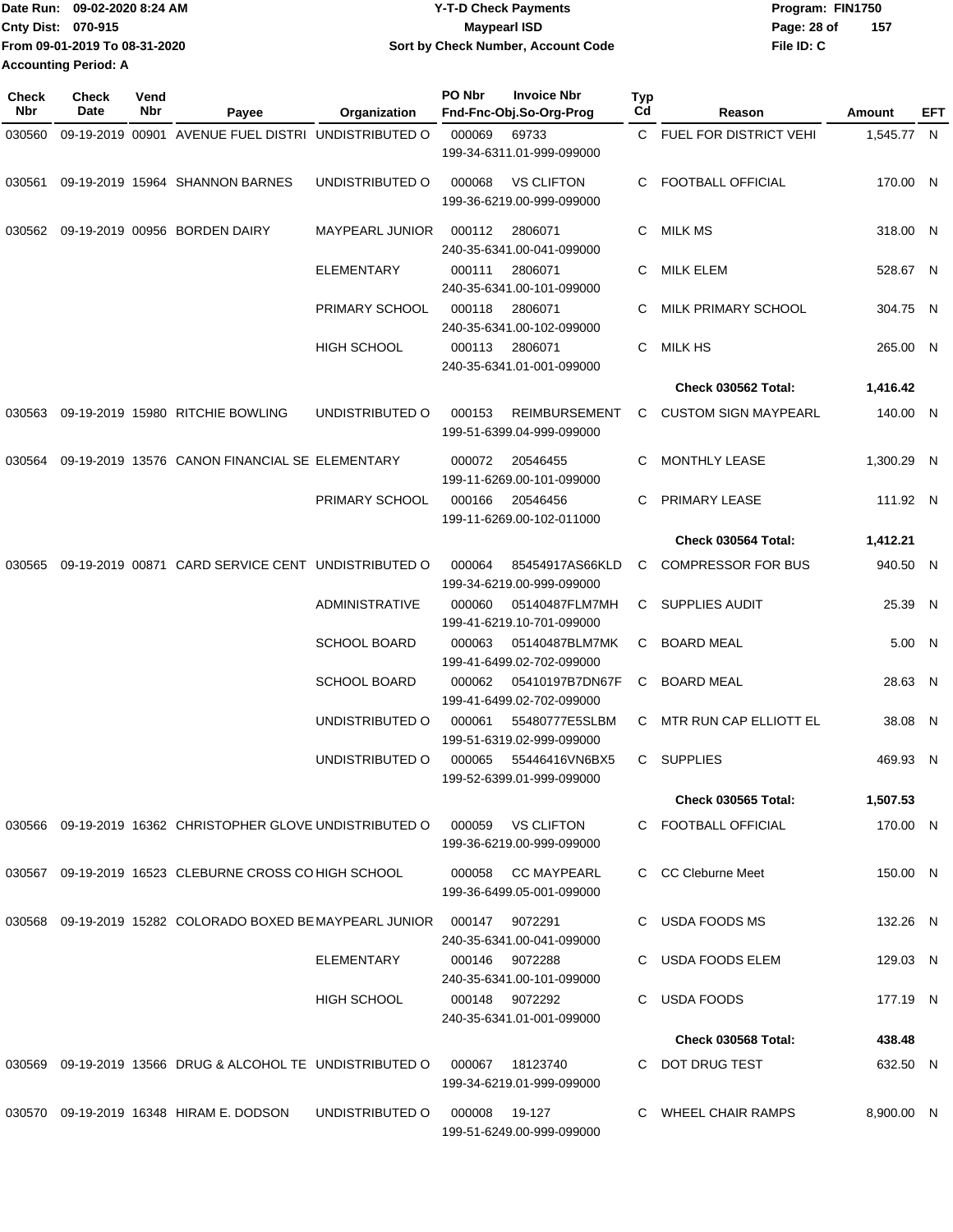Date Run: 09-02-2020 8:24 AM **Program:** FIN1750 **Cnty Dist:** 070-915 **Page: 29 of** Maypearl ISD **CONTEX 150 Page: 29 of File ID: C From 09-01-2019 To 08-31-2020 09-02-2020 8:24 AM Y-T-D Check Payments 070-915 Maypearl ISD Sort by Check Number, Account Code 157 Accounting Period: A**

| Check<br>Nbr | <b>Check</b><br>Date     | Vend<br>Nbr | Payee                                                      | Organization       | PO Nbr | <b>Invoice Nbr</b><br>Fnd-Fnc-Obj.So-Org-Prog      | Typ<br>Cd | Reason                          | Amount     | EFT |
|--------------|--------------------------|-------------|------------------------------------------------------------|--------------------|--------|----------------------------------------------------|-----------|---------------------------------|------------|-----|
| 030571       |                          |             | 09-19-2019 13247 PARK PLACE PUBLICA MAYPEARL JUNIOR        |                    | 000047 | 31203<br>199-23-6399.03-041-099000                 | C         | Garrison                        | 90.50 N    |     |
| 030572       |                          |             | 09-19-2019 13336 ELLIS COUNTY MUSIC HIGH SCHOOL            |                    | 000168 | 117185<br>199-11-6399.29-001-011BAN                | С         | Supplies for Class              | 161.80 N   |     |
| 030573       |                          |             | 09-19-2019 00360 PAMELA D. FUCHS                           | UNDISTRIBUTED O    | 000072 | <b>VS GRANDVIEW</b><br>199-36-6219.00-999-099000   | C         | VOLLEYBALL                      | 115.00 N   |     |
| 030574       |                          |             | 09-19-2019 12005 GLEN ROSE ISD                             | <b>HIGH SCHOOL</b> | 000059 | <b>CC MAYPEARL</b><br>199-36-6499.05-001-099000    |           | CC Glen Rose Meet               | 360.00 N   |     |
| 030575       |                          |             | 09-19-2019 16531 GODLEY BAND BOOST HIGH SCHOOL             |                    | 000110 | MAYPEARL<br>199-11-6499.29-001-011B00              | С         | <b>Marching Competition Fee</b> | 350.00 N   |     |
| 030576       |                          |             | 09-19-2019 01304 GRANDVIEW ALL-SPO HIGH SCHOOL             |                    | 000060 | <b>CC MAYPEARL</b><br>199-36-6499.05-001-099000    | C.        | <b>CC Grandview Meet</b>        | 265.00 N   |     |
| 030577       |                          |             | 09-19-2019 15278 HEARTLAND PAYMEN HIGH SCHOOL              |                    | 000145 | <b>HSSREC003403</b><br>240-35-6341.01-001-099000   | C.        | ANNUAL MENU PLANNING            | 538.55 N   |     |
| 030578       | 09-19-2019 15594 ID ZONE |             |                                                            | <b>HIGH SCHOOL</b> | 000031 | 1640530<br>199-12-6399.00-001-099000               | C         | <b>SUPPLIES</b>                 | 25.99 N    |     |
|              |                          |             |                                                            | <b>HIGH SCHOOL</b> | 000031 | 1640197<br>199-12-6399.00-001-099000               | C         | <b>SUPPLIES</b>                 | 166.50 N   |     |
|              |                          |             |                                                            |                    |        |                                                    |           | Check 030578 Total:             | 192.49     |     |
| 030579       |                          |             | 09-19-2019 00795 ISI COMMERCIAL REF UNDISTRIBUTED O        |                    | 000058 | 0432947<br>199-51-6249.35-999-099000               | C         | <b>ICE MACHINE PRIMARY</b>      | 62.50 N    |     |
|              |                          |             |                                                            | UNDISTRIBUTED O    | 000053 | 0433131<br>199-51-6249.35-999-099000               | C         | PRIMARY KITCHEN                 | 554.25     | - N |
|              |                          |             |                                                            |                    |        |                                                    |           | <b>Check 030579 Total:</b>      | 616.75     |     |
| 030580       |                          |             | 09-19-2019 16693 JARVIS INDUSTRIES                         | <b>HIGH SCHOOL</b> | 000037 | 034403<br>199-11-6399.29-001-011BAN                | С         | Drum Major Podium               | 637.00 N   |     |
| 030581       |                          |             | 09-19-2019 16526 JEREMY BOYD                               | UNDISTRIBUTED O    | 000056 | <b>VS CLIFTON</b><br>199-36-6219.00-999-099000     | С         | <b>FOOTBALL OFFICIAL</b>        | 170.00 N   |     |
| 030582       |                          |             | 09-19-2019 15955 JESSE STACY                               | UNDISTRIBUTED O    | 000057 | <b>VS CLIFTON</b><br>199-36-6219.00-999-099000     | C         | FOOTBALL OFFICIAL               | 175.00 N   |     |
|              |                          |             | 030583 09-19-2019 16516 JESSICA WINNINGHAM UNDISTRIBUTED O |                    | 000123 | REIMBURSEMENT<br>199-13-6499.00-999-011000         |           | C TRAINING SUPPLIES             | 37.46 N    |     |
|              |                          |             | 030584 09-19-2019 16039 JYRO SIGNS                         | UNDISTRIBUTED O    | 000073 | 6857<br>199-34-6399.01-999-099000                  |           | MISD LOGO DECAL                 | 148.90 N   |     |
| 030585       |                          |             | 09-19-2019 01048 LABATT FOOD SERVIC MAYPEARL JUNIOR 000115 |                    |        | 6374/6827/8410<br>240-35-6341.00-041-099000        |           | C GROCERIES JH                  | 4,602.57 N |     |
|              |                          |             |                                                            | ELEMENTARY         |        | 000114 6375/6828/8411<br>240-35-6341.00-101-099000 |           | C GROCERIES ELEM                | 5,237.22 N |     |
|              |                          |             |                                                            | PRIMARY SCHOOL     |        | 000117 08256376/6829<br>240-35-6341.00-102-099000  |           | C GROCERIES PRIMARY             | 3,899.18 N |     |
|              |                          |             |                                                            | HIGH SCHOOL        |        | 000116 6373/6826/8409<br>240-35-6341.01-001-099000 |           | C GROCEREIES HS                 | 4,569.67 N |     |
|              |                          |             |                                                            |                    |        |                                                    |           | <b>Check 030585 Total:</b>      | 18,308.64  |     |
|              |                          |             | 030586 09-19-2019 14078 LRP PUBLICATIONS                   | UNDISTRIBUTED O    | 000101 | MU240413<br>199-11-6411.01-999-023000              |           | C IEP TEAM TRAINER              | 264.50 N   |     |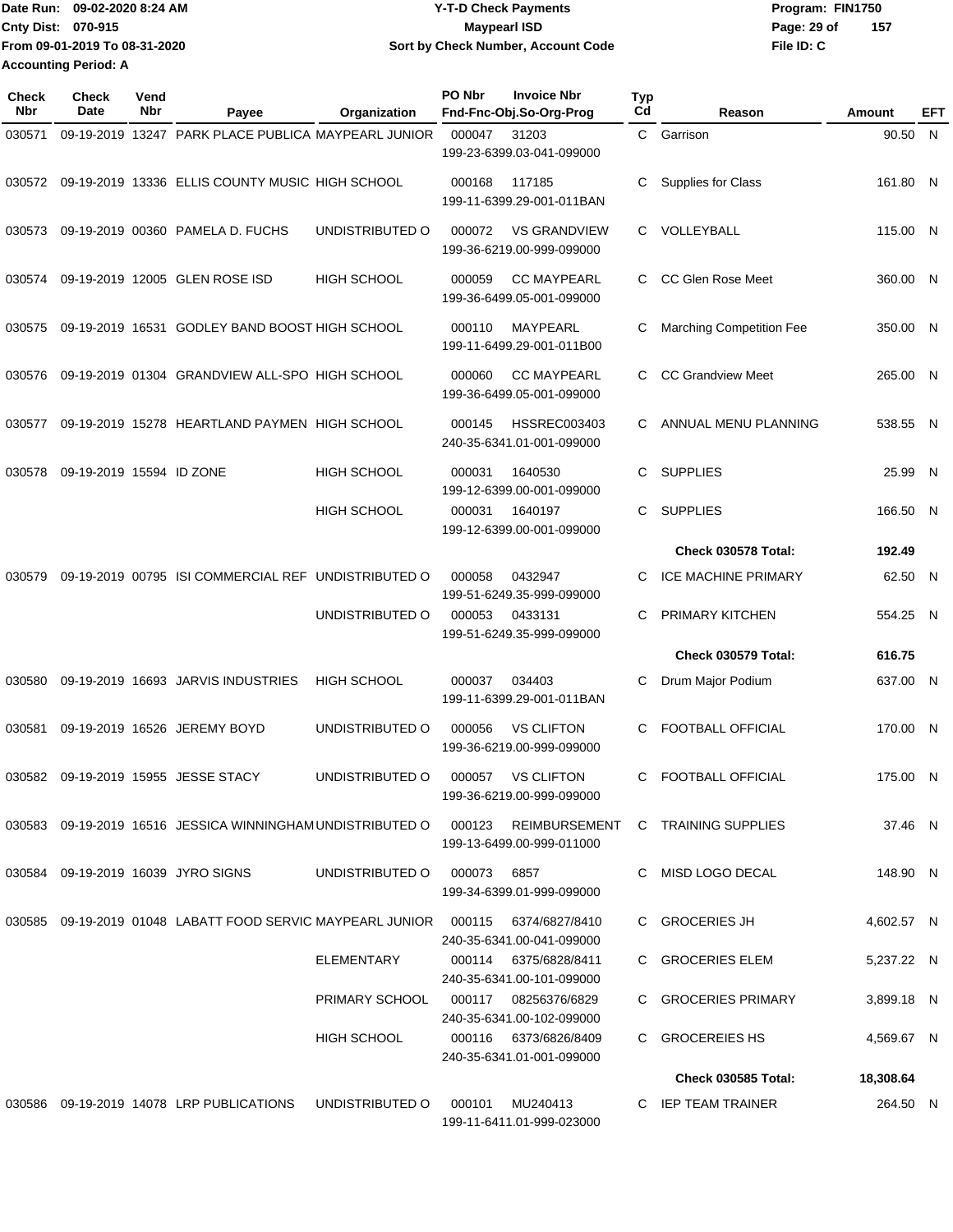**From 09-01-2019 To 08-31-2020 Accounting Period: A**

## Date Run: 09-02-2020 8:24 AM **Date Run:** 09-02-2020 8:24 AM **Program:** FIN1750 **Cnty Dist:** 070-915 **Page: 30 of** Maypearl ISD **CONTEX 150 Page: 30 of 09-02-2020 8:24 AM Y-T-D Check Payments 070-915 Maypearl ISD Sort by Check Number, Account Code**

**File ID: C 157**

| <b>Check</b><br><b>Nbr</b> | <b>Check</b><br>Date       | Vend<br><b>Nbr</b> | Payee                                                        | Organization          | PO Nbr | <b>Invoice Nbr</b><br>Fnd-Fnc-Obj.So-Org-Prog    | <b>Typ</b><br>Cd | Reason                        | Amount      | EFT |
|----------------------------|----------------------------|--------------------|--------------------------------------------------------------|-----------------------|--------|--------------------------------------------------|------------------|-------------------------------|-------------|-----|
| 030587                     |                            |                    | 09-19-2019 15653 M.A.C. ALARMS                               | UNDISTRIBUTED O       | 000131 | 33477A<br>199-51-6249.16-999-099000              | C.               | Inv 33477A Annual Serv Agr    | 2.820.00 N  |     |
| 030588                     |                            |                    | 09-19-2019 14946 MABANK BAND BOOST HIGH SCHOOL               |                       | 000164 | 090319-5<br>199-11-6499.29-001-011B00            | С                | <b>Marching Competition</b>   | 250.00 N    |     |
| 030589                     |                            |                    | 09-19-2019 01781 SYLVIA MILLER                               | UNDISTRIBUTED O       | 000071 | <b>VS GRANDVIEW</b><br>199-36-6219.00-999-099000 | C.               | VOLLEYBALL                    | 115.00 N    |     |
| 030590                     | 09-19-2019 14745 N2Y, INC. |                    |                                                              | UNDISTRIBUTED O       | 000087 | 1010741<br>199-11-6399.01-999-023000             | C                | <b>LEARNING SYSTEMS</b>       | 1,901.24 N  |     |
| 030591                     |                            |                    | 09-19-2019 16407 PARSONS COMMERCI UNDISTRIBUTED O            |                       | 000079 | 14839<br>199-81-6629.01-999-099000               | C                | <b>MATERIAL DRAW GYM</b>      | 20,671.05 N |     |
| 030592                     |                            |                    | 09-19-2019 13117 PIEPER ENTERPRISES UNDISTRIBUTED O          |                       | 000170 | 35343<br>199-51-6249.17-999-099000               | С                | <b>LAWN MAINTENANCE</b>       | 5,425.00 N  |     |
| 030593                     |                            |                    | 09-19-2019 16698 RECON MEDICAL                               | UNDISTRIBUTED O       | 000136 | <b>BA030</b><br>199-33-6399.20-999-099000        | C                | <b>TRAUMA KITS</b>            | 3,400.00 N  |     |
| 030594                     |                            |                    | 09-19-2019 00099 REGION 10/EDUCATIO UNDISTRIBUTED O          |                       | 000081 | 161146<br>199-11-6399.46-999-000000              | С                | <b>Curriculum Resource</b>    | 5.000.00 N  |     |
| 030595                     |                            |                    | 09-19-2019 16349 ROBERT KEVIN LIGHT UNDISTRIBUTED O          |                       | 000070 | <b>VS GRANDVIEW</b><br>199-36-6219.00-999-099000 | C.               | VOLLEYBALL                    | 100.00 N    |     |
| 030596                     |                            |                    | 09-19-2019 16446 Secured Mobility LLC                        | UNDISTRIBUTED O       | 000138 | 940831<br>199-34-6219.03-999-099000              | C                | ANNUAL MAINT 2019/2020        | 5,320.00 N  |     |
| 030597                     |                            |                    | 09-19-2019 12813 STORM LAWN AND GA UNDISTRIBUTED O           |                       | 000143 | 226034<br>199-51-6319.03-999-099000              | С                | Belt & blades                 | 411.93 N    |     |
| 030598                     | 09-19-2019 00784 TASBO     |                    |                                                              | <b>ADMINISTRATIVE</b> | 000165 | 324299<br>199-41-6499.04-701-099000              | C                | <b>FINANCE SYMPOSIUM</b>      | 305.00 N    |     |
| 030599                     |                            |                    | 09-19-2019 13417 TEXAS DEPT. OF STAT UNDISTRIBUTED O         |                       | 000119 | 820290<br>240-35-6219.00-999-099000              | C                | <b>HEALTH INSPECTIONS</b>     | 1.200.00 N  |     |
|                            |                            |                    | 030600 09-19-2019 15760 TEXAS STATE LIBRAR HIGH SCHOOL       |                       | 000150 | TQ20367<br>199-12-6329.00-001-099000             | С                | <b>TEXQUST PROGRAM</b>        | 319.68 N    |     |
|                            | 10-02-2019                 |                    |                                                              | <b>HIGH SCHOOL</b>    | 000150 | TQ20367<br>199-12-6329.00-001-099000             | D                | postal delivered to wrong pla | $-319.68$ N |     |
|                            |                            |                    |                                                              |                       |        |                                                  |                  | <b>Check 030600 Total:</b>    | .00         |     |
|                            |                            |                    | 030601 09-19-2019 01049 THYSSENKRUPP ELEV UNDISTRIBUTED O    |                       | 000132 | 3004808039<br>199-51-6249.00-999-099000          | C                | Inv 63325 MHS elevator        | 590.50 N    |     |
|                            |                            |                    | 030602 09-19-2019 16506 TITAN SCHOOL SOLUT UNDISTRIBUTED O   |                       | 000144 | 1366<br>240-35-6219.00-999-099000                | C                | ANNUAL SUBSCRIPTION F         | 2.350.00 N  |     |
|                            |                            |                    | 030603 09-19-2019 00134 TXU ENERGY                           | UNDISTRIBUTED O       | 000066 | 055877216485<br>199-51-6259.04-999-099000        |                  | C SD 08/09-09/10/19 SEC.      | 328.32 N    |     |
|                            |                            |                    | 030604 09-19-2019 16699 WEST WARREN                          | UNDISTRIBUTED O       | 000137 | REIMBURSEMENT<br>199-52-6399.01-999-099000       | C.               | <b>BUSINESS CARDS</b>         | 16.21 N     |     |
|                            |                            |                    | 030605 09-26-2019 00004 ALERT SERVICES                       | UNDISTRIBUTED O       | 000108 | 5044840<br>199-36-6399.05-999-099000             | С                | <b>General Supplies</b>       | 502.70 N    |     |
|                            |                            |                    | 030606 09-26-2019 15376 ALL ABOUT TIRES, LLC UNDISTRIBUTED O |                       | 000187 | 39087<br>199-34-6219.00-999-099000               |                  | Band trailer tires            | 502.00 N    |     |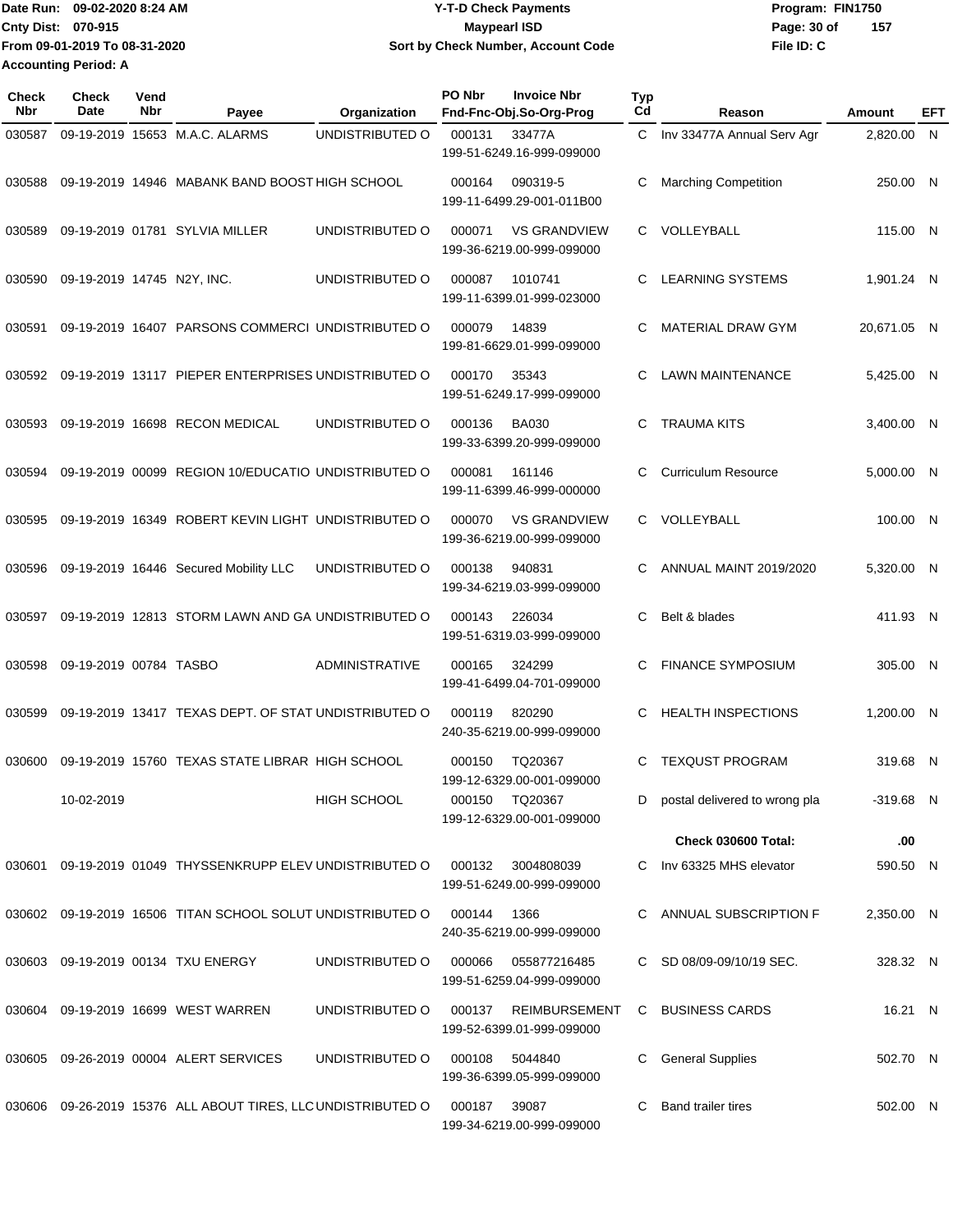|                             | IDate Run: 09-02-2020 8:24 AM | <b>Y-T-D Check Payments</b>               | Program: FIN1750   |
|-----------------------------|-------------------------------|-------------------------------------------|--------------------|
| <b>Cnty Dist: 070-915</b>   |                               | <b>Maypearl ISD</b>                       | 157<br>Page: 31 of |
|                             | From 09-01-2019 To 08-31-2020 | <b>Sort by Check Number, Account Code</b> | File ID: C         |
| <b>Accounting Period: A</b> |                               |                                           |                    |

| Check<br>Nbr | Check<br>Date | Vend<br>Nbr | Payee                                                | Organization                           | PO Nbr | <b>Invoice Nbr</b><br>Fnd-Fnc-Obj.So-Org-Prog       | <b>Typ</b><br>Cd | Reason                      | Amount     | EFT |
|--------------|---------------|-------------|------------------------------------------------------|----------------------------------------|--------|-----------------------------------------------------|------------------|-----------------------------|------------|-----|
| 030607       |               |             | 09-26-2019 16127 ALLIED FLOW SPECIAL UNDISTRIBUTED O |                                        | 000210 | 092019-2309<br>199-51-6249.00-999-099000            |                  | C MHS back flow repairs     | 1,170.00 N |     |
| 030608       |               |             | 09-26-2019 15964 SHANNON BARNES                      | UNDISTRIBUTED O                        | 000083 | <b>VS FTW CHRISTIA</b><br>199-36-6219.00-999-099000 |                  | C FOOTBALL                  | 115.00 N   |     |
| 030609       |               |             | 09-26-2019 14882 BETSY ROSS FLAG GI MAYPEARL JUNIOR  |                                        | 000106 | 848941-T<br>199-11-6399.00-041-011SUP               |                  | C FLAGS                     | 197.10 N   |     |
| 030610       |               |             | 09-26-2019 16552 COLOSSUS, INCORPO UNDISTRIBUTED O   |                                        | 000089 | MN0000016361<br>199-52-6639.03-999-099000           |                  | C RECORD MANG 11/19-10/2    | 388.50 N   |     |
| 030611       |               |             | 09-26-2019 16545 COURTNEY MEARS                      | UNDISTRIBUTED O                        | 000082 | <b>VS WEST</b><br>199-36-6219.00-999-099000         |                  | C VOLLEYBALL VS WEST        | 155.00 N   |     |
|              |               |             | 030612 09-26-2019 00242 DEMCO, INC.                  | MAYPEARL JUNIOR                        | 000041 | 6680335<br>199-12-6399.00-041-099000                | C.               | <b>Library Supplies</b>     | 427.29 N   |     |
| 030613       |               |             | 09-26-2019 15656 DEPARTMENT OF INF UNDISTRIBUTED O   |                                        | 000073 | 19081290N<br>199-51-6259.02-999-099000              | C.               | LONG DISTANCE SD AUG        | 66.12 N    |     |
| 030614       |               |             | 09-26-2019 12885 DIRECT ENERGY                       | UNDISTRIBUTED O                        | 000076 | 19259039663351<br>199-51-6259.04-999-099000         |                  | C SD 08-09-09/10 BUS BARN   | 86.14 N    |     |
|              |               |             |                                                      | UNDISTRIBUTED O                        | 000076 | 192600039682523<br>199-51-6259.04-999-099000        |                  | C SD 08-09-09/10 INTM P FIE | 14.46 N    |     |
|              |               |             |                                                      | UNDISTRIBUTED O                        | 000076 | 192600039682523<br>199-51-6259.04-999-099000        |                  | C SD 08-09-09/10 ARCHIVE    | 275.19 N   |     |
|              |               |             |                                                      | UNDISTRIBUTED O                        | 000076 | 192590039666614<br>199-51-6259.04-999-099000        |                  | C SD 08-09-09/10 ADMIN      | 339.22 N   |     |
|              |               |             |                                                      | UNDISTRIBUTED O                        | 000076 | 192600039682523<br>199-51-6259.04-999-099000        |                  | C SD 08-09-09/10 QUAD       | 305.32 N   |     |
|              |               |             |                                                      | UNDISTRIBUTED O                        | 000076 | 192600039682523<br>199-51-6259.04-999-099000        |                  | C SD 08/09-09/10 INTERM     | 2,168.36 N |     |
|              |               |             |                                                      | UNDISTRIBUTED O                        | 000076 | 192600039682523<br>199-51-6259.04-999-099000        |                  | C SD 08-09-09/10 GOLF FAC   | 604.49 N   |     |
|              |               |             |                                                      | UNDISTRIBUTED O                        | 000076 | 192600039682523<br>199-51-6259.04-999-099000        |                  | C SD 08-09-09/10 PORTABLE   | 158.55 N   |     |
|              |               |             |                                                      | UNDISTRIBUTED O 000076 192600039682523 |        | 199-51-6259.04-999-099000                           |                  | C SD 08-09-09/10 HS S WING  | 3,901.68 N |     |
|              |               |             |                                                      | UNDISTRIBUTED O                        | 000076 | 192600039682523<br>199-51-6259.04-999-099000        |                  | C SD 08-09-09/10 INTM CAFE  | 480.74 N   |     |
|              |               |             |                                                      |                                        |        |                                                     |                  | Check 030614 Total:         | 8,334.15   |     |
| 030615       |               |             | 09-26-2019 16117 EAGLE NATIONAL STE HIGH SCHOOL      |                                        | 000016 | 938346<br>199-11-6399.09-001-022000                 |                  | C AG SUPPLIES               | 712.56 N   |     |
|              |               |             |                                                      | <b>HIGH SCHOOL</b>                     | 000040 | 938345<br>199-11-6399.09-001-022000                 |                  | C AG SHOP                   | 293.84 N   |     |
|              |               |             |                                                      |                                        |        |                                                     |                  | Check 030615 Total:         | 1,006.40   |     |
|              |               |             | 030616 09-26-2019 16413 EAST TEXAS COPY              | PRIMARY SCHOOL                         | 000076 | LG00404001<br>199-11-6269.00-102-011000             |                  | C LESE RENATAL PRIMARY      | 255.37 N   |     |
| 030617       |               |             | 09-26-2019 01547 EICHELBAUM WARDEL UNDISTRIBUTED O   |                                        | 000186 | <b>SECRETARIES</b><br>199-13-6499.00-999-011000     |                  | C SECRETARIES LEGAL ISS     | 780.00 N   |     |
| 030618       |               |             | 09-26-2019 13336 ELLIS COUNTY MUSIC HIGH SCHOOL      |                                        | 000178 | 117335<br>199-11-6249.29-001-011000                 |                  | Instrument Repair           | 14.00 N    |     |
|              |               |             |                                                      | HIGH SCHOOL                            |        | 000167 116028<br>199-11-6249.29-001-011000          | C.               | Scheduled Instrument Repai  | 162.00 N   |     |
|              |               |             |                                                      | <b>HIGH SCHOOL</b>                     |        | 000179 117334/116390<br>199-11-6399.29-001-011BAN   |                  | C Supplies for class        | 78.71 N    |     |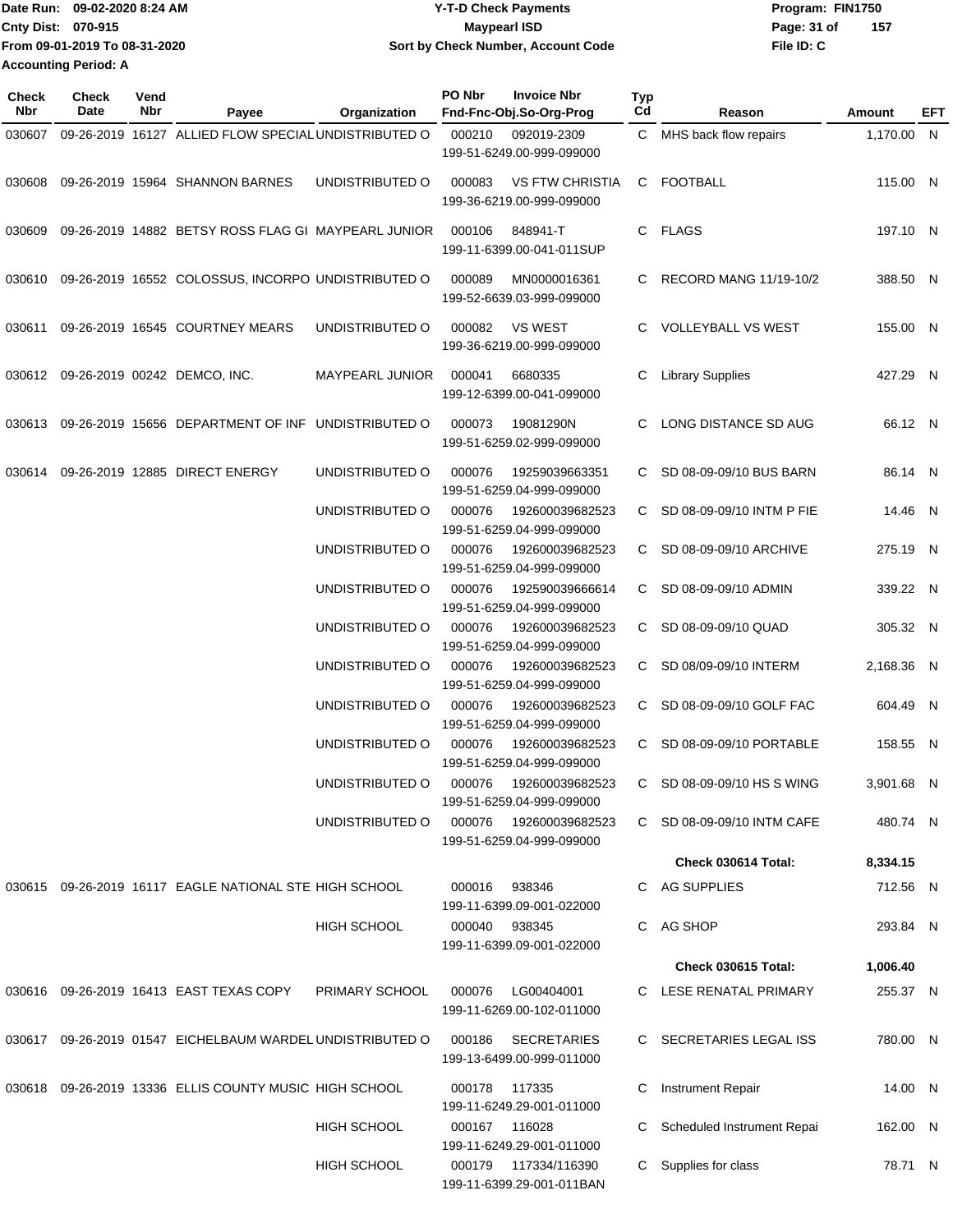|                             | Date Run: 09-02-2020 8:24 AM  | <b>Y-T-D Check Payments</b>        | Program: FIN1750   |
|-----------------------------|-------------------------------|------------------------------------|--------------------|
| <b>Cnty Dist: 070-915</b>   |                               | Maypearl ISD                       | 157<br>Page: 32 of |
|                             | Trom 09-01-2019 To 08-31-2020 | Sort by Check Number, Account Code | File ID: C         |
| <b>Accounting Period: A</b> |                               |                                    |                    |

| Check<br>Nbr | <b>Check</b><br><b>Date</b> | Vend<br>Nbr | Payee                                                    | Organization        | PO Nbr | <b>Invoice Nbr</b><br>Fnd-Fnc-Obj.So-Org-Prog       | <b>Typ</b><br>Cd | Reason                     | Amount       | EFT |
|--------------|-----------------------------|-------------|----------------------------------------------------------|---------------------|--------|-----------------------------------------------------|------------------|----------------------------|--------------|-----|
|              |                             |             |                                                          |                     |        |                                                     |                  | <b>Check 030618 Total:</b> | 254.71       |     |
| 030619       | 09-26-2019 15210 FED EX     |             |                                                          | UNDISTRIBUTED O     | 000081 | 674281744<br>199-41-6399.02-999-099000              | C                | <b>POSTAGE</b>             | 30.39 N      |     |
| 030620       |                             |             | 09-26-2019 12152 TRICIA IKARD                            | <b>SCHOOL BOARD</b> | 000195 | <b>REIMBURSEMENT</b><br>199-41-6419.00-702-099000   | C                | <b>TASB CONFERENCE</b>     | 105.50 N     |     |
| 030621       |                             |             | 09-26-2019 16701 KRISTIN STEPHENS                        | UNDISTRIBUTED O     | 000175 | <b>REIMBURSEMENT</b><br>199-13-6399.01-999-099000   | С                | Reimbursement              | 279.97 N     |     |
| 030622       |                             |             | 09-26-2019 16679 LOCHRIDGE PRIEST IN UNDISTRIBUTED O     |                     | 000077 | RTU<br>199-81-6629.02-999-099000                    | С                | <b>RTU REPLACEMENTS</b>    | 473.431.55 N |     |
| 030623       | 09-26-2019 16679 LPI        |             |                                                          | UNDISTRIBUTED O     | 000001 | 12591<br>199-51-6639.22-999-000000                  | C                | <b>WATER HEATERS</b>       | 39,482.96 N  |     |
| 030624       |                             |             | 09-26-2019 00060 LUCKIES AUTO AND T UNDISTRIBUTED O      |                     | 000091 | 89351<br>199-34-6219.00-999-099000                  | С                | vehicle Inspections police | 25.50 N      |     |
| 030625       |                             |             | 09-26-2019 16702 MARKS LANHAM                            | UNDISTRIBUTED O     | 000074 | <b>VS GRANDVIEW</b><br>199-36-6219.00-999-099000    | C.               | OFFICIAL VOLLEYBALL        | 100.00 N     |     |
| 030626       |                             |             | 09-26-2019 16120 MARKS PLUMBING PA UNDISTRIBUTED O       |                     | 000163 | 001827609<br>199-51-6249.00-999-099000              | C                | LSK faucet C159            | 208.64 N     |     |
| 030627       |                             |             | 09-26-2019 16705 MAURICE VINES                           | UNDISTRIBUTED O     | 000085 | <b>VS FTW CHRISTIA</b><br>199-36-6219.00-999-099000 | С                | FOOTBALL OFFICIAL          | 115.00 N     |     |
| 030628       |                             |             | 09-26-2019 16674 MPAK CONSTRUCTIO UNDISTRIBUTED O        |                     | 000078 | <b>RTU</b><br>199-81-6629.02-999-099000             | С                | <b>RTU IMPROVEMENTS</b>    | 6,072.40 N   |     |
| 030629       |                             |             | 09-26-2019 14369 NORTH TEXAS TOLLW UNDISTRIBUTED O       |                     | 000080 | 802135649<br>199-34-6219.01-999-099000              | C.               | TOLL LICENSE 137 2946      | 6.63 N       |     |
| 030630       |                             |             | 09-26-2019 12087 OAK CLIFF OFFICE SU MAYPEARL JUNIOR     |                     | 000172 | 432889-0<br>199-11-6399.38-041-011000               | С                | <b>CARDS INDEX ETREME</b>  | 33.41 N      |     |
|              |                             |             |                                                          | UNDISTRIBUTED O     | 000191 | 432907-0<br>199-51-6319.05-999-099000               | C                | <b>MATS</b>                | 618.80 N     |     |
|              |                             |             |                                                          |                     |        |                                                     |                  | <b>Check 030630 Total:</b> | 652.21       |     |
| 030631       |                             |             | 09-26-2019 15054 O'REILLY AUTO PARTS UNDISTRIBUTED O     |                     | 000092 | 0645442845<br>199-34-6219.00-999-099000             |                  | C Vehicle needs Open OP    | 91.47 N      |     |
|              |                             |             |                                                          | UNDISTRIBUTED O     |        | 000092 0645444232<br>199-34-6219.00-999-099000      |                  | C BATTERY                  | 121.88 N     |     |
|              |                             |             |                                                          |                     |        |                                                     |                  | Check 030631 Total:        | 213.35       |     |
|              |                             |             | 030632 09-26-2019 00590 ORIENTAL TRADING C HIGH SCHOOL   |                     | 000121 | 698092194-01<br>199-36-6399.08-001-099000           |                  | C Cheer Supplies           | 230.02 N     |     |
|              |                             |             | 030633 09-26-2019 16656 PONDER COMPANY                   | UNDISTRIBUTED O     | 000079 | GYM<br>199-81-6629.01-999-099000                    |                  | <b>GYM REPAIRS</b>         | 43,560.35 N  |     |
| 030634       |                             |             | 09-26-2019 00099 REGION 10/EDUCATIO UNDISTRIBUTED O      |                     | 000152 | 161340<br>199-13-6230.00-999-011000                 |                  | C 2019-2020 TEKSBANK       | 600.00 N     |     |
|              |                             |             |                                                          | UNDISTRIBUTED O     | 000090 | 161424<br>199-34-6219.01-999-099000                 |                  | C 8 HR BUS TRAINING KEEN   | 85.00 N      |     |
|              |                             |             |                                                          |                     |        |                                                     |                  | Check 030634 Total:        | 685.00       |     |
|              |                             |             | 030635 09-26-2019 16708 RICHARD HARRISON UNDISTRIBUTED O |                     | 000086 | VS FTW CHRISTIA<br>199-36-6219.00-999-099000        |                  | C FOOTBALL OFFICIAL        | 115.00 N     |     |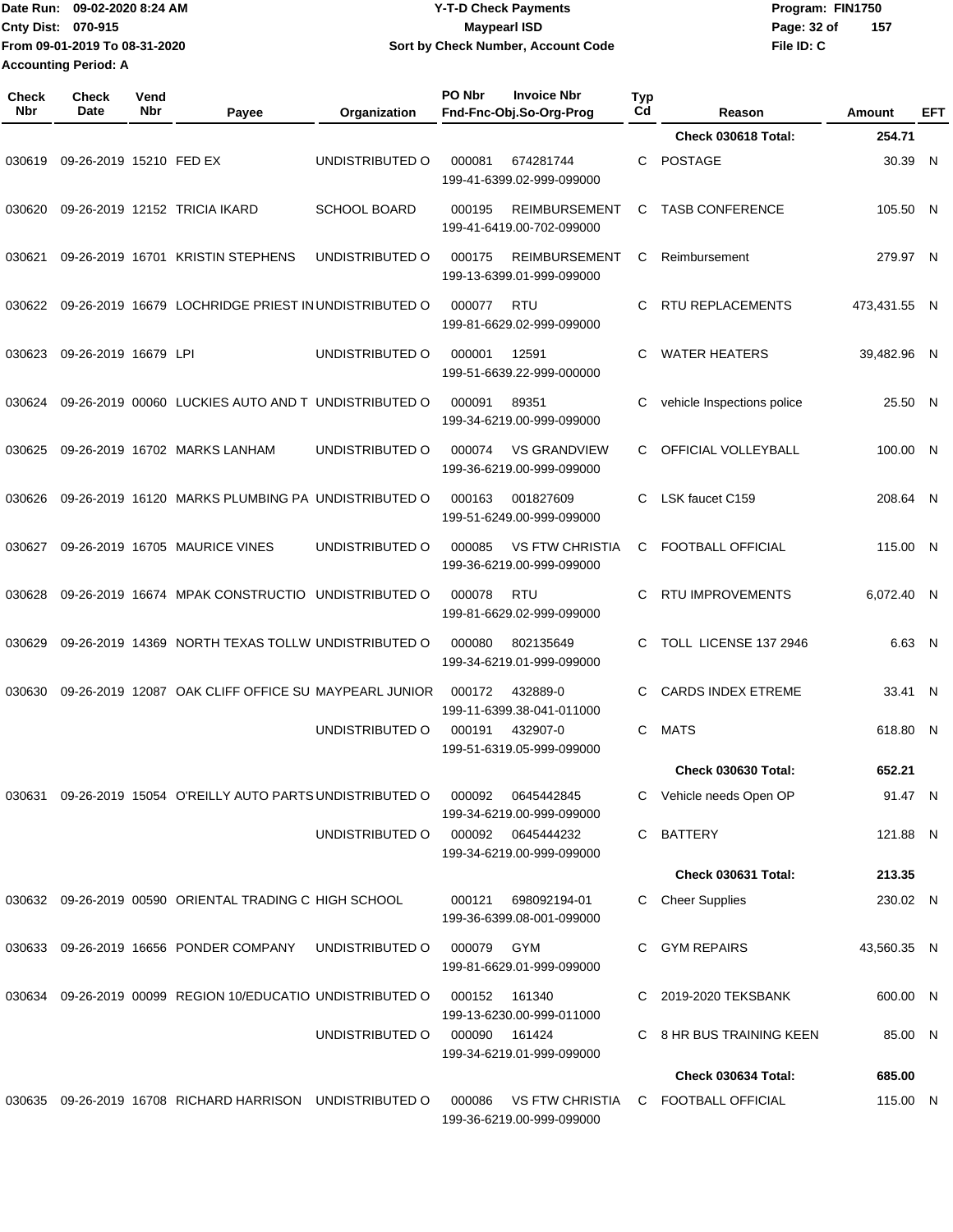| lDate Run: 09-02-2020 8:24 AM |                               | <b>Y-T-D Check Payments</b>        | Program: FIN1750   |  |  |
|-------------------------------|-------------------------------|------------------------------------|--------------------|--|--|
| <b>Cnty Dist: 070-915</b>     |                               | <b>Mavpearl ISD</b>                | 157<br>Page: 33 of |  |  |
|                               | From 09-01-2019 To 08-31-2020 | Sort by Check Number, Account Code | File ID: C         |  |  |
| <b>Accounting Period: A</b>   |                               |                                    |                    |  |  |

| <b>Check</b><br>Nbr | <b>Check</b><br>Date   | Vend<br>Nbr | Payee                                                    | Organization           | PO Nbr | <b>Invoice Nbr</b><br>Fnd-Fnc-Obj.So-Org-Prog       | <b>Typ</b><br>Cd | Reason                         | Amount       | EFT |
|---------------------|------------------------|-------------|----------------------------------------------------------|------------------------|--------|-----------------------------------------------------|------------------|--------------------------------|--------------|-----|
| 030636              |                        |             | 09-26-2019 16704 RIVERSIDE INSIGHTS                      | UNDISTRIBUTED O        | 000075 | 008966                                              | C.               | <b>TESTING MATERIALS</b>       | 983.73       | N   |
|                     |                        |             |                                                          |                        |        | 199-31-6399.00-999-023000                           |                  |                                |              |     |
| 030637              |                        |             | 09-26-2019 16349 ROBERT KEVIN LIGHT UNDISTRIBUTED O      |                        | 000088 | VBALL<br>199-36-6219.00-999-099000                  | C                | VOLLEYBALL                     | 155.00 N     |     |
| 030638              |                        |             | 09-26-2019 16706 STEVEN JOHN SELNE UNDISTRIBUTED O       |                        | 000084 | <b>VS FTW CHRISTIA</b><br>199-36-6219.00-999-099000 | C                | <b>FOOTBALL OFFICIAL</b>       | 115.00 N     |     |
| 030639              |                        |             | 09-26-2019 16296 SUPERIOR PEDIATRIC UNDISTRIBUTED O      |                        | 000188 | 139<br>199-31-6219.02-999-023000                    | C                | <b>OT/PT Contract Services</b> | 455.00 N     |     |
|                     |                        |             |                                                          | UNDISTRIBUTED O        | 000188 | 139<br>199-31-6219.04-999-023000                    | C                | <b>OT/PT Contract Services</b> | 130.00 N     |     |
|                     |                        |             |                                                          |                        |        |                                                     |                  | <b>Check 030639 Total:</b>     | 585.00       |     |
| 030640              | 09-26-2019 13882 TRANE |             |                                                          | UNDISTRIBUTED O        | 000161 | 7022824<br>199-51-6249.00-999-099000                | С                | HS Choir room repairs          | 310.07 N     |     |
| 030641              |                        |             | 09-26-2019 15503 UNIVERSITY BUILDING UNDISTRIBUTED O     |                        | 000162 | 0693654-IN<br>199-51-6249.00-999-099000             | С                | PRM card access repairs        | 1,178.00 N   |     |
| 030642              |                        |             | 09-26-2019 00141 WAL MART                                | <b>HIGH SCHOOL</b>     | 000025 | 005265<br>199-11-6399.10-001-022000                 | С                | Cooking supplies for 8 class   | 108.95 N     |     |
|                     |                        |             |                                                          | <b>HIGH SCHOOL</b>     | 000013 | 005264<br>199-31-6399.00-001-099000                 | С                | food for college               | 155.44 N     |     |
|                     |                        |             |                                                          |                        |        |                                                     |                  | Check 030642 Total:            | 264.39       |     |
| 030643              |                        |             | 09-26-2019 01145 WELDERS WAREHOUS HIGH SCHOOL            |                        | 000015 | 630372<br>199-11-6399.09-001-022000                 | C                | AG SHOP                        | 1,157.00 N   |     |
| 030644              |                        |             | 09-26-2019 16707 WILLIE MUNDINE                          | UNDISTRIBUTED O        | 000087 | <b>VS FTW CHRISTIA</b><br>199-36-6219.00-999-099000 | C                | <b>FOOTBALL OFFICIAL</b>       | 115.00 N     |     |
| 030645              |                        |             | 10-04-2019 15376 ALL ABOUT TIRES, LLC UNDISTRIBUTED O    |                        | 000259 | 39137<br>199-34-6219.00-999-023000                  | C                | SPED Bus 10 Flat repair        | 150.00 N     |     |
| 030646              |                        |             | 10-04-2019 15244 ALVARADO HIGH SCH HIGH SCHOOL           |                        | 000231 | tournament<br>199-36-6499.01-001-099000             | С                | Alvarado JV Tournament         | 250.00 N     |     |
| 030647              |                        |             | 10-04-2019 15616 AT&T CORP.                              | UNDISTRIBUTED O        | 000095 | 0573207983001<br>199-51-6259.02-999-099000          | C                | LONG DISTANCE SD 08/27         | 109.17 N     |     |
|                     |                        |             | 030648 10-04-2019 16382 BRITTANY CHADWICK HIGH SCHOOL    |                        | 000257 | <b>REIMBURSEMENT</b><br>199-31-6399.00-001-099000   | C                | Reimbursement                  | 48.90 N      |     |
| 030649              |                        |             | 10-04-2019 13531 DEBBIE GRIFFIN                          | <b>SCHOOL BOARD</b>    | 000224 | <b>REIMBURSEMENT</b><br>199-41-6499.02-702-099000   | С                | supplies hook up tvs           | 263.65 N     |     |
|                     |                        |             | 030650 10-04-2019 15887 FORT WORTH FOOTB UNDISTRIBUTED O |                        | 000237 | UIL<br>199-36-6219.00-999-099000                    |                  | Football Officals Scrimmage    | 125.00 N     |     |
| 030651              |                        |             | 10-04-2019 16725 GANSKE DEMOLITION UNDISTRIBUTED O       |                        | 000096 | 1005<br>199-51-6249.17-999-099000                   |                  | PIPE FOR AG                    | $1,000.00$ N |     |
|                     |                        |             | 030652 10-04-2019 16718 GILMICA BROWN                    | <b>MAYPEARL JUNIOR</b> | 000255 | <b>REIMBURSEMENT</b><br>199-33-6399.00-041-099000   | С                | ReimburseNurse office suppl    | 250.72 N     |     |
|                     |                        |             | 030653 10-04-2019 16109 LEARNING.COM                     | UNDISTRIBUTED O        | 000083 | 42723<br>199-11-6399.46-999-000000                  |                  | Keyboarding Program for M      | 2,550.00 N   |     |
| 030654              |                        |             | 10-04-2019 13306 MOUNTAIN PEAK SPE UNDISTRIBUTED O       |                        | 000092 | 11078800<br>199-51-6259.79-999-022000               | C                | SD 08/03-09/04/2019 AG         | 79.95 N      |     |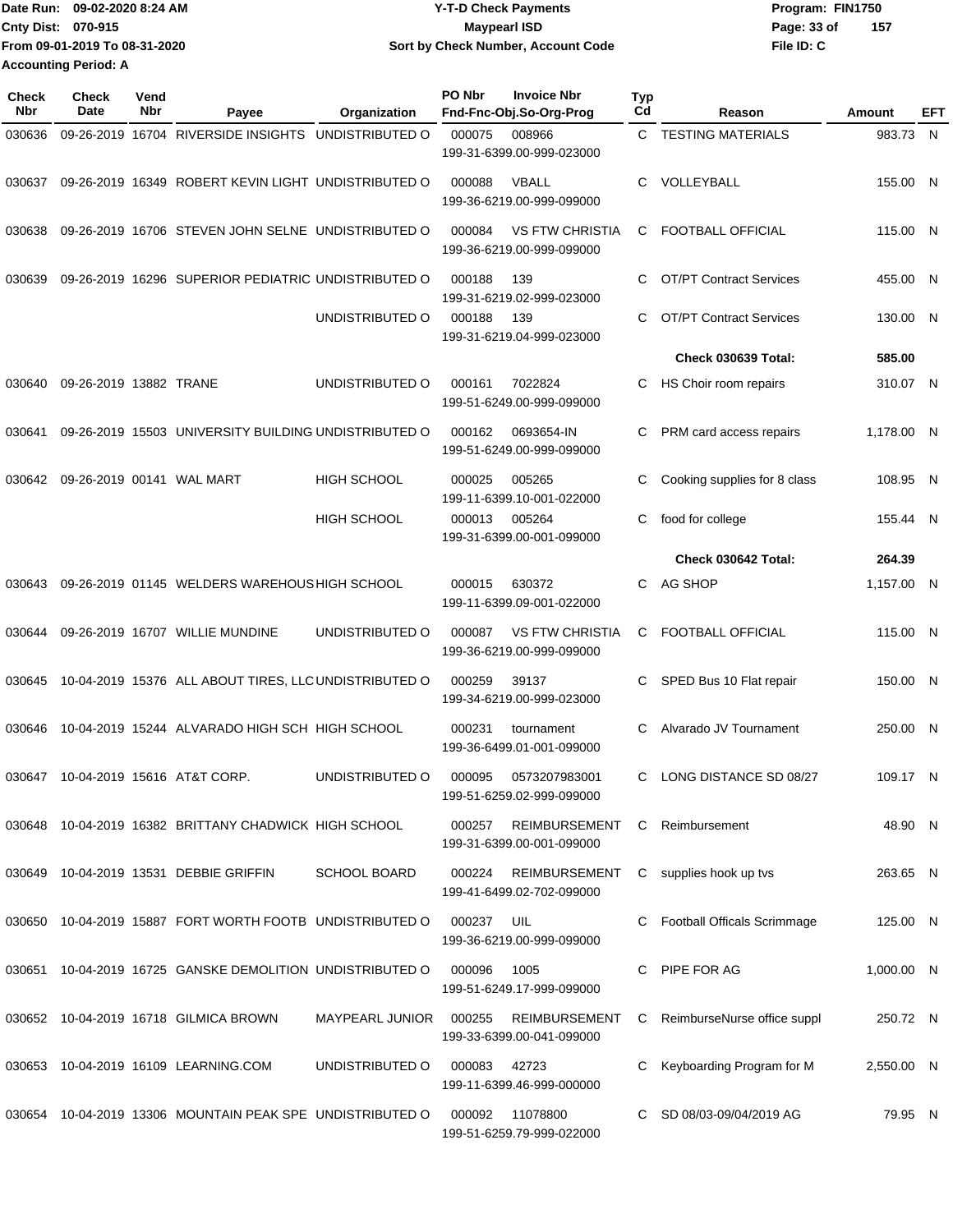| IDate Run: 09-02-2020 8:24 AM |                               | <b>Y-T-D Check Payments</b>        | Program: FIN1750   |  |  |
|-------------------------------|-------------------------------|------------------------------------|--------------------|--|--|
| <b>Cnty Dist: 070-915</b>     |                               | <b>Mavpearl ISD</b>                | 157<br>Page: 34 of |  |  |
|                               | From 09-01-2019 To 08-31-2020 | Sort by Check Number, Account Code | File ID: C         |  |  |
| <b>Accounting Period: A</b>   |                               |                                    |                    |  |  |

| Check<br>Nbr | <b>Check</b><br>Date | Vend<br>Nbr                                      | Payee                                                    | Organization         | PO Nbr                                | <b>Invoice Nbr</b><br>Fnd-Fnc-Obj.So-Org-Prog     | <b>Typ</b><br>Cd             | Reason                        | <b>Amount</b> | EFT |
|--------------|----------------------|--------------------------------------------------|----------------------------------------------------------|----------------------|---------------------------------------|---------------------------------------------------|------------------------------|-------------------------------|---------------|-----|
| 030655       |                      |                                                  | 10-04-2019 16014 ORKIN PEST CONTRO UNDISTRIBUTED O       |                      | 000093                                | 188363605<br>199-51-6249.00-999-099000            |                              | C PEST CONTROL MONTHL         | 450.00 N      |     |
| 030656       |                      |                                                  | 10-04-2019 16720 PAIGE MITCHELL                          | UNDISTRIBUTED O      | 000258                                | <b>REIMBURSEMENT</b><br>199-31-6219.00-999-099000 | C                            | <b>MENTORSCARE FINGER P</b>   | 49.26 N       |     |
| 030657       |                      |                                                  | 10-04-2019 16447 SAM RIEPE                               | UNDISTRIBUTED O      | 000230                                | <b>REIMBURSEMENT</b><br>199-36-6399.02-999-099000 | C                            | <b>Football Equipment</b>     | 219.64 N      |     |
| 030658       |                      |                                                  | 10-04-2019 16714 SEGUIN BOYS GOLF                        | <b>HIGH SCHOOL</b>   | 000250                                | <b>GOLF</b><br>199-36-6499.01-001-099000          | C                            | Golf Seguin Cougar Open       | 530.00 N      |     |
| 030659       |                      |                                                  | 10-04-2019 14122 LAURI ANN SPRADLIN MAYPEARL JUNIOR      |                      | 000207                                | <b>REIMBURSEMENT</b><br>199-36-6399.09-041-099000 | C                            | <b>Reimbursements FOR CHE</b> | 47.82 N       |     |
| 030660       |                      |                                                  | 10-04-2019 15760 TEXAS STATE LIBRAR HIGH SCHOOL          |                      | 000094                                | TQ20367<br>199-12-6329.00-001-099000              | C                            | TEX QUEST PROGRAM             | 319.68 N      |     |
| 030661       |                      |                                                  | 10-04-2019 01145 WELDERS WAREHOUS HIGH SCHOOL            |                      | 000015                                | 630659<br>199-11-6399.09-001-022000               | C                            | <b>CONSUMABLE KIT DELUX</b>   | 151.05 N      |     |
| 030662       |                      |                                                  | 10-10-2019 16192 ACTION FIRE PROS                        | UNDISTRIBUTED O      | 000128                                | A1929403<br>199-51-6249.00-999-099000             | С                            | PRM plc pull stat test retag  | 308.00 N      |     |
|              | 01-13-2020           |                                                  |                                                          | UNDISTRIBUTED O      | 000128                                | A1929403<br>199-51-6249.00-999-099000             | D                            | <b>LOST IN MAIL</b>           | -308.00 N     |     |
|              |                      |                                                  |                                                          |                      |                                       |                                                   |                              | Check 030662 Total:           | .00           |     |
| 030663       |                      | 10-10-2019 16150 ALVARADO FLEET SE DISTRICT WIDE |                                                          | 000215               | 00002658<br>199-34-6219.00-999-099000 |                                                   | Bus 48 DPF filters & sensors | 3,290.46 N                    |               |     |
|              |                      |                                                  |                                                          | <b>DISTRICT WIDE</b> | 000212                                | 0002648<br>199-34-6219.00-999-099000              | Y                            | INv # 2648 Bus 48 repairs     | 471.70 N      |     |
|              |                      |                                                  |                                                          | UNDISTRIBUTED O      | 000261                                | 00002706<br>199-34-6219.00-999-099000             | С                            | Bus 48 battery                | 453.60 N      |     |
|              |                      |                                                  |                                                          |                      |                                       |                                                   |                              | <b>Check 030663 Total:</b>    | 4,215.76      |     |
| 030664       |                      |                                                  | 10-10-2019 16703 AMERICAN CLASSIC T DISTRICT WIDE        |                      | 000203                                | 135662<br>199-11-6499.29-001-011B00               |                              | Spring Contest @ Meyerson     | 1,491.95 N    |     |
| 030665       |                      |                                                  | 10-10-2019 00069 ATMOS ENERGY                            | <b>DISTRICT WIDE</b> | 000105                                | 3030318181<br>199-51-6259.00-999-099000           | Y                            | SD 09/04-10/01/19 MIDDLE      | 84.04 N       |     |
|              |                      |                                                  |                                                          | <b>DISTRICT WIDE</b> |                                       | 000105 3030380238<br>199-51-6259.00-999-099000    |                              | Y SD 09/04-10/01/19 ADMIN     | 62.53 N       |     |
|              |                      |                                                  |                                                          | <b>DISTRICT WIDE</b> |                                       | 000105 3030318485<br>199-51-6259.00-999-099000    |                              | Y SD 09/04-10/01/19 ELEM      | 123.22 N      |     |
|              |                      |                                                  |                                                          | <b>DISTRICT WIDE</b> |                                       | 000105 3030380470<br>199-51-6259.00-999-099000    |                              | Y SD 09/04-10/01/19 HIGH SC   | 182.26 N      |     |
|              |                      |                                                  |                                                          |                      |                                       |                                                   |                              | <b>Check 030665 Total:</b>    | 452.05        |     |
|              |                      |                                                  | 030666 10-10-2019 00901 AVENUE FUEL DISTRI DISTRICT WIDE |                      | 000101                                | 69853<br>199-34-6311.01-999-099000                |                              | Y FUEL FOR DISTRICT FLEE      | 2,185.53 N    |     |
|              |                      |                                                  | 030667 10-10-2019 00330 BARNES & NOBLE                   | <b>DISTRICT WIDE</b> | 000089                                | 3896993<br>199-31-6399.00-999-023000              |                              | Y CONTEMPORARY ASSESS         | 110.00 N      |     |
|              |                      |                                                  | 030668 10-10-2019 16553 BRANDY B. KERBOW                 | <b>DISTRICT WIDE</b> | 000102                                | 1909<br>211-11-6119.00-101-024SIG                 |                              | Y OBSERVATION VISIT           | 875.00 N      |     |
| 030669       |                      |                                                  | 10-10-2019 00887 BSN SPORTS                              | <b>DISTRICT WIDE</b> | 000232                                | 906480241<br>199-36-6399.14-001-099000            |                              | Y Weight Equipment            | 500.00 N      |     |
|              |                      |                                                  |                                                          | <b>DISTRICT WIDE</b> |                                       | 000232 906480241<br>199-36-6399.15-999-099000     |                              | Y Weight Equipment            | 500.00 N      |     |
|              |                      |                                                  |                                                          | <b>DISTRICT WIDE</b> |                                       | 000232 906480241<br>199-36-6399.02-001-099000     |                              | Y Weight Equipment            | 1,000.00 N    |     |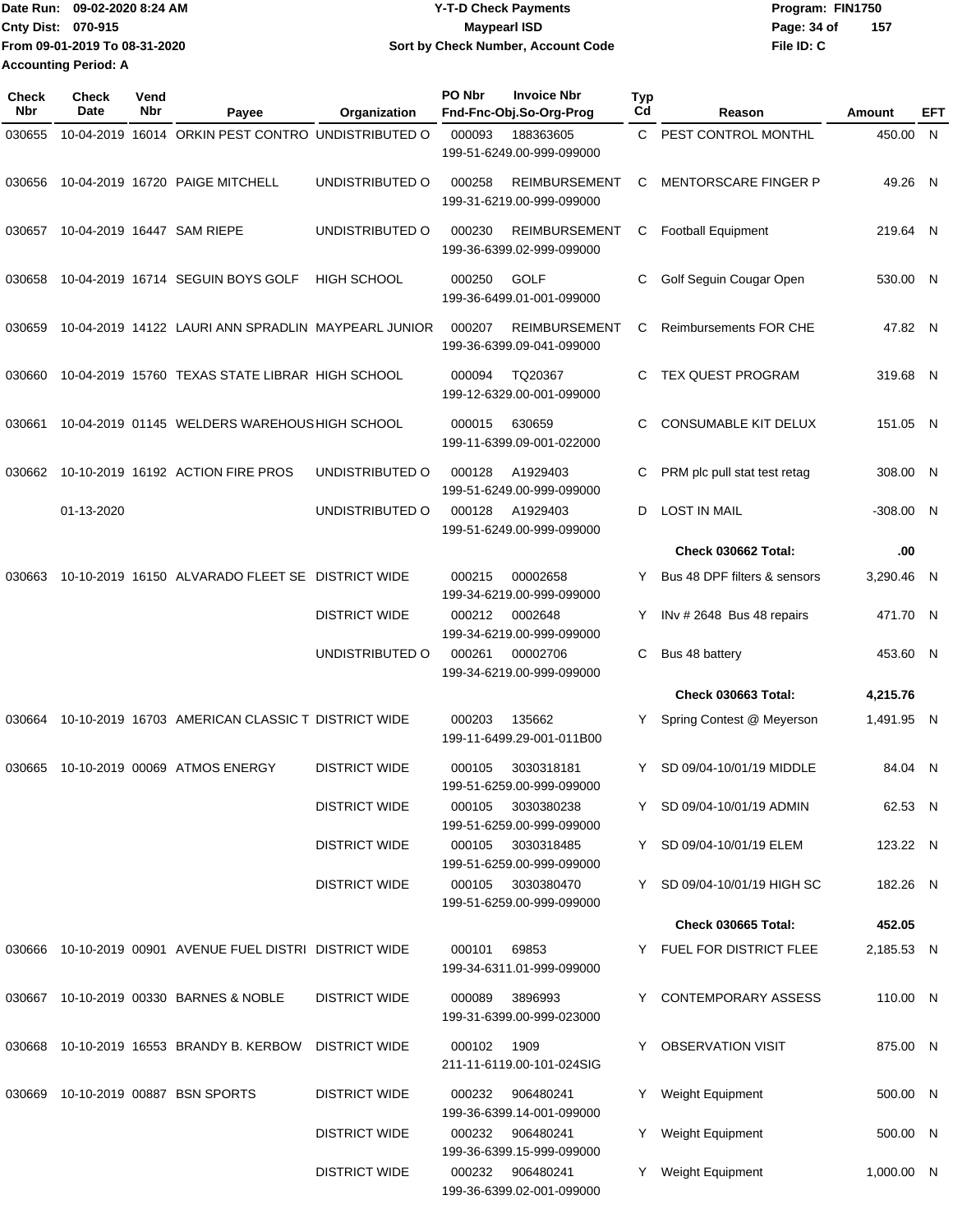| lDate Run: 09-02-2020 8:24 AM |                               | <b>Y-T-D Check Payments</b>        | Program: FIN1750   |  |  |
|-------------------------------|-------------------------------|------------------------------------|--------------------|--|--|
| <b>Cnty Dist: 070-915</b>     |                               | <b>Mavpearl ISD</b>                | 157<br>Page: 35 of |  |  |
|                               | From 09-01-2019 To 08-31-2020 | Sort by Check Number, Account Code | File ID: C         |  |  |
| <b>Accounting Period: A</b>   |                               |                                    |                    |  |  |

| <b>Check</b><br>Nbr | Check<br>Vend<br>Nbr<br>Date        | Payee                                                      | Organization          | PO Nbr<br><b>Invoice Nbr</b><br>Fnd-Fnc-Obj.So-Org-Prog     | <b>Typ</b><br>Cd | Reason                        | Amount     | EFT |
|---------------------|-------------------------------------|------------------------------------------------------------|-----------------------|-------------------------------------------------------------|------------------|-------------------------------|------------|-----|
|                     |                                     |                                                            | <b>DISTRICT WIDE</b>  | 000048<br>906480240<br>199-51-6639.16-999-099000            |                  | Y WALL PADDING PRIMARY        | 5,870.00 N |     |
|                     |                                     |                                                            | <b>DISTRICT WIDE</b>  | 000232<br>906480241<br>199-36-6399.05-999-099000            | Y.               | Weight Equipment              | 685.00 N   |     |
|                     |                                     |                                                            |                       |                                                             |                  | Check 030669 Total:           | 8,555.00   |     |
| 030670              |                                     | 10-10-2019 13274 CAPSTONE PRESS                            | <b>DISTRICT WIDE</b>  | 000214<br>178652<br>199-12-6399.02-102-099000               | Y.               | <b>Library Matertials</b>     | 747.56 N   |     |
| 030671              |                                     | 10-10-2019 00871 CARD SERVICE CENT UNDISTRIBUTED O         |                       | 000096<br>7530637804SD7A<br>199-34-6219.02-999-099000       | C                | Vehicle registrations         | 23.00 N    |     |
|                     |                                     |                                                            | <b>ADMINISTRATIVE</b> | 05140488BLM7MG<br>000137<br>199-41-6411.01-701-099000       | C.               | <b>SUMMIT MEETING</b>         | 21.98 N    |     |
|                     |                                     |                                                            | <b>SCHOOL BOARD</b>   | 000138<br>5543286885SRGK<br>199-41-6499.02-702-099000       | C.               | <b>TASA BOARD TRAINING</b>    | 525.00 N   |     |
|                     |                                     |                                                            | UNDISTRIBUTED O       | 000223<br>05410198Q8JRX2<br>199-51-6399.04-999-099000       |                  | C TV FOR BOARD MEETING        | 2,699.97 N |     |
|                     |                                     |                                                            |                       |                                                             |                  | Check 030671 Total:           | 3,269.95   |     |
|                     |                                     | 030672 10-10-2019 16362 CHRISTOPHER GLOVE DISTRICT WIDE    |                       | 000103<br><b>VS GROESBECK</b><br>199-36-6219.00-999-099000  | Y                | OFFICIAL FOOTBALL             | 120.00 N   |     |
| 030673              |                                     | 10-10-2019 16545 COURTNEY MEARS                            | <b>DISTRICT WIDE</b>  | 000118<br>VS WACO<br>199-36-6219.00-999-099000              | Y                | <b>VBALL OFFICIAL</b>         | 115.00 N   |     |
|                     |                                     | 030674 10-10-2019 16729 CYNTHIA NICOLE DAVI DISTRICT WIDE  |                       | 000293<br><b>REIMBURSEMENT</b><br>199-31-6219.00-999-099000 | Y                | <b>REIMBURSEMENT FOR M</b>    | 49.26 N    |     |
| 030675              |                                     | 10-10-2019 13566 DRUG & ALCOHOL TE DISTRICT WIDE           |                       | 18124852<br>000104<br>199-34-6219.01-999-099000             | Y                | DOT DRUG TESTING              | 57.50 N    |     |
| 030676              | 10-10-2019 15941 DAVID BECK         |                                                            | <b>DISTRICT WIDE</b>  | <b>VS GROESBECK</b><br>000106<br>199-36-6219.00-999-099000  |                  | Y FBALL OFFICIAL              | 115.00 N   |     |
|                     | 030677 10-10-2019 00242 DEMCO, INC. |                                                            | <b>DISTRICT WIDE</b>  | 000029<br>6688667<br>199-12-6399.00-001-099000              | Y                | <b>SUPPLIES</b>               | 352.72 N   |     |
| 030678              |                                     | 10-10-2019 12536 DESOTO JANITORIAL                         | <b>DISTRICT WIDE</b>  | 193887<br>000204<br>199-51-6319.01-999-099000               | Y                | SANITIZING MACHINE            | 2,331.95 N |     |
|                     |                                     | 030679 10-10-2019 16480 DIAL LUBRICANTS, INC DISTRICT WIDE |                       | 0527950-IN<br>000158<br>199-34-6319.00-999-099000           |                  | Y Drum of Oil for Oil changes | 847.00 N   |     |
|                     |                                     | 030680 10-10-2019 16348 HIRAM E. DODSON                    | <b>DISTRICT WIDE</b>  | 000141 19-132<br>199-51-6639.16-999-099000                  |                  | Y MATERIAL LABOR              | 2,100.00 N |     |
|                     |                                     |                                                            | <b>DISTRICT WIDE</b>  | 000140<br>19-133<br>199-51-6639.16-999-099000               |                  | Y LABOR MATEIALS PIPE SA      | 1,550.00 N |     |
|                     |                                     |                                                            | <b>DISTRICT WIDE</b>  | 000139<br>19-131<br>199-51-6639.16-999-099000               |                  | Y MATERIALS LABOR BATTI       | 1,380.00 N |     |
|                     |                                     |                                                            |                       |                                                             |                  | Check 030680 Total:           | 5,030.00   |     |
|                     |                                     | 030681 10-10-2019 01547 EICHELBAUM WARDEL DISTRICT WIDE    |                       | 000107<br>66357<br>199-41-6211.00-720-099000                |                  | Y LEGAL FEES                  | 258.10 N   |     |
|                     |                                     | 030682 10-10-2019 13336 ELLIS COUNTY MUSIC DISTRICT WIDE   |                       | 116177<br>000229<br>199-11-6249.29-001-011000               |                  | <b>Instrument Repairs</b>     | 35.00 N    |     |
|                     |                                     |                                                            | <b>DISTRICT WIDE</b>  | 116318<br>000229<br>199-11-6249.29-001-011000               | Y.               | <b>Instrument Repairs</b>     | 100.00 N   |     |
|                     |                                     |                                                            | <b>DISTRICT WIDE</b>  | 000049 117752<br>199-11-6399.29-001-0110BA                  | Y.               | Euphoniums for HS             | 3,820.00 N |     |
|                     |                                     |                                                            |                       |                                                             |                  | Check 030682 Total:           | 3,955.00   |     |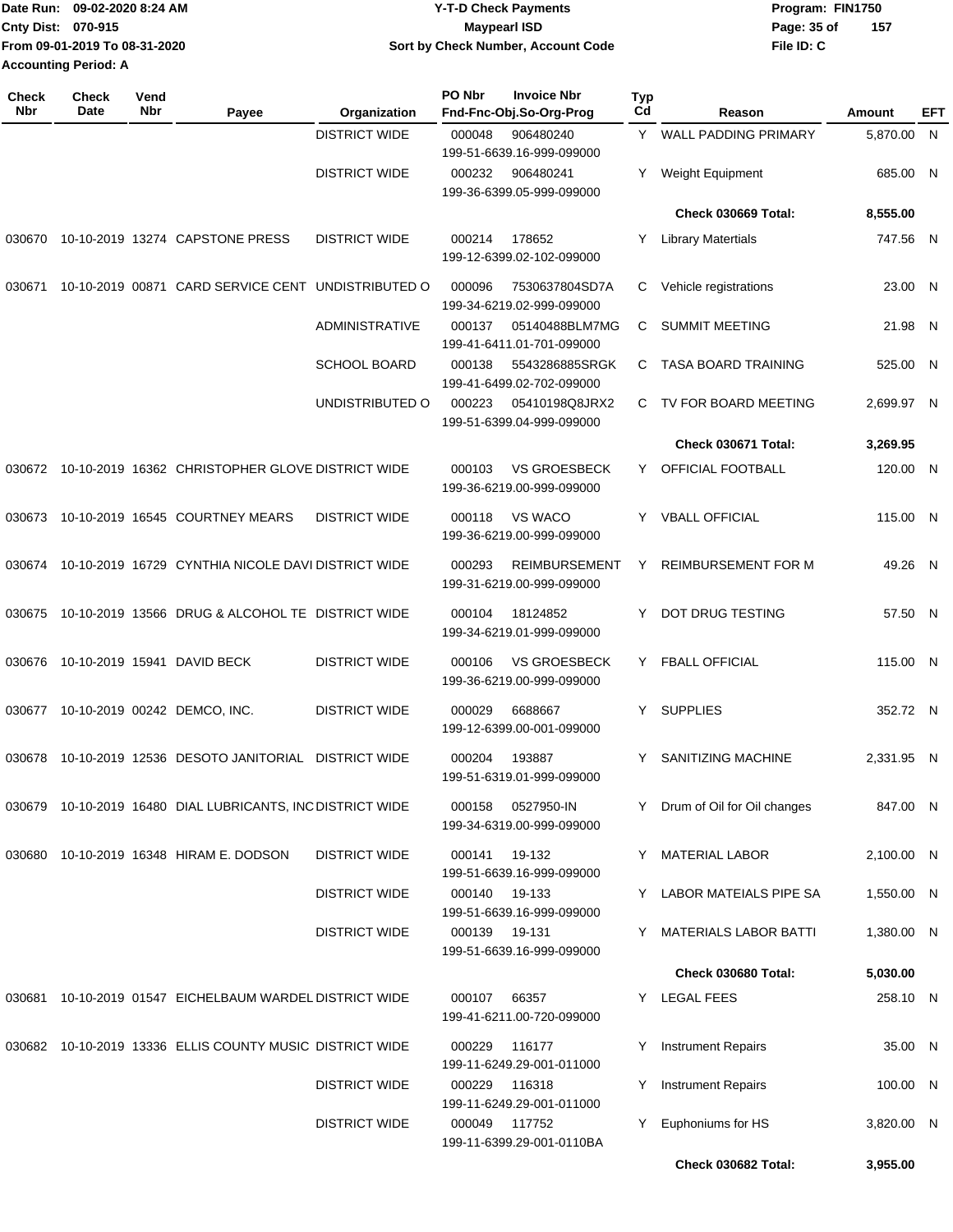|                             | Date Run: 09-02-2020 8:24 AM  | <b>Y-T-D Check Payments</b>        | Program: FIN1750 |     |
|-----------------------------|-------------------------------|------------------------------------|------------------|-----|
| <b>Cnty Dist: 070-915</b>   |                               | Maypearl ISD                       | Page: 36 of      | 157 |
|                             | From 09-01-2019 To 08-31-2020 | Sort by Check Number, Account Code | File ID: C       |     |
| <b>Accounting Period: A</b> |                               |                                    |                  |     |

| Check<br>Nbr | <b>Check</b><br>Date | Vend<br>Nbr | Payee                                                        | Organization                                    | PO Nbr<br><b>Invoice Nbr</b><br>Fnd-Fnc-Obj.So-Org-Prog    | <b>Typ</b><br>Cd          | Reason                       | Amount      | EFT |
|--------------|----------------------|-------------|--------------------------------------------------------------|-------------------------------------------------|------------------------------------------------------------|---------------------------|------------------------------|-------------|-----|
| 030683       |                      |             | 10-10-2019 00376 FLINN SCIENTIFIC                            | <b>MAYPEARL JUNIOR</b>                          | 000219<br>2408054                                          | C.                        | <b>SCIENCE SUPPLIES</b>      | 308.98 N    |     |
|              |                      |             |                                                              |                                                 | 199-11-6399.09-041-011000                                  |                           |                              |             |     |
| 030684       |                      |             | 10-10-2019 16059 FRONTIER SOUTHWE DISTRICT WIDE              |                                                 | 000108<br>031814-5<br>199-51-6259.02-999-099000            | Y                         | SD09/25-10/24/19 435/1720    | 62.98 N     |     |
|              |                      |             | <b>DISTRICT WIDE</b>                                         | 000108<br>093015-5<br>199-51-6259.02-999-099000 | Y                                                          | SD09/25-10/24/19 HS 435/2 | 130.96 N                     |             |     |
|              |                      |             |                                                              | <b>DISTRICT WIDE</b>                            | 000108<br>092915-5<br>199-51-6259.02-999-099000            | Y.                        | SD09/25-10/24/19 JH 435/2    | 130.96 N    |     |
|              |                      |             |                                                              | <b>DISTRICT WIDE</b>                            | 000108<br>092515-5<br>199-51-6259.02-999-099000            | Y.                        | SD09/25-10/24/19 ELEM 43     | 130.96 N    |     |
|              |                      |             |                                                              | <b>DISTRICT WIDE</b>                            | 000108<br>093015-5<br>199-51-6259.02-999-099000            | Y.                        | SD09/25-10/24/19 PRIM 435    | 130.96 N    |     |
|              |                      |             |                                                              | <b>DISTRICT WIDE</b>                            | 000108<br>091206-5<br>199-51-6259.02-999-099000            | Y.                        | SD09/25-10/24/19 ADMIN 4     | 919.99 N    |     |
|              |                      |             |                                                              |                                                 |                                                            |                           | Check 030684 Total:          | 1,506.81    |     |
| 030685       |                      |             | 10-10-2019 00360 PAMELA D. FUCHS                             | <b>DISTRICT WIDE</b>                            | 000129<br><b>VS WEST</b><br>199-36-6219.00-999-099000      | Y.                        | <b>VOLLEYBALL OFFICIAL</b>   | 115.00 N    |     |
| 030686       |                      |             | 10-10-2019 15157 GAGGLE.NET, INC.                            | <b>DISTRICT WIDE</b>                            | 000248<br>38674<br>199-11-6399.45-999-099000               |                           | Archiving Email & Safety sca | 7,690.00 N  |     |
| 030687       |                      |             | 10-10-2019 15940 GARY POMRENKE                               | <b>DISTRICT WIDE</b>                            | <b>VS GROESBECK</b><br>000109<br>199-36-6219.00-999-099000 | Y.                        | <b>FBALL OFFICIAL</b>        | 115.00 N    |     |
| 030688       |                      |             | 10-10-2019 12674 HANDWRITING WITHO DISTRICT WIDE             |                                                 | 000084<br><b>INV42811</b><br>199-11-6399.46-999-000000     | Y.                        | Keyboarding Program K-5      | 1,372.00 N  |     |
|              |                      |             |                                                              | <b>DISTRICT WIDE</b>                            | 000086<br><b>INV43551</b><br>199-11-6399.46-999-000000     | Y                         | PK Handwriting Kits          | 1,454.50 N  |     |
|              |                      |             |                                                              | <b>DISTRICT WIDE</b>                            | 000197<br>45229<br>410-11-6321.00-101-011000               | Y.                        | ELEM TEXT BOOKS              | 5,074.50 N  |     |
|              |                      |             |                                                              |                                                 |                                                            |                           | <b>Check 030688 Total:</b>   | 7,901.00    |     |
| 030689       |                      |             | 10-10-2019 00049 HOUGHTON MIFFLIN H DISTRICT WIDE            |                                                 | 000198<br>954614489<br>410-11-6321.00-101-011000           | Y.                        | PO Created by Req: 000200    | 1,050.00 N  |     |
|              |                      |             |                                                              | <b>DISTRICT WIDE</b>                            | 000198<br>954612213<br>410-11-6321.00-041-011000           | Y                         | PO Created by Req: 000200    | 3,562.20 N  |     |
|              |                      |             |                                                              | <b>DISTRICT WIDE</b>                            | 000200 954503585<br>410-11-6321.00-041-011000              |                           | Y MIDDLE SCHOOL BOOKS        | 48,708.00 N |     |
|              |                      |             |                                                              | <b>DISTRICT WIDE</b>                            | 000199 954511575<br>410-11-6321.00-102-011000              |                           | Y PRIMARY BOOKS              | 36,750.00 N |     |
|              |                      |             |                                                              | <b>DISTRICT WIDE</b>                            | 000199 954511575<br>410-11-6321.00-101-011000              |                           | Y BOOKS ELEM                 | 61,875.00 N |     |
|              |                      |             |                                                              |                                                 |                                                            |                           | Check 030689 Total:          | 151,945.20  |     |
|              |                      |             | 030690  10-10-2019  12551  INTERQUEST DETECTI DISTRICT WIDE  |                                                 | 000110<br>113330<br>199-11-6219.02-001-024000              |                           | Y HALF DAY SERVICE           | 560.00 N    |     |
|              |                      |             | 030691  10-10-2019  00795  ISI COMMERCIAL REF  DISTRICT WIDE |                                                 | 000114 0436293<br>199-51-6249.35-999-099000                |                           | Y LABOR                      | 500.00 N    |     |
|              |                      |             |                                                              | DISTRICT WIDE                                   | 000117 0436328<br>199-51-6249.35-999-099000                |                           | Y ICE MACHINE LABOR          | 31.25 N     |     |
|              |                      |             |                                                              | <b>DISTRICT WIDE</b>                            | 000116 0436322<br>199-51-6249.35-999-099000                |                           | Y LABOR WALK IN COOLER       | 31.25 N     |     |
|              |                      |             |                                                              | <b>DISTRICT WIDE</b>                            | 000115 0436309<br>199-51-6249.35-999-099000                |                           | Y REFRIDGE SERVICE CALL      | 62.50 N     |     |
|              |                      |             |                                                              | <b>DISTRICT WIDE</b>                            | 000114 0436293<br>199-51-6319.35-999-099000                |                           | Y LOCK SUPPLIES              | 479.22 N    |     |
|              |                      |             |                                                              |                                                 |                                                            |                           | Check 030691 Total:          | 1,104.22    |     |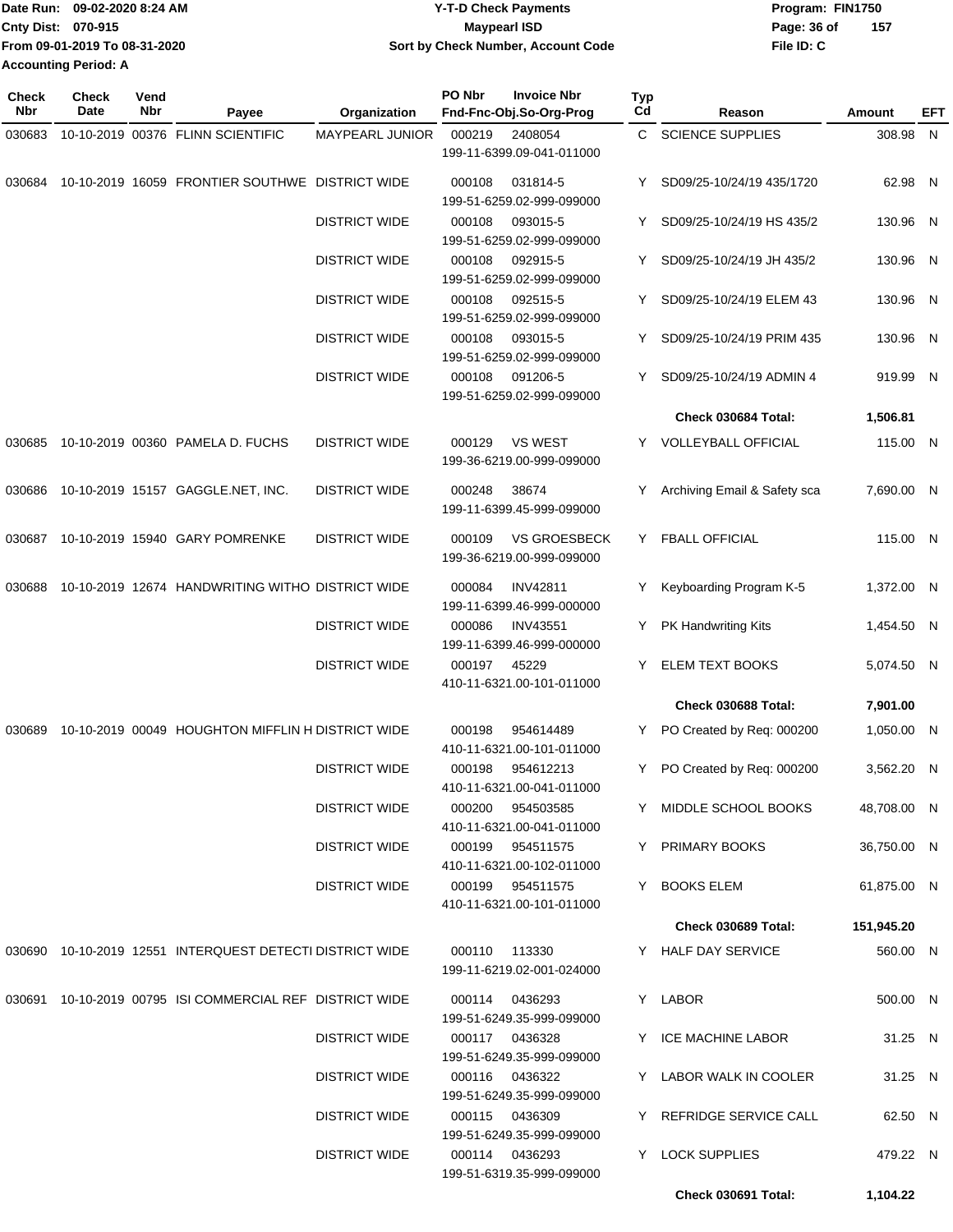Date Run: 09-02-2020 8:24 AM **Program:** FIN1750 **Cnty Dist:** 070-915 **Page: 37 of** Maypearl ISD **CONTEX 150 Page: 37 of File ID: C From 09-01-2019 To 08-31-2020 09-02-2020 8:24 AM Y-T-D Check Payments 070-915 Maypearl ISD Sort by Check Number, Account Code 157 Accounting Period: A**

| <b>Check</b><br>Nbr | <b>Check</b><br>Date    | Vend<br>Nbr | Payee                                                      | Organization         | PO Nbr | <b>Invoice Nbr</b><br>Fnd-Fnc-Obj.So-Org-Prog     | <b>Typ</b><br>Cd | Reason                        | Amount     | EFT |
|---------------------|-------------------------|-------------|------------------------------------------------------------|----------------------|--------|---------------------------------------------------|------------------|-------------------------------|------------|-----|
| 030692              |                         |             | 10-10-2019 16549 JAMES BANKS                               | <b>DISTRICT WIDE</b> | 000112 | <b>VS GROESBECK</b><br>199-36-6219.00-999-099000  |                  | Y FBALL OFFICIAL              | 120.00 N   |     |
| 030693              |                         |             | 10-10-2019 16717 JAMES ROGERS                              | <b>DISTRICT WIDE</b> | 000113 | VS GROESBECK<br>199-36-6219.00-999-099000         |                  | Y FBALL OFFICIAL              | 120.00 N   |     |
| 030694              |                         |             | 10-10-2019 16716 JOHN E THOMPSON                           | <b>DISTRICT WIDE</b> | 000111 | <b>VS GROESBECK</b><br>199-36-6219.00-999-099000  |                  | Y OFFICIAL FOOTBALL           | 115.00 N   |     |
| 030695              |                         |             | 10-10-2019 16039 JYRO SIGNS                                | <b>DISTRICT WIDE</b> | 000208 | 6878<br>199-34-6319.00-999-099000                 | Y.               | Decals                        | 307.80 N   |     |
| 030696              |                         |             | 10-10-2019 16697 KANDICE HANNA                             | <b>DISTRICT WIDE</b> | 000300 | <b>EVALS</b><br>199-31-6219.05-999-023000         |                  | Y EVALS                       | 300.00 N   |     |
| 030697              |                         |             | 10-10-2019 14227 KATELYNN GONZALEZ DISTRICT WIDE           |                      | 000133 | <b>VS WACO</b><br>199-36-6219.00-999-099000       |                  | Y VOLLEYBALL OFFICIAL         | 85.00 N    |     |
| 030698              |                         |             | 10-10-2019 16734 Kendall Jenkins                           | <b>DISTRICT WIDE</b> | 000134 | <b>VS MCGREGOR</b><br>199-36-6219.00-999-099000   |                  | Y FBALL OFFICIAL              | 130.00 N   |     |
| 030699              |                         |             | 10-10-2019 16735 Kevin Vorpahl                             | <b>DISTRICT WIDE</b> | 000132 | <b>VS MCGREGOR</b><br>199-36-6219.00-999-099000   |                  | Y FBALL OFFICIAL              | 120.00 N   |     |
| 030700              |                         |             | 10-10-2019 16512 KRISTI GUEST                              | <b>DISTRICT WIDE</b> | 000267 | <b>REIMBURSEMENT</b><br>199-11-6399.12-001-011000 | Y.               | Reimbursement                 | 62.06 N    |     |
| 030701              |                         |             | 10-10-2019 00063 LAKESHORE EQUIPME DISTRICT WIDE           |                      | 000190 | 1993660919<br>199-11-6399.23-101-025000           | Y.               | <b>ESL Materials</b>          | 516.34 N   |     |
|                     |                         |             |                                                            | <b>DISTRICT WIDE</b> | 000189 | 1993780919<br>263-11-6399.00-101-000000           | Y.               | <b>ESL Materials</b>          | 2,696.87 N |     |
|                     |                         |             |                                                            |                      |        |                                                   |                  | Check 030701 Total:           | 3,213.21   |     |
|                     |                         |             | 030702 10-10-2019 15866 LEGACY ISP, LLC                    | <b>DISTRICT WIDE</b> | 000225 | 155713<br>199-53-6249.04-999-099000               | Y.               | <b>INSTALL TVS</b>            | 450.00 N   |     |
| 030703              | 10-10-2019 15098 LOWE'S |             |                                                            | UNDISTRIBUTED O      | 000088 | 901152<br>199-51-6319.02-999-099000               | C                | Mainrtenance Supplies SHO     | 206.30 N   |     |
|                     |                         |             |                                                            | UNDISTRIBUTED O      | 000088 | 902056<br>199-51-6319.02-999-099000               | C.               | Mainrtenance Supplies Ope     | 119.52 N   |     |
|                     |                         |             |                                                            | UNDISTRIBUTED O      | 000088 | 901207<br>199-51-6319.02-999-099000               |                  | Mainrtenance Supplies Ope     | 278.98 N   |     |
|                     |                         |             |                                                            |                      |        |                                                   |                  | <b>Check 030703 Total:</b>    | 604.80     |     |
|                     |                         |             | 030704 10-10-2019 00060 LUCKIES AUTO AND T UNDISTRIBUTED O |                      | 000091 | 89409<br>199-34-6219.00-999-099000                |                  | C BUS 48 INSP                 | 40.00 N    |     |
|                     |                         |             | 030705 10-10-2019 15653 M.A.C. ALARMS                      | <b>DISTRICT WIDE</b> | 000222 | 33699A<br>199-51-6249.00-999-099000               |                  | Y PRM move exit btn after rem | 340.00 N   |     |
|                     |                         |             | 030706 10-10-2019 01099 MACKIN LIBRARY MED DISTRICT WIDE   |                      | 000030 | 599392<br>199-12-6399.05-041-099000               | Y                | <b>Library Books</b>          | 1,172.31 N |     |
|                     |                         |             | 030707 10-10-2019 16728 MARY RUTH MITCHEL DISTRICT WIDE    |                      | 000294 | <b>REIMBURSEMENT</b><br>199-31-6219.00-999-099000 |                  | Y REIMBURSEMENT FOR M         | 49.26 N    |     |
|                     |                         |             | 030708 10-10-2019 16301 MELODY STRODER                     | <b>DISTRICT WIDE</b> |        | 000119 VS WACO<br>199-36-6219.00-999-099000       |                  | Y VBALL OFFICIAL              | 115.00 N   |     |
|                     |                         |             |                                                            | <b>DISTRICT WIDE</b> |        | 000126 VS WEST<br>199-36-6219.00-999-099000       |                  | Y VOLLEYBALL OFFICIAL         | 115.00 N   |     |
|                     |                         |             |                                                            |                      |        |                                                   |                  | Check 030708 Total:           | 230.00     |     |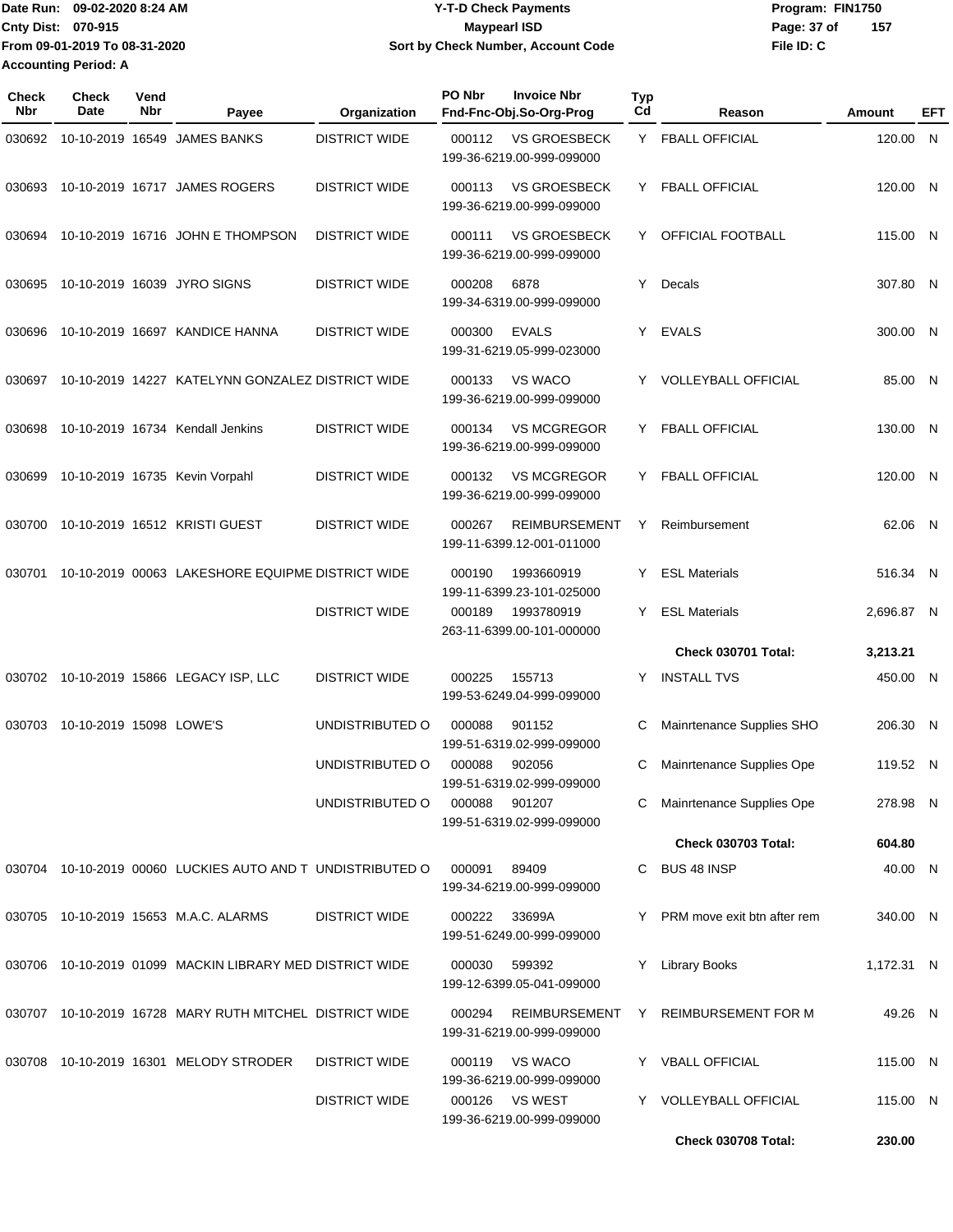|                             | Date Run: 09-02-2020 8:24 AM  | <b>Y-T-D Check Payments</b>        | Program: FIN1750 |     |
|-----------------------------|-------------------------------|------------------------------------|------------------|-----|
| <b>Cnty Dist: 070-915</b>   |                               | Maypearl ISD                       | Page: 38 of      | 157 |
|                             | From 09-01-2019 To 08-31-2020 | Sort by Check Number, Account Code | File ID: C       |     |
| <b>Accounting Period: A</b> |                               |                                    |                  |     |

| <b>Check</b><br>Nbr | Check<br>Date | Vend<br>Nbr | Payee                                                       | Organization           | PO Nbr        | <b>Invoice Nbr</b><br>Fnd-Fnc-Obj.So-Org-Prog    | <b>Typ</b><br>Cd | Reason                       | Amount     | EFT |
|---------------------|---------------|-------------|-------------------------------------------------------------|------------------------|---------------|--------------------------------------------------|------------------|------------------------------|------------|-----|
| 030709              |               |             | 10-10-2019 12559 MENTORING MINDS                            | <b>DISTRICT WIDE</b>   | 000201        | 234632<br>211-11-6399.00-041-024SIG              |                  | Y JH ELAR SCIENCE BUNDL      | 7,326.00   | N   |
| 030710              |               |             | 10-10-2019 16688 MIRANDA HARRIS                             | <b>DISTRICT WIDE</b>   | 000135        | VS WACO<br>199-36-6219.00-999-099000             |                  | Y VOLLEYBALL OFFICIAL        | 85.00 N    |     |
| 030711              |               |             | 10-10-2019 16239 NAVIANCE INC.                              | <b>DISTRICT WIDE</b>   | 000127        | INV00063024<br>199-11-6399.45-999-099000         |                  | Y NAVIANCE                   | 8,392.64 N |     |
| 030712              |               |             | 10-10-2019 16289 NEXTLINK BROADBAN DISTRICT WIDE            |                        | 000128        | 125089750-29<br>199-11-6399.45-999-099000        |                  | Y LEVEL 1 SD 09/30-10/29/19  | 790.00 N   |     |
| 030713              |               |             | 10-10-2019 12087 OAK CLIFF OFFICE SU DISTRICT WIDE          |                        | 000217        | 433209-1<br>199-11-6399.07-041-011000            | Y                | <b>OFFICE SUPPLIES</b>       | 30.82 N    |     |
|                     |               |             |                                                             | <b>DISTRICT WIDE</b>   | 000209        | 433088-0<br>199-11-6399.38-041-011000            | Y                | <b>COLOR LABELS</b>          | 114.14 N   |     |
|                     |               |             |                                                             | <b>DISTRICT WIDE</b>   | 000217        | 433209-0<br>199-11-6399.07-041-011000            | Y                | OFFICE SUPPLIES              | 214.53 N   |     |
|                     |               |             |                                                             |                        |               |                                                  |                  | Check 030713 Total:          | 359.49     |     |
| 030714              |               |             | 10-10-2019 00287 OFFICE DEPOT                               | <b>DISTRICT WIDE</b>   | 000169        | 379931694001<br>199-41-6399.01-701-099000        | Y                | <b>ADMIN OFFICE SUPPLIES</b> | 60.60 N    |     |
|                     |               |             |                                                             | <b>DISTRICT WIDE</b>   | 000169        | 379932226001<br>199-41-6399.01-701-099000        | Y                | <b>ADMIN SUPPLIES</b>        | 207.18 N   |     |
|                     |               |             |                                                             | <b>DISTRICT WIDE</b>   | 000122        | 378636716001<br>199-51-6399.04-999-099000        | Y.               | <b>OFFICE CHAIR</b>          | 223.38 N   |     |
|                     |               |             |                                                             |                        |               |                                                  |                  | Check 030714 Total:          | 491.16     |     |
| 030715              |               |             | 10-10-2019 00854 PITNEY BOWES GLOB DIR COST-ADMINIS         |                        | 000136        | 3309833876<br>199-41-6269.00-720-099000          | C.               | LEASE                        | 420.00 N   |     |
| 030716              |               |             | 10-10-2019 00099 REGION 10/EDUCATIO DISTRICT WIDE           |                        | 000286        | 161270<br>199-11-6399.45-999-099000              | Y                | Video Streaming Subscriptio  | 4,000.00 N |     |
|                     |               |             |                                                             | <b>HIGH SCHOOL</b>     | 000090        | 161824<br>199-12-6239.00-001-099000              | C                | LIBRARY ERVICES 19/20        | 500.00     | - N |
|                     |               |             |                                                             | <b>MAYPEARL JUNIOR</b> | 000090        | 161824<br>199-12-6239.00-041-099000              | C                | LIBRARY SERVICES 19/20       | 500.00     | N   |
|                     |               |             |                                                             | <b>ELEMENTARY</b>      | 000090        | 161824<br>199-12-6239.00-101-099000              | C                | LIBRARY SERVICES 19/20       | 500.00 N   |     |
|                     |               |             |                                                             | PRIMARY SCHOOL         | 000090        | 161824<br>199-12-6239.00-102-099000              |                  | C LIBRARY SERVICES 19/20     | 500.00 N   |     |
|                     |               |             |                                                             | <b>ELEMENTARY</b>      | 000017 161662 | 263-11-6399.00-101-000000                        | C                | Rosetta Stone Licenses       | 1,425.00 N |     |
|                     |               |             |                                                             |                        |               |                                                  |                  | Check 030716 Total:          | 7,425.00   |     |
|                     |               |             | 030717 10-10-2019 14927 REPUBLIC SERVICES DISTRICT WIDE     |                        | 000130        | 0794013704460<br>199-51-6259.03-999-099000       |                  | Y PICK UP SD 10/01-10/31/19  | 2,948.86 N |     |
|                     |               |             | 030718 10-10-2019 15564 RIDDELL/ALL AMERICA UNDISTRIBUTED O |                        | 000270        | 951063954<br>199-36-6399.02-999-099000           | С                | <b>Football Equipment</b>    | 198.78 N   |     |
|                     |               |             | 030719 10-10-2019 16715 ROBERT BRANDON BA DISTRICT WIDE     |                        | 000131        | <b>VS GROESBECK</b><br>199-36-6219.00-999-099000 |                  | Y FBALL OFFICIAL             | 115.00 N   |     |
|                     |               |             | 030720 10-10-2019 16165 INSTERSTATE BILLING UNDISTRIBUTED O |                        | 000012        | <b>BUS 53</b><br>199-34-6219.00-999-099000       | C.               | <b>BUS REPAIR</b>            | 405.00 N   |     |
|                     |               |             |                                                             | UNDISTRIBUTED O        |               | 000012 BUS 53<br>199-34-6319.00-999-099000       | C.               | <b>REPAIR</b>                | 150.00 N   |     |
|                     |               |             |                                                             |                        |               |                                                  |                  | Check 030720 Total:          | 555.00     |     |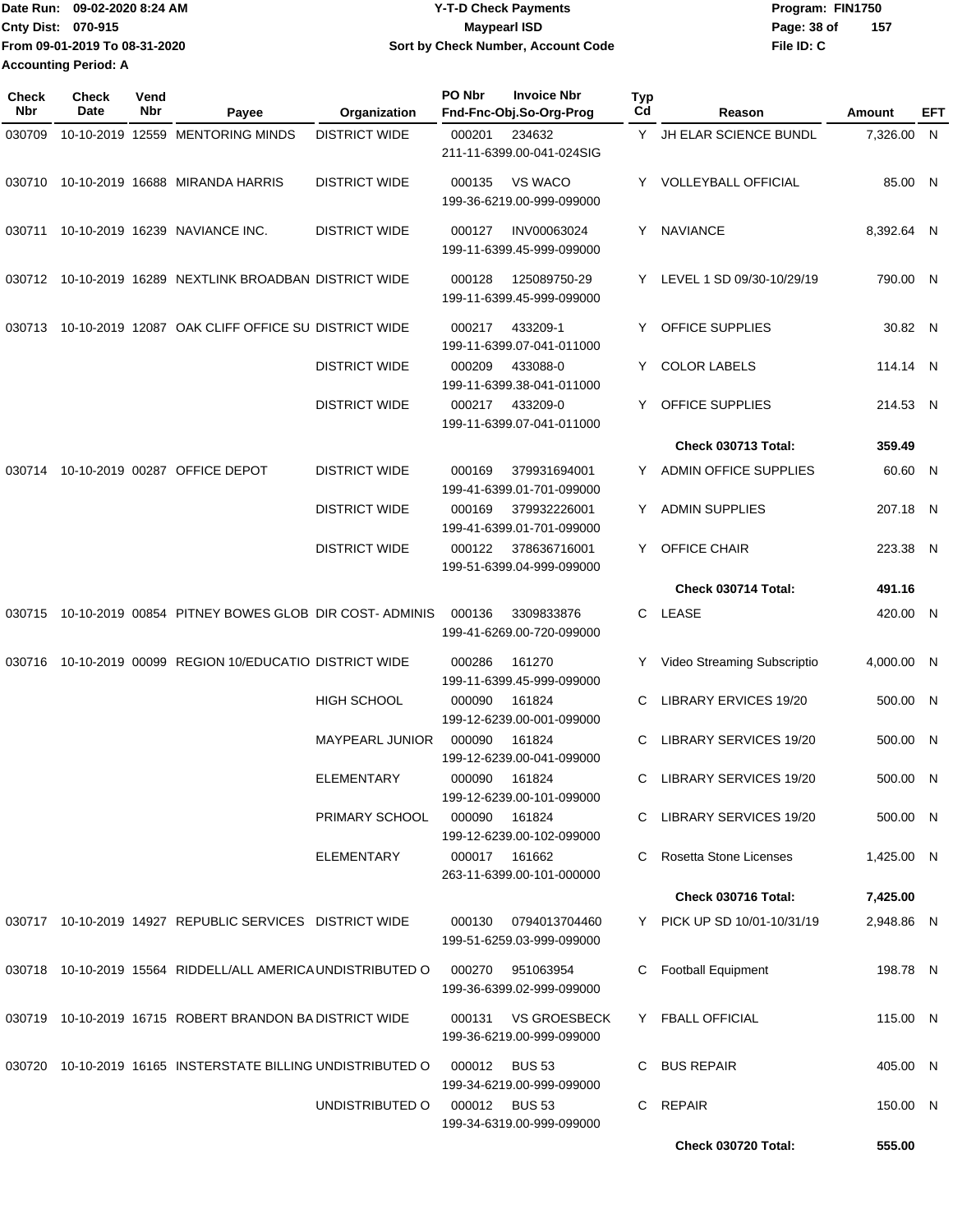|                             | Date Run: 09-02-2020 8:24 AM  | <b>Y-T-D Check Payments</b>               | Program: FIN1750   |  |  |
|-----------------------------|-------------------------------|-------------------------------------------|--------------------|--|--|
| <b>Cnty Dist: 070-915</b>   |                               | <b>Mavpearl ISD</b>                       | 157<br>Page: 39 of |  |  |
|                             | From 09-01-2019 To 08-31-2020 | <b>Sort by Check Number, Account Code</b> | File ID: C         |  |  |
| <b>Accounting Period: A</b> |                               |                                           |                    |  |  |

| <b>Check</b><br>Nbr | <b>Check</b><br>Date         | Vend<br>Nbr | Payee                                                     | Organization         | PO Nbr        | <b>Invoice Nbr</b><br>Fnd-Fnc-Obj.So-Org-Prog    | Typ<br>Cd | Reason                         | Amount     | EFT |
|---------------------|------------------------------|-------------|-----------------------------------------------------------|----------------------|---------------|--------------------------------------------------|-----------|--------------------------------|------------|-----|
| 030721              |                              |             | 10-10-2019 13741 SCRIPPS NATIONAL S MAYPEARL JUNIOR       |                      | 000027        | SPELLING BEE<br>199-11-6499.00-041-021000        |           | C Spelling Bee JH              | 165.00 N   |     |
| 030722              |                              |             | 10-10-2019 16296 SUPERIOR PEDIATRIC DISTRICT WIDE         |                      | 000281        | 140<br>199-31-6219.04-999-023000                 |           | <b>SPED OT/PT Services</b>     | 341.25 N   |     |
|                     |                              |             |                                                           | <b>DISTRICT WIDE</b> | 000281        | 140<br>199-31-6219.02-999-023000                 | Y         | SPED OT/PT Services            | 617.50 N   |     |
|                     |                              |             |                                                           |                      |               |                                                  |           | Check 030722 Total:            | 958.75     |     |
|                     | 030723 10-10-2019 00477 TCEA |             |                                                           | <b>DISTRICT WIDE</b> | 000284        | 5489/5490<br>199-53-6499.01-999-099000           | Y.        | Sys-Admin Conf. fees           | 728.00 N   |     |
| 030724              | 10-10-2019 00477 TCEA        |             |                                                           | <b>DISTRICT WIDE</b> | 000287        | 600837<br>199-53-6499.01-999-099000              | Y         | TCEA Conference in Feb.        | 698.00 N   |     |
| 030725              |                              |             | 10-10-2019 16030 TDINDUSTRIES, INC                        | <b>DISTRICT WIDE</b> | 000218        | 0001494694<br>199-51-6249.00-999-099000          |           | MJH 2205 repairs               | 3,774.42 N |     |
|                     |                              |             |                                                           | UNDISTRIBUTED O      | 000235        | 0001494243<br>199-51-6249.01-999-099000          | C.        | Rm 2205 Quote # OPP0060        | 1,012.00 N |     |
|                     |                              |             |                                                           |                      |               |                                                  |           | <b>Check 030725 Total:</b>     | 4,786.42   |     |
| 030726              | 10-10-2019 16123 TECHAIR     |             |                                                           | <b>DISTRICT WIDE</b> | 000120        | 05113287<br>199-51-6319.02-999-099000            | Y.        | <b>CYLINDERS RENTAL</b>        | 206.03 N   |     |
| 030727              |                              |             | 10-10-2019 00122 TEXAS ASSOC OF RU ADMINISTRATIVE         |                      | 000140        | <b>BOWLING</b><br>199-41-6499.00-701-099000      | C.        | TARS MEMBERSHIP 19/20          | 450.00 N   |     |
| 030728              |                              |             | 10-10-2019 16346 THE BANDWAGON MU DISTRICT WIDE           |                      | 000018        | 0000027<br>199-11-6399.29-001-0110BA             |           | Marching Instruments           | 6,290.00 N |     |
| 030729              |                              |             | 10-10-2019 16280 VST SERVICES, LP                         | <b>DISTRICT WIDE</b> | 000288        | 8152<br>199-53-6249.04-999-099000                | Y         | <b>ERATE Consultant</b>        | 3,600.00 N |     |
| 030730              |                              |             | 10-10-2019 01145 WELDERS WAREHOUS DISTRICT WIDE           |                      | 000123        | 38252<br>199-11-6399.09-001-022000               |           | <b>CYLINDER RENTALS</b>        | 115.00 N   |     |
| 030731              |                              |             | 10-10-2019 11000 WENGER CORPORATI DISTRICT WIDE           |                      | 000142        | 773353<br>199-11-6399.29-001-0110BA              | Y         | Music chairs for class         | 244.00 N   |     |
|                     |                              |             |                                                           | <b>DISTRICT WIDE</b> | 000142 773353 | 199-11-6399.29-041-011000                        | Y         | Music chairs for class         | 2,390.00 N |     |
|                     |                              |             |                                                           |                      |               |                                                  |           | <b>Check 030731 Total:</b>     | 2,634.00   |     |
|                     |                              |             | 030732 10-10-2019 16307 WILLIAM GEE                       | <b>DISTRICT WIDE</b> | 000121        | WEST<br>199-36-6219.00-999-099000                |           | Y VOLLEYBALL OFFICIAL          | 115.00 N   |     |
|                     |                              |             | 030733 10-10-2019 15938 WILLIAM PHILLIPS                  | UNDISTRIBUTED O      | 000139        | VS GROESBECK<br>199-36-6219.00-999-099000        |           | C OFFICIAL FOOTBALL            | 115.00 N   |     |
|                     |                              |             | 030734 10-10-2019 01078 WILLIAM V. MACGILL & HIGH SCHOOL  |                      | 000193        | IN0692849<br>199-33-6399.00-001-099000           |           | C NURSE SUPPLIES               | 155.76 N   |     |
|                     |                              |             | 030735 10-10-2019 16369 WILLIE JACKSON                    | <b>DISTRICT WIDE</b> |               | 000122 VS WEST<br>199-36-6219.00-999-099000      |           | Y VOLLEYBALL OFFICIAL          | 100.00 N   |     |
|                     |                              |             | 030736 10-10-2019 16592 WISS, JANNEY, ELSTN DISTRICT WIDE |                      |               | 000125 0428755<br>199-81-6629.01-999-099000      |           | Y PROFESSIONAL SERVICE         | 9,998.21 N |     |
|                     |                              |             | 030737 10-17-2019 15730 ACCELERATE LEARNI UNDISTRIBUTED O |                      | 000082 42974  | 199-11-6399.46-999-000000                        |           | C Science software for 5-8 Gra | 2,128.00 N |     |
|                     |                              |             | 030738 10-17-2019 16536 ASHLEY DANIELS                    | UNDISTRIBUTED O      | 000145        | VS RIO VISTA<br>199-36-6219.00-999-099000        |           | C VOLLEYBALL OFFICIAL          | 115.00 N   |     |
|                     |                              |             |                                                           | UNDISTRIBUTED O      |               | 000155 VS RIO VISTA<br>199-36-6219.00-999-099000 |           | C VOLLEYBALL OFFICIAL          | 155.00 N   |     |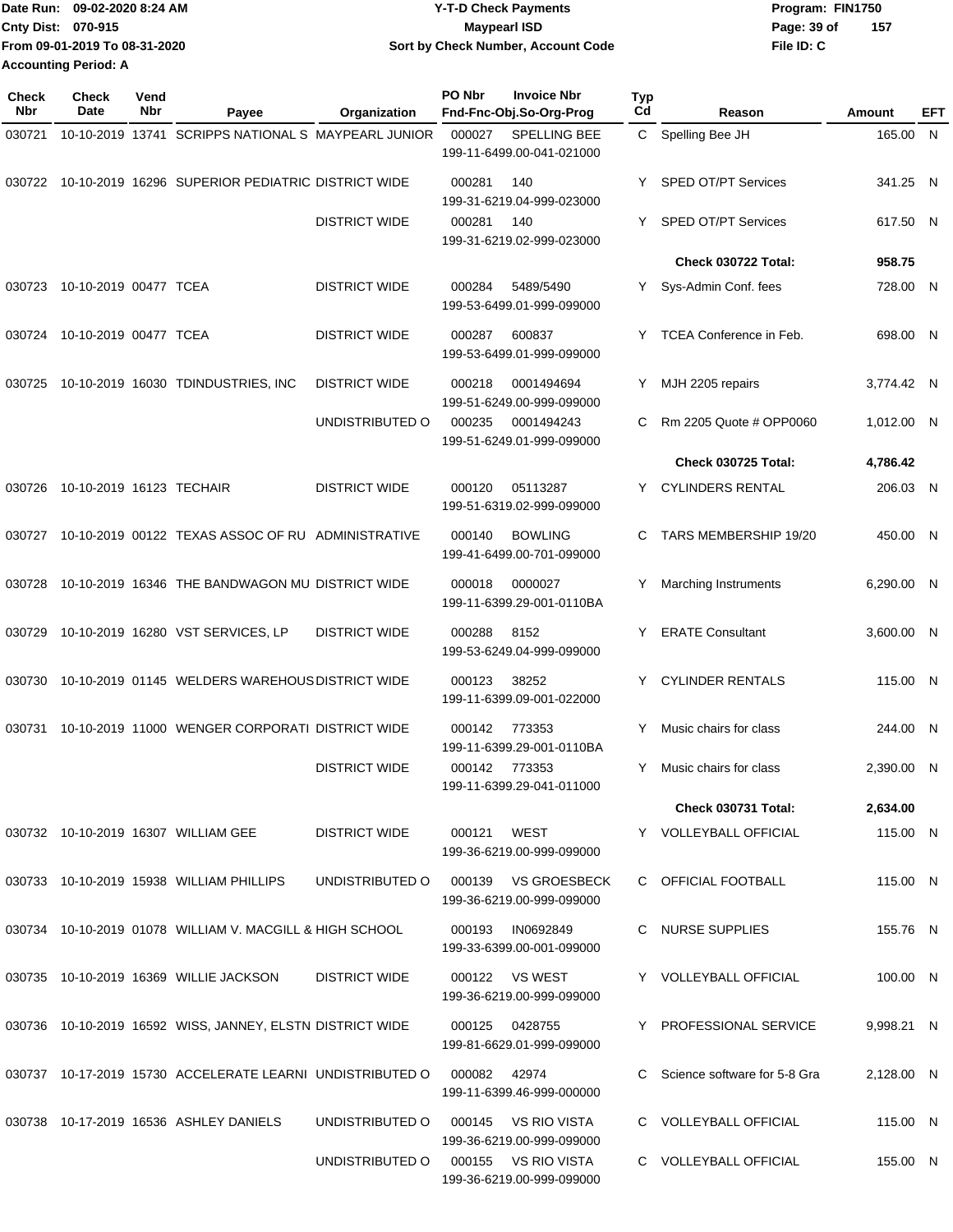|                             | Date Run: 09-02-2020 8:24 AM  |                    |                                |                 | <b>Y-T-D Check Payments</b> |                                               |                    | Program: FIN1750            |          |      |  |
|-----------------------------|-------------------------------|--------------------|--------------------------------|-----------------|-----------------------------|-----------------------------------------------|--------------------|-----------------------------|----------|------|--|
|                             | Cnty Dist: 070-915            |                    |                                |                 | <b>Maypearl ISD</b>         |                                               |                    | 157<br>Page: 40 of          |          |      |  |
|                             | From 09-01-2019 To 08-31-2020 |                    |                                |                 |                             | Sort by Check Number, Account Code            |                    | File ID: C                  |          |      |  |
| <b>Accounting Period: A</b> |                               |                    |                                |                 |                             |                                               |                    |                             |          |      |  |
| <b>Check</b><br><b>Nbr</b>  | <b>Check</b><br>Date          | Vend<br><b>Nbr</b> | Payee                          | Organization    | PO Nbr                      | <b>Invoice Nbr</b><br>Fnd-Fnc-Obj.So-Org-Prog | Typ<br>$_{\rm Cd}$ | Reason                      | Amount   | EFT. |  |
|                             |                               |                    |                                |                 |                             |                                               |                    | <b>Check 030738 Total:</b>  | 270.00   |      |  |
| 030739                      | 10-17-2019 00677              |                    | <b>ASW ENTERPRISES</b>         | ELEMENTARY      | 000302                      | 5763                                          | C.                 | <b>COMPUTER SPELLIN TES</b> | 100.00   | - N  |  |
|                             |                               |                    |                                |                 |                             | 199-11-6399.13-101-011000                     |                    |                             |          |      |  |
| 030740                      |                               |                    | 10-17-2019 01256 AT&T MOBILITY | UNDISTRIBUTED O | 000144                      | 824711164X10120<br>199-51-6259.02-999-099000  | C.                 | WIRELESS SD 09/03-10/02/    | 110.48   | - N  |  |
| 030741                      | 10-17-2019 00901              |                    | AVENUE FUEL DISTRI             | UNDISTRIBUTED O | 000143                      | 69946<br>100.21.0211.01.000.00000             | C.                 | FUEL FOR DISTRICT FLEE      | 2,998.59 | N    |  |

|                                         |                                                                                     |                                       |                |                                                                 | Check 030747 Total:                                                                                            | 1,893.83   |  |
|-----------------------------------------|-------------------------------------------------------------------------------------|---------------------------------------|----------------|-----------------------------------------------------------------|----------------------------------------------------------------------------------------------------------------|------------|--|
|                                         |                                                                                     | UNDISTRIBUTED O 000168 552635286BLHSM |                | 199-51-6319.02-999-099000                                       | C ELECT DRAIN CLEANER                                                                                          | 399.94 N   |  |
|                                         |                                                                                     | UNDISTRIBUTED O 000164 85353547RLQ30D |                | 199-51-6319.02-999-099000                                       | C FAUCET                                                                                                       | 198.30 N   |  |
|                                         |                                                                                     |                                       |                | 199-41-6499.02-702-099000                                       |                                                                                                                |            |  |
|                                         |                                                                                     | <b>SCHOOL BOARD</b>                   |                |                                                                 | C BOARD                                                                                                        | 111.28 N   |  |
|                                         |                                                                                     | <b>SCHOOL BOARD</b>                   |                | 199-41-6499.02-702-099000                                       | C BOARD                                                                                                        | 42.01 N    |  |
|                                         |                                                                                     | <b>ADMINISTRATIVE</b>                 |                | 000163 55417348HTQTDA<br>199-41-6499.00-701-099000              | C AIRLINES                                                                                                     | 17.00 N    |  |
|                                         |                                                                                     | ADMINISTRATIVE                        |                | 000162 5543286895V2XQ3<br>199-41-6411.01-701-099000             | C FLIGHT                                                                                                       | 168.50 N   |  |
|                                         |                                                                                     |                                       |                | 199-41-6411.01-701-099000                                       |                                                                                                                |            |  |
|                                         |                                                                                     | ADMINISTRATIVE                        |                | 199-41-6411.01-701-099000<br>000170  55436877Y4E286G  C  HILTON |                                                                                                                | 474.28 N   |  |
|                                         |                                                                                     | ADMINISTRATIVE                        |                | 000161 554173489TQPOV                                           | C FLIGHT                                                                                                       | 190.00 N   |  |
|                                         |                                                                                     | ADMINISTRATIVE                        |                | 000169 55432867YSHASS<br>199-41-6411.01-701-099000              | C FUEL COMING BACK FRO                                                                                         | 47.39 N    |  |
|                                         |                                                                                     | ADMINISTRATIVE                        | 000166         | 85450938QWGR56<br>199-41-6411.01-701-099000                     | C AUDIT LUNCH                                                                                                  | 41.23 N    |  |
|                                         |                                                                                     | ADMINISTRATIVE                        |                | 000167  554807788BLSGT<br>199-41-6411.01-701-099000             | C PARKING                                                                                                      | 15.00 N    |  |
|                                         |                                                                                     |                                       |                | 199-41-6411.01-701-099000                                       |                                                                                                                |            |  |
|                                         |                                                                                     | ADMINISTRATIVE                        | 000165         | 199-13-6499.00-999-011000<br>554807787BLSFV                     | C PARKING                                                                                                      | 15.00 N    |  |
|                                         | 030747 10-17-2019 00871 CARD SERVICE CENT UNDISTRIBUTED O                           |                                       | 000256         | 05140488ELM9427                                                 | C BOARD MEAL                                                                                                   | 173.90 N   |  |
|                                         | 030746 10-17-2019  16736  BRYAN MATTHEW ZAR UNDISTRIBUTED O  000146  VS MCGREGOR    |                                       |                | 199-36-6219.00-999-099000                                       | C FBALL OFFICIAL                                                                                               | 115.00 N   |  |
|                                         |                                                                                     |                                       |                |                                                                 | <b>Check 030745 Total:</b>                                                                                     | 2,519.63   |  |
|                                         |                                                                                     | HIGH SCHOOL                           |                | 000331 2850160<br>240-35-6341.01-001-099000                     | C MILK HS                                                                                                      | 476.47 N   |  |
|                                         |                                                                                     |                                       |                | 240-35-6341.00-102-099000                                       |                                                                                                                |            |  |
|                                         |                                                                                     | PRIMARY SCHOOL  000328  2850160       |                | 240-35-6341.00-101-099000                                       | C MILK PRIMARY                                                                                                 | 596.25 N   |  |
|                                         |                                                                                     | ELEMENTARY                            | 000329 2850160 | 240-35-6341.00-041-099000                                       | C MILK ELEM                                                                                                    | 934.13 N   |  |
| 030745  10-17-2019  00956  BORDEN DAIRY |                                                                                     | MAYPEARL JUNIOR 000330                |                | 2850160                                                         | C MILK MS                                                                                                      | 512.78 N   |  |
|                                         |                                                                                     |                                       |                | 199-53-6411.00-999-099000                                       | 030744 10-17-2019 16141 BEST WESTERN AUSTIUNDISTRIBUTED O 000312 GRIFFIN/HOWARD C Hotel for Oct Meetings at TC | 622.33 N   |  |
|                                         | 030743  10-17-2019  15217  BAYLOR INSTITUTE O  UNDISTRIBUTED O     000314     16056 |                                       |                | 199-36-6219.02-999-099000                                       | C Trainer                                                                                                      | 1,242.88 N |  |
|                                         | 030742  10-17-2019  00330  BARNES & NOBLE  ADMINISTRATIVE                           |                                       |                | 000253 3909452<br>199-41-6399.01-701-099000                     | C BOOKS                                                                                                        | 160.00 N   |  |
|                                         | 030741 10-17-2019 00901 AVENUE FUEL DISTRI UNDISTRIBUTED O 000143 69946             |                                       |                | 199-34-6311.01-999-099000                                       | C FUEL FOR DISTRICT FLEE                                                                                       | 2,998.59 N |  |
|                                         |                                                                                     |                                       |                | 199-51-6259.02-999-099000                                       |                                                                                                                |            |  |
|                                         | 030740  10-17-2019  01256  AT&T MOBILITY  UNDISTRIBUTED O                           |                                       |                | 199-11-6399.13-101-011000<br>000144  824711164X10120            | C WIRELESS SD 09/03-10/02/                                                                                     | 110.48 N   |  |
|                                         |                                                                                     |                                       |                |                                                                 |                                                                                                                |            |  |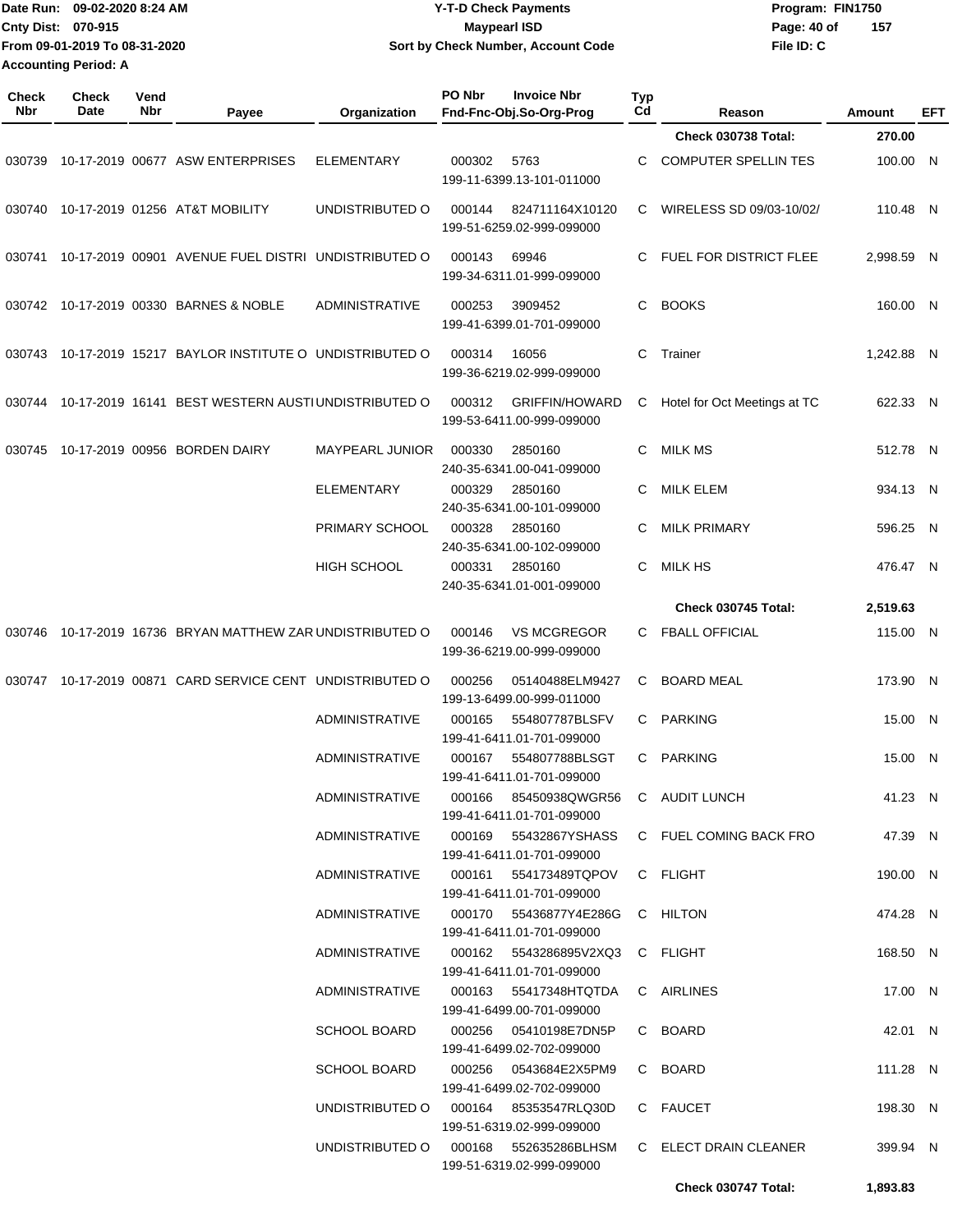Date Run: 09-02-2020 8:24 AM **Date Run:** 09-02-2020 8:24 AM **Program:** FIN1750 **Cnty Dist: Page: 41 of File ID: C From 09-01-2019 To 08-31-2020 09-02-2020 8:24 AM Y-T-D Check Payments 070-915 Maypearl ISD Sort by Check Number, Account Code 157 Accounting Period: A**

| <b>Check</b><br><b>Nbr</b> | <b>Check</b><br>Date             | Vend<br>Nbr | Payee                                                     | Organization                     | PO Nbr         | <b>Invoice Nbr</b><br>Fnd-Fnc-Obj.So-Org-Prog     | <b>Typ</b><br>Cd | Reason                        | Amount     | EFT |
|----------------------------|----------------------------------|-------------|-----------------------------------------------------------|----------------------------------|----------------|---------------------------------------------------|------------------|-------------------------------|------------|-----|
| 030748                     |                                  |             | 10-17-2019 16577 CARTER EVALUATION UNDISTRIBUTED O        |                                  | 000321         | -1<br>199-31-6219.00-999-023000                   | C.               | <b>LSSP Services</b>          | 787.50 N   |     |
| 030749                     |                                  |             | 10-17-2019 00510 CEE DEE'S LOCKS AN UNDISTRIBUTED O       |                                  | 000263         | 1374<br>199-51-6319.02-999-099000                 | C                | HS, LSK & Ag Lock repairs     | 240.00 N   |     |
|                            |                                  |             | 030750 10-17-2019 16700 CHARACTERSTRONG, ELEMENTARY       |                                  | 000306         | 4228<br>199-31-6399.00-101-099000                 | C.               | <b>CHARACTER STRONG</b>       | 499.00 N   |     |
| 030751                     |                                  |             | 10-17-2019 16544 CHRISTEN ROGERS                          | UNDISTRIBUTED O                  | 000147         | <b>VS RIO VISTA</b><br>199-36-6219.00-999-099000  | C.               | <b>VOLLEYBALL OFFICIAL</b>    | 60.00 N    |     |
|                            |                                  |             | 030752 10-17-2019 16362 CHRISTOPHER GLOVE UNDISTRIBUTED O |                                  | 000148         | <b>VS MCGREGOR</b><br>199-36-6219.00-999-099000   | C                | <b>FBALL OFFICIAL</b>         | 120.00 N   |     |
|                            |                                  |             | 030753 10-17-2019 16673 CLARENCE HUTCHINS UNDISTRIBUTED O |                                  | 000318         | <b>REIMBURSEMENT</b><br>199-34-6319.00-999-099000 | C                | Reimbursement                 | 37.17 N    |     |
|                            |                                  |             | 030754 10-17-2019 15282 COLORADO BOXED BE ELEMENTARY      |                                  | 000327         | 9106351<br>240-35-6341.00-101-099000              | C.               | <b>COMMODITIES</b>            | 65.44 N    |     |
|                            | 030755 10-17-2019 15168 CPI      |             |                                                           | UNDISTRIBUTED O                  | 000264         | CUS0202976<br>199-11-6399.03-999-023000           | C                | CPI Training for JW/Blended   | 1,164.00 N |     |
|                            | 030756 10-17-2019 16441 DAC-Inc. |             |                                                           | UNDISTRIBUTED O                  | 000310         | 2049836<br>199-53-6249.04-999-099000              | C                | <b>REPAIRED CAMERA</b>        | 652.00 N   |     |
|                            |                                  |             | 030757 10-17-2019 16739 DALE A. HUNT                      | UNDISTRIBUTED O                  | 000151         | <b>VS WHITNEY</b><br>199-36-6219.00-999-099000    | C                | <b>FBALL OFFICIAL</b>         | 115.00 N   |     |
| 030758                     |                                  |             | 10-17-2019 16740 DANIEL MATTHEWS                          | UNDISTRIBUTED O                  | 000150         | <b>VS WHITNEY</b><br>199-36-6219.00-999-099000    | C.               | <b>FBALL OFFICIAL</b>         | 115.00 N   |     |
| 030759                     |                                  |             | 10-17-2019 12536 DESOTO JANITORIAL                        | UNDISTRIBUTED O                  | 000245         | 194023<br>199-51-6319.01-999-099000               | C                | <b>CUSTODIAL SUPPLIES</b>     | 5,032.32 N |     |
|                            |                                  |             |                                                           | UNDISTRIBUTED O                  | 000260         | 194148<br>199-51-6319.01-999-099000               | C                | Bleach tabs for sanitizing ma | 326.95 N   |     |
|                            |                                  |             |                                                           | <b>ELEMENTARY</b>                | 000149         | 193794<br>240-35-6341.00-101-099000               | C                | DISH MACHINE SOAP             | 51.52 N    |     |
|                            |                                  |             |                                                           |                                  |                |                                                   |                  | Check 030759 Total:           | 5,410.79   |     |
|                            |                                  |             |                                                           |                                  |                | 100057722<br>199-11-6399.13-041-011000            |                  | C One Act Play                | 356.58 N   |     |
|                            |                                  |             | 030761 10-17-2019 16413 EAST TEXAS COPY                   | UNDISTRIBUTED O                  |                | 000149 LE00138025<br>199-11-6219.00-999-023000    |                  | C LEASE MONTHLY               | 128.23 N   |     |
|                            |                                  |             |                                                           | UNDISTRIBUTED O                  | 000156 1470087 | 199-11-6219.07-999-023000                         |                  | C SD 09/04-10/03/19 SPED      | 40.85 N    |     |
|                            |                                  |             |                                                           | HIGH SCHOOL                      |                | 000156 1470087<br>199-11-6269.00-001-011000       |                  | C SD 09/04-10/03/19 HSP       | 25.73 N    |     |
|                            |                                  |             |                                                           | MAYPEARL JUNIOR  000156  1470087 |                | 199-11-6269.00-041-011000                         |                  | C SD 09/04-10/03/19 JHP       | 41.47 N    |     |
|                            |                                  |             |                                                           | ELEMENTARY                       |                | 000156 1470087<br>199-11-6269.00-101-011000       |                  | C SD 09/04-10/03/19 ELEM T    | 434.56 N   |     |
|                            |                                  |             |                                                           | ELEMENTARY                       |                | 000156 1470087<br>199-11-6269.00-101-099000       |                  | C SD 09/04-10/03/19 ELEM P    | 56.64 N    |     |
|                            |                                  |             |                                                           | PRIMARY SCHOOL                   |                | 000156 1470087<br>199-11-6269.00-102-011000       |                  | C SD 09/04-10/03/19 PRIMAR    | 192.47 N   |     |
|                            |                                  |             |                                                           | <b>HIGH SCHOOL</b>               |                | 000149 LE00138025<br>199-11-6269.01-001-011000    |                  | C LEASE MONTHLY               | 128.24 N   |     |
|                            |                                  |             |                                                           | HIGH SCHOOL                      |                | 000156 1470087<br>199-11-6269.01-001-011000       |                  | C SD 09/04-10/03/19 HST       | 571.85 N   |     |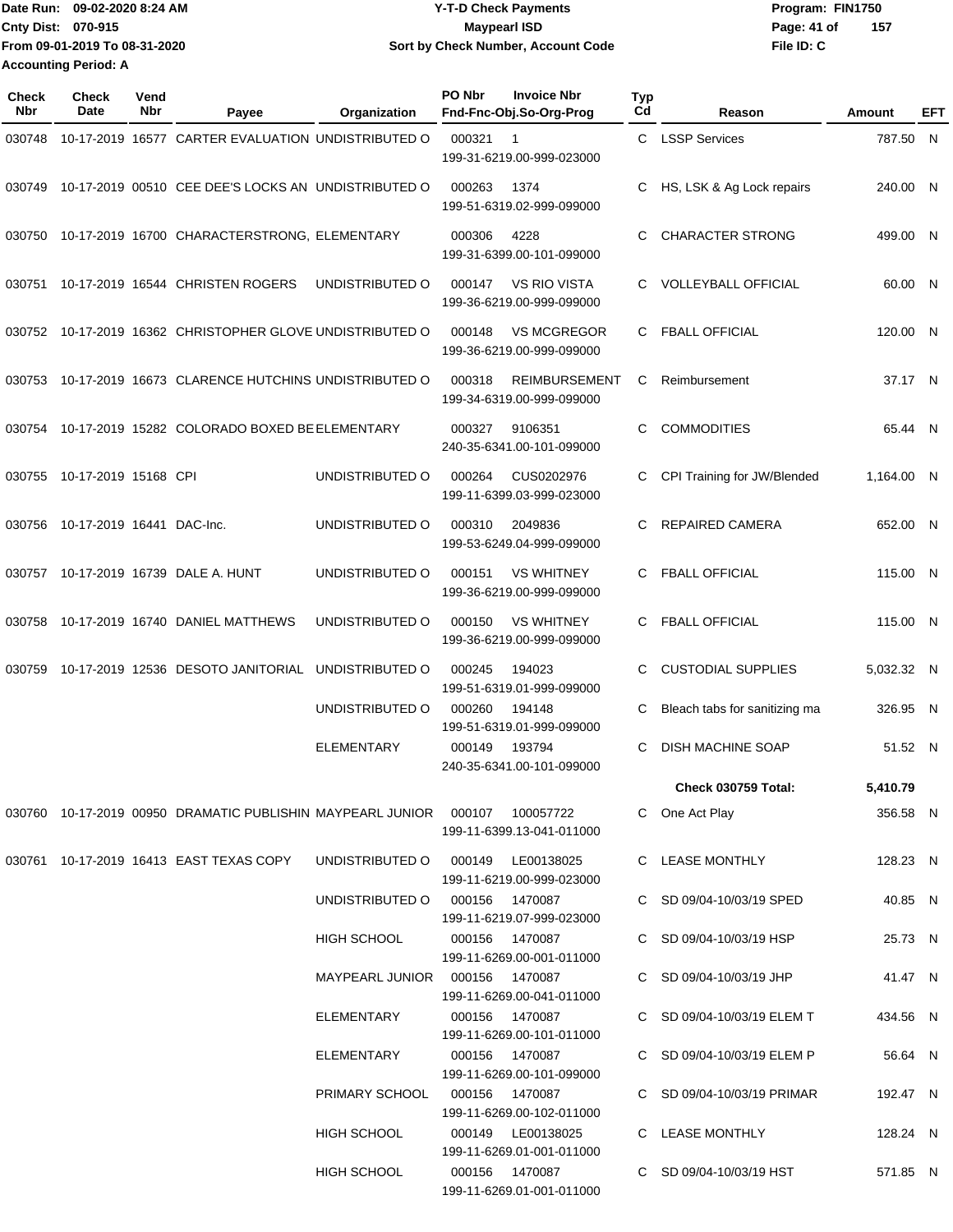| IDate Run: 09-02-2020 8:24 AM | <b>Y-T-D Check Payments</b>        | Program: FIN1750   |  |  |
|-------------------------------|------------------------------------|--------------------|--|--|
| <b>Cnty Dist: 070-915</b>     | <b>Mavpearl ISD</b>                | 157<br>Page: 42 of |  |  |
| From 09-01-2019 To 08-31-2020 | Sort by Check Number, Account Code | File ID: C         |  |  |
| <b>Accounting Period: A</b>   |                                    |                    |  |  |

| <b>Check</b><br>Nbr | Check<br>Date                 | Vend<br>Nbr | Payee                                                    | Organization                       | PO Nbr               | <b>Invoice Nbr</b><br>Fnd-Fnc-Obj.So-Org-Prog  | <b>Typ</b><br>Cd | Reason                                           | Amount                   | EFT |
|---------------------|-------------------------------|-------------|----------------------------------------------------------|------------------------------------|----------------------|------------------------------------------------|------------------|--------------------------------------------------|--------------------------|-----|
|                     |                               |             |                                                          | MAYPEARL JUNIOR                    | 000156               | 1470087<br>199-11-6269.01-041-011000           |                  | C SD 09/04-10/03/19 JHT                          | 550.59 N                 |     |
|                     |                               |             |                                                          | DIR COST- ADMINIS                  | 000156               | 1470087<br>199-41-6249.00-720-099000           | C.               | SD 09/04-10/03/19 ADMIN                          | 181.31 N                 |     |
|                     |                               |             |                                                          |                                    |                      |                                                |                  | Check 030761 Total:                              | 2,351.94                 |     |
|                     |                               |             | 030762 10-17-2019 13404 EDUPHORIA SCHOOL UNDISTRIBUTED O |                                    | 000249               | <b>INV3438</b><br>199-11-6399.45-999-099000    | C.               | Lead4ward License for 3 ca                       | 1,080.00 N               |     |
|                     |                               |             | 030763 10-17-2019 13336 ELLIS COUNTY MUSIC HIGH SCHOOL   |                                    | 000343               | 119061/118744<br>199-11-6249.29-001-011000     | C                | <b>Instrument Repairs</b>                        | 100.00 N                 |     |
|                     |                               |             |                                                          | HIGH SCHOOL                        | 000268               | 117994<br>199-11-6249.29-001-011000            | C.               | French Horn Repair                               | 175.00 N                 |     |
|                     |                               |             |                                                          |                                    |                      |                                                |                  | Check 030763 Total:                              | 275.00                   |     |
| 030764              |                               |             | 10-17-2019 16074 GRIFFITH FENCE CO                       | UNDISTRIBUTED O                    | 000160               | 292303<br>199-51-6249.00-999-099000            | C.               | HS Girls Lb Rm Chain Gate                        | 1,300.00 N               |     |
|                     | 030765 10-17-2019 00243 HILCO |             |                                                          | UNDISTRIBUTED O                    | 000172               | 487<br>199-51-6259.04-999-099000               |                  | SD 09/04-10/03/19 MARQU                          | 50.24 N                  |     |
|                     |                               |             |                                                          | UNDISTRIBUTED O                    | 000172               | 487<br>199-51-6259.04-999-099000               | C                | SD 09/04-10/03/19 FUEL TA                        | 34.25 N                  |     |
|                     |                               |             |                                                          | UNDISTRIBUTED O                    | 000172               | 487<br>199-51-6259.04-999-099000               |                  | SD 09/04-10/03/19 SEC.                           | 36.72 N                  |     |
|                     |                               |             |                                                          | UNDISTRIBUTED O                    | 000172               | 487<br>199-51-6259.04-999-099000               |                  | SD 09/04-10/03/19 ATH FA                         | 1,175.24 N               |     |
|                     |                               |             |                                                          | UNDISTRIBUTED O                    | 000172               | 487<br>199-51-6259.04-999-099000               | C.               | SD 09/04-10/03/19 HS N. WI                       | 3,487.24 N               |     |
|                     |                               |             |                                                          | UNDISTRIBUTED O                    | 000172               | 487<br>199-51-6259.04-999-099000               | C.               | SD 09/04-10/03/19 ELEM                           | 5,419.44 N               |     |
|                     |                               |             |                                                          | UNDISTRIBUTED O<br>UNDISTRIBUTED O | 000172 487<br>000172 | 199-51-6259.04-999-099000                      | C<br>C.          | SD 09/04-10/03/19 JH<br>SD 09/04-10/03/19 AG FAC | 4,416.46 N<br>1,127.30 N |     |
|                     |                               |             |                                                          |                                    |                      | 487<br>199-51-6259.78-999-022000               |                  | Check 030765 Total:                              | 15,746.89                |     |
|                     |                               |             |                                                          |                                    |                      |                                                |                  |                                                  |                          |     |
|                     |                               |             | 030766 10-17-2019 16223 Houston ISD                      | UNDISTRIBUTED O                    | 000171               | 1819996<br>199-31-6299.00-999-023000           |                  | C SHARS SEPT 09/01-09/30/1                       | 75.70 N                  |     |
|                     |                               |             | 030767 10-17-2019 01844 J.W. PEPPER & SON, I HIGH SCHOOL |                                    |                      | 000022 182079061<br>199-11-6399.29-001-011BAN  |                  | C MUSIC                                          | 20.00 N                  |     |
|                     |                               |             |                                                          | <b>HIGH SCHOOL</b>                 | 000220               | 182159726<br>199-11-6399.29-001-011BAN         |                  | C Music for Christmas & UIL                      | 30.94 N                  |     |
|                     |                               |             |                                                          | <b>HIGH SCHOOL</b>                 |                      | 000220 182195153<br>199-11-6399.29-001-011BAN  |                  | C Music for Christmas & UIL                      | 366.00 N                 |     |
|                     |                               |             |                                                          | <b>HIGH SCHOOL</b>                 |                      | 000022 175598919<br>199-11-6399.29-001-011BAN  |                  | C BAND MUSIC                                     | 219.99 N                 |     |
|                     |                               |             |                                                          | <b>HIGH SCHOOL</b>                 |                      | 000022 175497846<br>199-11-6399.29-001-011BAN  |                  | C MUSIC                                          | 224.99 N                 |     |
|                     |                               |             |                                                          |                                    |                      |                                                |                  | Check 030767 Total:                              | 861.92                   |     |
|                     |                               |             | 030768 10-17-2019 16738 JEFFREY SAPP                     | UNDISTRIBUTED O                    |                      | 000173 VS WHITNEY<br>199-36-6219.00-999-099000 |                  | C FOOTBALL OFFICIAL                              | 100.00 N                 |     |
|                     |                               |             | 030769 10-17-2019 16526 JEREMY BOYD                      | UNDISTRIBUTED O                    |                      | 000174 VS WHITNEY<br>199-36-6219.00-999-099000 |                  | C FOOTBALL OFFICIAL                              | 120.00 N                 |     |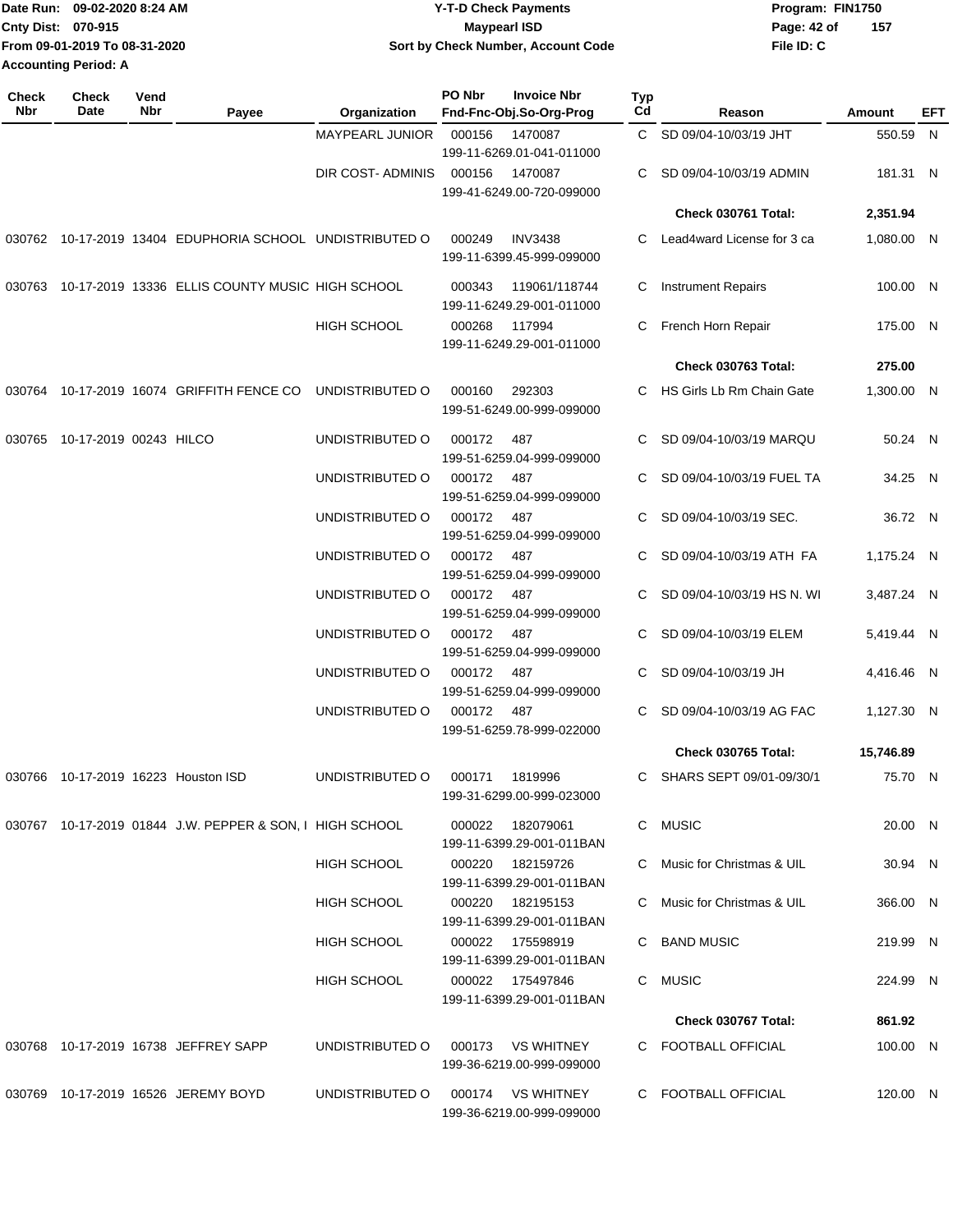|                             | Date Run: 09-02-2020 8:24 AM  | <b>Y-T-D Check Payments</b>        | Program: FIN1750 |     |  |  |
|-----------------------------|-------------------------------|------------------------------------|------------------|-----|--|--|
| Cnty Dist: 070-915          |                               | Maypearl ISD                       | Page: 43 of      | 157 |  |  |
|                             | From 09-01-2019 To 08-31-2020 | Sort by Check Number, Account Code | File ID: C       |     |  |  |
| <b>Accounting Period: A</b> |                               |                                    |                  |     |  |  |

**PO Nbr Invoice Nbr**

| <b>Check</b><br><b>Nbr</b> | <b>Check</b><br>Date  | Vend<br>Nbr | Payee                                                       | Organization           | PO Nbr        | <b>Invoice Nbr</b><br>Fnd-Fnc-Obj.So-Org-Prog     | <b>Typ</b><br>Cd | Reason                       | Amount      | EFT |
|----------------------------|-----------------------|-------------|-------------------------------------------------------------|------------------------|---------------|---------------------------------------------------|------------------|------------------------------|-------------|-----|
| 030770                     |                       |             | 10-17-2019 15914 JOSEPH MANGUM                              | UNDISTRIBUTED O        | 000175        | <b>VS WHITNEY</b><br>199-36-6219.00-999-099000    |                  | C FOOTBALL OFFICIAL          | 120.00 N    |     |
| 030771                     | 10-17-2019 16583 KAMI |             |                                                             | <b>MAYPEARL JUNIOR</b> | 000334        | 202888<br>199-11-6399.03-041-011000               | C                | <b>Math Supplies</b>         | 297.00 N    |     |
|                            |                       |             | 030772 10-17-2019 14227 KATELYNN GONZALEZ UNDISTRIBUTED O   |                        | 000177        | <b>VS RIO VISTA</b><br>199-36-6219.00-999-099000  | C                | <b>VOLLEYBALL OFFICIAL</b>   | 115.00 N    |     |
| 030773                     |                       |             | 10-17-2019 16556 KATHRYN SOUTHARD MAYPEARL JUNIOR           |                        | 000332        | <b>REIMBURSEMENT</b><br>199-11-6399.09-041-011000 | C                | Science Labs                 | 28.96 N     |     |
| 030774                     |                       |             | 10-17-2019 01048 LABATT FOOD SERVIC MAYPEARL JUNIOR         |                        | 000325        | 09017115/6066<br>240-35-6341.00-041-099000        | C                | <b>MS GROCERIES</b>          | 4,547.27 N  |     |
|                            |                       |             |                                                             | <b>ELEMENTARY</b>      | 000324        | 09086067/6689<br>240-35-6341.00-101-099000        | C                | <b>ELEM GROCERIES</b>        | 4,358.91 N  |     |
|                            |                       |             |                                                             | PRIMARY SCHOOL         | 000323        | 09086068/6690<br>240-35-6341.00-102-099000        | C.               | PRIMARY GROCERIES            | 2,834.27 N  |     |
|                            |                       |             |                                                             | <b>HIGH SCHOOL</b>     | 000326        | 09086065/6687<br>240-35-6341.01-001-099000        | C.               | <b>HS GROCERIES</b>          | 6,118.92 N  |     |
|                            |                       |             |                                                             |                        |               |                                                   |                  | Check 030774 Total:          | 17,859.37   |     |
| 030775                     |                       |             | 10-17-2019 14078 LRP PUBLICATIONS                           | UNDISTRIBUTED O        | 000152        | 4459965<br>199-31-6399.00-999-024000              | C.               | 504 COMPLIANCE               | 204.50 N    |     |
| 030776                     |                       |             | 10-17-2019 16373 MIDLOTHIAN PRINT FA ADMINISTRATIVE         |                        | 000185        | 1289<br>199-41-6399.01-701-099000                 | C                | <b>TABLE CLOTH</b>           | 60.00 N     |     |
| 030777                     |                       |             | 10-17-2019 00516 NAVARRO COLLEGE                            | <b>HIGH SCHOOL</b>     | 000181        | 17937/7936/38<br>199-11-6223.00-001-031000        | C.               | 2019 FALL TUITION AND F      | 60,056.03 N |     |
| 030778                     |                       |             | 10-17-2019 15814 NEC FINANCIAL SERVI UNDISTRIBUTED O        |                        | 000153        | 000225844<br>199-71-6512.00-999-099000            | C                | SV8100 PHONE SYSTEM          | 1,159.20 N  |     |
|                            |                       |             |                                                             | UNDISTRIBUTED O        | 000153        | 000225844<br>199-71-6522.00-999-099000            | C.               | SV8100 PHONE SYSTEM          | 181.07 N    |     |
|                            |                       |             |                                                             |                        |               |                                                   |                  | Check 030778 Total:          | 1,340.27    |     |
| 030779                     |                       |             | 10-17-2019 12087 OAK CLIFF OFFICE SU SCHOOL BOARD           |                        | 000311        | 434129-0<br>199-41-6499.02-702-099000             | C.               | <b>REFRIGERATOR BOARD R</b>  | 273.84 N    |     |
|                            |                       |             | 030780 10-17-2019 00287 OFFICE DEPOT                        | UNDISTRIBUTED O        |               | 000184 381823196001<br>199-51-6399.04-999-099000  |                  | C HIGH BACK CHAIR            | 223.98 N    |     |
|                            |                       |             | 030781 10-17-2019 15054 O'REILLY AUTO PARTS UNDISTRIBUTED O |                        | 000092        | 0645448096<br>199-34-6219.00-999-099000           |                  | C DEF                        | 79.92 N     |     |
|                            |                       |             | 030782 10-17-2019 00698 PALMER ISD                          | MAYPEARL JUNIOR        | 000315        | MAYPEARL ISD<br>199-36-6499.00-041-099000         |                  | C JH Palmer Tournament Girls | 350.00 N    |     |
|                            |                       |             | 030783 10-17-2019 16741 PHELP W BENJAMIN J UNDISTRIBUTED O  |                        |               | 000154 VS WHITNEY<br>199-36-6219.00-999-099000    |                  | C FBALL OFFICIAL VS WHIT     | 120.00 N    |     |
|                            |                       |             | 030784 10-17-2019 13117 PIEPER ENTERPRISES UNDISTRIBUTED O  |                        | 000170        | 35431<br>199-51-6249.17-999-099000                | C                | lawn maintenance             | 5,425.00 N  |     |
|                            |                       |             | 030785 10-17-2019 00099 REGION 10/EDUCATIO UNDISTRIBUTED O  |                        | 000269        | 161983<br>199-11-6399.45-999-099000               | C                | Eduphoria License            | 8,600.00 N  |     |
|                            |                       |             |                                                             | <b>ADMINISTRATIVE</b>  | 000142 161974 | 199-41-6219.10-701-099000                         | C                | <b>BACKGROUND CHECKS J</b>   | 47.40 N     |     |
|                            |                       |             |                                                             |                        |               |                                                   |                  | <b>Check 030785 Total:</b>   | 8,647.40    |     |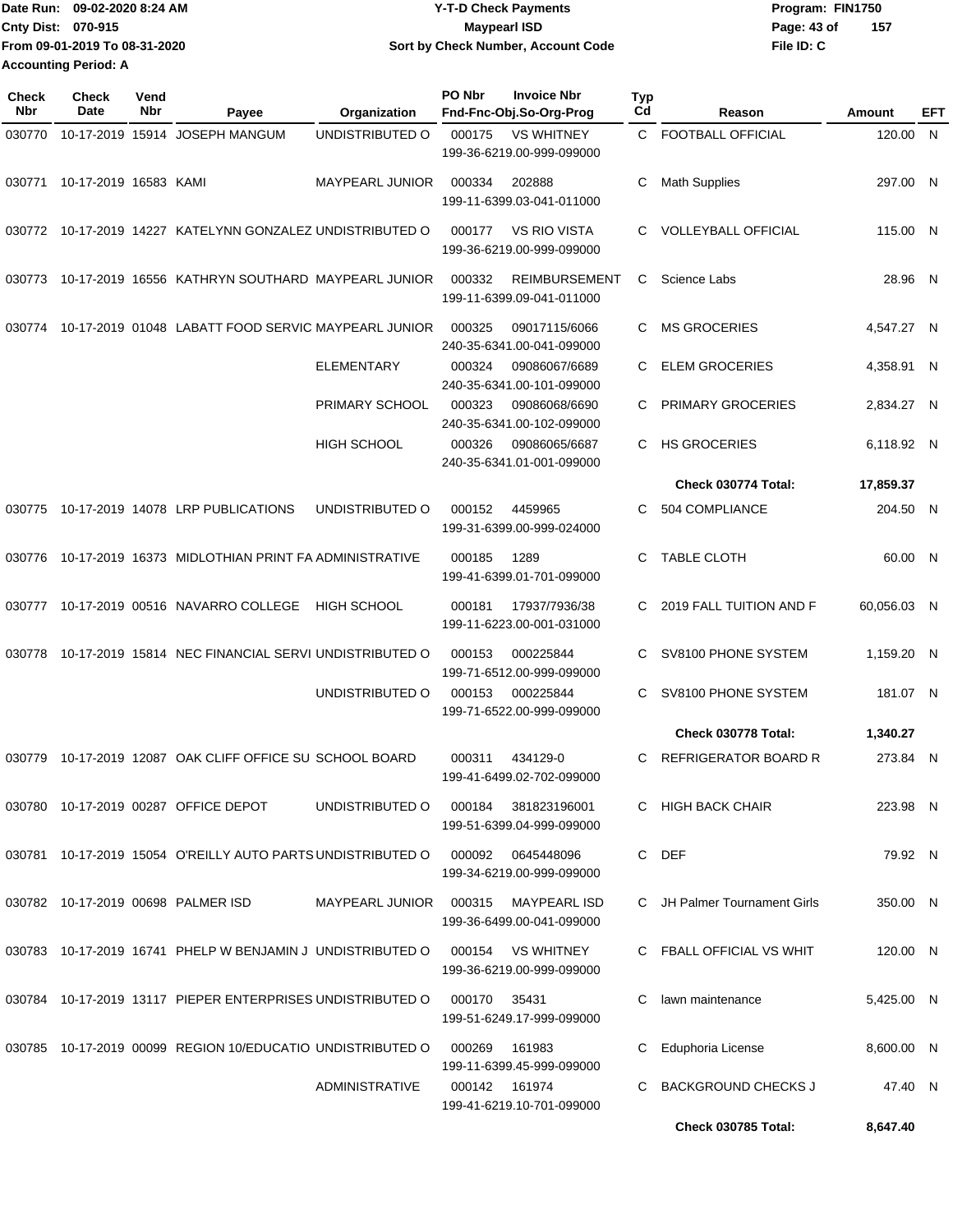| Date Run: 09-02-2020 8:24 AM  | <b>Y-T-D Check Payments</b>        | Program: FIN1750   |
|-------------------------------|------------------------------------|--------------------|
| Cnty Dist: 070-915            | <b>Mavpearl ISD</b>                | 157<br>Page: 44 of |
| From 09-01-2019 To 08-31-2020 | Sort by Check Number, Account Code | File ID: C         |
| <b>Accounting Period: A</b>   |                                    |                    |

| <b>Check</b><br>Nbr | <b>Check</b><br>Date     | Vend<br><b>Nbr</b> | Payee                                                        | Organization      | PO Nbr | <b>Invoice Nbr</b><br>Fnd-Fnc-Obj.So-Org-Prog    | Typ<br>Cd    | Reason                           | Amount      | EFT |
|---------------------|--------------------------|--------------------|--------------------------------------------------------------|-------------------|--------|--------------------------------------------------|--------------|----------------------------------|-------------|-----|
| 030786              |                          |                    | 10-17-2019 16349 ROBERT KEVIN LIGHT UNDISTRIBUTED O          |                   | 000176 | <b>VS RIO VISTA</b><br>199-36-6219.00-999-099000 | $\mathbf{C}$ | <b>VOLLEYBALL OFFICIAL</b>       | 155.00 N    |     |
| 030787              |                          |                    | 10-17-2019 00316 SCHOOL SPECIALTY I MAYPEARL JUNIOR          |                   | 000226 | 208124047147<br>199-11-6399.09-041-011000        | C            | <b>HEADPHONES</b>                | 63.75 N     |     |
|                     |                          |                    |                                                              | <b>ELEMENTARY</b> | 000282 | 308103455288<br>199-11-6399.24-101-024000        | C            | Items needed for DYS             | 491.34 N    |     |
|                     |                          |                    |                                                              |                   |        |                                                  |              | Check 030787 Total:              | 555.09      |     |
| 030788              | 10-17-2019 16408 SMARTOX |                    |                                                              | UNDISTRIBUTED O   | 000179 | 14968<br>199-36-6219.01-999-099000               | C.           | <b>HS DRUG SCREENING</b>         | 357.00 N    |     |
| 030789              |                          |                    | 10-17-2019 15979 SUCCESS ED LLC                              | UNDISTRIBUTED O   | 000342 | 990735<br>199-31-6399.00-999-024000              | C            | <b>SERVICE AGRREMENT 18/</b>     | 355.20 N    |     |
| 030790              |                          |                    | 10-17-2019 16713 SUNRISE RIVER PRES HIGH SCHOOL              |                   | 000254 | IHPCKERRAH0445<br>199-33-6399.00-001-099000      | C            | Renewal HEALTH PLANS             | 99.00 N     |     |
| 030791              |                          |                    | 10-17-2019 16709 SUREGUARD PEST SE UNDISTRIBUTED O           |                   | 000233 | 122270<br>199-51-6249.00-999-099000              | C            | 2019/2020 SCHOOL YEAR            | 833.00 N    |     |
|                     |                          |                    | 030792 10-17-2019 00134 TXU ENERGY                           | UNDISTRIBUTED O   | 000180 | 055002396477<br>199-51-6259.04-999-099000        | C            | SD09/11-10/10/19 SEC. LIG        | 328.32 N    |     |
| 030793              |                          |                    | 10-17-2019 15799 VENUS ISD ATHLETIC HIGH SCHOOL              |                   | 000316 | <b>MAYPEARL BB</b><br>199-36-6499.01-001-099000  | C.           | <b>Venus Tournament Girls BB</b> | 250.00 N    |     |
| 030794              |                          |                    | 10-17-2019 15753 WESLEY CARLTON                              | UNDISTRIBUTED O   | 000157 | <b>VS WHITNEY</b><br>199-36-6219.00-999-099000   | C.           | <b>FBALL OFFICIAL</b>            | 115.00 N    |     |
| 030795              |                          |                    | 10-17-2019 01538 WESTERN PSYCHOLO UNDISTRIBUTED O            |                   | 000277 | wps-288907<br>199-31-6399.00-999-023000          | C            | <b>LSSP Testing Needs</b>        | 247.50 N    |     |
| 030796              |                          |                    | 10-17-2019 01078 WILLIAM V. MACGILL & PRIMARY SCHOOL         |                   | 000177 | IN0692961<br>199-33-6399.00-102-099000           | С            | <b>Nurse Supplies</b>            | 483.70 N    |     |
|                     |                          |                    |                                                              | UNDISTRIBUTED O   | 000192 | IN0692828<br>199-33-6399.20-999-099000           | C            | <b>GLOVES</b>                    | 47.64 N     |     |
|                     |                          |                    |                                                              |                   |        |                                                  |              | Check 030796 Total:              | 531.34      |     |
|                     |                          |                    | 030797 10-17-2019 15751 WILLIE FULCHER                       | UNDISTRIBUTED O   | 000158 | <b>VS WHITNEY</b><br>199-36-6219.00-999-099000   | C            | <b>FOOTBALL OFFICIAL</b>         | 115.00 N    |     |
|                     |                          |                    | 030798 10-17-2019 16592 WISS, JANNEY, ELSTN UNDISTRIBUTED O  |                   | 000160 | 0431694<br>199-81-6629.01-999-099000             | C.           | <b>PROFESSIONAL SERVICE</b>      | 6,687.74 N  |     |
|                     |                          |                    |                                                              | UNDISTRIBUTED O   |        | 000159 0431573<br>199-81-6629.02-999-099000      | C            | PROFESSIONAL SERVICE             | 5,857.50 N  |     |
|                     |                          |                    |                                                              |                   |        |                                                  |              | Check 030798 Total:              | 12,545.24   |     |
|                     |                          |                    | 030799 10-24-2019 15376 ALL ABOUT TIRES, LLC UNDISTRIBUTED O |                   | 000372 | 39187<br>199-34-6319.00-999-099000               | C.           | Bus 50 & 52 new rear tires       | 1,970.00 N  |     |
|                     |                          |                    |                                                              |                   | 000184 | VS WHITNEY<br>199-36-6219.00-999-099000          |              | C VOLLEYBALL OFFICIAL            | 100.00 N    |     |
| 030801              |                          |                    | 10-24-2019 01530 ANDERSON, MARX & B DIR COST-ADMINIS         |                   | 000183 | 39684<br>199-41-6212.00-720-099000               |              | YEAR END AUDIT 2019              | 16,900.00 N |     |
|                     |                          |                    | 030802 10-24-2019 16681 APEX FLOORING SER UNDISTRIBUTED O    |                   | 000194 | <b>CARPET</b><br>199-51-6319.02-999-099000       | C.           | CARPET BAND ROOM                 | 5,164.00 N  |     |
|                     |                          |                    | 030803 10-24-2019 13398 ARLINGTON HEIGHTS HIGH SCHOOL        |                   | 000393 | MAYPEARL<br>199-36-6499.01-001-099000            | C            | Arlin. Heigh. JV Softball Tour   | 250.00 N    |     |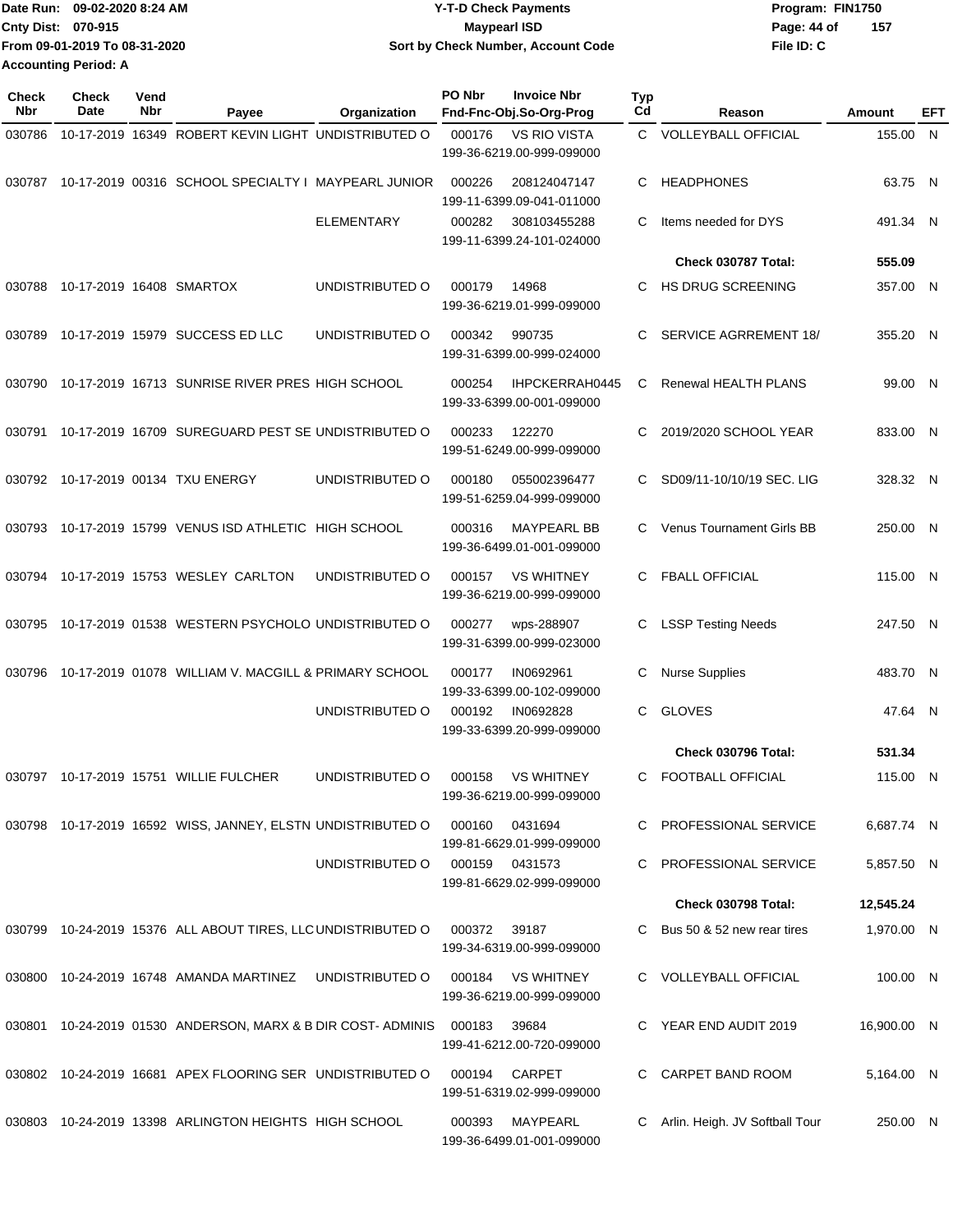Date Run: 09-02-2020 8:24 AM **Date Run:** 09-02-2020 8:24 AM **Program:** FIN1750 **Cnty Dist:** 070-915 **Page: 45 of MaypearI ISD Page: 45 of File ID: C From 09-01-2019 To 08-31-2020 09-02-2020 8:24 AM Y-T-D Check Payments 070-915 Maypearl ISD Sort by Check Number, Account Code 157 Accounting Period: A**

| Check<br><b>Nbr</b> | Check<br>Date | Vend<br>Nbr | Payee                                                                      | Organization           | PO Nbr       | <b>Invoice Nbr</b><br>Fnd-Fnc-Obj.So-Org-Prog        | Typ<br>Cd | Reason                      | Amount     | EFT |
|---------------------|---------------|-------------|----------------------------------------------------------------------------|------------------------|--------------|------------------------------------------------------|-----------|-----------------------------|------------|-----|
| 030804              |               |             | 10-24-2019 16048 BATTERIES PLUS                                            | <b>HIGH SCHOOL</b>     | 000365       | P19918724<br>199-12-6399.00-001-099000               |           | C BATTERIES                 | 122.17 N   |     |
| 030805              |               |             | 10-24-2019 00151 BETSY ROSS FLAG GI ELEMENTARY                             |                        | 000309       | 849403-T<br>199-11-6399.11-101-011000                |           | C FLAGS                     | 62.05 N    |     |
| 030806              |               |             | 10-24-2019 00887 BSN SPORTS                                                | UNDISTRIBUTED O        | 000051       | 906713921<br>199-36-6399.04-999-099000               | C         | <b>Baseball Equipment</b>   | 336.00 N   |     |
| 030807              |               |             | 10-24-2019 13576 CANON FINANCIAL SE UNDISTRIBUTED O                        |                        | 000193       | 20659655<br>199-11-6219.07-999-023000                | C         | ADMIN OCT 2019              | 135.64 N   |     |
|                     |               |             |                                                                            | DIR COST- ADMINIS      | 000072       | 20659654<br>199-41-6249.00-720-099000                | C         | <b>MONTHLY LEASE</b>        | 1,300.29 N |     |
|                     |               |             |                                                                            |                        |              |                                                      |           | Check 030807 Total:         | 1,435.93   |     |
| 030808              |               |             | 10-24-2019 16732 CENTENNIAL HIGH SC HIGH SCHOOL                            |                        | 000412       | BASKETBALL<br>199-36-6499.01-001-099000              | C         | Centen. V Girls BBall Tourn | 300.00 N   |     |
| 030809              |               |             | 10-24-2019 00217 CITY OF MAYPEARL                                          | UNDISTRIBUTED O        | 000185       | 1081<br>199-51-6259.01-999-099000                    | C         | SD 08/30-09/30/2019 ELEM    | 21.00 N    |     |
|                     |               |             |                                                                            | UNDISTRIBUTED O        | 000185       | 80<br>199-51-6259.01-999-099000                      |           | SD 08/30-09/30/2019 ISD B   | 21.00 N    |     |
|                     |               |             |                                                                            | UNDISTRIBUTED O        | 000185       | 1080<br>199-51-6259.01-999-099000                    |           | SD 08/30-09/30/2019 ELEM    | 46.00 N    |     |
|                     |               |             |                                                                            | UNDISTRIBUTED O        | 000185       | 1618<br>199-51-6259.01-999-099000                    |           | SD 08/30-09/30/2019 ADMI    | 46.00 N    |     |
|                     |               |             |                                                                            | UNDISTRIBUTED O        | 000185       | 1394<br>199-51-6259.01-999-099000                    | C         | SD 08/30-09/30/2019 CONS    | 46.00 N    |     |
|                     |               |             |                                                                            | UNDISTRIBUTED O        | 000185       | 383<br>199-51-6259.01-999-099000                     |           | SD 08/30-09/30/2019 HS      | 155.20 N   |     |
|                     |               |             |                                                                            | UNDISTRIBUTED O        | 000185       | 595<br>199-51-6259.01-999-099000                     | C         | SD 08/30-09/30/2019 JH      | 179.20 N   |     |
|                     |               |             |                                                                            | UNDISTRIBUTED O        | 000185       | 82<br>199-51-6259.01-999-099000                      | C         | SD 08/30-09/30/2019 INTM    | 179.20 N   |     |
|                     |               |             |                                                                            | UNDISTRIBUTED O        | 000185       | 574<br>199-51-6259.01-999-099000                     | C         | SD 08/30-09/30/2019 JH YA   | 553.40 N   |     |
|                     |               |             |                                                                            |                        |              |                                                      |           | <b>Check 030809 Total:</b>  | 1,247.00   |     |
|                     |               |             | 030810 10-24-2019 00200 CLAIMS ADMINISTRATI HIGH SCHOOL                    |                        | 000190 49922 | 199-11-6143.00-001-011000                            |           | C 2ND QUARTER INSTALLM      | 6.291.00 N |     |
|                     |               |             | 030811 10-24-2019 15622 COURTYARD AUSTIN UNDISTRIBUTED O 000359 HYLES      |                        |              | 199-21-6411.01-999-099000                            |           | C Assessment Conference     | 480.00 N   |     |
|                     |               |             | 030812 10-24-2019 13531 DEBBIE GRIFFIN                                     | ADMINISTRATIVE         | 000380       | REIMBURSEMENT<br>199-53-6399.00-701-099000           | C         | <b>Tech Supplies</b>        | 348.39 N   |     |
|                     |               |             | 030813 10-24-2019 15656 DEPARTMENT OF INF UNDISTRIBUTED O 000186 20091290N |                        |              | 199-51-6259.02-999-099000                            |           | C LONG DISTANCE SD 9/01-    | 71.50 N    |     |
|                     |               |             | 030814 10-24-2019 12885 DIRECT ENERGY                                      | UNDISTRIBUTED O        |              | 199-51-6259.04-999-099000                            |           | C INT PRACT FIELDSD         | 12.63 N    |     |
|                     |               |             |                                                                            | UNDISTRIBUTED O        |              | 000191  192880039972707<br>199-51-6259.04-999-099000 |           | C BYS BARN SD 09/11-10/10   | 76.96 N    |     |
|                     |               |             |                                                                            | UNDISTRIBUTED O        |              | 000191  192870039964480<br>199-51-6259.04-999-099000 |           | C QUAD SD 09/11-10/10       | 263.04 N   |     |
|                     |               |             |                                                                            | UNDISTRIBUTED O 000191 |              | 192870039964480<br>199-51-6259.04-999-099000         |           | C INT CAFE SD 09/11-10/10   | 439.05 N   |     |
|                     |               |             |                                                                            |                        |              | 199-51-6259.04-999-099000                            |           | C PORTABLE SD 09/11-10/10   | 146.06 N   |     |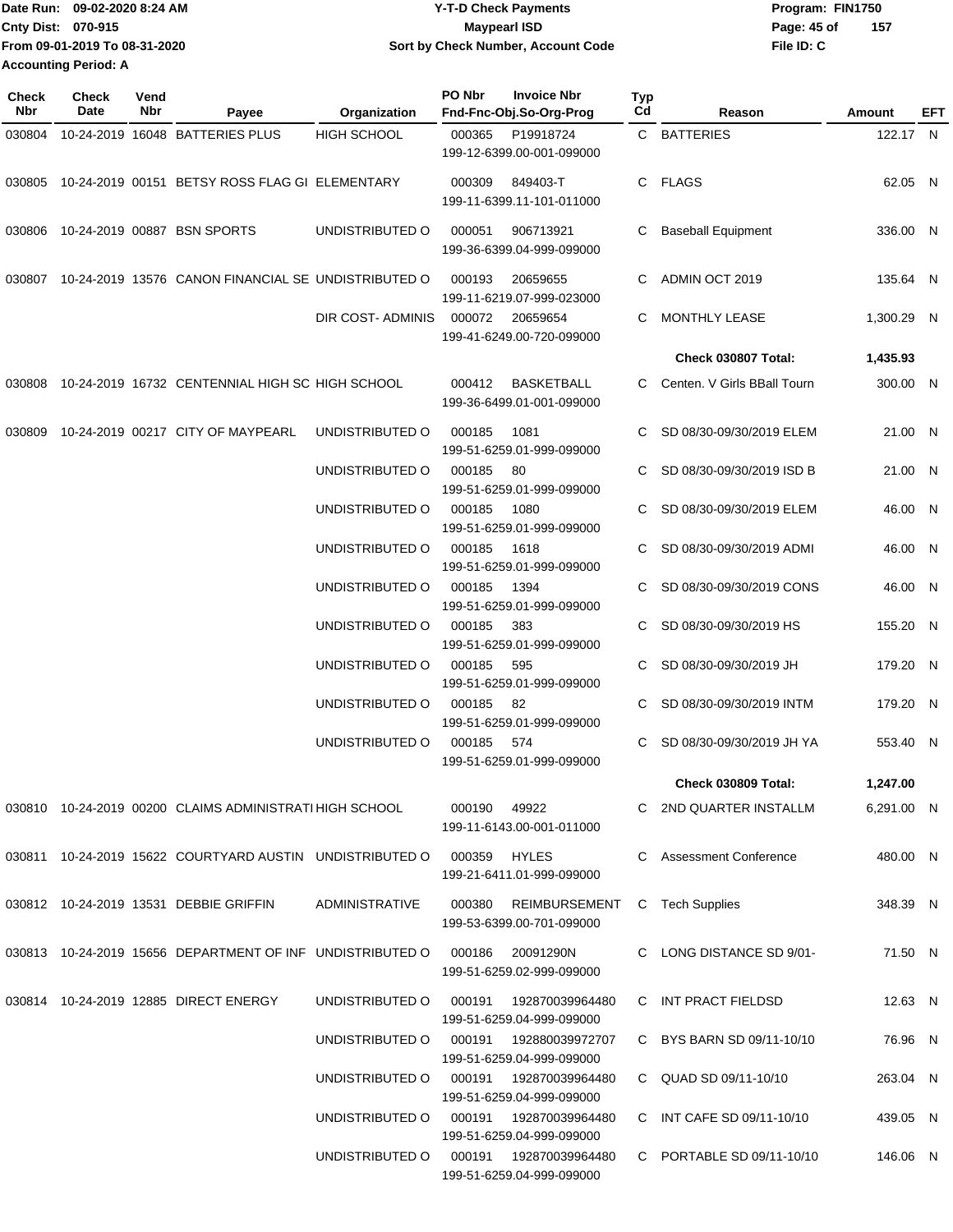|                             | Date Run: 09-02-2020 8:24 AM  | <b>Y-T-D Check Payments</b>        | Program: FIN1750 |     |  |  |
|-----------------------------|-------------------------------|------------------------------------|------------------|-----|--|--|
| <b>Cnty Dist: 070-915</b>   |                               | <b>Mavpearl ISD</b>                | Page: 46 of      | 157 |  |  |
|                             | From 09-01-2019 To 08-31-2020 | Sort by Check Number, Account Code | File ID: C       |     |  |  |
| <b>Accounting Period: A</b> |                               |                                    |                  |     |  |  |

| Check<br>Nbr | <b>Check</b><br>Date           | Vend<br>Nbr | Payee                                                      | Organization           | PO Nbr | <b>Invoice Nbr</b><br>Fnd-Fnc-Obj.So-Org-Prog  | Typ<br>Cd | Reason                        | Amount     | EFT |
|--------------|--------------------------------|-------------|------------------------------------------------------------|------------------------|--------|------------------------------------------------|-----------|-------------------------------|------------|-----|
|              |                                |             |                                                            | UNDISTRIBUTED O        | 000191 | 192880039976502<br>199-51-6259.04-999-099000   |           | C ADMIN SD 09/11-10/10        | 314.49 N   |     |
|              |                                |             |                                                            | UNDISTRIBUTED O        | 000191 | 192870039964480<br>199-51-6259.04-999-099000   | C.        | INTERM SD 09/11-10/10         | 1,704.65 N |     |
|              |                                |             |                                                            | UNDISTRIBUTED O        | 000191 | 192870039964480<br>199-51-6259.04-999-099000   |           | C ARCHIVE SD 09/11-10/10      | 198.77 N   |     |
|              |                                |             |                                                            | UNDISTRIBUTED O        | 000191 | 192870039964480<br>199-51-6259.04-999-099000   |           | C HS S WING SD 09/11-10/10    | 3,423.82 N |     |
|              |                                |             |                                                            | UNDISTRIBUTED O        | 000191 | 192870039964480<br>199-51-6259.04-999-099000   |           | C GOLF FAC SD 09/11-10/10     | 682.87 N   |     |
|              |                                |             |                                                            |                        |        |                                                |           | Check 030814 Total:           | 7,262.34   |     |
|              |                                |             | 030815 10-24-2019 15718 DUNCAN PLUMBING S UNDISTRIBUTED O  |                        | 000357 | 4421<br>199-51-6319.02-999-099000              |           | Ag Barn Plumbing Repairs      | 1,425.84 N |     |
|              |                                |             | 030816 10-24-2019 16413 EAST TEXAS COPY                    | UNDISTRIBUTED O        | 000187 | 1473822<br>199-11-6219.07-999-023000           | C.        | SD SEPT SPED                  | 96.03 N    |     |
|              |                                |             |                                                            | <b>HIGH SCHOOL</b>     | 000187 | 1473822<br>199-11-6269.00-001-011000           | C.        | SD SEPT HSP                   | 158.17 N   |     |
|              |                                |             |                                                            | MAYPEARL JUNIOR        | 000187 | 1473822<br>199-11-6269.00-041-011000           | C.        | SD SEPT JHP                   | 70.00 N    |     |
|              |                                |             |                                                            | <b>ELEMENTARY</b>      | 000187 | 1473822<br>199-11-6269.00-101-011000           |           | C SD SEPT ELEM T              | 264.13 N   |     |
|              |                                |             |                                                            | <b>ELEMENTARY</b>      | 000187 | 1473822<br>199-11-6269.00-101-099000           |           | C SD SEPT ELEM P              | 116.05 N   |     |
|              |                                |             |                                                            | PRIMARY SCHOOL         | 000187 | 1473822<br>199-11-6269.00-102-011000           |           | C SD SEPT PRIMARY TEA         | 70.00 N    |     |
|              |                                |             |                                                            | <b>HIGH SCHOOL</b>     | 000187 | 1473822<br>199-11-6269.01-001-011000           | C.        | SD SEPT HST                   | 247.66 N   |     |
|              |                                |             |                                                            | <b>MAYPEARL JUNIOR</b> | 000187 | 1473822<br>199-11-6269.01-041-011000           | C.        | SD SEPT JHT                   | 155.13 N   |     |
|              |                                |             |                                                            | PRIMARY SCHOOL         | 000187 | 1473822<br>199-11-6269.01-102-011000           |           | SD SEPT PRIM PRIN             | 104.73 N   |     |
|              |                                |             |                                                            | DIR COST-ADMINIS       | 000187 | 1473822<br>199-41-6249.00-720-099000           | C.        | <b>SD SEPT ADMIN</b>          | 70.00 N    |     |
|              |                                |             |                                                            |                        |        |                                                |           | Check 030816 Total:           | 1,351.90   |     |
|              |                                |             | 030817 10-24-2019 13336 ELLIS COUNTY MUSIC HIGH SCHOOL     |                        | 000378 | 120226<br>199-11-6249.29-001-011000            | C         | <b>Instrument Repair</b>      | 20.00 N    |     |
|              |                                |             | 030818 10-24-2019 16737 EVENTBRITE: GUIDED UNDISTRIBUTED O |                        | 000347 | 1087074201<br>199-13-6499.00-999-011000        |           | C GUIDED MATH WORKSHO         | 416.22 N   |     |
|              | 030819 10-24-2019 15210 FED EX |             |                                                            | UNDISTRIBUTED O        | 000192 | 6-770-28380<br>199-41-6399.02-999-099000       |           | POSTAGE FOR TEXAS CO          | 35.46 N    |     |
| 030820       |                                |             | 10-24-2019 15300 FERRIS ALL SPORTS CHIGH SCHOOL            |                        | 000390 | <b>TOURNAMENT</b><br>199-36-6499.01-001-099000 |           | C Ferris Softball Var. Tourn. | 350.00 N   |     |
|              |                                |             | 030821 10-24-2019 00360 PAMELA D. FUCHS                    | UNDISTRIBUTED O        | 000201 | <b>VS CLIFTON</b><br>199-36-6219.00-999-099000 |           | C VOLLEYBALL OFFICIAL         | 115.00 N   |     |
|              |                                |             |                                                            | UNDISTRIBUTED O        | 000201 | <b>VS WHITNEY</b><br>199-36-6219.00-999-099000 |           | C VOLLEYBALL OFFICIAL         | 115.00 N   |     |
|              |                                |             |                                                            |                        |        |                                                |           | Check 030821 Total:           | 230.00     |     |
|              |                                |             | 030822 10-24-2019 16685 GIF SERVICES, LLC                  | UNDISTRIBUTED O        | 000203 | 9137<br>199-51-6249.00-999-099000              | C.        | <b>MOLD REMEDIATION</b>       | 790.00 N   |     |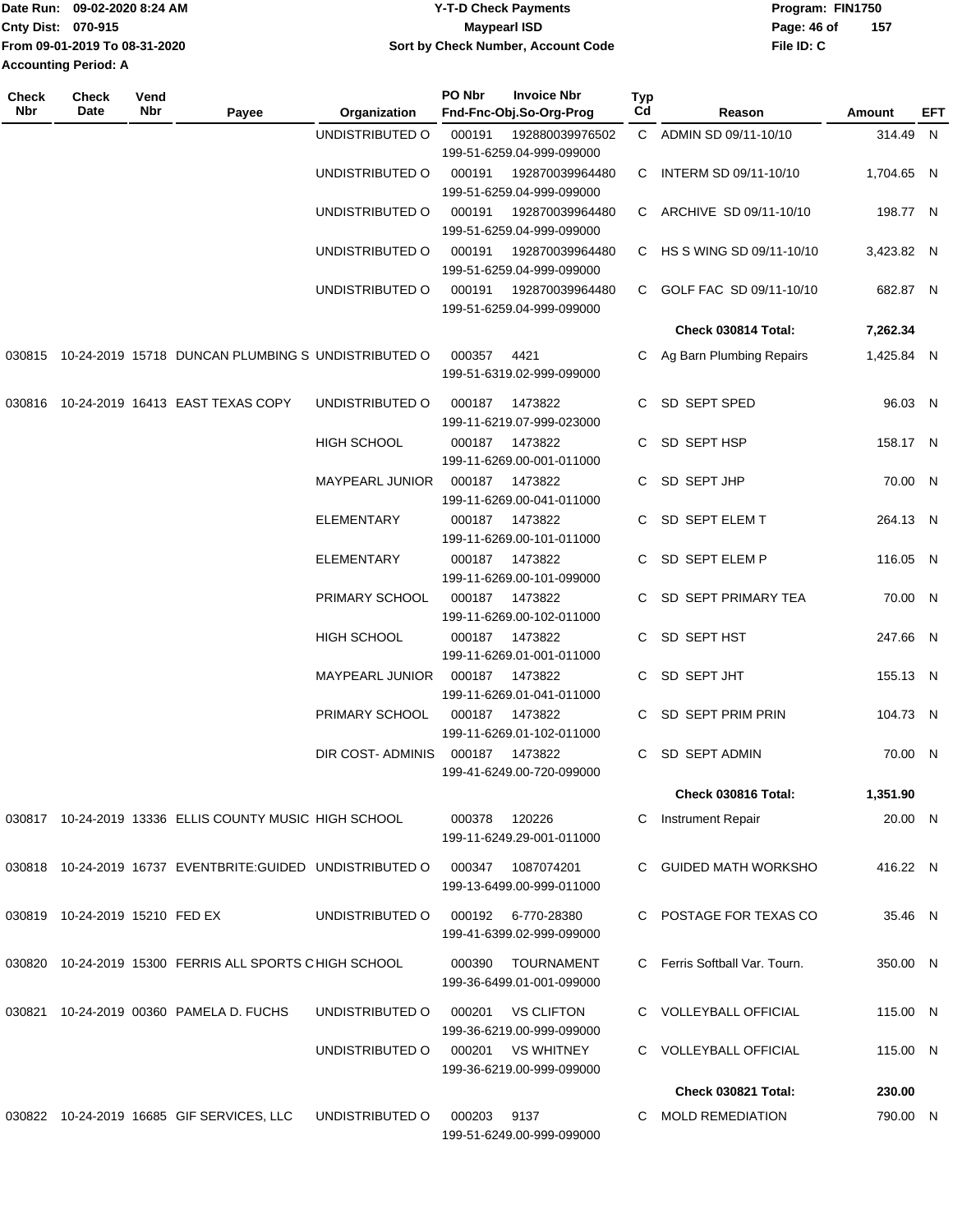| <b>Date Run:</b>            | 09-02-2020 8:24 AM            | <b>Y-T-D Check Payments</b>        | Program: FIN1750     |  |  |
|-----------------------------|-------------------------------|------------------------------------|----------------------|--|--|
| <b>Cnty Dist: 070-915</b>   | Maypearl ISD                  |                                    | - 157<br>Page: 47 of |  |  |
|                             | From 09-01-2019 To 08-31-2020 | Sort by Check Number, Account Code | File ID: C           |  |  |
| <b>Accounting Period: A</b> |                               |                                    |                      |  |  |

| Check<br>Nbr | Check<br><b>Date</b>     | Vend<br>Nbr | Payee                                                | Organization                       | PO Nbr           | <b>Invoice Nbr</b><br>Fnd-Fnc-Obj.So-Org-Prog             | <b>Typ</b><br>Cd | Reason                                           | Amount              | EFT          |
|--------------|--------------------------|-------------|------------------------------------------------------|------------------------------------|------------------|-----------------------------------------------------------|------------------|--------------------------------------------------|---------------------|--------------|
| 030823       |                          |             | 10-24-2019 01304 GRANDVIEW ALL-SPO HIGH SCHOOL       |                                    | 000391           | <b>SOFTBALL</b><br>199-36-6499.01-001-099000              | C.               | Johnson Coun. Softball Tour                      | 450.00              | $\mathsf{N}$ |
| 030824       | 10-24-2019 15594 ID ZONE |             |                                                      | <b>HIGH SCHOOL</b>                 | 000364           | 1655524<br>199-12-6399.00-001-099000                      | С                | <b>CARDS MAGNETIC BADGE</b>                      | 127.72 N            |              |
| 030825       |                          |             | 10-24-2019 12014 KENNEDALE HIGH SC HIGH SCHOOL       |                                    | 000387           | <b>TOURNAMENT</b><br>199-36-6499.01-001-099000            | С                | Kennedale JV Baseball Tour                       | 250.00 N            |              |
| 030826       |                          |             | 10-24-2019 16733 LEGACY HIGH SCHOO HIGH SCHOOL       |                                    | 000411           | <b>TOURNAMENT</b><br>199-36-6499.01-001-099000            | С                | JV Legacy BBall Tournamen                        | 250.00 N            |              |
| 030827       |                          |             | 10-24-2019 16632 LONE STAR EVENTS & HIGH SCHOOL      |                                    | 000157           | 9854<br>199-31-6219.00-001-099000                         | С                | <b>TABLES AND CHAIRS</b>                         | 250.00 N            |              |
|              |                          |             |                                                      | <b>HIGH SCHOOL</b>                 | 000157           | 9854<br>199-31-6399.01-001-021000                         | С                | <b>TABLES CHAIRS</b>                             | 316.57 N            |              |
|              |                          |             |                                                      |                                    |                  |                                                           |                  | Check 030827 Total:                              | 566.57              |              |
| 030828       |                          |             | 10-24-2019 14078 LRP PUBLICATIONS                    | UNDISTRIBUTED O                    | 000345           | 4454822<br>199-11-6411.01-999-023000                      | С                | <b>COMPLETE OSEP HANDB</b>                       | 164.50 N            |              |
| 030829       |                          |             | 10-24-2019 15653 M.A.C. ALARMS                       | UNDISTRIBUTED O                    | 000366           | 33562A<br>199-51-6249.00-999-099000                       | С                | Adtl acs JH Dr 2, HS Gym                         | 3,550.00 N          |              |
| 030830       |                          |             | 10-24-2019 01099 MACKIN LIBRARY MED MAYPEARL JUNIOR  |                                    | 000030           | 602059<br>199-12-6399.05-041-099000                       | С                | Library Books                                    | 511.88 N            |              |
| 030831       |                          |             | 10-24-2019 16120 MARKS PLUMBING PA UNDISTRIBUTED O   |                                    | 000135           | INV001834101<br>199-51-6319.02-999-099000                 | С                | MMS Kitchen & LSK Class cl                       | 86.66 N             |              |
| 030832       |                          |             | 10-24-2019 14650 MISTY MAYSE                         | UNDISTRIBUTED O                    | 000189           | <b>VS WHITNEY</b><br>199-36-6219.00-999-099000            | С                | <b>VOLLEYBALL OFFICIAL</b>                       | 100.00 N            |              |
| 030833       |                          |             | 10-24-2019 14369 NORTH TEXAS TOLLW UNDISTRIBUTED O   |                                    | 000200           | 798691698<br>199-34-6219.01-999-099000                    | С                | <b>TOLL 1358177</b>                              | 49.05 N             |              |
|              |                          |             |                                                      | UNDISTRIBUTED O                    | 000199           | 805745600<br>199-34-6219.01-999-099000                    | С                | TOLL ROAD 2018 FORD                              | 3.29 N              |              |
|              |                          |             |                                                      |                                    |                  |                                                           |                  | <b>Check 030833 Total:</b>                       | 52.34               |              |
| 030834       |                          |             | 10-24-2019 00287 OFFICE DEPOT                        | <b>MAYPEARL JUNIOR</b>             | 000340           | 388865848001<br>199-11-6399.02-041-011000                 | C.               | Wilcken ELA Supplies                             | 52.02 N             |              |
|              |                          |             |                                                      | MAYPEARL JUNIOR                    | 000275           | 388896643001<br>199-11-6399.24-041-024000                 |                  | C DYS Supply Needs                               | 37.10 N             |              |
|              |                          |             |                                                      | MAYPEARL JUNIOR                    | 000275           | 388896643002<br>199-11-6399.24-041-024000                 | С                | <b>DYS Supply Needs</b>                          | 22.26 N             |              |
|              |                          |             |                                                      | MAYPEARL JUNIOR                    | 000275           | 387555641001<br>199-11-6399.24-041-024000                 | C.               | <b>DYS Supply Needs</b>                          | 51.94 N             |              |
|              |                          |             |                                                      | UNDISTRIBUTED O                    | 000274           | 387554115001<br>199-21-6399.00-999-023000                 | C.               | <b>SPED Supplies</b>                             | 19.20 N             |              |
|              |                          |             |                                                      | UNDISTRIBUTED O<br>UNDISTRIBUTED O | 000273           | 387550740001<br>199-21-6399.00-999-023000                 |                  | Supplies needed for SPED                         | 66.32 N             |              |
|              |                          |             |                                                      | UNDISTRIBUTED O                    | 000274<br>000273 | 387553892001<br>199-21-6399.00-999-023000<br>387550543001 | C.<br>C          | <b>SPED Supplies</b><br>Supplies needed for SPED | 75.81 N<br>229.64 N |              |
|              |                          |             |                                                      |                                    |                  | 199-21-6399.00-999-023000                                 |                  | Check 030834 Total:                              | 554.29              |              |
|              |                          |             |                                                      |                                    |                  |                                                           |                  |                                                  |                     |              |
| 030835       |                          |             | 10-24-2019 15054 O'REILLY AUTO PARTS UNDISTRIBUTED O |                                    | 000092           | 0645451445<br>199-34-6219.00-999-099000                   | C.               | BATTERY FOR TRANSIT                              | 134.12 N            |              |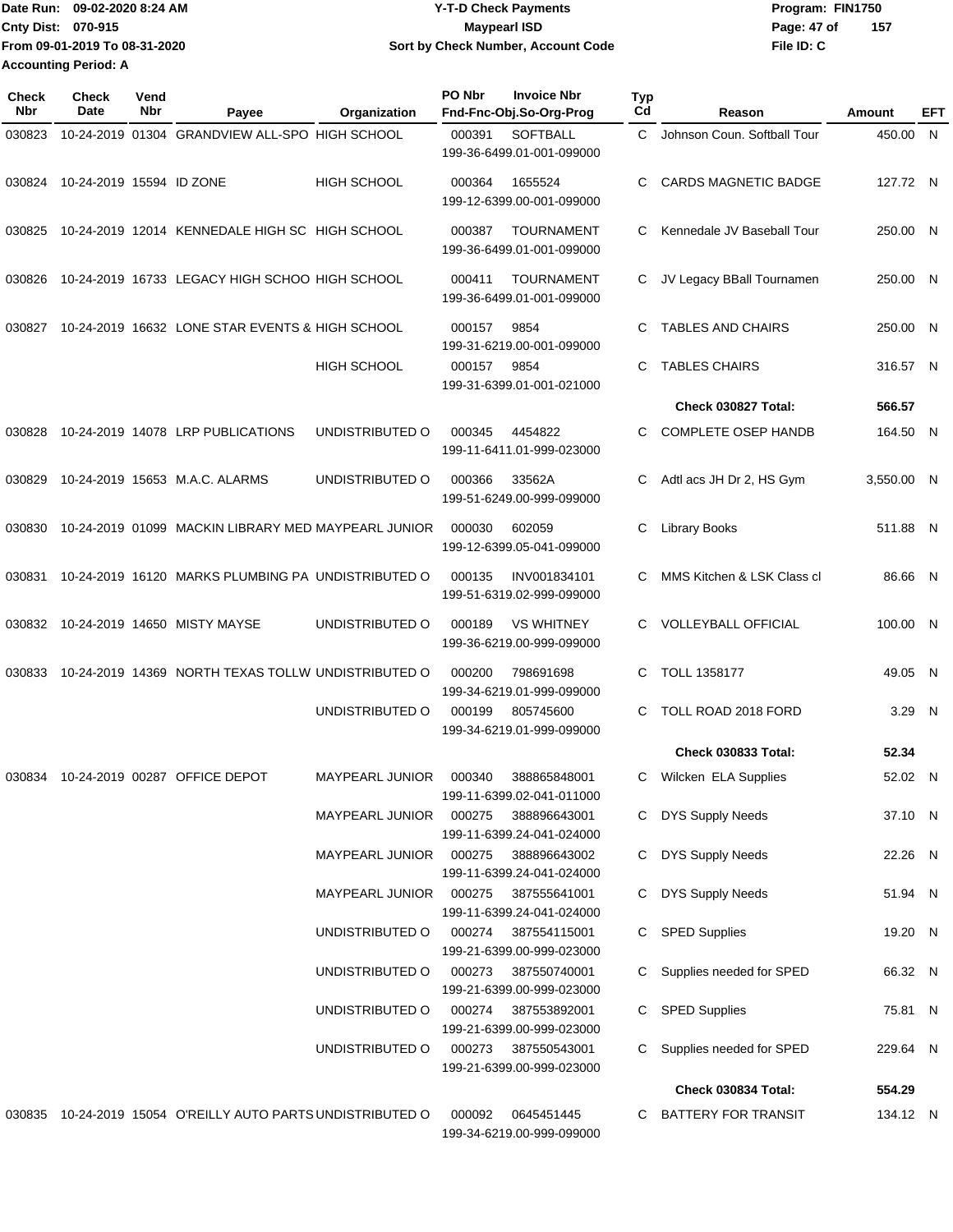|                             | Date Run: 09-02-2020 8:24 AM  | <b>Y-T-D Check Payments</b>        | Program: FIN1750   |
|-----------------------------|-------------------------------|------------------------------------|--------------------|
| <b>Cnty Dist: 070-915</b>   |                               | Maypearl ISD                       | 157<br>Page: 48 of |
|                             | From 09-01-2019 To 08-31-2020 | Sort by Check Number, Account Code | File ID: C         |
| <b>Accounting Period: A</b> |                               |                                    |                    |

| <b>Check</b><br>Nbr | Check<br>Date                    | Vend<br>Nbr | Payee                                                     | Organization       | PO Nbr        | <b>Invoice Nbr</b><br>Fnd-Fnc-Obj.So-Org-Prog  | <b>Typ</b><br>Cd | Reason                            | Amount     | EFT |
|---------------------|----------------------------------|-------------|-----------------------------------------------------------|--------------------|---------------|------------------------------------------------|------------------|-----------------------------------|------------|-----|
| 030836              |                                  |             | 10-24-2019 00099 REGION 10/EDUCATIO UNDISTRIBUTED O       |                    | 000368        | 161881                                         | C.               | Software License                  | 2,000.00 N |     |
|                     |                                  |             |                                                           |                    |               | 199-11-6399.45-999-099000                      |                  |                                   |            |     |
|                     |                                  |             |                                                           | UNDISTRIBUTED O    | 000159        | 162212                                         | С                | 19-20 ADVANCED ACADE              | 1.200.00 N |     |
|                     |                                  |             |                                                           |                    |               | 199-13-6230.00-999-011000                      |                  |                                   |            |     |
|                     |                                  |             |                                                           | HIGH SCHOOL        | 000109        | 162129                                         | С                | 19-20 COUNSELOR STUD              | 3,000.00 N |     |
|                     |                                  |             |                                                           | UNDISTRIBUTED O    | 000348        | 199-31-6239.00-001-099000<br>000362            | С                | 20 hour bus training              |            |     |
|                     |                                  |             |                                                           |                    |               | 199-34-6219.01-999-099000                      |                  |                                   | 130.00 N   |     |
|                     |                                  |             |                                                           |                    |               |                                                |                  | Check 030836 Total:               | 6,330.00   |     |
|                     |                                  |             |                                                           |                    |               |                                                |                  |                                   |            |     |
| 030837              | 10-24-2019 00561 RICE ISD        |             |                                                           | <b>HIGH SCHOOL</b> | 000388        | <b>TOURNAMENT</b><br>199-36-6499.01-001-099000 | C                | Rice Varsity Baseball Tourn       | 300.00 N   |     |
|                     |                                  |             |                                                           |                    |               |                                                |                  |                                   |            |     |
| 030838              |                                  |             | 10-24-2019 16349 ROBERT KEVIN LIGHT UNDISTRIBUTED O       |                    | 000188        | <b>VS CLIFTON</b>                              | С                | <b>VOLLEYBALL OFFICIAL</b>        | 115.00 N   |     |
|                     |                                  |             |                                                           |                    |               | 199-36-6219.00-999-099000                      |                  |                                   |            |     |
| 030839              |                                  |             | 10-24-2019 16744 RUSSELL MARSHALL SCHOOL BOARD            |                    | 000202        | <b>MAYPEARL ISD</b>                            | C                | <b>TEAM BUILDING TRAINING</b>     | 70.85 N    |     |
|                     |                                  |             |                                                           |                    |               | 199-41-6239.00-702-099000                      |                  |                                   |            |     |
| 030840              |                                  |             | 10-24-2019 14689 SCHLITTERBAHN GRO MAYPEARL JUNIOR        |                    | 000227        | SOUND WAVES                                    | С                | <b>MS Band Spring Contest</b>     | 471.70 N   |     |
|                     |                                  |             |                                                           |                    |               | 199-11-6499.29-041-011000                      |                  |                                   |            |     |
| 030841              |                                  |             | 10-24-2019 15065 SOUTH HILLS HIGH SC HIGH SCHOOL          |                    |               | <b>SOFTBALL</b>                                | С                | Scorpion JV Softball Tourn        | 250.00 N   |     |
|                     |                                  |             |                                                           |                    | 000392        | 199-36-6499.01-001-099000                      |                  |                                   |            |     |
|                     |                                  |             |                                                           |                    |               |                                                |                  |                                   |            |     |
|                     |                                  |             | 030842 10-24-2019 00234 SOUTHWEST INTERNA UNDISTRIBUTED O |                    | 000228        | 13201326                                       | С                | Bus 49 2nd est of repairs         | 356.22 N   |     |
|                     |                                  |             |                                                           |                    |               | 199-34-6219.00-999-099000                      | C                | <b>BUS 49 REPAIR</b>              |            |     |
|                     |                                  |             |                                                           | UNDISTRIBUTED O    | 000206        | 13201326<br>199-34-6219.00-999-099000          |                  |                                   | 5,013.28 N |     |
|                     |                                  |             |                                                           |                    |               |                                                |                  | Check 030842 Total:               | 5,369.50   |     |
| 030843              |                                  |             | 10-24-2019 16030 TDINDUSTRIES, INC                        | UNDISTRIBUTED O    | 000194        | 0001501883                                     | C                | JH HVAC                           | 263.03 N   |     |
|                     |                                  |             |                                                           |                    |               | 199-51-6249.01-999-099000                      |                  |                                   |            |     |
|                     |                                  |             |                                                           |                    |               |                                                |                  |                                   |            |     |
| 030844              | 10-24-2019 00174 THSBCA          |             |                                                           | <b>HIGH SCHOOL</b> | 000395        | <b>MARTIN</b>                                  | С                | <b>Baseball Convention/Clinic</b> | 170.00 N   |     |
|                     |                                  |             |                                                           |                    |               | 199-36-6499.05-001-099000                      |                  |                                   |            |     |
| 030845              | 10-24-2019 00418 TUNE IN         |             |                                                           | <b>ELEMENTARY</b>  | 000305        | 947903                                         | С                | PRACTICE TEST                     | 207.90 N   |     |
|                     |                                  |             |                                                           |                    |               | 199-11-6399.13-101-011000                      |                  |                                   |            |     |
|                     |                                  |             | 030846 10-24-2019 15799 VENUS ISD ATHLETIC HIGH SCHOOL    |                    | 000389        | TOURNAMENT                                     |                  | C Venus Var Softball Tourn        | 300.00 N   |     |
|                     |                                  |             |                                                           |                    |               | 199-36-6499.01-001-099000                      |                  |                                   |            |     |
|                     | 030847 10-24-2019 00141 WAL MART |             |                                                           | <b>HIGH SCHOOL</b> | 000025        | 000658                                         | С                | Cooking supplies for 8 class      | 47.53 N    |     |
|                     |                                  |             |                                                           |                    |               | 199-11-6399.10-001-022000                      |                  |                                   |            |     |
|                     |                                  |             |                                                           | HIGH SCHOOL        | 000025        | 003851                                         | С                | Cooking supplies for 8 class      | 85.66 N    |     |
|                     |                                  |             |                                                           |                    |               | 199-11-6399.10-001-022000                      |                  |                                   |            |     |
|                     |                                  |             |                                                           | HIGH SCHOOL        | 000195        | 006930                                         |                  | C STRAWBERRIES CUTLER             | 22.08 N    |     |
|                     |                                  |             |                                                           |                    |               | 199-31-6399.00-001-099000                      |                  |                                   |            |     |
|                     |                                  |             |                                                           | HIGH SCHOOL        | 000155        | 001151                                         |                  | C SUPPLIES                        | 164.00 N   |     |
|                     |                                  |             |                                                           |                    |               | 199-31-6399.00-001-099000                      |                  |                                   |            |     |
|                     |                                  |             |                                                           | MAYPEARL JUNIOR    | 000120 004761 |                                                | C                | JH SUPPLIES                       | 173.78 N   |     |
|                     |                                  |             |                                                           |                    |               | 199-31-6399.00-041-099000                      |                  |                                   |            |     |
|                     |                                  |             |                                                           |                    |               |                                                |                  | Check 030847 Total:               | 493.05     |     |
|                     |                                  |             | 030848 10-24-2019 01078 WILLIAM V. MACGILL & ELEMENTARY   |                    | 000304        | IN0695187                                      |                  | C SUPPLIES                        | 207.26 N   |     |
|                     |                                  |             |                                                           |                    |               | 199-33-6399.00-101-099000                      |                  |                                   |            |     |
|                     |                                  |             | 030849 10-24-2019 16369 WILLIE JACKSON                    | UNDISTRIBUTED O    | 000196        | VS WHITNEY                                     |                  | C VOLLEYBALL OFFICIAL             | 115.00 N   |     |
|                     |                                  |             |                                                           |                    |               | 199-36-6219.00-999-099000                      |                  |                                   |            |     |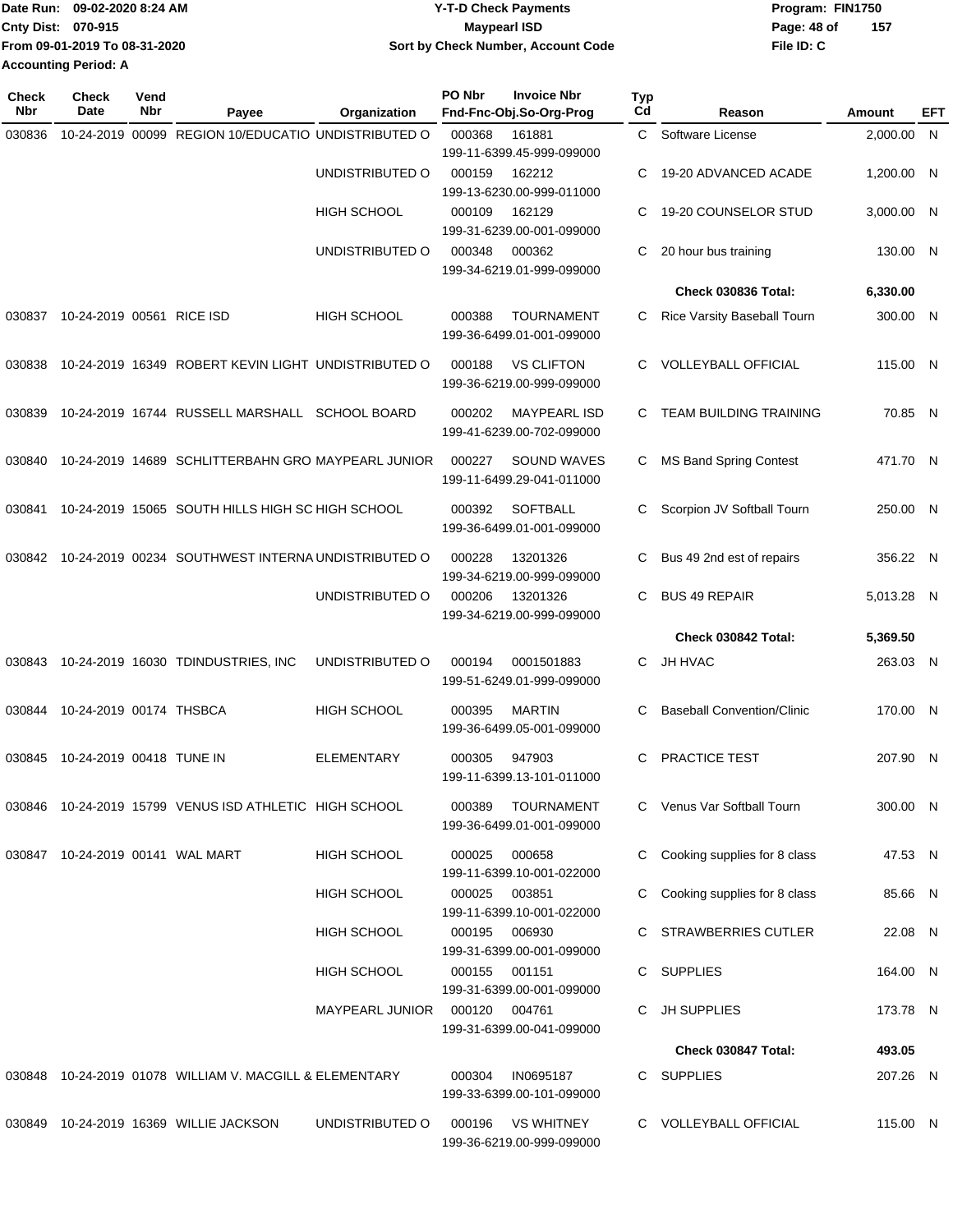|                             | Date Run: 09-02-2020 8:24 AM  | <b>Y-T-D Check Payments</b>        | Program: FIN1750   |  |  |  |
|-----------------------------|-------------------------------|------------------------------------|--------------------|--|--|--|
| <b>Cnty Dist: 070-915</b>   |                               | <b>Mavpearl ISD</b>                | 157<br>Page: 49 of |  |  |  |
|                             | From 09-01-2019 To 08-31-2020 | Sort by Check Number, Account Code | File ID: C         |  |  |  |
| <b>Accounting Period: A</b> |                               |                                    |                    |  |  |  |

| <b>Check</b><br>Nbr | <b>Check</b><br><b>Date</b> | Vend<br>Nbr | Payee                                                               | Organization           | PO Nbr | <b>Invoice Nbr</b><br>Fnd-Fnc-Obj.So-Org-Prog     | <b>Typ</b><br>Cd | Reason                      | Amount     | EFT |
|---------------------|-----------------------------|-------------|---------------------------------------------------------------------|------------------------|--------|---------------------------------------------------|------------------|-----------------------------|------------|-----|
| 030850              |                             |             | 10-24-2019 16575 X-GRAIN SPORTSWEA HIGH SCHOOL                      |                        | 000182 | 115091<br>199-36-6399.13-001-099000               | C.               | Softball Equipment          | 616.00 N   |     |
| 030851              |                             |             | 10-31-2019 00004 ALERT SERVICES                                     | UNDISTRIBUTED O        | 000409 | 5048009<br>199-36-6399.05-999-099000              | С                | <b>Training Supplies</b>    | 23.50 N    |     |
|                     |                             |             |                                                                     | UNDISTRIBUTED O        | 000409 | 5047975<br>199-36-6399.05-999-099000              | C                | <b>Training Supplies</b>    | 571.40 N   |     |
|                     |                             |             |                                                                     |                        |        |                                                   |                  | Check 030851 Total:         | 594.90     |     |
| 030852              |                             |             | 10-31-2019 13962 APOGEE COMPONENT HIGH SCHOOL                       |                        | 000313 | 029555<br>199-11-6399.14-001-011000               | C                | ESTES B6-4 BULK 24PK        | 90.16 N    |     |
| 030853              |                             |             | 10-31-2019 16721 ARIELLE KELLER                                     | <b>MAYPEARL JUNIOR</b> | 000414 | REIMBURSEMENT<br>199-11-6399.09-041-011000        | C                | <b>SCIENCE LAB SUPPLIES</b> | 17.89 N    |     |
| 030854              |                             |             | 10-31-2019 15616 AT&T CORP.                                         | UNDISTRIBUTED O        | 000204 | 0573207983001<br>199-51-6259.02-999-099000        | C.               | LONG DISTANCE OCT 201       | 80.72 N    |     |
| 030855              |                             |             | 10-31-2019 00901 AVENUE FUEL DISTRI UNDISTRIBUTED O                 |                        | 000212 | 70064<br>199-34-6311.01-999-099000                | C                | <b>FUEL FOR DISTRICT</b>    | 3.699.17 N |     |
| 030856              |                             |             | 10-31-2019 00330 BARNES & NOBLE                                     | UNDISTRIBUTED O        | 000279 | 5840657<br>199-11-6411.01-999-023000              | C                | Items Needed for LPC        | 43.59 N    |     |
| 030857              |                             |             | 10-31-2019 00887 BSN SPORTS                                         | UNDISTRIBUTED O        | 000183 | 906792397<br>199-36-6399.02-999-099000            | С                | Football Equipment MOUTH    | 60.00 N    |     |
|                     |                             |             |                                                                     | <b>HIGH SCHOOL</b>     | 000180 | 906792419<br>199-36-6399.13-001-099000            | C                | Softball Equipment          | 2,052.00 N |     |
|                     |                             |             |                                                                     |                        |        |                                                   |                  | Check 030857 Total:         | 2,112.00   |     |
| 030858              |                             |             | 10-31-2019 13566 DRUG & ALCOHOL TE UNDISTRIBUTED O                  |                        | 000205 | 18125651<br>199-34-6219.01-999-099000             | C                | DOT DRUG TESTING            | 111.48 N   |     |
| 030859              |                             |             | 10-31-2019 12536 DESOTO JANITORIAL                                  | UNDISTRIBUTED O        | 000383 | 194367<br>199-51-6319.01-999-099000               | C                | <b>JANITORIAL SUPPLIES</b>  | 3,402.09 N |     |
| 030860              |                             |             | 10-31-2019 01547 EICHELBAUM WARDEL DIR COST-ADMINIS                 |                        | 000213 | 66821<br>199-41-6211.00-720-099000                | C                | <b>LEGAL SERVICES</b>       | 272.50 N   |     |
| 030861              |                             |             | 10-31-2019 13254 EWELL EDUCATIONAL HIGH SCHOOL                      |                        | 000418 | 517 MAYPEARL<br>199-11-6399.09-001-022000         | C.               | <b>AET SUBSCRIPTION</b>     | 325.00 N   |     |
|                     |                             |             | 030862 10-31-2019 15584 FOLLETT SCHOOL SO UNDISTRIBUTED O           |                        | 000375 | 1377409<br>199-11-6399.45-999-099000              | C.               | <b>Library Software</b>     | 4,925.06 N |     |
|                     |                             |             | 030863 10-31-2019 16059 FRONTIER SOUTHWE UNDISTRIBUTED O            |                        | 000210 | 43520380929155<br>199-51-6259.02-999-099000       |                  | C SD 10/22-11/21/19 435-    | 136.03 N   |     |
|                     |                             |             | 030864  10-31-2019  16556  KATHRYN SOUTHARD MAYPEARL JUNIOR  000415 |                        |        | <b>REIMBURSEMENT</b><br>199-11-6399.09-041-011000 |                  | C SCIENCE SUPPLIES          | 54.76 N    |     |
|                     |                             |             | 030865 10-31-2019 16750 KATHY DEGEEST                               | UNDISTRIBUTED O        | 000426 | REIMBURSEMENT<br>199-13-6299.00-999-099000        |                  | C BUS DRIVER APPRECIATI     | 39.81 N    |     |
|                     |                             |             | 030866 10-31-2019 16512 KRISTI GUEST                                | UNDISTRIBUTED O        | 000413 | REIMBURSEMENT<br>199-13-6299.00-999-099000        |                  | C BUS DRIVER APPRECIATI     | 168.00 N   |     |
|                     |                             |             | 030867 10-31-2019 13157 MARTIN TOWING INC. UNDISTRIBUTED O          |                        | 000437 | 036590<br>199-34-6219.00-999-099000               | C.               | Towing Bus 50 to Alvarado   | 350.00 N   |     |
|                     |                             |             | 030868 10-31-2019 01781 SYLVIA MILLER                               | UNDISTRIBUTED O        |        | 000207 VS KEENE<br>199-36-6219.00-999-099000      |                  | C VOLLEYBALL OFFICIAL       | 115.00 N   |     |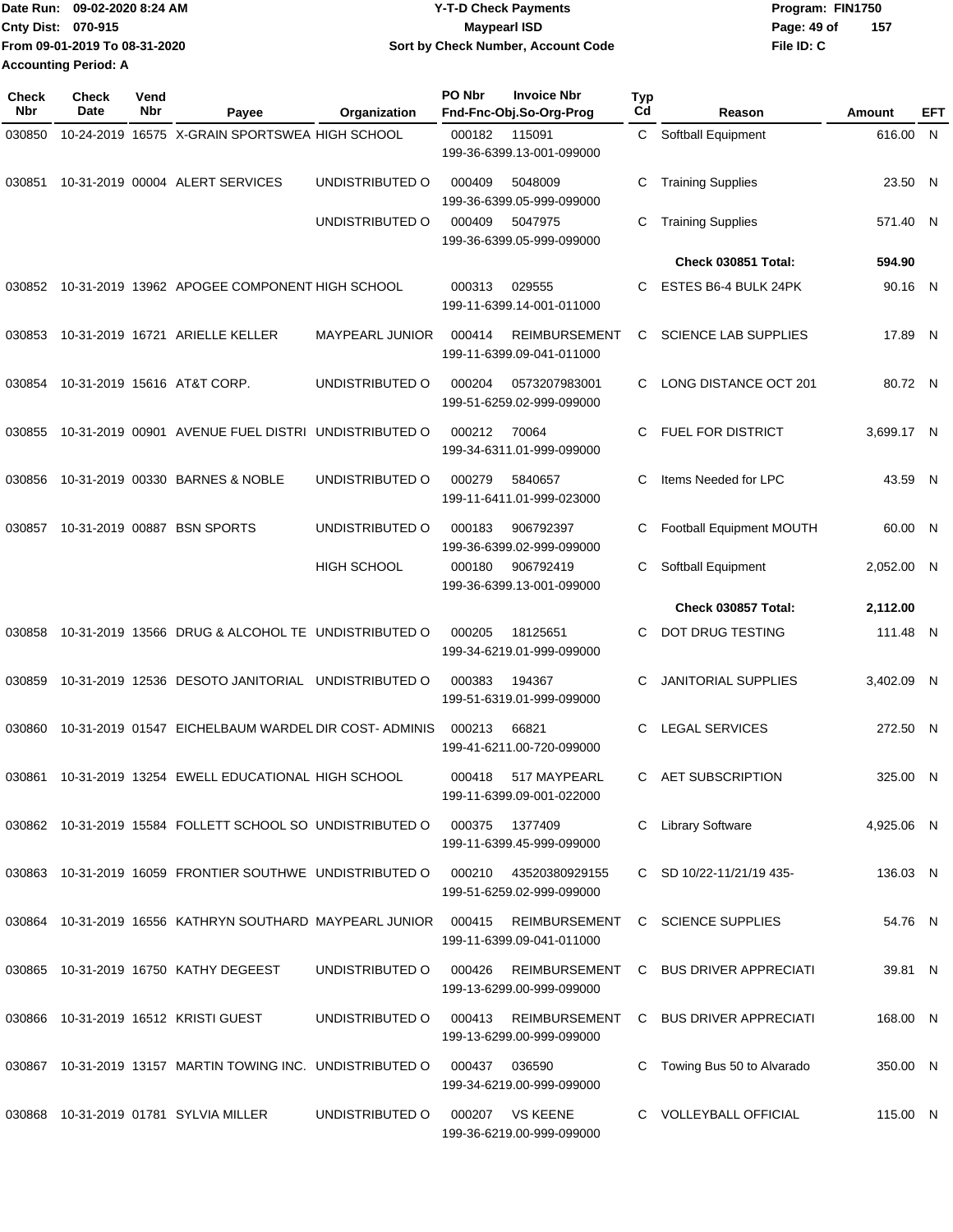**From 09-01-2019 To 08-31-2020 Accounting Period: A**

## Date Run: 09-02-2020 8:24 AM **Date Run:** 09-02-2020 8:24 AM **Program:** FIN1750 **Cnty Dist:** 070-915 **Page:** 50 of **09-02-2020 8:24 AM Y-T-D Check Payments 070-915 Maypearl ISD Sort by Check Number, Account Code**

**File ID: C 157**

| Check<br>Nbr | <b>Check</b><br>Date               | Vend<br>Nbr | Payee                                                                              | Organization            | PO Nbr     | <b>Invoice Nbr</b><br>Fnd-Fnc-Obj.So-Org-Prog | <b>Typ</b><br>Cd | Reason                       | Amount     | EFT |
|--------------|------------------------------------|-------------|------------------------------------------------------------------------------------|-------------------------|------------|-----------------------------------------------|------------------|------------------------------|------------|-----|
| 030869       |                                    |             | 10-31-2019 00287 OFFICE DEPOT                                                      | <b>HIGH SCHOOL</b>      | 000362     | 392789884001<br>199-11-6399.42-001-011000     |                  | C RAPHING CALCULATORS        | 1,223.88 N |     |
| 030870       |                                    |             | 10-31-2019 00093 OLEN WILLIAMS, INC.                                               | UNDISTRIBUTED O         | 000422     | 31644<br>199-36-6399.05-999-099000            | C                | Fix HS Gym Scoreboard        | 240.00 N   |     |
| 030871       |                                    |             | 10-31-2019 00681 PEPWEAR LLC                                                       | HIGH SCHOOL             | 000064     | 74021<br>199-23-6399.04-001-099000            | C.               | <b>POLOS</b>                 | 329.28 N   |     |
|              |                                    |             | 030872 10-31-2019 16370 PHONAK, LLC                                                | ELEMENTARY              | 000272     | 5130490375<br>199-11-6399.00-101-023000       | C                | Comprehensive Service Pla    | 101.25 N   |     |
| 030873       |                                    |             | 10-31-2019 16656 PONDER COMPANY                                                    | UNDISTRIBUTED O         | 000211     | 7129-5<br>199-81-6629.01-999-099000           | C                | <b>MATERIALS LABOR PAINT</b> | 2,918.00 N |     |
|              |                                    |             | 030874 10-31-2019 14314 RAPTOR TECHNOLOGI ELEMENTARY                               |                         | 000407     | 119303<br>199-11-6399.11-101-011000           | C.               | <b>VISITOR BADGES</b>        | 100.00 N   |     |
| 030875       |                                    |             | 10-31-2019 00288 RCI TECHNOLOGIES I IND COST-ADM                                   |                         | 000379     | 40625<br>199-41-6219.08-750-011000            | C                | <b>BOXES OF RECORDS TO</b>   | 409.50 N   |     |
| 030876       |                                    |             | 10-31-2019 00099 REGION 10/EDUCATIO UNDISTRIBUTED O                                |                         | 000003     | 162656<br>199-13-6499.01-999-011000           | C                | <b>CRUCIAL CONVERSATION</b>  | 230.00 N   |     |
|              |                                    |             |                                                                                    | UNDISTRIBUTED O         | 000003     | 162656<br>199-21-6411.02-999-099000           |                  | CRUCIAL CONVERSATION         | 230.00 N   |     |
|              |                                    |             |                                                                                    | PRIMARY SCHOOL          | 000003     | 162656<br>199-23-6411.00-102-099000           | C                | CRUCIAL CONVERSATION         | 230.00 N   |     |
|              |                                    |             |                                                                                    | <b>ELEMENTARY</b>       | 000003     | 162656<br>199-23-6411.02-101-099000           | C                | <b>CRUCIAL CONVERSATION</b>  | 230.00 N   |     |
|              |                                    |             |                                                                                    | HIGH SCHOOL             | 000003     | 162656<br>199-23-6411.03-001-099000           | C                | CRUCIAL CONVERSATION         | 230.00 N   |     |
|              |                                    |             |                                                                                    | <b>HIGH SCHOOL</b>      | 000003     | 162656<br>199-23-6411.05-001-099000           | C                | <b>CRUCIAL CONVERSATION</b>  | 230.00 N   |     |
|              |                                    |             |                                                                                    | <b>ELEMENTARY</b>       | 000003     | 162656<br>199-23-6411.05-101-099000           | C                | <b>CRUCIAL CONVERSATION</b>  | 230.00 N   |     |
|              |                                    |             |                                                                                    |                         |            |                                               |                  | Check 030876 Total:          | 1,610.00   |     |
|              |                                    |             | 030877 10-31-2019 00109 SCHOLASTIC INC                                             | <b>ELEMENTARY</b>       | 000427     | W4210065BF<br>199-12-6399.00-101-099000       | C                | <b>BOOK FAIR CASH AND CH</b> | 5,300.78 N |     |
|              |                                    |             | 030878  10-31-2019  00316  SCHOOL SPECIALTY   PRIMARY SCHOOL  000360  308103461645 |                         |            | 199-11-6399.05-102-011000                     |                  | C Primary School Supplies    | 494.23 N   |     |
|              |                                    |             | 030879 10-31-2019 15702 SOLARWINDS, INC.                                           | UNDISTRIBUTED O         | 000285     | IN451791<br>199-11-6399.45-999-099000         |                  | C Remote Access              | 162.00 N   |     |
|              |                                    |             | 030880 10-31-2019 16296 SUPERIOR PEDIATRIC UNDISTRIBUTED O                         |                         | 000423     | 141<br>199-31-6219.02-999-023000              |                  | C OT/PT Services OCT         | 520.00 N   |     |
|              |                                    |             |                                                                                    | UNDISTRIBUTED O         | 000423 141 | 199-31-6219.04-999-023000                     |                  | C OT/PT Services             | 130.00 N   |     |
|              |                                    |             |                                                                                    |                         |            |                                               |                  | Check 030880 Total:          | 650.00     |     |
|              | 030881 10-31-2019 00552 TASB, INC. |             |                                                                                    | DIR COST-ADMINIS 000408 |            | 572999<br>199-41-6411.01-720-099000           |                  | C ADMIN CONFERENCE           | 528.00 N   |     |
|              | 030882 10-31-2019 00127 TEPSA      |             |                                                                                    | UNDISTRIBUTED O         | 000416     | DEGEEST<br>199-13-6499.00-999-011000          |                  | C TEPSA MEMEBERSHIP DE       | 39.00 N    |     |
|              |                                    |             |                                                                                    | ELEMENTARY              |            | 000424 VOTAW<br>199-23-6499.00-101-099000     |                  | C TEPSA MEMBERSHIP VOT       | 339.00 N   |     |
|              |                                    |             |                                                                                    | PRIMARY SCHOOL          |            | 000416 DEGEEST<br>199-23-6499.00-102-099000   |                  | C TEPSA DEGEEST              | 350.00 N   |     |
|              |                                    |             |                                                                                    |                         |            |                                               |                  | Check 030882 Total:          | 728.00     |     |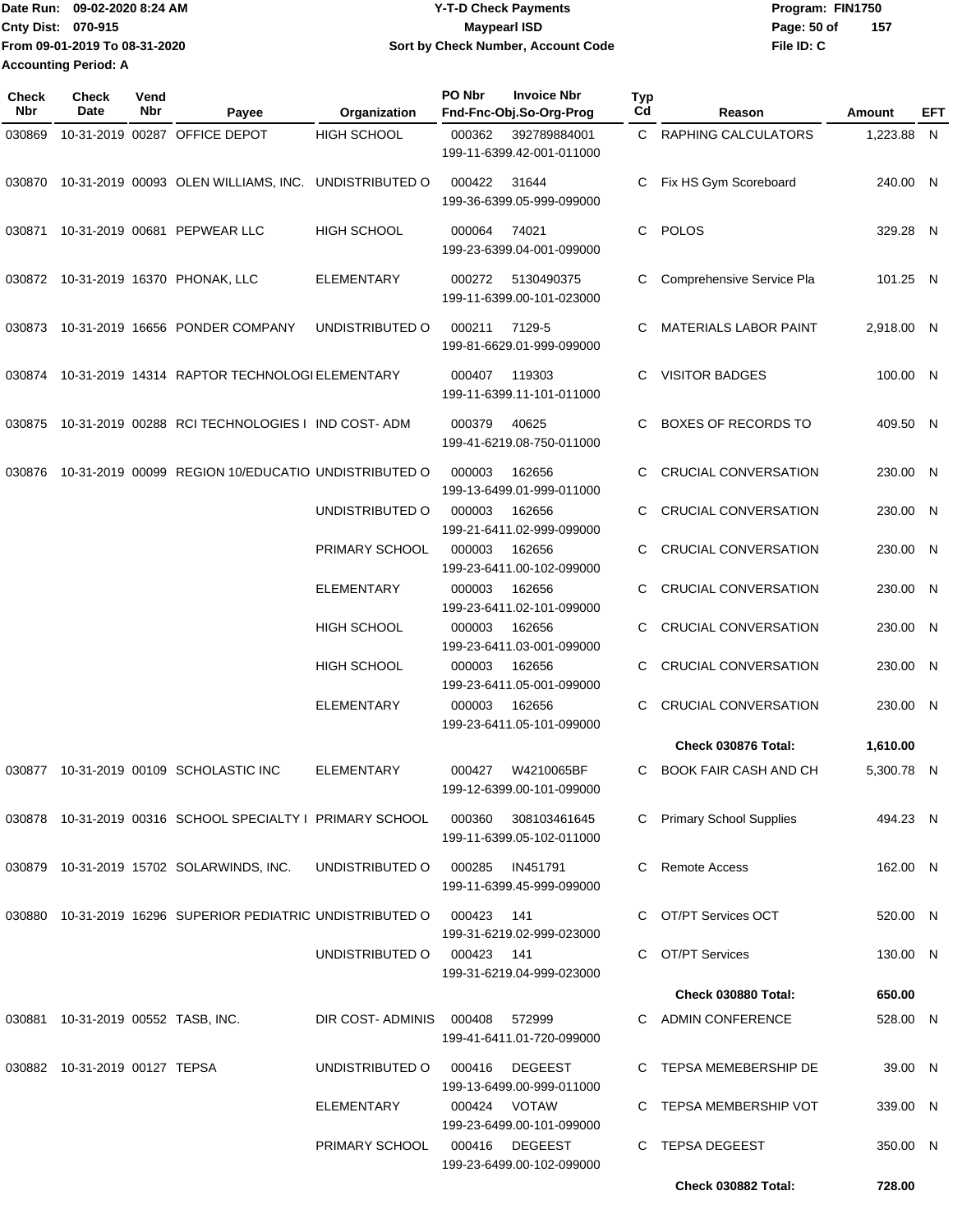Date Run: 09-02-2020 8:24 AM **Date Run:** 09-02-2020 8:24 AM **Program:** FIN1750 **Cnty Dist:** 070-915 **Page: 51 of** Maypearl ISD **CONTEX 150 Page: 51 of File ID: C From 09-01-2019 To 08-31-2020 09-02-2020 8:24 AM Y-T-D Check Payments 070-915 Maypearl ISD Sort by Check Number, Account Code 157**

**Accounting Period: A**

| <b>Check</b><br>Nbr | <b>Check</b><br>Date  | Vend<br>Nbr | Payee                                                           | Organization                     | PO Nbr | <b>Invoice Nbr</b><br>Fnd-Fnc-Obj.So-Org-Prog     | Typ<br>Cd | Reason                      | Amount     | EFT |
|---------------------|-----------------------|-------------|-----------------------------------------------------------------|----------------------------------|--------|---------------------------------------------------|-----------|-----------------------------|------------|-----|
| 030883              | 10-31-2019 15500 TSHA |             |                                                                 | UNDISTRIBUTED O                  | 000454 | 55594<br>199-11-6399.00-999-023000                | C         | 2020 TSHA MEMBERSHIP        | 105.00 N   |     |
| 030884              |                       |             | 10-31-2019 01145 WELDERS WAREHOUS HIGH SCHOOL                   |                                  | 000209 | 38522<br>199-11-6399.09-001-022000                | C         | <b>CYLINDER RENTALS</b>     | 120.00 N   |     |
| 030885              |                       |             | 10-31-2019 01078 WILLIAM V. MACGILL & MAYPEARL JUNIOR           |                                  | 000278 | IN0694849<br>199-33-6399.00-041-099000            | С         | Nurse office supplies       | 235.13 N   |     |
| 030886              |                       |             | 10-31-2019 15948 ANDREA WIMBERLY                                | UNDISTRIBUTED O                  | 000208 | <b>VE KEENE</b><br>199-36-6219.00-999-099000      | C         | <b>VOLLEYBALL OFFICIAL</b>  | 115.00 N   |     |
| 030887              | 11-04-2019 14724 CASH |             |                                                                 | <b>HIGH SCHOOL</b>               | 000215 | <b>PLAYOFFS</b><br>199-36-6499.01-001-099000      |           | <b>VOLLEYBALL PLAYOFFS</b>  | 276.00 N   |     |
| 030888              | 11-06-2019 14724 CASH |             |                                                                 | <b>HIGH SCHOOL</b>               | 000234 | <b>PLAYOFF MEALS</b><br>199-36-6499.01-001-099000 |           | C VOLLEYBALL PLAY OFF M     | 214.00 N   |     |
| 030889              |                       |             | 11-07-2019 16192 ACTION FIRE PROS                               | UNDISTRIBUTED O                  | 000480 | M1991450<br>199-51-6249.16-999-099000             | С         | <b>QUARTERLY MONITORIN</b>  | 750.00 N   |     |
| 030890              |                       |             | 11-07-2019 16753 ANTHONY CRAIG TUC UNDISTRIBUTED O              |                                  | 000224 | <b>VS TEAGUE</b><br>199-36-6219.00-999-099000     | C         | FOOTBALL ANNOUNCER          | 25.00 N    |     |
|                     |                       |             |                                                                 | UNDISTRIBUTED O                  | 000224 | <b>VS TEAGUE</b><br>199-36-6219.00-999-099000     | C         | FOOTBALL ANNOUNCER          | 25.00 N    |     |
|                     |                       |             |                                                                 | UNDISTRIBUTED O                  | 000224 | <b>VS WHITNEY</b><br>199-36-6219.00-999-099000    | C         | FOOTBALL ANNOUNCER          | 25.00 N    |     |
|                     |                       |             |                                                                 | UNDISTRIBUTED O                  | 000224 | <b>VS MCGREGOR</b><br>199-36-6219.00-999-099000   |           | FOOTBALL ANNOUNCER          | 25.00 N    |     |
|                     |                       |             |                                                                 | UNDISTRIBUTED O                  | 000224 | <b>VS GROSEBECK</b><br>199-36-6219.00-999-099000  | C         | FOOTBALL ANNOUNCER          | 25.00 N    |     |
|                     |                       |             |                                                                 |                                  |        |                                                   |           | Check 030890 Total:         | 125.00     |     |
| 030891              |                       |             | 11-07-2019 16754 ANTHONY HARGROVE UNDISTRIBUTED O               |                                  | 000223 | <b>VS TEAGUE</b><br>199-36-6219.00-999-099000     | С         | <b>FOOTBALL OFFICIAL</b>    | 120.00 N   |     |
| 030892              |                       |             | 11-07-2019 00069 ATMOS ENERGY                                   | UNDISTRIBUTED O                  | 000230 | 3030380238<br>199-51-6259.00-999-099000           | C         | SD 10/02-11/01/19 ADMIN     | 78.21 N    |     |
|                     |                       |             |                                                                 | UNDISTRIBUTED O                  | 000230 | 3030380470<br>199-51-6259.00-999-099000           | C         | SD 10/02-11/01/19 HS        | 279.12 N   |     |
|                     |                       |             |                                                                 | UNDISTRIBUTED O                  | 000230 | 3030318485<br>199-51-6259.00-999-099000           |           | C SD 10/02-11/01/19 ELEM    | 318.35 N   |     |
|                     |                       |             |                                                                 | UNDISTRIBUTED O                  |        | 000230 3030318181<br>199-51-6259.00-999-099000    | C         | SD 10/02-11/01/19 MIDDLE    | 159.55 N   |     |
|                     |                       |             |                                                                 |                                  |        |                                                   |           | Check 030892 Total:         | 835.23     |     |
|                     |                       |             | 030893 11-07-2019 00330 BARNES & NOBLE                          | MAYPEARL JUNIOR                  | 000320 | 3919585<br>199-11-6399.02-041-011000              | С         | <b>ELA</b> supplies         | 71.10 N    |     |
|                     |                       |             |                                                                 | MAYPEARL JUNIOR  000339  3921807 |        | 199-11-6399.02-041-011000                         | C         | Wilcken ELA Supplies        | 209.37 N   |     |
|                     |                       |             |                                                                 | ADMINISTRATIVE                   |        | 000322 3919611<br>199-41-6399.01-701-099000       |           | POWER OF POSITIVE LEA       | 20.00 N    |     |
|                     |                       |             |                                                                 |                                  |        |                                                   |           | <b>Check 030893 Total:</b>  | 300.47     |     |
|                     |                       |             | 030894 11-07-2019 15043 BLACKBOARD INC.                         | UNDISTRIBUTED O                  | 000410 | 1335021<br>199-11-6399.45-999-099000              | C         | Website & Mobile App        | 8,798.59 N |     |
|                     |                       |             | 030895    11-07-2019    16553    BRANDY B. KERBOW    ELEMENTARY |                                  | 000216 | 1911<br>211-11-6119.00-101-024SIG                 |           | <b>WRITING COACH SESSIO</b> | 400.00 N   |     |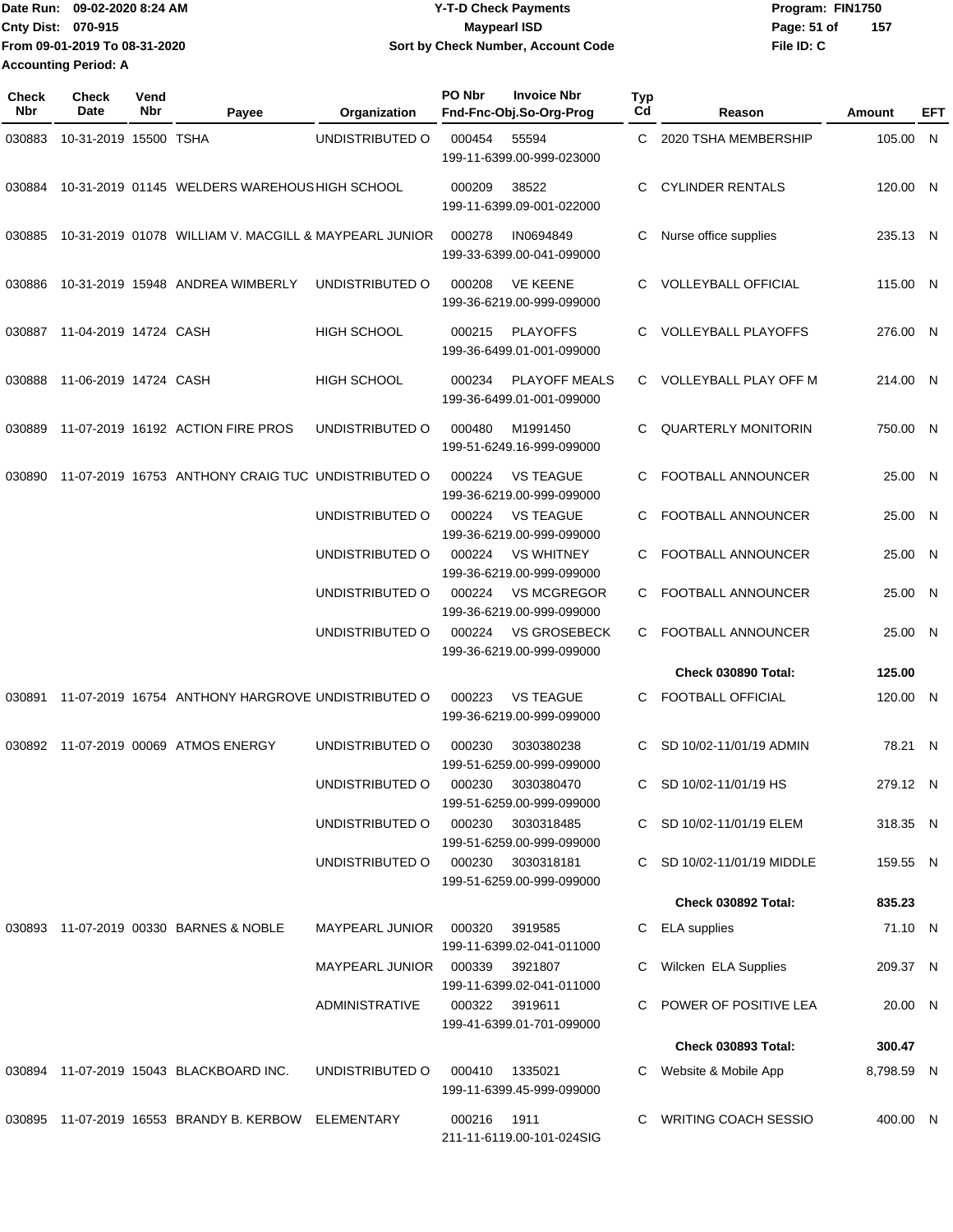|                             | 1Date Run: 09-02-2020 8:24 AM | <b>Y-T-D Check Payments</b>        | Program: FIN1750   |  |  |
|-----------------------------|-------------------------------|------------------------------------|--------------------|--|--|
| <b>Cnty Dist: 070-915</b>   |                               | Maypearl ISD                       | 157<br>Page: 52 of |  |  |
|                             | From 09-01-2019 To 08-31-2020 | Sort by Check Number, Account Code | File ID: C         |  |  |
| <b>Accounting Period: A</b> |                               |                                    |                    |  |  |

| <b>Check</b><br>Nbr | <b>Check</b><br>Date | Vend<br>Nbr | Payee                                                     | Organization          | PO Nbr | <b>Invoice Nbr</b><br>Fnd-Fnc-Obj.So-Org-Prog | <b>Typ</b><br>Cd | Reason                         | Amount     | EFT |
|---------------------|----------------------|-------------|-----------------------------------------------------------|-----------------------|--------|-----------------------------------------------|------------------|--------------------------------|------------|-----|
| 030896              |                      |             | 11-07-2019 00887 BSN SPORTS                               | <b>HIGH SCHOOL</b>    | 000127 | 906902394<br>199-36-6399.02-001-099000        | C                | <b>Baseball Equipment</b>      | 500.00 N   |     |
|                     |                      |             |                                                           | UNDISTRIBUTED O       | 000127 | 906902394<br>199-36-6399.04-999-099000        | С                | <b>Baseball Equipment</b>      | 1,962.00 N |     |
|                     |                      |             |                                                           |                       |        |                                               |                  | Check 030896 Total:            | 2,462.00   |     |
| 030897              |                      |             | 11-07-2019 16577 CARTER EVALUATION UNDISTRIBUTED O        |                       | 000474 | $\overline{2}$<br>199-31-6219.00-999-023000   | C.               | EVALUATIONS                    | 1,575.00 N |     |
| 030898              |                      |             | 11-07-2019 00200 CLAIMS ADMINISTRATI HIGH SCHOOL          |                       | 000229 | 51156<br>199-11-6143.00-001-011000            | C.               | CAS FIXED COST FINAL A         | 3,962.00 N |     |
| 030899              |                      |             | 11-07-2019 13591 DAVID BRADBURRY                          | UNDISTRIBUTED O       | 000225 | <b>VS TEAGUE</b><br>199-36-6219.00-999-099000 | C.               | <b>FOOTBALL OFFICIAL</b>       | 115.00 N   |     |
| 030900              |                      |             | 11-07-2019 16413 EAST TEXAS COPY                          | PRIMARY SCHOOL        | 000076 | LG00404002<br>199-11-6269.00-102-011000       | C.               | LEASE RENTAL PRIMARY           | 255.37 N   |     |
| 030901              |                      |             | 11-07-2019 12186 ELLIOTT ELECTRIC SU UNDISTRIBUTED O      |                       | 000358 | 09-84662-01<br>199-51-6319.02-999-099000      | C                | HEX DRIVER ELTRN BLST          | 129.23 N   |     |
| 030902              |                      |             | 11-07-2019 16751 EMAINT ENTERPRISES UNDISTRIBUTED O       |                       | 000451 | Q-62346<br>199-34-6639.45-999-099000          |                  | PROFF ED ANNUAL                | 4,040.00 N |     |
|                     |                      |             |                                                           | UNDISTRIBUTED O       | 000451 | Q-62346<br>199-51-6639.45-999-099000          | C                | <b>IMPLEMEN SERVICE</b>        | 4,040.00 N |     |
|                     |                      |             |                                                           |                       |        |                                               |                  | <b>Check 030902 Total:</b>     | 8,080.00   |     |
| 030903              |                      |             | 11-07-2019 16059 FRONTIER SOUTHWE UNDISTRIBUTED O         |                       | 000231 | 43517200318145<br>199-51-6259.02-999-099000   | C                | SD 10/28-11/27/19 435-         | 65.64 N    |     |
|                     |                      |             |                                                           | UNDISTRIBUTED O       | 000231 | 43520190930155<br>199-51-6259.02-999-099000   | C                | SD 10/28-11/27/19 435-         | 136.03 N   |     |
|                     |                      |             |                                                           | UNDISTRIBUTED O       | 000231 | 43521600925155<br>199-51-6259.02-999-099000   |                  | C SD 10/28-11/27/19 435-       | 136.03 N   |     |
|                     |                      |             |                                                           | UNDISTRIBUTED O       | 000231 | 43525200928155<br>199-51-6259.02-999-099000   | C.               | SD 10/28-11/27/19 435-         | 136.03 N   |     |
|                     |                      |             |                                                           | UNDISTRIBUTED O       | 000231 | 43510000912065<br>199-51-6259.02-999-099000   | C.               | SD 10/28-11/27/19 435-         | 884.97 N   |     |
|                     |                      |             |                                                           |                       |        |                                               |                  | <b>Check 030903 Total:</b>     | 1,358.70   |     |
|                     |                      |             | 030904 11-07-2019 14295 FRONTLINE TECHNOL UNDISTRIBUTED O |                       | 000227 | 13053<br>199-11-6399.45-999-099000            |                  | ABSENCE AND SUBS 2020          | 8,500.00 N |     |
|                     |                      |             |                                                           | <b>ADMINISTRATIVE</b> | 000227 | 13053<br>199-41-6219.10-701-099000            | C.               | TIME AND ATTEND                | 2,490.62 N |     |
|                     |                      |             |                                                           |                       |        |                                               |                  | Check 030904 Total:            | 10,990.62  |     |
| 030905              |                      |             | 11-07-2019 12341 GRAINGER INDUSTRIA UNDISTRIBUTED O       |                       | 000438 | 9337352232<br>199-51-6319.02-999-099000       | C.               | Practice field light contactor | 152.04 N   |     |
|                     |                      |             |                                                           | UNDISTRIBUTED O       | 000431 | 9334622637<br>199-51-6319.02-999-099000       | C.               | Filters, faucet ftgs, screws   | 178.29 N   |     |
|                     |                      |             |                                                           |                       |        |                                               |                  | <b>Check 030905 Total:</b>     | 330.33     |     |
|                     |                      |             | 030906 11-07-2019 12551 INTERQUEST DETECTI HIGH SCHOOL    |                       | 000228 | 113412<br>199-11-6219.02-001-024000           |                  | C 2 HALF DAY SERVICES          | 560.00 N   |     |
|                     |                      |             | 030907 11-07-2019 16526 JEREMY BOYD                       | UNDISTRIBUTED O       |        | 000217 VS TEAGUE<br>199-36-6219.00-999-099000 |                  | C FOOTBALL OFFICIAL            | 120.00 N   |     |
| 030908              |                      |             | 11-07-2019 16758 KEENAN BEACHUM                           | UNDISTRIBUTED O       | 000232 | <b>VS TEAGUE</b><br>199-36-6219.00-999-099000 | C.               | <b>FOOTBALL OFFICIAL</b>       | 115.00 N   |     |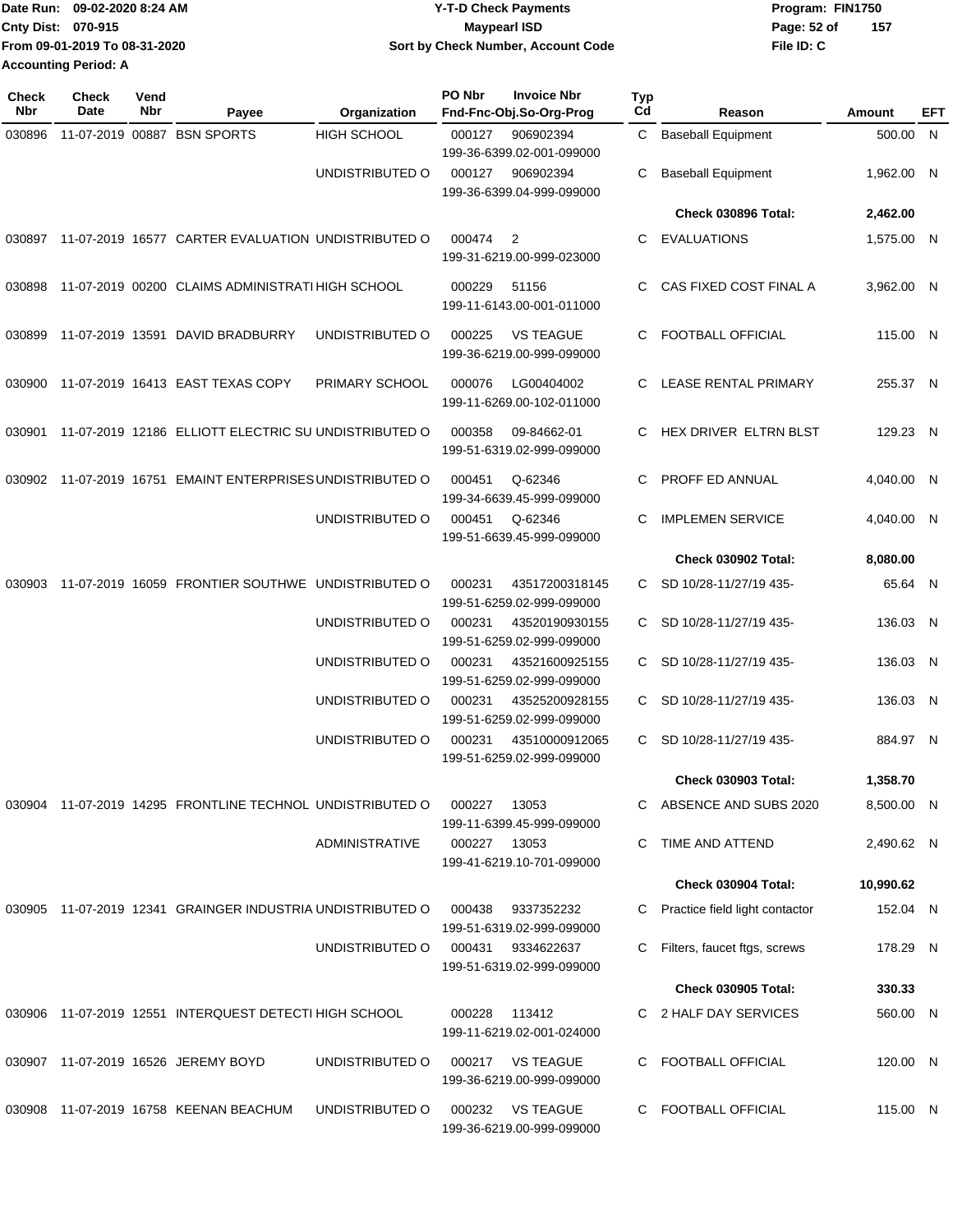|                             | IDate Run: 09-02-2020 8:24 AM | Y-T-D Check Payments               | Program: FIN1750   |
|-----------------------------|-------------------------------|------------------------------------|--------------------|
| <b>Cnty Dist: 070-915</b>   |                               | <b>Mavpearl ISD</b>                | 157<br>Page: 53 of |
|                             | From 09-01-2019 To 08-31-2020 | Sort by Check Number, Account Code | File ID: C         |
| <b>Accounting Period: A</b> |                               |                                    |                    |

| Check<br><b>Nbr</b> | <b>Check</b><br>Date            | Vend<br>Nbr | Payee                                                | Organization           | PO Nbr | <b>Invoice Nbr</b><br>Fnd-Fnc-Obj.So-Org-Prog                           | <b>Typ</b><br>Cd | Reason                     | Amount     | EFT |
|---------------------|---------------------------------|-------------|------------------------------------------------------|------------------------|--------|-------------------------------------------------------------------------|------------------|----------------------------|------------|-----|
| 030909              |                                 |             | 11-07-2019 00063 LAKESHORE EQUIPME PRIMARY SCHOOL    |                        | 000419 | 2854041019<br>199-12-6399.01-102-099000                                 | C                | Maker Space for MPS Librar | 210.96 N   |     |
| 030910              |                                 |             | 11-07-2019 16301 MELODY STRODER                      | UNDISTRIBUTED O        | 000221 | <b>BURLESON</b><br>199-36-6219.00-999-099000                            | C.               | <b>VOLLEYBALL OFFICIAL</b> | 75.00 N    |     |
| 030911              |                                 |             | 11-07-2019 01781 SYLVIA MILLER                       | UNDISTRIBUTED O        | 000222 | <b>VS BURLESON</b><br>199-36-6219.00-999-099000                         | C                | <b>VOLLEYBALL OFFICIAL</b> | 75.00 N    |     |
| 030912              |                                 |             | 11-07-2019 13306 MOUNTAIN PEAK SPE UNDISTRIBUTED O   |                        | 000235 | 11078800<br>199-51-6259.79-999-022000                                   | C.               | sd 09/04-10/05/19 12636 fm | 88.09 N    |     |
|                     | 030913 11-07-2019 00079 NASCO   |             |                                                      | <b>MAYPEARL JUNIOR</b> | 000429 | 597416<br>199-11-6399.32-041-011000                                     | С                | <b>Art Supplies</b>        | 573.27 N   |     |
| 030914              |                                 |             | 11-07-2019 16233 NATIONAL CHEERLEA HIGH SCHOOL       |                        | 000477 | REG-0010576134<br>199-36-6399.08-001-099000                             | C.               | NCA ITALY GAME DAY RE      | 540.00 N   |     |
| 030915              |                                 |             | 11-07-2019 16289 NEXTLINK BROADBAN UNDISTRIBUTED O   |                        | 000226 | N12508975-30<br>199-51-6259.02-999-099000                               | C.               | SD 10/30-11/29/19 LEVEL 1  | 790.00 N   |     |
| 030916              |                                 |             | 11-07-2019 00287 OFFICE DEPOT                        | UNDISTRIBUTED O        | 000344 | 392787008001<br>199-11-6399.00-999-023000                               | C                | Items Need for SLP         | 146.20 N   |     |
|                     |                                 |             |                                                      | UNDISTRIBUTED O        | 000344 | 392787247001<br>199-11-6399.00-999-023000                               | С                | Items Need for SLP         | 131.97 N   |     |
|                     |                                 |             |                                                      | UNDISTRIBUTED O        | 000341 | 388888969001<br>199-21-6399.00-999-023000                               | С                | Supplies Need for SPED De  | 59.40 N    |     |
|                     |                                 |             |                                                      |                        |        |                                                                         |                  | Check 030916 Total:        | 337.57     |     |
|                     |                                 |             | 030917 11-07-2019 16755 REECE TARVER                 | UNDISTRIBUTED O        | 000218 | <b>VS TEAGUE</b><br>199-36-6219.00-999-099000                           | C                | FOOTBALL OFFICIAL          | 115.00 N   |     |
| 030918              |                                 |             | 11-07-2019 00099 REGION 10/EDUCATIO UNDISTRIBUTED O  |                        | 000425 | 162763<br>199-41-6239.02-999-099000                                     | C                | EARLY CHILDHOOD 2020       | 600.00 N   |     |
| 030919              |                                 |             | 11-07-2019 14927 REPUBLIC SERVICES UNDISTRIBUTED O   |                        | 000220 | 0794-013754108<br>199-51-6259.03-999-099000                             | C.               | SD 10/01-10/31/19          | 2,702.96 N |     |
| 030920              |                                 |             | 11-07-2019 16124 RODNEY SMITH                        | UNDISTRIBUTED O        | 000236 | <b>VS TEAGUE</b><br>199-36-6219.00-999-099000                           | C.               | <b>FOOTBALL OFFICIAL</b>   | 120.00 N   |     |
|                     |                                 |             | 030921 11-07-2019 15953 RONNIE TAYLOR                | UNDISTRIBUTED O        |        | 000219 VS TEAGUE<br>199-36-6219.00-999-099000                           |                  | C FOOTBALL OFFICIAL        | 115.00 N   |     |
|                     |                                 |             | 030922 11-07-2019 14261 RYAN VINES                   | HIGH SCHOOL            | 000469 | REIMBURSEMENT C SUPPLIES                                                |                  |                            | 76.13 N    |     |
|                     |                                 |             |                                                      | UNDISTRIBUTED O 000469 |        | 199-11-6411.04-001-022000<br>REIMBURSEMENT<br>199-34-6311.00-999-022000 |                  | C FUEL                     | 130.01 N   |     |
|                     |                                 |             |                                                      |                        |        |                                                                         |                  | <b>Check 030922 Total:</b> | 206.14     |     |
|                     | 030923 11-07-2019 16408 SMARTOX |             |                                                      | UNDISTRIBUTED O        | 000238 | 15201<br>199-36-6219.01-999-099000                                      |                  | C HS DRUG SCREENING        | 340.00 N   |     |
|                     |                                 |             | 030924 11-07-2019 00973 TARVER TROPHIES SCHOOL BOARD |                        | 000461 | 2060<br>199-41-6499.02-702-099000                                       |                  | C NAME PLATES WALL PLAT    | 67.00 N    |     |
|                     |                                 |             | 030925 11-07-2019 16752 THORNTREE COUNTR HIGH SCHOOL |                        | 000465 | GOLF<br>199-36-6499.05-001-099000                                       |                  | C MISD STUDENT TOURNAM     | 85.00 N    |     |
|                     | 030926 11-07-2019 00655 VARSITY |             |                                                      | <b>HIGH SCHOOL</b>     | 000478 | REG-0010576143<br>199-36-6399.08-001-099000                             |                  | C 3A GAME DAY              | 425.00 N   |     |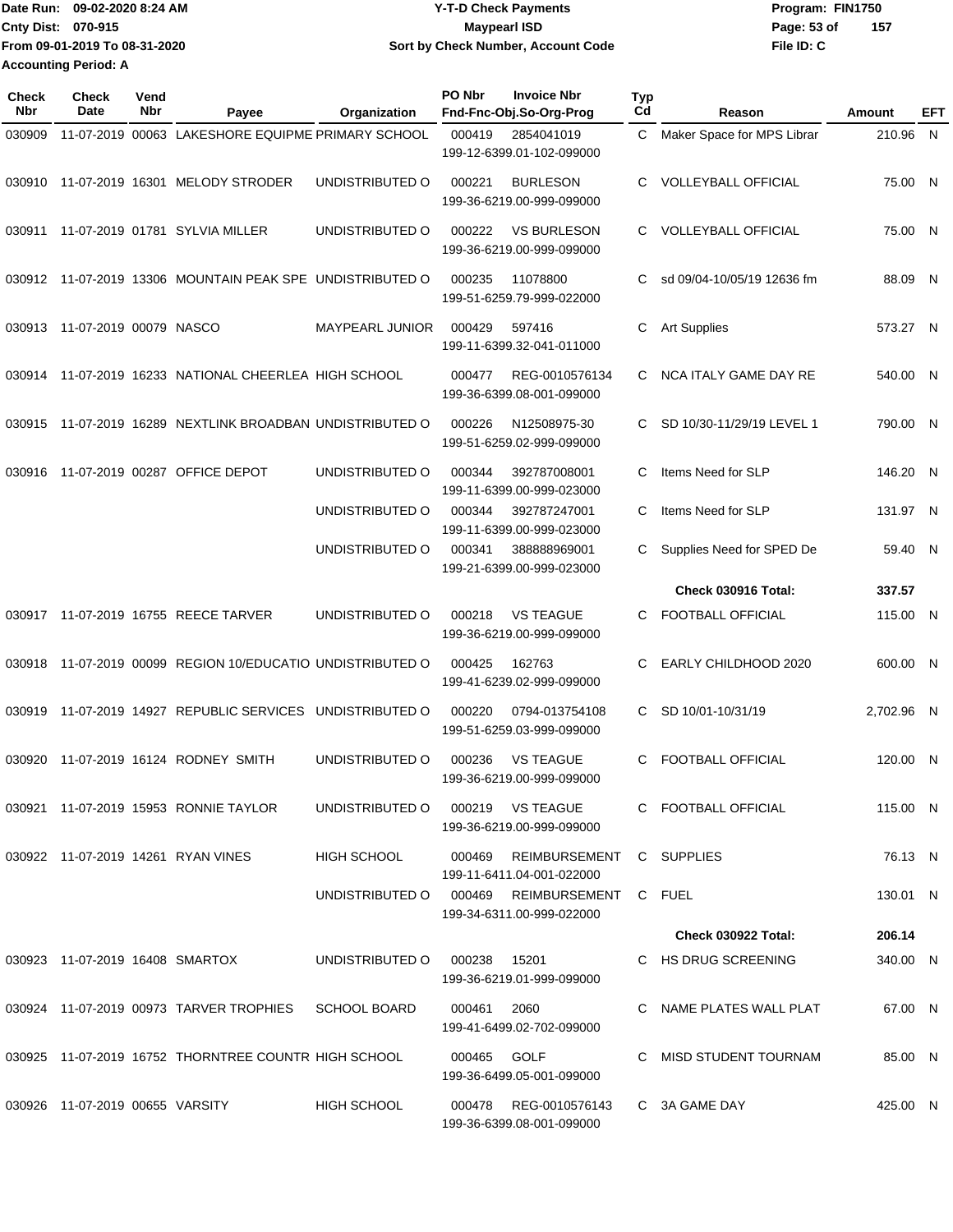|                             | Date Run: 09-02-2020 8:24 AM  | <b>Y-T-D Check Payments</b>        | Program: FIN1750   |
|-----------------------------|-------------------------------|------------------------------------|--------------------|
| <b>Cnty Dist: 070-915</b>   |                               | <b>Mavpearl ISD</b>                | 157<br>Page: 54 of |
|                             | From 09-01-2019 To 08-31-2020 | Sort by Check Number, Account Code | File ID: C         |
| <b>Accounting Period: A</b> |                               |                                    |                    |

| Check<br>Nbr | <b>Check</b><br>Date | Vend<br>Nbr | Payee                                                     | Organization           | PO Nbr | <b>Invoice Nbr</b><br>Fnd-Fnc-Obj.So-Org-Prog       | <b>Typ</b><br>Cd | Reason                        | Amount     | EFT |
|--------------|----------------------|-------------|-----------------------------------------------------------|------------------------|--------|-----------------------------------------------------|------------------|-------------------------------|------------|-----|
| 030927       |                      |             | 11-07-2019 16546 WEST INTERACTIVE S UNDISTRIBUTED O       |                        | 000237 | 113528<br>199-11-6399.45-999-099000                 |                  | C RENEWAL SCHOOL MESS         | 2,207.10 N |     |
| 030928       |                      |             | 11-07-2019 16756 WILLIAM JEFFREY HAZUNDISTRIBUTED O       |                        | 000233 | <b>VS TEAGUE</b><br>199-36-6219.00-999-099000       | C                | <b>FOOTBALL OFFICIAL</b>      | 115.00 N   |     |
| 030929       |                      |             | 11-15-2019 01355 JOURNEYED.COM INC. HIGH SCHOOL           |                        | 000280 | 10348962<br>199-11-6399.01-001-023000               | C                | Item needed for LPC softwar   | 39.95 N    |     |
| 030930       |                      |             | 11-15-2019 16762 AIRGAS USA, LLC-CEN UNDISTRIBUTED O      |                        | 000241 | 9966083204<br>199-51-6319.02-999-099000             | C.               | <b>CYLINDER RENTALS</b>       | 222.72 N   |     |
| 030931       |                      |             | 11-15-2019 16150 ALVARADO FLEET SE UNDISTRIBUTED O        |                        | 000512 | 00002835<br>199-34-6219.00-999-099000               | C                | <b>BUS 51 CODES RESET FIL</b> | 466.00 N   |     |
|              |                      |             |                                                           | UNDISTRIBUTED O        | 000537 | 00002678<br>199-34-6219.00-999-099000               | C                | <b>BUS 26 AC WIRES FILTER</b> | 984.60 N   |     |
|              |                      |             |                                                           | UNDISTRIBUTED O        | 000513 | 00002830<br>199-34-6219.00-999-099000               | C                | <b>ENGINE LIGHT 51</b>        | 592.85 N   |     |
|              |                      |             |                                                           | UNDISTRIBUTED O        | 000537 | 00002678<br>199-34-6319.00-999-099000               | C                | <b>BUS 26 AC WIRES FILTER</b> | 203.37 N   |     |
|              |                      |             |                                                           |                        |        |                                                     |                  | <b>Check 030931 Total:</b>    | 2,246.82   |     |
|              |                      |             | 030932 11-15-2019 16753 ANTHONY CRAIG TUC UNDISTRIBUTED O |                        | 000240 | <b>VS GRANDVIEW</b><br>199-36-6219.00-999-099000    | C                | ANNOUNCER FOOTBAL V           | 25.00 N    |     |
| 030933       |                      |             | 11-15-2019 01256 AT&T MOBILITY                            | UNDISTRIBUTED O        | 000260 | 824711164X11102<br>199-51-6259.02-999-099000        | C.               | SD 10/03-11/02 WRELESS        | 110.28 N   |     |
| 030934       |                      |             | 11-15-2019 15217 BAYLOR INSTITUTE O UNDISTRIBUTED O       |                        | 000497 | 16119<br>199-36-6219.02-999-099000                  | C                | Trainer                       | 1,526.88 N |     |
| 030935       |                      |             | 11-15-2019 15289 BENJI L. NEWMAN                          | UNDISTRIBUTED O        | 000242 | <b>VS RIO VISTA</b><br>199-36-6219.00-999-099000    | C                | <b>BASKETBALL OFFICIAL</b>    | 100.00 N   |     |
|              |                      |             |                                                           | UNDISTRIBUTED O        | 000242 | LIFE WAXAHA<br>199-36-6219.00-999-099000            | C                | <b>BASKETBALL OFFICIAL</b>    | 135.00 N   |     |
|              |                      |             |                                                           |                        |        |                                                     |                  | <b>Check 030935 Total:</b>    | 235.00     |     |
| 030936       |                      |             | 11-15-2019 00956 BORDEN DAIRY                             | <b>MAYPEARL JUNIOR</b> | 000488 | 2894295<br>240-35-6341.00-041-099000                | C                | CN MS MILK                    | 689.00     | -N  |
|              |                      |             |                                                           | ELEMENTARY             | 000487 | 2894295<br>240-35-6341.00-101-099000                |                  | C CN ELEM MILK                | 1,245.00 N |     |
|              |                      |             |                                                           | PRIMARY SCHOOL         | 000486 | 2894295<br>240-35-6341.00-102-099000                |                  | C CN PRIMARY MILK             | 795.00 N   |     |
|              |                      |             |                                                           | HIGH SCHOOL            | 000489 | 2894295<br>240-35-6341.01-001-099000                |                  | C CN HS MILK                  | 550.68 N   |     |
|              |                      |             |                                                           |                        |        |                                                     |                  | <b>Check 030936 Total:</b>    | 3,279.68   |     |
|              |                      |             | 030937 11-15-2019 00887 BSN SPORTS                        | UNDISTRIBUTED O        | 000053 | 907004088<br>199-36-6399.01-999-099GHS              | C.               | Girls Basketball Equipment    | 1,700.00 N |     |
|              |                      |             | 030938 11-15-2019 00871 CARD SERVICE CENT UNDISTRIBUTED O |                        | 000433 | 5543286995ST<br>199-13-6399.01-999-099000           |                  | C STAFF PRINCIPALS APPR       | 179.41 N   |     |
|              |                      |             |                                                           | UNDISTRIBUTED O        | 000296 | 55547508N7D40X<br>199-13-6499.01-999-011000         |                  | C JOB FAIR                    | 40.00 N    |     |
|              |                      |             |                                                           | UNDISTRIBUTED O        |        | 000317 75187428S0000S2<br>199-21-6411.02-999-099000 |                  | C TASA MIDWINTER              | 395.00 N   |     |
|              |                      |             |                                                           | ELEMENTARY             | 000317 | 75187428S0000S2<br>199-23-6411.02-101-099000        |                  | C TASA MIDWINTER              | 395.00 N   |     |
|              |                      |             |                                                           | UNDISTRIBUTED O        | 000468 | 05436849H009PSK<br>199-34-6219.00-999-099000        | C                | Discount Tire-Repair Exp 56   | 158.75 N   |     |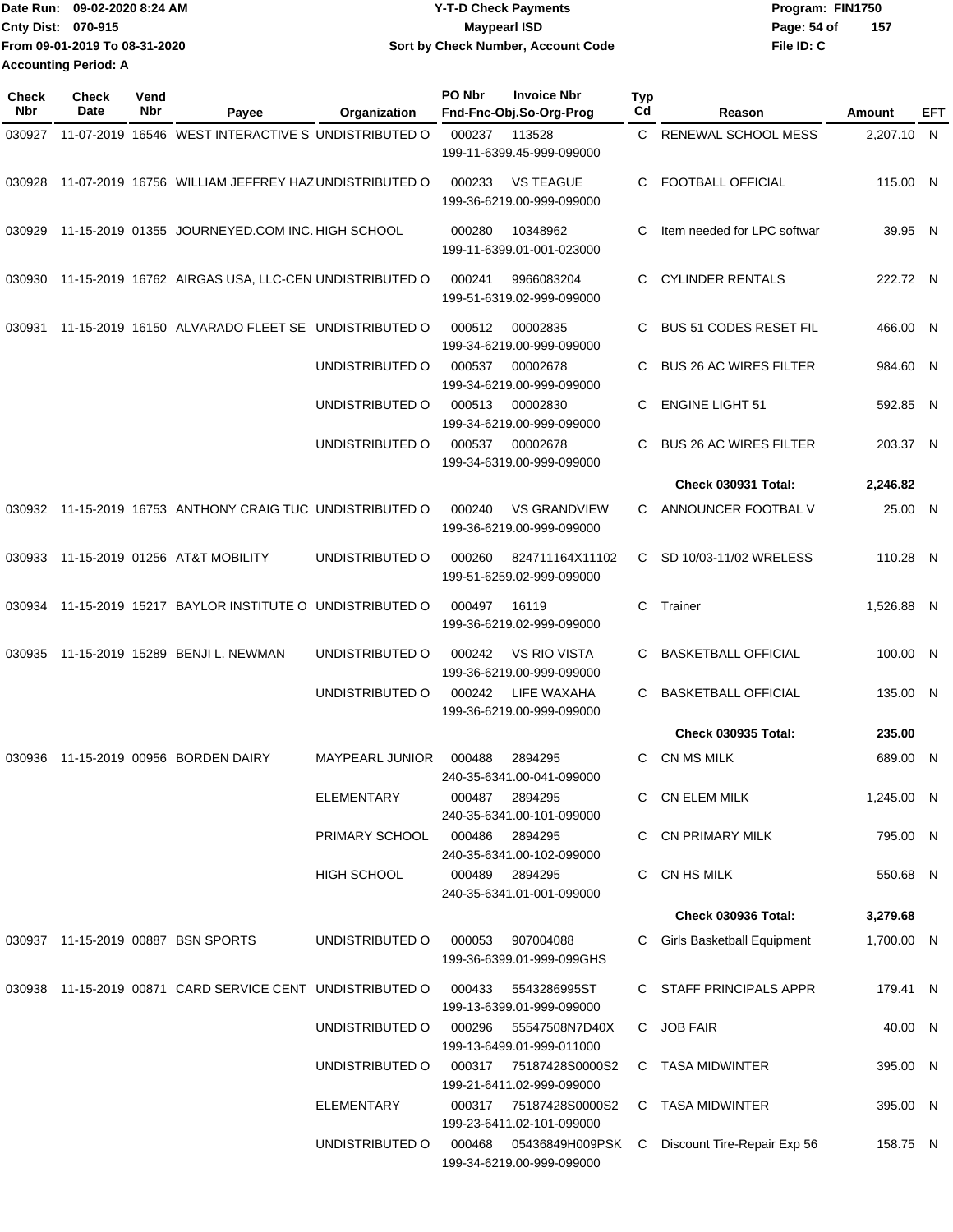| <b>Date Run:</b>            | 09-02-2020 8:24 AM            | <b>Y-T-D Check Payments</b>        | Program: FIN1750   |
|-----------------------------|-------------------------------|------------------------------------|--------------------|
| <b>Cnty Dist: 070-915</b>   |                               | Maypearl ISD                       | 157<br>Page: 55 of |
|                             | From 09-01-2019 To 08-31-2020 | Sort by Check Number, Account Code | File ID: C         |
| <b>Accounting Period: A</b> |                               |                                    |                    |
|                             |                               |                                    |                    |

**PO Nbr Invoice Nbr**

**Check**

| Check<br>Nbr | <b>Check</b><br>Date              | Vend<br>Nbr | Payee                                                     | Organization                   | PO Nbr      | <b>Invoice Nbr</b><br>Fnd-Fnc-Obj.So-Org-Prog                  | Typ<br>Cd | Reason                                       | <b>Amount</b> | <b>EFT</b> |
|--------------|-----------------------------------|-------------|-----------------------------------------------------------|--------------------------------|-------------|----------------------------------------------------------------|-----------|----------------------------------------------|---------------|------------|
|              |                                   |             |                                                           | UNDISTRIBUTED O                | 000096      | 75306378N4M6A<br>199-34-6219.02-999-099000                     |           | C POLICE VEHICLE                             | 31.25 N       |            |
|              |                                   |             |                                                           | UNDISTRIBUTED O                | 000247      | 05410199E37NT8<br>199-34-6311.01-999-099000                    |           | C CROSS COUNTRY FUEL FI                      | 42.14 N       |            |
|              |                                   |             |                                                           | UNDISTRIBUTED O                | 000248      | 05410199E37NT8<br>199-34-6311.01-999-099000                    |           | C FUEL CROSS COUNTRY                         | 25.19 N       |            |
|              |                                   |             |                                                           | UNDISTRIBUTED O                | 000467      | 55488729HBLPT29<br>199-34-6319.00-999-099000                   |           | C CCS - Atwoods DEF Fluid, GI                | 60.93 N       |            |
|              |                                   |             |                                                           | <b>HIGH SCHOOL</b>             | 000250      | 55432869E5SXQL<br>199-36-6499.01-001-099000                    |           | C CROSS COUNTRY REGIO                        | 99.00 N       |            |
|              |                                   |             |                                                           | <b>HIGH SCHOOL</b>             | 000250      | 55432869ESXQLT<br>199-36-6499.01-001-099000                    |           | C CROSS COUNTRY REGIO                        | 99.00 N       |            |
|              |                                   |             |                                                           | HIGH SCHOOL                    | 000250      | 55432869E5SXQL<br>199-36-6499.01-001-099000                    |           | C CROSS COUNTRY REGIO                        | 99.00 N       |            |
|              |                                   |             |                                                           | <b>HIGH SCHOOL</b>             | 000250      | 55432869E5SXQL<br>199-36-6499.01-001-099000                    |           | C CROSS COUNTRY REGIO                        | 109.00 N      |            |
|              |                                   |             |                                                           | HIGH SCHOOL                    | 000250      | 55432869ESXQLT<br>199-36-6499.01-001-099000                    |           | C CROSS COUNTRY REGIO                        | 109.00 N      |            |
|              |                                   |             |                                                           | <b>HIGH SCHOOL</b>             | 000246      | 55436879E514GW<br>199-36-6499.01-001-099000                    |           | C CROSS COUNTRY REGIO                        | 147.16 N      |            |
|              |                                   |             |                                                           | HIGH SCHOOL                    | 000245      | 55310209DBLP7W<br>199-36-6499.01-001-099000                    |           | C CROSS COUNTRY REGIO                        | 186.51 N      |            |
|              |                                   |             |                                                           | <b>ADMINISTRATIVE</b>          | 000317      | 75187428S0000S2<br>199-41-6411.01-701-099000                   |           | C TASA MIDWINTWE                             | 345.00 N      |            |
|              |                                   |             |                                                           | ADMINISTRATIVE                 | 000244      | 75187428N00011L<br>199-41-6499.00-701-099000                   |           | C TASA MEMBERSHIP                            | 538.40 N      |            |
|              |                                   |             |                                                           | <b>SCHOOL BOARD</b>            | 000249      | 05140489ALM7MJ<br>199-41-6499.02-702-099000                    |           | C BOARD MEAL                                 | 68.36 N       |            |
|              |                                   |             |                                                           | <b>SCHOOL BOARD</b>            | 000406      | 75428178ZDE2P6<br>199-41-6499.02-702-099000                    | C         | <b>BOARD MEAL</b>                            | 99.90 N       |            |
|              |                                   |             |                                                           | UNDISTRIBUTED O                | 000317      | 75187428S0000S2<br>199-53-6411.00-999-099000                   |           | C TASA MIDWINTER                             | 395.00 N      |            |
|              |                                   |             |                                                           |                                |             |                                                                |           | <b>Check 030938 Total:</b>                   | 3,623.00      |            |
|              |                                   |             | 030939 11-15-2019 00871 CARD SERVICE CENT UNDISTRIBUTED O |                                |             | 199-13-6499.00-999-011000                                      |           | 000243 851792498WGNEH C ADMINISTRATIVE LUNCH | 38.94 N       |            |
|              |                                   |             |                                                           | UNDISTRIBUTED O                |             | 000243 854509396WGR56<br>199-13-6499.00-999-011000             |           | C ADMINISTRATIVE LUNCH                       | 46.96 N       |            |
|              |                                   |             |                                                           |                                |             |                                                                |           | <b>Check 030939 Total:</b>                   | 85.90         |            |
|              | 030940 11-15-2019 00527 CDWG INC. |             |                                                           | UNDISTRIBUTED O                |             | 000382 VLV4027<br>199-11-6399.45-999-099000                    |           | C Software License                           | 1,806.42 N    |            |
|              |                                   |             |                                                           | UNDISTRIBUTED O 000376 VPL6150 |             | 199-11-6399.45-999-099000                                      |           | C Chromebook SSafety Filter 2                | 10,342.80 N   |            |
|              |                                   |             |                                                           |                                |             |                                                                |           | Check 030940 Total:                          | 12,149.22     |            |
|              |                                   |             | 030941 11-15-2019 00217 CITY OF MAYPEARL                  | UNDISTRIBUTED O                | 000251 80   |                                                                |           | C SD 09/30-10/30/19 BALLFIE                  | 21.00 N       |            |
|              |                                   |             |                                                           | UNDISTRIBUTED O                | 000251      | 199-51-6259.01-999-099000<br>1081                              |           | C SD 09/30-10/30/19 ELEM Y                   | 21.00 N       |            |
|              |                                   |             |                                                           | UNDISTRIBUTED O                | 000251 1080 | 199-51-6259.01-999-099000                                      |           | C SD 09/30-10/30/19 ELEM                     | 46.00 N       |            |
|              |                                   |             |                                                           | UNDISTRIBUTED O                | 000251      | 199-51-6259.01-999-099000<br>1618<br>199-51-6259.01-999-099000 |           | C SD 09/30-10/30/19 ADMIN                    | 46.00 N       |            |
|              |                                   |             |                                                           | UNDISTRIBUTED O                | 000251 1394 | 199-51-6259.01-999-099000                                      |           | C SD 09/30-10/30/19                          | 46.00 N       |            |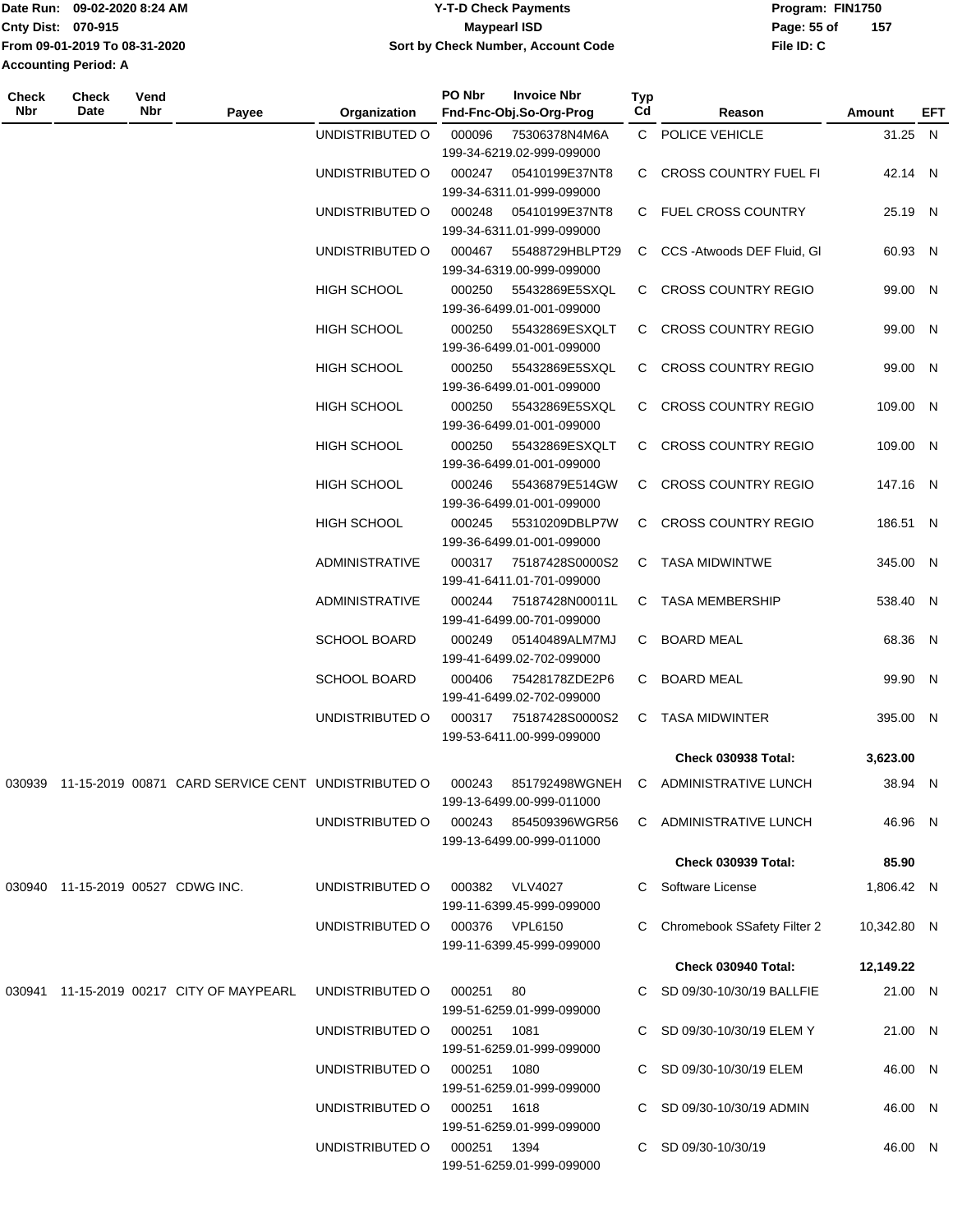|                             | Date Run: 09-02-2020 8:24 AM  | Y-T-D Check Payments               | Program: FIN1750 |     |
|-----------------------------|-------------------------------|------------------------------------|------------------|-----|
| Cnty Dist: 070-915          |                               | <b>Mavpearl ISD</b>                | Page: 56 of      | 157 |
|                             | From 09-01-2019 To 08-31-2020 | Sort by Check Number, Account Code | File ID: C       |     |
| <b>Accounting Period: A</b> |                               |                                    |                  |     |

| <b>Check</b><br>Nbr | Check<br>Date | Vend<br>Nbr | Payee                                                     | Organization                     | PO Nbr | <b>Invoice Nbr</b><br>Fnd-Fnc-Obj.So-Org-Prog    | Typ<br>Cd | Reason                     | Amount     | EFT |
|---------------------|---------------|-------------|-----------------------------------------------------------|----------------------------------|--------|--------------------------------------------------|-----------|----------------------------|------------|-----|
|                     |               |             |                                                           | UNDISTRIBUTED O                  | 000251 | 595                                              | C.        | SD 09/30-10/30/19 JHIGH    | 223.00 N   |     |
|                     |               |             |                                                           |                                  |        | 199-51-6259.01-999-099000                        |           |                            |            |     |
|                     |               |             |                                                           | UNDISTRIBUTED O                  | 000251 | 383                                              | С         | SD 09/30-10/30/19 HS       | 136.00 N   |     |
|                     |               |             |                                                           |                                  |        | 199-51-6259.01-999-099000                        |           |                            |            |     |
|                     |               |             |                                                           | UNDISTRIBUTED O                  | 000251 | 82                                               | С         | SD 09/30-10/30/19 INTSCH   | 274.00 N   |     |
|                     |               |             |                                                           |                                  |        | 199-51-6259.01-999-099000                        |           |                            |            |     |
|                     |               |             |                                                           | UNDISTRIBUTED O                  | 000251 | 574                                              | С         | SD 09/30-10/30/19 JH YAR   | 497.30 N   |     |
|                     |               |             |                                                           |                                  |        | 199-51-6259.01-999-099000                        |           |                            |            |     |
|                     |               |             |                                                           |                                  |        |                                                  |           | Check 030941 Total:        | 1,310.30   |     |
|                     |               |             |                                                           |                                  |        |                                                  |           |                            |            |     |
|                     |               |             | 030942 11-15-2019 15282 COLORADO BOXED BE MAYPEARL JUNIOR |                                  | 000495 | 9150503                                          | C         | CN USDA FOODS              | 81.00 N    |     |
|                     |               |             |                                                           |                                  |        | 240-35-6341.00-041-099000                        |           |                            |            |     |
|                     |               |             |                                                           | <b>ELEMENTARY</b>                | 000494 | 9150504                                          | C         | CN ELEM USDA FOODS         | 132.26 N   |     |
|                     |               |             |                                                           |                                  |        | 240-35-6341.00-101-099000                        |           |                            |            |     |
|                     |               |             |                                                           | <b>HIGH SCHOOL</b>               | 000496 | 9150501                                          | C         | CN USDA FOODS HS           | 81.00 N    |     |
|                     |               |             |                                                           |                                  |        | 240-35-6341.01-001-099000                        |           |                            |            |     |
|                     |               |             |                                                           |                                  |        |                                                  |           | Check 030942 Total:        | 294.26     |     |
|                     |               |             | 030943 11-15-2019 14778 CONNOR HARPER                     | <b>HIGH SCHOOL</b>               | 000482 | 070029A/090003A                                  | С         | <b>Marching Tech</b>       | 1,509.09 N |     |
|                     |               |             |                                                           |                                  |        | 199-11-6219.29-001-011BAN                        |           |                            |            |     |
|                     |               |             |                                                           |                                  |        |                                                  |           | <b>BASKETBALL OFFICIAL</b> |            |     |
| 030944              |               |             | 11-15-2019 15102 DARRON RICHARDSO UNDISTRIBUTED O         |                                  | 000252 | <b>VS RIO VISTA</b><br>199-36-6219.00-999-099000 | C         |                            | 100.00 N   |     |
|                     |               |             |                                                           |                                  |        |                                                  |           |                            |            |     |
|                     |               |             | 030945 11-15-2019 16348 HIRAM E. DODSON                   | UNDISTRIBUTED O                  | 000335 | 19-143                                           | C.        | HAND RAILS FRONT OF P      | 850.00 N   |     |
|                     |               |             |                                                           |                                  |        | 199-51-6319.02-999-099000                        |           |                            |            |     |
|                     |               |             |                                                           | UNDISTRIBUTED O                  | 000336 | 19-144                                           | C         | 3X3 ANGLES SIDE GOLF B     | 375.00 N   |     |
|                     |               |             |                                                           |                                  |        | 199-51-6319.02-999-099000                        |           |                            |            |     |
|                     |               |             |                                                           |                                  |        |                                                  |           | Check 030945 Total:        | 1,225.00   |     |
| 030946              |               |             | 11-15-2019 16413 EAST TEXAS COPY                          | UNDISTRIBUTED O                  | 000253 | LE00138026                                       |           | C LEASE                    | 128.23 N   |     |
|                     |               |             |                                                           |                                  |        | 199-11-6219.00-999-023000                        |           |                            |            |     |
|                     |               |             |                                                           | UNDISTRIBUTED O                  | 000257 | 1487985                                          | C         | SD 10/04-11/03 SPED        | 41.59 N    |     |
|                     |               |             |                                                           |                                  |        | 199-11-6219.07-999-023000                        |           |                            |            |     |
|                     |               |             |                                                           | <b>HIGH SCHOOL</b>               | 000257 | 1487985                                          | C         | SD 10/04-11/03 HS PRINC    | 29.82 N    |     |
|                     |               |             |                                                           |                                  |        | 199-11-6269.00-001-011000                        |           |                            |            |     |
|                     |               |             |                                                           | <b>MAYPEARL JUNIOR</b>           | 000257 | 1487985                                          | C         | SD 10/04-11/03 MSPRINC     | 50.24 N    |     |
|                     |               |             |                                                           |                                  |        | 199-11-6269.00-041-011000                        |           |                            |            |     |
|                     |               |             |                                                           | <b>ELEMENTARY</b>                |        | 000257 1487985                                   |           | C SD 10/04-11/03 ELEM TEA  | 534.39 N   |     |
|                     |               |             |                                                           |                                  |        | 199-11-6269.00-101-011000                        |           |                            |            |     |
|                     |               |             |                                                           | ELEMENTARY                       |        | 000257 1487985                                   |           | C SD 10/04-11/03 ELEM PRIN | 31.76 N    |     |
|                     |               |             |                                                           |                                  |        | 199-11-6269.00-101-099000                        |           |                            |            |     |
|                     |               |             |                                                           | PRIMARY SCHOOL                   |        | 000257 1487985                                   |           | C SD 10/04-11/03 PRIM TEAC | 238.45 N   |     |
|                     |               |             |                                                           |                                  |        | 199-11-6269.00-102-011000                        |           |                            |            |     |
|                     |               |             |                                                           | HIGH SCHOOL                      |        | 000253 LE00138026                                |           | C LEASE                    | 128.24 N   |     |
|                     |               |             |                                                           |                                  |        | 199-11-6269.01-001-011000                        |           |                            |            |     |
|                     |               |             |                                                           | HIGH SCHOOL                      |        | 000257 1487985                                   |           | C SD 10/04-11/03 HS TEACH  | 526.27 N   |     |
|                     |               |             |                                                           |                                  |        | 199-11-6269.01-001-011000                        |           |                            |            |     |
|                     |               |             |                                                           | MAYPEARL JUNIOR  000257  1487985 |        |                                                  |           | C SD 10/04-11/03 MS TEACH  | 633.27 N   |     |
|                     |               |             |                                                           |                                  |        | 199-11-6269.01-041-011000                        |           |                            |            |     |
|                     |               |             |                                                           | PRIMARY SCHOOL  000257  1487985  |        |                                                  |           | C SD 10/04-11/03 PRIM PRIN | 18.37 N    |     |
|                     |               |             |                                                           |                                  |        | 199-11-6269.01-102-011000                        |           |                            |            |     |
|                     |               |             |                                                           | DIR COST-ADMINIS 000257 1487985  |        |                                                  |           | C SD 10/04-11/03 ADMIN     | 162.28 N   |     |
|                     |               |             |                                                           |                                  |        | 199-41-6249.00-720-099000                        |           |                            |            |     |
|                     |               |             |                                                           |                                  |        |                                                  |           | Check 030946 Total:        | 2,522.91   |     |
|                     |               |             |                                                           |                                  |        |                                                  |           |                            |            |     |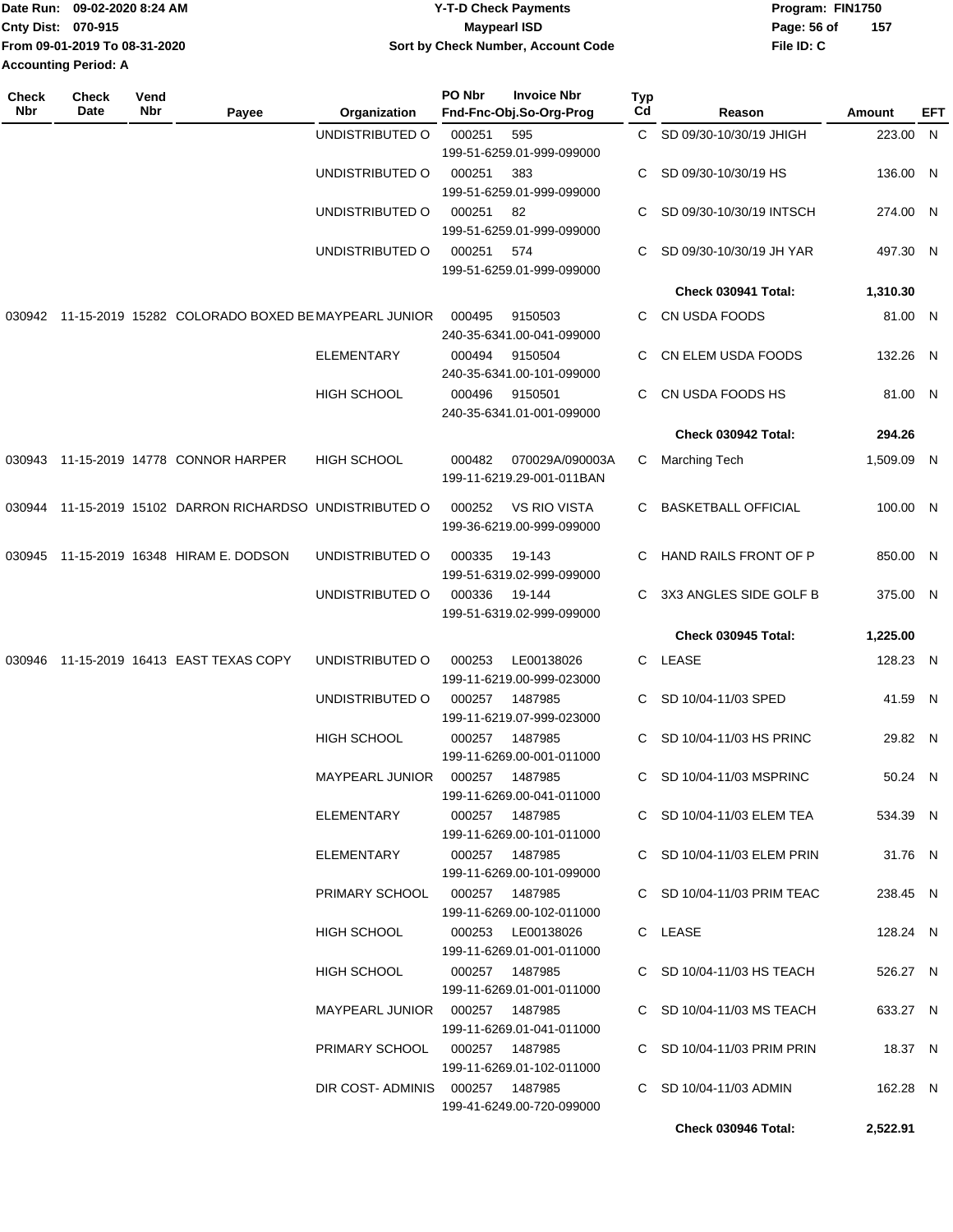|                             | Date Run: 09-02-2020 8:24 AM  | <b>Y-T-D Check Payments</b>        | Program: FIN1750 |     |
|-----------------------------|-------------------------------|------------------------------------|------------------|-----|
| Cnty Dist: 070-915          |                               | Maypearl ISD                       | Page: 57 of      | 157 |
|                             | From 09-01-2019 To 08-31-2020 | Sort by Check Number, Account Code | File ID: C       |     |
| <b>Accounting Period: A</b> |                               |                                    |                  |     |

| <b>Check</b><br>Nbr | <b>Check</b><br>Date           | Vend<br>Nbr | Payee                                               | Organization           | PO Nbr        | <b>Invoice Nbr</b><br>Fnd-Fnc-Obj.So-Org-Prog     | Typ<br>Cd | Reason                             | Amount      | EFT |
|---------------------|--------------------------------|-------------|-----------------------------------------------------|------------------------|---------------|---------------------------------------------------|-----------|------------------------------------|-------------|-----|
| 030947              |                                |             | 11-15-2019 00688 ETA HAND2MIND                      | MAYPEARL JUNIOR        | 000333        | 60192361<br>199-11-6399.03-041-011000             | C.        | <b>Math Supplies</b>               | 33.03 N     |     |
|                     |                                |             |                                                     | <b>MAYPEARL JUNIOR</b> | 000333        | 60191686<br>199-11-6399.03-041-011000             | С         | <b>Math Supplies</b>               | 427.92 N    |     |
|                     |                                |             |                                                     | PRIMARY SCHOOL         | 000420        | 60194549<br>199-12-6399.01-102-099000             | С         | Maker Space for MPS Librar         | 131.67 N    |     |
|                     |                                |             |                                                     |                        |               |                                                   |           | Check 030947 Total:                | 592.62      |     |
| 030948              |                                |             | 11-15-2019 16710 FEATHERSTON MEDIA UNDISTRIBUTED O  |                        | 000240        | 0007748<br>199-53-6249.04-999-099000              | C         | AUDIO SYSTEM HS CAFET              | 3,147.63 N  |     |
|                     |                                |             |                                                     | <b>HIGH SCHOOL</b>     | 000240        | 0007748<br>199-81-6639.00-001-099000              | C         | AUDIO SYSTEM IN HS CAF             | 27,500.00 N |     |
|                     |                                |             |                                                     |                        |               |                                                   |           | Check 030948 Total:                | 30,647.63   |     |
| 030949              |                                |             | 11-15-2019 00699 FERRIS ISD                         | <b>HIGH SCHOOL</b>     | 000506        | FISD-VB-1901<br>199-36-6499.05-001-099000         | C         | <b>Vball Playoff Rental Ferris</b> | 398.00 N    |     |
| 030950              |                                |             | 11-15-2019 14038 LISA HYLES                         | UNDISTRIBUTED O        | 000531        | <b>REIMBURSEMENT</b><br>199-21-6411.02-999-099000 | C         | Parking at Assessment              | 147.00 N    |     |
| 030951              |                                |             | 11-15-2019 16761 JERMAINE KORNEGAY UNDISTRIBUTED O  |                        | 000261        | <b>VS GRANDVIEW</b><br>199-36-6219.00-999-099000  | C.        | <b>FOOTBALL OFFICIAL</b>           | 130.00 N    |     |
| 030952              |                                |             | 11-15-2019 16760 JORDAN HOWARD                      | UNDISTRIBUTED O        | 000521        | 199-53-6499.01-999-099000                         | C         | Meals for TCEA - Reimburse         | 56.34 N     |     |
| 030953              |                                |             | 11-15-2019 16697 KANDICE HANNA                      | UNDISTRIBUTED O        | 000502        | <b>MAYPEARL ISD</b><br>199-31-6219.05-999-023000  | C.        | <b>EVALS</b>                       | 900.00 N    |     |
| 030954              |                                |             | 11-15-2019 16556 KATHRYN SOUTHARD MAYPEARL JUNIOR   |                        | 000515        | <b>REIMBURSEMENT</b><br>199-11-6399.09-041-011000 | C         | <b>SCIENCE SUPPLIES</b>            | 23.34 N     |     |
| 030955              |                                |             | 11-15-2019 01048 LABATT FOOD SERVIC MAYPEARL JUNIOR |                        | 000492        | 8577/9090/9198<br>240-35-6341.00-041-099000       | C         | <b>GROCERIES</b>                   | 3,284.95 N  |     |
|                     |                                |             |                                                     | <b>ELEMENTARY</b>      | 000491        | 8578/9091/9199<br>240-35-6341.00-101-099000       | C         | <b>GROCERIES</b>                   | 3,187.95 N  |     |
|                     |                                |             |                                                     | PRIMARY SCHOOL         | 000490        | 8579/9092/9200<br>240-35-6341.00-102-099000       | C.        | <b>CN GROCERIES</b>                | 2,145.58 N  |     |
|                     |                                |             |                                                     | HIGH SCHOOL            | 000493        | 10068576/9089<br>240-35-6341.01-001-099000        |           | <b>GROCERIES</b>                   | 4,695.87 N  |     |
|                     |                                |             |                                                     |                        |               |                                                   |           | <b>Check 030955 Total:</b>         | 13,314.35   |     |
|                     |                                |             | 030956 11-15-2019 15866 LEGACY ISP, LLC             | UNDISTRIBUTED O        | 000500        | 1172364<br>199-53-6249.04-999-099000              | C         | Installation of Drops & Demo       | 520.00 N    |     |
|                     | 030957 11-15-2019 15098 LOWE'S |             |                                                     | UNDISTRIBUTED O        | 000088        | 902639<br>199-51-6319.02-999-099000               | C         | <b>PAINT</b>                       | 101.08 N    |     |
|                     |                                |             |                                                     | UNDISTRIBUTED O        | 000088        | 987821<br>199-51-6319.02-999-099000               | C         | Mainrtenance Supplies Ope          | 327.28 N    |     |
|                     |                                |             |                                                     | UNDISTRIBUTED O        | 000088        | 902260<br>199-51-6319.02-999-099000               | C         | Mainrtenance Supplies Ope          | 277.94 N    |     |
|                     |                                |             |                                                     |                        |               |                                                   |           | <b>Check 030957 Total:</b>         | 706.30      |     |
|                     | 030958 11-15-2019 00079 NASCO  |             |                                                     | <b>HIGH SCHOOL</b>     | 000447        | 603131<br>199-11-6399.09-001-022000               |           | C AG SUPPLIES                      | 307.01 N    |     |
|                     |                                |             |                                                     | <b>HIGH SCHOOL</b>     | 000447 600368 | 199-11-6399.09-001-022000                         | C.        | AG SUPPLIES                        | 396.92 N    |     |
|                     |                                |             |                                                     |                        |               |                                                   |           | Check 030958 Total:                | 703.93      |     |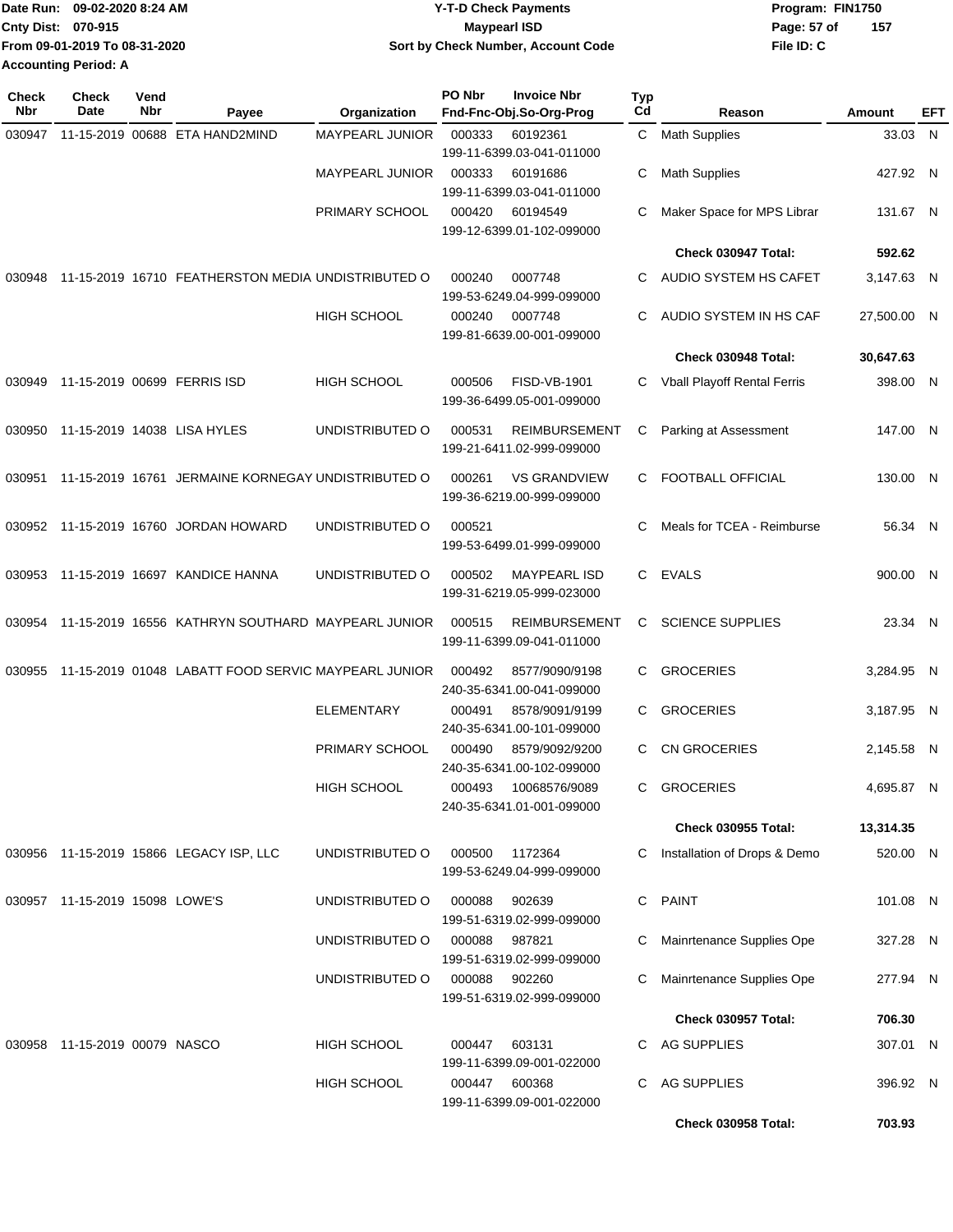|                             | Date Run: 09-02-2020 8:24 AM  | <b>Y-T-D Check Payments</b>        | Program: FIN1750    |
|-----------------------------|-------------------------------|------------------------------------|---------------------|
| <b>Cnty Dist: 070-915</b>   |                               | <b>Mavpearl ISD</b>                | -157<br>Page: 58 of |
|                             | From 09-01-2019 To 08-31-2020 | Sort by Check Number, Account Code | File ID: C          |
| <b>Accounting Period: A</b> |                               |                                    |                     |

| Check<br><b>Nbr</b> | Check<br>Date                      | Vend<br>Nbr | Payee                                                             | Organization                   | PO Nbr     | <b>Invoice Nbr</b><br>Fnd-Fnc-Obj.So-Org-Prog       | Typ<br>Cd | Reason                      | Amount     | EFT |
|---------------------|------------------------------------|-------------|-------------------------------------------------------------------|--------------------------------|------------|-----------------------------------------------------|-----------|-----------------------------|------------|-----|
| 030959              |                                    |             | 11-15-2019 14075 NATIONAL TELESYSTE UNDISTRIBUTED O               |                                | 000505     | 342707<br>199-51-6249.02-999-099000                 |           | C REPAIR HS/MOVE EXTEN      | 1,792.00 N |     |
| 030960              |                                    |             | 11-15-2019 15814 NEC FINANCIAL SERVI UNDISTRIBUTED O              |                                | 000256     | 0002258554<br>199-71-6512.00-999-099000             | C         | SV8100 PHONE SYSTEM         | 1,159.20 N |     |
|                     |                                    |             |                                                                   | UNDISTRIBUTED O                | 000256     | 0002258554<br>199-71-6522.00-999-099000             | C.        | SV8100 PHONE SYSTEM         | 181.07 N   |     |
|                     |                                    |             |                                                                   |                                |            |                                                     |           | <b>Check 030960 Total:</b>  | 1,340.27   |     |
| 030961              |                                    |             | 11-15-2019 12087 OAK CLIFF OFFICE SU HIGH SCHOOL                  |                                | 000457     | 435814-1<br>199-31-6399.00-001-099000               | C         | <b>FPLDERS</b>              | 67.10 N    |     |
|                     |                                    |             |                                                                   | <b>HIGH SCHOOL</b>             | 000457     | 435814-0<br>199-31-6399.00-001-099000               | C.        | <b>FOLDERS</b>              | 268.40 N   |     |
|                     |                                    |             |                                                                   |                                |            |                                                     |           | Check 030961 Total:         | 335.50     |     |
| 030962              |                                    |             | 11-15-2019 00287 OFFICE DEPOT                                     | UNDISTRIBUTED O                | 000455     | 397238828001<br>199-11-6399.01-999-023000           | C         | <b>INDEX CARDS SUPPLIES</b> | 84.78 N    |     |
|                     |                                    |             |                                                                   | UNDISTRIBUTED O                | 000455     | 397242159001<br>199-21-6399.00-999-023000           | C         | <b>INDEX CARDS</b>          | 33.58 N    |     |
|                     |                                    |             |                                                                   | UNDISTRIBUTED O                | 000273     | 387550744001<br>199-21-6399.00-999-023000           | С         | Supplies needed for SPED    | 15.69 N    |     |
|                     |                                    |             |                                                                   | UNDISTRIBUTED O                | 000430     | 396013591001<br>199-51-6319.02-999-099000           | С         | Printer Ink, tape & pens    | 312.57 N   |     |
|                     |                                    |             |                                                                   |                                |            |                                                     |           | Check 030962 Total:         | 446.62     |     |
| 030963              |                                    |             | 11-15-2019 16741 PHELP W BENJAMIN J UNDISTRIBUTED O               |                                | 000258     | <b>VS GRANDVIEW</b><br>199-36-6219.00-999-099000    |           | C FOOTBALL OFFICIAL         | 130.00 N   |     |
|                     |                                    |             | 030964 11-15-2019 00854 PITNEY BOWES GLOB UNDISTRIBUTED O         |                                | 000428     | <b>REFILL 17701053</b><br>199-41-6399.02-999-099000 | C.        | POSTAGE                     | 500.00 N   |     |
| 030965              |                                    |             | 11-15-2019 00099 REGION 10/EDUCATIO UNDISTRIBUTED O               |                                | 000085     | 162954<br>199-52-6399.01-999-099000                 | C.        | <b>CRISIS MANAGEMENT</b>    | 1,032.00 N |     |
| 030966              |                                    |             | 11-15-2019 16367 RICHARD CRAIG HERT MAYPEARL JUNIOR               |                                | 000520     | <b>CLINIC</b><br>199-11-6219.00-041-011000          | C.        | <b>UIL Clinic</b>           | 150.00 N   |     |
|                     | 030967 11-15-2019 12855 SAGU       |             |                                                                   | <b>HIGH SCHOOL</b>             | 000509     | 2019-0291<br>199-11-6269.02-001-011000              | C         | <b>DEPOSIT FOR GRADUATI</b> | 531.25 N   |     |
|                     |                                    |             | 030968 11-15-2019 16726 SCHOOL LIFE                               | ELEMENTARY                     | 000507     | INV-200030700<br>199-11-6399.05-101-011000          |           | C TAGS                      | 221.22 N   |     |
|                     |                                    |             | 030969 11-15-2019 14122 LAURI ANN SPRADLIN MAYPEARL JUNIOR 000524 |                                |            | REIMBURSEMENT<br>199-36-6399.09-041-099000          |           | C Pep rally supplies        | 58.33 N    |     |
|                     |                                    |             | 030970 11-15-2019 16296 SUPERIOR PEDIATRIC UNDISTRIBUTED O        |                                | 000530     | 142<br>199-31-6219.02-999-023000                    |           | C PT CONTRACTED SERVIC      | 828.75 N   |     |
|                     |                                    |             |                                                                   | UNDISTRIBUTED O                | 000530 142 | 199-31-6219.04-999-023000                           |           | C OT SERVICES               | 438.75 N   |     |
|                     |                                    |             |                                                                   |                                |            |                                                     |           | <b>Check 030970 Total:</b>  | 1,267.50   |     |
|                     | 030971 11-15-2019 00552 TASB, INC. |             |                                                                   | DIR COST-ADMINIS 000263        |            | 572346<br>199-41-6211.00-720-099000                 |           | C LEGAL ASSISTANCE          | 200.00 N   |     |
|                     |                                    |             |                                                                   | DIR COST-ADMINIS 000262 570614 |            | 199-41-6219.04-720-099000                           |           | 2020 TASB MEMBERSHIP        | 1,942.34 N |     |
|                     |                                    |             |                                                                   |                                |            |                                                     |           | <b>Check 030971 Total:</b>  | 2,142.34   |     |
|                     | 030972 11-15-2019 00810 TASSP      |             |                                                                   | <b>HIGH SCHOOL</b>             | 000483     | 48649<br>199-23-6499.03-001-099000                  |           | C MEMEBERSHIP GUEST         | 240.00 N   |     |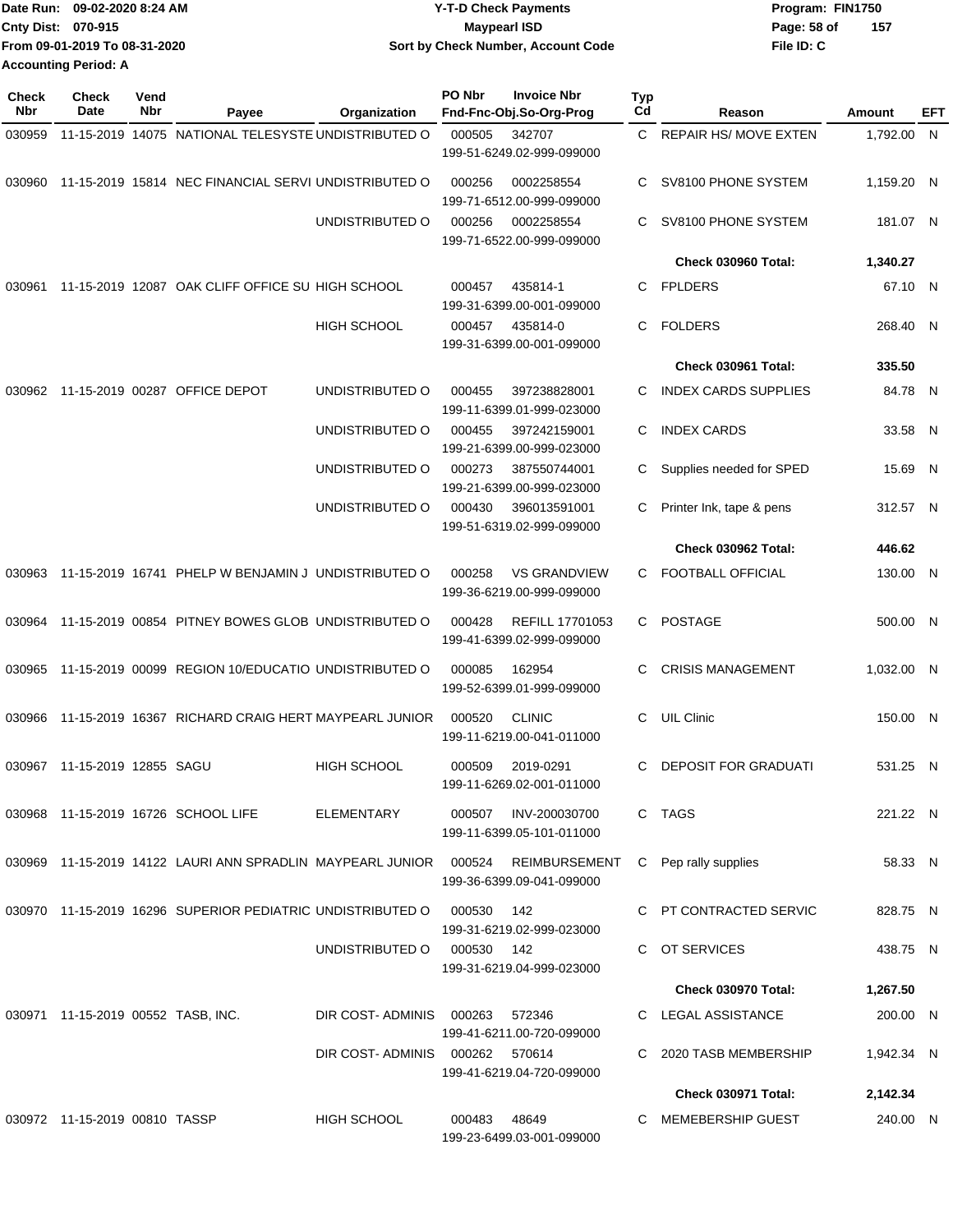**Date Run: Program: FIN1750 Cnty Dist: Page: 59 of From 09-01-2019 To 08-31-2020 09-02-2020 8:24 AM Y-T-D Check Payments 070-915 Maypearl ISD Sort by Check Number, Account Code Accounting Period: A**

**File ID: C 157**

| <b>Check</b><br>Nbr | Check<br>Date         | Vend<br>Nbr | Payee                                                                      | Organization                              | PO Nbr | <b>Invoice Nbr</b><br>Fnd-Fnc-Obj.So-Org-Prog    | Typ<br>Cd | Reason                       | Amount     | EFT |
|---------------------|-----------------------|-------------|----------------------------------------------------------------------------|-------------------------------------------|--------|--------------------------------------------------|-----------|------------------------------|------------|-----|
| 030973              |                       |             | 11-15-2019 16030 TDINDUSTRIES, INC                                         | UNDISTRIBUTED O                           | 000504 | 0001506545<br>199-51-6249.01-999-099000          | C.        | UNIT AT HS NOT WORKIN        | 765.50 N   |     |
| 030974              |                       |             | 11-15-2019 16183 TEXAS MULTI-CHEM, L UNDISTRIBUTED O                       |                                           | 000202 | 14785<br>199-51-6319.03-999-099H00               | C         | SEED FERTLIZER BASEBA        | 2,598.60 N |     |
|                     |                       |             | 030975 11-15-2019 00441 VIRGIL MAJORS                                      | UNDISTRIBUTED O                           | 000255 | <b>VS WAXA LIFE</b><br>199-36-6219.00-999-099000 | C.        | <b>BASKETBALL OFFICIAL</b>   | 135.00 N   |     |
| 030976              |                       |             | 11-15-2019 00385 WAXAHACHIE ISD                                            | HIGH SCHOOL                               | 000254 | MAYPEARL<br>199-11-6219.00-001-024000            | C.        | SCHOOL AGE PARENT 1S         | 736.86 N   |     |
| 030977              |                       |             | 11-15-2019 01145 WELDERS WAREHOUS HIGH SCHOOL                              |                                           | 000442 | 632441<br>199-11-6399.09-001-022000              | C         | <b>CYLINDERS</b>             | 89.00 N    |     |
| 030978              |                       |             | 11-21-2019 14905 ACE EDUCATIONAL SUUNDISTRIBUTED O                         |                                           | 000283 | <b>MAYPEARL</b><br>199-11-6399.01-999-023000     | C         | Items needed for MHS Life S  | 64.34 N    |     |
| 030979              |                       |             | 11-21-2019 01869 ALL SPORTS TROPHIE SCHOOL BOARD                           |                                           | 000572 | 14156<br>199-41-6499.02-702-099000               | C         | <b>NAME PLATES</b>           | 120.00 N   |     |
| 030980              | 11-21-2019 15512 ASHA |             |                                                                            | UNDISTRIBUTED O                           | 000563 | <b>RENEWAL</b><br>199-11-6399.00-999-023000      | С         | 2020 RENEWAL MEMBERS         | 225.00 N   |     |
| 030981              |                       |             | 11-21-2019 00677 ASW ENTERPRISES                                           | <b>MAYPEARL JUNIOR</b>                    | 000529 | 5959<br>199-11-6399.27-041-011000                | C         | <b>UIL Spelling</b>          | 70.00 N    |     |
|                     |                       |             | 030982 11-21-2019 00901 AVENUE FUEL DISTRI UNDISTRIBUTED O                 |                                           | 000284 | 70141<br>199-34-6311.01-999-099000               | C.        | <b>FUEL FOR DISTRICT</b>     | 1,605.36 N |     |
| 030983              |                       |             | 11-21-2019 00887 BSN SPORTS                                                | <b>HIGH SCHOOL</b>                        | 000594 | 905984993<br>199-36-6399.11-001-099000           | C         | <b>Volleyball Polos</b>      | 280.00 N   |     |
| 030984              |                       |             | 11-21-2019 13576 CANON FINANCIAL SE UNDISTRIBUTED O                        |                                           | 000277 | 20773172<br>199-11-6219.07-999-023000            | C         | 11/01-11/30/2019 ADMIN       | 135.64 N   |     |
|                     |                       |             |                                                                            | <b>MAYPEARL JUNIOR</b>                    | 000276 | 20773171<br>199-11-6269.00-041-011000            | C         | 11/01-11/30 COPIER           | 1,300.29 N |     |
|                     |                       |             |                                                                            |                                           |        |                                                  |           | Check 030984 Total:          | 1,435.93   |     |
|                     |                       |             | 030985 11-21-2019 13874 DEMARRIO STEWARD UNDISTRIBUTED O                   |                                           | 000279 | <b>VS VENUS</b><br>199-36-6219.00-999-099000     | C         | <b>BASKETBALL OFFICIAL</b>   | 185.00 N   |     |
|                     |                       |             | 030986 11-21-2019 15656 DEPARTMENT OF INF UNDISTRIBUTED O 000281 19101290N |                                           |        | 199-51-6259.02-999-099000                        |           | C SD 10/01-10/31 LONGDIST    | 83.91 N    |     |
|                     |                       |             | 030987 11-21-2019 12885 DIRECT ENERGY                                      | UNDISTRIBUTED O 000275 193180040303627    |        | 199-51-6259.04-999-099000                        |           | C SD 10/11-11/10 ARCHIVE     | 42.05 N    |     |
|                     |                       |             |                                                                            | UNDISTRIBUTED O 000275 193180040303627    |        | 199-51-6259.04-999-099000                        |           | C SD 10/11-11/10 INT PRACT   | 8.13 N     |     |
|                     |                       |             |                                                                            | UNDISTRIBUTED O                           |        | 199-51-6259.04-999-099000                        |           | C SD 10/11-11/10 BUS BARN    | 39.49 N    |     |
|                     |                       |             |                                                                            | UNDISTRIBUTED O                           |        | 199-51-6259.04-999-099000                        |           | C SD 10/11-11/10 PORTABLE    | 206.02 N   |     |
|                     |                       |             |                                                                            | UNDISTRIBUTED O                           |        | 199-51-6259.04-999-099000                        |           | $C$ SD 10/11-11/10 QUAD BUIL | 402.22 N   |     |
|                     |                       |             |                                                                            | UNDISTRIBUTED O                           |        | 199-51-6259.04-999-099000                        |           | C SD 10/11-11/10 HS S WING   | 2,400.45 N |     |
|                     |                       |             |                                                                            | UNDISTRIBUTED O 000275 193180040303627    |        | 199-51-6259.04-999-099000                        |           | C SD 10/11-11/10 INTERM      | 1,362.45 N |     |
|                     |                       |             |                                                                            | UNDISTRIBUTED O 000275 193180040303627    |        | 199-51-6259.04-999-099000                        |           | C SD 10/11-11/10 INT CAFT    | 346.57 N   |     |
|                     |                       |             |                                                                            | UNDISTRIBUTED O   000275  193180040303627 |        |                                                  |           | C SD 10/11-11/10 GOLF FAC    | 901.68 N   |     |

199-51-6259.04-999-099000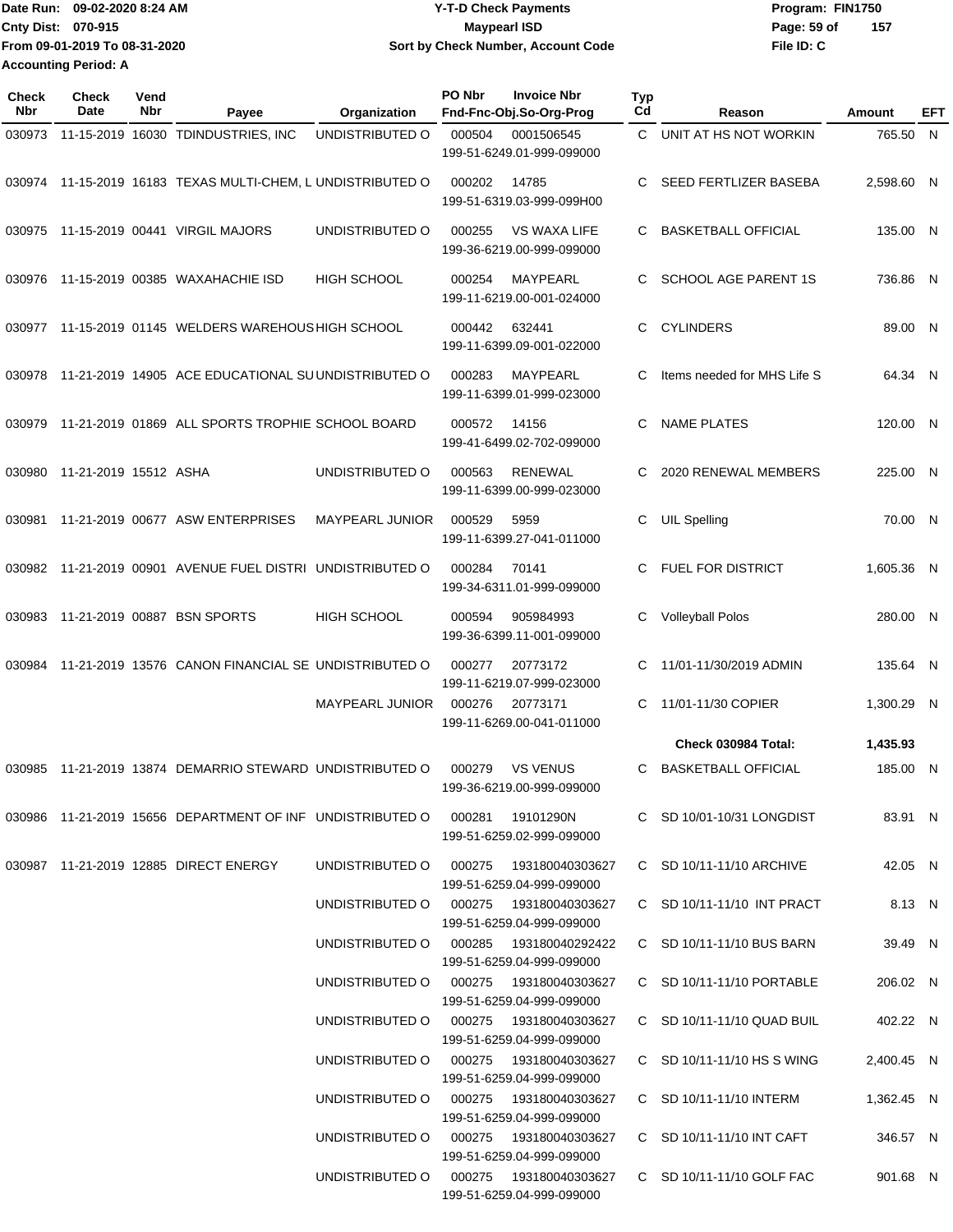|                             | Date Run: 09-02-2020 8:24 AM  | <b>Y-T-D Check Payments</b>        | Program: FIN1750   |  |
|-----------------------------|-------------------------------|------------------------------------|--------------------|--|
| <b>Cnty Dist: 070-915</b>   |                               | Maypearl ISD                       | 157<br>Page: 60 of |  |
|                             | From 09-01-2019 To 08-31-2020 | Sort by Check Number, Account Code | File ID: C         |  |
| <b>Accounting Period: A</b> |                               |                                    |                    |  |

| <b>Check</b><br><b>Nbr</b> | <b>Check</b><br>Date          | Vend<br><b>Nbr</b> | Payee                                                        | Organization                      | PO Nbr | <b>Invoice Nbr</b><br>Fnd-Fnc-Obj.So-Org-Prog     | Typ<br>Cd | Reason                          | Amount     | <b>EFT</b> |
|----------------------------|-------------------------------|--------------------|--------------------------------------------------------------|-----------------------------------|--------|---------------------------------------------------|-----------|---------------------------------|------------|------------|
|                            |                               |                    |                                                              | UNDISTRIBUTED O                   | 000285 | 193180040294383<br>199-51-6259.04-999-099000      |           | C SD 10/11-11/10 ADMIN          | 419.92 N   |            |
|                            |                               |                    |                                                              |                                   |        |                                                   |           | Check 030987 Total:             | 6,128.98   |            |
| 030988                     |                               |                    | 11-21-2019 12186 ELLIOTT ELECTRIC SU UNDISTRIBUTED O         |                                   | 000510 | 098538501<br>199-51-6319.02-999-099000            | С         | <b>SUPPLIES</b>                 | 882.56 N   |            |
| 030989                     |                               |                    | 11-21-2019 00038 ELLIS APPRAISAL DISTTAX COLLECTION          |                                   | 000265 | 2020-13-01<br>199-41-6213.00-703-099000           | C         | 1ST QTR EAD BUDGET 20           | 8,771.28 N |            |
| 030990                     |                               |                    | 11-21-2019 13336 ELLIS COUNTY MUSIC HIGH SCHOOL              |                                   | 000560 | 120589<br>199-11-6249.29-001-011000               | С         | <b>REPAIRS</b>                  | 25.00 N    |            |
|                            |                               |                    |                                                              | <b>HIGH SCHOOL</b>                | 000560 | 117333<br>199-11-6249.29-001-011000               | C         | <b>REPAIRS</b>                  | 36.99 N    |            |
|                            |                               |                    |                                                              | HIGH SCHOOL                       | 000560 | 120826<br>199-11-6249.29-001-011000               | С         | <b>REPAIRS</b>                  | 140.00 N   |            |
|                            |                               |                    |                                                              | HIGH SCHOOL                       | 000560 | 121518<br>199-11-6249.29-001-011000               | С         | <b>REPAIRS</b>                  | 450.00 N   |            |
|                            |                               |                    |                                                              | <b>HIGH SCHOOL</b>                | 000560 | 120276<br>199-11-6249.29-001-011000               | С         | <b>REPAIRS</b>                  | 119.99 N   |            |
|                            |                               |                    |                                                              |                                   |        |                                                   |           | <b>Check 030990 Total:</b>      | 771.98     |            |
|                            |                               |                    | 030991 11-21-2019 01586 ESTES ELECTRIC, INC. UNDISTRIBUTED O |                                   | 000550 | 14531<br>199-53-6249.04-999-099000                | С         | Electricity for new sound       | 1,363.89 N |            |
|                            |                               |                    | 030992 11-21-2019 15584 FOLLETT SCHOOL SO ELEMENTARY         |                                   | 000350 | 1381786<br>199-12-6399.00-101-099000              | C         | LABELS BARCODES                 | 103.38 N   |            |
| 030993                     |                               |                    | 11-21-2019 16685 GIF SERVICES, LLC                           | UNDISTRIBUTED O                   | 000238 | 9137-2<br>199-51-6249.00-999-099000               | С         | <b>CLEARANCE INSPECTION/</b>    | 1,400.00 N |            |
|                            |                               |                    |                                                              | UNDISTRIBUTED O                   | 000399 | 9137-3<br>199-51-6249.00-999-099000               | С         | ASBESTOS PROJECT GOL            | 4,887.50 N |            |
|                            |                               |                    |                                                              |                                   |        |                                                   |           | <b>Check 030993 Total:</b>      | 6,287.50   |            |
| 030994                     |                               |                    | 11-21-2019 12005 GLEN ROSE ISD                               | <b>MAYPEARL JUNIOR</b>            | 000587 | <b>BASKETBALL</b><br>199-36-6499.00-041-099000    | С         | <b>BBall Boys GR JH Tournam</b> | 400.00 N   |            |
|                            |                               |                    | 030995 11-21-2019 12341 GRAINGER INDUSTRIA UNDISTRIBUTED O   |                                   | 000471 | 9347913452<br>199-51-6319.02-999-099000           | С         | <b>GE LIGHTING</b>              | 704.00 N   |            |
|                            |                               |                    |                                                              | UNDISTRIBUTED O                   |        | 000514 9350549896<br>199-51-6319.02-999-099000    |           | C WELDING SUPPLIES              | 529.20 N   |            |
|                            |                               |                    |                                                              | UNDISTRIBUTED O 000514 9350699105 |        | 199-51-6319.02-999-099000                         |           | C WELDING SUPPLIES              | 1,708.75 N |            |
|                            |                               |                    |                                                              |                                   |        |                                                   |           | <b>Check 030995 Total:</b>      | 2,941.95   |            |
|                            |                               |                    | 030996 11-21-2019 16765 HANNAH ROBERSON UNDISTRIBUTED O      |                                   |        | 000590 REIMBURSEMENT<br>199-13-6499.00-999-011000 |           | C ESL EXAMINATION               | 118.87 N   |            |
|                            | 030997 11-21-2019 00243 HILCO |                    |                                                              | UNDISTRIBUTED O                   | 000266 | 4705273700<br>199-51-6259.04-999-099000           |           | C SD 10/03-11/04/19 FUEL TA     | 34.25 N    |            |
|                            |                               |                    |                                                              | UNDISTRIBUTED O                   |        | 000266 4705171500<br>199-51-6259.04-999-099000    |           | C SD 10/03-11/04/19 SEC LIG     | 36.33 N    |            |
|                            |                               |                    |                                                              | UNDISTRIBUTED O                   | 000266 | 4706839800<br>199-51-6259.04-999-099000           |           | C SD 10/03-11/04/19 MARQU       | 49.95 N    |            |
|                            |                               |                    |                                                              | UNDISTRIBUTED O                   | 000266 | 4602563301<br>199-51-6259.04-999-099000           |           | C SD 10/03-11/04/19 HS N WI     | 2,201.06 N |            |
|                            |                               |                    |                                                              | UNDISTRIBUTED O                   |        | 000266 4705335301<br>199-51-6259.04-999-099000    |           | C SD 10/03-11/04/19 JH          | 2,986.23 N |            |
|                            |                               |                    |                                                              | UNDISTRIBUTED O 000266 4706312901 |        | 199-51-6259.04-999-099000                         |           | C SD 10/03-11/04/19 ELEM        | 3,533.47 N |            |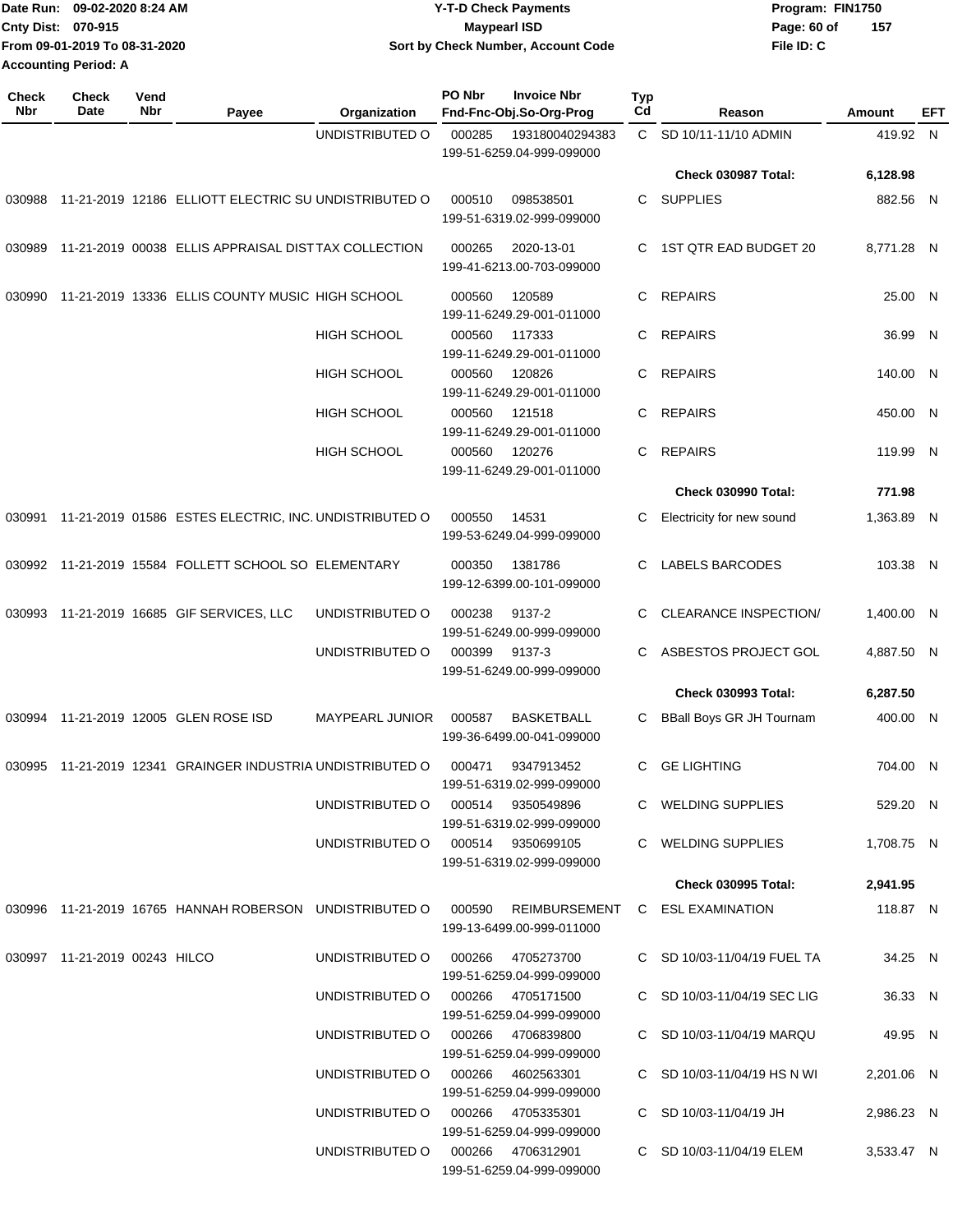|                             | Date Run: 09-02-2020 8:24 AM  | Y-T-D Check Payments               | Program: FIN1750 |     |  |  |
|-----------------------------|-------------------------------|------------------------------------|------------------|-----|--|--|
| <b>Cnty Dist: 070-915</b>   |                               | Maypearl ISD                       | Page: 61 of      | 157 |  |  |
|                             | From 09-01-2019 To 08-31-2020 | Sort by Check Number, Account Code | File ID: C       |     |  |  |
| <b>Accounting Period: A</b> |                               |                                    |                  |     |  |  |

| Check<br><b>Nbr</b> | <b>Check</b><br>Date              | Vend<br>Nbr | Payee                                                      | Organization                    | PO Nbr        | <b>Invoice Nbr</b><br>Fnd-Fnc-Obj.So-Org-Prog     | Typ<br>Cd    | Reason                      | Amount      | EFT |
|---------------------|-----------------------------------|-------------|------------------------------------------------------------|---------------------------------|---------------|---------------------------------------------------|--------------|-----------------------------|-------------|-----|
|                     |                                   |             |                                                            | UNDISTRIBUTED O                 | 000266        | 4602266500<br>199-51-6259.04-999-099000           | $\mathbf{C}$ | SD 10/03-11/04/19 ATH FA    | 630.72 N    |     |
|                     |                                   |             |                                                            | UNDISTRIBUTED O                 | 000266        | 4706783900<br>199-51-6259.78-999-022000           | C            | SD 10/03-11/04/19 AG FAC    | 1,089.59 N  |     |
|                     |                                   |             |                                                            |                                 |               |                                                   |              | Check 030997 Total:         | 10,561.60   |     |
|                     |                                   |             | 030998 11-21-2019 12231 HILLSBORO ISD                      | <b>HIGH SCHOOL</b>              | 000585        | <b>BASKETBALL</b><br>199-36-6499.05-001-099000    | С            | Hillsboro Boys BBall Tourna | 350.00 N    |     |
| 030999              |                                   |             | 11-21-2019 16223 Houston ISD                               | UNDISTRIBUTED O                 | 000278        | 181910118<br>199-31-6299.00-999-023000            | C            | SHARS BILLING OCT 2019      | 121.37 N    |     |
| 031000              |                                   |             | 11-21-2019 01844 J.W. PEPPER & SON, I HIGH SCHOOL          |                                 | 000499        | 209266987<br>199-11-6399.07-001-011000            | C            | <b>MUSIC</b>                | 213.74 N    |     |
| 031001              |                                   |             | 11-21-2019 16199 JEFFERY BETTS                             | UNDISTRIBUTED O                 | 000282        | <b>VS VENUS</b><br>199-36-6219.00-999-099000      | С            | <b>BASKETBALL OFFICIAL</b>  | 185.00 N    |     |
| 031002              |                                   |             | 11-21-2019 16760 JORDAN HOWARD                             | <b>ADMINISTRATIVE</b>           | 000593        | <b>REIMBURSEMENT</b><br>199-53-6399.00-701-099000 | С            | Reimb. at Lowe's            | 63.96 N     |     |
|                     |                                   |             |                                                            | <b>ADMINISTRATIVE</b>           | 000564        | <b>REIMBURSEMENT</b><br>199-53-6399.00-701-099000 | С            | Reimb for WAC fo Sound Sy   | 46.99 N     |     |
|                     |                                   |             |                                                            |                                 |               |                                                   |              | <b>Check 031002 Total:</b>  | 110.95      |     |
|                     | 031003 11-21-2019 00184 KEENE ISD |             |                                                            | <b>HIGH SCHOOL</b>              | 000584        | <b>BASKETBALL</b><br>199-36-6499.05-001-099000    | C            | Keene JV Basketball Tourna  | 175.00 N    |     |
|                     |                                   |             | 031004 11-21-2019 16580 LISA ALLEN                         | <b>HIGH SCHOOL</b>              | 000592        | <b>REIMBURSEMENT</b><br>199-11-6399.04-001-011000 | C            | <b>ELA SUPPLIES</b>         | 135.40 N    |     |
| 031005              |                                   |             | 11-21-2019 00442 MOVIE LICENSING US ELEMENTARY             |                                 | 000547        | <b>FOWLER</b><br>199-12-6411.01-101-011000        | C            | PUBLIC PERFPRMANCE LI       | 500.00 N    |     |
| 031006              | 11-21-2019 00079 NASCO            |             |                                                            | <b>MAYPEARL JUNIOR</b>          | 000429        | 611482<br>199-11-6399.32-041-011000               | С            | <b>Art Supplies</b>         | 57.84 N     |     |
| 031007              |                                   |             | 11-21-2019 13117 PIEPER ENTERPRISES UNDISTRIBUTED O        |                                 | 000170        | 35542<br>199-51-6249.17-999-099000                | С            | <b>LAWN MAINT NOVEMBER</b>  | 5,425.00 N  |     |
|                     | 031008 11-21-2019 16712 PRIEFERT  |             |                                                            | <b>HIGH SCHOOL</b>              | 000243        | 00463263<br>199-11-6639.22-001-022000             | C            | <b>PANELS</b>               | 21,682.88 N |     |
|                     |                                   |             | 031009 11-21-2019 14314 RAPTOR TECHNOLOGI UNDISTRIBUTED O  |                                 | 000535 58179  | 199-11-6399.45-999-099000                         |              | C RAPTOR 6 LICENSE FOR      | 2.100.00 N  |     |
|                     |                                   |             | 031010 11-21-2019 00099 REGION 10/EDUCATIO UNDISTRIBUTED O |                                 | 000356        | 163048<br>199-11-6399.46-999-000000               |              | C 19-20 TEKS RESOURCE C     | 2,620.50 N  |     |
|                     |                                   |             |                                                            | UNDISTRIBUTED O                 | 000356 163048 | 199-21-6230.00-999-011000                         |              | C 19-20 TEKS RESOURCE C     | 5,000.00 N  |     |
|                     |                                   |             |                                                            | UNDISTRIBUTED O                 | 000356 163048 | 199-21-6399.00-999-099000                         |              | C 19-20 TEKS RESOURCE C     | 504.50 N    |     |
|                     |                                   |             |                                                            |                                 |               |                                                   |              | <b>Check 031010 Total:</b>  | 8,125.00    |     |
|                     |                                   |             | 031011 11-21-2019 14261 RYAN VINES                         | <b>HIGH SCHOOL</b>              | 000595        | REIMBURSEMENT<br>199-11-6411.04-001-022000        |              | C ROOM REIMBURSEMENT        | 553.00 N    |     |
|                     |                                   |             | 031012 11-21-2019 15979 SUCCESS ED LLC                     | HIGH SCHOOL                     | 000588        | 991318<br>199-11-6399.23-001-025000               |              | C RENEWAL FEES              | 200.00 N    |     |
|                     |                                   |             |                                                            | MAYPEARL JUNIOR  000588  991318 |               | 199-11-6399.23-041-025000                         |              | C RENEWAL FEES              | 200.00 N    |     |
|                     |                                   |             |                                                            | PRIMARY SCHOOL                  | 000588 991318 | 199-11-6399.23-102-025000                         |              | C RENEWAL FEES              | 200.00 N    |     |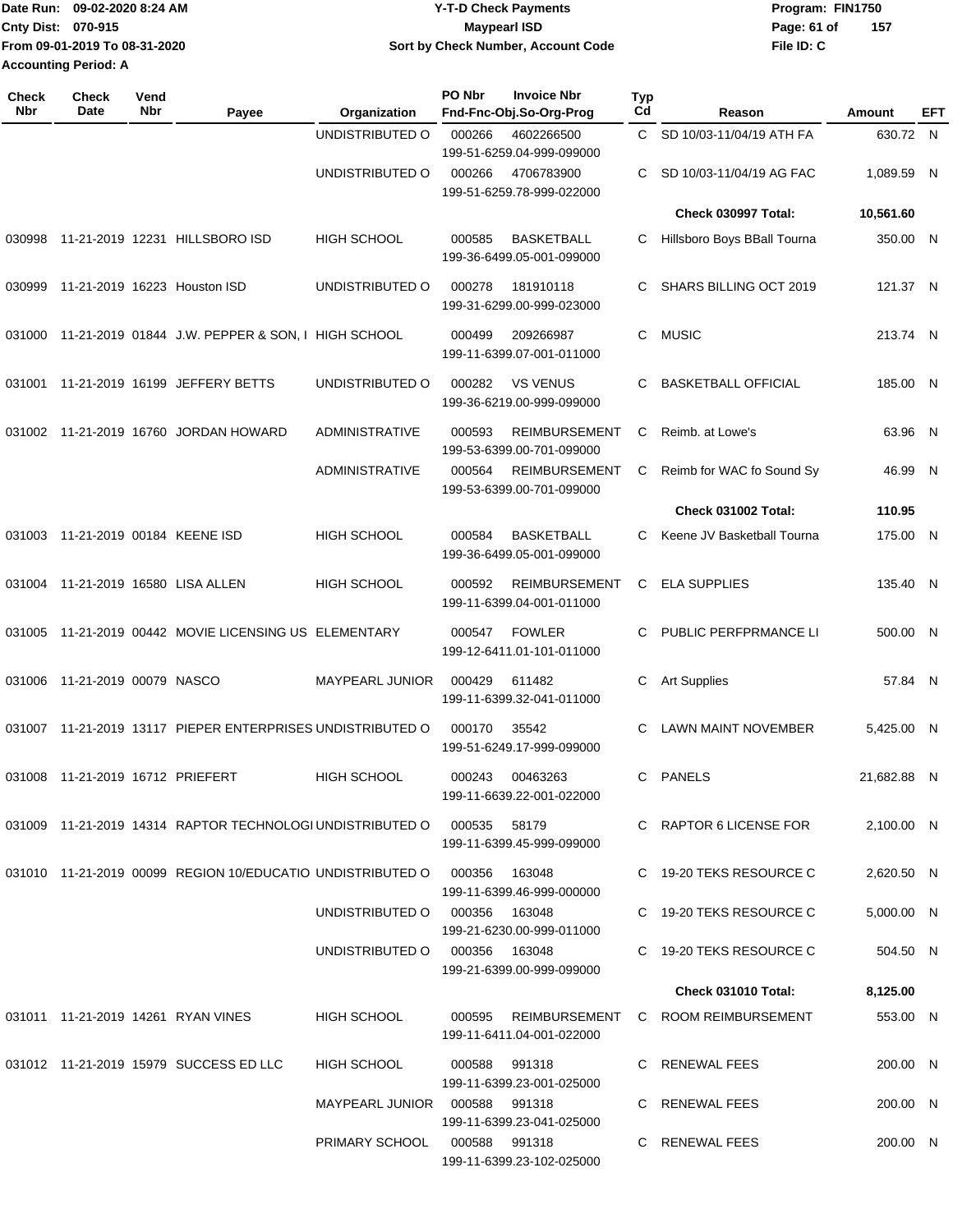| Date Run: 09-02-2020 8:24 AM  | Y-T-D Check Payments               | Program: FIN1750   |
|-------------------------------|------------------------------------|--------------------|
| <b>Cnty Dist: 070-915</b>     | <b>Mavpearl ISD</b>                | 157<br>Page: 62 of |
| From 09-01-2019 To 08-31-2020 | Sort by Check Number, Account Code | File ID: C         |
| <b>Accounting Period: A</b>   |                                    |                    |
|                               |                                    |                    |

| <b>Check</b><br>Nbr | <b>Check</b><br>Date             | Vend<br>Nbr | Payee                                                       | Organization        | PO Nbr        | <b>Invoice Nbr</b><br>Fnd-Fnc-Obj.So-Org-Prog  | <b>Typ</b><br>Cd | Reason                      | <b>Amount</b> | EFT |
|---------------------|----------------------------------|-------------|-------------------------------------------------------------|---------------------|---------------|------------------------------------------------|------------------|-----------------------------|---------------|-----|
|                     |                                  |             |                                                             | UNDISTRIBUTED O     | 000588        | 991318                                         | C.               | <b>RENEWAL FEES</b>         | 2,976.90 N    |     |
|                     |                                  |             |                                                             |                     |               | 199-31-6219.03-999-023000                      |                  |                             |               |     |
|                     |                                  |             |                                                             | UNDISTRIBUTED O     | 000588        | 991318<br>199-31-6399.00-999-024000            | C                | <b>RENEWAL FEES</b>         | 1,033.10 N    |     |
|                     |                                  |             |                                                             |                     |               |                                                |                  | Check 031012 Total:         | 4,610.00      |     |
|                     |                                  |             | 031013 11-21-2019 16296 SUPERIOR PEDIATRIC UNDISTRIBUTED O  |                     | 000591        | 143<br>199-31-6219.02-999-023000               | C                | PT CONTRACTED SERVIC        | 552.50 N      |     |
|                     |                                  |             |                                                             | UNDISTRIBUTED O     | 000591        | - 143<br>199-31-6219.04-999-023000             | C                | OT SERVICES                 | 243.75 N      |     |
|                     |                                  |             |                                                             |                     |               |                                                |                  | <b>Check 031013 Total:</b>  | 796.25        |     |
|                     |                                  |             | 031014 11-21-2019 16709 SUREGUARD PEST SE UNDISTRIBUTED O   |                     | 000233        | 140520<br>199-51-6249.00-999-099000            | C                | PESR CONTROL NOVEME         | 833.00 N      |     |
|                     | 031015 11-21-2019 00131 TASA     |             |                                                             | <b>HIGH SCHOOL</b>  | 000540        | <b>JANSZEN</b><br>199-23-6411.03-001-099000    | C.               | <b>JANSZEN MEMBERSHIP</b>   | 240.00 N      |     |
|                     | 031016 11-21-2019 00784 TASBO    |             |                                                             | <b>IND COST-ADM</b> | 000264        | <b>WILSON</b><br>199-41-6499.00-750-099000     | C                | <b>MEMBERSHIP DUES</b>      | 135.00 N      |     |
|                     | 031017 11-21-2019 00810 TASSP    |             |                                                             | <b>HIGH SCHOOL</b>  | 000538        | <b>MEMBERSHIP</b><br>199-23-6411.03-001-099000 | C                | <b>JANSZEN MEMBERSHIP</b>   | 240.00 N      |     |
|                     | 031018 11-21-2019 16763 TEDA     |             |                                                             | UNDISTRIBUTED O     | 000549        | <b>WOLFE</b><br>199-31-6411.00-999-023000      | C                | ANNUAL CONFERENCE           | 200.00 N      |     |
|                     |                                  |             | 031019 11-21-2019 01714 TEXAS DEPT OF LICEN UNDISTRIBUTED O |                     | 000280        | HS 038742<br>199-51-6249.00-999-099000         | C                | <b>HIGH SCHOOL ELEVATOR</b> | 20.00 N       |     |
| 031020              |                                  |             | 11-21-2019 16766 TOW KING OF WACO                           | UNDISTRIBUTED O     | 000274        | 295079<br>199-34-6219.00-999-099000            | C                | <b>TOWING BUS 48</b>        | 570.00 N      |     |
|                     |                                  |             | 031021 11-21-2019 00134 TXU ENERGY                          | UNDISTRIBUTED O     | 000267        | 055402354380<br>199-51-6259.04-999-099000      | C.               | SD 10/11-11/10/19 SEC LIG   | 328.32 N      |     |
|                     | 031022 11-21-2019 13063 US BANK  |             |                                                             | UNDISTRIBUTED O     | 000270        | 5530591<br>599-71-6599.00-999-099000           | C                | <b>BOND SERIES 2012</b>     | 450.00 N      |     |
|                     |                                  |             |                                                             | UNDISTRIBUTED O     | 000271        | 5530588<br>599-71-6599.00-999-099000           | C                | BOND SERIES 2012-A          | 450.00 N      |     |
|                     |                                  |             |                                                             |                     |               |                                                |                  | <b>Check 031022 Total:</b>  | 900.00        |     |
|                     |                                  |             | 031023 11-21-2019 15799 VENUS ISD ATHLETIC HIGH SCHOOL      |                     | 000583        | <b>BASKETBALL</b><br>199-36-6499.05-001-099000 |                  | C Venus Tournament Boys BB  | 250.00 N      |     |
|                     | 031024 11-21-2019 00141 WAL MART |             |                                                             | HIGH SCHOOL         | 000349        | 005997<br>199-11-6399.01-001-023000            | C                | Items needed for LPC        | 56.18 N       |     |
|                     |                                  |             |                                                             | <b>HIGH SCHOOL</b>  |               | 000349 003749<br>199-11-6399.01-001-023000     | C                | Items needed for LPC        | 37.73 N       |     |
|                     |                                  |             |                                                             | ELEMENTARY          |               | 000532 007260<br>199-11-6399.01-101-021000     |                  | C LSK GT Supplies           | 102.35 N      |     |
|                     |                                  |             |                                                             | MAYPEARL JUNIOR     | 000319 002854 | 199-11-6399.02-041-011000                      |                  | C ELA supplies              | 43.31 N       |     |
|                     |                                  |             |                                                             | MAYPEARL JUNIOR     | 000319 002847 | 199-11-6399.02-041-011000                      | C                | <b>ELA</b> supplies         | 356.59 N      |     |
|                     |                                  |             |                                                             | HIGH SCHOOL         | 000289        | 006417<br>199-11-6399.10-001-022000            |                  | C COOKING SUPPLIES          | 98.06 N       |     |
|                     |                                  |             |                                                             | <b>HIGH SCHOOL</b>  | 000289 000996 | 199-11-6399.10-001-022000                      |                  | C COOKING SUPPLIES          | 57.61 N       |     |
|                     |                                  |             |                                                             | <b>HIGH SCHOOL</b>  |               | 000290 002524<br>199-11-6399.10-001-022000     |                  | C COOKING SUPPLIES 185 S    | 119.40 N      |     |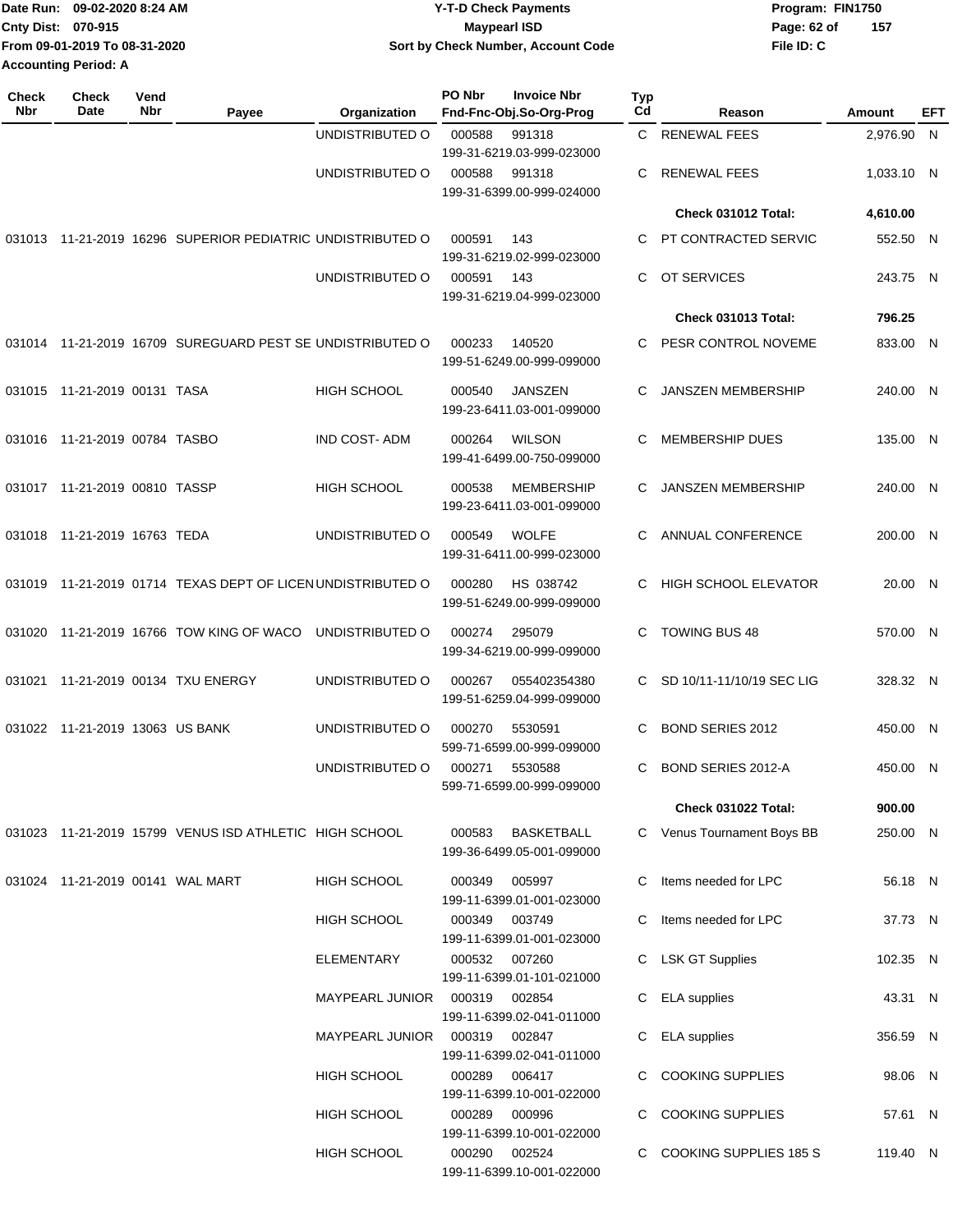| Date Run: 09-02-2020 8:24 AM  | <b>Y-T-D Check Payments</b>        | Program: FIN1750 |     |  |  |
|-------------------------------|------------------------------------|------------------|-----|--|--|
| <b>Cnty Dist: 070-915</b>     | Maypearl ISD                       | Page: 63 of      | 157 |  |  |
| From 09-01-2019 To 08-31-2020 | Sort by Check Number, Account Code | File ID: C       |     |  |  |
| <b>Accounting Period: A</b>   |                                    |                  |     |  |  |

| <b>Check</b><br>Nbr | <b>Check</b><br>Date             | Vend<br>Nbr | Payee                                                      | Organization           | PO Nbr | <b>Invoice Nbr</b><br>Fnd-Fnc-Obj.So-Org-Prog | <b>Typ</b><br>Cd | Reason                           | Amount      | EFT |
|---------------------|----------------------------------|-------------|------------------------------------------------------------|------------------------|--------|-----------------------------------------------|------------------|----------------------------------|-------------|-----|
|                     |                                  |             |                                                            | <b>HIGH SCHOOL</b>     | 000290 | 002996                                        | C                | <b>COOKING SUPPLIES</b>          | 158.80 N    |     |
|                     |                                  |             |                                                            |                        |        | 199-11-6399.10-001-022000                     |                  |                                  |             |     |
|                     |                                  |             |                                                            | <b>HIGH SCHOOL</b>     | 000289 | 002142                                        | C                | COOKING SUPPLIES 185 S           | 198.80 N    |     |
|                     |                                  |             |                                                            |                        |        | 199-11-6399.10-001-022000                     |                  |                                  |             |     |
|                     |                                  |             |                                                            | <b>HIGH SCHOOL</b>     | 000449 | 005996                                        | C.               | <b>SUPPLIES</b>                  | 259.71 N    |     |
|                     |                                  |             |                                                            |                        | 000271 | 199-31-6399.00-001-099000<br>007347           | С                |                                  | 96.73 N     |     |
|                     |                                  |             |                                                            | <b>MAYPEARL JUNIOR</b> |        | 199-31-6399.00-041-099000                     |                  | counselor rug                    |             |     |
|                     |                                  |             |                                                            | <b>MAYPEARL JUNIOR</b> | 000533 | 000296                                        | C                | Counselor items                  | 167.95 N    |     |
|                     |                                  |             |                                                            |                        |        | 199-31-6399.00-041-099000                     |                  |                                  |             |     |
|                     |                                  |             |                                                            | UNDISTRIBUTED O        | 000401 | 009957                                        | С                | Office supplies                  | 55.38 N     |     |
|                     |                                  |             |                                                            |                        |        | 199-51-6319.04-999-099000                     |                  |                                  |             |     |
|                     |                                  |             |                                                            |                        |        |                                               |                  | Check 031024 Total:              | 1,808.60    |     |
| 031025              |                                  |             | 11-21-2019 01145 WELDERS WAREHOUS HIGH SCHOOL              |                        | 000269 | 38793                                         | C                | <b>CYLINDERS RENATAL</b>         | 120.00 N    |     |
|                     |                                  |             |                                                            |                        |        | 199-11-6399.09-001-022000                     |                  |                                  |             |     |
|                     |                                  |             |                                                            | <b>HIGH SCHOOL</b>     | 000446 | 632508                                        | C                | <b>WELDING SUPPLIES</b>          | 897.37 N    |     |
|                     |                                  |             |                                                            |                        |        | 199-11-6399.09-001-022000                     |                  |                                  |             |     |
|                     |                                  |             |                                                            |                        |        |                                               |                  | Check 031025 Total:              | 1,017.37    |     |
|                     | 031026 11-21-2019 16304 WEST ISD |             |                                                            | MAYPEARL JUNIOR        | 000586 | <b>BASKETBALL</b>                             | C                | <b>BBall Boys West JH Tourna</b> | 300.00 N    |     |
|                     |                                  |             |                                                            |                        |        | 199-36-6499.00-041-099000                     |                  |                                  |             |     |
| 031027              |                                  |             | 12-06-2019 16690 1 PRIORITY ENVIROM UNDISTRIBUTED O        |                        | 000402 | FJ5141.01                                     | C                | ASBESTOS PROJECT                 | 23,480.00 N |     |
|                     |                                  |             |                                                            |                        |        | 199-51-6639.16-999-099000                     |                  |                                  |             |     |
| 031028              |                                  |             | 12-06-2019 14905 ACE EDUCATIONAL SUMAYPEARL JUNIOR         |                        | 000299 | 000299                                        | C                | <b>ELA</b> supplies              | 300.11 N    |     |
|                     |                                  |             |                                                            |                        |        | 199-11-6399.02-041-011000                     |                  |                                  |             |     |
| 031029              |                                  |             | 12-06-2019 16192 ACTION FIRE PROS                          | UNDISTRIBUTED O        | 000129 | A1929356                                      | С                | MMS sync strobe test & reta      | 400.00 N    |     |
|                     |                                  |             |                                                            |                        |        | 199-51-6249.00-999-099000                     |                  |                                  |             |     |
|                     |                                  |             |                                                            | UNDISTRIBUTED O        | 000130 | A1929355                                      | С                | MHS trbl sh TL Verify PW te      | 400.00 N    |     |
|                     |                                  |             |                                                            |                        |        | 199-51-6249.00-999-099000                     |                  |                                  |             |     |
|                     |                                  |             |                                                            | UNDISTRIBUTED O        | 000581 | A1922330                                      | C                | PANEL RED TAGGED REP             | 225.00 N    |     |
|                     |                                  |             |                                                            |                        |        | 199-51-6249.00-999-099000                     |                  |                                  |             |     |
|                     |                                  |             |                                                            | UNDISTRIBUTED O        | 000556 | A1929122<br>199-51-6249.00-999-099000         | C                | REPLACE PULL STATION             | 335.00 N    |     |
|                     |                                  |             |                                                            |                        |        |                                               |                  | Check 031029 Total:              | 1,360.00    |     |
|                     |                                  |             | 031030 12-06-2019 14693 AGILE SPORTS TECHN UNDISTRIBUTED O |                        |        |                                               |                  | C Basketball Hudl                |             |     |
|                     |                                  |             |                                                            |                        | 000615 | INV00776930<br>199-36-6399.01-999-099GHS      |                  |                                  | 225.00 N    |     |
|                     |                                  |             |                                                            | UNDISTRIBUTED O        |        | 000615 INV00776930                            | C                | <b>Basketball Hudl</b>           | 225.00 N    |     |
|                     |                                  |             |                                                            |                        |        | 199-36-6399.05-999-099000                     |                  |                                  |             |     |
|                     |                                  |             |                                                            |                        |        |                                               |                  | <b>Check 031030 Total:</b>       | 450.00      |     |
|                     |                                  |             | 031031 12-06-2019 15616 AT&T CORP.                         | UNDISTRIBUTED O        | 000292 | 0573207983001                                 |                  | C LON DISTANCE SD 10/22-1        | 72.93 N     |     |
|                     |                                  |             |                                                            |                        |        | 199-51-6259.02-999-099000                     |                  |                                  |             |     |
|                     |                                  |             | 031032 12-06-2019 00069 ATMOS ENERGY                       | UNDISTRIBUTED O        | 000321 | 3030318485                                    |                  | C SD 11/02-12/02 ELEM            | 939.19 N    |     |
|                     |                                  |             |                                                            |                        |        | 199-51-6259.00-999-099000                     |                  |                                  |             |     |
|                     |                                  |             |                                                            | UNDISTRIBUTED O        | 000321 | 3030380470                                    |                  | C SD 11/02-12/02 HS              | 476.36 N    |     |
|                     |                                  |             |                                                            |                        |        | 199-51-6259.00-999-099000                     |                  |                                  |             |     |
|                     |                                  |             |                                                            | UNDISTRIBUTED O        | 000321 | 3030380238                                    |                  | C SD 11/02-12/02 ADMIN           | 177.38 N    |     |
|                     |                                  |             |                                                            |                        |        | 199-51-6259.00-999-099000                     |                  |                                  |             |     |
|                     |                                  |             |                                                            | UNDISTRIBUTED O        | 000321 | 3030318181                                    |                  | C SD 11/02-12/02 MIDDLE SC       | 256.58 N    |     |
|                     |                                  |             |                                                            |                        |        | 199-51-6259.00-999-099000                     |                  |                                  |             |     |
|                     |                                  |             |                                                            |                        |        |                                               |                  | <b>Check 031032 Total:</b>       | 1,849.51    |     |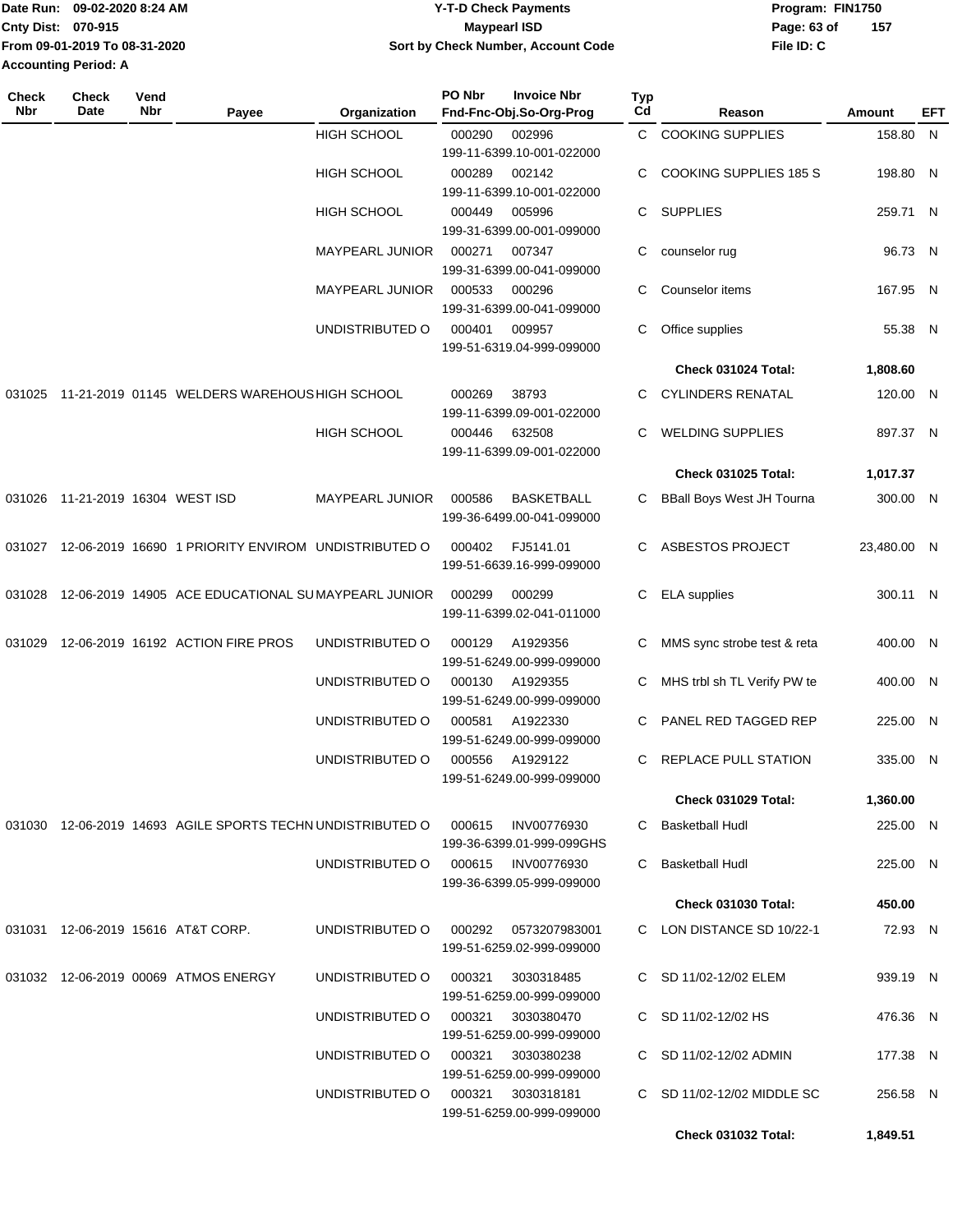|                             | Date Run: 09-02-2020 8:24 AM  | <b>Y-T-D Check Payments</b>        | Program: FIN1750   |  |
|-----------------------------|-------------------------------|------------------------------------|--------------------|--|
| <b>Cnty Dist: 070-915</b>   |                               | Maypearl ISD                       | 157<br>Page: 64 of |  |
|                             | From 09-01-2019 To 08-31-2020 | Sort by Check Number, Account Code | File ID: C         |  |
| <b>Accounting Period: A</b> |                               |                                    |                    |  |

| <b>Check</b><br>Nbr | Check<br>Date | Vend<br>Nbr | Payee                                                                      | Organization                | PO Nbr        | <b>Invoice Nbr</b><br>Fnd-Fnc-Obj.So-Org-Prog | <b>Typ</b><br>Cd | Reason                           | <b>Amount</b> | EFT |
|---------------------|---------------|-------------|----------------------------------------------------------------------------|-----------------------------|---------------|-----------------------------------------------|------------------|----------------------------------|---------------|-----|
| 031033              |               |             | 12-06-2019 00901 AVENUE FUEL DISTRI UNDISTRIBUTED O                        |                             | 000293        | 70237                                         |                  | C FUEL FOR DISTRICT              | 2,198.81 N    |     |
|                     |               |             |                                                                            |                             |               | 199-34-6311.01-999-099000                     |                  |                                  |               |     |
| 031034              |               |             | 12-06-2019 00956 BORDEN DAIRY                                              | <b>MAYPEARL JUNIOR</b>      | 000627        | 2946137<br>240-35-6341.00-041-099000          | C                | CN MS MILK                       | 430.63 N      |     |
|                     |               |             |                                                                            | ELEMENTARY                  | 000626        | 2946137<br>240-35-6341.00-101-099000          | C                | <b>CN ELEM MILK</b>              | 697.74 N      |     |
|                     |               |             |                                                                            | PRIMARY SCHOOL              | 000625        | 2946137<br>240-35-6341.00-102-099000          | C.               | <b>CN PRIMARY MILK</b>           | 437.25 N      |     |
|                     |               |             |                                                                            | <b>HIGH SCHOOL</b>          | 000628        | 2946137<br>240-35-6341.01-001-099000          | C                | CN HS MILK                       | 303.16 N      |     |
|                     |               |             |                                                                            |                             |               |                                               |                  | Check 031034 Total:              | 1,868.78      |     |
| 031035              |               |             | 12-06-2019 16553 BRANDY B. KERBOW                                          | MAYPEARL JUNIOR             | 000287        | 1915                                          | C.               | VISIT TO 4TH GRADE TEA           | 875.00 N      |     |
|                     |               |             |                                                                            |                             |               | 211-11-6219.00-041-024SIG                     |                  |                                  |               |     |
| 031036              |               |             | 12-06-2019 16769 BRUCE JONES                                               | UNDISTRIBUTED O             | 000294        | <b>VS GODLEY</b><br>199-36-6219.00-999-099000 | C.               | <b>BASKETBALL OFFICIAL</b>       | 115.00 N      |     |
| 031037              |               |             | 12-06-2019 00887 BSN SPORTS                                                | UNDISTRIBUTED O             | 000405        | 907222384<br>199-36-6399.01-999-099BHS        | C                | <b>Boys Basketball Equipment</b> | 1,995.00 N    |     |
|                     |               |             |                                                                            | UNDISTRIBUTED O             | 000434        | 907222392<br>199-36-6399.01-999-099GHS        | С                | Girls Basketball Equipment       | 1,200.00 N    |     |
|                     |               |             |                                                                            |                             |               |                                               |                  | Check 031037 Total:              | 3,195.00      |     |
| 031038              |               |             | 12-06-2019 00527 CDWG INC.                                                 | UNDISTRIBUTED O             | 000370        | <b>VWR4554</b><br>199-11-6399.45-999-099000   |                  | <b>MS Office License</b>         | 1,200.00 N    |     |
|                     |               |             |                                                                            | UNDISTRIBUTED O             | 000370        | <b>VWB0068</b><br>199-11-6399.45-999-099000   | C                | <b>MS Office License</b>         | 9,114.96 N    |     |
|                     |               |             |                                                                            |                             |               |                                               |                  | Check 031038 Total:              | 10,314.96     |     |
| 031039              |               |             | 12-06-2019 00217 CITY OF MAYPEARL                                          | UNDISTRIBUTED O             | 000296        | 1081                                          | C                | SD 10/30-11/25/19 LSK YM         | 21.00 N       |     |
|                     |               |             |                                                                            |                             |               | 199-51-6259.01-999-099000                     |                  |                                  |               |     |
|                     |               |             |                                                                            | UNDISTRIBUTED O             | 000296        | 80<br>199-51-6259.01-999-099000               | C.               | SD 10/30-11/25/19 BFIELD         | 21.00 N       |     |
|                     |               |             |                                                                            | UNDISTRIBUTED O             | 000296        | 1080<br>199-51-6259.01-999-099000             |                  | SD 10/30-11/25/19 ELEM           | 46.00 N       |     |
|                     |               |             |                                                                            | UNDISTRIBUTED O 000296 1618 |               | 199-51-6259.01-999-099000                     |                  | C SD 10/30-11/25/19 ADMIN        | 46.00 N       |     |
|                     |               |             |                                                                            | UNDISTRIBUTED O 000296 1394 |               | 199-51-6259.01-999-099000                     |                  | C SD 10/30-11/25/19 CONS B       | 46.00 N       |     |
|                     |               |             |                                                                            | UNDISTRIBUTED O 000296 574  |               | 199-51-6259.01-999-099000                     |                  | C SD 10/30-11/25/19 JH YD M      | 337.25 N      |     |
|                     |               |             |                                                                            | UNDISTRIBUTED O 000296 595  |               | 199-51-6259.01-999-099000                     |                  | C SD 10/30-11/25/19 JH           | 181.60 N      |     |
|                     |               |             |                                                                            | UNDISTRIBUTED O 000296 82   |               | 199-51-6259.01-999-099000                     |                  | C SD 10/30-11/25/19 INT SCH      | 196.60 N      |     |
|                     |               |             |                                                                            | UNDISTRIBUTED O 000296 383  |               | 199-51-6259.01-999-099000                     |                  | C SD 10/30-11/25/19 HS           | 125.80 N      |     |
|                     |               |             |                                                                            |                             |               |                                               |                  | <b>Check 031039 Total:</b>       | 1,021.25      |     |
|                     |               |             | 031040 12-06-2019 00200 CLAIMS ADMINISTRATI ELEMENTARY                     |                             | 000295  49921 |                                               |                  | C 1ST QUARTER PAYMENT            | 2,792.00 N    |     |
|                     |               |             |                                                                            |                             |               | 199-11-6143.00-101-011000                     |                  |                                  |               |     |
|                     |               |             | 031041 12-06-2019 15282 COLORADO BOXED BE MAYPEARL JUNIOR  000634  9177585 |                             |               | 240-35-6341.00-041-099000                     |                  | C CN USDA FOODS                  | 81.00 N       |     |
|                     |               |             |                                                                            | ELEMENTARY                  |               | 000635 9177586<br>240-35-6341.00-101-099000   |                  | C CN USDA FOODS                  | 69.53 N       |     |
|                     |               |             |                                                                            | HIGH SCHOOL                 |               | 000633 9177584<br>240-35-6341.01-001-099000   |                  | C CN USDA FOODS                  | 81.00 N       |     |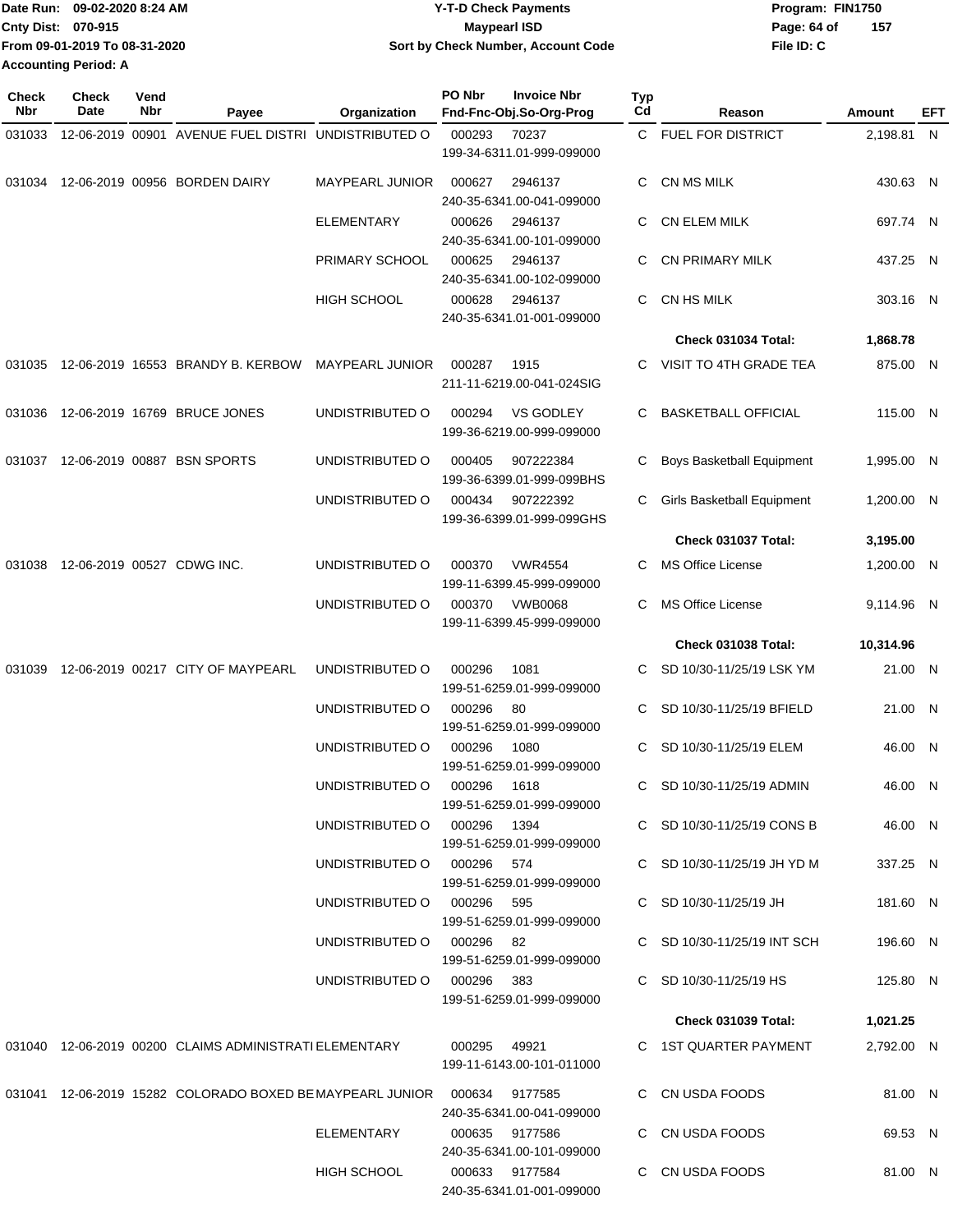|                     | Date Run: 09-02-2020 8:24 AM  |                    |                                                                                | <b>Y-T-D Check Payments</b>           |        |                                               |                  |                              | Program: FIN1750 |             |     |
|---------------------|-------------------------------|--------------------|--------------------------------------------------------------------------------|---------------------------------------|--------|-----------------------------------------------|------------------|------------------------------|------------------|-------------|-----|
|                     | Cnty Dist: 070-915            |                    |                                                                                |                                       |        | <b>Maypearl ISD</b>                           |                  | Page: 65 of                  |                  | 157         |     |
|                     | From 09-01-2019 To 08-31-2020 |                    |                                                                                |                                       |        | Sort by Check Number, Account Code            |                  | File ID: C                   |                  |             |     |
|                     | <b>Accounting Period: A</b>   |                    |                                                                                |                                       |        |                                               |                  |                              |                  |             |     |
| <b>Check</b><br>Nbr | Check<br>Date                 | Vend<br><b>Nbr</b> | Payee                                                                          | Organization                          | PO Nbr | <b>Invoice Nbr</b><br>Fnd-Fnc-Obj.So-Org-Prog | <b>Typ</b><br>Cd | Reason                       | <b>Amount</b>    |             | EFT |
|                     |                               |                    |                                                                                |                                       |        |                                               |                  | Check 031041 Total:          |                  | 231.53      |     |
| 031042              |                               |                    | 12-06-2019 13874 DEMARRIO STEWARD UNDISTRIBUTED O                              |                                       | 000288 | VS HSI<br>199-36-6219.00-999-099000           | С                | <b>BASKETBALL OFFICIAL</b>   |                  | 85.00 N     |     |
| 031043              |                               |                    | 12-06-2019 12536 DESOTO JANITORIAL                                             | UNDISTRIBUTED O                       | 000517 | 194779-1<br>199-51-6319.01-999-099000         | С                | JANITORIAL SUPPLIES          |                  | 162.24 N    |     |
|                     |                               |                    |                                                                                | UNDISTRIBUTED O                       | 000517 | 194779<br>199-51-6319.01-999-099000           | C                | <b>JANITORIAL SUPPLIES</b>   |                  | 4,841.54 N  |     |
|                     |                               |                    |                                                                                | UNDISTRIBUTED O                       | 000574 | 194875<br>199-51-6319.01-999-099000           | C                | <b>TORMATIC TOWELS</b>       |                  | 754.80 N    |     |
|                     |                               |                    |                                                                                |                                       |        |                                               |                  | Check 031043 Total:          |                  | 5,758.58    |     |
| 031044              |                               |                    | 12-06-2019 16749 DISCOUNT PC                                                   | <b>ELEMENTARY</b>                     | 000516 | 1972<br>199-11-6639.50-101-011000             | С                | LSK Computer Lab Replace     |                  | 12,544.25 N |     |
| 031045              |                               |                    | 12-06-2019 16413 EAST TEXAS COPY                                               | PRIMARY SCHOOL                        | 000076 | LG00404003<br>199-11-6269.00-102-011000       | C                | <b>LEASE RENTAL PRIMARY</b>  |                  | 255.37 N    |     |
|                     |                               |                    |                                                                                | <b>MAYPEARL JUNIOR</b>                | 000552 | 1494618<br>199-11-6399.00-041-011SUP          | C                | <b>Copier Staples</b>        |                  | 177.00 N    |     |
|                     |                               |                    |                                                                                |                                       |        |                                               |                  | Check 031045 Total:          |                  | 432.37      |     |
| 031046              |                               |                    | 12-06-2019 16746 EDUCATION SERVICE UNDISTRIBUTED O                             |                                       | 000435 | 044022<br>199-11-6399.45-999-099000           | С                | Single Sign On Software      |                  | 6,132.00 N  |     |
| 031047              |                               |                    | 12-06-2019 01547 EICHELBAUM WARDEL DIR COST-ADMINIS                            |                                       | 000298 | 67219<br>199-41-6211.00-720-099000            | C                | <b>LEGAL SERVICES</b>        |                  | 6,109.50 N  |     |
| 031048              |                               |                    | 12-06-2019 00337 ELLIS COUNTY                                                  | <b>TAX COLLECTION</b>                 | 000297 | 2019<br>199-41-6219.04-703-099000             | C                | FEE FOR COLLECTING TA        |                  | 2.990.00 N  |     |
| 031049              |                               |                    | 12-06-2019 16742 FIREFLY COMPUTERS, UNDISTRIBUTED O                            |                                       | 000464 | 1000171914<br>199-53-6239.01-999-099000       | C                | KEYBOARDS ADAPTER JA         |                  | 3,639.19 N  |     |
|                     |                               |                    | 031050 12-06-2019 16059 FRONTIER SOUTHWE UNDISTRIBUTED O 000318 43517200318145 |                                       |        | 199-51-6259.02-999-099000                     |                  | C SD11/28-12/27 435/1720     |                  | 65.64 N     |     |
|                     |                               |                    |                                                                                | UNDISTRIBUTED O 000318 43520190930155 |        | 199-51-6259.02-999-099000                     |                  | C SD11/25-12/24 435/2019 HS  |                  | 136.28 N    |     |
|                     |                               |                    |                                                                                | UNDISTRIBUTED O 000318 43521600925155 |        | 199-51-6259.02-999-099000                     |                  | C SD11/28-12/27 LSK 435/216  |                  | 136.28 N    |     |
|                     |                               |                    |                                                                                | UNDISTRIBUTED O 000318 43520380929155 |        | 199-51-6259.02-999-099000                     |                  | C SD11-22-12/21/19 JH 435/2  |                  | 136.28 N    |     |
|                     |                               |                    |                                                                                | UNDISTRIBUTED O 000318 43525200928155 |        | 199-51-6259.02-999-099000                     |                  | C SD 11/28-12/27/19 435/2520 |                  | 136.28 N    |     |
|                     |                               |                    |                                                                                |                                       |        | 199-51-6259.02-999-099000                     |                  | C SD11/28-12/27 435/1000 AD  |                  | 878.90 N    |     |
|                     |                               |                    |                                                                                |                                       |        |                                               |                  | <b>Check 031050 Total:</b>   |                  | 1,489.66    |     |
|                     |                               |                    | 031051 12-06-2019 01065 HOBART CORP                                            | UNDISTRIBUTED O 000299 34214725       |        | 199-51-6249.00-999-099000                     |                  | C LABOR REPAIR OVEN          |                  | 357.50 N    |     |
|                     |                               |                    |                                                                                | UNDISTRIBUTED O 000623 75395543       |        | 199-51-6249.35-999-099000                     |                  | C REPAIR WASHER/LABOR        |                  | 344.25 N    |     |
|                     |                               |                    |                                                                                | UNDISTRIBUTED O                       |        | 000299 34214725<br>199-51-6319.35-999-099000  |                  | C PARTS REPAIR OVEN          |                  | 609.11 N    |     |

UNDISTRIBUTED O 000623 75395543 C REPAIR PARTS WASHWA 1,206.47 N

**Check 031051 Total: 2,517.33**

199-51-6319.35-999-099000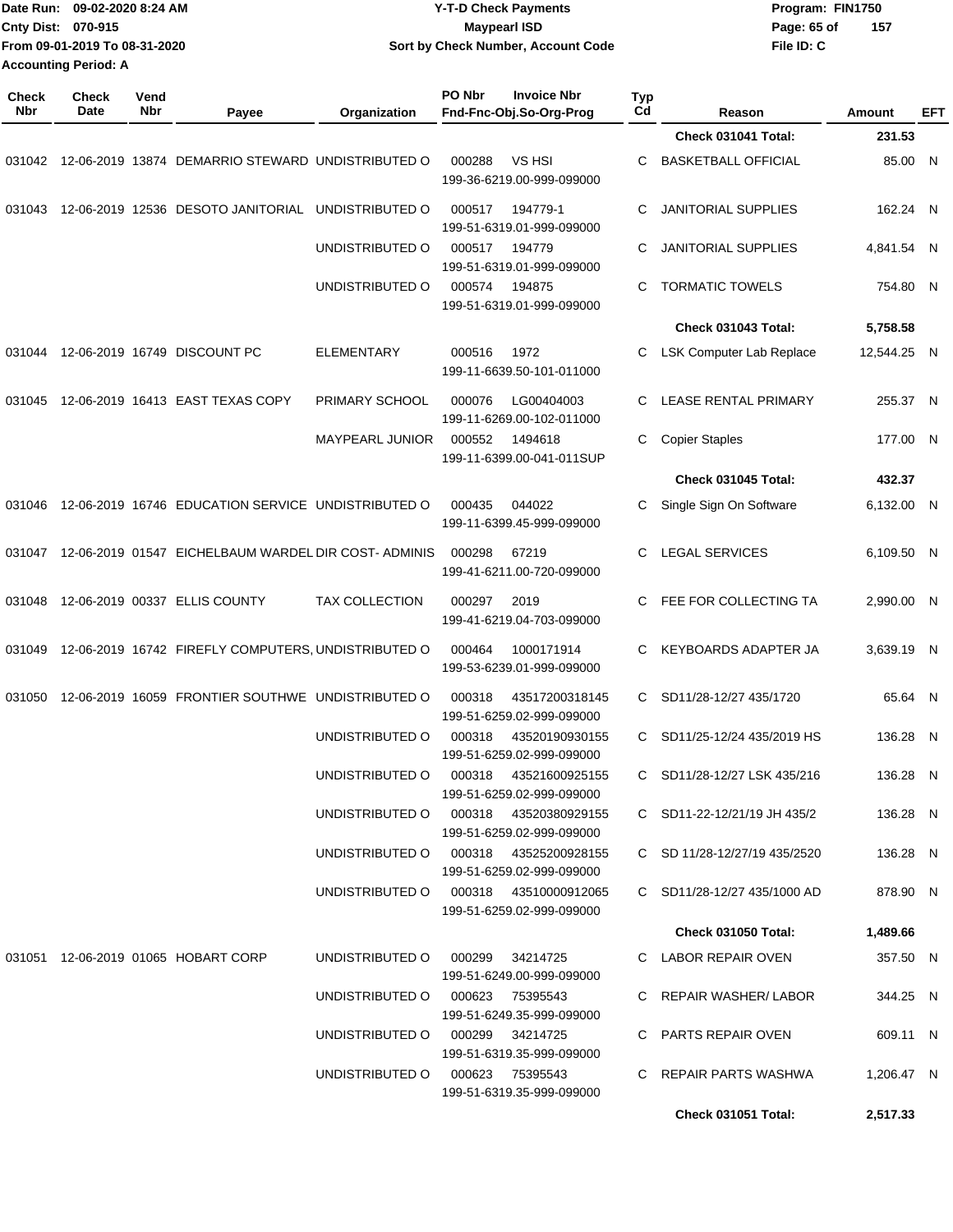| Date Run: 09-02-2020 8:24 AM  | <b>Y-T-D Check Payments</b>        | Program: FIN1750   |
|-------------------------------|------------------------------------|--------------------|
| <b>Cnty Dist: 070-915</b>     | Maypearl ISD                       | 157<br>Page: 66 of |
| From 09-01-2019 To 08-31-2020 | Sort by Check Number, Account Code | File ID: C         |
| <b>Accounting Period: A</b>   |                                    |                    |

| Check<br>Nbr | <b>Check</b><br>Date   | Vend<br>Nbr | Payee                                                                            | Organization       | PO Nbr       | <b>Invoice Nbr</b><br>Fnd-Fnc-Obj.So-Org-Prog     | <b>Typ</b><br>Cd | Reason                      | Amount      | EFT |
|--------------|------------------------|-------------|----------------------------------------------------------------------------------|--------------------|--------------|---------------------------------------------------|------------------|-----------------------------|-------------|-----|
| 031052       |                        |             | 12-06-2019 14399 ROBERT HODGE JR.                                                | UNDISTRIBUTED O    | 000306       | VS                                                | C                | <b>BASKETBALL OFFICIAL</b>  | 155.00 N    |     |
|              |                        |             |                                                                                  |                    |              | 199-36-6219.00-999-099000                         |                  |                             |             |     |
| 031053       |                        |             | 12-06-2019 12551 INTERQUEST DETECTI HIGH SCHOOL                                  |                    | 000302       | 113503<br>199-11-6219.02-001-024000               | C.               | <b>HALF DAY SERVICE</b>     | 280.00 N    |     |
| 031054       |                        |             | 12-06-2019 16199 JEFFERY BETTS                                                   | UNDISTRIBUTED O    | 000300       | VS<br>199-36-6219.00-999-099000                   | C                | <b>BASKETBALL OFFICIAL</b>  | 135.00 N    |     |
| 031055       |                        |             | 12-06-2019 16512 KRISTI GUEST                                                    | <b>HIGH SCHOOL</b> | 000609       | <b>REIMBURSEMENT</b><br>199-23-6399.04-001-099000 | C                | Reimbursement               | 49.95 N     |     |
| 031056       |                        |             | 12-06-2019 01048 LABATT FOOD SERVIC MAYPEARL JUNIOR                              |                    | 000631       | 1872/2923/3711<br>240-35-6341.00-041-099000       | C                | <b>CN GROCERIES</b>         | 2,610.61 N  |     |
|              |                        |             |                                                                                  | <b>ELEMENTARY</b>  | 000630       | 1873/2924/3712<br>240-35-6341.00-101-099000       | C                | <b>CN GROCERIES</b>         | 2,718.21 N  |     |
|              |                        |             |                                                                                  | PRIMARY SCHOOL     | 000629       | 1874/2925/3713<br>240-35-6341.00-102-099000       | C                | CN GROCERIES                | 2,473.27 N  |     |
|              |                        |             |                                                                                  | <b>HIGH SCHOOL</b> | 000632       | 1871/2922/3710<br>240-35-6341.01-001-099000       | C.               | <b>CN GROCERIES</b>         | 3,487.92 N  |     |
|              |                        |             |                                                                                  |                    |              |                                                   |                  | Check 031056 Total:         | 11,290.01   |     |
| 031057       |                        |             | 12-06-2019 00063 LAKESHORE EQUIPME UNDISTRIBUTED O                               |                    | 000569       | 3707581119<br>199-11-6399.01-999-023000           | C                | <b>SUPPLIES</b>             | 502.50 N    |     |
| 031058       |                        |             | 12-06-2019 00060 LUCKIES AUTO AND T UNDISTRIBUTED O                              |                    | 000091       | 89617<br>199-34-6219.00-999-099000                | С                | <b>Inspections TAHOE</b>    | 25.50 N     |     |
|              |                        |             |                                                                                  | UNDISTRIBUTED O    | 000091       | 89612<br>199-34-6219.00-999-099000                | C                | vehic Inspections MALIBU    | 25.50 N     |     |
|              |                        |             |                                                                                  |                    |              |                                                   |                  | <b>Check 031058 Total:</b>  | 51.00       |     |
| 031059       |                        |             | 12-06-2019 16161 MARCUS SWIFT                                                    | UNDISTRIBUTED O    | 000291       | <b>VS GODLEY</b><br>199-36-6219.00-999-099000     | C.               | <b>BASKETBALL OFFICIAL</b>  | 115.00 N    |     |
| 031060       |                        |             | 12-06-2019 13306 MOUNTAIN PEAK SPE UNDISTRIBUTED O                               |                    | 000303       | 11078800<br>199-51-6259.79-999-022000             | C                | SD 10/05-11/04/19 AG        | 61.11 N     |     |
| 031061       | 12-06-2019 00079 NASCO |             |                                                                                  | <b>ELEMENTARY</b>  | 000598       | 622727<br>199-11-6399.00-101-023000               | C                | <b>SPED SUPPLIES</b>        | 67.93 N     |     |
|              |                        |             | 031062 12-06-2019 16289 NEXTLINK BROADBAN UNDISTRIBUTED O 000304 N125089750-31   |                    |              | 199-11-6399.45-999-099000                         |                  | C LEVEL 1 SD 11/30-12/29/19 | 790.00 N    |     |
|              |                        |             | 031063 12-06-2019 14369 NORTH TEXAS TOLLW UNDISTRIBUTED O 000305 798691698       |                    |              | 199-34-6219.01-999-099000                         |                  | C TOLL 135 8177             | 5.14 N      |     |
|              |                        |             | 031064 12-06-2019 15054 O'REILLY AUTO PARTS UNDISTRIBUTED O 000092               |                    |              | 0645459021<br>199-34-6219.00-999-099000           |                  | C BRAKE LT                  | 62.07 N     |     |
|              |                        |             |                                                                                  | UNDISTRIBUTED O    |              | 199-34-6219.00-999-099000                         |                  | C WIPER BLADES              | 336.79 N    |     |
|              |                        |             |                                                                                  |                    |              |                                                   |                  | Check 031064 Total:         | 398.86      |     |
|              |                        |             | 031065 12-06-2019 13117 PIEPER ENTERPRISES UNDISTRIBUTED O                       |                    | 000619       | 35584<br>199-51-6249.17-999-099000                |                  | C REMOVE JASMINEAT FIEL     | 150.00 N    |     |
|              |                        |             | 031066 12-06-2019 16589 PIRAINO CONSULTING PRIMARY SCHOOL                        |                    | 000251 13732 | 211-11-6639.00-102-024SIG                         |                  | C 1ST GR PANELS             | 20,817.17 N |     |
|              |                        |             | 031067 12-06-2019 16568 PRODUCTIVITY CENTE UNDISTRIBUTED O 000312 MPISD002102219 |                    |              | 199-52-6399.01-999-099000                         |                  | C TCLEDDS SUBSCRIPTION      | 162.00 N    |     |
|              |                        |             |                                                                                  |                    |              |                                                   |                  |                             |             |     |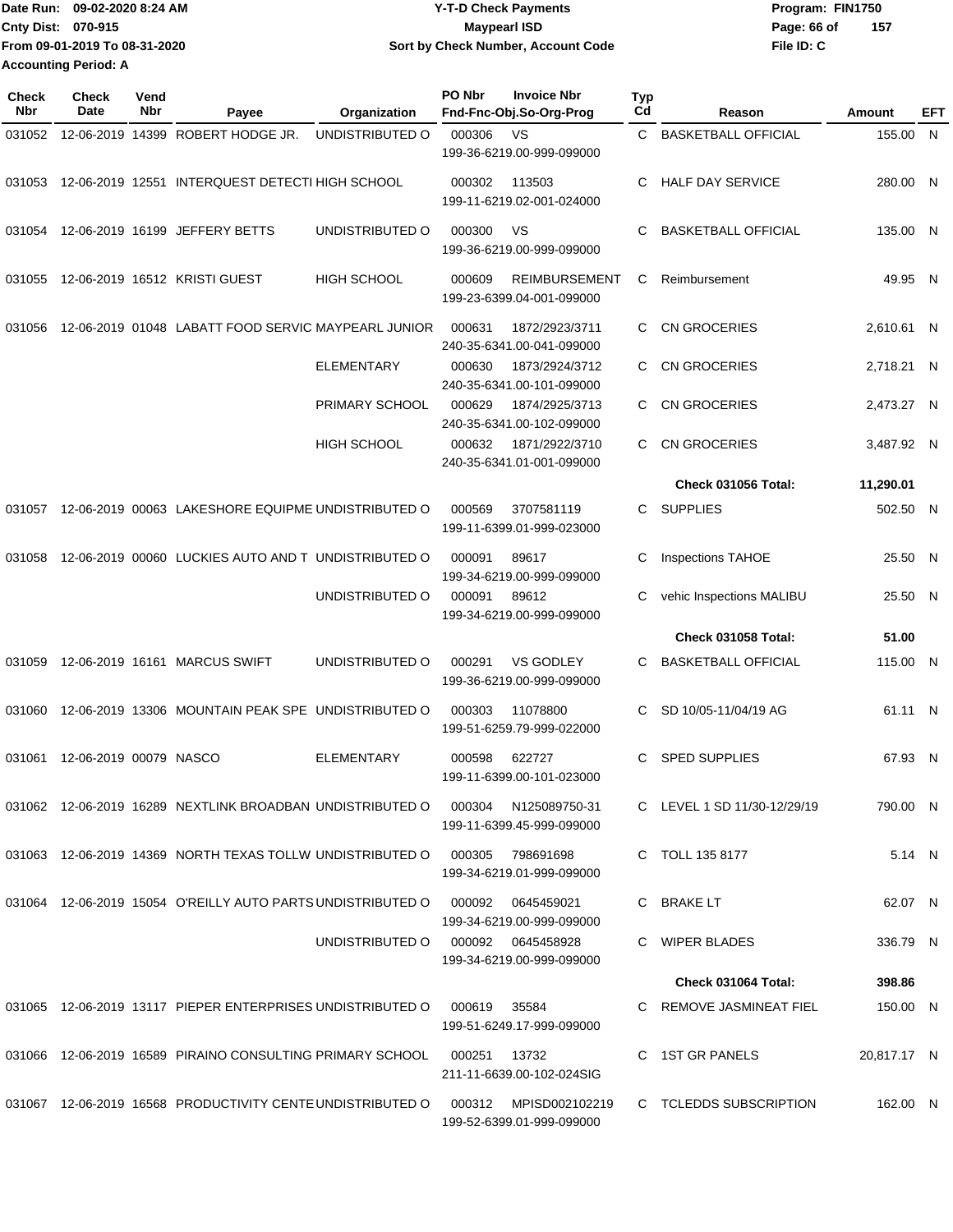Date Run: 09-02-2020 8:24 AM **Program: FIN1750** Y-T-D Check Payments **Cnty Dist:** 070-915 **Page: 67 of MaypearI ISD Page: 67 of File ID: C From 09-01-2019 To 08-31-2020 09-02-2020 8:24 AM Y-T-D Check Payments 070-915 Maypearl ISD Sort by Check Number, Account Code 157 Accounting Period: A**

| <b>Check</b><br><b>Nbr</b> | Check<br>Date                  | Vend<br>Nbr | Payee                                                       | Organization       | PO Nbr | <b>Invoice Nbr</b><br>Fnd-Fnc-Obj.So-Org-Prog      | <b>Typ</b><br>Cd | Reason                             | Amount     | EFT          |
|----------------------------|--------------------------------|-------------|-------------------------------------------------------------|--------------------|--------|----------------------------------------------------|------------------|------------------------------------|------------|--------------|
| 031068                     |                                |             | 12-06-2019 15080 JOE T. RAMIREZ                             | UNDISTRIBUTED O    | 000301 | VS<br>199-36-6219.00-999-099000                    | C                | <b>BASKETBALL OFFICIAL</b>         | 135.00     | $\mathsf{N}$ |
| 031069                     |                                |             | 12-06-2019 14927 REPUBLIC SERVICES                          | UNDISTRIBUTED O    | 000309 | 307940015843<br>199-51-6259.03-999-099000          | C.               | <b>TRASH SERVICE</b>               | 3.401.36 N |              |
| 031070                     | 12-06-2019 00561 RICE ISD      |             |                                                             | <b>HIGH SCHOOL</b> | 000616 | <b>RICE POWERLIFT</b><br>199-36-6499.05-001-099000 | С                | <b>Entry Rice Powerlifting Met</b> | 375.00 N   |              |
| 031071                     |                                |             | 12-06-2019 15983 RICO BAILEY                                | UNDISTRIBUTED O    | 000308 | VS WACO<br>199-36-6219.00-999-099000               | C                | <b>BASKETBALL OFFICIAL</b>         | 85.00 N    |              |
|                            |                                |             | 031072 12-06-2019 13510 ROBERT WHITE                        | UNDISTRIBUTED O    | 000307 | <b>VS BLUM</b><br>199-36-6219.00-999-099000        | C                | <b>BASKETBALL OFFICIAL</b>         | 120.00 N   |              |
| 031073                     |                                |             | 12-06-2019 14261 RYAN VINES                                 | <b>HIGH SCHOOL</b> | 000608 | REIMBURSEMENT<br>199-11-6399.09-001-022000         | С                | <b>Reimbursement PVC PIPE</b>      | 187.34 N   |              |
| 031074                     |                                |             | 12-06-2019 00316 SCHOOL SPECIALTY I MAYPEARL JUNIOR         |                    | 000522 | 308103474518<br>199-11-6399.09-041-011000          | C                | <b>Science Supplies</b>            | 178.94 N   |              |
| 031075                     |                                |             | 12-06-2019 00234 SOUTHWEST INTERNA UNDISTRIBUTED O          |                    | 000320 | 13201551<br>199-34-6219.00-999-099000              | C                | <b>BUS 49</b>                      | 1,397.20 N |              |
|                            |                                |             |                                                             | UNDISTRIBUTED O    | 000450 | 13201551<br>199-34-6219.00-999-099000              | С                | Trans Auto Diag Fee                | 516.77 N   |              |
|                            |                                |             |                                                             |                    |        |                                                    |                  | <b>Check 031075 Total:</b>         | 1,913.97   |              |
| 031076                     |                                |             | 12-06-2019 15931 STEVE WEISS MUSIC, IMAYPEARL JUNIOR        |                    | 000244 | 943492C<br>199-11-6399.42-041-011000               | С                | <b>Equipment for Marching Ban</b>  | 474.29 N   |              |
| 031077                     |                                |             | 12-06-2019 15979 SUCCESS ED LLC                             | UNDISTRIBUTED O    | 000570 | 991319<br>199-31-6399.00-999-024000                | С                | SERVICE AGREEMENT                  | 907.20 N   |              |
| 031078                     |                                |             | 12-06-2019 13103 SUNBELT RENTALS, IN UNDISTRIBUTED O        |                    | 000475 | 95659357-0001<br>199-51-6319.02-999-099000         | C                | <b>MANLIFT</b>                     | 738.58 N   |              |
| 031079                     |                                |             | 12-06-2019 16709 SUREGUARD PEST SE UNDISTRIBUTED O          |                    | 000636 | MAYPEARL<br>199-51-6249.00-999-099000              | C                | <b>RODENT BLOCKS</b>               | 470.00 N   |              |
| 031080                     | 12-06-2019 00552 TASB, INC.    |             |                                                             | DIR COST- ADMINIS  | 000313 | 573571<br>199-41-6219.02-720-099000                | C                | POLICY CHANGES                     | 34.56 N    |              |
|                            |                                |             | 031081 12-06-2019 16030 TDINDUSTRIES, INC                   | UNDISTRIBUTED O    | 000384 | 0001507246<br>199-51-6249.01-999-099000            |                  | C JH Evap coil replacement         | 3,543.78 N |              |
|                            |                                |             | 031082 12-06-2019 01714 TEXAS DEPT OF LICEN UNDISTRIBUTED O |                    | 000310 | 064741<br>199-51-6249.00-999-099000                |                  | C ELEM ELEVEATOR                   | 20.00 N    |              |
|                            | 031083 12-06-2019 00475 THSPA  |             |                                                             | HIGH SCHOOL        | 000617 | MAYPEARL<br>199-36-6499.05-001-099000              |                  | C THSPA Dues                       | 75.00 N    |              |
|                            | 031084 12-06-2019 00474 THSWPA |             |                                                             | <b>HIGH SCHOOL</b> |        | 000618 MAYPEARL<br>199-36-6499.05-001-099000       |                  | C THSWPA Dues                      | 75.00 N    |              |
|                            |                                |             | 031085 12-06-2019 01049 THYSSENKRUPP ELEV UNDISTRIBUTED O   |                    | 000311 | 3004973316<br>199-51-6249.00-999-099000            |                  | C ELEV. MAINT                      | 590.50 N   |              |
|                            |                                |             | 031086 12-06-2019 00479 TRACTOR SUPPLY CO HIGH SCHOOL       |                    | 000443 | 100192701<br>199-11-6399.09-001-022000             |                  | C RUBBER MATS GOAT PEN             | 199.92 N   |              |
|                            | 031087 12-06-2019 15500 TSHA   |             |                                                             | UNDISTRIBUTED O    | 000610 | 56516<br>199-11-6399.00-999-023000                 |                  | C TSHA CONVENTION REGI             | 210.00 N   |              |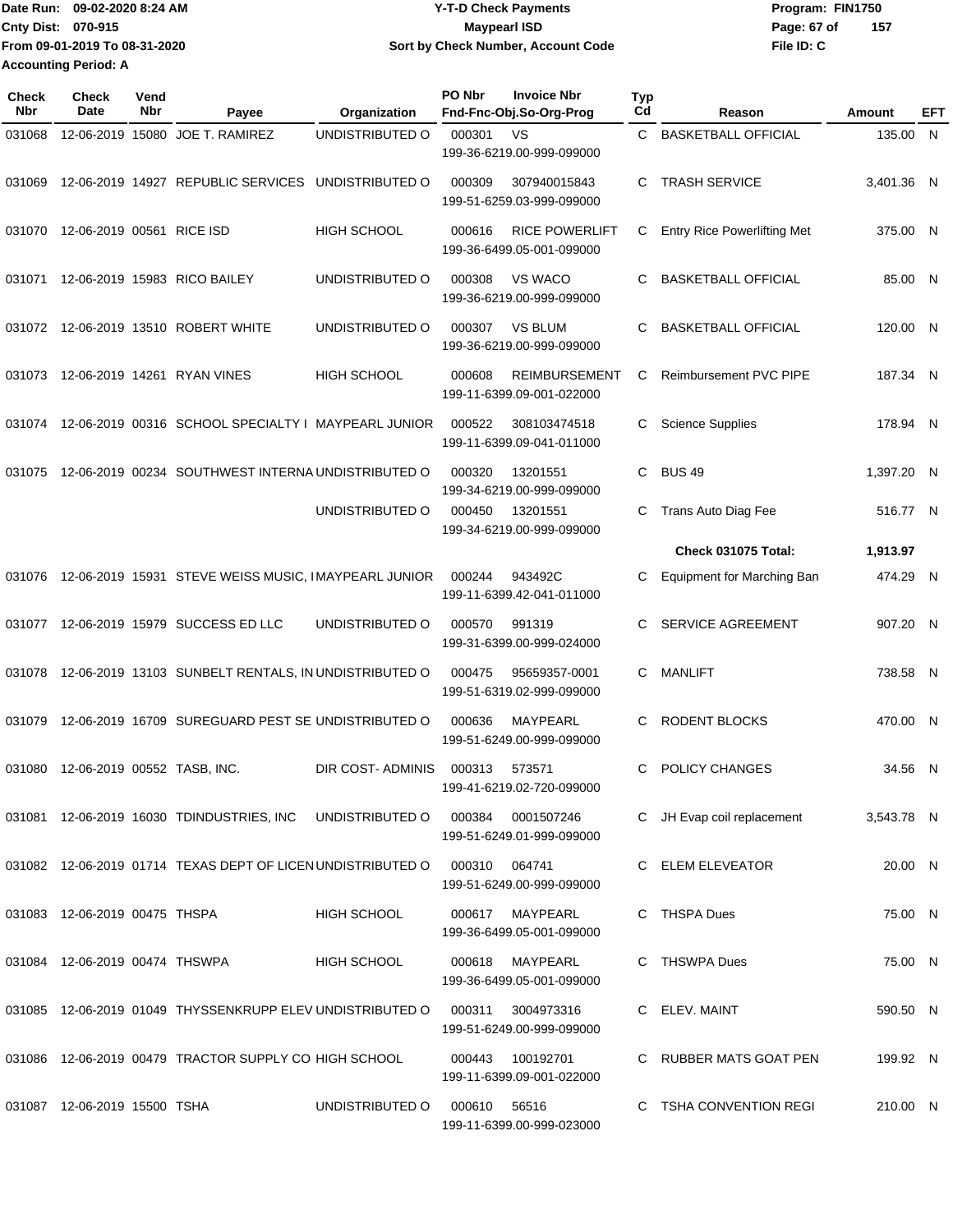Date Run: 09-02-2020 8:24 AM **Date Run:** 09-02-2020 8:24 AM **Program:** FIN1750 **Cnty Dist:** 070-915 **Page: 68 of MaypearI ISD MaypearI ISD File ID: C From 09-01-2019 To 08-31-2020 09-02-2020 8:24 AM Y-T-D Check Payments 070-915 Maypearl ISD Sort by Check Number, Account Code 157 Accounting Period: A**

| <b>Check</b><br>Nbr | Check<br>Date | Vend<br>Nbr | Payee                                                       | Organization           | PO Nbr | <b>Invoice Nbr</b><br>Fnd-Fnc-Obj.So-Org-Prog    | <b>Typ</b><br>Cd | Reason                           | Amount     | EFT |
|---------------------|---------------|-------------|-------------------------------------------------------------|------------------------|--------|--------------------------------------------------|------------------|----------------------------------|------------|-----|
| 031088              |               |             | 12-06-2019 00573 UNITED RENTALS                             | UNDISTRIBUTED O        | 000319 | 175590668-001<br>199-51-6319.02-999-099000       |                  | C GYM                            | 379.95     | - N |
| 031089              |               |             | 12-06-2019 00441 VIRGIL MAJORS                              | UNDISTRIBUTED O        | 000314 | VS<br>199-36-6219.00-999-099000                  | C                | <b>BASKETBALL OFFICIAL</b>       | 120.00 N   |     |
| 031090              |               |             | 12-06-2019 00144 WAXAHACHIE DAILY LI UNDISTRIBUTED O        |                        | 000315 | 300418095<br>199-41-6219.02-999-099000           | C                | NOTICE OF PUBLIC MEETI           | 72.40 N    |     |
| 031091              |               |             | 12-06-2019 01145 WELDERS WAREHOUS HIGH SCHOOL               |                        | 000542 | 632792<br>199-11-6399.09-001-022000              | C                | <b>ACETYLENE</b>                 | 108.00 N   |     |
| 031092              |               |             | 12-06-2019 16707 WILLIE MUNDINE                             | UNDISTRIBUTED O        | 000316 | <b>VS GRANDVIEW</b><br>199-36-6219.00-999-099000 | C                | <b>BASKETBALL OFFICIAL</b>       | 80.00 N    |     |
| 031093              |               |             | 12-06-2019 16592 WISS, JANNEY, ELSTN UNDISTRIBUTED O        |                        | 000317 | 0437674<br>199-81-6629.01-999-099000             | C                | <b>GYM REPAIR PROFF SER</b>      | 3,756.11 N |     |
|                     |               |             | 031094 12-13-2019 16762 AIRGAS USA, LLC-CEN UNDISTRIBUTED O |                        | 000328 | 9966845228<br>199-51-6319.02-999-099000          | C                | <b>CYLINDER RENTALS</b>          | 216.05 N   |     |
| 031095              |               |             | 12-13-2019 16150 ALVARADO FLEET SE UNDISTRIBUTED O          |                        | 000606 | 00002875<br>199-34-6219.00-999-099000            | C                | <b>BUS 51 REPAIR</b>             | 2.025.21 N |     |
| 031096              |               |             | 12-13-2019 01256 AT&T MOBILITY                              | UNDISTRIBUTED O        | 000343 | 824711164X12102<br>199-51-6259.02-999-099000     | C                | WIRELESS SD 11/03-12/02          | 110.28 N   |     |
| 031097              |               |             | 12-13-2019 15217 BAYLOR INSTITUTE O UNDISTRIBUTED O         |                        | 000670 | 16192<br>199-36-6219.02-999-099000               | С                | <b>TRAINER</b>                   | 1,129.50 N |     |
| 031098              |               |             | 12-13-2019 15289 BENJI L. NEWMAN                            | UNDISTRIBUTED O        | 000329 | <b>VS WEST</b><br>199-36-6219.00-999-099000      | С                | <b>BASKETBALL OFFICIAL</b>       | 100.00 N   |     |
| 031099              |               |             | 12-13-2019 16553 BRANDY B. KERBOW                           | <b>MAYPEARL JUNIOR</b> | 000322 | 1916<br>211-11-6219.00-041-024SIG                | С                | SESSION WITH D. DUNCA            | 100.00 N   |     |
| 031100              |               |             | 12-13-2019 14119 BROOKSHIRE BROTHE HIGH SCHOOL              |                        | 000026 | 1000030610<br>199-11-6399.10-001-022000          | С                | <b>Cooking Supplies</b>          | 22.76 N    |     |
|                     |               |             |                                                             | <b>HIGH SCHOOL</b>     | 000518 | 1000031115<br>199-31-6399.00-001-099000          | С                | <b>SUPPLIES</b>                  | 36.20 N    |     |
|                     |               |             |                                                             |                        |        |                                                  |                  | Check 031100 Total:              | 58.96      |     |
|                     |               |             | 031101 12-13-2019 16769 BRUCE JONES                         | UNDISTRIBUTED O        |        | 000330 VS WEST<br>199-36-6219.00-999-099000      |                  | C BASKETBALL OFFICIAL            | 85.00 N    |     |
|                     |               |             | 031102 12-13-2019 00887 BSN SPORTS                          | UNDISTRIBUTED O        | 000052 | 907525327<br>199-36-6399.01-999-099BHS           | C.               | <b>Boys Basketball Equipment</b> | 1,671.00 N |     |
|                     |               |             | 031103 12-13-2019 00015 C & C REFRIGERATIO UNDISTRIBUTED O  |                        |        | 000612 MAYPEARL<br>199-51-6319.35-999-099000     |                  | C FREEZER AT LSK                 | 178.00 N   |     |
|                     |               |             | 031104 12-13-2019 13566 DRUG & ALCOHOL TE UNDISTRIBUTED O   |                        | 000339 | 18127217<br>199-34-6219.01-999-099000            |                  | C DOT DRUG TESTING               | 101.14 N   |     |
|                     |               |             | 031105 12-13-2019 13874 DEMARRIO STEWARD UNDISTRIBUTED O    |                        | 000341 | VS BROCK<br>199-36-6219.00-999-099000            |                  | C BASKETBALL OFFICIAL            | 135.00 N   |     |
|                     |               |             | 031106 12-13-2019 16117 EAGLE NATIONAL STE HIGH SCHOOL      |                        | 000543 | 951711<br>199-11-6399.09-001-022000              |                  | C AG SUPPLIES                    | 951.86 N   |     |
|                     |               |             | 031107 12-13-2019 16413 EAST TEXAS COPY                     | UNDISTRIBUTED O        | 000331 | LE00138027<br>199-11-6219.00-999-023000          |                  | C LEASE                          | 128.23 N   |     |
|                     |               |             |                                                             | UNDISTRIBUTED O        |        | 000336 1504054<br>199-11-6219.07-999-023000      |                  | C SD 11/04-12/03 SPED            | 39.72 N    |     |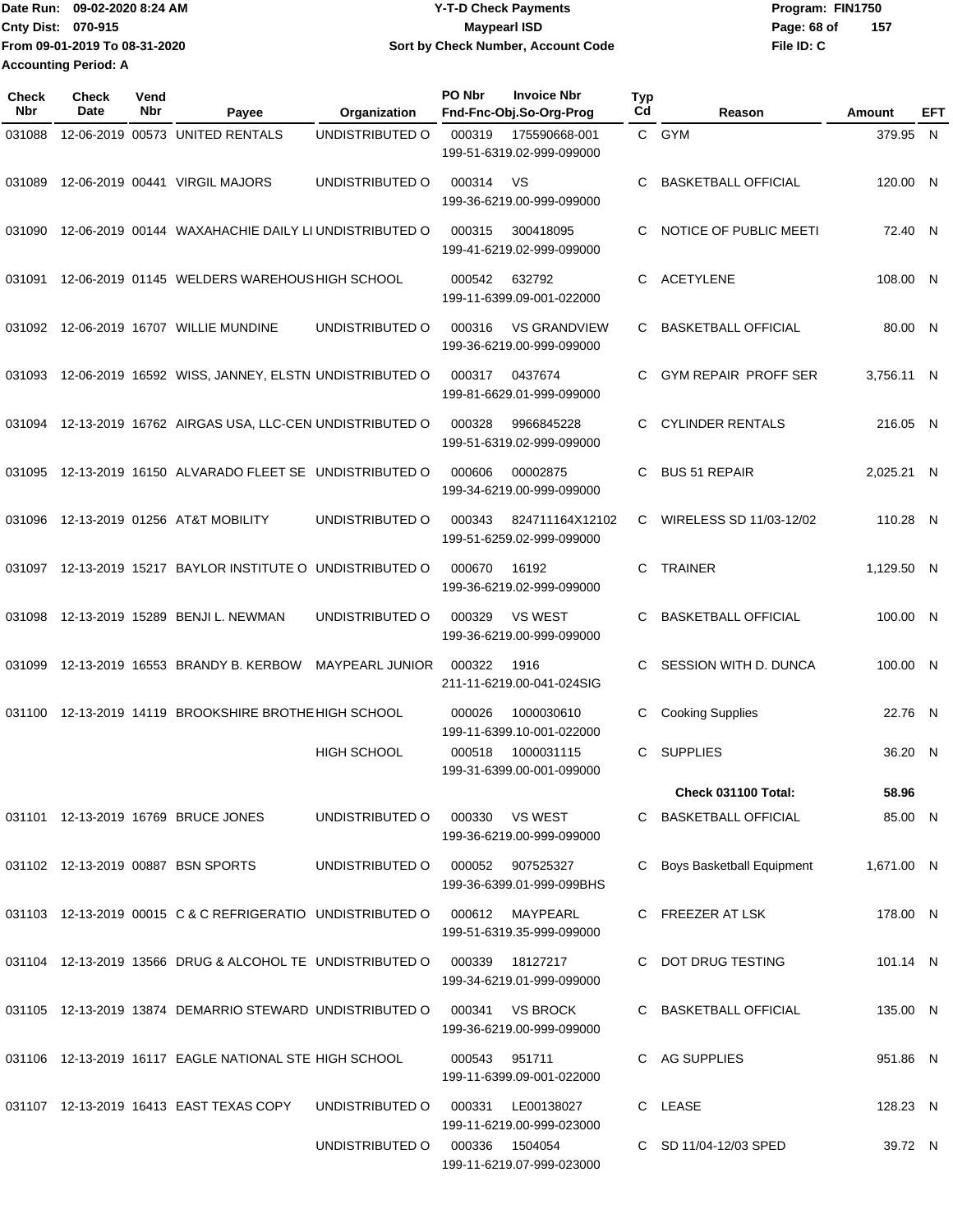|                             | lDate Run: 09-02-2020 8:24 AM | <b>Y-T-D Check Payments</b>        | Program: FIN1750 |     |
|-----------------------------|-------------------------------|------------------------------------|------------------|-----|
| <b>Cnty Dist: 070-915</b>   |                               | Maypearl ISD                       | Page: 69 of      | 157 |
|                             | From 09-01-2019 To 08-31-2020 | Sort by Check Number, Account Code | File ID: C       |     |
| <b>Accounting Period: A</b> |                               |                                    |                  |     |

**PO Nbr Invoice Nbr**

| Check<br>Nbr | <b>Check</b><br>Date | Vend<br>Nbr | Payee                                                                    | Organization                      | PO Nbr | <b>Invoice Nbr</b><br>Fnd-Fnc-Obj.So-Org-Prog | <b>Typ</b><br>Cd | Reason                       | Amount      | EFT |
|--------------|----------------------|-------------|--------------------------------------------------------------------------|-----------------------------------|--------|-----------------------------------------------|------------------|------------------------------|-------------|-----|
|              |                      |             |                                                                          |                                   |        |                                               |                  |                              |             |     |
|              |                      |             |                                                                          | <b>HIGH SCHOOL</b>                | 000336 | 1504054                                       |                  | C SD 11/04-12/03 HSP         | 15.65 N     |     |
|              |                      |             |                                                                          |                                   |        | 199-11-6269.00-001-011000                     |                  |                              |             |     |
|              |                      |             |                                                                          | <b>MAYPEARL JUNIOR</b>            | 000336 | 1504054                                       | C.               | SD 11/04-12/03 JHP           | 25.79 N     |     |
|              |                      |             |                                                                          |                                   |        | 199-11-6269.00-041-011000                     |                  |                              |             |     |
|              |                      |             |                                                                          | ELEMENTARY                        | 000336 | 1504054                                       |                  | SD 11/04-12/03 ELEM TEA      | 272.22 N    |     |
|              |                      |             |                                                                          |                                   |        | 199-11-6269.00-101-011000                     |                  |                              |             |     |
|              |                      |             |                                                                          | <b>ELEMENTARY</b>                 | 000336 | 1504054                                       | C                | SD 11/04-12/03 ELEM PRIN     | 29.14 N     |     |
|              |                      |             |                                                                          |                                   |        | 199-11-6269.00-101-099000                     |                  |                              |             |     |
|              |                      |             |                                                                          | PRIMARY SCHOOL                    | 000076 | LG00404004                                    | C                | LEASE RENTAL PRIMARY         | 255.37 N    |     |
|              |                      |             |                                                                          |                                   |        | 199-11-6269.00-102-011000                     |                  |                              |             |     |
|              |                      |             |                                                                          | PRIMARY SCHOOL                    | 000336 | 1504054                                       |                  | SD 11/04-12/03 PRIMARY T     | 149.43 N    |     |
|              |                      |             |                                                                          |                                   |        | 199-11-6269.00-102-011000                     |                  |                              |             |     |
|              |                      |             |                                                                          | <b>HIGH SCHOOL</b>                | 000331 | LE00138027                                    |                  | C LEASE                      | 128.24 N    |     |
|              |                      |             |                                                                          |                                   |        | 199-11-6269.01-001-011000                     |                  |                              |             |     |
|              |                      |             |                                                                          | <b>HIGH SCHOOL</b>                | 000336 | 1504054                                       |                  | C SD 11/04-12/03 HST         | 387.44 N    |     |
|              |                      |             |                                                                          |                                   |        | 199-11-6269.01-001-011000                     |                  |                              |             |     |
|              |                      |             |                                                                          | <b>MAYPEARL JUNIOR</b>            | 000336 | 1504054                                       | C.               | SD 11/04-12/03 JHT           | 452.87 N    |     |
|              |                      |             |                                                                          |                                   |        | 199-11-6269.01-041-011000                     |                  |                              |             |     |
|              |                      |             |                                                                          | PRIMARY SCHOOL                    | 000336 | 1504054                                       | C                | SD 11/04-12/03 PRIM PRIN     | 19.63 N     |     |
|              |                      |             |                                                                          |                                   |        | 199-11-6269.01-102-011000                     |                  |                              |             |     |
|              |                      |             |                                                                          | DIR COST- ADMINIS                 | 000336 | 1504054                                       | C.               | SD 11/04-12/03 ADMIN         | 125.54 N    |     |
|              |                      |             |                                                                          |                                   |        | 199-41-6249.00-720-099000                     |                  |                              |             |     |
|              |                      |             |                                                                          |                                   |        |                                               |                  | Check 031107 Total:          | 2,029.27    |     |
|              |                      |             |                                                                          |                                   |        |                                               |                  |                              |             |     |
|              |                      |             | 031108 12-13-2019 13336 ELLIS COUNTY MUSIC HIGH SCHOOL                   |                                   | 000667 | 122179                                        | C                | Instrument Repairs -         | 60.00 N     |     |
|              |                      |             |                                                                          |                                   |        | 199-11-6249.29-001-011000                     |                  |                              |             |     |
|              |                      |             |                                                                          | HIGH SCHOOL                       | 000669 | 124249                                        | C.               | <b>Scheduled Maintenance</b> | 450.00 N    |     |
|              |                      |             |                                                                          |                                   |        | 199-11-6249.29-001-011000                     |                  |                              |             |     |
|              |                      |             |                                                                          |                                   |        |                                               |                  | Check 031108 Total:          | 510.00      |     |
|              |                      |             | 031109 12-13-2019 16731 ENVIROMATIC SYSTE UNDISTRIBUTED O                |                                   | 000297 | <b>LICENSE</b>                                |                  | C RC STUDIO SOFTWARE LI      | 3,357.12 N  |     |
|              |                      |             |                                                                          |                                   |        | 199-51-6249.01-999-099000                     |                  |                              |             |     |
|              |                      |             |                                                                          |                                   |        |                                               |                  |                              |             |     |
|              |                      |             | 031110 12-13-2019 16496 ERIC JANSZEN                                     | <b>HIGH SCHOOL</b>                | 000657 | <b>REIMBURSEMENT</b>                          | C                | Reimbursement                | 74.47 N     |     |
|              |                      |             |                                                                          |                                   |        | 199-31-6399.00-001-099000                     |                  |                              |             |     |
|              |                      |             | 031111    12-13-2019    15348    GANDER PUBLISHING    ELEMENTARY         |                                   |        | 000554 0214880-IN                             |                  | C RESPONSE FORMS             | 75.90 N     |     |
|              |                      |             |                                                                          |                                   |        | 199-31-6339.00-101-099000                     |                  |                              |             |     |
|              |                      |             |                                                                          |                                   |        |                                               |                  |                              |             |     |
|              |                      |             | 031112 12-13-2019 14399 ROBERT HODGE JR. UNDISTRIBUTED O 000342 VS BROCK |                                   |        |                                               |                  | C BASKETBALL OFFICIAL        | 135.00 N    |     |
|              |                      |             |                                                                          |                                   |        | 199-36-6219.00-999-099000                     |                  |                              |             |     |
|              |                      |             | 031113  12-13-2019  13687  HUBERT COMPANY                                | UNDISTRIBUTED O 000460            |        | 723842                                        |                  | C CAN OPENER                 | 126.64 N    |     |
|              |                      |             |                                                                          |                                   |        | 240-35-6342.00-999-099000                     |                  |                              |             |     |
|              |                      |             |                                                                          |                                   |        |                                               |                  |                              |             |     |
|              |                      |             | 031114 12-13-2019 00063 LAKESHORE EQUIPME ELEMENTARY                     |                                   |        | 000600 3829501119                             |                  | C LSK SPED                   | 160.95 N    |     |
|              |                      |             |                                                                          |                                   |        | 199-11-6399.00-101-023000                     |                  |                              |             |     |
|              |                      |             |                                                                          |                                   |        |                                               |                  |                              |             |     |
|              |                      |             | 031115 12-13-2019 16675 MART, INC.                                       | UNDISTRIBUTED O 000337            |        | INS CHECK                                     |                  | C DAMAGE TP PRIMARY LIA      | 24,745.79 N |     |
|              |                      |             |                                                                          |                                   |        | 199-81-6629.03-999-099000                     |                  |                              |             |     |
|              |                      |             | 031116 12-13-2019 15814 NEC FINANCIAL SERVI UNDISTRIBUTED O 000333       |                                   |        | 0002266332                                    |                  | C SV8100 PHONE SYSTEM        | 1,159.20 N  |     |
|              |                      |             |                                                                          |                                   |        | 199-71-6512.00-999-099000                     |                  |                              |             |     |
|              |                      |             |                                                                          | UNDISTRIBUTED O 000333 0002266332 |        |                                               |                  | C SV8100 PHONE SYSTEM        | 181.07 N    |     |
|              |                      |             |                                                                          |                                   |        | 199-71-6522.00-999-099000                     |                  |                              |             |     |
|              |                      |             |                                                                          |                                   |        |                                               |                  | Check 031116 Total:          | 1,340.27    |     |
|              |                      |             |                                                                          |                                   |        |                                               |                  |                              |             |     |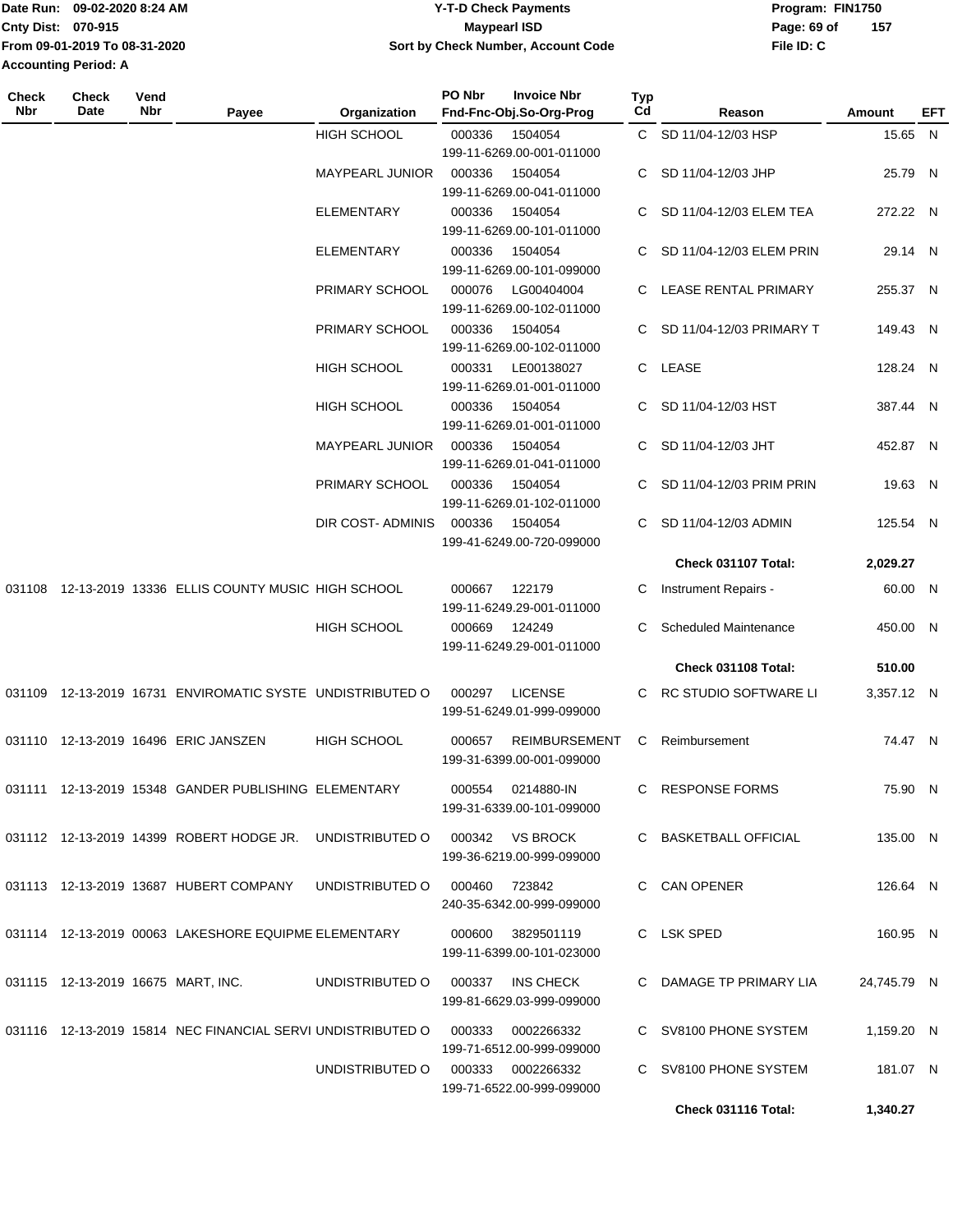|                             | Date Run: 09-02-2020 8:24 AM  | <b>Y-T-D Check Payments</b>        | Program: FIN1750 |     |
|-----------------------------|-------------------------------|------------------------------------|------------------|-----|
| <b>Cnty Dist: 070-915</b>   |                               | <b>Maypearl ISD</b>                | Page: 70 of      | 157 |
|                             | From 09-01-2019 To 08-31-2020 | Sort by Check Number, Account Code | File ID: C       |     |
| <b>Accounting Period: A</b> |                               |                                    |                  |     |

| Check<br>Nbr | <b>Check</b><br>Date          | Vend<br>Nbr | Payee                                                        | Organization     | PO Nbr | <b>Invoice Nbr</b><br>Fnd-Fnc-Obj.So-Org-Prog     | Typ<br>Cd | Reason                              | Amount             | EFT |
|--------------|-------------------------------|-------------|--------------------------------------------------------------|------------------|--------|---------------------------------------------------|-----------|-------------------------------------|--------------------|-----|
|              |                               |             | 031117 12-13-2019 14369 NORTH TEXAS TOLLW UNDISTRIBUTED O    |                  | 000332 | 929517642                                         |           | C TOLL ROADS 1358171                | 16.18 N            |     |
|              |                               |             |                                                              |                  |        | 199-34-6219.01-999-099000                         |           |                                     |                    |     |
|              |                               |             | 031118 12-13-2019 15054 O'REILLY AUTO PARTS UNDISTRIBUTED O  |                  | 000092 | 0645461641<br>199-34-6219.00-999-099000           | C         | Vehicle needs Open OP               | 214.85 N           |     |
| 031119       |                               |             | 12-13-2019 12436 PAM WILSON                                  | UNDISTRIBUTED O  | 000660 | <b>REIMBURSEMENT</b><br>199-13-6499.00-999-011000 | C         | <b>MAIT/TRANS BREAKFAST</b>         | 57.93 N            |     |
| 031120       |                               |             | 12-13-2019 16764 PERFORMANCE HEAT UNDISTRIBUTED O            |                  | 000655 | <b>REPLACEMENT</b><br>199-51-6249.01-999-099000   | C         | NEW TRANE XR14 3 TON                | 2.300.00 N         |     |
|              |                               |             | 031121 12-13-2019 14574 PERMA-BOUND BOOK HIGH SCHOOL         |                  | 000528 | 1846035-00<br>199-12-6399.04-001-099000           | C         | <b>LIBRARY BOOKS</b>                | 755.65 N           |     |
| 031122       |                               |             | 12-13-2019 16589 PIRAINO CONSULTING MAYPEARL JUNIOR          |                  | 000239 | 13833<br>199-81-6639.00-041-099000                | C         | <b>BELL SYSTEM EPIC SYST</b>        | 25,672.20 N        |     |
| 031123       |                               |             | 12-13-2019 16770 POKEY O'S ELLIS COU HIGH SCHOOL             |                  | 000659 | <b>STUDENT</b><br>199-31-6399.00-001-099000       | C         | <b>CELEBRATION OF STUDE</b>         | 150.00 N           |     |
|              |                               |             | 031124 12-13-2019 16165 INSTERSTATE BILLING UNDISTRIBUTED O  |                  | 000679 | 3017635103<br>199-34-6219.00-999-099000           | C         | <b>BUS 55 REPAIRS</b>               | 285.00 N           |     |
| 031125       |                               |             | 12-13-2019 16771 SHERROD MCDOWELL UNDISTRIBUTED O            |                  | 000334 | <b>VS WEST</b><br>199-36-6219.00-999-099000       | C.        | <b>BASKETBALL OFFICIAL</b>          | 85.00 N            |     |
| 031126       |                               |             | 12-13-2019 16581 STEVEN SNEED                                | UNDISTRIBUTED O  | 000335 | <b>VS WEST</b><br>199-36-6219.00-999-099000       | C         | <b>BASKETBALL OFFICIAL</b>          | 85.00 N            |     |
|              |                               |             | 031127 12-13-2019 16296 SUPERIOR PEDIATRIC UNDISTRIBUTED O   |                  | 000643 | 144<br>199-31-6219.02-999-023000                  | C         | PT CONTRACTED SERVIC                | 260.00 N           |     |
|              |                               |             |                                                              | UNDISTRIBUTED O  | 000643 | 144<br>199-31-6219.04-999-023000                  | C.        | OT SERVICES<br>Check 031127 Total:  | 195.00 N<br>455.00 |     |
|              |                               |             |                                                              |                  |        |                                                   |           |                                     |                    |     |
| 031128       | 12-13-2019 00552 TASB, INC.   |             |                                                              | DIR COST-ADMINIS | 000324 | 573869<br>199-41-6219.03-720-099000               | C         | TASB LOCALIZED UPDATE               | 1,642.28 N         |     |
| 031129       |                               |             | 12-13-2019 00043 TASB RISK MANAGEM UNDISTRIBUTED O           |                  | 000323 | 53023<br>199-52-6429.00-999-099000                | C         | DATA BREACH LIABILITY I             | 3,500.00 N         |     |
|              |                               |             | 031130 12-13-2019 01049 THYSSENKRUPP ELEV UNDISTRIBUTED O    |                  | 000325 | 3004973529<br>199-51-6249.00-999-099000           |           | C ELEV MAYPEARL HS                  | 590.50 N           |     |
|              | 031131 12-13-2019 15734 TXTAG |             |                                                              | UNDISTRIBUTED O  | 000326 | 303212476<br>199-34-6219.01-999-099000            |           | C TX TOLL 1358171 1358172           | 16.79 N            |     |
|              |                               |             | 031132 12-13-2019 16691 WATERBOY GRAPHIC HIGH SCHOOL         |                  | 000181 | WB6753<br>199-36-6399.13-001-099000               | C         | Softball Graphics                   | 1,300.00 N         |     |
|              |                               |             | 031133 12-13-2019 16304 WEST ATHLETIC BOO HIGH SCHOOL        |                  | 000642 | <b>MAYPEARL ISD</b><br>199-36-6499.05-001-099000  | C         | <b>Entry West Powerlifting Meet</b> | 300.00 N           |     |
|              |                               |             | 031134 12-19-2019 16192 ACTION FIRE PROS                     | UNDISTRIBUTED O  | 000074 | S1989689<br>199-51-6249.00-999-099000             | C         | 5th Yr Sprinkler Inspection         | 2,400.00 N         |     |
|              |                               |             |                                                              | UNDISTRIBUTED O  |        | 000125 A1929357<br>199-51-6249.00-999-099000      | C         | LSK rplc duct det, test retag       | 285.00 N           |     |
|              |                               |             |                                                              |                  |        |                                                   |           | Check 031134 Total:                 | 2,685.00           |     |
|              |                               |             | 031135 12-19-2019 15376 ALL ABOUT TIRES, LLC UNDISTRIBUTED O |                  | 000649 | 39371<br>199-34-6319.00-999-099000                | C         | <b>BUS 51 TIRES</b>                 | 800.00 N           |     |
|              |                               |             |                                                              | UNDISTRIBUTED O  | 000678 | 39372<br>199-34-6319.00-999-099000                | C         | <b>BUS 53 TIRES</b>                 | 1,520.00 N         |     |
|              |                               |             |                                                              |                  |        |                                                   |           | Check 031135 Total:                 | 2,320.00           |     |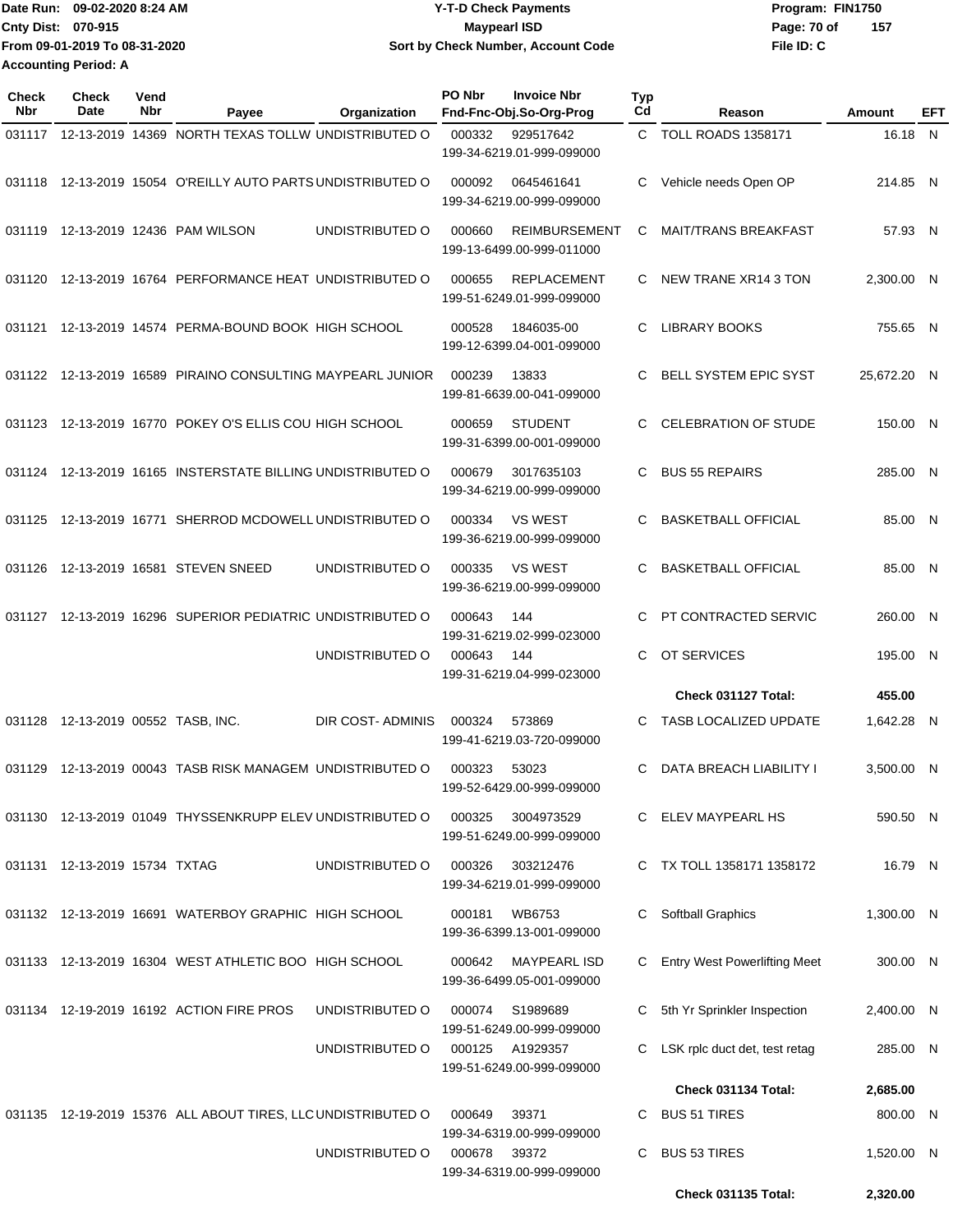|                             | Date Run: 09-02-2020 8:24 AM  | <b>Y-T-D Check Payments</b>        | Program: FIN1750   |
|-----------------------------|-------------------------------|------------------------------------|--------------------|
| <b>Cnty Dist: 070-915</b>   |                               | Maypearl ISD                       | 157<br>Page: 71 of |
|                             | From 09-01-2019 To 08-31-2020 | Sort by Check Number, Account Code | File ID: C         |
| <b>Accounting Period: A</b> |                               |                                    |                    |

| <b>Check</b><br>Nbr | Check<br>Date                     | Vend<br>Nbr | Payee                                                      | Organization                           | PO Nbr                                                     | <b>Invoice Nbr</b><br>Fnd-Fnc-Obj.So-Org-Prog        | Typ<br>Cd | Reason                            | Amount     | EFT |
|---------------------|-----------------------------------|-------------|------------------------------------------------------------|----------------------------------------|------------------------------------------------------------|------------------------------------------------------|-----------|-----------------------------------|------------|-----|
| 031136              |                                   |             | 12-19-2019 16150 ALVARADO FLEET SE UNDISTRIBUTED O         |                                        | 000688                                                     | 00002935<br>199-34-6219.00-999-099000                | С         | <b>BUS 55 REPAIRS</b>             | 655.73 N   |     |
|                     |                                   |             |                                                            | UNDISTRIBUTED O                        | 000688                                                     | 00002935<br>199-34-6319.00-999-099000                | С         | <b>BUS 55 REPAIRS</b>             | 341.19 N   |     |
|                     |                                   |             |                                                            |                                        |                                                            |                                                      |           | Check 031136 Total:               | 996.92     |     |
|                     |                                   |             | 031137 12-19-2019 00901 AVENUE FUEL DISTRI UNDISTRIBUTED O |                                        | 000354                                                     | 70360<br>199-34-6311.01-999-099000                   | С         | FUEL FOR DISTRICT                 | 1,543.70 N |     |
| 031138              |                                   |             | 12-19-2019 00330 BARNES & NOBLE                            | <b>ADMINISTRATIVE</b>                  | 000638<br>3939467<br>199-41-6399.01-701-099000             |                                                      | С         | LEADERS GUIDE TO EXCE             | 188.73 N   |     |
|                     |                                   |             | 031139 12-19-2019 15289 BENJI L. NEWMAN                    | UNDISTRIBUTED O                        | <b>VS KEENE</b><br>000349<br>199-36-6219.00-999-099000     |                                                      | С         | <b>BASKETBALL OFFICIAL</b>        | 90.00 N    |     |
| 031140              |                                   |             | 12-19-2019 00844 BLOOMING GROVE IS HIGH SCHOOL             |                                        | 000693                                                     | MAYPEARL<br>199-36-6499.05-001-099000                | С         | <b>BG Baseball Tournament</b>     | 300.00 N   |     |
|                     |                                   |             |                                                            | HIGH SCHOOL                            | 000702                                                     | <b>MAYPEARL ISD</b><br>199-36-6499.05-001-099000     | С         | <b>Entry BG Powerlifting Meet</b> | 600.00 N   |     |
|                     |                                   |             |                                                            |                                        |                                                            |                                                      |           | Check 031140 Total:               | 900.00     |     |
| 031141              |                                   |             | 12-19-2019 13576 CANON FINANCIAL SE UNDISTRIBUTED O        |                                        | 000072                                                     | 20887117<br>199-11-6219.00-999-023000                | С         | MONTHLY LEASE                     | 1,300.29 N |     |
|                     |                                   |             |                                                            | UNDISTRIBUTED O                        | 000360                                                     | 20887118<br>199-11-6219.07-999-023000                | C         | <b>ADMIN</b>                      | 135.64 N   |     |
|                     |                                   |             |                                                            |                                        |                                                            |                                                      |           | Check 031141 Total:               | 1,435.93   |     |
|                     |                                   |             | 031142 12-19-2019 15058 CASTLEBERRY ISD VO HIGH SCHOOL     |                                        | <b>MAYPEARL ISD</b><br>000703<br>199-36-6499.05-001-099000 |                                                      | С         | Entry Castlebe Pwrlifting Me      | 650.00 N   |     |
|                     | 031143 12-19-2019 00527 CDWG INC. |             |                                                            | UNDISTRIBUTED O                        | 000613                                                     | <b>WCB8078</b><br>199-53-6249.04-999-099000          | С         | Switch Config for Camera In       | 900.98 N   |     |
|                     |                                   |             | 031144 12-19-2019 16773 DAVID LEN CROW                     | UNDISTRIBUTED O                        | 000359<br><b>VS KEENE</b><br>199-36-6219.00-999-099000     |                                                      | С         | <b>BASKETBALL OFFICIAL</b>        | 85.00 N    |     |
| 031145              |                                   |             | 12-19-2019 12885 DIRECT ENERGY                             | UNDISTRIBUTED O                        | 000363                                                     | 193470040579743<br>199-51-6259.04-999-099000         | C.        | SD 11/11 -12/10 INTM PRA          | 8.20 N     |     |
|                     |                                   |             |                                                            |                                        |                                                            | 199-51-6259.04-999-099000                            |           | C SD 11/11 -12/10 ARCHIVE         | 35.47 N    |     |
|                     |                                   |             |                                                            | UNDISTRIBUTED O                        |                                                            | 000363  193470040579743<br>199-51-6259.04-999-099000 |           | C SD 11/11 -12/10 BUS BARN        | 45.49 N    |     |
|                     |                                   |             |                                                            | UNDISTRIBUTED O                        |                                                            | 000363 193470040579743<br>199-51-6259.04-999-099000  |           | C SD 11/11 -12/10 INTERM          | 1,656.12 N |     |
|                     |                                   |             |                                                            | UNDISTRIBUTED O 000363 193470040579743 |                                                            | 199-51-6259.04-999-099000                            |           | C SD 11/11 -12/10 GOLF FAC        | 1,300.22 N |     |
|                     |                                   |             |                                                            | UNDISTRIBUTED O 000363 193470040579743 |                                                            | 199-51-6259.04-999-099000                            |           | C SD 11/11 -12/10 HS. S WIN       | 2,415.27 N |     |
|                     |                                   |             |                                                            | UNDISTRIBUTED O 000363 193470040579743 |                                                            | 199-51-6259.04-999-099000                            |           | C SD 11/11-12/10                  | 217.67 N   |     |
|                     |                                   |             |                                                            | UNDISTRIBUTED O 000363 193470040579743 |                                                            | 199-51-6259.04-999-099000                            |           | C SD 11/11 -12/10 INT CAFE        | 305.74 N   |     |
|                     |                                   |             |                                                            | UNDISTRIBUTED O                        |                                                            | 000363 193470040579743<br>199-51-6259.04-999-099000  |           | C SD 11/11 -12/10 QUAD            | 424.74 N   |     |
|                     |                                   |             |                                                            | UNDISTRIBUTED O                        |                                                            | 000363 193470040579743<br>199-51-6259.04-999-099000  |           | C SD 11/11 -12/10 ADMIN           | 451.93 N   |     |
|                     |                                   |             |                                                            |                                        |                                                            |                                                      |           | Check 031145 Total:               | 6,860.85   |     |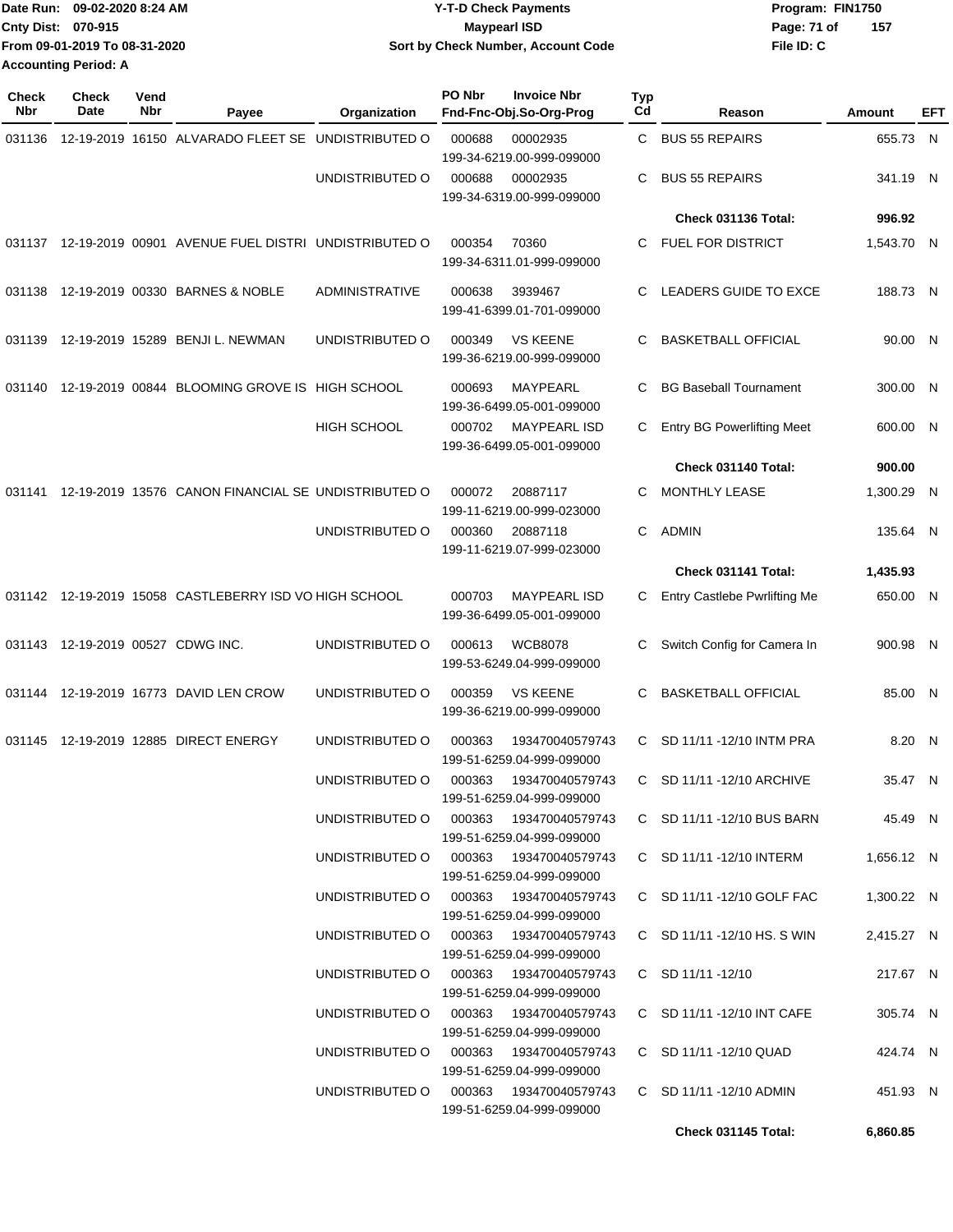Date Run: 09-02-2020 8:24 AM **Date Run:** 09-02-2020 8:24 AM **Program:** FIN1750 **Cnty Dist:** 070-915 **Page: 72 of** Maypearl ISD **CONTEX 150 Page: 72 of File ID: C From 09-01-2019 To 08-31-2020 09-02-2020 8:24 AM Y-T-D Check Payments 070-915 Maypearl ISD Sort by Check Number, Account Code 157 Accounting Period: A**

| Check<br><b>Nbr</b> | Check<br>Date                    | Vend<br>Nbr | Payee                                                      | Organization       | PO Nbr                                        | <b>Invoice Nbr</b><br>Fnd-Fnc-Obj.So-Org-Prog      | <b>Typ</b><br>Cd | Reason                              | Amount     | EFT |
|---------------------|----------------------------------|-------------|------------------------------------------------------------|--------------------|-----------------------------------------------|----------------------------------------------------|------------------|-------------------------------------|------------|-----|
| 031146              |                                  |             | 12-19-2019 16749 DISCOUNT PC                               | UNDISTRIBUTED O    | 000458                                        | 1957<br>199-11-6639.51-999-011000                  |                  | C DELL LATITUDE E5580 I7            | 4,473.52 N |     |
|                     |                                  |             | 031147 12-19-2019 00950 DRAMATIC PUBLISHIN HIGH SCHOOL     |                    | 000675                                        | 100064244<br>199-11-6399.06-001-011000             | C.               | <b>ARK SCRIPTS</b>                  | 451.34 N   |     |
|                     |                                  |             | 031148 12-19-2019 00445 EAI EDUCATION                      | ELEMENTARY         | 000597                                        | <b>INV0980682</b><br>199-11-6399.00-101-023000     |                  | C supplies                          | 36.20 N    |     |
|                     |                                  |             | 031149 12-19-2019 13336 ELLIS COUNTY MUSIC HIGH SCHOOL     |                    | 000697<br>124524<br>199-11-6249.29-001-011000 |                                                    | C                | Emergency Repair - Spit Val         | 5.00 N     |     |
|                     |                                  |             | 031150 12-19-2019 15130 ELLIS COUNTY YOUTH UNDISTRIBUTED O |                    | 000696                                        | <b>FULL AD</b><br>199-41-6219.02-999-099000        |                  | C YOUTH EXPO FULL PAGE              | 285.00 N   |     |
|                     | 031151 12-19-2019 16421 HICO ISD |             |                                                            | <b>HIGH SCHOOL</b> | 000706                                        | <b>MAYPEARL ISD</b><br>199-36-6499.05-001-099000   |                  | <b>Entry Hico Powerlifting Meet</b> | 700.00 N   |     |
|                     | 031152 12-19-2019 00243 HILCO    |             |                                                            | UNDISTRIBUTED O    | 000347                                        | 487<br>199-51-6259.04-999-099000                   | C                | SD 11/04-12/04 MARQUEE              | 47.00 N    |     |
|                     |                                  |             |                                                            | UNDISTRIBUTED O    | 000347                                        | 487<br>199-51-6259.04-999-099000                   | C                | SD 11/04-12/04 SEC LIGHT            | 36.04 N    |     |
|                     |                                  |             |                                                            | UNDISTRIBUTED O    | 000347                                        | 487<br>199-51-6259.04-999-099000                   | C                | SD 11/04-12/04 FUEL TANK            | 34.25 N    |     |
|                     |                                  |             |                                                            | UNDISTRIBUTED O    | 000347                                        | 487<br>199-51-6259.04-999-099000                   | C                | SD 11/04-12/04 MID SCHO             | 2,379.04 N |     |
|                     |                                  |             |                                                            | UNDISTRIBUTED O    | 000347                                        | 487<br>199-51-6259.04-999-099000                   | C.               | SD 11/04-12/04 ATH. FAC             | 2,679.18 N |     |
|                     |                                  |             |                                                            | UNDISTRIBUTED O    | 000347                                        | 487<br>199-51-6259.04-999-099000                   |                  | SD 11/04-12/04 HS N. WIN            | 1,507.35 N |     |
|                     |                                  |             |                                                            | UNDISTRIBUTED O    | 000347                                        | 487<br>199-51-6259.04-999-099000                   | C                | SD 11/04-12/04 ATH. FAC             | 338.72 N   |     |
|                     |                                  |             |                                                            | UNDISTRIBUTED O    | 000347                                        | 487<br>199-51-6259.78-999-022000                   | C                | SD 11/04-12/04 AG FAC               | 1,354.09 N |     |
|                     |                                  |             |                                                            |                    |                                               |                                                    |                  | Check 031152 Total:                 | 8,375.67   |     |
|                     |                                  |             | 031153 12-19-2019 01065 HOBART CORP                        | UNDISTRIBUTED O    | 000361                                        | 34306256<br>199-51-6319.35-999-099000              |                  | C kitchen oven repair               | 1,265.35 N |     |
|                     |                                  |             | 031154 12-19-2019 14399 ROBERT HODGE JR. UNDISTRIBUTED O   |                    |                                               | 000355 VS KEENE<br>199-36-6219.00-999-099000       |                  | C BASKETBALL OFFICIAL               | 85.00 N    |     |
|                     |                                  |             | 031155 12-19-2019 16223 Houston ISD                        | UNDISTRIBUTED O    |                                               | 000348 1920 NOV124<br>199-31-6299.00-999-023000    |                  | C SHARS BILLING                     | 182.32 N   |     |
|                     |                                  |             | 031156 12-19-2019 15361 JOHNSTONE SUPPLY UNDISTRIBUTED O   |                    |                                               | 000682 399-S100987021<br>199-51-6319.02-999-099000 |                  | C HEATER IGNITE                     | 34.47 N    |     |
|                     |                                  |             |                                                            | UNDISTRIBUTED O    |                                               | 000692 399-S100987815<br>199-51-6399.05-999-099000 |                  | C L40-829 SENSOR                    | 137.88 N   |     |
|                     |                                  |             |                                                            |                    |                                               |                                                    |                  | <b>Check 031156 Total:</b>          | 172.35     |     |
|                     |                                  |             | 031157 12-19-2019 00402 JUNIOR LIBRARY GUIL ELEMENTARY     |                    | 000354                                        | 487084<br>199-12-6399.06-101-099000                |                  | C BOOKS                             | 674.10 N   |     |
|                     | 031158 12-19-2019 00929 LD GROUP |             |                                                            | UNDISTRIBUTED O    | 000650                                        | 11759/11757<br>199-51-6249.35-999-099000           |                  | C GREASE TRAPS                      | 1,950.00 N |     |
|                     |                                  |             | 031159 12-19-2019 16767 LAKE WORTH ATHLETI HIGH SCHOOL     |                    |                                               | 000699 MAYPEARL ISD<br>199-36-6499.05-001-099000   |                  | C Lake Worth BBall Tourname         | 350.00 N   |     |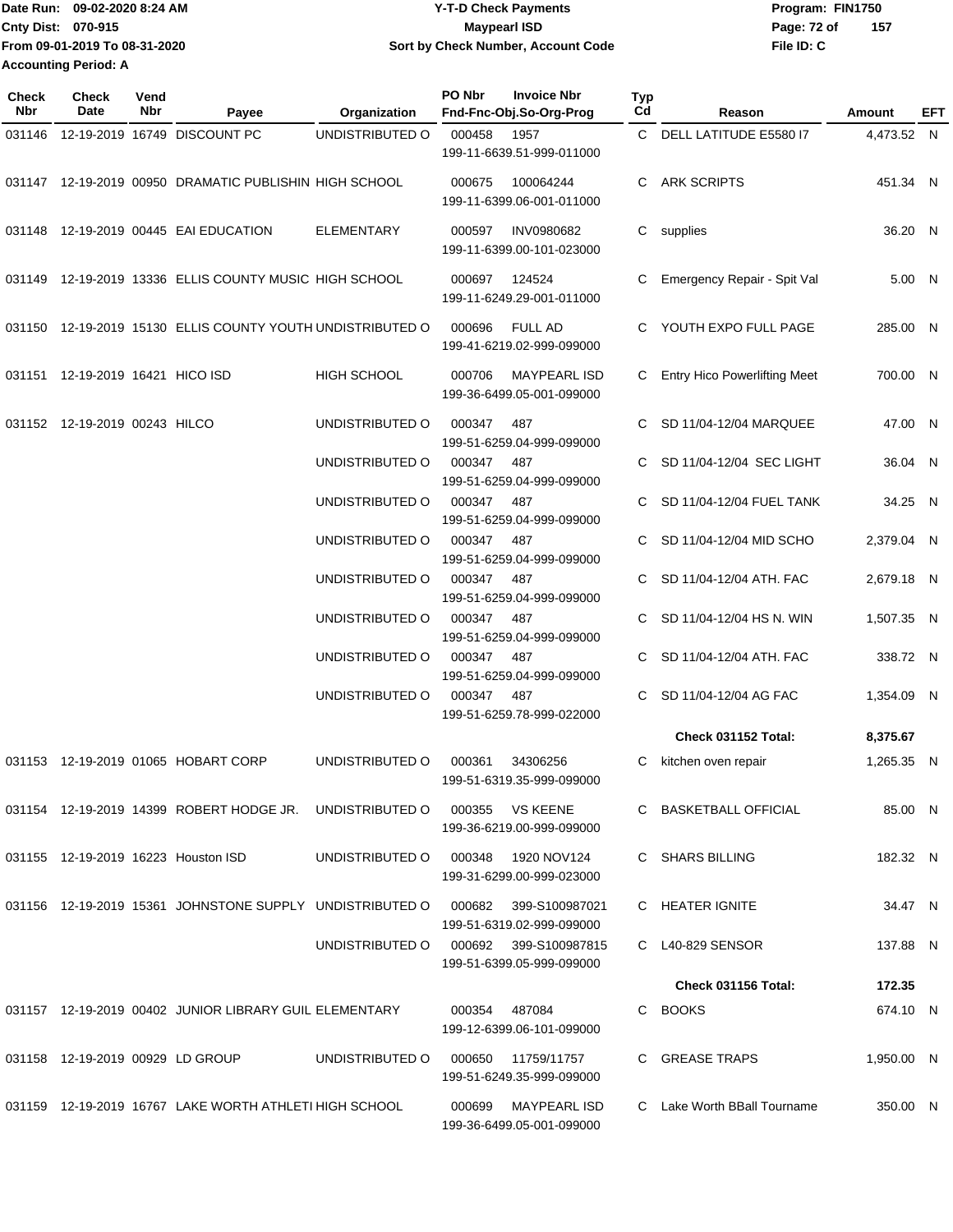|                             | TDate Run: 09-02-2020 8:24 AM | <b>Y-T-D Check Payments</b>        | Program: FIN1750 |     |
|-----------------------------|-------------------------------|------------------------------------|------------------|-----|
| <b>Cnty Dist: 070-915</b>   |                               | <b>Mavpearl ISD</b>                | Page: 73 of      | 157 |
|                             | From 09-01-2019 To 08-31-2020 | Sort by Check Number, Account Code | File ID: C       |     |
| <b>Accounting Period: A</b> |                               |                                    |                  |     |

| <b>Check</b><br><b>Nbr</b> | Check<br>Date                      | Vend<br>Nbr | Payee                                                      | Organization    | PO Nbr                                   | <b>Invoice Nbr</b><br>Fnd-Fnc-Obj.So-Org-Prog    | Typ<br>Cd      | Reason                        | Amount      | EFT |
|----------------------------|------------------------------------|-------------|------------------------------------------------------------|-----------------|------------------------------------------|--------------------------------------------------|----------------|-------------------------------|-------------|-----|
| 031160                     |                                    |             | 12-19-2019 13110 LEGRANT CLARK                             | UNDISTRIBUTED O | 000350                                   | <b>VS KEENE</b><br>199-36-6219.00-999-099000     | C.             | <b>BASKETBALL OFFICIAL</b>    | 90.00 N     |     |
| 031161                     |                                    |             | 12-19-2019 00060 LUCKIES AUTO AND T UNDISTRIBUTED O        |                 | 000091                                   | 89693<br>199-34-6219.00-999-099000               | C              | <b>INSPECTION</b>             | 7.00 N      |     |
|                            |                                    |             |                                                            | UNDISTRIBUTED O | 000091                                   | 89695<br>199-34-6219.00-999-099000               | C              | <b>INSPECTION</b>             | 7.00 N      |     |
|                            |                                    |             |                                                            | UNDISTRIBUTED O | 000091                                   | 89696<br>199-34-6219.00-999-099000               | C              | <b>BUS INSPECTION</b>         | 7.00 N      |     |
|                            |                                    |             |                                                            | UNDISTRIBUTED O | 000091                                   | 89689<br>199-34-6219.00-999-099000               | C              | <b>INSPECTION 57</b>          | 25.50 N     |     |
|                            |                                    |             |                                                            |                 |                                          |                                                  |                | Check 031161 Total:           | 46.50       |     |
|                            |                                    |             | 031162 12-19-2019 15653 M.A.C. ALARMS                      | UNDISTRIBUTED O | 000479                                   | 33864A<br>199-11-6399.45-999-099000              | C.             | Sofware - For Door Access     | 720.00 N    |     |
|                            | 031163 12-19-2019 16675 MART, INC. |             |                                                            | UNDISTRIBUTED O | 000352                                   | 00004<br>199-81-6629.01-999-099000               | C.             | <b>GYM REPAIRS</b>            | 16,280.75 N |     |
|                            |                                    |             | 031164 12-19-2019 16674 MPAK CONSTRUCTIO UNDISTRIBUTED O   |                 | 000351                                   | 00005<br>199-81-6629.01-999-099000               | C.             | <b>GYM REPAIRS</b>            | 11,834.60 N |     |
| 031165                     |                                    |             | 12-19-2019 14369 NORTH TEXAS TOLLW UNDISTRIBUTED O         |                 | 000353                                   | 806396307<br>199-34-6219.01-999-099000           | C              | TOLL ROADS 1137836 MAL        | 20.51 N     |     |
| 031166                     |                                    |             | 12-19-2019 15054 O'REILLY AUTO PARTS UNDISTRIBUTED O       |                 | 000676                                   | 0645-463672<br>199-34-6319.00-999-099000         | C              | <b>WIPER FLD</b>              | 69.80 N     |     |
|                            |                                    |             |                                                            | UNDISTRIBUTED O | 000676                                   | 0645-462081<br>199-34-6319.00-999-099000         | C              | TIRE REPAIR / CEMENT          | 2.90 N      |     |
|                            |                                    |             | UNDISTRIBUTED O                                            | 000676          | 0645-463364<br>199-34-6319.00-999-099000 | C.                                               | <b>BATTERY</b> | 342.60 N                      |             |     |
|                            |                                    |             |                                                            | UNDISTRIBUTED O | 000676                                   | 0645-462079<br>199-34-6319.00-999-099000         | C              | <b>BATTERY</b>                | 169.62 N    |     |
|                            |                                    |             |                                                            |                 |                                          |                                                  |                | Check 031166 Total:           | 584.92      |     |
|                            |                                    |             | 031167 12-19-2019 16407 PARSONS COMMERCI UNDISTRIBUTED O   |                 | 000079                                   | 15209A<br>199-81-6629.01-999-099000              | C.             | <b>PRIMARY ROOF</b>           | 60,693.90 N |     |
|                            |                                    |             | 031168 12-19-2019 13117 PIEPER ENTERPRISES UNDISTRIBUTED O |                 | 000170                                   | 35600<br>199-51-6249.17-999-099000               |                | C LAWN CARE                   | 5,425.00 N  |     |
|                            |                                    |             | 031169 12-19-2019 16568 PRODUCTIVITY CENTE UNDISTRIBUTED O |                 | 000356                                   | MPISD0021219<br>199-52-6399.01-999-099000        |                | C TCLEDDS SUBSCRIPTION        | 162.00 N    |     |
|                            |                                    |             | 031170 12-19-2019 15080 JOE T. RAMIREZ                     | UNDISTRIBUTED O | 000366                                   | VS RIO VISTA<br>199-36-6219.00-999-099000        |                | C BASKETBALL OFFICIAL         | 135.00 N    |     |
|                            | 031171 12-19-2019 00561 RICE ISD   |             |                                                            | HIGH SCHOOL     | 000701                                   | <b>MAYPEARL ISD</b><br>199-36-6499.05-001-099000 |                | C Entry Rice Powerlifting Met | 375.00 N    |     |
|                            |                                    |             | 031172 12-19-2019 16774 RMA TOLL PROCESSI UNDISTRIBUTED O  |                 | 000362                                   | 100008077932<br>199-34-6219.01-999-099000        |                | C RMA TOLL ROADS LC           | 3.74 N      |     |
|                            |                                    |             | 031173 12-19-2019 15313 CARROLL MARVIN SMI UNDISTRIBUTED O |                 | 000346                                   | VS BROCK<br>199-36-6219.00-999-099000            |                | C BASKETBALL OFFICIAL         | 20.00 N     |     |
|                            |                                    |             |                                                            | UNDISTRIBUTED O | 000346                                   | <b>VS VENUS</b><br>199-36-6219.00-999-099000     |                | C BASKETBALL OFFICIAL         | 25.00 N     |     |
|                            |                                    |             |                                                            | UNDISTRIBUTED O | 000346                                   | <b>VS BGROVE</b><br>199-36-6219.00-999-099000    |                | C BASKETBALL OFFICIAL         | 25.00 N     |     |
|                            |                                    |             |                                                            | UNDISTRIBUTED O |                                          | 000365 VS RIO VISTA<br>199-36-6219.00-999-099000 | C.             | <b>BASKETBALL OFFICIAL</b>    | 17.50 N     |     |
|                            |                                    |             |                                                            |                 |                                          |                                                  |                | Check 031173 Total:           | 87.50       |     |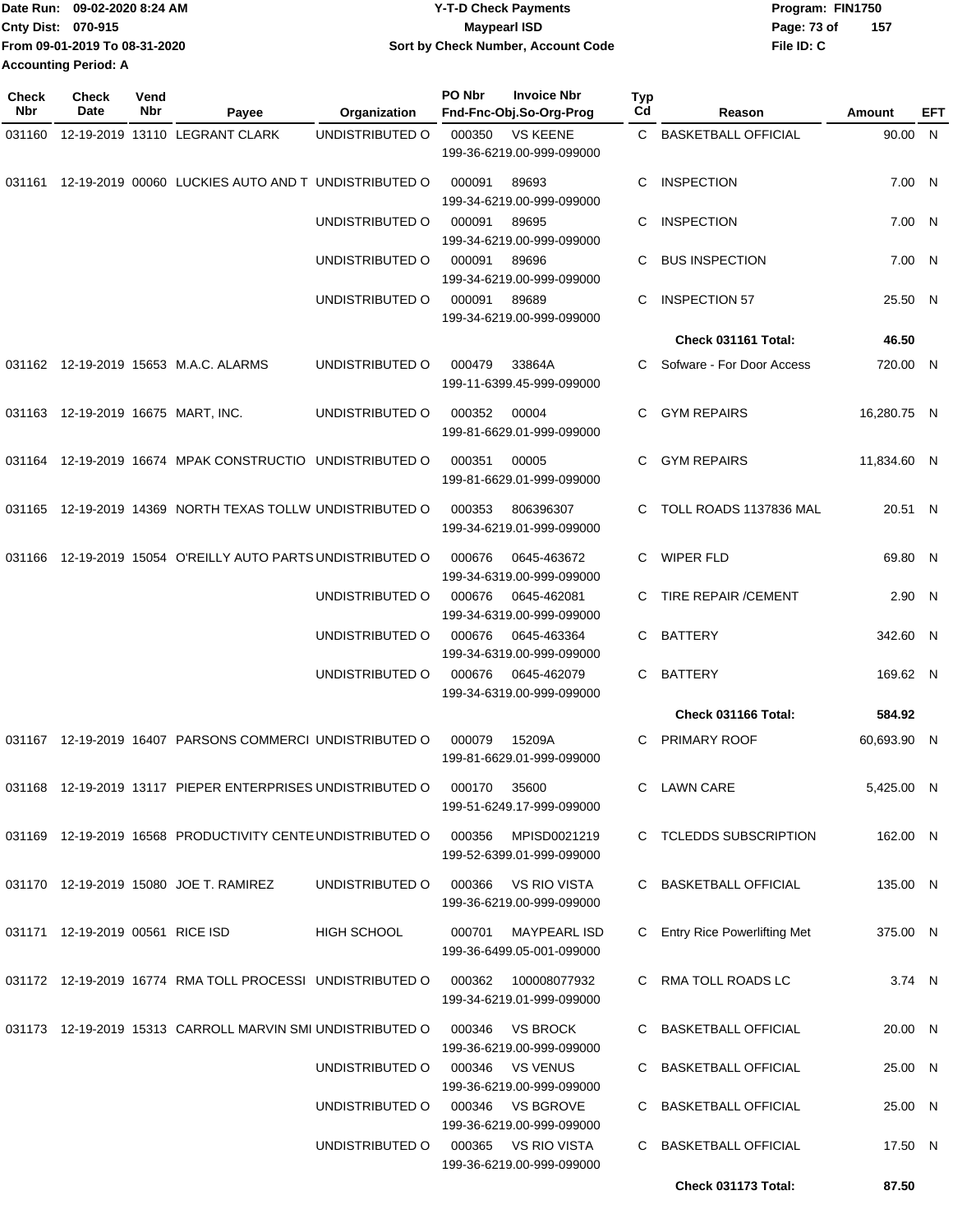| Date Run: 09-02-2020 8:24 AM |                               | <b>Y-T-D Check Payments</b>        | Program: FIN1750   |  |  |  |
|------------------------------|-------------------------------|------------------------------------|--------------------|--|--|--|
| <b>Cnty Dist: 070-915</b>    |                               | Maypearl ISD                       | 157<br>Page: 74 of |  |  |  |
|                              | From 09-01-2019 To 08-31-2020 | Sort by Check Number, Account Code | File ID: C         |  |  |  |
| <b>Accounting Period: A</b>  |                               |                                    |                    |  |  |  |

| <b>Check</b><br>Nbr | Check<br>Date | Vend<br>Nbr | Payee                                                      | Organization                                               | PO Nbr<br><b>Invoice Nbr</b><br>Fnd-Fnc-Obj.So-Org-Prog       | Typ<br>Cd | Reason                                               | Amount               | EFT |
|---------------------|---------------|-------------|------------------------------------------------------------|------------------------------------------------------------|---------------------------------------------------------------|-----------|------------------------------------------------------|----------------------|-----|
|                     |               |             | 031174 12-19-2019 14122 LAURI ANN SPRADLIN MAYPEARL JUNIOR |                                                            | 000691<br><b>REIMBURSEMENT</b><br>199-36-6399.09-041-099000   | C         | ANGEL TREE/ CHEER SUP                                | 38.00 N              |     |
|                     |               |             | 031175 12-19-2019 00134 TXU ENERGY                         | UNDISTRIBUTED O                                            | 000358<br>054802446768<br>199-51-6259.04-999-099000           | C.        | SD 11/11-12/10 SEC LIGHT                             | 328.01 N             |     |
|                     |               |             | 031176 12-19-2019 00441 VIRGIL MAJORS                      | UNDISTRIBUTED O                                            | 000364<br><b>VS RIO VISTA</b><br>199-36-6219.00-999-099000    | C         | <b>BASKETBALL OFFICIAL</b>                           | 135.00 N             |     |
| 031177              |               |             | 12-19-2019 01145 WELDERS WAREHOUS HIGH SCHOOL              |                                                            | 000639<br>633334<br>199-11-6399.09-001-022000                 | C         | <b>ACETYLNE CYLINDER</b>                             | 137.60 N             |     |
|                     |               |             | 031178 12-19-2019 16304 WEST ATHLETIC BOO HIGH SCHOOL      |                                                            | 000700<br><b>MAYPEARL ISD</b><br>199-36-6499.05-001-099000    | С         | <b>Entry West Powerlifting Meet</b>                  | 300.00 N             |     |
| 031179              |               |             | 01-10-2020 16690 1 PRIORITY ENVIROM UNDISTRIBUTED O        |                                                            | FJ5285.01<br>000646<br>199-51-6319.05-999-099000              | С         | FLOOR CLEAN UP GOLF                                  | 2,100.00 N           |     |
| 031180              |               |             | 01-10-2020 16192 ACTION FIRE PROS                          | UNDISTRIBUTED O                                            | A1929078<br>000716<br>199-51-6249.00-999-099000               | С         | <b>3 DUCT REPLACEMENTS</b>                           | 675.00 N             |     |
|                     |               |             |                                                            | UNDISTRIBUTED O                                            | 000652<br>S1918685<br>199-51-6319.02-999-099000               | С         | SPRINKLER HEADS                                      | 1,550.00 N           |     |
|                     |               |             |                                                            |                                                            |                                                               |           | Check 031180 Total:                                  | 2,225.00             |     |
| 031181              |               |             | 01-10-2020 15999 ANTWONE WARREN                            | UNDISTRIBUTED O                                            | 000368<br><b>HARMONY</b><br>199-36-6219.00-999-099000         | С         | <b>BASKETBALL OFFICIAL</b>                           | 155.00 N             |     |
|                     |               |             | 031182  01-10-2020  15616  AT&T CORP.                      | UNDISTRIBUTED O                                            | 000369<br>0573207983001<br>199-51-6259.02-999-099000          | C         | LONG DISTANCE 435-1720                               | 53.74 N              |     |
| 031183              |               |             | 01-10-2020 00330 BARNES & NOBLE                            | <b>ADMINISTRATIVE</b>                                      | 000638<br>3939467<br>199-41-6399.01-701-099000                | С         | <b>LEADERS GUIDE</b>                                 | 34.95 N              |     |
| 031184              |               |             | 01-10-2020 00956 BORDEN DAIRY                              | <b>MAYPEARL JUNIOR</b>                                     | 2988350<br>000731<br>240-35-6341.00-041-099000                | С         | <b>CN MILK</b>                                       | 406.24 N             |     |
|                     |               |             |                                                            | ELEMENTARY                                                 | 000730<br>2988350<br>240-35-6341.00-101-099000                | C         | <b>CN MILK</b>                                       | 661.17 N             |     |
|                     |               |             |                                                            | PRIMARY SCHOOL                                             | 000729<br>2988350<br>240-35-6341.00-102-099000                | C         | <b>CN MILK</b>                                       | 410.75 N             |     |
|                     |               |             |                                                            | <b>HIGH SCHOOL</b>                                         | 000732 2988350<br>240-35-6341.01-001-099000                   |           | C CN MILK<br>Check 031184 Total:                     | 317.21 N<br>1,795.37 |     |
|                     |               |             |                                                            |                                                            |                                                               |           |                                                      |                      |     |
|                     |               |             | 031185  01-10-2020  00887  BSN SPORTS                      |                                                            | UNDISTRIBUTED O 000394 907709817<br>199-36-6399.04-999-099000 | C         | Baseball Equipment                                   | 1,026.00 N           |     |
|                     |               |             | 031186  01-10-2020  00217  CITY OF MAYPEARL                | UNDISTRIBUTED O 000371 80                                  | 199-51-6259.01-999-099000                                     |           | C SD 11/25-12/30/19 BALLFIE                          | 21.00 N              |     |
|                     |               |             |                                                            | UNDISTRIBUTED O 000371 1081                                | 199-51-6259.01-999-099000                                     |           | C SD 11/25-12/30/19 ELEM Y                           | 21.00 N              |     |
|                     |               |             |                                                            | UNDISTRIBUTED O 000371 1080<br>UNDISTRIBUTED O 000371 1618 | 199-51-6259.01-999-099000                                     |           | C SD 11/25-12/30/19 LSK<br>C SD 11/25-12/30/19 ADMIN | 46.00 N<br>46.00 N   |     |
|                     |               |             |                                                            | UNDISTRIBUTED O 000371 1394                                | 199-51-6259.01-999-099000                                     |           | C SD 11/25-12/30/19 HS CON                           | 46.00 N              |     |
|                     |               |             |                                                            | UNDISTRIBUTED O 000371 595                                 | 199-51-6259.01-999-099000                                     |           | C SD 11/25-12/30/19 JH SCH                           | 151.00 N             |     |
|                     |               |             |                                                            | UNDISTRIBUTED O 000371 82                                  | 199-51-6259.01-999-099000                                     |           | C SD 11/25-12/30/19 INT SC                           | 176.20 N             |     |
|                     |               |             |                                                            | UNDISTRIBUTED O 000371 574                                 | 199-51-6259.01-999-099000                                     |           | C SD 11/25-12/30/19 JH YAR                           | 1,637.45 N           |     |
|                     |               |             |                                                            |                                                            | 199-51-6259.01-999-099000                                     |           |                                                      |                      |     |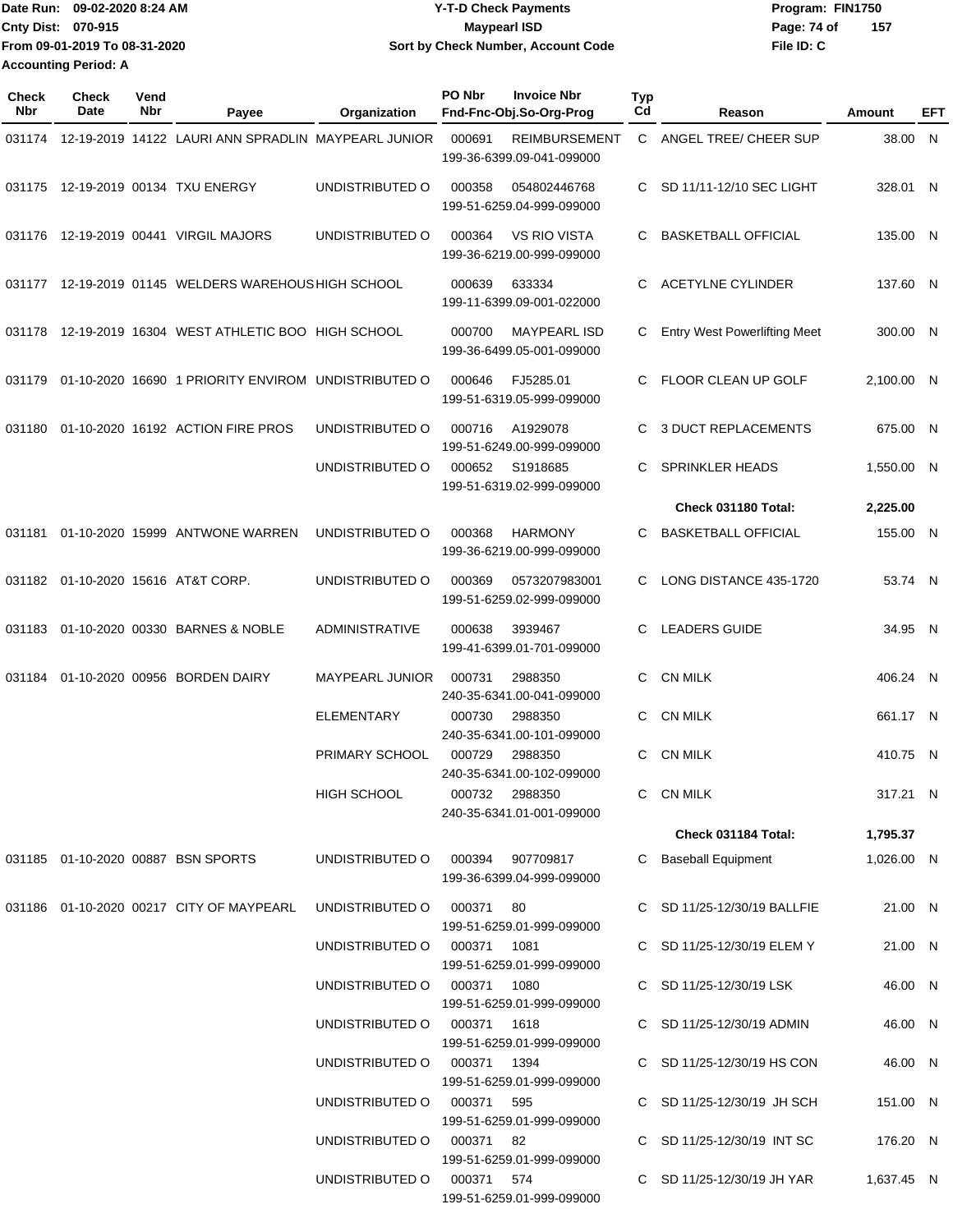| Date Run: 09-02-2020 8:24 AM |                               | <b>Y-T-D Check Payments</b>        | Program: FIN1750   |  |  |
|------------------------------|-------------------------------|------------------------------------|--------------------|--|--|
| Cnty Dist: 070-915           |                               | <b>Maypearl ISD</b>                | 157<br>Page: 75 of |  |  |
|                              | From 09-01-2019 To 08-31-2020 | Sort by Check Number, Account Code | File ID: C         |  |  |
| <b>Accounting Period: A</b>  |                               |                                    |                    |  |  |

| <b>Check</b><br>Nbr | <b>Check</b><br>Date      | Vend<br><b>Nbr</b> | Payee                                                                         | Organization                    | PO Nbr         | <b>Invoice Nbr</b><br>Fnd-Fnc-Obj.So-Org-Prog | <b>Typ</b><br>Cd | Reason                     | Amount     | EFT |
|---------------------|---------------------------|--------------------|-------------------------------------------------------------------------------|---------------------------------|----------------|-----------------------------------------------|------------------|----------------------------|------------|-----|
|                     |                           |                    |                                                                               | UNDISTRIBUTED O                 | 000371         | 383<br>199-51-6259.01-999-099000              |                  | C SD 11/25-12/30/19 HS     | 106.60 N   |     |
|                     |                           |                    |                                                                               |                                 |                |                                               |                  | Check 031186 Total:        | 2,251.25   |     |
| 031187              |                           |                    | 01-10-2020 16743 COMMERCIAL VAN INT UNDISTRIBUTED O                           |                                 | 000396         | 2209297<br>199-34-6319.00-999-099000          | C.               | Maint Van Retro Fit        | 2,349.75 N |     |
| 031188              | 01-10-2020 16441 DAC-Inc. |                    |                                                                               | UNDISTRIBUTED O                 | 000559         | 2050833<br>199-52-6639.02-999-099000          | C                | <b>AVIGILON CAMERA</b>     | 1.282.00 N |     |
| 031189              |                           |                    | 01-10-2020 15102 DARRON RICHARDSO UNDISTRIBUTED O                             |                                 | 000373         | <b>VS PALMER</b><br>199-36-6219.00-999-099000 | C                | <b>BASKETBALL OFFICIAL</b> | 135.00 N   |     |
| 031190              |                           |                    | 01-10-2020 13874 DEMARRIO STEWARD UNDISTRIBUTED O                             |                                 | 000372         | <b>VS MILSAP</b><br>199-36-6219.00-999-099000 | C                | <b>BASKETBALL OFFICIAL</b> | 185.00 N   |     |
| 031191              |                           |                    | 01-10-2020 00242 DEMCO, INC.                                                  | <b>ELEMENTARY</b>               | 000661         | 6738555<br>199-12-6399.00-101-099000          | C                | <b>LIBRARY SUPPLIES</b>    | 462.13 N   |     |
| 031192              |                           |                    | 01-10-2020 15656 DEPARTMENT OF INF UNDISTRIBUTED O                            |                                 | 000374         | 20111290N<br>199-51-6259.02-999-099000        | C                | SD 11/01-11/30/19 LONGDI   | 54.09 N    |     |
| 031193              |                           |                    | 01-10-2020 12536 DESOTO JANITORIAL UNDISTRIBUTED O                            |                                 | 000651         | 195222<br>199-51-6319.01-999-099000           | C.               | <b>SUPPLIES</b>            | 2,699.03 N |     |
|                     |                           |                    |                                                                               | UNDISTRIBUTED O                 | 000651         | 195222-1<br>199-51-6319.01-999-099000         | C.               | <b>SUPPLIES</b>            | 226.26 N   |     |
|                     |                           |                    |                                                                               |                                 |                |                                               |                  | Check 031193 Total:        | 2,925.29   |     |
| 031194              |                           |                    | 01-10-2020 16749 DISCOUNT PC                                                  | UNDISTRIBUTED O                 | 000673         | 2000<br>199-53-6639.00-999-099000             | C                | <b>LAPTOP MONITOR</b>      | 5,331.38 N |     |
| 031195              |                           |                    | 01-10-2020 15718 DUNCAN PLUMBING S UNDISTRIBUTED O                            |                                 | 000654         | 4614<br>199-51-6249.01-999-099000             | C                | JH PTRAP DRAIN ARM TO      | 580.00 N   |     |
|                     |                           |                    |                                                                               | UNDISTRIBUTED O                 | 000714         | 04709<br>199-51-6319.02-999-099000            | C                | HS GYM FLUSH VALVE         | 108.00 N   |     |
|                     |                           |                    |                                                                               |                                 |                |                                               |                  | Check 031195 Total:        | 688.00     |     |
| 031196              |                           |                    | 01-10-2020 01547 EICHELBAUM WARDEL DIR COST-ADMINIS                           |                                 | 000375         | 67500<br>199-41-6211.00-720-099000            | C                | <b>LEGAL SERVICES</b>      | 55.00 N    |     |
|                     |                           |                    | 031197  01-10-2020  12186  ELLIOTT ELECTRIC SU UNDISTRIBUTED   000685         |                                 |                | 098734901<br>199-51-6319.02-999-099000        |                  | C 10 BULBS JH GYM          | 195.00 N   |     |
|                     |                           |                    | 031198  01-10-2020  16710  FEATHERSTON MEDIA UNDISTRIBUTED   000709  0007988  |                                 |                | 199-53-6249.04-999-099000                     |                  | C INSTALL INTEGRATION SY   | 250.00 N   |     |
|                     |                           |                    |                                                                               | <b>ADMINISTRATIVE</b>           | 000709 0007988 | 199-53-6399.00-701-099000                     |                  | C SWITCH 8 PORT 60W POE    | 219.98 N   |     |
|                     |                           |                    |                                                                               |                                 |                |                                               |                  | Check 031198 Total:        | 469.98     |     |
|                     |                           |                    | 031199  01-10-2020  16059  FRONTIER SOUTHWE  UNDISTRIBUTED   000389  031814-5 |                                 |                | 199-51-6259.02-999-099000                     |                  | C SD 12/28-01/27/20 435-   | 65.64 N    |     |
|                     |                           |                    |                                                                               | UNDISTRIBUTED O 000389 093015-5 |                | 199-51-6259.02-999-099000                     |                  | C SD $12/28-01/27/20$ 435- | 136.28 N   |     |
|                     |                           |                    |                                                                               | UNDISTRIBUTED O 000389 092915-5 |                | 199-51-6259.02-999-099000                     |                  | C SD 12/28-01/27/20 435-   | 136.28 N   |     |
|                     |                           |                    |                                                                               | UNDISTRIBUTED O 000389 092515-5 |                | 199-51-6259.02-999-099000                     |                  | C SD 12/28-01/27/20 435-   | 136.28 N   |     |
|                     |                           |                    |                                                                               | UNDISTRIBUTED O 000389 092815-5 |                | 199-51-6259.02-999-099000                     |                  | C SD 12/28-01/27/20 435-   | 136.28 N   |     |
|                     |                           |                    |                                                                               | UNDISTRIBUTED O 000389 091206-5 |                | 199-51-6259.02-999-099000                     |                  | C SD 12/28-01/27/20 435-   | 878.90 N   |     |
|                     |                           |                    |                                                                               |                                 |                |                                               |                  | Check 031199 Total:        | 1,489.66   |     |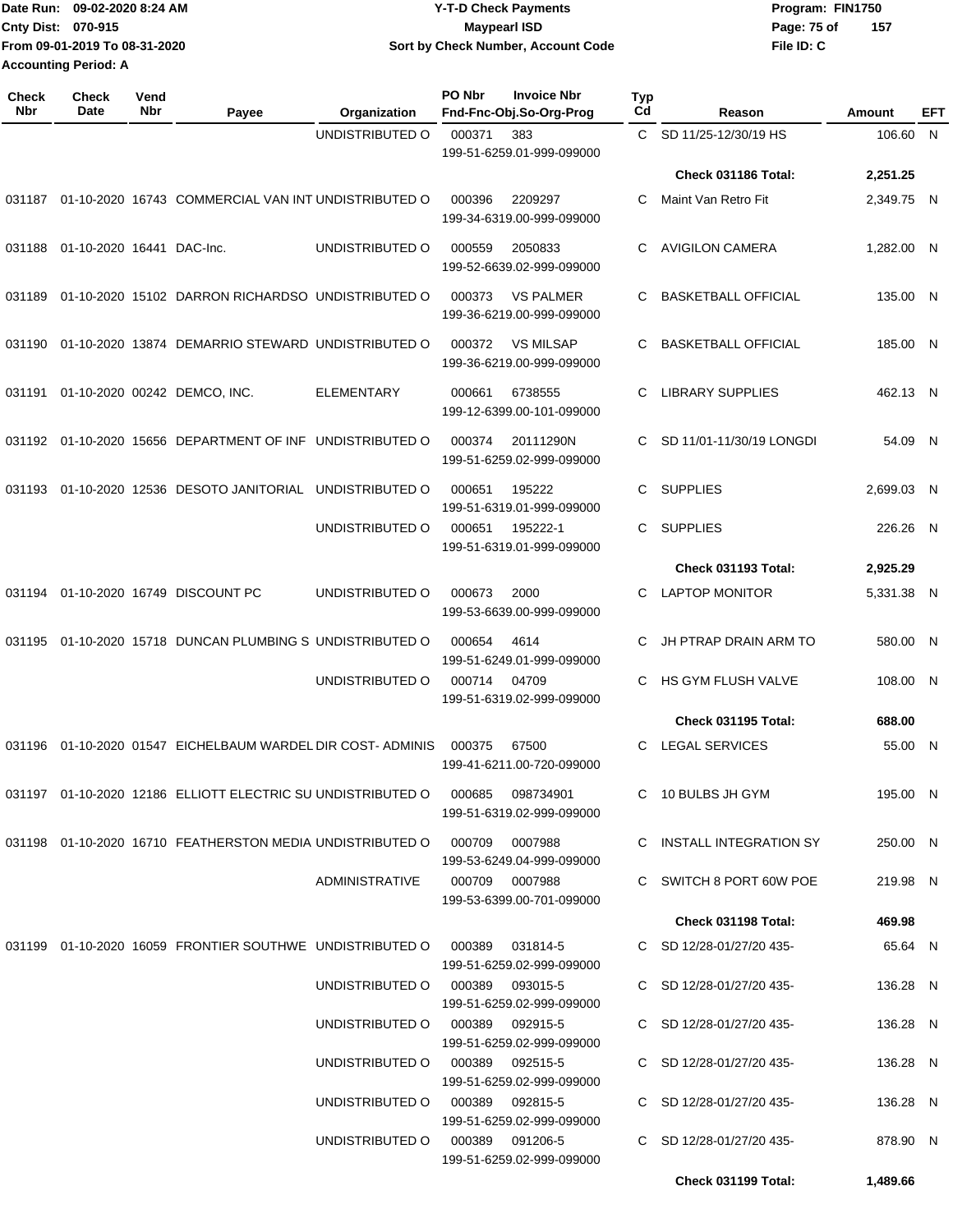| Date Run: 09-02-2020 8:24 AM  | <b>Y-T-D Check Payments</b>        | Program: FIN1750 |       |  |
|-------------------------------|------------------------------------|------------------|-------|--|
| <b>Cnty Dist: 070-915</b>     | <b>Mavpearl ISD</b>                | Page: 76 of      | - 157 |  |
| From 09-01-2019 To 08-31-2020 | Sort by Check Number, Account Code | File ID: C       |       |  |
| <b>Accounting Period: A</b>   |                                    |                  |       |  |

| <b>Check</b><br><b>Nbr</b> | Check<br>Date | Vend<br>Nbr | Payee                                                                         | Organization                        | PO Nbr                                     | <b>Invoice Nbr</b><br>Fnd-Fnc-Obj.So-Org-Prog    | <b>Typ</b><br>Cd    | Reason                       | Amount     | EFT |
|----------------------------|---------------|-------------|-------------------------------------------------------------------------------|-------------------------------------|--------------------------------------------|--------------------------------------------------|---------------------|------------------------------|------------|-----|
| 031200                     |               |             | 01-10-2020 12341 GRAINGER INDUSTRIA UNDISTRIBUTED O                           |                                     | 000719                                     | 9396560998<br>199-51-6319.03-999-099000          |                     | C HOG RING PLIERS C RING     | 69.61 N    |     |
| 031201                     |               |             | 01-10-2020 00612 HOME DEPOT CREDIT MAYPEARL JUNIOR                            |                                     | 000523                                     | 4534083<br>199-11-6399.44-041-011000             | С                   | Soil for Environmental scien | 89.40 N    |     |
|                            |               |             |                                                                               | UNDISTRIBUTED O                     | 000647                                     | 9971353<br>199-51-6319.02-999-099000             | C                   | <b>TOOL BOX</b>              | 880.04 N   |     |
|                            |               |             |                                                                               | UNDISTRIBUTED O                     | 000666                                     | 9971354<br>199-51-6319.02-999-099000             | С                   | FLOOR FAN PRIM GYM           | 370.44 N   |     |
|                            |               |             |                                                                               | UNDISTRIBUTED O                     | 000668                                     | 9971355<br>199-51-6319.03-999-099000             | С                   | DOOR KNOBS MAIN OFFIC        | 17.61 N    |     |
|                            |               |             |                                                                               | UNDISTRIBUTED O                     | 000648                                     | 9971352<br>199-51-6319.35-999-099000             | С                   | WASHER                       | 419.00 N   |     |
|                            |               |             |                                                                               |                                     |                                            |                                                  |                     | Check 031201 Total:          | 1,776.49   |     |
|                            |               |             | 031202 01-10-2020 16745 JAMF HOLDINGS, INC. UNDISTRIBUTED O                   |                                     | 000436                                     | <b>INV122596</b><br>199-11-6399.45-999-099000    | С                   | IPad Management Software     | 1,260.00 N |     |
| 031203                     |               |             | 01-10-2020 16199 JEFFERY BETTS                                                | UNDISTRIBUTED O                     | 000376                                     | <b>VS HARMONY</b><br>199-36-6219.00-999-099000   |                     | <b>BASKETBALL OFFICIAL</b>   | 155.00 N   |     |
| 031204                     |               |             | 01-10-2020 15361 JOHNSTONE SUPPLY UNDISTRIBUTED O                             |                                     | 000715                                     | 400-S100990142<br>199-51-6319.02-999-099000      | С                   | <b>BLOWER COMBO</b>          | 151.04 N   |     |
| 031205                     |               |             | 01-10-2020 01048 LABATT FOOD SERVIC MAYPEARL JUNIOR                           |                                     | 000735                                     | 12014468/5182<br>240-35-6341.00-041-099000       | С                   | <b>CN GROCERIES</b>          | 2,273.70 N |     |
|                            |               |             | <b>ELEMENTARY</b>                                                             | 000734                              | 12014469/5183<br>240-35-6341.00-101-099000 | С                                                | <b>CN GROCERIES</b> | 2,585.35 N                   |            |     |
|                            |               |             |                                                                               | PRIMARY SCHOOL                      | 000733                                     | 12014470/6089<br>240-35-6341.00-102-099000       | С                   | <b>CN GROCERIES</b>          | 1,848.48 N |     |
|                            |               |             |                                                                               | <b>HIGH SCHOOL</b>                  | 000736                                     | 12014467/6086<br>240-35-6341.01-001-099000       | С                   | <b>CN GROCERIES</b>          | 2,993.41 N |     |
|                            |               |             |                                                                               |                                     |                                            |                                                  |                     | <b>Check 031205 Total:</b>   | 9,700.94   |     |
| 031206                     |               |             | 01-10-2020 00063 LAKESHORE EQUIPME PRIMARY SCHOOL                             |                                     | 000680                                     | 1202601219<br>199-11-6399.00-102-011000          | С                   | <b>Kinder Supplies</b>       | 170.14 N   |     |
|                            |               |             | 031207 01-10-2020 15866 LEGACY ISP, LLC                                       | UNDISTRIBUTED O                     | 000681                                     | 1212191001<br>199-53-6249.04-999-099000          | С                   | Primary remodel              | 5,900.00   | -N  |
|                            |               |             | 031208  01-10-2020  15653  M.A.C. ALARMS                                      | UNDISTRIBUTED O                     | 000704 34159A                              | 199-51-6319.02-999-099000                        |                     | C GYM CRASH BAR              | 377.50 N   |     |
|                            |               |             | 031209  01-10-2020  16759  MI-JACK PRODUCTS I UNDISTRIBUTED   000637  1056141 |                                     |                                            | 199-51-6319.02-999-099000                        |                     | C CIRCUIT BOARD              | 1.583.15 N |     |
|                            |               |             | 031210 01-10-2020 16373 MIDLOTHIAN PRINT FA UNDISTRIBUTED O 000602            |                                     |                                            | 1325<br>199-34-6399.01-999-099000                |                     | C BANNER BUS                 | 161.00 N   |     |
|                            |               |             | 031211  01-10-2020  13306  MOUNTAIN PEAK SPE UNDISTRIBUTED   000384  11078800 |                                     |                                            | 199-51-6259.79-999-022000                        |                     | C SD 11/04-12/04 AG          | 108.71 N   |     |
|                            |               |             | 031212  01-10-2020  16289  NEXTLINK BROADBAN UNDISTRIBUTED   000385           |                                     |                                            | N125089750-32<br>199-11-6399.45-999-099000       |                     | C LEVEL 1 SD 12/30-01/29/20  | 790.00 N   |     |
|                            |               |             | 031213  01-10-2020  14369  NORTH TEXAS TOLLW UNDISTRIBUTED O  000386          |                                     |                                            | 798691698<br>199-34-6219.01-999-099000           |                     | C TOLL ROADS 135-8177        | 2.48 N     |     |
|                            |               |             | 031214 01-10-2020 00287 OFFICE DEPOT                                          | UNDISTRIBUTED O                     |                                            | 000663 415150414001<br>199-11-6399.00-999-023000 |                     | C ROOM SUPPLIES              | 53.96 N    |     |
|                            |               |             |                                                                               | UNDISTRIBUTED O 000663 415150413001 |                                            | 199-11-6399.00-999-023000                        |                     | C ROOM SUPPLIES              | 244.43 N   |     |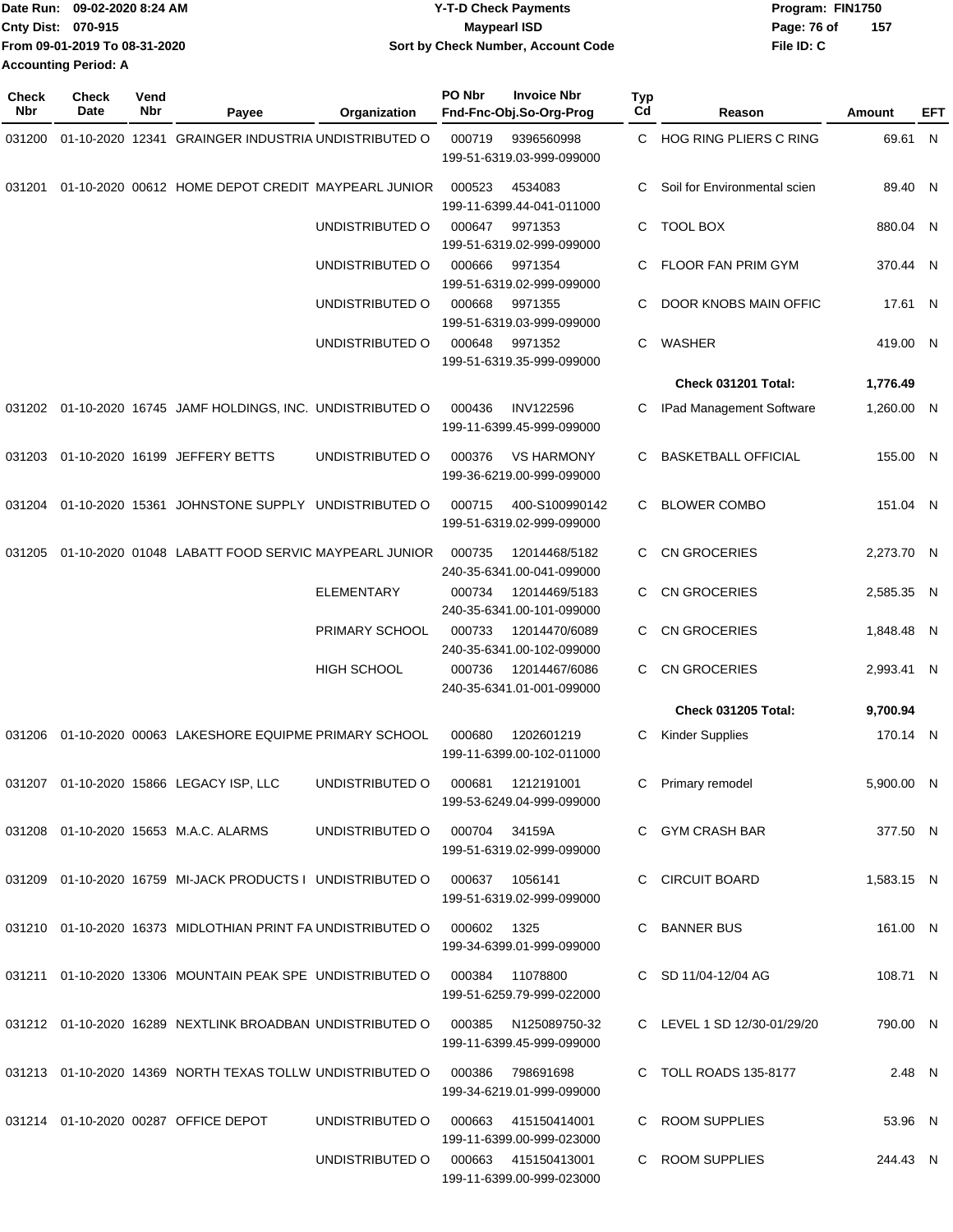| Date Run: 09-02-2020 8:24 AM |                               | <b>Y-T-D Check Payments</b>        | Program: FIN1750   |  |  |  |
|------------------------------|-------------------------------|------------------------------------|--------------------|--|--|--|
| <b>Cnty Dist: 070-915</b>    |                               | <b>Mavpearl ISD</b>                | 157<br>Page: 77 of |  |  |  |
|                              | From 09-01-2019 To 08-31-2020 | Sort by Check Number, Account Code | File ID: C         |  |  |  |
| <b>Accounting Period: A</b>  |                               |                                    |                    |  |  |  |

| Check<br><b>Nbr</b> | <b>Check</b><br>Date | Vend<br>Nbr | Payee                                                      | Organization          | PO Nbr                    | <b>Invoice Nbr</b><br>Fnd-Fnc-Obj.So-Org-Prog | <b>Typ</b><br>Cd  | Reason                     | Amount      | EFT |
|---------------------|----------------------|-------------|------------------------------------------------------------|-----------------------|---------------------------|-----------------------------------------------|-------------------|----------------------------|-------------|-----|
|                     |                      |             |                                                            | UNDISTRIBUTED O       | 000663                    | 415149798001<br>199-11-6399.00-999-023000     | C.                | <b>ROOM SUPPLIES</b>       | 311.98 N    |     |
|                     |                      |             |                                                            |                       |                           |                                               |                   | Check 031214 Total:        | 610.37      |     |
| 031215              |                      |             | 01-10-2020 15054 O'REILLY AUTO PARTS UNDISTRIBUTED O       |                       | 000676                    | 0645-466765<br>199-34-6319.00-999-099000      | C.                | <b>FILTER WRENCH</b>       | 7.49 N      |     |
|                     |                      |             |                                                            | UNDISTRIBUTED O       | 000676                    | 0645-466459<br>199-34-6319.00-999-099000      | C                 | OIL FILTER ADHESIVE KNI    | 340.70 N    |     |
|                     |                      |             |                                                            |                       |                           |                                               |                   | Check 031215 Total:        | 348.19      |     |
| 031216              |                      |             | 01-10-2020 14604 PEARSON CLINICAL A ELEMENTARY             |                       | 000568                    | 7715316<br>199-31-6339.00-101-099000          | C.                | <b>OLSAT TEST PACKS</b>    | 115.50 N    |     |
|                     |                      |             |                                                            | <b>ELEMENTARY</b>     | 000568                    | 7719682<br>199-31-6399.00-101-099000          | C.                | <b>OLSAT TEST</b>          | 289.38 N    |     |
|                     |                      |             |                                                            |                       |                           |                                               |                   | Check 031216 Total:        | 404.88      |     |
| 031217              |                      |             | 01-10-2020 16589 PIRAINO CONSULTING MAYPEARL JUNIOR        |                       | 000596                    | 13991<br>211-11-6639.00-041-024SIG            | C                 | MIDDLE SCHOOL PANELS       | 57,062.42 N |     |
| 031218              |                      |             | 01-10-2020 00854 PITNEY BOWES GLOB DIR COST-ADMINIS        |                       | 000380                    | 3309191190<br>199-41-6269.00-720-099000       | C.                | LEASE FOR JULY             | 420.00 N    |     |
| 031219              |                      |             | 01-10-2020 00099 REGION 10/EDUCATIO UNDISTRIBUTED O        |                       | 000527                    | 163742<br>199-34-6219.01-999-099000           | C                 | 20 HR BUS TRAINING J BU    | 130.00 N    |     |
|                     |                      |             |                                                            | UNDISTRIBUTED O       | 000653                    | 163779<br>199-34-6219.01-999-099000           | C                 | 20 HR BUS TRAINING N G     | 155.00 N    |     |
|                     |                      |             |                                                            | <b>ADMINISTRATIVE</b> | 000388                    | 163732<br>199-41-6219.10-701-099000           | C.                | BK GRD CHECKS SEPT TH      | 103.20 N    |     |
|                     |                      |             |                                                            |                       |                           |                                               |                   | Check 031219 Total:        | 388.20      |     |
| 031220              |                      |             | 01-10-2020 16167 RENVY ANNICE EVAN UNDISTRIBUTED O         |                       | 000381                    | <b>VS PALMER</b><br>199-36-6219.00-999-099000 | C.                | <b>BASKETBALL OFFICIAL</b> | 135.00 N    |     |
| 031221              |                      |             | 01-10-2020 14927 REPUBLIC SERVICES UNDISTRIBUTED O         |                       | 000387                    | 0794-013851757<br>199-51-6259.03-999-099000   | C.                | SD JAN PICKUP AND REN      | 3,063.70 N  |     |
| 031222              |                      |             | 01-10-2020 16704 RIVERSIDE INSIGHTS UNDISTRIBUTED O        |                       | 000689                    | <b>INV023606</b><br>199-31-6399.00-999-023000 | C                 | WJIV COG STUDENT REP       | 79.11 N     |     |
|                     |                      |             | 031223 01-10-2020 00316 SCHOOL SPECIALTY I PRIMARY SCHOOL  |                       | 000611                    | 208124369218<br>199-11-6399.30-102-011000     |                   | C WORK ROOM ITEMS          | 1,169.99 N  |     |
|                     |                      |             | 031224 01-10-2020 16446 Secured Mobility LLC               | UNDISTRIBUTED O       | 000695 977086             | 199-52-6399.45-999-099000                     |                   | C SMART TAG CARD/LANYA     | 1,594.40 N  |     |
|                     |                      |             | 031225 01-10-2020 15313 CARROLL MARVIN SMI UNDISTRIBUTED O |                       |                           | 000370 VS MILSAP<br>199-36-6219.00-999-099000 |                   | C BASKETBALL CLOCK         | 25.00 N     |     |
|                     |                      |             |                                                            | UNDISTRIBUTED O       |                           | 000370 VS WACO<br>199-36-6219.00-999-099000   |                   | C BASKETBALL CLOCK         | 17.50 N     |     |
|                     |                      |             |                                                            |                       |                           |                                               |                   | Check 031225 Total:        | 42.50       |     |
|                     |                      |             | 031226 01-10-2020 00234 SOUTHWEST INTERNA UNDISTRIBUTED O  |                       |                           | 000576 01P22305<br>199-34-6319.00-999-099000  |                   | C MIRROR                   | 227.75 N    |     |
|                     |                      |             | 031227 01-10-2020 16296 SUPERIOR PEDIATRIC UNDISTRIBUTED O |                       | 000710                    | - 145<br>199-31-6219.02-999-023000            |                   | C PT SERVICES DEC          | 633.75 N    |     |
|                     |                      |             | UNDISTRIBUTED O                                            | 000710 145            | 199-31-6219.04-999-023000 |                                               | C OT SERVICES DEC | 390.00 N                   |             |     |
|                     |                      |             |                                                            |                       |                           |                                               |                   | Check 031227 Total:        | 1,023.75    |     |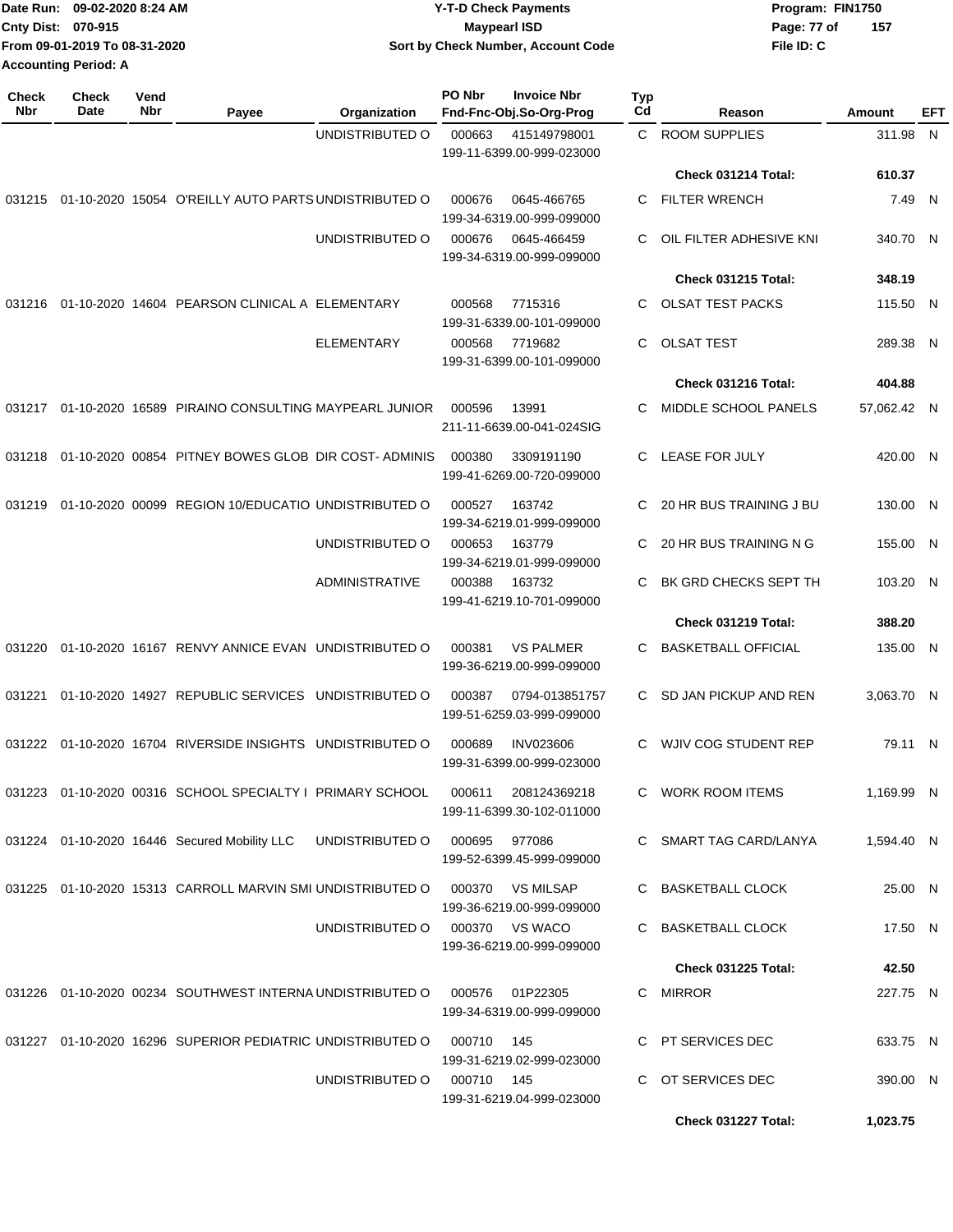| Date Run: 09-02-2020 8:24 AM  | <b>Y-T-D Check Payments</b>        | Program: FIN1750   |  |  |  |
|-------------------------------|------------------------------------|--------------------|--|--|--|
| <b>Cnty Dist: 070-915</b>     | Maypearl ISD                       | 157<br>Page: 78 of |  |  |  |
| From 09-01-2019 To 08-31-2020 | Sort by Check Number, Account Code | File ID: C         |  |  |  |
| <b>Accounting Period: A</b>   |                                    |                    |  |  |  |

| <b>Check</b><br>Nbr             | <b>Check</b><br>Date                | Vend<br>Nbr            | Payee                                                       | Organization                  | PO Nbr                               | <b>Invoice Nbr</b><br>Fnd-Fnc-Obj.So-Org-Prog | Typ<br>Cd               | Reason                       | Amount     | EFT |
|---------------------------------|-------------------------------------|------------------------|-------------------------------------------------------------|-------------------------------|--------------------------------------|-----------------------------------------------|-------------------------|------------------------------|------------|-----|
| 031228                          |                                     |                        | 01-10-2020 16709 SUREGUARD PEST SE UNDISTRIBUTED O          |                               | 000233                               | 143050<br>199-51-6249.00-999-099000           | C                       | PEST CONTROL DEC             | 833.00 N   |     |
|                                 |                                     |                        |                                                             | UNDISTRIBUTED O               | 000664                               | 142879<br>199-51-6249.17-999-099000           | С                       | <b>TRAPPING</b>              | 175.00 N   |     |
|                                 |                                     |                        |                                                             |                               |                                      |                                               |                         | Check 031228 Total:          | 1,008.00   |     |
|                                 | 031229 01-10-2020 00552 TASB, INC.  |                        |                                                             | DIR COST-ADMINIS              | 000382                               | 574985<br>199-41-6219.03-720-099000           | C                       | <b>LOCAL DISTRICT UPDATE</b> | 35.12 N    |     |
| 031230                          |                                     |                        | 01-10-2020 00132 TEXAS EDUCATIONAL UNDISTRIBUTED O          |                               | 000392                               | 4225<br>199-11-6219.03-999-099000             | C                       | COMP ED PACKAGE              | 4,275.00 N |     |
|                                 |                                     |                        |                                                             | UNDISTRIBUTED O               | 000390                               | 4225<br>199-21-6219.00-999-023000             |                         | TECS-ESSA COMP PACKA         | 2,649.00 N |     |
|                                 |                                     |                        |                                                             | UNDISTRIBUTED O               | 000390                               | 4225<br>199-21-6219.00-999-023000             | C                       | TECS SPEC ED COMP PA         | 4,873.00 N |     |
|                                 |                                     |                        |                                                             |                               |                                      |                                               |                         | <b>Check 031230 Total:</b>   | 11,797.00  |     |
| 031231                          |                                     | 01-10-2020 13882 TRANE | UNDISTRIBUTED O                                             | 000728                        | 7583142<br>199-51-6319.04-999-099000 | C                                             | HOT SURFACE HEATER IG   | 184.10 N                     |            |     |
|                                 |                                     |                        |                                                             | UNDISTRIBUTED O               | 000721                               | 7578129<br>199-51-6319.04-999-099000          | C.                      | HEAT CONTROL BOARD           | 200.11 N   |     |
|                                 |                                     |                        |                                                             |                               |                                      |                                               |                         | Check 031231 Total:          | 384.21     |     |
| 031232 01-10-2020 13063 US BANK |                                     |                        |                                                             | UNDISTRIBUTED O               | 000391                               | 5593190<br>599-71-6599.00-999-099000          | C                       | <b>BOND SERIES 2014</b>      | 440.00 N   |     |
|                                 |                                     |                        | UNDISTRIBUTED O                                             | 000378                        | 5596798<br>599-71-6599.00-999-099000 | C                                             | <b>BOND SERIES 2004</b> | 377.13 N                     |            |     |
|                                 |                                     |                        |                                                             |                               |                                      |                                               |                         | Check 031232 Total:          | 817.13     |     |
| 031233                          |                                     |                        | 01-10-2020 00441 VIRGIL MAJORS                              | UNDISTRIBUTED O               | 000379                               | <b>VS MILSAP</b><br>199-36-6219.00-999-099000 | С                       | <b>BASKETBALL OFFICIAL</b>   | 185.00 N   |     |
|                                 | 031234  01-10-2020  00141  WAL MART |                        |                                                             | <b>HIGH SCHOOL</b>            | 000291                               | 004070<br>199-11-6399.10-001-022000           | C                       | <b>COOKING SUPPLIES</b>      | 33.28 N    |     |
|                                 |                                     |                        |                                                             | <b>HIGH SCHOOL</b>            | 000290                               | 008306<br>199-11-6399.10-001-022000           | C                       | <b>COOKING SUPPLIES</b>      | 71.36 N    |     |
|                                 |                                     |                        |                                                             | <b>HIGH SCHOOL</b>            | 000291                               | 006824<br>199-11-6399.10-001-022000           | C                       | <b>COOKING SUPPLIES</b>      | 82.46 N    |     |
|                                 |                                     |                        |                                                             | HIGH SCHOOL                   | 000291                               | 009636<br>199-11-6399.10-001-022000           |                         | C COOKING SUPPLIES           | 66.74 N    |     |
|                                 |                                     |                        |                                                             | ELEMENTARY                    |                                      | 000614 006152<br>199-11-6399.13-101-011000    |                         | C UIL AWARDS CEREMONY        | 100.00 N   |     |
|                                 |                                     |                        |                                                             | UNDISTRIBUTED O 000656 006172 |                                      | 240-35-6342.00-999-099000                     |                         | KITCHEN SUPPLIES             | 199.25 N   |     |
|                                 |                                     |                        |                                                             |                               |                                      |                                               |                         | Check 031234 Total:          | 553.09     |     |
|                                 |                                     |                        | 031235 01-10-2020 01145 WELDERS WAREHOUS HIGH SCHOOL        |                               | 000377                               | 39067<br>199-11-6399.09-001-022000            |                         | C CYLINDERS RENTAL           | 120.00 N   |     |
|                                 |                                     |                        | 031236 01-17-2020 16192 ACTION FIRE PROS                    | UNDISTRIBUTED O               |                                      | 000408 A1929354<br>199-51-6249.00-999-099000  |                         | C REPLACED PULL STATION      | 308.00 N   |     |
|                                 |                                     |                        | 031237 01-17-2020 16762 AIRGAS USA, LLC-CEN UNDISTRIBUTED O |                               | 000404                               | 9967583587<br>199-51-6319.02-999-099000       |                         | C CYLINDERS RENTAL           | 222.72 N   |     |
|                                 |                                     |                        | 031238 01-17-2020 01869 ALL SPORTS TROPHIE UNDISTRIBUTED O  |                               | 000749                               | 14308<br>199-52-6399.01-999-099000            | C.                      | NAME PLATE                   | 50.00 N    |     |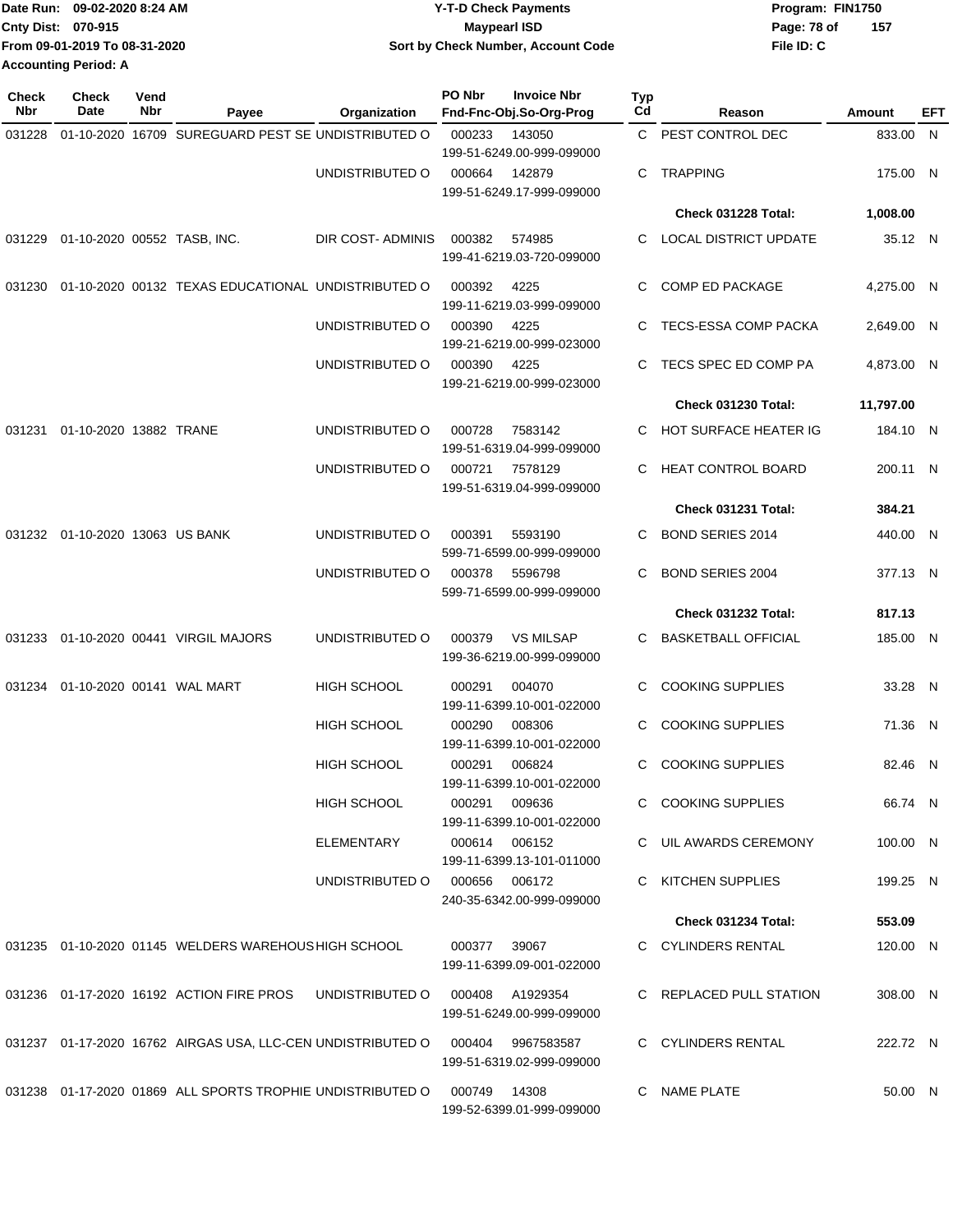|                             | Date Run: 09-02-2020 8:24 AM  | <b>Y-T-D Check Payments</b>        | Program: FIN1750 |     |
|-----------------------------|-------------------------------|------------------------------------|------------------|-----|
| Cnty Dist: 070-915          |                               | <b>Mavpearl ISD</b>                | Page: 79 of      | 157 |
|                             | From 09-01-2019 To 08-31-2020 | Sort by Check Number, Account Code | File ID: C       |     |
| <b>Accounting Period: A</b> |                               |                                    |                  |     |

| <b>Check</b><br>Nbr | Check<br>Date | Vend<br>Nbr | Payee                                                                          | Organization                        | PO Nbr         | <b>Invoice Nbr</b><br>Fnd-Fnc-Obj.So-Org-Prog                        | <b>Typ</b><br>Cd | Reason                      | Amount     | EFT |
|---------------------|---------------|-------------|--------------------------------------------------------------------------------|-------------------------------------|----------------|----------------------------------------------------------------------|------------------|-----------------------------|------------|-----|
| 031239              |               |             | 01-17-2020 01256 AT&T MOBILITY                                                 | UNDISTRIBUTED O                     | 000410         | 824711164X01102                                                      |                  | C WIRELESS SD 12/03-01/02/  | 109.07 N   |     |
|                     |               |             | 031240  01-17-2020  00069  ATMOS ENERGY                                        | UNDISTRIBUTED O                     | 000407         | 199-51-6259.02-999-099000<br>3030380238<br>199-51-6259.00-999-099000 |                  | C ADMIN SD 12/03-01/02/20   | 455.14 N   |     |
|                     |               |             |                                                                                | UNDISTRIBUTED O                     | 000407         | 3030380470<br>199-51-6259.00-999-099000                              |                  | C HS SD 12/03-01/02/20      | 613.25 N   |     |
|                     |               |             |                                                                                | UNDISTRIBUTED O                     | 000407         | 3030318485<br>199-51-6259.00-999-099000                              |                  | C ELEM SD 12/03-01/02/20    | 1,325.80 N |     |
|                     |               |             |                                                                                | UNDISTRIBUTED O                     | 000407         | 3030318181<br>199-51-6259.00-999-099000                              | C.               | MID SC SD 12/03-01/02/20    | 317.81 N   |     |
|                     |               |             |                                                                                |                                     |                |                                                                      |                  | Check 031240 Total:         | 2,712.00   |     |
|                     |               |             | 031241  01-17-2020  00901  AVENUE FUEL DISTRI  UNDISTRIBUTED O                 |                                     | 000394         | 70475<br>199-34-6311.01-999-099000                                   |                  | C FUEL DOR DISTRICT         | 2,301.21 N |     |
|                     |               |             | 031242 01-17-2020 15488 BEYOND PLAY                                            | UNDISTRIBUTED O                     | 000690         | 516583<br>199-11-6399.00-999-023000                                  | C.               | CLASS ROOM SUPPLIES F       | 204.24 N   |     |
|                     |               |             | 031243 01-17-2020 00871 CARD SERVICE CENT UNDISTRIBUTED O                      |                                     | 000708         | 5543286BD5STY<br>199-13-6499.00-999-011000                           |                  | C DAILY 5 FOSTERING         | 39.94 N    |     |
|                     |               |             |                                                                                | UNDISTRIBUTED O                     | 000418         | 5548872A<br>199-34-6219.02-999-099000                                |                  | C VEH REG                   | 48.25 N    |     |
|                     |               |             |                                                                                | UNDISTRIBUTED O                     | 000620         | 5548872AHBMAE2<br>199-34-6219.02-999-099000                          |                  | C VEH REG 2014 CHEV 2003    | 16.50 N    |     |
|                     |               |             |                                                                                | ADMINISTRATIVE                      | 000707         | 0543684B02X61LL<br>199-41-6399.01-701-099000                         |                  | C BOARD                     | 11.00 N    |     |
|                     |               |             |                                                                                | <b>SCHOOL BOARD</b>                 | 000707         | 0543684B02X61LL<br>199-41-6499.02-702-099000                         |                  | C BOARD                     | 10.65 N    |     |
|                     |               |             |                                                                                | <b>SCHOOL BOARD</b>                 | 000393         | 0543684B22X68E4<br>199-41-6499.02-702-099000                         |                  | C BOARD MEETING             | 52.98 N    |     |
|                     |               |             |                                                                                | <b>ADMINISTRATIVE</b>               | 000644         | 5542950AJJHNV8<br>199-41-6499.04-701-099000                          |                  | C LEGAL TRAINING            | 26.06 N    |     |
|                     |               |             |                                                                                | UNDISTRIBUTED O                     | 000416         | 7541823AK2EBQ7<br>199-53-6249.04-999-099000                          | $\mathbf{C}$     | <b>GO DADDY SSL RENEWAL</b> | 103.61 N   |     |
|                     |               |             |                                                                                |                                     |                |                                                                      |                  | Check 031243 Total:         | 308.99     |     |
|                     |               |             | 031244 01-17-2020 16773 DAVID LEN CROW                                         | UNDISTRIBUTED O 000412 VS GRANDVIEW |                | 199-36-6219.00-999-099000                                            |                  | C BASKETBALL OFFICIAL       | 85.00 N    |     |
|                     |               |             | 031245  01-17-2020  16749  DISCOUNT PC                                         | ADMINISTRATIVE                      | 000674 1984    | 199-53-6399.00-701-099000                                            |                  | C Tech Laptops              | 2,922.67 N |     |
|                     |               |             | 031246  01-17-2020  16683 DR. KATHERINE DONA UNDISTRIBUTED O  000395  S. DAVIS |                                     |                | 199-13-6219.00-999-099000                                            |                  | C EVALUATION                | 200.00 N   |     |
|                     |               |             | 031247  01-17-2020  16413  EAST TEXAS COPY                                     | UNDISTRIBUTED O 000405 LE00138028   |                | 199-11-6219.00-999-023000                                            |                  | C LEASE                     | 128.23 N   |     |
|                     |               |             |                                                                                | UNDISTRIBUTED O 000406 1520811      |                | 199-11-6219.07-999-023000                                            |                  | C SPED SD 12/04-01/03/2020  | 29.61 N    |     |
|                     |               |             |                                                                                | <b>HIGH SCHOOL</b>                  | 000406 1520811 | 199-11-6269.00-001-011000                                            |                  | C HSP SD 12/04-01/03/2020   | 10.75 N    |     |
|                     |               |             |                                                                                | MAYPEARL JUNIOR  000406  1520811    |                | 199-11-6269.00-041-011000                                            |                  | C JHP SD 12/04-01/03/2020   | 21.61 N    |     |
|                     |               |             |                                                                                | ELEMENTARY                          | 000406 1520811 | 199-11-6269.00-101-011000                                            |                  | C ELEM T SD 12/04-01/03/202 | 305.70 N   |     |
|                     |               |             |                                                                                | ELEMENTARY                          | 000406 1520811 | 199-11-6269.00-101-099000                                            |                  | C $ELEM P SD 12/04-$        | 10.45 N    |     |
|                     |               |             |                                                                                | PRIMARY SCHOOL  000406  1520811     |                | 199-11-6269.00-102-011000                                            |                  | C PRIM T SD 12/04-01/03/202 | 135.19 N   |     |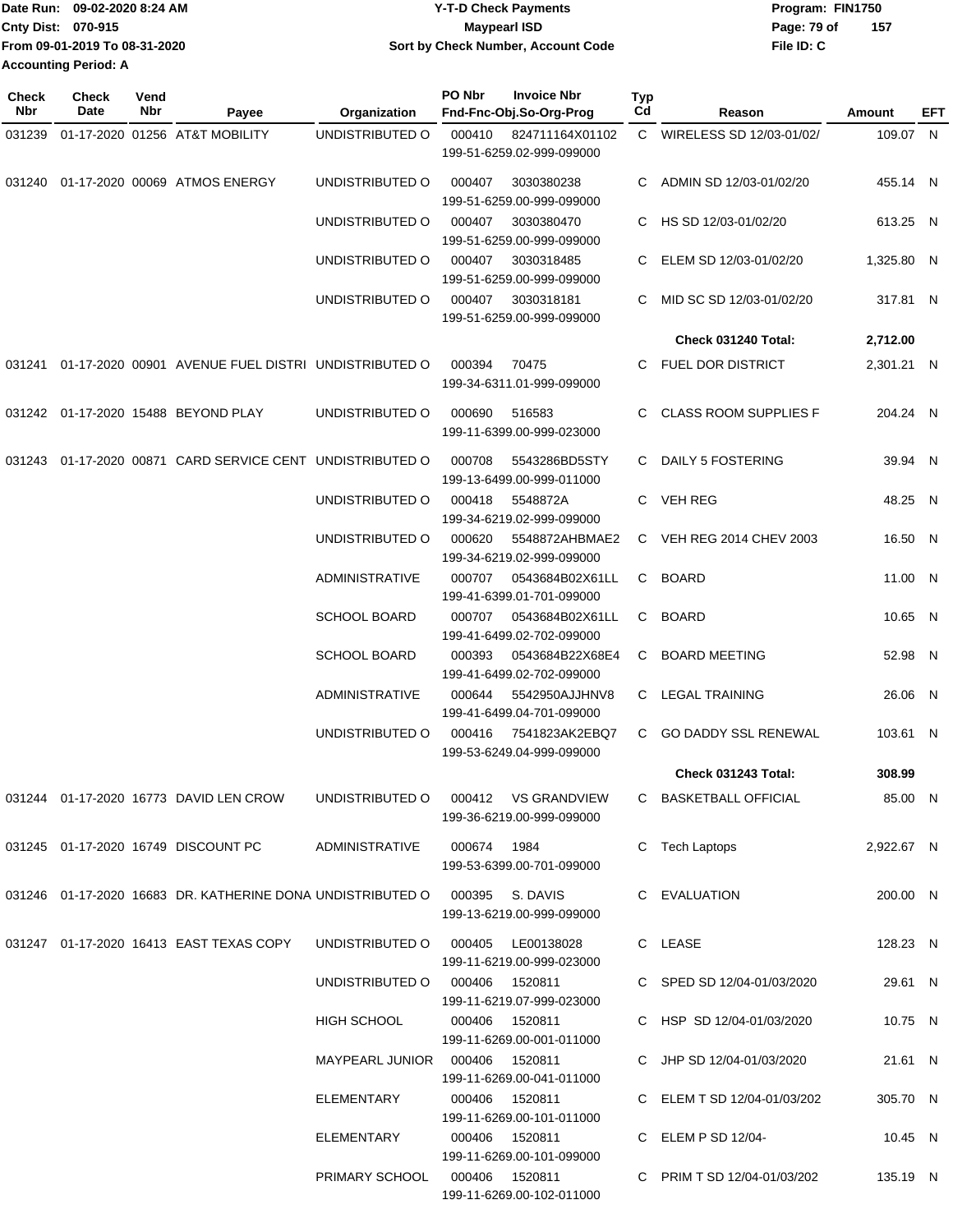|                             | Date Run: 09-02-2020 8:24 AM  | <b>Y-T-D Check Payments</b>        | Program: FIN1750   |
|-----------------------------|-------------------------------|------------------------------------|--------------------|
| <b>Cnty Dist: 070-915</b>   |                               | Maypearl ISD                       | 157<br>Page: 80 of |
|                             | From 09-01-2019 To 08-31-2020 | Sort by Check Number, Account Code | File ID: C         |
| <b>Accounting Period: A</b> |                               |                                    |                    |

| Check<br><b>Nbr</b> | <b>Check</b><br>Date | Vend<br>Nbr | Payee                                                                             | Organization           | PO Nbr        | <b>Invoice Nbr</b><br>Fnd-Fnc-Obj.So-Org-Prog    | Typ<br>Cd | Reason                     | Amount      | EFT |
|---------------------|----------------------|-------------|-----------------------------------------------------------------------------------|------------------------|---------------|--------------------------------------------------|-----------|----------------------------|-------------|-----|
|                     |                      |             |                                                                                   | PRIMARY SCHOOL         | 000076        | LG00404005                                       |           | C LEASE RENTAL             | 255.37 N    |     |
|                     |                      |             |                                                                                   |                        |               | 199-11-6269.00-102-011000                        |           |                            |             |     |
|                     |                      |             |                                                                                   | <b>HIGH SCHOOL</b>     | 000405        | LE00138028                                       | C.        | LEASE                      | 128.24 N    |     |
|                     |                      |             |                                                                                   |                        |               | 199-11-6269.01-001-011000                        |           |                            |             |     |
|                     |                      |             |                                                                                   | <b>HIGH SCHOOL</b>     | 000406        | 1520811<br>199-11-6269.01-001-011000             | C         | HST SD 12/04-01/03/2020    | 349.29 N    |     |
|                     |                      |             |                                                                                   | <b>MAYPEARL JUNIOR</b> | 000406        | 1520811                                          |           | JHT SD 12/04-01/03/2020    | 328.79 N    |     |
|                     |                      |             |                                                                                   |                        |               | 199-11-6269.01-041-011000                        |           |                            |             |     |
|                     |                      |             |                                                                                   | PRIMARY SCHOOL         | 000406        | 1520811                                          |           | PRIM P SD 12/04-01/03/202  | 13.36 N     |     |
|                     |                      |             |                                                                                   |                        |               | 199-11-6269.01-102-011000                        |           |                            |             |     |
|                     |                      |             |                                                                                   | DIR COST-ADMINIS       | 000406        | 1520811                                          | C.        | ADMIN SD 12/04-01/03/202   | 83.65 N     |     |
|                     |                      |             |                                                                                   |                        |               | 199-41-6249.00-720-099000                        |           | Check 031247 Total:        | 1,800.24    |     |
|                     |                      |             |                                                                                   |                        |               |                                                  |           |                            |             |     |
| 031248              |                      |             | 01-17-2020 12186 ELLIOTT ELECTRIC SU UNDISTRIBUTED O                              |                        | 000758        | 09-88679-01<br>199-51-6319.02-999-099000         | C.        | LED BULBS CAPS             | 115.14 N    |     |
|                     |                      |             |                                                                                   | UNDISTRIBUTED O        | 000723        | 09-88199-01                                      | C         | <b>LIGHTING</b>            | 216.92 N    |     |
|                     |                      |             |                                                                                   |                        |               | 199-51-6319.04-999-099000                        |           |                            |             |     |
|                     |                      |             |                                                                                   |                        |               |                                                  |           | Check 031248 Total:        | 332.06      |     |
| 031249              |                      |             | 01-17-2020 15300 FERRIS ALL SPORTS CHIGH SCHOOL                                   |                        | 000725        | <b>TOURNAMENT</b>                                | C.        | Ferris Baseball Tournament | 350.00 N    |     |
|                     |                      |             |                                                                                   |                        |               | 199-36-6499.01-001-099000                        |           |                            |             |     |
| 031250              |                      |             | 01-17-2020 14126 GANDY INK SCREEN P MAYPEARL JUNIOR                               |                        | 000621        | 669087                                           | C         | <b>SHIRTS</b>              | 477.10 N    |     |
|                     |                      |             |                                                                                   |                        |               | 199-11-6399.13-041-011000                        |           |                            |             |     |
| 031251              |                      |             | 01-17-2020 16240 HENDERSHOT EQUIP UNDISTRIBUTED O                                 |                        | 000686        | SR53149                                          | C.        | <b>TRACTOR HYDROLIC</b>    | 2,742.53 N  |     |
|                     |                      |             |                                                                                   |                        |               | 199-51-6319.03-999-099000                        |           |                            |             |     |
|                     |                      |             | 031252 01-17-2020 14399 ROBERT HODGE JR.                                          | UNDISTRIBUTED O        | 000401        | <b>VS KEENE</b>                                  | C.        | <b>BASKETBALL OFFICIAL</b> | 155.00 N    |     |
|                     |                      |             |                                                                                   |                        |               | 199-36-6219.00-999-099000                        |           |                            |             |     |
|                     |                      |             | 031253 01-17-2020 16777 KATHRYN LARSON                                            | <b>MAYPEARL JUNIOR</b> | 000764        | <b>REIMBURSEMENT</b>                             | C         | E. Science seeds           | 14.17 N     |     |
|                     |                      |             |                                                                                   |                        |               | 199-11-6399.44-041-011000                        |           |                            |             |     |
|                     |                      |             | 031254 01-17-2020 16556 KATHRYN SOUTHARD MAYPEARL JUNIOR                          |                        | 000766        | <b>REIMBURSEMENT</b>                             | C         | Science lab                | 19.00 N     |     |
|                     |                      |             |                                                                                   |                        |               | 199-11-6399.09-041-011000                        |           |                            |             |     |
|                     |                      |             | 031255 01-17-2020 13110 LEGRANT CLARK                                             | UNDISTRIBUTED O        |               | 000396 VS KEENE                                  |           | C BASKETBALL OFFICIAL      | 155.00 N    |     |
|                     |                      |             |                                                                                   |                        |               | 199-36-6219.00-999-099000                        |           |                            |             |     |
|                     |                      |             | 031256  01-17-2020  16679  LOCHRIDGE PRIEST IN UNDISTRIBUTED   000414  00004      |                        |               |                                                  |           | C RTU IMPROVEMENTS         |             |     |
|                     |                      |             |                                                                                   |                        |               | 199-81-6629.02-999-099000                        |           |                            | 60,835.05 N |     |
|                     |                      |             |                                                                                   |                        |               |                                                  |           |                            |             |     |
|                     |                      |             | 031257 01-17-2020 16632 LONE STAR EVENTS & HIGH SCHOOL                            |                        |               | 000760 RENTALS<br>199-31-6399.01-001-021000      |           | C CHAIRS AND TABLES SAT    | 687.06 N    |     |
|                     |                      |             |                                                                                   |                        |               |                                                  |           |                            |             |     |
|                     |                      |             | 031258 01-17-2020 00060 LUCKIES AUTO AND T UNDISTRIBUTED O                        |                        | 000091  89782 | 199-34-6219.00-999-099000                        |           | C INSPECTION 56            | 25.50 N     |     |
|                     |                      |             |                                                                                   |                        |               |                                                  |           |                            |             |     |
|                     |                      |             | 031259   01-17-2020   16161   MARCUS SWIFT                                        | UNDISTRIBUTED O        |               | 000397 VS GRANDVIEW<br>199-36-6219.00-999-099000 |           | C BASKETBALL OFFICIAL      | 85.00 N     |     |
|                     |                      |             |                                                                                   |                        |               |                                                  |           |                            |             |     |
|                     |                      |             | 031260  01-17-2020  16120  MARKS PLUMBING PA UNDISTRIBUTED   000750  INV001853419 |                        |               |                                                  |           | C MICROKIT                 | 67.57 N     |     |
|                     |                      |             |                                                                                   |                        |               | 199-51-6319.02-999-099000                        |           |                            |             |     |
|                     |                      |             | 031261  01-17-2020  16320  MENTORS CARE                                           | HIGH SCHOOL            | 000415 6      |                                                  |           | C SPRING SEMESTER 2020     | 17,500.00 N |     |
|                     |                      |             |                                                                                   |                        |               | 199-31-6219.01-001-024000                        |           |                            |             |     |
|                     |                      |             | 031262 01-17-2020 16171 MICHAEL WAITES JR UNDISTRIBUTED O 000398 VS GRANDVIEW     |                        |               |                                                  |           | C BASKETBALL OFFICIAL      | 85.00 N     |     |
|                     |                      |             |                                                                                   |                        |               | 199-36-6219.00-999-099000                        |           |                            |             |     |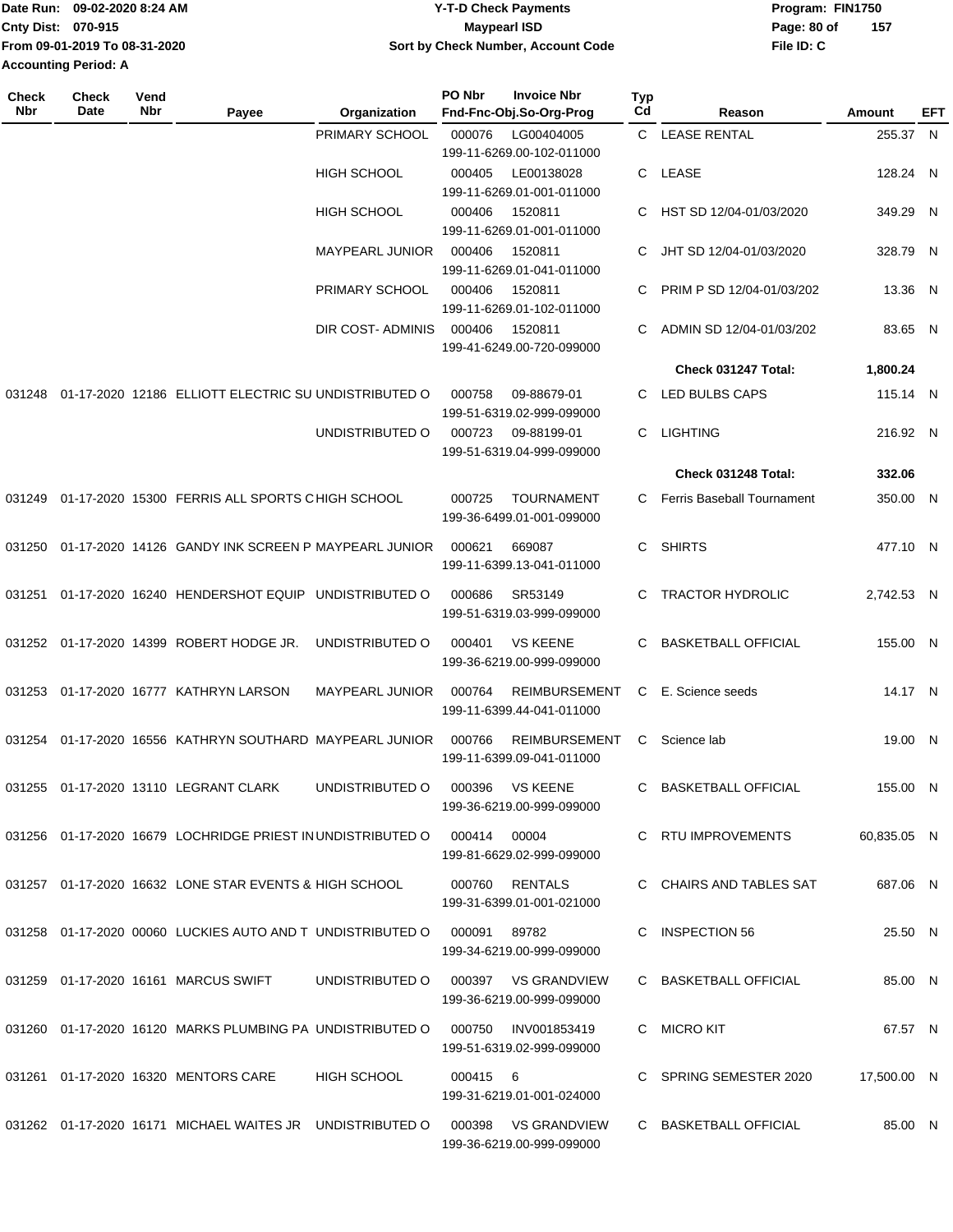|                             | Date Run: 09-02-2020 8:24 AM  | <b>Y-T-D Check Payments</b>        | Program: FIN1750   |
|-----------------------------|-------------------------------|------------------------------------|--------------------|
| <b>Cnty Dist: 070-915</b>   |                               | <b>Mavpearl ISD</b>                | 157<br>Page: 81 of |
|                             | From 09-01-2019 To 08-31-2020 | Sort by Check Number, Account Code | File ID: C         |
| <b>Accounting Period: A</b> |                               |                                    |                    |

| <b>Check</b><br><b>Nbr</b> | <b>Check</b><br>Date             | Vend<br>Nbr | Payee                                                       | Organization                          | PO Nbr | <b>Invoice Nbr</b><br>Fnd-Fnc-Obj.So-Org-Prog     | Typ<br>Cd | Reason                        | Amount     | EFT |
|----------------------------|----------------------------------|-------------|-------------------------------------------------------------|---------------------------------------|--------|---------------------------------------------------|-----------|-------------------------------|------------|-----|
| 031263                     |                                  |             | 01-17-2020 15814 NEC FINANCIAL SERVI UNDISTRIBUTED O        |                                       | 000413 | 0002274552<br>199-71-6512.00-999-099000           |           | C SV8100 PHONE SYSTEM         | 1,159.20 N |     |
|                            |                                  |             |                                                             | UNDISTRIBUTED O                       | 000413 | 0002274552<br>199-71-6522.00-999-099000           | C         | SV8100 PHONE SYSTEM           | 181.07 N   |     |
|                            |                                  |             |                                                             |                                       |        |                                                   |           | Check 031263 Total:           | 1,340.27   |     |
| 031264                     |                                  |             | 01-17-2020 14369 NORTH TEXAS TOLLW UNDISTRIBUTED O          |                                       | 000399 | 798556299<br>199-34-6219.01-999-099000            | C         | <b>TOLL ROADS 113-7630</b>    | 5.14 N     |     |
| 031265                     |                                  |             | 01-17-2020 12087 OAK CLIFF OFFICE SU MAYPEARL JUNIOR        |                                       | 000756 | 440505-0<br>199-11-6399.07-041-011000             | C         | <b>Office Supplies</b>        | 432.04 N   |     |
| 031266                     |                                  |             | 01-17-2020 00997 TAMMY ODGERS                               | PRIMARY SCHOOL                        | 000755 | <b>REIMBURSEMENT</b><br>199-11-6399.01-102-011000 | С         | 1st Grade Supplies, Reimbur   | 290.45 N   |     |
| 031267                     |                                  |             | 01-17-2020 16764 PERFORMANCE HEAT UNDISTRIBUTED O           |                                       | 000683 | 0000028134<br>199-51-6399.05-999-099000           | C         | HS A/C COMPRESSOR             | 3,890.00 N |     |
| 031268                     |                                  |             | 01-17-2020 13117 PIEPER ENTERPRISES UNDISTRIBUTED O         |                                       | 000170 | 35654<br>199-51-6249.17-999-099000                | C         | <b>JAN LAWNCARE</b>           | 5.425.00 N |     |
| 031269                     |                                  |             | 01-17-2020 00854 PITNEY BOWES GLOB ADMINISTRATIVE           |                                       | 000400 | 3310396109<br>199-41-6399.01-701-099000           | C         | <b>LEASE FOR DEC</b>          | 420.00 N   |     |
|                            |                                  |             |                                                             | UNDISTRIBUTED O                       | 000687 | 09736591<br>199-41-6399.02-999-099000             | C.        | <b>POSTAGE</b>                | 500.00 N   |     |
|                            |                                  |             |                                                             |                                       |        |                                                   |           | Check 031269 Total:           | 920.00     |     |
| 031270                     |                                  |             | 01-17-2020 16167 RENVY ANNICE EVAN UNDISTRIBUTED O          |                                       | 000402 | <b>VS GRANDVIEW</b><br>199-36-6219.00-999-099000  | C         | <b>BASKETBALL OFFICIAL</b>    | 85.00 N    |     |
| 031271                     |                                  |             | 01-17-2020 00316 SCHOOL SPECIALTY I PRIMARY SCHOOL          |                                       | 000662 | 308103484349<br>199-11-6399.00-102-011000         | C.        | <b>SUPPLIES</b>               | 533.94 N   |     |
| 031272                     | 01-17-2020 16408 SMARTOX         |             |                                                             | UNDISTRIBUTED O                       | 000411 | 15760<br>199-36-6219.01-999-099000                | C         | <b>HIGHSCHOOL DRUG TEST</b>   | 391.00 N   |     |
| 031273                     |                                  |             | 01-17-2020 15313 CARROLL MARVIN SMI UNDISTRIBUTED O         |                                       | 000409 | <b>VS KEENE</b><br>199-36-6219.00-999-099000      | C         | <b>BASKETBALL CLOCK</b>       | 25.00 N    |     |
|                            |                                  |             | 031274 01-17-2020 14122 LAURI ANN SPRADLIN MAYPEARL JUNIOR  |                                       | 000745 | REIMURSEMENT<br>199-36-6399.09-041-099000         |           | C Yearbook Cheer pics SD CA   | 15.00 N    |     |
|                            |                                  |             |                                                             | MAYPEARL JUNIOR  000744  REIMURSEMENT |        | 199-36-6399.12-041-099000                         |           | C NJHS Reward                 | 25.13 N    |     |
|                            |                                  |             |                                                             |                                       |        |                                                   |           | Check 031274 Total:           | 40.13      |     |
|                            |                                  |             | 031275 01-17-2020 16709 SUREGUARD PEST SE UNDISTRIBUTED O   |                                       | 000233 | 145324<br>199-51-6249.00-999-099000               |           | C PEST CONTROL JAN            | 833.00 N   |     |
|                            | 031276  01-17-2020  12163  TCASE |             |                                                             | UNDISTRIBUTED O                       |        | 000741 200017921<br>199-11-6411.01-999-023000     |           | C 2020 CONFERENCE             | 605.00 N   |     |
|                            |                                  |             | 031277 01-17-2020 16183 TEXAS MULTI-CHEM, L UNDISTRIBUTED O |                                       | 000739 | 15099<br>199-51-6319.03-999-099H00                |           | C FUTURA 2000                 | 596.00 N   |     |
|                            |                                  |             | 031278 01-17-2020 16727 THE LINE AUSTIN                     | UNDISTRIBUTED O                       | 000369 | D. GRIFFIN<br>199-53-6411.00-999-099000           |           | C Hotel for TCEA Conf in Feb. | 982.67 N   |     |
|                            |                                  |             |                                                             | UNDISTRIBUTED O                       |        | 000369 J. HOWARD<br>199-53-6499.01-999-099000     | C.        | Hotel for TCEA Conf in Feb.   | 828.58 N   |     |
|                            |                                  |             |                                                             |                                       |        |                                                   |           | Check 031278 Total:           | 1,811.25   |     |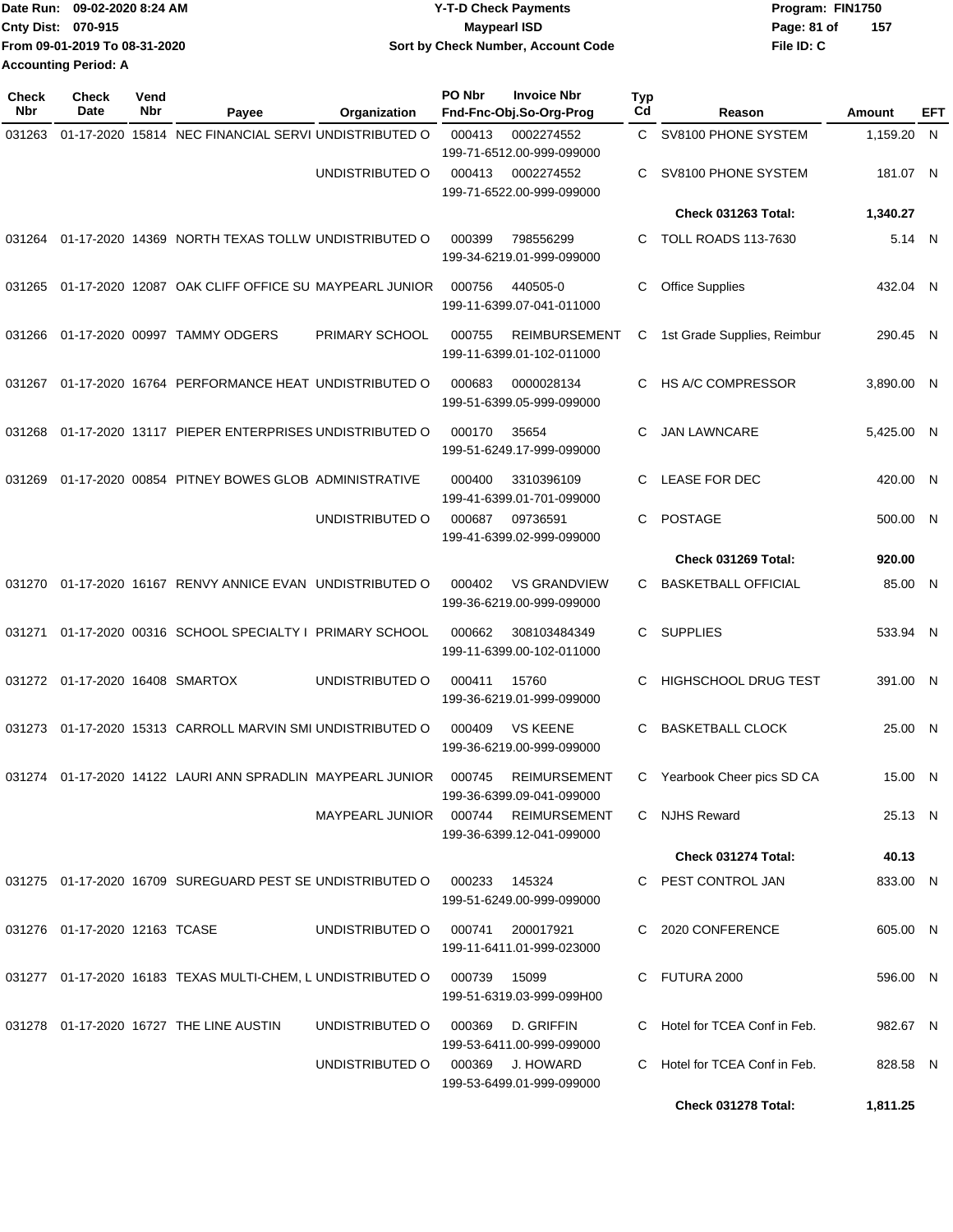Date Run: 09-02-2020 8:24 AM **Program: FIN1750** Y-T-D Check Payments **Cnty Dist:** 070-915 **Page: 82 of** Maypearl ISD Maypearl ISD **From 09-01-2019 To 08-31-2020 Accounting Period: A**

## **09-02-2020 8:24 AM Y-T-D Check Payments 070-915 Maypearl ISD Sort by Check Number, Account Code**

**File ID: C 157**

| <b>Check</b><br><b>Nbr</b> | Check<br>Date                  | Vend<br><b>Nbr</b> | Payee                                                         | Organization           | PO Nbr         | <b>Invoice Nbr</b><br>Fnd-Fnc-Obj.So-Org-Prog     | Typ<br>Cd | Reason                       | Amount      | EFT |
|----------------------------|--------------------------------|--------------------|---------------------------------------------------------------|------------------------|----------------|---------------------------------------------------|-----------|------------------------------|-------------|-----|
| 031279                     |                                |                    | 01-17-2020 15332 TODD N. BRUNER                               | UNDISTRIBUTED O        | 000403         | <b>VS KEENE</b><br>199-36-6219.00-999-099000      | C.        | <b>BASKETBALL OFFICIAL</b>   | 155.00 N    |     |
| 031280                     |                                |                    | 01-17-2020 16730 WOODARD BUILDERS UNDISTRIBUTED O             |                        | 000295         | 123112<br>199-51-6639.16-999-099000               | C         | <b>PANIC LOCKS</b>           | 12,340.00 N |     |
| 031281                     |                                |                    | 01-24-2020 16192 ACTION FIRE PROS                             | UNDISTRIBUTED O        | 000777         | A1929077<br>199-51-6249.00-999-099000             | C         | <b>REPLACED BATTERIES</b>    | 285.00 N    |     |
|                            |                                |                    | 031282 01-24-2020 15614 ADVANTAGE MEDICAL UNDISTRIBUTED O     |                        | 000420         | 4024314<br>199-34-6219.01-999-099000              | C         | DOT PHYSICAL THORNE          | 63.00 N     |     |
| 031283                     |                                |                    | 01-24-2020 15376 ALL ABOUT TIRES, LLC UNDISTRIBUTED O         |                        | 000785         | 28423<br>199-34-6319.00-999-099000                | C         | WHEEL BALANCE BUS 26         | 100.00 N    |     |
| 031284                     |                                |                    | 01-24-2020 16150 ALVARADO FLEET SE UNDISTRIBUTED O            |                        | 000443         | 00002862<br>199-34-6219.00-999-099000             | C         | REPLACE FUEL FILTER          | 515.10 N    |     |
| 031285                     |                                |                    | 01-24-2020 16308 AMBER HELLER                                 | <b>IND COST-ADM</b>    | 000783         | <b>REIMBURSEMENT</b><br>199-41-6499.01-750-099000 | C         | <b>MISD BOARD APPREATIO</b>  | 142.64 N    |     |
| 031286                     |                                |                    | 01-24-2020 15289 BENJI L. NEWMAN                              | UNDISTRIBUTED O        | 000421         | <b>VS CLIFTON</b><br>199-36-6219.00-999-099000    | C         | <b>BASKETBALL OFFICIAL</b>   | 90.00 N     |     |
| 031287                     |                                |                    | 01-24-2020 00887 BSN SPORTS                                   | <b>HIGH SCHOOL</b>     | 000126         | 908031926<br>199-36-6399.02-001-099000            | C         | <b>Baseball Uniforms</b>     | 2,500.00 N  |     |
| 031288                     |                                |                    | 01-24-2020 13576 CANON FINANCIAL SE UNDISTRIBUTED O           |                        | 000430         | 21001149<br>199-11-6219.07-999-023000             | C         | ADMIN 01/01/20-01/31/20      | 135.64 N    |     |
|                            |                                |                    |                                                               | <b>MAYPEARL JUNIOR</b> | 000072         | 21001148<br>199-11-6269.00-041-011000             | C         | MONTHLY LEASE                | 1,300.29 N  |     |
|                            |                                |                    |                                                               |                        |                |                                                   |           | Check 031288 Total:          | 1,435.93    |     |
| 031289                     |                                |                    | 01-24-2020 00200 CLAIMS ADMINISTRATI HIGH SCHOOL              |                        | 000429         | 49923<br>199-11-6143.00-001-011000                | C         | 3RD QUARTER INSTALLM         | 6,291.00 N  |     |
| 031290                     |                                |                    | 01-24-2020 16768 CLEC DISTRIBUTION                            | UNDISTRIBUTED O        | 000603         | 115307<br>199-51-6319.04-999-099000               | C         | <b>WASHER INSTALL</b>        | 4,000.00 N  |     |
|                            |                                |                    |                                                               | UNDISTRIBUTED O        | 000603         | 115307<br>199-51-6399.04-999-099000               | C.        | WASHER                       | 4,265.99 N  |     |
|                            |                                |                    |                                                               |                        |                |                                                   |           | Check 031290 Total:          | 8,265.99    |     |
|                            |                                |                    | 031291  01-24-2020  13566  DRUG & ALCOHOL TE UNDISTRIBUTED O  |                        | 000442         | 18129853<br>199-34-6219.01-999-099000             |           | C ANNUAL RANDOM DOT          | 1,380.00 N  |     |
|                            |                                |                    | 031292 01-24-2020 15656 DEPARTMENT OF INF UNDISTRIBUTED O     |                        | 000434         | 20121290N<br>199-51-6259.02-999-099000            |           | C SD 12/01-12/31/19 LONG DI  | 59.60 N     |     |
|                            |                                |                    | 031293  01-24-2020  12536  DESOTO JANITORIAL  UNDISTRIBUTED O |                        | 000765         | 195703<br>199-51-6319.01-999-099000               | C.        | <b>CLEANING SUPPLIES</b>     | 4,184.52 N  |     |
|                            |                                |                    | 031294 01-24-2020 12885 DIRECT ENERGY                         | UNDISTRIBUTED O        | 000439         | 200160040898803<br>199-51-6259.04-999-099000      |           | C SD 12/11-01/10/20 BUS BA   | 83.19 N     |     |
|                            |                                |                    |                                                               | UNDISTRIBUTED O        | 000439         | 200150040889053<br>199-51-6259.04-999-099000      |           | C SD 12/11-01/10/20 ADMIN    | 448.78 N    |     |
|                            |                                |                    |                                                               |                        |                |                                                   |           | Check 031294 Total:          | 531.97      |     |
|                            | 031295  01-24-2020  16378  ETC |                    |                                                               | <b>IND COST-ADM</b>    | 000441         | L12753<br>199-41-6219.09-750-099000               |           | C 1095-C PRINTING SHIPPIN    | 520.00 N    |     |
|                            |                                |                    | 031296 01-24-2020 16710 FEATHERSTON MEDIA HIGH SCHOOL         |                        | 000645         | 0007978<br>199-11-6639.48-001-011000              | C         | Proj upgrade HS Cafetorium   | 4,805.41 N  |     |
|                            |                                |                    |                                                               | <b>ELEMENTARY</b>      | 000694 0007987 |                                                   |           | C Replace Cafeteria Proj-LSK | 3,891.98 N  |     |

199-11-6639.48-101-011000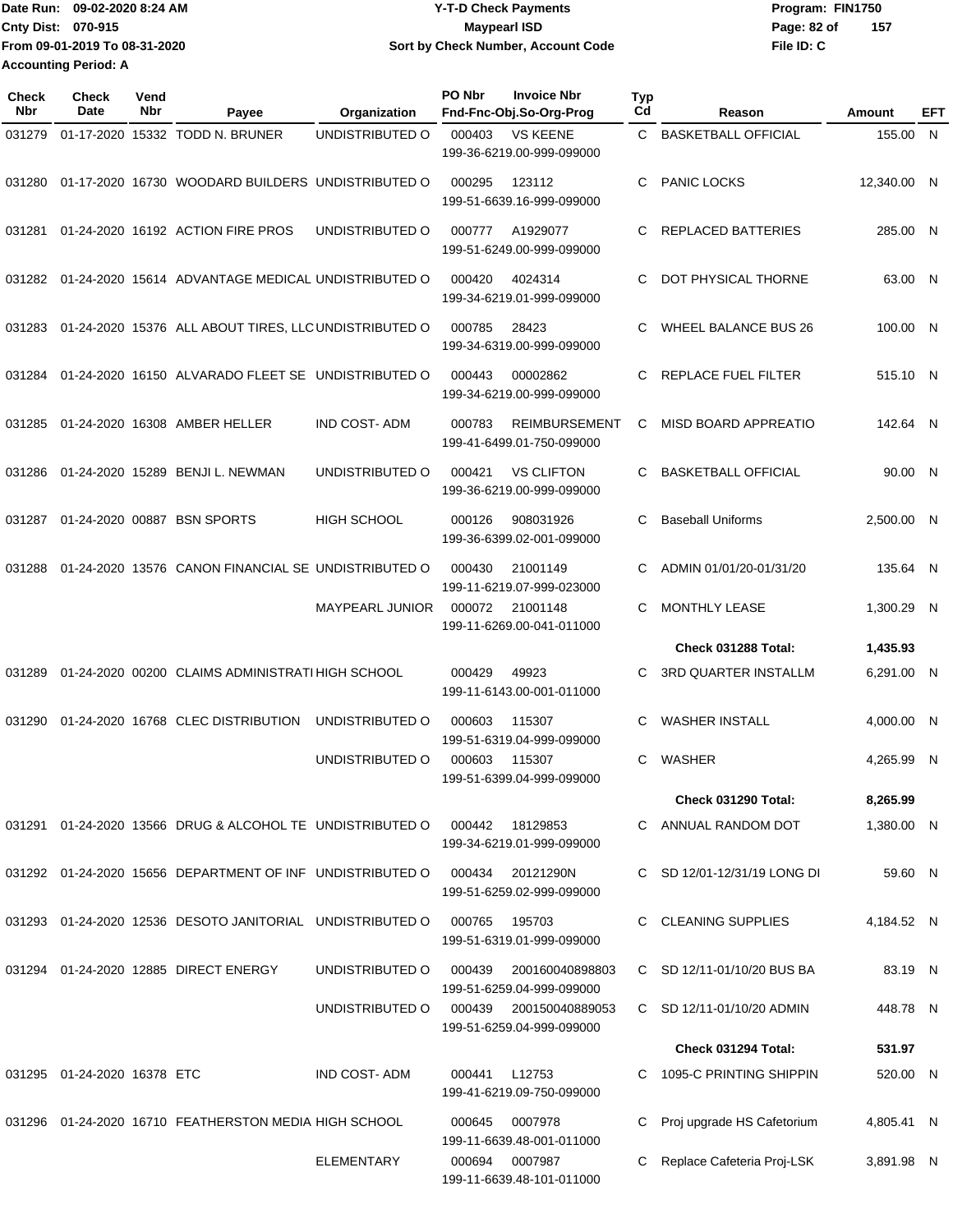| Date Run: 09-02-2020 8:24 AM |                               |             |                                                                                  |                                   | <b>Y-T-D Check Payments</b> |                                                                       |           | Program: FIN1750           |             |            |     |
|------------------------------|-------------------------------|-------------|----------------------------------------------------------------------------------|-----------------------------------|-----------------------------|-----------------------------------------------------------------------|-----------|----------------------------|-------------|------------|-----|
|                              | Cnty Dist: 070-915            |             |                                                                                  |                                   |                             | <b>Maypearl ISD</b>                                                   |           |                            | Page: 83 of | 157        |     |
|                              | From 09-01-2019 To 08-31-2020 |             |                                                                                  |                                   |                             | Sort by Check Number, Account Code                                    |           |                            | File ID: C  |            |     |
|                              | <b>Accounting Period: A</b>   |             |                                                                                  |                                   |                             |                                                                       |           |                            |             |            |     |
| <b>Check</b><br>Nbr          | <b>Check</b><br>Date          | Vend<br>Nbr | Payee                                                                            | Organization                      | PO Nbr                      | <b>Invoice Nbr</b><br>Fnd-Fnc-Obj.So-Org-Prog                         | Typ<br>Cd | Reason                     |             | Amount     | EFT |
|                              |                               |             |                                                                                  |                                   |                             |                                                                       |           | Check 031296 Total:        |             | 8,697.39   |     |
| 031297                       |                               |             | 01-24-2020 16775 FERGUSON ENTERPRI UNDISTRIBUTED O                               |                                   | 000712                      | 7713708<br>199-51-6639.19-999-099000                                  | C.        | <b>WATER HEATER</b>        |             | 9,024.33 N |     |
| 031298                       |                               |             | 01-24-2020 16072 FIRE AND SAFETY PR UNDISTRIBUTED O                              |                                   | 000775                      | 30951<br>199-51-6319.03-999-099000                                    | C         | <b>FIRE EXTINGUISHERS</b>  |             | 289.50 N   |     |
| 031299                       |                               |             | 01-24-2020 12341 GRAINGER INDUSTRIA UNDISTRIBUTED O                              |                                   | 000724                      | 9406190018<br>199-51-6319.04-999-099000                               | C         | <b>DOOR CLOSERS</b>        |             | 685.92 N   |     |
| 031300                       | 01-24-2020 00243 HILCO        |             |                                                                                  | UNDISTRIBUTED O                   | 000432                      | 487<br>199-51-6259.04-999-099000                                      | C         | SD 12/04-01/03/20 FUEL TA  |             | 34.25 N    |     |
|                              |                               |             |                                                                                  | UNDISTRIBUTED O                   | 000432                      | 487<br>199-51-6259.04-999-099000                                      | C.        | SD 12/04-01/03/20 SEC LIG  |             | 35.91 N    |     |
|                              |                               |             |                                                                                  | UNDISTRIBUTED O                   | 000432                      | 487<br>199-51-6259.04-999-099000                                      | C         | SD 12/04-01/03/20 MARQU    |             | 45.97 N    |     |
|                              |                               |             |                                                                                  | UNDISTRIBUTED O                   | 000432                      | 487<br>199-51-6259.04-999-099000                                      | C         | SD 12/04-01/03/20 ATH FA   |             | 321.10 N   |     |
|                              |                               |             |                                                                                  | UNDISTRIBUTED O                   | 000432                      | 487<br>199-51-6259.04-999-099000                                      | C         | SD 12/04-01/03/20 HS N/ WI |             | 1,257.37 N |     |
|                              |                               |             |                                                                                  | UNDISTRIBUTED O                   | 000432                      | 487<br>199-51-6259.04-999-099000                                      | C         | SD 12/04-01/03/20 MIDDLE   |             | 2,360.50 N |     |
|                              |                               |             |                                                                                  | UNDISTRIBUTED O                   | 000432                      | 487<br>199-51-6259.04-999-099000                                      | C         | SD 12/04-01/03/20 ELEM     |             | 2,477.92 N |     |
|                              |                               |             |                                                                                  | UNDISTRIBUTED O                   | 000432                      | 487<br>199-51-6259.78-999-022000                                      | C.        | SD 12/04-01/03/20 AG FAC   |             | 1,312.99 N |     |
|                              |                               |             |                                                                                  |                                   |                             |                                                                       |           | <b>Check 031300 Total:</b> |             | 7,846.01   |     |
| 031301                       |                               |             | 01-24-2020 15361 JOHNSTONE SUPPLY UNDISTRIBUTED O                                |                                   | 000771                      | 400-S100995846<br>199-34-6319.00-999-099000                           | C.        | COIL CLEANER FOR BUSE      |             | 74.47 N    |     |
|                              |                               |             | 031302  01-24-2020  00608  KAPLAN EARLY LEARN UNDISTRIBUTED   000711  0005353052 |                                   |                             | 199-11-6399.01-999-023000                                             |           | C LEARNING GAMES           |             | 317.74 N   |     |
|                              |                               |             | 031303  01-24-2020  16580  LISA ALLEN                                            | HIGH SCHOOL                       |                             | 000782 REIMBURSEMENT C ENGLISG RESOURCES<br>199-11-6399.04-001-011000 |           |                            |             | 48.70 N    |     |
|                              |                               |             | 031304    01-24-2020    16161    MARCUS    SWIFT                                 | UNDISTRIBUTED O 000423 VS CLIFTON |                             | 199-36-6219.00-999-099000                                             |           | C BASKETBALL OFFICIAL      |             | 115.00 N   |     |
|                              |                               |             | 031305  01-24-2020  16674  MPAK CONSTRUCTIO  UNDISTRIBUTED   000422  00006       |                                   |                             | 199-81-6629.01-999-099000                                             |           | C GYM REPAIRS              |             | 1,020.00 N |     |
|                              |                               |             | 031306  01-24-2020  16615  NICHOLAS SIMMEL                                       | UNDISTRIBUTED O 000424 VS CLIFTON |                             | 199-36-6219.00-999-099000                                             |           | C BASKETBALL OFFICIAL      |             | 105.00 N   |     |
|                              |                               |             |                                                                                  | UNDISTRIBUTED O 000424 VS CLIFTON |                             | 199-36-6219.00-999-099000                                             |           | C BASKETBALL OFFICIAL      |             | 115.00 N   |     |
|                              |                               |             |                                                                                  |                                   |                             |                                                                       |           | <b>Check 031306 Total:</b> |             | 220.00     |     |
|                              |                               |             | 031307 01-24-2020 15054 O'REILLY AUTO PARTS UNDISTRIBUTED O 000676 0645-470837   |                                   |                             | 199-34-6319.00-999-099000                                             |           | C AIR PLUG                 |             | 8.81 N     |     |
|                              |                               |             | 031308  01-24-2020  00099  REGION  10/EDUCATIO  UNDISTRIBUTED   000425  163968   |                                   |                             | 199-53-6239.00-999-099000                                             |           | C TSDS/PEIMS CO OP PACK    |             | 1,750.00 N |     |

UNDISTRIBUTED O 000426 163877 C TXEIS SUPPORT 19/20

199-53-6239.00-999-099000

**Check 031308 Total: 39,023.09**

37,273.09 N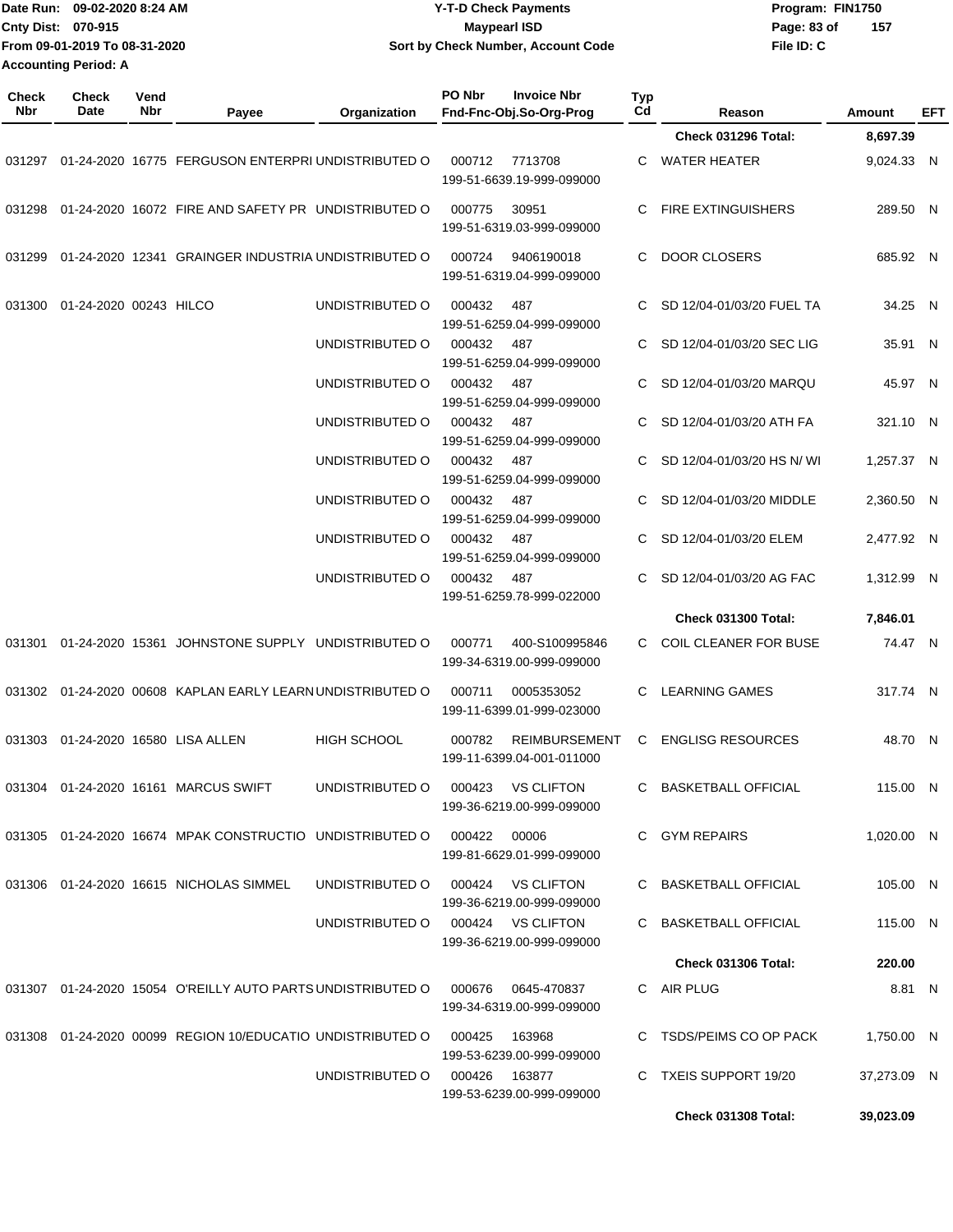|                             | Date Run: 09-02-2020 8:24 AM  | <b>Y-T-D Check Payments</b>        | Program: FIN1750   |
|-----------------------------|-------------------------------|------------------------------------|--------------------|
| Cnty Dist: 070-915          |                               | <b>Mavpearl ISD</b>                | 157<br>Page: 84 of |
|                             | From 09-01-2019 To 08-31-2020 | Sort by Check Number, Account Code | File ID: C         |
| <b>Accounting Period: A</b> |                               |                                    |                    |

| <b>Check</b><br>Nbr | Check<br>Date             | Vend<br>Nbr | Payee                                                     | Organization       | PO Nbr | <b>Invoice Nbr</b><br>Fnd-Fnc-Obj.So-Org-Prog     | <b>Typ</b><br>Cd | Reason                        | Amount     | EFT |
|---------------------|---------------------------|-------------|-----------------------------------------------------------|--------------------|--------|---------------------------------------------------|------------------|-------------------------------|------------|-----|
| 031309              |                           |             | 01-24-2020 00316 SCHOOL SPECIALTY I PRIMARY SCHOOL        |                    | 000754 | 208124460649<br>199-11-6399.01-102-011000         | C.               | 1st Grade Supplies            | 472.22 N   |     |
| 031310              |                           |             | 01-24-2020 16446 Secured Mobility LLC                     | UNDISTRIBUTED O    | 000032 | 951016<br>199-52-6399.01-999-099000               | C                | <b>SHIPPING</b>               | 24.00 N    |     |
|                     |                           |             |                                                           | UNDISTRIBUTED O    | 000032 | 951016<br>199-52-6399.45-999-099000               | C                | PRINTED CARDS PHOTOS          | 5,031.00 N |     |
|                     |                           |             |                                                           |                    |        |                                                   |                  | Check 031310 Total:           | 5,055.00   |     |
| 031311              |                           |             | 01-24-2020 16771 SHERROD MCDOWELL UNDISTRIBUTED O         |                    | 000427 | <b>VS CLIFTON</b><br>199-36-6219.00-999-099000    | C                | <b>BASKETBALL OFFICIAL</b>    | 105.00 N   |     |
| 031312              |                           |             | 01-24-2020 15313 CARROLL MARVIN SMI UNDISTRIBUTED O       |                    | 000431 | <b>VS CLIFTON</b><br>199-36-6219.00-999-099000    | C                | <b>BASKETBALL OFFICIAL</b>    | 17.50 N    |     |
| 031313              |                           |             | 01-24-2020 00234 SOUTHWEST INTERNA UNDISTRIBUTED O        |                    | 000757 | 13P4844<br>199-34-6319.00-999-099000              | C                | <b>BUS MIRRORS</b>            | 543.56 N   |     |
| 031314              |                           |             | 01-24-2020 16581 STEVEN SNEED                             | UNDISTRIBUTED O    | 000428 | <b>VS CLIFTON</b><br>199-36-6219.00-999-099000    | C                | <b>BASKETBALL OFFICIAL</b>    | 90.00 N    |     |
| 031315              |                           |             | 01-24-2020 16782 TARLETON STATE-CA UNDISTRIBUTED O        |                    | 000786 | 1036<br>199-13-6499.01-999-011000                 | C                | <b>JOB FAIR</b>               | 120.00 N   |     |
| 031316              |                           |             | 01-24-2020 16780 THSCEF LEADERSHIP HIGH SCHOOL            |                    | 000780 | <b>RIEPE</b><br>199-36-6499.05-001-099000         | С                | Professional Development      | 356.00 N   |     |
| 031317              |                           |             | 01-24-2020 01049 THYSSENKRUPP ELEV UNDISTRIBUTED O        |                    | 000770 | ACIA-1NXSY9Q<br>199-51-6249.00-999-099000         | C                | <b>LSK ELEVATOR REPAIRS</b>   | 1,241.50 N |     |
| 031318              |                           |             | 01-24-2020 00134 TXU ENERGY                               | UNDISTRIBUTED O    | 000433 | 055902261925<br>199-51-6259.04-999-099000         | C.               | SD 12/11-01/10/20 SEC LIG     | 328.32 N   |     |
| 031319              |                           |             | 01-24-2020 00441 VIRGIL MAJORS                            | UNDISTRIBUTED O    | 000435 | <b>VS CLIFTON</b><br>199-36-6219.00-999-099000    | C                | <b>BASKETBALL OFFICIAL</b>    | 155.00 N   |     |
| 031320              |                           |             | 01-24-2020 15976 VONN MALLERY                             | UNDISTRIBUTED O    | 000436 | <b>VS CLIFTON</b><br>199-36-6219.00-999-099000    | C                | <b>BASKETBALL OFFICIAL</b>    | 155.00 N   |     |
| 031321              | 01-24-2020 00141 WAL MART |             |                                                           | <b>HIGH SCHOOL</b> | 000759 | 008746<br>199-11-6399.10-001-011000               | C                | <b>COOKING SUPPLIES</b>       | 88.78 N    |     |
|                     |                           |             |                                                           | <b>HIGH SCHOOL</b> | 000624 | 009111<br>199-31-6399.00-001-099000               |                  | C COUNSLOR SUPPLIES           | 53.64 N    |     |
|                     |                           |             |                                                           |                    |        |                                                   |                  | <b>Check 031321 Total:</b>    | 142.42     |     |
|                     |                           |             | 031322 01-30-2020 16722 ABBY STUDER                       | HIGH SCHOOL        | 000848 | <b>REIMBURSEMENT</b><br>199-36-6399.12-001-099000 | C.               | <b>Reimbursement NHS REFR</b> | 81.51 N    |     |
|                     |                           |             | 031323 01-30-2020 16150 ALVARADO FLEET SE UNDISTRIBUTED O |                    | 000839 | 00003061<br>199-34-6219.00-999-099000             |                  | C LABOR                       | 1,682.21 N |     |
|                     |                           |             |                                                           | UNDISTRIBUTED O    | 000534 | 00002963<br>199-34-6219.00-999-099000             |                  | C CHANGE FILTERS              | 561.30 N   |     |
|                     |                           |             |                                                           | UNDISTRIBUTED O    |        | 000463 00002779<br>199-34-6219.00-999-099000      | C.               | Bus 50 diagnosis & repairs    | 7,892.30 N |     |
|                     |                           |             |                                                           | UNDISTRIBUTED O    | 000839 | 00003061<br>199-34-6319.00-999-099000             |                  | C PARTS INJECTOR              | 1,265.90 N |     |
|                     |                           |             |                                                           |                    |        |                                                   |                  | <b>Check 031323 Total:</b>    | 11,401.71  |     |
|                     |                           |             | 031324 01-30-2020 15616 AT&T CORP.                        | UNDISTRIBUTED O    | 000451 | 0573207983001<br>199-51-6259.02-999-099000        |                  | C LONG DISTANCE SD JAN 2      | 80.77 N    |     |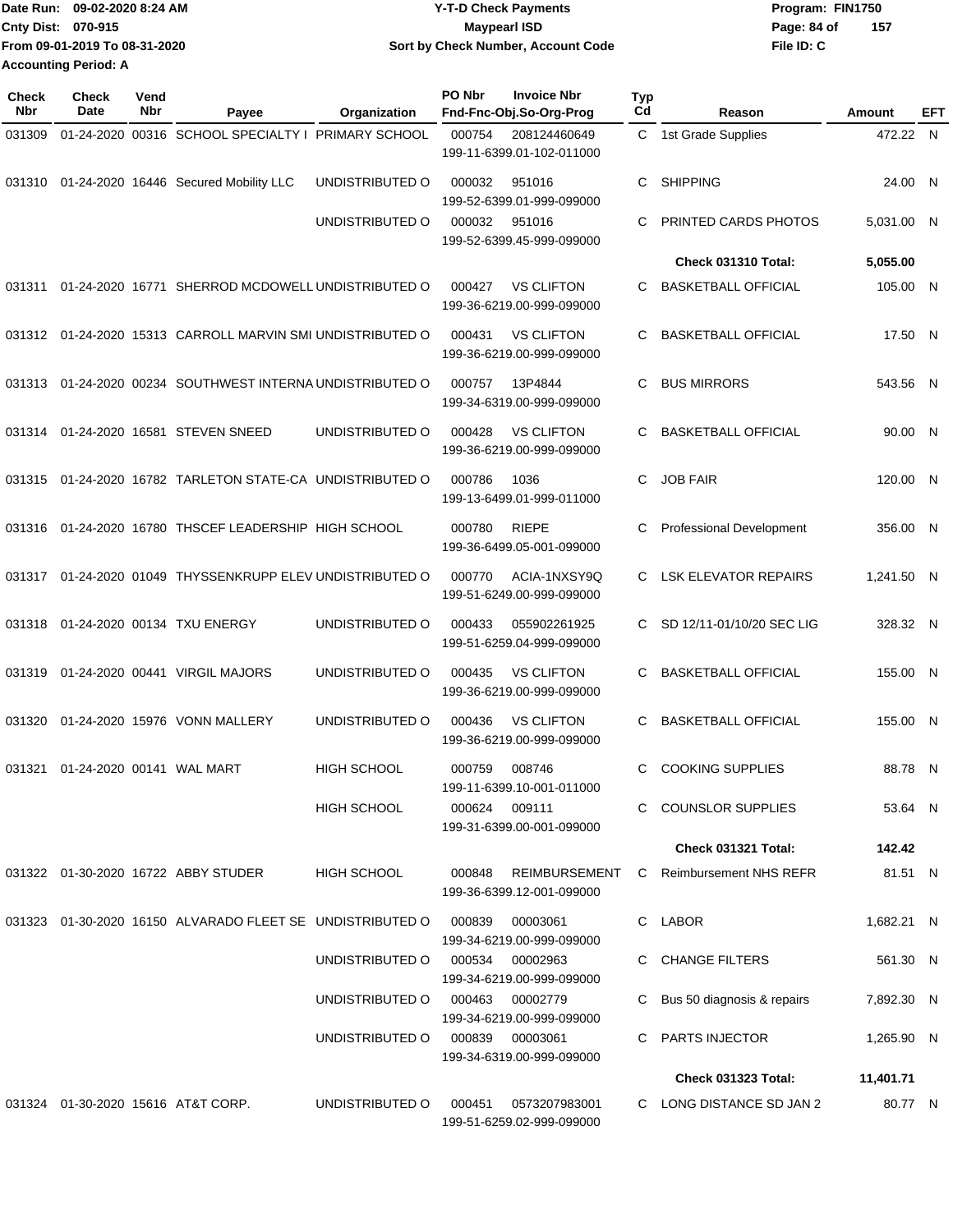Date Run: 09-02-2020 8:24 AM **Date Run:** 09-02-2020 8:24 AM **Program:** FIN1750 Cnty Dist: 070-915 **Page: 85 of** Maypearl ISD Maypearl ISD **File ID: C From 09-01-2019 To 08-31-2020 09-02-2020 8:24 AM Y-T-D Check Payments 070-915 Maypearl ISD Sort by Check Number, Account Code 157 Accounting Period: A**

**PO Nbr Invoice Nbr**

| Check<br>Nbr | <b>Check</b><br>Date      | Vend<br>Nbr | Payee                                                                  | Organization    | PO Nbr | <b>Invoice Nbr</b><br>Fnd-Fnc-Obj.So-Org-Prog     | Typ<br>Cd    | Reason                     | Amount      | EFT |
|--------------|---------------------------|-------------|------------------------------------------------------------------------|-----------------|--------|---------------------------------------------------|--------------|----------------------------|-------------|-----|
| 031325       |                           |             | 01-30-2020 00901 AVENUE FUEL DISTRI UNDISTRIBUTED O                    |                 | 000460 | 70553<br>199-34-6311.01-999-099000                |              | C FUEL FOR DISTRICT        | 3,001.39 N  |     |
| 031326       |                           |             | 01-30-2020 16382 BRITTANY CHADWICK HIGH SCHOOL                         |                 | 000803 | <b>REIMBURSEMENT</b><br>199-36-6399.12-001-099000 | C            | Reimbursement              | 176.03 N    |     |
|              |                           |             | 031327 01-30-2020 00887 BSN SPORTS                                     | UNDISTRIBUTED O | 000459 | 908044340<br>199-36-6399.05-999-099000            | C            | <b>Softball Netting</b>    | 117.60 N    |     |
| 031328       |                           |             | 01-30-2020 00289 CAROLINA BIOLOGICA HIGH SCHOOL                        |                 | 000762 | 50936543 RI<br>199-11-6399.14-001-011000          | C            | calculator                 | 508.25 N    |     |
| 031329       |                           |             | 01-30-2020 16778 CESMG, LLC                                            | UNDISTRIBUTED O | 000827 | 4210<br>199-51-6399.04-999-099000                 | C            | TRADE SHOW DEMO POR        | 1,375.00 N  |     |
| 031330       | 01-30-2020 16441 DAC-Inc. |             |                                                                        | UNDISTRIBUTED O | 000432 | 29033<br>199-52-6639.02-999-099000                | C.           | <b>CAMERAS</b>             | 33,032.00 N |     |
| 031331       |                           |             | 01-30-2020 15102 DARRON RICHARDSO UNDISTRIBUTED O                      |                 | 000445 | <b>VS WHITNEY</b><br>199-36-6219.00-999-099000    | C            | <b>BASKETBALL OFFICIAL</b> | 155.00 N    |     |
| 031332       |                           |             | 01-30-2020 16773 DAVID LEN CROW                                        | UNDISTRIBUTED O | 000452 | <b>VS WHITNEY</b><br>199-36-6219.00-999-099000    | C            | <b>BASKETBALL OFFICIAL</b> | 65.00 N     |     |
| 031333       |                           |             | 01-30-2020 12885 DIRECT ENERGY                                         | UNDISTRIBUTED O | 000450 | 200170040913027<br>199-51-6259.04-999-099000      | C.           | SD 12/11-01/10/20 INT.     | 8.13 N      |     |
|              |                           |             |                                                                        | UNDISTRIBUTED O | 000450 | 200170040913027<br>199-51-6259.04-999-099000      | C.           | SD 12/11-01/10/20 ARCHIV   | 31.75 N     |     |
|              |                           |             |                                                                        | UNDISTRIBUTED O | 000450 | 200170040913027<br>199-51-6259.04-999-099000      | C.           | SD 12/11-01/10/20 INT CAF  | 256.00 N    |     |
|              |                           |             |                                                                        | UNDISTRIBUTED O | 000450 | 200170040913027<br>199-51-6259.04-999-099000      | C.           | SD 12/11-01/10/20 GOLF F   | 1,183.17 N  |     |
|              |                           |             |                                                                        | UNDISTRIBUTED O | 000450 | 200170040913027<br>199-51-6259.04-999-099000      | C.           | SD 12/11-01/10/20 HS N. WI | 2,472.26 N  |     |
|              |                           |             |                                                                        | UNDISTRIBUTED O | 000450 | 200170040913027<br>199-51-6259.04-999-099000      |              | C SD 12/11-01/10/20 QUAD B | 450.33 N    |     |
|              |                           |             |                                                                        | UNDISTRIBUTED O | 000450 | 200170040913027<br>199-51-6259.04-999-099000      | $\mathbf{C}$ | SD 12/11-01/10/20 PORTAB   | 229.87 N    |     |
|              |                           |             |                                                                        | UNDISTRIBUTED O | 000450 | 200170040913027<br>199-51-6259.04-999-099000      |              | C SD 12/11-01/10/20 INTERM | 1.448.93 N  |     |
|              |                           |             |                                                                        |                 |        |                                                   |              | Check 031333 Total:        | 6,080.44    |     |
|              |                           |             | 031334  01-30-2020  16606  DONOVAN BROWN                               | UNDISTRIBUTED O |        | 000453 VS WHITNEY<br>199-36-6219.00-999-099000    |              | C BASKETBALL OFFICIAL      | 115.00 N    |     |
|              |                           |             | 031335 01-30-2020 15718 DUNCAN PLUMBING S UNDISTRIBUTED O              |                 | 000828 | 4960<br>199-51-6249.00-999-099000                 |              | C CONNECT WTER HEATER      | 1,249.00 N  |     |
|              |                           |             | 031336 01-30-2020 16117 EAGLE NATIONAL STE HIGH SCHOOL                 |                 |        | 000810 959375<br>199-11-6399.09-001-022000        |              | C AG SUPPLIES              | 983.48 N    |     |
|              |                           |             | 031337 01-30-2020 13247 PARK PLACE PUBLICA UNDISTRIBUTED O             |                 | 000804 | 5380<br>199-21-6411.00-999-023000                 |              | C CONFERENCE               | 200.00 N    |     |
|              |                           |             |                                                                        | UNDISTRIBUTED O | 000804 | 5380<br>199-31-6411.00-999-023000                 |              | C CINFERENCE SPED LAW      | 200.00 N    |     |
|              |                           |             |                                                                        |                 |        |                                                   |              | Check 031337 Total:        | 400.00      |     |
|              |                           |             | 031338  01-30-2020  01547  EICHELBAUM WARDEL DIR COST- ADMINIS  000461 |                 |        | 67928<br>199-41-6211.00-720-099000                |              | C LEGAL SERVICES           | 2,296.50 N  |     |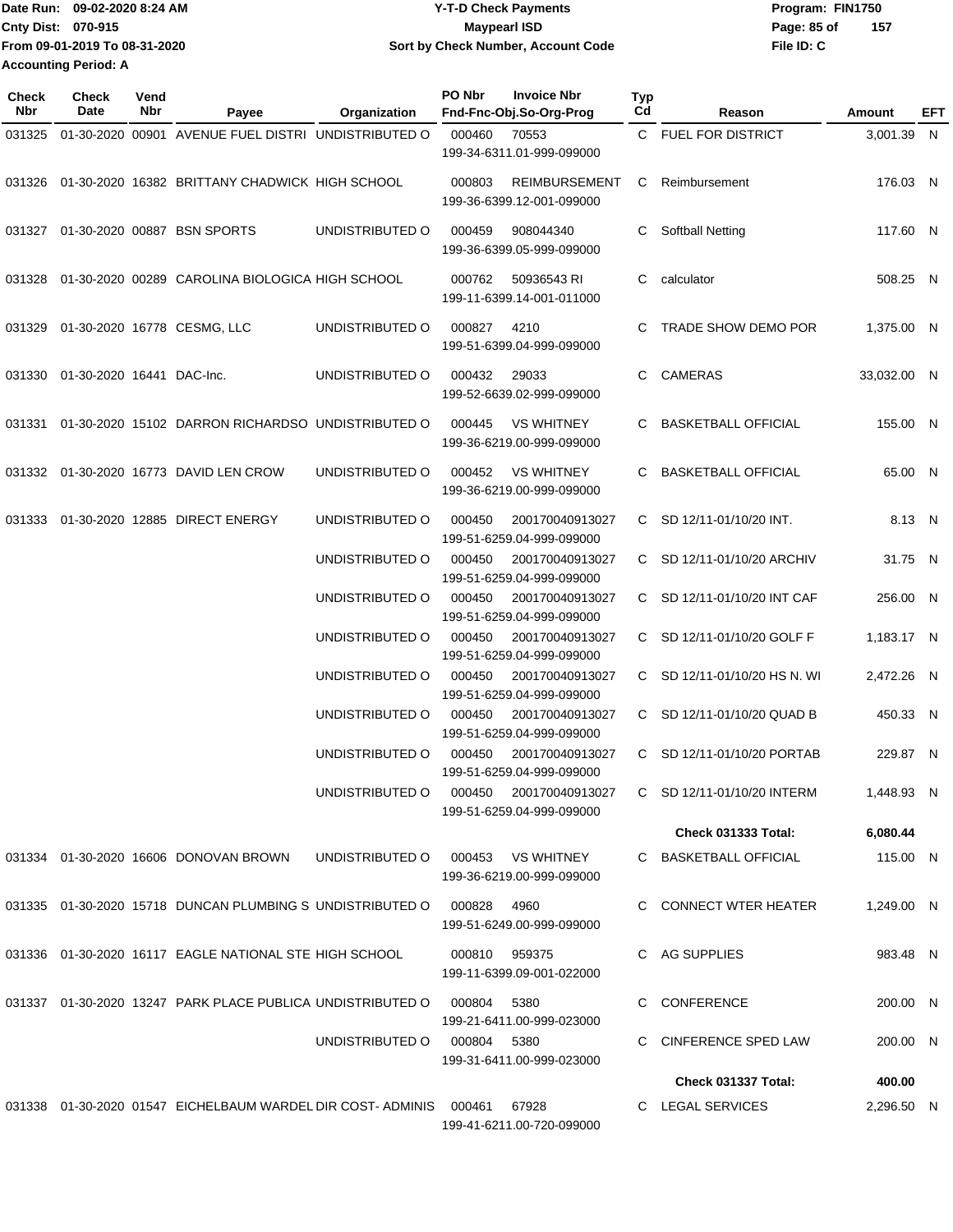**Date Run: Program: FIN1750 Cnty Dist: Page: 86 of File ID: C From 09-01-2019 To 08-31-2020 09-02-2020 8:24 AM Y-T-D Check Payments 070-915 Maypearl ISD Sort by Check Number, Account Code Accounting Period: A**

**157**

**Check Nbr Check Date Reason Fnd-Fnc-Obj.So-Org-Prog Typ Reason Amount Vend Payee Organization PO Nbr Invoice Nbr EFT** 031339 01-30-2020 00040 FLATT STATIONERS, I HIGH SCHOOL 000784 204093-00 C ENGLISH SUPPLIES 178.84 199-11-6399.04-001-011000 N 031340 01-30-2020 16059 FRONTIER SOUTHWE UNDISTRIBUTED O 000459 435/2038/092915 C SD 01/22-02/2/20 JH 435/20 199-51-6259.02-999-099000 135.20 N 031341 01-30-2020 01065 HOBART CORP UNDISTRIBUTED O 000778 61375251 C CN Supplies OVEN CLEAN 211.67 240-35-6342.00-999-099000 N 031342 01-30-2020 16230 IDEAL IMPACT INC UNDISTRIBUTED O 000458 SMS170532 C GUARANTEE FEE 18/19 3,662.00 199-51-6249.00-999-099000 N 031343 01-30-2020 14961 IMAGE MAKER 4 U, UNDISTRIBUTED O 000346 81371 C Baseball Locker Tags 165.00 199-36-6399.04-999-099000 N 031344 01-30-2020 16199 JEFFERY BETTS UNDISTRIBUTED O 000455 VS WHITNEY C BASKETBALL OFFICIAL 115.00 199-36-6219.00-999-099000 N 031345 01-30-2020 16786 JEREMY HANEY UNDISTRIBUTED O 000454 VS WHITNEY C BASKETBALL OFFICIAL 155.00 199-36-6219.00-999-099000 N 031346 01-30-2020 16784 JOHN WHERRY MAYPEARL JUNIOR 000834 REIMBURSEMENT C Survey 26.00 199-23-6399.03-041-099000 26.00 N 031347 01-30-2020 13498 KENNETH WILLIAMS UNDISTRIBUTED O 000447 VS CLIFTON C BASKETBALL OFFICIAL 199-36-6219.00-999-099000 155.00 N 031348 01-30-2020 16120 MARKS PLUMBING PA UNDISTRIBUTED O 000806 INV001856246 C HS URINAL KIT 199-51-6319.02-999-099000 178.49 N 031349 01-30-2020 16615 NICHOLAS SIMMEL UNDISTRIBUTED O 000456 VS WHITNEY C BASKETBALL OFFICIAL 199-36-6219.00-999-099000 65.00 N 031350 01-30-2020 12087 OAK CLIFF OFFICE SU HIGH SCHOOL 000831 441706-0 C OFFICE SUPPLIES 225.18 199-11-6399.12-001-011000 N MAYPEARL JUNIOR 000816 441414-0 C STAAR Data Collection 297.00 199-11-6399.38-041-011000 N HIGH SCHOOL 000812 441413-0 C 15X20 ENVELOPES 175.00 199-11-6399.39-001-022000 N **Check 031350 Total: 697.18** 031351 01-30-2020 00287 OFFICE DEPOT PRIMARY SCHOOL 000776 432031159001 C MPS Workroom Supplies 14.29 199-11-6399.05-102-011000 N PRIMARY SCHOOL 000776 432030368001 C MPS Workroom Supplies 199-11-6399.05-102-011000 149.52 N HIGH SCHOOL 000768 430007559001 C SEALS, CARD STOCK 89.84 199-31-6399.00-001-099000 N **Check 031351 Total: 253.65** 031352 01-30-2020 15054 O'REILLY AUTO PARTS UNDISTRIBUTED O 000676 0645472396 C WASH MITT WHEEL BRUS 56.42 199-34-6319.00-999-099000 N UNDISTRIBUTED O 000676 0645472632 C WIPER BLADES 199-34-6319.00-999-099000 48.80 N **Check 031352 Total: 105.22** 031353 01-30-2020 12436 PAM WILSON ADMINISTRATIVE 000462 REIMBURSEMENT C 1099 TAX FORMS 52.98 199-41-6499.00-701-099000 N 031354 01-30-2020 15973 LESLIE PANTOJA ELEMENTARY 000798 REIMBURSEMENT C REIMBURSEMENT 71.00 199-12-6399.00-101-099000 71.00 N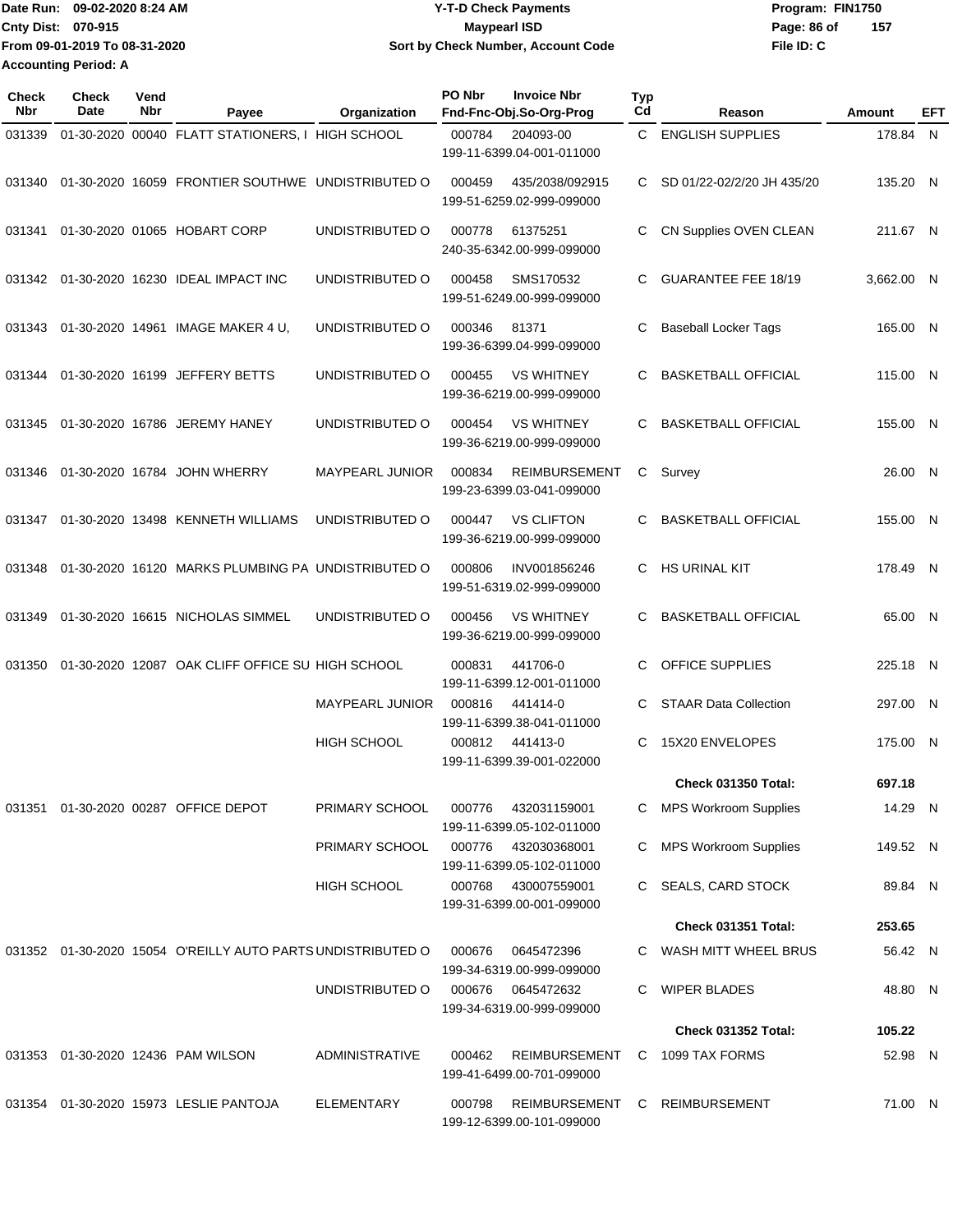|                             | Date Run: 09-02-2020 8:24 AM  | <b>Y-T-D Check Payments</b>        | Program: FIN1750   |
|-----------------------------|-------------------------------|------------------------------------|--------------------|
| <b>Cnty Dist: 070-915</b>   |                               | <b>Mavpearl ISD</b>                | 157<br>Page: 87 of |
|                             | From 09-01-2019 To 08-31-2020 | Sort by Check Number, Account Code | File ID: C         |
| <b>Accounting Period: A</b> |                               |                                    |                    |

| <b>Check</b><br>Nbr | Check<br>Date | Vend<br>Nbr | Payee                                                      | Organization               | PO Nbr        | <b>Invoice Nbr</b><br>Fnd-Fnc-Obj.So-Org-Prog                        | Typ<br>Cd | Reason                     | Amount      | EFT |
|---------------------|---------------|-------------|------------------------------------------------------------|----------------------------|---------------|----------------------------------------------------------------------|-----------|----------------------------|-------------|-----|
| 031355              |               |             | 01-30-2020 16764 PERFORMANCE HEAT UNDISTRIBUTED O          |                            | 000589        | 0000027584                                                           | C.        | REPLACE COIL BELT MOT      | 435.00 N    |     |
|                     |               |             |                                                            | UNDISTRIBUTED O            | 000589        | 199-51-6399.05-999-099000<br>0000027880<br>199-51-6399.05-999-099000 | С         | <b>COIL BELT MOTOR</b>     | 2,175.00 N  |     |
|                     |               |             |                                                            |                            |               |                                                                      |           | <b>Check 031355 Total:</b> | 2,610.00    |     |
| 031356              |               |             | 01-30-2020 14574 PERMA-BOUND BOOK HIGH SCHOOL              |                            | 000528        | 1846035-01<br>199-12-6399.04-001-099000                              | С         | <b>BOOKS</b>               | 17.57 N     |     |
| 031357              |               |             | 01-30-2020 14294 PSYCHOLOGICAL ASS HIGH SCHOOL             |                            | 000705        | 65010A-1<br>199-11-6399.24-001-037000                                | С         | <b>FAR/FAM COMB KIT</b>    | 529.20 N    |     |
|                     |               |             |                                                            | UNDISTRIBUTED O            | 000705        | 65010A-1<br>199-31-6399.00-999-023000                                | С         | <b>FAR/FAM COMB KIT</b>    | 529.20 N    |     |
|                     |               |             |                                                            |                            |               |                                                                      |           | Check 031357 Total:        | 1,058.40    |     |
| 031358              |               |             | 01-30-2020 12826 RACHEL BROWN                              | HIGH SCHOOL                | 000814        | <b>REIMBURSEMENT</b><br>199-11-6399.06-001-011000                    | С         | Reimbursement              | 40.00 N     |     |
| 031359              |               |             | 01-30-2020 15080 JOE T. RAMIREZ                            | UNDISTRIBUTED O            | 000446        | <b>VS WHITNEY</b><br>199-36-6219.00-999-099000                       | С         | <b>BASKETBALL OFFICIAL</b> | 155.00 N    |     |
| 031360              |               |             | 01-30-2020 16614 RED LION HOTELS                           | <b>HIGH SCHOOL</b>         | 000794        | <b>MAYPEARL</b><br>199-11-6411.04-001-022000                         | C         | <b>FFA</b>                 | 372.20 N    |     |
| 031361              |               |             | 01-30-2020 00099 REGION 10/EDUCATIO UNDISTRIBUTED O        |                            | 000005        | 164131<br>199-41-6239.02-999-099000                                  | С         | ADMIN SERVICE PACKAG       | 10,185.00 N |     |
|                     |               |             | 031362 01-30-2020 15313 CARROLL MARVIN SMI UNDISTRIBUTED O |                            | 000444        | <b>VS WHITNEY</b><br>199-36-6219.00-999-099000                       | С         | <b>BASKETBALL OFFICIAL</b> | 25.00 N     |     |
| 031363              |               |             | 01-30-2020 16415 SPIRIT EVEN COORDI MAYPEARL JUNIOR        |                            | 000830        | 410131<br>199-36-6399.09-041-099000                                  | С         | Cheer Judges               | 120.00 N    |     |
| 031364              |               |             | 01-30-2020 16581 STEVEN SNEED                              | UNDISTRIBUTED O            | 000448        | <b>VS RIO VISTA</b><br>199-36-6219.00-999-099000                     | С         | <b>BASKETBALL OFFICIAL</b> | 90.00 N     |     |
| 031365              |               |             | 01-30-2020 16296 SUPERIOR PEDIATRIC UNDISTRIBUTED O        |                            | 000826        | 147<br>199-31-6219.02-999-023000                                     | С         | PT SERVICES                | 357.50 N    |     |
|                     |               |             |                                                            | UNDISTRIBUTED O            | 000802        | 146                                                                  | С         | <b>PT SERVICES</b>         | 162.50 N    |     |
|                     |               |             |                                                            | UNDISTRIBUTED O 000802 146 |               | 199-31-6219.02-999-023000<br>199-31-6219.04-999-023000               |           | C OT SERVICES              | 146.25 N    |     |
|                     |               |             |                                                            | UNDISTRIBUTED O 000826 147 |               | 199-31-6219.04-999-023000                                            |           | C OT SERVICES              | 292.50 N    |     |
|                     |               |             |                                                            |                            |               |                                                                      |           | <b>Check 031365 Total:</b> | 958.75      |     |
|                     |               |             | 031366  01-30-2020  16030  TDINDUSTRIES, INC               | UNDISTRIBUTED O            |               | 000462 0001507638<br>199-51-6639.16-999-099000                       |           | C CONDENSING UNIT          | 9,012.46 N  |     |
|                     |               |             | 031367  01-30-2020  16007  TRAVEL LODGE                    | <b>HIGH SCHOOL</b>         |               | 000792 MAYPEARL FFA<br>199-11-6411.04-001-022000                     |           | C FFA                      | 196.00 N    |     |
|                     |               |             | 031368 01-30-2020 16437 UNIVERSITY OF TEXA ADMINISTRATIVE  |                            | 000457        | MAYPEARL<br>199-41-6499.00-701-099000                                |           | C CAREER DAY               | 59.00 N     |     |
|                     |               |             | 031369 01-30-2020 01145 WELDERS WAREHOUS HIGH SCHOOL       |                            | 000449        | 39330<br>199-11-6399.09-001-022000                                   |           | C CYLINDER RENTALS DEC     | 120.00 N    |     |
|                     |               |             | 031370 02-07-2020 14905 ACE EDUCATIONAL SUELEMENTARY       |                            | 000599 000599 | 199-11-6399.00-101-023000                                            |           | C BOOKMARKS ADD SUBTR      | 36.73 N     |     |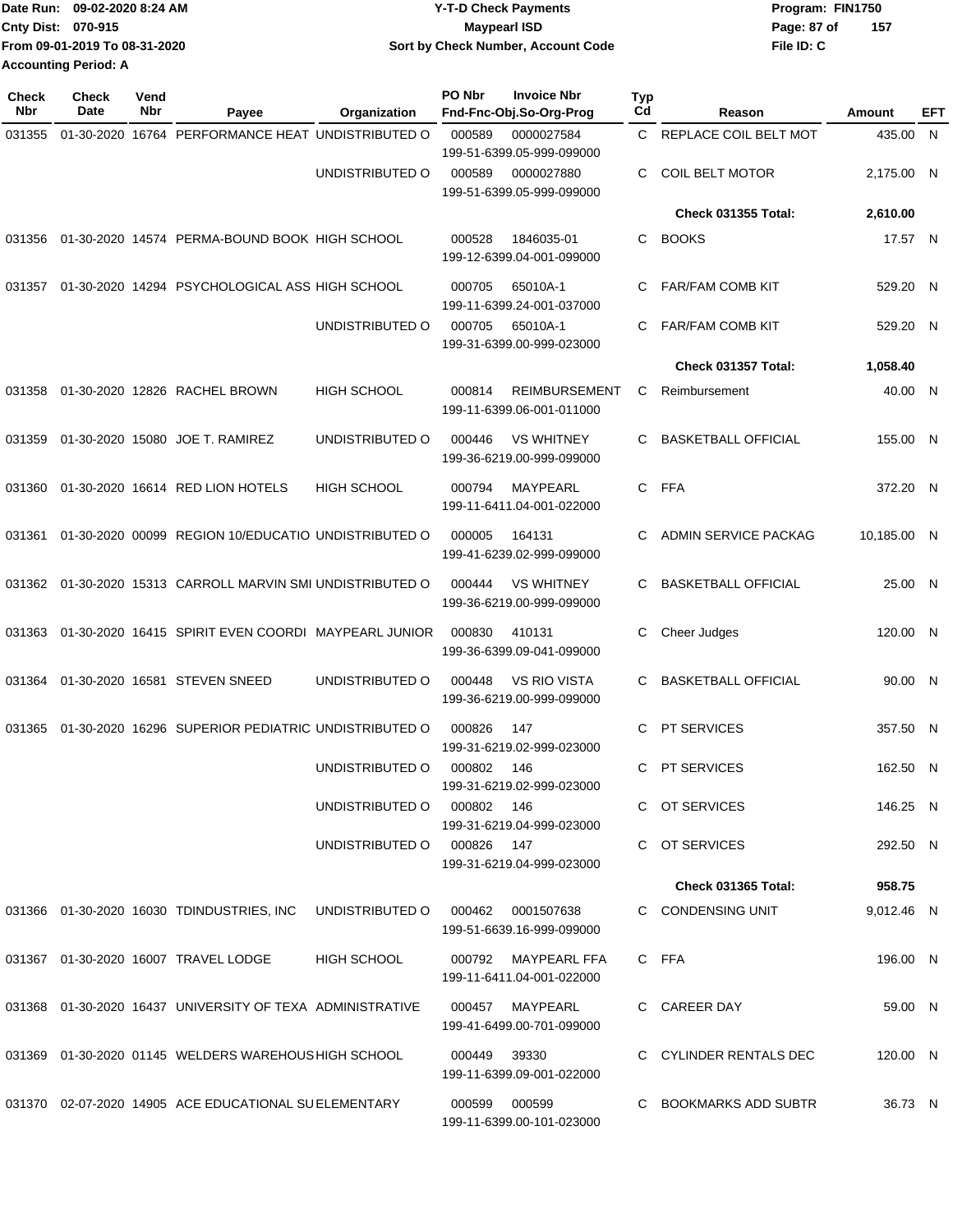|                             | IDate Run: 09-02-2020 8:24 AM | <b>Y-T-D Check Payments</b>        | Program: FIN1750   |
|-----------------------------|-------------------------------|------------------------------------|--------------------|
| <b>Cnty Dist: 070-915</b>   |                               | <b>Mavpearl ISD</b>                | 157<br>Page: 88 of |
|                             | From 09-01-2019 To 08-31-2020 | Sort by Check Number, Account Code | File ID: C         |
| <b>Accounting Period: A</b> |                               |                                    |                    |

| <b>Check</b><br>Nbr | <b>Check</b><br>Date | Vend<br>Nbr | Payee                                                                   | Organization                                            | PO Nbr | <b>Invoice Nbr</b><br>Fnd-Fnc-Obj.So-Org-Prog | Typ<br>Cd | Reason                                                   | Amount               | EFT |
|---------------------|----------------------|-------------|-------------------------------------------------------------------------|---------------------------------------------------------|--------|-----------------------------------------------|-----------|----------------------------------------------------------|----------------------|-----|
| 031371              |                      |             | 02-07-2020 15376 ALL ABOUT TIRES, LLC UNDISTRIBUTED O                   |                                                         | 000892 | 39543                                         |           | C 2 FRONT TIRES BUS 10                                   | 346.00 N             |     |
|                     |                      |             |                                                                         |                                                         |        | 199-34-6219.00-999-023000                     |           |                                                          |                      |     |
|                     |                      |             | 031372 02-07-2020 12681 AMERICAN SCHOOL C HIGH SCHOOL                   |                                                         | 000884 | 251980<br>199-31-6411.01-001-099000           | C.        | MEMBERSHIP RENEWAL                                       | 129.00 N             |     |
|                     |                      |             | 031373 02-07-2020 15217 BAYLOR INSTITUTE O UNDISTRIBUTED O              |                                                         | 000875 | 15310<br>199-36-6219.02-999-099000            |           | C Trainer                                                | 715.00 N             |     |
| 031374              |                      |             | 02-07-2020 00956 BORDEN DAIRY                                           | <b>MAYPEARL JUNIOR</b>                                  | 000916 | 3030704<br>240-35-6341.00-041-099000          | C.        | MS MILK JANUARY                                          | 590.95 N             |     |
|                     |                      |             |                                                                         | ELEMENTARY                                              | 000915 | 3030704<br>240-35-6341.00-101-099000          | C.        | MILK ELEM JANUARY                                        | 943.39 N             |     |
|                     |                      |             |                                                                         | PRIMARY SCHOOL                                          | 000914 | 3030704<br>240-35-6341.00-102-099000          | C         | PRIMARY MILK JANUARY                                     | 679.19 N             |     |
|                     |                      |             |                                                                         | <b>HIGH SCHOOL</b>                                      | 000917 | 3030704<br>240-35-6341.01-001-099000          | C.        | <b>MILK HS JANUARY</b>                                   | 389.02 N             |     |
|                     |                      |             |                                                                         |                                                         |        |                                               |           | Check 031374 Total:                                      | 2,602.55             |     |
|                     |                      |             | 031375 02-07-2020 16553 BRANDY B. KERBOW MAYPEARL JUNIOR                |                                                         | 000467 | 2001<br>211-11-6219.00-041-024SIG             | C         | 4 SESSIONS                                               | 400.00 N             |     |
|                     |                      |             | 031376 02-07-2020 16789 BUENA VISTA-BETHEL UNDISTRIBUTED O              |                                                         | 000465 | MAYPEARL<br>199-51-6259.01-999-099000         |           | C SERVICE APPLIC BALL FIE                                | 151.00 N             |     |
|                     |                      |             | 031377 02-07-2020 16789 BUENA VISTA-BETHEL UNDISTRIBUTED O              |                                                         | 000468 | 665<br>199-51-6259.01-999-099000              | C.        | SD 12/12-01/14/20 BALL FI                                | 568.78 N             |     |
|                     |                      |             | 031378 02-07-2020 16577 CARTER EVALUATION UNDISTRIBUTED O               |                                                         | 000904 | -3<br>199-31-6219.00-999-023000               | C.        | <b>PSY/AU EVALUATION</b>                                 | 787.50 N             |     |
| 031379              |                      |             | 02-07-2020 00217 CITY OF MAYPEARL                                       | UNDISTRIBUTED O                                         | 000470 | 1081<br>199-51-6259.01-999-099000             | C         | SD 12/30-01/29/20 ELEM Y                                 | 21.00 N              |     |
|                     |                      |             |                                                                         | UNDISTRIBUTED O                                         | 000470 | -80<br>199-51-6259.01-999-099000              | C         | SD 12/30-01/29/20 ISD BAL                                | 21.00 N              |     |
|                     |                      |             |                                                                         | UNDISTRIBUTED O                                         | 000470 | 1080<br>199-51-6259.01-999-099000             | C.        | SD 12/30-01/29/20 ELEM                                   | 46.00 N              |     |
|                     |                      |             |                                                                         | UNDISTRIBUTED O                                         | 000470 | 1618<br>199-51-6259.01-999-099000             | C.        | SD 12/30-01/29/20 ADMIN                                  | 46.00 N              |     |
|                     |                      |             |                                                                         | UNDISTRIBUTED O 000470 1394                             |        | 199-51-6259.01-999-099000                     |           | C SD 12/30-01/29/20 HS BRO                               | 46.00 N              |     |
|                     |                      |             |                                                                         | UNDISTRIBUTED O 000470 383                              |        | 199-51-6259.01-999-099000                     |           | C SD 12/30-01/29/20 HIGH SC                              | 113.20 N             |     |
|                     |                      |             |                                                                         | UNDISTRIBUTED O 000470 574<br>UNDISTRIBUTED O 000470 82 |        | 199-51-6259.01-999-099000                     |           | C SD 12/30-01/29/20 MS YAR                               | 634.80 N             |     |
|                     |                      |             |                                                                         | UNDISTRIBUTED O 000470 595                              |        | 199-51-6259.01-999-099000                     |           | C SD 12/30-01/29/20 PRIM SC<br>C SD 12/30-01/29/20 MSCHO | 155.80 N<br>371.80 N |     |
|                     |                      |             |                                                                         |                                                         |        | 199-51-6259.01-999-099000                     |           |                                                          |                      |     |
|                     |                      |             |                                                                         |                                                         |        |                                               |           | Check 031379 Total:                                      | 1,455.60             |     |
|                     |                      |             | 031380 02-07-2020 13874 DEMARRIO STEWARD UNDISTRIBUTED O 000471 VS WEST |                                                         |        | 199-36-6219.00-999-099000                     |           | C BASKETBALL OFFICIAL                                    | 205.00 N             |     |
|                     |                      |             | 031381 02-07-2020 16187 KING SPORTS LINK                                | UNDISTRIBUTED O 000472 VS GRANDVIEW                     |        | 199-36-6219.00-999-099000                     |           | C BASKETBALL OFFICIAL                                    | 85.00 N              |     |
|                     |                      |             |                                                                         | UNDISTRIBUTED O 000472 VS GRANDVIEW                     |        | 199-36-6219.00-999-099000                     |           | D WRONG VENDOR                                           | $-85.00$ N           |     |
|                     |                      |             |                                                                         |                                                         |        |                                               |           | Check 031381 Total:                                      | .00                  |     |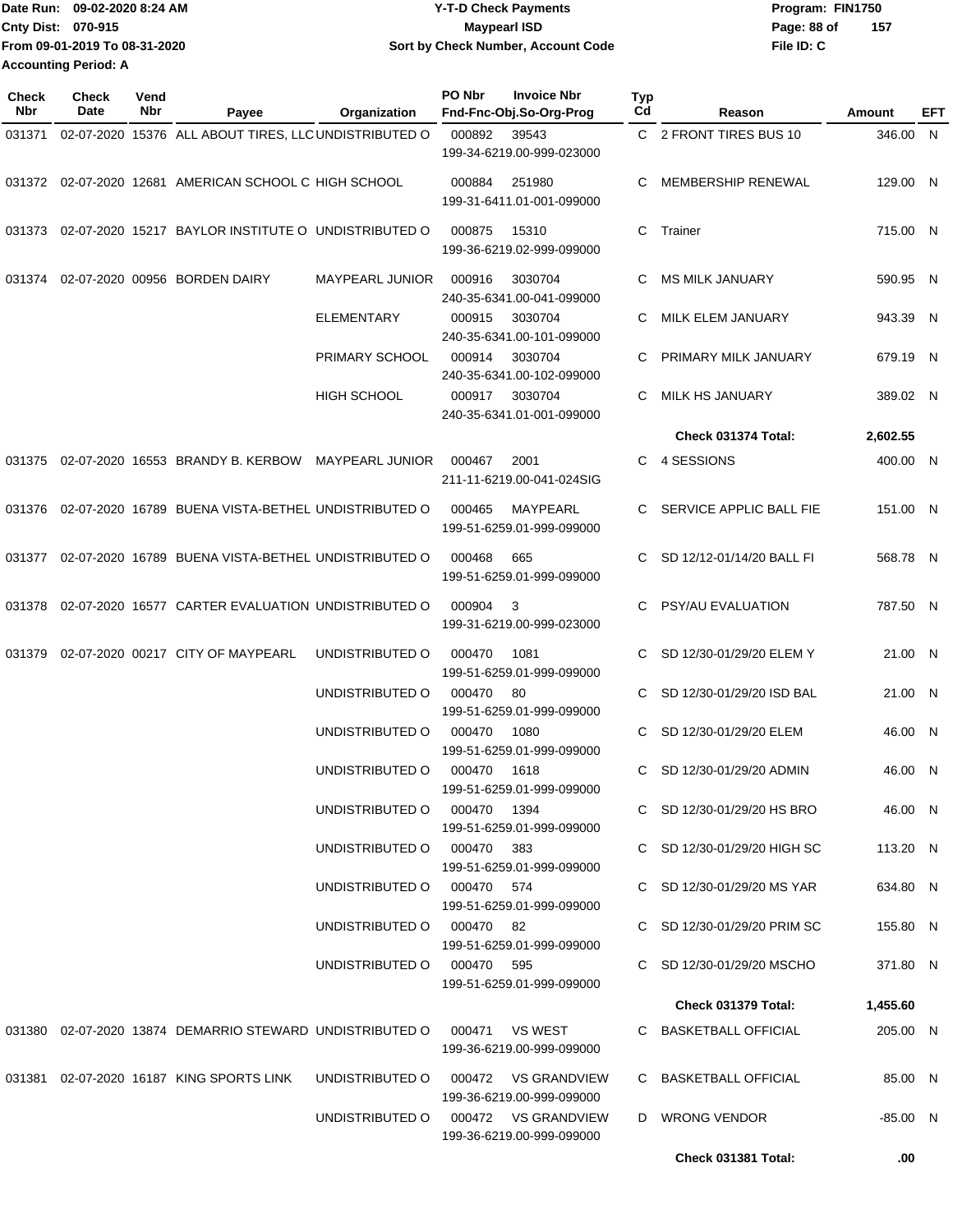|                             | Date Run: 09-02-2020 8:24 AM  | <b>Y-T-D Check Payments</b>        | Program: FIN1750   |  |  |  |
|-----------------------------|-------------------------------|------------------------------------|--------------------|--|--|--|
| <b>Cnty Dist: 070-915</b>   |                               | <b>Mavpearl ISD</b>                | 157<br>Page: 89 of |  |  |  |
|                             | From 09-01-2019 To 08-31-2020 | Sort by Check Number, Account Code | File ID: C         |  |  |  |
| <b>Accounting Period: A</b> |                               |                                    |                    |  |  |  |

| <b>Check</b><br>Nbr | <b>Check</b><br>Date | Vend<br>Nbr | Payee                                                                 | Organization                     | PO Nbr | <b>Invoice Nbr</b><br>Fnd-Fnc-Obj.So-Org-Prog | Typ<br>Cd | Reason                      | Amount     | EFT |
|---------------------|----------------------|-------------|-----------------------------------------------------------------------|----------------------------------|--------|-----------------------------------------------|-----------|-----------------------------|------------|-----|
|                     |                      |             | 031382 02-07-2020 16413 EAST TEXAS COPY                               | UNDISTRIBUTED O                  | 000485 | 1533494                                       |           | C SPED SD THROUGH 01/08/    | 88.38 N    |     |
|                     |                      |             |                                                                       |                                  |        | 199-11-6219.07-999-023000                     |           |                             |            |     |
|                     |                      |             |                                                                       | HIGH SCHOOL                      | 000485 | 1533494                                       |           | C HSP SD THROUGH 01/08/2    | 146.43 N   |     |
|                     |                      |             |                                                                       |                                  |        | 199-11-6269.00-001-011000                     |           |                             |            |     |
|                     |                      |             |                                                                       | <b>MAYPEARL JUNIOR</b>           | 000485 | 1533494                                       | C.        | JHP SD THROUGH 01/08/2      | 70.00 N    |     |
|                     |                      |             |                                                                       |                                  |        | 199-11-6269.00-041-011000                     |           |                             |            |     |
|                     |                      |             |                                                                       | ELEMENTARY                       | 000485 | 1533494                                       |           | C ELEM T SD THROUGH 01/0    | 299.27 N   |     |
|                     |                      |             |                                                                       |                                  |        | 199-11-6269.00-101-011000                     |           |                             |            |     |
|                     |                      |             |                                                                       | <b>ELEMENTARY</b>                | 000485 | 1533494                                       | C.        | ELEM P SD THROUGH           | 158.13 N   |     |
|                     |                      |             |                                                                       |                                  |        | 199-11-6269.00-101-099000                     |           |                             |            |     |
|                     |                      |             |                                                                       | PRIMARY SCHOOL                   | 000485 | 1533494<br>199-11-6269.00-102-011000          | C.        | PRIM T SD THROUGH 01/0      | 70.00 N    |     |
|                     |                      |             |                                                                       | <b>HIGH SCHOOL</b>               | 000485 | 1533494                                       |           | C HST SD THROUGH 01/08/2    | 291.54 N   |     |
|                     |                      |             |                                                                       |                                  |        | 199-11-6269.01-001-011000                     |           |                             |            |     |
|                     |                      |             |                                                                       | <b>MAYPEARL JUNIOR</b>           | 000485 | 1533494                                       | C.        | JHT SD THROUGH 01/08/2      | 134.72 N   |     |
|                     |                      |             |                                                                       |                                  |        | 199-11-6269.01-041-011000                     |           |                             |            |     |
|                     |                      |             |                                                                       | PRIMARY SCHOOL                   | 000485 | 1533494                                       | C.        | PRIM PRI SD THROUGH 01      | 83.88 N    |     |
|                     |                      |             |                                                                       |                                  |        | 199-11-6269.01-102-011000                     |           |                             |            |     |
|                     |                      |             |                                                                       | DIR COST- ADMINIS                | 000485 | 1533494                                       | C.        | ADMIN SD THROUGH 01/0       | 70.00 N    |     |
|                     |                      |             |                                                                       |                                  |        | 199-41-6249.00-720-099000                     |           |                             |            |     |
|                     |                      |             |                                                                       |                                  |        |                                               |           | Check 031382 Total:         | 1,412.35   |     |
|                     |                      |             | 031383 02-07-2020 16710 FEATHERSTON MEDIA UNDISTRIBUTED O             |                                  | 000474 | 0008086                                       | C.        | REPLACED WIRING             | 1,616.94 N |     |
|                     |                      |             |                                                                       |                                  |        | 199-53-6639.00-999-099000                     |           |                             |            |     |
|                     |                      |             | 031384 02-07-2020 16775 FERGUSON ENTERPRI UNDISTRIBUTED O             |                                  | 000772 | 7795339                                       | C.        | JH ELECTRIC WATER HEA       | 636.55 N   |     |
|                     |                      |             |                                                                       |                                  |        | 199-51-6319.03-999-099000                     |           |                             |            |     |
|                     |                      |             |                                                                       |                                  |        |                                               |           |                             |            |     |
|                     |                      |             | 031385  02-07-2020  00040  FLATT STATIONERS, I ELEMENTARY             |                                  | 000833 | 204730-00                                     |           | C OFFICE SUPPLIES           | 182.61 N   |     |
|                     |                      |             |                                                                       |                                  |        | 199-11-6399.11-101-011000                     |           |                             |            |     |
|                     |                      |             | 031386 02-07-2020 00376 FLINN SCIENTIFIC                              | <b>HIGH SCHOOL</b>               | 000763 | 2447910                                       | C.        | <b>RATS SCIENCE</b>         | 801.14 N   |     |
|                     |                      |             |                                                                       |                                  |        | 199-11-6399.14-001-011000                     |           |                             |            |     |
|                     |                      |             | 031387 02-07-2020 16059 FRONTIER SOUTHWE UNDISTRIBUTED O              |                                  | 000486 | 17200318145                                   |           | C 435-1720 SD 1/28-02/27-20 | 65.10 N    |     |
|                     |                      |             |                                                                       |                                  |        | 199-51-6259.02-999-099000                     |           |                             |            |     |
|                     |                      |             |                                                                       | UNDISTRIBUTED O                  | 000486 | 21600925155                                   |           | C 435-2160 LSK SD 1/28-02/2 | 135.20 N   |     |
|                     |                      |             |                                                                       |                                  |        | 199-51-6259.02-999-099000                     |           |                             |            |     |
|                     |                      |             |                                                                       | UNDISTRIBUTED O                  | 000486 | 0928155                                       |           | C 435-2520 PRI SD 1/28-     | 135.20 N   |     |
|                     |                      |             |                                                                       |                                  |        | 199-51-6259.02-999-099000                     |           |                             |            |     |
|                     |                      |             |                                                                       | UNDISTRIBUTED O                  |        | 000486 0912065                                |           | C 435-1000 ADM SD 1/28-     | 875.30 N   |     |
|                     |                      |             |                                                                       |                                  |        | 199-51-6259.02-999-099000                     |           |                             |            |     |
|                     |                      |             |                                                                       |                                  |        |                                               |           | Check 031387 Total:         | 1,210.80   |     |
|                     |                      |             | 031388  02-07-2020  16537  GALLS PARENT HOLDI UNDISTRIBUTED O  000742 |                                  |        | 014828251                                     |           | C SECURITY SHIRT PANTS      | 59.99 N    |     |
|                     |                      |             |                                                                       |                                  |        | 199-52-6399.01-999-0990PD                     |           |                             |            |     |
|                     |                      |             |                                                                       | UNDISTRIBUTED O 000742 014804818 |        |                                               |           | C SECURITY PANTS            | 115.98 N   |     |
|                     |                      |             |                                                                       |                                  |        | 199-52-6399.01-999-0990PD                     |           |                             |            |     |
|                     |                      |             |                                                                       |                                  |        |                                               |           | Check 031388 Total:         | 175.97     |     |
|                     |                      |             | 031389  02-07-2020  12341  GRAINGER INDUSTRIA UNDISTRIBUTED O         |                                  | 000849 | 9428403654                                    |           | C signs                     | 110.60 N   |     |
|                     |                      |             |                                                                       |                                  |        | 199-51-6319.03-999-099000                     |           |                             |            |     |
|                     |                      |             | 031390 02-07-2020 16790 GRAND HYATT SAN A HIGH SCHOOL                 |                                  |        | 000910 KEENE                                  |           | C HOTEL                     | 582.00 N   |     |
|                     |                      |             |                                                                       |                                  |        | 199-11-6411.29-001-011000                     |           |                             |            |     |
|                     |                      |             |                                                                       | <b>HIGH SCHOOL</b>               |        | 000910 DALLAS                                 |           | C HOTEL                     | 582.00 N   |     |
|                     |                      |             |                                                                       |                                  |        | 199-11-6411.29-001-011B00                     |           |                             |            |     |
|                     |                      |             |                                                                       |                                  |        |                                               |           | Check 031390 Total:         | 1,164.00   |     |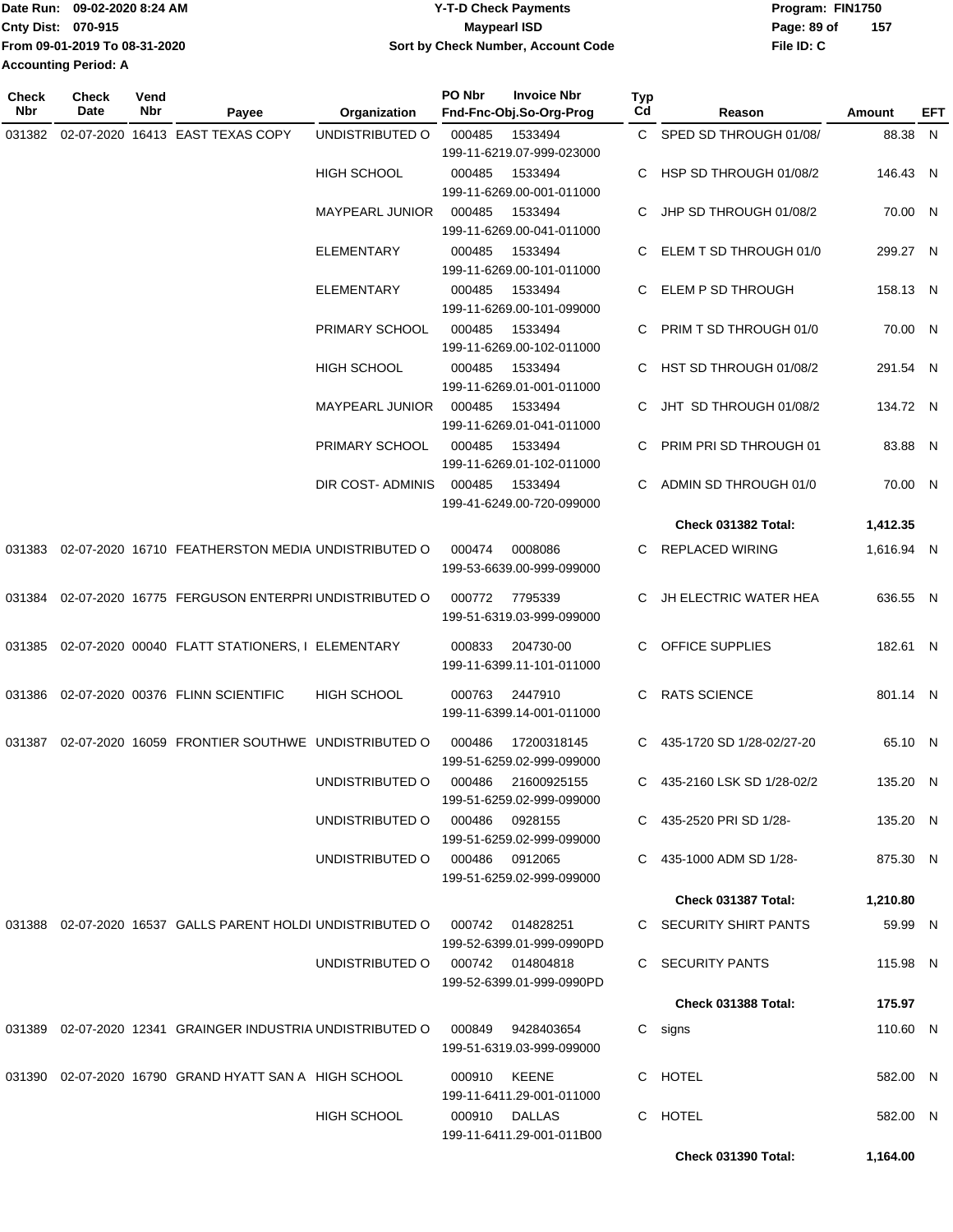|                             | Date Run: 09-02-2020 8:24 AM  | <b>Y-T-D Check Payments</b>        | Program: FIN1750 |     |  |
|-----------------------------|-------------------------------|------------------------------------|------------------|-----|--|
| Cnty Dist: 070-915          |                               | <b>Mavpearl ISD</b>                | Page: 90 of      | 157 |  |
|                             | From 09-01-2019 To 08-31-2020 | Sort by Check Number, Account Code | File ID: C       |     |  |
| <b>Accounting Period: A</b> |                               |                                    |                  |     |  |

| <b>Check</b><br>Nbr | Check<br>Date | Vend<br>Nbr | Payee                                                               | Organization           | PO Nbr | <b>Invoice Nbr</b><br>Fnd-Fnc-Obj.So-Org-Prog    | <b>Typ</b><br>Cd | Reason                       | Amount   | EFT |
|---------------------|---------------|-------------|---------------------------------------------------------------------|------------------------|--------|--------------------------------------------------|------------------|------------------------------|----------|-----|
| 031391              |               |             | 02-07-2020 14399 ROBERT HODGE JR.                                   | UNDISTRIBUTED O        | 000479 | <b>VS GRANDVIEW</b><br>199-36-6219.00-999-099000 | C.               | <b>BASKETBALL OFFICIAL</b>   | 85.00    | - N |
| 031392              |               |             | 02-07-2020 16223 Houston ISD                                        | UNDISTRIBUTED O        | 000475 | 1920JAN138<br>199-31-6299.00-999-023000          | C.               | SHARS BILLING FOR 01/01      | 36.09 N  |     |
|                     |               |             |                                                                     | UNDISTRIBUTED O        | 000475 | 1920DEC130<br>199-31-6299.00-999-023000          | C                | <b>SHARS BILLING FOR DEC</b> | 91.69 N  |     |
|                     |               |             |                                                                     |                        |        |                                                  |                  | Check 031392 Total:          | 127.78   |     |
| 031393              |               |             | 02-07-2020 12551 INTERQUEST DETECTI HIGH SCHOOL                     |                        | 000466 | 113657<br>199-11-6219.02-001-024000              | C                | <b>HALF DAY DERVICE</b>      | 280.00 N |     |
| 031394              |               |             | 02-07-2020 16039 JYRO SIGNS                                         | <b>ELEMENTARY</b>      | 000829 | 7041<br>199-11-6399.00-101-023000                | C.               | <b>SIGNS</b>                 | 307.50 N |     |
|                     |               |             |                                                                     | PRIMARY SCHOOL         | 000829 | 7041<br>199-11-6399.02-102-033000                | C                | <b>SIGNS</b>                 | 264.05 N |     |
|                     |               |             |                                                                     | <b>ELEMENTARY</b>      | 000829 | 7041<br>225-11-6399.00-101-023000                | C                | <b>SIGNS</b>                 | 43.45 N  |     |
|                     |               |             |                                                                     |                        |        |                                                  |                  | Check 031394 Total:          | 615.00   |     |
| 031395              |               |             | 02-07-2020 16697 KANDICE HANNA                                      | UNDISTRIBUTED O        | 000853 | <b>MAYPEARL ISD</b><br>199-31-6219.05-999-023000 |                  | C STUDENT EVALS              | 300.00 N |     |
| 031396              |               |             | 02-07-2020 14078 LRP PUBLICATIONS                                   | UNDISTRIBUTED O        | 000840 | MU242417<br>199-11-6411.01-999-023000            | C                | sped books                   | 118.70 N |     |
| 031397              |               |             | 02-07-2020 16161 MARCUS SWIFT                                       | UNDISTRIBUTED O        | 000473 | <b>VS WEST</b><br>199-36-6219.00-999-099000      | C                | <b>BASKETBALL OFFICIAL</b>   | 85.00 N  |     |
| 031398              |               |             | 02-07-2020 16120 MARKS PLUMBING PA UNDISTRIBUTED O                  |                        | 000487 | INV001859007<br>199-51-6319.02-999-099000        | C                | <b>PLUMBING PARTS</b>        | 16.56 N  |     |
|                     |               |             |                                                                     | UNDISTRIBUTED O        | 000850 | INV001858696<br>199-51-6319.02-999-099000        | C                | <b>LSK BATHROOM</b>          | 111.94 N |     |
|                     |               |             |                                                                     |                        |        |                                                  |                  | Check 031398 Total:          | 128.50   |     |
| 031399              |               |             | 02-07-2020 12559 MENTORING MINDS                                    | <b>MAYPEARL JUNIOR</b> | 000864 | 237723<br>410-11-6321.00-041-011000              | C                | THINKUP MATH LEVEL 8         | 219.78 N |     |
| 031400              |               |             | 02-07-2020 13306 MOUNTAIN PEAK SPE UNDISTRIBUTED O                  |                        | 000476 | 11078800<br>199-51-6259.79-999-022000            | C.               | SD 12/04-01/03 AG DEPT       | 71.49 N  |     |
|                     |               |             | 031401 02-07-2020 15306 MUSIC IS ELEMENTAR PRIMARY SCHOOL           |                        | 000821 | 07798<br>199-11-6399.04-102-011000               |                  | C MUSIC                      | 124.84 N |     |
|                     |               |             |                                                                     | PRIMARY SCHOOL         | 000821 | 07798<br>199-11-6399.06-102-011000               | C.               | <b>MPS music Supplies</b>    | 248.50 N |     |
|                     |               |             |                                                                     |                        |        |                                                  |                  | Check 031401 Total:          | 373.34   |     |
|                     |               |             | 031402 02-07-2020 16289 NEXTLINK BROADBAN UNDISTRIBUTED O           |                        | 000477 | N125089750-33<br>199-51-6259.02-999-099000       |                  | C LEVEL 1 SD 01/30-02/28/20  | 790.00 N |     |
|                     |               |             | 031403 02-07-2020 15054 O'REILLY AUTO PARTS UNDISTRIBUTED O         |                        | 000861 | 0645475103<br>199-51-6319.02-999-099000          |                  | C WIX FILTER KIT             | 72.99 N  |     |
|                     |               |             | 031404  02-07-2020  16092  REGION  30  UIL  MUSIC  MAYPEARL  JUNIOR |                        | 000221 | MAYPEARL<br>199-11-6499.29-041-011000            |                  | C MS UIL CSR Contest         | 365.00 N |     |
|                     |               |             | 031405 02-07-2020 16167 RENVY ANNICE EVAN UNDISTRIBUTED O           |                        | 000478 | VS WEST<br>199-36-6219.00-999-099000             |                  | C BASKETBALL OFFICIAL        | 155.00 N |     |
|                     |               |             | 031406 02-07-2020 15983 RICO BAILEY                                 | UNDISTRIBUTED O        | 000480 | <b>VS GRANDVIEW</b><br>199-36-6219.00-999-099000 |                  | C BASKETBALL OFFICIAL        | 85.00 N  |     |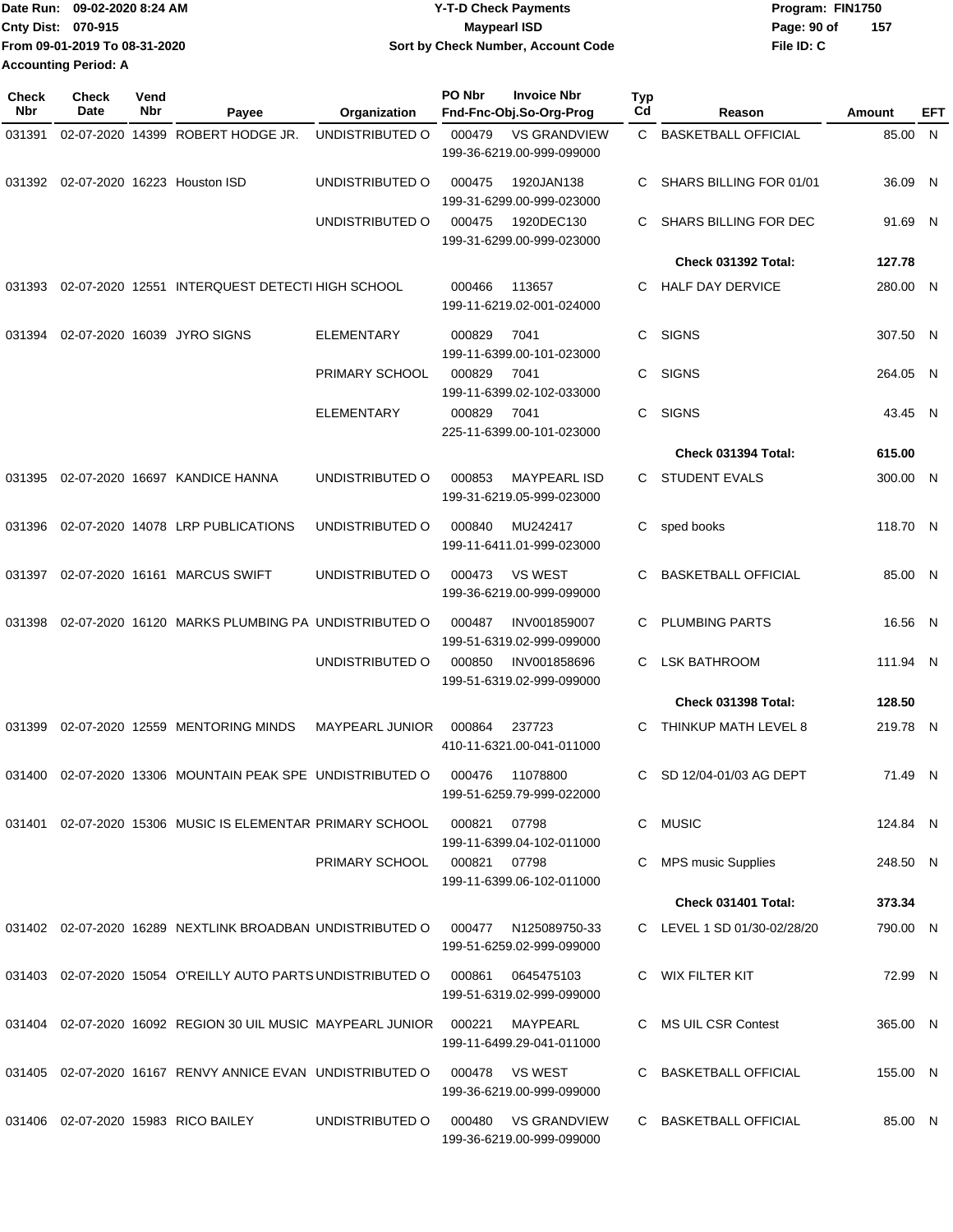Date Run: 09-02-2020 8:24 AM **Date Run:** 09-02-2020 8:24 AM **Program:** FIN1750 **Cnty Dist:** 070-915 **Page: 91 of** Maypearl ISD **CONTEX 1999 Page: 91 of File ID: C From 09-01-2019 To 08-31-2020 09-02-2020 8:24 AM Y-T-D Check Payments 070-915 Maypearl ISD Sort by Check Number, Account Code 157 Accounting Period: A**

| <b>Check</b><br><b>Nbr</b> | <b>Check</b><br>Date     | Vend<br>Nbr | Payee                                                                          | Organization                      | PO Nbr | <b>Invoice Nbr</b><br>Fnd-Fnc-Obj.So-Org-Prog              | <b>Typ</b><br>Cd | Reason                     | Amount     | EFT |
|----------------------------|--------------------------|-------------|--------------------------------------------------------------------------------|-----------------------------------|--------|------------------------------------------------------------|------------------|----------------------------|------------|-----|
| 031407                     |                          |             | 02-07-2020 00316 SCHOOL SPECIALTY I ELEMENTARY                                 |                                   | 000822 | 208124508206<br>199-11-6399.11-101-011000                  |                  | C FILM ROLL                | 63.29 N    |     |
| 031408                     |                          |             | 02-07-2020 16446 Secured Mobility LLC                                          | UNDISTRIBUTED O                   | 000835 | 984984<br>199-34-6319.00-999-099000                        | C                | <b>BUS HARDWARE</b>        | 640.00 N   |     |
| 031409                     |                          |             | 02-07-2020 15313 CARROLL MARVIN SMI UNDISTRIBUTED O                            |                                   | 000469 | <b>VS WEST</b><br>199-36-6219.00-999-099000                | C                | <b>BASKETBALL OFFICIAL</b> | 25.00 N    |     |
| 031410                     |                          |             | 02-07-2020 16581 STEVEN SNEED                                                  | UNDISTRIBUTED O                   | 000481 | <b>VS WEST</b><br>199-36-6219.00-999-099000                | C                | <b>BASKETBALL OFFICIAL</b> | 115.00 N   |     |
| 031411                     |                          |             | 02-07-2020 16030 TDINDUSTRIES, INC                                             | UNDISTRIBUTED O                   | 000473 | 0001491664<br>199-51-6249.01-999-099000                    | C.               | LSK - Rm 107 office heater | 4,733.02 N |     |
| 031412                     | 02-07-2020 00777 TCA     |             |                                                                                | <b>HIGH SCHOOL</b>                | 000872 | <b>B.CHADWICK</b><br>199-31-6411.01-001-099000             | C                | TCA MEMBERSHIP RENE        | 150.00 N   |     |
| 031413                     |                          |             | 02-07-2020 16137 UNDRE DUDLEY                                                  | UNDISTRIBUTED O                   | 000484 | <b>VS WEST</b><br>199-36-6219.00-999-099000                | C                | <b>BASKETBALL OFFICIAL</b> | 115.00 N   |     |
|                            |                          |             |                                                                                | UNDISTRIBUTED O                   | 000484 | <b>VS KEENE</b><br>199-36-6219.00-999-099000               | C                | <b>BASKETBALL OFFICIAL</b> | 115.00 N   |     |
|                            |                          |             |                                                                                |                                   |        |                                                            |                  | Check 031413 Total:        | 230.00     |     |
| 031414                     | 02-07-2020 13063 US BANK |             |                                                                                | UNDISTRIBUTED O                   | 000482 | 5623779<br>199-71-6599.00-999-099000                       | C                | TAX NOTE SERIES 2010       | 1,375.00 N |     |
| 031415                     |                          |             | 02-07-2020 00441 VIRGIL MAJORS                                                 | UNDISTRIBUTED O                   | 000483 | <b>VS WEST</b><br>199-36-6219.00-999-099000                | C                | <b>BASKETBALL OFFICIAL</b> | 205.00 N   |     |
| 031416                     |                          |             | 02-07-2020 16783 WOODBURN PRESS LLUNDISTRIBUTED O                              |                                   | 000805 | 11398<br>224-11-6399.00-999-023000                         | C                | <b>RACK CARDS</b>          | 760.71 N   |     |
| 031417                     |                          |             | 02-14-2020 16762 AIRGAS USA, LLC-CEN UNDISTRIBUTED O                           |                                   | 000492 | 9968340962<br>199-51-6319.02-999-099000                    | C                | <b>CYLINDER RENTALS</b>    | 222.72 N   |     |
| 031418                     |                          |             | 02-14-2020 15376 ALL ABOUT TIRES, LLC UNDISTRIBUTED O                          |                                   | 000894 | 39548<br>199-34-6319.00-999-099000                         | С                | TIRES BUS 48               | 850.00 N   |     |
|                            |                          |             |                                                                                | UNDISTRIBUTED O                   | 000938 | 39549<br>199-34-6319.00-999-099000                         | C                | TIRES BUS 51               | 780.00 N   |     |
|                            |                          |             |                                                                                |                                   |        |                                                            |                  | Check 031418 Total:        | 1,630.00   |     |
|                            |                          |             | 031419  02-14-2020  01530  ANDERSON, MARX & B DIR COST- ADMINIS  000493  39939 |                                   |        | 199-41-6212.00-720-099000                                  |                  | C AUDIT REPORT FOR TEA     | 550.00 N   |     |
|                            |                          |             | 031420  02-14-2020  00069  ATMOS ENERGY                                        | UNDISTRIBUTED O                   | 000491 | 3030318181<br>199-51-6259.00-999-099000                    |                  | C MS SD 01/03-02/03/20     | 342.01 N   |     |
|                            |                          |             |                                                                                | UNDISTRIBUTED O                   | 000491 | 3030380238<br>199-51-6259.00-999-099000                    |                  | C PRIM SD 01/03-02/03/20   | 412.41 N   |     |
|                            |                          |             |                                                                                | UNDISTRIBUTED O 000491            |        | 3030318485<br>199-51-6259.00-999-099000                    |                  | C ELEM SD 01/03-02/03/20   | 1,085.49 N |     |
|                            |                          |             |                                                                                | UNDISTRIBUTED O 000491 3030380470 |        | 199-51-6259.00-999-099000                                  |                  | C HS SD 01/03-02/03/20     | 739.56 N   |     |
|                            |                          |             |                                                                                |                                   |        |                                                            |                  | Check 031420 Total:        | 2,579.47   |     |
| 031421                     |                          |             | 02-14-2020 00901 AVENUE FUEL DISTRI UNDISTRIBUTED O                            |                                   | 000512 | 70623<br>199-34-6311.01-999-099000                         |                  | C FUEL FOR DISTRICT        | 1,771.15 N |     |
|                            |                          |             | 031422 02-14-2020 16792 BERNARD HORNSBY UNDISTRIBUTED O                        |                                   | 000940 | REIMBURSEMENT C REIMBURSEMENT<br>199-11-6399.01-999-023000 |                  |                            | 13.00 N    |     |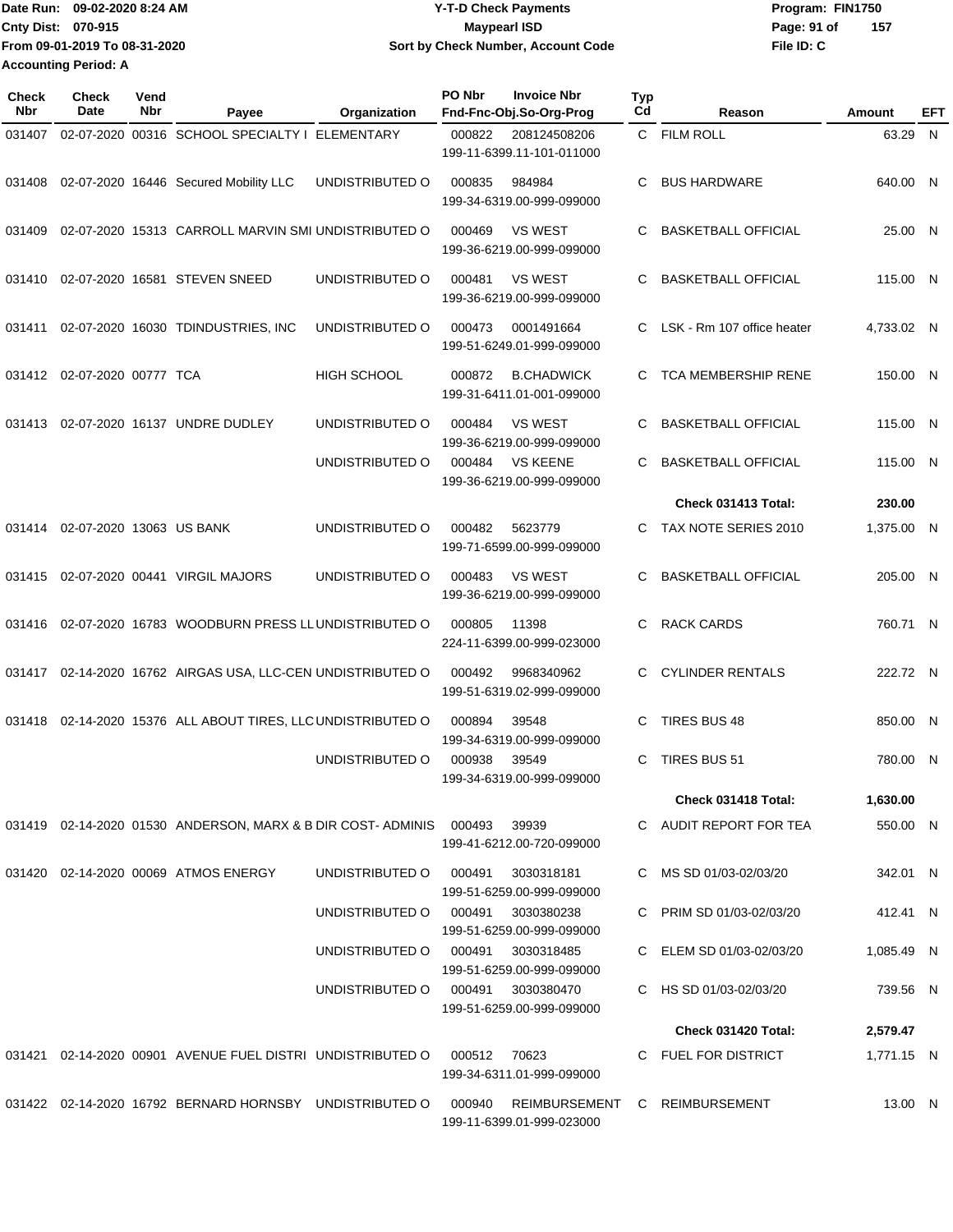|                             | Date Run: 09-02-2020 8:24 AM  | <b>Y-T-D Check Payments</b>        | Program: FIN1750 |     |  |
|-----------------------------|-------------------------------|------------------------------------|------------------|-----|--|
| Cnty Dist: 070-915          |                               | <b>Mavpearl ISD</b>                | Page: 92 of      | 157 |  |
|                             | From 09-01-2019 To 08-31-2020 | Sort by Check Number, Account Code | File ID: C       |     |  |
| <b>Accounting Period: A</b> |                               |                                    |                  |     |  |

| <b>Check</b><br>Nbr | <b>Check</b><br>Date         | Vend<br>Nbr | Payee                                                                          | Organization                        | PO Nbr | <b>Invoice Nbr</b><br>Fnd-Fnc-Obj.So-Org-Prog    | Typ<br>Cd | Reason                      | Amount   | EFT |
|---------------------|------------------------------|-------------|--------------------------------------------------------------------------------|-------------------------------------|--------|--------------------------------------------------|-----------|-----------------------------|----------|-----|
| 031423              |                              |             | 02-14-2020 16769 BRUCE JONES                                                   | UNDISTRIBUTED O                     | 000495 | <b>VS GRANDVIEW</b><br>199-36-6219.00-999-099000 |           | C BASKETBALL OFFICIAL       | 115.00 N |     |
|                     |                              |             |                                                                                | UNDISTRIBUTED O                     | 000494 | VS KEENE<br>199-36-6219.00-999-099000            | C         | <b>BASKETBALL OFFICIAL</b>  | 120.00 N |     |
|                     |                              |             |                                                                                |                                     |        |                                                  |           | Check 031423 Total:         | 235.00   |     |
| 031424              |                              |             | 02-14-2020 00871 CARD SERVICE CENT UNDISTRIBUTED O                             |                                     | 000498 | 5543687DJ3TQNG<br>199-11-6411.00-999-023000      | С         | <b>WINNINGHAM CONFEREN</b>  | 723.33 N |     |
|                     |                              |             |                                                                                | UNDISTRIBUTED O                     | 000774 | 0230663D1EHXW8<br>199-13-6299.00-999-099000      |           | C FUZZY TACO TEACHER A      | 240.00 N |     |
|                     |                              |             |                                                                                | UNDISTRIBUTED O                     | 000496 | 5548872D1BM<br>199-34-6219.02-999-099000         |           | C EXP 56                    | 10.25 N  |     |
|                     |                              |             |                                                                                | UNDISTRIBUTED O                     | 000751 | 5543286QT5V1LW<br>199-34-6319.00-999-099000      | C         | NAVISTAR                    | 701.46 N |     |
|                     |                              |             |                                                                                | <b>SCHOOL BOARD</b>                 | 000740 | 5531020QRBM0BP<br>199-41-6499.02-702-099000      | C         | <b>BOARD MEETING</b>        | 66.59 N  |     |
|                     |                              |             |                                                                                | <b>SCHOOL BOARD</b>                 | 000859 | 0543684D82X5N5J<br>199-41-6499.02-702-099000     | C         | <b>BOARD MEETING</b>        | 21.68 N  |     |
|                     |                              |             |                                                                                | <b>SCHOOL BOARD</b>                 | 000767 | 5543286D05SPTY<br>199-41-6499.02-702-099000      | C         | <b>FLIP CALENDERS</b>       | 78.82 N  |     |
|                     |                              |             |                                                                                | UNDISTRIBUTED O                     | 000855 | 5544641D8N678FP<br>199-52-6399.01-999-0990PD     | C         | <b>MISD UNIFORMS</b>        | 110.98 N |     |
|                     |                              |             |                                                                                |                                     |        |                                                  |           | Check 031424 Total:         | 1,953.11 |     |
|                     | 031425 02-14-2020 14724 CASH |             |                                                                                | <b>HIGH SCHOOL</b>                  | 000937 | <b>BKBALL POFF</b><br>199-36-6499.05-001-099000  |           | C Playoff Meal              | 408.00 N |     |
| 031426              |                              |             | 02-14-2020 00527 CDWG INC.                                                     | UNDISTRIBUTED O                     | 000613 | <b>WRC3230</b><br>199-53-6249.04-999-099000      | С         | Switch Config for Camera In | 899.98 N |     |
|                     |                              |             | 031427 02-14-2020 13874 DEMARRIO STEWARD UNDISTRIBUTED O                       |                                     | 000501 | <b>VS GRANDVIEW</b><br>199-36-6219.00-999-099000 | C         | <b>BASKETBALL OFFICIAL</b>  | 85.00 N  |     |
| 031428              |                              |             | 02-14-2020 00242 DEMCO, INC.                                                   | PRIMARY SCHOOL                      | 000823 | 6762891<br>199-11-6399.00-102-021000             | C         | <b>MPS Library Supplies</b> | 338.70 N |     |
|                     |                              |             |                                                                                | PRIMARY SCHOOL                      | 000823 | 6762891<br>199-12-6399.01-102-099000             | C         | <b>MPS Library Supplies</b> | 242.54 N |     |
|                     |                              |             |                                                                                |                                     |        |                                                  |           | Check 031428 Total:         | 581.24   |     |
|                     |                              |             | 031429 02-14-2020 16480 DIAL LUBRICANTS, INC UNDISTRIBUTED O 000899 0534166-IN |                                     |        | 199-34-6311.01-999-099000                        |           | C 10 30 motor oil           | 474.00 N |     |
|                     |                              |             | 031430  02-14-2020  15771  DON A. ATCHISON                                     | UNDISTRIBUTED O 000500 VS GRANDVIEW |        | 199-36-6219.00-999-099000                        |           | C BASKETBALL OFFICIAL       | 155.00 N |     |
|                     |                              |             | 031431 02-14-2020 16187 KING SPORTS LINK                                       | UNDISTRIBUTED O 000488 VS GRANDVIEW |        | 199-36-6219.00-999-099000                        |           | C BASKETBALL OFFICIAL       | 85.00 N  |     |
|                     |                              |             | 031432 02-14-2020 16413 EAST TEXAS COPY                                        | UNDISTRIBUTED O                     | 000502 | LE00138029<br>199-11-6219.00-999-023000          |           | C SD 02/25-03/25/20 LEASE S | 128.23 N |     |
|                     |                              |             |                                                                                | UNDISTRIBUTED O                     |        | 000518 1539591<br>199-11-6219.07-999-023000      |           | C SPED SD 01/04-02/03 COPI  | 40.65 N  |     |
|                     |                              |             |                                                                                | HIGH SCHOOL                         |        | 000518 1539591<br>199-11-6269.00-001-011000      |           | C HSP SD 01/04-02/03 COPIE  | 36.47 N  |     |
|                     |                              |             |                                                                                | MAYPEARL JUNIOR  000518  1539591    |        | 199-11-6269.00-041-011000                        |           | C MSP SD 01/04-02/03 COPIE  | 45.18 N  |     |
|                     |                              |             |                                                                                | ELEMENTARY                          |        | 000518 1539591<br>199-11-6269.00-101-011000      |           | C ELEM T SD 01/04-02/03 CO  | 541.06 N |     |
|                     |                              |             |                                                                                | ELEMENTARY                          |        | 000518 1539591<br>199-11-6269.00-101-099000      |           | C ELEM P SD 01/04-02/03 CO  | 33.20 N  |     |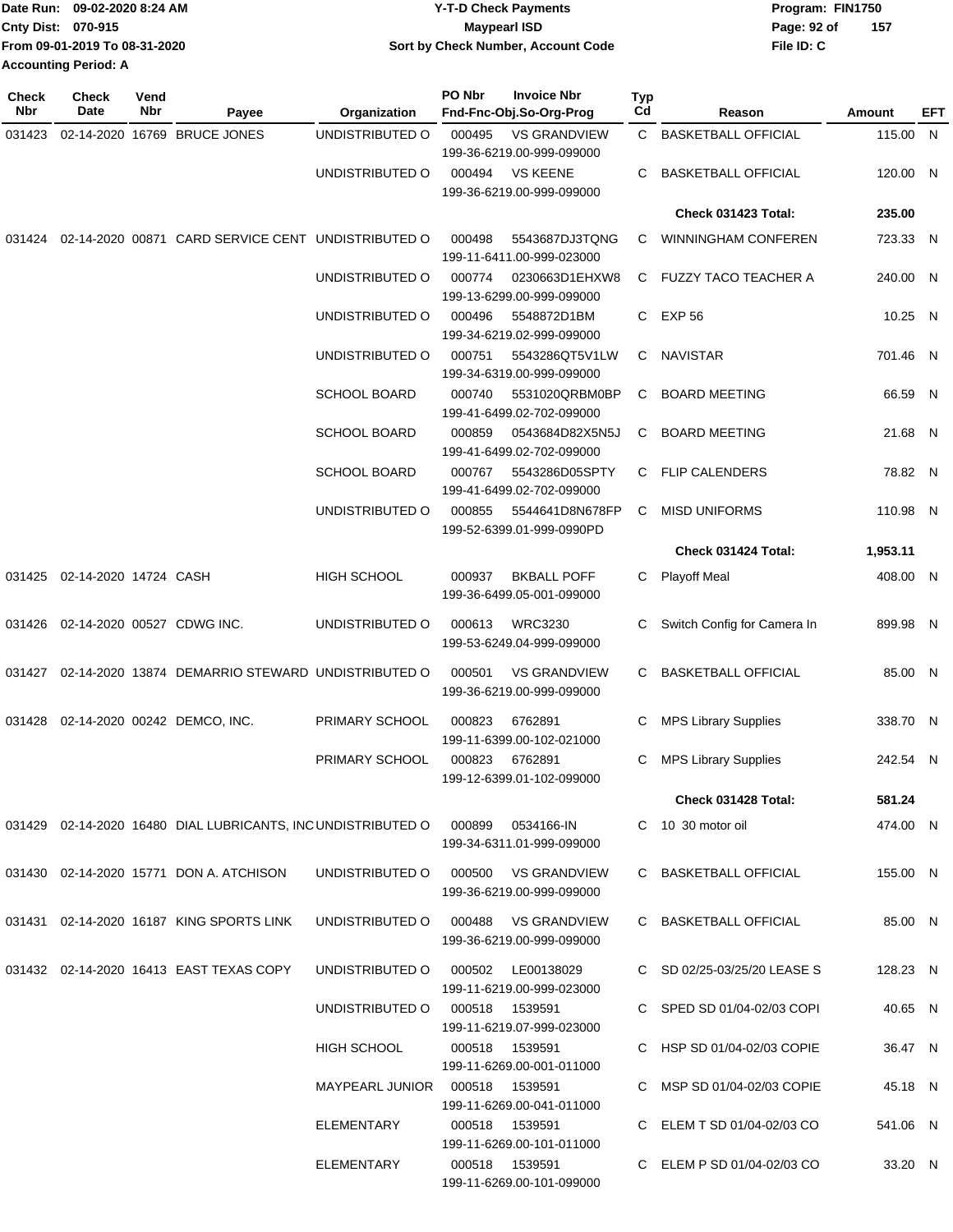|                             | Date Run: 09-02-2020 8:24 AM  | <b>Y-T-D Check Payments</b>        | Program: FIN1750 |     |  |
|-----------------------------|-------------------------------|------------------------------------|------------------|-----|--|
| <b>Cnty Dist: 070-915</b>   |                               | Maypearl ISD                       | Page: 93 of      | 157 |  |
|                             | From 09-01-2019 To 08-31-2020 | Sort by Check Number, Account Code | File ID: C       |     |  |
| <b>Accounting Period: A</b> |                               |                                    |                  |     |  |

| <b>Check</b><br>Nbr | <b>Check</b><br><b>Date</b>       | Vend<br>Nbr | Payee                                                      | Organization                    | PO Nbr        | <b>Invoice Nbr</b><br>Fnd-Fnc-Obj.So-Org-Prog | <b>Typ</b><br>Cd | Reason                        | Amount     | EFT |
|---------------------|-----------------------------------|-------------|------------------------------------------------------------|---------------------------------|---------------|-----------------------------------------------|------------------|-------------------------------|------------|-----|
|                     |                                   |             |                                                            | PRIMARY SCHOOL                  | 000518        | 1539591<br>199-11-6269.00-102-011000          |                  | C PRIM T SD 01/04-02/03 CO    | 18.84 N    |     |
|                     |                                   |             |                                                            | PRIMARY SCHOOL                  | 000076        | LG00404006<br>199-11-6269.00-102-011000       |                  | C LEASE RENTAL 02/25-03/2     | 255.37 N   |     |
|                     |                                   |             |                                                            | <b>HIGH SCHOOL</b>              | 000502        | LE00138029<br>199-11-6269.01-001-011000       | C.               | SD 02/25-03/25/20 LEASE       | 128.24 N   |     |
|                     |                                   |             |                                                            | <b>HIGH SCHOOL</b>              | 000518        | 1539591<br>199-11-6269.01-001-011000          | C.               | HST SD 01/04-02/03 COPIE      | 449.67 N   |     |
|                     |                                   |             |                                                            | MAYPEARL JUNIOR                 | 000518        | 1539591<br>199-11-6269.01-041-011000          | C                | MST SD 01/04-02/03 COPIE      | 767.89 N   |     |
|                     |                                   |             |                                                            | PRIMARY SCHOOL                  | 000518        | 1539591<br>199-11-6269.01-102-011000          | C                | PRIM P SD 01/04-02/03 CO      | 247.95 N   |     |
|                     |                                   |             |                                                            | DIR COST- ADMINIS               | 000518        | 1539591<br>199-41-6249.00-720-099000          | C                | ADMIN SD 01/04-02/03 CO       | 192.92 N   |     |
|                     |                                   |             |                                                            |                                 |               |                                               |                  | Check 031432 Total:           | 2,885.67   |     |
| 031433              |                                   |             | 02-14-2020 16775 FERGUSON ENTERPRI UNDISTRIBUTED O         |                                 | 000895        | 7823442<br>199-51-6319.02-999-099000          | C.               | <b>GAS LINE KIT COPPER WI</b> | 168.29 N   |     |
|                     |                                   |             | 031434 02-14-2020 16059 FRONTIER SOUTHWE UNDISTRIBUTED O   |                                 | 000515        | 43520190930155<br>199-51-6259.02-999-099000   |                  | C 435-2019 HS SD 01/25-02/2   | 135.20 N   |     |
| 031435              |                                   |             | 02-14-2020 16779 GROWSPAN                                  | <b>HIGH SCHOOL</b>              | 000819        | 7503333<br>199-11-6399.09-001-022000          | C                | <b>GREENHOUSE</b>             | 3,618.45 N |     |
|                     |                                   |             |                                                            | <b>HIGH SCHOOL</b>              | 000819        | 7503333<br>199-11-6399.50-001-011000          | C                | <b>GREENHOUSE</b>             | 3,358.95 N |     |
|                     |                                   |             |                                                            |                                 |               |                                               |                  | Check 031435 Total:           | 6,977.40   |     |
| 031436              |                                   |             | 02-14-2020 01367 HILTON AMERICAS                           | UNDISTRIBUTED O                 | 000797        | C.WAGNON<br>199-11-6399.00-999-023000         | C.               | TSHA CONVENTION WAG           | 548.00 N   |     |
|                     |                                   |             | 031437 02-14-2020 00063 LAKESHORE EQUIPME ELEMENTARY       |                                 | 000903        | 2436320220<br>199-11-6399.02-101-011000       | C                | 2ND GRADE MATH                | 286.86 N   |     |
|                     |                                   |             |                                                            | <b>ELEMENTARY</b>               | 000869        | 2400260220<br>199-31-6399.00-101-099000       | C                | FLOOR TILES SENSORY B         | 217.34 N   |     |
|                     |                                   |             |                                                            |                                 |               |                                               |                  | Check 031437 Total:           | 504.20     |     |
|                     |                                   |             | 031438  02-14-2020  16781  LIVING WELL AWARE L HIGH SCHOOL |                                 | 000779        | 158<br>199-33-6399.00-001-099000              |                  | C HEALTH SUPPLIES             | 215.00 N   |     |
|                     | 031439  02-14-2020  15098  LOWE'S |             |                                                            | HIGH SCHOOL                     | 000761 975706 | 199-11-6399.14-001-011000                     |                  | C DISH WASHER                 | 426.55 N   |     |
|                     |                                   |             |                                                            | UNDISTRIBUTED O 000088 902511   |               | 199-51-6319.02-999-099000                     |                  | C SUPPLIES                    | 58.24 N    |     |
|                     |                                   |             |                                                            | UNDISTRIBUTED O 000088 909210   |               | 199-51-6319.02-999-099000                     |                  | C SUPPLIES                    | 91.50 N    |     |
|                     |                                   |             |                                                            | UNDISTRIBUTED O 000088 910631   |               | 199-51-6319.02-999-099000                     |                  | C DEWALT CHOP SAW             | 189.05 N   |     |
|                     |                                   |             |                                                            | UNDISTRIBUTED O 000088 910629   |               | 199-51-6319.02-999-099000                     |                  | C SUPPLIES                    | 191.09 N   |     |
|                     |                                   |             |                                                            |                                 |               |                                               |                  | Check 031439 Total:           | 956.43     |     |
|                     |                                   |             | 031440  02-14-2020  14078  LRP PUBLICATIONS                | HIGH SCHOOL                     |               | 000838 MU242523<br>199-11-6399.01-001-023000  |                  | C GUIDES                      | 36.45 N    |     |
|                     |                                   |             |                                                            | UNDISTRIBUTED O 000838 MU242523 |               | 199-11-6399.01-999-023000                     |                  | C GUIDES                      | 82.45 N    |     |
|                     |                                   |             |                                                            | UNDISTRIBUTED O 000846 MU242517 |               | 199-13-6399.01-999-099000                     |                  | C RTI and 504 Manuals         | 153.50 N   |     |
|                     |                                   |             |                                                            |                                 |               |                                               |                  | Check 031440 Total:           | 272.40     |     |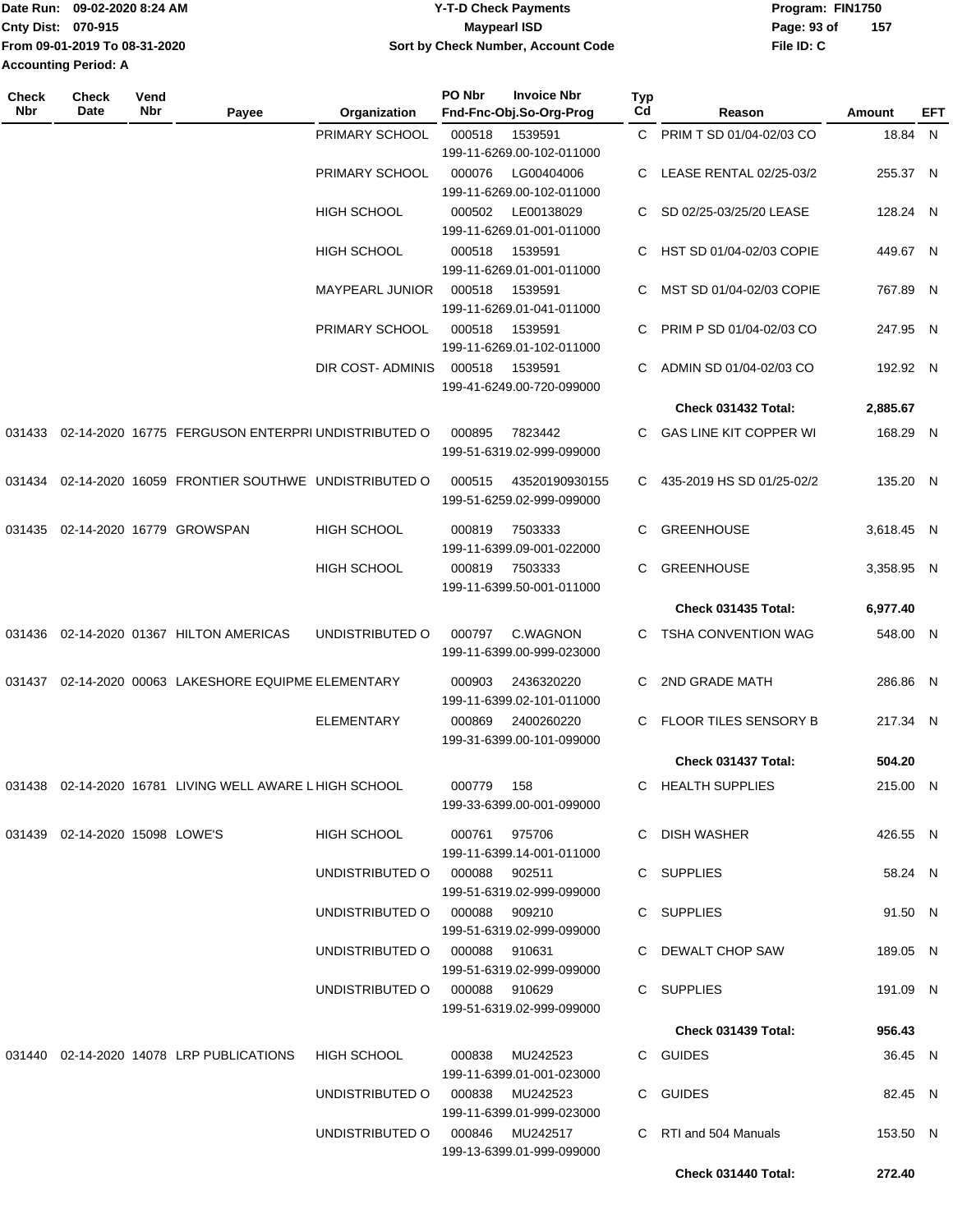|                             | Date Run: 09-02-2020 8:24 AM  | <b>Y-T-D Check Payments</b>        | Program: FIN1750 |      |  |
|-----------------------------|-------------------------------|------------------------------------|------------------|------|--|
| <b>Cnty Dist: 070-915</b>   |                               | <b>Mavpearl ISD</b>                | Page: 94 of      | -157 |  |
|                             | From 09-01-2019 To 08-31-2020 | Sort by Check Number, Account Code | File ID: C       |      |  |
| <b>Accounting Period: A</b> |                               |                                    |                  |      |  |

| <b>Check</b><br>Nbr | Check<br>Date          | Vend<br>Nbr | Payee                                                      | Organization           | PO Nbr        | <b>Invoice Nbr</b><br>Fnd-Fnc-Obj.So-Org-Prog | Typ<br>Cd | Reason                      | Amount     | EFT |
|---------------------|------------------------|-------------|------------------------------------------------------------|------------------------|---------------|-----------------------------------------------|-----------|-----------------------------|------------|-----|
| 031441              |                        |             | 02-14-2020 00060 LUCKIES AUTO AND T UNDISTRIBUTED O        |                        | 000091        | 89869                                         | C         | <b>INSPECTION 53</b>        | 40.00 N    |     |
|                     |                        |             |                                                            |                        |               | 199-34-6219.00-999-099000                     |           |                             |            |     |
|                     |                        |             |                                                            | UNDISTRIBUTED O        | 000091        | 89870<br>199-34-6219.00-999-099000            | C         | <b>INSPECTION 54</b>        | 40.00 N    |     |
|                     |                        |             |                                                            |                        |               |                                               |           | Check 031441 Total:         | 80.00      |     |
|                     |                        |             | 031442 02-14-2020 16711 MAVERICK AWARDS                    | <b>HIGH SCHOOL</b>     | 000955        | 57702                                         | C         | Letter Jackets              | 25.00 N    |     |
|                     |                        |             |                                                            |                        |               | 199-36-6499.05-001-099000                     |           |                             |            |     |
|                     |                        |             |                                                            | <b>HIGH SCHOOL</b>     | 000242        | 56887                                         | C         | Letter Jackets              | 375.00 N   |     |
|                     |                        |             |                                                            |                        |               | 199-36-6499.05-001-099000                     |           |                             |            |     |
|                     |                        |             |                                                            |                        |               |                                               |           | Check 031442 Total:         | 400.00     |     |
| 031443              |                        |             | 02-14-2020 12506 MAYPEARL CHAMBER ADMINISTRATIVE           |                        | 000517        | 0033                                          | C         | 2020 CHAMBER MEMBERS        | 50.00 N    |     |
|                     |                        |             |                                                            |                        |               | 199-41-6499.00-701-099000                     |           |                             |            |     |
| 031444              |                        |             | 02-14-2020 12559 MENTORING MINDS                           | <b>MAYPEARL JUNIOR</b> | 000852        | 237842                                        | C         | <b>JH ELAR BUNDLE</b>       | 366.30 N   |     |
|                     |                        |             |                                                            |                        |               | 410-11-6321.00-041-011000                     |           |                             |            |     |
| 031445              |                        |             | 02-14-2020 15620 METROPLEX REFRIGE UNDISTRIBUTED O         |                        | 000923        | 27986                                         | C         | <b>LSK FREEZER</b>          | 485.00 N   |     |
|                     |                        |             |                                                            |                        |               | 199-51-6249.35-999-099000                     |           |                             |            |     |
| 031446              | 02-14-2020 00079 NASCO |             |                                                            | PRIMARY SCHOOL         | 000817        | 665194                                        | С         | <b>MPS Art Supplies</b>     | 189.48 N   |     |
|                     |                        |             |                                                            |                        |               | 199-11-6399.10-102-011000                     |           |                             |            |     |
| 031447              |                        |             | 02-14-2020 16615 NICHOLAS SIMMEL                           | UNDISTRIBUTED O        | 000504        | <b>VS GRANDVIEW</b>                           | C         | <b>BASKETBALL OFFICIAL</b>  | 65.00 N    |     |
|                     |                        |             |                                                            |                        |               | 199-36-6219.00-999-099000                     |           |                             |            |     |
| 031448              |                        |             | 02-14-2020 00287 OFFICE DEPOT                              | UNDISTRIBUTED O        | 000889        | 438747808001                                  | C         | OFFICE SUPPLIES             | 141.34 N   |     |
|                     |                        |             |                                                            |                        |               | 199-21-6399.00-999-023000                     |           |                             |            |     |
|                     |                        |             |                                                            | UNDISTRIBUTED O        | 000889        | 438747808001                                  | С         | <b>OFFICE SUPPLIES</b>      | 82.30 N    |     |
|                     |                        |             |                                                            |                        |               | 199-31-6399.00-999-023000                     |           | Check 031448 Total:         | 223.64     |     |
|                     |                        |             |                                                            |                        |               |                                               |           |                             |            |     |
| 031449              |                        |             | 02-14-2020 00590 ORIENTAL TRADING C ELEMENTARY             |                        | 000902        | 701310816-01<br>199-11-6399.02-101-011000     | C         | <b>GRAPH CHART/ERASERS</b>  | 57.45 N    |     |
|                     |                        |             |                                                            |                        |               |                                               |           |                             |            |     |
| 031450              |                        |             | 02-14-2020 16597 PARKERSON TIRE & C UNDISTRIBUTED O        |                        | 000893        | 1-109413<br>199-34-6219.00-999-099000         | C         | <b>FRONT STEERING ALIGN</b> | 749.00 N   |     |
|                     |                        |             |                                                            |                        |               |                                               |           |                             |            |     |
| 031451              |                        |             | 02-14-2020 16764 PERFORMANCE HEAT UNDISTRIBUTED O          |                        | 000909        | 0000028711<br>199-51-6249.01-999-099000       | C.        | HEAT AT PRIMARY SCHO        | 1,114.00 N |     |
|                     |                        |             |                                                            | UNDISTRIBUTED O        | 000882        | 0000028747                                    |           | C REPLACE DRAIN LINE        | 915.00 N   |     |
|                     |                        |             |                                                            |                        |               | 199-51-6319.02-999-099000                     |           |                             |            |     |
|                     |                        |             |                                                            | UNDISTRIBUTED O        |               | 000908 0000028711                             |           | C HEAT PRIMARY SCHOOL       | 500.00 N   |     |
|                     |                        |             |                                                            |                        |               | 199-51-6399.05-999-099000                     |           |                             |            |     |
|                     |                        |             |                                                            |                        |               |                                               |           | Check 031451 Total:         | 2,529.00   |     |
|                     |                        |             | 031452 02-14-2020 15080 JOE T. RAMIREZ                     | UNDISTRIBUTED O        | 000503        | VS GRANDVIEW                                  |           | C BASKETBALL OFFICIAL       | 85.00 N    |     |
|                     |                        |             |                                                            |                        |               | 199-36-6219.00-999-099000                     |           |                             |            |     |
|                     |                        |             | 031453 02-14-2020 00099 REGION 10/EDUCATIO UNDISTRIBUTED O |                        | 000936        | 164543                                        |           | C CPI TRAINING HORSBY       | 35.00 N    |     |
|                     |                        |             |                                                            | UNDISTRIBUTED O        | 000575 164654 | 199-11-6411.01-999-023000                     |           | C CPI KEENE DALLAS          | 70.00 N    |     |
|                     |                        |             |                                                            |                        |               | 199-13-6499.00-999-011000                     |           |                             |            |     |
|                     |                        |             |                                                            | UNDISTRIBUTED O        | 000489 164663 |                                               |           | C 2019/2020 VIDEO CONFER    | 5,000.00 N |     |
|                     |                        |             |                                                            |                        |               | 199-41-6239.02-999-099000                     |           |                             |            |     |
|                     |                        |             |                                                            |                        |               |                                               |           | Check 031453 Total:         | 5,105.00   |     |
|                     |                        |             | 031454 02-14-2020 14927 REPUBLIC SERVICES UNDISTRIBUTED O  |                        | 000508        | 0794-013903580<br>199-51-6259.03-999-099000   |           | C TRASH PICK UP             | 3,042.73 N |     |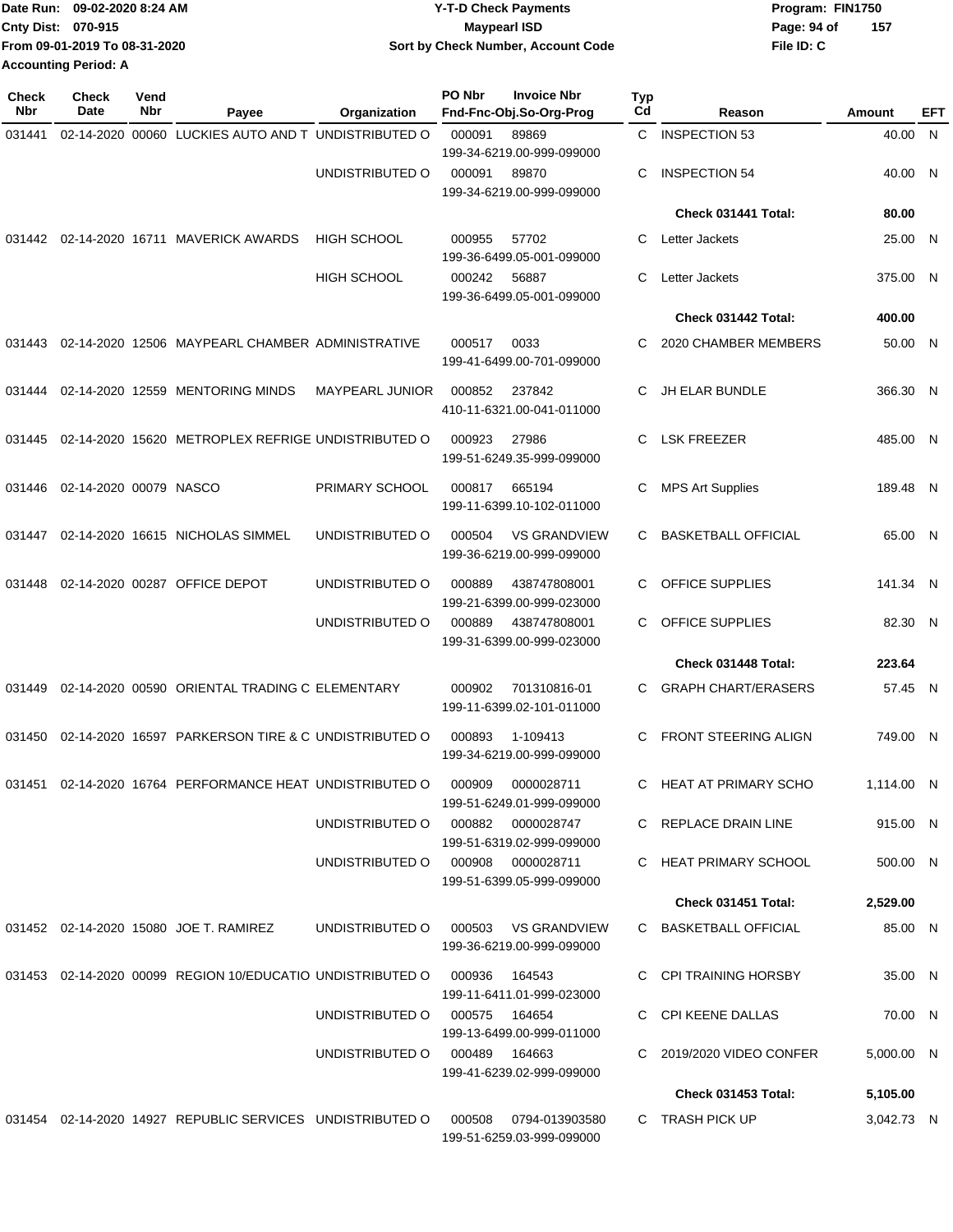|                           | Date Run: 09-02-2020 8:24 AM  | <b>Y-T-D Check Payments</b>        | Program: FIN1750   |  |  |
|---------------------------|-------------------------------|------------------------------------|--------------------|--|--|
| <b>Cnty Dist: 070-915</b> |                               | Maypearl ISD                       | 157<br>Page: 95 of |  |  |
|                           | From 09-01-2019 To 08-31-2020 | Sort by Check Number, Account Code | File ID: C         |  |  |
|                           | <b>Accounting Period: A</b>   |                                    |                    |  |  |

| <b>Check</b><br>Nbr | Check<br>Date                       | Vend<br>Nbr | Payee                                                       | Organization       | PO Nbr       | <b>Invoice Nbr</b><br>Fnd-Fnc-Obj.So-Org-Prog    | <b>Typ</b><br>Cd | Reason                          | Amount      | EFT |
|---------------------|-------------------------------------|-------------|-------------------------------------------------------------|--------------------|--------------|--------------------------------------------------|------------------|---------------------------------|-------------|-----|
| 031455              |                                     |             | 02-14-2020 16704 RIVERSIDE INSIGHTS HIGH SCHOOL             |                    | 000863       | <b>INV030829</b><br>199-11-6399.23-001-025000    | C.               | <b>ESL Assessments for Exit</b> | 56.10 N     |     |
| 031456              |                                     |             | 02-14-2020 13510 ROBERT WHITE                               | UNDISTRIBUTED O    | 000505       | <b>VS GRANDVIEW</b><br>199-36-6219.00-999-099000 | C                | <b>BASKETBALL OFFICIAL</b>      | 155.00 N    |     |
| 031457              |                                     |             | 02-14-2020 15262 SHI GOVERNMENT SO UNDISTRIBUTED O          |                    | 000877       | GB00357724<br>199-11-6399.45-999-099000          | C                | Software License                | 378.00 N    |     |
| 031458              | 02-14-2020 16408 SMARTOX            |             |                                                             | UNDISTRIBUTED O    | 000510       | 16064<br>199-36-6219.01-999-099000               | C                | HS DRUG TESTING 02/10/2         | 374.00 N    |     |
| 031459              |                                     |             | 02-14-2020 00234 SOUTHWEST INTERNA UNDISTRIBUTED O          |                    | 000924       | 13P5562<br>199-34-6319.00-999-099000             | C                | <b>PARTS</b>                    | 470.28 N    |     |
|                     |                                     |             |                                                             | UNDISTRIBUTED O    | 000898       | 01P35343<br>199-34-6319.00-999-099000            | C                | <b>AIR FILTERS</b>              | 424.98 N    |     |
|                     |                                     |             |                                                             |                    |              |                                                  |                  | Check 031459 Total:             | 895.26      |     |
| 031460              |                                     |             | 02-14-2020 16581 STEVEN SNEED                               | UNDISTRIBUTED O    | 000509       | <b>VS GRANDVIEW</b><br>199-36-6219.00-999-099000 | C                | <b>BASKETBALL OFFICIAL</b>      | 65.00 N     |     |
|                     |                                     |             |                                                             | UNDISTRIBUTED O    | 000509       | <b>VS KEENE</b><br>199-36-6219.00-999-099000     | C                | <b>BASKETBALL OFFICIAL</b>      | 120.00 N    |     |
|                     |                                     |             |                                                             |                    |              |                                                  |                  | Check 031460 Total:             | 185.00      |     |
| 031461              |                                     |             | 02-14-2020 16296 SUPERIOR PEDIATRIC UNDISTRIBUTED O         |                    | 000911       | 148<br>199-31-6219.02-999-023000                 | C.               | PT SERVICES 01/16-01/31         | 812.50 N    |     |
|                     |                                     |             |                                                             | UNDISTRIBUTED O    | 000911       | 148<br>199-31-6219.04-999-023000                 | C                | OT SERVICES 01/16-01/31         | 455.00 N    |     |
|                     |                                     |             |                                                             |                    |              |                                                  |                  | Check 031461 Total:             | 1,267.50    |     |
| 031462              |                                     |             | 02-14-2020 16709 SUREGUARD PEST SE UNDISTRIBUTED O          |                    | 000868       | 147464<br>199-51-6319.02-999-099000              | C                | <b>TRAPPNG</b>                  | 700.00 N    |     |
| 031463              |                                     |             | 02-14-2020 00043 TASB RISK MANAGEM UNDISTRIBUTED O          |                    | 000516       | 55048<br>199-34-6429.00-999-099000               | C                | <b>AUTO PHYSICAL</b>            | 4,009.00 N  |     |
|                     |                                     |             |                                                             | UNDISTRIBUTED O    | 000516       | 55048<br>199-34-6429.00-999-099000               | C                | <b>AUTO LIABILITY</b>           | 7,726.00 N  |     |
|                     |                                     |             |                                                             | UNDISTRIBUTED O    | 000516       | 55048<br>199-51-6429.00-999-099000               | C                | <b>SCHOOL LIABILITY</b>         | 3,500.00 N  |     |
|                     |                                     |             |                                                             | UNDISTRIBUTED O    | 000516 55048 | 199-51-6429.00-999-099000                        |                  | C PROPERTY                      | 74,082.00 N |     |
|                     |                                     |             |                                                             |                    |              |                                                  |                  | Check 031463 Total:             | 89,317.00   |     |
|                     |                                     |             | 031464  02-14-2020  16030  TDINDUSTRIES, INC                | UNDISTRIBUTED O    | 000490       | 0001501883<br>199-51-6249.01-999-099000          |                  | C JH SYSTEM                     | 1,275.03 N  |     |
|                     |                                     |             | 031465 02-14-2020 16183 TEXAS MULTI-CHEM, L UNDISTRIBUTED O |                    | 000920       | 15412<br>199-51-6319.03-999-099H00               |                  | C FERTILIZER, CONDIT. BALL      | 1,935.20 N  |     |
|                     | 031466  02-14-2020  13882  TRANE    |             |                                                             | UNDISTRIBUTED O    | 000883       | 7722825<br>199-51-6319.02-999-099000             |                  | C JH GYM                        | 196.26 N    |     |
|                     |                                     |             | 031467 02-14-2020 16137 UNDRE DUDLEY                        | UNDISTRIBUTED O    | 000511       | <b>VS GRANDVIEW</b><br>199-36-6219.00-999-099000 |                  | C BASKETBALL OFFICIAL           | 115.00 N    |     |
|                     | 031468  02-14-2020  15072  WACO ISD |             |                                                             | <b>HIGH SCHOOL</b> |              | 000927 POFF GAME<br>199-36-6499.01-001-099000    |                  | C Vball Playoff Rental Waco     | 296.52 N    |     |
|                     |                                     |             | 031469 02-14-2020 01145 WELDERS WAREHOUS HIGH SCHOOL        |                    | 000507 39609 | 199-11-6399.09-001-022000                        |                  | C CYLINDER RENTALS              | 120.00 N    |     |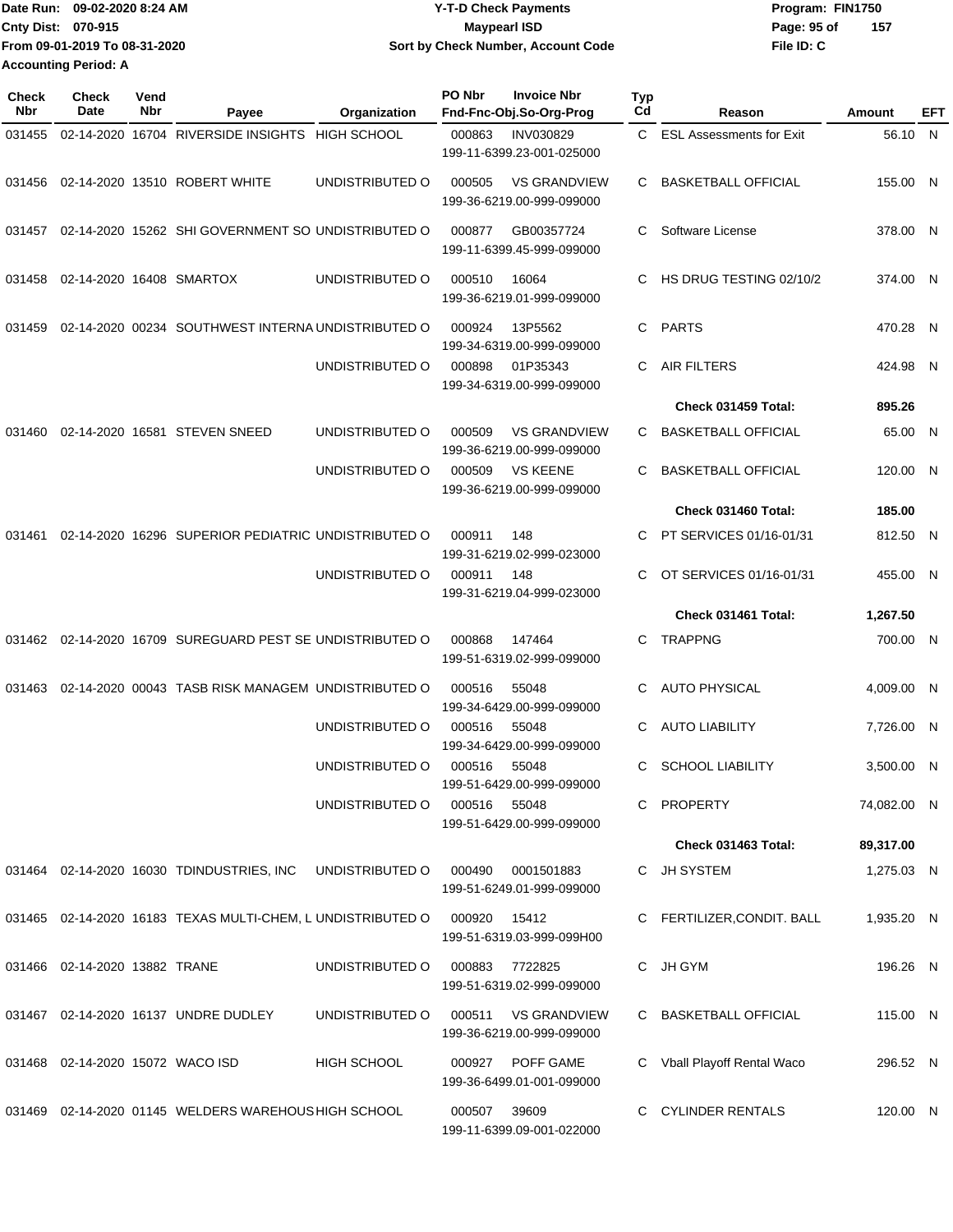|                             | Date Run: 09-02-2020 8:24 AM  | <b>Y-T-D Check Payments</b>        | Program: FIN1750 |     |  |
|-----------------------------|-------------------------------|------------------------------------|------------------|-----|--|
| <b>Cnty Dist: 070-915</b>   |                               | <b>Mavpearl ISD</b>                | Page: 96 of      | 157 |  |
|                             | From 09-01-2019 To 08-31-2020 | Sort by Check Number, Account Code | File ID: C       |     |  |
| <b>Accounting Period: A</b> |                               |                                    |                  |     |  |

| <b>Check</b><br>Nbr | <b>Check</b><br>Date                | Vend<br>Nbr | Payee                                                     | Organization          | PO Nbr | <b>Invoice Nbr</b><br>Fnd-Fnc-Obj.So-Org-Prog     | Typ<br>Cd | Reason                     | Amount     | EFT |
|---------------------|-------------------------------------|-------------|-----------------------------------------------------------|-----------------------|--------|---------------------------------------------------|-----------|----------------------------|------------|-----|
| 031470              |                                     |             | 02-20-2020 15614 ADVANTAGE MEDICAL UNDISTRIBUTED O        |                       | 000524 | 4025392<br>199-34-6219.01-999-099000              | C.        | PHYSICAL EXAM LEAL         | 82.00 N    |     |
|                     |                                     |             |                                                           | UNDISTRIBUTED O       | 000524 | 4025392<br>199-34-6219.01-999-099000              | C         | PHYSICAL EXAM WHITNE       | 82.00 N    |     |
|                     |                                     |             |                                                           | UNDISTRIBUTED O       | 000524 | 4025392<br>199-34-6219.01-999-099000              | С         | PHYSICAL EXAM DAVIS        | 89.00 N    |     |
|                     |                                     |             |                                                           |                       |        |                                                   |           | Check 031470 Total:        | 253.00     |     |
| 031471              |                                     |             | 02-20-2020 00004 ALERT SERVICES                           | UNDISTRIBUTED O       | 000950 | 5051281<br>199-36-6399.05-999-099000              | С         | Laundry Detergent          | 431.95 N   |     |
|                     |                                     |             | 031472 02-20-2020 16753 ANTHONY CRAIG TUC UNDISTRIBUTED O |                       | 000525 | <b>CLOCK</b><br>199-36-6219.00-999-099000         | C         | 12/03-02/07/20 BBALL CLO   | 170.00 N   |     |
| 031473              |                                     |             | 02-20-2020 16754 ANTHONY HARGROVE UNDISTRIBUTED O         |                       | 000538 | <b>VS WHITNEY</b><br>199-36-6219.00-999-099000    | C         | <b>BASKETBALL OFFICIAL</b> | 85.00 N    |     |
| 031474              |                                     |             | 02-20-2020 01256 AT&T MOBILITY                            | UNDISTRIBUTED O       | 000526 | 824711164<br>199-51-6259.02-999-099000            | C.        | SD 01/03-02/02 WIRELESS    | 109.27 N   |     |
| 031475              |                                     |             | 02-20-2020 16794 BRANDI BECKHAM                           | UNDISTRIBUTED O       | 000972 | <b>REIMBURSEMENT</b><br>199-13-6499.00-999-011000 | C         | <b>ESL TRAINING</b>        | 118.87 N   |     |
| 031476              |                                     |             | 02-20-2020 13576 CANON FINANCIAL SE UNDISTRIBUTED O       |                       | 000544 | 21114939<br>199-11-6219.07-999-023000             | C         | ADMIN 02/01-02/29/20       | 135.64 N   |     |
|                     |                                     |             |                                                           | <b>HIGH SCHOOL</b>    | 000072 | 21114938<br>199-11-6269.00-001-011000             | C         | PO Created by Req: 000074  | 1,300.29 N |     |
|                     |                                     |             |                                                           |                       |        |                                                   |           | Check 031476 Total:        | 1,435.93   |     |
| 031477              |                                     |             | 02-20-2020 00871 CARD SERVICE CENT ADMINISTRATIVE         |                       | 000527 | 5543687DA4M8DM<br>199-41-6411.01-701-099000       | C         | <b>TASA CONFERENCE</b>     | 20.40 N    |     |
|                     |                                     |             |                                                           | <b>ADMINISTRATIVE</b> | 000528 | 5543286DD5SP9R<br>199-41-6411.01-701-099000       | C.        | FUEL TASA CONFERENCE       | 18.97 N    |     |
|                     |                                     |             |                                                           | <b>ADMINISTRATIVE</b> | 000529 | 5550629DDM0S53<br>199-41-6411.01-701-099000       | C.        | <b>TASA CONFERENCE HOT</b> | 796.95 N   |     |
|                     |                                     |             |                                                           | ADMINISTRATIVE        | 000530 | 5550629DDM0S5D<br>199-41-6499.04-701-099000       | C         | <b>TASA CONFERENCE</b>     | 575.70 N   |     |
|                     |                                     |             |                                                           |                       |        |                                                   |           | Check 031477 Total:        | 1,412.02   |     |
|                     | 031478 02-20-2020 14724 CASH        |             |                                                           | HIGH SCHOOL           | 000996 | GIRLS BBALL<br>199-36-6499.05-001-099000          |           | C Playoff Meal GIRLS       | 408.00 N   |     |
|                     | 031479 02-20-2020 14724 CASH        |             |                                                           | HIGH SCHOOL           | 001005 | <b>BOYS BBALL</b><br>199-36-6499.05-001-099000    |           | C Playoff Meal             | 600.00 N   |     |
|                     |                                     |             | 031480 02-20-2020 15282 COLORADO BOXED BE ELEMENTARY      |                       | 000918 | 9267297<br>240-35-6341.00-101-099000              |           | elem commodities           | 132.26 N   |     |
|                     |                                     |             |                                                           | HIGH SCHOOL           |        | 000919 9267296<br>240-35-6341.01-001-099000       |           | C HS COMMODITIES           | 146.30 N   |     |
|                     |                                     |             |                                                           |                       |        |                                                   |           | Check 031480 Total:        | 278.56     |     |
|                     | 031481  02-20-2020  16441  DAC-Inc. |             |                                                           | UNDISTRIBUTED O       | 000535 | 29178<br>199-52-6639.02-999-099000                |           | C CAMERAS                  | 6,471.00 N |     |
|                     |                                     |             | 031482 02-20-2020 00242 DEMCO, INC.                       | HIGH SCHOOL           |        | 000825 6767350<br>199-11-6399.01-001-023000       |           | C SUPPLIES                 | 420.89 N   |     |
|                     |                                     |             |                                                           | <b>ELEMENTARY</b>     |        | 000922 6769220<br>199-12-6399.00-101-099000       |           | C SUPPLIES                 | 179.64 N   |     |
|                     |                                     |             |                                                           |                       |        |                                                   |           | Check 031482 Total:        | 600.53     |     |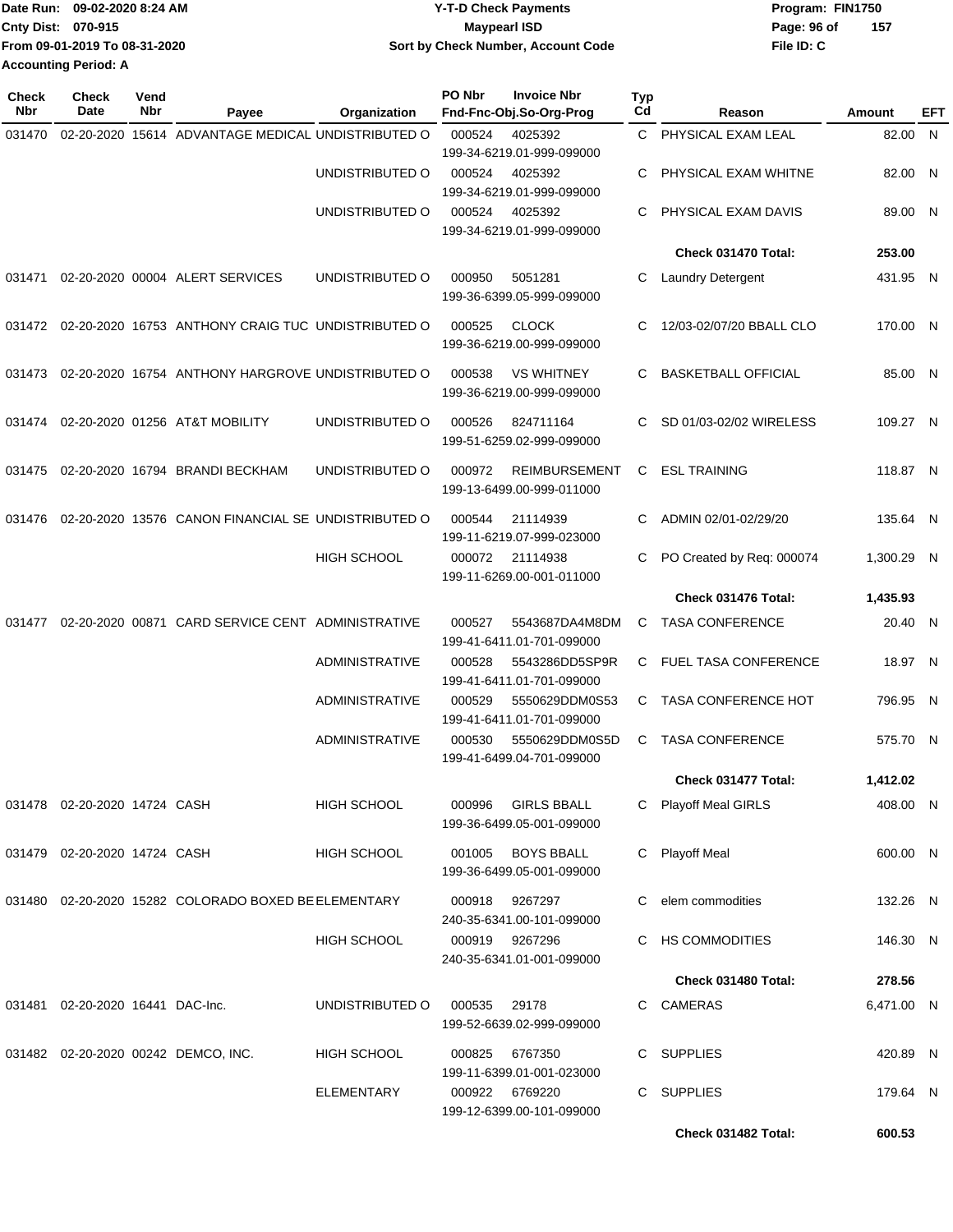|                    | Date Run: 09-02-2020 8:24 AM  | <b>Y-T-D Check Payments</b>        | Program: FIN1750 |     |  |
|--------------------|-------------------------------|------------------------------------|------------------|-----|--|
| Cnty Dist: 070-915 |                               | <b>Mavpearl ISD</b>                | Page: 97 of      | 157 |  |
|                    | From 09-01-2019 To 08-31-2020 | Sort by Check Number, Account Code | File ID: C       |     |  |
|                    | <b>Accounting Period: A</b>   |                                    |                  |     |  |

**PO Nbr Invoice Nbr**

**Typ**

**Check**

**Check**

**Vend**

| Nbr    | Date                               | Nbr | Payee                                                                         | Organization       | Fnd-Fnc-Obj.So-Org-Prog                                                                       | Cd | Reason                                              | <b>Amount</b>        | <b>EFT</b> |
|--------|------------------------------------|-----|-------------------------------------------------------------------------------|--------------------|-----------------------------------------------------------------------------------------------|----|-----------------------------------------------------|----------------------|------------|
| 031483 |                                    |     | 02-20-2020 12536 DESOTO JANITORIAL UNDISTRIBUTED O                            |                    | 000874<br>196035<br>199-51-6319.01-999-099000                                                 |    | C CLEANING SUPPLIES                                 | 2,837.49 N           |            |
| 031484 |                                    |     | 02-20-2020 00445 EAI EDUCATION                                                | <b>HIGH SCHOOL</b> | 000865<br><b>INV0991970</b><br>199-11-6399.01-001-023000                                      | C. | calculator                                          | 459.83 N             |            |
|        |                                    |     |                                                                               | UNDISTRIBUTED O    | 000865<br><b>INV0991970</b><br>224-11-6399.00-999-023000                                      | C. | <b>CALCULATORS</b>                                  | 1,051.51 N           |            |
|        |                                    |     |                                                                               |                    |                                                                                               |    | Check 031484 Total:                                 | 1,511.34             |            |
|        |                                    |     | 031485 02-20-2020 13336 ELLIS COUNTY MUSIC HIGH SCHOOL                        |                    | 000926<br>127575<br>199-11-6249.29-001-011000                                                 | С  | <b>Instrument Repairs</b>                           | 25.00 N              |            |
|        |                                    |     |                                                                               | <b>HIGH SCHOOL</b> | 000926<br>128699<br>199-11-6249.29-001-011000                                                 | С  | <b>Instrument Repairs</b>                           | 422.00 N             |            |
|        |                                    |     |                                                                               |                    |                                                                                               |    | Check 031485 Total:                                 | 447.00               |            |
| 031486 |                                    |     | 02-20-2020 16775 FERGUSON ENTERPRI UNDISTRIBUTED O                            |                    | 7852616<br>000946<br>199-51-6319.02-999-099000                                                | C  | <b>GAS LINE KIT</b>                                 | 49.89 N              |            |
|        |                                    |     | 031487 02-20-2020 16578 FRESH COUNTRY FUN UNDISTRIBUTED O                     |                    | 000562<br>126055<br>199-13-6299.00-999-099000                                                 | C  | <b>HAM TURKEYS</b>                                  | 4,589.75 N           |            |
| 031488 | 02-20-2020 00243 HILCO             |     |                                                                               | UNDISTRIBUTED O    | 000536<br>487<br>199-51-6259.04-999-099000                                                    |    | SD 01/03-02/03 FUEL TANK                            | 34.25 N              |            |
|        |                                    |     |                                                                               | UNDISTRIBUTED O    | 000536<br>487<br>199-51-6259.04-999-099000                                                    |    | SD 01/03-02/03 MARQUEE                              | 46.45 N              |            |
|        |                                    |     |                                                                               | UNDISTRIBUTED O    | 000536<br>487<br>199-51-6259.04-999-099000                                                    |    | SD 01/03-02/03 SEC. LIGHT                           | 35.91 N              |            |
|        |                                    |     |                                                                               | UNDISTRIBUTED O    | 000536<br>487<br>199-51-6259.04-999-099000                                                    |    | SD 01/03-02/03 JH                                   | 2,481.01 N           |            |
|        |                                    |     |                                                                               | UNDISTRIBUTED O    | 000536<br>487<br>199-51-6259.04-999-099000                                                    |    | SD 01/03-02/03 ATH FAC                              | 339.64 N             |            |
|        |                                    |     |                                                                               | UNDISTRIBUTED O    | 000536<br>487<br>199-51-6259.04-999-099000                                                    | C. | SD 01/03-02/03 HS N. WIN                            | 1,581.82 N           |            |
|        |                                    |     |                                                                               | UNDISTRIBUTED O    | 000536<br>487<br>199-51-6259.04-999-099000                                                    |    | SD 01/03-02/03 LSK ELEM                             | 2,959.96 N           |            |
|        |                                    |     |                                                                               | UNDISTRIBUTED O    | 000536<br>487<br>199-51-6259.78-999-022000                                                    | C  | SD 01/03-02/03 AG FACILIT                           | 1,405.69 N           |            |
|        |                                    |     |                                                                               |                    |                                                                                               |    | Check 031488 Total:                                 | 8,884.73             |            |
|        |                                    |     | 031489  02-20-2020  00795  ISI COMMERCIAL REF UNDISTRIBUTED   000519  0437834 |                    | 199-51-6249.00-999-099000                                                                     |    | C LABOR FOR WALK IN FRE                             | 31.25 N              |            |
|        |                                    |     |                                                                               | UNDISTRIBUTED O    | 000521 0444288<br>199-51-6249.00-999-099000                                                   |    | C LABOR WALK IN FREEZER                             | 93.75 N              |            |
|        |                                    |     |                                                                               |                    | UNDISTRIBUTED O 000522 0444290<br>199-51-6319.35-999-099000<br>UNDISTRIBUTED O 000520 0441803 |    | C LIGHTS IN FREEZER REPL<br>C KICKPLATE WALK IN COO | 263.00 N<br>200.50 N |            |
|        |                                    |     |                                                                               |                    | 199-51-6319.35-999-099000                                                                     |    | Check 031489 Total:                                 | 588.50               |            |
|        |                                    |     |                                                                               |                    |                                                                                               |    |                                                     |                      |            |
|        |                                    |     | 031490  02-20-2020  16786  JEREMY HANEY                                       | UNDISTRIBUTED O    | 000540 VS RIO VISTA<br>199-36-6219.00-999-099000                                              |    | C BASKETBALL OFFICIAL                               | 135.00 N             |            |
|        | 031491  02-20-2020  14664  JOSTENS |     |                                                                               | HIGH SCHOOL        | 000885 EXT-58496-622<br>199-31-6399.04-001-099000                                             |    | C POSTERS TEEN BROCHU                               | 207.50 N             |            |
|        |                                    |     | 031492 02-20-2020 01048 LABATT FOOD SERVIC MAYPEARL JUNIOR 001000 01261342    |                    | 240-35-6341.00-041-099000                                                                     |    | C CN GROCERIES MS                                   | 3,370.84 N           |            |
|        |                                    |     |                                                                               | ELEMENTARY         | 000999 01121371<br>240-35-6341.00-101-099000                                                  |    | C CN GROCERIES ELEM                                 | 3,645.70 N           |            |
|        |                                    |     |                                                                               |                    |                                                                                               |    |                                                     |                      |            |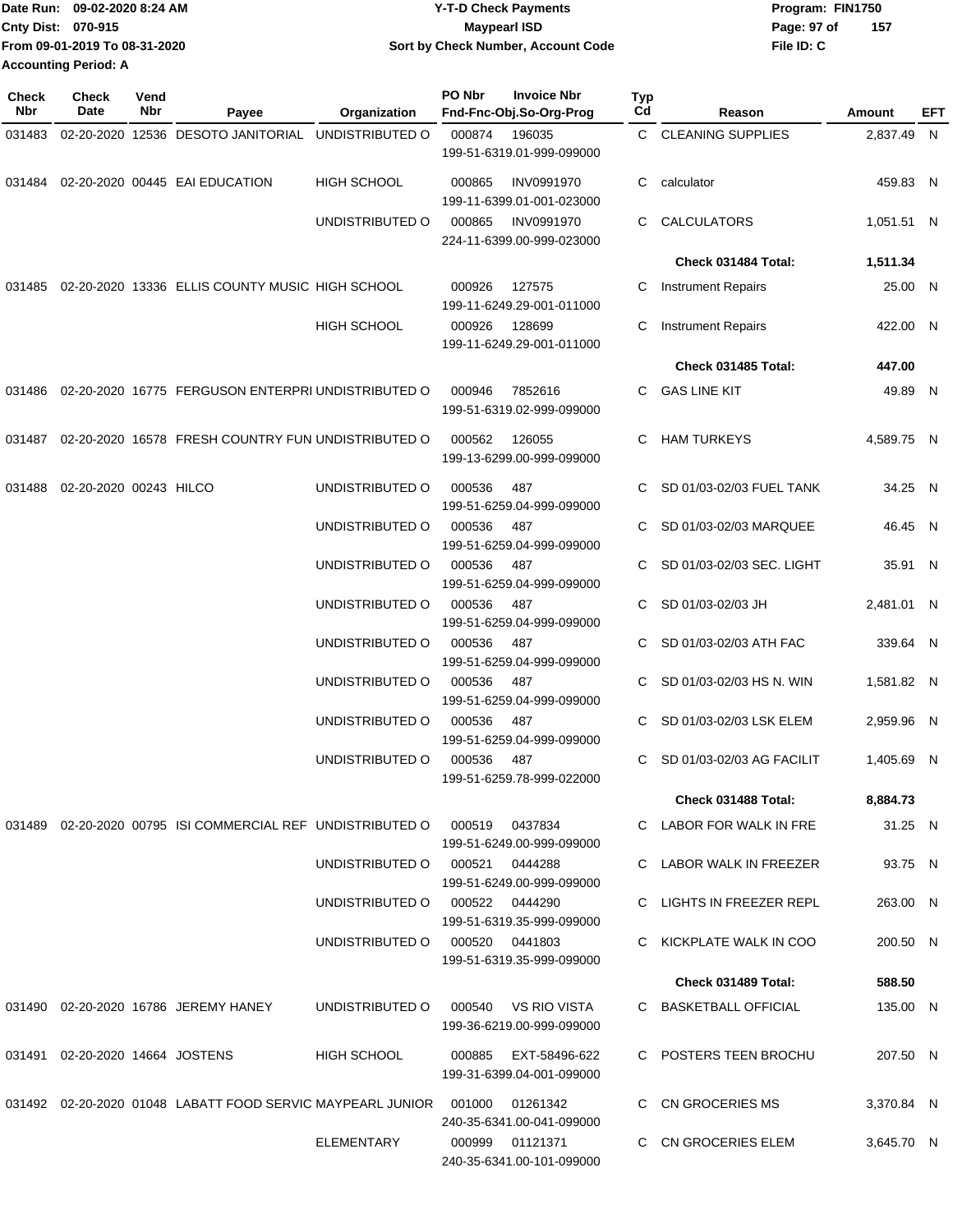|                             | Date Run: 09-02-2020 8:24 AM  | <b>Y-T-D Check Payments</b>        | Program: FIN1750 |     |  |
|-----------------------------|-------------------------------|------------------------------------|------------------|-----|--|
| Cnty Dist: 070-915          |                               | Maypearl ISD                       | Page: 98 of      | 157 |  |
|                             | From 09-01-2019 To 08-31-2020 | Sort by Check Number, Account Code | File ID: C       |     |  |
| <b>Accounting Period: A</b> |                               |                                    |                  |     |  |

| <b>Check</b><br><b>Nbr</b> | Check<br>Date           | Vend<br>Nbr | Payee                                                      | Organization           | PO Nbr       | <b>Invoice Nbr</b><br>Fnd-Fnc-Obj.So-Org-Prog     | <b>Typ</b><br>Cd | Reason                      | Amount     | EFT |
|----------------------------|-------------------------|-------------|------------------------------------------------------------|------------------------|--------------|---------------------------------------------------|------------------|-----------------------------|------------|-----|
|                            |                         |             |                                                            | PRIMARY SCHOOL         | 000998       | 01051485<br>240-35-6341.00-102-099000             | C.               | <b>CN GROCERIES PRIMARY</b> | 2,472.61 N |     |
|                            |                         |             |                                                            | <b>HIGH SCHOOL</b>     | 001001       | 01191922/341<br>240-35-6341.01-001-099000         | C.               | CN GROCERIES HS             | 4,191.56 N |     |
|                            |                         |             |                                                            |                        |              |                                                   |                  | Check 031492 Total:         | 13,680.71  |     |
| 031493                     |                         |             | 02-20-2020 16580 LISA ALLEN                                | <b>HIGH SCHOOL</b>     | 000981       | <b>REIMBURSEMENT</b><br>199-11-6399.04-001-011000 | C                | <b>ENGLISH RESOURCES</b>    | 81.85 N    |     |
| 031494                     | 02-20-2020 15098 LOWE'S |             |                                                            | UNDISTRIBUTED O        | 000439       | 996525<br>199-52-6399.01-999-0990PD               | C.               | <b>SAFETY BUCKETS</b>       | 349.06 N   |     |
| 031495                     |                         |             | 02-20-2020 14078 LRP PUBLICATIONS                          | UNDISTRIBUTED O        | 000967       | 4468763<br>199-11-6411.01-999-023000              | C.               | SP ED LAW MONTHLY RE        | 239.50 N   |     |
| 031496                     |                         |             | 02-20-2020 15119 MARAKBIZ, LLC                             | UNDISTRIBUTED O        | 000958       | <b>OPO</b><br>224-11-6219.02-999-023000           | C                | RENEWAL ANNUAL SUBS         | 500.00 N   |     |
| 031497                     |                         |             | 02-20-2020 16795 MICROTEL INN & SUIT HIGH SCHOOL           |                        | 000975       | <b>TEACHER ROOM</b><br>199-11-6411.04-001-022000  | C                | AG MECHANICS                | 159.98 N   |     |
| 031498                     |                         |             | 02-20-2020 16233 NATIONAL CHEERLEA MAYPEARL JUNIOR         |                        | 000992       | REG-0010601568<br>199-36-6399.09-041-099000       | C                | Cheer TCU Spirit Day        | 357.00 N   |     |
| 031499                     |                         |             | 02-20-2020 14075 NATIONAL TELESYSTE UNDISTRIBUTED O        |                        | 000964       | 343855<br>199-53-6249.04-999-099000               | С                | re-programming of JH phone  | 79.50 N    |     |
|                            |                         |             |                                                            | UNDISTRIBUTED O        | 000881       | 342745<br>199-53-6249.04-999-099000               | C.               | <b>MS BELL SYSTEM</b>       | 443.00 N   |     |
|                            |                         |             |                                                            |                        |              |                                                   |                  | Check 031499 Total:         | 522.50     |     |
| 031500                     |                         |             | 02-20-2020 14369 NORTH TEXAS TOLLW UNDISTRIBUTED O         |                        | 000543       | 782633142<br>199-34-6219.01-999-099000            | C.               | <b>TOLL ROADS 1104212</b>   | 5.14 N     |     |
| 031501                     |                         |             | 02-20-2020 12087 OAK CLIFF OFFICE SU MAYPEARL JUNIOR       |                        | 000961       | 443247-0<br>199-11-6399.01-041-023000             | C.               | OFFICE SUPPLIES             | 232.20 N   |     |
| 031502                     |                         |             | 02-20-2020 00287 OFFICE DEPOT                              | <b>MAYPEARL JUNIOR</b> | 000818       | 435371788001<br>199-11-6399.08-041-011000         | C                | Social Studies supplies     | 6.19 N     |     |
|                            |                         |             |                                                            | <b>MAYPEARL JUNIOR</b> | 000818       | 435369752001<br>199-11-6399.08-041-011000         | C                | Social Studies supplies     | 51.39 N    |     |
|                            |                         |             |                                                            |                        |              | 199-11-6399.08-041-011000                         |                  | C Social Studies supplies   | 54.50 N    |     |
|                            |                         |             |                                                            |                        |              | 199-11-6399.08-041-011000                         | C.               | Social Studies supplies     | 10.58 N    |     |
|                            |                         |             |                                                            |                        |              |                                                   |                  | Check 031502 Total:         | 122.66     |     |
|                            |                         |             | 031503 02-20-2020 13117 PIEPER ENTERPRISES UNDISTRIBUTED O |                        | 000170       | 35717<br>199-51-6249.17-999-099000                |                  | C LAWN MAINT.FEBRUARY       | 5,425.00 N |     |
|                            |                         |             |                                                            | UNDISTRIBUTED O        | 000907 35718 | 199-51-6319.03-999-099H00                         |                  | C LAWN MAINT BASEBALL P     | 2,171.43 N |     |
|                            |                         |             |                                                            |                        |              |                                                   |                  | <b>Check 031503 Total:</b>  | 7,596.43   |     |
|                            |                         |             | 031504 02-20-2020 00854 PITNEY BOWES GLOB UNDISTRIBUTED O  |                        | 000900       | 909009736591<br>199-41-6399.02-999-099000         |                  | C POSTAGE                   | 500.00 N   |     |
|                            |                         |             | 031505 02-20-2020 00870 PLANK ROAD PUBLISH ELEMENTARY      |                        | 000905       | 20-033266<br>199-11-6399.10-101-011000            |                  | <b>MUSIC SUPPLIES</b>       | 491.82 N   |     |
|                            |                         |             | 031506 02-20-2020 15983 RICO BAILEY                        | UNDISTRIBUTED O        |              | 000534 VS WHITNEY<br>199-36-6219.00-999-099000    |                  | C BASKETBALL OFFICIAL       | 85.00 N    |     |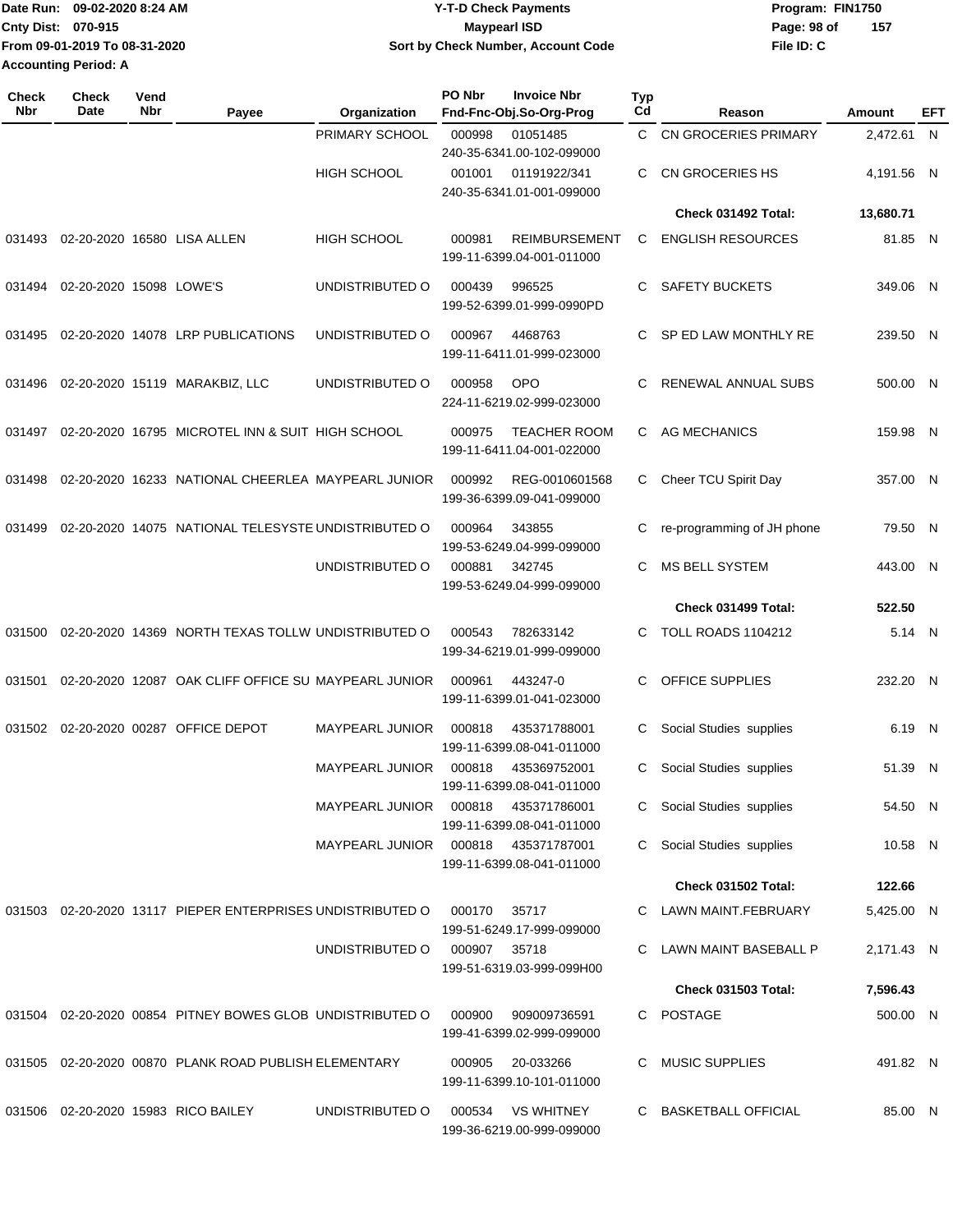|                             | Date Run: 09-02-2020 8:24 AM  | <b>Y-T-D Check Payments</b>        | Program: FIN1750   |  |  |  |
|-----------------------------|-------------------------------|------------------------------------|--------------------|--|--|--|
| <b>Cnty Dist: 070-915</b>   |                               | <b>Mavpearl ISD</b>                | 157<br>Page: 99 of |  |  |  |
|                             | From 09-01-2019 To 08-31-2020 | Sort by Check Number, Account Code | File ID: C         |  |  |  |
| <b>Accounting Period: A</b> |                               |                                    |                    |  |  |  |

| <b>Check</b><br><b>Nbr</b> | Check<br>Date | Vend<br>Nbr | Payee                                                        | Organization           | PO Nbr | <b>Invoice Nbr</b><br>Fnd-Fnc-Obj.So-Org-Prog     | <b>Typ</b><br>Cd | Reason                       | Amount        | EFT |
|----------------------------|---------------|-------------|--------------------------------------------------------------|------------------------|--------|---------------------------------------------------|------------------|------------------------------|---------------|-----|
| 031507                     |               |             | 02-20-2020 14261 RYAN VINES                                  | <b>HIGH SCHOOL</b>     | 000989 | <b>REIMBURSEMENT</b><br>199-11-6399.09-001-022000 |                  | C TSC SULLIVANS AND STO      | 502.70        | - N |
|                            |               |             |                                                              | <b>HIGH SCHOOL</b>     | 000984 | <b>REIMBURSEMENT</b><br>199-11-6411.04-001-022000 | C                | Reimbursement                | 45.40 N       |     |
|                            |               |             |                                                              |                        |        |                                                   |                  | Check 031507 Total:          | 548.10        |     |
| 031508                     |               |             | 02-20-2020 15313 CARROLL MARVIN SMI UNDISTRIBUTED O          |                        | 000539 | <b>VS RIO VISTA</b><br>199-36-6219.00-999-099000  | C                | <b>BASKETBALL OFFICIAL</b>   | 17.50 N       |     |
| 031509                     |               |             | 02-20-2020 16581 STEVEN SNEED                                | UNDISTRIBUTED O        | 000537 | <b>VS WHITNEY</b><br>199-36-6219.00-999-099000    | C                | <b>BASKETBALL OFFICIAL</b>   | 85.00 N       |     |
| 031510                     |               |             | 02-20-2020 16296 SUPERIOR PEDIATRIC UNDISTRIBUTED O          |                        | 000985 | 149<br>199-31-6219.02-999-023000                  | C                | PT CONTRACT SERVICES         | 633.75 N      |     |
|                            |               |             |                                                              | UNDISTRIBUTED O        | 000985 | 149<br>199-31-6219.04-999-023000                  | C                | OT SERVICES 02/01-02/15/     | 308.75 N      |     |
|                            |               |             |                                                              |                        |        |                                                   |                  | Check 031510 Total:          | 942.50        |     |
| 031511                     |               |             | 02-20-2020 16037 TEX AIR FILTERS                             | UNDISTRIBUTED O        | 000912 | 237317<br>199-51-6399.05-999-099000               | С                | <b>AIR FILTERS</b>           | 2,385.36 N    |     |
|                            |               |             | 031512 02-20-2020 00136 TEXAS ASSOC. COMM UNDISTRIBUTED O    |                        | 000960 | <b>WINNINGHAM</b><br>199-21-6411.00-999-023000    | С                | <b>REGISTRATION FEE 2020</b> | 25.00 N       |     |
|                            |               |             |                                                              | <b>HIGH SCHOOL</b>     | 000969 | <b>JANSZEN</b><br>199-23-6499.00-001-099000       | C                | 2020 TACS SPRING CONF        | 25.00 N       |     |
|                            |               |             |                                                              |                        |        |                                                   |                  | Check 031512 Total:          | 50.00         |     |
| 031513                     |               |             | 02-20-2020 13417 TEXAS DEPT. OF STAT UNDISTRIBUTED O         |                        | 000531 | 87471<br>199-51-6319.04-999-099000                | C                | ASBESTOS ABATEMENT G         | 330.00 N      |     |
| 031514                     |               |             | 02-20-2020 00134 TXU ENERGY                                  | UNDISTRIBUTED O        | 000533 | 054677491825<br>199-51-6259.04-999-099000         | C.               | SEC. LIGHTS SD 01/11-02/     | 328.32 N      |     |
| 031515                     |               |             | 02-20-2020 15976 VONN MALLERY                                | UNDISTRIBUTED O        | 000542 | <b>VS RIO VISTA</b><br>199-36-6219.00-999-099000  | C                | <b>BASKETBALL OFFICIAL</b>   | 85.00 N       |     |
| 031516                     |               |             | 02-20-2020 00385 WAXAHACHIE ISD                              | <b>HIGH SCHOOL</b>     | 000532 | <b>MAYPEARL</b><br>199-11-6219.00-001-024000      | C                | <b>SCHOOL AGE PARENT 2N</b>  | 700.83 N      |     |
|                            |               |             | 031517 02-20-2020 15782 WILLIAM DUNLAP                       | UNDISTRIBUTED O        | 000541 | VS RIO VISTA<br>199-36-6219.00-999-099000         |                  | C BASKETBALL OFFICIAL        | 135.00 N      |     |
|                            |               |             | 031518  02-20-2020  13362  YOUTHLIGHT, INC.                  | MAYPEARL JUNIOR 000891 |        | 1097447<br>199-11-6399.01-041-023000              |                  | C SELF REGULATION YOUN       | 46.90 N       |     |
|                            |               |             | 031519 02-28-2020 13447 JUST SAY YES                         | HIGH SCHOOL            | 000949 | PO 000949<br>199-31-6399.04-001-099000            |                  | C PARENT AND STUDENT A       | 1,009.61 N    |     |
|                            | 05-27-2020    |             |                                                              | <b>HIGH SCHOOL</b>     |        | 000949 PO 000949<br>199-31-6399.04-001-099000     |                  | D CANCELLED                  | $-1,009.61$ N |     |
|                            |               |             |                                                              |                        |        |                                                   |                  | Check 031519 Total:          | .00           |     |
|                            |               |             | 031520 02-28-2020 15376 ALL ABOUT TIRES, LLC UNDISTRIBUTED O |                        | 000986 | 39596<br>199-34-6319.00-999-099000                |                  | C SWITCH TIRES FROM 50 T     | 150.00 N      |     |
|                            |               |             | 031521 02-28-2020 01869 ALL SPORTS TROPHIE UNDISTRIBUTED O   |                        | 000796 | 14431<br>199-36-6399.05-999-099000                | C                | <b>Track Trophies</b>        | 2,436.20 N    |     |
|                            |               |             | 031522 02-28-2020 16150 ALVARADO FLEET SE UNDISTRIBUTED O    |                        | 000987 | 00003141<br>199-34-6219.00-999-099000             |                  | C LABOR                      | 744.29 N      |     |
|                            |               |             |                                                              | UNDISTRIBUTED O        | 000987 | 00003141<br>199-34-6319.00-999-099000             |                  | C EXHAUST LEAK PARTS         | 873.58 N      |     |
|                            |               |             |                                                              |                        |        |                                                   |                  | Check 031522 Total:          | 1,617.87      |     |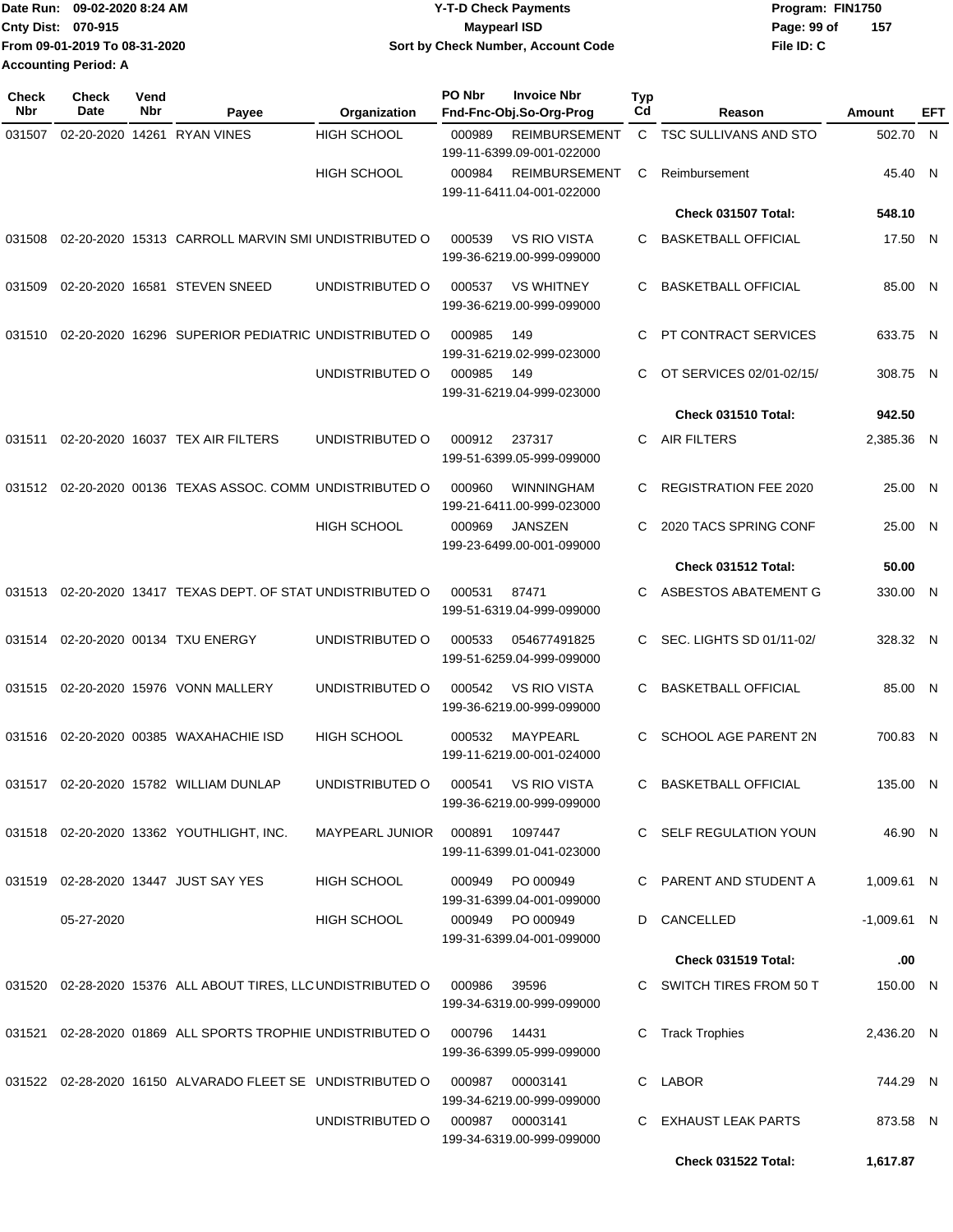|                             | lDate Run: 09-02-2020 8:24 AM | <b>Y-T-D Check Payments</b>        | Program: FIN1750    |
|-----------------------------|-------------------------------|------------------------------------|---------------------|
| <b>Cnty Dist: 070-915</b>   |                               | <b>Mavpearl ISD</b>                | Page: 100 of<br>157 |
|                             | From 09-01-2019 To 08-31-2020 | Sort by Check Number, Account Code | File ID: C          |
| <b>Accounting Period: A</b> |                               |                                    |                     |

| Check<br>Nbr | Check<br>Date         | Vend<br>Nbr | Payee                                                   | Organization       | PO Nbr       | <b>Invoice Nbr</b><br>Fnd-Fnc-Obj.So-Org-Prog       | <b>Typ</b><br>Cd | Reason                         | Amount     | EFT |
|--------------|-----------------------|-------------|---------------------------------------------------------|--------------------|--------------|-----------------------------------------------------|------------------|--------------------------------|------------|-----|
| 031523       |                       |             | 02-28-2020 00901 AVENUE FUEL DISTRI UNDISTRIBUTED O     |                    | 000553       | 70696<br>199-34-6311.01-999-099000                  | C.               | <b>FUEL FOR DISTRICT</b>       | 1,745.86 N |     |
| 031524       |                       |             | 02-28-2020 01580 BLICK ART MATERIALS HIGH SCHOOL        |                    | 000813       | 2933364<br>199-11-6399.39-001-022000                | C                | <b>ART SUPPLIES</b>            | 345.02 N   |     |
| 031525       |                       |             | 02-28-2020 00887 BSN SPORTS                             | UNDISTRIBUTED O    | 000722       | 908332992<br>199-36-6399.05-999-099000              | C                | Volleyball Hole Covers         | 460.00 N   |     |
| 031526       |                       |             | 02-28-2020 00289 CAROLINA BIOLOGICA HIGH SCHOOL         |                    | 000976       | 50978202 RI<br>199-11-6399.14-001-011000            | C                | <b>SCIENCE SUPPLIES</b>        | 327.32 N   |     |
| 031527       | 02-28-2020 14724 CASH |             |                                                         | HIGH SCHOOL        | 001039       | <b>POWERLIFTING</b><br>199-36-6499.05-001-099000    | С                | <b>Playoff Meal Boys</b>       | 48.00 N    |     |
|              |                       |             |                                                         | <b>HIGH SCHOOL</b> | 001038       | <b>POWERLIFTING</b><br>199-36-6499.05-001-099000    | С                | <b>Playoff Meal Girls</b>      | 48.00 N    |     |
|              | 03-18-2020            |             |                                                         | HIGH SCHOOL        | 001038       | <b>POWERLIFTING</b><br>199-36-6499.05-001-099000    | D                | DID NOT NEED                   | $-48.00$ N |     |
|              |                       |             |                                                         | <b>HIGH SCHOOL</b> | 001039       | POWERLIFTING<br>199-36-6499.05-001-099000           | D                | DID NOT NEED                   | $-48.00$ N |     |
|              |                       |             |                                                         |                    |              |                                                     |                  | Check 031527 Total:            | .00        |     |
| 031528       |                       |             | 02-28-2020 13566 DRUG & ALCOHOL TE UNDISTRIBUTED O      |                    | 000547       | 18131444<br>199-34-6219.01-999-099000               | С                | DOT PRE EMPLOYMENT             | 106.38 N   |     |
| 031529       |                       |             | 02-28-2020 00242 DEMCO, INC.                            | MAYPEARL JUNIOR    | 000935       | 6774516<br>199-12-6399.00-041-099000                | C                | <b>Library Supplies</b>        | 371.48 N   |     |
| 031530       |                       |             | 02-28-2020 15656 DEPARTMENT OF INF UNDISTRIBUTED O      |                    | 000548       | 20011290N<br>199-51-6259.02-999-099000              | C                | SD 01/01-01/31/20 LD           | 67.16 N    |     |
| 031531       |                       |             | 02-28-2020 12885 DIRECT ENERGY                          | UNDISTRIBUTED O    | 000552       | 200500041240514<br>199-51-6259.04-999-099000        | C.               | SD 01/11-02/10 PRIM PRAC       | 8.13 N     |     |
|              |                       |             |                                                         | UNDISTRIBUTED O    | 000549       | 200440041190643<br>199-51-6259.04-999-099000        | C                | SD 01/11-02/10/20 BUS BA       | 78.49 N    |     |
|              |                       |             |                                                         | UNDISTRIBUTED O    | 000552       | 200500041240514<br>199-51-6259.04-999-099000        | C                | SD 01/11-02/10 ARCHIVE         | 32.96 N    |     |
|              |                       |             |                                                         | UNDISTRIBUTED O    | 000552       | 200500041240514<br>199-51-6259.04-999-099000        | C                | SD 01/11-02/10 GOLF FACI       | 1,500.06 N |     |
|              |                       |             |                                                         | UNDISTRIBUTED O    | 000552       | 200500041240514<br>199-51-6259.04-999-099000        |                  | C SD $01/11 - 02/10$ HS S WING | 2.408.20 N |     |
|              |                       |             |                                                         | UNDISTRIBUTED O    | 000549       | 200440041192636<br>199-51-6259.04-999-099000        |                  | C SD 01/11-02/10/20 ADMIN      | 471.44 N   |     |
|              |                       |             |                                                         | UNDISTRIBUTED O    | 000552       | 200500041240514<br>199-51-6259.04-999-099000        |                  | C SD 01/11-02/10 QUAD          | 410.47 N   |     |
|              |                       |             |                                                         | UNDISTRIBUTED O    |              | 000552 200500041240514<br>199-51-6259.04-999-099000 |                  | C SD 01/11-02/10 PRIMARY       | 1,506.51 N |     |
|              |                       |             |                                                         | UNDISTRIBUTED O    |              | 000552 200500041240514<br>199-51-6259.04-999-099000 |                  | C SD 01/11-02/10 PORTABLE      | 226.74 N   |     |
|              |                       |             |                                                         | UNDISTRIBUTED O    |              | 000552 200500041240514<br>199-51-6259.04-999-099000 |                  | C SD 01/11-02/10 PRIM CAFE     | 301.97 N   |     |
|              |                       |             |                                                         |                    |              |                                                     |                  | Check 031531 Total:            | 6,944.97   |     |
|              |                       |             | 031532 02-28-2020 13336 ELLIS COUNTY MUSIC HIGH SCHOOL  |                    | 000753 12655 | 199-11-6249.29-001-011000                           | C                | Instrument repair              | 19.99 N    |     |
|              |                       |             | 031533 02-28-2020 16799 ENNIS ISD ATHLETICS HIGH SCHOOL |                    |              | 001013 21820D<br>199-36-6499.05-001-099000          | C.               | Ennis Playoff Venue            | 254.48 N   |     |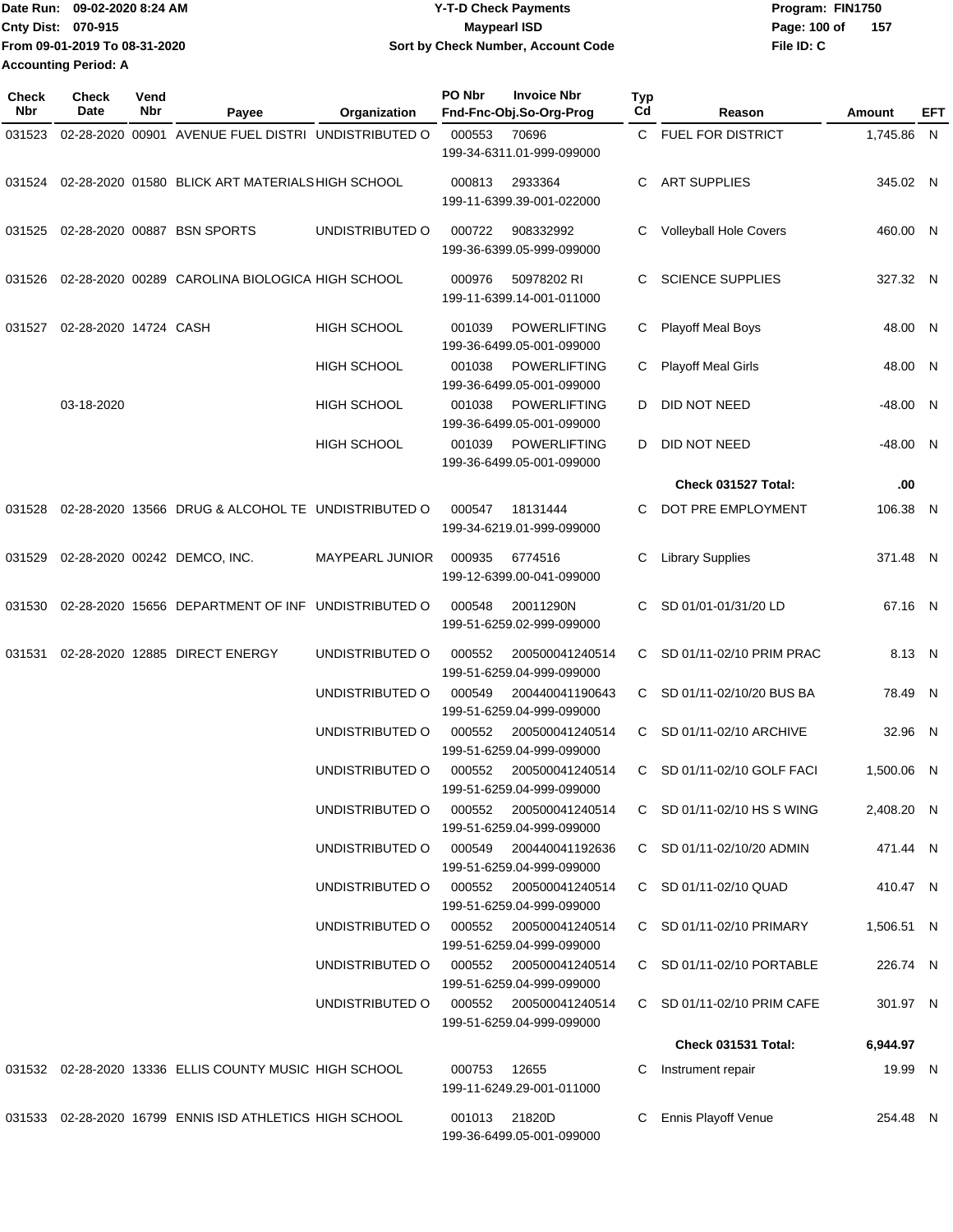| Date Run: 09-02-2020 8:24 AM  | <b>Y-T-D Check Payments</b>        | Program: FIN1750      |
|-------------------------------|------------------------------------|-----------------------|
| <b>Cnty Dist: 070-915</b>     | <b>Mavpearl ISD</b>                | - 157<br>Page: 101 of |
| From 09-01-2019 To 08-31-2020 | Sort by Check Number, Account Code | File ID: C            |
| <b>Accounting Period: A</b>   |                                    |                       |

| Check<br>Nbr | <b>Check</b><br>Date               | Vend<br>Nbr | Payee                                                               | Organization           | PO Nbr | <b>Invoice Nbr</b><br>Fnd-Fnc-Obj.So-Org-Prog | <b>Typ</b><br>Cd | Reason                        | Amount      | EFT |
|--------------|------------------------------------|-------------|---------------------------------------------------------------------|------------------------|--------|-----------------------------------------------|------------------|-------------------------------|-------------|-----|
| 031534       |                                    |             | 02-28-2020 16797 EVERYDAY SPEECH L MAYPEARL JUNIOR                  |                        | 001002 | 44240                                         | C                | SUBSCRIPTION ANNUAL           | 299.99 N    |     |
|              |                                    |             |                                                                     |                        |        | 199-11-6399.01-041-023000                     |                  |                               |             |     |
| 031535       | 02-28-2020 15210 FED EX            |             |                                                                     | UNDISTRIBUTED O        | 000550 | 6-933-75544                                   | C.               | POSTAGE                       | 47.46 N     |     |
|              |                                    |             |                                                                     |                        |        | 199-41-6399.02-999-099000                     |                  |                               |             |     |
| 031536       |                                    |             | 02-28-2020 12341 GRAINGER INDUSTRIA UNDISTRIBUTED O                 |                        | 000952 | 9446720329                                    | C.               | <b>WHEEL CHOK</b>             | 235.18 N    |     |
|              |                                    |             |                                                                     |                        |        | 199-34-6319.00-999-022000                     |                  |                               |             |     |
|              |                                    |             |                                                                     | UNDISTRIBUTED O        | 000952 | 9446720329<br>199-34-6319.00-999-023000       | C.               | <b>WHEEL CHOK</b>             | 235.18 N    |     |
|              |                                    |             |                                                                     | UNDISTRIBUTED O        | 000952 | 9446720329                                    | C                | <b>WHEEL CHOK</b>             | 805.24 N    |     |
|              |                                    |             |                                                                     |                        |        | 199-34-6399.01-999-099000                     |                  |                               |             |     |
|              |                                    |             |                                                                     | UNDISTRIBUTED O        | 000947 | 9441973642                                    | С                | PRESSURE WASHER HOS           | 236.02 N    |     |
|              |                                    |             |                                                                     |                        |        | 199-51-6319.02-999-099000                     |                  | Check 031536 Total:           | 1,511.62    |     |
| 031537       |                                    |             | 02-28-2020 16385 HOONUIT LLC                                        | UNDISTRIBUTED O        | 000878 | inv-31220                                     | C.               | PD Software Renewal           | 2,400.00 N  |     |
|              |                                    |             |                                                                     |                        |        | 199-11-6399.45-999-099000                     |                  |                               |             |     |
| 031538       |                                    |             | 02-28-2020 14961 IMAGE MAKER 4 U,                                   | <b>HIGH SCHOOL</b>     | 000743 | 81702                                         | С                | Volleyball Record Board       | 594.00 N    |     |
|              |                                    |             |                                                                     |                        |        | 199-36-6399.11-001-099000                     |                  |                               |             |     |
| 031539       | 02-28-2020 14664 JOSTENS           |             |                                                                     | <b>HIGH SCHOOL</b>     | 000886 | EXT-58496-623                                 | С                | <b>MIRROR CLINGS POSTER</b>   | 96.00 N     |     |
|              |                                    |             |                                                                     |                        |        | 199-31-6399.03-001-099000                     |                  |                               |             |     |
| 031540       |                                    |             | 02-28-2020 00608 KAPLAN EARLY LEARN UNDISTRIBUTED O                 |                        | 000890 | 0005382826                                    | C.               | <b>CLASSROOM SUPPLIES</b>     | 352.35 N    |     |
|              |                                    |             |                                                                     |                        |        | 199-11-6399.01-999-023000                     |                  |                               |             |     |
| 031541       |                                    |             | 02-28-2020 00063 LAKESHORE EQUIPME ELEMENTARY                       |                        | 000934 | 2648850220                                    | С                | 2ND GRADE SUPPLIES            | 139.92 N    |     |
|              |                                    |             |                                                                     |                        |        | 199-11-6399.02-101-011000                     |                  |                               |             |     |
| 031542       |                                    |             | 02-28-2020 16788 LIGHTING SUPPLY INC UNDISTRIBUTED O                |                        | 000945 | 83358                                         | C                | 40 BOOM LIFT LED BULBS        | 858.70 N    |     |
|              |                                    |             |                                                                     |                        |        | 199-51-6319.02-999-099000                     |                  |                               |             |     |
| 031543       |                                    |             | 02-28-2020 16633 MALAKOFF ATHLETIC HIGH SCHOOL                      |                        | 001036 | <b>POWERLIFTING</b>                           | С                | <b>Powerlifting Regionals</b> | 35.00 N     |     |
|              |                                    |             |                                                                     |                        |        | 199-36-6499.01-001-099000                     |                  |                               |             |     |
| 031544       |                                    |             | 02-28-2020 16120 MARKS PLUMBING PA UNDISTRIBUTED O                  |                        | 000970 | INV001863143                                  | С                | <b>LSK URINALS</b>            | 77.57 N     |     |
|              |                                    |             |                                                                     |                        |        | 199-51-6319.02-999-099000                     |                  |                               |             |     |
|              |                                    |             | 031545  02-28-2020  16785  MOC ROOFING & CON UNDISTRIBUTED   000837 |                        |        | <b>REPAIR ROOF</b>                            |                  | C REPAIR ROOF                 | 6,200.00 N  |     |
|              |                                    |             |                                                                     |                        |        | 199-51-6319.04-999-099000                     |                  |                               |             |     |
|              |                                    |             | 031546  02-28-2020  12087  OAK CLIFF OFFICE SU HIGH SCHOOL          |                        |        | 001020 444036-0                               |                  | C SMEAD FOLDERS               | 159.75 N    |     |
|              |                                    |             |                                                                     |                        |        | 199-11-6399.04-001-011000                     |                  |                               |             |     |
|              |                                    |             | 031547 02-28-2020 00833 PALOS SPORTS                                | MAYPEARL JUNIOR 000959 |        | 342329-00                                     |                  | C MMS PE                      | 267.90 N    |     |
|              |                                    |             |                                                                     |                        |        | 199-11-6399.00-041-011000                     |                  |                               |             |     |
|              |                                    |             |                                                                     | HIGH SCHOOL            |        | 000928 342177-00<br>199-11-6399.43-001-011000 |                  | C PE HS                       | 434.44 N    |     |
|              |                                    |             |                                                                     |                        |        |                                               |                  | Check 031547 Total:           | 702.34      |     |
|              |                                    |             | 031548 02-28-2020 16764 PERFORMANCE HEAT UNDISTRIBUTED O            |                        | 001016 | 0000028565                                    |                  | C TROUBLE SHOOTING            | 480.00 N    |     |
|              |                                    |             |                                                                     |                        |        | 199-51-6399.05-999-099000                     |                  |                               |             |     |
|              | 031549 02-28-2020 16611 PESI, INC. |             |                                                                     | <b>HIGH SCHOOL</b>     |        | 000832 2279426                                |                  | C PODCAST                     | 219.99 N    |     |
|              |                                    |             |                                                                     |                        |        | 199-11-6399.01-001-023000                     |                  |                               |             |     |
|              |                                    |             | 031550 02-28-2020 16770 POKEY O'S ELLIS COU HIGH SCHOOL             |                        |        | 001021 MAYPEARL                               |                  | C STUDENT CELEBRATION         | 175.00 N    |     |
|              |                                    |             |                                                                     |                        |        | 199-31-6399.00-001-099000                     |                  |                               |             |     |
|              | 05-20-2020                         |             |                                                                     | HIGH SCHOOL            |        | 001021 MAYPEARL<br>199-31-6399.00-001-099000  |                  | D CANCELLED                   | $-175.00$ N |     |
|              |                                    |             |                                                                     |                        |        |                                               |                  | <b>Check 031550 Total:</b>    | .00         |     |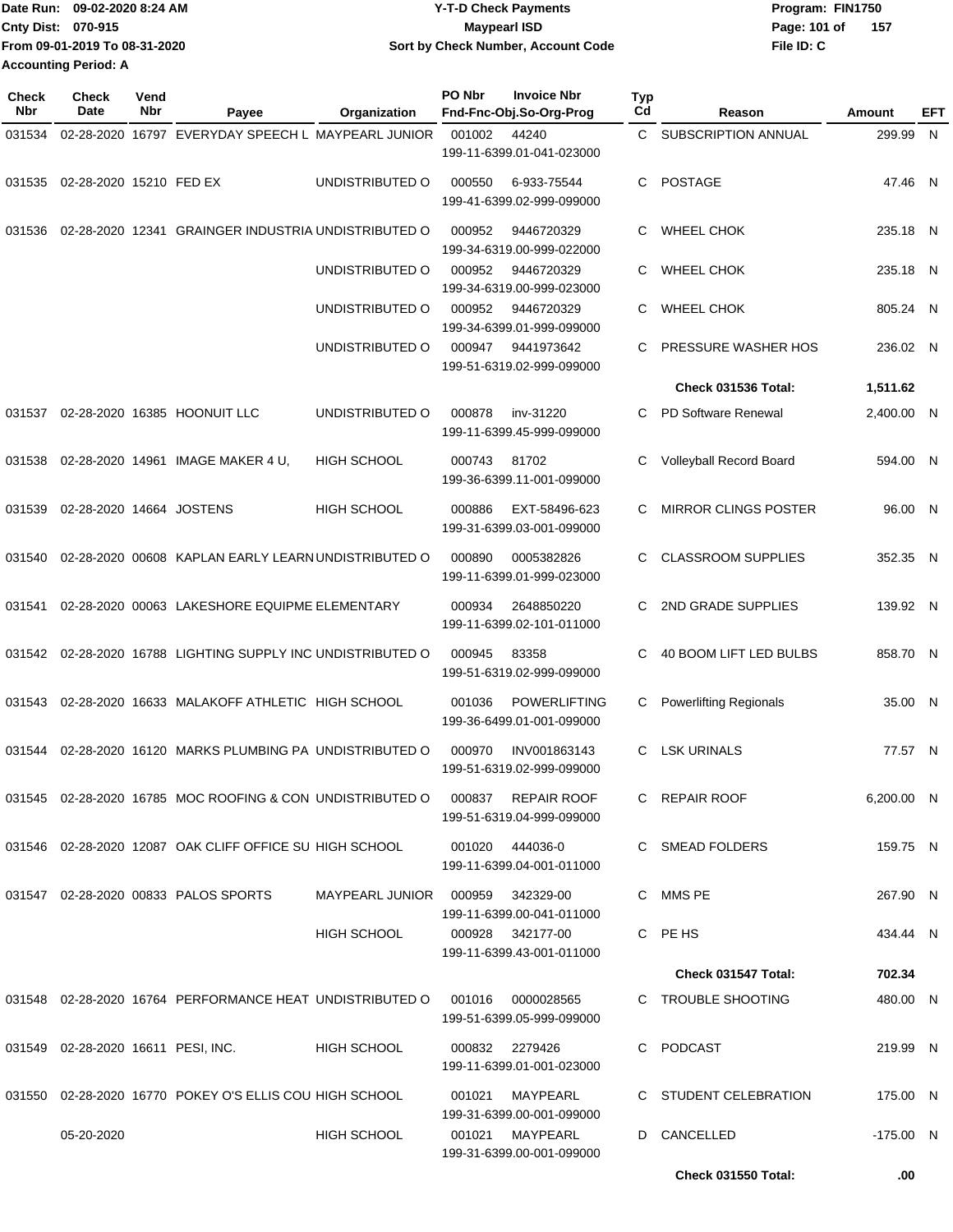|                             | Date Run: 09-02-2020 8:24 AM  | <b>Y-T-D Check Payments</b>        | Program: FIN1750 |     |
|-----------------------------|-------------------------------|------------------------------------|------------------|-----|
| <b>Cnty Dist: 070-915</b>   |                               | Maypearl ISD                       | Page: 102 of     | 157 |
|                             | From 09-01-2019 To 08-31-2020 | Sort by Check Number, Account Code | File ID: C       |     |
| <b>Accounting Period: A</b> |                               |                                    |                  |     |

| Check<br><b>Nbr</b> | <b>Check</b><br>Date        | Vend<br>Nbr | Payee                                                        | Organization           | PO Nbr         | <b>Invoice Nbr</b><br>Fnd-Fnc-Obj.So-Org-Prog     | Typ<br>Cd | Reason                               | Amount     | EFT          |
|---------------------|-----------------------------|-------------|--------------------------------------------------------------|------------------------|----------------|---------------------------------------------------|-----------|--------------------------------------|------------|--------------|
| 031551              |                             |             | 02-28-2020 00099 REGION 10/EDUCATIO ELEMENTARY               |                        | 000303         | 165028<br>199-23-6411.05-101-099000               | C.        | ASSESSMET CONFERENC                  | 25.00      | $\mathsf{N}$ |
|                     |                             |             |                                                              | UNDISTRIBUTED O        | 000845         | 165006<br>240-35-6219.00-999-099000               | C         | <b>CERTI FOOD CLASS</b>              | 108.00 N   |              |
|                     |                             |             |                                                              | <b>MAYPEARL JUNIOR</b> | 000887         | 165165<br>410-11-6321.00-041-011000               | C         | <b>STARR REVIEW</b>                  | 600.00 N   |              |
|                     |                             |             |                                                              |                        |                |                                                   |           | Check 031551 Total:                  | 733.00     |              |
| 031552              |                             |             | 02-28-2020 01417 RIO VISTA ATHLETIC B MAYPEARL JUNIOR        |                        | 001027         | maypearl<br>199-36-6499.00-041-099000             | C.        | Rio Vista JH Track Meet              | 450.00 N   |              |
| 031553              |                             |             | 02-28-2020 16446 Secured Mobility LLC                        | UNDISTRIBUTED O        | 000953         | 986036<br>199-52-6399.45-999-099000               | C         | SERVICE PLAN TAGS CHA                | 409.95 N   |              |
| 031554              |                             |             | 02-28-2020 12082 SOMMER ASSOCIATE ELEMENTARY                 |                        | 000921         | 200224<br>199-12-6399.06-101-099000               | C.        | <b>BOOKS</b>                         | 1,837.35 N |              |
| 031555              |                             |             | 02-28-2020 16798 ION WAVE TECHNOLGI UNDISTRIBUTED O          |                        | 001006         | 9167<br>224-11-6399.00-999-023000                 | C         | <b>EASY SPED TRACKER AN</b>          | 2,500.00 N |              |
| 031556              |                             |             | 02-28-2020 16709 SUREGUARD PEST SE UNDISTRIBUTED O           |                        | 000233         | 148538<br>199-51-6249.00-999-099000               | C         | PEST CONTROL FEB                     | 833.00 N   |              |
| 031557              | 02-28-2020 00552 TASB, INC. |             |                                                              | ADMINISTRATIVE         | 000994         | 576210<br>199-41-6399.01-701-099000               | C         | <b>ADMINISTRATORS GUIDE</b>          | 52.85 N    |              |
| 031558              |                             |             | 02-28-2020 00043 TASB RISK MANAGEM UNDISTRIBUTED O           |                        | 000551         | 576129<br>199-34-6429.00-999-099000               | C         | DEDUCTIBLE 2020000014                | 1,000.00 N |              |
| 031559              | 02-28-2020 00777 TCA        |             |                                                              | <b>ELEMENTARY</b>      | 001010         | 15754<br>199-31-6499.00-101-099000                | C         | <b>MEMBERSHIP FEE</b>                | 150.00 N   |              |
| 031560              |                             |             | 02-28-2020 01049 THYSSENKRUPP ELEV UNDISTRIBUTED O           |                        | 000770         | 6000424274<br>199-51-6249.00-999-099000           | C         | <b>LSK ELEVATOR</b>                  | 1,147.00 N |              |
| 031561              |                             |             | 02-28-2020 15586 CECILIA WAGNON                              | UNDISTRIBUTED O        | 001031         | <b>REIMBURSEMENT</b><br>199-21-6411.00-999-023000 | C.        | <b>REIMBURSEMENT</b>                 | 112.65 N   |              |
| 031562              |                             |             | 02-28-2020 01443 WAXAHACHIE COUNT UNDISTRIBUTED O            |                        | 001026         | 54747<br>199-36-6399.07-999-099000                | С         | Waxahachie Country Club              | 575.00 N   |              |
|                     |                             |             |                                                              |                        |                | 1767<br>199-52-6399.01-999-0990PD                 |           | C MISD POLICE DECALS                 | 400.00 N   |              |
|                     |                             |             | 031564 03-06-2020 16192 ACTION FIRE PROS                     | UNDISTRIBUTED O        |                | 000554 M2090311<br>199-51-6249.16-999-099000      |           | C QUARTERLY MONITORIN                | 750.00 N   |              |
|                     |                             |             | 031565 03-06-2020 15376 ALL ABOUT TIRES, LLC UNDISTRIBUTED O |                        | 001024         | 28673<br>199-34-6319.00-999-099000                |           | C REPLACE TIRES TRUCK 2              | 672.00 N   |              |
|                     |                             |             | 031566 03-06-2020 16308 AMBER HELLER                         | <b>HIGH SCHOOL</b>     | 001063         | 199-11-6399.06-001-011000                         |           | REIMBURSEMENT C OAP HOSPITALITY ROOM | 107.49 N   |              |
|                     |                             |             | 031567 03-06-2020 15616 AT&T CORP.                           | UNDISTRIBUTED O        | 000555         | 0573207983001<br>199-51-6259.02-999-099000        |           | C SD 1/24-02/19 LONG DISTA           | 88.43 N    |              |
|                     |                             |             | 031568 03-06-2020 00330 BARNES & NOBLE                       | <b>HIGH SCHOOL</b>     | 000939 3971542 | 199-11-6399.04-001-011000                         |           | C HUNGER GAMES PAPERB                | 103.90 N   |              |
|                     |                             |             | 031569 03-06-2020 15217 BAYLOR INSTITUTE O UNDISTRIBUTED O   |                        | 001068         | 16373<br>199-36-6219.02-999-099000                |           | C Trainer                            | 520.00 N   |              |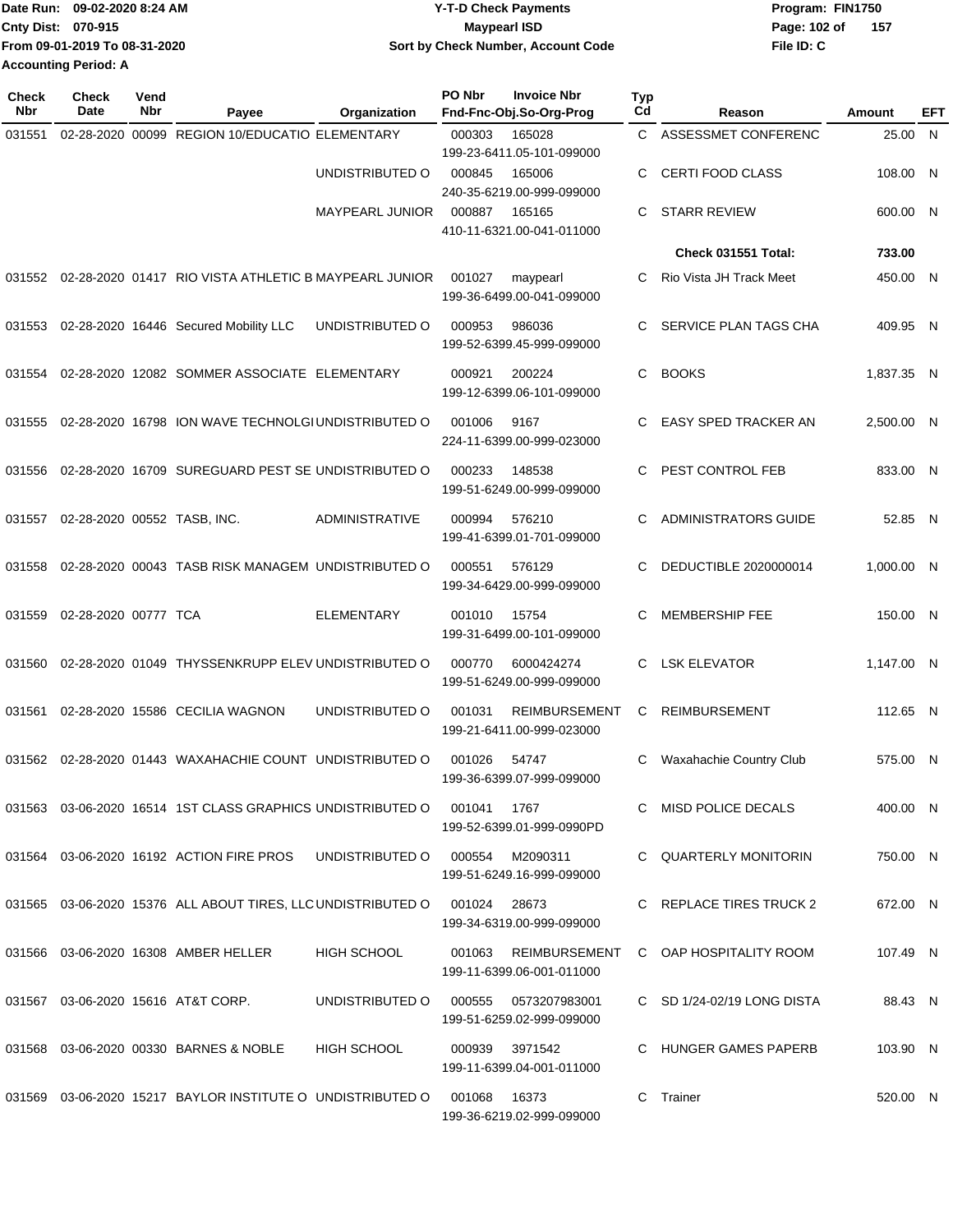| Date Run: 09-02-2020 8:24 AM  | <b>Y-T-D Check Payments</b>        | Program: FIN1750    |
|-------------------------------|------------------------------------|---------------------|
| <b>Cnty Dist: 070-915</b>     | Maypearl ISD                       | 157<br>Page: 103 of |
| From 09-01-2019 To 08-31-2020 | Sort by Check Number, Account Code | File ID: C          |
| <b>Accounting Period: A</b>   |                                    |                     |

| Check<br><b>Nbr</b> | <b>Check</b><br>Date | Vend<br>Nbr | Payee                                                                 | <b>Organization</b>         | PO Nbr<br><b>Invoice Nbr</b><br>Fnd-Fnc-Obj.So-Org-Prog    | Typ<br>Cd | Reason                       | <b>Amount</b> | EFT |
|---------------------|----------------------|-------------|-----------------------------------------------------------------------|-----------------------------|------------------------------------------------------------|-----------|------------------------------|---------------|-----|
| 031570              |                      |             | 03-06-2020 16219 BEST WESTERN PLUS HIGH SCHOOL                        |                             | 001054<br><b>TEACHER ROOM</b><br>199-11-6411.04-001-022000 |           | C TEACHER ROOM HEIFER        | 301.74 N      |     |
| 031571              |                      |             | 03-06-2020 16219 BEST WESTERN PLUS HIGH SCHOOL                        |                             | 001055<br><b>TEACHER ROOM</b><br>199-11-6411.04-001-022000 |           | C TEACHER ROOM STEER S       | 301.74 N      |     |
| 031572              |                      |             | 03-06-2020 00956 BORDEN DAIRY                                         | <b>MAYPEARL JUNIOR</b>      | 001094<br>3081377<br>240-35-6341.00-041-099000             | С         | MILK MS                      | 581.86 N      |     |
|                     |                      |             |                                                                       | ELEMENTARY                  | 001092<br>3081377<br>240-35-6341.00-101-099000             | С         | MILK ELEM                    | 1,024.33 N    |     |
|                     |                      |             |                                                                       | PRIMARY SCHOOL              | 001091<br>3081377<br>240-35-6341.00-102-099000             |           | <b>CN MILK PRIMARY</b>       | 529.30 N      |     |
|                     |                      |             |                                                                       | <b>HIGH SCHOOL</b>          | 001095<br>3081377<br>240-35-6341.01-001-099000             | С         | <b>MILK HS</b>               | 485.31 N      |     |
|                     |                      |             |                                                                       |                             |                                                            |           | Check 031572 Total:          | 2,620.80      |     |
| 031573              |                      |             | 03-06-2020 16553 BRANDY B. KERBOW                                     | UNDISTRIBUTED O             | 000568<br>2005<br>199-13-6499.00-999-011000                | С         | <b>SESSION WITH HAWKINS</b>  | 100.00 N      |     |
|                     |                      |             |                                                                       | <b>MAYPEARL JUNIOR</b>      | 000556<br>2004<br>211-11-6219.00-041-024SIG                | С         | <b>SESSION WITH DUNCAN</b>   | 100.00 N      |     |
|                     |                      |             |                                                                       | <b>MAYPEARL JUNIOR</b>      | 000568<br>2005<br>211-11-6219.00-041-024SIG                | С         | <b>SESSION WITH FOURTH G</b> | 100.00 N      |     |
|                     |                      |             |                                                                       |                             |                                                            |           | Check 031573 Total:          | 300.00        |     |
| 031574              |                      |             | 03-06-2020 00887 BSN SPORTS                                           | UNDISTRIBUTED O             | 000557<br>908352972<br>199-36-6399.05-999-099000           | С         | <b>CUSTOM FLAT RAIL</b>      | 750.00 N      |     |
| 031575              |                      |             | 03-06-2020 16789 BUENA VISTA-BETHEL UNDISTRIBUTED O                   |                             | 3296<br>000569<br>199-51-6259.01-999-099000                | С         | BALLPARK 5720 FM 66          | 48.36 N       |     |
| 031576              |                      |             | 03-06-2020 00289 CAROLINA BIOLOGICA ELEMENTARY                        |                             | 000988<br>50978248 RI<br>199-11-6399.07-101-011000         | С         | <b>OWL PELLETS</b>           | 158.19 N      |     |
|                     |                      |             | 031577 03-06-2020 16700 CHARACTERSTRONG, UNDISTRIBUTED O              |                             | 001066<br>5060<br>199-13-6499.00-999-011000                | С         | <b>EDUCATOR TRAINING</b>     | 777.20 N      |     |
|                     |                      |             |                                                                       | <b>ELEMENTARY</b>           | 001066<br>5060<br>199-31-6499.00-101-099000                | С         | <b>EDUCATOR TRAINING</b>     | 200.00 N      |     |
|                     |                      |             |                                                                       |                             |                                                            |           | Check 031577 Total:          | 977.20        |     |
|                     |                      |             | 031578  03-06-2020  16700  CHARACTERSTRONG, HIGH SCHOOL  001058  1405 |                             | 410-11-6321.00-001-011000                                  |           | C leadership                 | 999.00 N      |     |
|                     |                      |             | 031579   03-06-2020   00217   CITY OF MAYPEARL                        | UNDISTRIBUTED O 000558 80   | 199-51-6259.01-999-099000                                  |           | C SD 01/29-02/26 BALLFIELD   | 21.00 N       |     |
|                     |                      |             |                                                                       | UNDISTRIBUTED O 000558 1081 | 199-51-6259.01-999-099000                                  |           | C SD 01/29-02/26 LSK YARD    | 21.00 N       |     |
|                     |                      |             |                                                                       | UNDISTRIBUTED O 000558 1080 | 199-51-6259.01-999-099000                                  |           | C SD 01/29-02/26 ELEM        | 46.00 N       |     |
|                     |                      |             |                                                                       | UNDISTRIBUTED O 000558 1618 | 199-51-6259.01-999-099000                                  |           | C SD 01/29-02/26 ADMIN       | 46.00 N       |     |
|                     |                      |             |                                                                       | UNDISTRIBUTED O 000558 1394 | 199-51-6259.01-999-099000                                  |           | C SD 01/29-02/26 HS CONSE    | 46.00 N       |     |
|                     |                      |             |                                                                       | UNDISTRIBUTED O 000558 574  | 199-51-6259.01-999-099000                                  |           | C SD 01/29-02/26 MS          | 779.45 N      |     |
|                     |                      |             |                                                                       | UNDISTRIBUTED O 000558 82   | 199-51-6259.01-999-099000                                  |           | C SD 01/29-02/26 PRIMARY S   | 250.60 N      |     |
|                     |                      |             |                                                                       | UNDISTRIBUTED O 000558 595  | 199-51-6259.01-999-099000                                  |           | C SD 01/29-02/26 MS METER    | 184.60 N      |     |
|                     |                      |             |                                                                       | UNDISTRIBUTED O 000558 383  | 199-51-6259.01-999-099000                                  |           | C SD 01/29-02/26 HS          | 137.80 N      |     |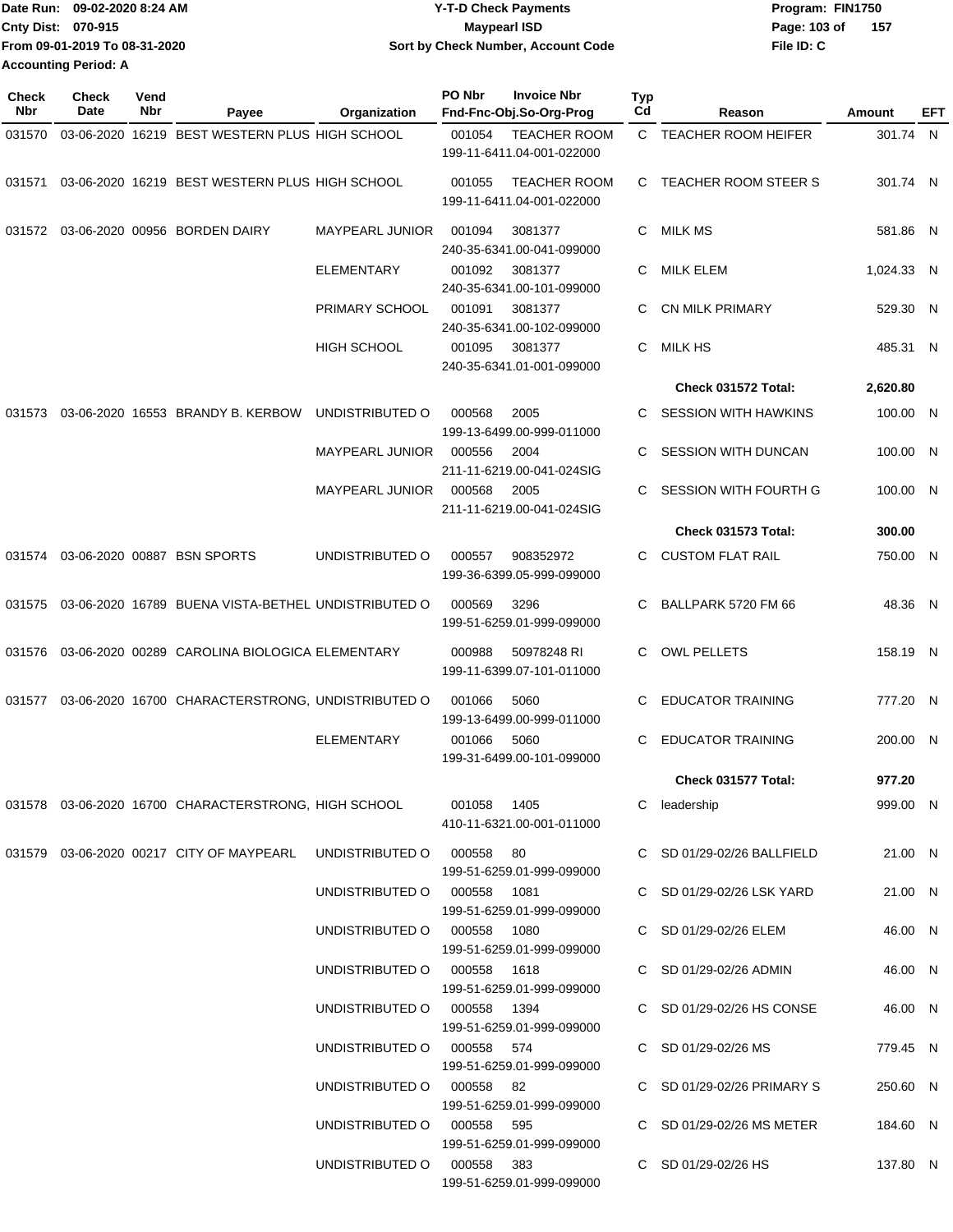|              | Date Run: 09-02-2020 8:24 AM<br>Cnty Dist: 070-915<br>From 09-01-2019 To 08-31-2020<br><b>Accounting Period: A</b> |             |                                                                               | <b>Y-T-D Check Payments</b><br><b>Maypearl ISD</b><br>Sort by Check Number, Account Code |                 |                                                   | Program: FIN1750<br>Page: 104 of<br>157<br>File ID: C |                                                   |               |          |
|--------------|--------------------------------------------------------------------------------------------------------------------|-------------|-------------------------------------------------------------------------------|------------------------------------------------------------------------------------------|-----------------|---------------------------------------------------|-------------------------------------------------------|---------------------------------------------------|---------------|----------|
| Check<br>Nbr | <b>Check</b><br>Date                                                                                               | Vend<br>Nbr | Payee                                                                         | Organization                                                                             | PO Nbr          | <b>Invoice Nbr</b><br>Fnd-Fnc-Obj.So-Org-Prog     | Typ<br>Cd                                             | Reason                                            | <b>Amount</b> | EFT      |
|              |                                                                                                                    |             |                                                                               |                                                                                          |                 |                                                   |                                                       | Check 031579 Total:                               | 1,532.45      |          |
| 031580       |                                                                                                                    |             | 03-06-2020 12478 PSAT/NMSQT                                                   | HIGH SCHOOL                                                                              | 001081          | 382048537A<br>199-31-6399.01-001-021000           | С                                                     | PSAT/NMSQT                                        | 1,156.00 N    |          |
| 031581       |                                                                                                                    |             | 03-06-2020 13531 DEBBIE GRIFFIN                                               | UNDISTRIBUTED O                                                                          | 001047          | <b>REIMBURSEMENT</b><br>199-53-6499.01-999-099000 | С                                                     | Reimb for TCEA Meals & Pa                         |               | 373.43 N |
| 031582       |                                                                                                                    |             | 03-06-2020 12536 DESOTO JANITORIAL                                            | UNDISTRIBUTED O                                                                          | 001014          | 196386<br>199-51-6319.01-999-099000               | С                                                     | <b>CLEANING SUPPLIES</b>                          | 3,960.08 N    |          |
| 031583       |                                                                                                                    |             | 03-06-2020 12538 ECS LEARNING SYSTE ELEMENTARY                                |                                                                                          | 000788          | 501224<br>199-11-6399.04-101-011000               | С                                                     | PRACTICE BOOKS                                    | 4,871.17 N    |          |
|              |                                                                                                                    |             |                                                                               | <b>ELEMENTARY</b>                                                                        | 000567          | 501224<br>410-11-6321.00-101-011000               | C                                                     | PRACTICE BOOKS                                    |               | 947.29 N |
|              |                                                                                                                    |             |                                                                               |                                                                                          |                 |                                                   |                                                       | Check 031583 Total:                               | 5,818.46      |          |
| 031584       |                                                                                                                    |             | 03-06-2020 01547 EICHELBAUM WARDEL DIR COST-ADMINIS                           |                                                                                          | 000560          | 68355<br>199-41-6211.00-720-099000                | С                                                     | <b>LEGAL SERVICES</b>                             |               | 153.00 N |
| 031585       |                                                                                                                    |             | 03-06-2020 00038 ELLIS APPRAISAL DISTTAX COLLECTION                           |                                                                                          | 000559          | 2020-13-02<br>199-41-6213.00-703-099000           | С                                                     | 2ND QUARTER EAD BUDG                              | 8,771.28 N    |          |
| 031586       |                                                                                                                    |             | 03-06-2020 13336 ELLIS COUNTY MUSIC HIGH SCHOOL                               |                                                                                          | 001082          | 130036<br>199-11-6249.29-001-011000               | С                                                     | <b>Instrument Repairs</b>                         |               | 25.00 N  |
|              |                                                                                                                    |             |                                                                               | <b>HIGH SCHOOL</b>                                                                       | 001082          | 129130<br>199-11-6249.29-001-011000               | С                                                     | <b>Instrument Repairs</b>                         |               | 40.00 N  |
|              |                                                                                                                    |             |                                                                               | <b>HIGH SCHOOL</b>                                                                       | 000752          | 130256<br>199-11-6399.29-001-0110BA               | C                                                     | <b>UIL</b> Instrumentation                        | 3,400.00 N    |          |
|              |                                                                                                                    |             |                                                                               |                                                                                          |                 |                                                   |                                                       | Check 031586 Total:                               | 3,465.00      |          |
| 031587       |                                                                                                                    |             | 03-06-2020 16796 UST-ESSX, INC                                                | UNDISTRIBUTED O                                                                          | 000997          | 454452<br>199-36-6399.03-999-099GHS               | С                                                     | Poles for Pole Vault                              |               | 530.00 N |
| 031588       |                                                                                                                    |             | 03-06-2020 00376 FLINN SCIENTIFIC                                             | <b>HIGH SCHOOL</b>                                                                       | 000977          | 2457607<br>199-11-6399.14-001-011000              |                                                       | C WATER DISTILLER                                 |               | 360.90 N |
|              |                                                                                                                    |             | 031589  03-06-2020  16059  FRONTIER SOUTHWE  UNDISTRIBUTED   000570  031814-5 |                                                                                          |                 | 199-51-6259.02-999-099000                         |                                                       | C AD 435-1720 02/28-                              |               | 65.10 N  |
|              |                                                                                                                    |             |                                                                               | UNDISTRIBUTED O                                                                          | 000570 091206-5 | 199-51-6259.02-999-099000                         |                                                       | C ADMIN 435-1000 02/28-03/2                       |               | 945.14 N |
|              |                                                                                                                    |             |                                                                               | UNDISTRIBUTED O 000570 093015-5                                                          |                 | 199-51-6259.02-999-099000                         |                                                       | C HS 435-2019 02/25-03/24                         |               | 135.20 N |
|              |                                                                                                                    |             |                                                                               | UNDISTRIBUTED O                                                                          | 000570 092915-5 | 199-51-6259.02-999-099000                         |                                                       | C JH 435-2038 02-22-03/21                         |               | 135.20 N |
|              |                                                                                                                    |             |                                                                               | UNDISTRIBUTED 0 000570 092515-5                                                          |                 | 199-51-6259.02-999-099000                         |                                                       | C LSK 435-2160 02/28-03/27                        |               | 135.20 N |
|              |                                                                                                                    |             |                                                                               | UNDISTRIBUTED 0 000570 092815-5                                                          |                 | 199-51-6259.02-999-099000                         |                                                       | C PRIMARY 435-2520 02/28-0                        |               | 135.20 N |
|              |                                                                                                                    |             |                                                                               |                                                                                          |                 |                                                   |                                                       | Check 031589 Total:                               | 1,551.04      |          |
|              |                                                                                                                    |             | 031590 03-06-2020 12005 GLEN ROSE ISD                                         | HIGH SCHOOL                                                                              |                 | 001049 MAYPEARL ISD<br>199-36-6499.01-001-099000  |                                                       | C Entry Glen Rose Golf                            |               | 560.00 N |
|              |                                                                                                                    |             | 031591 03-06-2020 12551 INTERQUEST DETECTI HIGH SCHOOL                        |                                                                                          | 000561 113735   | 199-11-6219.02-001-024000                         |                                                       | C HALF DAY SERVICE ON 02                          |               | 280.00 N |
|              |                                                                                                                    |             | 031592 03-06-2020 16760 JORDAN HOWARD                                         | UNDISTRIBUTED O                                                                          |                 | 199-53-6499.01-999-099000                         |                                                       | 001045 REIMBURSEMENT C Reimb for TCEA Meals & tec |               | 89.97 N  |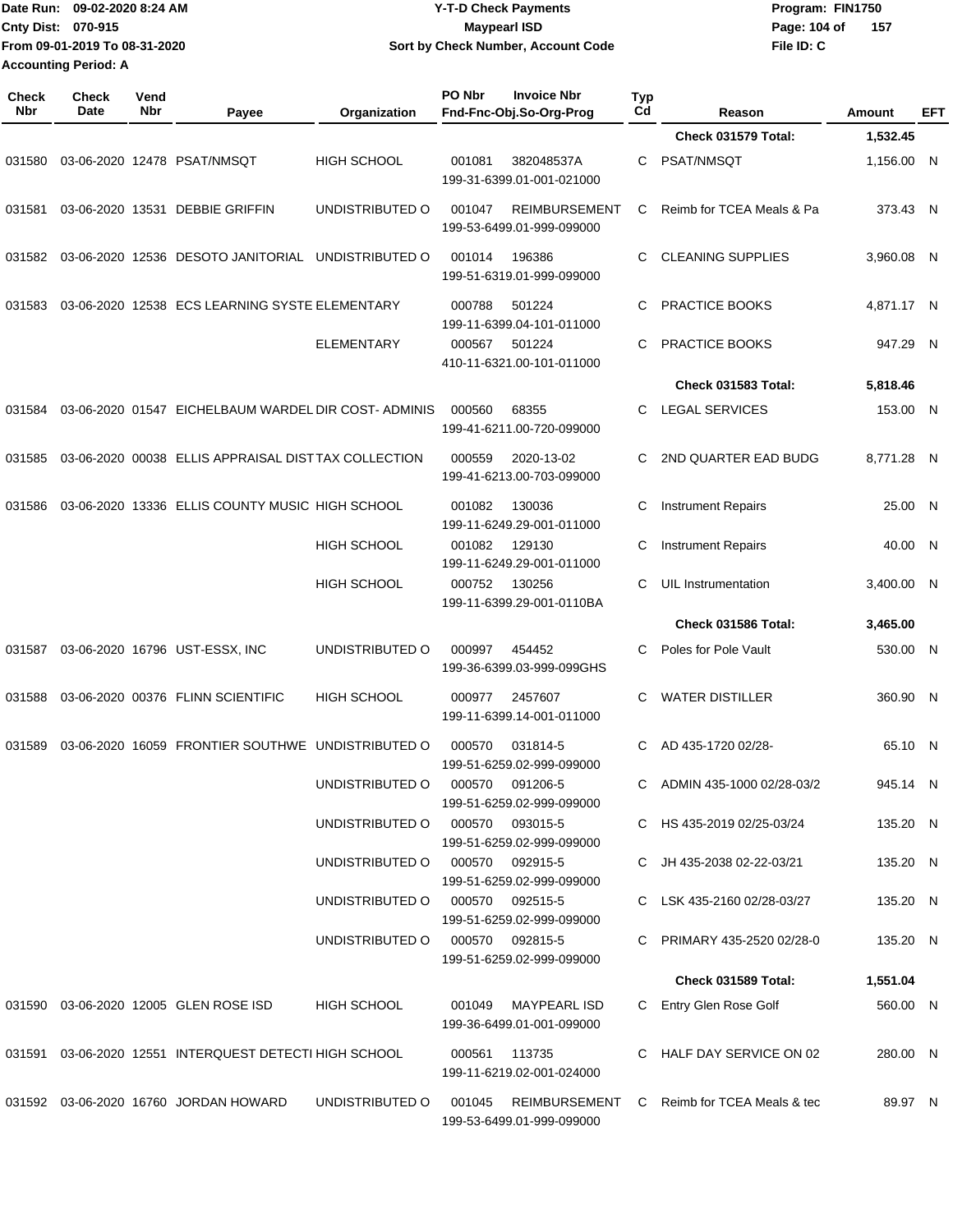| Date Run: 09-02-2020 8:24 AM   | <b>Y-T-D Check Payments</b>        | Program: FIN1750      |
|--------------------------------|------------------------------------|-----------------------|
| <b>Cnty Dist: 070-915</b>      | <b>Mavpearl ISD</b>                | Page: 105 of<br>- 157 |
| lFrom 09-01-2019 To 08-31-2020 | Sort by Check Number, Account Code | File ID: C            |
| <b>Accounting Period: A</b>    |                                    |                       |

| Check<br><b>Nbr</b> | <b>Check</b><br>Date | Vend<br>Nbr | Payee                                                | Organization                        | PO Nbr | <b>Invoice Nbr</b><br>Fnd-Fnc-Obj.So-Org-Prog     | <b>Typ</b><br>Cd | Reason                     | Amount      | EFT |
|---------------------|----------------------|-------------|------------------------------------------------------|-------------------------------------|--------|---------------------------------------------------|------------------|----------------------------|-------------|-----|
| 031593              |                      |             | 03-06-2020 16039 JYRO SIGNS                          | UNDISTRIBUTED O                     | 001015 | 7101                                              | C.               | SEATBELT SIGNS FOR BU      | 354.00 N    |     |
|                     |                      |             |                                                      |                                     |        | 199-52-6399.00-999-099000                         |                  |                            |             |     |
| 031594              |                      |             | 03-06-2020 00608 KAPLAN EARLY LEARN UNDISTRIBUTED O  |                                     | 000890 | 0005389923<br>199-11-6399.01-999-023000           | C                | <b>ADJUSTABLE CHART</b>    | 69.66 N     |     |
| 031595              |                      |             | 03-06-2020 16777 KATHRYN LARSON                      | <b>MAYPEARL JUNIOR</b>              | 001059 | <b>REIMBURSEMENT</b><br>199-11-6399.44-041-011000 | C                | E. Science tree            | 26.95 N     |     |
| 031596              |                      |             | 03-06-2020 01048 LABATT FOOD SERVIC MAYPEARL JUNIOR  |                                     | 001089 | 02163711/2887<br>240-35-6341.00-041-099000        | C                | <b>GROCERIES MS</b>        | 3,267.62 N  |     |
|                     |                      |             |                                                      | <b>ELEMENTARY</b>                   | 001088 | 02163712/2111<br>240-35-6341.00-101-099000        | C                | <b>GROCERIES ELEM</b>      | 3,265.37 N  |     |
|                     |                      |             |                                                      | PRIMARY SCHOOL                      | 001087 | 02022112/889<br>240-35-6341.00-102-099000         | C                | <b>GROCERIES PRIMARY</b>   | 2,575.79 N  |     |
|                     |                      |             |                                                      | <b>HIGH SCHOOL</b>                  | 001090 | 02092886/3710<br>240-35-6341.01-001-099000        | C.               | <b>GROCERIES HS</b>        | 3,660.18 N  |     |
|                     |                      |             |                                                      |                                     |        |                                                   |                  | Check 031596 Total:        | 12,768.96   |     |
| 031597              |                      |             | 03-06-2020 15653 M.A.C. ALARMS                       | UNDISTRIBUTED O                     | 000944 | 34468A<br>199-51-6319.02-999-099000               | C                | DOOR KEY CARDS             | 180.00 N    |     |
|                     |                      |             |                                                      | UNDISTRIBUTED O                     | 000562 | 34329A<br>199-51-6319.02-999-099000               | C                | <b>NEW WIRES PROGRAMMI</b> | 1,880.00 N  |     |
|                     |                      |             |                                                      |                                     |        |                                                   |                  | Check 031597 Total:        | 2,060.00    |     |
| 031598              |                      |             | 03-06-2020 16802 MANSFIELD GOLF BO HIGH SCHOOL       |                                     | 001070 | MAYPEARL<br>199-36-6499.01-001-099000             | С                | Entry mike Pringle Golf    | 780.00 N    |     |
| 031599              |                      |             | 03-06-2020 16805 MICROTEL INN & SUIT HIGH SCHOOL     |                                     | 001078 | MAYPEARL<br>199-11-6411.04-001-022000             | C                | <b>HOUSTON STOCK SHOW</b>  | 336.00 N    |     |
| 031600              |                      |             | 03-06-2020 13306 MOUNTAIN PEAK SPE UNDISTRIBUTED O   |                                     | 000563 | 11078800<br>199-51-6259.79-999-022000             | C                | SD 01/0-02/03 AG BUILDIN   | 71.49 N     |     |
| 031601              |                      |             | 03-06-2020 00516 NAVARRO COLLEGE                     | <b>HIGH SCHOOL</b>                  | 000564 | 17985<br>199-11-6223.00-001-031000                | C                | 2020 SPRING TUITION AN     | 54.980.18 N |     |
| 031602              |                      |             | 03-06-2020 12087 OAK CLIFF OFFICE SU MAYPEARL JUNIOR |                                     | 001037 | 444524-0<br>199-11-6399.02-041-011000             | С                | Copy paper                 | 243.75 N    |     |
|                     |                      |             |                                                      | MAYPEARL JUNIOR 001037              |        | 444524-0<br>199-11-6399.03-041-011000             |                  | C Copy paper               | 243.75 N    |     |
|                     |                      |             |                                                      | MAYPEARL JUNIOR  001030  444527-1   |        | 199-11-6399.07-041-011000                         |                  | <b>Office Supplies</b>     | 49.80 N     |     |
|                     |                      |             |                                                      | MAYPEARL JUNIOR   001030   444527-2 |        | 199-11-6399.07-041-011000                         | C                | <b>Office Supplies</b>     | 17.82 N     |     |
|                     |                      |             |                                                      | MAYPEARL JUNIOR  001030  444527-0   |        | 199-11-6399.07-041-011000                         | C                | <b>Office Supplies</b>     | 1,115.10 N  |     |
|                     |                      |             |                                                      | MAYPEARL JUNIOR  001029  444525-0   |        | 199-11-6399.08-041-011000                         |                  | C 7th grade                | 442.03 N    |     |
|                     |                      |             |                                                      |                                     |        | 199-11-6399.08-041-011000                         |                  | C Copy paper               | 243.75 N    |     |
|                     |                      |             |                                                      |                                     |        | 199-11-6399.09-041-011000                         |                  | C Copy paper               | 243.75 N    |     |
|                     |                      |             |                                                      |                                     |        |                                                   |                  | Check 031602 Total:        | 2,599.75    |     |
|                     |                      |             | 031603 03-06-2020 00287 OFFICE DEPOT                 | UNDISTRIBUTED O                     | 001019 | 448252728001<br>199-21-6399.00-999-023000         |                  | C OFFICE SUPPLIES          | 19.11 N     |     |
|                     |                      |             |                                                      | UNDISTRIBUTED O                     |        | 001019 448253062001<br>199-21-6399.00-999-023000  |                  | C SUPPLIES                 | 111.62 N    |     |
|                     |                      |             |                                                      | <b>ADMINISTRATIVE</b>               |        | 001018 448245331001<br>199-41-6399.01-701-099000  |                  | C SUPPLIES                 | 28.18 N     |     |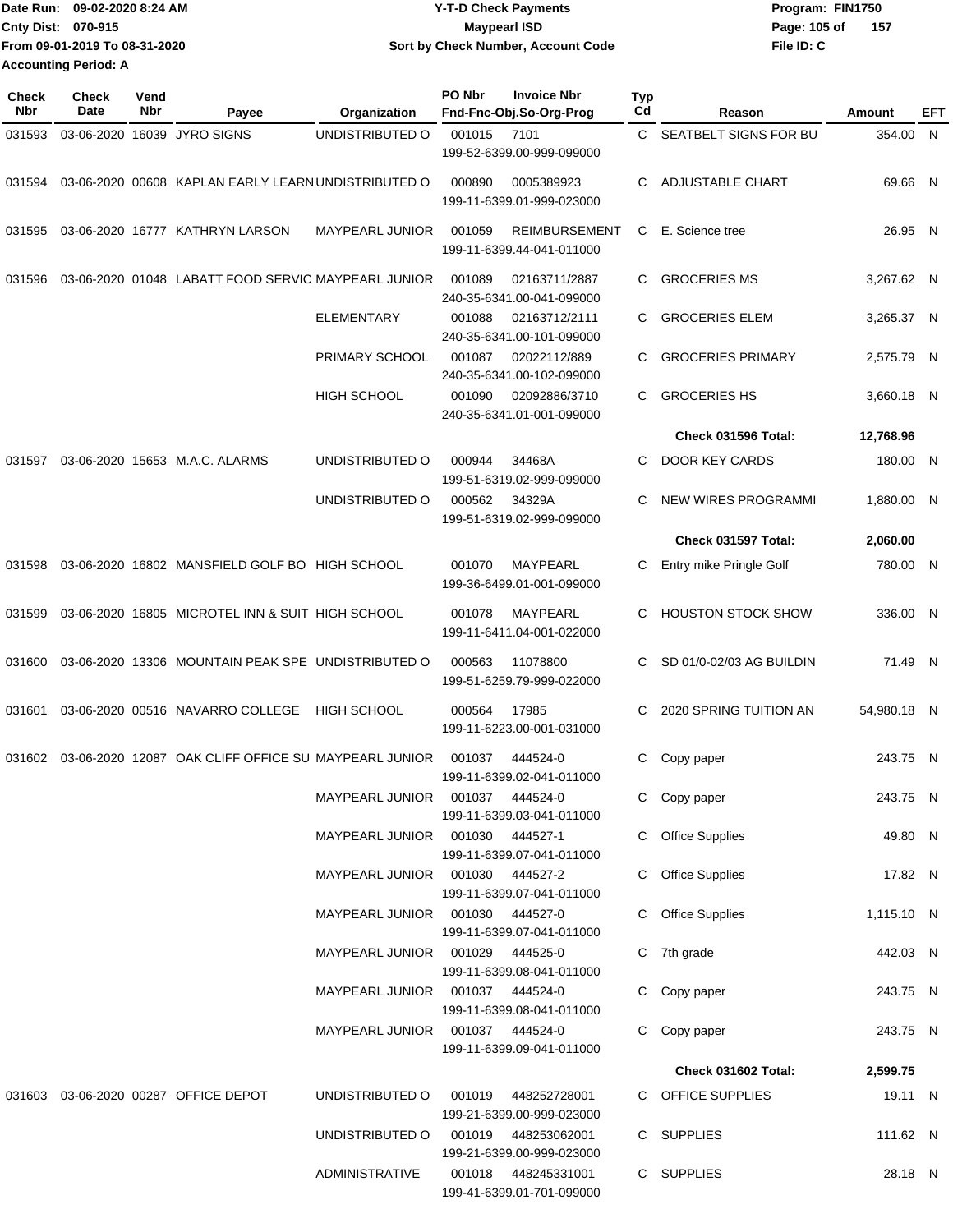|                             | Date Run: 09-02-2020 8:24 AM  | <b>Y-T-D Check Payments</b>        | Program: FIN1750      |
|-----------------------------|-------------------------------|------------------------------------|-----------------------|
| Cnty Dist: 070-915          |                               | <b>Mavpearl ISD</b>                | - 157<br>Page: 106 of |
|                             | From 09-01-2019 To 08-31-2020 | Sort by Check Number, Account Code | File ID: C            |
| <b>Accounting Period: A</b> |                               |                                    |                       |

| <b>Check</b><br>Nbr | <b>Check</b><br>Date                | Vend<br>Nbr | Payee                                                     | Organization           | PO Nbr                                                            | <b>Invoice Nbr</b><br>Fnd-Fnc-Obj.So-Org-Prog     | Typ<br>Cd | Reason                            | Amount     | EFT |
|---------------------|-------------------------------------|-------------|-----------------------------------------------------------|------------------------|-------------------------------------------------------------------|---------------------------------------------------|-----------|-----------------------------------|------------|-----|
|                     |                                     |             |                                                           | <b>ADMINISTRATIVE</b>  | 001018<br>448245048001<br>199-41-6399.01-701-099000               |                                                   |           | C OFFICE SUPPLIES                 | 266.88 N   |     |
|                     |                                     |             |                                                           |                        |                                                                   |                                                   |           | Check 031603 Total:               | 425.79     |     |
| 031604              |                                     |             | 03-06-2020 15054 O'REILLY AUTO PARTS UNDISTRIBUTED O      |                        | 000861                                                            | 0645481671<br>199-51-6319.02-999-099000           | С         | <b>FUNNEL WASH BRUSH</b>          | 171.16 N   |     |
| 031605              |                                     |             | 03-06-2020 00590 ORIENTAL TRADING C UNDISTRIBUTED O       |                        | 000966                                                            | 701565499-01<br>224-11-6399.00-999-023000         | С         | <b>SENSORY LIQUID TIMER</b>       | 88.83 N    |     |
| 031606              |                                     |             | 03-06-2020 14574 PERMA-BOUND BOOK PRIMARY SCHOOL          |                        | 000820                                                            | 1853803-00<br>199-12-6399.02-102-099000           | С         | <b>MPS Library Books</b>          | 360.41 N   |     |
| 031607              |                                     |             | 03-06-2020 13315 REALLY GOOD STUFF MAYPEARL JUNIOR        |                        | 001008                                                            | 7192693<br>199-11-6399.03-041-011000              | С         | Testing                           | 113.97 N   |     |
|                     |                                     |             |                                                           | <b>MAYPEARL JUNIOR</b> | 001009                                                            | 7192694<br>199-31-6339.00-041-099000              | С         | Testing                           | 227.94 N   |     |
|                     |                                     |             |                                                           |                        |                                                                   |                                                   |           | Check 031607 Total:               | 341.91     |     |
| 031608              |                                     |             | 03-06-2020 16165 INSTERSTATE BILLING UNDISTRIBUTED O      |                        | 000896                                                            | 3018225115<br>199-34-6319.00-999-099000           | С         | POLYROD                           | 470.00 N   |     |
| 031609              |                                     |             | 03-06-2020 14261 RYAN VINES                               | <b>HIGH SCHOOL</b>     | 001064                                                            | <b>REIMBURSEMENT</b><br>199-11-6411.04-001-022000 | С         | Reimbursement stock show          | 68.17 N    |     |
|                     |                                     |             |                                                           | <b>HIGH SCHOOL</b>     | 001065                                                            | <b>REIMBURSEMENT</b><br>199-11-6411.04-001-022000 | С         | Reimbursement                     | 148.52 N   |     |
|                     |                                     |             |                                                           |                        |                                                                   |                                                   |           | Check 031609 Total:               | 216.69     |     |
| 031610              |                                     |             | 03-06-2020 00316 SCHOOL SPECIALTY I UNDISTRIBUTED O       |                        | 000978                                                            | 308103501982<br>199-11-6399.01-999-023000         | С         | <b>CLASS SUPPLIES</b>             | 216.55 N   |     |
|                     |                                     |             |                                                           | <b>HIGH SCHOOL</b>     | 000974                                                            | 202501708132<br>199-11-6399.24-001-037000         | С         | <b>EPS BENCHMARK</b>              | 293.39 N   |     |
|                     |                                     |             |                                                           |                        |                                                                   |                                                   |           | Check 031610 Total:               | 509.94     |     |
| 031611              |                                     |             | 03-06-2020 16454 SEON SYSTEMS SALE UNDISTRIBUTED O        |                        | 000990                                                            | 144301<br>199-52-6399.45-999-099000               | С         | CARTRIDGE                         | 353.00 N   |     |
|                     |                                     |             | 031612 03-06-2020 15262 SHI GOVERNMENT SO HIGH SCHOOL     |                        | 000931<br>GB00359755<br>199-11-6639.48-001-011000                 |                                                   | С         | <b>Provisioning Chromebooks</b>   | 1,299.00 N |     |
|                     |                                     |             | 031613  03-06-2020  14127  SUSAN JONES                    | <b>ELEMENTARY</b>      | REIMBURSEMENT C STORYBOOKS<br>001057<br>199-11-6399.00-101-023000 |                                                   |           |                                   | 356.32 N   |     |
|                     |                                     |             | 031614 03-06-2020 16801 TEXAS TORAH INSTIT HIGH SCHOOL    |                        | 001071                                                            | MAYPEARL GOLF<br>199-36-6499.05-001-099000        | C.        | <b>Entry Bridges Blowout Golf</b> | 500.00 N   |     |
|                     |                                     |             | 031615 03-06-2020 01049 THYSSENKRUPP ELEV UNDISTRIBUTED O |                        | 000565                                                            | 3005122676<br>199-51-6249.00-999-099000           |           | C SD 03/01-05/31/20 ELE MAI       | 609.87 N   |     |
|                     |                                     |             | 031616 03-06-2020 01049 THYSSENKRUPP ELEV UNDISTRIBUTED O |                        | 000566                                                            | 3005123534<br>199-51-6249.00-999-099000           |           | C SD 03/01-05/31/20 ELE MAI       | 609.87 N   |     |
|                     |                                     |             | 031617 03-06-2020 16803 WACO REGIONAL TEN HIGH SCHOOL     |                        | 001069                                                            | MAYPEARL<br>199-36-6499.01-001-099000             |           | Tennis Entry WRTF                 | 95.00 N    |     |
|                     | 031618  03-06-2020  00141  WAL MART |             |                                                           | <b>HIGH SCHOOL</b>     | 000759                                                            | 008185<br>199-11-6399.10-001-011000               |           | C COOKING SUPPLIES                | 14.20 N    |     |
|                     |                                     |             |                                                           | HIGH SCHOOL            | 000759                                                            | 009365<br>199-11-6399.10-001-011000               |           | C COOKING SUPPLIES                | 85.24 N    |     |
|                     |                                     |             |                                                           | HIGH SCHOOL            | 000759                                                            | 007058<br>199-11-6399.10-001-011000               | С         | <b>COOKING SUPPLIES</b>           | 93.40 N    |     |
|                     |                                     |             |                                                           | <b>HIGH SCHOOL</b>     |                                                                   | 000759 006662<br>199-11-6399.10-001-011000        |           | C COOKING SUPPLIES                | 4.59 N     |     |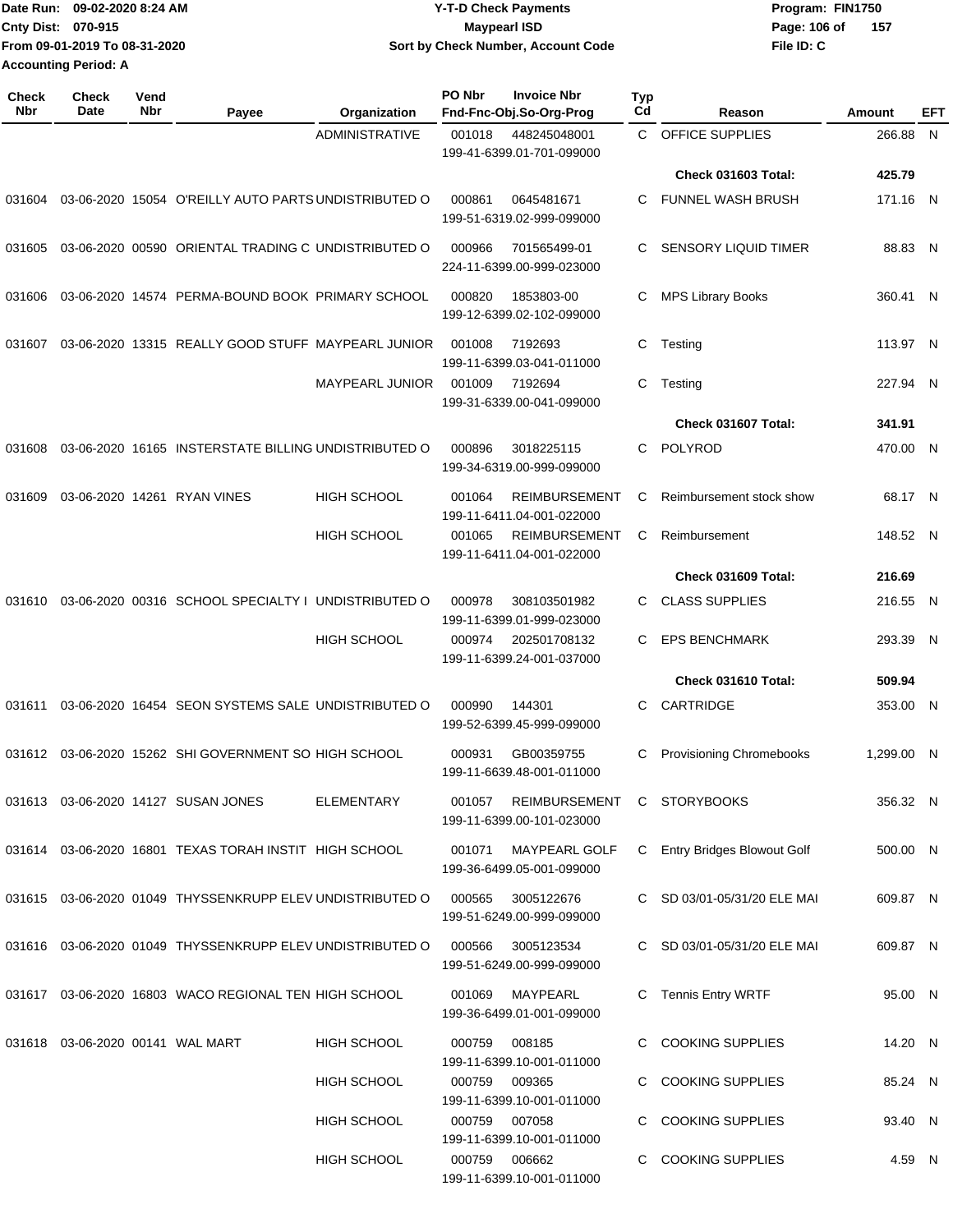| ¶Date Run: 09-02-2020 8:24 AM | <b>Y-T-D Check Payments</b>        | Program: FIN1750    |
|-------------------------------|------------------------------------|---------------------|
| <b>Cnty Dist: 070-915</b>     | Maypearl ISD                       | 157<br>Page: 107 of |
| From 09-01-2019 To 08-31-2020 | Sort by Check Number, Account Code | File ID: C          |
| Lannuative Devindi, A         |                                    |                     |

**Accounting Period: A**

| <b>Check</b><br>Nbr | Check<br>Date | Vend<br>Nbr | Payee                                                                        | Organization                           | PO Nbr                                            | <b>Invoice Nbr</b><br>Fnd-Fnc-Obj.So-Org-Prog                      | Typ<br>Cd | Reason                     | Amount     | <b>EFT</b> |
|---------------------|---------------|-------------|------------------------------------------------------------------------------|----------------------------------------|---------------------------------------------------|--------------------------------------------------------------------|-----------|----------------------------|------------|------------|
|                     |               |             |                                                                              | <b>HIGH SCHOOL</b>                     | 000870                                            | 002696<br>199-31-6399.05-001-099000                                | C.        | <b>SUPPLIES</b>            | 223.15 N   |            |
|                     |               |             |                                                                              |                                        |                                                   |                                                                    |           | Check 031618 Total:        | 420.58     |            |
| 031619              |               |             | 03-06-2020 01145 WELDERS WAREHOUS HIGH SCHOOL                                |                                        | 001077                                            | 635800<br>199-11-6399.09-001-022000                                | C.        | <b>ACETYLENE</b>           | 56.00 N    |            |
| 031620              |               |             | 03-06-2020 00298 WHITNEY ISD                                                 | <b>HIGH SCHOOL</b>                     | 001050                                            | <b>MAYPEARL ISD</b><br>199-36-6499.01-001-099000                   | C         | <b>Entry Whtitney Golf</b> | 900.00 N   |            |
|                     |               |             | 03-16-2020 00200 CLAIMS ADMINISTRATI UNDISTRIBUTED O                         |                                        | 000574                                            | 199-51-6143.00-999-099000                                          | D         | <b>WORKER COMP EPAY</b>    | 574.00 N   |            |
|                     |               |             |                                                                              |                                        |                                                   |                                                                    |           | Check 031620 Total:        | 1,474.00   |            |
| 031621              |               |             | 03-20-2020 16192 ACTION FIRE PROS                                            | UNDISTRIBUTED O                        | 000787                                            | A2020157<br>199-51-6249.00-999-099000                              | C         | TROUBLESHOOT 2 ALARM       | 890.00 N   |            |
|                     |               |             | 031622 03-20-2020 16762 AIRGAS USA, LLC-CEN UNDISTRIBUTED O                  |                                        | 000575                                            | 9969093503<br>199-51-6319.02-999-099000                            | C.        | <b>CYLINDER RENTALS</b>    | 219.24 N   |            |
|                     |               |             | 031623 03-20-2020 16308 AMBER HELLER                                         | <b>HIGH SCHOOL</b>                     | 001102                                            | <b>REIMBURSEMENT</b><br>199-36-6399.08-001-099000                  | С         | <b>Reimbursement CHEER</b> | 65.38 N    |            |
|                     |               |             | 031624 03-20-2020 13962 APOGEE COMPONENT HIGH SCHOOL                         |                                        | 001046                                            | 036712<br>199-11-6399.13-001-022000                                | C         | <b>ROCKET SUPPLIES</b>     | 236.69 N   |            |
| 031625              |               |             | 03-20-2020 01256 AT&T MOBILITY                                               | UNDISTRIBUTED O                        | 000593                                            | 824711164X03102<br>199-51-6259.02-999-099000                       | C         | SD 02/03-02/11 WIRELESS    | 32.08 N    |            |
| 031626              |               |             | 03-20-2020 00069 ATMOS ENERGY                                                | UNDISTRIBUTED O                        | 000572                                            | 3030318181<br>199-51-6259.00-999-099000                            | C         | MS SD 02/04-03/02          | 346.02 N   |            |
|                     |               |             |                                                                              | UNDISTRIBUTED O                        | 000572                                            | 3030380470<br>199-51-6259.00-999-099000                            | C         | HS SD 02/04-03/02          | 824.11 N   |            |
|                     |               |             |                                                                              | UNDISTRIBUTED O                        | 000572                                            | 3030380238<br>199-51-6259.00-999-099000                            | C.        | ADMIN SD 02/04-03/02       | 416.22 N   |            |
|                     |               |             |                                                                              | UNDISTRIBUTED O                        | 000572<br>3030318485<br>199-51-6259.00-999-099000 |                                                                    | C         | LSK SD 02/04-03/02         | 886.82 N   |            |
|                     |               |             |                                                                              |                                        |                                                   |                                                                    |           | Check 031626 Total:        | 2,473.17   |            |
|                     |               |             | 031627 03-20-2020 00901 AVENUE FUEL DISTRI UNDISTRIBUTED O                   |                                        | 000596                                            | 70793<br>199-34-6311.01-999-099000                                 |           | C FUEL FOR DISTRICT        | 2.164.39 N |            |
|                     |               |             | 031628  03-20-2020  15217  BAYLOR INSTITUTE O UNDISTRIBUTED O  001133  16253 |                                        |                                                   | 199-36-6219.02-999-099000                                          |           | C Trainer                  | 552.50 N   |            |
|                     |               |             | 031629  03-20-2020  15488  BEYOND PLAY                                       | UNDISTRIBUTED O 001042 524203          |                                                   | 199-11-6399.04-999-023000                                          |           | C OT PT SUPPLIES           | 91.82 N    |            |
|                     |               |             | 031630  03-20-2020  00887  BSN SPORTS                                        | HIGH SCHOOL                            |                                                   | 000726 908554514<br>199-36-6399.11-001-099000                      |           | C Volleyball Equipment     | 425.00 N   |            |
|                     |               |             | 031631 03-20-2020 00871 CARD SERVICE CENT HIGH SCHOOL                        |                                        |                                                   | 001003 5542950DVJHRQ<br>199-11-6399.06-001-011000                  |           | C TUNICS                   | 313.91 N   |            |
|                     |               |             |                                                                              | UNDISTRIBUTED O 000580 5548872D        |                                                   | 199-34-6219.02-999-099000                                          |           | C REGISTRATION FR BUS 53   | 48.00 N    |            |
|                     |               |             |                                                                              |                                        |                                                   | UNDISTRIBUTED O 000579 7530637EQ4VZWP<br>199-34-6219.02-999-099000 |           | C REGISTRATION PD          | 9.25 N     |            |
|                     |               |             |                                                                              | UNDISTRIBUTED O 000578 7230606EBS66EA  |                                                   | 199-34-6219.02-999-099000                                          |           | C INSPECTION PD TAHOE      | 25.50 N    |            |
|                     |               |             |                                                                              | DIR COST-ADMINIS 000581 0543684DP5S9LY |                                                   | 199-41-6411.01-720-099000                                          |           | C ADMIN TRAVEL             | 30.00 N    |            |
|                     |               |             |                                                                              | DIR COST-ADMINIS 000581 8550039DMS66EN |                                                   | 199-41-6411.01-720-099000                                          |           | C ADMIN TRAVEL             | 21.65 N    |            |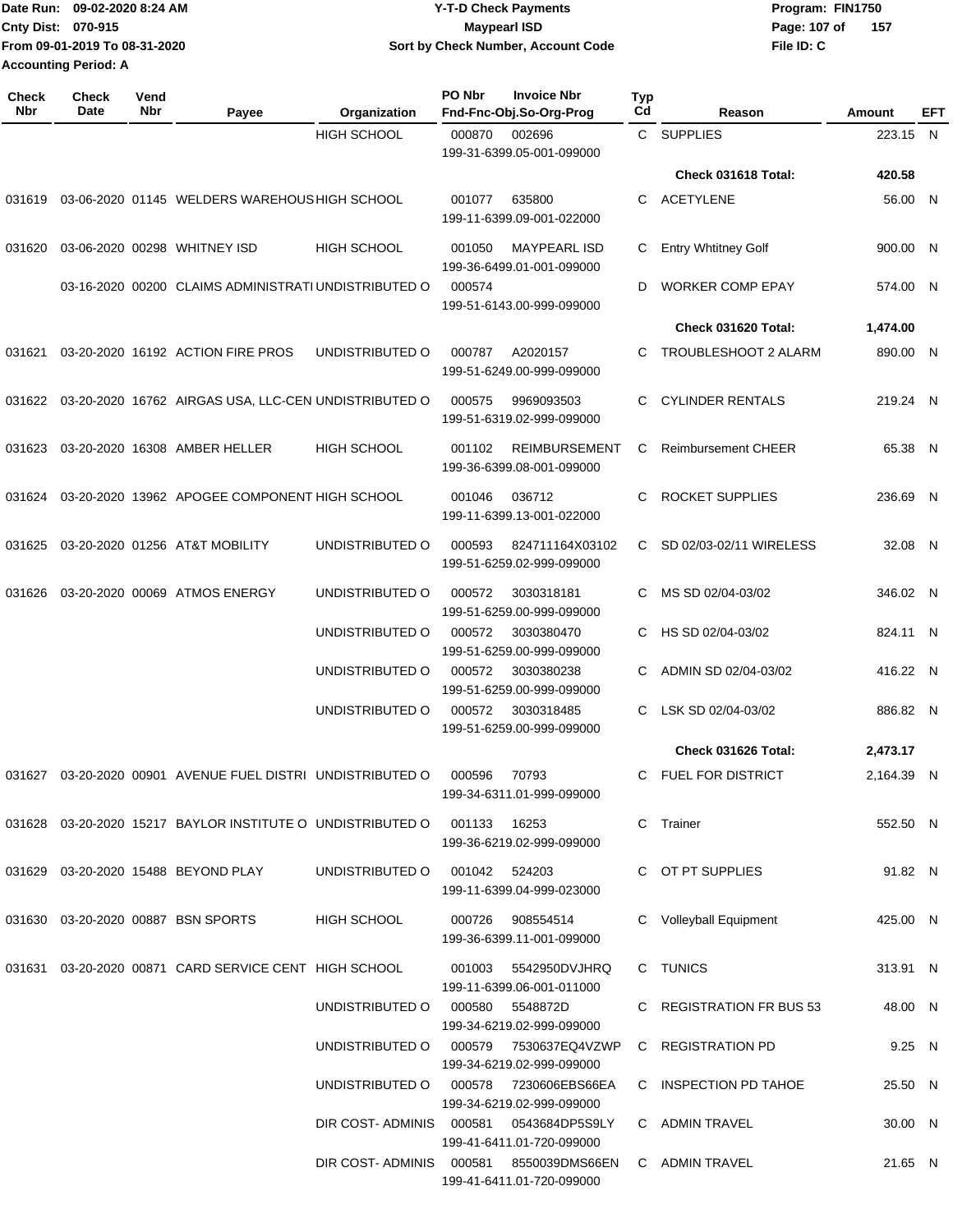| Date Run: 09-02-2020 8:24 AM |                               | <b>Y-T-D Check Payments</b>        | Program: FIN1750 |       |  |  |
|------------------------------|-------------------------------|------------------------------------|------------------|-------|--|--|
| <b>Cnty Dist: 070-915</b>    |                               | <b>Mavpearl ISD</b>                | Page: 108 of     | - 157 |  |  |
|                              | From 09-01-2019 To 08-31-2020 | Sort by Check Number, Account Code | File ID: C       |       |  |  |
| <b>Accounting Period: A</b>  |                               |                                    |                  |       |  |  |

| <b>Check</b><br>Nbr | <b>Check</b><br>Date | Vend<br>Nbr | Payee                                                       | Organization                       | PO Nbr | <b>Invoice Nbr</b><br>Fnd-Fnc-Obj.So-Org-Prog | Typ<br>Cd | Reason                       | <b>Amount</b> | EFT |
|---------------------|----------------------|-------------|-------------------------------------------------------------|------------------------------------|--------|-----------------------------------------------|-----------|------------------------------|---------------|-----|
|                     |                      |             |                                                             | DIR COST- ADMINIS                  | 000582 | 5543687DP7JGD8                                |           | C HOTEL ADMIN TRAVEL         | 255.30 N      |     |
|                     |                      |             |                                                             |                                    |        | 199-41-6411.01-720-099000                     |           |                              |               |     |
|                     |                      |             |                                                             | DIR COST-ADMINIS                   | 000583 | 5543687DN4Q1V0                                | C         | ALOFT AUSTIN TRAVEL          | 102.75 N      |     |
|                     |                      |             |                                                             |                                    |        | 199-41-6411.01-720-099000                     |           |                              |               |     |
|                     |                      |             |                                                             | <b>SCHOOL BOARD</b>                | 001043 | 8517924/0514048                               | C         | <b>BOARD MEETING</b>         | 123.76 N      |     |
|                     |                      |             |                                                             |                                    |        | 199-41-6499.02-702-099000                     |           |                              |               |     |
|                     |                      |             |                                                             | <b>ADMINISTRATIVE</b>              | 000577 | 0514048DMLM7V8                                | C         | <b>MEAL FOR TASB MEETING</b> | 15.01 N       |     |
|                     |                      |             |                                                             |                                    |        | 199-41-6499.04-701-099000                     |           |                              |               |     |
|                     |                      |             |                                                             |                                    |        |                                               |           | Check 031631 Total:          | 945.13        |     |
| 031632              |                      |             | 03-20-2020 00289 CAROLINA BIOLOGICA HIGH SCHOOL             |                                    | 001056 | 50990968 RI                                   | C.        | <b>SCIENCE SUPPLIES</b>      | 570.08 N      |     |
|                     |                      |             |                                                             |                                    |        | 199-11-6399.14-001-011000                     |           |                              |               |     |
|                     |                      |             |                                                             |                                    |        |                                               |           |                              |               |     |
| 031633              |                      |             | 03-20-2020 15282 COLORADO BOXED BE MAYPEARL JUNIOR          |                                    | 001099 | 9302956                                       | C         | FOOD                         | 125.12 N      |     |
|                     |                      |             |                                                             |                                    |        | 240-35-6341.00-041-099000                     |           |                              |               |     |
|                     |                      |             |                                                             | ELEMENTARY                         | 001098 | 9302957                                       | C         | CN FOOD                      | 99.75 N       |     |
|                     |                      |             |                                                             |                                    |        | 240-35-6341.00-101-099000                     |           |                              |               |     |
|                     |                      |             |                                                             | ELEMENTARY                         | 001125 | 9267298                                       | C         | <b>CN</b>                    | 177.19 N      |     |
|                     |                      |             |                                                             |                                    |        | 240-35-6341.00-101-099000                     |           |                              |               |     |
|                     |                      |             |                                                             | <b>HIGH SCHOOL</b>                 | 001100 | 9302954<br>240-35-6341.01-001-099000          | C         | CN FOOD                      | 110.32 N      |     |
|                     |                      |             |                                                             |                                    |        |                                               |           | <b>Check 031633 Total:</b>   |               |     |
|                     |                      |             |                                                             |                                    |        |                                               |           |                              | 512.38        |     |
| 031634              |                      |             | 03-20-2020 13145 CONNALLY ISD                               | <b>DISTRICT WIDE</b>               | 000573 | PLAYOFF                                       | C         | MAYPEARL VS RICE 02/25/      | 249.00 N      |     |
|                     |                      |             |                                                             |                                    |        | 199-00-5752.01-000-000000                     |           |                              |               |     |
|                     |                      |             | 031635 03-20-2020 16480 DIAL LUBRICANTS, INCUNDISTRIBUTED O |                                    | 001107 | 0535546-IN                                    | C         | <b>DRUM SWAP</b>             | 56.00 N       |     |
|                     |                      |             |                                                             |                                    |        | 199-34-6311.01-999-099000                     |           |                              |               |     |
|                     |                      |             | 03-20-2020 16413 EAST TEXAS COPY                            | UNDISTRIBUTED O                    | 000584 | LE00138030                                    | C         | LEASE SD 03/25-04/25/20      | 128.23 N      |     |
| 031636              |                      |             |                                                             |                                    |        | 199-11-6219.00-999-023000                     |           |                              |               |     |
|                     |                      |             |                                                             | UNDISTRIBUTED O                    | 000591 | 1557033                                       |           | SD 02/04-03/03 SPED          | 57.45 N       |     |
|                     |                      |             |                                                             |                                    |        | 199-11-6219.07-999-023000                     |           |                              |               |     |
|                     |                      |             |                                                             | <b>HIGH SCHOOL</b>                 | 000591 | 1557033                                       | C         | SD 02/04-03/03 HSP           | 36.58 N       |     |
|                     |                      |             |                                                             |                                    |        | 199-11-6269.00-001-011000                     |           |                              |               |     |
|                     |                      |             |                                                             | MAYPEARL JUNIOR                    | 000591 | 1557033                                       | C         | SD 02/04-03/03 MSP           | 58.26 N       |     |
|                     |                      |             |                                                             |                                    |        | 199-11-6269.00-041-011000                     |           |                              |               |     |
|                     |                      |             |                                                             | ELEMENTARY                         |        | 000591 1557033                                |           | C SD 02/04-03/03 ELEM T      | 553.92 N      |     |
|                     |                      |             |                                                             |                                    |        | 199-11-6269.00-101-011000                     |           |                              |               |     |
|                     |                      |             |                                                             | ELEMENTARY                         |        | 000591 1557033                                |           | C SD 02/04-03/03 ELEM P      | 32.37 N       |     |
|                     |                      |             |                                                             |                                    |        | 199-11-6269.00-101-099000                     |           |                              |               |     |
|                     |                      |             |                                                             | PRIMARY SCHOOL  000076  LG00404007 |        |                                               |           | C LEASE RENTAL 03/25-04/2    | 255.37 N      |     |
|                     |                      |             |                                                             |                                    |        | 199-11-6269.00-102-011000                     |           |                              |               |     |
|                     |                      |             |                                                             | PRIMARY SCHOOL                     |        | 000591 1557033                                |           | C SD 02/04-03/03 PRIM T      | 214.46 N      |     |
|                     |                      |             |                                                             |                                    |        | 199-11-6269.00-102-011000                     |           |                              |               |     |
|                     |                      |             |                                                             | HIGH SCHOOL                        |        | 000591 1557033                                |           | C SD 02/04-03/03 HST         | 483.23 N      |     |
|                     |                      |             |                                                             |                                    |        | 199-11-6269.01-001-011000                     |           |                              |               |     |
|                     |                      |             |                                                             | HIGH SCHOOL                        |        | 000584 LE00138030                             |           | C LEASE SD 03/25-04/25/20    | 128.24 N      |     |
|                     |                      |             |                                                             |                                    |        | 199-11-6269.01-001-011000                     |           |                              |               |     |
|                     |                      |             |                                                             | MAYPEARL JUNIOR  000591  1557033   |        |                                               |           | C SD 02/04-03/03 MST         | 435.44 N      |     |
|                     |                      |             |                                                             |                                    |        | 199-11-6269.01-041-011000                     |           |                              |               |     |
|                     |                      |             |                                                             | PRIMARY SCHOOL                     |        | 000591 1557033                                |           | C SD 02/04-03/03 PRIM P      | 23.20 N       |     |
|                     |                      |             |                                                             |                                    |        | 199-11-6269.01-102-011000                     |           |                              |               |     |
|                     |                      |             |                                                             | DIR COST-ADMINIS 000591 1557033    |        | 199-41-6249.00-720-099000                     |           | C SD 02/04-03/03 ADMIN       | 216.35 N      |     |
|                     |                      |             |                                                             |                                    |        |                                               |           |                              |               |     |
|                     |                      |             |                                                             |                                    |        |                                               |           | Check 031636 Total:          | 2,623.10      |     |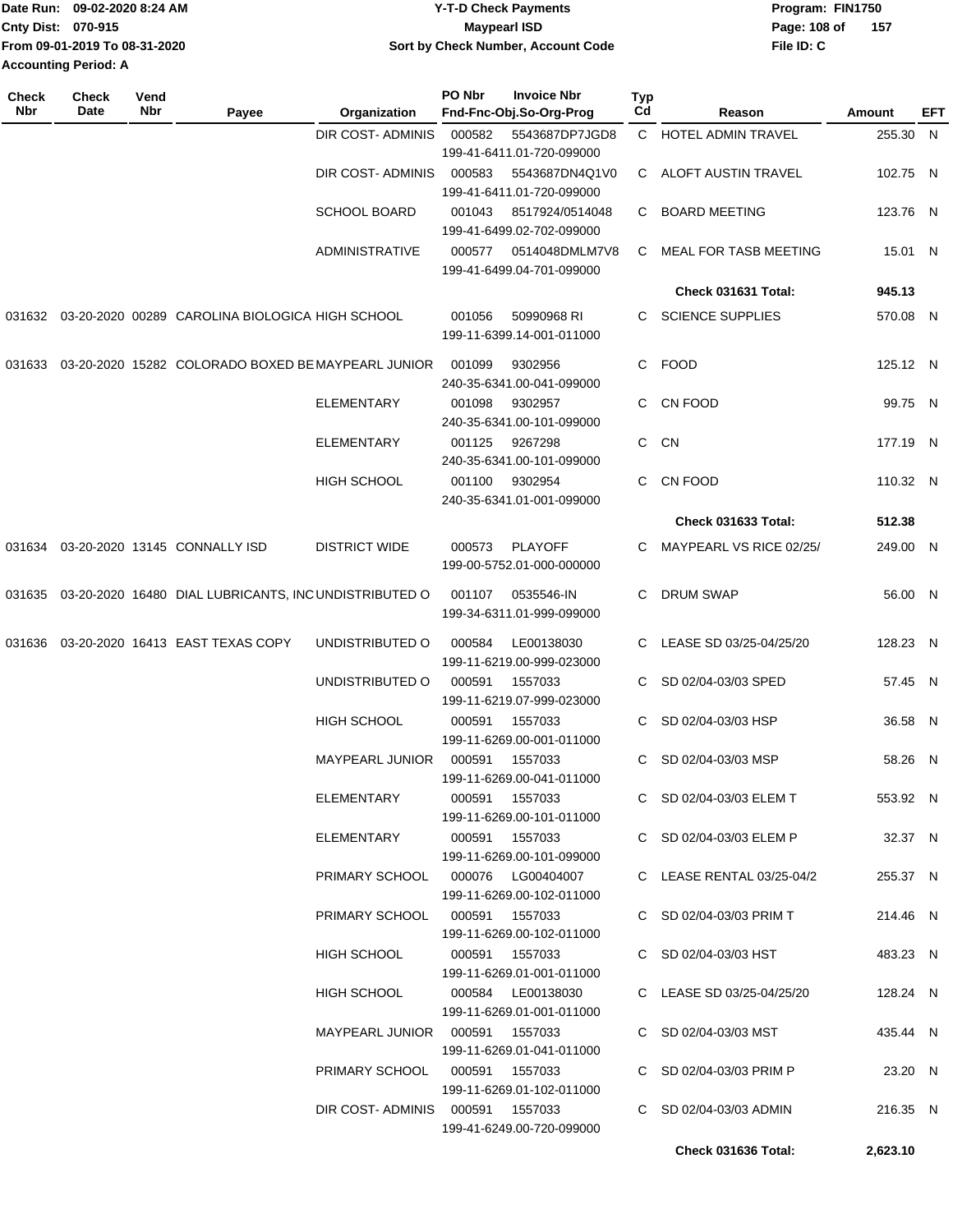| IDate Run: 09-02-2020 8:24 AM |                               | <b>Y-T-D Check Payments</b>        | Program: FIN1750    |  |  |  |
|-------------------------------|-------------------------------|------------------------------------|---------------------|--|--|--|
| <b>Cnty Dist: 070-915</b>     |                               | <b>Mavpearl ISD</b>                | 157<br>Page: 109 of |  |  |  |
|                               | From 09-01-2019 To 08-31-2020 | Sort by Check Number, Account Code | File ID: C          |  |  |  |
| <b>Accounting Period: A</b>   |                               |                                    |                     |  |  |  |

| <b>Check</b><br><b>Nbr</b> | <b>Check</b><br>Date             | Vend<br><b>Nbr</b> | Payee                                                       | Organization      | PO Nbr | <b>Invoice Nbr</b><br>Fnd-Fnc-Obj.So-Org-Prog | <b>Typ</b><br>Cd | Reason                      | Amount     | EFT |
|----------------------------|----------------------------------|--------------------|-------------------------------------------------------------|-------------------|--------|-----------------------------------------------|------------------|-----------------------------|------------|-----|
|                            |                                  |                    | 031637  03-20-2020  12538  ECS LEARNING SYSTE ELEMENTARY    |                   | 000799 | 501266<br>199-11-6399.04-101-011000           |                  | C SPB READING               | 128.83 N   |     |
|                            |                                  |                    |                                                             | <b>ELEMENTARY</b> | 000799 | 501266<br>199-11-6399.35-101-011000           |                  | C SPB READING               | 4,000.00 N |     |
|                            |                                  |                    |                                                             |                   |        |                                               |                  | Check 031637 Total:         | 4,128.83   |     |
|                            |                                  |                    | 031638 03-20-2020 16537 GALLS PARENT HOLDI UNDISTRIBUTED O  |                   | 000860 | 015203457<br>199-52-6399.01-999-0990PD        |                  | C SECURITY GEAR             | 1,143.25 N |     |
|                            |                                  |                    |                                                             | UNDISTRIBUTED O   | 000860 | 01091432<br>199-52-6399.01-999-0990PD         |                  | C SECURITY GEAR             | 227.26 N   |     |
|                            |                                  |                    |                                                             | UNDISTRIBUTED O   | 000860 | 015114780<br>199-52-6399.01-999-0990PD        |                  | C SECURITY GEAR             | 179.97 N   |     |
|                            |                                  |                    |                                                             |                   |        |                                               |                  | Check 031638 Total:         | 1,550.48   |     |
|                            |                                  |                    | 031639 03-20-2020 15348 GANDER PUBLISHING HIGH SCHOOL       |                   | 000871 | 0216123-IN<br>199-31-6399.00-001-099000       |                  | C GIFTED TALENTED EVAL      | 156.15 N   |     |
|                            | 031640  03-20-2020  00243  HILCO |                    |                                                             | UNDISTRIBUTED O   | 000585 | 487<br>199-51-6259.04-999-099000              |                  | SD 02/03-03/04 FUEL TANK    | 34.25 N    |     |
|                            |                                  |                    |                                                             | UNDISTRIBUTED O   | 000585 | 487<br>199-51-6259.04-999-099000              |                  | C SD 02/03-03/04 SEC LIGHT  | 36.47 N    |     |
|                            |                                  |                    |                                                             | UNDISTRIBUTED O   | 000585 | 487<br>199-51-6259.04-999-099000              |                  | C SD 02/03-03/04 MARQUEE    | 47.98 N    |     |
|                            |                                  |                    |                                                             | UNDISTRIBUTED O   | 000585 | 487<br>199-51-6259.04-999-099000              |                  | C SD 02/03-03/04 ATH FACILI | 416.27 N   |     |
|                            |                                  |                    |                                                             | UNDISTRIBUTED O   | 000594 | 4602105300<br>199-51-6259.04-999-099000       |                  | C SD 02-03/03-04 SPORTS C   | 1,815.29 N |     |
|                            |                                  |                    |                                                             | UNDISTRIBUTED O   | 000585 | 487<br>199-51-6259.04-999-099000              |                  | C SD 02/03-03/04 HS N. WIN  | 1,771.55 N |     |
|                            |                                  |                    |                                                             | UNDISTRIBUTED O   | 000585 | 487<br>199-51-6259.04-999-099000              |                  | C SD 02/03-03/04 JH         | 2,874.68 N |     |
|                            |                                  |                    |                                                             | UNDISTRIBUTED O   | 000585 | 487<br>199-51-6259.04-999-099000              |                  | C SD 02/03-03/04 ELEM       | 3,280.91 N |     |
|                            |                                  |                    |                                                             | UNDISTRIBUTED O   | 000585 | 487<br>199-51-6259.78-999-022000              | C.               | SD 02/03-03/04 AG FACILIT   | 1,691.00 N |     |
|                            |                                  |                    |                                                             |                   |        |                                               |                  | Check 031640 Total:         | 11,968.40  |     |
|                            |                                  |                    | 031641  03-20-2020  15535  HOWARD TECHNOLO  UNDISTRIBUTED O |                   | 000963 | 20-00886634<br>199-11-6639.50-999-099000      |                  | C UPS for Phone system &    | 1,260.00 N |     |
|                            | 031642 03-20-2020 15098 LOWE'S   |                    |                                                             | UNDISTRIBUTED O   | 000088 | 901295<br>199-51-6319.02-999-099000           |                  | C GLOVES                    | 93.14 N    |     |
|                            |                                  |                    |                                                             | UNDISTRIBUTED O   | 000088 | 916187<br>199-51-6319.02-999-099000           |                  | C SUPPLIES MAINT            | 101.17 N   |     |
|                            |                                  |                    |                                                             | UNDISTRIBUTED O   | 000088 | 916676<br>199-51-6319.02-999-099000           | C.               | <b>PAINT SUPPLIES</b>       | 762.26 N   |     |
|                            |                                  |                    |                                                             |                   |        |                                               |                  | Check 031642 Total:         | 956.57     |     |
|                            | 031643  03-20-2020  00079  NASCO |                    |                                                             | PRIMARY SCHOOL    | 000817 | 690910<br>199-11-6399.10-102-011000           | C                | <b>MPS Art Supplies</b>     | 40.56 N    |     |
|                            |                                  |                    | 031644 03-20-2020 15814 NEC FINANCIAL SERVI UNDISTRIBUTED O |                   | 000586 | 0002289892<br>199-71-6512.00-999-099000       | C.               | PHONE LEASE SV8100          | 1,159.20 N |     |
|                            |                                  |                    |                                                             | UNDISTRIBUTED O   | 000586 | 0002289892<br>199-71-6522.00-999-099000       | C.               | PHONE LEASE SV8100 INT      | 181.07 N   |     |
|                            |                                  |                    |                                                             |                   |        |                                               |                  | Check 031644 Total:         | 1,340.27   |     |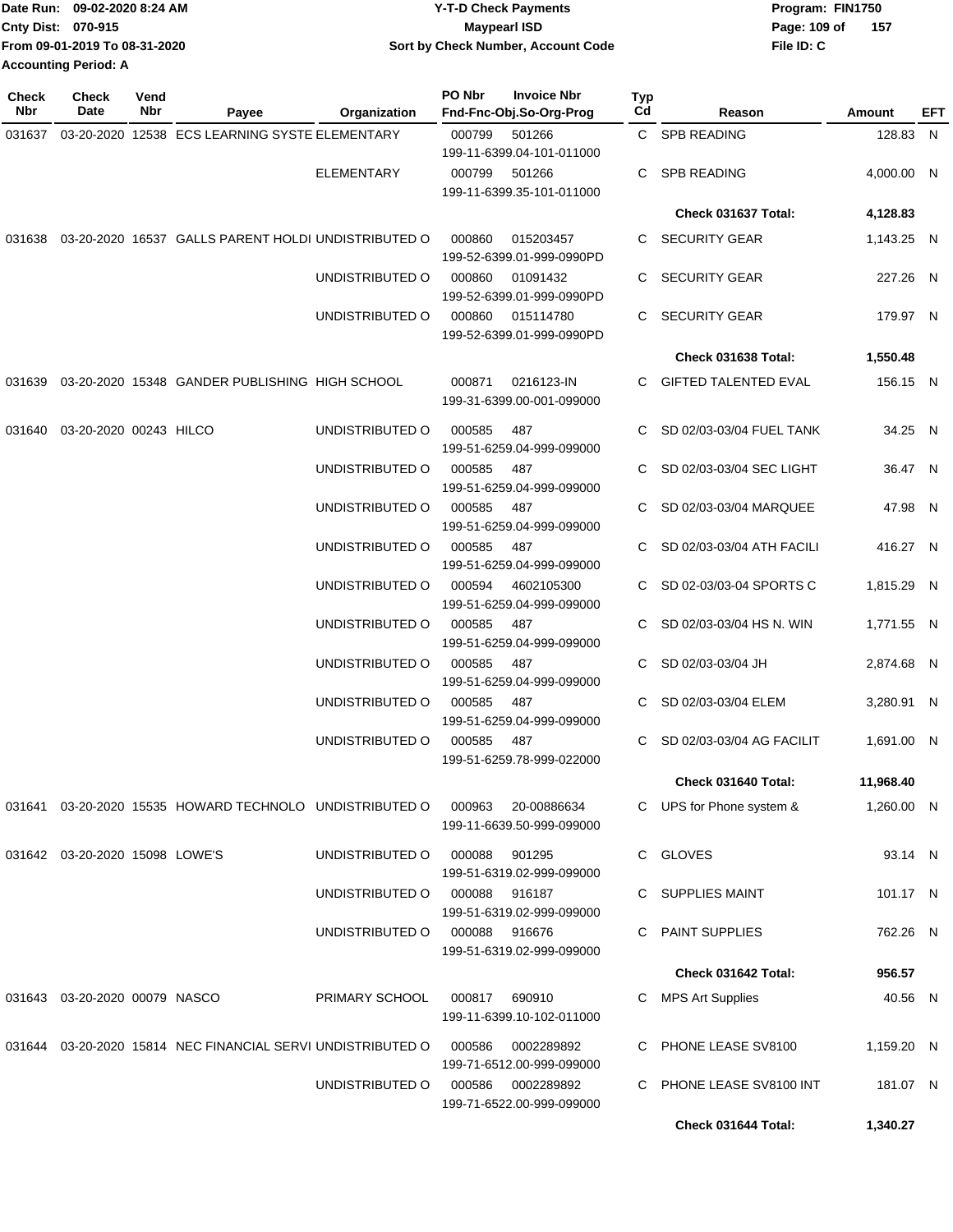| Date Run: 09-02-2020 8:24 AM |                               | <b>Y-T-D Check Payments</b>        | Program: FIN1750    |  |  |  |
|------------------------------|-------------------------------|------------------------------------|---------------------|--|--|--|
| <b>Cnty Dist: 070-915</b>    |                               | <b>Mavpearl ISD</b>                | 157<br>Page: 110 of |  |  |  |
|                              | From 09-01-2019 To 08-31-2020 | Sort by Check Number, Account Code | File ID: C          |  |  |  |
| <b>Accounting Period: A</b>  |                               |                                    |                     |  |  |  |

| <b>Check</b><br>Nbr | Check<br>Date | Vend<br>Nbr | Payee                                                       | Organization                        | PO Nbr        | <b>Invoice Nbr</b><br>Fnd-Fnc-Obj.So-Org-Prog   | Typ<br>Cd | Reason                                                  | Amount     | <b>EFT</b> |
|---------------------|---------------|-------------|-------------------------------------------------------------|-------------------------------------|---------------|-------------------------------------------------|-----------|---------------------------------------------------------|------------|------------|
| 031645              |               |             | 03-20-2020 15727 NEUHAUS EDUACTION MAYPEARL JUNIOR          |                                     | 000844        | 20565<br>199-11-6399.24-041-037000              | C.        | MANUALS                                                 | 125.00     | - N        |
|                     |               |             |                                                             | PRIMARY SCHOOL                      | 000842        | 20564<br>199-11-6399.24-102-037000              | С         | <b>READING REDINESS</b>                                 | 135.00 N   |            |
|                     |               |             |                                                             |                                     |               |                                                 |           | Check 031645 Total:                                     | 260.00     |            |
| 031646              |               |             | 03-20-2020 16289 NEXTLINK BROADBAN UNDISTRIBUTED O          |                                     | 000588        | 125089750<br>199-11-6399.45-999-099000          | C.        | LEVEL 1 ENTERPR SD                                      | 790.00 N   |            |
| 031647              |               |             | 03-20-2020 14369 NORTH TEXAS TOLLW UNDISTRIBUTED O          |                                     | 000587        | 797617087<br>199-34-6219.01-999-099000          | С         | <b>TOLLWAY 1358171</b>                                  | 5.14 N     |            |
|                     |               |             |                                                             | UNDISTRIBUTED O                     | 000587        | 798556299<br>199-34-6219.01-999-099000          | С         | <b>TOLLWAY 1137630</b>                                  | 2.84 N     |            |
|                     |               |             |                                                             |                                     |               |                                                 |           | Check 031647 Total:                                     | 7.98       |            |
| 031648              |               |             | 03-20-2020 12087 OAK CLIFF OFFICE SU HIGH SCHOOL            |                                     | 001060        | 444877-0<br>199-11-6399.00-001-011SUP           | С         | <b>TEACHER SUPPLIES</b>                                 | 650.00 N   |            |
|                     |               |             |                                                             | <b>HIGH SCHOOL</b>                  | 001060        | 444877-1 -2<br>199-11-6399.12-001-011000        | С         | <b>TEACHER SUPPLIES</b>                                 | 321.29 N   |            |
|                     |               |             |                                                             | <b>HIGH SCHOOL</b>                  | 001076        | 44145-0<br>199-11-6399.16-001-011000            | С         | <b>KRAFT PAPER</b>                                      | 403.43 N   |            |
|                     |               |             |                                                             |                                     |               |                                                 |           | Check 031648 Total:                                     | 1,374.72   |            |
| 031649              |               |             | 03-20-2020 13117 PIEPER ENTERPRISES UNDISTRIBUTED O         |                                     | 000170        | 35785<br>199-51-6249.17-999-099000              | С         | <b>LAWN MAINT MARCH</b>                                 | 5,425.00 N |            |
|                     |               |             |                                                             | UNDISTRIBUTED O                     | 001134        | 35784<br>199-51-6319.03-999-099H00              | С         | SPORTS COMPLEX LAWN                                     | 2,171.43 N |            |
|                     |               |             |                                                             |                                     |               |                                                 |           | Check 031649 Total:                                     | 7,596.43   |            |
| 031650              |               |             | 03-20-2020 00099 REGION 10/EDUCATIO UNDISTRIBUTED O         |                                     | 000880        | 165265<br>199-11-6399.45-999-099000             | С         | <b>Cybersecurity Training Softw</b>                     | 551.25 N   |            |
|                     |               |             |                                                             | ADMINISTRATIVE                      | 000590        | 165458<br>199-41-6399.01-701-099000             | С         | LASER W2 FORMS 2019                                     | 29.00 N    |            |
|                     |               |             |                                                             |                                     |               |                                                 |           | Check 031650 Total:                                     | 580.25     |            |
| 031651              |               |             | 03-20-2020 14927 REPUBLIC SERVICES UNDISTRIBUTED O          |                                     | 000589        | 0794013951143<br>199-51-6259.03-999-099000      | C.        | <b>TRASH PICK UP</b>                                    | 2,969.56 N |            |
|                     |               |             | 031652 03-20-2020 16165 INSTERSTATE BILLING UNDISTRIBUTED O |                                     |               | 000897  3018227424<br>199-34-6319.00-999-099000 |           | C KEY                                                   | 65.96 N    |            |
|                     |               |             | 031653 03-20-2020 16296 SUPERIOR PEDIATRIC UNDISTRIBUTED O  |                                     | 001135        | 150<br>199-31-6219.02-999-023000                |           | C PT CONTRACTED SERVIC                                  | 666.25 N   |            |
|                     |               |             |                                                             | UNDISTRIBUTED O 001135 150          |               | 199-31-6219.04-999-023000                       |           | C OT CONTRACTED SERVIC                                  | 243.75 N   |            |
|                     |               |             |                                                             |                                     |               |                                                 |           | <b>Check 031653 Total:</b>                              | 910.00     |            |
|                     |               |             | 031654 03-20-2020 16709 SUREGUARD PEST SE UNDISTRIBUTED O   |                                     | 000233 151463 | 199-51-6249.00-999-099000                       |           | C PEST CONTROL MARCH 2                                  | 833.00 N   |            |
|                     |               |             | 031655 03-20-2020 00134 TXU ENERGY                          | UNDISTRIBUTED O 000592 055327441890 |               | 199-51-6259.04-999-099000                       |           | C sSD 02/11-03/10 SECURITY                              | 328.32 N   |            |
|                     |               |             | 031656 03-20-2020 16807 TYRONE BAYLESS                      |                                     |               | 199-34-6219.02-999-099000                       |           | UNDISTRIBUTED O 001129 REIMBURSEMENT C BUS REGISTRATION | 24.00 N    |            |
|                     |               |             | 031657 03-20-2020 00460 VINEYARD'S AUTO SU UNDISTRIBUTED O  |                                     | 000093 C26129 | 199-34-6219.00-999-099000                       |           | C OIL FILTER                                            | 87.36 N    |            |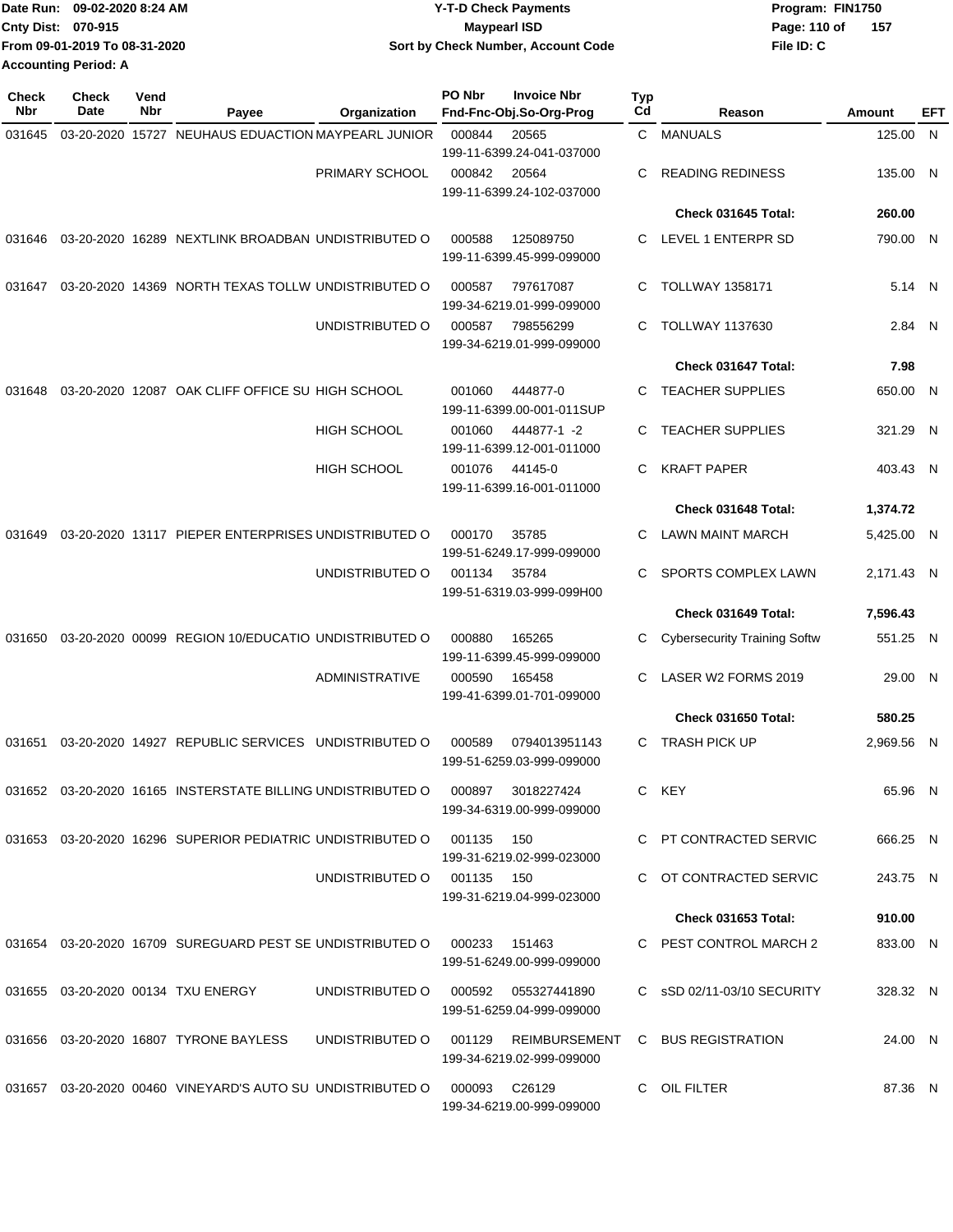| 1Date Run: 09-02-2020 8:24 AM | <b>Y-T-D Check Payments</b>        | Program: FIN1750 |     |
|-------------------------------|------------------------------------|------------------|-----|
| <b>Cnty Dist: 070-915</b>     | <b>Mavpearl ISD</b>                | Page: 111 of     | 157 |
| From 09-01-2019 To 08-31-2020 | Sort by Check Number, Account Code | File ID: C       |     |
| Accounting Period: A          |                                    |                  |     |

| <b>Check</b><br>Nbr | <b>Check</b><br>Date      | Vend<br>Nbr | Payee                                                | Organization                       | PO Nbr | <b>Invoice Nbr</b><br>Fnd-Fnc-Obj.So-Org-Prog                          | <b>Typ</b><br>Cd | Reason                                                | Amount               | EFT |
|---------------------|---------------------------|-------------|------------------------------------------------------|------------------------------------|--------|------------------------------------------------------------------------|------------------|-------------------------------------------------------|----------------------|-----|
| 031658              | 03-20-2020 15072 WACO ISD |             |                                                      | HIGH SCHOOL                        | 001110 | <b>MAYPEARL ISD</b><br>199-36-6499.05-001-099000                       | C.               | Girls BBall Waco Rental                               | 112.91 N             |     |
|                     |                           |             | 031659 03-20-2020 01145 WELDERS WAREHOUS HIGH SCHOOL |                                    | 000576 | 39898<br>199-11-6399.09-001-022000                                     | C                | <b>CYLINDER RENTALS FEB</b>                           | 120.00 N             |     |
| 031660              |                           |             | 03-20-2020 01078 WILLIAM V. MACGILL & HIGH SCHOOL    |                                    | 001022 | IN0711186<br>199-33-6399.00-001-099000                                 | C                | <b>NURSE SUPLLIES</b>                                 | 230.91 N             |     |
|                     |                           |             |                                                      | <b>ELEMENTARY</b>                  | 001028 | IN0711291<br>199-33-6399.00-101-099000                                 | C.               | <b>HEALTH SUPPLIES</b>                                | 261.80 N             |     |
|                     |                           |             |                                                      |                                    |        |                                                                        |                  | Check 031660 Total:                                   | 492.71               |     |
| 031661              |                           |             | 03-25-2020 13962 APOGEE COMPONENT HIGH SCHOOL        |                                    | 001061 | 036711<br>199-11-6399.13-001-022000                                    | C                | <b>ROCKET SUPPLIES</b>                                | 137.83 N             |     |
|                     |                           |             | 031662 03-25-2020 00887 BSN SPORTS                   | UNDISTRIBUTED O                    | 000951 | 908712723<br>199-36-6399.03-999-099GHS                                 | C                | Pole Vault Standards                                  | 1,462.50 N           |     |
| 031663              |                           |             | 03-25-2020 13576 CANON FINANCIAL SE UNDISTRIBUTED O  |                                    | 000599 | 21229470<br>199-11-6219.07-999-023000                                  | C                | ADMIN SD 03/01-03/31                                  | 135.64 N             |     |
|                     |                           |             |                                                      | <b>ELEMENTARY</b>                  | 000072 | 21229469<br>199-11-6269.00-101-011000                                  | C                | MONTHLY LEASE                                         | 1.300.29 N           |     |
|                     |                           |             |                                                      |                                    |        |                                                                        |                  | Check 031663 Total:                                   | 1,435.93             |     |
| 031664              |                           |             | 03-25-2020 15656 DEPARTMENT OF INF UNDISTRIBUTED O   |                                    | 000597 | 20021292N<br>199-51-6259.02-999-099000                                 | C                | LD SD 02/01-02/29/20                                  | 73.38 N              |     |
| 031665              |                           |             | 03-25-2020 12885 DIRECT ENERGY                       | UNDISTRIBUTED O                    | 000603 | 200760041521479<br>199-51-6259.04-999-099000                           | С                | SD 02-11/03-10 INTEM PRA                              | 8.20 N               |     |
|                     |                           |             |                                                      | UNDISTRIBUTED O                    | 000603 | 200770041525808<br>199-51-6259.04-999-099000                           | C.               | SD 02-11/03-10 BUS BARN                               | 58.39 N              |     |
|                     |                           |             |                                                      | UNDISTRIBUTED O                    | 000603 | 200760041521479<br>199-51-6259.04-999-099000                           |                  | C SD 02-11/03-10 ARCHIVE                              | 44.44 N              |     |
|                     |                           |             |                                                      | UNDISTRIBUTED O                    | 000603 | 200770041530699<br>199-51-6259.04-999-099000                           | C.               | SD 02-11/03-10 ADMIN                                  | 481.16 N             |     |
|                     |                           |             |                                                      | UNDISTRIBUTED O                    | 000603 | 200760041521479<br>199-51-6259.04-999-099000                           |                  | C SD 02-11/03-10 PRIMARY                              | 265.44 N             |     |
|                     |                           |             |                                                      | UNDISTRIBUTED O                    | 000603 | 200760041521479<br>199-51-6259.04-999-099000                           | C.               | SD 02-11/03-10 GOLF FACI                              | 1,355.55 N           |     |
|                     |                           |             |                                                      | UNDISTRIBUTED O<br>UNDISTRIBUTED O | 000603 | 200760041521479<br>199-51-6259.04-999-099000                           |                  | C SD 02-11/03-10 PRIMARY<br>C SD 02-11/03-10 PORTABLE | 1,587.68 N           |     |
|                     |                           |             |                                                      | UNDISTRIBUTED O                    | 000603 | 000603 200760041521479<br>199-51-6259.04-999-099000<br>200760041521479 |                  | C SD 02-11/03-10 QUAD                                 | 231.83 N<br>423.87 N |     |
|                     |                           |             |                                                      | UNDISTRIBUTED O                    | 000603 | 199-51-6259.04-999-099000<br>20076004152479                            |                  | C SD 02-11/03-10 HS S WING                            | 1,766.93 N           |     |
|                     |                           |             |                                                      |                                    |        | 199-51-6259.04-999-099000                                              |                  | <b>Check 031665 Total:</b>                            | 6,223.49             |     |
|                     |                           |             |                                                      |                                    |        |                                                                        |                  |                                                       |                      |     |
|                     |                           |             | 031666 03-25-2020 14347 FLAGHOUSE INC.               | ELEMENTARY                         | 000841 | PO84813801014<br>225-11-6399.00-101-023000                             |                  | C TALKABLE                                            | 577.00 N             |     |
|                     |                           |             |                                                      |                                    |        | 001103 1743963<br>199-11-6399.09-102-011000                            |                  | C MPS AWARDS                                          | 123.90 N             |     |
|                     |                           |             | 031668 03-25-2020 16697 KANDICE HANNA                | UNDISTRIBUTED O                    |        | 001137 MAYPEARL<br>199-31-6219.05-999-023000                           |                  | C STUDENT EVALUATIONS                                 | 1,200.00 N           |     |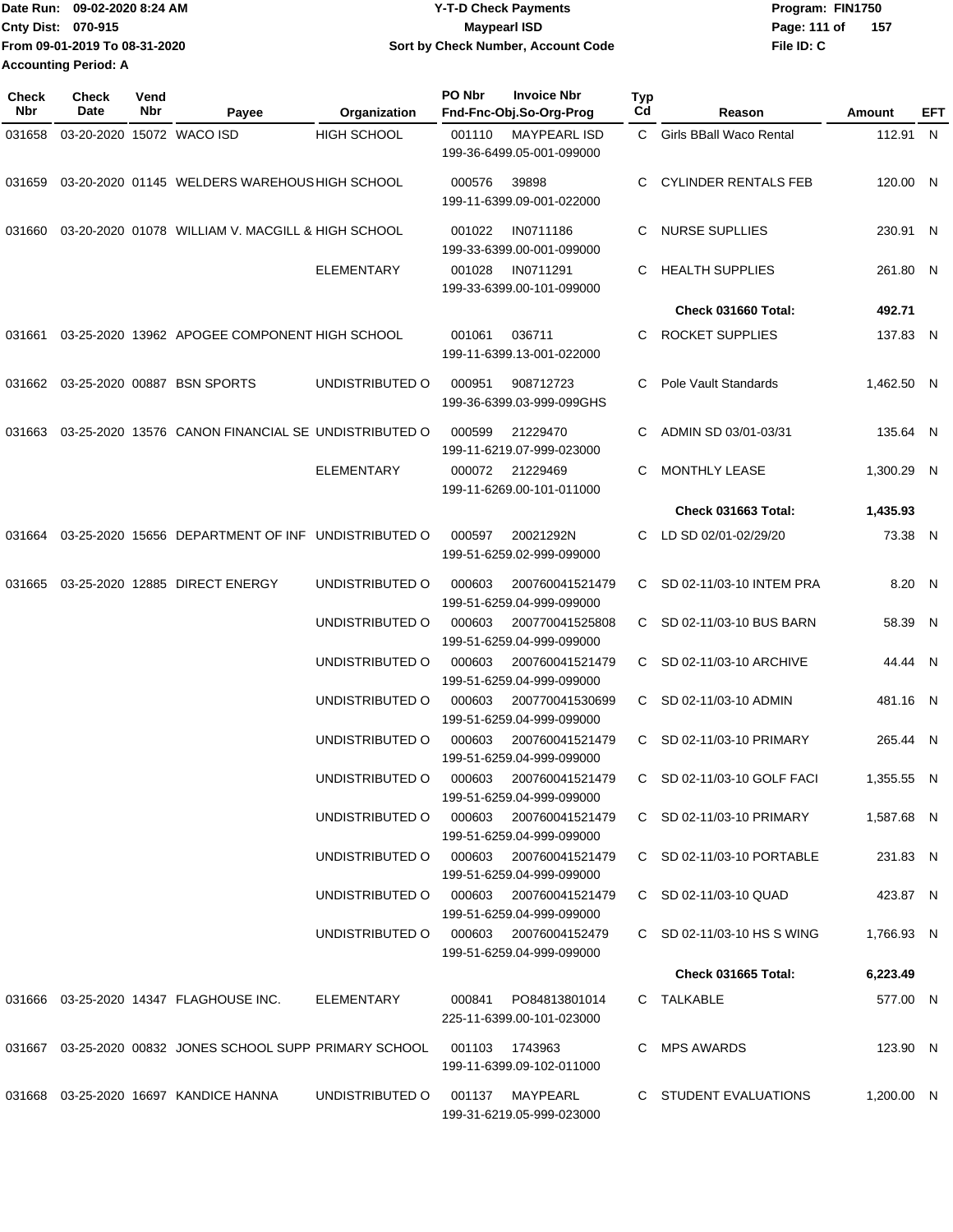| IDate Run: 09-02-2020 8:24 AM | <b>Y-T-D Check Payments</b>        | Program: FIN1750    |  |  |  |
|-------------------------------|------------------------------------|---------------------|--|--|--|
| Cntv Dist: 070-915            | <b>Mavpearl ISD</b>                | Page: 112 of<br>157 |  |  |  |
| From 09-01-2019 To 08-31-2020 | Sort by Check Number, Account Code | File ID: C          |  |  |  |
| <b>Accounting Period: A</b>   |                                    |                     |  |  |  |

| <b>Check</b><br>Nbr | <b>Check</b><br>Date             | Vend<br><b>Nbr</b> | Payee                                                          | Organization       | PO Nbr | <b>Invoice Nbr</b><br>Fnd-Fnc-Obj.So-Org-Prog      | <b>Typ</b><br>Cd | Reason                       | Amount        | EFT |
|---------------------|----------------------------------|--------------------|----------------------------------------------------------------|--------------------|--------|----------------------------------------------------|------------------|------------------------------|---------------|-----|
| 031669              |                                  |                    | 03-25-2020 00063 LAKESHORE EQUIPME PRIMARY SCHOOL              |                    | 001085 | 3125800320<br>199-11-6399.33-102-011000            |                  | C Prek Supplies/Rendhal      | 248.30 N      |     |
|                     |                                  |                    | 031670  03-25-2020  16580  LISA ALLEN                          | <b>HIGH SCHOOL</b> | 001138 | <b>REIMBURSEMENT</b><br>199-11-6399.04-001-011000  | C.               | <b>BOOKS</b>                 | 15.49 N       |     |
| 031671              |                                  |                    | 03-25-2020 14369 NORTH TEXAS TOLLW UNDISTRIBUTED O             |                    | 000604 | 802135649<br>199-34-6219.01-999-099000             | C.               | TOLL 1372946                 | 8.38 N        |     |
| 031672              |                                  |                    | 03-25-2020 16296 SUPERIOR PEDIATRIC UNDISTRIBUTED O            |                    | 001142 | 151<br>199-31-6219.02-999-023000                   | C.               | PT CONTRACTED SERVIC         | 357.50 N      |     |
|                     |                                  |                    |                                                                | UNDISTRIBUTED O    | 001142 | 151<br>199-31-6219.04-999-023000                   | C                | OT CONTRACTED SERVIC         | 146.25 N      |     |
|                     |                                  |                    |                                                                |                    |        |                                                    |                  | Check 031672 Total:          | 503.75        |     |
|                     | 031673  03-25-2020  13882  TRANE |                    |                                                                | UNDISTRIBUTED O    | 000598 | 7722825<br>199-51-6319.02-999-099000               | C                | <b>JH GYM SHIPPING</b>       | 30.00 N       |     |
| 031674              |                                  |                    | 04-01-2020 15616 AT&T CORP.                                    | UNDISTRIBUTED O    | 000608 | 0573207983001<br>199-51-6259.02-999-099000         | C.               | LD SD 03-20/2020             | 65.72 N       |     |
| 031675              |                                  |                    | 04-01-2020 00901 AVENUE FUEL DISTRI UNDISTRIBUTED O            |                    | 000605 | 71343<br>199-34-6311.01-999-099000                 | C                | <b>FUEL FOR DISTRICT</b>     | 2,775.58 N    |     |
|                     | 04-14-2020                       |                    |                                                                | UNDISTRIBUTED O    | 000605 | 71343<br>199-34-6311.01-999-099000                 | D                | <b>SENT DUPLICATE INVOIC</b> | $-2,775.58$ N |     |
|                     |                                  |                    |                                                                |                    |        |                                                    |                  | Check 031675 Total:          | .00           |     |
| 031676              |                                  |                    | 04-01-2020 00956 BORDEN DAIRY                                  | MAYPEARL JUNIOR    | 001153 | 3106057<br>240-35-6341.00-041-099000               | C                | <b>MILK MS</b>               | 106.00 N      |     |
|                     |                                  |                    |                                                                | <b>ELEMENTARY</b>  | 001152 | 3106057<br>240-35-6341.00-101-099000               | C                | <b>MILK ELEM</b>             | 234.79 N      |     |
|                     |                                  |                    |                                                                | PRIMARY SCHOOL     | 001151 | 3106057<br>240-35-6341.00-102-099000               | C                | <b>MILK PRIMARY</b>          | 132.50 N      |     |
|                     |                                  |                    |                                                                | <b>HIGH SCHOOL</b> | 001154 | 3106057<br>240-35-6341.01-001-099000               | C                | <b>MILK HS</b>               | 92.75 N       |     |
|                     |                                  |                    |                                                                |                    |        |                                                    |                  | Check 031676 Total:          | 566.04        |     |
| 031677              |                                  |                    | 04-01-2020 12536 DESOTO JANITORIAL UNDISTRIBUTED O             |                    | 001144 | 197061<br>199-51-6319.01-999-099000                | C.               | <b>CLEANING SUPPLIES</b>     | 3,528.35 N    |     |
|                     |                                  |                    | 031678 04-01-2020 01547 EICHELBAUM WARDEL DIR COST-ADMINIS     |                    | 000607 | 68532<br>199-41-6211.00-720-099000                 |                  | C LEGAL SERVICES             | 504.00 N      |     |
|                     |                                  |                    | 031679 04-01-2020 16059 FRONTIER SOUTHWE UNDISTRIBUTED O       |                    | 000611 | 43520380929155<br>199-51-6259.02-999-099000        |                  | C SD 03/22-04/21 4352038     | 135.20 N      |     |
|                     |                                  |                    |                                                                | UNDISTRIBUTED O    |        | 000611 43520190930155<br>199-51-6259.02-999-099000 |                  | C SD 03/25-04-24-20 435-201  | 135.20 N      |     |
|                     |                                  |                    |                                                                |                    |        |                                                    |                  | Check 031679 Total:          | 270.40        |     |
|                     |                                  |                    | 031680  04-01-2020  16224  GREG KUDRNA                         | <b>HIGH SCHOOL</b> | 001148 | REIMBURSEMENT<br>199-36-6499.05-001-099000         |                  | C BASKETBALL TOURNAME        | 740.40 N      |     |
|                     |                                  |                    | 031681  04-01-2020  13306  MOUNTAIN PEAK SPE UNDISTRIBUTED O   |                    | 000609 | 11078800<br>199-51-6259.79-999-022000              |                  | C AG 02-03-03/04/20          | 88.85 N       |     |
|                     |                                  |                    | 031682 04-01-2020 16289 NEXTLINK BROADBAN UNDISTRIBUTED O      |                    | 000610 | N125089750-35<br>199-11-6399.45-999-099000         |                  | C LEVEL ONE SD 03/30-04/29   | 790.00 N      |     |
|                     |                                  |                    | 031683  04-01-2020  15054  O'REILLY AUTO PARTS UNDISTRIBUTED O |                    | 000861 | 0645485949<br>199-51-6319.02-999-099000            | C.               | OIL FILTERS                  | 219.39 N      |     |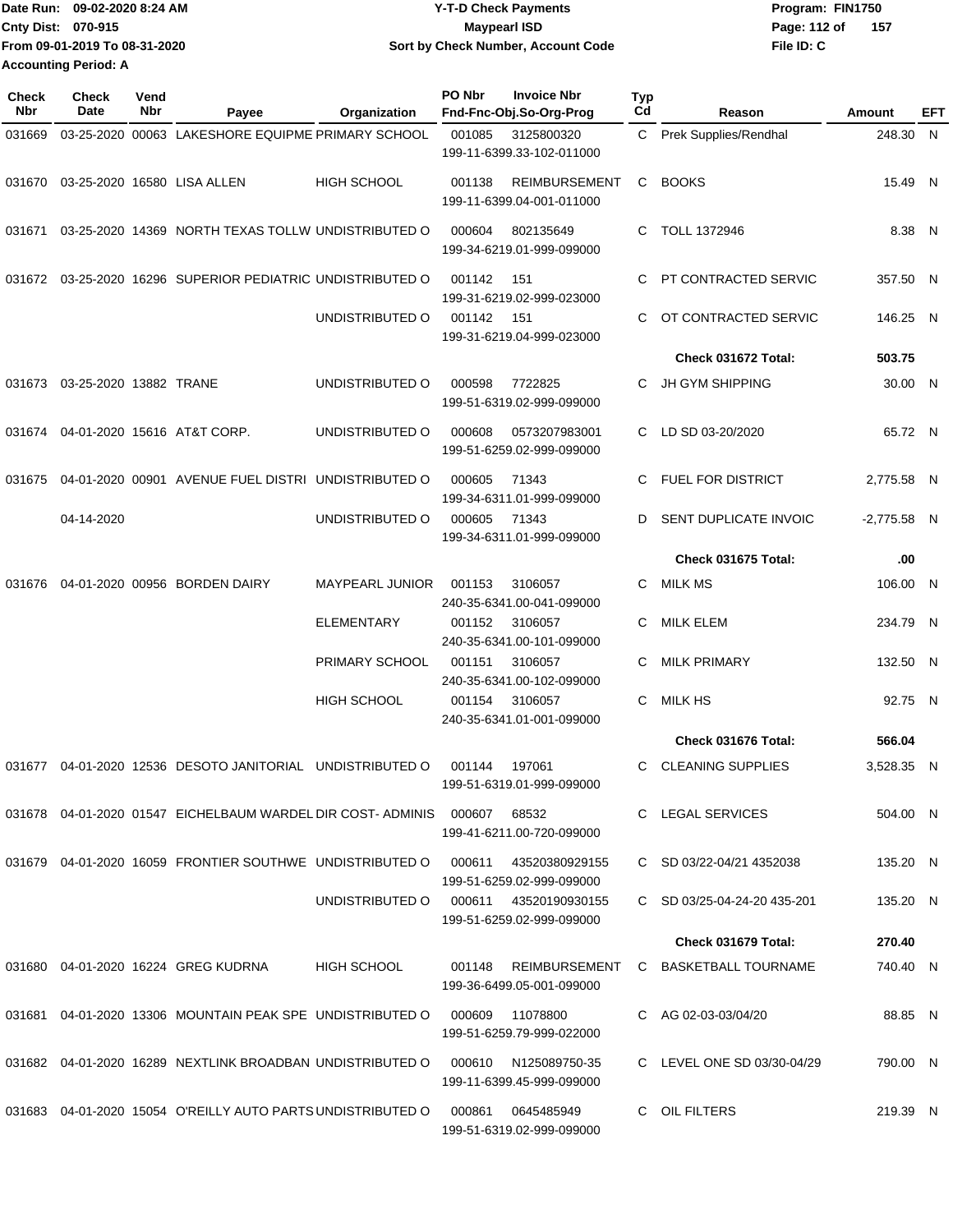| IDate Run: 09-02-2020 8:24 AM |                               | <b>Y-T-D Check Payments</b>        | Program: FIN1750    |  |  |  |
|-------------------------------|-------------------------------|------------------------------------|---------------------|--|--|--|
| <b>Cnty Dist: 070-915</b>     |                               | <b>Mavpearl ISD</b>                | 157<br>Page: 113 of |  |  |  |
|                               | From 09-01-2019 To 08-31-2020 | Sort by Check Number, Account Code | File ID: C          |  |  |  |
| <b>Accounting Period: A</b>   |                               |                                    |                     |  |  |  |

| Check<br>Nbr | <b>Check</b><br>Date   | Vend<br>Nbr | Payee                                                | Organization                                            | PO Nbr                                  | <b>Invoice Nbr</b><br>Fnd-Fnc-Obj.So-Org-Prog | Typ<br>Cd               | Reason                                          | Amount              | EFT |
|--------------|------------------------|-------------|------------------------------------------------------|---------------------------------------------------------|-----------------------------------------|-----------------------------------------------|-------------------------|-------------------------------------------------|---------------------|-----|
| 031684       |                        |             | 04-01-2020 00401 POSITIVE PROMOTION MAYPEARL JUNIOR  |                                                         | 001074                                  | 06509025                                      |                         | C Awards                                        | 257.67 N            |     |
|              |                        |             |                                                      |                                                         |                                         | 199-11-6399.25-041-011000                     |                         |                                                 |                     |     |
| 031685       |                        |             | 04-01-2020 15503 UNIVERSITY BUILDING UNDISTRIBUTED O |                                                         | 000995                                  | 0696071-IN<br>199-51-6319.02-999-099000       | С                       | <b>ESL OFFICE DOOR</b>                          | 210.00 N            |     |
|              |                        |             |                                                      | UNDISTRIBUTED O                                         | 000995                                  | 0696072-IN<br>199-51-6319.02-999-099000       | С                       | <b>ESL OFFICE DOOR</b>                          | 449.00 N            |     |
|              |                        |             |                                                      | UNDISTRIBUTED O                                         | 000983                                  | 0696073-IN<br>199-51-6319.02-999-099000       |                         | C HS CLASSROOM LOCK CO                          | 1,176.00 N          |     |
|              |                        |             |                                                      |                                                         |                                         |                                               |                         | Check 031685 Total:                             | 1,835.00            |     |
| 031686       | 04-06-2020 15745 TXDMV |             |                                                      | UNDISTRIBUTED O                                         | 000617                                  | <b>BUS 11</b><br>199-34-6219.02-999-099000    | С                       | NONREPAIRABLE VEHICL                            | 8.00 N              |     |
| 031687       | 04-06-2020 15745 TXDMV |             |                                                      | UNDISTRIBUTED O                                         | 000618                                  | <b>BUS 13</b><br>199-34-6219.02-999-099000    | C                       | NONREPAIRABLE VEHICL                            | 8.00 N              |     |
| 031688       | 04-06-2020 15745 TXDMV |             |                                                      | UNDISTRIBUTED O                                         | 000619                                  | <b>BUS 17</b><br>199-34-6219.02-999-099000    | С                       | NONREPAIRABLE VEHICL                            | 8.00 N              |     |
| 031690       |                        |             | 04-08-2020 16762 AIRGAS USA, LLC-CEN UNDISTRIBUTED O |                                                         | 000621                                  | 9969834239<br>199-51-6319.02-999-099000       | C.                      | <b>CYLINDER RENTALS</b>                         | 233.26 N            |     |
| 031691       |                        |             | 04-08-2020 00069 ATMOS ENERGY                        | UNDISTRIBUTED O                                         | 000628                                  | 3030318485<br>199-51-6259.00-999-099000       | С                       | SD 03-03-04-01-20 ELEM                          | 385.47 N            |     |
|              |                        |             |                                                      | UNDISTRIBUTED O                                         | 000628                                  | 3030318181<br>199-51-6259.00-999-099000       | С                       | SD 03-03-04-01-20 MS                            | 162.52 N            |     |
|              |                        |             |                                                      | UNDISTRIBUTED O                                         | 000628                                  | 3030380470<br>199-51-6259.00-999-099000       | C.                      | SD 03-03-04-01-20 HS                            | 306.55 N            |     |
|              |                        |             | UNDISTRIBUTED O                                      | 000628                                                  | 3030380238<br>199-51-6259.00-999-099000 | C                                             | SD 03-03-04-01-20 ADMIN | 156.72 N                                        |                     |     |
|              |                        |             |                                                      |                                                         |                                         |                                               |                         | Check 031691 Total:                             | 1,011.26            |     |
|              |                        |             | 031692 04-08-2020 00887 BSN SPORTS                   | <b>HIGH SCHOOL</b>                                      | 000124                                  | 908869181<br>199-36-6399.02-001-099000        | С                       | Softball Uniforms                               | 3,000.00 N          |     |
| 031693       |                        |             | 04-08-2020 16789 BUENA VISTA-BETHEL UNDISTRIBUTED O  |                                                         | 000614                                  | 3296<br>199-51-6259.01-999-099000             | С                       | BBALL PARK 02/18-03/16/2                        | 62.71 N             |     |
|              |                        |             | 031694  04-08-2020  00217  CITY OF MAYPEARL          | UNDISTRIBUTED O 000616 1081                             |                                         | 199-51-6259.01-999-099000                     |                         | C SD 02/26-03/30 ELEM YRD                       | 21.00 N             |     |
|              |                        |             |                                                      | UNDISTRIBUTED O 000616 80                               |                                         | 199-51-6259.01-999-099000                     |                         | C SD 02/26-03/30 BALLFIELD                      | 21.00 N             |     |
|              |                        |             |                                                      | UNDISTRIBUTED O 000616 1080                             |                                         | 199-51-6259.01-999-099000                     |                         | C SD 02/26-03/30 LSK                            | 46.00 N             |     |
|              |                        |             |                                                      | UNDISTRIBUTED O 000616 1618                             |                                         | 199-51-6259.01-999-099000                     |                         | C SD 02/26-03/30 ADMIN                          | 46.00 N             |     |
|              |                        |             |                                                      | UNDISTRIBUTED O 000616 1394                             |                                         | 199-51-6259.01-999-099000                     |                         | C SD 02/26-03/30 HS CONCE                       | 46.00 N             |     |
|              |                        |             |                                                      | UNDISTRIBUTED O 000616 595                              |                                         | 199-51-6259.01-999-099000                     |                         | $C$ SD 02/26-03/30 MS                           | 100.00 N            |     |
|              |                        |             |                                                      | UNDISTRIBUTED O 000616 383<br>UNDISTRIBUTED O 000616 82 |                                         | 199-51-6259.01-999-099000                     |                         | C SD 02/26-03/30 HS<br>C SD 02/26-03/30 PRIMARY | 86.80 N<br>125.20 N |     |
|              |                        |             |                                                      | UNDISTRIBUTED O 000616 574                              |                                         | 199-51-6259.01-999-099000                     |                         | C SD 02/26-03/30 MS YARD                        | 160.70 N            |     |
|              |                        |             |                                                      |                                                         |                                         | 199-51-6259.01-999-099000                     |                         |                                                 |                     |     |
|              |                        |             |                                                      |                                                         |                                         |                                               |                         | Check 031694 Total:                             | 652.70              |     |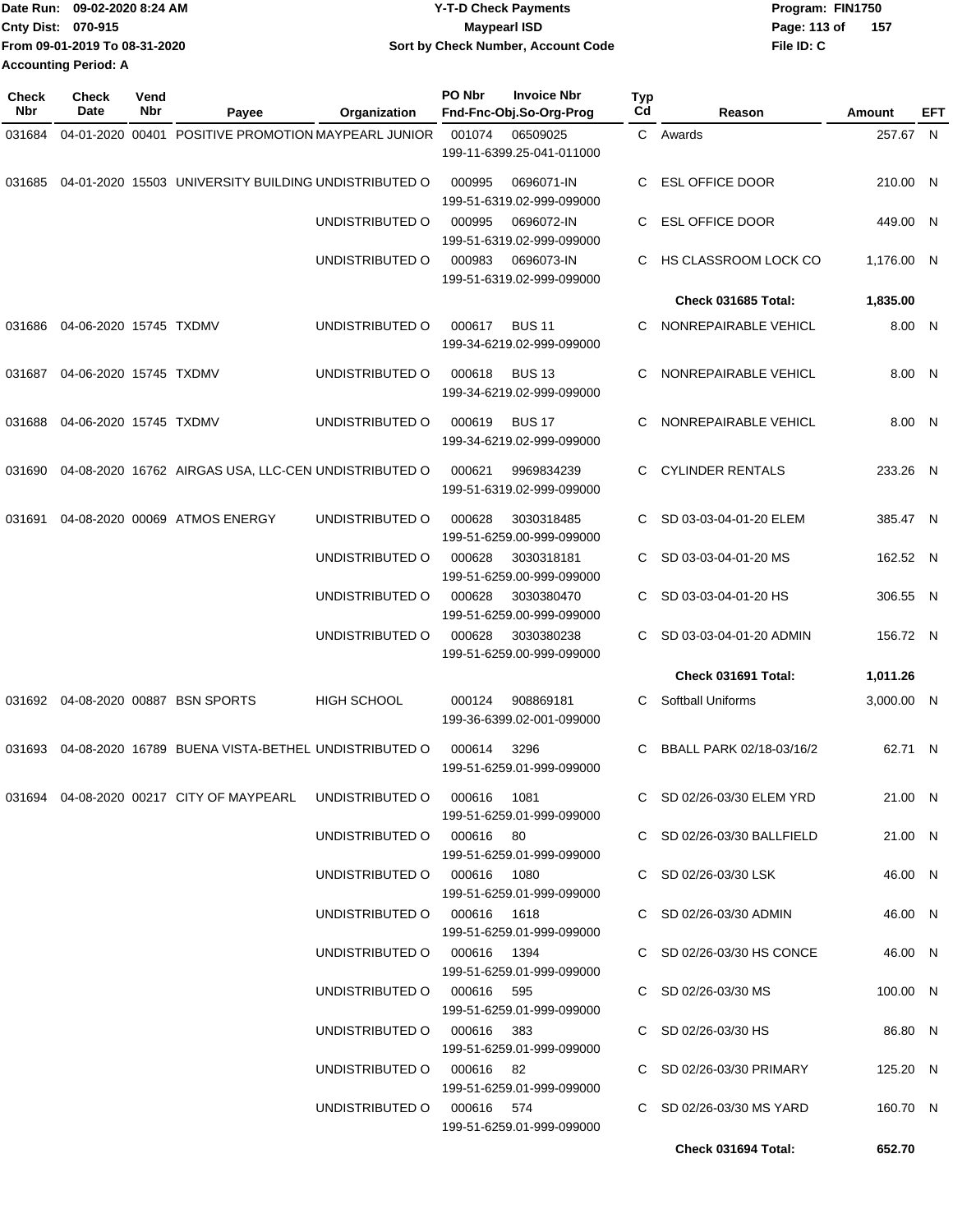| Date Run: 09-02-2020 8:24 AM |                               | Y-T-D Check Payments               | Program: FIN1750      |  |  |  |
|------------------------------|-------------------------------|------------------------------------|-----------------------|--|--|--|
| <b>Cnty Dist: 070-915</b>    |                               | <b>Mavpearl ISD</b>                | - 157<br>Page: 114 of |  |  |  |
|                              | From 09-01-2019 To 08-31-2020 | Sort by Check Number, Account Code | File ID: C            |  |  |  |
| <b>Accounting Period: A</b>  |                               |                                    |                       |  |  |  |

| <b>Check</b><br>Nbr | <b>Check</b><br><b>Date</b>           | Vend<br>Nbr | Payee                                                                        | Organization                  | PO Nbr     | <b>Invoice Nbr</b><br>Fnd-Fnc-Obj.So-Org-Prog  | Typ<br>Cd | Reason                      | Amount     | EFT |
|---------------------|---------------------------------------|-------------|------------------------------------------------------------------------------|-------------------------------|------------|------------------------------------------------|-----------|-----------------------------|------------|-----|
| 031695              | 04-08-2020                            |             | 16059 FRONTIER SOUTHWE UNDISTRIBUTED O                                       |                               | 000622     | 43517200318145                                 | C.        | SD 03/28-04/27/20 435/1720  | 65.10 N    |     |
|                     |                                       |             |                                                                              |                               |            | 199-51-6259.02-999-099000                      |           |                             |            |     |
|                     |                                       |             |                                                                              | UNDISTRIBUTED O               | 000622     | 43525200928155<br>199-51-6259.02-999-099000    | С         | SD 03/28-04/27/20 435-      | 135.20 N   |     |
|                     |                                       |             |                                                                              | UNDISTRIBUTED O               | 000622     | 43521600925155<br>199-51-6259.02-999-099000    | C.        | SD 03/28-04/27/20 435/2160  | 135.20 N   |     |
|                     |                                       |             |                                                                              | UNDISTRIBUTED O               | 000622     | 43510000912065<br>199-51-6259.02-999-099000    | С         | SD 03/28-04/27/20 435-      | 1,118.69 N |     |
|                     |                                       |             |                                                                              |                               |            |                                                |           | Check 031695 Total:         | 1,454.19   |     |
| 031696              |                                       |             | 04-08-2020 12341 GRAINGER INDUSTRIA UNDISTRIBUTED O                          |                               | 001150     | 823919279                                      | С         | walk in cooler              | 20.47 N    |     |
|                     |                                       |             |                                                                              |                               |            | 199-51-6249.35-999-099000                      |           |                             |            |     |
|                     |                                       |             | 031697  04-08-2020  01065  HOBART CORP                                       | UNDISTRIBUTED O               | 000604     | 34331937<br>199-51-6249.35-999-099000          | С         | <b>OVEN REPAIR</b>          | 765.33 N   |     |
| 031698              |                                       |             | 04-08-2020 14961 IMAGE MAKER 4 U,                                            | UNDISTRIBUTED O               | 001163     | 81655                                          | С         | <b>Record Board</b>         | 185.00 N   |     |
|                     |                                       |             |                                                                              |                               |            | 199-36-6399.05-999-099000                      |           |                             |            |     |
| 031699              |                                       |             | 04-08-2020 00795 ISI COMMERCIAL REF UNDISTRIBUTED O                          |                               | 001123     | 0472007<br>199-51-6249.35-999-099000           | С         | <b>ICE MACHINE</b>          | 378.00 N   |     |
| 031700              |                                       |             | 04-08-2020 15883 LITERACY EDUCATION UNDISTRIBUTED O                          |                               | 001149     | C. RATLIFF                                     | С         | <b>LEAD TRAINING</b>        | 2,500.00 N |     |
|                     |                                       |             |                                                                              |                               |            | 199-13-6399.01-999-099000                      |           |                             |            |     |
| 031701              | 04-08-2020 15098 LOWE'S               |             |                                                                              | UNDISTRIBUTED O               | 000088     | 910708<br>199-51-6319.02-999-099000            | С         | supplies                    | 40.00 N    |     |
|                     |                                       |             |                                                                              | UNDISTRIBUTED O               | 000088     | 961660                                         | С         | supplies                    | 46.79 N    |     |
|                     |                                       |             |                                                                              |                               |            | 199-51-6319.02-999-099000                      |           |                             |            |     |
|                     |                                       |             |                                                                              |                               |            |                                                |           | Check 031701 Total:         | 86.79      |     |
|                     |                                       |             | 031702 04-08-2020 15727 NEUHAUS EDUACTION PRIMARY SCHOOL                     |                               | 001032     | 20640<br>199-11-6399.24-102-037000             | С         | <b>WRITTEN COMP 2 MANUA</b> | 60.00 N    |     |
| 031703              |                                       |             | 04-08-2020 12087 OAK CLIFF OFFICE SU HIGH SCHOOL                             |                               | 001104     | 446957-0                                       | С         | OFFICE SUPPLIES             | 176.55 N   |     |
|                     |                                       |             |                                                                              |                               |            | 199-11-6399.39-001-022000                      |           |                             |            |     |
|                     |                                       |             | 031704 04-08-2020 00287 OFFICE DEPOT                                         | PRIMARY SCHOOL                | 000973     | 461235776001<br>199-12-6399.01-102-099000      | С         | <b>Library Supplies</b>     | 138.36 N   |     |
|                     |                                       |             |                                                                              |                               |            |                                                |           |                             |            |     |
|                     |                                       |             | 031705  04-08-2020  14574  PERMA-BOUND BOOK  ELEMENTARY                      |                               |            | 000968 1857243-00<br>199-12-6399.06-101-099000 |           | C BOOKS                     | 525.94 N   |     |
|                     | 031706  04-08-2020  16611  PESI, INC. |             |                                                                              | HIGH SCHOOL                   |            | 000832 1918473                                 |           | C SUPPLIES                  | 272.92 N   |     |
|                     |                                       |             |                                                                              |                               |            | 199-11-6399.01-001-023000                      |           |                             |            |     |
|                     |                                       |             | 031707  04-08-2020  13117  PIEPER ENTERPRISES UNDISTRIBUTED O  001072  35832 |                               |            |                                                |           | C concrete work             | 9,300.00 N |     |
|                     |                                       |             |                                                                              |                               |            | 199-51-6639.30-999-099000                      |           |                             |            |     |
|                     |                                       |             | 031708  04-08-2020  00854  PITNEY BOWES GLOB  DIR COST-ADMINIS  000623       |                               |            | 3310966876                                     |           | C LEASE 01-30-04/29/2020    | 420.00 N   |     |
|                     |                                       |             |                                                                              |                               |            | 199-41-6269.00-720-099000                      |           |                             |            |     |
|                     |                                       |             | 031709  04-08-2020  16296  SUPERIOR PEDIATRIC UNDISTRIBUTED   001162  152    |                               |            | 199-31-6219.02-999-023000                      |           | C PT CONTRACTED SERVIC      | 373.75 N   |     |
|                     |                                       |             |                                                                              | UNDISTRIBUTED O               | 001162 152 |                                                |           | C OT CONTRACTED SERVIC      | 292.50 N   |     |
|                     |                                       |             |                                                                              |                               |            | 199-31-6219.04-999-023000                      |           |                             |            |     |
|                     |                                       |             |                                                                              |                               |            |                                                |           | Check 031709 Total:         | 666.25     |     |
|                     |                                       |             | 031710  04-08-2020  16709  SUREGUARD PEST SE UNDISTRIBUTED O  001158         |                               |            | 153226<br>199-51-6319.02-999-099000            |           | C REMOVAL OF RACCOON        | 75.00 N    |     |
|                     |                                       |             |                                                                              | UNDISTRIBUTED O 000615 153596 |            | 199-51-6319.02-999-099000                      |           | C REMOVAL OF SKUNK          | 175.00 N   |     |
|                     |                                       |             |                                                                              |                               |            |                                                |           | Check 031710 Total:         | 250.00     |     |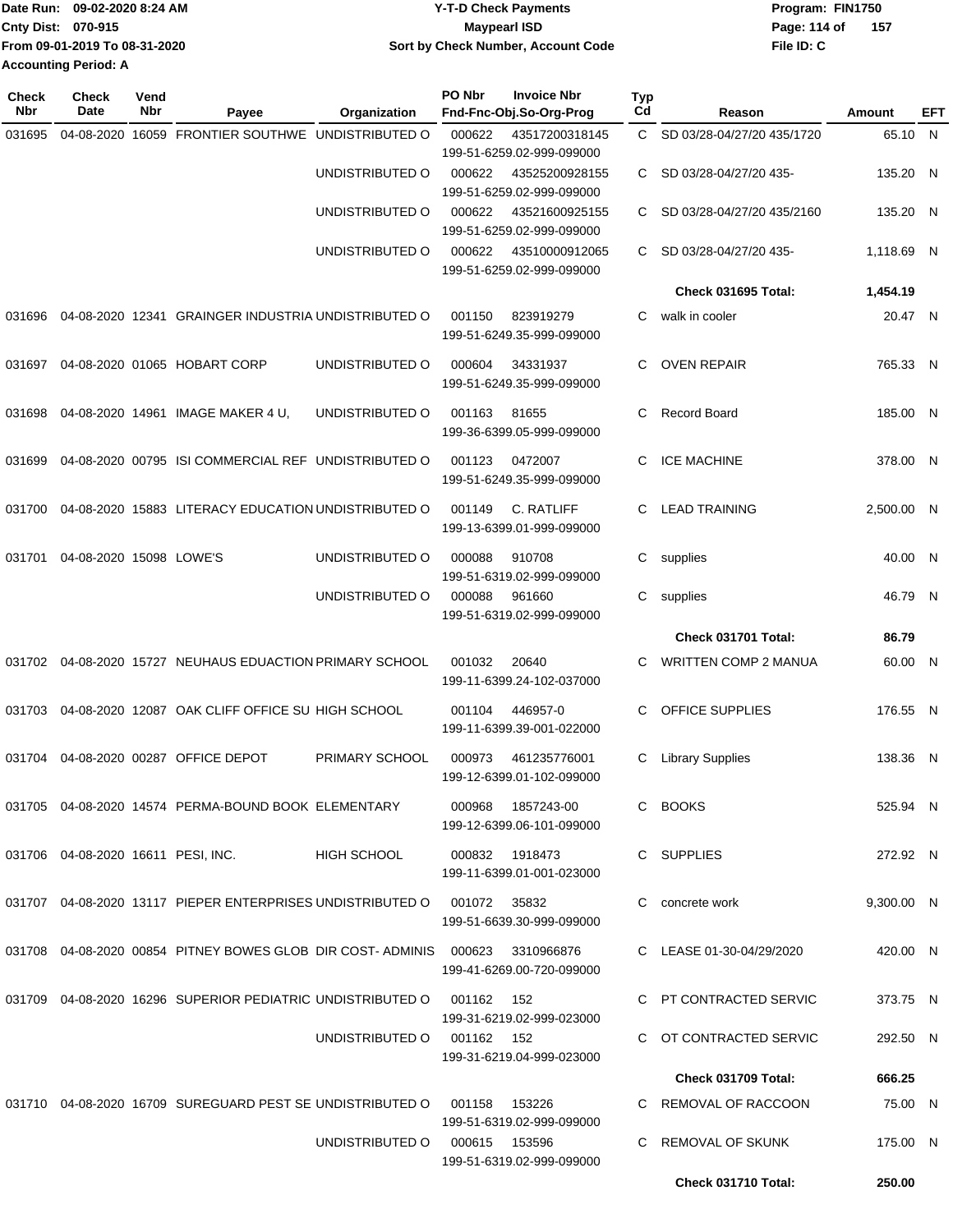|                             | Date Run: 09-02-2020 8:24 AM  | <b>Y-T-D Check Payments</b>        | Program: FIN1750      |
|-----------------------------|-------------------------------|------------------------------------|-----------------------|
| <b>Cnty Dist: 070-915</b>   |                               | <b>Maypearl ISD</b>                | - 157<br>Page: 115 of |
|                             | From 09-01-2019 To 08-31-2020 | Sort by Check Number, Account Code | File ID: C            |
| <b>Accounting Period: A</b> |                               |                                    |                       |

| <b>Check</b><br>Nbr | <b>Check</b><br>Date            | Vend<br>Nbr | Payee                                                        | Organization                     | PO Nbr | <b>Invoice Nbr</b><br>Fnd-Fnc-Obj.So-Org-Prog  | Typ<br>Cd | Reason                     | Amount     | EFT |
|---------------------|---------------------------------|-------------|--------------------------------------------------------------|----------------------------------|--------|------------------------------------------------|-----------|----------------------------|------------|-----|
| 031711              |                                 |             | 04-08-2020 00043 TASB RISK MANAGEM UNDISTRIBUTED O           |                                  | 000620 | 55048<br>199-52-6429.00-999-099000             | C         | DATA BREACH LIABILLITY     | 3,500.00 N |     |
|                     |                                 |             | 031712 04-08-2020 16028 ULINE, INC.                          | UNDISTRIBUTED O                  | 001157 | 118657950<br>199-51-6399.04-999-099000         | C         | <b>Corrosive Cabinets</b>  | 3,758.08 N |     |
|                     | 031713 04-08-2020 13063 US BANK |             |                                                              | UNDISTRIBUTED O                  | 000625 | 5687180<br>199-71-6599.00-999-099000           | C         | <b>SERIES 2013</b>         | 450.00 N   |     |
|                     |                                 |             |                                                              | UNDISTRIBUTED O                  | 000624 | 5687181<br>199-71-6599.00-999-099000           | C         | SERIES 2013-A              | 450.00 N   |     |
|                     |                                 |             |                                                              |                                  |        |                                                |           | Check 031713 Total:        | 900.00     |     |
| 031714              |                                 |             | 04-08-2020 01145 WELDERS WAREHOUS HIGH SCHOOL                |                                  | 000626 | 40196<br>199-11-6399.09-001-022000             | C         | CYLINDRS MARCH 2020        | 120.00 N   |     |
|                     |                                 |             |                                                              | <b>HIGH SCHOOL</b>               | 000811 | 635010<br>199-11-6399.09-001-022000            | C         | <b>GRINDING WHEEL DISC</b> | 430.00 N   |     |
|                     |                                 |             |                                                              |                                  |        |                                                |           | Check 031714 Total:        | 550.00     |     |
| 031715              |                                 |             | 04-16-2020 00871 CARD SERVICE CENT UNDISTRIBUTED O           |                                  | 001130 | 0230663EXEHW43<br>199-13-6399.01-999-099000    | C.        | STAFF ATTENDANCE LSK       | 370.67 N   |     |
|                     |                                 |             |                                                              | UNDISTRIBUTED O                  | 001121 | 7530637EK4VTXX<br>199-34-6219.02-999-099000    | C         | tags new buses             | 138.17 N   |     |
|                     |                                 |             |                                                              | <b>IND COST-ADM</b>              | 000633 | 5531020EH2DKQ8<br>199-41-6499.01-750-099000    | C.        | <b>BOOKS FOR BOARD</b>     | 33.48 N    |     |
|                     |                                 |             |                                                              | UNDISTRIBUTED O                  | 000632 | 554386EH5SNL9T<br>199-52-6399.01-999-0990PD    | C         | <b>BUCKET LIDS</b>         | 23.63 N    |     |
|                     |                                 |             |                                                              |                                  |        |                                                |           | Check 031715 Total:        | 565.95     |     |
|                     |                                 |             | 031716  04-16-2020  13566  DRUG & ALCOHOL TE UNDISTRIBUTED O |                                  | 000631 | 18130028<br>199-34-6219.01-999-099000          | C         | <b>DOT SERVICES</b>        | 57.50 N    |     |
| 031717              |                                 |             | 04-16-2020 12536 DESOTO JANITORIAL UNDISTRIBUTED O           |                                  | 001122 | 196606<br>199-51-6319.01-999-099000            | C         | <b>HAND SANITIZER</b>      | 1,506.30 N |     |
|                     |                                 |             |                                                              | UNDISTRIBUTED O                  | 001122 | 196606-1<br>199-51-6319.01-999-099000          | C         | <b>HAND SANITIZER</b>      | 1,506.30 N |     |
|                     |                                 |             |                                                              |                                  |        |                                                |           | Check 031717 Total:        | 3,012.60   |     |
|                     |                                 |             | 031718  04-16-2020  16413  EAST TEXAS COPY                   | UNDISTRIBUTED O                  | 000630 | 1569740<br>199-11-6219.00-999-023000           | C.        | SD THROUGH MARCH 8TH       | 94.90 N    |     |
|                     |                                 |             |                                                              | UNDISTRIBUTED O                  |        | 000634 LE00138031<br>199-11-6219.00-999-023000 |           | C SPED LEASE SD 04/25-05/  | 128.23 N   |     |
|                     |                                 |             |                                                              | HIGH SCHOOL                      |        | 000630 1569740<br>199-11-6269.00-001-011000    |           | C SD THROUGH MARCH 8TH     | 133.74 N   |     |
|                     |                                 |             |                                                              | MAYPEARL JUNIOR  000630  1569740 |        | 199-11-6269.00-041-011000                      |           | C SD THROUGH MARCH 8TH     | 70.00 N    |     |
|                     |                                 |             |                                                              | ELEMENTARY                       |        | 000630 1569740<br>199-11-6269.00-101-011000    |           | C SD THROUGH MARCH 8TH     | 110.28 N   |     |
|                     |                                 |             |                                                              | ELEMENTARY                       |        | 000630 1569740<br>199-11-6269.00-101-099000    |           | C SD THROUGH MARCH 8TH     | 119.65 N   |     |
|                     |                                 |             |                                                              | PRIMARY SCHOOL                   |        | 000630 1569740<br>199-11-6269.00-102-011000    |           | C SD THROUGH MARCH 8TH     | 70.00 N    |     |
|                     |                                 |             |                                                              | PRIMARY SCHOOL                   |        | 000076 LG00404008<br>199-11-6269.00-102-011000 |           | C LEASE RENTAL 04/25-05/2  | 255.37 N   |     |
|                     |                                 |             |                                                              | <b>HIGH SCHOOL</b>               |        | 000630 1569740<br>199-11-6269.01-001-011000    |           | C SD THROUGH MARCH 8TH     | 244.23 N   |     |
|                     |                                 |             |                                                              | HIGH SCHOOL                      |        | 000634 LE00138031<br>199-11-6269.01-001-011000 |           | C HST LEASE SD 04/25-05/25 | 128.24 N   |     |
|                     |                                 |             |                                                              | MAYPEARL JUNIOR  000630  1569740 |        | 199-11-6269.01-041-011000                      |           | C SD THROUGH MARCH 8TH     | 132.70 N   |     |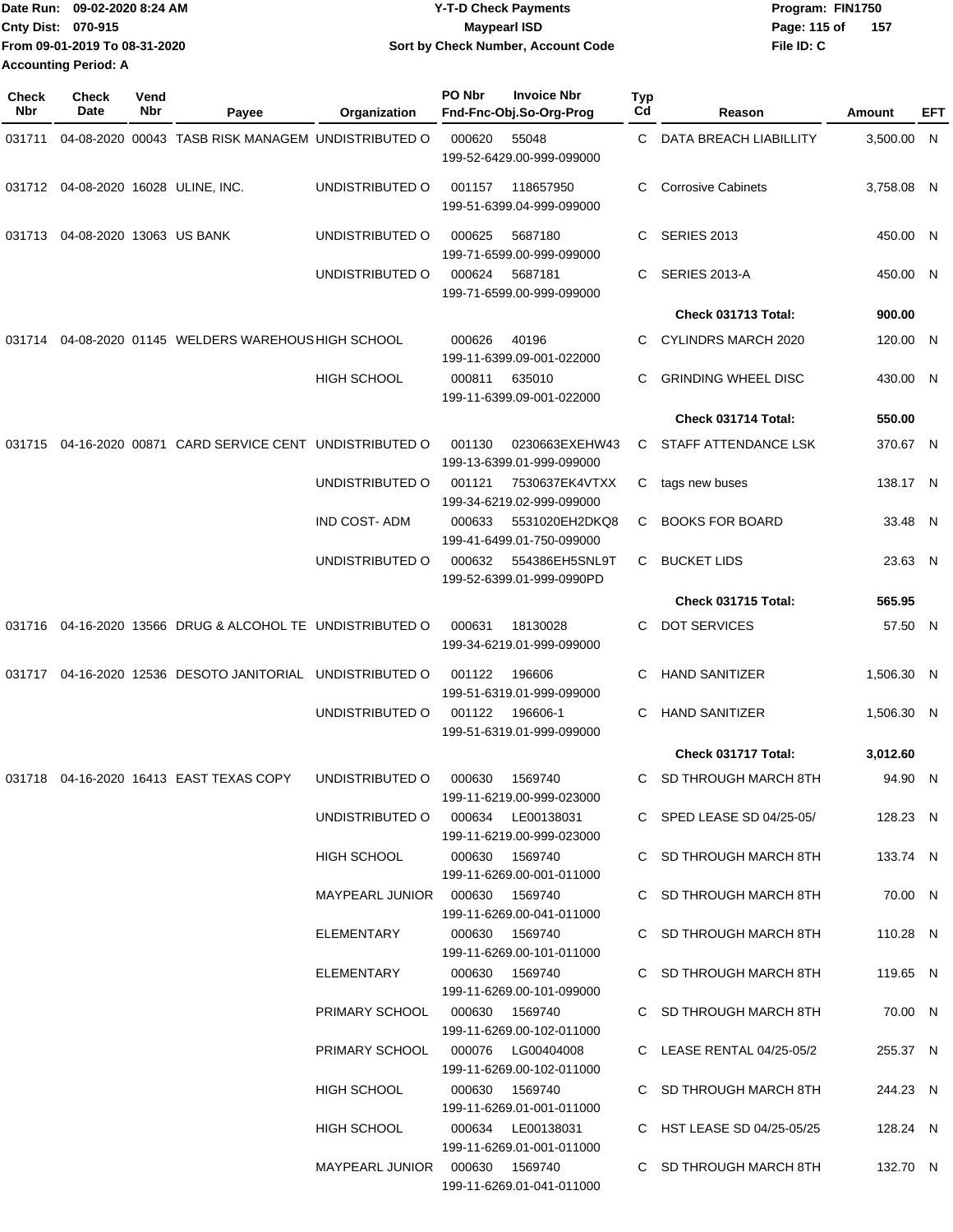|                    | Date Run: 09-02-2020 8:24 AM  | <b>Y-T-D Check Payments</b>        | Program: FIN1750 |     |  |  |  |
|--------------------|-------------------------------|------------------------------------|------------------|-----|--|--|--|
| Cnty Dist: 070-915 |                               | <b>Mavpearl ISD</b>                | Page: 116 of     | 157 |  |  |  |
|                    | From 09-01-2019 To 08-31-2020 | Sort by Check Number, Account Code | File ID: C       |     |  |  |  |
|                    | <b>Accounting Period: A</b>   |                                    |                  |     |  |  |  |
|                    |                               |                                    |                  |     |  |  |  |

| <b>Check</b><br>Nbr | <b>Check</b><br>Date   | Vend<br>Nbr | Payee                                                       | Organization       | PO Nbr       | <b>Invoice Nbr</b><br>Fnd-Fnc-Obj.So-Org-Prog    | Typ<br>Cd | Reason                     | Amount     | <b>EFT</b> |
|---------------------|------------------------|-------------|-------------------------------------------------------------|--------------------|--------------|--------------------------------------------------|-----------|----------------------------|------------|------------|
|                     |                        |             |                                                             | PRIMARY SCHOOL     | 000630       | 1569740<br>199-11-6269.01-102-011000             |           | C SD THROUGH MARCH 8TH     | 89.13 N    |            |
|                     |                        |             |                                                             | DIR COST-ADMINIS   | 000630       | 1569740<br>199-41-6249.00-720-099000             | C         | SD THROUGH MARCH 8TH       | 72.32 N    |            |
|                     |                        |             |                                                             |                    |              |                                                  |           | Check 031718 Total:        | 1,648.79   |            |
| 031719              | 04-16-2020 00243 HILCO |             |                                                             | UNDISTRIBUTED O    | 000638       | 487<br>199-51-6259.04-999-099000                 | C         | SD 03/04-04/03 FUEL TANK   | 34.25 N    |            |
|                     |                        |             |                                                             | UNDISTRIBUTED O    | 000638       | 487<br>199-51-6259.04-999-099000                 | C         | SD 03/04-04/03 SEC LIGHT   | 36.61 N    |            |
|                     |                        |             |                                                             | UNDISTRIBUTED O    | 000638       | 487<br>199-51-6259.04-999-099000                 | C         | SD 03/04-04/03 MARQUEE     | 50.80 N    |            |
|                     |                        |             |                                                             | UNDISTRIBUTED O    | 000638       | 487<br>199-51-6259.04-999-099000                 | C         | SD 03/04-04/03 ATH FACILI  | 253.12 N   |            |
|                     |                        |             |                                                             | UNDISTRIBUTED O    | 000638       | 487<br>199-51-6259.04-999-099000                 | C         | SD 03/04-04/03 HS N. WIN   | 1,183.21 N |            |
|                     |                        |             |                                                             | UNDISTRIBUTED O    | 000638       | 487<br>199-51-6259.04-999-099000                 |           | SD 03/04-04/03 SPORTS C    | 1,727.64 N |            |
|                     |                        |             |                                                             | UNDISTRIBUTED O    | 000638       | 487<br>199-51-6259.04-999-099000                 |           | SD 03/04-04/03 ELEM        | 2,711.73 N |            |
|                     |                        |             |                                                             | UNDISTRIBUTED O    | 000638       | 487<br>199-51-6259.04-999-099000                 | C         | SD 03/04-04/03 MS          | 1,734.78 N |            |
|                     |                        |             |                                                             | UNDISTRIBUTED O    | 000638       | 487<br>199-51-6259.78-999-022000                 |           | SD 03/04-04/03 AG FACILIT  | 1,017.38 N |            |
|                     |                        |             |                                                             |                    |              |                                                  |           | Check 031719 Total:        | 8,749.52   |            |
|                     |                        |             | 031720 04-16-2020 01844 J.W. PEPPER & SON, I HIGH SCHOOL    |                    | 000629       | 287462303<br>199-11-6399.07-001-011000           | C         | <b>DISCO FEVER</b>         | 16.29 N    |            |
| 031721              |                        |             | 04-16-2020 01048 LABATT FOOD SERVIC MAYPEARL JUNIOR         |                    | 001168       | 03014253/273<br>240-35-6341.00-041-099000        | C.        | CN groceries               | 3,591.43 N |            |
|                     |                        |             |                                                             | <b>ELEMENTARY</b>  | 001167       | 3014254/1274<br>240-35-6341.00-101-099000        | C.        | CN groceries               | 1,584.40 N |            |
|                     |                        |             |                                                             | PRIMARY SCHOOL     | 001166       | 3014255/1275<br>240-35-6341.00-102-099000        | C.        | CN groceries               | 1,190.32 N |            |
|                     |                        |             |                                                             | <b>HIGH SCHOOL</b> |              | 001169 0314252/1271<br>240-35-6341.01-001-099000 | C.        | CN groceries               | 4,564.68 N |            |
|                     |                        |             |                                                             |                    |              |                                                  |           | Check 031721 Total:        | 10,930.83  |            |
|                     |                        |             | 031722 04-16-2020 00060 LUCKIES AUTO AND T UNDISTRIBUTED O  |                    | 000091       | 89942<br>199-34-6219.00-999-099000               |           | C INSPECTION               | 40.00 N    |            |
|                     |                        |             | 031723 04-16-2020 15814 NEC FINANCIAL SERVI UNDISTRIBUTED O |                    | 000635       | 0002297999<br>199-71-6512.00-999-099000          |           | C SV8100 PHONE SYSTEM P    | 1,159.20 N |            |
|                     |                        |             |                                                             | UNDISTRIBUTED O    |              | 000635 0002297999<br>199-71-6522.00-999-099000   |           | C SV8100 PHONE SYSTEM I    | 181.07 N   |            |
|                     |                        |             |                                                             |                    |              |                                                  |           | <b>Check 031723 Total:</b> | 1,340.27   |            |
|                     |                        |             | 031724 04-16-2020 13117 PIEPER ENTERPRISES UNDISTRIBUTED O  |                    | 000170       | 35866<br>199-51-6249.17-999-099000               |           | C LAWN MAINT APRIL         | 5,425.00 N |            |
|                     |                        |             |                                                             | UNDISTRIBUTED O    | 001134 35865 | 199-51-6319.03-999-099H00                        | C.        | SPORTS COMPLEX APRIL       | 2,171.43 N |            |
|                     |                        |             |                                                             |                    |              |                                                  |           | Check 031724 Total:        | 7,596.43   |            |
|                     |                        |             | 031725 04-16-2020 14927 REPUBLIC SERVICES UNDISTRIBUTED O   |                    | 000637       | 0794-014000403<br>199-51-6259.03-999-099000      |           | C TRASH PICKUP             | 3,235.77 N |            |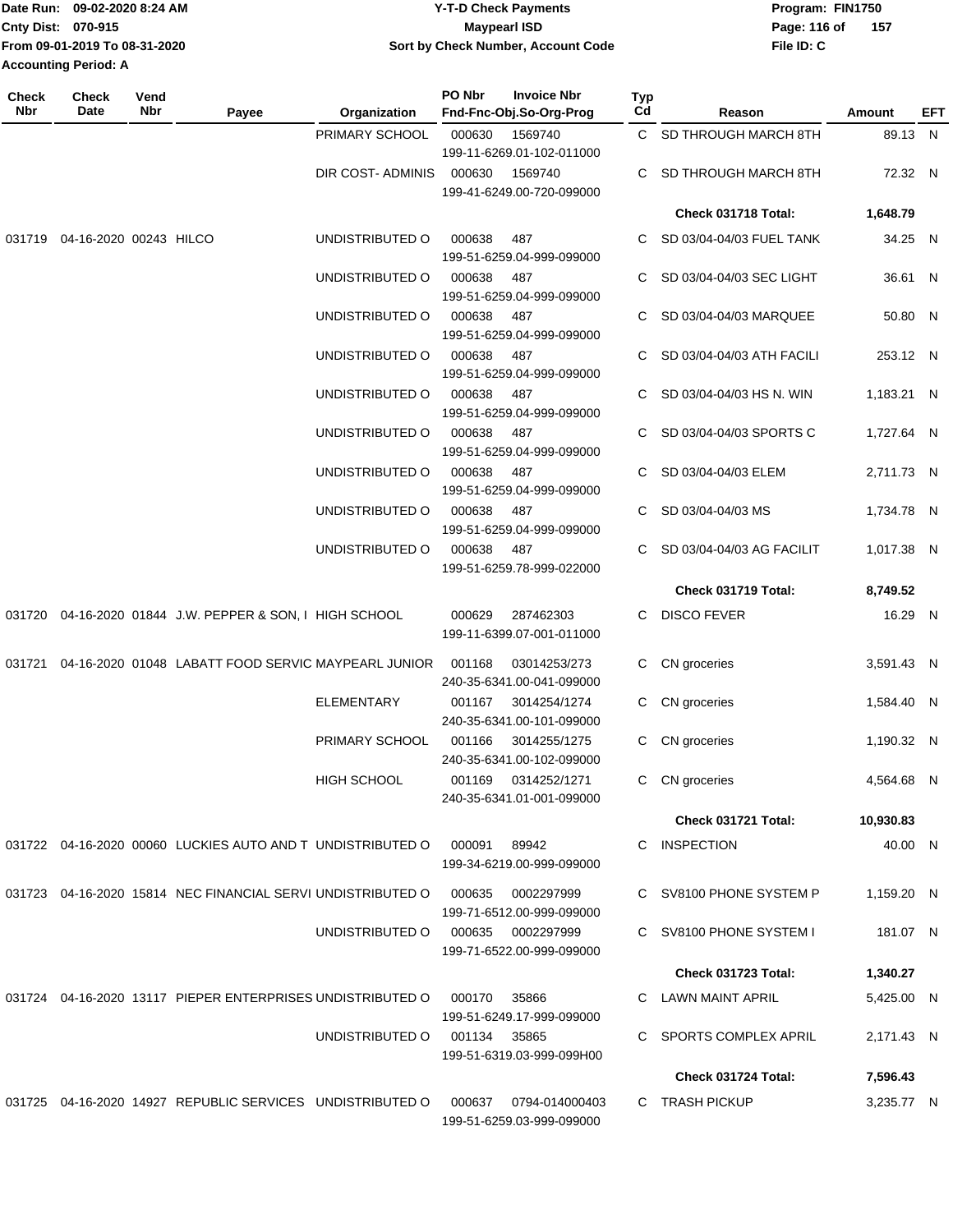Date Run: 09-02-2020 8:24 AM **Date Run:** 09-02-2020 8:24 AM **Program:** FIN1750 **Cnty Dist: 070-915 File ID: C From 09-01-2019 To 08-31-2020 09-02-2020 8:24 AM Y-T-D Check Payments 070-915 Maypearl ISD Sort by Check Number, Account Code** Page: 117 of 157 **Accounting Period: A**

| <b>Check</b><br>Nbr | <b>Check</b><br>Date | Vend<br>Nbr | Payee                                                     | Organization          | PO Nbr | <b>Invoice Nbr</b><br>Fnd-Fnc-Obj.So-Org-Prog       | <b>Typ</b><br>Cd | Reason                       | Amount        | EFT |
|---------------------|----------------------|-------------|-----------------------------------------------------------|-----------------------|--------|-----------------------------------------------------|------------------|------------------------------|---------------|-----|
| 031726              |                      |             | 04-16-2020 12364 ROBIN LEAL                               | UNDISTRIBUTED O       | 001172 | <b>REIMBURSEMNT</b><br>240-35-6342.CV-999-099000    |                  | C SN SUPPLIES                | 317.54 N      |     |
| 031727              |                      |             | 04-16-2020 16165 INSTERSTATE BILLING UNDISTRIBUTED O      |                       | 000897 | 3018227501<br>199-34-6319.00-999-099000             | С                | headlamp                     | 195.00 N      |     |
| 031728              |                      |             | 04-16-2020 16037 TEX AIR FILTERS                          | UNDISTRIBUTED O       | 001156 | 390986<br>199-51-6319.02-999-099000                 | C                | <b>AIR FILTERS</b>           | 406.34 N      |     |
| 031729              |                      |             | 04-16-2020 00134 TXU ENERGY                               | UNDISTRIBUTED O       | 000636 | 055952299423<br>199-51-6259.04-999-099000           | C                | SECURITY LIGHTS SD 03/1      | 328.66 N      |     |
| 031730              |                      |             | 04-23-2020 16690 1 PRIORITY ENVIROM UNDISTRIBUTED O       |                       | 000836 | FJ5330.01<br>199-51-6319.04-999-099000              | C                | REMOVAL ASBESTOS             | 1,350.00 N    |     |
| 031731              |                      |             | 04-23-2020 14674 AEROWAVE                                 | UNDISTRIBUTED O       | 000979 | 32065965<br>224-11-6399.00-999-023000               | C                | DMR 32CH 4 W UHF PORT        | 744.00 N      |     |
| 031732              |                      |             | 04-23-2020 16150 ALVARADO FLEET SE UNDISTRIBUTED O        |                       | 001096 | 00003197<br>199-34-6319.00-999-099000               | C                | Prepare units for scrap yard | 1,875.00 N    |     |
| 031733              |                      |             | 04-23-2020 16051 BARSCO INC.                              | UNDISTRIBUTED O       | 001164 | 16424-00<br>199-51-6399.05-999-099000               | C                | <b>AC REPLACEMENTS</b>       | 1.808.93 N    |     |
| 031734              |                      |             | 04-23-2020 00887 BSN SPORTS                               | UNDISTRIBUTED O       | 001086 | 908989585<br>199-36-6399.03-999-099GHS              | C                | <b>Shot Puts</b>             | 100.00 N      |     |
| 031735              |                      |             | 04-23-2020 13576 CANON FINANCIAL SE UNDISTRIBUTED O       |                       | 000644 | 21343708<br>199-11-6219.07-999-023000               | C.               | SD 04/01-04/30 ADMIN         | 135.64 N      |     |
|                     |                      |             |                                                           | PRIMARY SCHOOL        | 000072 | 21343707<br>199-11-6269.00-102-011000               | C                | <b>MONTHLY LEASE</b>         | 1,300.29 N    |     |
|                     |                      |             |                                                           |                       |        |                                                     |                  | Check 031735 Total:          | 1,435.93      |     |
| 031736              |                      |             | 04-23-2020 00200 CLAIMS ADMINISTRATI HIGH SCHOOL          |                       | 000643 | 49924<br>199-11-6143.00-001-011000                  | C                | <b>4T QUARTER</b>            | 6,291.00 N    |     |
| 031737              |                      |             | 04-23-2020 15282 COLORADO BOXED BE MAYPEARL JUNIOR        |                       | 001178 | 9339980<br>240-35-6341.00-041-099000                | C                | CN FOODS                     | 103.22 N      |     |
|                     |                      |             |                                                           | <b>ELEMENTARY</b>     | 001177 | 9339978<br>240-35-6341.00-101-099000                | C                | CN FOODS                     | 229.76 N      |     |
|                     |                      |             |                                                           |                       |        |                                                     |                  | Check 031737 Total:          | 332.98        |     |
|                     |                      |             | 031738 04-23-2020 00817 CONVENTION HOUSIN ADMINISTRATIVE  |                       | 001180 | <b>BOWLING</b><br>199-41-6411.01-701-099000         |                  | C MARRIOT/C52D39B6 BOW       | 232.88 N      |     |
|                     | 05-20-2020           |             |                                                           | <b>ADMINISTRATIVE</b> |        | 001180 BOWLING<br>199-41-6411.01-701-099000         |                  | D CANCELLED                  | $-232.88$ N   |     |
|                     | 04-23-2020           |             |                                                           | <b>SCHOOL BOARD</b>   |        | 001180 BOARD<br>199-41-6419.00-702-099000           |                  | C LAQUINTA/C52D39B6 BOA      | 1,547.42 N    |     |
|                     | 05-20-2020           |             |                                                           | <b>SCHOOL BOARD</b>   |        | 001180 BOARD<br>199-41-6419.00-702-099000           |                  | D CANCELLED                  | $-1,547.42$ N |     |
|                     |                      |             |                                                           |                       |        |                                                     |                  | Check 031738 Total:          | .00           |     |
|                     |                      |             | 031739 04-23-2020 15656 DEPARTMENT OF INF UNDISTRIBUTED O |                       | 000642 | 20031292N<br>199-51-6259.02-999-099000              |                  | C SD 03-01-03/31/20 LD       | 53.37 N       |     |
|                     |                      |             | 031740  04-23-2020  12885  DIRECT ENERGY                  | UNDISTRIBUTED O       | 000645 | 201060041816931<br>199-51-6259.04-999-099000        |                  | C BUS BARN SD 03/11-04/08    | 34.49 N       |     |
|                     |                      |             |                                                           | UNDISTRIBUTED O       |        | 000645 201060041818785<br>199-51-6259.04-999-099000 |                  | C ADMIN SD 03/11-04/08       | 293.54 N      |     |
|                     |                      |             |                                                           |                       |        |                                                     |                  | Check 031740 Total:          | 328.03        |     |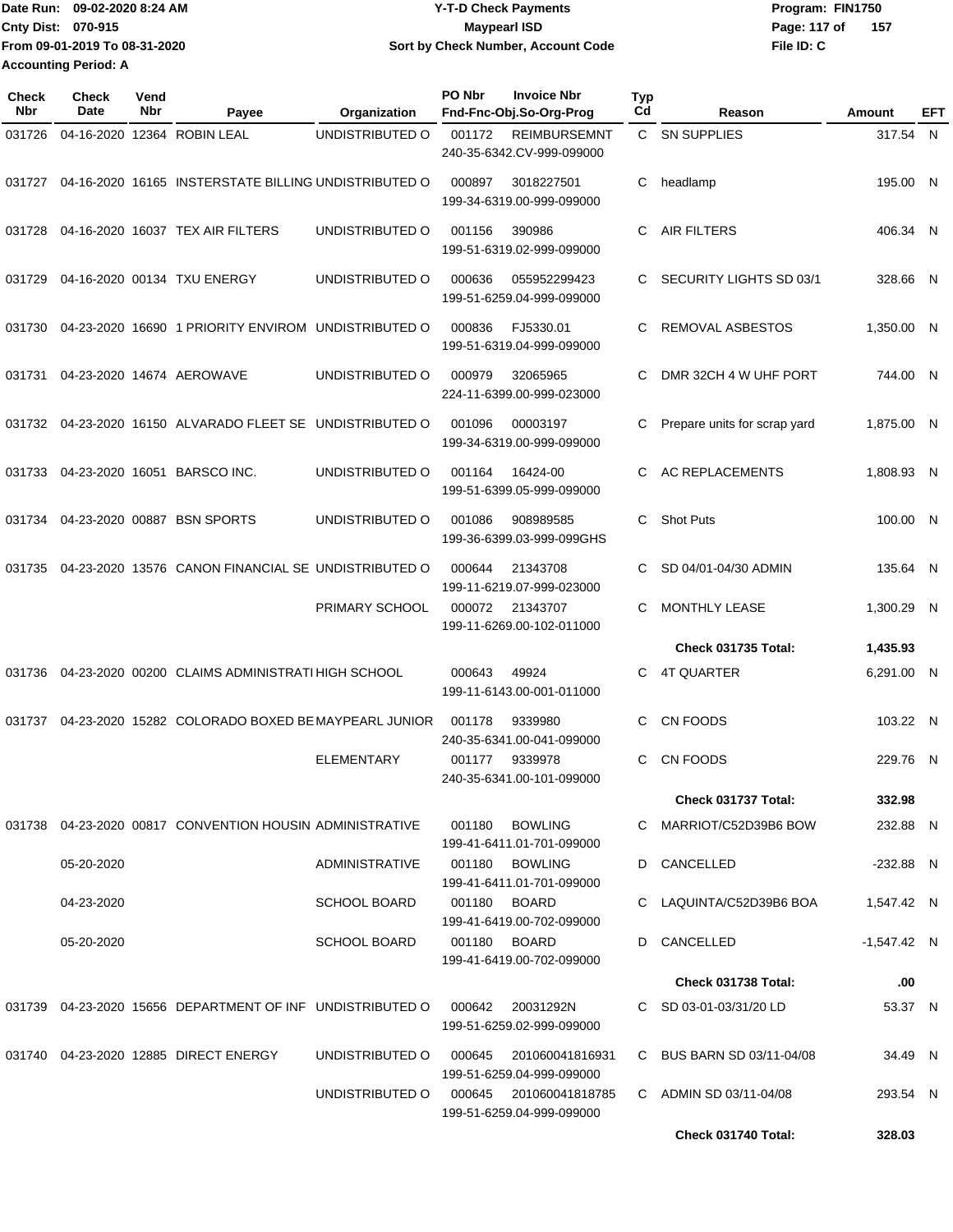|                             | Date Run: 09-02-2020 8:24 AM  | <b>Y-T-D Check Payments</b>        | Program: FIN1750    |
|-----------------------------|-------------------------------|------------------------------------|---------------------|
| <b>Cnty Dist: 070-915</b>   |                               | Maypearl ISD                       | 157<br>Page: 118 of |
|                             | From 09-01-2019 To 08-31-2020 | Sort by Check Number, Account Code | File ID: C          |
| <b>Accounting Period: A</b> |                               |                                    |                     |

| <b>Check</b><br>Nbr | <b>Check</b><br>Date              | Vend<br>Nbr | Payee                                                        | Organization               | PO Nbr        | <b>Invoice Nbr</b><br>Fnd-Fnc-Obj.So-Org-Prog     | <b>Typ</b><br>Cd | Reason                     | Amount     | EFT |
|---------------------|-----------------------------------|-------------|--------------------------------------------------------------|----------------------------|---------------|---------------------------------------------------|------------------|----------------------------|------------|-----|
|                     |                                   |             | 031741 04-23-2020 16413 EAST TEXAS COPY                      | UNDISTRIBUTED O            | 000641        | 1571722<br>199-11-6219.07-999-023000              |                  | C BS SD 03/04-04/03 SPED   | 33.52 N    |     |
|                     |                                   |             |                                                              | HIGH SCHOOL                |               | 000641 1571722<br>199-11-6269.00-001-011000       |                  | C BS SD 03/04-04/03 HSP    | 27.72 N    |     |
|                     |                                   |             |                                                              | <b>MAYPEARL JUNIOR</b>     | 000641        | 1571722<br>199-11-6269.00-041-011000              |                  | C BS SD 03/04-04/03 MSP    | 18.15 N    |     |
|                     |                                   |             |                                                              | <b>ELEMENTARY</b>          | 000641        | 1571722<br>199-11-6269.00-101-011000              |                  | C BS SD 03/04-04/03 ELEM T | 93.60 N    |     |
|                     |                                   |             |                                                              | <b>ELEMENTARY</b>          | 000641        | 1571722<br>199-11-6269.00-101-099000              |                  | BS SD 03/04-04/03 ELEM P   | 12.84 N    |     |
|                     |                                   |             |                                                              | PRIMARY SCHOOL             | 000641        | 1571722<br>199-11-6269.00-102-011000              | C.               | BS SD 03/04-04/03 PT       | 5.75 N     |     |
|                     |                                   |             |                                                              | <b>HIGH SCHOOL</b>         | 000641        | 1571722<br>199-11-6269.01-001-011000              |                  | C BS SD 03/04-04/03 HST    | 61.36 N    |     |
|                     |                                   |             |                                                              | <b>MAYPEARL JUNIOR</b>     |               | 000641 1571722<br>199-11-6269.01-041-011000       |                  | BS SD 03/04-04/03 MST      | 150.42 N   |     |
|                     |                                   |             |                                                              | PRIMARY SCHOOL             | 000641        | 1571722<br>199-11-6269.01-102-011000              | C.               | BS SD 03/04-04/03 PP       | 48.79 N    |     |
|                     |                                   |             |                                                              | DIR COST- ADMINIS          | 000641        | 1571722<br>199-41-6249.00-720-099000              |                  | C BS SD 03/04-04/03 ADMIN  | 158.12 N   |     |
|                     |                                   |             |                                                              |                            |               |                                                   |                  | Check 031741 Total:        | 610.27     |     |
|                     |                                   |             | 031742 04-23-2020 01343 GINGERBREAD PRESS ADMINISTRATIVE     |                            | 001143        | 317752B<br>199-41-6399.01-701-099000              |                  | C ENVELOPES                | 571.18 N   |     |
|                     |                                   |             | 031743 04-23-2020 13619 HILLTOP SECURITIES, UNDISTRIBUTED O  |                            | 000646        | 101488<br>199-71-6599.00-999-099000               |                  | C 201 ANNUAL DISCLOSURE    | 3,500.00 N |     |
|                     |                                   |             | 031744 04-23-2020 01065 HOBART CORP                          | UNDISTRIBUTED O            | 000639        | 34428410<br>199-51-6319.35-999-099000             | C.               | WAREWASHER REPAIR          | 644.00 N   |     |
|                     |                                   |             | 031745 04-23-2020 16811 KIM UPCHURCH                         | UNDISTRIBUTED O            | 001179        | <b>REIMBURSEMENT</b><br>240-35-6342.CV-999-099000 |                  | C SUPPLIES                 | 30.27 N    |     |
|                     |                                   |             |                                                              | UNDISTRIBUTED O            | 001188        | REIMBURSEMENT<br>240-35-6342.CV-999-099000        | C                | CN BAGS                    | 75.67 N    |     |
|                     |                                   |             |                                                              |                            |               |                                                   |                  | Check 031745 Total:        | 105.94     |     |
|                     |                                   |             | 031746  04-23-2020  00063  LAKESHORE EQUIPME UNDISTRIBUTED O |                            | 001145        | 3462490420<br>199-11-6399.04-999-023000           |                  | C SILLY SHAPES SENSORY     | 113.98 N   |     |
|                     |                                   |             | 031747 04-23-2020 14369 NORTH TEXAS TOLLW UNDISTRIBUTED O    |                            |               | 000640 806396307<br>199-34-6219.01-999-099000     |                  | C TOLL ROAD 113 7836 MALI  | 17.63 N    |     |
|                     |                                   |             | 031748  04-23-2020  01056  RYDIN DECAL                       | UNDISTRIBUTED O            | 001017 368090 | 199-13-6399.01-999-099000                         |                  | C TEACHER PARKING PERM     | 260.00 N   |     |
|                     | 031749 04-23-2020 16447 SAM RIEPE |             |                                                              | UNDISTRIBUTED O            |               | 001187 REIMBURSEMENT<br>199-36-6399.05-999-099000 |                  | C TIRES FOR MOWER AT FI    | 100.00 N   |     |
|                     |                                   |             | 031750 04-23-2020 16296 SUPERIOR PEDIATRIC UNDISTRIBUTED O   |                            | 001183 153    | 199-31-6219.02-999-023000                         |                  | C PT CONTRACTED SERVIC     | 552.50 N   |     |
|                     |                                   |             |                                                              | UNDISTRIBUTED O 001183 153 |               | 199-31-6219.04-999-023000                         |                  | C OT CONTRACTED SERVIC     | 390.00 N   |     |
|                     |                                   |             |                                                              |                            |               |                                                   |                  | Check 031750 Total:        | 942.50     |     |
|                     | 031751 04-23-2020 00784 TASBO     |             |                                                              | IND COST-ADM               |               | 001182 35222-2020<br>199-41-6499.00-750-099000    |                  | C MEMBERSHIP RENEWAL       | 135.00 N   |     |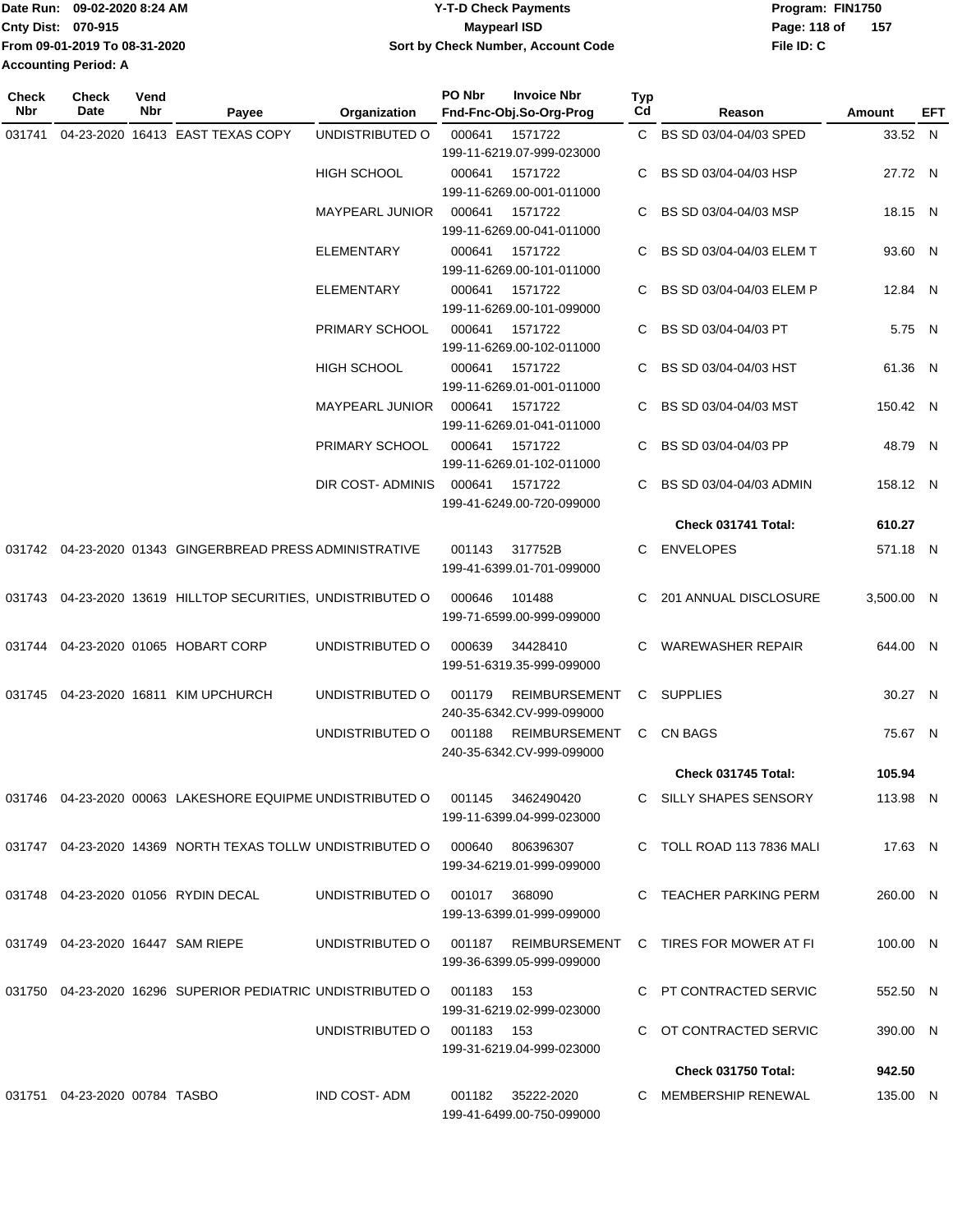| TDate Run: 09-02-2020 8:24 AM | <b>Y-T-D Check Payments</b>        | Program: FIN1750    |
|-------------------------------|------------------------------------|---------------------|
| <b>Cnty Dist: 070-915</b>     | <b>Mavpearl ISD</b>                | 157<br>Page: 119 of |
| From 09-01-2019 To 08-31-2020 | Sort by Check Number, Account Code | File ID: C          |
| <b>Accounting Period: A</b>   |                                    |                     |

| <b>Check</b><br><b>Nbr</b> | <b>Check</b><br>Date             | Vend<br>Nbr | Payee                                                | Organization                    | PO Nbr         | <b>Invoice Nbr</b><br>Fnd-Fnc-Obj.So-Org-Prog | Typ<br>Cd | Reason                     | Amount     | EFT |
|----------------------------|----------------------------------|-------------|------------------------------------------------------|---------------------------------|----------------|-----------------------------------------------|-----------|----------------------------|------------|-----|
| 031752                     |                                  |             | 04-23-2020 16505 TRINITY 3 TECHNOLO PRIMARY SCHOOL   |                                 | 001140         | PSI080995<br>211-11-6639.00-102-024SIG        |           | C Chrome Books             | 8,370.00 N |     |
|                            | 031753 04-23-2020 00141 WAL MART |             |                                                      | <b>HIGH SCHOOL</b>              | 001105         | 005825<br>199-12-6399.02-001-000MEF           | C.        | ROKU/WALL MOUNT            | 662.96 N   |     |
| 031754                     |                                  |             | 04-30-2020 16127 ALLIED FLOW SPECIAL UNDISTRIBUTED O |                                 | 001132         | WO 0324203237<br>199-51-6249.00-999-099000    |           | C ANNUAL BACKFLOW INSP     | 525.00 N   |     |
| 031755                     |                                  |             | 04-30-2020 15616 AT&T CORP.                          | UNDISTRIBUTED O                 | 000652         | 0573207983001<br>199-51-6259.02-999-099000    | C.        | LONG DIST.                 | 51.81 N    |     |
| 031756                     |                                  |             | 04-30-2020 16768 CLEC DISTRIBUTION                   | UNDISTRIBUTED O                 | 000650         | 116585<br>199-51-6319.02-999-099000           | C         | <b>REPAIR WASHER</b>       | 180.00 N   |     |
| 031757                     |                                  |             | 04-30-2020 12885 DIRECT ENERGY                       | UNDISTRIBUTED O                 | 000653         | 201110041854763<br>199-51-6259.04-999-099000  | C.        | SD 03/11-04/08 ARCHIVE     | 48.03 N    |     |
|                            |                                  |             |                                                      | UNDISTRIBUTED O                 | 000653         | 201110041854763<br>199-51-6259.04-999-099000  | C.        | SD 03/11-04/08 PRI PRACT   | 9.62 N     |     |
|                            |                                  |             |                                                      | UNDISTRIBUTED O                 | 000653         | 201110041854763<br>199-51-6259.04-999-099000  |           | C SD 03/11-04/08 PRIMARY   | 760.23 N   |     |
|                            |                                  |             |                                                      | UNDISTRIBUTED O                 | 000653         | 201110041854763<br>199-51-6259.04-999-099000  |           | C SD 03/11-04/08 GOLF FAC  | 1.009.43 N |     |
|                            |                                  |             |                                                      | UNDISTRIBUTED O                 | 000653         | 201110041854763<br>199-51-6259.04-999-099000  |           | C SD 03/11-04/08 PRIM CAFT | 289.59 N   |     |
|                            |                                  |             |                                                      | UNDISTRIBUTED O                 | 000653         | 201110041854763<br>199-51-6259.04-999-099000  |           | C SD 03/11-04/08 PORTABLE  | 196.61 N   |     |
|                            |                                  |             |                                                      | UNDISTRIBUTED O                 | 000653         | 201110041854763<br>199-51-6259.04-999-099000  | C.        | SD 03/11-04/08 QUAD BUIL   | 354.87 N   |     |
|                            |                                  |             |                                                      | UNDISTRIBUTED O                 | 000653         | 201110041854763<br>199-51-6259.04-999-099000  | C.        | SD 03/11-04/08 H.S WING    | 1,213.88 N |     |
|                            |                                  |             |                                                      |                                 |                |                                               |           | Check 031757 Total:        | 3,882.26   |     |
|                            |                                  |             | 031758 04-30-2020 16413 EAST TEXAS COPY              | UNDISTRIBUTED O                 | 000651         | 1574518<br>199-11-6219.07-999-023000          |           | SD 03/09-04/08 SPED        | 71.95 N    |     |
|                            |                                  |             |                                                      | <b>HIGH SCHOOL</b>              | 000651         | 1574518<br>199-11-6269.00-001-011000          | C         | SD 03/09-04/08 HSP         | 90.40 N    |     |
|                            |                                  |             |                                                      |                                 |                | 199-11-6269.00-041-011000                     |           | C SD 03/09-04/08 MSP       | 70.00 N    |     |
|                            |                                  |             |                                                      | ELEMENTARY                      |                | 000651 1574518<br>199-11-6269.00-101-011000   |           | C SD 03/09-04/08 ELEM T    | 75.47 N    |     |
|                            |                                  |             |                                                      | ELEMENTARY                      |                | 000651 1574518<br>199-11-6269.00-101-099000   |           | C SD 03/09-04/08 ELEM P    | 72.63 N    |     |
|                            |                                  |             |                                                      | PRIMARY SCHOOL  000651  1574518 |                | 199-11-6269.00-102-011000                     |           | C SD 03/09-04/08 PRIM T    | 70.00 N    |     |
|                            |                                  |             |                                                      | HIGH SCHOOL                     |                | 000651 1574518<br>199-11-6269.01-001-011000   |           | C SD 03/09-04/08 HST       | 115.53 N   |     |
|                            |                                  |             |                                                      |                                 |                | 199-11-6269.01-041-011000                     |           | C SD 03/09-04/08 MST       | 79.07 N    |     |
|                            |                                  |             |                                                      | PRIMARY SCHOOL                  | 000651 1574518 | 199-11-6269.01-102-011000                     |           | C SD 03/09-04/08 PRIM P    | 70.90 N    |     |
|                            |                                  |             |                                                      | DIR COST-ADMINIS 000651 1574518 |                | 199-41-6249.00-720-099000                     |           | C SD 03/09-04/08 ADMIN     | 70.00 N    |     |
|                            |                                  |             |                                                      |                                 |                |                                               |           | Check 031758 Total:        | 785.95     |     |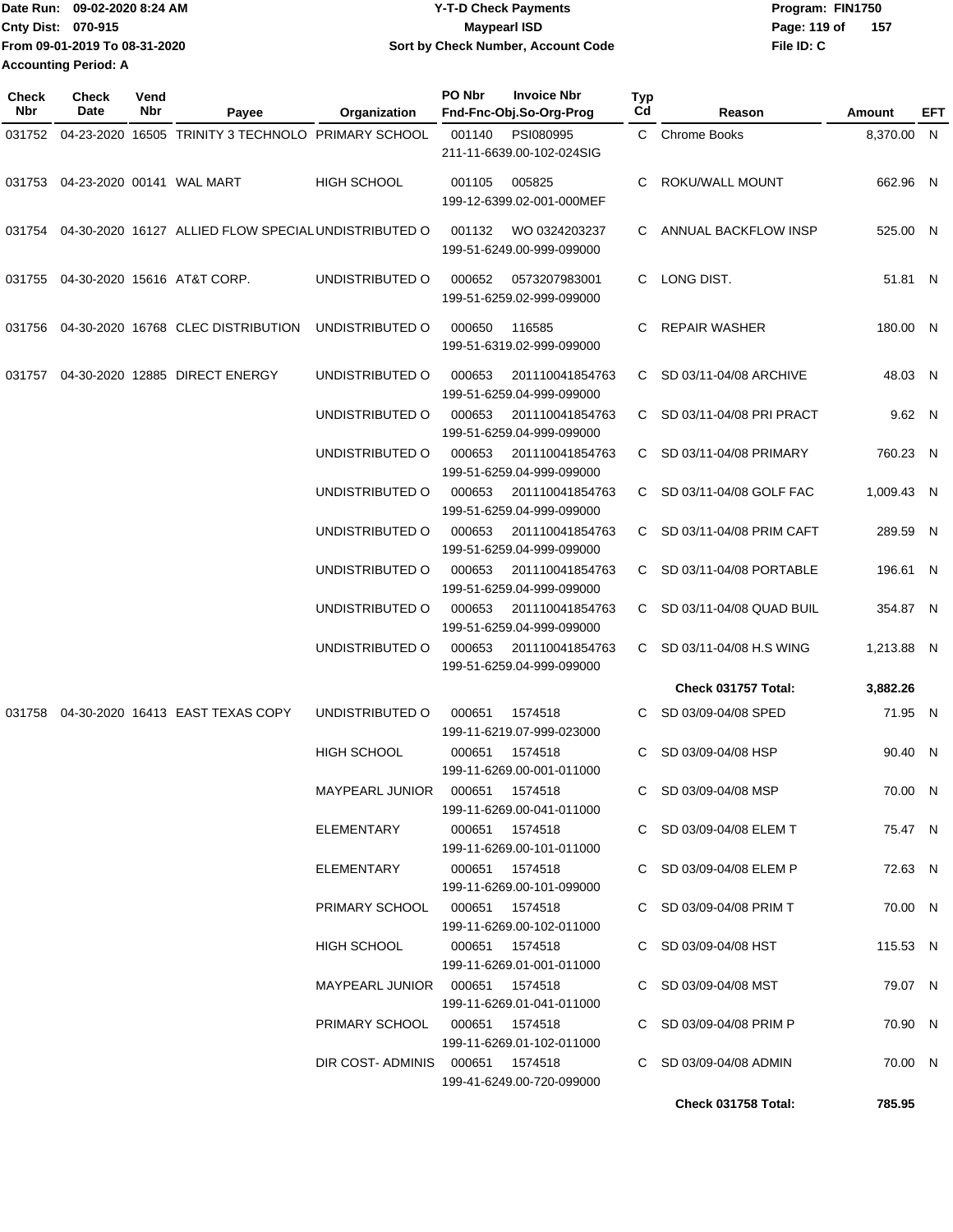|                             | Date Run: 09-02-2020 8:24 AM  | <b>Y-T-D Check Payments</b>        | Program: FIN1750      |
|-----------------------------|-------------------------------|------------------------------------|-----------------------|
| <b>Cnty Dist: 070-915</b>   |                               | Maypearl ISD                       | - 157<br>Page: 120 of |
|                             | From 09-01-2019 To 08-31-2020 | Sort by Check Number, Account Code | File ID: C            |
| <b>Accounting Period: A</b> |                               |                                    |                       |

| <b>Check</b><br>Nbr | <b>Check</b><br>Date | Vend<br>Nbr | Payee                                                                      | Organization                | PO Nbr | <b>Invoice Nbr</b><br>Fnd-Fnc-Obj.So-Org-Prog     | <b>Typ</b><br>Cd | Reason                               | Amount     | EFT |
|---------------------|----------------------|-------------|----------------------------------------------------------------------------|-----------------------------|--------|---------------------------------------------------|------------------|--------------------------------------|------------|-----|
| 031759              |                      |             | 04-30-2020 13336 ELLIS COUNTY MUSIC HIGH SCHOOL                            |                             | 001111 | 131167<br>199-11-6249.29-001-011000               | C                | Instrument Repair                    | 32.98 N    |     |
|                     |                      |             | 031760 04-30-2020 16372 FamilyID, INC.                                     | UNDISTRIBUTED O             | 000566 | 7026<br>199-11-6399.45-999-099000                 | C                | <b>Registrations &amp; Paperwork</b> | 2,960.00 N |     |
| 031761              |                      |             | 04-30-2020 16809 IGLOO FOAM INSULATI UNDISTRIBUTED O                       |                             | 001155 | <b>INV0145</b><br>199-51-6319.04-999-099000       | C                | FOAM WALL GOLF                       | 2,500.00 N |     |
|                     |                      |             |                                                                            | UNDISTRIBUTED O             | 001155 | <b>INV0145</b><br>199-51-6319.05-999-099000       | C.               | <b>FOAM WALL GOLF</b>                | 1,075.00 N |     |
|                     |                      |             |                                                                            |                             |        |                                                   |                  | Check 031761 Total:                  | 3,575.00   |     |
| 031762              |                      |             | 04-30-2020 13306 MOUNTAIN PEAK SPE UNDISTRIBUTED O                         |                             | 000654 | 11078800<br>199-51-6259.01-999-099000             | C.               | SD 03/04-04/04 AG FACILIT            | 80.17 N    |     |
| 031763              |                      |             | 04-30-2020 15054 O'REILLY AUTO PARTS UNDISTRIBUTED O                       |                             | 000861 | 0645491819<br>199-51-6319.02-999-099000           | C.               | <b>BELT</b>                          | 25.48 N    |     |
|                     |                      |             |                                                                            | UNDISTRIBUTED O             | 000861 | 0645492340<br>199-51-6319.02-999-099000           | C.               | SYTH OIL BATTERY                     | 901.03 N   |     |
|                     |                      |             |                                                                            | UNDISTRIBUTED O             | 000861 | 0645469271<br>199-51-6319.02-999-099000           | C                | <b>DEF BULBS</b>                     | 109.35 N   |     |
|                     |                      |             |                                                                            | UNDISTRIBUTED O             | 000861 | 0876287295<br>199-51-6319.02-999-099000           | C.               | <b>PUMP KIT</b>                      | 135.47 N   |     |
|                     |                      |             |                                                                            |                             |        |                                                   |                  | Check 031763 Total:                  | 1,171.33   |     |
| 031764              |                      |             | 04-30-2020 00099 REGION 10/EDUCATIO UNDISTRIBUTED O                        |                             | 000956 | 165508<br>199-34-6219.01-999-099000               | C.               | 8 HR BUS TRAINING RIEP               | 60.00 N    |     |
| 031765              |                      |             | 04-30-2020 00460 VINEYARD'S AUTO SU UNDISTRIBUTED O                        |                             | 000093 | C25022<br>199-34-6219.00-999-099000               | C.               | <b>FUEL FILTER</b>                   | 16.22 N    |     |
| 031766              |                      |             | 05-07-2020 01869 ALL SPORTS TROPHIE ELEMENTARY                             |                             | 001192 | 14558<br>199-11-6399.21-101-011000                | C                | <b>ELEM AWARDS</b>                   | 133.00 N   |     |
| 031767              |                      |             | 05-07-2020 16816 AMBER DAVIS                                               | UNDISTRIBUTED O             | 001216 | <b>REIMBURSEMENT</b><br>199-13-6399.01-999-099000 | C                | <b>TRAINING</b>                      | 70.00 N    |     |
| 031768              |                      |             | 05-07-2020 00956 BORDEN DAIRY                                              | <b>HIGH SCHOOL</b>          | 001206 | 3158480<br>240-35-6341.01-001-099000              | C                | <b>CN MILK</b>                       | 3,127.00 N |     |
|                     |                      |             | 031769  05-07-2020  16789  BUENA VISTA-BETHEL UNDISTRIBUTED   000656  3296 |                             |        | 199-51-6259.01-999-099000                         |                  | C SD 03/16-04/16 BALL PARK           | 49.90 N    |     |
|                     |                      |             | 031770  05-07-2020  00217  CITY OF MAYPEARL  UNDISTRIBUTED   000661  80    |                             |        | 199-51-6259.01-999-099000                         |                  | C SD 03/30-04/28 PRACT FIE           | 21.00 N    |     |
|                     |                      |             |                                                                            | UNDISTRIBUTED O 000661 1081 |        | 199-51-6259.01-999-099000                         |                  | C SD 03/30-04/28 ELEM YD M           | 21.00 N    |     |
|                     |                      |             |                                                                            | UNDISTRIBUTED O 000661 383  |        | 199-51-6259.01-999-099000                         |                  | C SD 03/30-04/28 HS                  | 46.00 N    |     |
|                     |                      |             |                                                                            | UNDISTRIBUTED O 000661 1080 |        | 199-51-6259.01-999-099000                         |                  | C SD 03/30-04/28 ELEM                | 46.00 N    |     |
|                     |                      |             |                                                                            | UNDISTRIBUTED O 000661 1618 |        | 199-51-6259.01-999-099000                         |                  | C SD 03/30-04/28 ADMIN               | 46.00 N    |     |
|                     |                      |             |                                                                            | UNDISTRIBUTED O 000661 1394 |        | 199-51-6259.01-999-099000                         |                  | C SD 03/30-04/28 HS CONCE            | 46.00 N    |     |
|                     |                      |             |                                                                            | UNDISTRIBUTED O 000661 595  |        | 199-51-6259.01-999-099000                         |                  | C SD 03/30-04/28 MS                  | 71.20 N    |     |
|                     |                      |             |                                                                            | UNDISTRIBUTED O 000661 82   |        | 199-51-6259.01-999-099000                         |                  | C SD 03/30-04/28 PRIMARY             | 48.40 N    |     |
|                     |                      |             |                                                                            | UNDISTRIBUTED 0 000661 574  |        | 199-51-6259.01-999-099000                         |                  | C SD 03/30-04/28 MS YARD             | 22.65 N    |     |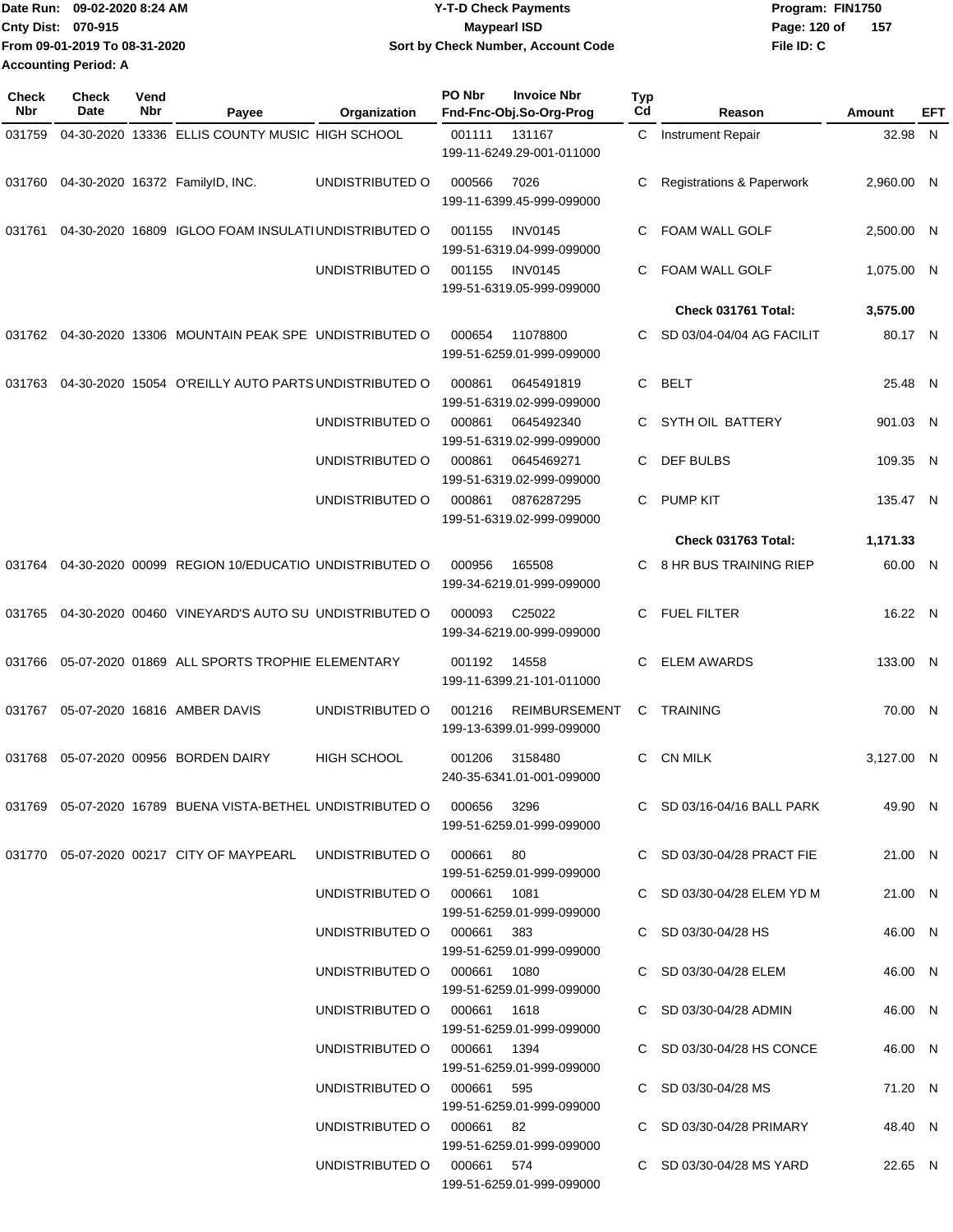|                     | Date Run: 09-02-2020 8:24 AM<br>Cnty Dist: 070-915<br>From 09-01-2019 To 08-31-2020 |             |                                                                  |                               |        | <b>Y-T-D Check Payments</b><br><b>Maypearl ISD</b> |                  |                              | Program: FIN1750<br>Page: 121 of | 157        |     |
|---------------------|-------------------------------------------------------------------------------------|-------------|------------------------------------------------------------------|-------------------------------|--------|----------------------------------------------------|------------------|------------------------------|----------------------------------|------------|-----|
|                     | <b>Accounting Period: A</b>                                                         |             |                                                                  |                               |        | Sort by Check Number, Account Code                 |                  |                              | File ID: C                       |            |     |
|                     |                                                                                     |             |                                                                  |                               |        |                                                    |                  |                              |                                  |            |     |
| <b>Check</b><br>Nbr | Check<br>Date                                                                       | Vend<br>Nbr | Payee                                                            | Organization                  | PO Nbr | <b>Invoice Nbr</b><br>Fnd-Fnc-Obj.So-Org-Prog      | <b>Typ</b><br>Cd | Reason                       |                                  | Amount     | EFT |
|                     |                                                                                     |             |                                                                  |                               |        |                                                    |                  | Check 031770 Total:          |                                  | 368.25     |     |
| 031771              |                                                                                     |             | 05-07-2020 14124 DEBBIE MATHERS                                  | UNDISTRIBUTED O               | 001223 | <b>REIMBURSEMENT</b><br>199-13-6499.00-999-011000  | C                | <b>ONLINE WORKSHOP</b>       |                                  | 75.89 N    |     |
|                     |                                                                                     |             | 031772 05-07-2020 01547 EICHELBAUM WARDEL DIR COST-ADMINIS       |                               | 000657 | 68711<br>199-41-6211.00-720-099000                 | C                | LEGAL SERVICES               |                                  | 306.00 N   |     |
|                     |                                                                                     |             | 031773  05-07-2020  16059  FRONTIER SOUTHWE  UNDISTRIBUTED O     |                               | 000665 | 43517200318145<br>199-51-6259.02-999-099000        | C                | SD 04/28-05/27 435-1720      |                                  | 64.87 N    |     |
|                     |                                                                                     |             |                                                                  | UNDISTRIBUTED O               | 000665 | 43510000912065<br>199-51-6259.02-999-099000        | C                | SD 04/28/05/27 ADMIN 435-    |                                  | 960.56 N   |     |
|                     |                                                                                     |             |                                                                  | UNDISTRIBUTED O               | 000665 | 43520380929155<br>199-51-6259.02-999-099000        | C                | SD 04/22-05/21 JH 435-203    |                                  | 134.74 N   |     |
|                     |                                                                                     |             |                                                                  | UNDISTRIBUTED O               | 000665 | 43520190930155<br>199-51-6259.02-999-099000        | C                | SD 04/25-05/24 HD 435-201    |                                  | 134.74 N   |     |
|                     |                                                                                     |             |                                                                  | UNDISTRIBUTED O               | 000665 | 43521600925155<br>199-51-6259.02-999-099000        | C.               | SD 04/28-05/27 435 2160 E    |                                  | 134.74 N   |     |
|                     |                                                                                     |             |                                                                  | UNDISTRIBUTED O               | 000665 | 43525200928155<br>199-51-6259.02-999-099000        | C.               | SD 04/28-05/27 PRIM 435-     |                                  | 134.74 N   |     |
|                     |                                                                                     |             |                                                                  |                               |        |                                                    |                  | Check 031773 Total:          |                                  | 1,564.39   |     |
| 031774              |                                                                                     |             | 05-07-2020 16537 GALLS PARENT HOLDI UNDISTRIBUTED O              |                               | 000860 | 015480314<br>199-52-6399.01-999-0990PD             | C                | <b>SECURITY SHIRTS</b>       |                                  | 41.78 N    |     |
| 031775              |                                                                                     |             | 05-07-2020 16223 Houston ISD                                     | UNDISTRIBUTED O               | 000666 | 1920APRIL124<br>199-31-6299.00-999-023000          | C                | SHARS BILLING FOR APRI       |                                  | 30.00 N    |     |
|                     |                                                                                     |             |                                                                  | UNDISTRIBUTED O               | 000666 | 1920 MARCH134<br>199-31-6299.00-999-023000         | C                | <b>SHARS BILLING FOR MAR</b> |                                  | 94.40 N    |     |
|                     |                                                                                     |             |                                                                  | UNDISTRIBUTED O               | 000666 | 1920FEB140<br>199-31-6299.00-999-023000            | C                | <b>SHARS BILLING FOR FEB</b> |                                  | 152.54 N   |     |
|                     |                                                                                     |             |                                                                  |                               |        |                                                    |                  | Check 031775 Total:          |                                  | 276.94     |     |
|                     |                                                                                     |             | 031776  05-07-2020  00063  LAKESHORE EQUIPME UNDISTRIBUTED O     |                               |        | 001173  4340240420<br>224-11-6399.00-999-023000    |                  | C READING GAMES PUZZLE       |                                  | 286.21 N   |     |
|                     |                                                                                     |             | 031777  05-07-2020  16815  MARC MAPLES                           | UNDISTRIBUTED O               | 000658 | VS RIO VISTA<br>199-36-6219.00-999-099000          |                  | C OFFICIAL                   |                                  | 70.00 N    |     |
|                     |                                                                                     |             |                                                                  | UNDISTRIBUTED O               |        | 000658 VS RIO VISTA<br>199-36-6219.00-999-099000   |                  | C OFFICIAL                   |                                  | 100.00 N   |     |
|                     |                                                                                     |             |                                                                  |                               |        |                                                    |                  | Check 031777 Total:          |                                  | 170.00     |     |
|                     |                                                                                     |             | 031778  05-07-2020  00516  NAVARRO COLLEGE  HIGH SCHOOL          |                               | 000660 | 18015<br>199-11-6223.00-001-031000                 |                  | C TUITION AND FEES           |                                  | 286.88 N   |     |
|                     |                                                                                     |             | 031779 05-07-2020 16289 NEXTLINK BROADBAN UNDISTRIBUTED O        |                               | 000664 | N125089750-36<br>199-11-6399.45-999-099000         |                  | C SD 04/30-05/29 LEVEL 1     |                                  | 790.00 N   |     |
|                     |                                                                                     |             | 031780  05-07-2020  00099  REGION  10/EDUCATIO  UNDISTRIBUTED  0 |                               | 001222 | 165775<br>199-13-6219.00-999-099000                |                  | C APRIL-JUNE COOP SERVI      |                                  | 1,038.00 N |     |
|                     |                                                                                     |             |                                                                  | UNDISTRIBUTED O 000769 165822 |        | 199-34-6219.01-999-099000                          |                  | C 8 HR BUS CERT VINES        |                                  | 55.00 N    |     |
|                     |                                                                                     |             |                                                                  |                               |        |                                                    |                  | Check 031780 Total:          |                                  | 1,093.00   |     |
|                     |                                                                                     |             | 031781  05-07-2020  16447  SAM RIEPE                             | UNDISTRIBUTED O               |        | 001212 REIMBURSEMENT<br>199-36-6399.05-999-099000  |                  | C SUPPLIES                   |                                  | 109.80 N   |     |
|                     |                                                                                     |             | 031782 05-07-2020 15262 SHI GOVERNMENT SO UNDISTRIBUTED O        |                               | 001190 | GB00367355<br>224-11-6399.00-999-023000            |                  | C RUGGED CASES               |                                  | 407.61 N   |     |
|                     |                                                                                     |             |                                                                  | UNDISTRIBUTED O               |        | 001190 GB00367533<br>224-11-6399.00-999-023000     |                  | C CASES                      |                                  | 588.77 N   |     |
|                     |                                                                                     |             |                                                                  |                               |        |                                                    |                  | Check 031782 Total:          |                                  | 996.38     |     |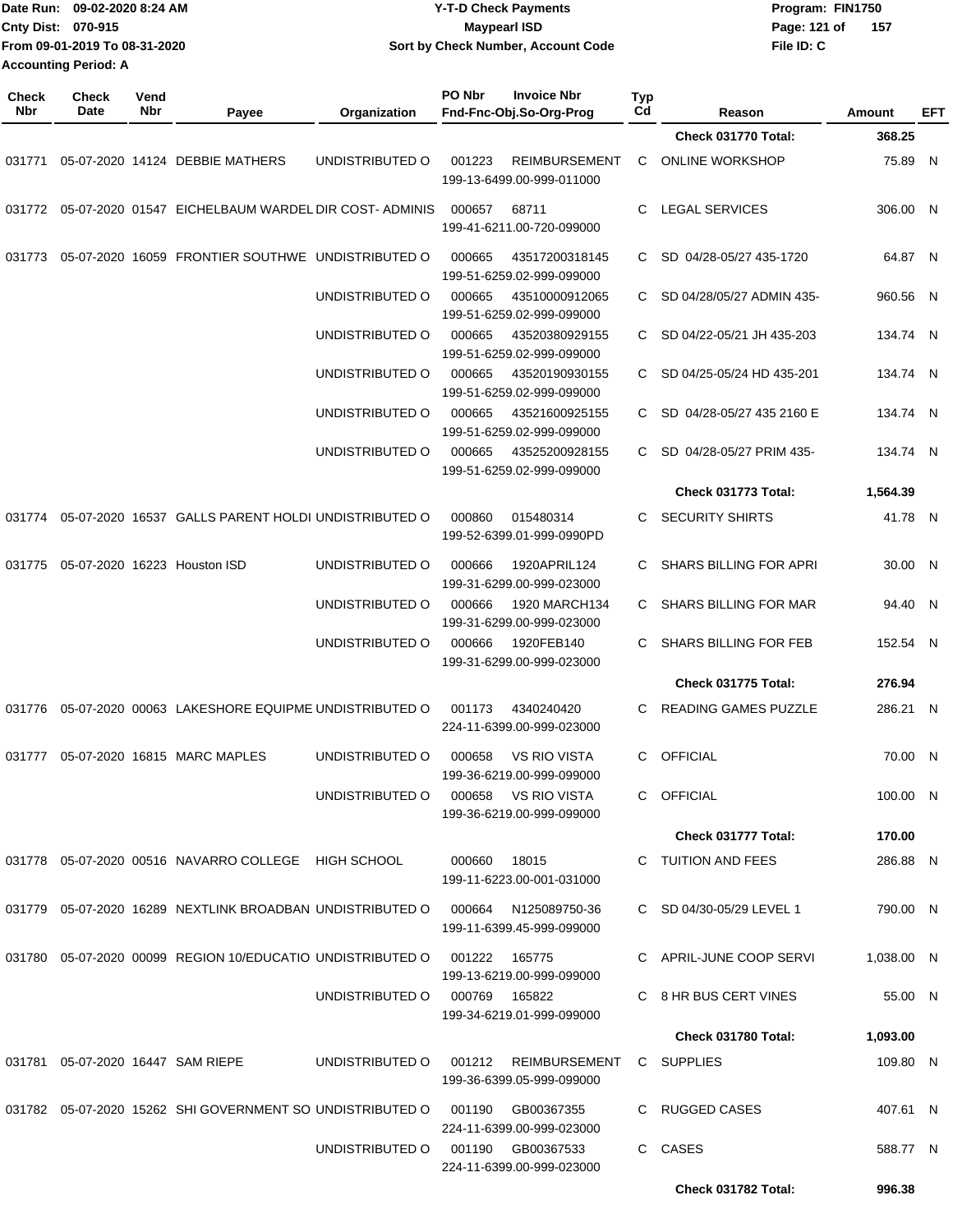| IDate Run: 09-02-2020 8:24 AM | <b>Y-T-D Check Payments</b>        | Program: FIN1750 |       |  |  |
|-------------------------------|------------------------------------|------------------|-------|--|--|
| <b>Cnty Dist: 070-915</b>     | <b>Mavpearl ISD</b>                | Page: 122 of     | - 157 |  |  |
| From 09-01-2019 To 08-31-2020 | Sort by Check Number, Account Code | File ID: C       |       |  |  |
| <b>Accounting Period: A</b>   |                                    |                  |       |  |  |

| Check<br>Nbr | <b>Check</b><br>Date   | Vend<br>Nbr | Payee                                                                            | Organization                      | PO Nbr        | <b>Invoice Nbr</b><br>Fnd-Fnc-Obj.So-Org-Prog        | Typ<br>Cd | Reason                       | Amount     | EFT |
|--------------|------------------------|-------------|----------------------------------------------------------------------------------|-----------------------------------|---------------|------------------------------------------------------|-----------|------------------------------|------------|-----|
| 031783       |                        |             | 05-07-2020 16806 SOTER TECHNOLOGIE UNDISTRIBUTED O                               |                                   | 001093        | 3489<br>289-11-6219.00-999-011000                    | C.        | <b>SOFTWARE</b>              | 7,757.00 N |     |
| 031784       |                        |             | 05-07-2020 16359 SQUARE-ONE BUSINE UNDISTRIBUTED O                               |                                   | 001199        | 16292<br>199-41-6399.02-999-099000                   | C         | INK FOR POSTAGE MACHI        | 146.00 N   |     |
| 031785       | 05-07-2020 12163 TCASE |             |                                                                                  | UNDISTRIBUTED O                   | 001204        | 300008813<br>199-11-6411.01-999-023000               | C.        | <b>ADMIN DUES/ MEMBER</b>    | 395.00 N   |     |
| 031786       |                        |             | 05-07-2020 16183 TEXAS MULTI-CHEM, L UNDISTRIBUTED O                             |                                   | 000662        | 15871<br>199-51-6319.03-999-099000                   | C         | CONDITIONER SPORTS C         | 546.00 N   |     |
| 031787       |                        |             | 05-07-2020 16505 TRINITY 3 TECHNOLO HIGH SCHOOL                                  |                                   | 001147        | PSI080211<br>199-11-6639.48-001-011000               | C         | CART                         | 899.00 N   |     |
|              |                        |             |                                                                                  | UNDISTRIBUTED O                   | 001171        | PSI082989<br>224-11-6399.00-999-023000               | C.        | <b>AC ADAPTER</b>            | 156.00 N   |     |
|              |                        |             |                                                                                  |                                   |               |                                                      |           | Check 031787 Total:          | 1,055.00   |     |
| 031788       |                        |             | 05-07-2020 00571 WALSH, ANDERSON, B DIR COST-ADMINIS                             |                                   | 000659        | 586444<br>199-41-6211.00-720-099000                  | C.        | <b>LEGAL SERVICES</b>        | 167.50 N   |     |
| 031789       |                        |             | 05-07-2020 00144 WAXAHACHIE DAILY LI UNDISTRIBUTED O                             |                                   | 000663        | 00121459<br>199-41-6219.02-999-099000                | C.        | PUBLIC HEARING MEETIN        | 53.68 N    |     |
| 031790       |                        |             | 05-07-2020 01145 WELDERS WAREHOUS HIGH SCHOOL                                    |                                   | 001170        | 638141<br>199-11-6399.09-001-022000                  | C.        | <b>WIRE CYLINDERS BOTTLE</b> | 460.25 N   |     |
| 031791       |                        |             | 05-14-2020 16192 ACTION FIRE PROS                                                | UNDISTRIBUTED O                   | 000669        | M2090715<br>199-51-6249.16-999-099000                | C         | <b>QUARTERLY MONITORI M</b>  | 750.00 N   |     |
|              |                        |             | 031792 05-14-2020 16762 AIRGAS USA, LLC-CEN UNDISTRIBUTED O                      |                                   | 000673        | 9970575333<br>199-51-6319.02-999-099000              | C.        | <b>CYLINDERS RENTAL</b>      | 226.25 N   |     |
| 031793       |                        |             | 05-14-2020 01869 ALL SPORTS TROPHIE HIGH SCHOOL                                  |                                   | 001240        | E 1012<br>199-11-6399.26-001-011000                  | C         | VALEDICTORIAN/SALUTAT        | 39.80 N    |     |
|              |                        |             |                                                                                  | <b>HIGH SCHOOL</b>                | 001112        | 14570<br>199-11-6399.29-001-011B00                   | C.        | End of Year Awards           | 92.50 N    |     |
|              |                        |             |                                                                                  |                                   |               |                                                      |           | Check 031793 Total:          | 132.30     |     |
| 031794       |                        |             | 05-14-2020 00069 ATMOS ENERGY                                                    | UNDISTRIBUTED O                   | 000668        | 3030380238<br>199-51-6259.00-999-099000              | C.        | SD 04/02-05/01 ADMIN         | 169.01 N   |     |
|              |                        |             |                                                                                  | UNDISTRIBUTED O                   | 000668        | 3030380470<br>199-51-6259.00-999-099000              |           | C SD 04/02-05/01 HS          | 309.08 N   |     |
|              |                        |             |                                                                                  | UNDISTRIBUTED O                   | 000668        | 3030318485<br>199-51-6259.00-999-099000              |           | C SD 04/02-05/01 ELEM        | 339.59 N   |     |
|              |                        |             |                                                                                  | UNDISTRIBUTED O 000668 3030318181 |               | 199-51-6259.00-999-099000                            |           | C SD 04/02-05/01 MS          | 156.88 N   |     |
|              |                        |             |                                                                                  |                                   |               |                                                      |           | Check 031794 Total:          | 974.56     |     |
|              |                        |             | 031795   05-14-2020   16401        CAMPOS ENGINEERIN UNDISTRIBUTED             O |                                   | 000672        | 823153<br>199-51-6249.00-999-099000                  |           | C ES ADMIN SYSTEM ANALY      | 6,700.00 N |     |
|              |                        |             |                                                                                  | UNDISTRIBUTED O                   | 000671 822659 | 199-81-6629.02-999-099000                            |           | C ES RTU REPLACEMENTS        | 500.00 N   |     |
|              |                        |             |                                                                                  |                                   |               |                                                      |           | <b>Check 031795 Total:</b>   | 7,200.00   |     |
|              |                        |             | 031796  05-14-2020  00871  CARD SERVICE CENT  SCHOOL BOARD                       |                                   |               | 001198   0514048G3LM7MA<br>199-41-6499.02-702-099000 |           | C BOARD MEETING MEAL         | 65.24 N    |     |
|              |                        |             |                                                                                  | UNDISTRIBUTED O                   | 001225 11472  | 199-52-6399.01-999-0990PD                            |           | C PADLOCKS AND KEYS          | 54.11 N    |     |
|              |                        |             |                                                                                  |                                   |               |                                                      |           | Check 031796 Total:          | 119.35     |     |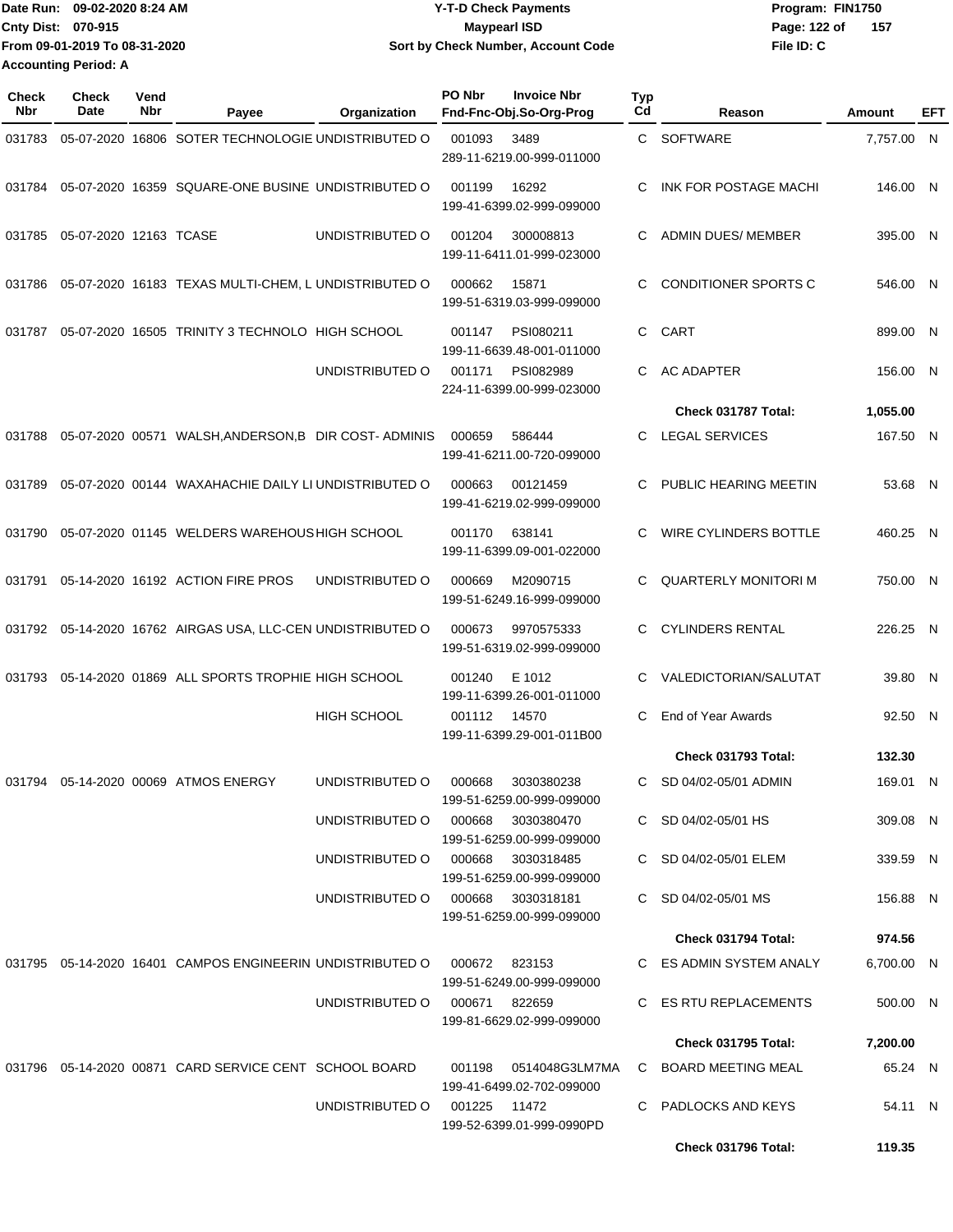| Date Run: 09-02-2020 8:24 AM  | <b>Y-T-D Check Payments</b>        | Program: FIN1750    |  |  |
|-------------------------------|------------------------------------|---------------------|--|--|
| <b>Cnty Dist: 070-915</b>     | Maypearl ISD                       | Page: 123 of<br>157 |  |  |
| From 09-01-2019 To 08-31-2020 | Sort by Check Number, Account Code | File ID: C          |  |  |
| <b>Accounting Period: A</b>   |                                    |                     |  |  |

| <b>Check</b><br>Nbr | Check<br>Date                      | Vend<br>Nbr | Payee                                                          | Organization           | PO Nbr       | <b>Invoice Nbr</b><br>Fnd-Fnc-Obj.So-Org-Prog  | Typ<br>Cd | Reason                     | Amount     | EFT |
|---------------------|------------------------------------|-------------|----------------------------------------------------------------|------------------------|--------------|------------------------------------------------|-----------|----------------------------|------------|-----|
|                     |                                    |             | 031797 05-14-2020 15282 COLORADO BOXED BE MAYPEARL JUNIOR      |                        | 001231       | 9380878                                        |           | C USDA FOODS               | 163.83 N   |     |
|                     |                                    |             |                                                                |                        |              | 240-35-6341.00-041-099000                      |           |                            |            |     |
|                     | 031798  05-14-2020  15168  CPI     |             |                                                                | UNDISTRIBUTED O        | 001205       | <b>IUS0168734</b><br>199-11-6411.01-999-023000 |           | C SPED TRAINING            | 150.00 N   |     |
|                     |                                    |             | 031799  05-14-2020  16413  EAST TEXAS COPY                     | UNDISTRIBUTED O        | 000674       | LE00138032<br>199-11-6219.00-999-023000        | C.        | LEASE 05/25-06-25 SPED     | 128.23 N   |     |
|                     |                                    |             |                                                                | UNDISTRIBUTED O        | 000677       | 1587181<br>199-11-6219.07-999-023000           | C.        | SD 04/04-05/03/20 SPED     | 4.37 N     |     |
|                     |                                    |             |                                                                | <b>HIGH SCHOOL</b>     | 000677       | 1587181<br>199-11-6269.00-001-011000           |           | SD 04/04-05/03/20 HSP      | 10.13 N    |     |
|                     |                                    |             |                                                                | <b>MAYPEARL JUNIOR</b> | 000677       | 1587181<br>199-11-6269.00-041-011000           | C.        | SD 04/04-05/03/20 MSP      | 39.01 N    |     |
|                     |                                    |             |                                                                | <b>ELEMENTARY</b>      | 000677       | 1587181<br>199-11-6269.00-101-011000           |           | C SD 04/04-05/03/20 ELEM T | 6.72 N     |     |
|                     |                                    |             |                                                                | <b>ELEMENTARY</b>      | 000677       | 1587181<br>199-11-6269.00-101-099000           | C.        | SD 04/04-05/03/20 ELEM P   | 30.10 N    |     |
|                     |                                    |             |                                                                | PRIMARY SCHOOL         | 000677       | 1587181<br>199-11-6269.00-102-011000           | C.        | SD 04/04-05/03/20 PRIM T   | 5.58 N     |     |
|                     |                                    |             |                                                                | PRIMARY SCHOOL         | 000076       | LG00404009<br>199-11-6269.00-102-011000        |           | C LEASE RENTAL SD 05/25-0  | 255.37 N   |     |
|                     |                                    |             |                                                                | <b>HIGH SCHOOL</b>     | 000677       | 1587181<br>199-11-6269.01-001-011000           |           | C SD 04/04-05/03/20 HST    | 34.18 N    |     |
|                     |                                    |             |                                                                | <b>HIGH SCHOOL</b>     | 000674       | LE00138032<br>199-11-6269.01-001-011000        | C.        | LEASE 05/25-06-25 HS       | 128.24 N   |     |
|                     |                                    |             |                                                                | <b>MAYPEARL JUNIOR</b> | 000677       | 1587181<br>199-11-6269.01-041-011000           |           | SD 04/04-05/03/20 MST      | 14.72 N    |     |
|                     |                                    |             |                                                                | DIR COST-ADMINIS       | 000677       | 1587181<br>199-41-6249.00-720-099000           |           | SD 04/04-05/03/20 ADMIN    | 220.07 N   |     |
|                     |                                    |             |                                                                |                        |              |                                                |           | Check 031799 Total:        | 876.72     |     |
|                     |                                    |             | 031800 05-14-2020 12186 ELLIOTT ELECTRIC SU UNDISTRIBUTED O    |                        | 001176       | 090383801                                      | C.        | LED BULBS                  | 382.00 N   |     |
|                     |                                    |             |                                                                |                        |              | 199-51-6319.02-999-099000                      |           |                            |            |     |
|                     |                                    |             | 031801  05-14-2020  01591  J. BRANDT RECOGNITI UNDISTRIBUTED O |                        | 001181       | 58216<br>199-13-6299.00-999-099000             | C.        | STAFF SERVICE AWARDS       | 402.25 N   |     |
|                     | 031802  05-14-2020  14664  JOSTENS |             |                                                                | HIGH SCHOOL            |              | 001215 HONOR CORD<br>199-11-6399.26-001-011000 |           | C HS AWARDS                | 300.00 N   |     |
|                     |                                    |             | 031803 05-14-2020 16662 KAT TURF SERVICES. UNDISTRIBUTED O     |                        | 001201       | 1026<br>199-51-6319.03-999-099000              |           | C TURF CLEANING            | 5,300.00 N |     |
|                     |                                    |             | 031804 05-14-2020 16632 LONE STAR EVENTS & HIGH SCHOOL         |                        | 001244 10899 |                                                |           | C CHAIRS STAGE SKIRT       | 354.13 N   |     |
|                     |                                    |             |                                                                |                        |              | 199-11-6219.00-001-011000                      |           |                            |            |     |
|                     | 031805  05-14-2020  15098  LOWE'S  |             |                                                                | UNDISTRIBUTED O        | 000088       | 910310<br>199-51-6319.02-999-099000            |           | C ELECTRICAL PARTS STOC    | 210.43 N   |     |
|                     | 031806  05-14-2020  01037  NASSP   |             |                                                                | HIGH SCHOOL            | 001242       | 9001326425<br>199-36-6399.10-001-099000        |           | C NHS AFFILIATION          | 242.54 N   |     |
|                     |                                    |             |                                                                | HIGH SCHOOL            |              | 001242 9001326425<br>199-36-6399.12-001-099000 |           | C NHS AFFILIATION          | 142.46 N   |     |
|                     |                                    |             |                                                                |                        |              |                                                |           | <b>Check 031806 Total:</b> | 385.00     |     |
|                     |                                    |             |                                                                |                        |              |                                                |           |                            |            |     |
|                     |                                    |             | 031807 05-14-2020 15814 NEC FINANCIAL SERVI UNDISTRIBUTED O    |                        | 000675       | 0002305539<br>199-71-6512.00-999-099000        |           | C LEASE SV1800 PHONE       | 1,159.20 N |     |
|                     |                                    |             |                                                                | UNDISTRIBUTED O        |              | 000675 0002305539<br>199-71-6522.00-999-099000 |           | C INTEREST SV1800 PHONE    | 181.07 N   |     |
|                     |                                    |             |                                                                |                        |              |                                                |           | Check 031807 Total:        | 1,340.27   |     |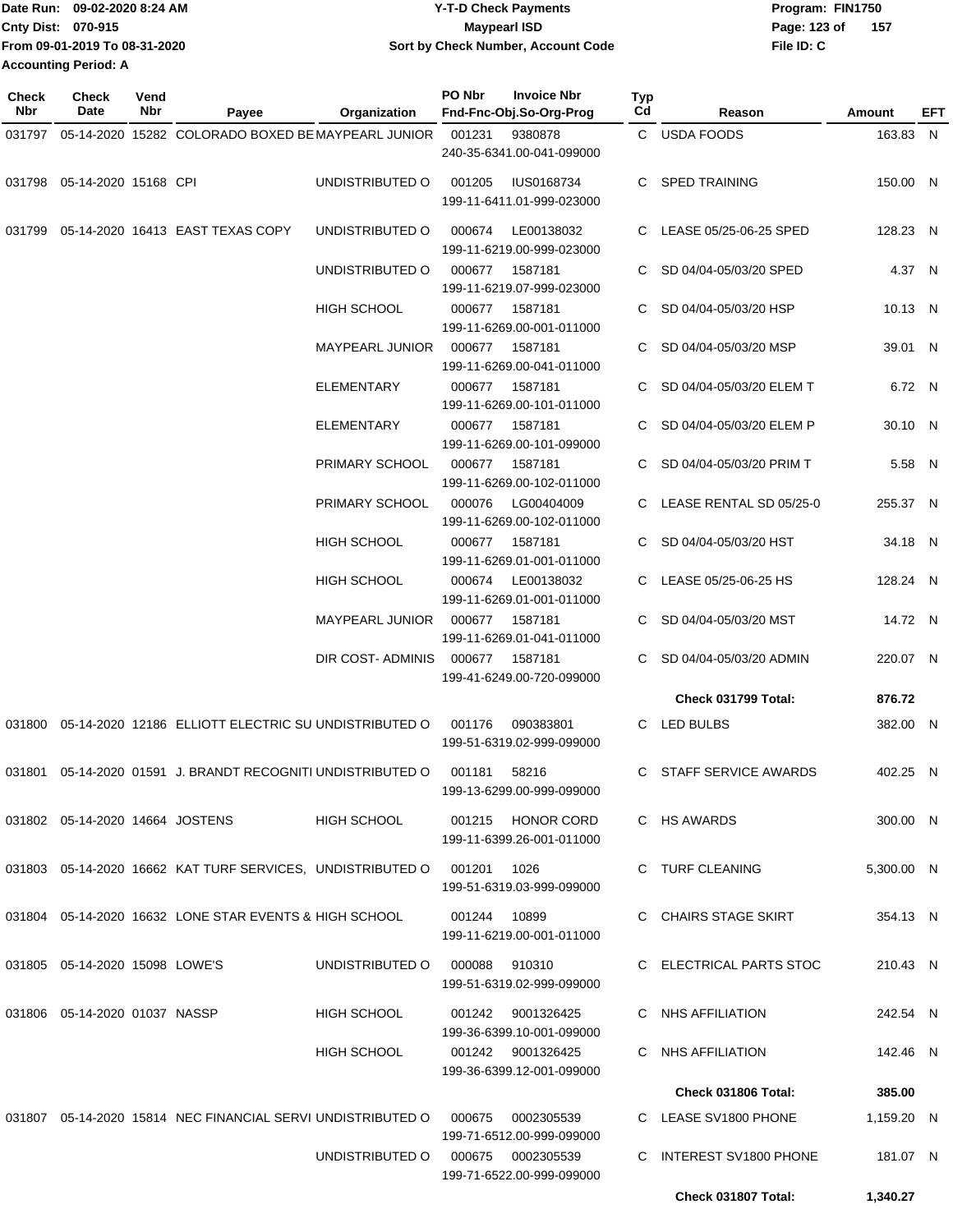| IDate Run: 09-02-2020 8:24 AM | <b>Y-T-D Check Payments</b>        | Program: FIN1750 |  |  |  |
|-------------------------------|------------------------------------|------------------|--|--|--|
| <b>Cnty Dist: 070-915</b>     | <b>Maypearl ISD</b>                |                  |  |  |  |
| From 09-01-2019 To 08-31-2020 | Sort by Check Number, Account Code | File ID: C       |  |  |  |
| <b>Accounting Period: A</b>   |                                    |                  |  |  |  |

| Check<br>Nbr | <b>Check</b><br>Date     | Vend<br>Nbr | Payee                                                         | Organization           | PO Nbr<br><b>Invoice Nbr</b><br>Fnd-Fnc-Obj.So-Org-Prog | Typ<br>Cd | Reason                            | Amount     | EFT |
|--------------|--------------------------|-------------|---------------------------------------------------------------|------------------------|---------------------------------------------------------|-----------|-----------------------------------|------------|-----|
| 031808       |                          |             | 05-14-2020 00854 PITNEY BOWES GLOB UNDISTRIBUTED O            |                        | 001224<br>909009736591<br>199-41-6399.02-999-099000     | C.        | POSTAGE REFILL                    | 500.00 N   |     |
| 031809       |                          |             | 05-14-2020 16599 RALLY SPORTSWEAR UNDISTRIBUTED O             |                        | 001200<br>204046<br>199-13-6399.01-999-099000           | C         | TEACHER OF THE YEAR S             | 128.00 N   |     |
| 031810       |                          |             | 05-14-2020 15612 RED OAK ISD                                  | UNDISTRIBUTED O        | 001236<br>2019-20<br>199-11-6411.01-999-023000          | C.        | AUTISM TRAINING FOR PA            | 390.66 N   |     |
| 031811       |                          |             | 05-14-2020 00099 REGION 10/EDUCATIO UNDISTRIBUTED O           |                        | 000948<br>165589<br>199-34-6219.01-999-099000           | C         | 8 HR BUS CERT WHIYNEY             | 55.00 N    |     |
|              |                          |             |                                                               | UNDISTRIBUTED O        | 000676<br>163342<br>199-34-6219.01-999-099000           | C.        | <b>20 HR TRAINING</b>             | 130.00 N   |     |
|              |                          |             |                                                               |                        |                                                         |           | Check 031811 Total:               | 185.00     |     |
|              |                          |             | 031812  05-14-2020  14927  REPUBLIC SERVICES  UNDISTRIBUTED O |                        | 0794014046240<br>000678<br>199-51-6259.03-999-099000    | C.        | SD MAY TRASH PICKUP               | 3,289.16 N |     |
| 031813       |                          |             | 05-14-2020 00316 SCHOOL SPECIALTY I MAYPEARL JUNIOR           |                        | 001083<br>208124685246<br>199-11-6399.09-041-011000     | C         | Science supplies                  | 106.64 N   |     |
| 031814       |                          |             | 05-14-2020 16446 Secured Mobility LLC                         | UNDISTRIBUTED O        | 000953<br>986036<br>199-52-6399.45-999-099000           | C.        | SAMSUNG TABLET                    | 1.650.00 N |     |
| 031815       |                          |             | 05-14-2020 16808 STONEGLASS MARKE UNDISTRIBUTED O             |                        | 24938<br>001141<br>199-53-6399.05-999-099000            | C.        | <b>STUDENT FOLDERS</b>            | 488.00 N   |     |
| 031816       |                          |             | 05-14-2020 16296 SUPERIOR PEDIATRIC UNDISTRIBUTED O           |                        | 001229<br>154<br>199-31-6219.02-999-023000              | C         | PT CONTRACTED SERVIC              | 747.50 N   |     |
|              |                          |             |                                                               | UNDISTRIBUTED O        | 001229<br>154<br>199-31-6219.04-999-023000              | C.        | OT CONTRACTED SERVIC              | 650.00 N   |     |
|              |                          |             |                                                               |                        |                                                         |           | Check 031816 Total:               | 1,397.50   |     |
| 031817       | 05-14-2020 00784 TASBO   |             |                                                               | <b>IND COST-ADM</b>    | <b>TERRY</b><br>001227<br>199-41-6499.00-750-099000     | C         | <b>MEMBERSHIP RENEWAL</b>         | 135.00 N   |     |
| 031818       | 05-14-2020 13063 US BANK |             |                                                               | UNDISTRIBUTED O        | 000667<br>5718915<br>199-71-6599.00-999-099000          | C         | <b>MAINT TAX NOTE SERIES</b>      | 450.00 N   |     |
| 031819       |                          |             | 05-14-2020 00460 VINEYARD'S AUTO SU UNDISTRIBUTED O           |                        | 229254<br>000093<br>199-34-6219.00-999-099000           | C         | <b>BATTERY CHARGER</b>            | 522.53 N   |     |
|              |                          |             | 031820 05-14-2020 01145 WELDERS WAREHOUS HIGH SCHOOL          |                        | 000670 40496<br>199-11-6399.09-001-022000               |           | C CYLINDERS RENTAL                | 120.00 N   |     |
|              |                          |             | 031821  05-21-2020  16479  BANDITS VOLLEYBALL DISTRICT WIDE   |                        | 000892<br>199-00-5749.00-000-000000                     |           | REIMBURSEMENT C REFUND FOR HS GYM | 6,450.00 N |     |
|              |                          |             | 031822  05-21-2020  00151  BETSY ROSS FLAG GI  HIGH SCHOOL    |                        | 001214 851861-D<br>199-11-6399.12-001-011000            |           | C FLAGS                           | 170.00 N   |     |
|              |                          |             | 031823  05-21-2020  00956  BORDEN DAIRY                       | MAYPEARL JUNIOR 001248 | 3122126<br>240-35-6341.00-041-099000                    |           | C MILK                            | 874.50 N   |     |
|              |                          |             |                                                               | <b>HIGH SCHOOL</b>     | 001249 3122126<br>240-35-6341.01-001-099000             | C.        | MILK                              | 212.00 N   |     |
|              |                          |             |                                                               |                        |                                                         |           | Check 031823 Total:               | 1,086.50   |     |
|              |                          |             | 031824 05-21-2020 16155 BRENT JOHNSON                         | UNDISTRIBUTED O        | 001257<br>199-13-6499.00-999-011000                     |           | REIMBURSEMENT C SUMMER TRAINING   | 75.89 N    |     |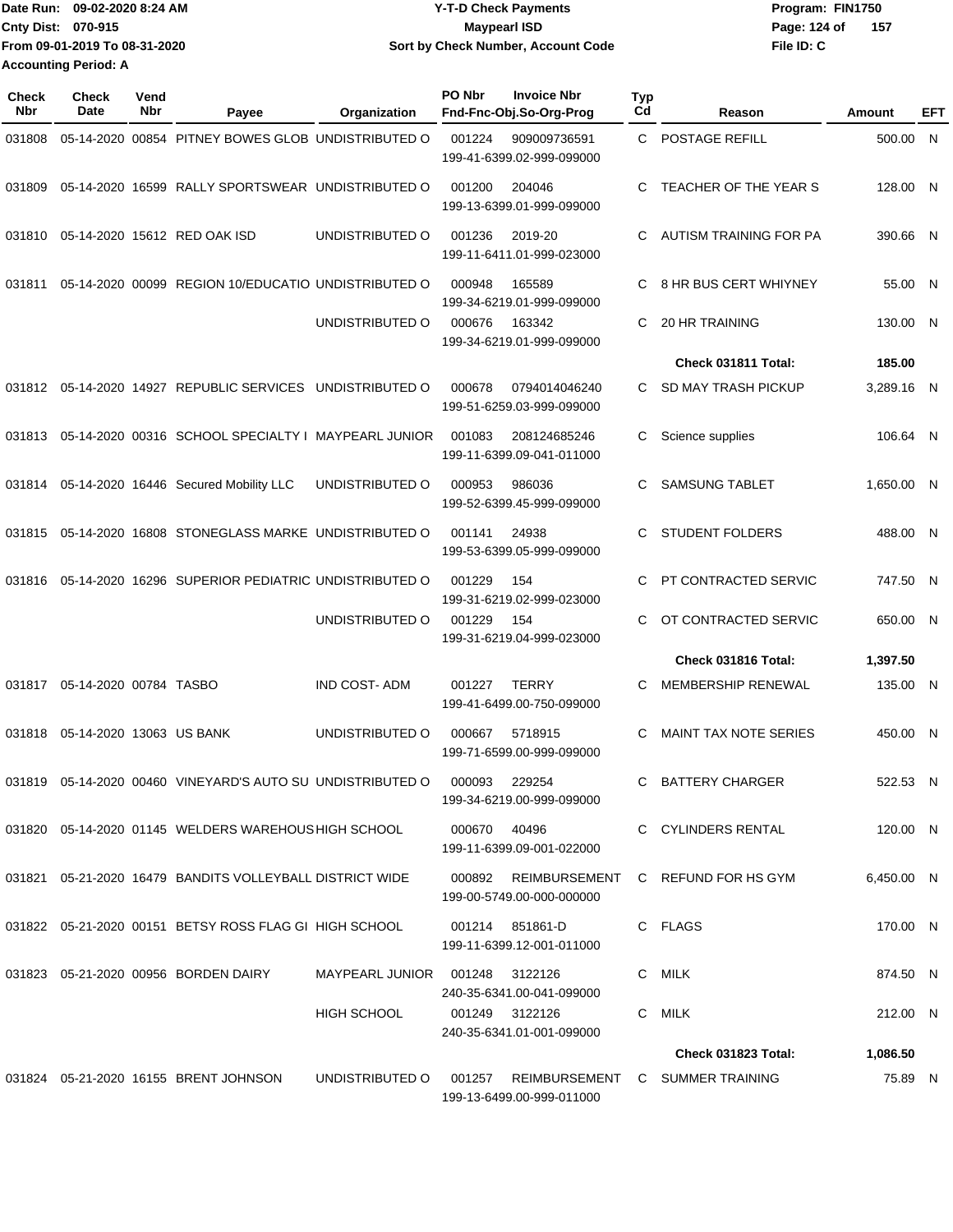|                             | Date Run: 09-02-2020 8:24 AM  | Y-T-D Check Payments               | Program: FIN1750      |
|-----------------------------|-------------------------------|------------------------------------|-----------------------|
| <b>Cnty Dist: 070-915</b>   |                               | <b>Mavpearl ISD</b>                | Page: 125 of<br>- 157 |
|                             | From 09-01-2019 To 08-31-2020 | Sort by Check Number, Account Code | File ID: C            |
| <b>Accounting Period: A</b> |                               |                                    |                       |

| Check<br>Nbr | <b>Check</b><br>Date             | Vend<br>Nbr | Payee                                                                 | Organization                    | <b>PO Nbr</b>                        | <b>Invoice Nbr</b><br>Fnd-Fnc-Obj.So-Org-Prog      | Typ<br>Cd          | Reason                     | Amount     | EFT |
|--------------|----------------------------------|-------------|-----------------------------------------------------------------------|---------------------------------|--------------------------------------|----------------------------------------------------|--------------------|----------------------------|------------|-----|
| 031825       |                                  |             | 05-21-2020 13576 CANON FINANCIAL SE UNDISTRIBUTED O                   |                                 | 000888                               | 21456961                                           |                    | C SD 05/01-05/31 ADMIN     | 135.64 N   |     |
|              |                                  |             |                                                                       |                                 |                                      | 199-11-6219.07-999-023000                          |                    |                            |            |     |
|              |                                  |             |                                                                       | <b>HIGH SCHOOL</b>              | 000072                               | 21456960<br>199-11-6269.01-001-011000              | C                  | <b>MONTHLY LEASE</b>       | 1,300.29 N |     |
|              |                                  |             |                                                                       |                                 |                                      |                                                    |                    | Check 031825 Total:        | 1,435.93   |     |
|              |                                  |             | 031826  05-21-2020  13571  COOK CHILDREN'S ME UNDISTRIBUTED O         |                                 | 001136                               | CALDWELL/BROW<br>199-13-6499.00-999-011000         | C                  | NURSE SYMPOSIUM            | 90.00 N    |     |
|              |                                  |             |                                                                       | <b>HIGH SCHOOL</b>              | 001136                               | <b>TURNER/GRIFFIN</b><br>199-33-6411.00-001-099000 | C                  | <b>NURSE SYMPOSIUM</b>     | 110.00 N   |     |
|              |                                  |             |                                                                       |                                 |                                      |                                                    |                    | Check 031826 Total:        | 200.00     |     |
| 031827       |                                  |             | 05-21-2020 12885 DIRECT ENERGY                                        | UNDISTRIBUTED O                 | 000887                               | 201350042109410<br>199-51-6259.04-999-099000       | C                  | SD 04/09-05-10 BUS BARN    | 36.47 N    |     |
|              |                                  |             |                                                                       | UNDISTRIBUTED O                 | 000887                               | 201350042111412<br>199-51-6259.04-999-099000       | C.                 | SD 04/09-05-10 ADMIN       | 301.61 N   |     |
|              |                                  |             |                                                                       |                                 |                                      |                                                    |                    | Check 031827 Total:        | 338.08     |     |
| 031828       |                                  |             | 05-21-2020 16413 EAST TEXAS COPY                                      | UNDISTRIBUTED O                 | 000891                               | 1588566                                            | C                  | SD 04/09-05/08 SPED        | 81.25 N    |     |
|              |                                  |             |                                                                       | <b>HIGH SCHOOL</b>              | 000891                               | 199-11-6219.07-999-023000<br>1588566               | C                  | SD 04/09-05/08 HSP         | 90.47 N    |     |
|              |                                  |             |                                                                       |                                 |                                      | 199-11-6269.00-001-011000                          |                    |                            |            |     |
|              |                                  |             |                                                                       | <b>MAYPEARL JUNIOR</b>          | 000891                               | 1588566<br>199-11-6269.00-041-011000               | C                  | SD 04/09-05/08 JHP         | 70.00 N    |     |
|              |                                  |             |                                                                       | <b>ELEMENTARY</b>               | 000891                               | 1588566<br>199-11-6269.00-101-011000               | C                  | SD 04/09-05/08 ELEM T      | 96.10 N    |     |
|              |                                  |             |                                                                       | <b>ELEMENTARY</b>               | 000891                               | 1588566<br>199-11-6269.00-101-099000               | C                  | SD 04/09-05/08 ELEM P      | 70.00 N    |     |
|              |                                  |             |                                                                       | PRIMARY SCHOOL                  | 000891                               | 1588566<br>199-11-6269.00-102-011000               | C                  | SD 04/09-05/08 PRIM TEAC   | 70.00 N    |     |
|              |                                  |             |                                                                       | <b>HIGH SCHOOL</b>              | 000891                               | 1588566<br>199-11-6269.01-001-011000               | C                  | SD 04/09-05/08 HST         | 123.47 N   |     |
|              |                                  |             | <b>MAYPEARL JUNIOR</b>                                                | 000891                          | 1588566<br>199-11-6269.01-041-011000 | C                                                  | SD 04/09-05/08 JHT | 76.68 N                    |            |     |
|              |                                  |             |                                                                       | PRIMARY SCHOOL                  | 000891                               | 1588566<br>199-11-6269.01-102-011000               | C                  | SD 04/09-05/08 PRIM PRIN   | 71.13 N    |     |
|              |                                  |             |                                                                       | DIR COST-ADMINIS 000891 1588566 |                                      | 199-41-6249.00-720-099000                          |                    | C SD 04/09-05/08 ADMIN     | 75.63 N    |     |
|              |                                  |             |                                                                       |                                 |                                      |                                                    |                    | Check 031828 Total:        | 824.73     |     |
|              |                                  |             | 031829   05-21-2020   00038   ELLIS   APPRAISAL DIST TAX   COLLECTION |                                 |                                      | 000893 2020-13-03<br>199-41-6213.00-703-099000     |                    | C 3RD QUARTER PAYMENT      | 8,771.28 N |     |
|              |                                  |             | 031830  05-21-2020  01154  FITNESS FINDERS                            | ELEMENTARY                      |                                      | 000929 INV3820<br>199-11-6399.02-101-011000        |                    | C READING REWARDS          | 75.70 N    |     |
|              |                                  |             |                                                                       | ELEMENTARY                      |                                      | 000824 INV3592<br>199-31-6399.00-101-099000        |                    | C COUNSELOR SUPPLIES       | 151.44 N   |     |
|              |                                  |             |                                                                       |                                 |                                      |                                                    |                    | <b>Check 031830 Total:</b> | 227.14     |     |
|              | 031831  05-21-2020  00243  HILCO |             |                                                                       | UNDISTRIBUTED O 000889 487      |                                      |                                                    |                    | C SD 04/03-05/01 FUEL TANK | 34.25 N    |     |
|              |                                  |             |                                                                       |                                 |                                      | 199-51-6259.04-999-099000                          |                    |                            |            |     |
|              |                                  |             |                                                                       | UNDISTRIBUTED O 000889 487      |                                      | 199-51-6259.04-999-099000                          |                    | C SD 04/03-05/01 MARQUEE   | 49.33 N    |     |
|              |                                  |             |                                                                       | UNDISTRIBUTED O 000889 487      |                                      | 199-51-6259.04-999-099000                          |                    | C SD 04/03-05/01 SEC LIGHT | 36.75 N    |     |
|              |                                  |             |                                                                       | UNDISTRIBUTED O 000889 487      |                                      | 199-51-6259.04-999-099000                          |                    | C SD 04/03-05/01 SPORTS C  | 305.07 N   |     |
|              |                                  |             |                                                                       | UNDISTRIBUTED O 000889 487      |                                      | 199-51-6259.04-999-099000                          |                    | C SD 04/03-05/01 ATH FAC   | 169.07 N   |     |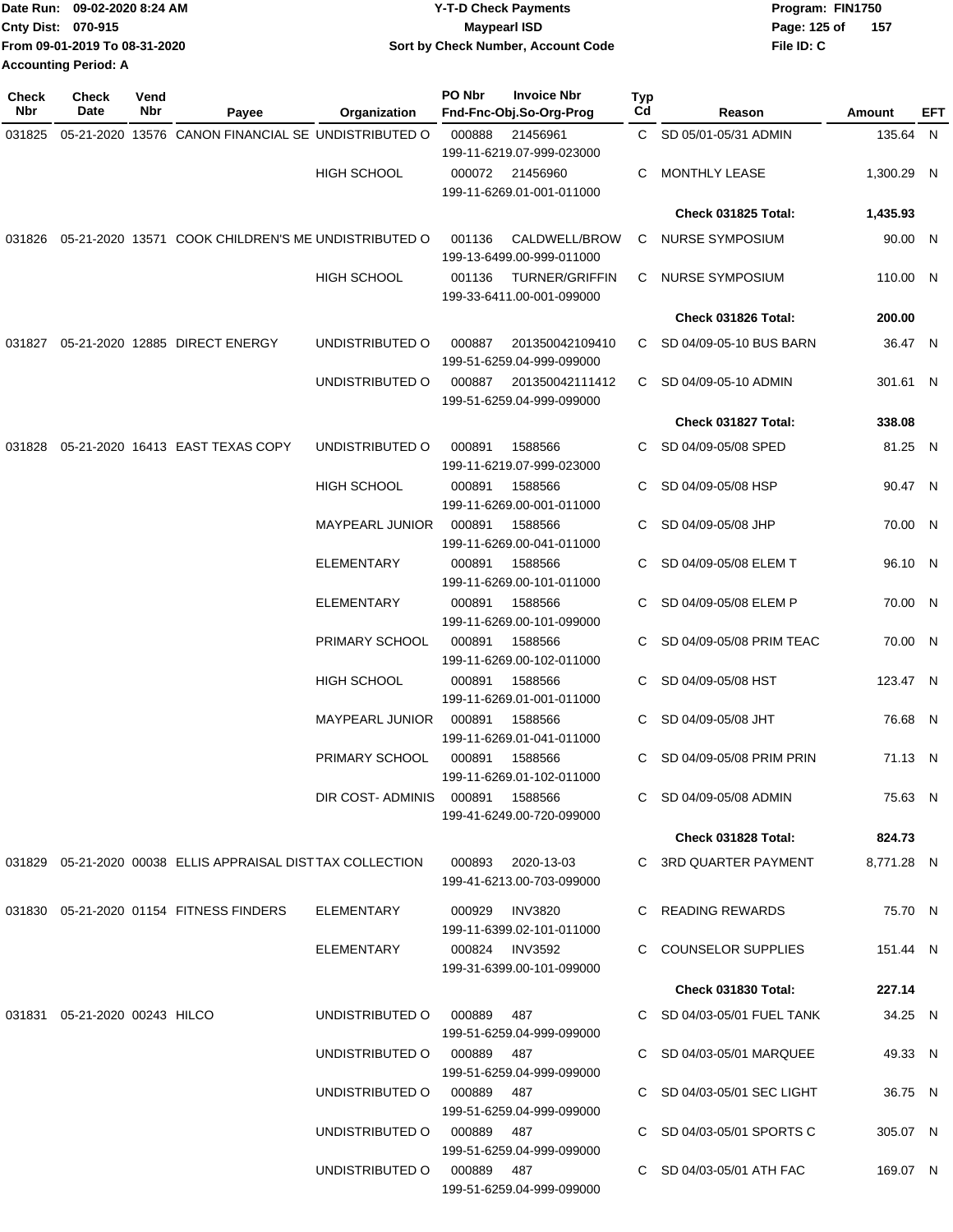|                             | Date Run: 09-02-2020 8:24 AM  | <b>Y-T-D Check Payments</b>        | Program: FIN1750 |       |  |
|-----------------------------|-------------------------------|------------------------------------|------------------|-------|--|
| <b>Cnty Dist: 070-915</b>   |                               | <b>Mavpearl ISD</b>                | Page: 126 of     | - 157 |  |
|                             | From 09-01-2019 To 08-31-2020 | Sort by Check Number, Account Code | File ID: C       |       |  |
| <b>Accounting Period: A</b> |                               |                                    |                  |       |  |

| Check<br>Nbr | <b>Check</b><br>Date | Vend<br>Nbr | Payee                                                         | Organization       | PO Nbr        | <b>Invoice Nbr</b><br>Fnd-Fnc-Obj.So-Org-Prog | <b>Typ</b><br>Cd | Reason                     | Amount     | EFT |
|--------------|----------------------|-------------|---------------------------------------------------------------|--------------------|---------------|-----------------------------------------------|------------------|----------------------------|------------|-----|
|              |                      |             |                                                               | UNDISTRIBUTED O    | 000889        | 487<br>199-51-6259.04-999-099000              | C.               | SD 04/03-05/01 ELEM        | 2,149.15 N |     |
|              |                      |             |                                                               | UNDISTRIBUTED O    | 000889        | 487<br>199-51-6259.04-999-099000              | C                | SD 04/03-05/01 HS N. WIN   | 1,003.37 N |     |
|              |                      |             |                                                               | UNDISTRIBUTED O    | 000889        | 487<br>199-51-6259.04-999-099000              | C                | SD 04/03-05/01 JH          | 1,659.69 N |     |
|              |                      |             |                                                               | UNDISTRIBUTED O    | 000889        | 487<br>199-51-6259.78-999-022000              | C                | SD 04/03-05/01 AG FAC      | 573.25 N   |     |
|              |                      |             |                                                               |                    |               |                                               |                  | Check 031831 Total:        | 5,979.93   |     |
| 031832       |                      |             | 05-21-2020 01048 LABATT FOOD SERVIC MAYPEARL JUNIOR           |                    | 001277        | 04267878/7879<br>240-35-6341.00-041-099000    | C.               | <b>GROCERIES</b>           | 2,904.34 N |     |
|              |                      |             |                                                               | <b>HIGH SCHOOL</b> | 001276        | 04129243<br>240-35-6341.01-001-099000         | C.               | <b>GROCERIES</b>           | 2,552.09 N |     |
|              |                      |             |                                                               |                    |               |                                               |                  | Check 031832 Total:        | 5,456.43   |     |
| 031833       |                      |             | 05-21-2020 00060 LUCKIES AUTO AND TUNDISTRIBUTED O            |                    | 000091        | 90241<br>199-34-6219.00-999-099000            | C                | <b>INSPECTION TRUCK 20</b> | 7.00 N     |     |
| 031834       |                      |             | 05-21-2020 15727 NEUHAUS EDUACTION ELEMENTARY                 |                    | 001191        | 20705<br>199-11-6399.24-101-037000            | C.               | <b>CHART SETS DIVIDERS</b> | 200.00 N   |     |
| 031835       |                      |             | 05-21-2020 15054 O'REILLY AUTO PARTS UNDISTRIBUTED O          |                    | 001196        | 0645101693<br>199-51-6319.02-999-099000       | C.               | <b>BATTERY FOR GATOR</b>   | 64.43 N    |     |
| 031836       |                      |             | 05-21-2020 00681 PEPWEAR LLC                                  | UNDISTRIBUTED O    | 001209        | 89722<br>199-13-6399.01-999-099000            | C.               | PARA AWARD                 | 120.00 N   |     |
|              |                      |             |                                                               | UNDISTRIBUTED O    | 001213        | 89542<br>199-13-6399.01-999-099000            | C                | TEACHER OF THE YEAR        | 120.00 N   |     |
|              |                      |             |                                                               | UNDISTRIBUTED O    | 001207        | 89681<br>199-13-6499.00-999-011000            | C                | TEACHER OF THE YEAR        | 200.00 N   |     |
|              |                      |             |                                                               |                    |               |                                               |                  | Check 031836 Total:        | 440.00     |     |
| 031837       |                      |             | 05-21-2020 13117 PIEPER ENTERPRISES UNDISTRIBUTED O           |                    | 000170        | 35942<br>199-51-6249.17-999-099000            | C                | <b>LAWN MAINT MAY</b>      | 5,425.00 N |     |
|              |                      |             |                                                               | UNDISTRIBUTED O    | 001134        | 35943<br>199-51-6319.03-999-099H00            | C                | SPORTS COMPLEX MAY         | 2,171.43 N |     |
|              |                      |             |                                                               |                    |               |                                               |                  | Check 031837 Total:        | 7,596.43   |     |
|              |                      |             | 031838 05-21-2020 12813 STORM LAWN AND GA UNDISTRIBUTED O     |                    | 001230        | 242156<br>199-51-6319.02-999-099000           |                  | C BB FIELDS LAWN MOWER     | 43.96 N    |     |
|              |                      |             | 031839 05-21-2020 16296 SUPERIOR PEDIATRIC UNDISTRIBUTED O    |                    | 001271        | 155<br>199-31-6219.02-999-023000              |                  | C PT CONTRACTED            | 455.00 N   |     |
|              |                      |             |                                                               | UNDISTRIBUTED O    | 001271 155    | 199-31-6219.04-999-023000                     |                  | C OT CONTRACTED            | 520.00 N   |     |
|              |                      |             |                                                               |                    |               |                                               |                  | Check 031839 Total:        | 975.00     |     |
|              |                      |             | 031840  05-21-2020  16709  SUREGUARD PEST SE UNDISTRIBUTED O  |                    | 000233        | 159730<br>199-51-6249.00-999-099000           |                  | C PEST CONTROL MAY         | 833.00 N   |     |
|              |                      |             |                                                               | UNDISTRIBUTED O    | 000233 155016 | 199-51-6249.00-999-099000                     |                  | PEST CONTROL APRIL         | 833.00 N   |     |
|              |                      |             |                                                               |                    |               |                                               |                  | Check 031840 Total:        | 1,666.00   |     |
|              |                      |             | 031841  05-21-2020  17010  TCU OFFICE OF EXTE UNDISTRIBUTED O |                    | 001256        | <b>WHITNEY</b><br>199-13-6499.00-999-011000   |                  | C APSI TRAINING            | 545.00 N   |     |
|              |                      |             | 031842 05-21-2020 01510 TEXAS GIRLS COACHE HIGH SCHOOL        |                    | 001273        | <b>COACHES</b><br>199-36-6499.05-001-099000   |                  | C MEMBERSHIPS              | 1,150.00 N |     |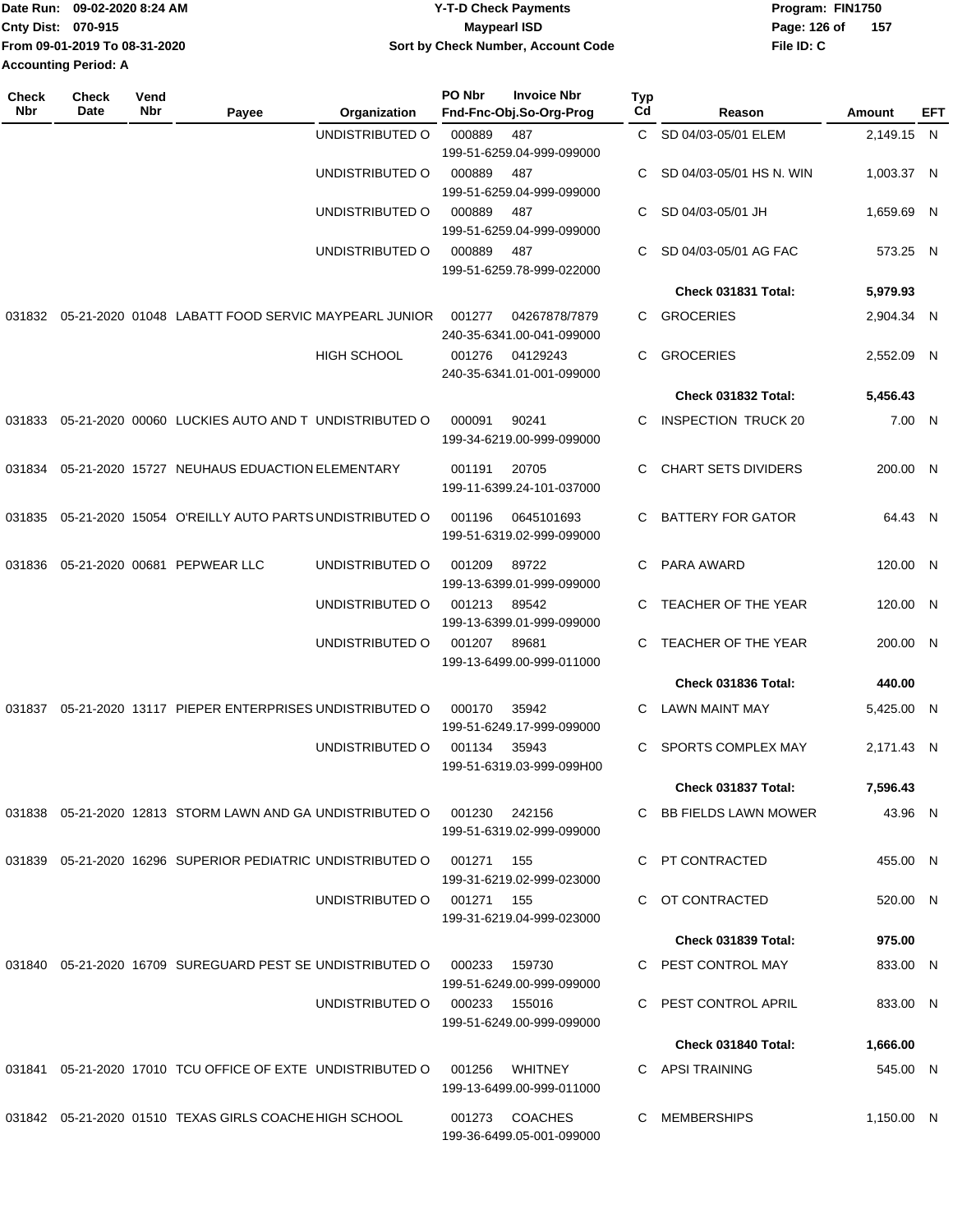| ∎Date Run: 09-02-2020 8:24 AM | <b>Y-T-D Check Payments</b>        | Program: FIN1750     |  |  |  |
|-------------------------------|------------------------------------|----------------------|--|--|--|
| <b>Cnty Dist: 070-915</b>     | <b>Mavpearl ISD</b>                | -157<br>Page: 127 of |  |  |  |
| From 09-01-2019 To 08-31-2020 | Sort by Check Number, Account Code | File ID: C           |  |  |  |
| <b>Accounting Period: A</b>   |                                    |                      |  |  |  |

**PO Nbr Invoice Nbr**

**Check**

| <b>Check</b><br>Nbr | <b>Check</b><br>Date    | Vend<br>Nbr | Payee                                                                  | Organization           | PO Nbr | <b>Invoice Nbr</b><br>Fnd-Fnc-Obj.So-Org-Prog                                      | <b>Typ</b><br>Cd | Reason                              | Amount     | EFT |
|---------------------|-------------------------|-------------|------------------------------------------------------------------------|------------------------|--------|------------------------------------------------------------------------------------|------------------|-------------------------------------|------------|-----|
| 031843              |                         |             | 05-21-2020 00134 TXU ENERGY                                            | UNDISTRIBUTED O        | 000890 | 055577426045<br>199-51-6259.04-999-099000                                          |                  | C SD 04/09-05/10 SEC LIGHT          | 328.66 N   |     |
| 031844              |                         |             | 05-28-2020 00887 BSN SPORTS                                            | UNDISTRIBUTED O        | 001185 | 909155622<br>199-36-6399.03-999-099GHS                                             | C.               | Benches                             | 899.98 N   |     |
| 031845              |                         |             | 05-28-2020 15656 DEPARTMENT OF INF UNDISTRIBUTED O                     |                        | 000923 | 20041292N<br>199-51-6259.02-999-099000                                             | C.               | LONG DISTANCE SD 04/01              | 41.27 N    |     |
| 031846              |                         |             | 05-28-2020 12536 DESOTO JANITORIAL UNDISTRIBUTED O                     |                        | 001226 | 197742<br>199-51-6319.02-999-099000                                                | C.               | <b>FLOOR FINISH</b>                 | 1,297.35 N |     |
| 031847              |                         |             | 05-28-2020 12885 DIRECT ENERGY                                         | UNDISTRIBUTED O        | 000925 | 201360042124093<br>199-51-6259.04-999-099000                                       | C.               | SD 04/09-05/10 ARCHIVE              | 44.65 N    |     |
|                     |                         |             |                                                                        | UNDISTRIBUTED O        | 000925 | 201360042124093<br>199-51-6259.04-999-099000                                       |                  | C SD 04/09-05/10 PRIM PRAC          | 23.95 N    |     |
|                     |                         |             |                                                                        | UNDISTRIBUTED O        | 000925 | 201360042124093<br>199-51-6259.04-999-099000                                       |                  | C SD 04/09-05/10 HS S WING          | 1.508.40 N |     |
|                     |                         |             |                                                                        | UNDISTRIBUTED O        | 000925 | 201360042124093<br>199-51-6259.04-999-099000                                       | C.               | SD 04/09-05/10 QUAD                 | 190.40 N   |     |
|                     |                         |             |                                                                        | UNDISTRIBUTED O        | 000925 | 201360042124093<br>199-51-6259.04-999-099000                                       |                  | C SD 04/09-05/10 PRIMARY            | 804.61 N   |     |
|                     |                         |             |                                                                        | UNDISTRIBUTED O        | 000925 | 201360042124093<br>199-51-6259.04-999-099000                                       |                  | C SD 04/09-05/10 GOLF FACI          | 1,045.69 N |     |
|                     |                         |             |                                                                        | UNDISTRIBUTED O        | 000925 | 201360042124093<br>199-51-6259.04-999-099000                                       | C.               | SD 04/09-05/10 PRIM CAFE            | 319.74 N   |     |
|                     |                         |             |                                                                        | UNDISTRIBUTED O        | 000925 | 201360042124093<br>199-51-6259.04-999-099000                                       | C.               | SD 04/09-05/10 PORTABLE             | 200.91 N   |     |
|                     |                         |             |                                                                        |                        |        |                                                                                    |                  | Check 031847 Total:                 | 4,138.35   |     |
| 031848              |                         |             | 05-28-2020 16372 FamilyID, INC.                                        | UNDISTRIBUTED O        | 001232 | 7326<br>199-11-6399.45-999-099000                                                  | C.               | Sub. add-on Spanish version         | 70.00 N    |     |
| 031849              |                         |             | 05-28-2020 16710 FEATHERSTON MEDIA HIGH SCHOOL                         |                        | 001202 | 9258<br>199-12-6399.02-001-000MEF                                                  | C                | <b>HDMI CORD</b>                    | 184.99 N   |     |
| 031850              | 05-28-2020 15210 FED EX |             |                                                                        | UNDISTRIBUTED O        | 000926 | 701773654<br>199-41-6399.02-999-099000                                             | C.               | POSTAGE FOR BUS DOCU                | 42.80 N    |     |
|                     |                         |             | 031851  05-28-2020  16951  GARRETT METEL DET    UNDISTRIBUTED   001264 |                        |        | 329446<br>429-52-6629.00-999-099000                                                |                  | C SUPER SCANNER                     | 1,214.70 N |     |
|                     |                         |             | 031852  05-28-2020  14399  ROBERT HODGE JR.  UNDISTRIBUTED   000924    |                        |        | <b>RIO VISTA</b><br>199-36-6219.00-999-099000                                      |                  | C OFFICIAL                          | 85.00 N    |     |
|                     |                         |             | 031853  05-28-2020  16791  JOHN WILEY & SONS, I UNDISTRIBUTED O        |                        | 001011 | 9390237<br>199-31-6399.00-999-023000                                               |                  | C TESTING MATERIALS                 | 75.00 N    |     |
|                     |                         |             | 031854 05-28-2020 16500 KERRAH TURNER                                  |                        |        | UNDISTRIBUTED O 001302 REIMBURSEMENT C ATH. CPR CARDS<br>199-36-6399.05-999-099000 |                  |                                     | 54.00 N    |     |
|                     |                         |             | 031855 05-28-2020 17032 LAUREN HATCHER                                 | UNDISTRIBUTED O 001298 |        | 199-13-6499.00-999-011000                                                          |                  | REIMBURSEMENT C VERTUAL TEACH ON    | 106.66 N   |     |
|                     |                         |             | 031856 05-28-2020 13174 LAURIE BOTTELBERG HIGH SCHOOL                  |                        | 001289 | 199-11-6399.12-001-011000                                                          |                  | REIMBURSEMENT C BAGS FOR CHROMEBOOK | 75.96 N    |     |
|                     |                         |             | 031857  05-28-2020  01376  LORRIE GONZALES  UNDISTRIBUTED O            |                        | 001301 | 199-13-6499.00-999-011000                                                          |                  | REIMBURSEMENT C VERTUAL TEACH ON    | 70.00 N    |     |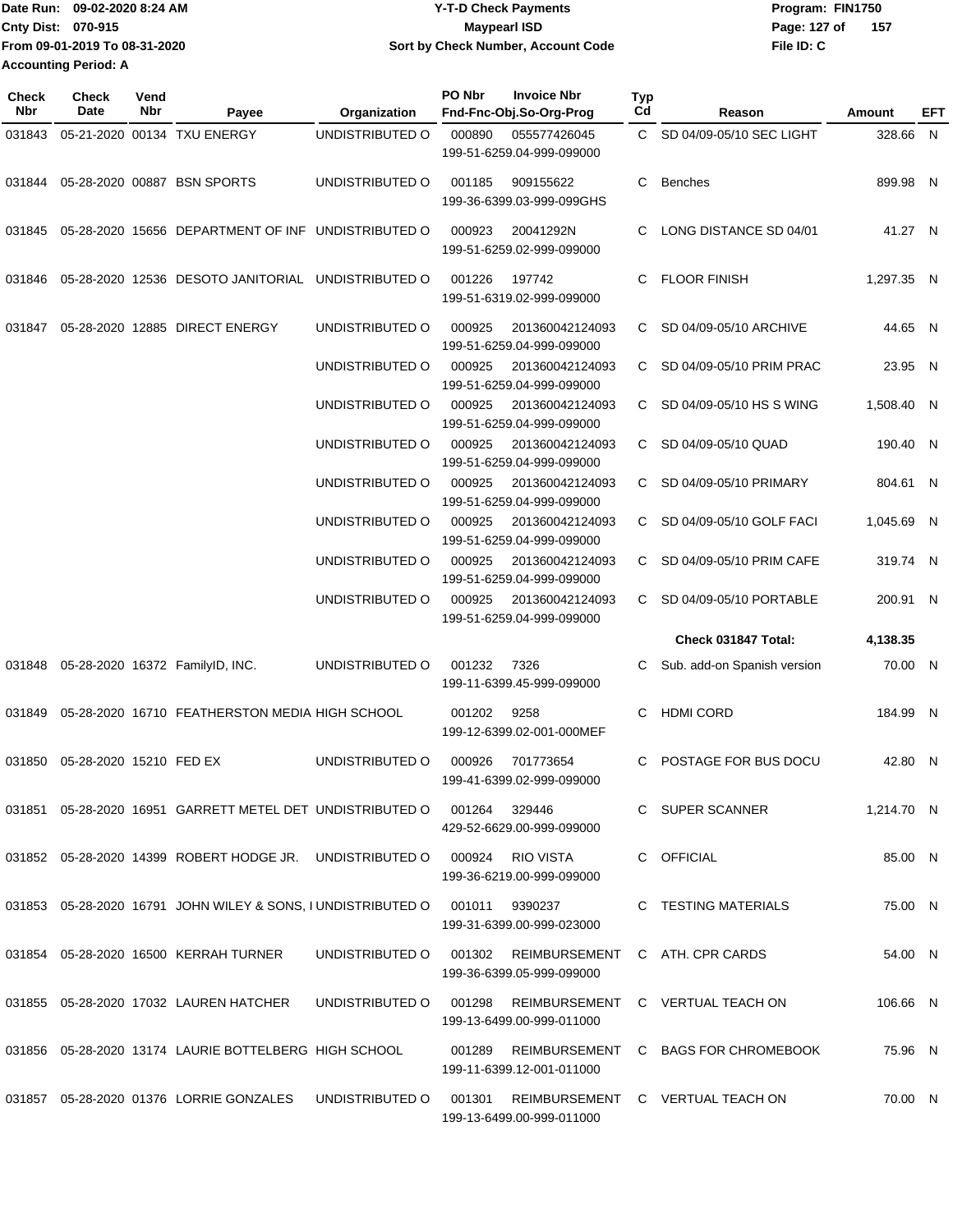|                             | Date Run: 09-02-2020 8:24 AM  | <b>Y-T-D Check Payments</b>        | Program: FIN1750 |       |
|-----------------------------|-------------------------------|------------------------------------|------------------|-------|
| Cnty Dist: 070-915          |                               | <b>Mavpearl ISD</b>                | Page: 128 of     | - 157 |
|                             | From 09-01-2019 To 08-31-2020 | Sort by Check Number, Account Code | File ID: C       |       |
| <b>Accounting Period: A</b> |                               |                                    |                  |       |

| <b>Check</b><br><b>Nbr</b> | Check<br>Date | Vend<br>Nbr | Payee                                                                       | Organization                      | PO Nbr         | <b>Invoice Nbr</b><br>Fnd-Fnc-Obj.So-Org-Prog     | <b>Typ</b><br>Cd | Reason                      | Amount     | EFT |
|----------------------------|---------------|-------------|-----------------------------------------------------------------------------|-----------------------------------|----------------|---------------------------------------------------|------------------|-----------------------------|------------|-----|
| 031858                     |               |             | 05-28-2020 00287 OFFICE DEPOT                                               | ADMINISTRATIVE                    | 001239         | 492963357001<br>199-41-6399.01-701-099000         | C.               | <b>OFFICE SUPPLIES</b>      | 36.59 N    |     |
|                            |               |             |                                                                             | ADMINISTRATIVE                    | 001239         | 492963869001<br>199-41-6399.01-701-099000         | C.               | OFFICE SUPPLIES             | 61.88 N    |     |
|                            |               |             |                                                                             |                                   |                |                                                   |                  | <b>Check 031858 Total:</b>  | 98.47      |     |
| 031859                     |               |             | 05-28-2020 12436 PAM WILSON                                                 | UNDISTRIBUTED O                   | 001290         | <b>REIMBURSEMENT</b><br>199-41-6219.02-999-099000 | C                | <b>MAINT BUSINESS CARDS</b> | 27.39 N    |     |
|                            | 08-20-2020    |             |                                                                             | UNDISTRIBUTED O                   | 001290         | <b>REIMBURSEMENT</b><br>199-41-6219.02-999-099000 | D                | LOST CHECK                  | $-27.39$ N |     |
|                            |               |             |                                                                             |                                   |                |                                                   |                  | Check 031859 Total:         | .00        |     |
| 031860                     |               |             | 05-28-2020 17031 SEXUAL ABUSE AWAR UNDISTRIBUTED O                          |                                   | 001287         | 6943<br>199-11-6411.01-999-023000                 | C.               | <b>WEBINAR</b>              | 150.00 N   |     |
| 031861                     |               |             | 05-28-2020 00460 VINEYARD'S AUTO SU UNDISTRIBUTED O                         |                                   | 000093         | 229834<br>199-34-6219.00-999-099000               | C                | <b>WIPER BLADES</b>         | 35.90 N    |     |
| 031862                     |               |             | 05-28-2020 01078 WILLIAM V. MACGILL & UNDISTRIBUTED O                       |                                   | 000856         | IN0719194<br>199-33-6399.00-999-099000            | C                | <b>NURSE SUPPLIES</b>       | 1,667.10 N |     |
|                            |               |             |                                                                             | UNDISTRIBUTED O                   | 000858         | IN0707150<br>199-33-6399.20-999-099000            | C                | <b>HYFIN VENT COMPACT C</b> | 43.24 N    |     |
|                            |               |             |                                                                             |                                   |                |                                                   |                  | Check 031862 Total:         | 1,710.34   |     |
| 031863                     |               |             | 06-04-2020 16514 1ST CLASS GRAPHICS UNDISTRIBUTED O                         |                                   | 001237         | 1892<br>199-52-6399.01-999-0990PD                 | C.               | <b>HOOD REPAIR ON TAHOE</b> | 170.00 N   |     |
| 031864                     |               |             | 06-04-2020 16150 ALVARADO FLEET SE UNDISTRIBUTED O                          |                                   | 001228         | 00003240<br>199-34-6219.00-999-099000             | С                | bus 52 repair               | 1,222.84 N |     |
|                            |               |             |                                                                             | UNDISTRIBUTED O                   | 001228         | 00003240<br>199-34-6319.00-999-099000             | С                | <b>BUS 52 REPAIR</b>        | 2,316.23 N |     |
|                            |               |             |                                                                             |                                   |                |                                                   |                  | Check 031864 Total:         | 3,539.07   |     |
| 031865                     |               |             | 06-04-2020 15616 AT&T CORP.                                                 | UNDISTRIBUTED O                   | 000929         | 0573207983001<br>199-51-6259.02-999-099000        | C.               | LD 9724351720 SD 04-22/0    | 63.16 N    |     |
| 031866                     |               |             | 06-04-2020 00069 ATMOS ENERGY                                               | UNDISTRIBUTED O                   | 000938         | 3030380238<br>199-51-6259.00-999-099000           | C.               | SD05/02-06/01 PRIMARY       | 26.43 N    |     |
|                            |               |             |                                                                             | UNDISTRIBUTED O                   |                | 000938 3030318181<br>199-51-6259.00-999-099000    |                  | C SD05/02-06/01 MIDDLE SC   | 10.57 N    |     |
|                            |               |             |                                                                             | UNDISTRIBUTED O 000938 3030318485 |                | 199-51-6259.00-999-099000                         |                  | C SD05/02-06/01 ELEM        | 26.82 N    |     |
|                            |               |             |                                                                             |                                   |                |                                                   |                  | Check 031866 Total:         | 63.82      |     |
|                            |               |             |                                                                             | HIGH SCHOOL                       | 001322 3201599 | 240-35-6341.01-001-099000                         |                  | C CN MILK                   | 1,563.50 N |     |
|                            |               |             | 031868  06-04-2020  16789  BUENA VISTA-BETHEL UNDISTRIBUTED O  000932  3296 |                                   |                | 199-51-6259.01-999-099000                         |                  | C BBALL PARK SD 04/16-05/1  | 49.90 N    |     |
|                            |               |             | 031869 06-04-2020 17033 CHRIS ELDERS                                        | <b>DISTRICT WIDE</b>              |                | 000935 ELDERS<br>240-00-5751.01-000-000000        |                  | C REFUND FOR LUNCH ACC      | 36.90 N    |     |
|                            |               |             | 031870   06-04-2020   00217   CITY OF MAYPEARL                              | UNDISTRIBUTED O 000934 1081       |                | 199-51-6259.01-999-099000                         |                  | C SD 04/28-05/28 ELEM YD M  | 21.00 N    |     |
|                            |               |             |                                                                             | UNDISTRIBUTED O                   | 000934 80      | 199-51-6259.01-999-099000                         |                  | C SD 04/28-05/28 PRIM BALL  | 21.00 N    |     |
|                            |               |             |                                                                             | UNDISTRIBUTED O                   | 000934 574     | 199-51-6259.01-999-099000                         |                  | C SD 04/28-05/28 MS YARD    | 32.00 N    |     |
|                            |               |             |                                                                             | UNDISTRIBUTED O 000934 383        |                | 199-51-6259.01-999-099000                         |                  | C SD 04/28-05/28 HS         | 46.00 N    |     |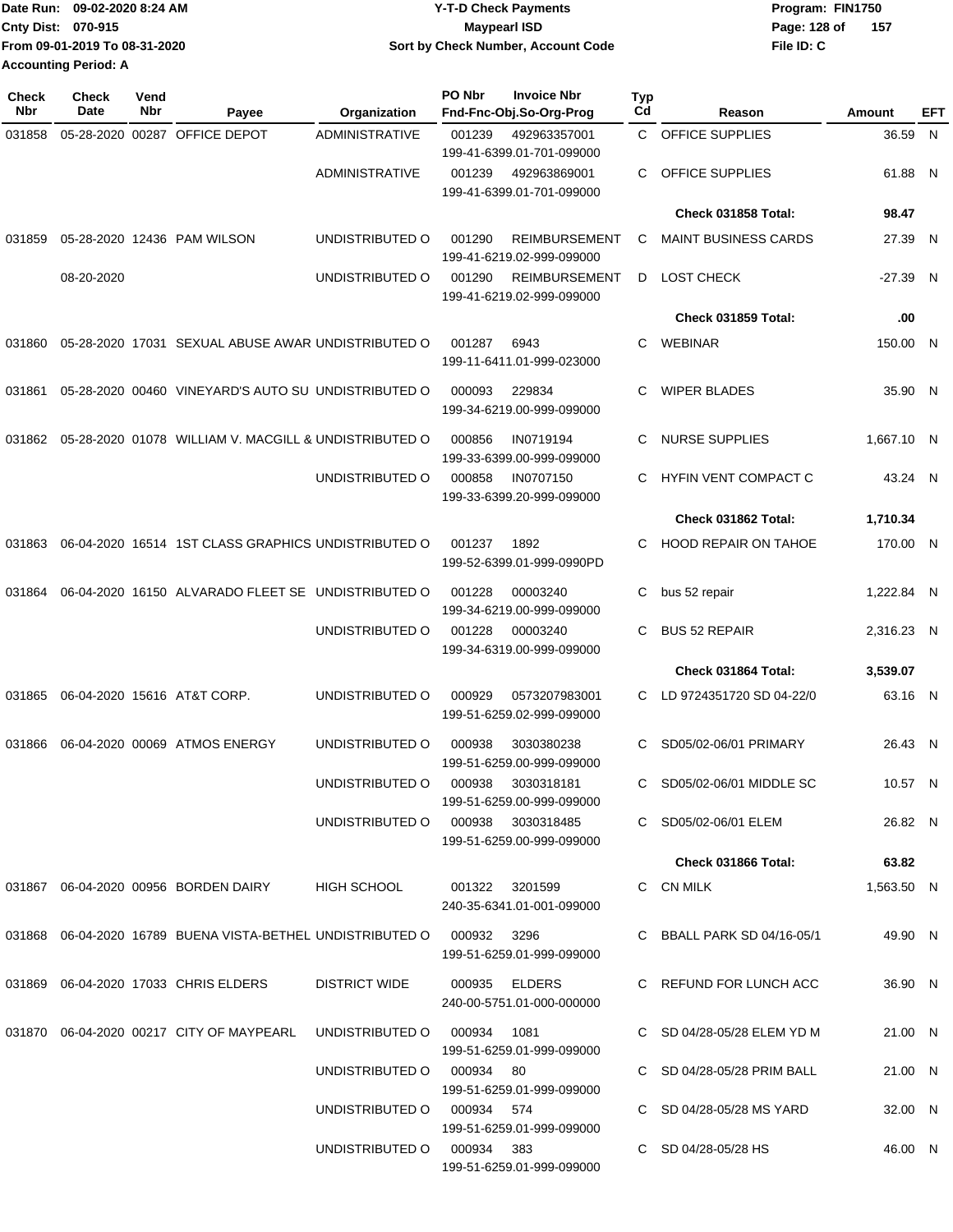| Date Run:                     | 09-02-2020 8:24 AM | Y-T-D Check Payments               | Program: FIN1750 |     |  |  |
|-------------------------------|--------------------|------------------------------------|------------------|-----|--|--|
| Cnty Dist: 070-915            |                    | Maypearl ISD                       | Page: 129 of     | 157 |  |  |
| From 09-01-2019 To 08-31-2020 |                    | Sort by Check Number, Account Code | File ID: C       |     |  |  |
| <b>Accounting Period: A</b>   |                    |                                    |                  |     |  |  |

| Check<br><b>Nbr</b> | <b>Check</b><br>Date | Vend<br>Nbr | Payee                                                         | Organization      | PO Nbr | <b>Invoice Nbr</b><br>Fnd-Fnc-Obj.So-Org-Prog | Typ<br>Cd | Reason                                | Amount     | EFT |
|---------------------|----------------------|-------------|---------------------------------------------------------------|-------------------|--------|-----------------------------------------------|-----------|---------------------------------------|------------|-----|
|                     |                      |             |                                                               | UNDISTRIBUTED O   | 000934 | 1080                                          | C.        | SD 04/28-05/28 ELEM                   | 46.00 N    |     |
|                     |                      |             |                                                               |                   |        | 199-51-6259.01-999-099000                     |           |                                       |            |     |
|                     |                      |             |                                                               | UNDISTRIBUTED O   | 000934 | 1618                                          | C         | SD 04/28-05/28 ADMIN                  | 46.00 N    |     |
|                     |                      |             |                                                               |                   |        | 199-51-6259.01-999-099000                     |           |                                       |            |     |
|                     |                      |             |                                                               | UNDISTRIBUTED O   | 000934 | 1394                                          | C         | SD 04/28-05/28 HS CONCE               | 46.00      | -N  |
|                     |                      |             |                                                               |                   |        | 199-51-6259.01-999-099000                     |           |                                       |            |     |
|                     |                      |             |                                                               | UNDISTRIBUTED O   | 000934 | 82                                            | C         | SD 04/28-05/28 PRIM SCH               | 61.00 N    |     |
|                     |                      |             |                                                               |                   |        | 199-51-6259.01-999-099000                     |           |                                       |            |     |
|                     |                      |             |                                                               | UNDISTRIBUTED O   | 000934 | 595<br>199-51-6259.01-999-099000              | C         | SD 04/28-05/28 MS                     | 69.40 N    |     |
|                     |                      |             |                                                               |                   |        |                                               |           | Check 031870 Total:                   | 388.40     |     |
|                     |                      |             |                                                               |                   |        |                                               |           |                                       |            |     |
| 031871              |                      |             | 06-04-2020 01547 EICHELBAUM WARDEL DIR COST-ADMINIS           |                   | 000936 | 68911                                         | C         | <b>LEGAL SERVICES</b>                 | 259.00 N   |     |
|                     |                      |             |                                                               |                   |        | 199-41-6211.00-720-099000                     |           |                                       |            |     |
| 031872              |                      |             | 06-04-2020 12186 ELLIOTT ELECTRIC SU UNDISTRIBUTED O          |                   | 001294 | 090615901                                     | C         | <b>REFRIGERANT</b>                    | 128.57 N   |     |
|                     |                      |             |                                                               |                   |        | 199-51-6319.02-999-099000                     |           |                                       |            |     |
| 031873              |                      |             | 06-04-2020 01005 FAMILY/CONSUMER S HIGH SCHOOL                |                   | 001305 | 43-6506/43-5629                               | C         | <b>CSTAT CONFERENCE</b>               | 550.00 N   |     |
|                     |                      |             |                                                               |                   |        | 199-11-6411.04-001-022000                     |           |                                       |            |     |
| 031874              |                      |             | 06-04-2020 12341 GRAINGER INDUSTRIA UNDISTRIBUTED O           |                   | 001250 | 9537887896                                    |           | <b>WHEELS FOR MAINT CAR</b>           | 41.00 N    |     |
|                     |                      |             |                                                               |                   |        | 199-51-6319.02-999-099000                     |           |                                       |            |     |
|                     |                      |             |                                                               | UNDISTRIBUTED O   | 001266 | 9537887888                                    | C         | JH GYM EXHAUST FAN M                  | 240.20 N   |     |
|                     |                      |             |                                                               |                   |        | 199-51-6319.02-999-099000                     |           |                                       |            |     |
|                     |                      |             |                                                               |                   |        |                                               |           | Check 031874 Total:                   | 281.20     |     |
| 031875              |                      |             | 06-04-2020 01065 HOBART CORP                                  | UNDISTRIBUTED O   | 001124 | 34460774                                      | C         | <b>DISH MACHINE</b>                   | 425.77 N   |     |
|                     |                      |             |                                                               |                   |        | 199-51-6249.35-999-099000                     |           |                                       |            |     |
|                     |                      |             |                                                               |                   |        |                                               |           |                                       |            |     |
| 031876              |                      |             | 06-04-2020 01048 LABATT FOOD SERVIC MAYPEARL JUNIOR           |                   | 001321 | 05031569/9370<br>240-35-6341.00-041-099000    | C         | <b>CN GROCERIES</b>                   | 2,586.50 N |     |
|                     |                      |             |                                                               | <b>ELEMENTARY</b> | 001320 | 05031570/913/14                               | C         | <b>CN GROCERIES</b>                   | 856.80 N   |     |
|                     |                      |             |                                                               |                   |        | 240-35-6341.00-101-099000                     |           |                                       |            |     |
|                     |                      |             |                                                               |                   |        |                                               |           | Check 031876 Total:                   | 3,443.30   |     |
| 031877              |                      |             | 06-04-2020 13306 MOUNTAIN PEAK SPE UNDISTRIBUTED O            |                   | 000933 | 11078800                                      | C         | SD 04/04-05/04 AG                     | 30.48 N    |     |
|                     |                      |             |                                                               |                   |        | 199-51-6259.79-999-022000                     |           |                                       |            |     |
|                     |                      |             |                                                               |                   |        |                                               |           |                                       |            |     |
|                     |                      |             | 031878  06-04-2020  14075  NATIONAL TELESYSTE UNDISTRIBUTED O |                   | 001308 | 344770                                        |           | <b>Phone Programming</b>              | 79.50 N    |     |
|                     |                      |             |                                                               |                   |        | 199-53-6249.04-999-099000                     |           |                                       |            |     |
|                     |                      |             | 031879 06-04-2020 16289 NEXTLINK BROADBAN UNDISTRIBUTED O     |                   |        | 000937 125089750-37                           |           | C SD 05-30/06-29 LEVEL 1              | 790.00 N   |     |
|                     |                      |             |                                                               |                   |        | 199-11-6399.45-999-099000                     |           |                                       |            |     |
|                     |                      |             | 031880 06-04-2020 12087 OAK CLIFF OFFICE SU UNDISTRIBUTED O   |                   |        | 001272 449514-1                               |           | PRIMARY CLASSROOM FU                  | 800.00 N   |     |
|                     |                      |             |                                                               |                   |        | 199-51-6399.04-999-099000                     |           |                                       |            |     |
|                     |                      |             |                                                               | UNDISTRIBUTED O   |        | 001272 449514-2                               |           | C PRIMARY CLASSROOM FU                | 555.00 N   |     |
|                     |                      |             |                                                               |                   |        | 199-51-6399.04-999-099000                     |           |                                       |            |     |
|                     |                      |             |                                                               | UNDISTRIBUTED O   |        | 001272 449514-0                               |           | C PRIMARY CLASSROOM FU                | 3,757.00 N |     |
|                     |                      |             |                                                               |                   |        | 199-51-6399.04-999-099000                     |           |                                       |            |     |
|                     |                      |             |                                                               |                   |        |                                               |           | Check 031880 Total:                   | 5,112.00   |     |
| 031881              |                      |             | 06-04-2020 16656 PONDER COMPANY                               | UNDISTRIBUTED O   | 001221 | 7405-1                                        |           | C GYM FLOORS                          | 6,317.00 N |     |
|                     |                      |             |                                                               |                   |        | 199-51-6639.16-999-099000                     |           |                                       |            |     |
|                     |                      |             | 031882 06-04-2020 16447 SAM RIEPE                             | UNDISTRIBUTED O   | 001323 |                                               |           | REIMBURSEMENT C CLEANING SUPPLIES WEI | 71.96 N    |     |
|                     |                      |             |                                                               |                   |        | 199-36-6399.05-999-099000                     |           |                                       |            |     |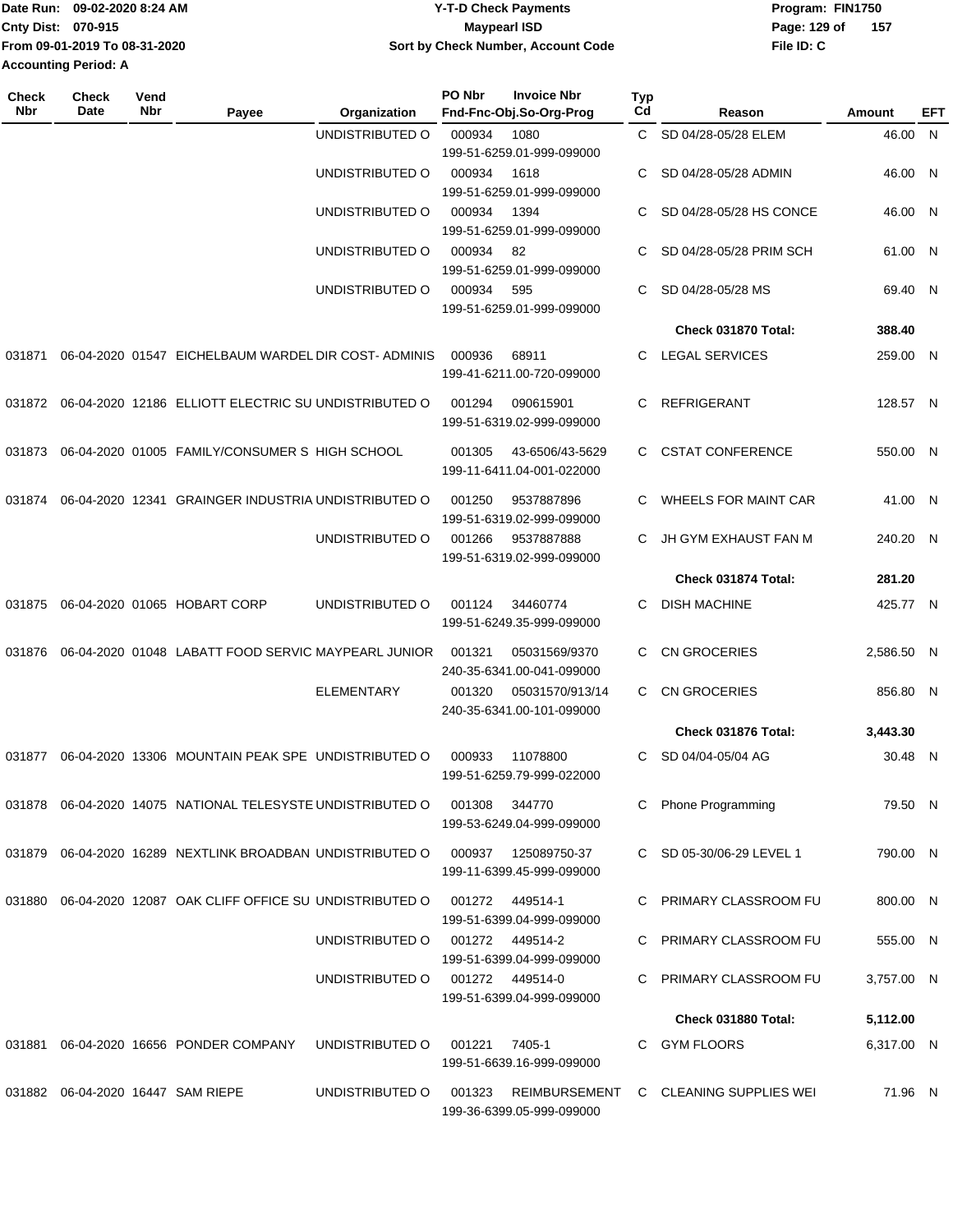| 1Date Run: 09-02-2020 8:24 AM | <b>Y-T-D Check Payments</b>        | Program: FIN1750      |
|-------------------------------|------------------------------------|-----------------------|
| <b>Cnty Dist: 070-915</b>     | <b>Mavpearl ISD</b>                | Page: 130 of<br>- 157 |
| From 09-01-2019 To 08-31-2020 | Sort by Check Number, Account Code | File ID: C            |
| <b>Accounting Period: A</b>   |                                    |                       |

| <b>Check</b><br>Nbr | <b>Check</b><br>Date   | Vend<br>Nbr | Payee                                                         | Organization       | PO Nbr         | <b>Invoice Nbr</b><br>Fnd-Fnc-Obj.So-Org-Prog   | Typ<br>Cd | Reason                      | Amount     | EFT |
|---------------------|------------------------|-------------|---------------------------------------------------------------|--------------------|----------------|-------------------------------------------------|-----------|-----------------------------|------------|-----|
| 031883              |                        |             | 06-04-2020 12082 SOMMER ASSOCIATE PRIMARY SCHOOL              |                    | 001210         | 200528<br>199-12-6399.02-102-099000             | C.        | <b>LIBRARY BOOKS</b>        | 999.84 N   |     |
| 031884              | 06-04-2020 14795 THSCA |             |                                                               | <b>HIGH SCHOOL</b> | 001317         | <b>MEMBERSHIPS</b><br>199-36-6499.05-001-099000 | C.        | <b>MEMBERSHIPS THSCA</b>    | 560.00 N   |     |
| 031885              |                        |             | 06-04-2020 01049 THYSSENKRUPP ELEV UNDISTRIBUTED O            |                    | 000930         | 3005298323<br>199-51-6249.00-999-099000         | C.        | ELEV MAINT HS SD 06-01/     | 609.87 N   |     |
| 031886              |                        |             | 06-04-2020 01049 THYSSENKRUPP ELEV UNDISTRIBUTED O            |                    | 000931         | 3005297505<br>199-51-6249.00-999-099000         | C.        | ELEV MAINT ELEM SD 06-      | 609.87 N   |     |
| 031887              |                        |             | 06-04-2020 16505 TRINITY 3 TECHNOLO HIGH SCHOOL               |                    | 001194         | PSI084808<br>199-11-6639.48-001-011000          | C         | CASES                       | 7,000.00 N |     |
| 031888              | 06-04-2020 00421 VATAT |             |                                                               | <b>HIGH SCHOOL</b> | 001304         | 49231<br>199-11-6411.04-001-022000              | C         | <b>VATAT CONFERENCE</b>     | 119.00 N   |     |
|                     |                        |             |                                                               | UNDISTRIBUTED O    | 001304         | 348<br>199-13-6499.01-999-011000                | C         | VATAT CONFERENCE            | 501.00 N   |     |
|                     |                        |             |                                                               |                    |                |                                                 |           | Check 031888 Total:         | 620.00     |     |
| 031889              |                        |             | 06-08-2020 00288 RCI TECHNOLOGIES I IND COST-ADM              |                    | 001195         | 42180<br>199-41-6219.08-750-011000              | C         | ON SITE RECORDS FIXED       | 3,990.00 N |     |
| 031890              |                        |             | 06-11-2020 16192 ACTION FIRE PROS                             | UNDISTRIBUTED O    | 000941         | S2011027<br>199-51-6249.00-999-099000           | C.        | SERVICE CALL LSK ON         | 675.00 N   |     |
| 031891              |                        |             | 06-11-2020 01869 ALL SPORTS TROPHIE UNDISTRIBUTED O           |                    | 001285         | 14631<br>199-36-6399.05-999-099000              | С         | <b>Playoff Trophies</b>     | 825.00 N   |     |
| 031892              |                        |             | 06-11-2020 00887 BSN SPORTS                                   | UNDISTRIBUTED O    | 001160         | 909224499<br>199-36-6399.02-999-099FOO          | C         | <b>Football Equipment</b>   | 8,110.25 N |     |
|                     |                        |             |                                                               | UNDISTRIBUTED O    | 000873         | 909216460<br>199-36-6399.04-999-099000          | C         | <b>Chest Protector</b>      | 78.00 N    |     |
|                     |                        |             |                                                               |                    |                |                                                 |           | Check 031892 Total:         | 8,188.25   |     |
| 031893              | 06-11-2020 15168 CPI   |             |                                                               | UNDISTRIBUTED O    | 001326         | CUS0220479<br>199-11-6399.03-999-023000         | С         | NCI BLENDED LEARN ONL       | 336.00 N   |     |
|                     |                        |             |                                                               | UNDISTRIBUTED O    | 001326         | CUS0220479<br>224-11-6399.00-999-023000         | C         | NCI BLENDED LEARN ONL       | 738.00 N   |     |
|                     |                        |             |                                                               |                    |                |                                                 |           | Check 031893 Total:         | 1,074.00   |     |
|                     |                        |             | 031894  06-11-2020  12536  DESOTO JANITORIAL  UNDISTRIBUTED O |                    |                | 001144 197061-1<br>199-51-6319.01-999-099000    |           | C PO Created by Req: 001185 | 320.00 N   |     |
|                     |                        |             | 031895 06-11-2020 16059 FRONTIER SOUTHWE UNDISTRIBUTED O      |                    | 000939         | 0318145<br>199-51-6259.02-999-099000            |           | C SD 05/28-06/27 BUSBARN    | 64.87 N    |     |
|                     |                        |             |                                                               | UNDISTRIBUTED O    | 000939 0930155 | 199-51-6259.02-999-099000                       |           | C SD 05/28-06/27 HS 4352019 | 134.74 N   |     |
|                     |                        |             |                                                               | UNDISTRIBUTED O    | 000939         | 0929155<br>199-51-6259.02-999-099000            |           | C SD 05/28-06/27 MS 435203  | 134.74 N   |     |
|                     |                        |             |                                                               | UNDISTRIBUTED O    | 000939         | 0925155<br>199-51-6259.02-999-099000            |           | C SD 05/28-06/27 LSK 435216 | 134.74 N   |     |
|                     |                        |             |                                                               | UNDISTRIBUTED O    | 000939         | 0928155<br>199-51-6259.02-999-099000            |           | C SD 05/28-06/27 PRIMARY 4  | 134.74 N   |     |
|                     |                        |             |                                                               | UNDISTRIBUTED O    | 000939         | 0912065<br>199-51-6259.02-999-099000            |           | C SD 05/28-06/27 ADMIN 435  | 965.92 N   |     |
|                     |                        |             |                                                               |                    |                |                                                 |           | Check 031895 Total:         | 1,569.75   |     |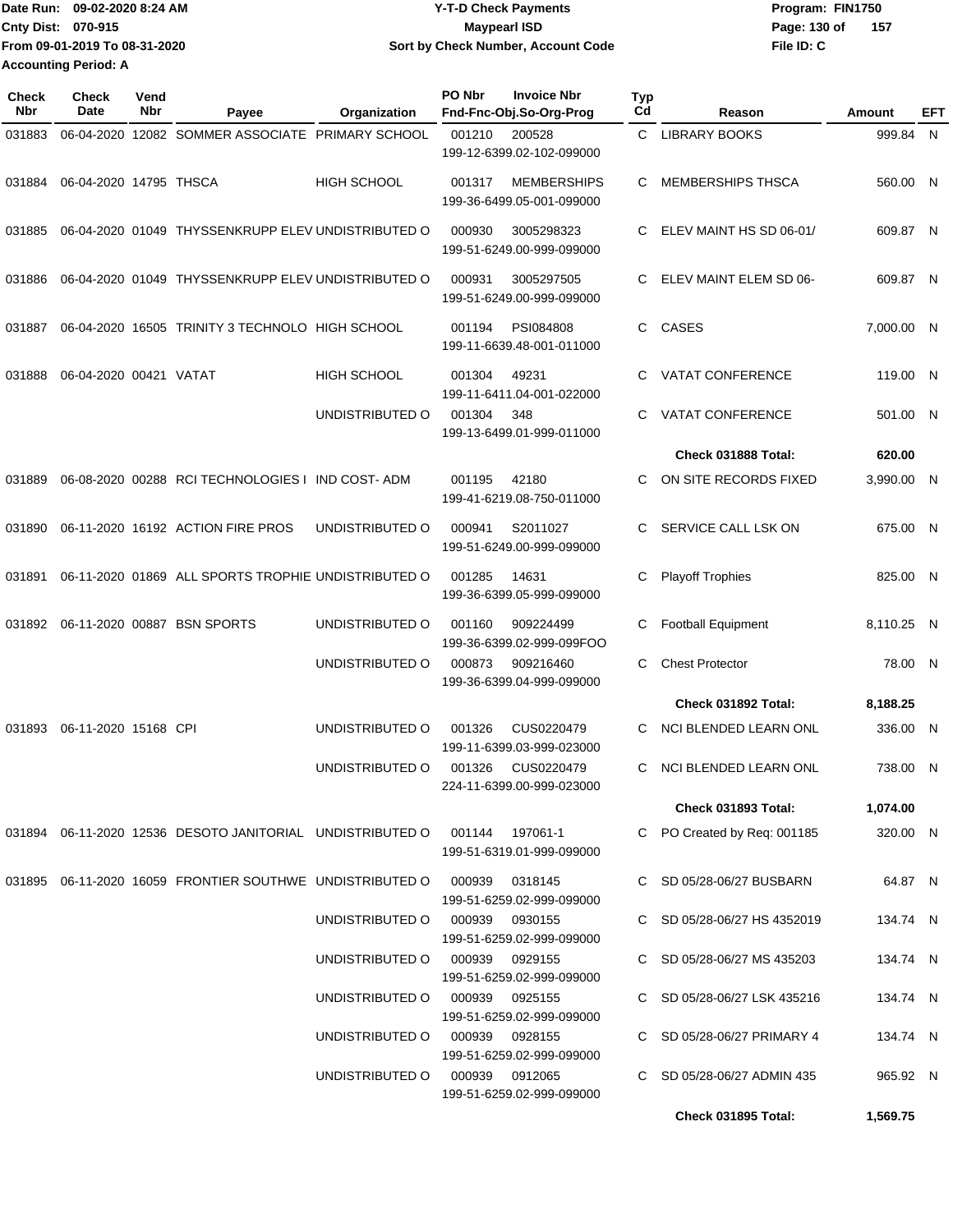| Date Run:                   | 09-02-2020 8:24 AM            | Y-T-D Check Payments               | Program: FIN1750 |     |
|-----------------------------|-------------------------------|------------------------------------|------------------|-----|
| <b>Cnty Dist: 070-915</b>   |                               | Maypearl ISD                       | Page: 131 of     | 157 |
|                             | From 09-01-2019 To 08-31-2020 | Sort by Check Number, Account Code | File ID: C       |     |
| <b>Accounting Period: A</b> |                               |                                    |                  |     |

| <b>Check</b><br>Nbr | Check<br>Date | Vend<br>Nbr | Payee                                                                           | Organization        | PO Nbr<br><b>Invoice Nbr</b><br>Fnd-Fnc-Obj.So-Org-Prog | <b>Typ</b><br>Cd | Reason                                      | Amount             | EFT |
|---------------------|---------------|-------------|---------------------------------------------------------------------------------|---------------------|---------------------------------------------------------|------------------|---------------------------------------------|--------------------|-----|
| 031896              |               |             | 06-11-2020 12341 GRAINGER INDUSTRIA UNDISTRIBUTED O                             |                     | 001319<br>9547368952<br>199-51-6319.02-999-099000       | C.               | <b>CONDENSOR FAN MOTOR</b>                  | 245.00 N           |     |
| 031897              |               |             | 06-11-2020 15535 HOWARD TECHNOLO UNDISTRIBUTED O                                |                     | 2000893142<br>001347<br>199-11-6639.50-999-099000       | C                | TRIPP LITE SMART PRO                        | 823.00 N           |     |
| 031898              |               |             | 06-11-2020 14961 IMAGE MAKER 4 U,                                               | <b>HIGH SCHOOL</b>  | 001258<br>81896<br>199-36-6399.11-001-099000            | C                | Volleyball Record Board                     | 30.00 N            |     |
| 031899              |               |             | 06-11-2020 15361 JOHNSTONE SUPPLY UNDISTRIBUTED O                               |                     | 001126<br>S101015862001<br>199-51-6249.35-999-099000    | C.               | <b>RELAY LSK COOLER</b>                     | 453.72 N           |     |
| 031900              |               |             | 06-11-2020 15054 O'REILLY AUTO PARTS UNDISTRIBUTED O                            |                     | 001196<br>0645107629<br>199-51-6319.02-999-099000       | C                | OIL FILTER                                  | 414.65 N           |     |
| 031901              |               |             | 06-11-2020 17036 POLLOCK WATER WEL UNDISTRIBUTED O                              |                     | 001348<br>8519<br>199-51-6249.36-999-099000             | C                | WELL AT SPORTS COMPL                        | 19,103.53 N        |     |
| 031902              |               |             | 06-11-2020 13315 REALLY GOOD STUFF MAYPEARL JUNIOR                              |                     | 001079<br>7199258<br>199-11-6399.09-041-011000          | C                | Science                                     | 160.94 N           |     |
| 031903              |               |             | 06-11-2020 14927 REPUBLIC SERVICES UNDISTRIBUTED O                              |                     | 000940<br>0794014092223<br>199-51-6259.03-999-099000    | С                | SD 06/01-06/30 PICK UP                      | 2,939.35 N         |     |
| 031904              |               |             | 06-11-2020 00316 SCHOOL SPECIALTY I PRIMARY SCHOOL                              |                     | 208125196340<br>001106<br>199-11-6399.00-102-000MEF     | C                | <b>CREATIVE TEACHING PRE</b>                | 619.47 N           |     |
|                     |               |             |                                                                                 | UNDISTRIBUTED O     | 001281<br>308103528510<br>224-11-6399.00-999-023000     | C                | EAR MUFFS CLOCK LIGH<br>Check 031904 Total: | 108.58 N<br>728.05 |     |
| 031905              |               |             | 06-11-2020 12813 STORM LAWN AND GA UNDISTRIBUTED O                              |                     | 243763<br>001315<br>199-51-6319.02-999-099000           | C                | FUEL FILTER JOHN DEER                       | 8.67 N             |     |
| 031906              |               |             | 06-11-2020 16296 SUPERIOR PEDIATRIC UNDISTRIBUTED O                             |                     | 001328<br>156<br>199-31-6219.02-999-023000              | C                | PT CONTRACTED                               | 357.50 N           |     |
|                     |               |             |                                                                                 | UNDISTRIBUTED O     | 001328<br>156<br>199-31-6219.04-999-023000              | C                | OT CONTRACTED                               | 260.00 N           |     |
|                     |               |             |                                                                                 |                     |                                                         |                  | Check 031906 Total:                         | 617.50             |     |
| 031907              |               |             | 06-11-2020 00460 VINEYARD'S AUTO SU UNDISTRIBUTED O                             |                     | 000093<br>231523<br>199-34-6219.00-999-099000           | C                | OIL FILTERS                                 | 327.50 N           |     |
|                     |               |             | 031908  06-17-2020  13447  JUST SAY YES                                         | HIGH SCHOOL         | 000954 000949<br>199-31-6399.04-001-099000              |                  | C PARENT & STUDENT ANTI                     | 1.009.61 N         |     |
|                     |               |             | 031909 06-17-2020 16762 AIRGAS USA, LLC-CEN UNDISTRIBUTED O                     |                     | 000949  99713128731<br>199-51-6319.02-999-099000        |                  | C CYLINDERS RENTAL MAY                      | 233.26 N           |     |
|                     |               |             | 031910  06-17-2020  00004  ALERT SERVICES                                       | UNDISTRIBUTED O     | 001284<br>5054230<br>199-36-6399.05-999-099000          |                  | C Sanitizer                                 | 235.50 N           |     |
|                     |               |             | 031911  06-17-2020  00901  AVENUE FUEL DISTRI  UNDISTRIBUTED O                  |                     | 000953  71517<br>199-34-6311.01-999-099000              |                  | C FUEL FOR DISTRICT                         | 1,630.44 N         |     |
|                     |               |             | 031912 06-17-2020 00871 CARD SERVICE CENT UNDISTRIBUTED O 001247 5548077GP60PTF |                     | 199-11-6399.45-999-099000                               |                  | C CONNECTWISW CONTRO                        | 840.00 N           |     |
|                     |               |             |                                                                                 | UNDISTRIBUTED O     | 000945  5548872GYBMAE2<br>199-34-6219.02-999-099000     |                  | C TRUCK 20 REGISTRATION                     | 9.50 N             |     |
|                     |               |             |                                                                                 | <b>SCHOOL BOARD</b> | 199-41-6499.02-702-099000                               |                  | C BOARD MEETING MEAL                        | 62.43 N            |     |
|                     |               |             |                                                                                 | ADMINISTRATIVE      | 000946 5548077GD8B3D1<br>199-41-6499.04-701-099000      |                  | C UNT TRAINING ACADEMY                      | 120.00 N           |     |
|                     |               |             |                                                                                 | UNDISTRIBUTED O     | 001283 5543286GX5S8JA<br>199-51-6319.02-999-099000      |                  | C LOCK REPLACEMENT                          | 30.76 N            |     |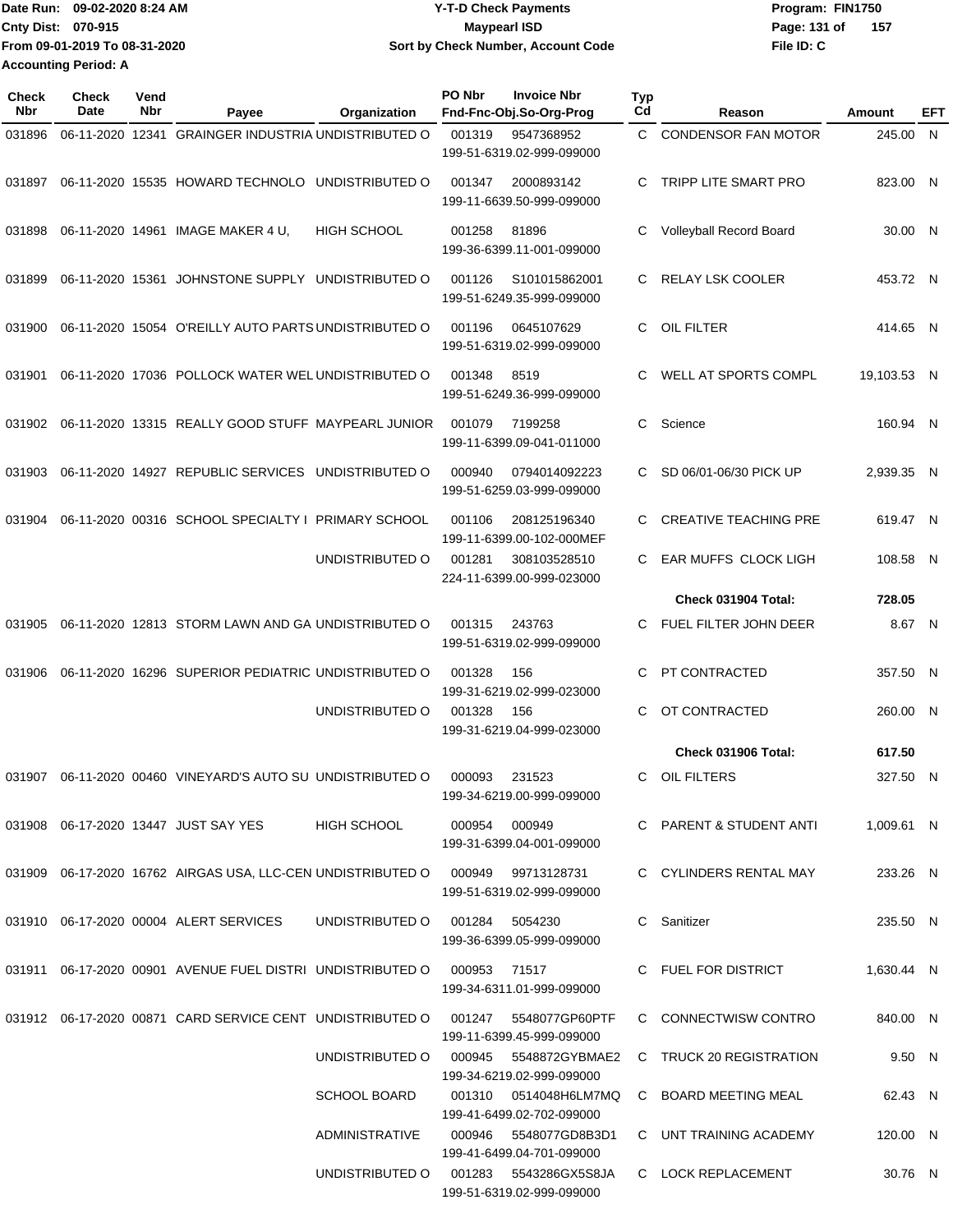|                           | Date Run: 09-02-2020 8:24 AM  | <b>Y-T-D Check Payments</b>        | Program: FIN1750      |
|---------------------------|-------------------------------|------------------------------------|-----------------------|
| <b>Cnty Dist: 070-915</b> |                               | Maypearl ISD                       | - 157<br>Page: 132 of |
|                           | From 09-01-2019 To 08-31-2020 | Sort by Check Number, Account Code | File ID: C            |
|                           | <b>Accounting Period: A</b>   |                                    |                       |

| C FLOOR STOP<br>71.92 N<br>UNDISTRIBUTED O<br>001292<br>5554186GZ09FGQ<br>199-51-6319.02-999-099000<br>UNDISTRIBUTED O<br>001283<br>5543286GY5SQRE<br>C VACUM MOTOR<br>224.42 N<br>199-51-6319.02-999-099000<br>1,359.03<br>Check 031912 Total:<br>031913 06-17-2020 16413 EAST TEXAS COPY<br>UNDISTRIBUTED O<br>1601966<br>SD 05/04-06/03 SPED<br>33.92 N<br>000952<br>C.<br>199-11-6219.00-999-023000<br>UNDISTRIBUTED O<br>000950<br>LE00138033<br>C SPED LEASE<br>128.23 N<br>199-11-6219.00-999-023000<br>HIGH SCHOOL<br>000952<br>1601966<br>C SD 05/04-06/03 HSP<br>22.49 N<br>199-11-6269.00-001-011000<br><b>MAYPEARL JUNIOR</b><br>000952<br>1601966<br>C SD 05/04-06/03 JHP<br>24.15 N<br>199-11-6269.00-041-011000<br><b>ELEMENTARY</b><br>000952<br>1601966<br>C SD 05/04-06/03 ELEM T<br>19.39 N<br>199-11-6269.00-101-011000<br>000952<br>1601966<br><b>ELEMENTARY</b><br>SD 05/04-06/03 ELEM P<br>21.67 N<br>199-11-6269.00-101-099000<br>PRIMARY SCHOOL<br>000952<br>1601966<br>SD 05/04-06/03 PRIM TEAC<br>58.22 N<br>C<br>199-11-6269.00-102-011000<br>PRIMARY SCHOOL<br>000076<br>LG00404010<br>C LEASE RENTAL 0625-07/25<br>255.37 N<br>199-11-6269.00-102-011000<br>HIGH SCHOOL<br>000952<br>1601966<br>SD 05/04-06/03 HST<br>23.90 N<br>C.<br>199-11-6269.01-001-011000<br>HIGH SCHOOL<br>LE00138033<br>C HS LEASE<br>128.24 N<br>000950<br>199-11-6269.01-001-011000<br>000952<br>1601966<br>C SD 05/04-06/03 JHT<br>20.84 N<br>MAYPEARL JUNIOR<br>199-11-6269.01-041-011000<br>PRIMARY SCHOOL<br>000952<br>1601966<br>SD 05/04-06/03 PRIM PRIN<br>11.51 N<br>C.<br>199-11-6269.01-102-011000<br>DIR COST-ADMINIS<br>000952<br>SD 05/04-06/03 ADMIN<br>210.25 N<br>1601966<br>C<br>199-41-6249.00-720-099000<br>Check 031913 Total:<br>958.18<br>031914   06-17-2020   14347   FLAGHOUSE INC.<br>UNDISTRIBUTED O<br>PO84755701016<br>C TILTING BENCH<br>216.00 N<br>001044<br>199-11-6399.04-999-023000<br>031915 06-17-2020  16616  FUN AND FUNCTION    ELEMENTARY             001235     441085<br>C SENSORY KITS<br>955.93 N<br>225-11-6399.00-101-023000<br>031916  06-17-2020  00243  HILCO<br>UNDISTRIBUTED O 000944 487<br>C SD 05/01-06/01 FUEL TANK<br>34.25 N<br>199-51-6259.04-999-099000<br>UNDISTRIBUTED O 000944 487<br>C SD 05/01-06/01 MARQUEE<br>51.34 N<br>199-51-6259.04-999-099000<br>UNDISTRIBUTED O 000944 487<br>C SD 05/01-06/01 SEC LIGHT<br>36.75 N<br>199-51-6259.04-999-099000<br>UNDISTRIBUTED O 000944 487<br>C SD 05/01-06/01 ELEM<br>3,417.28 N<br>199-51-6259.04-999-099000<br>UNDISTRIBUTED O 000944 487<br>C SD 05/01-06/01 ATHLETIC<br>302.56 N<br>199-51-6259.04-999-099000<br>UNDISTRIBUTED O 000944 487<br>C SD 05/01-06/01 SPORTS C<br>295.62 N<br>199-51-6259.04-999-099000<br>UNDISTRIBUTED O 000944 487<br>C SD 05/01-06/01 JH<br>1,937.79 N<br>199-51-6259.04-999-099000<br>C SD 05/01-06/01 HS N. WIN<br>1,403.84 N<br>UNDISTRIBUTED O 000944 487<br>199-51-6259.04-999-099000<br>UNDISTRIBUTED O 000944 487<br>C SD 05/01-06/01 AG FACILIT<br>736.40 N<br>199-51-6259.78-999-022000 | <b>Check</b><br>Nbr | <b>Check</b><br>Date | Vend<br>Nbr | Payee | Organization | PO Nbr | <b>Invoice Nbr</b><br>Fnd-Fnc-Obj.So-Org-Prog | Typ<br>Cd | Reason | Amount | EFT |
|-----------------------------------------------------------------------------------------------------------------------------------------------------------------------------------------------------------------------------------------------------------------------------------------------------------------------------------------------------------------------------------------------------------------------------------------------------------------------------------------------------------------------------------------------------------------------------------------------------------------------------------------------------------------------------------------------------------------------------------------------------------------------------------------------------------------------------------------------------------------------------------------------------------------------------------------------------------------------------------------------------------------------------------------------------------------------------------------------------------------------------------------------------------------------------------------------------------------------------------------------------------------------------------------------------------------------------------------------------------------------------------------------------------------------------------------------------------------------------------------------------------------------------------------------------------------------------------------------------------------------------------------------------------------------------------------------------------------------------------------------------------------------------------------------------------------------------------------------------------------------------------------------------------------------------------------------------------------------------------------------------------------------------------------------------------------------------------------------------------------------------------------------------------------------------------------------------------------------------------------------------------------------------------------------------------------------------------------------------------------------------------------------------------------------------------------------------------------------------------------------------------------------------------------------------------------------------------------------------------------------------------------------------------------------------------------------------------------------------------------------------------------------------------------------------------------------------------------------------------------------------------------------------------------------------------------------------------------------------------------------------------------------------------------------------------|---------------------|----------------------|-------------|-------|--------------|--------|-----------------------------------------------|-----------|--------|--------|-----|
|                                                                                                                                                                                                                                                                                                                                                                                                                                                                                                                                                                                                                                                                                                                                                                                                                                                                                                                                                                                                                                                                                                                                                                                                                                                                                                                                                                                                                                                                                                                                                                                                                                                                                                                                                                                                                                                                                                                                                                                                                                                                                                                                                                                                                                                                                                                                                                                                                                                                                                                                                                                                                                                                                                                                                                                                                                                                                                                                                                                                                                                           |                     |                      |             |       |              |        |                                               |           |        |        |     |
|                                                                                                                                                                                                                                                                                                                                                                                                                                                                                                                                                                                                                                                                                                                                                                                                                                                                                                                                                                                                                                                                                                                                                                                                                                                                                                                                                                                                                                                                                                                                                                                                                                                                                                                                                                                                                                                                                                                                                                                                                                                                                                                                                                                                                                                                                                                                                                                                                                                                                                                                                                                                                                                                                                                                                                                                                                                                                                                                                                                                                                                           |                     |                      |             |       |              |        |                                               |           |        |        |     |
|                                                                                                                                                                                                                                                                                                                                                                                                                                                                                                                                                                                                                                                                                                                                                                                                                                                                                                                                                                                                                                                                                                                                                                                                                                                                                                                                                                                                                                                                                                                                                                                                                                                                                                                                                                                                                                                                                                                                                                                                                                                                                                                                                                                                                                                                                                                                                                                                                                                                                                                                                                                                                                                                                                                                                                                                                                                                                                                                                                                                                                                           |                     |                      |             |       |              |        |                                               |           |        |        |     |
|                                                                                                                                                                                                                                                                                                                                                                                                                                                                                                                                                                                                                                                                                                                                                                                                                                                                                                                                                                                                                                                                                                                                                                                                                                                                                                                                                                                                                                                                                                                                                                                                                                                                                                                                                                                                                                                                                                                                                                                                                                                                                                                                                                                                                                                                                                                                                                                                                                                                                                                                                                                                                                                                                                                                                                                                                                                                                                                                                                                                                                                           |                     |                      |             |       |              |        |                                               |           |        |        |     |
|                                                                                                                                                                                                                                                                                                                                                                                                                                                                                                                                                                                                                                                                                                                                                                                                                                                                                                                                                                                                                                                                                                                                                                                                                                                                                                                                                                                                                                                                                                                                                                                                                                                                                                                                                                                                                                                                                                                                                                                                                                                                                                                                                                                                                                                                                                                                                                                                                                                                                                                                                                                                                                                                                                                                                                                                                                                                                                                                                                                                                                                           |                     |                      |             |       |              |        |                                               |           |        |        |     |
|                                                                                                                                                                                                                                                                                                                                                                                                                                                                                                                                                                                                                                                                                                                                                                                                                                                                                                                                                                                                                                                                                                                                                                                                                                                                                                                                                                                                                                                                                                                                                                                                                                                                                                                                                                                                                                                                                                                                                                                                                                                                                                                                                                                                                                                                                                                                                                                                                                                                                                                                                                                                                                                                                                                                                                                                                                                                                                                                                                                                                                                           |                     |                      |             |       |              |        |                                               |           |        |        |     |
|                                                                                                                                                                                                                                                                                                                                                                                                                                                                                                                                                                                                                                                                                                                                                                                                                                                                                                                                                                                                                                                                                                                                                                                                                                                                                                                                                                                                                                                                                                                                                                                                                                                                                                                                                                                                                                                                                                                                                                                                                                                                                                                                                                                                                                                                                                                                                                                                                                                                                                                                                                                                                                                                                                                                                                                                                                                                                                                                                                                                                                                           |                     |                      |             |       |              |        |                                               |           |        |        |     |
|                                                                                                                                                                                                                                                                                                                                                                                                                                                                                                                                                                                                                                                                                                                                                                                                                                                                                                                                                                                                                                                                                                                                                                                                                                                                                                                                                                                                                                                                                                                                                                                                                                                                                                                                                                                                                                                                                                                                                                                                                                                                                                                                                                                                                                                                                                                                                                                                                                                                                                                                                                                                                                                                                                                                                                                                                                                                                                                                                                                                                                                           |                     |                      |             |       |              |        |                                               |           |        |        |     |
|                                                                                                                                                                                                                                                                                                                                                                                                                                                                                                                                                                                                                                                                                                                                                                                                                                                                                                                                                                                                                                                                                                                                                                                                                                                                                                                                                                                                                                                                                                                                                                                                                                                                                                                                                                                                                                                                                                                                                                                                                                                                                                                                                                                                                                                                                                                                                                                                                                                                                                                                                                                                                                                                                                                                                                                                                                                                                                                                                                                                                                                           |                     |                      |             |       |              |        |                                               |           |        |        |     |
|                                                                                                                                                                                                                                                                                                                                                                                                                                                                                                                                                                                                                                                                                                                                                                                                                                                                                                                                                                                                                                                                                                                                                                                                                                                                                                                                                                                                                                                                                                                                                                                                                                                                                                                                                                                                                                                                                                                                                                                                                                                                                                                                                                                                                                                                                                                                                                                                                                                                                                                                                                                                                                                                                                                                                                                                                                                                                                                                                                                                                                                           |                     |                      |             |       |              |        |                                               |           |        |        |     |
|                                                                                                                                                                                                                                                                                                                                                                                                                                                                                                                                                                                                                                                                                                                                                                                                                                                                                                                                                                                                                                                                                                                                                                                                                                                                                                                                                                                                                                                                                                                                                                                                                                                                                                                                                                                                                                                                                                                                                                                                                                                                                                                                                                                                                                                                                                                                                                                                                                                                                                                                                                                                                                                                                                                                                                                                                                                                                                                                                                                                                                                           |                     |                      |             |       |              |        |                                               |           |        |        |     |
|                                                                                                                                                                                                                                                                                                                                                                                                                                                                                                                                                                                                                                                                                                                                                                                                                                                                                                                                                                                                                                                                                                                                                                                                                                                                                                                                                                                                                                                                                                                                                                                                                                                                                                                                                                                                                                                                                                                                                                                                                                                                                                                                                                                                                                                                                                                                                                                                                                                                                                                                                                                                                                                                                                                                                                                                                                                                                                                                                                                                                                                           |                     |                      |             |       |              |        |                                               |           |        |        |     |
|                                                                                                                                                                                                                                                                                                                                                                                                                                                                                                                                                                                                                                                                                                                                                                                                                                                                                                                                                                                                                                                                                                                                                                                                                                                                                                                                                                                                                                                                                                                                                                                                                                                                                                                                                                                                                                                                                                                                                                                                                                                                                                                                                                                                                                                                                                                                                                                                                                                                                                                                                                                                                                                                                                                                                                                                                                                                                                                                                                                                                                                           |                     |                      |             |       |              |        |                                               |           |        |        |     |
|                                                                                                                                                                                                                                                                                                                                                                                                                                                                                                                                                                                                                                                                                                                                                                                                                                                                                                                                                                                                                                                                                                                                                                                                                                                                                                                                                                                                                                                                                                                                                                                                                                                                                                                                                                                                                                                                                                                                                                                                                                                                                                                                                                                                                                                                                                                                                                                                                                                                                                                                                                                                                                                                                                                                                                                                                                                                                                                                                                                                                                                           |                     |                      |             |       |              |        |                                               |           |        |        |     |
|                                                                                                                                                                                                                                                                                                                                                                                                                                                                                                                                                                                                                                                                                                                                                                                                                                                                                                                                                                                                                                                                                                                                                                                                                                                                                                                                                                                                                                                                                                                                                                                                                                                                                                                                                                                                                                                                                                                                                                                                                                                                                                                                                                                                                                                                                                                                                                                                                                                                                                                                                                                                                                                                                                                                                                                                                                                                                                                                                                                                                                                           |                     |                      |             |       |              |        |                                               |           |        |        |     |
|                                                                                                                                                                                                                                                                                                                                                                                                                                                                                                                                                                                                                                                                                                                                                                                                                                                                                                                                                                                                                                                                                                                                                                                                                                                                                                                                                                                                                                                                                                                                                                                                                                                                                                                                                                                                                                                                                                                                                                                                                                                                                                                                                                                                                                                                                                                                                                                                                                                                                                                                                                                                                                                                                                                                                                                                                                                                                                                                                                                                                                                           |                     |                      |             |       |              |        |                                               |           |        |        |     |
|                                                                                                                                                                                                                                                                                                                                                                                                                                                                                                                                                                                                                                                                                                                                                                                                                                                                                                                                                                                                                                                                                                                                                                                                                                                                                                                                                                                                                                                                                                                                                                                                                                                                                                                                                                                                                                                                                                                                                                                                                                                                                                                                                                                                                                                                                                                                                                                                                                                                                                                                                                                                                                                                                                                                                                                                                                                                                                                                                                                                                                                           |                     |                      |             |       |              |        |                                               |           |        |        |     |
|                                                                                                                                                                                                                                                                                                                                                                                                                                                                                                                                                                                                                                                                                                                                                                                                                                                                                                                                                                                                                                                                                                                                                                                                                                                                                                                                                                                                                                                                                                                                                                                                                                                                                                                                                                                                                                                                                                                                                                                                                                                                                                                                                                                                                                                                                                                                                                                                                                                                                                                                                                                                                                                                                                                                                                                                                                                                                                                                                                                                                                                           |                     |                      |             |       |              |        |                                               |           |        |        |     |
|                                                                                                                                                                                                                                                                                                                                                                                                                                                                                                                                                                                                                                                                                                                                                                                                                                                                                                                                                                                                                                                                                                                                                                                                                                                                                                                                                                                                                                                                                                                                                                                                                                                                                                                                                                                                                                                                                                                                                                                                                                                                                                                                                                                                                                                                                                                                                                                                                                                                                                                                                                                                                                                                                                                                                                                                                                                                                                                                                                                                                                                           |                     |                      |             |       |              |        |                                               |           |        |        |     |
|                                                                                                                                                                                                                                                                                                                                                                                                                                                                                                                                                                                                                                                                                                                                                                                                                                                                                                                                                                                                                                                                                                                                                                                                                                                                                                                                                                                                                                                                                                                                                                                                                                                                                                                                                                                                                                                                                                                                                                                                                                                                                                                                                                                                                                                                                                                                                                                                                                                                                                                                                                                                                                                                                                                                                                                                                                                                                                                                                                                                                                                           |                     |                      |             |       |              |        |                                               |           |        |        |     |
|                                                                                                                                                                                                                                                                                                                                                                                                                                                                                                                                                                                                                                                                                                                                                                                                                                                                                                                                                                                                                                                                                                                                                                                                                                                                                                                                                                                                                                                                                                                                                                                                                                                                                                                                                                                                                                                                                                                                                                                                                                                                                                                                                                                                                                                                                                                                                                                                                                                                                                                                                                                                                                                                                                                                                                                                                                                                                                                                                                                                                                                           |                     |                      |             |       |              |        |                                               |           |        |        |     |
|                                                                                                                                                                                                                                                                                                                                                                                                                                                                                                                                                                                                                                                                                                                                                                                                                                                                                                                                                                                                                                                                                                                                                                                                                                                                                                                                                                                                                                                                                                                                                                                                                                                                                                                                                                                                                                                                                                                                                                                                                                                                                                                                                                                                                                                                                                                                                                                                                                                                                                                                                                                                                                                                                                                                                                                                                                                                                                                                                                                                                                                           |                     |                      |             |       |              |        |                                               |           |        |        |     |
|                                                                                                                                                                                                                                                                                                                                                                                                                                                                                                                                                                                                                                                                                                                                                                                                                                                                                                                                                                                                                                                                                                                                                                                                                                                                                                                                                                                                                                                                                                                                                                                                                                                                                                                                                                                                                                                                                                                                                                                                                                                                                                                                                                                                                                                                                                                                                                                                                                                                                                                                                                                                                                                                                                                                                                                                                                                                                                                                                                                                                                                           |                     |                      |             |       |              |        |                                               |           |        |        |     |
|                                                                                                                                                                                                                                                                                                                                                                                                                                                                                                                                                                                                                                                                                                                                                                                                                                                                                                                                                                                                                                                                                                                                                                                                                                                                                                                                                                                                                                                                                                                                                                                                                                                                                                                                                                                                                                                                                                                                                                                                                                                                                                                                                                                                                                                                                                                                                                                                                                                                                                                                                                                                                                                                                                                                                                                                                                                                                                                                                                                                                                                           |                     |                      |             |       |              |        |                                               |           |        |        |     |
|                                                                                                                                                                                                                                                                                                                                                                                                                                                                                                                                                                                                                                                                                                                                                                                                                                                                                                                                                                                                                                                                                                                                                                                                                                                                                                                                                                                                                                                                                                                                                                                                                                                                                                                                                                                                                                                                                                                                                                                                                                                                                                                                                                                                                                                                                                                                                                                                                                                                                                                                                                                                                                                                                                                                                                                                                                                                                                                                                                                                                                                           |                     |                      |             |       |              |        |                                               |           |        |        |     |
|                                                                                                                                                                                                                                                                                                                                                                                                                                                                                                                                                                                                                                                                                                                                                                                                                                                                                                                                                                                                                                                                                                                                                                                                                                                                                                                                                                                                                                                                                                                                                                                                                                                                                                                                                                                                                                                                                                                                                                                                                                                                                                                                                                                                                                                                                                                                                                                                                                                                                                                                                                                                                                                                                                                                                                                                                                                                                                                                                                                                                                                           |                     |                      |             |       |              |        |                                               |           |        |        |     |
|                                                                                                                                                                                                                                                                                                                                                                                                                                                                                                                                                                                                                                                                                                                                                                                                                                                                                                                                                                                                                                                                                                                                                                                                                                                                                                                                                                                                                                                                                                                                                                                                                                                                                                                                                                                                                                                                                                                                                                                                                                                                                                                                                                                                                                                                                                                                                                                                                                                                                                                                                                                                                                                                                                                                                                                                                                                                                                                                                                                                                                                           |                     |                      |             |       |              |        |                                               |           |        |        |     |
|                                                                                                                                                                                                                                                                                                                                                                                                                                                                                                                                                                                                                                                                                                                                                                                                                                                                                                                                                                                                                                                                                                                                                                                                                                                                                                                                                                                                                                                                                                                                                                                                                                                                                                                                                                                                                                                                                                                                                                                                                                                                                                                                                                                                                                                                                                                                                                                                                                                                                                                                                                                                                                                                                                                                                                                                                                                                                                                                                                                                                                                           |                     |                      |             |       |              |        |                                               |           |        |        |     |
|                                                                                                                                                                                                                                                                                                                                                                                                                                                                                                                                                                                                                                                                                                                                                                                                                                                                                                                                                                                                                                                                                                                                                                                                                                                                                                                                                                                                                                                                                                                                                                                                                                                                                                                                                                                                                                                                                                                                                                                                                                                                                                                                                                                                                                                                                                                                                                                                                                                                                                                                                                                                                                                                                                                                                                                                                                                                                                                                                                                                                                                           |                     |                      |             |       |              |        |                                               |           |        |        |     |
|                                                                                                                                                                                                                                                                                                                                                                                                                                                                                                                                                                                                                                                                                                                                                                                                                                                                                                                                                                                                                                                                                                                                                                                                                                                                                                                                                                                                                                                                                                                                                                                                                                                                                                                                                                                                                                                                                                                                                                                                                                                                                                                                                                                                                                                                                                                                                                                                                                                                                                                                                                                                                                                                                                                                                                                                                                                                                                                                                                                                                                                           |                     |                      |             |       |              |        |                                               |           |        |        |     |
|                                                                                                                                                                                                                                                                                                                                                                                                                                                                                                                                                                                                                                                                                                                                                                                                                                                                                                                                                                                                                                                                                                                                                                                                                                                                                                                                                                                                                                                                                                                                                                                                                                                                                                                                                                                                                                                                                                                                                                                                                                                                                                                                                                                                                                                                                                                                                                                                                                                                                                                                                                                                                                                                                                                                                                                                                                                                                                                                                                                                                                                           |                     |                      |             |       |              |        |                                               |           |        |        |     |
|                                                                                                                                                                                                                                                                                                                                                                                                                                                                                                                                                                                                                                                                                                                                                                                                                                                                                                                                                                                                                                                                                                                                                                                                                                                                                                                                                                                                                                                                                                                                                                                                                                                                                                                                                                                                                                                                                                                                                                                                                                                                                                                                                                                                                                                                                                                                                                                                                                                                                                                                                                                                                                                                                                                                                                                                                                                                                                                                                                                                                                                           |                     |                      |             |       |              |        |                                               |           |        |        |     |
|                                                                                                                                                                                                                                                                                                                                                                                                                                                                                                                                                                                                                                                                                                                                                                                                                                                                                                                                                                                                                                                                                                                                                                                                                                                                                                                                                                                                                                                                                                                                                                                                                                                                                                                                                                                                                                                                                                                                                                                                                                                                                                                                                                                                                                                                                                                                                                                                                                                                                                                                                                                                                                                                                                                                                                                                                                                                                                                                                                                                                                                           |                     |                      |             |       |              |        |                                               |           |        |        |     |
|                                                                                                                                                                                                                                                                                                                                                                                                                                                                                                                                                                                                                                                                                                                                                                                                                                                                                                                                                                                                                                                                                                                                                                                                                                                                                                                                                                                                                                                                                                                                                                                                                                                                                                                                                                                                                                                                                                                                                                                                                                                                                                                                                                                                                                                                                                                                                                                                                                                                                                                                                                                                                                                                                                                                                                                                                                                                                                                                                                                                                                                           |                     |                      |             |       |              |        |                                               |           |        |        |     |
|                                                                                                                                                                                                                                                                                                                                                                                                                                                                                                                                                                                                                                                                                                                                                                                                                                                                                                                                                                                                                                                                                                                                                                                                                                                                                                                                                                                                                                                                                                                                                                                                                                                                                                                                                                                                                                                                                                                                                                                                                                                                                                                                                                                                                                                                                                                                                                                                                                                                                                                                                                                                                                                                                                                                                                                                                                                                                                                                                                                                                                                           |                     |                      |             |       |              |        |                                               |           |        |        |     |
|                                                                                                                                                                                                                                                                                                                                                                                                                                                                                                                                                                                                                                                                                                                                                                                                                                                                                                                                                                                                                                                                                                                                                                                                                                                                                                                                                                                                                                                                                                                                                                                                                                                                                                                                                                                                                                                                                                                                                                                                                                                                                                                                                                                                                                                                                                                                                                                                                                                                                                                                                                                                                                                                                                                                                                                                                                                                                                                                                                                                                                                           |                     |                      |             |       |              |        |                                               |           |        |        |     |
|                                                                                                                                                                                                                                                                                                                                                                                                                                                                                                                                                                                                                                                                                                                                                                                                                                                                                                                                                                                                                                                                                                                                                                                                                                                                                                                                                                                                                                                                                                                                                                                                                                                                                                                                                                                                                                                                                                                                                                                                                                                                                                                                                                                                                                                                                                                                                                                                                                                                                                                                                                                                                                                                                                                                                                                                                                                                                                                                                                                                                                                           |                     |                      |             |       |              |        |                                               |           |        |        |     |
|                                                                                                                                                                                                                                                                                                                                                                                                                                                                                                                                                                                                                                                                                                                                                                                                                                                                                                                                                                                                                                                                                                                                                                                                                                                                                                                                                                                                                                                                                                                                                                                                                                                                                                                                                                                                                                                                                                                                                                                                                                                                                                                                                                                                                                                                                                                                                                                                                                                                                                                                                                                                                                                                                                                                                                                                                                                                                                                                                                                                                                                           |                     |                      |             |       |              |        |                                               |           |        |        |     |
|                                                                                                                                                                                                                                                                                                                                                                                                                                                                                                                                                                                                                                                                                                                                                                                                                                                                                                                                                                                                                                                                                                                                                                                                                                                                                                                                                                                                                                                                                                                                                                                                                                                                                                                                                                                                                                                                                                                                                                                                                                                                                                                                                                                                                                                                                                                                                                                                                                                                                                                                                                                                                                                                                                                                                                                                                                                                                                                                                                                                                                                           |                     |                      |             |       |              |        |                                               |           |        |        |     |
|                                                                                                                                                                                                                                                                                                                                                                                                                                                                                                                                                                                                                                                                                                                                                                                                                                                                                                                                                                                                                                                                                                                                                                                                                                                                                                                                                                                                                                                                                                                                                                                                                                                                                                                                                                                                                                                                                                                                                                                                                                                                                                                                                                                                                                                                                                                                                                                                                                                                                                                                                                                                                                                                                                                                                                                                                                                                                                                                                                                                                                                           |                     |                      |             |       |              |        |                                               |           |        |        |     |
|                                                                                                                                                                                                                                                                                                                                                                                                                                                                                                                                                                                                                                                                                                                                                                                                                                                                                                                                                                                                                                                                                                                                                                                                                                                                                                                                                                                                                                                                                                                                                                                                                                                                                                                                                                                                                                                                                                                                                                                                                                                                                                                                                                                                                                                                                                                                                                                                                                                                                                                                                                                                                                                                                                                                                                                                                                                                                                                                                                                                                                                           |                     |                      |             |       |              |        |                                               |           |        |        |     |
|                                                                                                                                                                                                                                                                                                                                                                                                                                                                                                                                                                                                                                                                                                                                                                                                                                                                                                                                                                                                                                                                                                                                                                                                                                                                                                                                                                                                                                                                                                                                                                                                                                                                                                                                                                                                                                                                                                                                                                                                                                                                                                                                                                                                                                                                                                                                                                                                                                                                                                                                                                                                                                                                                                                                                                                                                                                                                                                                                                                                                                                           |                     |                      |             |       |              |        |                                               |           |        |        |     |
|                                                                                                                                                                                                                                                                                                                                                                                                                                                                                                                                                                                                                                                                                                                                                                                                                                                                                                                                                                                                                                                                                                                                                                                                                                                                                                                                                                                                                                                                                                                                                                                                                                                                                                                                                                                                                                                                                                                                                                                                                                                                                                                                                                                                                                                                                                                                                                                                                                                                                                                                                                                                                                                                                                                                                                                                                                                                                                                                                                                                                                                           |                     |                      |             |       |              |        |                                               |           |        |        |     |
|                                                                                                                                                                                                                                                                                                                                                                                                                                                                                                                                                                                                                                                                                                                                                                                                                                                                                                                                                                                                                                                                                                                                                                                                                                                                                                                                                                                                                                                                                                                                                                                                                                                                                                                                                                                                                                                                                                                                                                                                                                                                                                                                                                                                                                                                                                                                                                                                                                                                                                                                                                                                                                                                                                                                                                                                                                                                                                                                                                                                                                                           |                     |                      |             |       |              |        |                                               |           |        |        |     |
|                                                                                                                                                                                                                                                                                                                                                                                                                                                                                                                                                                                                                                                                                                                                                                                                                                                                                                                                                                                                                                                                                                                                                                                                                                                                                                                                                                                                                                                                                                                                                                                                                                                                                                                                                                                                                                                                                                                                                                                                                                                                                                                                                                                                                                                                                                                                                                                                                                                                                                                                                                                                                                                                                                                                                                                                                                                                                                                                                                                                                                                           |                     |                      |             |       |              |        |                                               |           |        |        |     |
|                                                                                                                                                                                                                                                                                                                                                                                                                                                                                                                                                                                                                                                                                                                                                                                                                                                                                                                                                                                                                                                                                                                                                                                                                                                                                                                                                                                                                                                                                                                                                                                                                                                                                                                                                                                                                                                                                                                                                                                                                                                                                                                                                                                                                                                                                                                                                                                                                                                                                                                                                                                                                                                                                                                                                                                                                                                                                                                                                                                                                                                           |                     |                      |             |       |              |        |                                               |           |        |        |     |
|                                                                                                                                                                                                                                                                                                                                                                                                                                                                                                                                                                                                                                                                                                                                                                                                                                                                                                                                                                                                                                                                                                                                                                                                                                                                                                                                                                                                                                                                                                                                                                                                                                                                                                                                                                                                                                                                                                                                                                                                                                                                                                                                                                                                                                                                                                                                                                                                                                                                                                                                                                                                                                                                                                                                                                                                                                                                                                                                                                                                                                                           |                     |                      |             |       |              |        |                                               |           |        |        |     |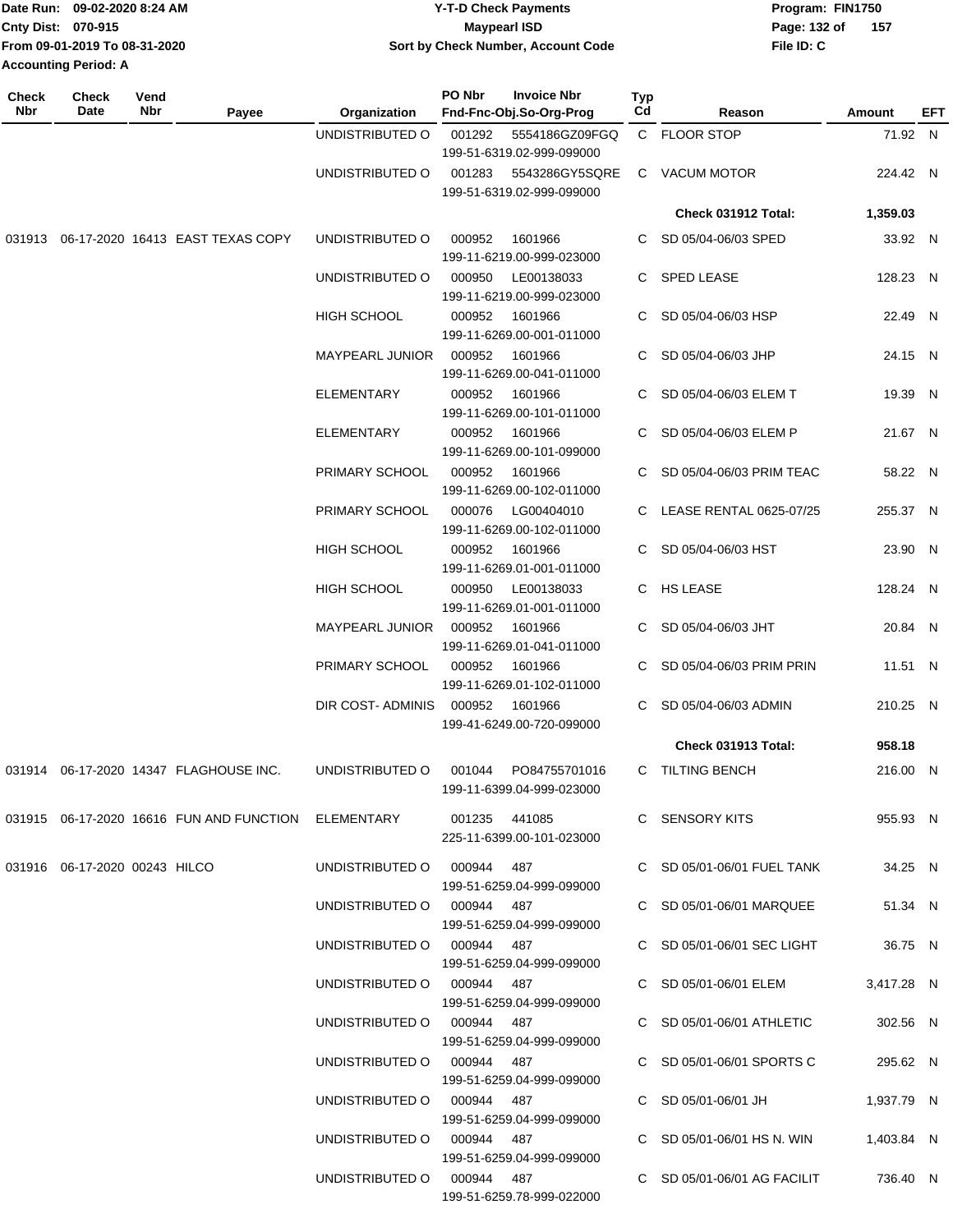|                             | IDate Run: 09-02-2020 8:24 AM | <b>Y-T-D Check Payments</b>        | Program: FIN1750      |  |  |
|-----------------------------|-------------------------------|------------------------------------|-----------------------|--|--|
| <b>Cnty Dist: 070-915</b>   |                               | Maypearl ISD                       | - 157<br>Page: 133 of |  |  |
|                             | From 09-01-2019 To 08-31-2020 | Sort by Check Number, Account Code | File ID: C            |  |  |
| <b>Accounting Period: A</b> |                               |                                    |                       |  |  |

| Check<br><b>Nbr</b> | <b>Check</b><br>Date              | Vend<br>Nbr | Payee                                                     | Organization           | PO Nbr | <b>Invoice Nbr</b><br>Fnd-Fnc-Obj.So-Org-Prog | <b>Typ</b><br>Cd | Reason                         | Amount     | EFT |
|---------------------|-----------------------------------|-------------|-----------------------------------------------------------|------------------------|--------|-----------------------------------------------|------------------|--------------------------------|------------|-----|
|                     |                                   |             |                                                           |                        |        |                                               |                  | Check 031916 Total:            | 8,215.83   |     |
| 031917              |                                   |             | 06-17-2020 01591 J. BRANDT RECOGNITI UNDISTRIBUTED O      |                        | 001181 | 58216<br>199-13-6299.00-999-099000            | C                | <b>SERVICE AWARDS</b>          | 68.00 N    |     |
| 031918              |                                   |             | 06-17-2020 00063 LAKESHORE EQUIPME ELEMENTARY             |                        | 001280 | 5340920620<br>225-11-6399.00-101-023000       | C.               | <b>PUZZLES</b>                 | 268.96 N   |     |
| 031919              |                                   |             | 06-17-2020 13243 MCGREGOR ISD                             | <b>HIGH SCHOOL</b>     | 001337 | 903<br>199-36-6499.05-001-099000              | C                | UIL DEC 9-3A EXPENSES          | 83.72 N    |     |
| 031920              |                                   |             | 06-17-2020 15658 NATUS MEDICAL INCO UNDISTRIBUTED O       |                        | 001343 | 1719299592<br>199-33-6399.00-999-023000       | C.               | <b>AUDIOMETER CALIBRATI</b>    | 384.00 N   |     |
| 031921              |                                   |             | 06-17-2020 15814 NEC FINANCIAL SERVI UNDISTRIBUTED O      |                        | 000951 | 0002313647<br>199-71-6512.00-999-099000       | C                | PHONE SYSTEM SV8100            | 1,159.20 N |     |
|                     |                                   |             |                                                           | UNDISTRIBUTED O        | 000951 | 0002313647<br>199-71-6522.00-999-099000       | C                | PHONE SYSTEM SV8100            | 181.07 N   |     |
|                     |                                   |             |                                                           |                        |        |                                               |                  | Check 031921 Total:            | 1,340.27   |     |
| 031922              |                                   |             | 06-17-2020 12087 OAK CLIFF OFFICE SU HIGH SCHOOL          |                        | 001355 | 451226-0<br>199-11-6399.12-001-011000         | C                | OFFICE SUPPLIES                | 62.85 N    |     |
| 031923              |                                   |             | 06-17-2020 00287 OFFICE DEPOT                             | UNDISTRIBUTED O        | 001282 | 501769433001<br>199-21-6399.00-999-023000     | C.               | OFFICE SUPPLIES                | 228.27 N   |     |
| 031924              |                                   |             | 06-17-2020 13117 PIEPER ENTERPRISES UNDISTRIBUTED O       |                        | 000170 | 36050<br>199-51-6249.17-999-099000            | C                | <b>LAWN MAINT JUNE</b>         | 5,425.00 N |     |
|                     |                                   |             |                                                           | UNDISTRIBUTED O        | 001134 | 36049<br>199-51-6319.03-999-099H00            | C                | SPORTS COMPLEX JUNE            | 2,171.43 N |     |
|                     |                                   |             |                                                           |                        |        |                                               |                  | Check 031924 Total:            | 7,596.43   |     |
| 031925              |                                   |             | 06-17-2020 14188 PIONEER ATHLETICS                        | UNDISTRIBUTED O        | 001303 | <b>INV756277</b><br>199-36-6399.05-999-099000 | С                | <b>Turf Sweeper</b>            | 3,144.60 N |     |
| 031926              |                                   |             | 06-17-2020 00854 PITNEY BOWES GLOB ADMINISTRATIVE         |                        | 001311 | 800090900973659<br>199-41-6399.01-701-099000  | C.               | <b>POSTAGE</b>                 | 500.00 N   |     |
| 031927              |                                   |             | 06-17-2020 00134 TXU ENERGY                               | UNDISTRIBUTED O        | 000947 | 054352616453<br>199-51-6259.04-999-099000     | C                | SD 05/11-06/09 SEC LIGHT       | 328.14 N   |     |
|                     |                                   |             | 031928 06-17-2020 01145 WELDERS WAREHOUS HIGH SCHOOL      |                        | 000948 | 40797<br>199-11-6399.09-001-022000            |                  | C CYLINDERS RENTAL MAY         | 120.00 N   |     |
| 031929              |                                   |             | 06-25-2020 14693 AGILE SPORTS TECHN HIGH SCHOOL           |                        | 001259 | INV00854687<br>199-36-6399.11-001-099000      |                  | C Hudl                         | 450.00 N   |     |
|                     |                                   |             | 031930 06-25-2020 01869 ALL SPORTS TROPHIE ADMINISTRATIVE |                        | 001367 | 14670<br>199-41-6399.01-701-099000            |                  | C NAME PLATES                  | 70.00 N    |     |
| 031931              |                                   |             | 06-25-2020 13576 CANON FINANCIAL SE UNDISTRIBUTED O       |                        | 000955 | 21569894<br>199-11-6219.07-999-023000         |                  | ADMIN SD JUNE                  | 135.64 N   |     |
|                     |                                   |             |                                                           | <b>MAYPEARL JUNIOR</b> |        | 000072 21569893<br>199-11-6269.01-041-011000  | C                | MONTHLY LEASE                  | 1,300.29 N |     |
|                     |                                   |             |                                                           |                        |        |                                               |                  | Check 031931 Total:            | 1,435.93   |     |
|                     | 031932 06-25-2020 00527 CDWG INC. |             |                                                           | UNDISTRIBUTED O        | 001345 | ZCK3773<br>199-11-6639.50-999-099000          | C                | Upgrade Switch for Fiber -     | 1,000.00 N |     |
|                     |                                   |             | 031933 06-25-2020 13531 DEBBIE GRIFFIN                    | <b>ADMINISTRATIVE</b>  | 001360 | REIMBURSEMENT<br>199-53-6399.00-701-099000    |                  | C Reimb. for cables & Kristi's | 97.88 N    |     |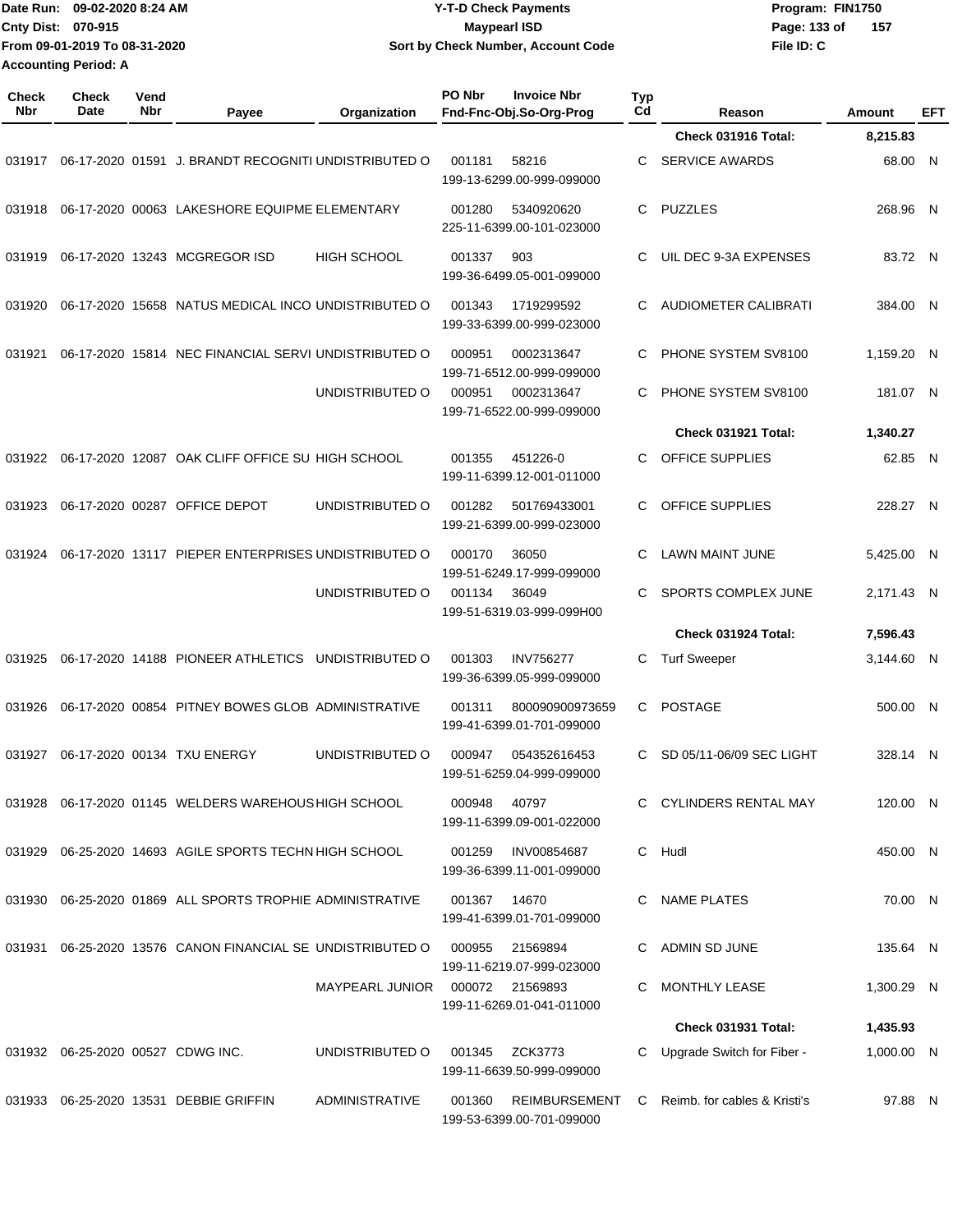| Date Run: 09-02-2020 8:24 AM  | <b>Y-T-D Check Payments</b>        | Program: FIN1750    |  |  |  |
|-------------------------------|------------------------------------|---------------------|--|--|--|
| <b>Cnty Dist: 070-915</b>     | Maypearl ISD                       | 157<br>Page: 134 of |  |  |  |
| From 09-01-2019 To 08-31-2020 | Sort by Check Number, Account Code | File ID: C          |  |  |  |
| <b>Accounting Period: A</b>   |                                    |                     |  |  |  |

| Check<br>Nbr | <b>Check</b><br>Date    | Vend<br>Nbr | Payee                                                                | <b>Organization</b>    | PO Nbr | <b>Invoice Nbr</b><br>Fnd-Fnc-Obj.So-Org-Prog  | <b>Typ</b><br>Cd | Reason                    | Amount     | EFT |
|--------------|-------------------------|-------------|----------------------------------------------------------------------|------------------------|--------|------------------------------------------------|------------------|---------------------------|------------|-----|
| 031934       |                         |             | 06-25-2020 15656 DEPARTMENT OF INF UNDISTRIBUTED O                   |                        | 000956 | 20051292N                                      |                  | C SD MAY 2020 LONG DISTA  | 43.49 N    |     |
|              |                         |             |                                                                      |                        |        | 199-51-6259.02-999-099000                      |                  |                           |            |     |
|              |                         |             | 031935 06-25-2020 12536 DESOTO JANITORIAL UNDISTRIBUTED O            |                        | 001349 | 198507<br>199-51-6319.02-999-099000            | C.               | <b>FLOOR FINISH</b>       | 1,048.32 N |     |
| 031936       |                         |             | 06-25-2020 12885 DIRECT ENERGY                                       | UNDISTRIBUTED O        | 000959 | 201680042414472<br>199-51-6259.04-999-099000   |                  | C SD 05/11-06/09 BUS BARN | 43.78 N    |     |
|              |                         |             |                                                                      | UNDISTRIBUTED O        | 000959 | 201670042405214<br>199-51-6259.04-999-099000   |                  | C SD 05/11-06/09 ADMIN    | 246.57 N   |     |
|              |                         |             |                                                                      |                        |        |                                                |                  | Check 031936 Total:       | 290.35     |     |
| 031937       |                         |             | 06-25-2020 16413 EAST TEXAS COPY                                     | UNDISTRIBUTED O        | 000960 | 1604220<br>199-11-6219.07-999-023000           | C.               | SD 05/09-06/08 SPED       | 85.60 N    |     |
|              |                         |             |                                                                      | <b>HIGH SCHOOL</b>     | 000960 | 1604220<br>199-11-6269.00-001-011000           | C                | SD 05/09-06/08 HSP        | 96.25 N    |     |
|              |                         |             |                                                                      | <b>MAYPEARL JUNIOR</b> | 000960 | 1604220<br>199-11-6269.00-041-011000           | C.               | SD 05/09-06/08 JHP        | 70.00 N    |     |
|              |                         |             |                                                                      | <b>ELEMENTARY</b>      | 000960 | 1604220<br>199-11-6269.00-101-011000           | C.               | SD 05/09-06/08 ELEM T     | 92.34 N    |     |
|              |                         |             |                                                                      | <b>ELEMENTARY</b>      | 000960 | 1604220<br>199-11-6269.00-101-099000           |                  | SD 05/09-06/08 ELEM P     | 72.48 N    |     |
|              |                         |             |                                                                      | PRIMARY SCHOOL         | 000960 | 1604220<br>199-11-6269.00-102-011000           |                  | SD 05/09-06/08 PRIM TEA   | 70.00 N    |     |
|              |                         |             |                                                                      | <b>HIGH SCHOOL</b>     | 000960 | 1604220<br>199-11-6269.01-001-011000           |                  | SD 05/09-06/08 HST        | 97.98 N    |     |
|              |                         |             |                                                                      | MAYPEARL JUNIOR        | 000960 | 1604220<br>199-11-6269.01-041-011000           |                  | SD 05/09-06/08 JHT        | 71.65 N    |     |
|              |                         |             |                                                                      | PRIMARY SCHOOL         | 000960 | 1604220<br>199-11-6269.01-102-011000           |                  | SD 05/09-06/08 PRIM PRI   | 72.48 N    |     |
|              |                         |             |                                                                      | DIR COST- ADMINIS      | 000960 | 1604220<br>199-41-6249.00-720-099000           | C                | SD 05/09-06/08 ADMIN      | 70.00 N    |     |
|              |                         |             |                                                                      |                        |        |                                                |                  | Check 031937 Total:       | 798.78     |     |
| 031938       | 06-25-2020 15210 FED EX |             |                                                                      | UNDISTRIBUTED O        | 000957 | 704258131<br>199-41-6399.02-999-099000         | C                | PRIORITY MAIL             | 83.29 N    |     |
|              |                         |             | 031939 06-25-2020 16072 FIRE AND SAFETY PR UNDISTRIBUTED O           |                        | 001291 | 30231<br>199-51-6249.00-999-099000             |                  | C FIRE EXTINGUISHER INSP  | 1,259.00 N |     |
|              |                         |             | 031940 06-25-2020 12341 GRAINGER INDUSTRIA UNDISTRIBUTED O           |                        | 001352 | 9556703339<br>199-51-6399.05-999-099000        |                  | C BLOWER MOTOR PRIMAR     | 709.00 N   |     |
|              |                         |             | 031941 06-25-2020 00049 HOUGHTON MIFFLIN H ELEMENTARY                |                        |        | 001313 954842042<br>410-11-6321.00-101-011000  |                  | C LEVEL READERS           | 495.00 N   |     |
|              |                         |             |                                                                      | PRIMARY SCHOOL         |        | 001293 954828228<br>410-11-6321.00-102-011000  |                  | C ELAR K-5                | 3,995.00 N |     |
|              |                         |             |                                                                      |                        |        |                                                |                  | Check 031941 Total:       | 4,490.00   |     |
|              |                         |             | 031942 06-25-2020 16223 Houston ISD                                  | UNDISTRIBUTED O        | 000958 | 1920MAY94                                      |                  | C SHARS BILLING MAY 2020  | 36.61 N    |     |
|              |                         |             |                                                                      |                        |        | 199-31-6299.00-999-023000                      |                  |                           |            |     |
|              |                         |             | 031943  06-25-2020  16233  NATIONAL CHEERLEA MAYPEARL JUNIOR  001362 |                        |        | MAYPEARL<br>199-36-6499.00-041-099000          |                  | C CHEER CAMP COACH        | 59.00 N    |     |
|              |                         |             |                                                                      | HIGH SCHOOL            |        | 001371 0010652866<br>199-36-6499.01-001-099000 | C.               | <b>CHEER CAMP</b>         | 59.00 N    |     |
|              |                         |             |                                                                      |                        |        |                                                |                  | Check 031943 Total:       | 118.00     |     |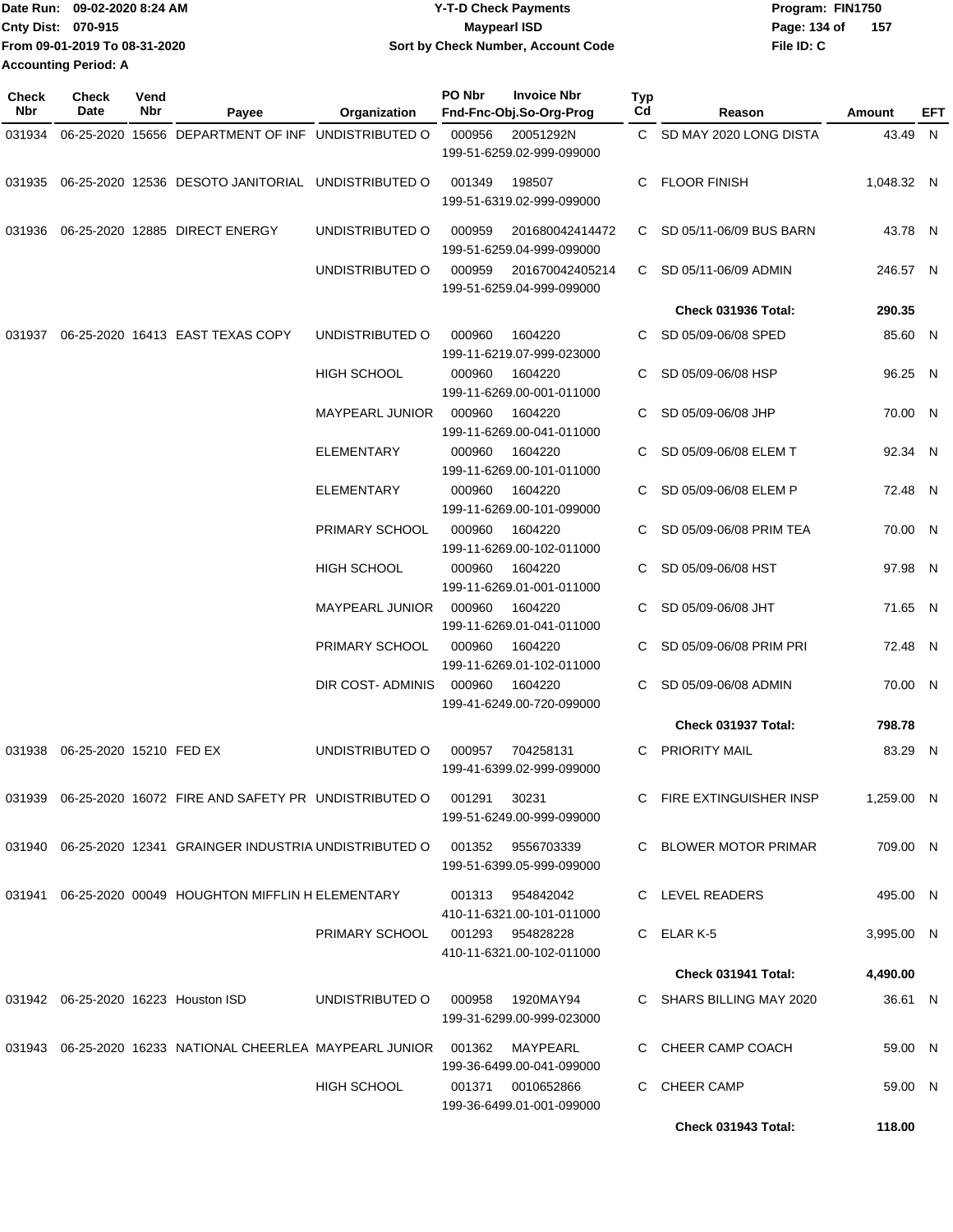|                             | Date Run: 09-02-2020 8:24 AM  | <b>Y-T-D Check Payments</b>        | Program: FIN1750 |       |  |  |
|-----------------------------|-------------------------------|------------------------------------|------------------|-------|--|--|
| Cnty Dist: 070-915          |                               | Maypearl ISD                       | Page: 135 of     | - 157 |  |  |
|                             | From 09-01-2019 To 08-31-2020 | Sort by Check Number, Account Code | File ID: C       |       |  |  |
| <b>Accounting Period: A</b> |                               |                                    |                  |       |  |  |

| <b>Check</b><br><b>Nbr</b> | Check<br>Date          | Vend<br>Nbr | Payee                                                               | Organization         | PO Nbr       | <b>Invoice Nbr</b><br>Fnd-Fnc-Obj.So-Org-Prog     | <b>Typ</b><br>Cd | Reason                     | Amount     | EFT |
|----------------------------|------------------------|-------------|---------------------------------------------------------------------|----------------------|--------------|---------------------------------------------------|------------------|----------------------------|------------|-----|
| 031944                     |                        |             | 06-25-2020 12087 OAK CLIFF OFFICE SU MAYPEARL JUNIOR                |                      | 001332       | 450825-0<br>199-11-6399.07-041-011000             |                  | C MAGNETIC BOARD           | 298.89 N   |     |
|                            |                        |             |                                                                     | UNDISTRIBUTED O      | 000965       | 451234-0<br>199-51-6319.02-999-099000             | C.               | KEY                        | 24.00 N    |     |
|                            |                        |             |                                                                     |                      |              |                                                   |                  | Check 031944 Total:        | 322.89     |     |
| 031945                     |                        |             | 06-25-2020 00287 OFFICE DEPOT                                       | ADMINISTRATIVE       | 001354       | 511399551001<br>199-41-6399.01-701-099000         | C.               | <b>RED FOLDERS</b>         | 87.14 N    |     |
|                            |                        |             |                                                                     | ADMINISTRATIVE       | 001354       | 511399048001<br>199-41-6399.01-701-099000         | C                | <b>RED FOLDERS</b>         | 8.99 N     |     |
|                            |                        |             |                                                                     |                      |              |                                                   |                  | Check 031945 Total:        | 96.13      |     |
| 031946                     |                        |             | 06-25-2020 13117 PIEPER ENTERPRISES UNDISTRIBUTED O                 |                      | 001208       | 36051<br>199-51-6319.03-999-099H00                | C                | SPRINKLER AT 66 FIELDS     | 1,000.00 N |     |
|                            |                        |             |                                                                     | UNDISTRIBUTED O      | 001368       | 36091<br>199-51-6319.03-999-099H00                | C                | <b>SPRINKLER REPAIR</b>    | 2,500.00 N |     |
|                            |                        |             |                                                                     |                      |              |                                                   |                  | Check 031946 Total:        | 3,500.00   |     |
| 031947                     |                        |             | 06-25-2020 00316 SCHOOL SPECIALTY I MAYPEARL JUNIOR                 |                      | 001325       | 208125271001<br>199-11-6399.02-041-011000         |                  | C Lang Arts                | 482.14 N   |     |
| 031948                     |                        |             | 06-25-2020 14122 LAURI ANN SPRADLIN MAYPEARL JUNIOR                 |                      | 001358       | <b>REIMBURSEMENT</b><br>199-36-6399.09-041-099000 | C                | CHEER CAMP SUPPLIES        | 79.17 N    |     |
| 031949                     |                        |             | 06-25-2020 16709 SUREGUARD PEST SE UNDISTRIBUTED O                  |                      | 000233       | 163852<br>199-51-6249.00-999-099000               | C.               | PEST CONTROL JUNE          | 833.00 N   |     |
| 031950                     | 06-25-2020 00131 TASA  |             |                                                                     | <b>HIGH SCHOOL</b>   | 001370       | 53132<br>199-23-6499.00-001-099000                | C                | <b>MEMBERSHIP</b>          | 240.00 N   |     |
| 031951                     | 06-25-2020 00810 TASSP |             |                                                                     | <b>HIGH SCHOOL</b>   | 001369       | 51171<br>199-23-6499.00-001-099000                | C                | <b>MEMBERSHIP</b>          | 250.00 N   |     |
|                            |                        |             | 031952 06-25-2020 00144 WAXAHACHIE DAILY LI UNDISTRIBUTED O         |                      | 000961       | 00122282<br>199-41-6499.00-999-099000             | C.               | <b>GRADUATION MAGAZINE</b> | 499.00 N   |     |
| 031953                     |                        |             | 07-09-2020 16192 ACTION FIRE PROS                                   | UNDISTRIBUTED O      | 001131       | S2083048<br>199-51-6249.00-999-099000             | C                | ANNUAL INSPECTION FIR      | 4,100.00 N |     |
|                            |                        |             |                                                                     | UNDISTRIBUTED O      | 000988       | A2020873<br>199-51-6249.00-999-099000             | C.               | REPLACED BAD PILL          | 550.00 N   |     |
|                            |                        |             |                                                                     |                      |              |                                                   |                  | Check 031953 Total:        | 4,650.00   |     |
|                            |                        |             | 031954 07-09-2020 15376 ALL ABOUT TIRES, LLC UNDISTRIBUTED O 001344 |                      |              | 29728<br>199-34-6219.00-999-099000                |                  | C dismount/mount tires     | 12.00 N    |     |
|                            |                        |             |                                                                     | UNDISTRIBUTED O      | 001344 29728 | 199-34-6319.00-999-099000                         | C.               | dismount/mount tires       | 428.00 N   |     |
|                            |                        |             |                                                                     |                      |              |                                                   |                  | <b>Check 031954 Total:</b> | 440.00     |     |
|                            |                        |             | 031955 07-09-2020 16127 ALLIED FLOW SPECIAL UNDISTRIBUTED O         |                      |              | 001245   0608203621<br>199-51-6249.00-999-099000  |                  | C REPLACED FIRELINE/REP    | 6,467.53 N |     |
|                            |                        |             | 031956 07-09-2020 15616 AT&T CORP.                                  | <b>DISTRICT WIDE</b> |              | 000972 0573207983001<br>199-51-6259.02-999-099000 |                  | Y LONG DISTANCE JUNE       | 42.39 N    |     |
|                            |                        |             | 031957 07-09-2020 00069 ATMOS ENERGY                                | <b>DISTRICT WIDE</b> | 000971       | 3030318485<br>199-51-6259.00-999-099000           |                  | Y SD 06/02-07/01 ELEM      | 80.17 N    |     |
|                            |                        |             |                                                                     | <b>DISTRICT WIDE</b> | 000971       | 3030318181<br>199-51-6259.00-999-099000           |                  | Y SD 06/02-07/01 MIDDLE SC | 65.41 N    |     |
|                            |                        |             |                                                                     | <b>DISTRICT WIDE</b> | 000971       | 3030380470<br>199-51-6259.00-999-099000           |                  | Y SD 06/02-07/01 HIGH SCH  | 37.49 N    |     |
|                            |                        |             |                                                                     | <b>DISTRICT WIDE</b> | 000971       | 3030380238<br>199-51-6259.00-999-099000           |                  | Y SD 06/02-07/01 ADMIN     | 56.55 N    |     |
|                            |                        |             |                                                                     |                      |              |                                                   |                  | Check 031957 Total:        | 239.62     |     |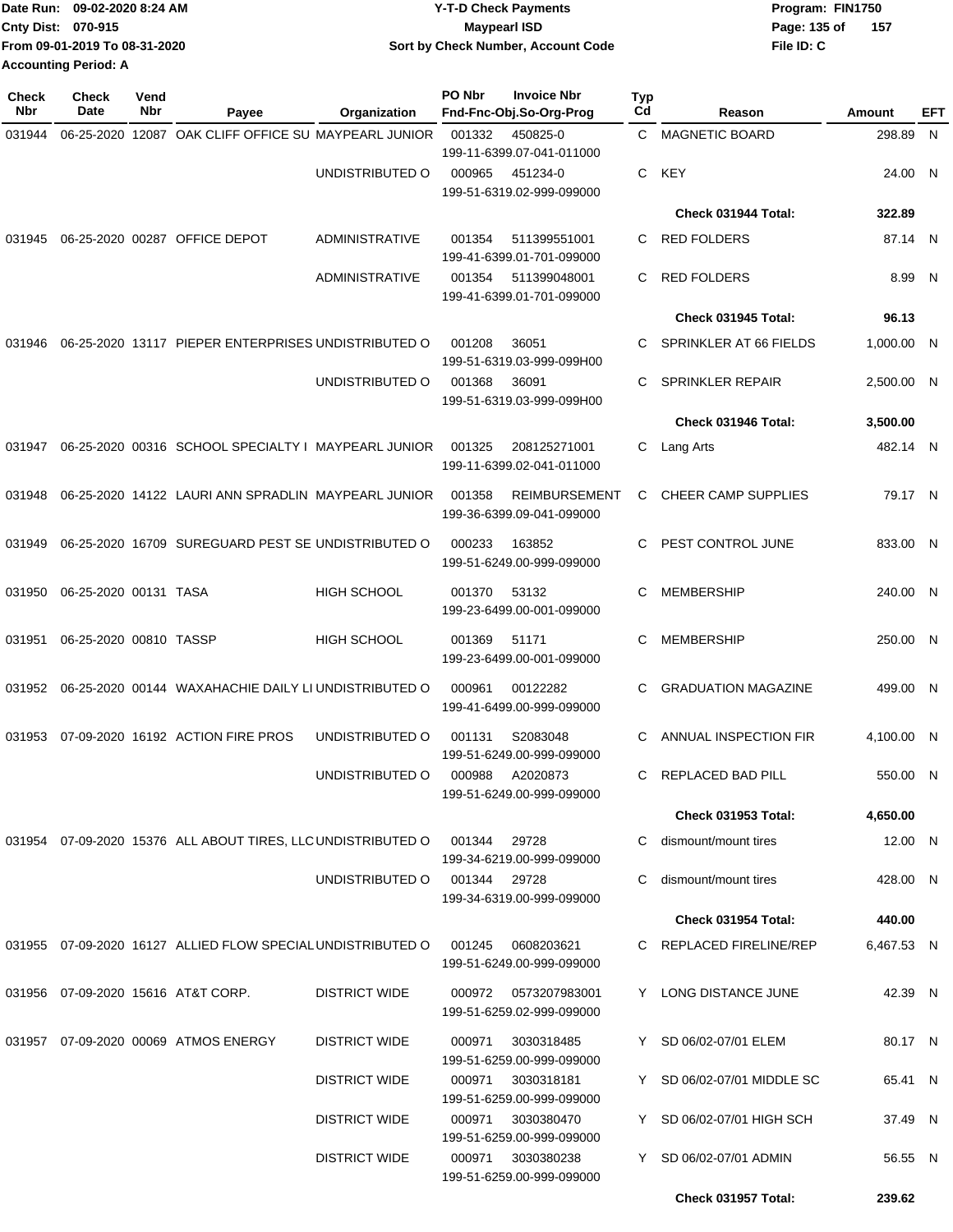|                    | Date Run: 09-02-2020 8:24 AM  | <b>Y-T-D Check Payments</b>        | Program: FIN1750 |     |
|--------------------|-------------------------------|------------------------------------|------------------|-----|
| Cnty Dist: 070-915 |                               | Maypearl ISD                       | Page: 136 of     | 157 |
|                    | From 09-01-2019 To 08-31-2020 | Sort by Check Number, Account Code | File ID: C       |     |
|                    | <b>Accounting Period: A</b>   |                                    |                  |     |

| Check<br>Nbr | <b>Check</b><br>Date | Vend<br>Nbr | Payee                                                                        | Organization         | PO Nbr     | <b>Invoice Nbr</b><br>Fnd-Fnc-Obj.So-Org-Prog       | Typ<br>Cd | Reason                     | <b>Amount</b> | EFT |
|--------------|----------------------|-------------|------------------------------------------------------------------------------|----------------------|------------|-----------------------------------------------------|-----------|----------------------------|---------------|-----|
| 031958       |                      |             | 07-09-2020 00887 BSN SPORTS                                                  | UNDISTRIBUTED O      | 001268     | 909380069<br>199-36-6399.01-999-099GHS              |           | C JH Girls Workout Shirts  | 250.00 N      |     |
|              |                      |             |                                                                              | UNDISTRIBUTED O      | 001268     | 909380069<br>199-36-6399.03-999-099GHS              |           | JH Girls Workout Shirts    | 218.00 N      |     |
|              |                      |             |                                                                              | UNDISTRIBUTED O      | 001268     | 909380069<br>199-36-6399.06-999-099HS0              | C         | JH Girls Workout Shirts    | 250.00 N      |     |
|              |                      |             |                                                                              | <b>HIGH SCHOOL</b>   | 001268     | 909380069<br>199-36-6399.13-001-099000              | C.        | JH Girls Workout Shirts    | 32.00 N       |     |
|              |                      |             |                                                                              |                      |            |                                                     |           | Check 031958 Total:        | 750.00        |     |
| 031959       |                      |             | 07-09-2020 16789 BUENA VISTA-BETHEL UNDISTRIBUTED O                          |                      | 000982     | 3296<br>199-51-6259.01-999-099000                   |           | SD 05/15-06/15 BALLPARK    | 479.73 N      |     |
| 031960       | 07-09-2020 17038 CED |             |                                                                              | <b>DISTRICT WIDE</b> | 000969     | 9289-402036<br>199-51-6319.02-999-099000            |           | Y LIGHTING SUPPLIES        | 294.95 N      |     |
|              |                      |             |                                                                              | UNDISTRIBUTED O      | 001399     | 9289402071<br>199-51-6319.02-999-099000             | C         | magnetic drver/connector   | 97.28 N       |     |
|              |                      |             |                                                                              |                      |            |                                                     |           | Check 031960 Total:        | 392.23        |     |
| 031961       |                      |             | 07-09-2020 00217 CITY OF MAYPEARL                                            | <b>DISTRICT WIDE</b> | 000970     | 1081<br>199-51-6259.01-999-099000                   | Y         | SD 05/28-06/29 ELEM YRD    | 21.00 N       |     |
|              |                      |             |                                                                              | <b>DISTRICT WIDE</b> | 000970     | 80<br>199-51-6259.01-999-099000                     | Y         | SD 05/28-06/29 BALLFIELD   | 21.00 N       |     |
|              |                      |             |                                                                              | <b>DISTRICT WIDE</b> | 000970     | 1080<br>199-51-6259.01-999-099000                   |           | Y SD 05/28-06/29 ELEM      | 46.00 N       |     |
|              |                      |             |                                                                              | <b>DISTRICT WIDE</b> | 000970     | 1618<br>199-51-6259.01-999-099000                   | Y         | SD 05/28-06/29 ADMIN       | 46.00 N       |     |
|              |                      |             |                                                                              | <b>DISTRICT WIDE</b> | 000970     | 1394<br>199-51-6259.01-999-099000                   |           | Y SD 05/28-06/29 HS CONCE  | 46.00 N       |     |
|              |                      |             |                                                                              | <b>DISTRICT WIDE</b> | 000970 82  | 199-51-6259.01-999-099000                           |           | Y SD 05/28-06/29 PRIM SCH  | 52.00 N       |     |
|              |                      |             |                                                                              | <b>DISTRICT WIDE</b> | 000970 574 | 199-51-6259.01-999-099000                           |           | Y SD 05/28-06/29 JRHIGHYR  | 60.05 N       |     |
|              |                      |             |                                                                              | <b>DISTRICT WIDE</b> | 000970     | 383<br>199-51-6259.01-999-099000                    |           | Y SD 05/28-06/29 HIGH SCH  | 51.40 N       |     |
|              |                      |             |                                                                              | <b>DISTRICT WIDE</b> | 000970 595 | 199-51-6259.01-999-099000                           |           | Y SD 05/28-06/29 JR HGH SC | 57.40 N       |     |
|              |                      |             |                                                                              |                      |            |                                                     |           | Check 031961 Total:        | 400.85        |     |
|              |                      |             | 031962  07-09-2020  12536  DESOTO JANITORIAL  UNDISTRIBUTED   001333  198777 |                      |            | 199-51-6319.01-999-099000                           |           | C REPAIR CARPET SHAMP      | 526.23 N      |     |
|              |                      |             | 031963 07-09-2020 16480 DIAL LUBRICANTS, INC UNDISTRIBUTED O                 |                      | 001336     | 0022074<br>199-34-6311.01-999-099000                |           | C FILTERS                  | 75.00 N       |     |
|              |                      |             |                                                                              | UNDISTRIBUTED O      |            | 199-34-6311.01-999-099000                           |           | C OIL                      | 515.00 N      |     |
|              |                      |             |                                                                              |                      |            |                                                     |           | <b>Check 031963 Total:</b> | 590.00        |     |
|              |                      |             | 031964 07-09-2020 12885 DIRECT ENERGY                                        | <b>DISTRICT WIDE</b> | 000973     | 201730042473411<br>199-51-6259.04-999-099000        |           | Y SD 05/11-06/09 PRIM PRAC | 8.90 N        |     |
|              |                      |             |                                                                              | <b>DISTRICT WIDE</b> |            | 000973 201730042473411<br>199-51-6259.04-999-099000 |           | Y SD 05/11-06/09 ARCHIVE   | 99.97 N       |     |
|              |                      |             |                                                                              | <b>DISTRICT WIDE</b> |            | 000973 201730042473411<br>199-51-6259.04-999-099000 |           | Y SD 05/11-06/09 PRIM CAFT | 325.06 N      |     |
|              |                      |             |                                                                              | <b>DISTRICT WIDE</b> |            | 000973 201730042473411<br>199-51-6259.04-999-099000 |           | Y SD 05/11-06/09 HS S WING | 1,855.08 N    |     |
|              |                      |             |                                                                              | <b>DISTRICT WIDE</b> |            | 000973 201730042473411<br>199-51-6259.04-999-099000 |           | Y SD 05/11-06/09 PRIMARY   | 1,210.49 N    |     |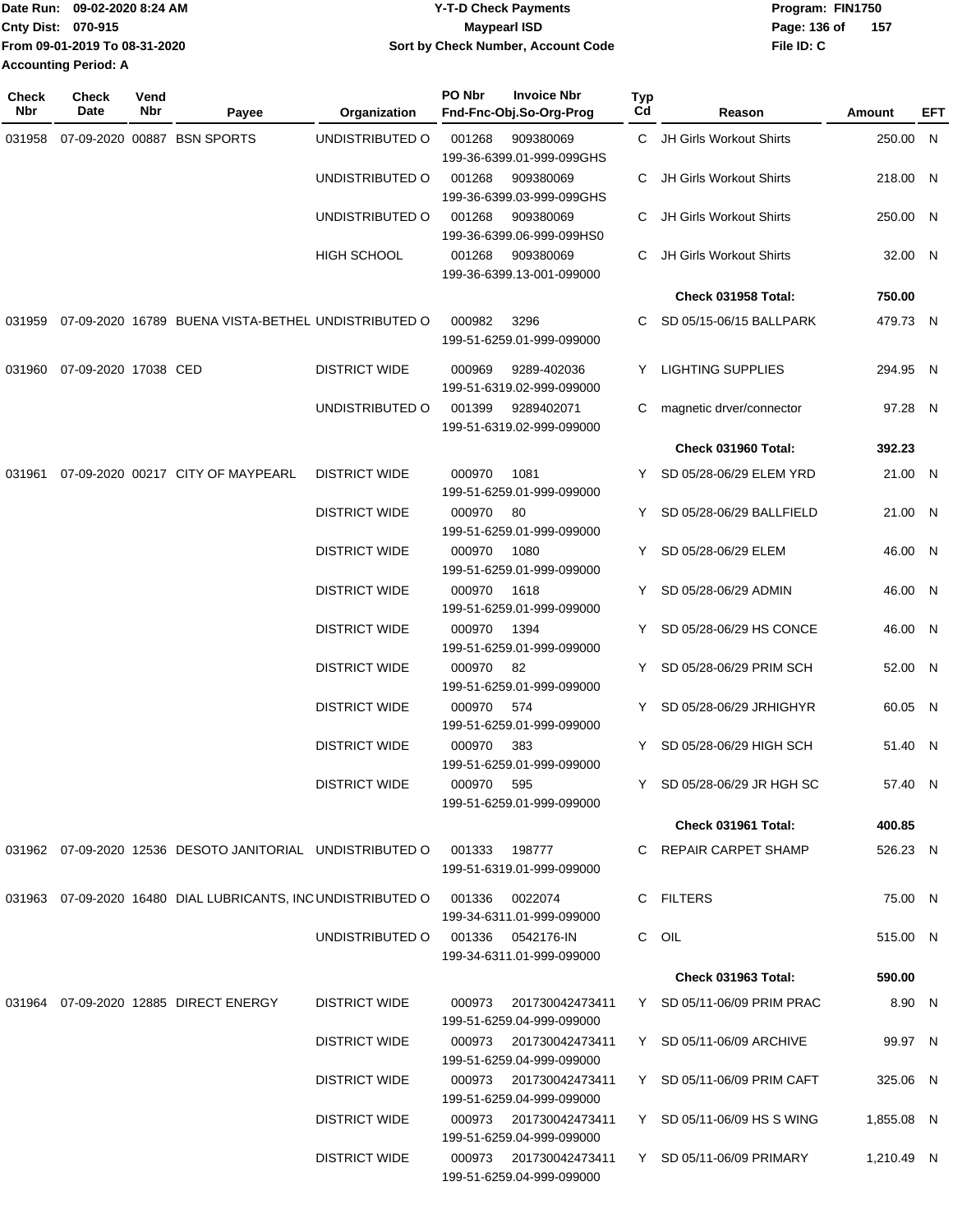| 09-02-2020 8:24 AM<br>Date Run: | Y-T-D Check Payments               | Program: FIN1750    |  |  |  |
|---------------------------------|------------------------------------|---------------------|--|--|--|
| <b>Cnty Dist: 070-915</b>       | Maypearl ISD                       | 157<br>Page: 137 of |  |  |  |
| From 09-01-2019 To 08-31-2020   | Sort by Check Number, Account Code | File ID: C          |  |  |  |
| <b>Accounting Period: A</b>     |                                    |                     |  |  |  |

| Check<br><b>Nbr</b> | <b>Check</b><br>Date              | Vend<br>Nbr | Payee                                               | Organization                  | <b>PO Nbr</b> | <b>Invoice Nbr</b><br>Fnd-Fnc-Obj.So-Org-Prog   | <b>Typ</b><br>Cd | Reason                     | Amount     | EFT |
|---------------------|-----------------------------------|-------------|-----------------------------------------------------|-------------------------------|---------------|-------------------------------------------------|------------------|----------------------------|------------|-----|
|                     |                                   |             |                                                     | <b>DISTRICT WIDE</b>          | 000973        | 201730042473411<br>199-51-6259.04-999-099000    |                  | Y SD 05/11-06/09 QUAD      | 224.51 N   |     |
|                     |                                   |             |                                                     | <b>DISTRICT WIDE</b>          | 000973        | 201730042473411<br>199-51-6259.04-999-099000    |                  | Y SD 05/11-06/09 PORTABLE  | 129.79 N   |     |
|                     |                                   |             |                                                     | <b>DISTRICT WIDE</b>          | 000973        | 201730042473411<br>199-51-6259.04-999-099000    |                  | Y SD 05/11-06/09 GOLF FACI | 483.84 N   |     |
|                     |                                   |             |                                                     |                               |               |                                                 |                  | Check 031964 Total:        | 4,337.64   |     |
| 031965              |                                   |             | 07-09-2020 15718 DUNCAN PLUMBING S UNDISTRIBUTED O  |                               | 001351        | 5402<br>199-51-6249.00-999-099000               | C.               | <b>CAMERA SERVICE</b>      | 350.00 N   |     |
| 031966              |                                   |             | 07-09-2020 16413 EAST TEXAS COPY                    | <b>DISTRICT WIDE</b>          | 001346        | LG00530001<br>199-41-6249.00-720-099000         | Y.               | <b>LEASE MF525DW</b>       | 48.02 N    |     |
| 031967              |                                   |             | 07-09-2020 01547 EICHELBAUM WARDEL DIR COST-ADMINIS |                               | 000989        | 69163<br>199-41-6211.00-720-099000              | C.               | <b>LEGAL SERVICES</b>      | 1,385.00 N |     |
| 031968              |                                   |             | 07-09-2020 15762 FASTENAL COMPANY UNDISTRIBUTED O   |                               | 001385        | <b>TXWAX140867</b><br>199-51-6319.02-999-099000 | C                | <b>DROP IN KEYS</b>        | 21.90 N    |     |
| 031969              |                                   |             | 07-09-2020 16059 FRONTIER SOUTHWE DISTRICT WIDE     |                               | 000974        | 43517200318145<br>199-51-6259.02-999-099000     | Y.               | SD 06/28-07/27 4351720     | 64.87 N    |     |
|                     |                                   |             |                                                     | <b>DISTRICT WIDE</b>          | 000974        | 43521600925155<br>199-51-6259.02-999-099000     | Y.               | SD 06/28-07/27 ELEM        | 134.74 N   |     |
|                     |                                   |             |                                                     | <b>DISTRICT WIDE</b>          | 000974        | 43525200928155<br>199-51-6259.02-999-099000     | Y.               | SD 06/28-07/27 PRIM        | 134.74 N   |     |
|                     |                                   |             |                                                     | <b>DISTRICT WIDE</b>          | 000974        | 43520380929155<br>199-51-6259.02-999-099000     | Y                | SD 06/22-07/21 4352038 JH  | 134.74 N   |     |
|                     |                                   |             |                                                     | <b>DISTRICT WIDE</b>          | 000974        | 43520190930155<br>199-51-6259.02-999-099000     | Y.               | SD 06/25-07/24 4352019 HS  | 134.74 N   |     |
|                     |                                   |             |                                                     | <b>DISTRICT WIDE</b>          | 000974        | 43510000912065<br>199-51-6259.02-999-099000     | Y.               | SD 06/28-07/27 4351000 AD  | 936.99 N   |     |
|                     |                                   |             |                                                     |                               |               |                                                 |                  | Check 031969 Total:        | 1,540.82   |     |
| 031970              |                                   |             | 07-09-2020 16223 Houston ISD                        | UNDISTRIBUTED O               | 000980        | 1920JUNE202098<br>199-31-6299.00-999-023000     |                  | C SHARS BILLING JUNE 202   | 3.06 N     |     |
| 031971              |                                   |             | 07-09-2020 15361 JOHNSTONE SUPPLY DISTRICT WIDE     |                               | 000975        | 479-S101086557.<br>199-51-6249.01-999-099000    | Y.               | <b>RELAY SWITCH</b>        | 160.67 N   |     |
|                     |                                   |             | 031972 07-09-2020 15866 LEGACY ISP, LLC             | UNDISTRIBUTED 0 001108 154128 |               | 289-11-6219.00-999-011000                       |                  | C CABLE DROPS/SMOKE DE     | 1,080.00 N |     |
|                     | 031973  07-09-2020  15098  LOWE'S |             |                                                     | UNDISTRIBUTED O 000088 910756 |               | 199-51-6319.02-999-099000                       |                  | C LED BULBS                | 71.15 N    |     |
|                     |                                   |             |                                                     | UNDISTRIBUTED O 000088 902138 |               | 199-51-6319.02-999-099000                       |                  | C SHOP TOWELS              | 32.55 N    |     |
|                     |                                   |             |                                                     | UNDISTRIBUTED O 000088 910052 |               | 199-51-6319.02-999-099000                       |                  | C GLASS                    | 14.71 N    |     |
|                     |                                   |             |                                                     | UNDISTRIBUTED O 000088 902374 |               | 199-51-6319.02-999-099000                       |                  | C TOOLS                    | 412.45 N   |     |
|                     |                                   |             |                                                     | UNDISTRIBUTED O 000088 902851 |               | 199-51-6319.02-999-099000                       |                  | C PAINT SUPPLIES           | 246.86 N   |     |
|                     |                                   |             |                                                     | UNDISTRIBUTED O 000088 910255 |               | 199-51-6319.02-999-099000                       |                  | C MAINT SUPPLIES           | 179.86 N   |     |
|                     |                                   |             |                                                     |                               |               |                                                 |                  | Check 031973 Total:        | 957.58     |     |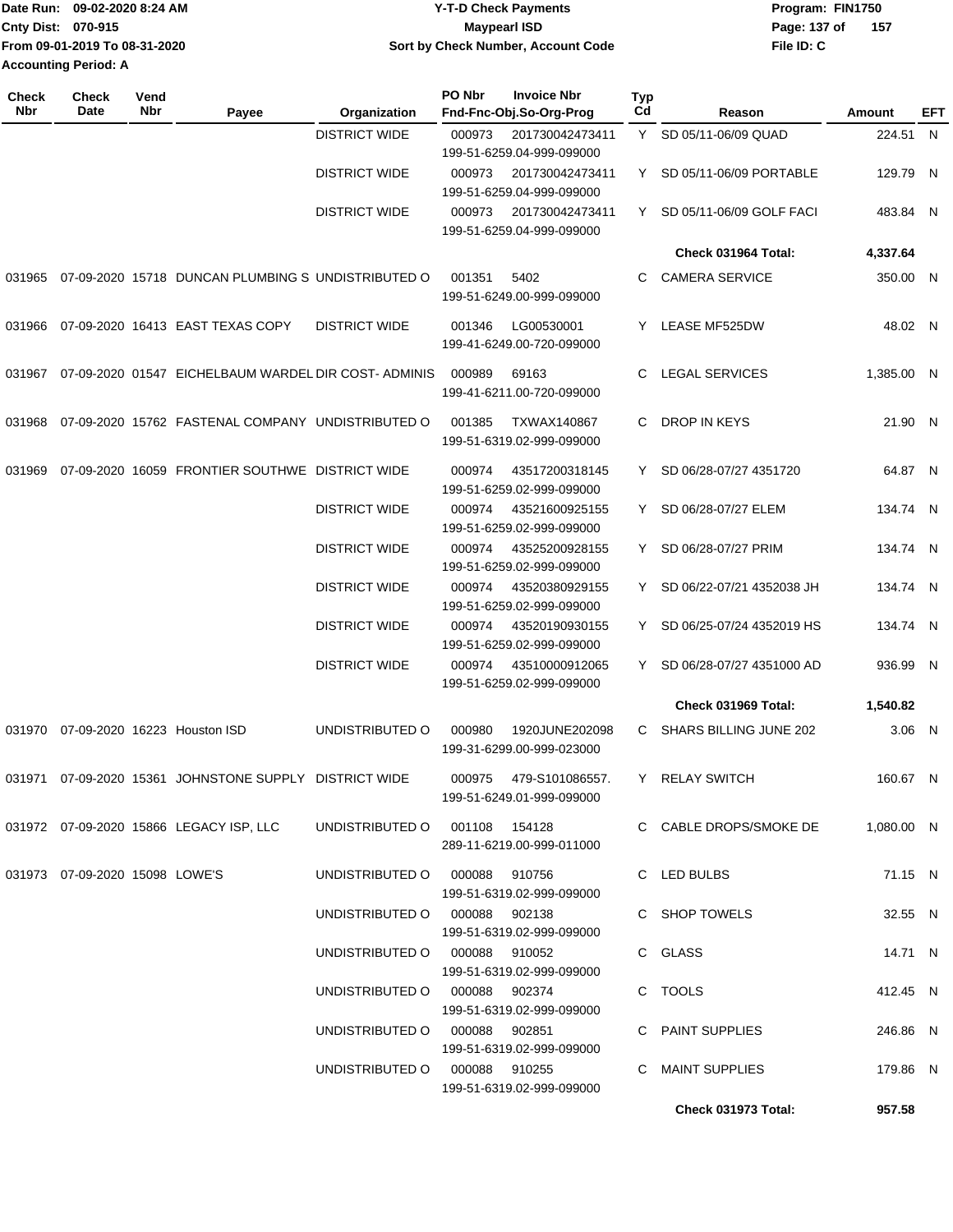| Date Run: 09-02-2020 8:24 AM  | <b>Y-T-D Check Payments</b>        | Program: FIN1750      |
|-------------------------------|------------------------------------|-----------------------|
| <b>Cnty Dist: 070-915</b>     | <b>Mavpearl ISD</b>                | - 157<br>Page: 138 of |
| From 09-01-2019 To 08-31-2020 | Sort by Check Number, Account Code | File ID: C            |
| Accounting Period: A          |                                    |                       |

**PO Nbr Invoice Nbr**

| <b>Check</b><br><b>Nbr</b> | Check<br>Date | Vend<br>Nbr | Payee                                                       | Organization         | PO Nbr | <b>Invoice Nbr</b><br>Fnd-Fnc-Obj.So-Org-Prog | Typ<br>Cd | Reason                       | <b>Amount</b> | EFT |
|----------------------------|---------------|-------------|-------------------------------------------------------------|----------------------|--------|-----------------------------------------------|-----------|------------------------------|---------------|-----|
| 031974                     |               |             | 07-09-2020 01099 MACKIN LIBRARY MED DISTRICT WIDE           |                      | 000925 | 632010<br>199-12-6399.05-041-099000           |           | Y Library Books              | 304.32 N      |     |
| 031975                     |               |             | 07-09-2020 16711 MAVERICK AWARDS                            | <b>DISTRICT WIDE</b> | 001318 | 59216<br>199-36-6499.05-001-099000            | Y         | Letter Jackets               | 50.00 N       |     |
|                            |               |             |                                                             | <b>DISTRICT WIDE</b> | 001318 | 59215<br>199-36-6499.05-001-099000            | Y         | Letter Jackets               | 325.00 N      |     |
|                            |               |             |                                                             | <b>DISTRICT WIDE</b> | 001318 | 59214<br>199-36-6499.05-001-099000            | Y         | Letter Jackets               | 275.00 N      |     |
|                            |               |             |                                                             |                      |        |                                               |           | Check 031975 Total:          | 650.00        |     |
| 031976                     |               |             | 07-09-2020 13306 MOUNTAIN PEAK SPE UNDISTRIBUTED O          |                      | 000985 | 11078800<br>199-51-6259.79-999-022000         | C         | SD 05/04-06/04 AG            | 42.14 N       |     |
| 031977                     |               |             | 07-09-2020 16289 NEXTLINK BROADBAN DISTRICT WIDE            |                      | 000976 | N125089750-38<br>199-11-6399.45-999-099000    | Y.        | SD 06/30-07/29 LEVEL 1       | 790.00 N      |     |
| 031978                     |               |             | 07-09-2020 14604 PEARSON/SAVVAS LE DISTRICT WIDE            |                      | 001312 | 97881418337377<br>410-11-6321.00-001-011000   | Y         | <b>MYPERSPECTIVES 2YR LI</b> | 4,150.00 N    |     |
| 031979                     |               |             | 07-09-2020 14574 PERMA-BOUND BOOK DISTRICT WIDE             |                      | 000968 | 1857243-01<br>199-12-6399.06-101-099000       | Y.        | <b>BOOKS</b>                 | 136.76 N      |     |
| 031980                     |               |             | 07-09-2020 00288 RCI TECHNOLOGIES I                         | <b>DISTRICT WIDE</b> | 000967 | 42329<br>199-41-6219.08-750-011000            |           | ASSET MANAGEMENT UP          | 1,600.50 N    |     |
|                            |               |             |                                                             | <b>DISTRICT WIDE</b> | 000967 | 42329<br>199-41-6219.10-701-099000            |           | ASSET MANAGEMENT UP          | 109.50 N      |     |
|                            |               |             |                                                             |                      |        |                                               |           | Check 031980 Total:          | 1,710.00      |     |
| 031981                     |               |             | 07-09-2020 14927 REPUBLIC SERVICES DISTRICT WIDE            |                      | 000978 | 0794014144561<br>199-51-6259.03-999-099000    |           | Y TRASH PICKUP JUNE          | 2,939.35 N    |     |
|                            |               |             | 031982 07-09-2020 01071 RICK'S WORLD OF SP UNDISTRIBUTED O  |                      | 001339 | 6155<br>199-51-6399.06-999-099000             | C         | <b>MAINT. SHIRTS</b>         | 1,026.00 N    |     |
| 031983                     |               |             | 07-09-2020 15564 RIDDELL/ALL AMERICA DISTRICT WIDE          |                      | 000808 | 951170170<br>199-36-6399.02-999-099000        | Y         | <b>Helmet Reconditioning</b> | 1,119.30 N    |     |
|                            |               |             |                                                             | UNDISTRIBUTED O      | 000809 | 951174509<br>199-36-6399.02-999-099000        | С         | <b>Helmet Reconditioning</b> | 1,829.42 N    |     |
|                            |               |             |                                                             |                      |        |                                               |           | Check 031983 Total:          | 2,948.72      |     |
|                            |               |             | 031984 07-09-2020 00132 TEXAS EDUCATIONAL UNDISTRIBUTED O   |                      | 000983 | 4287<br>199-13-6219.00-999-099000             |           | C COMPREHENSIVE SERVIC       | 621.00 N      |     |
| 031985                     |               |             | 07-09-2020 16812 THE ORIGINAL MAYFIE UNDISTRIBUTED O        |                      | 001193 | <b>MS0701</b><br>429-52-6629.00-999-099000    | C.        | PRIMARY PGROUND FEN          | 20,770.00 N   |     |
|                            |               |             | 031986 07-09-2020 15583 UNIVERSITY OF TEXA UNDISTRIBUTED O  |                      | 001384 | 00001171<br>199-13-6499.00-999-011000         | C         | engineer your world program  | 2,000.00 N    |     |
|                            |               |             |                                                             | <b>HIGH SCHOOL</b>   | 001383 | 00001172<br>410-11-6321.00-001-011000         |           | engineer your world program  | 2,000.00 N    |     |
|                            |               |             |                                                             |                      |        |                                               |           | Check 031986 Total:          | 4,000.00      |     |
|                            |               |             | 031987 07-09-2020 01145 WELDERS WAREHOUS HIGH SCHOOL        |                      | 000987 | 41108<br>199-11-6399.09-001-022000            |           | C CYLINDERS RENTAL JUNE      | 120.00 N      |     |
|                            |               |             | 031988 07-16-2020 16762 AIRGAS USA, LLC-CEN UNDISTRIBUTED O |                      | 000990 | 9972087578<br>199-51-6319.02-999-099000       |           | C CYLINDERS RENTAL           | 226.25 N      |     |
|                            |               |             | 031989  07-16-2020  00004  ALERT SERVICES                   | UNDISTRIBUTED O      | 001284 | 5055256<br>199-36-6399.05-999-099000          | C.        | Sanitizer                    | 111.90 N      |     |
|                            |               |             |                                                             | UNDISTRIBUTED O      |        | 001284 5055402<br>199-36-6399.05-999-099000   | C.        | Sanitizer                    | 111.90 N      |     |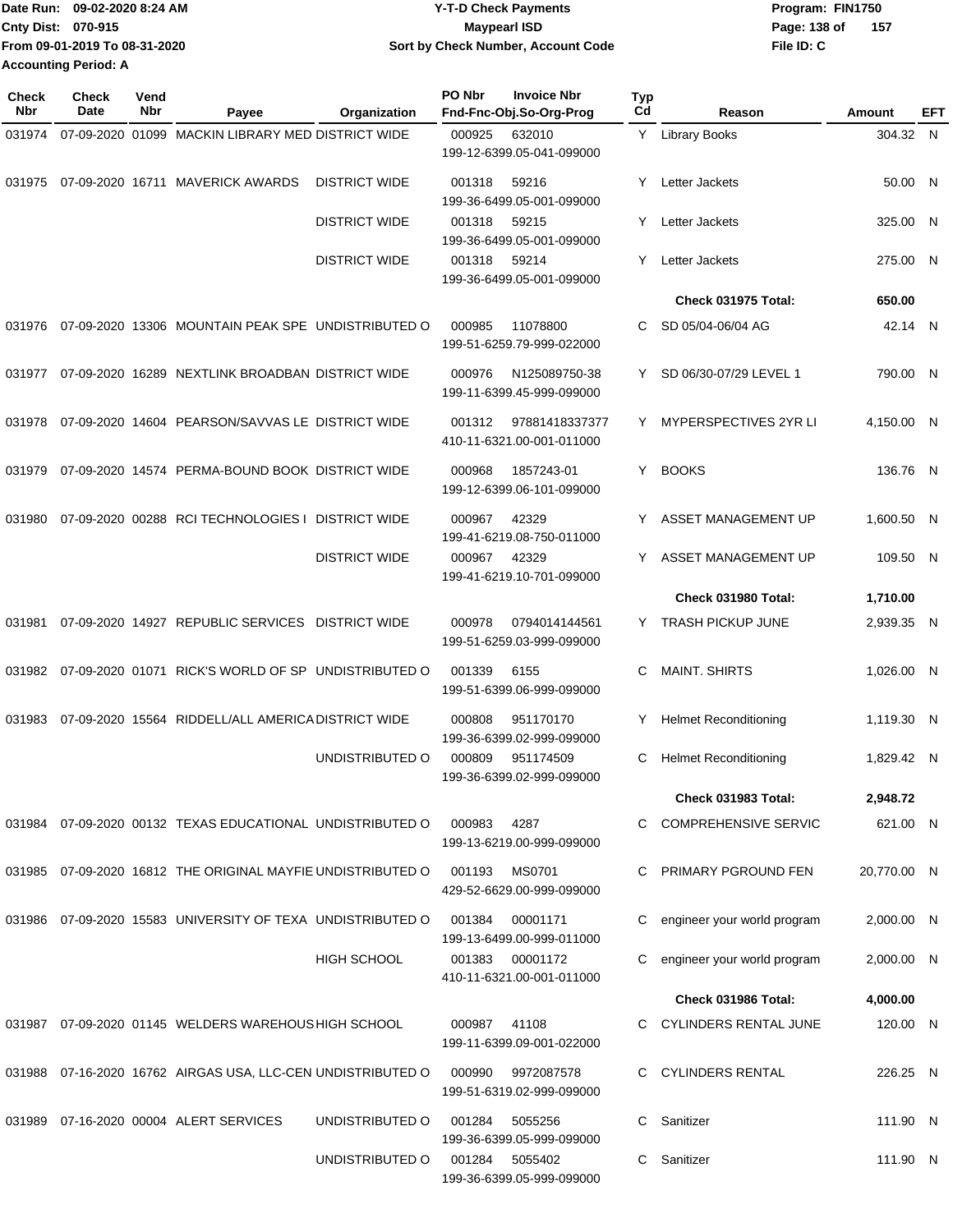|                     | Date Run: 09-02-2020 8:24 AM<br>Cnty Dist: 070-915<br>From 09-01-2019 To 08-31-2020<br><b>Accounting Period: A</b> |             |                                                             | <b>Y-T-D Check Payments</b><br><b>Maypearl ISD</b><br>Sort by Check Number, Account Code |        |                                                |                    |                               | Program: FIN1750<br>Page: 139 of<br>157<br>File ID: C |                         |            |
|---------------------|--------------------------------------------------------------------------------------------------------------------|-------------|-------------------------------------------------------------|------------------------------------------------------------------------------------------|--------|------------------------------------------------|--------------------|-------------------------------|-------------------------------------------------------|-------------------------|------------|
| <b>Check</b><br>Nbr | <b>Check</b><br>Date                                                                                               | Vend<br>Nbr |                                                             |                                                                                          | PO Nbr | <b>Invoice Nbr</b><br>Fnd-Fnc-Obj.So-Org-Prog  | Typ<br>$_{\rm Cd}$ |                               |                                                       |                         |            |
|                     |                                                                                                                    |             | Payee                                                       | Organization                                                                             |        |                                                |                    | Reason<br>Check 031989 Total: |                                                       | <b>Amount</b><br>223.80 | <b>EFT</b> |
| 031990              |                                                                                                                    |             | 07-16-2020 00887 BSN SPORTS                                 | UNDISTRIBUTED O                                                                          | 001316 | 909398812                                      | С                  | <b>MASK FOR HS</b>            |                                                       | 462.50 N                |            |
|                     |                                                                                                                    |             |                                                             |                                                                                          |        | 199-33-6399.CV-999-099000                      |                    |                               |                                                       |                         |            |
|                     |                                                                                                                    |             |                                                             | UNDISTRIBUTED O                                                                          | 001300 | 909380065                                      | С                  | Weight Room Equipment         |                                                       | 334.00 N                |            |
|                     |                                                                                                                    |             |                                                             |                                                                                          |        | 199-36-6399.01-999-099BHS                      |                    |                               |                                                       |                         |            |
|                     |                                                                                                                    |             |                                                             | UNDISTRIBUTED O                                                                          | 001300 | 909380065<br>199-36-6399.02-999-099FOO         | С                  | Weight Room Equipment         |                                                       | 859.00 N                |            |
|                     |                                                                                                                    |             |                                                             | UNDISTRIBUTED O                                                                          | 001300 | 909380065                                      | С                  | Weight Room Equipment         |                                                       | 232.00 N                |            |
|                     |                                                                                                                    |             |                                                             |                                                                                          |        | 199-36-6399.03-999-099GHS                      |                    |                               |                                                       |                         |            |
|                     |                                                                                                                    |             |                                                             | UNDISTRIBUTED O                                                                          | 001300 | 909380065<br>199-36-6399.04-999-099000         | С                  | Weight Room Equipment         |                                                       | 355.00 N                |            |
|                     |                                                                                                                    |             |                                                             | <b>HIGH SCHOOL</b>                                                                       | 001340 | 909380072                                      | С                  | Volleyball Polo's             |                                                       | 324.00 N                |            |
|                     |                                                                                                                    |             |                                                             |                                                                                          |        | 199-36-6399.11-001-099VOL                      |                    |                               |                                                       |                         |            |
|                     |                                                                                                                    |             |                                                             |                                                                                          |        |                                                |                    | Check 031990 Total:           |                                                       | 2,566.50                |            |
| 031991              |                                                                                                                    |             | 07-16-2020 00871 CARD SERVICE CENT UNDISTRIBUTED O          |                                                                                          | 001353 | 0514048HKLM7MQ<br>199-13-6399.01-999-099000    | C                  | WATER                         |                                                       | 239.40 N                |            |
|                     |                                                                                                                    |             |                                                             | <b>SCHOOL BOARD</b>                                                                      | 001378 | 0543684HVHES7A<br>199-41-6239.00-702-099000    | C                  | <b>VIRTUAL SLI TRAINING</b>   |                                                       | 195.00 N                |            |
|                     |                                                                                                                    |             |                                                             | <b>SCHOOL BOARD</b>                                                                      | 001341 | 0514048HHLM7M                                  | С                  | <b>BOARD MEETING</b>          |                                                       | 51.11 N                 |            |
|                     |                                                                                                                    |             |                                                             |                                                                                          |        | 199-41-6499.02-702-099000                      |                    |                               |                                                       |                         |            |
|                     |                                                                                                                    |             |                                                             | <b>SCHOOL BOARD</b>                                                                      | 000999 | 0541019HH7DMN5<br>199-41-6499.02-702-099000    | C                  | <b>BOARD MEAL</b>             |                                                       | 22.16 N                 |            |
|                     |                                                                                                                    |             |                                                             | <b>SCHOOL BOARD</b>                                                                      | 001400 | 0541019J27DN1Y                                 | С                  | <b>BOARD MEETING MEAL</b>     |                                                       | 21.65 N                 |            |
|                     |                                                                                                                    |             |                                                             |                                                                                          |        | 199-41-6499.02-702-099000                      |                    | Check 031991 Total:           |                                                       | 529.32                  |            |
| 031992              | 07-16-2020 17038 CED                                                                                               |             |                                                             | UNDISTRIBUTED O                                                                          | 001411 | 9289-402169                                    | С                  | PARTS FOR MS AC UNIT          |                                                       | 73.61 N                 |            |
|                     |                                                                                                                    |             |                                                             |                                                                                          |        | 199-51-6319.02-999-099000                      |                    |                               |                                                       |                         |            |
| 031993              |                                                                                                                    |             | 07-16-2020 16413 EAST TEXAS COPY                            | UNDISTRIBUTED O                                                                          | 000996 | 1616598                                        | C                  | SD 06/04-07/03 SPED           |                                                       | 8.98 N                  |            |
|                     |                                                                                                                    |             |                                                             |                                                                                          |        | 199-11-6219.07-999-023000                      |                    |                               |                                                       |                         |            |
|                     |                                                                                                                    |             |                                                             | <b>HIGH SCHOOL</b>                                                                       | 000996 | 1616598<br>199-11-6269.00-001-011000           |                    | C SD 06/04-07/03 HSP          |                                                       | 9.60 N                  |            |
|                     |                                                                                                                    |             |                                                             | MAYPEARL JUNIOR  000996  1616598                                                         |        |                                                |                    | C SD 06/04-07/03 MSP          |                                                       | 12.30 N                 |            |
|                     |                                                                                                                    |             |                                                             |                                                                                          |        | 199-11-6269.00-041-011000                      |                    |                               |                                                       |                         |            |
|                     |                                                                                                                    |             |                                                             | ELEMENTARY                                                                               |        | 000996 1616598                                 |                    | C SD 06/04-07/03 ELEM T       |                                                       | 3.20 N                  |            |
|                     |                                                                                                                    |             |                                                             | ELEMENTARY                                                                               | 000996 | 199-11-6269.00-101-011000<br>1616598           |                    | C SD 06/04-07/03 ELEM P       |                                                       | $3.05$ N                |            |
|                     |                                                                                                                    |             |                                                             |                                                                                          |        | 199-11-6269.00-101-099000                      |                    |                               |                                                       |                         |            |
|                     |                                                                                                                    |             |                                                             | PRIMARY SCHOOL                                                                           |        | 000076 LG00404011                              |                    | C LEASE RENTAL 07/25-08/2     |                                                       | 255.37 N                |            |
|                     |                                                                                                                    |             |                                                             |                                                                                          |        | 199-11-6269.00-102-011000                      |                    |                               |                                                       |                         |            |
|                     |                                                                                                                    |             |                                                             | <b>HIGH SCHOOL</b>                                                                       | 000996 | 1616598<br>199-11-6269.01-001-011000           |                    | C SD 06/04-07/03 HST          |                                                       | 19.16 N                 |            |
|                     |                                                                                                                    |             |                                                             | MAYPEARL JUNIOR 000996                                                                   |        | 1616598                                        |                    | C SD 06/04-07/03 MST          |                                                       | 4.48 N                  |            |
|                     |                                                                                                                    |             |                                                             |                                                                                          |        | 199-11-6269.01-041-011000                      |                    |                               |                                                       |                         |            |
|                     |                                                                                                                    |             |                                                             | PRIMARY SCHOOL                                                                           | 000996 | 1616598                                        |                    | C SD 06/04-07/03 PRIM P       |                                                       | 2.69 N                  |            |
|                     |                                                                                                                    |             |                                                             | DIR COST-ADMINIS 000996 1616598                                                          |        | 199-11-6269.01-102-011000                      |                    | C SD 06/04-07/03 ADMIN        |                                                       | 225.27 N                |            |
|                     |                                                                                                                    |             |                                                             |                                                                                          |        | 199-41-6249.00-720-099000                      |                    |                               |                                                       |                         |            |
|                     |                                                                                                                    |             |                                                             |                                                                                          |        |                                                |                    | <b>Check 031993 Total:</b>    |                                                       | 544.10                  |            |
|                     |                                                                                                                    |             | 031994 07-16-2020 16080 FAIRWAY SUPPLY, INC UNDISTRIBUTED O |                                                                                          | 000991 | 0148262-IN                                     |                    | C KEYBLANK C 5 PIN            |                                                       | 41.50 N                 |            |
|                     |                                                                                                                    |             |                                                             | UNDISTRIBUTED O                                                                          |        | 199-51-6319.02-999-099000<br>000992 0148307-IN |                    | C KB BEST J KEYS              |                                                       | 61.50 N                 |            |
|                     |                                                                                                                    |             |                                                             |                                                                                          |        | 199-51-6319.02-999-099000                      |                    |                               |                                                       |                         |            |
|                     |                                                                                                                    |             |                                                             |                                                                                          |        |                                                |                    | Check 031994 Total:           |                                                       | 103.00                  |            |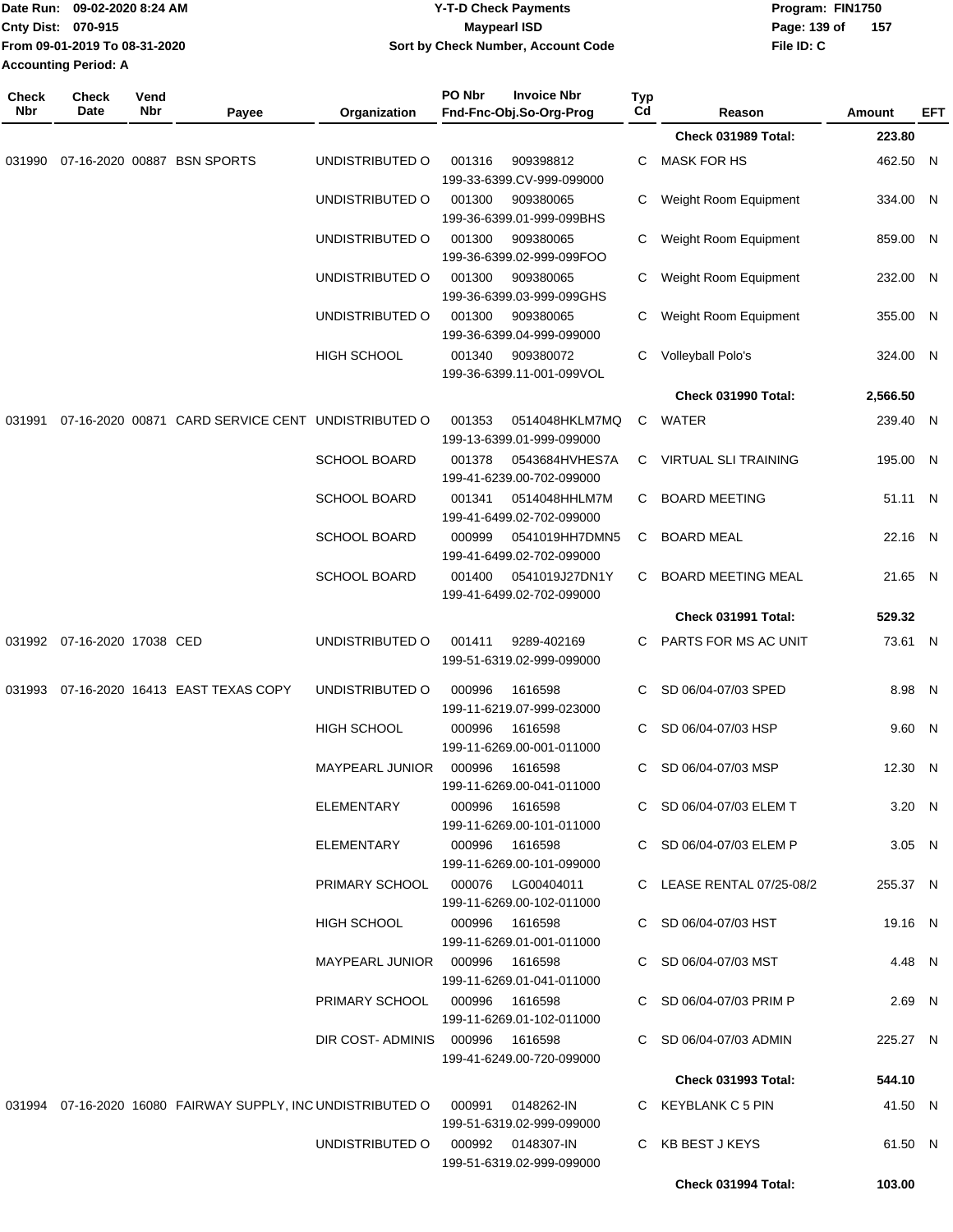| Date Run: 09-02-2020 8:24 AM  | <b>Y-T-D Check Payments</b>        | Program: FIN1750      |
|-------------------------------|------------------------------------|-----------------------|
| <b>Cnty Dist: 070-915</b>     | <b>Mavpearl ISD</b>                | - 157<br>Page: 140 of |
| From 09-01-2019 To 08-31-2020 | Sort by Check Number, Account Code | File ID: C            |
| <b>Accounting Period: A</b>   |                                    |                       |

| <b>Check</b><br>Nbr | <b>Check</b><br>Date | Vend<br>Nbr | Payee                                                                        | Organization                 | PO Nbr      | <b>Invoice Nbr</b><br>Fnd-Fnc-Obj.So-Org-Prog  | <b>Typ</b><br>Cd | Reason                       | Amount      | EFT |
|---------------------|----------------------|-------------|------------------------------------------------------------------------------|------------------------------|-------------|------------------------------------------------|------------------|------------------------------|-------------|-----|
| 031995              |                      |             | 07-16-2020 12341 GRAINGER INDUSTRIA UNDISTRIBUTED O                          |                              | 001387      | 9572157163<br>199-51-6399.05-999-099000        | C                | RELAY/CAPACITORS             | 210.75 N    |     |
| 031996              |                      |             | 07-16-2020 16524 GT DISTRIBUTORS-AU UNDISTRIBUTED O                          |                              | 001342      | <b>INV0778767</b><br>199-52-6399.01-999-0990PD | C                | AMMO                         | 647.86 N    |     |
| 031997              |                      |             | 07-16-2020 00049 HOUGHTON MIFFLIN H ELEMENTARY                               |                              | 001313      | 954828229<br>410-11-6321.00-101-011000         | C                | LEVEL READERS                | 1,138.50 N  |     |
|                     |                      |             |                                                                              | <b>ELEMENTARY</b>            | 001313      | 954837589<br>410-11-6321.00-101-011000         | C                | <b>LEVEL READERS</b>         | 346.50 N    |     |
|                     |                      |             |                                                                              |                              |             |                                                |                  | Check 031997 Total:          | 1,485.00    |     |
| 031998              |                      |             | 07-16-2020 14961 IMAGE MAKER 4 U,                                            | UNDISTRIBUTED O              | 001174      | 81840<br>199-36-6399.05-999-099000             | C                | Signs                        | 352.00 N    |     |
| 031999              |                      |             | 07-16-2020 00795 ISI COMMERCIAL REF UNDISTRIBUTED O                          |                              | 001388      | 0486877<br>199-51-6249.35-999-099000           | C                | <b>HS Freezer Repair</b>     | 3,360.00 N  |     |
|                     |                      |             |                                                                              | UNDISTRIBUTED O              | 001388      | 0486877<br>199-51-6319.35-999-099000           | C                | <b>HS Freezer Repair</b>     | 7,481.00 N  |     |
|                     |                      |             |                                                                              |                              |             |                                                |                  | Check 031999 Total:          | 10,841.00   |     |
| 032000              |                      |             | 07-16-2020 14906 MORRISON SUPPLY C UNDISTRIBUTED O                           |                              | 001392      | S108759211.001<br>199-51-6639.16-999-099000    | C.               | Water Bottle Fill Covid Fund | 1,807.94 N  |     |
|                     |                      |             |                                                                              | UNDISTRIBUTED O              | 001392      | S108759211.002<br>199-51-6639.16-999-099000    | C.               | Water Bottle Fill Covid Fund | 10,422.43 N |     |
|                     |                      |             |                                                                              |                              |             |                                                |                  | Check 032000 Total:          | 12,230.37   |     |
| 032001              |                      |             | 07-16-2020 16233 NATIONAL CHEERLEA HIGH SCHOOL                               |                              | 001424      | REG-0010652866<br>199-36-6499.05-001-099000    | C.               | <b>HS CHEER SPONSOR</b>      | 59.00 N     |     |
| 032002              |                      |             | 07-16-2020 15814 NEC FINANCIAL SERVI UNDISTRIBUTED O                         |                              | 000993      | 0002321551<br>199-71-6512.00-999-099000        | C                | PHONE SYSTEM SV8100 P        | 1,159.20 N  |     |
|                     |                      |             |                                                                              | UNDISTRIBUTED O              | 000993      | 0002321551<br>199-71-6522.00-999-099000        | C                | PHONE SYSTEM SV8100 I        | 181.07 N    |     |
|                     |                      |             |                                                                              |                              |             |                                                |                  | Check 032002 Total:          | 1,340.27    |     |
| 032003              |                      |             | 07-16-2020 14604 PEARSON/SAVVAS LE HIGH SCHOOL                               |                              | 001296      | 4026100449<br>410-11-6321.00-001-011000        | C                | ENGLISG 9-12                 | 599.88 N    |     |
|                     |                      |             |                                                                              | <b>HIGH SCHOOL</b>           |             | 001296 7027128040<br>410-11-6321.00-001-011000 | C.               | ENGLISH 9-12                 | 62,446.78 N |     |
|                     |                      |             |                                                                              |                              |             |                                                |                  | <b>Check 032003 Total:</b>   | 63,046.66   |     |
|                     |                      |             | 032004 07-16-2020 13117 PIEPER ENTERPRISES UNDISTRIBUTED O 000170            |                              |             | 36141<br>199-51-6249.17-999-099000             |                  | C LAWN MAINT JULY            | 5,425.00 N  |     |
|                     |                      |             |                                                                              | UNDISTRIBUTED O 001134 36142 |             | 199-51-6319.03-999-099H00                      |                  | C SPORTS COMPLEX JULY        | 2,171.43 N  |     |
|                     |                      |             |                                                                              |                              |             |                                                |                  | Check 032004 Total:          | 7,596.43    |     |
|                     |                      |             | 032005  07-16-2020  16589  PIRAINO CONSULTING PRIMARY SCHOOL  001363  14713  |                              |             | 211-11-6639.00-102-024SIG                      |                  | C VIEW BOARD                 | 5,386.25 N  |     |
|                     |                      |             | 032006 07-16-2020 00854 PITNEY BOWES GLOB DIR COST-ADMINIS 000994 3311558772 |                              |             | 199-41-6269.00-720-099000                      |                  | C Lease 04/30-07/29/2020     | 420.00 N    |     |
|                     |                      |             | 032007 07-16-2020 00099 REGION 10/EDUCATIO ADMINISTRATIVE                    |                              | 000998      | 166799<br>199-41-6219.10-701-099000            |                  | C DCS BACKGROUND CHEC        | 61.20 N     |     |
|                     |                      |             | 032008 07-16-2020 01071 RICK'S WORLD OF SP UNDISTRIBUTED O                   |                              | 000997 6165 | 199-51-6399.06-999-099000                      |                  | C MAINT SHIRTS               | 127.00 N    |     |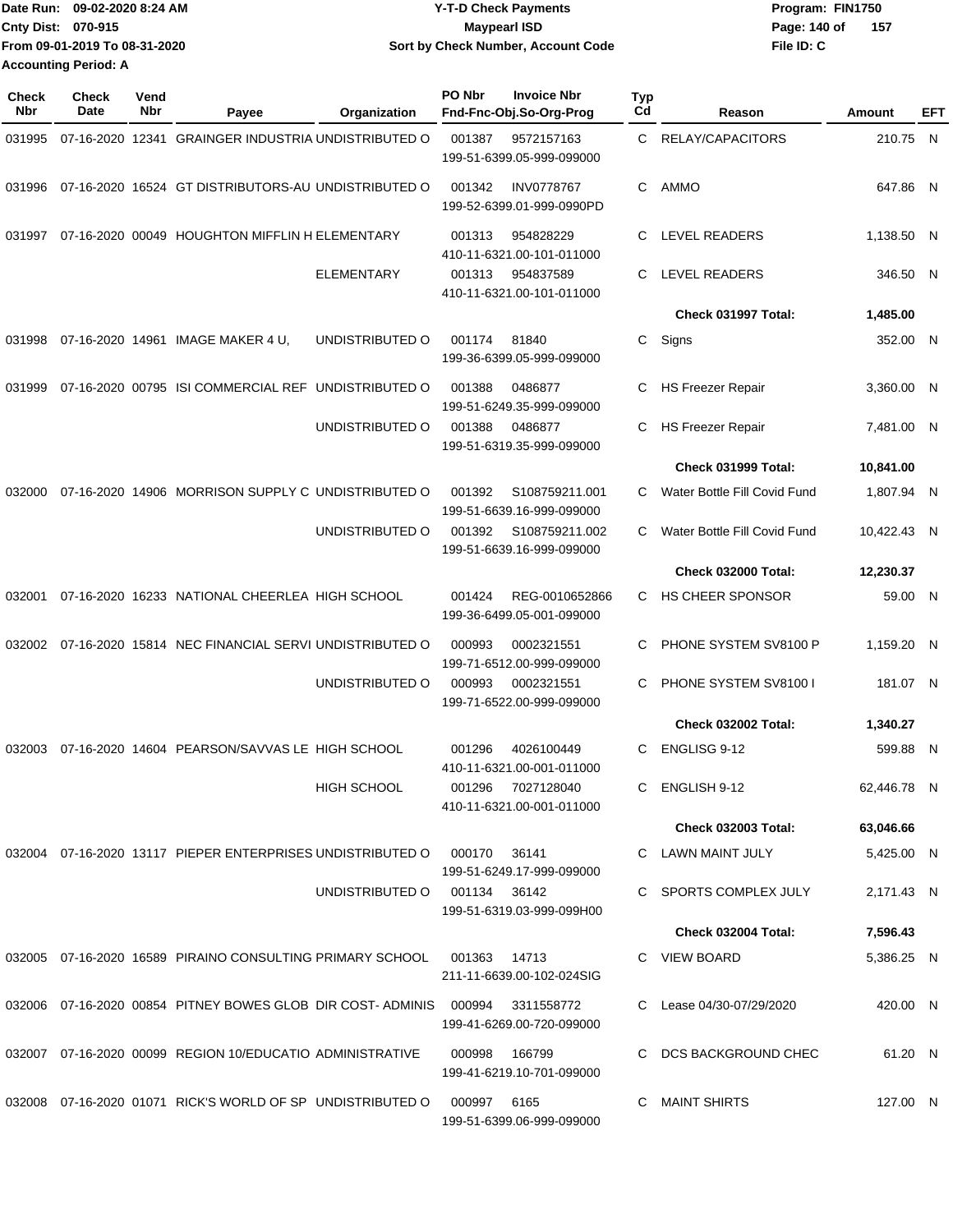| Date Run: 09-02-2020 8:24 AM  | <b>Y-T-D Check Payments</b>        | Program: FIN1750      |  |  |  |
|-------------------------------|------------------------------------|-----------------------|--|--|--|
| <b>Cnty Dist: 070-915</b>     | <b>Mavpearl ISD</b>                | - 157<br>Page: 141 of |  |  |  |
| From 09-01-2019 To 08-31-2020 | Sort by Check Number, Account Code | File ID: C            |  |  |  |
| <b>Accounting Period: A</b>   |                                    |                       |  |  |  |

| <b>Check</b><br><b>Nbr</b> | Check<br>Date | Vend<br>Nbr | Payee                                                         | Organization                      | PO Nbr         | <b>Invoice Nbr</b><br>Fnd-Fnc-Obj.So-Org-Prog | Typ<br>Cd | Reason                     | <b>Amount</b> | <b>EFT</b> |
|----------------------------|---------------|-------------|---------------------------------------------------------------|-----------------------------------|----------------|-----------------------------------------------|-----------|----------------------------|---------------|------------|
| 032009                     |               |             | 07-16-2020 16709 SUREGUARD PEST SE UNDISTRIBUTED O            |                                   | 000995         | 166828<br>199-51-6249.00-999-099000           |           | C REMOVAL OF RACCOON       | 125.00 N      |            |
|                            |               |             |                                                               | UNDISTRIBUTED O                   | 000233         | 168163<br>199-51-6249.00-999-099000           |           | PEST CONTROL JULY          | 833.00 N      |            |
|                            |               |             |                                                               |                                   |                |                                               |           | <b>Check 032009 Total:</b> | 958.00        |            |
| 032010                     |               |             | 07-16-2020 17040 USA HYDRAULICS                               | UNDISTRIBUTED O                   | 001412         | 9928<br>199-51-6319.03-999-099000             | C         | <b>REBUILD HYDRAULIC</b>   | 275.00 N      |            |
| 032011                     |               |             | 07-23-2020 15614 ADVANTAGE MEDICAL UNDISTRIBUTED O            |                                   | 001004         | 4029735<br>199-34-6219.01-999-099000          | C         | DOT PHYSICAL PETTY         | 82.00 N       |            |
|                            |               |             | 032012 07-23-2020 15244 ALVARADO HIGH SCH DISTRICT WIDE       |                                   | 001013         | <b>PLAY OFF</b><br>199-00-5752.01-000-000000  | C.        | VS WHITNEY                 | 157.50 N      |            |
|                            |               |             | 032013 07-23-2020 00901 AVENUE FUEL DISTRI UNDISTRIBUTED O    |                                   | 001014         | 71771<br>199-34-6311.01-999-099000            |           | <b>FUEL FOR DISTRICT</b>   | 521.27 N      |            |
| 032014                     |               |             | 07-23-2020 00887 BSN SPORTS                                   | UNDISTRIBUTED O                   | 001286         | 909321758<br>199-36-6399.02-999-099000        | C         | GP Pads/Hydration Station  | 1,069.18 N    |            |
|                            |               |             |                                                               | UNDISTRIBUTED O                   | 001286         | 909321758<br>199-36-6399.02-999-099FOO        | C         | GP Pads/Hydration Station  | 810.81 N      |            |
|                            |               |             |                                                               | UNDISTRIBUTED O                   | 001373         | 909432928<br>199-36-6399.30-999-099000        | C         | <b>WALL PADS HS</b>        | 3,561.50 N    |            |
|                            |               |             |                                                               |                                   |                |                                               |           | Check 032014 Total:        | 5,441.49      |            |
| 032015                     |               |             | 07-23-2020 13576 CANON FINANCIAL SE UNDISTRIBUTED O           |                                   | 001001         | 21682047<br>199-11-6219.07-999-023000         | C         | ADMIN JULY                 | 135.64 N      |            |
|                            |               |             |                                                               | PRIMARY SCHOOL                    | 000072         | 20659654<br>199-11-6269.01-102-011000         | C         | MONTHLY LEASE              | 1,300.29 N    |            |
|                            |               |             |                                                               |                                   |                |                                               |           | <b>Check 032015 Total:</b> | 1,435.93      |            |
| 032016                     |               |             | 07-23-2020 17037 CITIBANK, N.A                                | UNDISTRIBUTED O                   | 001003         | 0719446<br>199-33-6399.CV-999-099000          | C         | <b>INFRARED THERMOMETE</b> | 511.00 N      |            |
|                            |               |             |                                                               | <b>SCHOOL BOARD</b>               | 001002         | 5546<br>199-41-6499.02-702-099000             | C         | <b>BOARD MEAL</b>          | 27.09 N       |            |
|                            |               |             |                                                               | <b>ADMINISTRATIVE</b>             | 001365         | 5538<br>199-53-6399.00-701-099000             | C         | <b>LAPTOP BACKPACKS</b>    | 79.96 N       |            |
|                            |               |             |                                                               |                                   |                |                                               |           | <b>Check 032016 Total:</b> | 618.05        |            |
|                            |               |             | 032017  07-23-2020  15656  DEPARTMENT OF INF  UNDISTRIBUTED O |                                   |                | 001005 20061292N<br>199-51-6259.02-999-099000 |           | C SD 06/01-06/30 LONG DIST | 25.23 N       |            |
|                            |               |             | 032018 07-23-2020 16348 HIRAM E. DODSON                       | UNDISTRIBUTED O                   | 001288 20-117  | 429-52-6629.00-999-099000                     |           | C SAFETY GATES             | 2.600.00 N    |            |
|                            |               |             | 032019 07-23-2020 16413 EAST TEXAS COPY                       | UNDISTRIBUTED O 001009 LE00138034 |                | 199-11-6219.00-999-023000                     |           | C SD 07/25-08/25 SPED LEAS | 128.23 N      |            |
|                            |               |             |                                                               | UNDISTRIBUTED O                   | 001010 1618718 | 199-11-6219.07-999-023000                     |           | C SD 06/09-07/08 SPED      | 78.18 N       |            |
|                            |               |             |                                                               | HIGH SCHOOL                       |                | 001010 1618718<br>199-11-6269.00-001-011000   |           | C SD 06/09-07/08 HSP       | 101.35 N      |            |
|                            |               |             |                                                               | MAYPEARL JUNIOR  001010  1618718  |                | 199-11-6269.00-041-011000                     |           | C SD 06/09-07/08 MSP       | 70.00 N       |            |
|                            |               |             |                                                               | ELEMENTARY                        |                | 001010 1618718<br>199-11-6269.00-101-011000   |           | C SD 06/09-07/08 ELEM T    | 87.85 N       |            |
|                            |               |             |                                                               | ELEMENTARY                        |                | 001010 1618718<br>199-11-6269.00-101-099000   |           | C SD 06/09-07/08 ELEM P    | 70.00 N       |            |
|                            |               |             |                                                               | PRIMARY SCHOOL  001010  1618718   |                | 199-11-6269.00-102-011000                     |           | C SD 06/09-07/08 PRIM T    | 70.00 N       |            |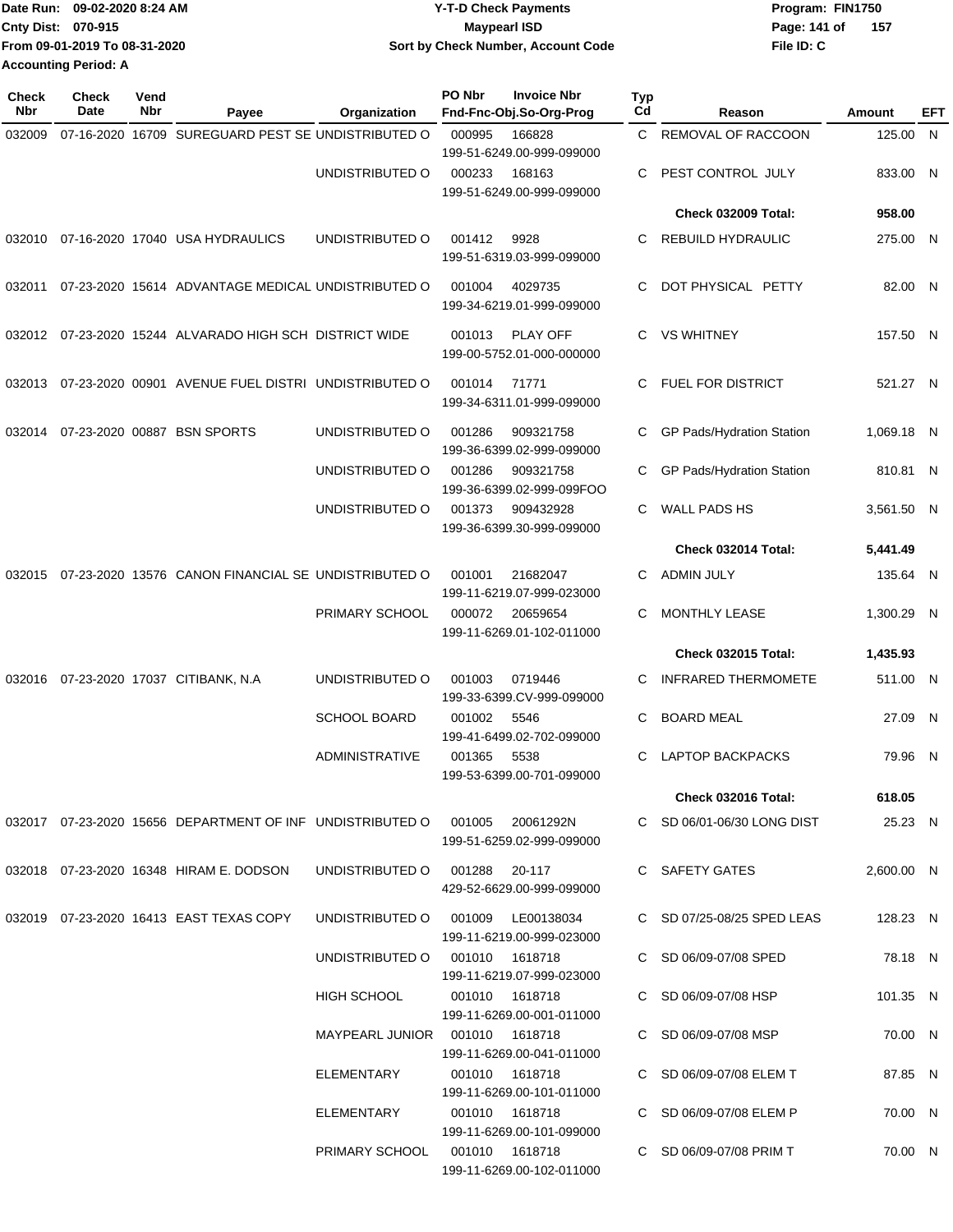|                             | Date Run: 09-02-2020 8:24 AM  | <b>Y-T-D Check Payments</b>        | Program: FIN1750 |     |  |
|-----------------------------|-------------------------------|------------------------------------|------------------|-----|--|
| Cnty Dist: 070-915          |                               | Maypearl ISD                       | Page: 142 of     | 157 |  |
|                             | From 09-01-2019 To 08-31-2020 | Sort by Check Number, Account Code | File ID: C       |     |  |
| <b>Accounting Period: A</b> |                               |                                    |                  |     |  |

**PO Nbr Invoice Nbr**

**Typ**

**Check**

**Check**

**Vend**

| Nbr    | Date                                | Nbr | Payee                                                                       | Organization           | Fnd-Fnc-Obj.So-Org-Prog                               | Cd                                          | Reason                         | Amount               | <b>EFT</b> |  |
|--------|-------------------------------------|-----|-----------------------------------------------------------------------------|------------------------|-------------------------------------------------------|---------------------------------------------|--------------------------------|----------------------|------------|--|
|        |                                     |     |                                                                             |                        | <b>HIGH SCHOOL</b>                                    | 001010 1618718<br>199-11-6269.01-001-011000 |                                | C SD 06/09-07/08 HST | 77.27 N    |  |
|        |                                     |     |                                                                             | <b>HIGH SCHOOL</b>     | LE00138034<br>001009<br>199-11-6269.01-001-011000     |                                             | C SD 07/25-08/25 HS LEASE      | 128.24 N             |            |  |
|        |                                     |     |                                                                             | <b>MAYPEARL JUNIOR</b> | 001010<br>1618718<br>199-11-6269.01-041-011000        | C                                           | SD 06/09-07/08 MST             | 77.20 N              |            |  |
|        |                                     |     |                                                                             | PRIMARY SCHOOL         | 001010<br>1618718<br>199-11-6269.01-102-011000        |                                             | SD 06/09-07/08 PRIM P          | 71.43 N              |            |  |
|        |                                     |     |                                                                             | DIR COST-ADMINIS       | 1618718<br>001010<br>199-41-6249.00-720-099000        |                                             | C SD 06/09-07/08 ADMIN         | 70.00 N              |            |  |
|        |                                     |     |                                                                             |                        |                                                       |                                             | Check 032019 Total:            | 1,029.75             |            |  |
| 032020 | 07-23-2020 00243 HILCO              |     |                                                                             | UNDISTRIBUTED O        | 001008<br>4706839800<br>199-51-6259.04-999-099000     |                                             | C SD 06/01-07/02 MARQUEE       | 50.10 N              |            |  |
|        |                                     |     |                                                                             | UNDISTRIBUTED O        | 001008<br>4705273700<br>199-51-6259.04-999-099000     |                                             | C SD 06/01-07/02 FUEL TANK     | 34.25 N              |            |  |
|        |                                     |     |                                                                             | UNDISTRIBUTED O        | 001008<br>4705171500<br>199-51-6259.04-999-099000     |                                             | C SD 06/01-07/02 SEC LIGHT     | 36.47 N              |            |  |
|        |                                     |     |                                                                             | UNDISTRIBUTED O        | 001008<br>4602563301<br>199-51-6259.04-999-099000     |                                             | C SD 06/01-07/02 HS N.WING     | 2,013.19 N           |            |  |
|        |                                     |     |                                                                             | UNDISTRIBUTED O        | 001008<br>4602266500<br>199-51-6259.04-999-099000     |                                             | C SD 06/01-07/02 ATH FACILI    | 479.31 N             |            |  |
|        |                                     |     |                                                                             | UNDISTRIBUTED O        | 001008<br>4706312901<br>199-51-6259.04-999-099000     |                                             | C SD 06/01-07/02 ELEM          | 4,338.51 N           |            |  |
|        |                                     |     |                                                                             | UNDISTRIBUTED O        | 001008<br>4602105301<br>199-51-6259.04-999-099000     |                                             | C SD 06/01-07/02 SPORTS C      | 279.62 N             |            |  |
|        |                                     |     |                                                                             | UNDISTRIBUTED O        | 001008<br>4705335301<br>199-51-6259.04-999-099000     |                                             | C SD 06/01-07/02 MS            | 2,790.63 N           |            |  |
|        |                                     |     |                                                                             | UNDISTRIBUTED O        | 001008<br>4706783900<br>199-51-6259.78-999-022000     |                                             | C SD 06/01-07/02 AG FACILIT    | 829.51 N             |            |  |
|        |                                     |     |                                                                             |                        |                                                       |                                             | <b>Check 032020 Total:</b>     | 10,851.59            |            |  |
| 032021 |                                     |     | 07-23-2020 14906 MORRISON SUPPLY C UNDISTRIBUTED O                          |                        | 001392<br>S108759211.003<br>199-51-6639.16-999-099000 |                                             | C Water Bottle Fill Covid Fund | 2,137.67 N           |            |  |
| 032022 | 07-23-2020 00079 NASCO              |     |                                                                             | PRIMARY SCHOOL         | 001000<br>867528<br>199-11-6399.10-102-011000         |                                             | C STAMP PADS                   | 64.96 N              |            |  |
|        |                                     |     | 032023 07-23-2020 00287 OFFICE DEPOT                                        | UNDISTRIBUTED O        | 001381<br>105474640001<br>199-51-6399.04-999-099000   |                                             | C MAINT OFFICE CHAIR           | 103.99 N             |            |  |
|        |                                     |     | 032024 07-23-2020 14003 VICTORY TEAM APPA HIGH SCHOOL                       |                        | 000338<br>2019000163509<br>199-36-6399.08-001-099000  |                                             | C CHEER SUPPLIES               | 15.96 N              |            |  |
|        |                                     |     | 032025 07-23-2020 13117 PIEPER ENTERPRISES UNDISTRIBUTED O 001396           |                        | 36144<br>199-36-6399.02-999-099FOO                    |                                             | C Sprinkler Valve              | 500.00 N             |            |  |
|        |                                     |     | 032026  07-23-2020  01071  RICK'S WORLD OF SP  UNDISTRIBUTED   001382  6171 |                        | 199-13-6499.00-999-011000                             |                                             | C MASK                         | 2,000.00 N           |            |  |
|        |                                     |     | 032027 07-23-2020 16359 SQUARE-ONE BUSINE UNDISTRIBUTED O                   |                        | 001211<br>16305<br>199-41-6399.02-999-099000          | C                                           | postage supplis                | 60.32 N              |            |  |
|        |                                     |     | 032028 07-23-2020 00134 TXU ENERGY                                          | UNDISTRIBUTED O        | 001006<br>055002545672<br>199-51-6259.04-999-099000   |                                             | C SD 06/10-07/12 SEC LIGHT     | 328.66 N             |            |  |
|        | 032029  07-23-2020  00141  WAL MART |     |                                                                             | <b>HIGH SCHOOL</b>     | 000000<br>001356<br>199-31-6399.00-001-099000         |                                             | C FISH CAMP SUPPLIES           | 184.72 N             |            |  |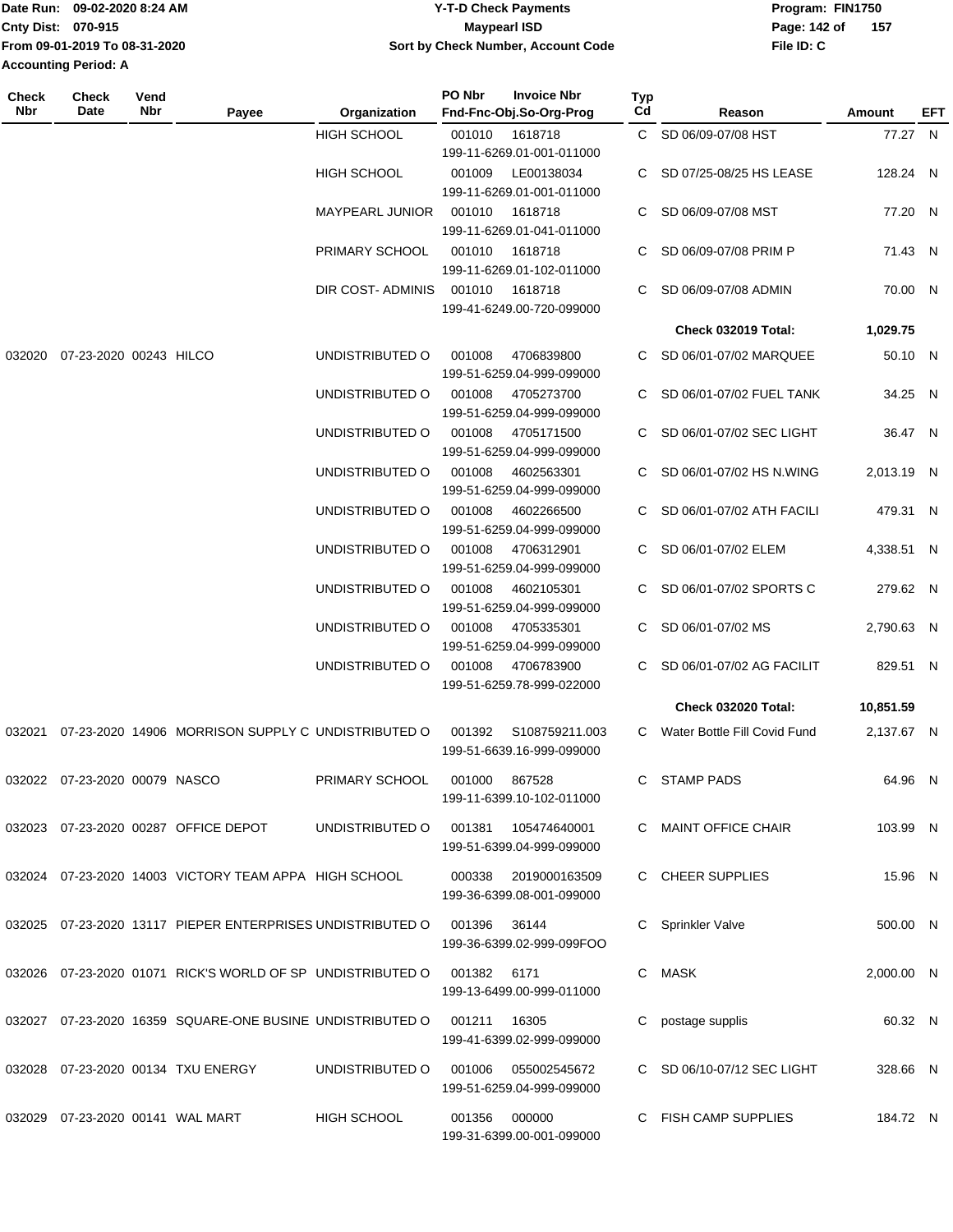| Date Run: 09-02-2020 8:24 AM  | <b>Y-T-D Check Payments</b>        | Program: FIN1750    |
|-------------------------------|------------------------------------|---------------------|
| <b>Cnty Dist: 070-915</b>     | <b>Mavpearl ISD</b>                | 157<br>Page: 143 of |
| From 09-01-2019 To 08-31-2020 | Sort by Check Number, Account Code | File ID: C          |
| <b>Accounting Period: A</b>   |                                    |                     |

| <b>Check</b><br>Nbr | Check<br>Date        | Vend<br>Nbr | Payee                                                       | Organization    | PO Nbr | <b>Invoice Nbr</b><br>Fnd-Fnc-Obj.So-Org-Prog      | Typ<br>Cd | Reason                      | Amount     | EFT |
|---------------------|----------------------|-------------|-------------------------------------------------------------|-----------------|--------|----------------------------------------------------|-----------|-----------------------------|------------|-----|
| 032030              |                      |             | 07-23-2020 01078 WILLIAM V. MACGILL & UNDISTRIBUTED O       |                 | 000857 | IN0724539<br>199-33-6399.00-999-099000             | C.        | <b>CARDIAC AED PADS</b>     | 200.00 N   |     |
| 032031              |                      |             | 07-30-2020 16192 ACTION FIRE PROS                           | UNDISTRIBUTED O | 001441 | A2021196<br>199-51-6249.00-999-099000              | C.        | REBOOT DIALER AND FIR       | 225.00 N   |     |
|                     |                      |             |                                                             | UNDISTRIBUTED O | 001440 | A2021310<br>199-51-6249.00-999-099000              | C         | repair circuit              | 285.00 N   |     |
|                     |                      |             |                                                             |                 |        |                                                    |           | <b>Check 032031 Total:</b>  | 510.00     |     |
| 032032              |                      |             | 07-30-2020 14674 AEROWAVE                                   | UNDISTRIBUTED O | 001366 | 32067553<br>199-52-6249.04-999-099000              | C.        | <b>SERVICE RADIOS</b>       | 327.10 N   |     |
|                     |                      |             |                                                             | UNDISTRIBUTED O | 001366 | 32067553<br>199-52-6399.00-999-099000              | C         | <b>SERVICE RADIOS</b>       | 80.00 N    |     |
|                     |                      |             |                                                             |                 |        |                                                    |           | <b>Check 032032 Total:</b>  | 407.10     |     |
| 032033              |                      |             | 07-30-2020 15616 AT&T CORP.                                 | UNDISTRIBUTED O | 001017 | 0573207983001<br>199-51-6259.02-999-099000         |           | C SD 06-24-7-20 LONG DIST   | 58.34 N    |     |
|                     |                      |             | 032034 07-30-2020 16670 BIG GAME SPORTS, IN UNDISTRIBUTED O |                 | 001159 | 67185<br>199-36-6399.02-999-099FOO                 | C         | <b>Football Balls</b>       | 1,021.26 N |     |
| 032035              | 07-30-2020 17038 CED |             |                                                             | UNDISTRIBUTED O | 001393 | 9289-402131<br>199-51-6319.02-999-099000           | C         | T8 LED BALLAST COMP         | 562.50 N   |     |
| 032036              |                      |             | 07-30-2020 12885 DIRECT ENERGY                              | UNDISTRIBUTED O | 001018 | 202030042765297<br>199-51-6259.04-999-099000       | C         | BUS BARN 2 SD 06/10-07/1    | 75.51 N    |     |
|                     |                      |             |                                                             | UNDISTRIBUTED O | 001018 | 202040042782442<br>199-51-6259.04-999-099000       | C.        | ADMIN SD 06/10-07/12        | 267.88 N   |     |
|                     |                      |             |                                                             |                 |        |                                                    |           | <b>Check 032036 Total:</b>  | 343.39     |     |
| 032037              |                      |             | 07-30-2020 16348 HIRAM E. DODSON                            | UNDISTRIBUTED O | 001165 | 20-121<br>199-36-6649.01-999-099000                | C         | <b>CHAIN LINK GATES</b>     | 1,425.00 N |     |
|                     |                      |             |                                                             | UNDISTRIBUTED O | 001165 | 20-122<br>199-36-6649.01-999-099000                | C         | <b>GATES AT SPORTS COMP</b> | 2,750.00 N |     |
|                     |                      |             |                                                             |                 |        |                                                    |           | Check 032037 Total:         | 4,175.00   |     |
| 032038              |                      |             | 07-30-2020 12341 GRAINGER INDUSTRIA UNDISTRIBUTED O         |                 | 001409 | 9589661702<br>199-51-6319.04-999-099000            | C         | <b>WINDOW EXPRESS CART</b>  | 1,062.40 N |     |
|                     |                      |             |                                                             | UNDISTRIBUTED O | 001416 | 9592077078<br>199-51-6399.CV-999-099000            | C         | HAND DRUM PUMP AND C        | 1,039.70 N |     |
|                     |                      |             |                                                             |                 |        |                                                    |           | <b>Check 032038 Total:</b>  | 2,102.10   |     |
|                     |                      |             | 032039 07-30-2020 00795 ISI COMMERCIAL REF UNDISTRIBUTED O  |                 | 001397 | 0488133<br>199-51-6249.35-999-099000               |           | C HEAT TAPE INSULATION      | 960.00 N   |     |
|                     |                      |             |                                                             | UNDISTRIBUTED O |        | 001397 0488133<br>199-51-6319.35-999-099000        | C.        | HEAT TAPE INSULATION        | 135.00 N   |     |
|                     |                      |             |                                                             |                 |        |                                                    |           | <b>Check 032039 Total:</b>  | 1,095.00   |     |
|                     |                      |             | 032040 07-30-2020 17045 KAIME CERECERO                      | DISTRICT WIDE   | 001016 | REFUND<br>240-00-5751.02-000-000000                |           | C REFUND FOR C. CERECE      | 70.50 N    |     |
|                     |                      |             | 032041 07-30-2020 16120 MARKS PLUMBING PA UNDISTRIBUTED O   |                 | 001410 | INV001887614<br>199-51-6319.04-999-099000          |           | C HINGES SOLENOID           | 196.54 N   |     |
|                     |                      |             | 032042 07-30-2020 17044 MELANIE CLIFTON                     | DISTRICT WIDE   | 001015 | REFUND<br>240-00-5751.01-000-000000                |           | C REFUND FOR B.CLIFTON      | 15.90 N    |     |
|                     |                      |             | 032043 07-30-2020 14906 MORRISON SUPPLY C UNDISTRIBUTED O   |                 | 001408 | S108848737.001<br>199-51-6319.02-999-099000        |           | C SENSOE ASSEMBLY           | 321.20 N   |     |
|                     |                      |             |                                                             | UNDISTRIBUTED O |        | 001438 S108929971.005<br>199-51-6399.CV-999-099000 |           | C ELKAY PANELS              | 686.12 N   |     |
|                     |                      |             |                                                             |                 |        |                                                    |           | Check 032043 Total:         | 1,007.32   |     |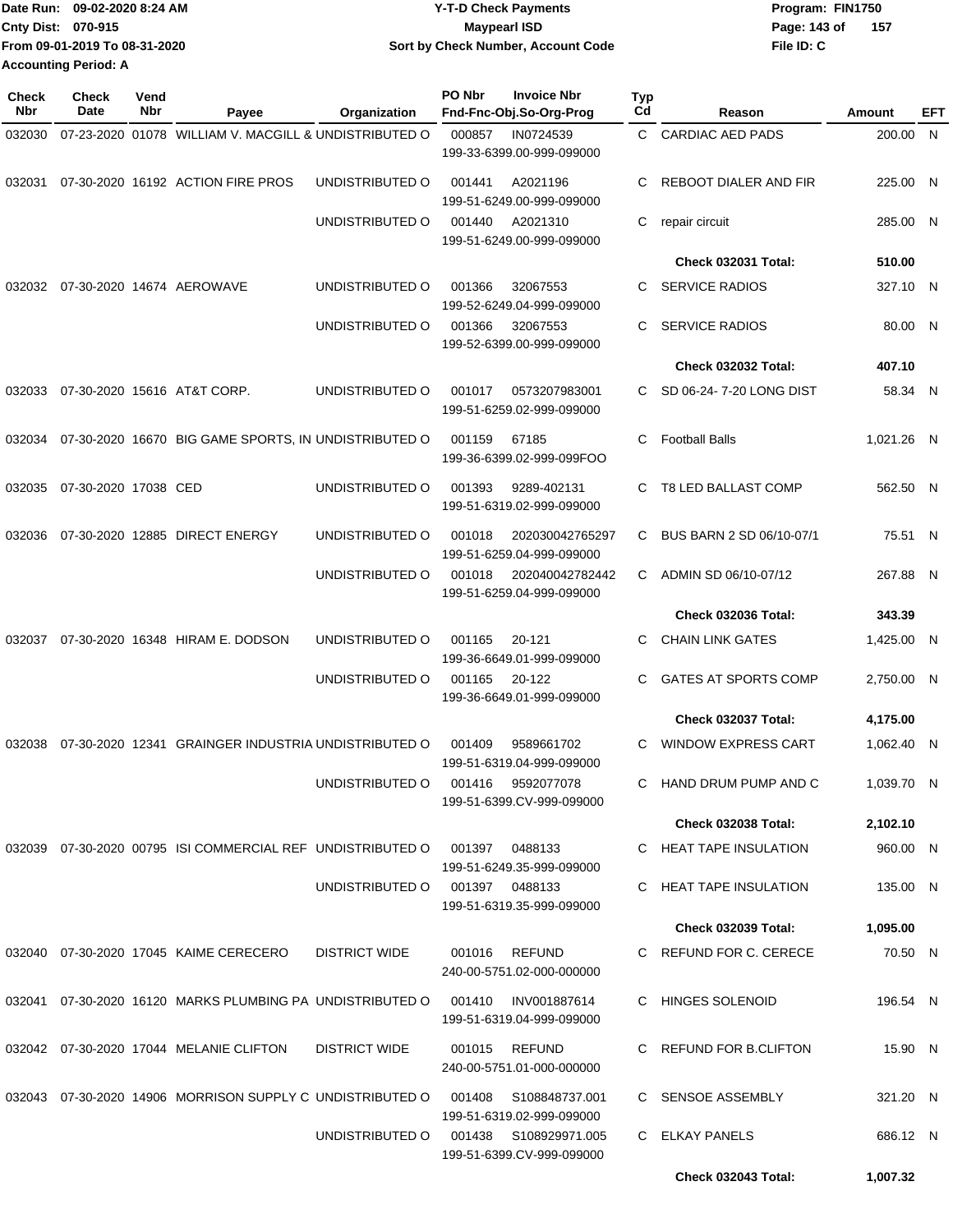|                             | Date Run: 09-02-2020 8:24 AM  | <b>Y-T-D Check Payments</b>        | Program: FIN1750    |
|-----------------------------|-------------------------------|------------------------------------|---------------------|
| <b>Cnty Dist: 070-915</b>   |                               | Maypearl ISD                       | 157<br>Page: 144 of |
|                             | From 09-01-2019 To 08-31-2020 | Sort by Check Number, Account Code | File ID: C          |
| <b>Accounting Period: A</b> |                               |                                    |                     |

| <b>Check</b><br>Nbr | <b>Check</b><br>Date         | Vend<br>Nbr | Payee                                                             | Organization                     | PO Nbr      | <b>Invoice Nbr</b><br>Fnd-Fnc-Obj.So-Org-Prog   | Typ<br>Cd | Reason                     | Amount      | EFT |
|---------------------|------------------------------|-------------|-------------------------------------------------------------------|----------------------------------|-------------|-------------------------------------------------|-----------|----------------------------|-------------|-----|
| 032044              |                              |             | 07-30-2020 00099 REGION 10/EDUCATIO UNDISTRIBUTED O               |                                  | 001327      | 167025<br>199-13-6499.00-999-011000             |           | C N4F CONFERENCE           | 375.00 N    |     |
| 032045              | 07-30-2020 12855 SAGU        |             |                                                                   | <b>HIGH SCHOOL</b>               | 001437      | 2020-0354<br>199-11-6269.02-001-011000          | C.        | <b>GRADUATION RENTAL</b>   | 2,222.34 N  |     |
| 032046              |                              |             | 07-30-2020 16209 TOBII DYNAVOX LLC                                | UNDISTRIBUTED O                  | 000906      | 00058587<br>199-11-6399.01-999-023000           | C         | PICTURE SCHEDUL WITH       | 24.95 N     |     |
| 032047              |                              |             | 07-30-2020 16505 TRINITY 3 TECHNOLO HIGH SCHOOL                   |                                  | 001194      | PSI089421<br>199-11-6639.00-001-022000          | C         | <b>CHROMEBOOKS</b>         | 2,528.01 N  |     |
|                     |                              |             |                                                                   | <b>HIGH SCHOOL</b>               | 001194      | PSI089421<br>199-11-6639.48-001-011000          | C         | <b>CHROMEBOOKS</b>         | 7,000.00 N  |     |
|                     |                              |             |                                                                   | <b>HIGH SCHOOL</b>               | 001194      | PSI089421<br>199-11-6639.48-001-011000          | C         | <b>CHROMEBOOKS</b>         | 2,771.99 N  |     |
|                     |                              |             |                                                                   | <b>HIGH SCHOOL</b>               | 001194      | PSI089421<br>199-11-6639.49-001-011000          | C         | <b>CHROMEBOOKS</b>         | 28,750.00 N |     |
|                     |                              |             |                                                                   | <b>MAYPEARL JUNIOR</b>           | 001194      | PSI089421<br>199-11-6639.49-041-011000          | C         | <b>CHROMEBOOKS</b>         | 28,750.00 N |     |
|                     |                              |             |                                                                   |                                  |             |                                                 |           | Check 032047 Total:        | 69,800.00   |     |
| 032048              |                              |             | 08-07-2020 16192 ACTION FIRE PROS                                 | UNDISTRIBUTED O                  | 001036      | M2091079<br>199-51-6249.16-999-099000           | C.        | <b>QUARTERLY MONITORIN</b> | 750.00 N    |     |
| 032049              |                              |             | 08-07-2020 13447 JUST SAY YES                                     | <b>HIGH SCHOOL</b>               | 001460      | MAYPEARL<br>199-31-6399.04-001-099000           | C         | <b>ANTI BULLYING</b>       | 280.13 N    |     |
| 032050              |                              |             | 08-07-2020 00069 ATMOS ENERGY                                     | UNDISTRIBUTED O                  | 001037      | 3030318181<br>199-51-6259.00-999-099000         | C         | SD 07/02-08/03 MS          | 66.19 N     |     |
|                     |                              |             |                                                                   | UNDISTRIBUTED O                  | 001037      | 3030318485<br>199-51-6259.00-999-099000         | C         | SD 07/02-08/03 ELEM        | 69.28 N     |     |
|                     |                              |             |                                                                   | UNDISTRIBUTED O                  | 001037      | 3030380238<br>199-51-6259.00-999-099000         | C         | SD 07/02-08/03 ADMIN       | 58.48 N     |     |
|                     |                              |             |                                                                   | UNDISTRIBUTED O                  | 001037      | 3030380470<br>199-51-6259.00-999-099000         | C         | SD 07/02-08/03 HS          | 101.63 N    |     |
|                     |                              |             |                                                                   |                                  |             |                                                 |           | <b>Check 032050 Total:</b> | 295.58      |     |
| 032051              |                              |             | 08-07-2020 00901 AVENUE FUEL DISTRI UNDISTRIBUTED O               |                                  | 001035      | 1982702<br>199-34-6311.01-999-099000            | C         | FUEL FOR DISTRICT          | 375.77 N    |     |
|                     |                              |             | 032052 08-07-2020 00887 BSN SPORTS                                | UNDISTRIBUTED O 000873 909567311 |             | 199-36-6399.04-999-099000                       |           | C Chest Protector          | 78.00 N     |     |
|                     |                              |             | 032053 08-07-2020 16789 BUENA VISTA-BETHEL UNDISTRIBUTED O 001020 |                                  |             | 3296<br>199-51-6259.01-999-099000               |           | C SD 06/15-07/14 BALL PARK | 1,909.58 N  |     |
|                     | 032054 08-07-2020 14724 CASH |             |                                                                   | <b>DISTRICT WIDE</b>             | 001021 ELEM | 240-00-5751.00-000-000000                       |           | C START UP BAGS FOR 20/2   | 107.00 N    |     |
|                     |                              |             |                                                                   | DISTRICT WIDE                    | 001021 HS   | 240-00-5751.01-000-000000                       |           | C START UP BAGS FOR 20/2   | 187.00 N    |     |
|                     |                              |             |                                                                   | <b>DISTRICT WIDE</b>             |             | 001021 PRIMARY<br>240-00-5751.02-000-000000     |           | C START UP BAGS FOR 20/2   | 107.00 N    |     |
|                     |                              |             |                                                                   | <b>DISTRICT WIDE</b>             | 001021 MS   | 240-00-5751.03-000-000000                       |           | C START UP BAGS FOR 20/2   | 127.00 N    |     |
|                     |                              |             |                                                                   |                                  |             |                                                 |           | <b>Check 032054 Total:</b> | 528.00      |     |
|                     | 032055 08-07-2020 17038 CED  |             |                                                                   | UNDISTRIBUTED O                  |             | 001439 9289-402407<br>199-51-6319.05-999-099000 |           | C SUPPLIES                 | 854.22 N    |     |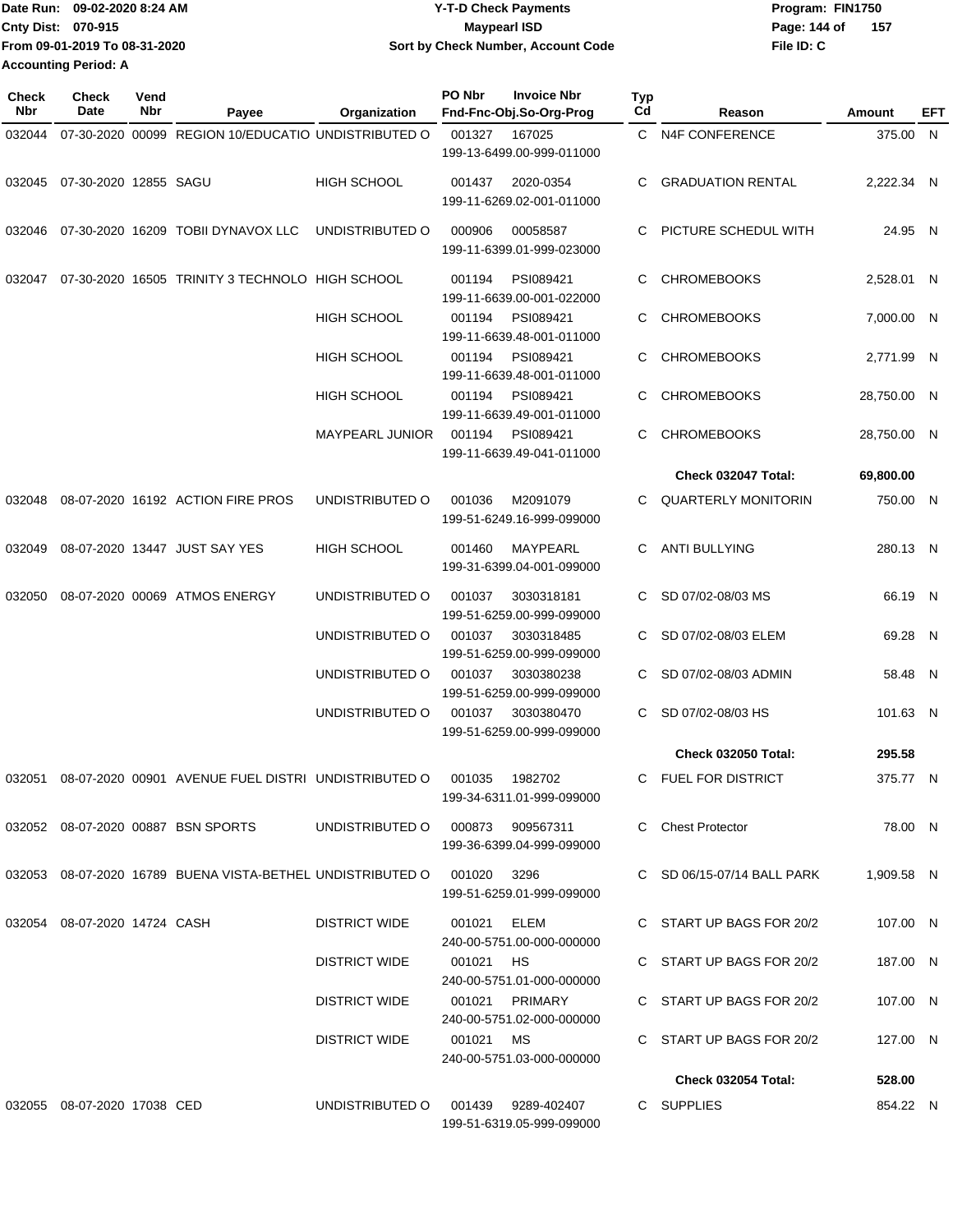| Date Run: 09-02-2020 8:24 AM |                               | Y-T-D Check Payments               | Program: FIN1750    |  |  |  |  |
|------------------------------|-------------------------------|------------------------------------|---------------------|--|--|--|--|
| <b>Cnty Dist: 070-915</b>    |                               | <b>Mavpearl ISD</b>                | 157<br>Page: 145 of |  |  |  |  |
|                              | From 09-01-2019 To 08-31-2020 | Sort by Check Number, Account Code | File ID: C          |  |  |  |  |
| <b>Accounting Period: A</b>  |                               |                                    |                     |  |  |  |  |

| <b>Check</b><br>Nbr | Check<br>Date | Vend<br>Nbr     | Payee                                                       | Organization                      | PO Nbr        | <b>Invoice Nbr</b><br>Fnd-Fnc-Obj.So-Org-Prog | Typ<br>Cd | Reason                      | Amount       | EFT |
|---------------------|---------------|-----------------|-------------------------------------------------------------|-----------------------------------|---------------|-----------------------------------------------|-----------|-----------------------------|--------------|-----|
| 032056              |               |                 | 08-07-2020 16593 CENTER FOR EDU & E UNDISTRIBUTED O         |                                   | 001034        | 07293437<br>199-52-6399.01-999-0990PD         |           | C SAFETY AND SECURITY BI    | 283.95 N     |     |
|                     |               |                 | 032057 08-07-2020 17041 CHICK FIL A WAXAHAC UNDISTRIBUTED O |                                   | 001450        | 7423894<br>199-13-6499.00-999-011000          | C.        | <b>DISTRICT BREAKFAST</b>   | 1,326.00 N   |     |
|                     |               |                 |                                                             | UNDISTRIBUTED O                   | 001449        | 7423933<br>199-13-6499.00-999-011000          | C.        | NEW TEACHER LUNCH           | 291.90 N     |     |
|                     |               |                 |                                                             |                                   |               |                                               |           | <b>Check 032057 Total:</b>  | 1,617.90     |     |
| 032058              |               |                 | 08-07-2020 00217 CITY OF MAYPEARL                           | UNDISTRIBUTED O                   | 001028        | 80<br>199-51-6259.01-999-099000               | C.        | SD 06/29-07/30 PRIM BALL    | 21.00 N      |     |
|                     |               |                 |                                                             | UNDISTRIBUTED O                   | 001028        | 1081<br>199-51-6259.01-999-099000             |           | SD 06/29-07/30 ELEM YAR     | 21.00 N      |     |
|                     |               |                 |                                                             | UNDISTRIBUTED O                   | 001028        | 383<br>199-51-6259.01-999-099000              |           | SD 06/29-07/30 HS           | 46.00 N      |     |
|                     |               |                 |                                                             | UNDISTRIBUTED O                   | 001028        | 595<br>199-51-6259.01-999-099000              | C.        | SD 06/29-07/30 MS           | 46.00 N      |     |
|                     |               |                 |                                                             | UNDISTRIBUTED O                   | 001028        | 1080<br>199-51-6259.01-999-099000             | C.        | SD 06/29-07/30 ELEM         | 46.00 N      |     |
|                     |               |                 |                                                             | UNDISTRIBUTED O                   | 001028        | 1618<br>199-51-6259.01-999-099000             |           | SD 06/29-07/30 ADMIN        | 46.00 N      |     |
|                     |               |                 |                                                             | UNDISTRIBUTED O                   | 001028        | 1394<br>199-51-6259.01-999-099000             | C.        | SD 06/29-07/30 HS CONC B    | 46.00 N      |     |
|                     |               | UNDISTRIBUTED O | 001028                                                      | - 82<br>199-51-6259.01-999-099000 |               | C SD 06/29-07/30 PRIMARY                      | 65.20 N   |                             |              |     |
|                     |               |                 |                                                             | UNDISTRIBUTED O                   | 001030 574    | 199-51-6259.01-999-099000                     | C.        | SD 06/29-07/30 MS YD ME     | 52.35 N      |     |
|                     |               |                 |                                                             |                                   |               |                                               |           | <b>Check 032058 Total:</b>  | 389.55       |     |
|                     |               |                 | 032059 08-07-2020 13566 DRUG & ALCOHOL TE UNDISTRIBUTED O   |                                   | 001032        | 18138493<br>199-34-6219.01-999-099000         | C.        | DOT PRR EMPLO.              | 57.50 N      |     |
| 032060              |               |                 | 08-07-2020 12536 DESOTO JANITORIAL UNDISTRIBUTED O          |                                   | 001452        | 199438<br>199-51-6319.01-999-099000           |           | C FLOOR WAX                 | 87.00 N      |     |
| 032061              |               |                 | 08-07-2020 16749 DISCOUNT PC                                | UNDISTRIBUTED O                   | 001033        | 2136<br>199-52-6399.01-999-0990PD             | C.        | <b>DELL LAPTOP</b>          | 914.95 N     |     |
|                     |               |                 |                                                             | <b>ADMINISTRATIVE</b>             | 001364 2765   | 199-53-6399.00-701-099000                     |           | C 3 LAPTOPS                 | 648.85 N     |     |
|                     |               |                 |                                                             | ADMINISTRATIVE                    | 001309        | 2684<br>199-53-6399.00-701-099000             |           | C Computer for Kristi Guest | 644.95 N     |     |
|                     |               |                 |                                                             | UNDISTRIBUTED O                   | 001364 2765   | 199-53-6639.00-999-099000                     |           | C 3 LAPTOPS                 | $1,051.00$ N |     |
|                     |               |                 |                                                             |                                   |               |                                               |           | <b>Check 032061 Total:</b>  | 3,259.75     |     |
|                     |               |                 | 032062 08-07-2020 16348 HIRAM E. DODSON                     | UNDISTRIBUTED O                   | 001165 20-123 | 199-36-6649.01-999-099000                     |           | C 2 GATES WITH HINGE        | 2,750.00 N   |     |
|                     |               |                 |                                                             | UNDISTRIBUTED O                   | 001391 20-124 | 199-51-6639.16-999-099000                     |           | C SLAB FOR PUMP HOUSE       | 3,900.00 N   |     |
|                     |               |                 |                                                             |                                   |               |                                               |           | <b>Check 032062 Total:</b>  | 6,650.00     |     |
|                     |               |                 | 032063 08-07-2020 00445 EAI EDUCATION                       | MAYPEARL JUNIOR 001139            |               | INV1009966<br>211-11-6639.00-041-024SIG       |           | C TI CALCULATORS            | 11,838.32 N  |     |
|                     |               |                 | 032064 08-07-2020 16413 EAST TEXAS COPY                     | DIR COST-ADMINIS 001346           |               | LG00530002<br>199-41-6249.00-720-099000       |           | C LEASE MF525DW             | 48.02 N      |     |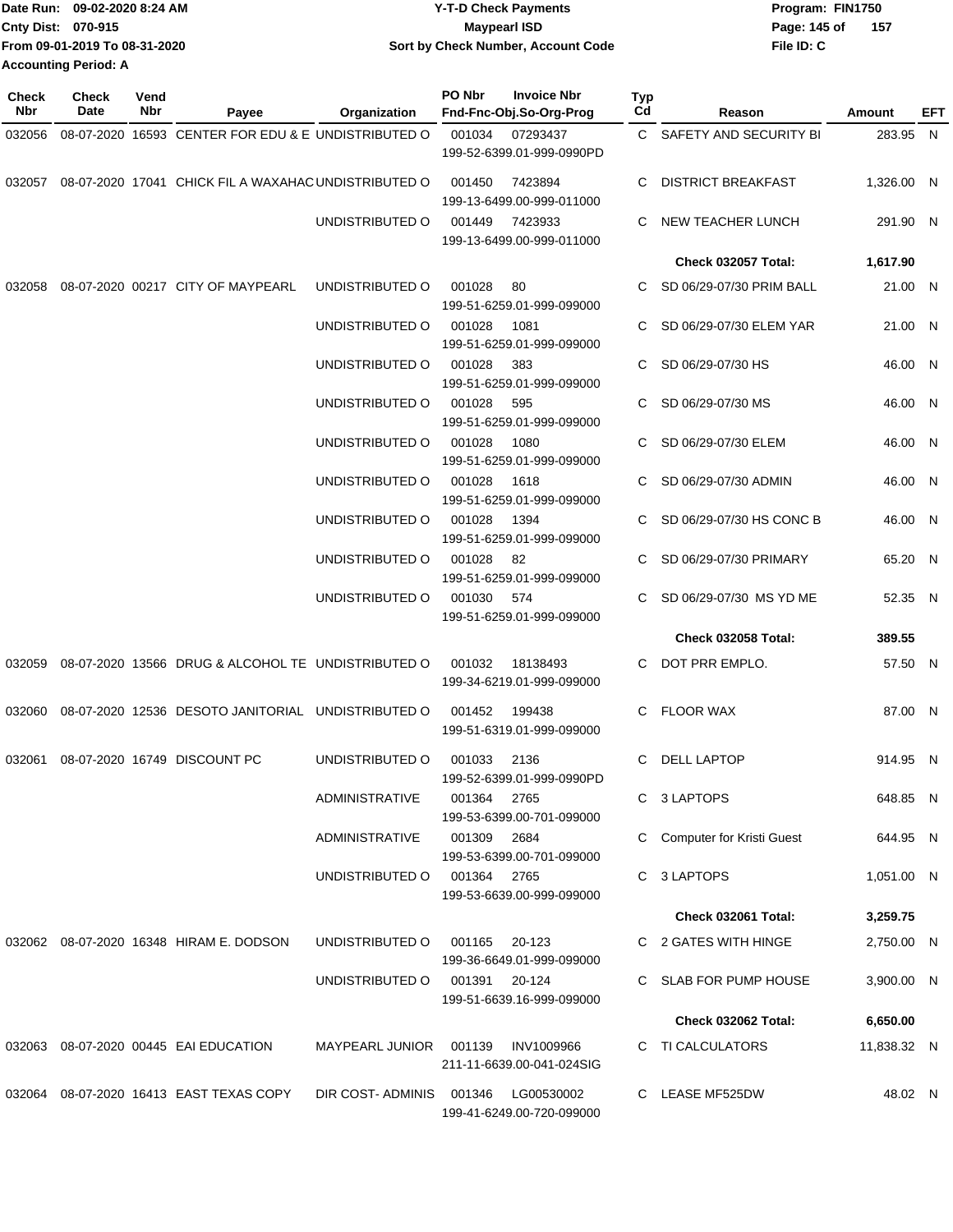| Date Run: 09-02-2020 8:24 AM |                               | <b>Y-T-D Check Payments</b>        | Program: FIN1750      |  |  |  |
|------------------------------|-------------------------------|------------------------------------|-----------------------|--|--|--|
| Cnty Dist: 070-915           |                               | Maypearl ISD                       | - 157<br>Page: 146 of |  |  |  |
|                              | From 09-01-2019 To 08-31-2020 | Sort by Check Number, Account Code | File ID: C            |  |  |  |
| <b>Accounting Period: A</b>  |                               |                                    |                       |  |  |  |

| <b>Check</b><br>Nbr | Check<br>Date                  | Vend<br>Nbr | Payee                                                                           | Organization         | PO Nbr | <b>Invoice Nbr</b><br>Fnd-Fnc-Obj.So-Org-Prog     | <b>Typ</b><br>Cd | Reason                   | Amount     | EFT |
|---------------------|--------------------------------|-------------|---------------------------------------------------------------------------------|----------------------|--------|---------------------------------------------------|------------------|--------------------------|------------|-----|
| 032065              |                                |             | 08-07-2020 01547 EICHELBAUM WARDEL DIR COST- ADMINIS                            |                      | 001027 | 69506                                             |                  | C LEGAL SERVICES         | 750.00 N   |     |
|                     |                                |             |                                                                                 |                      |        | 199-41-6211.00-720-099000                         |                  |                          |            |     |
|                     |                                |             | 032066 08-07-2020 16496 ERIC JANSZEN                                            | UNDISTRIBUTED O      | 001457 | <b>REIMBURSEMENT</b><br>199-51-6399.CV-999-099000 |                  | C HAND SANITIZER STATIO  | 1,000.00 N |     |
| 032067              |                                |             | 08-07-2020 16059 FRONTIER SOUTHWE UNDISTRIBUTED O                               |                      | 001022 | 031814-5<br>199-51-6259.02-999-099000             | C.               | SD07/28-08/27 4351720    | 63.50 N    |     |
|                     |                                |             |                                                                                 | UNDISTRIBUTED O      | 001022 | 092915-5<br>199-51-6259.02-999-099000             |                  | SD07/22-08/21 MS 4352038 | 132.00 N   |     |
|                     |                                |             |                                                                                 | UNDISTRIBUTED O      | 001022 | 093015-5<br>199-51-6259.02-999-099000             |                  | SD07/28-08/27 LSK HS 435 | 132.00 N   |     |
|                     |                                |             |                                                                                 | UNDISTRIBUTED O      | 001022 | 0925155<br>199-51-6259.02-999-099000              | C.               | SD07/28-08/27 LSK ELEM 4 | 132.00 N   |     |
|                     |                                |             |                                                                                 | UNDISTRIBUTED O      | 001022 | 0928155<br>199-51-6259.02-999-099000              | C.               | SD07/28-08/27 LSK PRIM 4 | 132.00 N   |     |
|                     |                                |             |                                                                                 | UNDISTRIBUTED O      | 001022 | 091206-5<br>199-51-6259.02-999-099000             | C                | SD07/28-08/27 ADMIN 4351 | 950.63 N   |     |
|                     |                                |             |                                                                                 |                      |        |                                                   |                  | Check 032067 Total:      | 1,542.13   |     |
| 032068              |                                |             | 08-07-2020 12674 HANDWRITING WITHO PRIMARY SCHOOL                               |                      | 001295 | <b>INV77638</b><br>410-11-6321.00-102-011000      | C.               | HANDWRITING K-5          | 4,925.25 N |     |
| 032069              |                                |             | 08-07-2020 17049 HEATHER DAVIS                                                  | <b>DISTRICT WIDE</b> | 001023 | <b>REFUND</b><br>240-00-5751.00-000-000000        |                  | C REFUND                 | 1.00 N     |     |
|                     |                                |             |                                                                                 | <b>DISTRICT WIDE</b> | 001023 | <b>REFUND</b><br>240-00-5751.01-000-000000        | C.               | <b>REFUND</b>            | 1.50 N     |     |
|                     |                                |             |                                                                                 | <b>DISTRICT WIDE</b> | 001023 | REFUND<br>240-00-5751.03-000-000000               | C.               | <b>REFUND</b>            | 2.30 N     |     |
|                     |                                |             |                                                                                 |                      |        |                                                   |                  | Check 032069 Total:      | 4.80       |     |
| 032070              |                                |             | 08-07-2020 00795 ISI COMMERCIAL REF UNDISTRIBUTED O                             |                      | 001026 | 00488133<br>199-51-6249.00-999-099000             | C                | LABOR FOR INSTALL FRE    | 990.01 N   |     |
|                     |                                |             |                                                                                 | UNDISTRIBUTED O      | 001398 | 0489057<br>199-51-6249.35-999-099000              | C                | walk in freezer          | 2,760.00 N |     |
|                     |                                |             |                                                                                 | UNDISTRIBUTED O      | 001398 | 0489057<br>199-51-6319.35-999-099000              | C                | walk in freezer          | 5.202.00 N |     |
|                     |                                |             |                                                                                 |                      |        |                                                   |                  | Check 032070 Total:      | 8,952.01   |     |
|                     |                                |             | 032071 08-07-2020 15361 JOHNSTONE SUPPLY UNDISTRIBUTED O 001422 400-S101109334. |                      |        | 199-51-6399.05-999-099000                         |                  | C FAN MOTOR              | 187.26 N   |     |
|                     |                                |             | 032072 08-07-2020 16500 KERRAH TURNER                                           | PRIMARY SCHOOL       | 001453 | REIMBURSEMENT<br>199-33-6399.00-102-099000        |                  | C CRP CERTIFICATION      | 75.00 N    |     |
|                     | 032073 08-07-2020 15098 LOWE'S |             |                                                                                 | UNDISTRIBUTED O      | 001433 | 902380-FJVIUU<br>199-51-6319.02-999-099000        |                  | C orange peel            | 32.08 N    |     |
|                     |                                |             |                                                                                 | UNDISTRIBUTED O      |        | 001433 917010-fkdcqh<br>199-51-6319.02-999-099000 |                  | C building supplies      | 68.37 N    |     |
|                     |                                |             |                                                                                 | UNDISTRIBUTED O      |        | 001433 902220-FJFRWA<br>199-51-6319.02-999-099000 |                  | C PAINT SUPPLIES         | 96.41 N    |     |
|                     |                                |             |                                                                                 | UNDISTRIBUTED O      |        | 001433 901395-FHXOGT<br>199-51-6319.02-999-099000 |                  | C DRILL BIT              | 66.49 N    |     |
|                     |                                |             |                                                                                 | UNDISTRIBUTED O      |        | 001433 902934-FHDKPJ<br>199-51-6319.02-999-099000 |                  | C SUPPLIES               | 33.56 N    |     |
|                     |                                |             |                                                                                 | UNDISTRIBUTED O      |        | 001433 910239-FJQSIA<br>199-51-6319.02-999-099000 |                  | C TUBES                  | 21.77 N    |     |
|                     |                                |             |                                                                                 |                      |        |                                                   |                  | Check 032073 Total:      | 318.68     |     |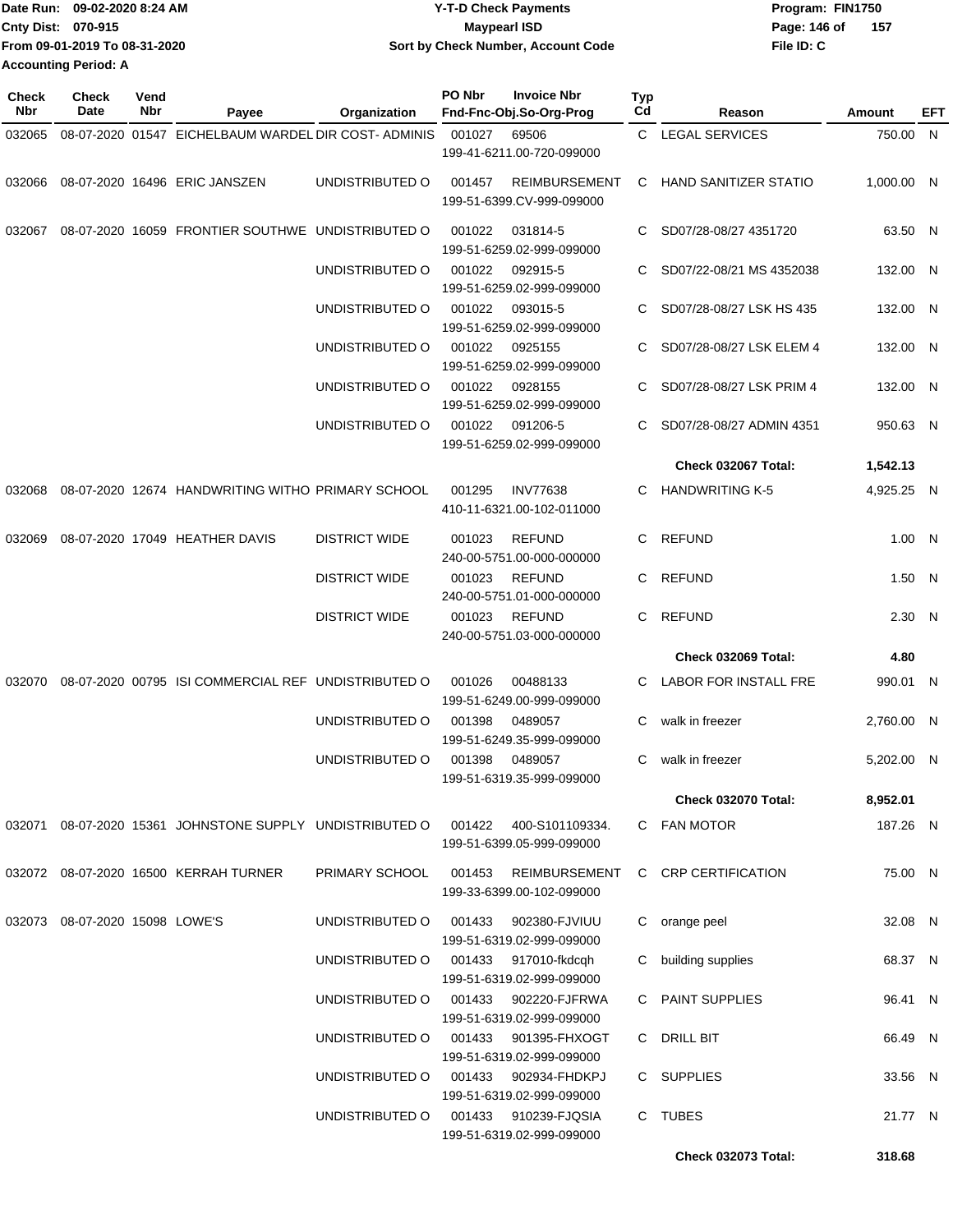| Date Run: 09-02-2020 8:24 AM  | <b>Y-T-D Check Payments</b>        | Program: FIN1750      |  |  |
|-------------------------------|------------------------------------|-----------------------|--|--|
| <b>Cnty Dist: 070-915</b>     | Maypearl ISD                       | - 157<br>Page: 147 of |  |  |
| From 09-01-2019 To 08-31-2020 | Sort by Check Number, Account Code | File ID: C            |  |  |
| <b>Accounting Period: A</b>   |                                    |                       |  |  |

| Check<br><b>Nbr</b> | <b>Check</b><br>Date      | Vend<br>Nbr | Payee                                                       | Organization        | PO Nbr                                                                             | <b>Invoice Nbr</b><br>Fnd-Fnc-Obj.So-Org-Prog         | Typ<br>Cd | Reason                    | Amount     | EFT |
|---------------------|---------------------------|-------------|-------------------------------------------------------------|---------------------|------------------------------------------------------------------------------------|-------------------------------------------------------|-----------|---------------------------|------------|-----|
| 032074              | 08-07-2020 17047 LUMINARE |             |                                                             | UNDISTRIBUTED O     | 001451                                                                             | MAYPEARLISD<br>199-33-6399.CV-999-099000              |           | C COVID 19 SCREENING AP   | 2,500.00 N |     |
|                     |                           |             | 032075 08-07-2020 13306 MOUNTAIN PEAK SPE UNDISTRIBUTED O   |                     | 001024                                                                             | 11078800<br>199-51-6259.79-999-022000                 | C.        | SD 06/04-07/04 AG         | 48.03 N    |     |
| 032076              |                           |             | 08-07-2020 16289 NEXTLINK BROADBAN UNDISTRIBUTED O          |                     | 001029                                                                             | N125089750-39<br>199-11-6399.45-999-099000            | C.        | LEVEL 1 SD 07/30-08/29    | 251.88 N   |     |
| 032077              |                           |             | 08-07-2020 17039 RB SIGNS, INC.                             | UNDISTRIBUTED O     | 001394                                                                             | 191742<br>199-51-6399.CV-999-099000                   | C.        | <b>COUNTER DESK GUARD</b> | 509.00 N   |     |
| 032078              |                           |             | 08-07-2020 00099 REGION 10/EDUCATIO ELEMENTARY              |                     | 001044                                                                             | 166902<br>199-23-6411.05-101-099000                   |           | ASSESMENTCONFERENC        | 25.00 N    |     |
|                     |                           |             |                                                             | UNDISTRIBUTED O     | 001039                                                                             | 167165<br>199-34-6219.01-999-099000                   |           | 8 HR BUS TRAINING D. MA   | 60.00 N    |     |
|                     |                           |             |                                                             | UNDISTRIBUTED O     | 001040                                                                             | 167274<br>199-34-6219.01-999-099000                   |           | 20 HR BUS CERTI, DAVIS/   | 310.00 N   |     |
|                     |                           |             |                                                             | UNDISTRIBUTED O     | 001372                                                                             | 166749<br>199-34-6219.01-999-099000                   |           | 8 HOUR BUS TRAINING       | 120.00 N   |     |
|                     |                           |             |                                                             | UNDISTRIBUTED O     | 001041                                                                             | 167006<br>199-34-6219.01-999-099000                   |           | 20 HR BUS CERT. FELTS     | 130.00 N   |     |
|                     |                           |             |                                                             | UNDISTRIBUTED O     | 001042                                                                             | 167005<br>199-34-6219.01-999-099000                   |           | 20 HR BUS CERT.CHANCE     | 130.00 N   |     |
|                     |                           |             |                                                             | UNDISTRIBUTED O     | 001043                                                                             | 167007                                                |           | 20 HR BUS CERTIF. YOLA    | 130.00 N   |     |
|                     |                           |             |                                                             | UNDISTRIBUTED O     | 199-34-6219.01-999-099000<br>001434<br>NICHOLS/RANDLE<br>199-34-6219.01-999-099000 |                                                       | C         | 20 HR BUS CERTIFICATIO    | 260.00 N   |     |
|                     |                           |             |                                                             |                     |                                                                                    |                                                       |           | Check 032078 Total:       | 1,165.00   |     |
| 032079              |                           |             | 08-07-2020 14927 REPUBLIC SERVICES UNDISTRIBUTED O          |                     | 001038                                                                             | 0794014194310<br>199-51-6259.03-999-099000            |           | C JULY SERVICES           | 3,202.85 N |     |
| 032080              |                           |             | 08-07-2020 16446 Secured Mobility LLC                       | UNDISTRIBUTED O     | 000953                                                                             | 986036<br>199-52-6399.45-999-099000                   | C.        | <b>TABLETS</b>            | 180.00 N   |     |
| 032081              |                           |             | 08-07-2020 16037 TEX AIR FILTERS                            | UNDISTRIBUTED O     | 001414                                                                             | 402446<br>199-51-6399.05-999-099000                   | C         | <b>FILTERS</b>            | 20.40 N    |     |
|                     |                           |             | 032082 08-07-2020 00573 UNITED RENTALS                      | UNDISTRIBUTED O     | 001025                                                                             | 183457324-001<br>199-51-6319.04-999-099000            |           | C DIAGNOSTIC ON TRACTO    | 379.95 N   |     |
|                     |                           |             | 032083 08-14-2020 15614 ADVANTAGE MEDICAL UNDISTRIBUTED O   |                     | 001053                                                                             | 4030669<br>199-34-6219.01-999-099000                  |           | C DOT PHYSICALS           | 656.00 N   |     |
|                     |                           |             | 032084 08-14-2020 16762 AIRGAS USA, LLC-CEN UNDISTRIBUTED O |                     | 001049                                                                             | 9972811505<br>199-51-6319.02-999-099000               |           | C CYL RENTAL              | 233.26 N   |     |
|                     |                           |             | 032085 08-14-2020 15217 BAYLOR INSTITUTE O UNDISTRIBUTED O  |                     | 001474 16430                                                                       | 199-36-6219.02-999-099000                             |           | C Trainer                 | 365.63 N   |     |
|                     |                           |             | 032086 08-14-2020 00887 BSN SPORTS                          | UNDISTRIBUTED O     |                                                                                    | 001375 909603168<br>199-36-6399.02-999-099FOO         |           | Weight Room Equipment     | 1,595.00 N |     |
|                     |                           |             | 032087 08-14-2020 00871 CARD SERVICE CENT IND COST-ADM      |                     |                                                                                    | 001047    5542950JPRS3BE<br>199-41-6499.01-750-099000 |           | C WEBINAR                 | 19.24 N    |     |
|                     |                           |             |                                                             | <b>SCHOOL BOARD</b> | 001435                                                                             | 0514048JWLM7MD<br>199-41-6499.02-702-099000           |           | C BOARD MEETING MEAL      | 99.33 N    |     |
|                     |                           |             |                                                             | <b>SCHOOL BOARD</b> | 001463                                                                             | 08517924KW5GNE<br>199-41-6499.02-702-099000           |           | C BOARD MEETING MEAL      | 88.73 N    |     |
|                     |                           |             |                                                             |                     |                                                                                    |                                                       |           | Check 032087 Total:       | 207.30     |     |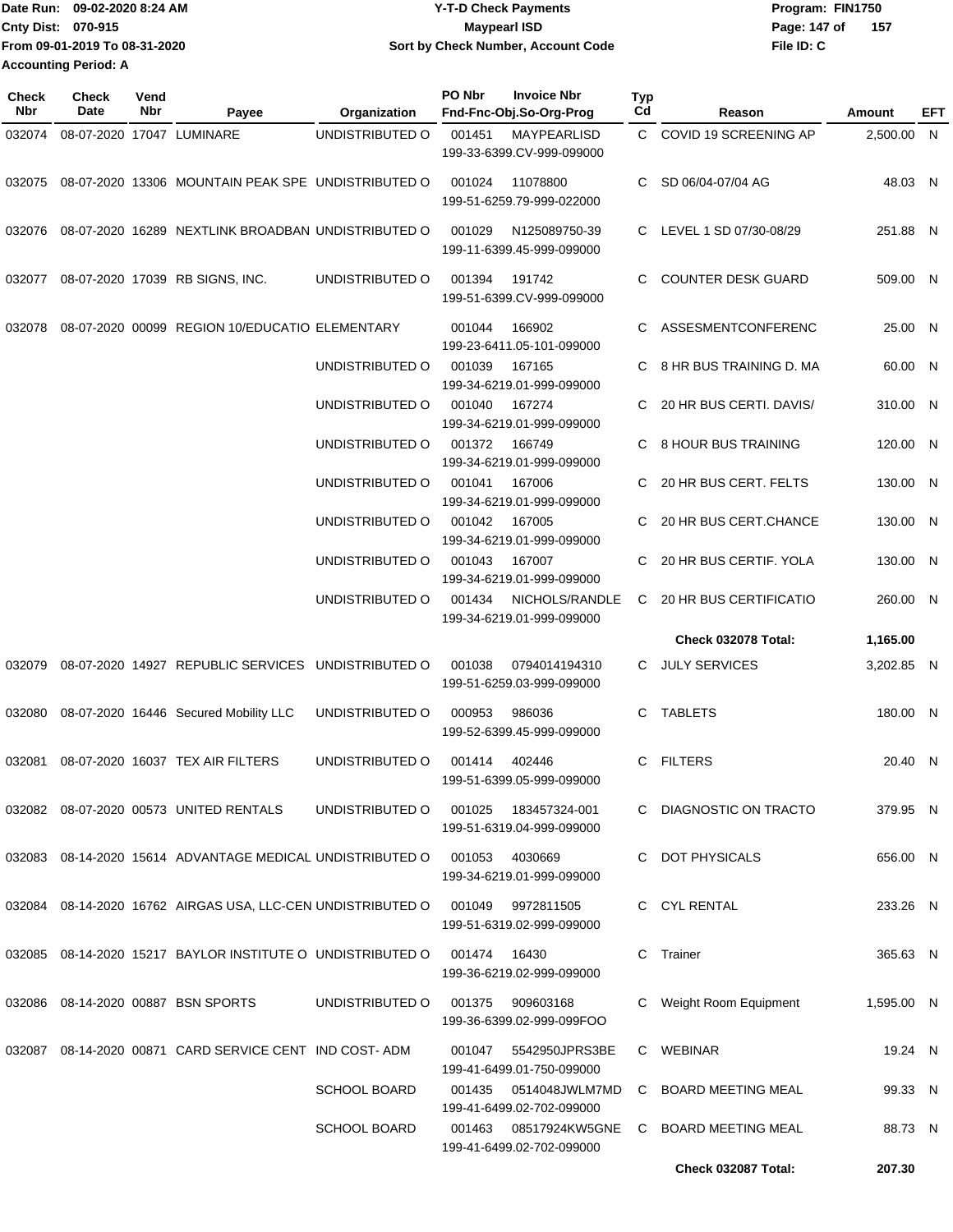|                               | Date Run: 09-02-2020 8:24 AM | <b>Y-T-D Check Payments</b>        | Program: FIN1750 |     |  |  |
|-------------------------------|------------------------------|------------------------------------|------------------|-----|--|--|
| Cnty Dist: 070-915            |                              | Maypearl ISD                       | Page: 148 of     | 157 |  |  |
| From 09-01-2019 To 08-31-2020 |                              | Sort by Check Number, Account Code | File ID: C       |     |  |  |
| <b>Accounting Period: A</b>   |                              |                                    |                  |     |  |  |

| <b>Check</b><br><b>Nbr</b> | Check<br>Date                 | Vend<br>Nbr     | Payee                                                     | Organization                                 | PO Nbr                                       | <b>Invoice Nbr</b><br>Fnd-Fnc-Obj.So-Org-Prog  | <b>Typ</b><br>Cd        | Reason                       | Amount     | <b>EFT</b> |
|----------------------------|-------------------------------|-----------------|-----------------------------------------------------------|----------------------------------------------|----------------------------------------------|------------------------------------------------|-------------------------|------------------------------|------------|------------|
| 032088                     | 08-14-2020 14724 CASH         |                 |                                                           | <b>DISTRICT WIDE</b>                         | 001059                                       | <b>START UP</b><br>199-00-5752.02-000-000000   |                         | C 20/21 GATE BAGS START      | 1,500.00 N |            |
|                            |                               |                 |                                                           | <b>DISTRICT WIDE</b>                         | 001059                                       | <b>START UP</b><br>199-00-5752.03-000-000000   | C                       | 20/21 GATE BAGS START        | 1,000.00 N |            |
|                            |                               |                 |                                                           |                                              |                                              |                                                |                         | <b>Check 032088 Total:</b>   | 2,500.00   |            |
| 032089                     |                               |                 | 08-14-2020 17037 CITIBANK, N.A                            | <b>IND COST-ADM</b>                          | 001419                                       | 854093019798006<br>199-41-6499.01-750-099000   |                         | C ADMIN MEETING              | 95.43 N    |            |
|                            |                               |                 |                                                           | UNDISTRIBUTED O                              | 001418                                       | 051343701966000<br>199-53-6499.01-999-099000   |                         | C FEE FOR COMPUTERS          | 6.00 N     |            |
|                            |                               |                 |                                                           |                                              |                                              |                                                |                         | Check 032089 Total:          | 101.43     |            |
|                            |                               |                 | 032090 08-14-2020 13566 DRUG & ALCOHOL TE UNDISTRIBUTED O |                                              | 001060                                       | 18138906<br>199-34-6219.01-999-099000          | C                       | PRE EMPLOYMENT K. SO         | 57.50 N    |            |
| 032091                     |                               |                 | 08-14-2020 12536 DESOTO JANITORIAL                        | UNDISTRIBUTED O                              | 001431                                       | 199242<br>199-33-6399.CV-999-099000            | C                       | <b>HAND SANITIZER</b>        | 351.47 N   |            |
|                            |                               |                 | 032092 08-14-2020 12885 DIRECT ENERGY                     | UNDISTRIBUTED O                              | 001045                                       | 202130042883325<br>199-51-6259.04-999-099000   |                         | C SD 06/10-07/12 PRIM PRAC   | 18.30 N    |            |
|                            |                               |                 |                                                           | UNDISTRIBUTED O                              | 001045                                       | 202130042883325<br>199-51-6259.04-999-099000   |                         | C SD 06/10-07/12 PRIMARY     | 1.237.32 N |            |
|                            |                               |                 |                                                           | UNDISTRIBUTED O                              | 001045                                       | 202130042883325<br>199-51-6259.04-999-099000   |                         | C SD 06/10-07/12 GOLF FAC    | 521.62 N   |            |
|                            |                               |                 |                                                           | UNDISTRIBUTED O                              | 001045                                       | 202130042883325<br>199-51-6259.04-999-099000   |                         | C SD 06/10-07/12 PRIM CAFT   | 357.73 N   |            |
|                            |                               |                 |                                                           | UNDISTRIBUTED O                              | 001045                                       | 202130042883325<br>199-51-6259.04-999-099000   |                         | C SD 06/10-07/12 ARCHIVE     | 172.78 N   |            |
|                            |                               |                 | UNDISTRIBUTED O                                           | 001045                                       | 202130042883325<br>199-51-6259.04-999-099000 | C.                                             | SD 06/10-07/12 QUAD BLD | 226.81 N                     |            |            |
|                            |                               | UNDISTRIBUTED O | 001045                                                    | 202130042883325<br>199-51-6259.04-999-099000 | C.                                           | SD 06/10-07/12 PORTABLE                        | 148.93 N                |                              |            |            |
|                            |                               |                 |                                                           | UNDISTRIBUTED O                              | 001045                                       | 202130042883325<br>199-51-6259.04-999-099000   |                         | C SD $06/10-07/12$ HS S.     | 2,175.97 N |            |
|                            |                               |                 |                                                           |                                              |                                              |                                                |                         | <b>Check 032092 Total:</b>   | 4,859.46   |            |
| 032093                     |                               |                 | 08-14-2020 16413 EAST TEXAS COPY                          | UNDISTRIBUTED O                              | 001050                                       | LE00138035<br>199-11-6219.00-999-023000        |                         | C LEASE SPED                 | 128.23 N   |            |
|                            |                               |                 |                                                           |                                              |                                              | 199-11-6269.00-102-011000                      |                         | C LEASE RENTAL SD 08/25-0    | 255.37 N   |            |
|                            |                               |                 |                                                           | HIGH SCHOOL                                  |                                              | 001050 LE00138035<br>199-11-6269.01-001-011000 |                         | C LEASE HS                   | 128.24 N   |            |
|                            |                               |                 |                                                           |                                              |                                              |                                                |                         | <b>Check 032093 Total:</b>   | 511.84     |            |
|                            | 032094 08-14-2020 00243 HILCO |                 |                                                           | UNDISTRIBUTED O 001061 487                   |                                              | 199-51-6259.04-999-099000                      |                         | C SD 07/02-08/03 MARQUEE     | 50.03 N    |            |
|                            |                               |                 |                                                           | UNDISTRIBUTED O 001061 487                   |                                              | 199-51-6259.04-999-099000                      |                         | C SD 07/02-08/03 FUEL TANK   | 34.25 N    |            |
|                            |                               |                 |                                                           | UNDISTRIBUTED O 001061 487                   |                                              | 199-51-6259.04-999-099000                      |                         | C SD 07/02-08/03 SEC LIGHT   | 36.33 N    |            |
|                            |                               |                 |                                                           | UNDISTRIBUTED O 001061 487                   |                                              | 199-51-6259.04-999-099000                      |                         | C SD 07/02-08/03 H.S. N. WIN | 2,435.59 N |            |
|                            |                               |                 |                                                           | UNDISTRIBUTED O 001061 487                   |                                              | 199-51-6259.04-999-099000                      |                         | C SD 07/02-08/03 ATH FAC     | 579.74 N   |            |
|                            |                               |                 |                                                           | UNDISTRIBUTED O 001061 487                   |                                              | 199-51-6259.04-999-099000                      |                         | C SD 07/02-08/03 ELEM        | 4,600.75 N |            |
|                            |                               |                 |                                                           | UNDISTRIBUTED O 001061 487                   |                                              | 199-51-6259.04-999-099000                      |                         | C SD 07/02-08/03 MS          | 2,863.86 N |            |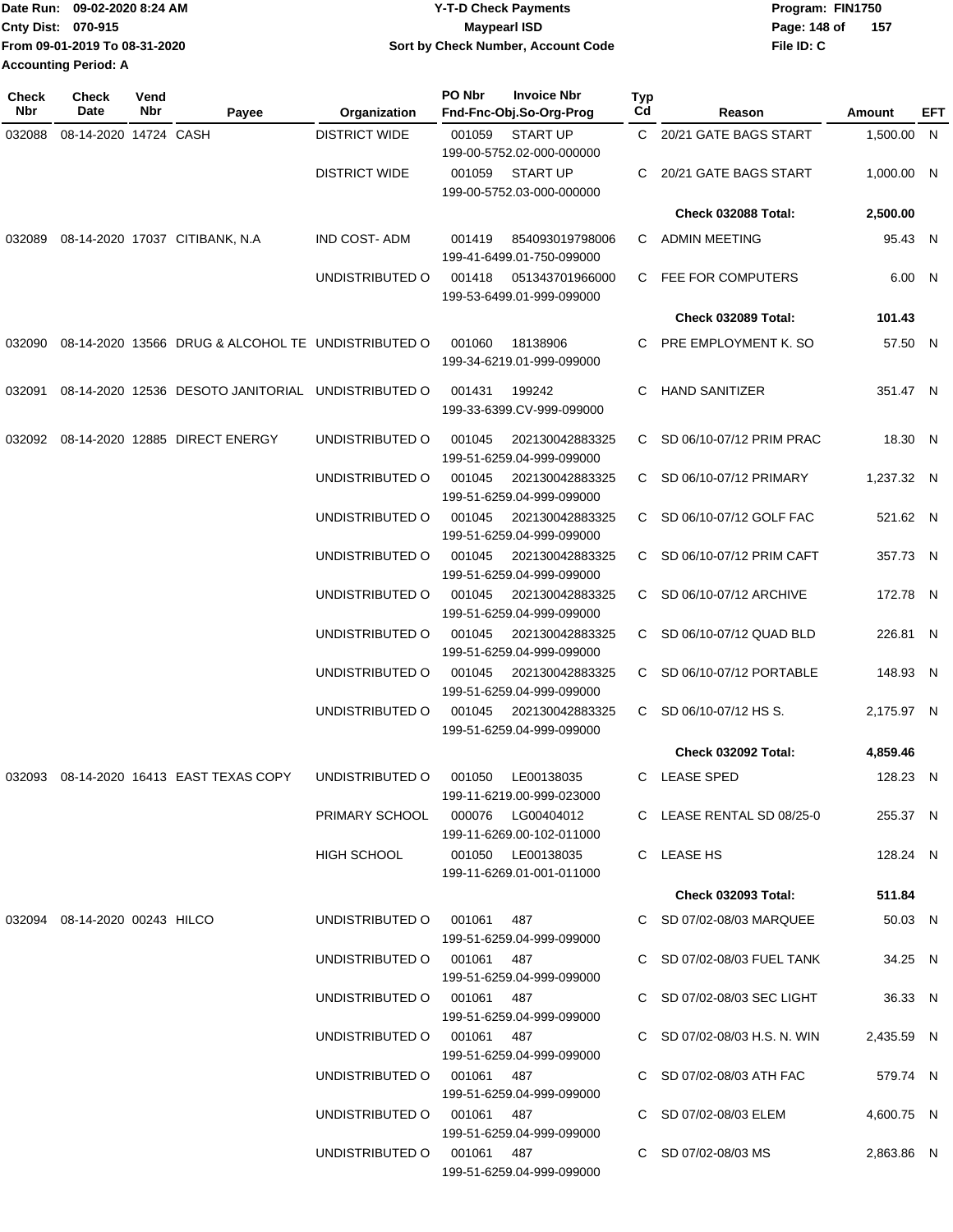| Date Run: 09-02-2020 8:24 AM  | <b>Y-T-D Check Payments</b>        | Program: FIN1750     |  |  |  |
|-------------------------------|------------------------------------|----------------------|--|--|--|
| <b>Cnty Dist: 070-915</b>     | <b>Mavpearl ISD</b>                | -157<br>Page: 149 of |  |  |  |
| From 09-01-2019 To 08-31-2020 | Sort by Check Number, Account Code | File ID: C           |  |  |  |
| <b>Accounting Period: A</b>   |                                    |                      |  |  |  |

| <b>Check</b><br><b>Nbr</b> | <b>Check</b><br>Date | Vend<br>Nbr                                          | Payee                                                      | Organization           | PO Nbr                                | <b>Invoice Nbr</b><br>Fnd-Fnc-Obj.So-Org-Prog | Typ<br>Cd | Reason                     | Amount     | EFT |
|----------------------------|----------------------|------------------------------------------------------|------------------------------------------------------------|------------------------|---------------------------------------|-----------------------------------------------|-----------|----------------------------|------------|-----|
|                            |                      |                                                      |                                                            | UNDISTRIBUTED O        | 001061                                | 487<br>199-51-6259.04-999-099000              |           | C SD 07/02-08/03 SPORTS C  | 918.98 N   |     |
|                            |                      |                                                      |                                                            | UNDISTRIBUTED O        | 001061                                | 487<br>199-51-6259.78-999-022000              | C         | SD 07/02-08/03 AG FACILIT  | 957.02 N   |     |
|                            |                      |                                                      |                                                            |                        |                                       |                                               |           | Check 032094 Total:        | 12,476.55  |     |
| 032095                     |                      |                                                      | 08-14-2020 00060 LUCKIES AUTO AND T UNDISTRIBUTED O        |                        | 000091                                | 95273<br>199-34-6219.00-999-099000            | С         | <b>BUS 10</b>              | 7.00 N     |     |
|                            |                      |                                                      |                                                            | UNDISTRIBUTED O        | 000091                                | 95286<br>199-34-6219.00-999-099000            | C         | SPRINTER INSPECTION        | 7.00 N     |     |
|                            |                      |                                                      |                                                            | UNDISTRIBUTED O        | 000091                                | 95290<br>199-34-6219.00-999-099000            | C         | <b>BUS 49</b>              | 40.00 N    |     |
|                            |                      |                                                      |                                                            | UNDISTRIBUTED O        | 000091                                | 95275<br>199-34-6219.00-999-099000            |           | <b>BUS 51 INSPECTION</b>   | 40.00 N    |     |
|                            |                      |                                                      |                                                            | UNDISTRIBUTED O        | 000091                                | 95276<br>199-34-6219.00-999-099000            | C         | <b>BUS 26 INSPECTIONS</b>  | 40.00 N    |     |
|                            |                      |                                                      |                                                            | UNDISTRIBUTED O        | 000091                                | 95291<br>199-34-6219.00-999-099000            | C         | <b>BUS 48 INSPECTIONS</b>  | 40.00 N    |     |
|                            |                      |                                                      |                                                            |                        |                                       |                                               |           | <b>Check 032095 Total:</b> | 174.00     |     |
| 032096                     |                      |                                                      | 08-14-2020 15653 M.A.C. ALARMS                             | UNDISTRIBUTED O        | 001048                                | 35256A<br>199-51-6319.02-999-099000           | C         | REPLACED CARD READE        | 399.00 N   |     |
|                            |                      |                                                      | 032097 08-14-2020 16120 MARKS PLUMBING PA UNDISTRIBUTED O  |                        | 001410                                | INV001892029<br>199-51-6319.04-999-099000     | C.        | HINGES                     | 543.63 N   |     |
| 032098                     |                      | 08-14-2020 12087 OAK CLIFF OFFICE SU UNDISTRIBUTED O |                                                            | 001329                 | 451079-0<br>199-11-6399.07-999-023000 | C                                             | PAPER     | 168.75 N                   |            |     |
|                            |                      |                                                      |                                                            | <b>HIGH SCHOOL</b>     | 001329                                | 451076-0<br>199-11-6399.15-001-011000         | C         | PAPER                      | 1,012.50 N |     |
|                            |                      |                                                      |                                                            | <b>MAYPEARL JUNIOR</b> | 001329                                | 451078-0<br>199-11-6399.15-041-011000         | C         | <b>PAPER</b>               | 945.00 N   |     |
|                            |                      |                                                      |                                                            | ELEMENTARY             | 001329                                | 451077-080<br>199-11-6399.15-101-011000       | C.        | PAPER                      | 2,025.00 N |     |
|                            |                      |                                                      |                                                            | ADMINISTRATIVE         | 001329                                | 451079-0<br>199-41-6399.01-701-099000         | C         | PAPER                      | 776.25 N   |     |
|                            |                      |                                                      |                                                            |                        |                                       |                                               |           | Check 032098 Total:        | 4,927.50   |     |
|                            |                      |                                                      | 032099  08-14-2020  00287  OFFICE DEPOT                    | ADMINISTRATIVE         | 001443                                | 109346451001<br>199-41-6399.01-701-099000     |           | C SUPPLIES                 | 73.49 N    |     |
|                            |                      |                                                      |                                                            | <b>ADMINISTRATIVE</b>  | 001443                                | 109343515001<br>199-41-6399.01-701-099000     |           | C SUPPLIES                 | 60.60 N    |     |
|                            |                      |                                                      |                                                            |                        |                                       |                                               |           | <b>Check 032099 Total:</b> | 134.09     |     |
|                            |                      |                                                      | 032100 08-14-2020 00833 PALOS SPORTS                       | <b>MAYPEARL JUNIOR</b> | 000959                                | 342329-01<br>199-11-6399.00-041-011000        | C.        | MMS PE                     | 114.99 N   |     |
|                            |                      |                                                      | 032101 08-14-2020 13117 PIEPER ENTERPRISES UNDISTRIBUTED O |                        | 000170                                | 36236<br>199-51-6249.17-999-099000            |           | LAWN MAINT. AUGUST         | 5,425.00 N |     |
|                            |                      |                                                      |                                                            | UNDISTRIBUTED O        | 001134 36235                          | 199-51-6319.03-999-099H00                     |           | C SPORTS COMPLEX AUGU      | 2,171.43 N |     |
|                            |                      |                                                      |                                                            |                        |                                       |                                               |           | Check 032101 Total:        | 7,596.43   |     |
|                            |                      |                                                      | 032102 08-14-2020 00854 PITNEY BOWES GLOB UNDISTRIBUTED O  |                        | 001426                                | 909009736591<br>199-41-6399.02-999-099000     |           | C POSTAGE REFILL           | 500.00 N   |     |
|                            |                      |                                                      | 032103 08-14-2020 01071 RICK'S WORLD OF SP UNDISTRIBUTED O |                        | 001448                                | 6184<br>199-13-6499.00-999-011000             |           | <b>DISTRICT SHIRTS</b>     | 1,676.00 N |     |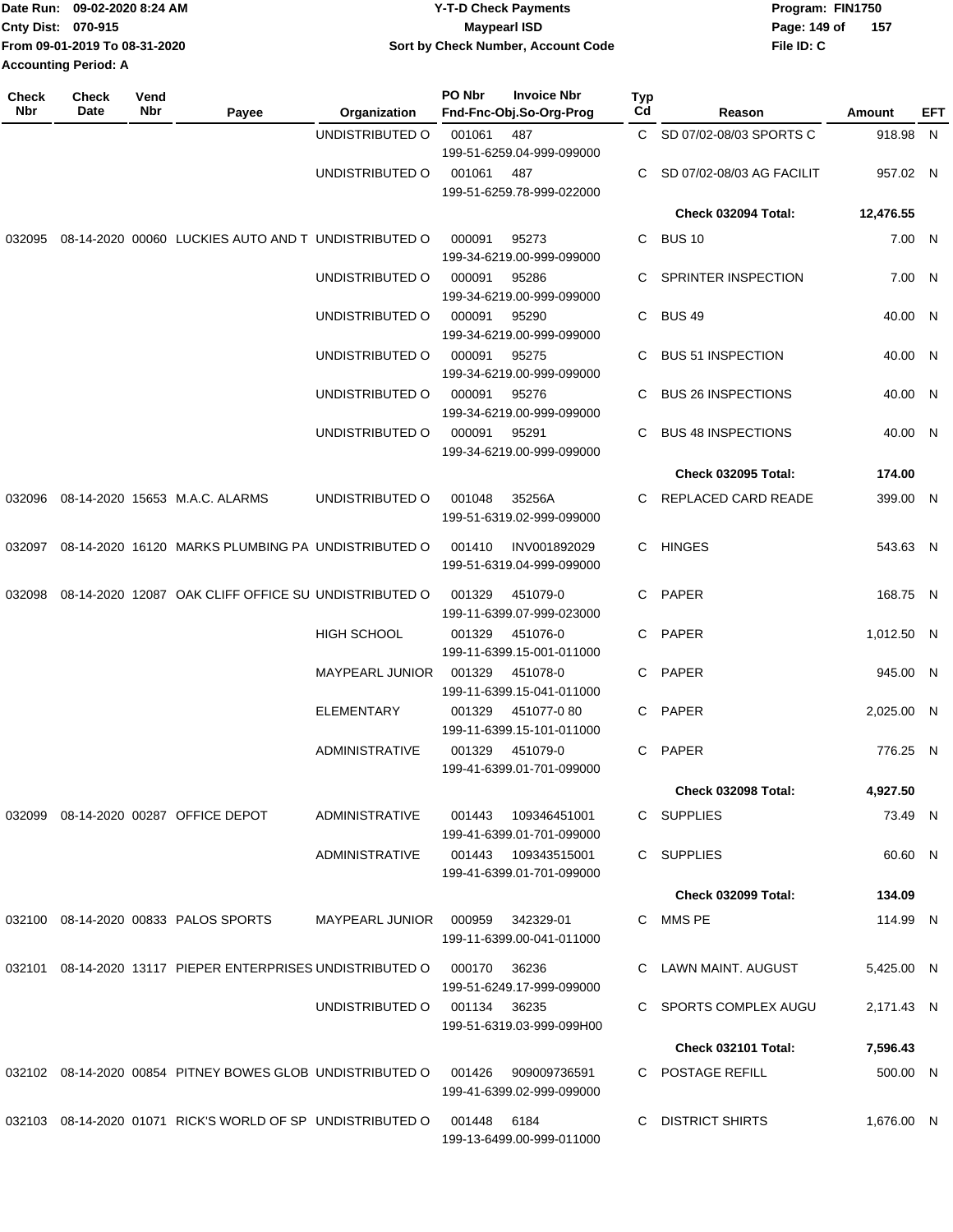| Date Run: 09-02-2020 8:24 AM |                               | Y-T-D Check Payments               | Program: FIN1750    |  |  |  |
|------------------------------|-------------------------------|------------------------------------|---------------------|--|--|--|
| Cnty Dist: 070-915           |                               | Mavpearl ISD                       | 157<br>Page: 150 of |  |  |  |
|                              | From 09-01-2019 To 08-31-2020 | Sort by Check Number, Account Code | File ID: C          |  |  |  |
| <b>Accounting Period: A</b>  |                               |                                    |                     |  |  |  |

| <b>Check</b><br>Nbr | <b>Check</b><br>Date     | Vend<br>Nbr | Payee                                                                 | Organization           | PO Nbr        | <b>Invoice Nbr</b><br>Fnd-Fnc-Obj.So-Org-Prog       | <b>Typ</b><br>Cd | Reason                       | Amount      | EFT   |
|---------------------|--------------------------|-------------|-----------------------------------------------------------------------|------------------------|---------------|-----------------------------------------------------|------------------|------------------------------|-------------|-------|
| 032104              |                          |             | 08-14-2020 00357 SCHOOL HEALTH COR PRIMARY SCHOOL                     |                        | 000698        | 3708621-00<br>199-11-6399.02-102-033000             | C.               | SUPPORT SWING SET            | 209.60 N    |       |
| 032105              |                          |             | 08-14-2020 17046 SCREENCASTIFY                                        | UNDISTRIBUTED O        | 001444        | SC-265697<br>199-13-6230.01-999-011000              | C.               | <b>RECORD EDIT DISTRICT</b>  | 3.000.00 N  |       |
| 032106              | 08-14-2020 00655 VARSITY |             |                                                                       | <b>MAYPEARL JUNIOR</b> | 001218        | 67900917<br>199-36-6399.09-041-099000               |                  | C jh cheer                   | 254.45 N    |       |
| 032107              |                          |             | 08-14-2020 01145 WELDERS WAREHOUS HIGH SCHOOL                         |                        | 001051        | 41450<br>199-11-6399.09-001-022000                  | C.               | <b>CYLINDER RENTALS JULY</b> | 120.00 N    |       |
| 032108              |                          |             | 08-21-2020 14674 AEROWAVE                                             | UNDISTRIBUTED O        | 001076        | 32068858<br>199-51-6249.00-999-099000               | C                | REPAIR DESKTOP UNIT F        | 157.54 N    |       |
| 032109              |                          |             | 08-21-2020 00901 AVENUE FUEL DISTRI UNDISTRIBUTED O                   |                        | 001077        | 72050<br>199-34-6311.01-999-099000                  | C.               | FUEL FOR DISTRICT            | 607.56 N    |       |
| 032110              |                          |             | 08-21-2020 00887 BSN SPORTS                                           | UNDISTRIBUTED O        | 001300        | 909380065<br>199-36-6399.06-999-099HS0              | С                | Weight Room Equipment        | 300.00 N    |       |
|                     |                          |             |                                                                       | UNDISTRIBUTED O        | 001300        | 909380065<br>199-36-6399.07-999-099000              | С                | Weight Room Equipment        | 200.00 N    |       |
|                     |                          |             |                                                                       | UNDISTRIBUTED O        | 001300        | 909380065<br>199-36-6399.16-999-099000              | С                | Weight Room Equipment        | 500.00 N    |       |
|                     |                          |             |                                                                       |                        |               |                                                     |                  | Check 032110 Total:          | 1,000.00    |       |
| 032111              |                          |             | 08-21-2020 13576 CANON FINANCIAL SE UNDISTRIBUTED O                   |                        | 001063        | 21794622<br>199-11-6219.07-999-023000               | C                | ADMIN SD 08/01-08/31         | 135.64 N    |       |
|                     |                          |             |                                                                       | <b>HIGH SCHOOL</b>     | 001065        | 21794621<br>199-11-6269.00-001-011000               | C                | <b>MONTHLY LEASE</b>         | 500.00 N    |       |
|                     |                          |             |                                                                       | <b>MAYPEARL JUNIOR</b> | 001065        | 21794621<br>199-11-6269.00-041-011000               | C                | <b>MONTHLY LEASE</b>         | 300.29 N    |       |
|                     |                          |             |                                                                       | <b>HIGH SCHOOL</b>     | 001065        | 21794621<br>199-11-6269.01-001-011000               | С                | <b>MONTHLY LEASE</b>         | 500.00 N    |       |
|                     |                          |             |                                                                       |                        |               |                                                     |                  | Check 032111 Total:          | 1,435.93    |       |
| 032112              |                          |             | 08-21-2020 14243 CLASSROOM PRODUC UNDISTRIBUTED O                     |                        | 001429        | 30902<br>199-33-6399.CV-999-099000                  | С                | PRIVACY SHIELDS              | 1,558.80 N  |       |
|                     |                          |             | 032113 08-21-2020 15656 DEPARTMENT OF INF UNDISTRIBUTED O             |                        | 001075        | 20071292N<br>199-51-6259.02-999-099000              |                  | C SD 07/01-07/31/20          | 20.81 N     |       |
|                     |                          |             | 032114 08-21-2020 12536 DESOTO JANITORIAL UNDISTRIBUTED O             |                        | 001404 198402 | 199-51-6399.CV-999-099000                           |                  | C GATOR RECEPTACLE           | 2,613.00 N  |       |
|                     |                          |             | 032115 08-21-2020 12885 DIRECT ENERGY                                 | UNDISTRIBUTED O        |               | 199-51-6259.04-999-099000                           |                  | C SD 07/13-08/10 BUS BARN    | 63.39 N     |       |
|                     |                          |             |                                                                       | UNDISTRIBUTED O        |               | 001074 202270043016447<br>199-51-6259.04-999-099000 |                  | C SD 07/13-08/10 ADMIN       | 290.84 N    |       |
|                     |                          |             |                                                                       |                        |               |                                                     |                  | Check 032115 Total:          | 354.23      |       |
|                     |                          |             | 032116  08-21-2020  15718  DUNCAN PLUMBING S  UNDISTRIBUTED O  001489 |                        |               | 5738<br>199-51-6249.01-999-099000                   |                  | C REPLACED GAS REGULAT       | 394.00 N    |       |
|                     |                          |             |                                                                       | UNDISTRIBUTED O        | 001390 5710   | 199-51-6639.16-999-099000                           |                  | Primary WaterHtrs Fund B A   | 11,885.80 N |       |
|                     |                          |             |                                                                       |                        |               |                                                     |                  | Check 032116 Total:          | 12,279.80   |       |
|                     |                          |             | 032117 08-21-2020 16413 EAST TEXAS COPY                               | UNDISTRIBUTED O        | 001064        | 1635003<br>199-11-6219.07-999-023000                |                  | C SD 07/04-08/03 SPED        | 3.15 N      |       |
|                     |                          |             |                                                                       | HIGH SCHOOL            |               | 001064 1635003<br>199-11-6269.00-001-011000         |                  | C SD 07/04-08/03 HS P        | 12.10 N     |       |
|                     |                          |             |                                                                       |                        |               | 199-11-6269.00-041-011000                           |                  | C SD 07/04-08/03 MS P        |             | .21 N |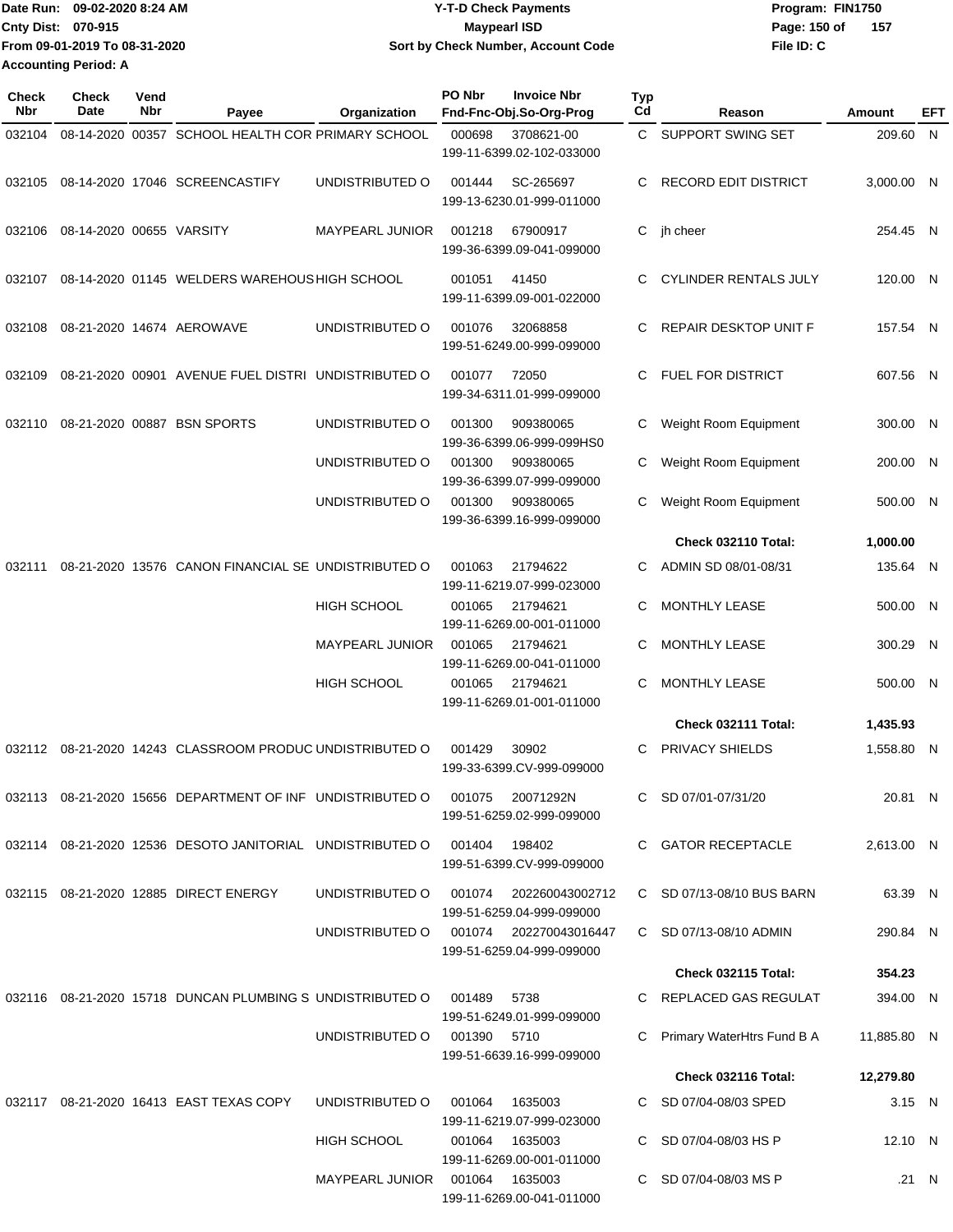| lDate Run:                    | 09-02-2020 8:24 AM | Y-T-D Check Payments               | Program: FIN1750    |  |  |
|-------------------------------|--------------------|------------------------------------|---------------------|--|--|
| <b>Cnty Dist: 070-915</b>     |                    | Maypearl ISD                       | 157<br>Page: 151 of |  |  |
| From 09-01-2019 To 08-31-2020 |                    | Sort by Check Number, Account Code | File ID: C          |  |  |
| <b>Accounting Period: A</b>   |                    |                                    |                     |  |  |
|                               |                    |                                    |                     |  |  |

**PO Nbr Invoice Nbr**

| <b>Check</b><br>Nbr | Check<br>Date | Vend<br><b>Nbr</b> | Payee                                                       | Organization       | PO Nbr | <b>Invoice Nbr</b><br>Fnd-Fnc-Obj.So-Org-Prog    | <b>Typ</b><br>Cd | Reason                       | <b>Amount</b> | EFT |
|---------------------|---------------|--------------------|-------------------------------------------------------------|--------------------|--------|--------------------------------------------------|------------------|------------------------------|---------------|-----|
|                     |               |                    |                                                             | <b>ELEMENTARY</b>  | 001064 | 1635003<br>199-11-6269.00-101-011000             |                  | C SD 07/04-08/03 ELEM T      | 2.95 N        |     |
|                     |               |                    |                                                             | <b>ELEMENTARY</b>  | 001064 | 1635003<br>199-11-6269.00-101-099000             | С                | SD 07/04-08/03 ELEM P        | 4.15 N        |     |
|                     |               |                    |                                                             | PRIMARY SCHOOL     | 001064 | 1635003<br>199-11-6269.00-102-011000             |                  | SD 07/04-08/03 PM T          | 6.42 N        |     |
|                     |               |                    |                                                             | <b>HIGH SCHOOL</b> | 001064 | 1635003<br>199-11-6269.01-001-011000             | C                | SD 07/04-08/03 HST           | 22.98 N       |     |
|                     |               |                    |                                                             | MAYPEARL JUNIOR    | 001064 | 1635003<br>199-11-6269.01-041-011000             | С                | SD 07/04-08/03 MS T          | .18 N         |     |
|                     |               |                    |                                                             | DIR COST-ADMINIS   | 001064 | 1635003<br>199-41-6249.00-720-099000             | С                | SD 07/04-08/03 ADMIN         | 345.61 N      |     |
|                     |               |                    |                                                             |                    |        |                                                  |                  | Check 032117 Total:          | 397.75        |     |
|                     |               |                    | 032118 08-21-2020 00326 GM DATA PRODUCTS ADMINISTRATIVE     |                    | 001359 | 143346<br>199-41-6399.01-701-099000              | С                | <b>FINANCE CHECKS</b>        | 347.44 N      |     |
|                     |               |                    | 032119 08-21-2020 15801 HEAT MECHANICAL A UNDISTRIBUTED O   |                    | 001071 | 6655<br>199-51-6249.01-999-099000                | C                | <b>BAD PHASE MONITOR ON</b>  | 69.95 N       |     |
|                     |               |                    |                                                             | UNDISTRIBUTED O    | 001072 | 6677<br>199-51-6249.01-999-099000                | C                | <b>HS RM 206 RM 147 COMP</b> | 189.90 N      |     |
|                     |               |                    |                                                             | UNDISTRIBUTED O    | 001070 | 6660<br>199-51-6249.01-999-099000                |                  | <b>HVAC RUN CAPACITOR M</b>  | 144.95 N      |     |
|                     |               |                    |                                                             |                    |        |                                                  |                  | Check 032119 Total:          | 404.80        |     |
|                     |               |                    | 032120 08-21-2020 16697 KANDICE HANNA                       | UNDISTRIBUTED O    | 001486 | <b>HANNA</b><br>199-31-6219.05-999-023000        | C                | EVAL/CONSULTATION            | 340.00 N      |     |
| 032121              |               |                    | 08-21-2020 00060 LUCKIES AUTO AND T UNDISTRIBUTED O         |                    | 000091 | 90234<br>199-34-6219.00-999-099000               | C                | FORD TRANSIT 2253            | 7.00 N        |     |
|                     |               |                    |                                                             | UNDISTRIBUTED O    | 000091 | 90233<br>199-34-6219.00-999-099000               | C                | 2018 FORD TRANSIT 8576       | 7.00 N        |     |
|                     |               |                    |                                                             |                    |        |                                                  |                  | Check 032121 Total:          | 14.00         |     |
|                     |               |                    | 032122 08-21-2020 15814 NEC FINANCIAL SERVI UNDISTRIBUTED O |                    | 001062 | 0002329910<br>199-71-6512.00-999-099000          | C.               | SV8100 PHONE                 | 1,159.20 N    |     |
|                     |               |                    |                                                             | UNDISTRIBUTED O    | 001062 | 0002329910<br>199-71-6522.00-999-099000          | C.               | INTEREST SV8100              | 181.07 N      |     |
|                     |               |                    |                                                             |                    |        |                                                  |                  | <b>Check 032122 Total:</b>   | 1,340.27      |     |
|                     |               |                    | 032123 08-21-2020 00287 OFFICE DEPOT                        | UNDISTRIBUTED O    |        | 199-51-6399.06-999-099000                        |                  | C OFFICE SUPPLIES            | 7.99 N        |     |
|                     |               |                    |                                                             | UNDISTRIBUTED O    |        | 199-51-6399.06-999-099000                        |                  | C OFFICE SUPPLIES            | 9.99 N        |     |
|                     |               |                    |                                                             | UNDISTRIBUTED O    |        | 001455 113332072001<br>199-51-6399.06-999-099000 |                  | C OFFICE SUPPLIES            | 101.00 N      |     |
|                     |               |                    |                                                             |                    |        |                                                  |                  | <b>Check 032123 Total:</b>   | 118.98        |     |
|                     |               |                    | 032124 08-21-2020 15054 O'REILLY AUTO PARTS UNDISTRIBUTED O |                    | 001406 | 0645-122461<br>199-34-6319.00-999-099000         |                  | C WIX OIL ANALYSIS KIT       | 57.20 N       |     |
|                     |               |                    | 032125 08-21-2020 12436 PAM WILSON                          | UNDISTRIBUTED O    | 001073 | REIMBURSEMENT<br>199-41-6219.02-999-099000       |                  | C BUSINESS CARDS MAINT       | 27.39 N       |     |
|                     |               |                    | 032126 08-21-2020 16165 INSTERSTATE BILLING UNDISTRIBUTED O |                    | 001479 | 3020408097<br>199-34-6319.00-999-099000          |                  | C MIRROR                     | 385.00 N      |     |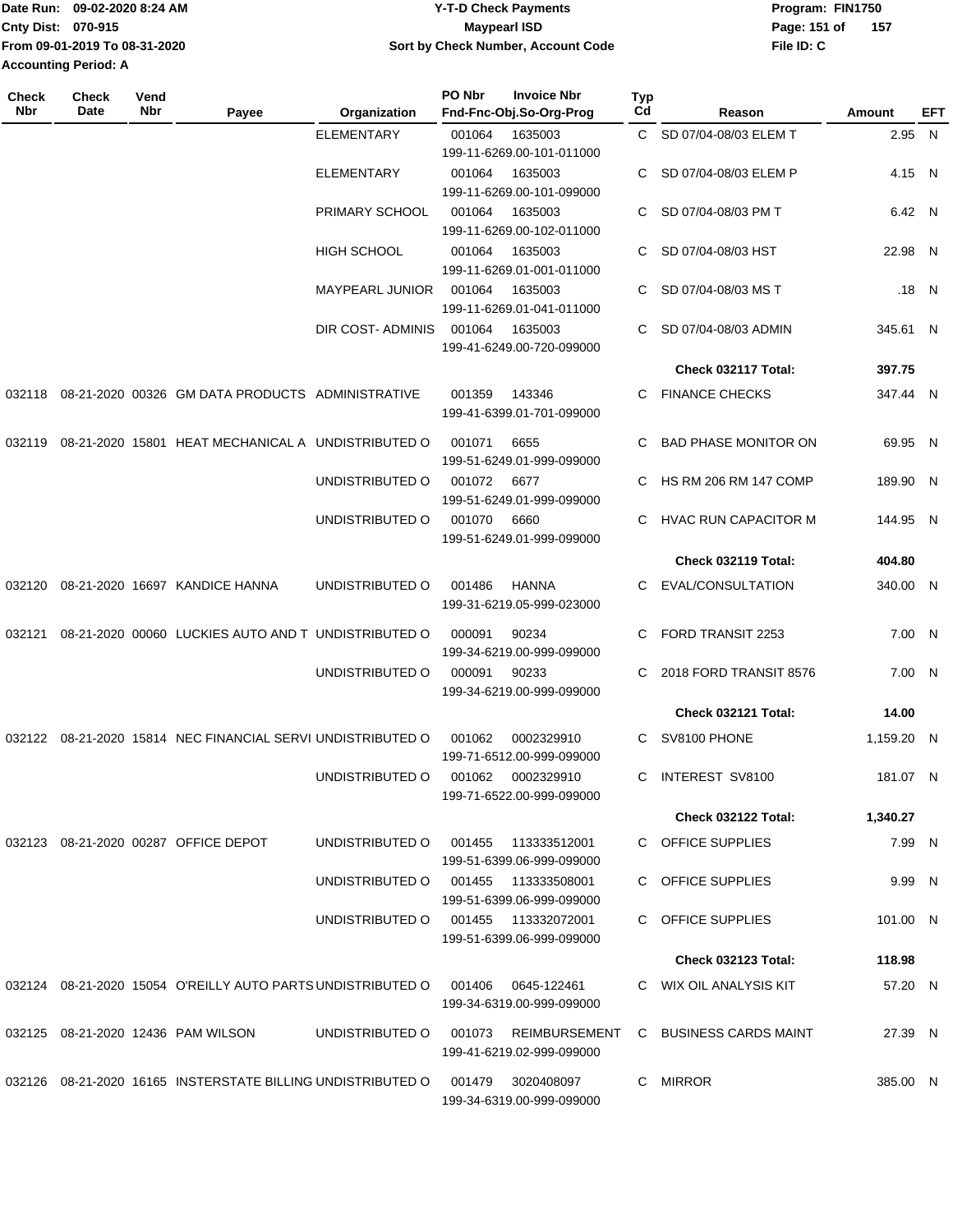| Date Run:                   | 09-02-2020 8:24 AM            | <b>Y-T-D Check Payments</b>        | Program: FIN1750      |  |  |  |  |
|-----------------------------|-------------------------------|------------------------------------|-----------------------|--|--|--|--|
| <b>Cnty Dist: 070-915</b>   |                               | Maypearl ISD                       | Page: 152 of<br>- 157 |  |  |  |  |
|                             | From 09-01-2019 To 08-31-2020 | Sort by Check Number, Account Code | File ID: C            |  |  |  |  |
| <b>Accounting Period: A</b> |                               |                                    |                       |  |  |  |  |

| <b>Check</b><br>Nbr | <b>Check</b><br>Date        | Vend<br>Nbr | Payee                                                                      | Organization                       | PO Nbr | <b>Invoice Nbr</b><br>Fnd-Fnc-Obj.So-Org-Prog | <b>Typ</b><br>Cd | Reason                        | Amount     | EFT |
|---------------------|-----------------------------|-------------|----------------------------------------------------------------------------|------------------------------------|--------|-----------------------------------------------|------------------|-------------------------------|------------|-----|
| 032127              |                             |             | 08-21-2020 15979 SUCCESS ED LLC                                            | UNDISTRIBUTED O                    | 001067 | 992293                                        | C.               | TRAINING SE WEB BASED         | 1,900.00   | N   |
|                     |                             |             |                                                                            |                                    |        | 199-13-6219.00-999-099000                     |                  |                               |            |     |
|                     |                             |             |                                                                            | UNDISTRIBUTED O                    | 001066 | 992292                                        | C                | <b>TRAINING WEBINAR</b>       | 500.00 N   |     |
|                     |                             |             |                                                                            |                                    |        | 199-13-6499.00-999-011000                     |                  | Check 032127 Total:           | 2,400.00   |     |
| 032128              |                             |             | 08-21-2020 16296 SUPERIOR PEDIATRIC UNDISTRIBUTED O                        |                                    | 001481 | 157                                           | C                | OT CONTRACT SERVICES          | 130.00 N   |     |
|                     |                             |             |                                                                            |                                    |        | 199-31-6219.04-999-023000                     |                  |                               |            |     |
| 032129              |                             |             | 08-21-2020 16709 SUREGUARD PEST SE UNDISTRIBUTED O                         |                                    | 000233 | 173675                                        | C                | PST CONTROL AUG               | 833.00 N   |     |
|                     |                             |             |                                                                            |                                    |        | 199-51-6249.00-999-099000                     |                  |                               |            |     |
|                     |                             |             |                                                                            | UNDISTRIBUTED O                    | 001468 | 172972<br>199-51-6249.17-999-099000           | С                | <b>REMOVE WASP NEST</b>       | 175.00 N   |     |
|                     |                             |             |                                                                            |                                    |        |                                               |                  | Check 032129 Total:           | 1,008.00   |     |
| 032130              | 08-21-2020 13882 TRANE      |             |                                                                            | UNDISTRIBUTED O                    | 001492 | RC#8725470                                    | C                | <b>COMPRESSOR</b>             | 959.63 N   |     |
|                     |                             |             |                                                                            |                                    |        | 199-51-6399.05-999-099000                     |                  |                               |            |     |
| 032131              |                             |             | 08-21-2020 00134 TXU ENERGY                                                | UNDISTRIBUTED O                    | 001068 | 054527612688                                  | C.               | SD 07/13-08/10 SEC LIGHT      | 328.66 N   |     |
|                     |                             |             |                                                                            |                                    |        | 199-51-6259.04-999-099000                     |                  |                               |            |     |
|                     |                             |             | 032132 08-21-2020 00460 VINEYARD'S AUTO SU UNDISTRIBUTED O                 |                                    | 001069 | 236346                                        | C                | <b>BATTERIES FOR BUS 41</b>   | 258.16 N   |     |
|                     |                             |             |                                                                            |                                    |        | 199-34-6219.00-999-023000                     |                  |                               |            |     |
| 032133              |                             |             | 08-21-2020 00141 WAL MART                                                  | UNDISTRIBUTED O                    | 001475 | 000000                                        | C                | <b>CN</b>                     | 485.68 N   |     |
|                     |                             |             |                                                                            |                                    |        | 240-35-6342.00-999-099000                     |                  |                               |            |     |
| 032134              |                             |             | 08-28-2020 14674 AEROWAVE                                                  | UNDISTRIBUTED O                    | 001087 | 32069247                                      | C                | <b>CHARGER</b>                | 48.77 N    |     |
|                     |                             |             |                                                                            |                                    |        | 199-52-6399.00-999-099000                     |                  |                               |            |     |
| 032135              |                             |             | 08-28-2020 17057 BRENDA ELAINE WOO UNDISTRIBUTED O                         |                                    | 001082 | <b>VS LIFE</b>                                | C                | <b>VOLLEYBALL OFFICIAL</b>    | 170.00 N   |     |
|                     |                             |             |                                                                            |                                    |        | 199-36-6219.00-999-099000                     |                  |                               |            |     |
| 032136              |                             |             | 08-28-2020 00887 BSN SPORTS                                                | UNDISTRIBUTED O                    | 001269 | 909751081                                     | С                | <b>Football Equipment</b>     | 838.50 N   |     |
|                     |                             |             |                                                                            | UNDISTRIBUTED O                    | 001415 | 199-36-6399.02-999-099000<br>909751082        | C                | Hats                          | 337.50 N   |     |
|                     |                             |             |                                                                            |                                    |        | 199-36-6399.02-999-099FOO                     |                  |                               |            |     |
|                     |                             |             |                                                                            |                                    |        |                                               |                  | Check 032136 Total:           | 1,176.00   |     |
|                     |                             |             | 032137 08-28-2020 00887 BSN SPORTS                                         | UNDISTRIBUTED O 001423 MAYPEARL    |        |                                               |                  | C COACHES UNIFORMS            | 1,800.00 N |     |
|                     |                             |             |                                                                            |                                    |        | 199-36-6399.00-999-099000                     |                  |                               |            |     |
|                     |                             |             | 032138  08-28-2020  00015  C & C REFRIGERATIO  UNDISTRIBUTED   001389      |                                    |        | 42002                                         |                  | C Heat Units - Fund Balance A | 8,515.00 N |     |
|                     |                             |             |                                                                            |                                    |        | 199-51-6399.05-999-099000                     |                  |                               |            |     |
|                     |                             |             | 032139 08-28-2020 00871 CARD SERVICE CENT UNDISTRIBUTED O 001085 4213/4767 |                                    |        |                                               |                  | C REGISTRATION                | 49.00 N    |     |
|                     |                             |             |                                                                            | UNDISTRIBUTED O 001085 1318211     |        | 199-34-6219.02-999-099000                     |                  | C REGISTRATION BUS 10         | 10.50 N    |     |
|                     |                             |             |                                                                            |                                    |        | 199-34-6219.02-999-099000                     |                  |                               |            |     |
|                     |                             |             |                                                                            | UNDISTRIBUTED O 001085 1104215     |        |                                               |                  | C REGISTRATION                | 58.50 N    |     |
|                     |                             |             |                                                                            |                                    |        | 199-34-6219.02-999-099000                     |                  |                               |            |     |
|                     |                             |             |                                                                            | UNDISTRIBUTED O 001491 BOOSTER     |        | 224-11-6399.00-999-023000                     |                  | C BOOSTER SEAT                | 49.99 N    |     |
|                     |                             |             |                                                                            |                                    |        |                                               |                  | Check 032139 Total:           | 167.99     |     |
|                     | 032140 08-28-2020 17038 CED |             |                                                                            | UNDISTRIBUTED O 001497 9289-402695 |        |                                               |                  | C ELECTRICAL SUPPLIES         | 255.41 N   |     |
|                     |                             |             |                                                                            |                                    |        | 199-51-6399.05-999-099000                     |                  |                               |            |     |
|                     |                             |             | 032141 08-28-2020 17037 CITIBANK, N.A                                      | <b>SCHOOL BOARD</b>                |        | 001484 BOARD MEAL                             |                  | C BOARD MEETING MEAL          | 52.89 N    |     |
|                     |                             |             |                                                                            |                                    |        | 199-41-6499.02-702-099000                     |                  |                               |            |     |
|                     |                             |             |                                                                            | UNDISTRIBUTED O 001490 MAYPEARL    |        | 199-51-6399.CV-999-099000                     |                  | C HAND SANITIZER AND PU       | 789.20 N   |     |
|                     |                             |             |                                                                            |                                    |        |                                               |                  | Check 032141 Total:           | 842.09     |     |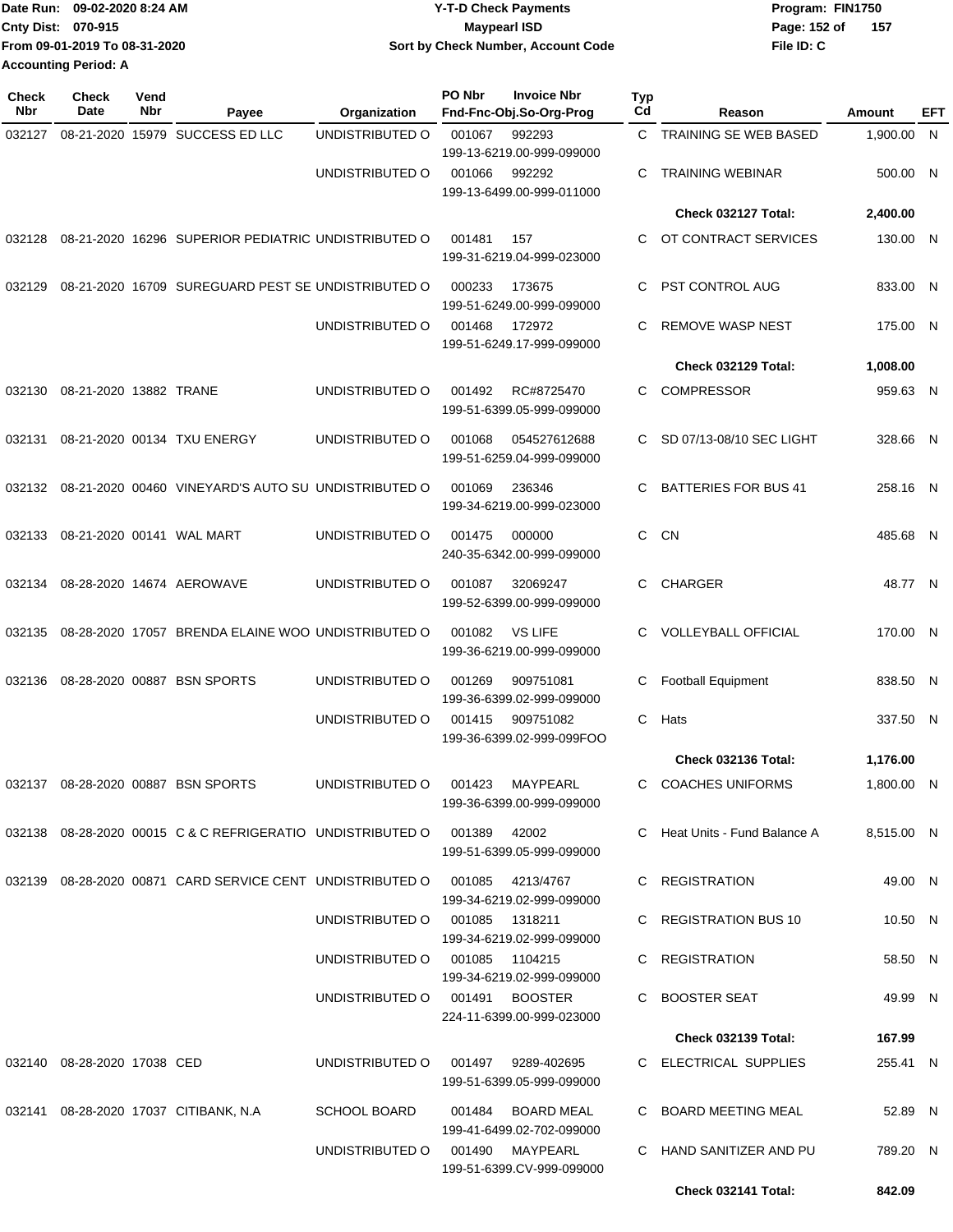Date Run: 09-02-2020 8:24 AM **Date Runity Controller State Payments** Program: FIN1750 **Cnty Dist:** 070-915 **Page: 153 of MaypearI ISD Page: 153 of File ID: C From 09-01-2019 To 08-31-2020 09-02-2020 8:24 AM Y-T-D Check Payments 070-915 Maypearl ISD Sort by Check Number, Account Code 157 Accounting Period: A**

| Check<br>Nbr | Check<br><b>Date</b>        | Vend<br>Nbr | Payee                                                      | Organization           | PO Nbr | <b>Invoice Nbr</b><br>Fnd-Fnc-Obj.So-Org-Prog | Typ<br>Cd | Reason                      | <b>Amount</b> | EFT |
|--------------|-----------------------------|-------------|------------------------------------------------------------|------------------------|--------|-----------------------------------------------|-----------|-----------------------------|---------------|-----|
|              | 032142 08-28-2020 15168 CPI |             |                                                            | UNDISTRIBUTED O        | 001447 | CUS0227067<br>224-11-6399.00-999-023000       |           | C NCI BLENDED ONLINE SE     | 120.00 N      |     |
| 032143       |                             |             | 08-28-2020 13566 DRUG & ALCOHOL TE UNDISTRIBUTED O         |                        | 001080 | 18139302<br>199-34-6219.01-999-099000         | C.        | DOT PRE EMPLOYMENT D        | 345.00 N      |     |
| 032144       |                             |             | 08-28-2020 17058 DAZ PLUMBING & LOC UNDISTRIBUTED O        |                        | 001086 | 1830<br>199-51-6249.01-999-099000             | C.        | LEAK AT WATER METER         | 272.56 N      |     |
| 032145       |                             |             | 08-28-2020 13531 DEBBIE GRIFFIN                            | <b>ADMINISTRATIVE</b>  | 001500 | REIMBURSEMENT<br>199-53-6399.00-701-099000    |           | C TECHNOLOGY SUPPLIES       | 26.69 N       |     |
| 032146       |                             |             | 08-28-2020 16480 DIAL LUBRICANTS, INCUNDISTRIBUTED O       |                        | 001478 | 0022374<br>199-34-6311.01-999-099000          |           | C PICK UP WASTE OIL         | 110.00 N      |     |
| 032147       |                             |             | 08-28-2020 16348 HIRAM E. DODSON                           | UNDISTRIBUTED O        | 001391 | PUMP HOUSE<br>199-51-6639.16-999-099000       |           | Pump House Fields Fund B    | 6,450.00 N    |     |
| 032148       |                             |             | 08-28-2020 16413 EAST TEXAS COPY                           | UNDISTRIBUTED O        | 001079 | 1640796<br>199-11-6219.00-999-023000          |           | C SD 07/09-08/08 SPED       | 78.70 N       |     |
|              |                             |             |                                                            | HIGH SCHOOL            | 001079 | 1640796<br>199-11-6269.00-001-011000          | C         | SD 07/09-08/08 HSP          | 93.33 N       |     |
|              |                             |             |                                                            | <b>MAYPEARL JUNIOR</b> | 001079 | 1640796<br>199-11-6269.00-041-011000          |           | SD 07/09-08/08 MSP          | 70.00 N       |     |
|              |                             |             |                                                            | ELEMENTARY             | 001079 | 1640796<br>199-11-6269.00-101-011000          | C         | SD 07/09-08/08 ELEM T       | 70.00 N       |     |
|              |                             |             |                                                            | ELEMENTARY             | 001079 | 1640796<br>199-11-6269.00-101-099000          |           | SD 07/09-08/08 ELEM P       | 104.73 N      |     |
|              |                             |             |                                                            | PRIMARY SCHOOL         | 001079 | 1640796<br>199-11-6269.00-102-011000          |           | SD 07/09-08/08 PRIM T       | 70.00 N       |     |
|              |                             |             |                                                            | <b>HIGH SCHOOL</b>     | 001079 | 1640796<br>199-11-6269.01-001-011000          | C         | SD 07/09-08/08 HST          | 81.55 N       |     |
|              |                             |             |                                                            | <b>MAYPEARL JUNIOR</b> | 001079 | 1640796<br>199-11-6269.01-041-011000          | C         | SD 07/09-08/08 MST          | 71.42 N       |     |
|              |                             |             |                                                            | PRIMARY SCHOOL         | 001079 | 1640796<br>199-11-6269.01-102-011000          |           | SD 07/09-08/08 PRIM P       | 72.17 N       |     |
|              |                             |             |                                                            | DIR COST- ADMINIS      | 001079 | 1640796<br>199-41-6249.00-720-099000          |           | C SD 07/09-08/08 ADMIN      | 70.00 N       |     |
|              |                             |             |                                                            |                        |        |                                               |           | <b>Check 032148 Total:</b>  | 781.90        |     |
| 032149       |                             |             | 08-28-2020 16710 FEATHERSTON MEDIA UNDISTRIBUTED O         |                        | 001314 | 9366<br>199-11-6639.50-999-099000             | C         | 2 new servers & integration | 3,002.00 N    |     |
|              |                             |             |                                                            | UNDISTRIBUTED O        | 001314 | 9366<br>199-53-6639.01-999-099000             | C         | 2 new servers & integration | 21,499.00 N   |     |
|              |                             |             |                                                            | UNDISTRIBUTED O        | 001314 | 9366<br>199-53-6639.02-999-099000             | C         | 2 new servers & integration | 1,239.00 N    |     |
|              |                             |             |                                                            |                        |        |                                               |           | Check 032149 Total:         | 25,740.00     |     |
| 032150       |                             |             | 08-28-2020 16775 FERGUSON ENTERPRI UNDISTRIBUTED O         |                        | 001498 | 5774438<br>199-51-6399.05-999-099000          |           | C FREON                     | 717.64 N      |     |
| 032151       |                             |             | 08-28-2020 14347 FLAGHOUSE INC.                            | UNDISTRIBUTED O        | 001044 | po85852201016<br>199-11-6399.04-999-023000    | C.        | hop ball                    | 142.50 N      |     |
|              |                             |             | 032152 08-28-2020 12341 GRAINGER INDUSTRIA UNDISTRIBUTED O |                        | 001485 | 9624911716<br>199-51-6399.05-999-099000       | C         | <b>CONDENSORS</b>           | 27.50 N       |     |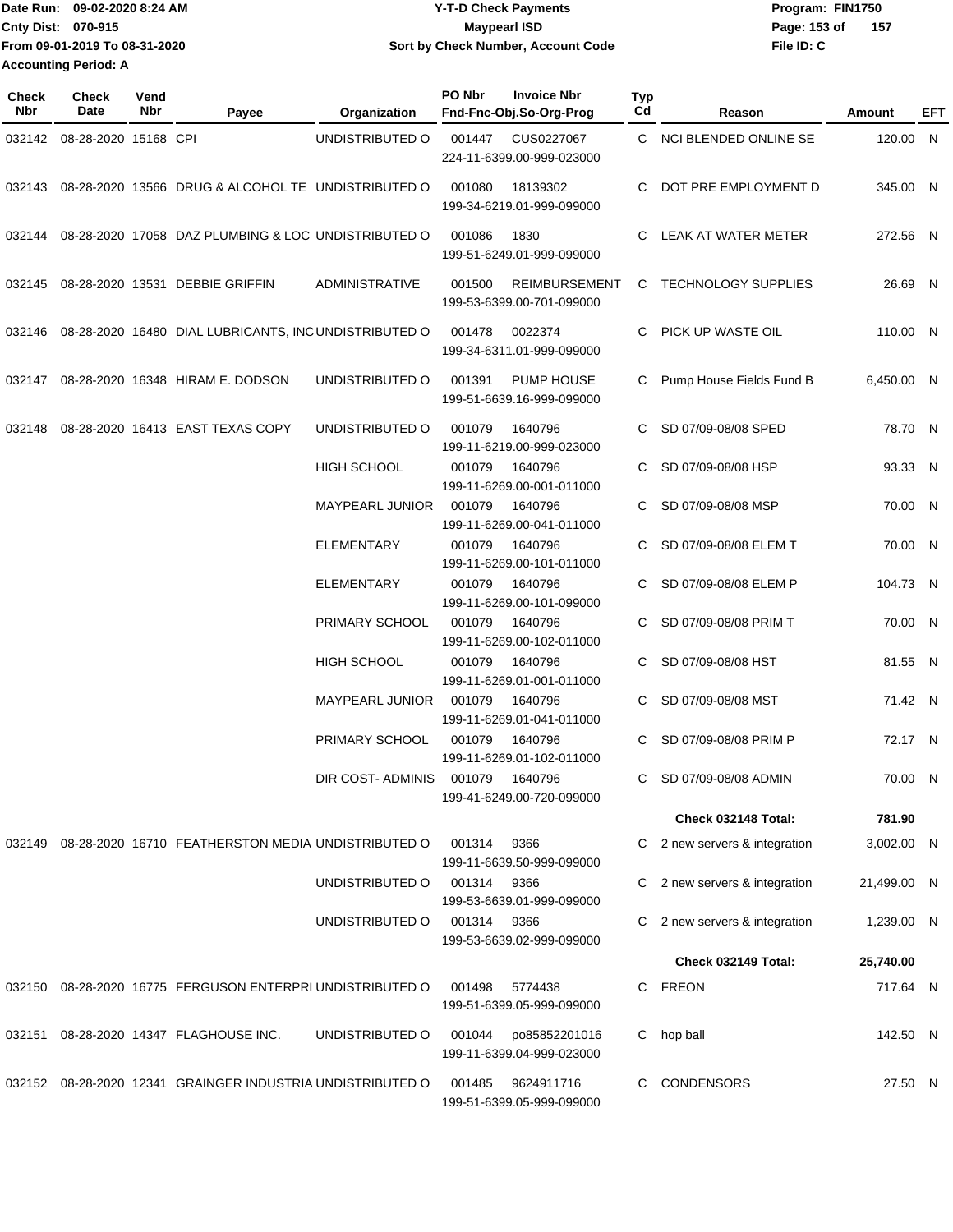| Date Run: 09-02-2020 8:24 AM  | <b>Y-T-D Check Payments</b>        | Program: FIN1750      |  |  |  |  |
|-------------------------------|------------------------------------|-----------------------|--|--|--|--|
| Cnty Dist: 070-915            | Maypearl ISD                       | Page: 154 of<br>- 157 |  |  |  |  |
| From 09-01-2019 To 08-31-2020 | Sort by Check Number, Account Code | File ID: C            |  |  |  |  |
| <b>Accounting Period: A</b>   |                                    |                       |  |  |  |  |

| <b>Check</b><br>Nbr | Check<br>Date           | Vend<br>Nbr | Payee                                               | Organization                           | PO Nbr | <b>Invoice Nbr</b><br>Fnd-Fnc-Obj.So-Org-Prog     | Typ<br>Cd    | Reason                      | Amount     | EFT |
|---------------------|-------------------------|-------------|-----------------------------------------------------|----------------------------------------|--------|---------------------------------------------------|--------------|-----------------------------|------------|-----|
| 032153              |                         |             | 08-28-2020 15801 HEAT MECHANICAL A UNDISTRIBUTED O  |                                        | 001483 | 6687                                              | $\mathbf{C}$ | CHANGE OUT HVAC 15          | 6,500.00 N |     |
|                     |                         |             |                                                     |                                        |        | 199-51-6249.01-999-099000                         |              |                             |            |     |
|                     |                         |             | 032154    08-28-2020    16760    JORDAN HOWARD      | <b>ADMINISTRATIVE</b>                  | 001496 | <b>REIMBURSEMENT</b><br>199-53-6399.00-701-099000 | C            | <b>TECHNOLOGY SUPPLIES</b>  | 19.90 N    |     |
| 032155              | 08-28-2020 15098 LOWE'S |             |                                                     | UNDISTRIBUTED O                        | 001083 | 10411608<br>199-51-6249.17-999-099000             | С            | <b>PVC EXIT SIGNS HOSES</b> | 309.88 N   |     |
|                     |                         |             |                                                     | UNDISTRIBUTED O                        | 001433 | 10758938<br>199-51-6319.02-999-099000             | С            | <b>HAND PUMP SHOVEL</b>     | 70.25 N    |     |
|                     |                         |             |                                                     | UNDISTRIBUTED O                        | 001433 | 8484541<br>199-51-6319.02-999-099000              |              | C TOOLS                     | 21.48 N    |     |
|                     |                         |             |                                                     | UNDISTRIBUTED O                        | 001433 | 9169788<br>199-51-6319.02-999-099000              |              | C TOOLS                     | 16.53 N    |     |
|                     |                         |             |                                                     | UNDISTRIBUTED O                        | 001433 | 12680691<br>199-51-6319.02-999-099000             | С            | <b>WASP SPRAY</b>           | 75.95 N    |     |
|                     |                         |             |                                                     | UNDISTRIBUTED O                        | 001084 | 2085575<br>199-51-6319.02-999-099000              | С            | <b>SUPPLIES</b>             | 123.54 N   |     |
|                     |                         |             |                                                     |                                        |        |                                                   |              | <b>Check 032155 Total:</b>  | 617.63     |     |
| 032156              |                         |             | 08-28-2020 01781 SYLVIA MILLER                      | UNDISTRIBUTED O                        | 001081 | <b>VS LIFE</b><br>199-36-6219.00-999-099000       | С            | <b>VOLLEYBALL OFFICIAL</b>  | 170.00 N   |     |
| 032157              |                         |             | 08-28-2020 14075 NATIONAL TELESYSTE UNDISTRIBUTED O |                                        | 001482 | 346315<br>199-51-6249.02-999-099000               | С            | PHONE SYSTEM ADD            | 1,228.86 N |     |
| 032158              |                         |             | 08-28-2020 17036 POLLOCK WATER WEL UNDISTRIBUTED O  |                                        | 001499 | 8547<br>199-51-6249.36-999-099000                 | С            | <b>WATER WELL</b>           | 2,791.47 N |     |
| 032159              | 08-28-2020 00824 PRO-ED |             |                                                     | UNDISTRIBUTED O                        | 001480 | 2840754<br>199-31-6399.00-999-023000              | С            | <b>CTOPP FORMS</b>          | 80.30 N    |     |
| 032160              |                         |             | 08-28-2020 16296 SUPERIOR PEDIATRIC UNDISTRIBUTED O |                                        | 001495 | 158<br>199-31-6219.04-999-023000                  | C.           | OT SERVICES FOR AUGU        | 227.50 N   |     |
| 032161              |                         |             | 08-28-2020 16505 TRINITY 3 TECHNOLO HIGH SCHOOL     |                                        | 001147 | PSI080860<br>199-11-6639.48-001-011000            | C            | cases                       | 1,170.00 N |     |
|                     |                         |             |                                                     | PRIMARY SCHOOL                         | 001380 | PSI094143<br>199-11-6639.CV-102-011000            |              | C CASES                     | 540.00 N   |     |
|                     |                         |             |                                                     | PRIMARY SCHOOL                         | 001380 | PSI093429<br>199-11-6639.CV-102-011000            |              | C CHROMEBOOKS               | 7,380.00 N |     |
|                     |                         |             |                                                     |                                        |        |                                                   |              | Check 032161 Total:         | 9,090.00   |     |
|                     |                         |             | 032162 08-31-2020 15616 AT&T CORP.                  | UNDISTRIBUTED O                        |        | 001088 0573207983001<br>199-51-6259.02-999-099000 |              | C LONG DISTANCE AUG         | 73.55 N    |     |
|                     |                         |             |                                                     |                                        |        | 001093 BOARD<br>199-41-6499.01-750-099000         |              | C BOARD MEETING             | 21.78 N    |     |
|                     |                         |             | 032164 08-31-2020 17037 CITIBANK, N.A               | IND COST- ADM                          |        | 001094 BOARD<br>199-41-6499.01-750-099000         |              | C BOARD MEETING             | 38.25 N    |     |
|                     |                         |             | 032165 08-31-2020 12885 DIRECT ENERGY               | UNDISTRIBUTED O                        |        | 199-51-6259.04-999-099000                         |              | C SD 07/13-08/10 PRIM PRAC  | 22.21 N    |     |
|                     |                         |             |                                                     | UNDISTRIBUTED O                        | 001098 | 202340043093407<br>199-51-6259.04-999-099000      |              | C SD 07/13-08/10 PRIM CAFT  | 386.04 N   |     |
|                     |                         |             |                                                     | UNDISTRIBUTED O                        | 001098 | 202340043093407<br>199-51-6259.04-999-099000      |              | C SD 07/13-08/10 HS S WING  | 2,753.23 N |     |
|                     |                         |             |                                                     | UNDISTRIBUTED O 001098 202340043093407 |        | 199-51-6259.04-999-099000                         |              | C SD 07/13-08/10 QUAD       | 255.32 N   |     |
|                     |                         |             |                                                     | UNDISTRIBUTED O 001098 202340043093407 |        | 199-51-6259.04-999-099000                         |              | C SD 07/13-08/10 PORTABLE   | 139.38 N   |     |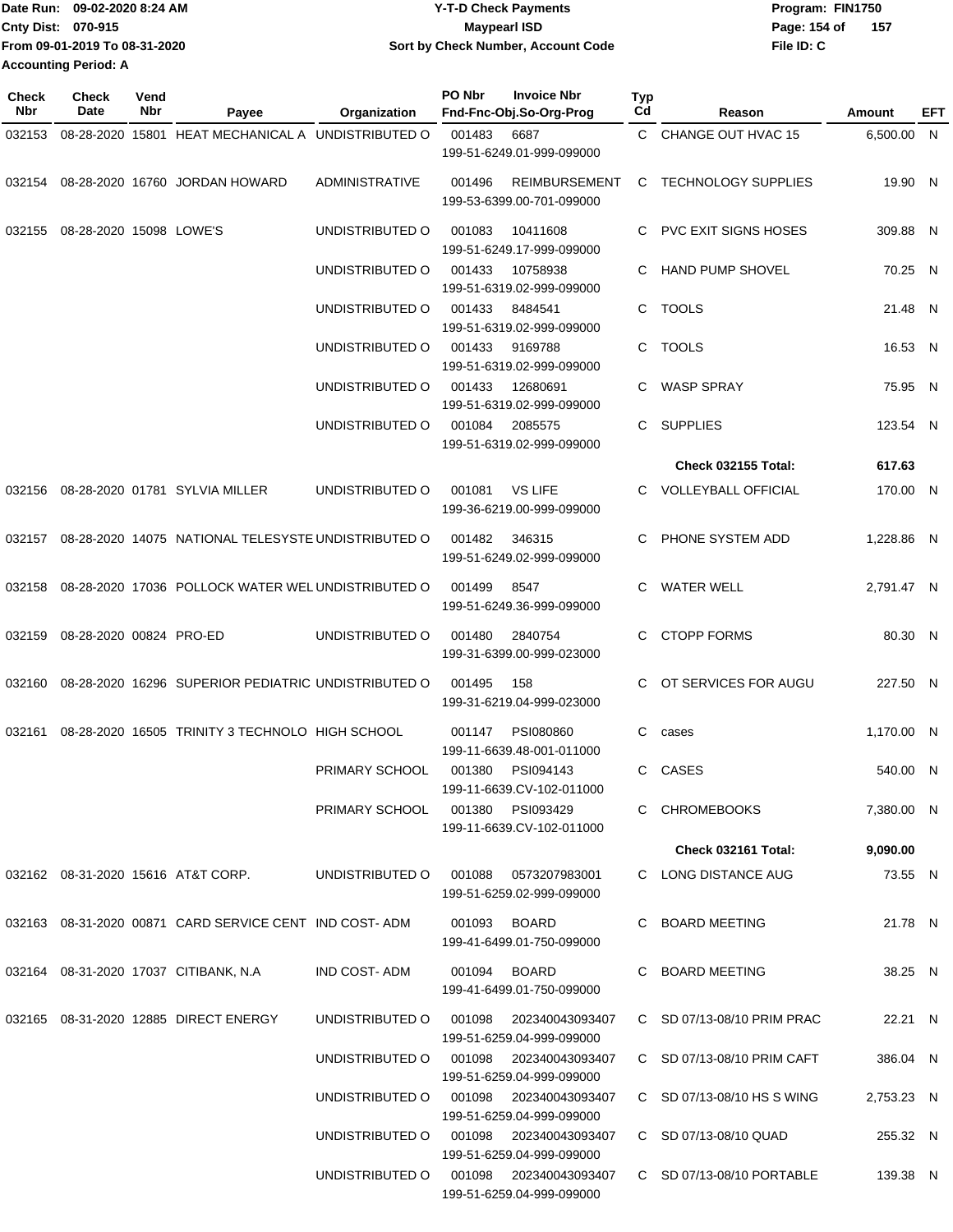|                             | Date Run: 09-02-2020 8:24 AM  | <b>Y-T-D Check Payments</b>               | Program: FIN1750    |  |  |  |  |
|-----------------------------|-------------------------------|-------------------------------------------|---------------------|--|--|--|--|
| Cnty Dist: 070-915          |                               | <b>Mavpearl ISD</b>                       | 157<br>Page: 155 of |  |  |  |  |
|                             | From 09-01-2019 To 08-31-2020 | <b>Sort by Check Number, Account Code</b> | File ID: C          |  |  |  |  |
| <b>Accounting Period: A</b> |                               |                                           |                     |  |  |  |  |

| Check<br><b>Nbr</b> | <b>Check</b><br>Date     | Vend<br>Nbr | Payee                                                       | Organization     | PO Nbr                                                 | <b>Invoice Nbr</b><br>Fnd-Fnc-Obj.So-Org-Prog | Typ<br>Cd    | Reason                     | Amount       | EFT |
|---------------------|--------------------------|-------------|-------------------------------------------------------------|------------------|--------------------------------------------------------|-----------------------------------------------|--------------|----------------------------|--------------|-----|
|                     |                          |             |                                                             | UNDISTRIBUTED O  | 001098<br>202340043093407<br>199-51-6259.04-999-099000 |                                               | $\mathsf{C}$ | SD 07/13-08/10 GOLF FACI   | 482.51 N     |     |
|                     |                          |             |                                                             | UNDISTRIBUTED O  | 001098                                                 | 202340043093407<br>199-51-6259.04-999-099000  | C.           | SD 07/13-08/10 PRIMARY     | 1.440.52 N   |     |
|                     |                          |             |                                                             | UNDISTRIBUTED O  | 001098                                                 | 202340043093407<br>199-51-6259.04-999-099000  | C.           | SD 07/13-08/10 ARCHIVE     | 192.61 N     |     |
|                     |                          |             |                                                             |                  |                                                        |                                               |              | <b>Check 032165 Total:</b> | 5,671.82     |     |
| 032166              |                          |             | 08-31-2020 17052 DON JOHNSTON INCO HIGH SCHOOL              |                  | 001494                                                 | 00451712<br>199-11-6399.24-001-037000         | C.           | F YR ACCESSTO DECOST       | 106.92 N     |     |
| 032167              |                          |             | 08-31-2020 16413 EAST TEXAS COPY                            | DIR COST-ADMINIS | 001089                                                 | LG00530003<br>199-41-6249.00-720-099000       | С            | <b>LEASE MF525DW</b>       | 48.02 N      |     |
| 032168              |                          |             | 08-31-2020 16059 FRONTIER SOUTHWE UNDISTRIBUTED O           |                  | 001099                                                 | 092915-5<br>199-51-6259.02-999-099000         | С            | SD 08-22/09-21 MS 435203   | 132.00 N     |     |
|                     |                          |             |                                                             | UNDISTRIBUTED O  | 001099                                                 | 093015-5<br>199-51-6259.02-999-099000         | С            | SD 08/25-09-24 435-2019    | 132.00 N     |     |
|                     |                          |             |                                                             |                  |                                                        |                                               |              | Check 032168 Total:        | 264.00       |     |
| 032169              |                          |             | 08-31-2020 00612 HOME DEPOT CREDIT ELEMENTARY               |                  | 001379                                                 | 1588885<br>199-11-6399.02-101-000MEF          | С            | <b>MEF GRANT</b>           | 651.98 N     |     |
| 032170              |                          |             | 08-31-2020 16702 MARKS LANHAM                               | UNDISTRIBUTED O  | 001091                                                 | <b>VS KEENE</b><br>199-36-6219.00-999-099000  | С            | <b>VOLLEYBALL OFFICIAL</b> | 135.00 N     |     |
| 032171              |                          |             | 08-31-2020 13306 MOUNTAIN PEAK SPE UNDISTRIBUTED O          |                  | 001097                                                 | 11078800<br>199-51-6259.79-999-022000         | С            | SD 07/04-08/04 AG          | 46.18 N      |     |
| 032172              |                          |             | 08-31-2020 16289 NEXTLINK BROADBAN UNDISTRIBUTED O          |                  | 001090                                                 | B1251699765<br>199-11-6399.45-999-099000      | C.           | SD 08/26/09/25             | 718.13 N     |     |
| 032173              |                          |             | 08-31-2020 15983 RICO BAILEY                                | UNDISTRIBUTED O  | 001092                                                 | <b>VS KEENE</b><br>199-36-6219.00-999-099000  | C.           | <b>VOLLEYBALL OFFICIAL</b> | 135.00 N     |     |
| 040620              |                          |             | 04-06-2020 00200 CLAIMS ADMINISTRATI UNDISTRIBUTED O        |                  | 000613                                                 | 199-51-6143.00-999-099000                     | D            | <b>WORKERS COMP CHECK</b>  | 223.03 N     |     |
| 041420              |                          |             | 04-14-2020 00200 CLAIMS ADMINISTRATI UNDISTRIBUTED O        |                  | 000627                                                 | 199-51-6143.00-999-099000                     | D            | <b>WORKERS COMPENSATIO</b> | 588.00 N     |     |
|                     |                          |             | 051320 05-13-2020 00200 CLAIMS ADMINISTRATI UNDISTRIBUTED O |                  | 000679                                                 | 199-51-6143.00-999-099000                     |              | <b>WORKERS COMP EPAY</b>   | 396.00 N     |     |
|                     |                          |             | 061120 06-11-2020 00200 CLAIMS ADMINISTRATI UNDISTRIBUTED O |                  | 000943                                                 | 199-51-6143.00-999-099000                     | D            | <b>WORKERS COMP EPAY</b>   | 492.00 N     |     |
| 061620              | 06-11-2020 13063 US BANK |             |                                                             | UNDISTRIBUTED O  | 000942                                                 | 06112020<br>199-71-6513.00-999-099000         | D            | Debt Service Payment       | 125,000.00 N |     |
|                     |                          |             |                                                             | UNDISTRIBUTED O  | 000942                                                 | 06112020<br>199-71-6523.00-999-099000         | D            | Debt Service Payment       | 3,666.00 N   |     |
|                     |                          |             |                                                             |                  |                                                        |                                               |              | Check 061620 Total:        | 128,666.00   |     |
| 062720              |                          |             | 06-26-2020 00200 CLAIMS ADMINISTRATI UNDISTRIBUTED O        |                  | 000966                                                 | 199-51-6143.00-999-099000                     | D            | <b>WORKERS COMP CHECK</b>  | 27.80 N      |     |
| 070320              |                          |             | 07-03-2020 00200 CLAIMS ADMINISTRATI UNDISTRIBUTED O        |                  | 000981                                                 | 199-51-6143.00-999-099000                     | D            | <b>WORKERS COMP CHECK</b>  | 14.67 N      |     |
|                     |                          |             |                                                             | UNDISTRIBUTED O  | 000981                                                 | 199-51-6143.00-999-099000                     | D            | <b>WORKERS COMP CHECK</b>  | 437.43 N     |     |
|                     |                          |             |                                                             |                  |                                                        |                                               |              | <b>Check 070320 Total:</b> | 452.10       |     |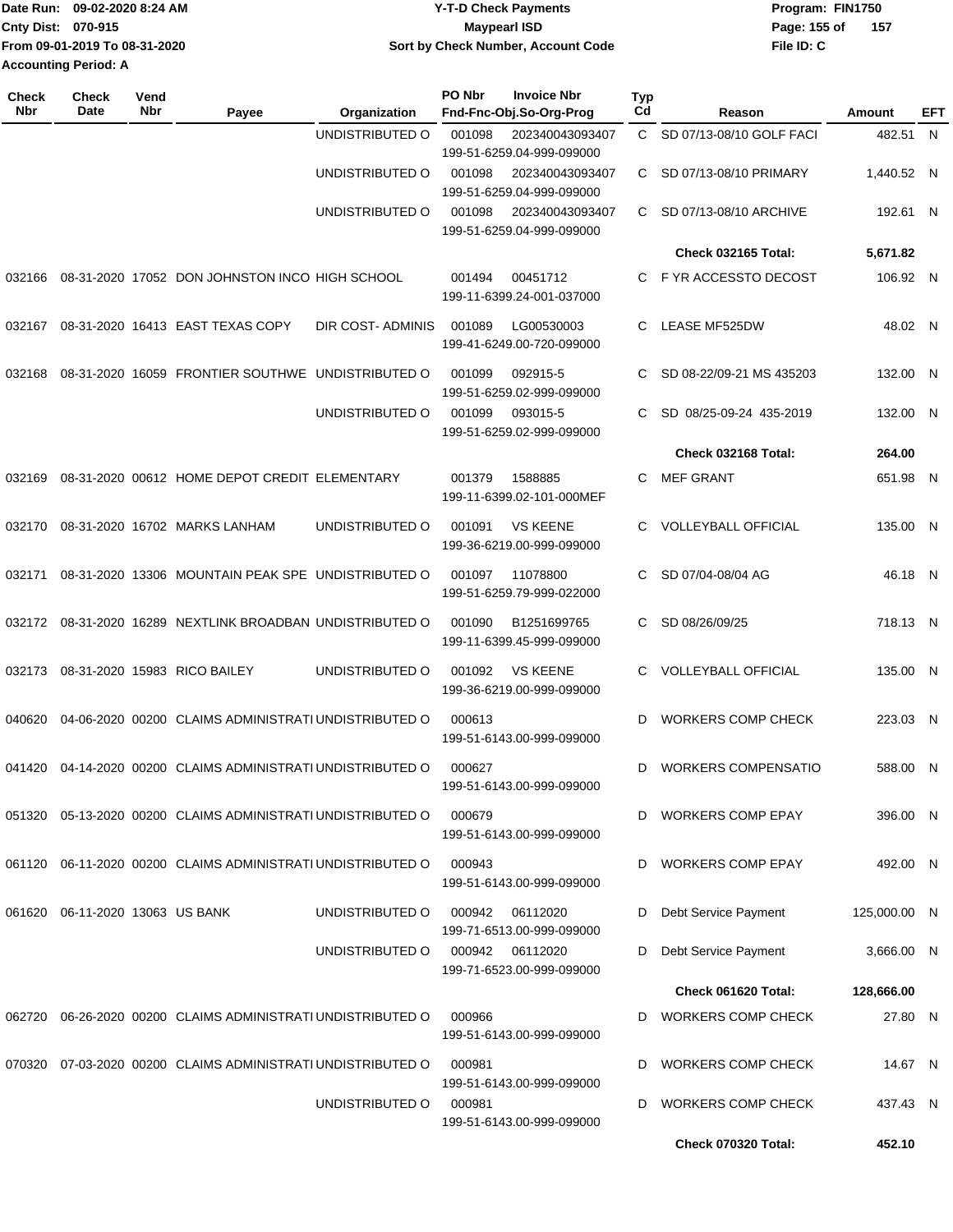| <b>Date Run:</b>            | 09-02-2020 8:24 AM            | <b>Y-T-D Check Payments</b>        | Program: FIN1750      |  |  |  |
|-----------------------------|-------------------------------|------------------------------------|-----------------------|--|--|--|
| <b>Cnty Dist: 070-915</b>   |                               | <b>Mavpearl ISD</b>                | - 157<br>Page: 156 of |  |  |  |
|                             | From 09-01-2019 To 08-31-2020 | Sort by Check Number, Account Code | File ID: C            |  |  |  |
| <b>Accounting Period: A</b> |                               |                                    |                       |  |  |  |

| Check<br>Nbr | <b>Check</b><br>Date            | Vend<br>Nbr | Payee                                                       | Organization         | PO Nbr | <b>Invoice Nbr</b><br>Fnd-Fnc-Obj.So-Org-Prog | <b>Typ</b><br>Cd | Reason                        | Amount       | EFT |
|--------------|---------------------------------|-------------|-------------------------------------------------------------|----------------------|--------|-----------------------------------------------|------------------|-------------------------------|--------------|-----|
| 070820       |                                 |             | 07-08-2020 00200 CLAIMS ADMINISTRATI UNDISTRIBUTED O        |                      | 000984 | 199-51-6143.00-999-099000                     | D                | <b>WORKERS COMP EPAY</b>      | 558.00 N     |     |
| 080720       |                                 |             | 08-07-2020 12125 REGION 4 ESC                               | UNDISTRIBUTED O      | 001101 | 199-53-6249.04-999-099000                     | D                | <b>Operation Connectivity</b> | 3,000.00 N   |     |
| 081220       |                                 |             | 08-12-2020 00200 CLAIMS ADMINISTRATI UNDISTRIBUTED O        |                      | 001052 | 199-51-6143.00-999-099000                     | D                | <b>WORKERS COMP EPAY</b>      | 635.00 N     |     |
| 081520       | 08-15-2020 13063 US BANK        |             |                                                             | UNDISTRIBUTED O      | 001057 | 199-71-6523.02-999-099000                     | D                | M&O Series 2013               | 14,012.50 N  |     |
| 081620       | 08-14-2020 13063 US BANK        |             |                                                             | <b>DISTRICT WIDE</b> | 001058 | 599-71-6521.00-000-099000                     | D                | Debt Service Payment          | 18,100.00 N  |     |
|              |                                 |             |                                                             | UNDISTRIBUTED O      | 001058 | 599-71-6521.02-999-099000                     | D                | Debt Service Payment          | 104,615.63 N |     |
|              |                                 |             |                                                             | UNDISTRIBUTED O      | 001058 | 599-71-6521.03-999-099000                     | D                | Debt Service Payment          | 4,075.00 N   |     |
|              |                                 |             |                                                             | UNDISTRIBUTED O      | 001058 | 599-71-6521.04-999-099000                     | D                | Debt Service Payment          | 4,500.00 N   |     |
|              |                                 |             |                                                             | UNDISTRIBUTED O      | 001058 | 599-71-6521.05-999-099000                     | D                | Debt Service Payment          | 31,960.00 N  |     |
|              |                                 |             |                                                             |                      |        |                                               |                  | Check 081620 Total:           | 163,250.63   |     |
| 091119       |                                 |             | 09-11-2019 00200 CLAIMS ADMINISTRATI UNDISTRIBUTED O        |                      | 000050 | 199-51-6143.00-999-099000                     | D                | <b>WORKERS COMP EPAY</b>      | 997.00 N     |     |
| 100219       |                                 |             | 10-02-2019 00218 THE COWBOY BANK O UNDISTRIBUTED O          |                      | 000091 | 8787<br>199-71-6513.01-999-099000             | D                | Payoff on Bus Loan            | 91,764.00 N  |     |
|              |                                 |             |                                                             | UNDISTRIBUTED O      | 000091 | 8787<br>199-71-6513.03-999-099000             | D                | Payoff on Furn Loan           | 47,210.81 N  |     |
|              |                                 |             |                                                             | UNDISTRIBUTED O      | 000091 | 8787<br>199-71-6513.04-999-099000             | D                | Regular Payment Laptop Lo     | 47,718.00 N  |     |
|              |                                 |             |                                                             | UNDISTRIBUTED O      | 000091 | 8787<br>199-71-6523.01-999-099000             | D                | Payoff on Bus Loan            | 935.24 N     |     |
|              |                                 |             |                                                             | UNDISTRIBUTED O      | 000091 | 8787<br>199-71-6523.04-999-099000             | D                | Regular Payment Laptop Lo     | 482.47 N     |     |
|              |                                 |             |                                                             |                      |        |                                               |                  | <b>Check 100219 Total:</b>    | 188,110.52   |     |
|              |                                 |             | 100819 10-08-2019 00200 CLAIMS ADMINISTRATI UNDISTRIBUTED O |                      | 000124 | 199-51-6143.00-999-099000                     | D                | CHECK #3547                   | 174.55 N     |     |
|              |                                 |             |                                                             | UNDISTRIBUTED O      | 000124 | 199-51-6143.00-999-099000                     | D                | <b>CHECK #3548</b>            | 331.85 N     |     |
|              |                                 |             |                                                             |                      |        |                                               |                  | Check 100819 Total:           | 506.40       |     |
|              |                                 |             | 101419 10-15-2019 00200 CLAIMS ADMINISTRATI UNDISTRIBUTED O |                      | 000141 | 199-51-6143.00-999-099000                     |                  | D WORKERS COMP EPAY           | 1,234.00 N   |     |
|              |                                 |             | 101619 10-16-2019 00200 CLAIMS ADMINISTRATI UNDISTRIBUTED O |                      | 000178 | 199-51-6143.00-999-099000                     | D                | <b>WORKERS COMP CHECK</b>     | 148.37 N     |     |
|              |                                 |             | 111319 11-13-2019 00200 CLAIMS ADMINISTRATI UNDISTRIBUTED O |                      | 000259 | 199-51-6143.00-999-099000                     | D                | <b>WORKERS COMP EPAY</b>      | 929.00 N     |     |
|              |                                 |             | 121119 12-11-2019 00200 CLAIMS ADMINISTRATI UNDISTRIBUTED O |                      | 000338 | 199-51-6143.00-999-099000                     | D                | WORKERS COMP EPAY             | 581.00 N     |     |
|              | 121519 12-13-2019 13063 US BANK |             |                                                             | UNDISTRIBUTED O      | 000340 | 12132019<br>199-71-6523.00-999-099000         | D                | Debt Serv Payment             | 3,666.00 N   |     |